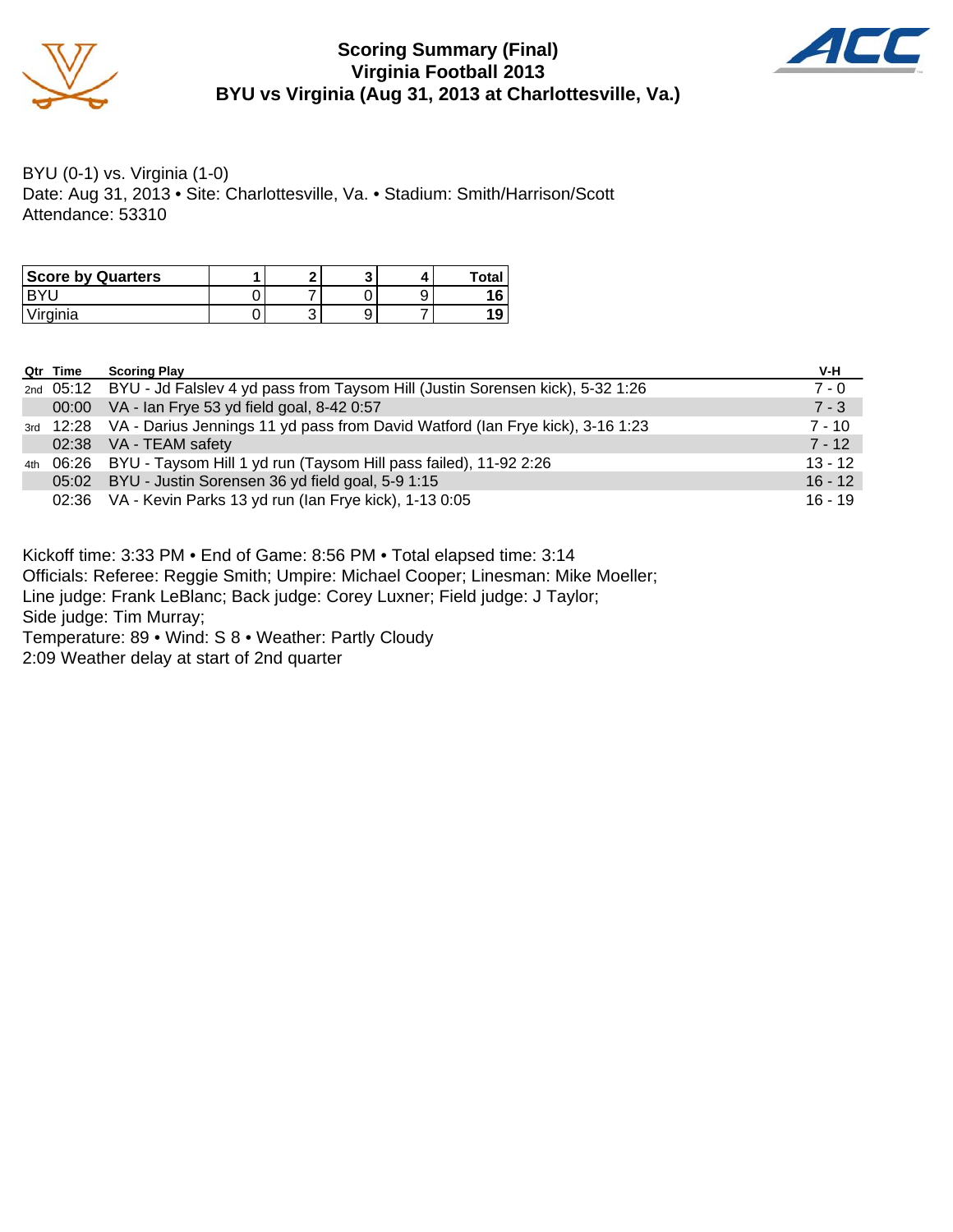





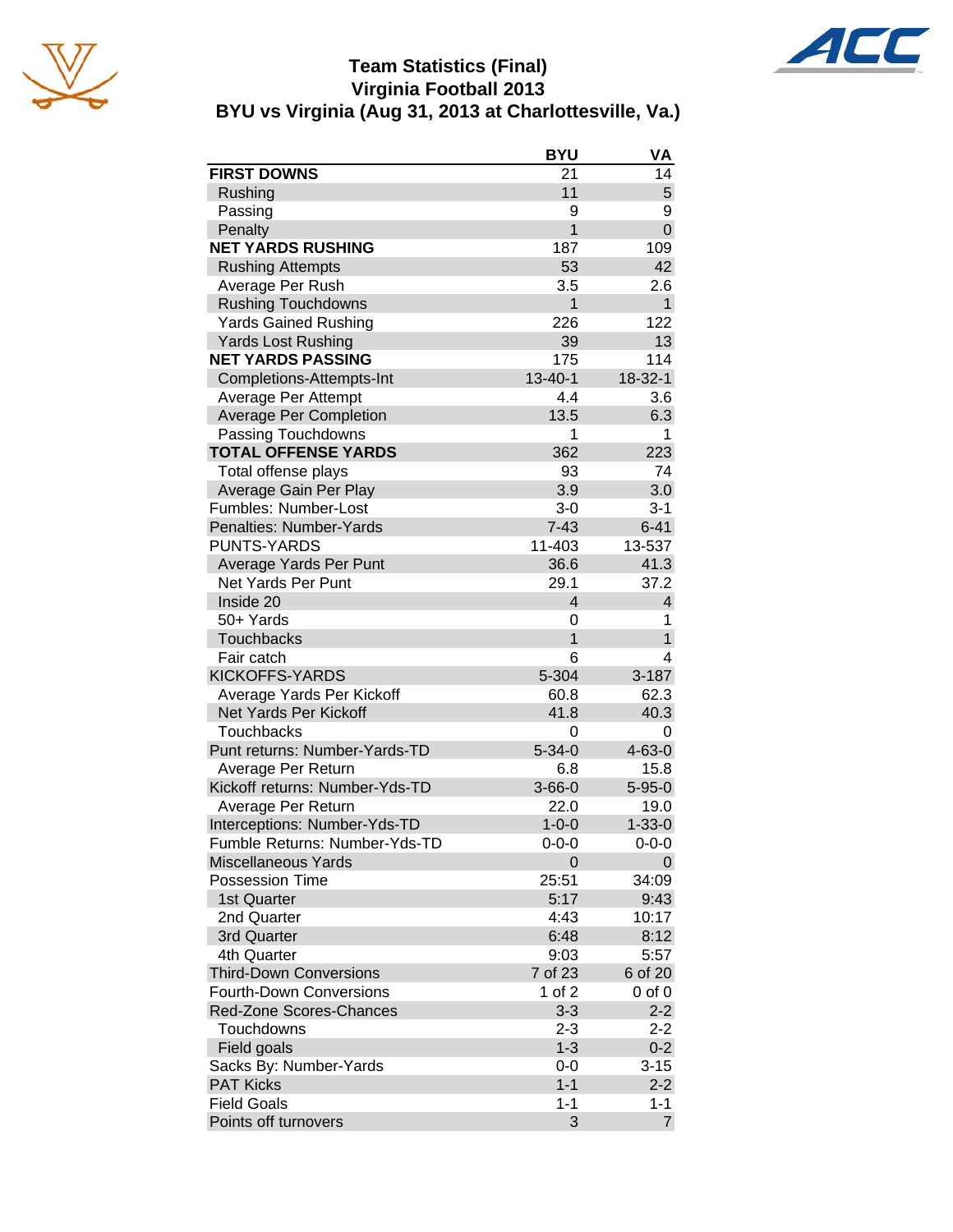

### **Individual Statistics (Final) Virginia Football 2013 BYU vs Virginia (Aug 31, 2013 at Charlottesville, Va.)**

### **BYU Virginia**

| Rushing         |    |     | No. Gain Loss | Net TD |   | Lq | Avg    |
|-----------------|----|-----|---------------|--------|---|----|--------|
| Jamaal Williams | 33 | 148 | 4             | 144    |   | 21 | 4.4    |
| Taysom Hill     | 11 | 57  | 15            | 42     | 1 | 13 | 3.8    |
| Mike Alisa      |    | 9   | 0             | 9      | O | 8  | 4.5    |
| Adam Hine       | 2  | 5   | 0             | 5      | 0 | 4  | 2.5    |
| Paul Lasike     | 3  |     | 2             | 5      | Ω | 6  | 1.7    |
| Team            | 2  | O   | 18            | -18    | 0 | 0  | $-9.0$ |
| Totals          | 53 | 226 | 39            | 187    |   | 21 | 3.5    |

| <b>Passing</b> | C-A-I         |     | Yds TD Long Sack |  |
|----------------|---------------|-----|------------------|--|
| Taysom Hill    | $13 - 40 - 1$ | 175 |                  |  |
| Totals         | $13 - 40 - 1$ | 175 |                  |  |

| <b>Receiving</b>      | No. | Yards | ТD | Long |
|-----------------------|-----|-------|----|------|
| <b>Jd Falslev</b>     | 3   | 32    |    | 24   |
| <b>Sklyer Ridley</b>  | 3   | 29    | 0  | 12   |
| Ross Apo              | 2   | 59    | 0  | 52   |
| Jamaal Williams       | 2   | 25    | 0  | 14   |
| <b>Brett Thompson</b> | 2   | 20    | O  | 11   |
| <b>Mitch Mathews</b>  |     | 10    |    | 10   |
| Totals                | 13  | 175   |    | 52   |

| <b>Punting</b> | No. | Yds | Avq  | Lona | In20 | ΤВ |
|----------------|-----|-----|------|------|------|----|
| Scott Arellano | 9   | 368 | 40.9 | 48   |      |    |
| Team           |     |     | 0.0  |      |      |    |
| Taysom Hill    |     | 35  | 35.0 | 35   |      |    |
| Totals         |     | 403 | 36.6 | 48   |      |    |

|                   |   | Punt   |   |   | <b>Kickoff</b> | Intercept |             |  |
|-------------------|---|--------|---|---|----------------|-----------|-------------|--|
| <b>Returns</b>    |   | No Yds |   |   | $Lg$ No Yds    |           | $Lg$ No Yds |  |
| <b>Jd Falslev</b> | 5 | 34     |   |   |                |           |             |  |
| Craig Bills       | O |        |   |   |                |           |             |  |
| Adam Hine         | O | O)     | 0 | 3 | 66             |           |             |  |
| Totals            | 5 |        |   | ົ | 66             |           |             |  |

| <b>Field goals</b>     | Qtr | Time  | Dist     |           | <b>Result</b> |       |
|------------------------|-----|-------|----------|-----------|---------------|-------|
| <b>Justin Sorensen</b> | 4th | 05:02 | 36 yards |           | Good          |       |
| <b>Kickoffs</b>        | No. | Yards |          | Avq       | ΤВ            | OВ    |
| <b>Justin Sorensen</b> | 5   | 304   |          | 60.8      | 0             | 0     |
| All-purpose            | Run | Rcv   | ΚR       | <b>PR</b> | IR            | Total |
| Jamaal Williams        | 144 | 25    | 0        | 0         | 0             | 169   |
| Adam Hine              | 5   | 0     | 66       | 0         | 0             | 71    |
| <b>Jd Falslev</b>      | 0   | 32    | 0        | 34        | 0             | 66    |
| Ross Apo               | 0   | 59    | 0        | 0         | 0             | 59    |

| Rushing               | No.    |                | <b>Gain Loss</b> |                | <b>Net</b>     |      | TD     | Lg        | Avg          |
|-----------------------|--------|----------------|------------------|----------------|----------------|------|--------|-----------|--------------|
| Kevin Parks           | 20     |                | 68               | 3              | 65             |      | 1      | 13        | 3.2          |
| Khalek Shepherd       | 5      |                | 18               | 0              |                | 18   | 0      | 6         | 3.6          |
| Taquan Mizzell        | 7      |                | 19               | 3              |                | 16   | 0      | 6         | 2.3          |
| David Watford         | 10     |                | 17               | 7              |                | 10   | 0      | 5         | 1.0          |
| Totals                | 42     |                | 122              | 13             | 109            |      | 1      | 13        | 2.6          |
|                       |        |                |                  |                |                |      |        |           |              |
| Passing               |        | C-A-I          |                  |                | Yds            | TD   | Long   |           | Sack         |
| David Watford         |        | 18-32-1        |                  |                | 114            | 1    | 20     |           | 0            |
| <b>Totals</b>         |        | 18-32-1        |                  |                | 114            | 1    |        | 20        | 0            |
| <b>Receiving</b>      | No.    |                | Yards            |                | TD             |      | Long   |           |              |
| Darius Jennings       |        | 7              | 62               |                | 1              |      | 20     |           |              |
| Zachary Swanson       |        | 3              | 21               |                | 0              |      | 11     |           |              |
| Jake McGee            |        | 3              |                  | 9              | 0              |      | 5      |           |              |
| Tim Smith             |        | $\overline{c}$ | 19               |                | 0              |      | 13     |           |              |
| Dominique Terrell     |        | 1              |                  | 4              | 0              |      | 4      |           |              |
| Khalek Shepherd       |        | 1              |                  | 0              | 0              |      | 0      |           |              |
| <b>Billy Skrobacz</b> |        | 1              | -1               |                | 0              |      | 0      |           |              |
| Totals                |        | 18             |                  | 114<br>1       |                |      | 20     |           |              |
| <b>Punting</b>        | No.    |                | Yds              |                | Avg            | Long |        | In20      | TB           |
| Alec Vozenilek        | 13     |                | 537              | 41.3           |                | 50   |        | 4         | 1            |
| Totals                | 13     |                | 537              | 41.3           |                | 50   |        | 4         | $\mathbf{1}$ |
|                       |        |                |                  |                |                |      |        |           |              |
|                       |        | Punt           |                  |                | <b>Kickoff</b> |      |        | Intercept |              |
| <b>Returns</b>        | No Yds |                |                  |                | Lg No Yds      |      | Lg No  | Yds       | Lg           |
| Dominique Terrell     | 3      | 45             | 35               | 0              | 0              | 0    | 0      | 0         | 0            |
| <b>Anthony Harris</b> | 1      | 18             | 01               | 0              | 0              | 0    | 1      | 10        | 10           |
| Khalek Shepherd       | 0      | 0              | 0                | $\overline{2}$ | 39             | 20   | 0      | 0         | 0            |
| Henry Coley           | 0      | 0              | 0                | 0              | 0              | 0    | 0      | 23        | 23           |
| <b>Taquan Mizzell</b> | 0      | 0              | 0                | 3              | 56             | 25   | 0      | 0         | 0            |
| <b>Totals</b>         | 4      | 63             | 35               | $\overline{5}$ | 95             | 25   | 1      | 33        | 23           |
| Field goals           | Qtr    | <b>Time</b>    |                  | Dist           |                |      | Result |           |              |
| lan Frye              | 2nd    | 00:00          |                  |                | 53 yards       |      | Good   |           |              |
|                       |        |                |                  |                |                |      |        |           |              |
| Kickoffs              |        |                |                  |                |                |      | TВ     |           |              |
|                       | No.    |                | <u>Yards</u>     |                | Avg            |      |        |           |              |
| lan Frye              |        |                | 187              |                | 62.3           |      |        |           |              |

Taquan Mizzell 16 0 56 0 0 72 Kevin Parks 65 0 0 0 0 65 Darius Jennings 0 62 0 0 0 62

Khalek Shepherd

| FUMBLES: BYU-Team 2-0; Jamaal Williams 1-0. Virginia-Taquan Mizzell 1-0; Khalek Shepherd 1-1; |  |  |  |
|-----------------------------------------------------------------------------------------------|--|--|--|
| Kevin Parks 1-0.                                                                              |  |  |  |

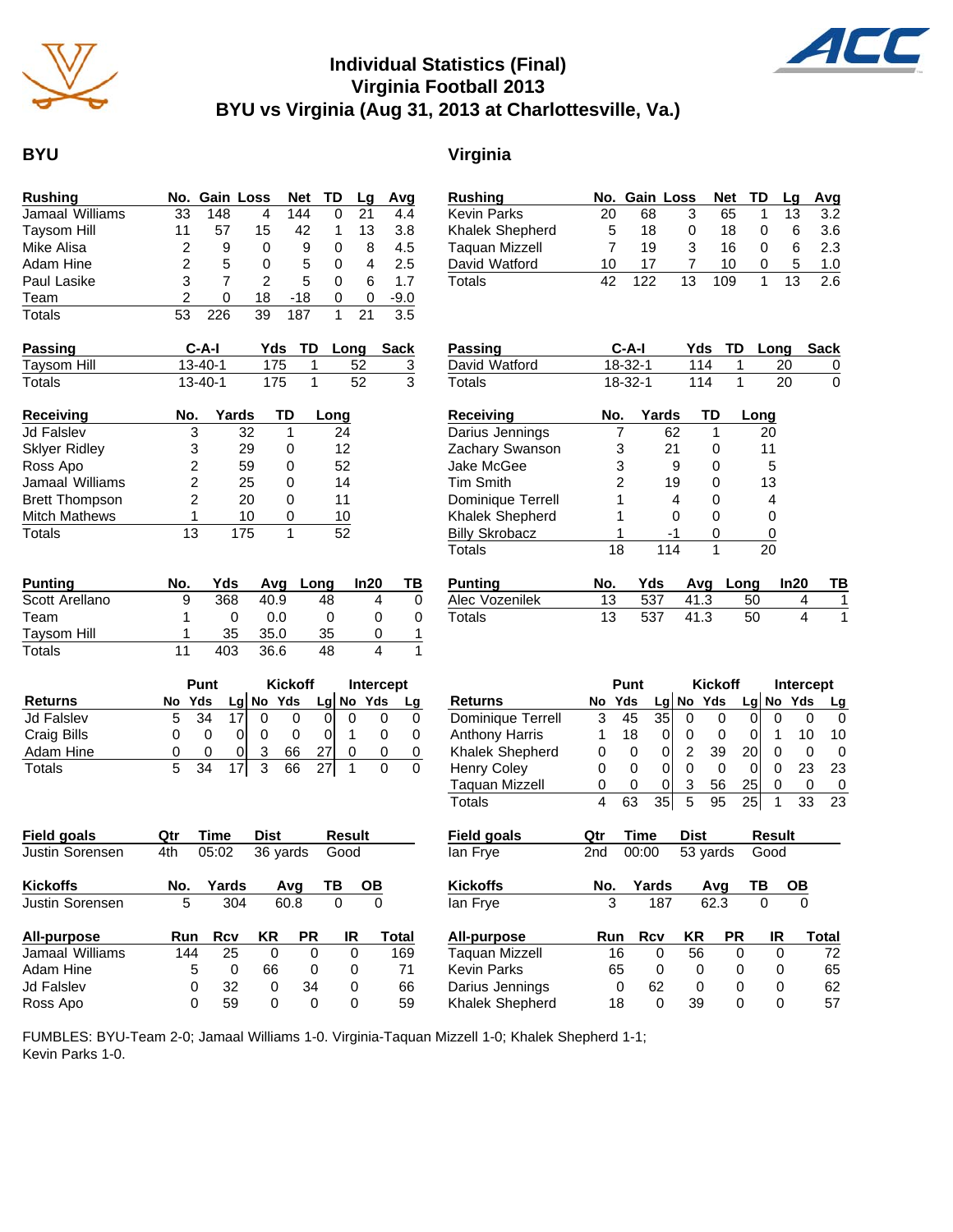

### **Defensive Statistics (Final) Virginia Football 2013 BYU vs Virginia (Aug 31, 2013 at Charlottesville, Va.)**



|                | ## BYU                              | Solo           | Ast                     | Total           | Sacks-Yds                | <b>TFL-Yds</b> | FF                       | FR-Yds         | Int-Yds        | <b>BrUp</b>              | <b>Blks</b>              | QBH         |
|----------------|-------------------------------------|----------------|-------------------------|-----------------|--------------------------|----------------|--------------------------|----------------|----------------|--------------------------|--------------------------|-------------|
|                | 55 Eathyn Manumaleuna               | 6              | $\overline{\mathbf{4}}$ | 10              |                          | $1.0 - 1$      |                          |                |                |                          |                          |             |
|                | 41 Uani 'Unga                       | 3              | $\overline{7}$          | 10              |                          | $1.0 - 1$      | $\overline{\phantom{a}}$ |                |                |                          |                          |             |
|                | OF Alani Fua                        | $\overline{2}$ | 6                       | 8               | $\sim$                   | ÷.             | ÷,                       | $\blacksquare$ | $\overline{a}$ | 1                        | $\sim$                   |             |
|                | <b>0C Spencer Hadley</b>            | 3              | $\overline{4}$          | $\overline{7}$  |                          |                |                          |                |                | $\mathbf{1}$             |                          |             |
|                | <b>0E</b> Roberts Daniel            | 4              | $\overline{2}$          | 6               | $\overline{\phantom{a}}$ | ä,             | $\overline{\phantom{a}}$ |                |                | 1                        | $\blacksquare$           |             |
|                | 1B Dallin Leavitt                   | 3              | 3                       | 6               |                          |                |                          |                |                |                          |                          |             |
|                | 20 Craig Bills                      | 3              | 3                       | 6               |                          |                |                          |                | $1 - 0$        |                          |                          |             |
| 9              | Daniel Sorensen                     | 3              | $\overline{2}$          | 5               |                          | $1.0 - 6$      |                          |                |                |                          |                          |             |
|                | 44 Remington Peck                   | 3              | $\overline{2}$          | 5               | $\blacksquare$           |                | $\blacksquare$           | $\blacksquare$ | $\overline{a}$ | $\blacksquare$           | $\blacksquare$           |             |
| 3              | Kyle Van Noy                        | 3              | $\mathbf{1}$            | $\overline{4}$  |                          | $2.5 - 2$      |                          |                |                | $\mathbf{1}$             |                          |             |
|                | 27 Blake Morgan                     | $\overline{2}$ | $\overline{2}$          | 4               |                          |                | $\blacksquare$           | $1 - 0$        |                | $\frac{1}{2}$            | ÷,                       |             |
| 7 <sup>1</sup> | <b>Skye Povey</b>                   | $\overline{2}$ | $\mathbf{1}$            | 3               |                          |                |                          |                |                |                          |                          |             |
|                | 90 Bronson Kaufusi                  | 1              | $\overline{2}$          | 3               | $\blacksquare$           |                | $\mathbf{1}$             | $\blacksquare$ |                | 1                        | ÷,                       |             |
|                | 34 Austen Jorgensen                 | $\mathbf{1}$   | $\overline{2}$          | 3               | $\blacksquare$           | ÷.             | $\mathbf{1}$             |                |                | ÷,                       |                          |             |
|                | 43 Jherr Leuta-Douyere              | 1              | $\mathbf{1}$            | $\overline{c}$  | $\sim$                   | $1.5 - 4$      | $\blacksquare$           | $\blacksquare$ | $\overline{a}$ | $\overline{a}$           | $\sim$                   |             |
|                | 99 Marques Johnson                  | $\Omega$       | $\overline{2}$          | $\overline{2}$  |                          |                |                          |                |                |                          |                          |             |
|                | 30 Mike Wadsworth                   | 0              | $\overline{2}$          | $\overline{2}$  |                          |                |                          |                |                |                          |                          |             |
|                | 21 Jamaal Williams                  | $\mathbf{1}$   | $\overline{0}$          | $\mathbf{1}$    |                          |                |                          |                |                |                          |                          |             |
|                | 33 Paul Lasike                      | 1              | $\Omega$                | 1               | $\blacksquare$           |                |                          |                |                | L,                       | ÷,                       |             |
|                | 96 Kevin O'Mary                     | $\Omega$       | $\mathbf{1}$            | $\mathbf{1}$    | $\overline{a}$           | $\overline{a}$ | $\overline{a}$           | $\overline{a}$ |                | L.                       | $\overline{\phantom{a}}$ |             |
|                | 28 Adam Hine                        | 0              | 1                       | 1               | ä,                       |                | $\blacksquare$           | $\blacksquare$ | $\blacksquare$ | $\blacksquare$           | $\blacksquare$           |             |
|                | <b>Totals</b>                       | 42             | $\overline{48}$         | $\overline{90}$ | $0.0 - 0$                | $7.0 - 14$     | $\overline{2}$           | $1-0$          | $1 - 0$        | 5                        | $\mathbf 0$              | $\mathbf 0$ |
|                |                                     |                |                         |                 |                          |                |                          |                |                |                          |                          |             |
|                |                                     |                |                         |                 |                          |                |                          |                |                |                          |                          |             |
|                | ## Virginia                         | Solo           | Ast                     | Total           | Sacks-Yds                | <b>TFL-Yds</b> | FF                       | FR-Yds         | Int-Yds        | <b>BrUp</b>              | <b>Blks</b>              | QBH         |
|                | 26 Maurice Canady                   | 9              | 4                       | 13              | $\blacksquare$           | $\blacksquare$ |                          |                | $\overline{a}$ | 1                        |                          |             |
|                | 13 Daquan Romero                    | 6              | 6                       | 12              | ÷.                       | $0.5 - 1$      | ÷,                       | $\overline{a}$ |                | $\overline{a}$           |                          |             |
| $7^{\circ}$    | Eli Harold                          | $\overline{7}$ | 4                       | 11              | $2.0 - 14$               | $3.5 - 17$     | $\mathbf{1}$             | $\blacksquare$ |                | $\blacksquare$           | $\blacksquare$           |             |
| 8              | <b>Anthony Harris</b>               | 3              | 8                       | 11              | $1.0 - 1$                | $1.0 - 1$      |                          |                | $1 - 10$       | $\mathbf{1}$             | $\mathbf{1}$             |             |
|                | 44 Henry Coley                      | 3              | 8                       | 11              |                          | $\blacksquare$ |                          | ä,             | $0 - 23$       |                          |                          |             |
|                | 55 David Dean                       | $\mathbf{1}$   | 6                       | $\overline{7}$  |                          | $0.5 - 1$      |                          |                |                | $\mathbf{1}$             |                          |             |
|                | 99 Brent Urban                      | $\overline{2}$ | 3                       | 5               | $\overline{\phantom{a}}$ | $\sim$         | ÷                        | ÷              | $\sim$         | 3                        | $\overline{\phantom{a}}$ |             |
| $\mathbf{1}$   | Demetrious Nicholson                | $\overline{2}$ | 3                       | 5               | $\overline{\phantom{a}}$ | ÷.             | ÷                        |                |                | $\overline{2}$           | $\blacksquare$           |             |
|                | 90 Jake Snyder                      | 1              | 3                       | 4               | $\overline{\phantom{a}}$ | $0.5 - 1$      | $\blacksquare$           | ä,             | $\blacksquare$ | 1                        | $\blacksquare$           |             |
|                | <b>Brandon Phelps</b>               | $\Omega$       | 3                       | 3               |                          |                |                          |                |                |                          |                          |             |
| 21             |                                     | 1              | 1                       | $\overline{c}$  | $\overline{\phantom{a}}$ |                |                          |                |                |                          |                          |             |
|                | 27 Rijo Walker<br>19 E.J. Scott     | 1              | $\mathbf{1}$            | $\overline{2}$  |                          |                |                          |                |                |                          |                          |             |
|                |                                     | 1              | 1                       | $\overline{2}$  | ÷.                       |                | $\overline{\phantom{a}}$ | ÷,             | $\sim$         | $\blacksquare$           | $\overline{a}$           |             |
|                | 87 Kyle Dockins<br>42 Demeitre Brim | $\mathbf{1}$   | $\Omega$                | $\mathbf{1}$    |                          |                |                          |                |                |                          |                          |             |
|                | 32 Mike Moore                       | $\Omega$       | $\mathbf{1}$            | 1               | $\blacksquare$           | ä,             | $\blacksquare$           | ä,             |                | $\frac{1}{2}$            | ÷,                       |             |
|                | 40 Darius Lee                       | $\mathbf 0$    | $\mathbf{1}$            | $\mathbf{1}$    |                          |                |                          |                |                |                          |                          |             |
|                |                                     | 0              | $\mathbf{1}$            | 1               | $\blacksquare$           |                | $\blacksquare$           |                |                |                          | $\blacksquare$           |             |
| Т              | 23 Khalek Shepherd<br><b>TEAM</b>   | $\Omega$       | $\Omega$                | $\overline{0}$  |                          |                |                          |                |                | $\overline{\phantom{0}}$ |                          |             |
|                |                                     | 0              | 0                       | 0               |                          |                | $\blacksquare$           | $\blacksquare$ |                | 2                        | $\sim$                   |             |
|                | 22 DreQuan Hoskey<br><b>Totals</b>  | 38             | 54                      | 92              | $3.0 - 15$               | $6.0 - 21$     | $\mathbf{1}$             | $0-0$          | $1 - 33$       | 11                       | 1                        | 0           |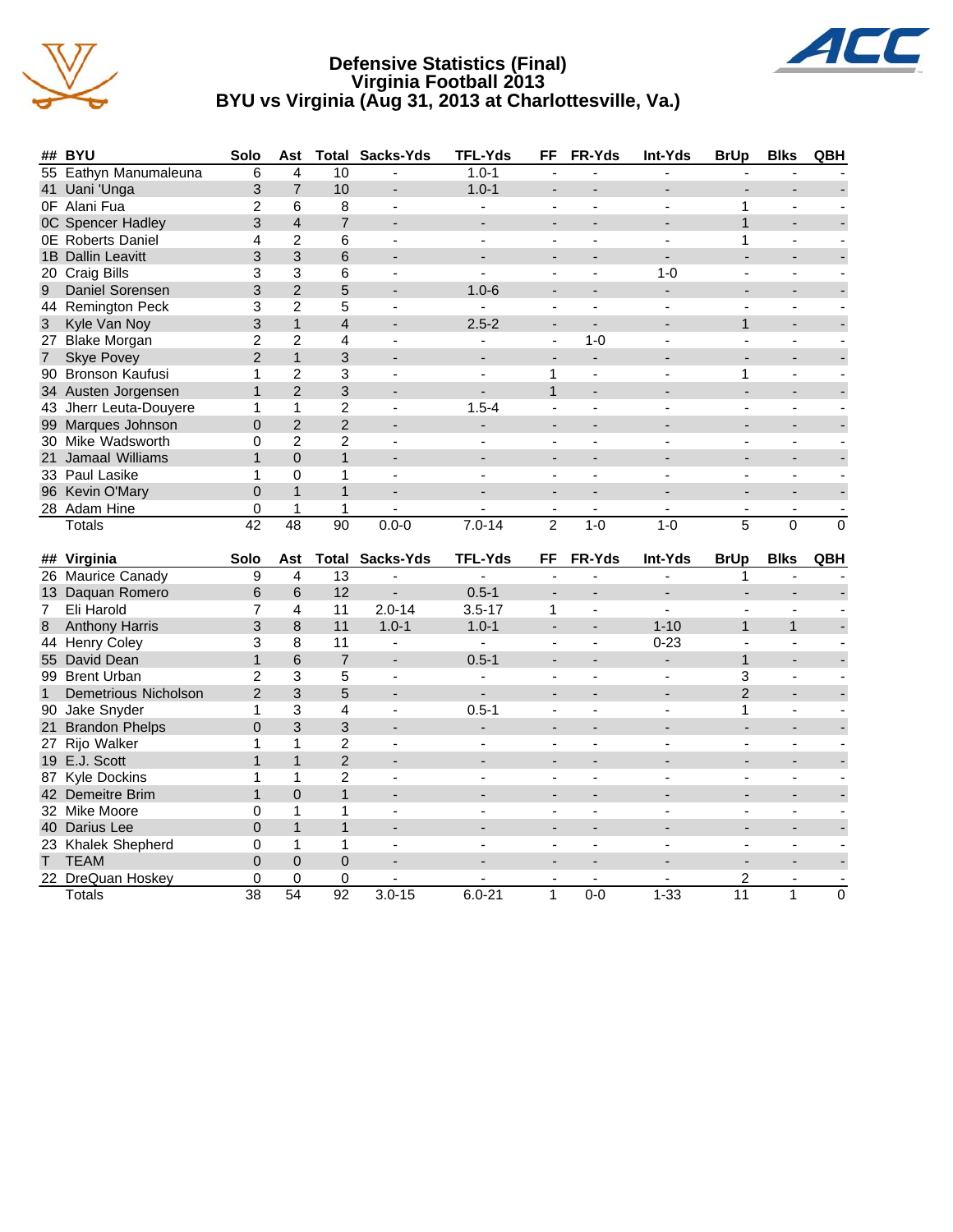

### **Participation Report (Final) Virginia Football 2013 BYU vs Virginia (Aug 31, 2013 at Charlottesville, Va.)**



### **BYU**

### **Virginia**

| <b>Pos</b> | ## | <b>OFFENSE</b>            | Pos        | ##             | <b>OFFENSE</b>         |
|------------|----|---------------------------|------------|----------------|------------------------|
| <b>WR</b>  | 10 | <b>Mitch Mathews</b>      | <b>WR</b>  | 6              | Darius Jennings        |
| WR.        | 17 | <b>Sklyer Ridley</b>      | LT.        | 78             | Morgan Moses           |
| TE         | 19 | <b>Brett Thompson</b>     | LG         | 70             | Luke Bowanko           |
| LT         | 72 | <b>Ryker Mathews</b>      | С          | 65             | Ross Burbank           |
| LG         | 73 | Solomone Kafu             | RG         | 74             | <b>Conner Davis</b>    |
| C.         | 70 | <b>Terranance Alletto</b> | RT         | 77             | Jay Whitmire           |
| <b>RG</b>  | 74 | <b>Brock Stringham</b>    | QB         | 5              | David Watford          |
| RT         | 77 | Michael Yeck              | TВ         | 25             | <b>Kevin Parks</b>     |
| QB         | 4  | <b>Taysom Hill</b>        | <b>TE</b>  | 49             | Zachary Swanson        |
| RB.        | 21 | Jamaal Williams           | WR.        | 23             | <b>Khalek Shepherd</b> |
| <b>RB</b>  | 33 | Paul Lasike               | <b>WR</b>  | 20             | <b>Tim Smith</b>       |
|            |    |                           |            |                |                        |
| Pos        | ## | <b>DEFENSE</b>            | <b>Pos</b> | ##             | <b>DEFENSE</b>         |
| <b>LE</b>  | 90 | Bronson Kaufusi           | DE         | 90             | Jake Snyder            |
| NΤ         | 55 | Eathyn Manumaleuna        | DT         | 99             | <b>Brent Urban</b>     |
| RE         | 44 | <b>Remington Peck</b>     | DT         | 55             | David Dean             |
| <b>SLB</b> | 0F | Alani Fua                 | DE         | $\overline{7}$ | Eli Harold             |
| MLB        | 41 | Uani 'Unga                | <b>SLB</b> | 42             | Demeitre Brim          |
| <b>BLB</b> | 0C | <b>Spencer Hadley</b>     | <b>MLB</b> | 44             | <b>Henry Coley</b>     |
| FC         | 0E | <b>Roberts Daniel</b>     | <b>WLB</b> | 13             | Daquan Romero          |
| ВC         | 7  | <b>Skye Povey</b>         | CВ         | 1              | Demetrious Nicholson   |
| <b>KAT</b> | 9  | Daniel Sorensen           | SS         | 8              | <b>Anthony Harris</b>  |
| FS         | 20 | Craig Bills               | FS         | 21             | <b>Brandon Phelps</b>  |
| <b>WLB</b> | 3  | Kyle Van Noy              | СB         | 26             | Maurice Canady         |

BYU: 1-Ross Apo, 1B-Dallin Leavitt, 1F-Michael Davis, 2G-Scott Arellano, 6-Eric Thornton, 12-Jd Falslev, 13-Kurt Henderson, 18-Richard Wilson, 22-Manoa Pikula, 23-Kai Nacua, 24-Algernon Brown, 27-Blake Morgan, 28-Adam Hine, 30-Mike Wadsworth, 31-Sae Tautu, 34-Austen Jorgensen, 37-Justin Sorensen, 42-Mike Alisa, 43-Jherr Leuta-Douyere, 45-Tyler Beck, 52-Tui Crichton, 57-De'Ondre Wesley, 67-Kyle Johnson, 75-Brad Wilcox, 79-Manaaki Vaitai, 80-Marcus Mathews, 82-Kanaeakua Friel, 84-Devin Mahina, 88-Austin Holt, 89-Terenn Houk, 95-Logan Taele, 96-Kevin O'Mary, 99-Marques Johnson.

Virginia: 2-Dominique Terrell, 3V-Alec Vozenilek, 3-Billy Skrobacz, 4-Taquan Mizzell, 14-Ian Frye, 15-Matt Johns, 17-Miles Gooch, 19-E.J. Scott, 22-DreQuan Hoskey, 27-Rijo Walker, 29-D.J. Hill, 32-Mike Moore, 34-Kwontie Moore, 37-Divante Walker, 38-Kelvin Rainey, 40-Darius Lee, 41-Connor Wingo-Reeves, 43-Trent Corney, 45-Matt Fortin, 47-Vincent Croce, 56-Andre Miles-Redmond, 61-Cody Wallace, 63-Ryan Doull, 67-Jackson Matteo, 76-Michael Mooney, 83-Jake McGee, 87-Kyle Dockins, 89-Rob Burns.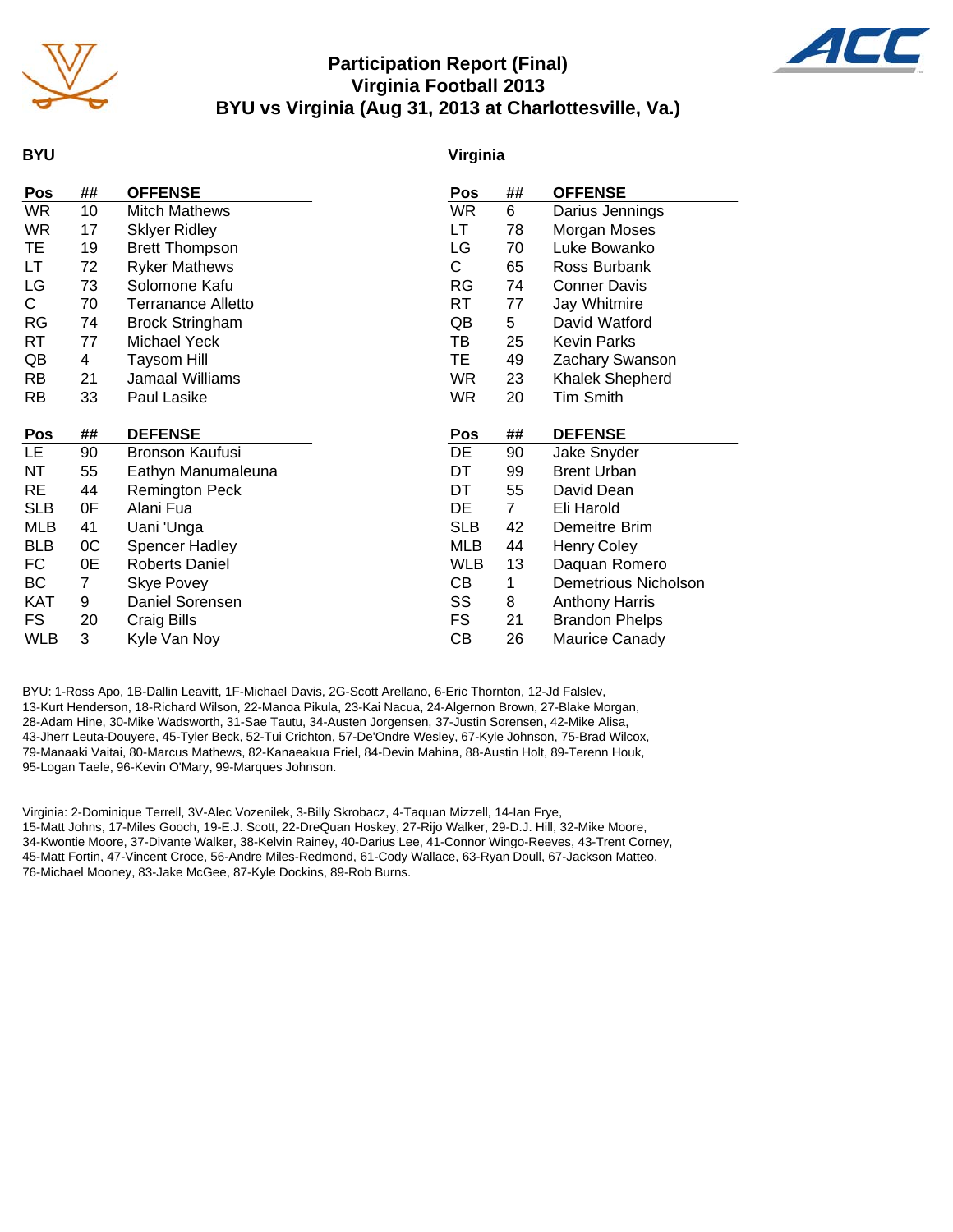

### **Drive Chart (By Team) (Final) Virginia Football 2013 BYU vs Virginia (Aug 31, 2013 at Charlottesville, Va.)**



|             | <b>Drive Started</b> |            |       |                 |                 | <b>Drive Ended</b> | <b>Consumed</b> |                                      |      |
|-------------|----------------------|------------|-------|-----------------|-----------------|--------------------|-----------------|--------------------------------------|------|
| <b>Team</b> | Qtr                  | Spot       | Time  | <b>Obtained</b> | Spot            | Time               | <b>How lost</b> | - Yds<br>ΡI                          | TOP  |
| <b>BYU</b>  | 1st                  | <b>B33</b> | 12:03 | Punt            | V35             | 10:09              | Punt            | 8<br>32<br>$\sim$                    | 1:54 |
| <b>BYU</b>  |                      | <b>B02</b> | 07:12 | Punt            | <b>B10</b>      | 06:05              | Punt            | 3<br>- 8                             | 1:07 |
| <b>BYU</b>  |                      | <b>B23</b> | 03:51 | Punt            | B43             | 02:04              | Punt            | 20<br>6<br>$\blacksquare$            | 1:47 |
| <b>BYU</b>  |                      | <b>B44</b> | 00:29 | Punt            | V40             | 13:46              | Punt            | 16<br>6<br>$\sim$                    | 1:43 |
| <b>BYU</b>  | 2nd                  | V48        | 09:06 | Interception    | V45             | 08:12              | Punt            | 3<br>- 3                             | 0:54 |
| <b>BYU</b>  |                      | V32        | 06:38 | Punt            | V <sub>00</sub> | 05:12              | *TOUCHDOWN      | $5 - 32$                             | 1:26 |
| <b>BYU</b>  |                      | <b>B31</b> | 02:06 | Punt            | <b>B39</b>      | 00:57              | Punt            | - 8<br>4                             | 1:09 |
| <b>BYU</b>  | 3rd                  | B31        | 15:00 | Kickoff         | <b>B34</b>      | 13:51              | Punt            | 3<br>$-3$                            | 1:09 |
| <b>BYU</b>  |                      | B27        | 12:28 | Kickoff         | B46             | 10:32              | Punt            | 6<br>19<br>$\blacksquare$            | 1:56 |
| <b>BYU</b>  |                      | <b>B24</b> | 08:43 | Punt            | B29             | 07:29              | Punt            | 3<br>$-5$                            | 1:14 |
| <b>BYU</b>  |                      | <b>B27</b> | 05:45 | Punt            | B35             | 03:56              | Punt            | 6<br>- 8                             | 1:49 |
| <b>BYU</b>  |                      | <b>B08</b> | 03:18 | Punt            | <b>B00</b>      | 02:38              | *SAFETY         | 3<br>(8)<br>$\overline{\phantom{a}}$ | 0:40 |
| <b>BYU</b>  | 4th                  | <b>B14</b> | 14:17 | Punt            | B45             | 11:53              | Punt            | 8<br>- 31                            | 2:24 |
| <b>BYU</b>  |                      | <b>B08</b> | 08:43 | Punt            | V <sub>00</sub> | 06:17              | *TOUCHDOWN      | 92<br>11<br>$\sim$                   | 2:26 |
| <b>BYU</b>  |                      | V27        | 06:17 | Fumble          | V18             | 05:02              | *FIELD GOAL     | 5<br>9<br>$\blacksquare$             | 1:15 |
| <b>BYU</b>  |                      | <b>B30</b> | 04:11 | Punt            | B34             | 02:41              | Interception    | 3<br>$-4$                            | 1:30 |
| <b>BYU</b>  |                      | <b>B08</b> | 02:36 | Kickoff         | B41             | 01:28              | Downs           | 7 - 33                               | 1:08 |
| <b>BYU</b>  |                      | <b>B20</b> | 00:20 | Punt            | V28             | 00:00              | End of half     | 52<br>4<br>$\sim$                    | 0:20 |

|                        | 1st   | 2nd   | 3rd   | 4th        | 1st        | 2nd        |            |
|------------------------|-------|-------|-------|------------|------------|------------|------------|
| <b>BYU</b>             | Qtr   | Qtr   | Qtr   | Qtr        | Half       | Half       | Total      |
| Time of possession     | 05:17 | 04:43 | 06:48 | 09:03      | 10:00      | 15:51      | 25:51      |
| 3rd down conversions   | $3-6$ | 1-4   | 1-6   | 2-7        | $4 - 10$   | $3 - 13$   | 7-23       |
| Average field position | B25   | B50   | B23   | <b>B25</b> | <b>B36</b> | <b>B24</b> | <b>B29</b> |
| 4th down conversions   | 0-0   | 0-0   | 0-0   | $1 - 2$    | $0 - 0$    | 1-2        | $1 - 2$    |

|           | <b>Drive Started</b> |                 |       |                 |                 | <b>Drive Ended</b> | <b>Consumed</b> |                                      |            |
|-----------|----------------------|-----------------|-------|-----------------|-----------------|--------------------|-----------------|--------------------------------------|------------|
| Team      | Qtr                  | Spot            | Time  | <b>Obtained</b> | Spot            | Time               | <b>How lost</b> | - Yds<br>ΡI                          | <b>TOP</b> |
| VA        | 1st                  | V27             | 15:00 | Kickoff         | V38             | 12:03              | Punt            | 11<br>6<br>$\sim$                    | 2:57       |
| VA        |                      | V20             | 10:09 | Punt            | V49             | 07:12              | Punt            | $-29$<br>6                           | 2:57       |
| VA        |                      | V43             | 06:05 | Punt            | V45             | 03:51              | Punt            | 3<br>$-2$                            | 2:14       |
| VA        |                      | V18             | 02:04 | Punt            | V <sub>21</sub> | 00:29              | Punt            | $-3$<br>3                            | 1:35       |
| VA        | 2nd                  | V <sub>09</sub> | 13:46 | Punt            | V47             | 09:06              | Interception    | 10<br>38<br>$\overline{\phantom{a}}$ | 4:40       |
| VA        |                      | V08             | 08:12 | Punt            | V10             | 06:38              | Punt            | $3 - 2$                              | 1:34       |
| VA        |                      | V24             | 05:12 | Kickoff         | V38             | 02:06              | Punt            | 14<br>6<br>$\sim$                    | 3:06       |
| VA        |                      | V <sub>22</sub> | 00:57 | Punt            | B36             | 15:00              | *FIELD GOAL     | $-42$<br>8                           | 0:57       |
| VA        | 3rd                  | <b>B16</b>      | 13:51 | Punt            | <b>B00</b>      | 12:28              | *TOUCHDOWN      | 3<br>16<br>$\sim$                    | 1:23       |
| VA        |                      | V13             | 10:32 | Punt            | V <sub>22</sub> | 08:43              | Punt            | 3<br>- 9                             | 1:49       |
| VA        |                      | V27             | 07:29 | Punt            | V28             | 05:45              | Punt            | 3<br>- 1                             | 1:44       |
| <b>VA</b> |                      | <b>B48</b>      | 03:56 | Punt            | B48             | 03:18              | Punt            | 3<br>$-0$                            | 0:38       |
| VA        |                      | V31             | 02:38 | Kickoff         | V45             | 14:17              | Punt            | 14<br>6<br>$\sim$                    | 3:21       |
| VA        | 4th                  | V23             | 11:53 | Punt            | V42             | 08:43              | Punt            | $5 - 19$                             | 3:10       |
| VA        |                      | V27             | 06:26 | Kickoff         | V27             | 06:17              | Fumble          | 0<br>$-0$                            | 0:09       |
| VA        |                      | V <sub>22</sub> | 05:02 | Kickoff         | V <sub>23</sub> | 04:11              | Punt            | $3 - 1$                              | 0:51       |
| VA        |                      | B13             | 02:41 | Interception    | <b>B00</b>      | 02:36              | *TOUCHDOWN      | 13<br>$\sim$                         | 0:05       |
| VA        |                      | B41             | 01:28 | Downs           | B38             | 00:20              | Punt            | $3 - 3$                              | 1:08       |

|                        | 1st   | 2nd   | 3rd     | 4th     | 1st     | 2nd     |          |
|------------------------|-------|-------|---------|---------|---------|---------|----------|
| Virginia               | Qtr   | Qtr   | Qtr     | Qtr     | Half    | Half    | Total    |
| Time of possession     | 09:43 | 10:17 | 08:12   | 05:57   | 20:00   | 14:09   | 34:09    |
| 3rd down conversions   | 1-5   | $3-6$ | $2 - 5$ | $0 - 4$ | 4-11    | $2 - 9$ | $6 - 20$ |
| Average field position | V27   | V15   | V41     | V47     | V21     | V44     | V33      |
| 4th down conversions   | 0-0   | 0-0   | 0-0     | $0 - 0$ | $0 - 0$ | 0-0     | 0-0      |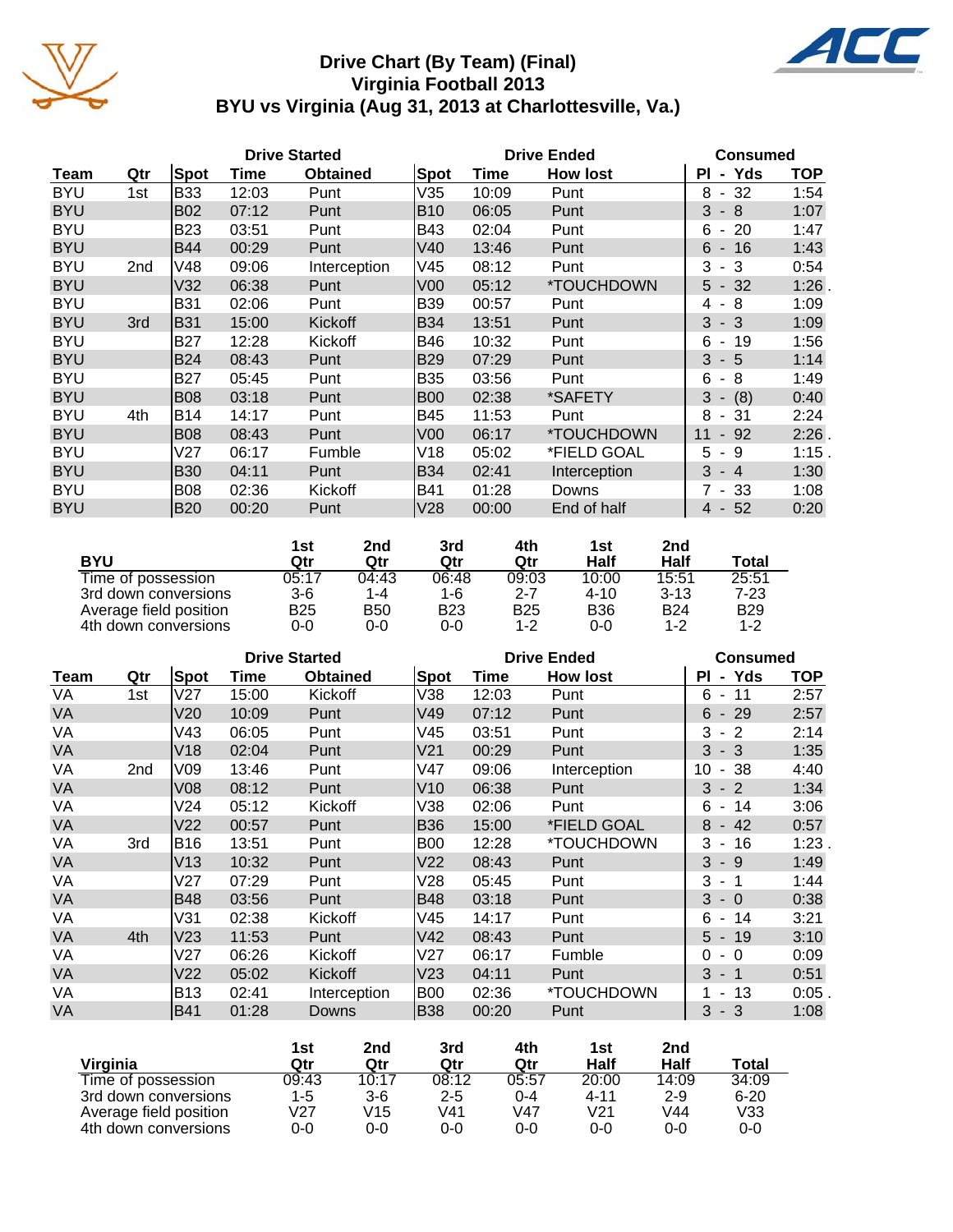

### **Drive Chart (By Quarter) (Final) Virginia Football 2013 BYU vs Virginia (Aug 31, 2013 at Charlottesville, Va.)**



|             |     |                 |             | <b>Drive Started</b> |                 |             | <b>Drive Ended</b> | <b>Consumed</b>                                  |            |
|-------------|-----|-----------------|-------------|----------------------|-----------------|-------------|--------------------|--------------------------------------------------|------------|
| <b>Team</b> | Qtr | Spot            | <b>Time</b> | <b>Obtained</b>      | <b>Spot</b>     | <b>Time</b> | <b>How lost</b>    | PI - Yds                                         | <b>TOP</b> |
| VA          | 1st | V27             | 15:00       | Kickoff              | V38             | 12:03       | Punt               | 11<br>6<br>$\blacksquare$                        | 2:57       |
| <b>BYU</b>  |     | <b>B33</b>      | 12:03       | Punt                 | V35             | 10:09       | Punt               | 32<br>8<br>$\overline{\phantom{a}}$              | 1:54       |
| VA          |     | V20             | 10:09       | Punt                 | V49             | 07:12       | Punt               | $-29$<br>6                                       | 2:57       |
| <b>BYU</b>  |     | <b>B02</b>      | 07:12       | Punt                 | <b>B10</b>      | 06:05       | Punt               | 3<br>$-8$                                        | 1:07       |
| VA          |     | V43             | 06:05       | Punt                 | V45             | 03:51       | Punt               | $-2$<br>3                                        | 2:14       |
| <b>BYU</b>  |     | <b>B23</b>      | 03:51       | Punt                 | <b>B43</b>      | 02:04       | Punt               | 6<br>$-20$                                       | 1:47       |
| VA          |     | V18             | 02:04       | Punt                 | V <sub>21</sub> | 00:29       | Punt               | $-3$<br>3                                        | 1:35       |
| <b>BYU</b>  |     | <b>B44</b>      | 00:29       | Punt                 | V40             | 13:46       | Punt               | $6 - 16$                                         | 1:43       |
| VA          | 2nd | V09             | 13:46       | Punt                 | V47             | 09:06       | Interception       | 10<br>38<br>$\blacksquare$                       | 4:40       |
| <b>BYU</b>  |     | V48             | 09:06       | Interception         | V45             | 08:12       | Punt               | $3 - 3$                                          | 0:54       |
| VA          |     | <b>V08</b>      | 08:12       | Punt                 | V10             | 06:38       | Punt               | 3<br>$\overline{2}$<br>$\overline{\phantom{a}}$  | 1:34       |
| <b>BYU</b>  |     | V32             | 06:38       | Punt                 | V <sub>00</sub> | 05:12       | *TOUCHDOWN         | 32<br>5<br>$\overline{\phantom{a}}$              | 1:26       |
| VA          |     | V <sub>24</sub> | 05:12       | Kickoff              | V38             | 02:06       | Punt               | 6<br>14<br>$\qquad \qquad \blacksquare$          | 3:06       |
| <b>BYU</b>  |     | <b>B31</b>      | 02:06       | Punt                 | <b>B39</b>      | 00:57       | Punt               | $\overline{4}$<br>8<br>$\overline{\phantom{a}}$  | 1:09       |
| VA          |     | V <sub>22</sub> | 00:57       | Punt                 | <b>B36</b>      | 15:00       | *FIELD GOAL        | 8<br>42<br>$\blacksquare$                        | 0:57       |
| <b>BYU</b>  | 3rd | <b>B31</b>      | 15:00       | Kickoff              | <b>B34</b>      | 13:51       | Punt               | 3<br>3<br>$\overline{\phantom{a}}$               | 1:09       |
| VA          |     | <b>B16</b>      | 13:51       | Punt                 | <b>B00</b>      | 12:28       | *TOUCHDOWN         | 3<br>16<br>$\blacksquare$                        | 1:23.      |
| <b>BYU</b>  |     | <b>B27</b>      | 12:28       | Kickoff              | <b>B46</b>      | 10:32       | Punt               | $6\phantom{a}$<br>$-19$                          | 1:56       |
| VA          |     | V13             | 10:32       | Punt                 | V <sub>22</sub> | 08:43       | Punt               | 3<br>9<br>$\overline{\phantom{a}}$               | 1:49       |
| <b>BYU</b>  |     | <b>B24</b>      | 08:43       | Punt                 | <b>B29</b>      | 07:29       | Punt               | 3<br>$-5$                                        | 1:14       |
| VA          |     | V27             | 07:29       | Punt                 | V28             | 05:45       | Punt               | 3<br>$-1$                                        | 1:44       |
| <b>BYU</b>  |     | <b>B27</b>      | 05:45       | Punt                 | <b>B35</b>      | 03:56       | Punt               | 6<br>$-8$                                        | 1:49       |
| VA          |     | <b>B48</b>      | 03:56       | Punt                 | <b>B48</b>      | 03:18       | Punt               | 3<br>$-0$                                        | 0:38       |
| <b>BYU</b>  |     | <b>B08</b>      | 03:18       | Punt                 | <b>B00</b>      | 02:38       | *SAFETY            | 3<br>(8)<br>$\overline{\phantom{a}}$             | 0:40       |
| VA          |     | V31             | 02:38       | Kickoff              | V45             | 14:17       | Punt               | 6<br>14<br>$\blacksquare$                        | 3:21       |
| <b>BYU</b>  | 4th | <b>B14</b>      | 14:17       | Punt                 | <b>B45</b>      | 11:53       | Punt               | 8<br>31<br>$\blacksquare$                        | 2:24       |
| VA          |     | V23             | 11:53       | Punt                 | V42             | 08:43       | Punt               | 5<br>19<br>$\sim$                                | 3:10       |
| <b>BYU</b>  |     | <b>B08</b>      | 08:43       | Punt                 | V <sub>00</sub> | 06:17       | *TOUCHDOWN         | 11<br>$-92$                                      | $2:26$ .   |
| VA          |     | V27             | 06:26       | Kickoff              | V <sub>27</sub> | 06:17       | Fumble             | 0<br>$-0$                                        | 0:09       |
| <b>BYU</b>  |     | V27             | 06:17       | Fumble               | V18             | 05:02       | *FIELD GOAL        | 5<br>$-9$                                        | $1:15$ .   |
| VA          |     | V <sub>22</sub> | 05:02       | Kickoff              | V23             | 04:11       | Punt               | 3<br>$-1$                                        | 0:51       |
| <b>BYU</b>  |     | <b>B30</b>      | 04:11       | Punt                 | <b>B34</b>      | 02:41       | Interception       | 3<br>$-4$                                        | 1:30       |
| VA          |     | <b>B13</b>      | 02:41       | Interception         | <b>B00</b>      | 02:36       | *TOUCHDOWN         | 1<br>$-13$                                       | $0:05$ .   |
| <b>BYU</b>  |     | <b>B08</b>      | 02:36       | Kickoff              | <b>B41</b>      | 01:28       | Downs              | $\overline{7}$<br>33<br>$\overline{\phantom{a}}$ | 1:08       |
| VA          |     | <b>B41</b>      | 01:28       | Downs                | <b>B38</b>      | 00:20       | Punt               | 3<br>$\sqrt{3}$<br>$\overline{\phantom{a}}$      | 1:08       |
| <b>BYU</b>  |     | <b>B20</b>      | 00:20       | Punt                 | V28             | 00:00       | End of half        | $4 - 52$                                         | 0:20       |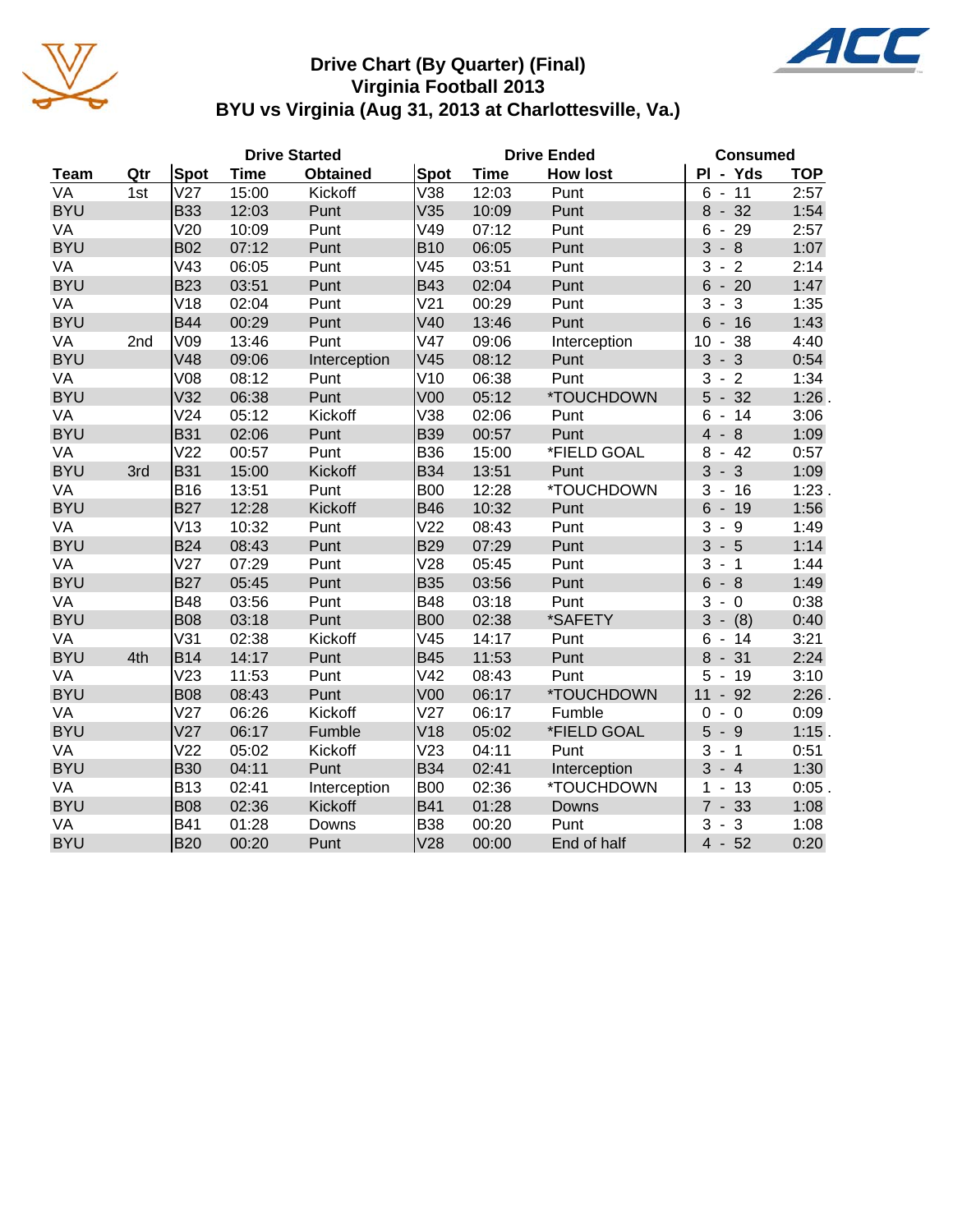

### **Play-by-Play Summary (1st quarter) BYU vs Virginia (Aug 31, 2013 at Charlottesville, Va.)**



|                                              | BYU wins toss, defers. UVa will receive and defend north end zone                                                                                     |                |
|----------------------------------------------|-------------------------------------------------------------------------------------------------------------------------------------------------------|----------------|
| 1-10 BYU 35                                  | Clock 15:00.                                                                                                                                          |                |
|                                              | Justi Sorensen kickoff 63 yards to the VA2, Mizzell, T return 25 yards to the VA27 (Blake                                                             |                |
| 1-10 VA 27                                   | Morgan; Aust Jorgensen).<br>Parks, K rush for 2 yards to the VA29 (Remington Peck).                                                                   |                |
| $2 - 8$<br>VA 29                             | Parks, K rush for 7 yards to the VA36 (Ea Manumaleuna).                                                                                               |                |
| 3-1<br>VA 36                                 | Parks, K rush for 1 yard to the VA37, 1ST DOWN VA (Uani 'Unga; Spencer Hadley).                                                                       | R1             |
| 1-10 VA 37                                   | Mizzell, T rush for 1 yard to the VA38 (Uani 'Unga).                                                                                                  |                |
| $2 - 9$<br>VA 38<br>3-9<br>VA 38             | Watford, D pass incomplete to Smith, T.<br>Watford, D pass incomplete to Smith, T (Roberts Daniel).                                                   |                |
| 4-9<br>VA 38                                 | Vozenilek, A punt 38 yards to the BYU24, Jd Falsley return 9 yards to the BYU33 (Scott,                                                               |                |
|                                              | $E$ ; Lee, $D$ ).                                                                                                                                     |                |
|                                              | 6 plays, 11 yards, 2:57                                                                                                                               |                |
| BYU drive start at 12:03.<br>1-10 BYU 33     | Jamaa Williams rush for 2 yards to the BYU35 (Romero, D).                                                                                             |                |
| <b>BYU 35</b><br>2-8                         | Taysom Hill pass incomplete to Sklyer Ridley (Urban, B).                                                                                              |                |
| 3-8<br><b>BYU 35</b>                         | PENALTY VA encroachment (Coley, H) 5 yards to the BYU40.                                                                                              |                |
| $3 - 3$<br><b>BYU 40</b>                     | Taysom Hill pass complete to Jamaa Williams for 11 yards to the VA49, 1ST DOWN BYU                                                                    | P <sub>1</sub> |
| 1-10 VA 49                                   | (Phelps, B;Canady, M).<br>Jamaa Williams rush for no gain to the VA49 (Canady, M).                                                                    |                |
| 2-10 VA 49                                   | Taysom Hill pass complete to Jamaa Williams for 14 yards to the VA35, 1ST DOWN BYU                                                                    | P <sub>2</sub> |
|                                              | (Nicholson, D).                                                                                                                                       |                |
| 1-10 VA 35                                   | Taysom Hill pass complete to Ross Apo for 7 yards to the VA28, out-of-bounds.                                                                         |                |
| VA 28<br>$2 - 3$<br>VA 33<br>2-8             | PENALTY BYU false start (Solomone Kafu) 5 yards to the VA33.<br>Paul Lasike rush for loss of 2 yards to the VA35 (Harold, E).                         |                |
| 3-10 VA 35                                   | Taysom Hill pass incomplete to Marcus Mathews.                                                                                                        |                |
| 4-10 VA 35                                   | Taysom Hill punt 35 yards to the VA0, touchback.                                                                                                      |                |
|                                              | 8 plays, 32 yards, 1:54                                                                                                                               |                |
| VIRGINIA drive start at 10:09.               |                                                                                                                                                       | P <sub>2</sub> |
| 1-10 VA 20                                   | Watford, D pass complete to Jennings, D for 12 yards to the VA32, 1ST DOWN VA (Skye<br>Povey).                                                        |                |
| 1-10 VA 32                                   | Shepherd, K rush for 6 yards to the VA38 (Uani 'Unga).                                                                                                |                |
| VA 38<br>2-4                                 | Watford, D rush for 5 yards to the VA43, 1ST DOWN VA, out-of-bounds.                                                                                  | R <sub>3</sub> |
| 1-10 VA 43                                   | Watford, D pass complete to Swanson, Z for 4 yards to the VA47 (Alani Fua; Mike Wadsworth).                                                           |                |
| 2-6<br>VA 47<br>3-4<br>VA 49                 | Shepherd, K rush for 2 yards to the VA49 (Ea Manumaleuna; Uani 'Unga).<br>Watford, D pass incomplete to Shepherd, K (Alani Fua).                      |                |
| 4-4<br>VA 49                                 | Vozenilek, A punt 49 yards to the BYU2, downed.                                                                                                       |                |
|                                              | 6 plays, 29 yards, 2:57                                                                                                                               |                |
| BYU drive start at 07:12.                    |                                                                                                                                                       |                |
| 1-10 BYU 02<br>$2 - 2$<br><b>BYU 10</b>      | Taysom Hill rush for 8 yards to the BYU10 (Romero, D).<br>Taysom Hill pass incomplete to Eric Thornton.                                               |                |
| $3-2$<br><b>BYU 10</b>                       | Jamaa Williams rush for no gain to the BYU10 (Coley, H).                                                                                              |                |
| 4-2<br><b>BYU 10</b>                         | Scott Arellano punt 47 yards to the VA43, fair catch by Terrell, D.                                                                                   |                |
|                                              | 3 plays, 8 yards, 1:07                                                                                                                                |                |
| VIRGINIA drive start at 06:05.<br>1-10 VA 43 | Mizzell, T rush for 6 yards to the VA49 (Craig Bills).                                                                                                |                |
| VA 49<br>2-4                                 | Mizzell, T rush for loss of 3 yards to the VA46, fumble by Mizzell, T recovered by VA                                                                 |                |
|                                              | Mizzell, T at VA46 (Leuta-Douyere).                                                                                                                   |                |
| 3-7<br>VA 46                                 | Watford, D pass complete to Skrobacz, B for loss of 1 yard to the VA45                                                                                |                |
| 4-8<br>VA 45                                 | (Leuta-Douyere; Kyle Van Noy).<br>Vozenilek, A punt 32 yards to the BYU23, fair catch by Jd Falslev.                                                  |                |
|                                              | 3 plays, 2 yards, 2:14                                                                                                                                |                |
| BYU drive start at 03:51.                    |                                                                                                                                                       |                |
| 1-10 BYU 23                                  | Jamaa Williams rush for no gain to the BYU23, fumble forced by Harold, E, fumble by Jamaa                                                             |                |
| <b>BYU 23</b><br>2-10                        | Williams recovered by BYU Jamaa Williams at BYU23.<br>Jamaa Williams rush for 4 yards to the BYU27 (Dean, D;Romero, D).                               |                |
| <b>BYU 27</b><br>3-6                         | Taysom Hill pass complete to Mitch Mathews for 10 yards to the BYU37, 1ST DOWN BYU.                                                                   | P3             |
| 1-10<br><b>BYU 37</b>                        | Taysom Hill pass incomplete to Terenn Houk (Canady, M).                                                                                               |                |
| 2-10<br><b>BYU 37</b>                        | Paul Lasike rush for 6 yards to the BYU43 (Harris, A;Coley, H).                                                                                       |                |
| <b>BYU 43</b><br>3-4<br><b>BYU 43</b><br>4-4 | Taysom Hill pass incomplete to Mitch Mathews (Hoskey, D).<br>Scott Arellano punt 39 yards to the VA18, fair catch by Terrell, D.                      |                |
|                                              | 6 plays, 20 yards, 1:47                                                                                                                               |                |
| VIRGINIA drive start at 02:04.               |                                                                                                                                                       |                |
| 1-10 VA 18                                   | Parks, K rush for 4 yards to the VA22 (Ea Manumaleuna).                                                                                               |                |
| <b>VA 22</b><br>2-6<br><b>VA 21</b>          | Watford, D rush for loss of 1 yard to the VA21 (Uani 'Unga).                                                                                          |                |
| 3-7<br>4-7<br><b>VA 21</b>                   | Watford, D pass incomplete to Parks, K (Bronso Kaufusi).<br>Vozenilek, A punt 45 yards to the BYU34, Jd Falslev return 10 yards to the BYU44 (Walker, |                |
|                                              | R).                                                                                                                                                   |                |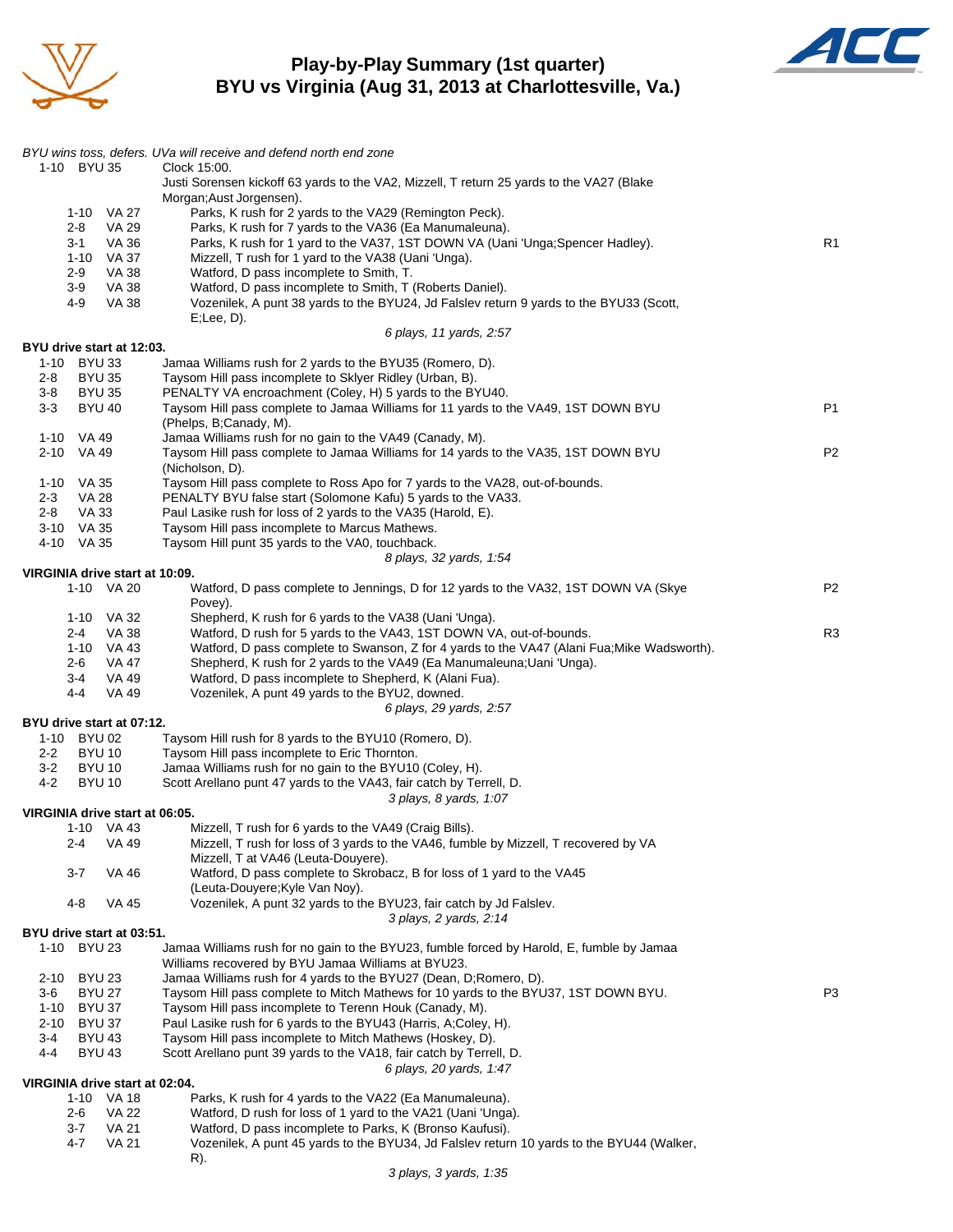

### *Play-by-Play Summary (1st quarter) BYU vs Virginia (Aug 31, 2013 at Charlottesville, Va.)*



 $\mathcal{L}(\mathcal{A})$ 

#### **BYU drive start at 00:29.**

| 1-10     | <b>BYU 44</b>                                | Taysom Hill pass incomplete to Eric Thornton.                                    |                |  |  |  |  |  |  |
|----------|----------------------------------------------|----------------------------------------------------------------------------------|----------------|--|--|--|--|--|--|
| $2 - 10$ | BYU 44                                       | Mike Alisa rush for 1 yard to the BYU45 (Urban, B).                              |                |  |  |  |  |  |  |
| 3-9      | <b>BYU 45</b>                                | Taysom Hill rush for 10 yards to the VA45, 1ST DOWN BYU (Dean, D; Nicholson, D). | R <sub>4</sub> |  |  |  |  |  |  |
| 1-10     | VA 45                                        | Clock 00:00.                                                                     |                |  |  |  |  |  |  |
|          | <b>END OF 1st QUARTER: Virginia 0, BYU 0</b> |                                                                                  |                |  |  |  |  |  |  |

|                        |       | Time        |  | 1st Downs |   |         | <b>Conversions</b> |                |                   |                  |
|------------------------|-------|-------------|--|-----------|---|---------|--------------------|----------------|-------------------|------------------|
| <b>Quarter Summary</b> | Score | <b>Poss</b> |  |           |   | 3rd     | 4th                | <b>Rushing</b> | Passing           | <b>Penalties</b> |
| <b>BYU</b>             |       | 05:17       |  |           | 4 | $2 - 5$ | $0 - 0$            | 10-29          | $4 - 10 - 0 - 42$ | 1-5              |
| Virginia               |       | 09:43       |  |           |   | $1 - 5$ | $0 - 0$            | $11 - 30$      | $3 - 7 - 0 - 15$  | 1-5              |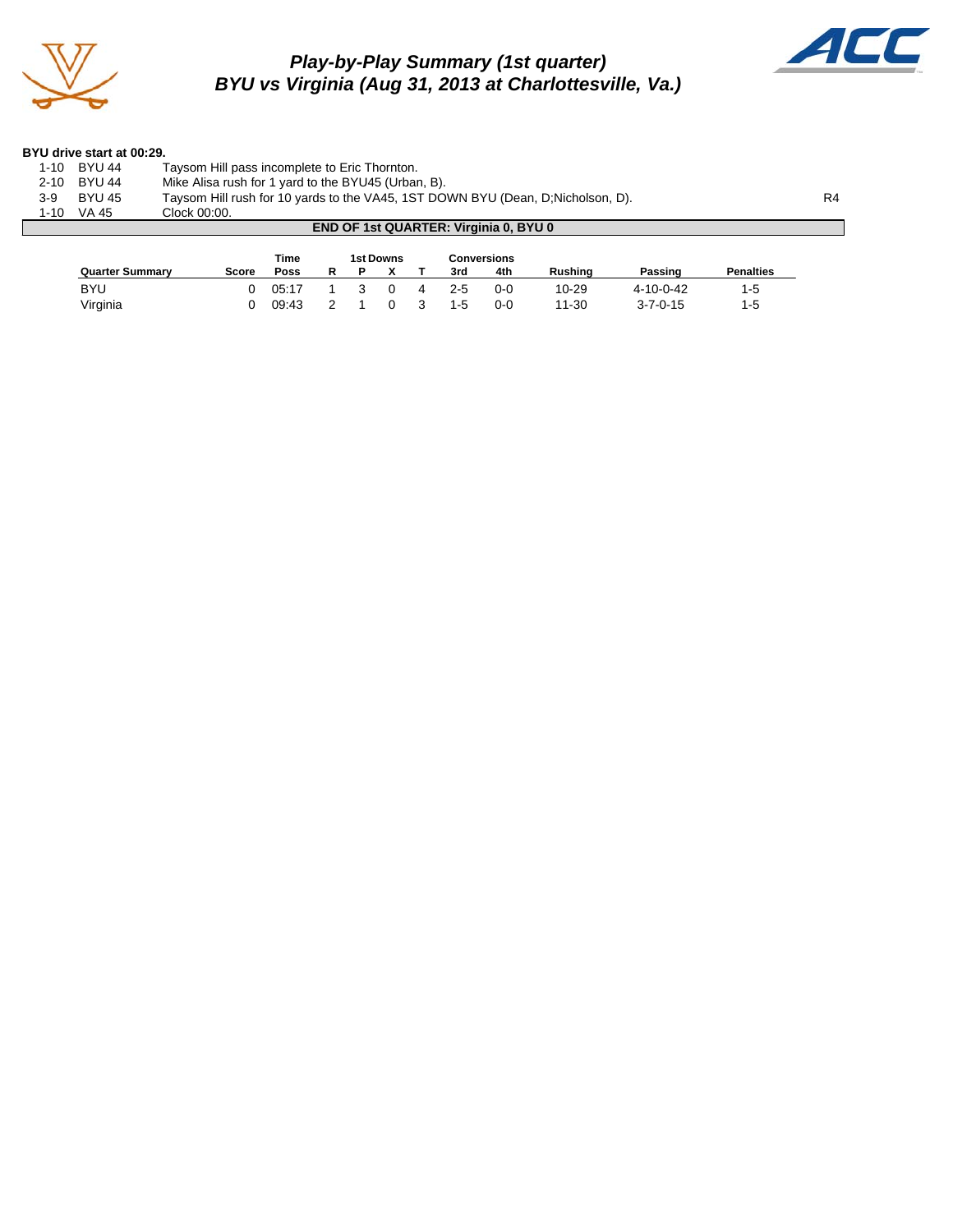

### **Quickie Statistics (1st quarter only) BYU vs Virginia (Aug 31, 2013 at Charlottesville, Va.)**



|                                   | <b>BYU</b>    | ٧A          |
|-----------------------------------|---------------|-------------|
| Score                             | $\mathcal{L}$ | 0           |
| <b>FIRST DOWNS</b>                | 4             | 3           |
| <b>RUSHES-YARDS (NET)</b>         | 10-29         | 11-30       |
| <b>PASSING YDS (NET)</b>          | 42            | 15          |
| Passes Att-Comp-Int               | $10 - 4 - 0$  | $7 - 3 - 0$ |
| <b>TOTAL OFFENSE PLAYS-YARDS</b>  | $20 - 71$     | 18-45       |
| <b>Fumble Returns-Yards</b>       | $0 - 0$       | $0 - 0$     |
| <b>Punt Returns-Yards</b>         | $2 - 19$      | $0 - 0$     |
| Kickoff Returns-Yards             | $0 - 0$       | $1 - 25$    |
| <b>Interception Returns-Yards</b> | $0 - 0$       | $0-0$       |
| Punts (Number-Avg)                | $3 - 40.3$    | $4 - 41.0$  |
| Fumbles-Lost                      | $1 - 0$       | $1 - 0$     |
| Penalties-Yards                   | 1-5           | 1-5         |
| Possession Time                   | 05:17         | 09:43       |
| <b>Third-Down Conversions</b>     | 3 of 6        | 1 of $5$    |
| <b>Fourth-Down Conversions</b>    | $0$ of $0$    | $0$ of $0$  |

| ۰.<br>v<br>× |
|--------------|
|--------------|

Craig Bills

|                      |                |                |                  |                 |                |                |          | v u gmna              |                |                |                |          |              |                  |
|----------------------|----------------|----------------|------------------|-----------------|----------------|----------------|----------|-----------------------|----------------|----------------|----------------|----------|--------------|------------------|
| <b>Rushing</b>       |                | No. Gain Loss  |                  | <b>Net</b>      | TD             | Lg             | Avg      | <b>Rushing</b>        |                | No. Gain Loss  |                |          | <b>Net</b>   | TD               |
| <b>Taysom Hill</b>   | $\overline{2}$ | 18             | $\Omega$         | $\overline{18}$ | $\Omega$       | 10             | 9.0      | <b>Kevin Parks</b>    | 4              | 14             | $\Omega$       |          | 14           | $\Omega$         |
| Jamaal Williams      | 5              | 6              | $\mathbf 0$      | 6               | $\Omega$       | $\overline{4}$ | 1.2      | Khalek Shepherd       | $\overline{2}$ | 8              | 0              |          | 8            | $\mathbf 0$      |
| Paul Lasike          | 2              | $\,6$          | $\boldsymbol{2}$ | 4               | 0              | 6              | 2.0      | David Watford         | $\overline{c}$ | $\mathbf 5$    | 1              |          | 4            | $\boldsymbol{0}$ |
| Mike Alisa           | 1              | 1              | $\Omega$         | 1               | $\Omega$       | 1              | 1.0      | Taquan Mizzell        | 3              | $\overline{7}$ | 3              |          | 4            | $\mathbf 0$      |
| Passing              | $C-A-I$        |                | Yds              | TD              | Long           |                | Sack     | Passing               |                | $C-A-I$        |                | Yds      | TD           | Lo               |
| Taysom Hill          | $4 - 10 - 0$   |                | 42               | $\Omega$        |                | 14             | $\Omega$ | David Watford         |                | $3 - 7 - 0$    |                | 15       | $\Omega$     |                  |
| <b>Receiving</b>     | No.            | Yards          | TD               |                 | Long           |                |          | <b>Receiving</b>      | No.            | Yards          |                | TD       |              | Long             |
| Jamaal Williams      | $\overline{2}$ | 25             | $\Omega$         |                 | 14             |                |          | Darius Jennings       | 1              |                | 12             | $\Omega$ |              | 12               |
| <b>Mitch Mathews</b> |                | 10             | 0                |                 | 10             |                |          | Zachary Swanson       |                |                | 4              | 0        |              |                  |
| Ross Apo             |                | $\overline{7}$ | 0                |                 | $\overline{7}$ |                |          | <b>Billy Skrobacz</b> | 1              |                | $-1$           | 0        |              |                  |
| <b>Punting</b>       | No.            | Yds            | Avq              | Long            |                | In20           | ΤВ       | <b>Punting</b>        | No.            | Yds            |                | Avg      | Long         |                  |
| Scott Arellano       | 2              | 86             | 43.0             | 47              |                | 1              | $\Omega$ | Alec Vozenilek        | 4              | 164            |                | 41.0     |              | 49               |
| Taysom Hill          | 1              | 35             | 35.0             | 35              |                | 0              | 1        |                       |                |                |                |          |              |                  |
| <b>Punt Returns</b>  | No.            | Yards          | TD               |                 | Long           |                |          | <b>Punt Returns</b>   | No.            | Yards          |                | TD       |              | Long             |
| <b>Jd Falslev</b>    | 2              | 19             | $\Omega$         |                 | 10             |                |          |                       |                |                |                |          |              |                  |
| <b>Kick Returns</b>  | No.            | Yards          | TD               |                 | Long           |                |          | <b>Kick Returns</b>   | No.            | Yards          |                | TD       |              | Long             |
|                      |                |                |                  |                 |                |                |          | <b>Taquan Mizzell</b> |                |                | 25             | $\Omega$ |              | 25               |
| <b>Tackles</b>       | UA-A           | <b>Total</b>   |                  | <b>Sacks</b>    |                | <b>TFL</b>     |          | <b>Tackles</b>        | UA-A           |                | <b>Total</b>   |          | <b>Sacks</b> |                  |
| Uani 'Unga           | $3 - 2$        | 5              |                  | 0.0             |                | 1.0            |          | Daquan Romero         | $2 - 1$        |                | 3              |          | 0.0          |                  |
| Eathyn Manumaleun    | $2 - 1$        | 3              |                  | 0.0             |                | 0.0            |          | Eli Harold            | $2 - 0$        |                | 2              |          | 0.0          |                  |
| Jherr Leuta-Douyere  | $1 - 1$        | 2              |                  | 0.0             |                | 1.5            |          | Demetrious Nicholso   | $1 - 1$        |                | $\overline{c}$ |          | 0.0          |                  |
| Craig Bills          | $1 - 0$        |                |                  | 0.0             |                | 0.0            |          | <b>Henry Coley</b>    | $1 - 1$        |                | $\mathfrak{p}$ |          | 0.0          |                  |

| Kevin Parks           | 4              | 14             | 0              | 14           | 0        | 7    | 3.5  |
|-----------------------|----------------|----------------|----------------|--------------|----------|------|------|
| Khalek Shepherd       | 2              | 8              | 0              | 8            | 0        | 6    | 4.0  |
| David Watford         | $\overline{a}$ | 5              | 1              | 4            | 0        | 5    | 2.0  |
| Taquan Mizzell        | 3              | $\overline{7}$ | 3              | 4            | $\Omega$ | 6    | 1.3  |
| Passing               | C-A-I          |                | Yds            | TD           | Long     |      | Sack |
| David Watford         | $3 - 7 - 0$    |                | 15             | 0            |          | 12   | 0    |
| Receiving             | No.            | Yards          | TD             |              | Long     |      |      |
| Darius Jennings       | 1              | 12             | 0              |              | 12       |      |      |
| Zachary Swanson       |                | 4              | 0              |              | 4        |      |      |
| <b>Billy Skrobacz</b> | 1              | -1             | 0              |              | 0        |      |      |
| Punting               | No.            | Yds            | Avg            | Long         |          | In20 | тв   |
| Alec Vozenilek        | 4              | 164            | 41.0           |              | 49       | 1    | 0    |
| <b>Punt Returns</b>   | No.            | Yards          | TD             |              | Long     |      |      |
|                       |                |                |                |              |          |      |      |
| <b>Kick Returns</b>   | No.            | Yards          | TD             |              | Long     |      |      |
| <b>Taquan Mizzell</b> | 1              | 25             | 0              |              | 25       |      |      |
| <b>Tackles</b>        | UA-A           | Total          |                | <b>Sacks</b> |          | TFL  |      |
| Daquan Romero         | $2 - 1$        |                | 3              | 0.0          |          | 0.0  |      |
| Eli Harold            | $2 - 0$        |                | 2              | 0.0          |          | 1.0  |      |
| Demetrious Nicholso   | 1-1            |                | $\overline{2}$ | 0.0          |          | 0.0  |      |

Henry Coley 1-1 2 0.0 0.0

Rushing **No. Gain Loss Net TD Lg Avg** 

### **Virginia**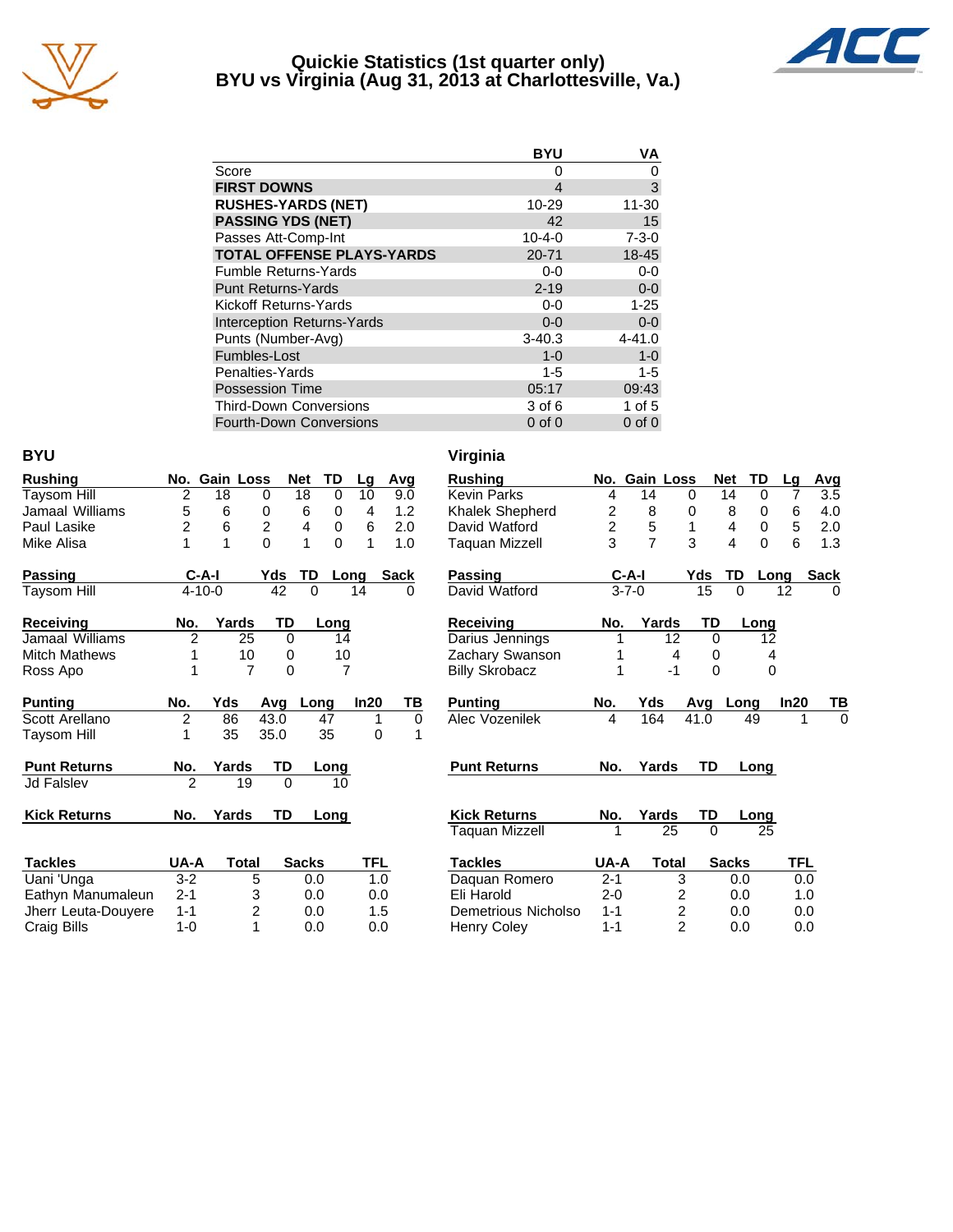

### **Play-by-Play Summary (2nd quarter) BYU vs Virginia (Aug 31, 2013 at Charlottesville, Va.)**



| 1-10 VA 45                     | Start of 2nd quarter, clock 15:00.                                                                                 |                |
|--------------------------------|--------------------------------------------------------------------------------------------------------------------|----------------|
| 4:11 pm - Lightning Warning    |                                                                                                                    |                |
|                                | Play resumes at 6:20 pm after 2:09 minute weather delay                                                            |                |
| 1-10 VA 45                     | Jamaa Williams rush for 1 yard to the VA44 (Coley, H;Canady, M).                                                   |                |
| <b>VA 44</b><br>2-9            | Jamaa Williams rush for 2 yards to the VA42 (Harold, E).                                                           |                |
| $3 - 7$<br>VA 42               | Jamaa Williams rush for 2 yards to the VA40 (Romero, D; Harold, E).                                                |                |
| 4-5<br>VA 40                   | Scott Arellano punt 31 yards to the VA9, fair catch by Terrell, D.                                                 |                |
|                                | 6 plays, 16 yards, 1:43                                                                                            |                |
| VIRGINIA drive start at 13:46. |                                                                                                                    |                |
| 1-10 VA 09                     | Parks, K rush for 3 yards to the VA12 (Bronso Kaufusi; Uani 'Unga).                                                |                |
| $2 - 7$<br><b>VA 12</b>        | Parks, K rush for 9 yards to the VA21, fumble forced by Bronso Kaufusi, fumble by Parks,                           | R4             |
|                                | K recovered by VA Bowanko, L at VA21, 1ST DOWN VA.                                                                 |                |
| 1-10 VA 21                     | Parks, K rush for 3 yards to the VA24 (Remington Peck).                                                            |                |
| $2 - 7$<br><b>VA 24</b>        | Watford, D pass complete to Jennings, D for 10 yards to the VA34, 1ST DOWN VA (Roberts                             | P <sub>5</sub> |
|                                | Daniel).                                                                                                           |                |
| 1-10 VA 34                     | Parks, K rush for 5 yards to the VA39 (Skye Povey).                                                                |                |
| $2 - 5$<br>VA 39               | Watford, D rush for 4 yards to the VA43, out-of-bounds (Alani Fua).                                                |                |
| $3 - 1$<br>VA 43               | Watford, D rush for 2 yards to the VA45, 1ST DOWN VA (Ea Manumaleuna; Alani Fua).                                  | R <sub>6</sub> |
| 1-10 VA 45                     | Parks, K rush for 3 yards to the VA48 (Uani 'Unga; Craig Bills).                                                   |                |
| $2 - 7$<br>VA 48               | Parks, K rush for loss of 1 yard to the VA47 (Kyle Van Noy).                                                       |                |
| $3-8$<br>VA 47                 | Watford, D pass intercepted by Craig Bills at the VA48, Craig Bills return 0 yards to the                          |                |
|                                | VA48.                                                                                                              |                |
|                                | 10 plays, 38 yards, 4:40                                                                                           |                |
| BYU drive start at 09:06.      |                                                                                                                    |                |
| Play reviewed and upheld       |                                                                                                                    |                |
| 1-10 VA 48                     | Jamaa Williams rush for 9 yards to the VA39 (Harris, A).                                                           |                |
| $2 - 1$<br>VA 39               | Taysom Hill sacked for loss of 6 yards to the VA45 (Harold, E).                                                    |                |
| $3 - 7$<br>VA 45               | Taysom Hill pass incomplete to Sklyer Ridley.                                                                      |                |
| $4 - 7$<br>VA 45               | Scott Arellano punt 37 yards to the VA8, fair catch by Terrell, D.                                                 |                |
|                                | 3 plays, 3 yards, 0:54                                                                                             |                |
| VIRGINIA drive start at 08:12. |                                                                                                                    |                |
| 1-10 VA 08                     | Parks, K rush for loss of 1 yard to the VA7 (Ea Manumaleuna).                                                      |                |
| 2-11 VA 07                     | Shepherd, K rush for 3 yards to the VA10 (Ea Manumaleuna).                                                         |                |
|                                |                                                                                                                    |                |
| $3-8$<br><b>VA 10</b>          | Watford, D pass incomplete to McGee, J.                                                                            |                |
| 4-8<br>VA 10                   | Vozenilek, A punt 39 yards to the VA49, Jd Falslev return 17 yards to the VA32 (Brim, D).                          |                |
|                                | 3 plays, 2 yards, 1:34                                                                                             |                |
| BYU drive start at 06:38.      |                                                                                                                    |                |
| 1-10 VA 32                     | Jamaa Williams rush for loss of 2 yards to the VA34 (Harold, E;Dean, D).                                           |                |
| 2-12 VA 34                     | Taysom Hill pass complete to Jd Falslev for 24 yards to the VA10, 1ST DOWN BYU (Moore,                             | P <sub>5</sub> |
|                                | M;Harris, A).                                                                                                      |                |
| <b>VA 10</b><br>1-G            | Jamaa Williams rush for 2 yards to the VA8 (Coley, H).                                                             |                |
| 2-G<br>VA 08                   | Jamaa Williams rush for 4 yards to the VA4 (Canady, M).                                                            |                |
| $3-G$<br>VA 04                 | Taysom Hill pass complete to Jd Falslev for 4 yards to the VA0, TOUCHDOWN, clock 05:12.                            |                |
| $1-G$<br><b>VA 03</b>          | Justi Sorensen kick attempt good                                                                                   |                |
|                                | BYU 7, Virginia 0                                                                                                  |                |
|                                | 5 plays, 32 yards, 1:26                                                                                            |                |
|                                | Justi Sorensen kickoff 61 yards to the VA4, Shepherd, K return 20 yards to the VA24                                |                |
|                                | (Spencer Hadley).                                                                                                  |                |
| VIRGINIA drive start at 05:12. |                                                                                                                    |                |
| 1-10 VA 24                     | Mizzell, T rush for 3 yards to the VA27 (Danie Sorensen).                                                          |                |
| <b>VA 27</b><br>$2 - 7$        | Watford, D pass complete to Jennings, D for 3 yards to the VA30 (Danie Sorensen; Dallin                            |                |
|                                | Leavitt).                                                                                                          |                |
| <b>VA 30</b><br>$3 - 4$        | Watford, D pass complete to Terrell, D for 4 yards to the VA34, 1ST DOWN VA (Uani                                  | P7             |
|                                | 'Unga; Roberts Daniel).                                                                                            |                |
| VA 34<br>$1 - 10$              | Shepherd, K rush for 4 yards to the VA38 (Bronso Kaufusi; Marque Johnson).                                         |                |
| 2-6<br>VA 38                   | Watford, D pass incomplete to Jennings, D.                                                                         |                |
| $3-6$<br><b>VA 38</b>          | Watford, D rush for no gain to the VA38 (Craig Bills).                                                             |                |
| 4-6<br><b>VA 38</b>            | Vozenilek, A punt 31 yards to the BYU31, fair catch by Jd Falslev.                                                 |                |
|                                | 6 plays, 14 yards, 3:06                                                                                            |                |
| BYU drive start at 02:06.      |                                                                                                                    | R6             |
| 1-10 BYU 31                    | Jamaa Williams rush for 12 yards to the BYU43, 1ST DOWN BYU (Romero, D;Coley, H).                                  |                |
| <b>BYU 43</b><br>1-10          | Jamaa Williams rush for 3 yards to the BYU46 (Coley, H; Harold, E).                                                |                |
| $2 - 7$<br><b>BYU 46</b>       | Jamaa Williams rush for 1 yard to the BYU47 (Urban, B;Dean, D).                                                    |                |
| <b>BYU 47</b><br>3-6           | Taysom Hill sacked for loss of 8 yards to the BYU39 (Harold, E).                                                   |                |
| 4-14 BYU 39                    | Timeout Virginia, clock 01:06.                                                                                     |                |
| <b>BYU 39</b><br>4-14          | Scott Arellano punt 43 yards to the VA18, Terrell, D return 4 yards to the VA22 (Kevin<br>O'Mary; Mike Wadsworth). |                |

### **VIRGINIA drive start at 00:57.**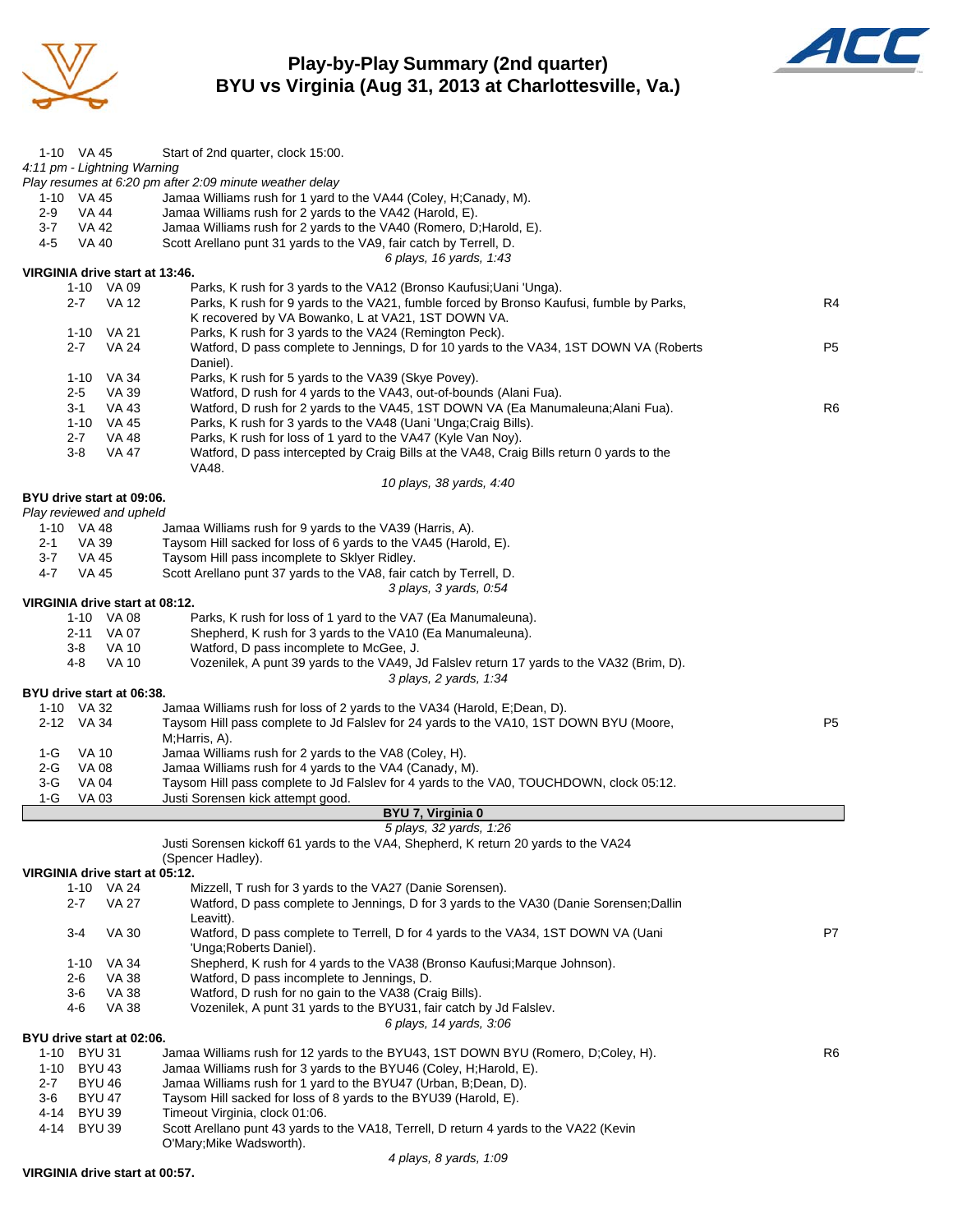

### **Play-by-Play Summary (2nd quarter) BYU vs Virginia (Aug 31, 2013 at Charlottesville, Va.)**



| $1 - 10$                | VA 22       | Watford, D pass incomplete to Smith, T.                                                |                 |
|-------------------------|-------------|----------------------------------------------------------------------------------------|-----------------|
|                         | 2-10 VA 22  | Watford, D pass incomplete to Jennings, D, dropped pass.                               |                 |
|                         | 3-10 VA 22  | Watford, D pass complete to Jennings, D for 20 yards to the VA42, 1ST DOWN VA (Blake)  | P8              |
|                         |             | Morgan).                                                                               |                 |
|                         | 1-10 VA 42  | Watford, D pass complete to Jennings, D for 5 yards to the VA47, out-of-bounds (Dallin |                 |
|                         |             | Leavitt).                                                                              |                 |
| $2 - 5$                 | VA 47       | Watford, D pass complete to Swanson, Z for 6 yards to the BYU47, 1ST DOWN VA (Danie    | P9              |
|                         |             | Sorensen; Craig Bills).                                                                |                 |
|                         | 1-10 BYU 47 | Watford, D pass complete to Swanson, Z for 11 yards to the BYU36, 1ST DOWN VA (Dallin  | P <sub>10</sub> |
|                         |             | Leavitt).                                                                              |                 |
| $1 - 10$                | BYU 36      | Timeout Virginia, clock 00:10.                                                         |                 |
| $1 - 10$                | BYU 36      | Watford, D pass incomplete to McGee, J (Spencer Hadley).                               |                 |
|                         | 2-10 BYU 36 | Frye, I field goal attempt from 53 GOOD, clock 00:00.                                  |                 |
|                         |             | BYU 7, Virginia 3                                                                      |                 |
| Halftime was 10:00 long |             |                                                                                        |                 |

End of half, clock 00:00.

|                        |       |             |   |           | 8 plays, 42 yards, 0:57 |                                              |                |                   |                  |
|------------------------|-------|-------------|---|-----------|-------------------------|----------------------------------------------|----------------|-------------------|------------------|
|                        |       |             |   |           |                         | <b>END OF 2nd QUARTER: BYU 7, Virginia 3</b> |                |                   |                  |
|                        |       | <b>Time</b> |   | 1st Downs |                         | Conversions                                  |                |                   |                  |
| <b>Quarter Summary</b> | Score | Poss        | P |           | 3rd                     | 4th                                          | <b>Rushing</b> | Passing           | <b>Penalties</b> |
| <b>BYU</b>             |       | 04:43       |   |           | -4                      | $0 - 0$                                      | 12-20          | $2 - 3 - 0 - 28$  | $0 - 0$          |
| Virginia               |       | 10:17       |   |           | 3-6                     | $0 - 0$                                      | 13-37          | $7 - 13 - 1 - 59$ | $0 - 0$          |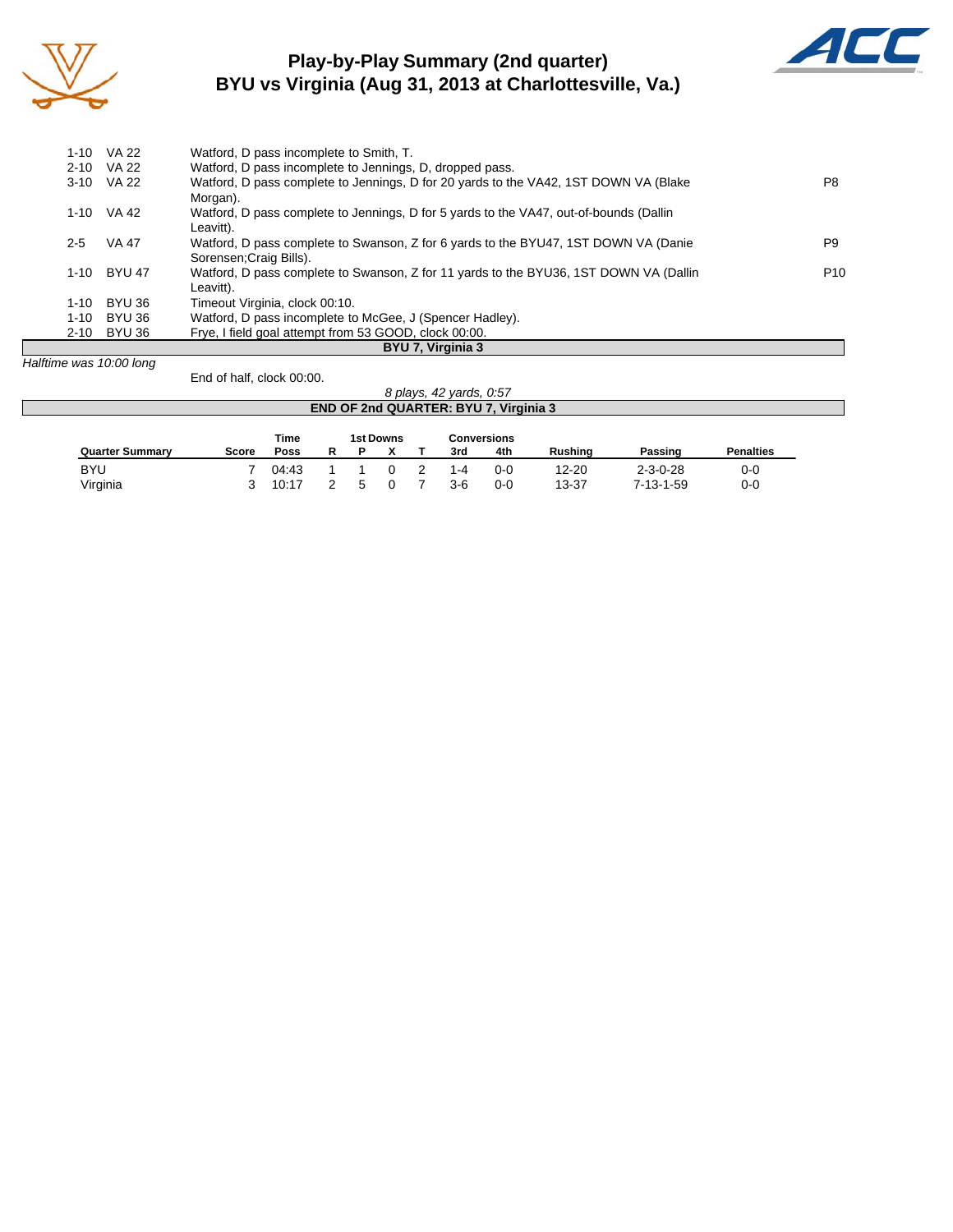

### **Quickie Statistics (2nd quarter only) BYU vs Virginia (Aug 31, 2013 at Charlottesville, Va.)**



|                                   | <b>BYU</b>    | ٧Α             |
|-----------------------------------|---------------|----------------|
| Score                             |               | 3              |
| <b>FIRST DOWNS</b>                | $\mathcal{P}$ | $\overline{7}$ |
| <b>RUSHES-YARDS (NET)</b>         | 12-20         | 13-37          |
| <b>PASSING YDS (NET)</b>          | 28            | 59             |
| Passes Att-Comp-Int               | $3 - 2 - 0$   | $13 - 7 - 1$   |
| <b>TOTAL OFFENSE PLAYS-YARDS</b>  | $15 - 48$     | 26-96          |
| <b>Fumble Returns-Yards</b>       | $0-0$         | $0 - 0$        |
| <b>Punt Returns-Yards</b>         | $1 - 17$      | $1 - 4$        |
| Kickoff Returns-Yards             | $0-0$         | $1 - 20$       |
| <b>Interception Returns-Yards</b> | $1 - 0$       | $0 - 0$        |
| Punts (Number-Avg)                | $3 - 37.0$    | $2 - 35.0$     |
| Fumbles-Lost                      | $0 - 0$       | $1-0$          |
| Penalties-Yards                   | $0-0$         | 0-0            |
| <b>Possession Time</b>            | 04:43         | 10:17          |
| <b>Third-Down Conversions</b>     | 1 of $4$      | 3 of 6         |
| <b>Fourth-Down Conversions</b>    | $0$ of $0$    | $0$ of $0$     |

| <b>BYU</b>             |                     |                                           |                  |             |                 |          | Virginia                                                                      |                         |               |                         |             |                      |                |                      |
|------------------------|---------------------|-------------------------------------------|------------------|-------------|-----------------|----------|-------------------------------------------------------------------------------|-------------------------|---------------|-------------------------|-------------|----------------------|----------------|----------------------|
| <b>Rushing</b>         |                     | No. Gain Loss                             | <b>Net</b>       | <b>TD</b>   | Lg              | Avg      | <b>Rushing</b>                                                                |                         | No. Gain Loss |                         |             | TD<br><b>Net</b>     | Lg             | Avg                  |
| Jamaal Williams        | 10                  | 36<br>$\overline{2}$                      | 34               | $\mathbf 0$ | $\overline{12}$ | 3.4      | <b>Kevin Parks</b>                                                            | 7                       | 23            | $\overline{c}$          |             | $\overline{21}$<br>0 | 9              | 3.0                  |
| <b>Taysom Hill</b>     | $\overline{2}$      | $\Omega$<br>14                            | $-14$            | $\Omega$    | $\Omega$        | $-7.0$   | Khalek Shepherd                                                               | $\overline{\mathbf{c}}$ | 7             | 0                       |             | 7<br>0               | $\overline{4}$ | $3.5\,$              |
|                        |                     |                                           |                  |             |                 |          | David Watford                                                                 | 3                       | 6             | 0                       |             | 6                    | 4<br>0         | 2.0                  |
|                        |                     |                                           |                  |             |                 |          | <b>Taquan Mizzell</b>                                                         |                         | 3             | $\Omega$                |             | 3                    | $\Omega$<br>3  | 3.0                  |
| Passing                | $C-A-I$             |                                           | Yds<br><b>TD</b> | Long        |                 | Sack     | <b>Passing</b>                                                                |                         | $C-A-I$       |                         | Yds         | TD                   | Long           | <b>Sack</b>          |
| Taysom Hill            | $2 - 3 - 0$         |                                           | 28               | 1           | 24              | 2        | David Watford                                                                 |                         | $7 - 13 - 1$  |                         | 59          | $\Omega$             | 20             | $\Omega$             |
| <b>Receiving</b>       | No.                 | Yards                                     | TD               | Long        |                 |          | <b>Receiving</b>                                                              | No.                     | Yards         |                         | TD          | Long                 |                |                      |
| <b>Jd Falslev</b>      | $\mathcal{P}$       | 28                                        | 1                | 24          |                 |          | Darius Jennings                                                               | 4                       |               | 38                      | $\mathbf 0$ |                      | 20             |                      |
|                        |                     |                                           |                  |             |                 |          | Zachary Swanson                                                               | 2                       |               | 17                      | $\Omega$    |                      | 11             |                      |
|                        |                     |                                           |                  |             |                 |          | Dominique Terrell                                                             | 1                       |               | 4                       | $\Omega$    |                      | 4              |                      |
| <b>Punting</b>         | No.                 | Yds                                       | Avq              | Long        | In20            | ΤВ       | <b>Punting</b>                                                                | No.                     | Yds           |                         | Avq         | Long                 | In20           | TВ                   |
| Scott Arellano         | 3                   | 111                                       | 37.0             | 43          | $\overline{2}$  | $\Omega$ | Alec Vozenilek                                                                | $\overline{2}$          | 70            |                         | 35.0        | 39                   |                | $\Omega$<br>$\Omega$ |
| <b>Punt Returns</b>    | No.                 | Yards                                     | TD               | Long        |                 |          | <b>Punt Returns</b>                                                           | No.                     | Yards         |                         | TD          | Long                 |                |                      |
| <b>Jd Falslev</b>      |                     | 17                                        | $\Omega$         | 17          |                 |          | Dominique Terrell                                                             |                         |               | 4                       | $\Omega$    |                      | Δ              |                      |
| <b>Kick Returns</b>    | No.                 | Yards                                     | <b>TD</b>        | Long        |                 |          | <b>Kick Returns</b>                                                           | No.                     | Yards         |                         | TD          | Long                 |                |                      |
|                        |                     |                                           |                  |             |                 |          | Khalek Shepherd                                                               |                         |               | 20                      | $\Omega$    |                      | 20             |                      |
| <b>Tackles</b>         | UA-A                | <b>Total</b>                              | <b>Sacks</b>     |             | <b>TFL</b>      |          | <b>Tackles</b>                                                                | UA-A                    |               | <b>Total</b>            |             | <b>Sacks</b>         | TFL            |                      |
| Dallin Leavitt         | $2 - 1$             | 3                                         |                  | 0.0         | 0.0             |          | Eli Harold                                                                    | $3 - 3$                 |               | 6                       |             | 2.0                  |                | 2.5                  |
| Eathyn Manumaleun      | $2 - 1$             | 3                                         |                  | 0.0         | 1.0             |          | <b>Henry Coley</b>                                                            | $1 - 3$                 |               | 4                       |             | 0.0                  |                | 0.0                  |
| <b>Bronson Kaufusi</b> | $1 - 2$             | 3                                         |                  | 0.0         | 0.0             |          | Maurice Canady                                                                | $1 - 1$                 |               | $\overline{\mathbf{c}}$ |             | 0.0                  |                | 0.0                  |
| <b>Craig Bills</b>     | $1 - 2$             | 3                                         |                  | 0.0         | 0.0             |          | <b>Anthony Harris</b>                                                         | $1 - 1$                 |               | $\overline{2}$          |             | 0.0                  |                | 0.0                  |
| Time<br>Qtr            | <b>Scoring Play</b> |                                           |                  |             |                 |          |                                                                               |                         |               |                         |             |                      | V-H            |                      |
| 05:12<br>2nd           |                     |                                           |                  |             |                 |          | BYU - Jd Falslev 4 yd pass from Taysom Hill (Justin Sorensen kick), 5-32 1:26 |                         |               |                         |             |                      | $7 - 0$        |                      |
| 00:00                  |                     | VA - Ian Frye 53 yd field goal, 8-42 0:57 |                  |             |                 |          |                                                                               |                         |               |                         |             |                      | $7 - 3$        |                      |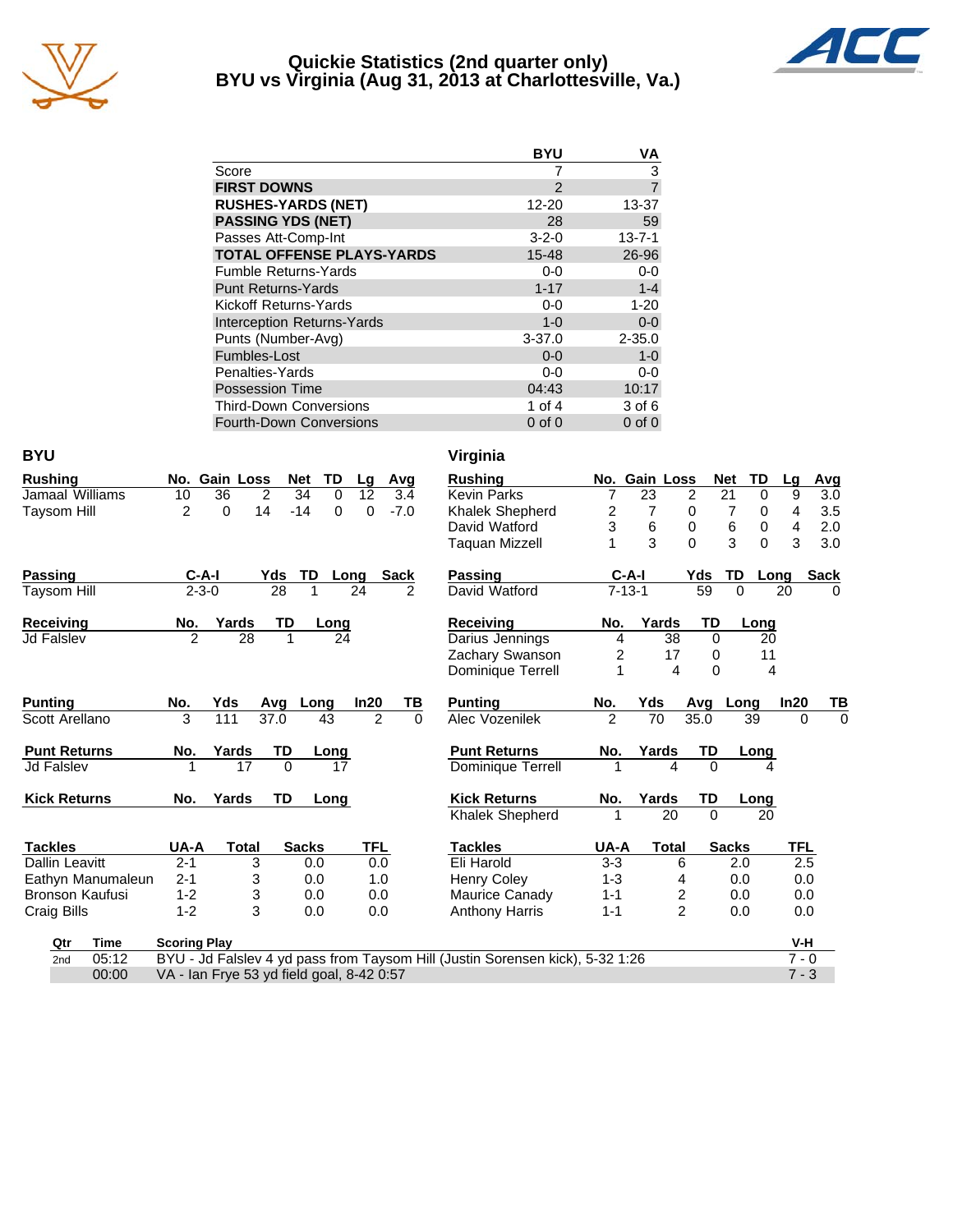

### **Play-by-Play Summary (3rd quarter) BYU vs Virginia (Aug 31, 2013 at Charlottesville, Va.)**



|                                                        | Start of 3rd quarter, clock 15:00, VA ball on VA35.<br>Frye, I kickoff 57 yards to the BYU8, Adam Hine return 23 yards to the BYU31 (Dockins, K).     |     |
|--------------------------------------------------------|-------------------------------------------------------------------------------------------------------------------------------------------------------|-----|
| BYU drive start at 15:00.                              |                                                                                                                                                       |     |
| 1-10 BYU 31                                            | Taysom Hill rush for 4 yards to the BYU35 (Coley, H).                                                                                                 |     |
| $2 - 6$<br><b>BYU 35</b><br>$3-2$<br><b>BYU 39</b>     | Jamaa Williams rush for 4 yards to the BYU39 (Coley, H;Romero, D).<br>Taysom Hill pass incomplete to Jd Falslev.                                      |     |
| $4 - 2$<br><b>BYU 39</b>                               | PENALTY BYU illegal formation 5 yards to the BYU34.                                                                                                   |     |
| $4 - 7$<br><b>BYU 34</b>                               | Scott Arellano punt BLOCKED, recovered by VA Croce, V at BYU16 (blocked by Harris, A).                                                                |     |
| VIRGINIA drive start at 13:51.                         | 3 plays, 3 yards, 1:09                                                                                                                                |     |
| 1-10 BYU 16                                            | Timeout Virginia, clock 13:51.                                                                                                                        |     |
| 1-10 BYU 16                                            | Parks, K rush for 3 yards to the BYU13, out-of-bounds (Ea Manumaleuna).                                                                               |     |
| <b>BYU 13</b><br>$2 - 7$<br>$3-5$<br><b>BYU 11</b>     | Watford, D rush for 2 yards to the BYU11 (Kyle Van Noy).<br>Watford, D pass complete to Jennings, D for 11 yards to the BYU0, 1ST DOWN VA, TOUCHDOWN, | P11 |
|                                                        | clock 12:28.                                                                                                                                          |     |
| Play was reviewed and upheld                           |                                                                                                                                                       |     |
| 1-G<br><b>BYU 03</b>                                   | Frye, I kick attempt good.<br>Virginia 10, BYU 7                                                                                                      |     |
| $1-G$<br><b>VA 35</b>                                  | Timeout BYU, clock 12:28.                                                                                                                             |     |
|                                                        | 3 plays, 16 yards, 1:23                                                                                                                               |     |
|                                                        | Frye, I kickoff 65 yards to the BYU0, Adam Hine return 27 yards to the BYU27 (Canady, M).                                                             |     |
| BYU drive start at 12:28.<br>1-10 BYU 27               | Jamaa Williams rush for 11 yards to the BYU38, 1ST DOWN BYU (Harris, A;Coley, H).                                                                     | R7  |
| 1-10 BYU 38                                            | Taysom Hill rush for no gain to the BYU38 (Canady, M).                                                                                                |     |
| 2-10 BYU 38                                            | Jamaa Williams rush for 11 yards to the BYU49, 1ST DOWN BYU (Canady, M).                                                                              | R8  |
| 1-10 BYU 49<br>1-15 BYU 44                             | PENALTY BYU illegal formation 5 yards to the BYU44.<br>Taysom Hill pass incomplete to Brett Thompson (Dean, D).                                       |     |
| 2-15 BYU 44                                            | Jamaa Williams rush for 2 yards to the BYU46 (Canady, M;Snyder, J).                                                                                   |     |
| 3-13 BYU 46                                            | Taysom Hill pass incomplete to Ross Apo (Hoskey, D).                                                                                                  |     |
| 4-13 BYU 46                                            | Scott Arellano punt 47 yards to the VA7, Terrell, D return 6 yards to the VA13 (Blake<br>Morgan; Spencer Hadley).                                     |     |
|                                                        | 6 plays, 19 yards, 1:56                                                                                                                               |     |
| VIRGINIA drive start at 10:32.                         |                                                                                                                                                       |     |
| 1-10 VA 13<br>$2 - 3$                                  | Parks, K rush for 7 yards to the VA20 (Dallin Leavitt).                                                                                               |     |
| VA 20<br>VA 22<br>3-1                                  | Parks, K rush for 2 yards to the VA22 (Ea Manumaleuna; Uani 'Unga).<br>Watford, D rush for no gain to the VA22 (Alani Fua; Uani 'Unga).               |     |
| $4 - 1$<br>VA 22                                       | Vozenilek, A punt 44 yards to the BYU34, Jd Falslev return 0 yards to the BYU34 (Scott,                                                               |     |
|                                                        | E), PENALTY BYU holding (Dallin Leavitt) 10 yards to the BYU24, 1st and 10, BYU ball on                                                               |     |
|                                                        | BYU24.<br>3 plays, 9 yards, 1:49                                                                                                                      |     |
| BYU drive start at 08:43.                              |                                                                                                                                                       |     |
| 1-10 BYU 24                                            | Taysom Hill pass incomplete to Kanaeaku Friel (Harris, A).                                                                                            |     |
| 2-10 BYU 24<br>3-9<br><b>BYU 25</b>                    | Paul Lasike rush for 1 yard to the BYU25 (Urban, B; Harold, E).<br>PENALTY VA offside (Coley, H) 5 yards to the BYU30.                                |     |
| <b>BYU 30</b><br>3-4                                   | Taysom Hill sacked for loss of 1 yard to the BYU29 (Harris, A).                                                                                       |     |
| <b>BYU 29</b><br>$4 - 5$                               | Scott Arellano punt 44 yards to the VA27, fair catch by Terrell, D.                                                                                   |     |
| VIRGINIA drive start at 07:29.                         | 3 plays, 5 yards, 1:14                                                                                                                                |     |
| 1-10 VA 27                                             | Watford, D rush for 3 yards to the VA30, out-of-bounds (Alani Fua).                                                                                   |     |
| <b>VA 30</b><br>$2 - 7$                                | Shepherd, K rush for 3 yards to the VA33 (Spencer Hadley; Remington Peck).                                                                            |     |
| <b>VA 33</b><br>3-4<br>3-10 VA 27                      | PENALTY VA false start 6 yards to the VA27.<br>Watford, D rush for 1 yard to the VA28 (Remington Peck; Alani Fua).                                    |     |
| 4-9<br>VA 28                                           | Vozenilek, A punt 45 yards to the BYU27, fair catch by Jd Falslev.                                                                                    |     |
|                                                        | 3 plays, 1 yard, 1:44                                                                                                                                 |     |
| BYU drive start at 05:45.<br>1-10 BYU 27               | Taysom Hill pass incomplete to Jd Falslev.                                                                                                            |     |
| 2-10 BYU 27                                            | Jamaa Williams rush for loss of 2 yards to the BYU25 (Snyder, J;Romero, D).                                                                           |     |
| 3-12 BYU 25                                            | Taysom Hill rush for 13 yards to the BYU38, 1ST DOWN BYU (Romero, D).                                                                                 | R9  |
| $1 - 10$<br><b>BYU 38</b>                              | PENALTY BYU false start 5 yards to the BYU33.                                                                                                         |     |
| $1 - 15$<br><b>BYU 33</b><br>$2 - 15$<br><b>BYU 33</b> | Taysom Hill pass incomplete to Jd Falslev (Urban, B).<br>Jamaa Williams rush for 2 yards to the BYU35 (Urban, B;Snyder, J).                           |     |
| 3-13 BYU 35                                            | Taysom Hill pass incomplete to Sklyer Ridley (Nicholson, D).                                                                                          |     |
| 4-13 BYU 35                                            | Scott Arellano punt 48 yards to the VA17, Terrell, D return 35 yards to the BYU48 (Blake                                                              |     |
|                                                        | Morgan).<br>6 plays, 8 yards, 1:49                                                                                                                    |     |
| VIRGINIA drive start at 03:56.                         |                                                                                                                                                       |     |
| 1-10 BYU 48                                            | Parks, K rush for no gain to the BYU48 (Spencer Hadley; Dallin Leavitt).                                                                              |     |

2-10 BYU 48 Watford, D pass incomplete to Smith, T. 3-10 BYU 48 Watford, D pass incomplete to Swanson, Z.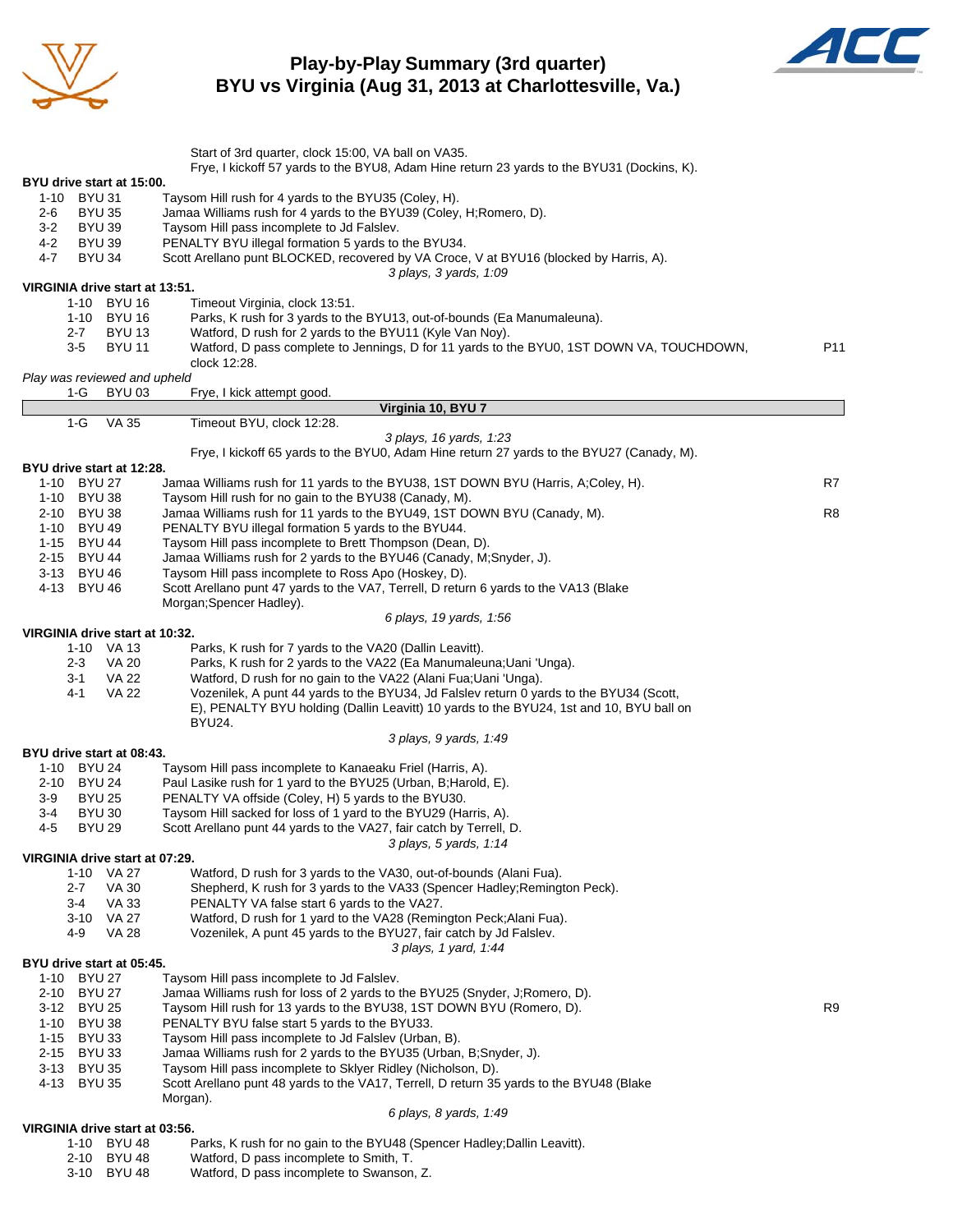

**Play-by-Play Summary (3rd quarter) BYU vs Virginia (Aug 31, 2013 at Charlottesville, Va.)**



|          |         | 4-10 BYU 48                    | Vozenilek, A punt 40 yards to the BYU8, downed.                                           |             |   |           |   |                                        |     |                                                                                    |                |                  |                 |
|----------|---------|--------------------------------|-------------------------------------------------------------------------------------------|-------------|---|-----------|---|----------------------------------------|-----|------------------------------------------------------------------------------------|----------------|------------------|-----------------|
|          |         |                                |                                                                                           |             |   |           |   | 3 plays, 0 yards, 0:38                 |     |                                                                                    |                |                  |                 |
|          |         | BYU drive start at 03:18.      |                                                                                           |             |   |           |   |                                        |     |                                                                                    |                |                  |                 |
| $1 - 10$ |         | <b>BYU 08</b>                  | PENALTY VA offside (Harold, E) 5 yards to the BYU13.                                      |             |   |           |   |                                        |     |                                                                                    |                |                  |                 |
| $1 - 5$  |         | <b>BYU 13</b>                  | Jamaa Williams rush for no gain to the BYU13 (Harold, E).                                 |             |   |           |   |                                        |     |                                                                                    |                |                  |                 |
| $2 - 5$  |         | <b>BYU 13</b>                  | Taysom Hill pass incomplete to Jd Falsley.                                                |             |   |           |   |                                        |     |                                                                                    |                |                  |                 |
| $3-5$    |         | <b>BYU 13</b>                  | Team rush for loss of 13 yards to the BYU0, fumble by Team recovered by BYU Taysom Hill   |             |   |           |   |                                        |     |                                                                                    |                |                  |                 |
|          |         |                                | at BYU0, TEAM safety, clock 02:38.                                                        |             |   |           |   |                                        |     |                                                                                    |                |                  |                 |
|          |         |                                |                                                                                           |             |   |           |   | Virginia 12, BYU 7                     |     |                                                                                    |                |                  |                 |
|          |         |                                |                                                                                           |             |   |           |   | 3 plays, minus 8 yards, 0:40           |     |                                                                                    |                |                  |                 |
|          |         |                                | Justi Sorensen kickoff 60 yards to the VA20, Mizzell, T return 11 yards to the VA31 (Aust |             |   |           |   |                                        |     |                                                                                    |                |                  |                 |
|          |         |                                | Jorgensen; Adam Hine).                                                                    |             |   |           |   |                                        |     |                                                                                    |                |                  |                 |
|          |         | VIRGINIA drive start at 02:38. |                                                                                           |             |   |           |   |                                        |     |                                                                                    |                |                  |                 |
|          |         | 1-10 VA 31                     | Mizzell, T rush for 3 yards to the VA34 (Craig Bills; Dallin Leavitt).                    |             |   |           |   |                                        |     |                                                                                    |                |                  |                 |
|          | $2 - 7$ | VA 34                          | Mizzell, T rush for 4 yards to the VA38 (Craig Bills).                                    |             |   |           |   |                                        |     |                                                                                    |                |                  |                 |
|          | 3-3     | VA 38                          |                                                                                           |             |   |           |   |                                        |     | Watford, D pass complete to Smith, T for 6 yards to the VA44, 1ST DOWN VA (Roberts |                |                  | P <sub>12</sub> |
|          |         |                                | Daniel).                                                                                  |             |   |           |   |                                        |     |                                                                                    |                |                  |                 |
|          | 1-10    | VA 44                          | Mizzell, T rush for 2 yards to the VA46 (Spencer Hadley).                                 |             |   |           |   |                                        |     |                                                                                    |                |                  |                 |
|          | $2 - 8$ | VA 46                          |                                                                                           |             |   |           |   |                                        |     | Watford, D pass complete to McGee, J for 5 yards to the BYU49 (Marque Johnson; Ea  |                |                  |                 |
|          |         |                                | Manumaleuna).                                                                             |             |   |           |   |                                        |     |                                                                                    |                |                  |                 |
|          | $3 - 3$ | <b>BYU 49</b>                  | Clock 00:00.                                                                              |             |   |           |   |                                        |     |                                                                                    |                |                  |                 |
|          |         |                                |                                                                                           |             |   |           |   | END OF 3rd QUARTER: Virginia 12, BYU 7 |     |                                                                                    |                |                  |                 |
|          |         |                                |                                                                                           |             |   |           |   |                                        |     |                                                                                    |                |                  |                 |
|          |         |                                |                                                                                           | <b>Time</b> |   | 1st Downs |   | <b>Conversions</b>                     |     |                                                                                    |                |                  |                 |
|          |         | <b>Quarter Summary</b>         | <b>Score</b>                                                                              | <b>Poss</b> | R | P         | х | 3rd                                    | 4th | <b>Rushing</b>                                                                     | <b>Passing</b> | <b>Penalties</b> |                 |

BYU 0 06:48 3 0 0 3 1-6 0-0 13-32 0-8-0-0 4-25 Virginia 9 08:12 0 2 0 2 1-4 0-0 12-30 3-5-0-22 3-16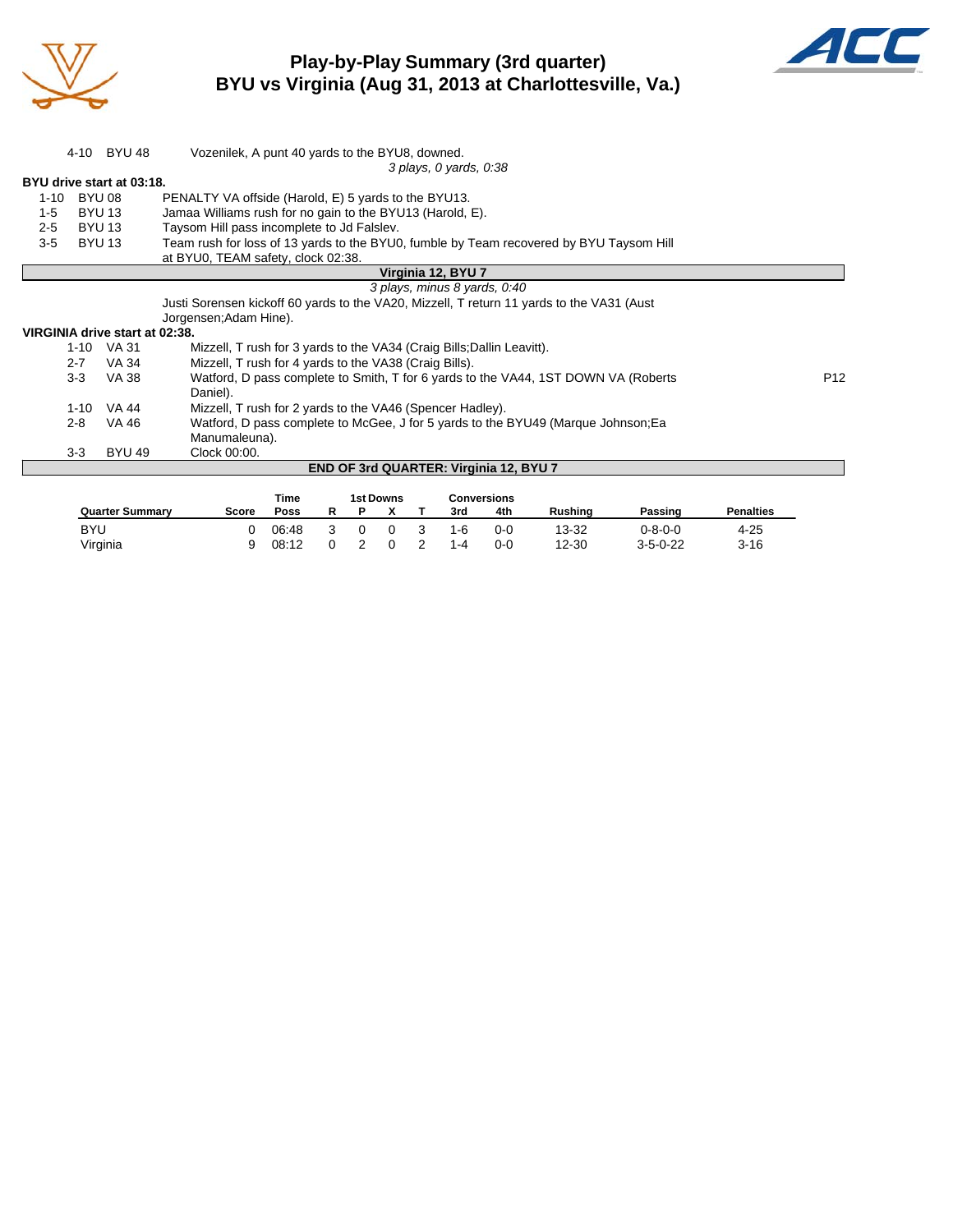

### **Quickie Statistics (3rd quarter only) BYU vs Virginia (Aug 31, 2013 at Charlottesville, Va.)**



| <b>BYU</b>  | ٧A             |
|-------------|----------------|
| $\Omega$    | 9              |
| 3           | $\overline{2}$ |
| 13-32       | $12 - 30$      |
| $\Omega$    | 22             |
| $8 - 0 - 0$ | $5 - 3 - 0$    |
| $21 - 32$   | $17 - 52$      |
| $0-0$       | $0-0$          |
| $1 - 0$     | $3 - 59$       |
| $2 - 50$    | $1 - 11$       |
| $0 - 0$     | $0 - 0$        |
| 4-34.8      | $3 - 43.0$     |
| $1 - 0$     | $0 - 0$        |
| $4 - 25$    | $3 - 16$       |
| 06:48       | 08:12          |
| 1 of $6$    | $2$ of $5$     |
| $0$ of $0$  | $0$ of $0$     |
|             |                |

| <b>BYU</b>     |                     |                     |                                           |                |                   |              |             | Virginia                                                                      |                |               |                 |                         |            |                |
|----------------|---------------------|---------------------|-------------------------------------------|----------------|-------------------|--------------|-------------|-------------------------------------------------------------------------------|----------------|---------------|-----------------|-------------------------|------------|----------------|
| <b>Rushing</b> |                     |                     | No. Gain Loss                             |                | TD<br><b>Net</b>  | Lg           | Avg         | <b>Rushing</b>                                                                |                | No. Gain Loss |                 | <b>TD</b><br><b>Net</b> | Lq         | Avg            |
|                | Jamaal Williams     | 7                   | 30                                        | $\overline{2}$ | 28<br>$\mathbf 0$ | 11           | 4.0         | <b>Kevin Parks</b>                                                            | 4              | 12            | 0               | $\overline{12}$<br>0    | 7          | 3.0            |
|                | <b>Taysom Hill</b>  | 4                   | 17                                        | 1              | 16<br>0           | 13           | 4.0         | <b>Taquan Mizzell</b>                                                         | 3              | 9             | 0               | 9<br>0                  | 4          | 3.0            |
|                | Paul Lasike         | 1                   | 1                                         | $\mathbf 0$    | $\mathbf{1}$<br>0 | $\mathbf{1}$ | 1.0         | David Watford                                                                 | 4              | 6             | $\mathbf 0$     | 6<br>0                  | 3          | 1.5            |
| Team           |                     | 1                   | $\Omega$<br>13                            |                | $-13$<br>$\Omega$ |              | $0 - 13.0$  | Khalek Shepherd                                                               | 1              | 3             | $\Omega$        | 3<br>$\Omega$           | 3          | 3.0            |
| <b>Passing</b> |                     | $C-A-I$             |                                           | Yds            | TD                | Long         | <b>Sack</b> | Passing                                                                       |                | $C-A-I$       | Yds             | TD                      | Long       | <b>Sack</b>    |
|                | <b>Taysom Hill</b>  | $0 - 8 - 0$         |                                           | 0              | $\overline{0}$    | $\Omega$     | 1           | David Watford                                                                 |                | $3 - 5 - 0$   | $\overline{22}$ |                         | 11         | $\Omega$       |
| Receiving      |                     | No.                 | Yards                                     | TD             | Long              |              |             | Receiving                                                                     | No.            | Yards         | <b>TD</b>       | Long                    |            |                |
|                |                     |                     |                                           |                |                   |              |             | Darius Jennings                                                               | 1              | 11            | 1               | 11                      |            |                |
|                |                     |                     |                                           |                |                   |              |             | <b>Tim Smith</b>                                                              | 1              | 6             | 0               |                         | 6          |                |
|                |                     |                     |                                           |                |                   |              |             | Jake McGee                                                                    | 1              | 5             | $\Omega$        |                         | 5          |                |
| <b>Punting</b> |                     | No.                 | Yds                                       | Avg            | Long              | In20         | ТВ          | <b>Punting</b>                                                                | No.            | Yds           | Avg             | Long                    | In20       | TB             |
|                | Scott Arellano      | 3                   | 139                                       | 46.3           | 48                | 1            | $\mathbf 0$ | Alec Vozenilek                                                                | 3              | 129           | 43.0            | 45                      | 1          | $\overline{0}$ |
| Team           |                     | 1                   | 0                                         | 0.0            | $\mathbf 0$       | $\mathbf 0$  | $\mathbf 0$ |                                                                               |                |               |                 |                         |            |                |
|                | <b>Punt Returns</b> | No.                 | Yards                                     | TD             | Long              |              |             | <b>Punt Returns</b>                                                           | No.            | Yards         | TD              | Long                    |            |                |
|                | <b>Jd Falslev</b>   |                     | $\Omega$                                  | $\Omega$       |                   | 0            |             | Dominique Terrell                                                             | $\overline{2}$ | 41            | $\Omega$        | 35                      |            |                |
|                |                     |                     |                                           |                |                   |              |             | <b>Anthony Harris</b>                                                         | 1              | 18            | 0               |                         | 0          |                |
|                | <b>Kick Returns</b> | No.                 | Yards                                     | TD             | Long              |              |             | <b>Kick Returns</b>                                                           | No.            | Yards         | TD              | Long                    |            |                |
|                | Adam Hine           | $\overline{2}$      | $\overline{50}$                           | $\Omega$       | $\overline{27}$   |              |             | <b>Taquan Mizzell</b>                                                         |                | 11            | $\Omega$        | 11                      |            |                |
| <b>Tackles</b> |                     | UA-A                | <b>Total</b>                              |                | <b>Sacks</b>      | <b>TFL</b>   |             | <b>Tackles</b>                                                                | UA-A           | <b>Total</b>  |                 | <b>Sacks</b>            | <b>TFL</b> |                |
|                | Spencer Hadley      | $1 - 3$             | 4                                         |                | 0.0               | 0.0          |             | Maurice Canady                                                                | $3 - 1$        | 4             |                 | 0.0                     | 0.0        |                |
|                | Eathyn Manumaleun   | $1 - 2$             | 3                                         |                | 0.0               | 0.0          |             | Daquan Romero                                                                 | $1 - 2$        | 3             |                 | 0.0                     | 0.5        |                |
| Alani Fua      |                     | $1 - 2$             | 3                                         |                | 0.0               | 0.0          |             | <b>Henry Coley</b>                                                            | $1 - 2$        | 3             |                 | 0.0                     | 0.0        |                |
|                | Dallin Leavitt      | $1 - 2$             | 3                                         |                | 0.0               | 0.0          |             | Jake Snyder                                                                   | $0 - 3$        | 3             |                 | 0.0                     | 0.5        |                |
|                | Time<br>Qtr         | <b>Scoring Play</b> |                                           |                |                   |              |             |                                                                               |                |               |                 |                         | V-H        |                |
|                | 05:12<br>2nd        |                     |                                           |                |                   |              |             | BYU - Jd Falslev 4 yd pass from Taysom Hill (Justin Sorensen kick), 5-32 1:26 |                |               |                 |                         | $7 - 0$    |                |
|                | 00:00               |                     | VA - Ian Frye 53 yd field goal, 8-42 0:57 |                |                   |              |             |                                                                               |                |               |                 |                         | $7 - 3$    |                |
|                | 12:28<br>3rd        |                     |                                           |                |                   |              |             | VA - Darius Jennings 11 yd pass from David Watford (Ian Frye kick), 3-16 1:23 |                |               |                 |                         | $0 - 7$    |                |
|                | 02:38               |                     | VA - TEAM safety                          |                |                   |              |             |                                                                               |                |               |                 |                         | $0 - 9$    |                |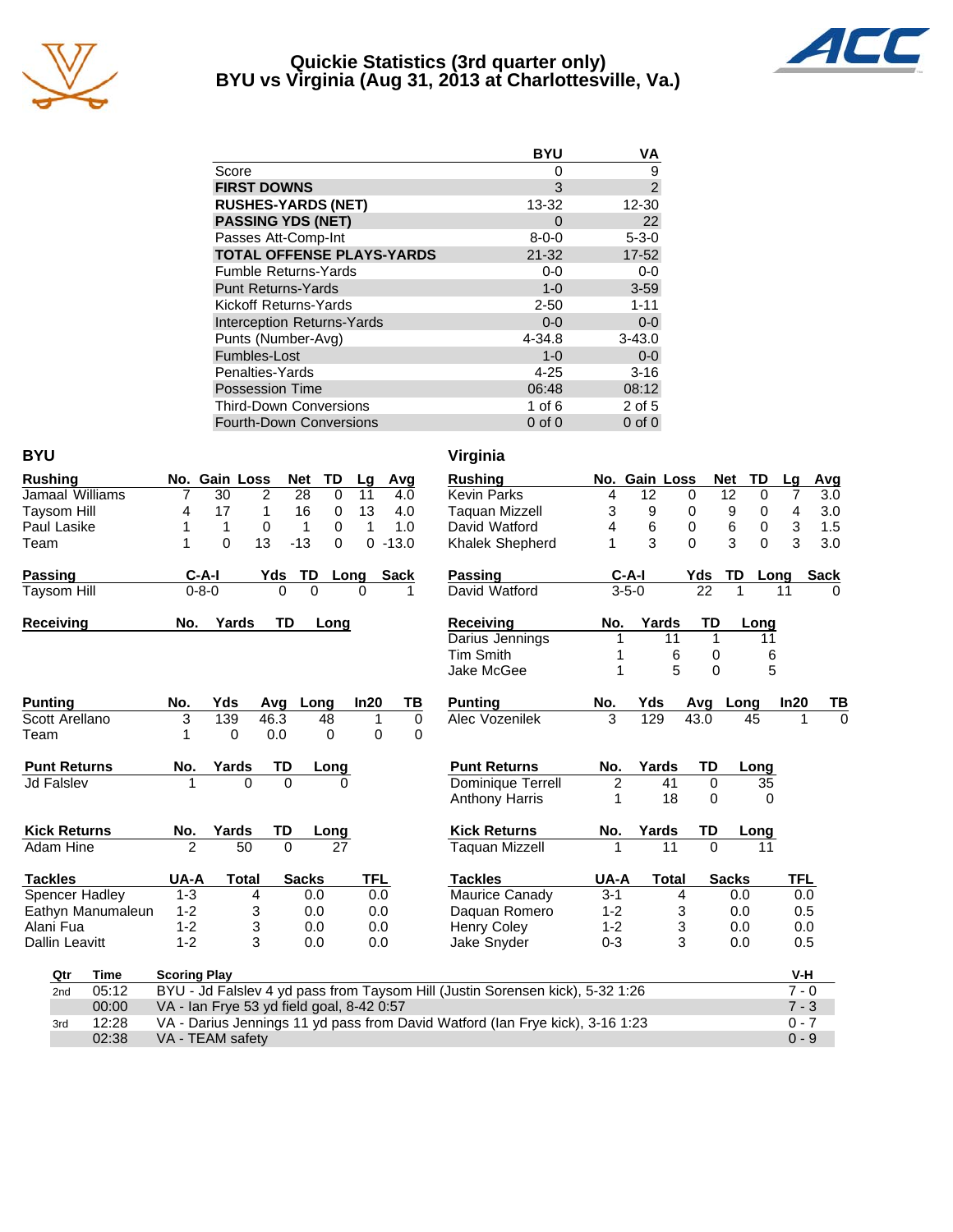

### **Play-by-Play Summary (4th quarter) BYU vs Virginia (Aug 31, 2013 at Charlottesville, Va.)**



|                    | <b>BYU 49</b><br>3-3           | Start of 4th quarter, clock 15:00.                                                                                             |                 |
|--------------------|--------------------------------|--------------------------------------------------------------------------------------------------------------------------------|-----------------|
|                    | $3 - 3$<br><b>BYU 49</b>       | Watford, D rush for loss of 6 yards to the VA45 (Danie Sorensen).                                                              |                 |
|                    | 4-9<br><b>VA 45</b>            | Vozenilek, A punt 39 yards to the BYU16, Jd Falslev return -2 yards to the BYU14 (Walker,                                      |                 |
|                    |                                | R;Dockins, K).<br>6 plays, 14 yards, 3:21                                                                                      |                 |
|                    | BYU drive start at 14:17.      |                                                                                                                                |                 |
|                    | 1-10 BYU 14                    | Adam Hine rush for 1 yard to the BYU15 (Urban, B).                                                                             |                 |
| $2-9$              | <b>BYU 15</b>                  | Taysom Hill pass complete to Sklyer Ridley for 11 yards to the BYU26, 1ST DOWN BYU.                                            | P <sub>10</sub> |
|                    | 1-10 BYU 26                    | Jamaa Williams rush for 2 yards to the BYU28 (Dean, D;Romero, D).                                                              |                 |
| $2 - 8$            | <b>BYU 28</b>                  | Jamaa Williams rush for 4 yards to the BYU32 (Romero, D).                                                                      |                 |
| $3-4$              | <b>BYU 32</b>                  | Taysom Hill pass complete to Sklyer Ridley for 6 yards to the BYU38, 1ST DOWN BYU                                              | P11             |
|                    |                                | (Harris, A;Nicholson, D).                                                                                                      |                 |
|                    | 1-10 BYU 38                    | Mike Alisa rush for 8 yards to the BYU46 (Canady, M).                                                                          |                 |
| $2 - 2$<br>$2 - 7$ | <b>BYU 46</b><br><b>BYU 41</b> | PENALTY BYU false start 5 yards to the BYU41.<br>Taysom Hill pass complete to Jd Falslev for 4 yards to the BYU45 (Canady, M). |                 |
| $3 - 3$            | <b>BYU 45</b>                  | Taysom Hill pass incomplete to Mitch Mathews.                                                                                  |                 |
| 4-3                | <b>BYU 45</b>                  | Scott Arellano punt 32 yards to the VA23, fair catch by Terrell, D.                                                            |                 |
|                    |                                | 8 plays, 31 yards, 2:24                                                                                                        |                 |
|                    | VIRGINIA drive start at 11:53. |                                                                                                                                |                 |
|                    | 1-10 VA 23                     | Watford, D pass complete to Jennings, D for 1 yard to the VA24 (Alani Fua; Roberts Daniel).                                    |                 |
|                    | $2-9$<br><b>VA 24</b>          | Watford, D pass complete to Smith, T for 13 yards to the VA37, 1ST DOWN VA (Roberts                                            | P <sub>13</sub> |
|                    |                                | Daniel).                                                                                                                       |                 |
|                    | 1-10 VA 37                     | Watford, D pass complete to McGee, J for 3 yards to the VA40 (Roberts Daniel).                                                 |                 |
|                    | 2-7<br>VA 40                   | Parks, K rush for 2 yards to the VA42 (Ea Manumaleuna).                                                                        |                 |
|                    | $3-5$<br><b>VA 42</b>          | Watford, D pass complete to Shepherd, K for no gain to the VA42 (Danie Sorensen).                                              |                 |
|                    | 4-5<br><b>VA 42</b>            | Vozenilek, A punt 50 yards to the BYU8, downed.                                                                                |                 |
|                    | BYU drive start at 08:43.      | 5 plays, 19 yards, 3:10                                                                                                        |                 |
|                    | 1-10 BYU 08                    | Jamaa Williams rush for 4 yards to the BYU12 (Snyder, J).                                                                      |                 |
| $2 - 6$            | <b>BYU 12</b>                  | Taysom Hill pass complete to Brett Thompson for 11 yards to the BYU23, 1ST DOWN BYU.                                           | P12             |
|                    | 1-10 BYU 23                    | Taysom Hill rush for 13 yards to the BYU36, 1ST DOWN BYU (Nicholson, D).                                                       | R <sub>13</sub> |
| $1 - 10$           | <b>BYU 36</b>                  | Taysom Hill pass complete to Sklyer Ridley for 12 yards to the BYU48, 1ST DOWN BYU                                             | P14             |
|                    |                                | (Nicholson, D; Harris, A).                                                                                                     |                 |
|                    | 1-10 BYU 48                    | Taysom Hill pass complete to Brett Thompson for 9 yards to the VA43 (Canady, M).                                               |                 |
| $2 - 1$            | VA 43                          | Taysom Hill pass incomplete to Brett Thompson.                                                                                 |                 |
| $3 - 1$            | VA 43                          | Jamaa Williams rush for 1 yard to the VA42, 1ST DOWN BYU (Phelps, B;Dean, D).                                                  | R <sub>15</sub> |
|                    | 1-10 VA 42                     | Jamaa Williams rush for 8 yards to the VA34 (Coley, H;Canady, M).                                                              |                 |
| $2 - 2$            | VA 34                          | PENALTY VA pass interference (Hoskey, D) 15 yards to the VA19, 1ST DOWN BYU.                                                   | X16             |
|                    | 1-10 VA 19<br>2-10 VA 19       | Taysom Hill pass incomplete to Mitch Mathews.<br>Jamaa Williams rush for 18 yards to the VA1, 1ST DOWN BYU (Harris, A).        | R17             |
| $1-G$              | VA 01                          | Timeout Virginia, clock 06:29.                                                                                                 |                 |
| $1-G$              | VA 01                          | Taysom Hill rush for 1 yard to the VA0, TOUCHDOWN, clock 06:26.                                                                |                 |
|                    | Play reviewed and confirmed    |                                                                                                                                |                 |
| $1-G$              | VA 03                          | Taysom Hill pass attempt failed.                                                                                               |                 |
|                    |                                | BYU 13, Virginia 12                                                                                                            |                 |
|                    |                                | 11 plays, 92 yards, 2:17                                                                                                       |                 |
|                    |                                | Justi Sorensen kickoff 57 yards to the VA8, Shepherd, K return 19 yards to the VA27,                                           |                 |
|                    |                                | fumble forced by Aust Jorgensen, fumble by Shepherd, K recovered by BYU Blake Morgan at<br>VA27.                               |                 |
|                    | BYU drive start at 06:17.      |                                                                                                                                |                 |
|                    | 1-10 VA 27                     | Jamaa Williams rush for 10 yards to the VA17, 1ST DOWN BYU (Harris, A;Shepherd, K).                                            | R <sub>18</sub> |
|                    | 1-10 VA 17                     | Team rush for loss of 5 yards to the VA22, fumble by Team recovered by BYU Jamaa Williams                                      |                 |
|                    |                                | at VA22.                                                                                                                       |                 |
|                    | 2-15 VA 22                     | Jamaa Williams rush for 4 yards to the VA18 (Harold, E).                                                                       |                 |
| 3-11               | VA 18                          | Taysom Hill pass incomplete to Ross Apo.                                                                                       |                 |
| 4-11               | VA 18                          | Justi Sorensen field goal attempt from 36 GOOD, clock 05:02.                                                                   |                 |
|                    |                                | BYU 16, Virginia 12                                                                                                            |                 |
|                    |                                | 5 plays, 9 yards, 1:15<br>Justi Sorensen kickoff 63 yards to the VA2, Mizzell, T return 20 yards to the VA22 (Paul             |                 |
|                    |                                | Lasike).                                                                                                                       |                 |
|                    | VIRGINIA drive start at 05:02. |                                                                                                                                |                 |
|                    | 1-10 VA 22                     | Watford, D pass incomplete to McGee, J (Kyle Van Noy).                                                                         |                 |
|                    | 2-10 VA 22                     | Watford, D pass complete to McGee, J for 1 yard to the VA23 (Remington Peck).                                                  |                 |
|                    | <b>VA 23</b><br>3-9            | Watford, D pass incomplete to McGee, J.                                                                                        |                 |
|                    | 4-9<br>VA 23                   | Vozenilek, A punt 47 yards to the BYU30, fair catch by Jd Falslev.                                                             |                 |
|                    |                                | 3 plays, 1 yard, 0:51                                                                                                          |                 |
|                    | BYU drive start at 04:11.      |                                                                                                                                |                 |
| 1-10               | <b>BYU 30</b><br><b>BYU 34</b> | Adam Hine rush for 4 yards to the BYU34 (Harris, A;Coley, H).                                                                  |                 |
| $2 - 6$            |                                | Jamaa Williams rush for no gain to the BYU34 (Dean, D).                                                                        |                 |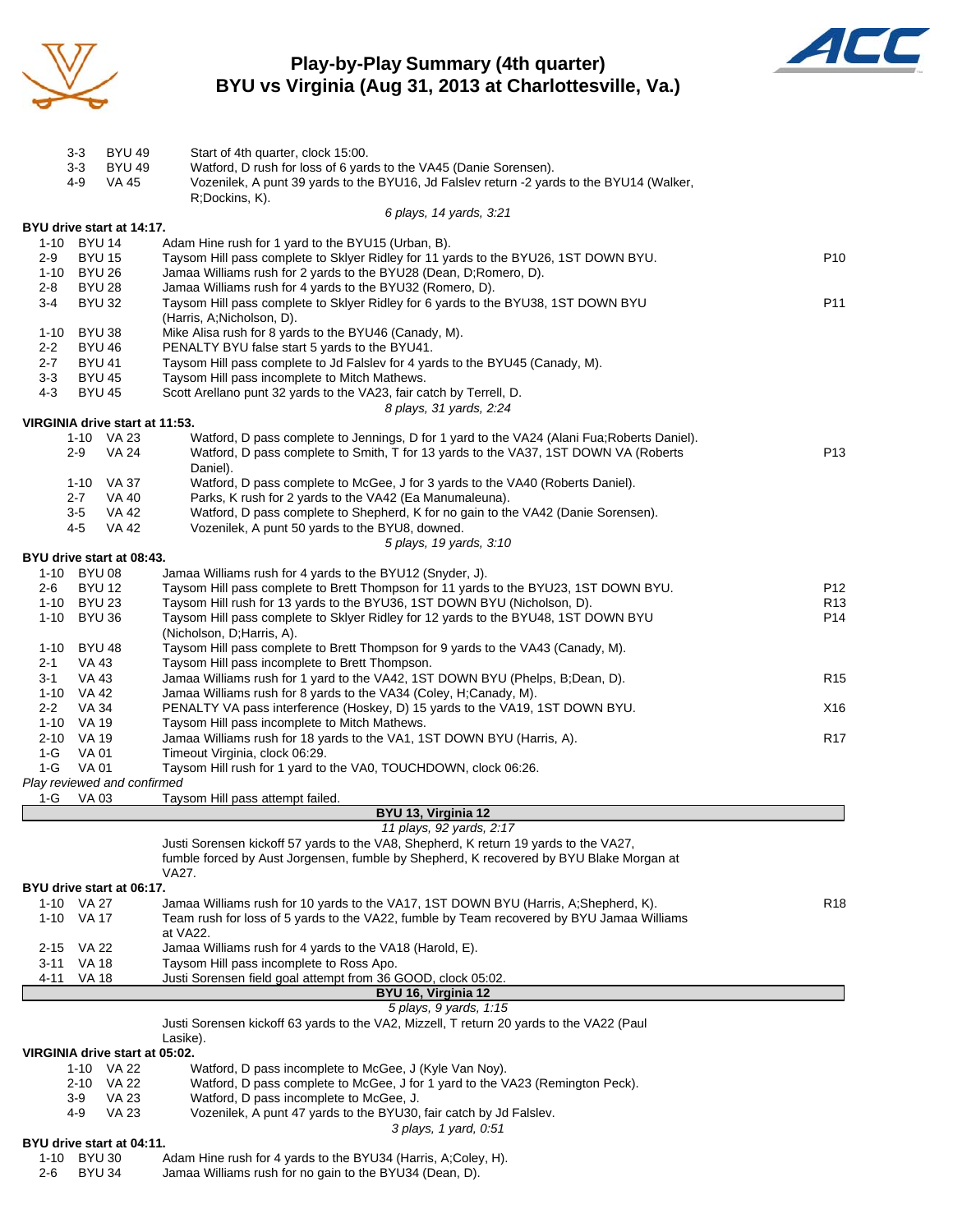

### **Play-by-Play Summary (4th quarter) BYU vs Virginia (Aug 31, 2013 at Charlottesville, Va.)**



| $3-6$   | <b>BYU 34</b>                  | Taysom Hill pass intercepted by Harris, A at the BYU46, Harris, A return 10 yards to the<br>BYU36, Coley, H for 23 yards to the BYU13 (Jamaa Williams).<br>3 plays, 4 yards, 1:30 |                 |
|---------|--------------------------------|-----------------------------------------------------------------------------------------------------------------------------------------------------------------------------------|-----------------|
|         |                                | VIRGINIA drive start at 02:41, VA ball on BYU13.                                                                                                                                  |                 |
|         | 1-10 BYU 13                    | Parks, K rush for 13 yards to the BYU0, 1ST DOWN VA, TOUCHDOWN, clock 02:36.                                                                                                      | R <sub>14</sub> |
|         | <b>BYU 03</b><br>1-G           | PENALTY VA substitution infraction 5 yards to the BYU8.                                                                                                                           |                 |
|         | <b>BYU 08</b><br>1-G           | Frye, I kick attempt good.                                                                                                                                                        |                 |
|         |                                | Virginia 19, BYU 16                                                                                                                                                               |                 |
|         |                                | 1 play, 13 yards, 0:05                                                                                                                                                            |                 |
|         |                                | Frye, I kickoff 65 yards to the BYU0, Adam Hine return 16 yards to the BYU16, PENALTY BYU                                                                                         |                 |
|         |                                | holding (Mitch Mathews) 8 yards to the BYU8, 1st and 10, BYU ball on BYU8.                                                                                                        |                 |
|         | BYU drive start at 02:36.      |                                                                                                                                                                                   |                 |
|         | 1-10 BYU 08                    | Jamaa Williams rush for 21 yards to the BYU29, 1ST DOWN BYU (Phelps, B; Harris, A).                                                                                               | R <sub>19</sub> |
|         | 1-10 BYU 29                    | Taysom Hill rush for 8 yards to the BYU37 (Romero, D).                                                                                                                            |                 |
| $2 - 2$ | <b>BYU 37</b>                  | Jamaa Williams rush for 4 yards to the BYU41, 1ST DOWN BYU (Romero, D).                                                                                                           | R <sub>20</sub> |
|         | 1-10 BYU 41                    | Taysom Hill pass incomplete to Mitch Mathews (Urban, B).                                                                                                                          |                 |
|         | 2-10 BYU 41                    | Taysom Hill pass incomplete to Sklyer Ridley.                                                                                                                                     |                 |
|         | 3-10 BYU 41                    | Taysom Hill pass incomplete to Brett Thompson, dropped pass.                                                                                                                      |                 |
|         | 4-10 BYU 41                    | Taysom Hill pass incomplete to Jd Falslev.                                                                                                                                        |                 |
|         |                                | 7 plays, 33 yards, 1:08                                                                                                                                                           |                 |
|         | VIRGINIA drive start at 01:28. |                                                                                                                                                                                   |                 |
|         | 1-10 BYU 41                    | Parks, K rush for loss of 1 yard to the BYU42 (Kyle Van Noy).                                                                                                                     |                 |
|         | <b>BYU 42</b><br>$2 - 11$      | Timeout BYU, clock 01:22.                                                                                                                                                         |                 |
|         | $2 - 11$<br><b>BYU 42</b>      | Parks, K rush for 3 yards to the BYU39 (Spencer Hadley).                                                                                                                          |                 |
|         | $3-8$<br><b>BYU 39</b>         | Timeout BYU, clock 01:16.                                                                                                                                                         |                 |
|         | $3 - 8$<br><b>BYU 39</b>       | Parks, K rush for 1 yard to the BYU38 (Skye Povey; Alani Fua).                                                                                                                    |                 |
|         | $4 - 7$<br><b>BYU 38</b>       | Timeout Virginia, clock 00:27.                                                                                                                                                    |                 |
|         | $4 - 7$<br><b>BYU 38</b>       | Vozenilek, A punt 38 yards to the BYU0, touchback.                                                                                                                                |                 |
|         |                                | 3 plays, 3 yards, 1:08                                                                                                                                                            |                 |
|         | BYU drive start at 00:20.      |                                                                                                                                                                                   |                 |
|         | 1-10 BYU 20                    | Taysom Hill pass incomplete to Jamaa Williams (Snyder, J).                                                                                                                        |                 |
|         | 2-10 BYU 20                    | Taysom Hill pass incomplete to Ross Apo.                                                                                                                                          |                 |
|         | 3-10 BYU 20                    | Taysom Hill pass incomplete to Mitch Mathews (Nicholson, D).                                                                                                                      |                 |
| 4-10    | <b>BYU 20</b>                  | Taysom Hill pass complete to Ross Apo for 52 yards to the VA28, 1ST DOWN BYU (Canady, M).<br>End of game, clock 00:00.                                                            | P <sub>21</sub> |
|         |                                | 4 plays, 52 yards, 0:20                                                                                                                                                           |                 |

| 4 plays, 52 yarus, 0.20          |  |
|----------------------------------|--|
| FINAL SCORE: Virginia 19, BYU 16 |  |

|                        |       | Time  |   | 1st Downs |    |         | <b>Conversions</b> |                |                  |                  |
|------------------------|-------|-------|---|-----------|----|---------|--------------------|----------------|------------------|------------------|
| <b>Quarter Summary</b> | Score | Poss  |   |           |    | 3rd     | 4th                | <b>Rushing</b> | Passing          | <b>Penalties</b> |
| <b>BYU</b>             |       | 08:54 | 5 |           | 12 | $2 - 7$ | 1-2                | 18-106         | 7-19-1-105       | $2 - 13$         |
| Virginia               |       | 06:06 |   |           |    | $0 - 4$ | ი-ი                | $6 - 12$       | $5 - 7 - 0 - 18$ | $2 - 20$         |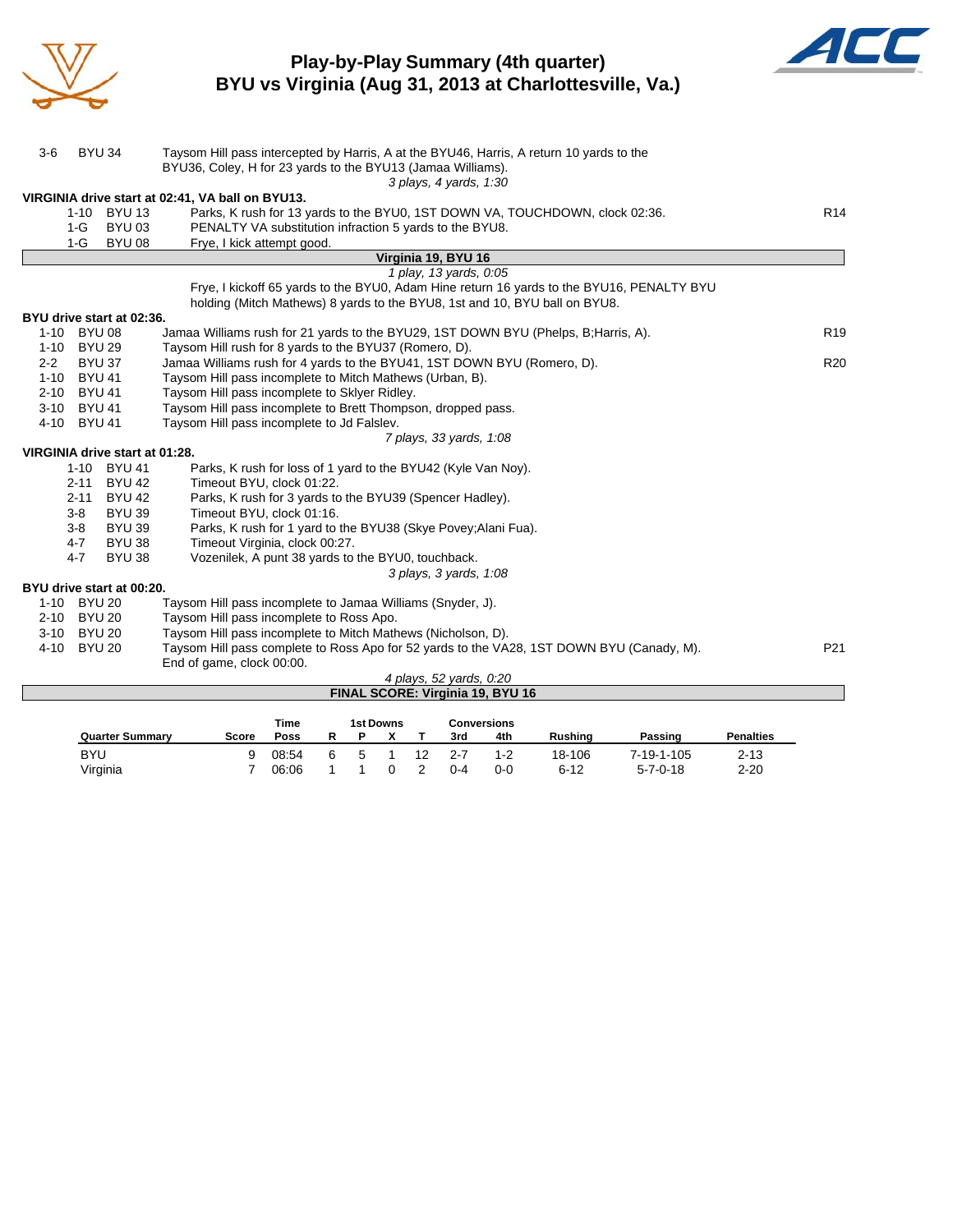

### **Quickie Statistics (4th quarter only) BYU vs Virginia (Aug 31, 2013 at Charlottesville, Va.)**



|                                   | <b>BYU</b>   | VA             |
|-----------------------------------|--------------|----------------|
| Score                             | 9            |                |
| <b>FIRST DOWNS</b>                | 12           | $\overline{2}$ |
| <b>RUSHES-YARDS (NET)</b>         | 18-106       | $6 - 12$       |
| <b>PASSING YDS (NET)</b>          | 105          | 18             |
| Passes Att-Comp-Int               | $19 - 7 - 1$ | $7 - 5 - 0$    |
| <b>TOTAL OFFENSE PLAYS-YARDS</b>  | $37 - 211$   | 13-30          |
| <b>Fumble Returns-Yards</b>       | $0-0$        | $0 - 0$        |
| <b>Punt Returns-Yards</b>         | $1 - 2$      | $0-0$          |
| Kickoff Returns-Yards             | $1 - 16$     | $2 - 39$       |
| <b>Interception Returns-Yards</b> | $0 - 0$      | $1 - 33$       |
| Punts (Number-Avg)                | $1 - 32.0$   | 4-43.5         |
| Fumbles-Lost                      | $1 - 0$      | $1 - 1$        |
| Penalties-Yards                   | $2 - 13$     | $2 - 20$       |
| <b>Possession Time</b>            | 08:54        | 06:06          |
| <b>Third-Down Conversions</b>     | 2 of 7       | $0$ of $4$     |
| <b>Fourth-Down Conversions</b>    | 1 of $2$     | $0$ of $0$     |

| <b>BYU</b>            |       |                                                                             |                                                                  |                |                   |                |          | Virginia                                                                      |                |               |                 |                      |                |        |
|-----------------------|-------|-----------------------------------------------------------------------------|------------------------------------------------------------------|----------------|-------------------|----------------|----------|-------------------------------------------------------------------------------|----------------|---------------|-----------------|----------------------|----------------|--------|
| <b>Rushing</b>        |       |                                                                             | No. Gain Loss                                                    |                | Net<br>TD         | Lg             | Avg      | <b>Rushing</b>                                                                |                | No. Gain Loss |                 | <b>Net</b><br>TD     | Lq             | Avg    |
| Jamaal Williams       |       | 11                                                                          | 76                                                               | $\mathbf 0$    | 76<br>$\mathbf 0$ | 21             | 6.9      | <b>Kevin Parks</b>                                                            | 5              | 19            | 1               | $\overline{18}$<br>1 | 13             | 3.6    |
| <b>Taysom Hill</b>    |       | 3                                                                           | 22                                                               | 0              | 22<br>1           | 13             | 7.3      | David Watford                                                                 | 1              | $\mathbf 0$   | 6               | $-6$<br>$\mathbf 0$  | $\Omega$       | $-6.0$ |
| Mike Alisa            |       | 1                                                                           | 8                                                                | 0              | 8<br>0            | 8              | 8.0      |                                                                               |                |               |                 |                      |                |        |
| Adam Hine             |       | $\overline{2}$                                                              | 5                                                                | $\Omega$       | 5<br>$\Omega$     | 4              | 2.5      |                                                                               |                |               |                 |                      |                |        |
| <b>Passing</b>        |       | $C-A-I$                                                                     |                                                                  | Yds            | TD                | Long           | Sack     | <b>Passing</b>                                                                | C-A-I          |               | Yds             | TD<br>Long           |                | Sack   |
| <b>Taysom Hill</b>    |       | $7 - 19 - 1$                                                                |                                                                  | 105            | $\overline{0}$    | 52             | $\Omega$ | David Watford                                                                 | $5 - 7 - 0$    |               | $\overline{18}$ | $\overline{0}$       | 13             |        |
| Receiving             |       | No.                                                                         | Yards                                                            | TD             | Long              |                |          | Receiving                                                                     | No.            | Yards         | TD              | Long                 |                |        |
| <b>Sklyer Ridley</b>  |       | 3                                                                           | 29                                                               | $\Omega$       | 12                |                |          | Jake McGee                                                                    | $\overline{2}$ | 4             | $\mathbf 0$     | 3                    |                |        |
| <b>Brett Thompson</b> |       | 2                                                                           | 20                                                               | 0              | 11                |                |          | <b>Tim Smith</b>                                                              | 1              | 13            | 0               | 13                   |                |        |
| Ross Apo              |       | 1                                                                           | 52                                                               | 0              | 52                |                |          | Darius Jennings                                                               | 1              | 1             | 0               | 1                    |                |        |
| <b>Jd Falslev</b>     |       | 1                                                                           | 4                                                                | 0              |                   | $\overline{4}$ |          | Khalek Shepherd                                                               | 1              | $\mathbf{0}$  | 0               | 0                    |                |        |
| <b>Punting</b>        |       | No.                                                                         | Yds                                                              | Avg            | Long              | In20           | TВ       | <b>Punting</b>                                                                | No.            | Yds           |                 | Avg Long             | In20           | TВ     |
| Scott Arellano        |       |                                                                             | $\overline{32}$                                                  | 32.0           | 32                | 0              | $\Omega$ | <b>Alec Vozenilek</b>                                                         | 4              | 174           | 43.5            | 50                   | $\overline{2}$ |        |
| <b>Punt Returns</b>   |       | No.                                                                         | <b>Yards</b>                                                     | TD             | Long              |                |          | <b>Punt Returns</b>                                                           | No.            | Yards         | TD              | Long                 |                |        |
| <b>Jd Falslev</b>     |       |                                                                             | $\overline{.2}$                                                  | $\overline{0}$ |                   |                |          |                                                                               |                |               |                 |                      |                |        |
| <b>Kick Returns</b>   |       | No.                                                                         | Yards                                                            | TD             | Long              |                |          | <b>Kick Returns</b>                                                           | No.            | Yards         | TD              | Long                 |                |        |
| <b>Adam Hine</b>      |       |                                                                             | 16                                                               | $\mathbf{0}$   | 16                |                |          | <b>Taquan Mizzell</b>                                                         | 1              | 20            | 0               | 20                   |                |        |
|                       |       |                                                                             |                                                                  |                |                   |                |          | Khalek Shepherd                                                               | 1              | 19            | 0               | 19                   |                |        |
| <b>Tackles</b>        |       | UA-A                                                                        | <b>Total</b>                                                     |                | <b>Sacks</b>      | <b>TFL</b>     |          | <b>Tackles</b>                                                                | UA-A           | <b>Total</b>  |                 | <b>Sacks</b>         | <b>TFL</b>     |        |
| <b>Roberts Daniel</b> |       | $2 - 1$                                                                     | 3                                                                |                | 0.0               | 0.0            |          | <b>Anthony Harris</b>                                                         | $1-5$          | 6             |                 | 0.0                  | 0.0            |        |
| Daniel Sorensen       |       | $2 - 0$                                                                     | 2                                                                |                | 0.0               | 1.0            |          | Maurice Canady                                                                | $4 - 1$        | 5             |                 | 0.0                  | 0.0            |        |
| Alani Fua             |       | $0 - 2$                                                                     | 2                                                                |                | 0.0               | 0.0            |          | Daquan Romero                                                                 | $3 - 1$        | 4             |                 | 0.0                  | 0.0            |        |
| Jamaal Williams       |       | $1 - 0$                                                                     | 1                                                                |                | 0.0               | 0.0            |          | David Dean                                                                    | $1 - 2$        | 3             |                 | 0.0                  | 0.0            |        |
| Qtr                   | Time  | <b>Scoring Play</b>                                                         |                                                                  |                |                   |                |          |                                                                               |                |               |                 |                      | V-H            |        |
| 2nd                   | 05:12 |                                                                             |                                                                  |                |                   |                |          | BYU - Jd Falslev 4 yd pass from Taysom Hill (Justin Sorensen kick), 5-32 1:26 |                |               |                 |                      | $7 - 0$        |        |
|                       | 00:00 |                                                                             | VA - Ian Frye 53 yd field goal, 8-42 0:57                        |                |                   |                |          |                                                                               |                |               |                 |                      | $7 - 3$        |        |
| 3rd                   | 12:28 |                                                                             |                                                                  |                |                   |                |          | VA - Darius Jennings 11 yd pass from David Watford (Ian Frye kick), 3-16 1:23 |                |               |                 |                      | $7 - 10$       |        |
|                       | 02:38 | VA - TEAM safety<br>$7 - 12$                                                |                                                                  |                |                   |                |          |                                                                               |                |               |                 |                      |                |        |
| 4th                   | 06:26 | BYU - Taysom Hill 1 yd run (Taysom Hill pass failed), 11-92 2:17<br>$6 - 0$ |                                                                  |                |                   |                |          |                                                                               |                |               |                 |                      |                |        |
|                       | 05:02 | BYU - Justin Sorensen 36 yd field goal, 5-9 1:15<br>$9 - 0$                 |                                                                  |                |                   |                |          |                                                                               |                |               |                 |                      |                |        |
|                       | 02:36 |                                                                             | VA - Kevin Parks 13 yd run (Ian Frye kick), 1-13 0:05<br>$9 - 7$ |                |                   |                |          |                                                                               |                |               |                 |                      |                |        |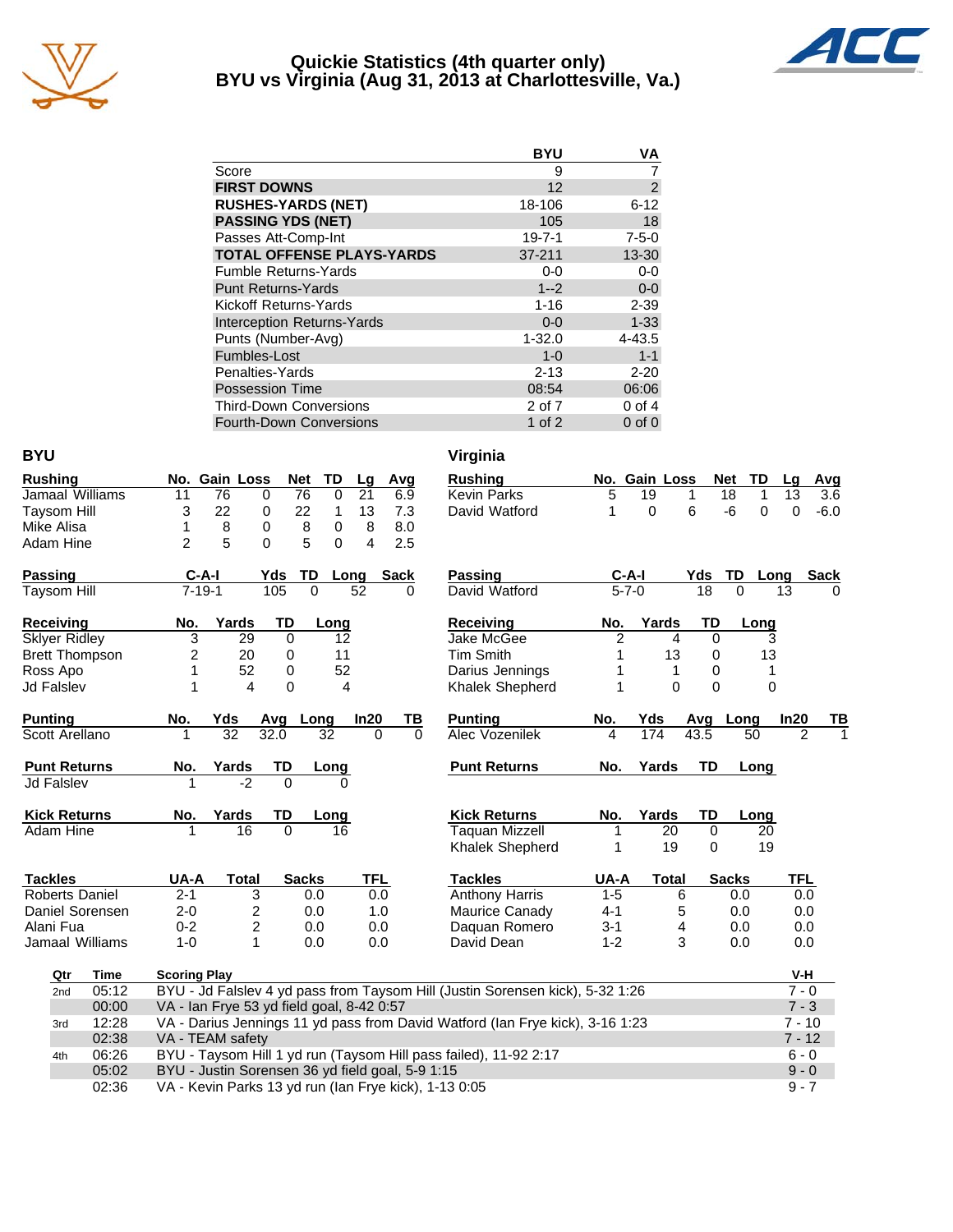

**Scoring Summary (Final) Virginia Football 2013 #2 Oregon vs Virginia (Sep 07, 2013 at Charlottesville, Va.)**



Oregon (2-0) vs. Virginia (1-1) Date: Sep 07, 2013 • Site: Charlottesville, Va. • Stadium: Smith/Harrison/Scott Attendance: 58502

| <b>Score by Quarters</b> | c |  | Total |
|--------------------------|---|--|-------|
| Oregon                   |   |  | 59    |
| 'Virginia                | ື |  |       |

|     | Qtr Time  | <b>Scoring Play</b>                                                                        | V-H       |
|-----|-----------|--------------------------------------------------------------------------------------------|-----------|
| 1st |           | 13:09 ORE - Marcus Mariota 71 yd run (Dustin Haines rush), 5-89 1:51                       | $8 - 0$   |
|     |           | 07:15 ORE - De'Anthony Thomas 1 yd run (Matt Wogan kick blockd), 3-14 1:13                 | $14 - 0$  |
|     | 04:28     | ORE - De'Anthony Thomas 40 yd run (Alejandro Maldonado kick), 1-40 0:08                    | $21 - 0$  |
|     |           | 00:45 VA - Khalek Shepherd 45 yd run (Ian Frye kick), 7-75 3:43                            | $21 - 7$  |
|     |           | 2nd 10:01 ORE - Bralon Addison 30 yd pass from Marcus Mariota (Matt Wogan kick), 4-80 0:41 | $28 - 7$  |
|     |           | 02:04 VA - Ian Frye 37 yd field goal, 7-25 2:47                                            | $28 - 10$ |
|     |           | 3rd 12:48 ORE - Alejandro Maldonado 29 yd field goal, 8-43 1:07                            | $31 - 10$ |
|     | 03:46     | ORE - De'Anthony Thomas 8 yd run (Alejandro Maldonado kick), 10-75 3:08                    | $38 - 10$ |
|     |           | 02:42 ORE - Keanon Lowe 11 yd pass from Marcus Mariota (Matt Wogan kick), 5-24 0:49        | $45 - 10$ |
|     | 4th 09:40 | ORE - Thomas Tyner 3 yd run (Alejandro Maldonado kick), 1-3 0:05                           | $52 - 10$ |
|     | 07:28     | ORE - Thomas Tyner 31 yd run (Matt Wogan kick), 4-52 1:21                                  | $59 - 10$ |

Kickoff time: 3:35 PM • End of Game: 6:46 PM • Total elapsed time: 3:11

Officials: Referee: Shawn Hochuli; Umpire: Tim Schroeder; Linesman: Jim Wharrie; Line judge: Darryl Johnson; Back judge: James Settle; Field judge: Mike McCabe; Side judge: Brad Judge;

Temperature: 79 • Wind: S 6 • Weather: Mostly sunny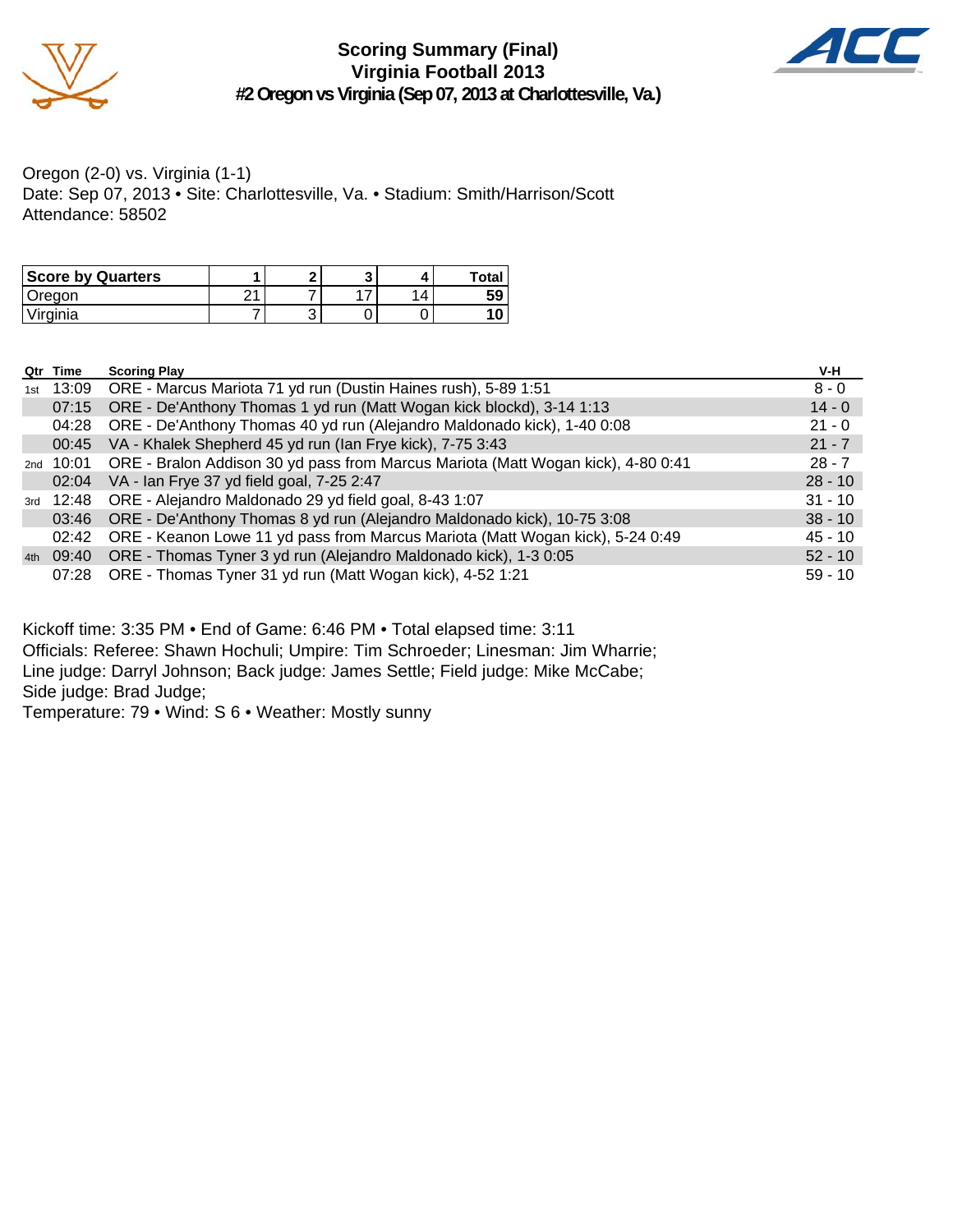

## **Team Statistics (Final) Virginia Football 2013**



**#2 Oregon vs Virginia (Sep 07, 2013 at Charlottesville, Va.)**

|                                | <b>ORE</b>     | VA             |
|--------------------------------|----------------|----------------|
| <b>FIRST DOWNS</b>             | 25             | 19             |
| Rushing                        | 14             | 4              |
| Passing                        | 10             | 12             |
| Penalty                        | 1              | 3              |
| <b>NET YARDS RUSHING</b>       | 350            | 124            |
| <b>Rushing Attempts</b>        | 40             | 39             |
| Average Per Rush               | 8.8            | 3.2            |
| <b>Rushing Touchdowns</b>      | 6              | $\mathbf{1}$   |
| <b>Yards Gained Rushing</b>    | 354            | 143            |
| <b>Yards Lost Rushing</b>      | $\overline{4}$ | 19             |
| <b>NET YARDS PASSING</b>       | 207            | 174            |
| Completions-Attempts-Int       | 15-29-0        | $31 - 47 - 3$  |
| Average Per Attempt            | 7.1            | 3.7            |
| <b>Average Per Completion</b>  | 13.8           | 5.6            |
| Passing Touchdowns             | $\overline{2}$ | 0              |
| <b>TOTAL OFFENSE YARDS</b>     | 557            | 298            |
| Total offense plays            | 69             | 86             |
| Average Gain Per Play          | 8.1            | 3.5            |
| Fumbles: Number-Lost           | $1 - 0$        | $3 - 1$        |
| Penalties: Number-Yards        | 11-119         | $4 - 45$       |
| <b>PUNTS-YARDS</b>             | 4-164          | 7-237          |
| Average Yards Per Punt         | 41.0           | 33.9           |
| Net Yards Per Punt             | 38.0           | 28.0           |
| Inside 20                      | 1              | 0              |
| 50+ Yards                      | 1              | 2              |
| Touchbacks                     | 0              | $\mathbf{1}$   |
| Fair catch                     | 1              | $\overline{2}$ |
| <b>KICKOFFS-YARDS</b>          | 10-611         | $3 - 177$      |
| Average Yards Per Kickoff      | 61.1           | 59.0           |
| <b>Net Yards Per Kickoff</b>   | 41.3           | 40.3           |
| <b>Touchbacks</b>              | 3              | 0              |
| Punt returns: Number-Yards-TD  | $2 - 21 - 0$   | $2 - 12 - 0$   |
| Average Per Return             | 10.5           | 6.0            |
| Kickoff returns: Number-Yds-TD | $3 - 56 - 0$   | $7 - 123 - 0$  |
| Average Per Return             | 18.7           | 17.6           |
| Interceptions: Number-Yds-TD   | $3 - 113 - 0$  | $0 - 0 - 0$    |
| Fumble Returns: Number-Yds-TD  | $0 - 0 - 0$    | $0 - 0 - 0$    |
| <b>Miscellaneous Yards</b>     | 0              | 0              |
| <b>Possession Time</b>         | 21:25          | 38:35          |
| 1st Quarter                    | 5:21           | 9:39           |
| 2nd Quarter                    | 4:54           | 10:06          |
| 3rd Quarter                    | 6:01           | 8:59           |
| 4th Quarter                    | 5:09           | 9:51           |
| <b>Third-Down Conversions</b>  | 3 of 10        | 6 of 20        |
| Fourth-Down Conversions        | 0 of 2         | 0 of 3         |
| Red-Zone Scores-Chances        | $5-6$          | $1 - 2$        |
| Touchdowns                     | 4-6            | $0 - 2$        |
| Field goals                    | $1 - 6$        | $1 - 2$        |
| Sacks By: Number-Yards         | $2 - 11$       | 0-0            |
| <b>PAT Kicks</b>               | $6 - 7$        | $1 - 1$        |
| <b>Field Goals</b>             | $1 - 1$        | $1 - 1$        |
| Points off turnovers           | 28             | 0              |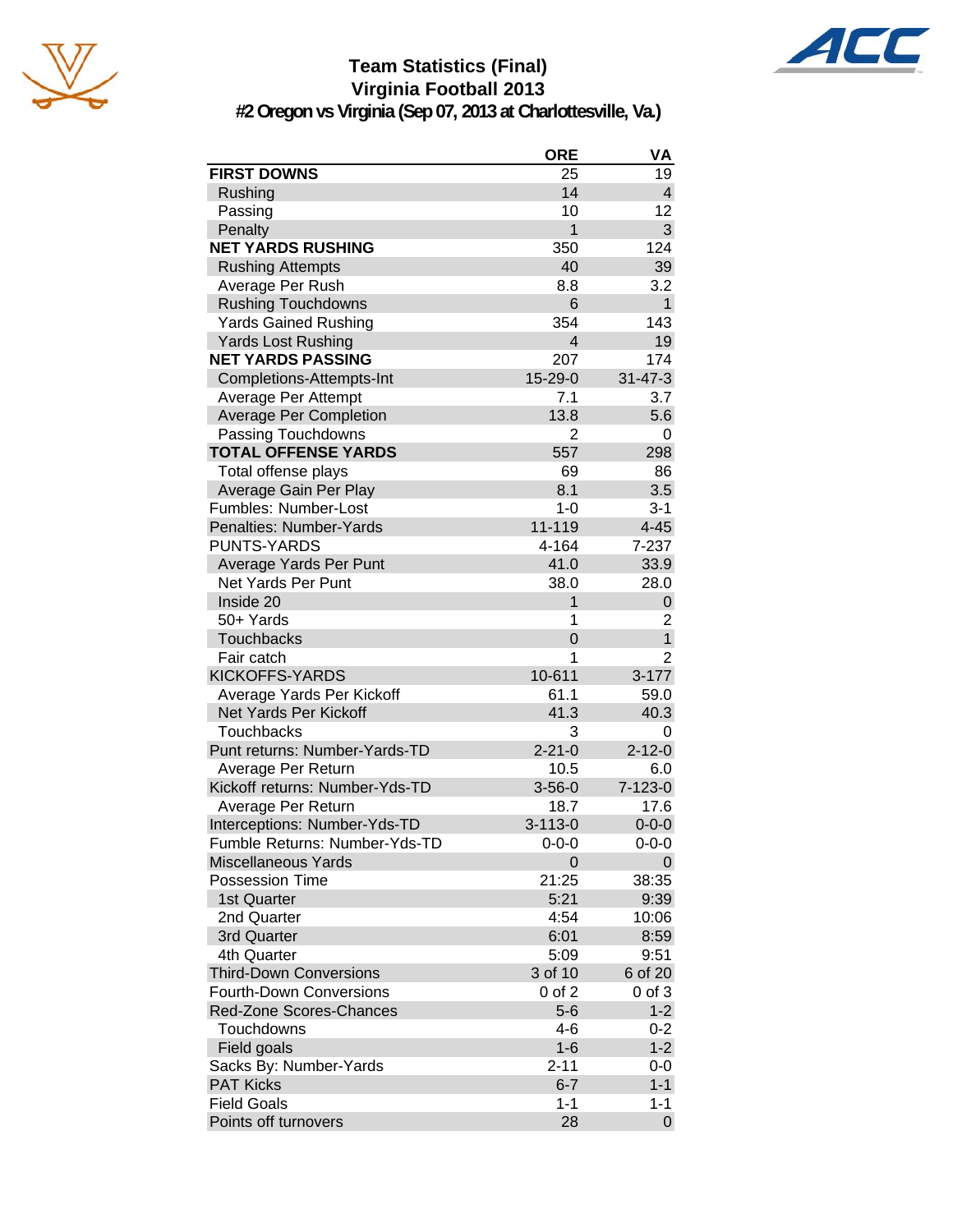

## **Individual Statistics (Final) Virginia Football 2013**



**#2 Oregon vs Virginia (Sep 07, 2013 at Charlottesville, Va.)**

### **Oregon Virginia**

| <b>Rushing</b>        |    |     | No. Gain Loss | Net TD |              | La   | Avq  |
|-----------------------|----|-----|---------------|--------|--------------|------|------|
| De'Anthony Thomas     | 11 | 125 |               | 124    | 3            | 40   | 11.3 |
| Marcus Mariota        | 4  | 122 | 0             | 122    | 1.           | - 71 | 30.5 |
| Thomas Tyner          | 4  | 51  | 0             | 51     | 2            | - 31 | 12.8 |
| <b>Byron Marshall</b> | 15 | 33  | 2             | 31     | $\mathbf{0}$ | 5    | 2.1  |
| Ayele Forde           | 6  | 23  |               | 22     | 0            | 8    | 3.7  |
| Totals                |    | 354 | 4             | 350    | 6            |      | 8.8  |

| <b>Passing</b>        | $C-A-I$     | Yds. | TD Lona | Sack |
|-----------------------|-------------|------|---------|------|
| <b>Marcus Mariota</b> | 14-28-0     | 199  | 31      |      |
| Jeff Lockie           | $1 - 1 - 0$ |      |         |      |
| Totals                | $15-29-0$   | 207  | 31      |      |

| Receiving             | No. | Yards | TD | Long |
|-----------------------|-----|-------|----|------|
| Josh Huff             | 3   | 55    | 0  | 31   |
| <b>Bralon Addison</b> | 3   | 54    | 1  | 30   |
| Keanon Lowe           | 3   | 26    |    | 15   |
| Daryle Hawkins        | 2   | 23    | 0  | 14   |
| De'Anthony Thomas     |     | 28    | 0  | 28   |
| Colt Lyerla           |     | 13    | 0  | 13   |
| <b>Blake Stanton</b>  |     | 8     | ŋ  | 8    |
| <b>Byron Marshall</b> |     |       | 0  | 0    |
| Totals                | 15  |       | 2  |      |

| <b>Punting</b>      | No.            |     |          | Yds Avg Long In20 | TВ |
|---------------------|----------------|-----|----------|-------------------|----|
| Alejandro Maldonado | $\overline{4}$ | 164 | - 41.0   | 50                |    |
| Totals              |                |     | 164 41.0 | 50                |    |

|                          |     | Punt |    |   | <b>Kickoff</b> |    | Intercept |           |    |  |
|--------------------------|-----|------|----|---|----------------|----|-----------|-----------|----|--|
| Returns                  | No. | Yds  |    |   | Lg No Yds      |    |           | Lg No Yds | Lg |  |
| <b>Bralon Addison</b>    |     |      | 21 |   |                |    |           |           |    |  |
| Josh Huff                |     | 0    | 0  |   |                |    |           |           |    |  |
| De'Anthony Thomas        | 0   | 0    | 0  | 2 | 31             | 20 | O         | O         |    |  |
| <b>Terrance Mitchell</b> | 0   | 0    | O  |   | $\Omega$       |    |           | 16        | 16 |  |
| Rodney Hardrick          | 0   | 0    | 0  |   |                |    |           | O         |    |  |
| <b>Dior Mathis</b>       | ი   | ŋ    | 0  |   |                |    | 1         | 97        | 97 |  |
| Keanon Lowe              | ი   | 0    |    |   | 25             | 25 | O         | $\Omega$  |    |  |
| Totals                   |     |      | 21 | 3 | 56             | 25 | 3         |           | 97 |  |

**Field goals Qtr Time Dist Result**

| <b>Rushing</b>         |                | No. Gain Loss   |       |             |                 | <b>Net</b> | TD              |                | Lq              | Avg         |                |
|------------------------|----------------|-----------------|-------|-------------|-----------------|------------|-----------------|----------------|-----------------|-------------|----------------|
| <b>Kevin Parks</b>     | 19             | 60              |       | 0           |                 | 60         | 0               |                | 10              |             | 3.2            |
| Khalek Shepherd        | 4              | 48              |       | 2           |                 | 46         | 1               |                | 45              | 11.5        |                |
| <b>Taquan Mizzell</b>  | 6              | 14              |       | 0           |                 | 14         | 0               |                | 9               |             | 2.3            |
| David Watford          | 8              | 20              |       | 12          |                 | 8          | 0               |                | 10              |             | 1.0            |
| Kye Morgan             | 1              | 1               |       | 0           |                 | 1          | 0               |                | 1               |             | 1.0            |
| <b>TEAM</b>            | 1              | 0               |       | 5           |                 | -5         | 0               |                | 0               | $-5.0$      |                |
| <b>Totals</b>          | 39             | 143             |       | 19          |                 | 124        | 1               |                | 45              |             | 3.2            |
| <b>Passing</b>         |                | C-A-I           |       |             | Yds             | TD         |                 | Long           |                 | <b>Sack</b> |                |
| David Watford          |                | $29 - 41 - 3$   |       |             | 161             | 0          |                 |                | $\overline{16}$ |             | $\overline{c}$ |
| <b>Greyson Lambert</b> |                | $2 - 6 - 0$     |       |             | 13              | 0          |                 |                | 8               |             | $\overline{0}$ |
| <b>Totals</b>          |                | $31 - 47 - 3$   |       |             | 174             | $\Omega$   |                 |                | 16              |             | $\overline{2}$ |
| <b>Receiving</b>       | No.            |                 | Yards |             | TD              |            | Long            |                |                 |             |                |
| Jake McGee             |                | 8               | 53    |             | 0               |            |                 | 11             |                 |             |                |
| Zachary Swanson        |                | 4               | 43    |             | 0               |            |                 | 16             |                 |             |                |
| <b>Taquan Mizzell</b>  |                | 4               | 18    |             | 0               |            |                 | 5              |                 |             |                |
| <b>Tim Smith</b>       |                | 3               | 21    | 0           |                 |            |                 | 9              |                 |             |                |
| Khalek Shepherd        |                | 3               | 10    | 0           |                 |            |                 | 11             |                 |             |                |
| Darius Jennings        |                | 3               | $-2$  |             | 0               |            |                 | $\overline{2}$ |                 |             |                |
| <b>Kevin Parks</b>     |                | $\overline{c}$  | 9     |             | 0               |            |                 | 10             |                 |             |                |
| Dominique Terrell      |                | $\overline{2}$  |       | 4<br>0      |                 |            | 5               |                |                 |             |                |
| E.J. Scott             |                | 1               | 10    |             | 0               |            |                 | 10             |                 |             |                |
| Miles Gooch            |                | 1               | 8     |             | 0               |            |                 | 8              |                 |             |                |
| <b>Totals</b>          | 31             |                 | 174   |             | $\Omega$        |            |                 | 16             |                 |             |                |
| <b>Punting</b>         | No.            | Yds             |       |             | Avg             | Long       |                 |                | In20            |             | TВ             |
| Alec Vozenilek         | 6              | 237             |       | 39.5        |                 |            | 53              |                | 0               |             | 1              |
| <b>TEAM</b>            | 1              |                 | 0     |             | 0.0             |            | 0               |                | 0               |             | 0              |
| <b>Totals</b>          | 7              | 237             |       | 33.9        |                 |            | 53              |                | 0               |             |                |
|                        |                | Punt            |       |             | <b>Kickoff</b>  |            |                 |                |                 | Intercept   |                |
| Returns                | No Yds         |                 |       |             | Lg No Yds       |            | $Lg$ No         |                | Yds             |             | Lg             |
| Dominique Terrell      | $\overline{2}$ | $\overline{12}$ | 12    | 1           | $\overline{20}$ |            | $\overline{2}0$ | 0              |                 | 0           | 0              |
| <b>Taquan Mizzell</b>  | 0              | 0               | 0     | 2           | 26              |            | 23              | 0              |                 | 0           | 0              |
| Khalek Shepherd        | 0              | 0               | 0     | 3           | 58              |            | 25              | 0              |                 | 0           | 0              |
| Darius Jennings        | 0              | 0               | 0     | 1           | 19              |            | 19              | 0              |                 | 0           | 0              |
| <b>Totals</b>          | $\overline{2}$ | 12              | 12    | 7           | 123             |            | 25              | 0              |                 | 0           | 0              |
| <b>Field goals</b>     | Qtr            | Time            |       | <b>Dist</b> |                 |            |                 | Result         |                 |             |                |
| lan Frye               | 2nd            | 02:04           |       |             | 37 yards        |            |                 | Good           |                 |             |                |

| Alejandro Maldonado 3rd |     | 12:48   | 29 vards  |           | Good |          | lan Frye           | 2nd        | 02:04   | 37 yards  |           | Good |       |
|-------------------------|-----|---------|-----------|-----------|------|----------|--------------------|------------|---------|-----------|-----------|------|-------|
| <b>Kickoffs</b>         | No. | Yards   |           | Avq       | ΤВ   | OВ       | <b>Kickoffs</b>    | No.        | Yards   |           | Avq       | ΤВ   | OВ    |
| Matt Wogan              | 10  | 611     |           | 61.1      | 3    | 0        | lan Frye           | 3          | 177     |           | 59.0      | 0    | 0     |
| All-purpose             | Run | Rcv     | <b>KR</b> | <b>PR</b> | IR   | Total    | All-purpose        | <b>Run</b> | Rcv     | <b>KR</b> | <b>PR</b> | IR   | Total |
| De'Anthony Thomas       | 124 | 28      | 31        | 0         |      | 183<br>0 | Khalek Shepherd    | 46         | 10      | 58        | 0         |      | 114   |
| Marcus Mariota          | 122 | 0       |           | 0         |      | 122<br>0 | <b>Kevin Parks</b> | 60         | 9       | 0         |           | 0    | 69    |
| Dior Mathis             |     | 0<br>0  |           | 0         | 97   | 97       | Taguan Mizzell     | 14         | 18      | 26        | 0         | 0    | 58    |
| <b>Bralon Addison</b>   |     | 54<br>0 |           | 21        |      | 75<br>0  | Jake McGee         |            | 53<br>0 |           | 0         | 0    | 53    |

FUMBLES: Oregon-Byron Marshall 1-0. Virginia-David Watford 2-1; TEAM 1-0.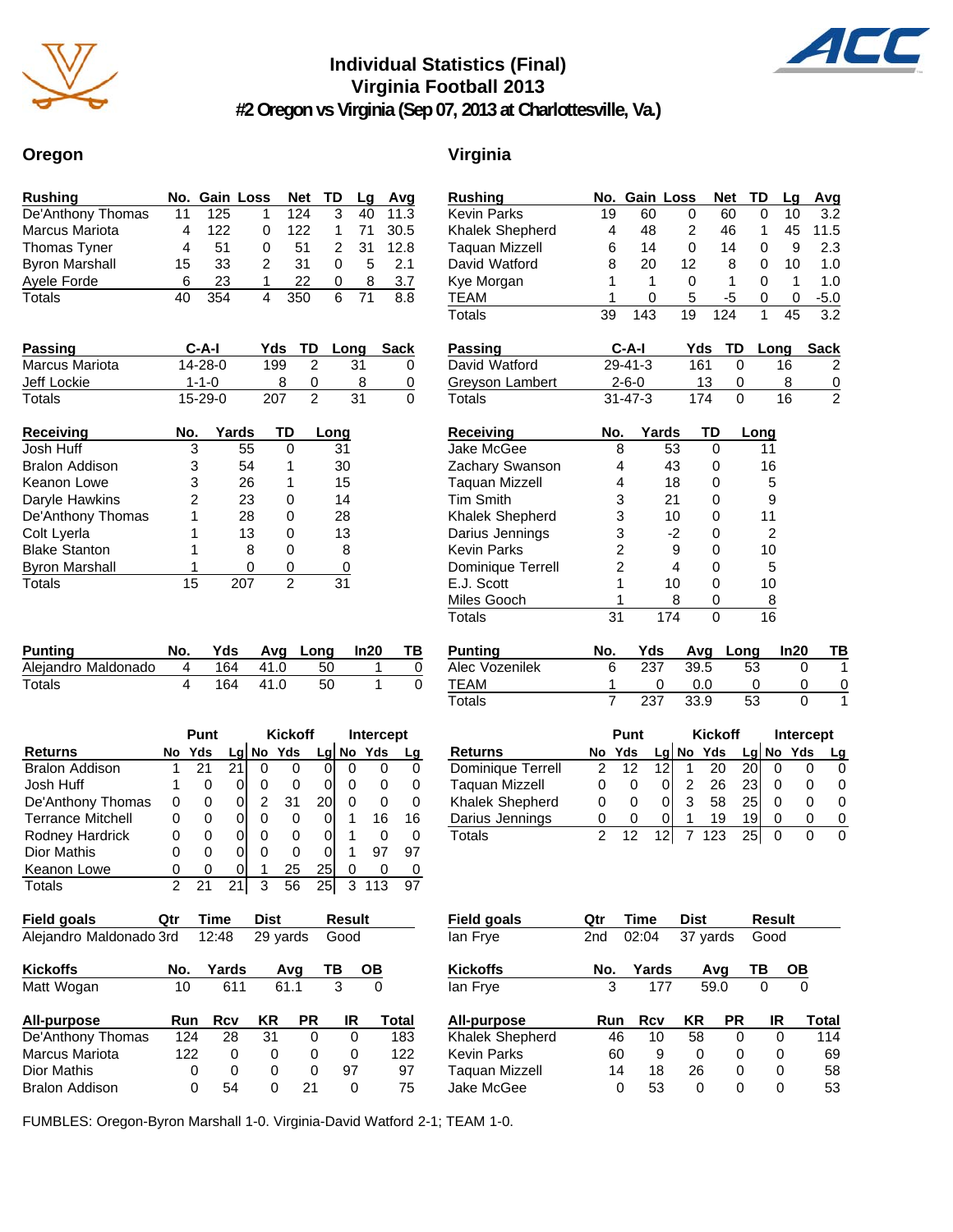

### **Defensive Statistics (Final) Virginia Football 2013 #2 Oregon vs Virginia (Sep 07, 2013 at Charlottesville, Va.)**



|                | ## Oregon             | Solo                    | Ast             |                         | <b>Total Sacks-Yds</b>   | <b>TFL-Yds</b>           | FF                           | FR-Yds                       | Int-Yds                  | <b>BrUp</b>              | <b>Blks</b>              | QBH                      |
|----------------|-----------------------|-------------------------|-----------------|-------------------------|--------------------------|--------------------------|------------------------------|------------------------------|--------------------------|--------------------------|--------------------------|--------------------------|
|                | 22 Derrick Malone     | 3                       | 9               | 12                      |                          | $0.5 - 1$                | $\blacksquare$               |                              |                          | $\overline{\phantom{a}}$ |                          |                          |
|                | 25 Boseko Lokombo     | 3                       | $\overline{4}$  | $\overline{7}$          |                          | ÷,                       |                              |                              |                          |                          |                          |                          |
|                | 21 A. Patterson       | 2                       | 5               | 7                       | $\blacksquare$           | $1.0 - 1$                | $\blacksquare$               |                              |                          |                          |                          |                          |
|                | 13 Troy Hill          | 3                       | $\overline{2}$  | 5                       | $\overline{\phantom{a}}$ | $0.5 - 0$                | $\overline{\phantom{m}}$     |                              |                          | $\mathbf{1}$             | $\overline{\phantom{a}}$ |                          |
|                | 66 Taylor Hart        | 3                       | $\overline{c}$  | 5                       |                          |                          |                              |                              |                          |                          |                          |                          |
|                | 14 Ifo Ekpre-Olomu    | 3                       | $\overline{2}$  | 5                       | $\overline{\phantom{0}}$ | $\blacksquare$           | $\overline{\phantom{a}}$     |                              |                          |                          |                          |                          |
|                | 91 Tony Washington    | 2                       | 2               | 4                       | $1.5 - 8$                | $2.0 - 11$               | 1                            | ä,                           |                          | $\overline{\phantom{a}}$ | $\overline{\phantom{a}}$ | $\overline{\phantom{a}}$ |
|                | 92 Wade Keliikipi     | $\overline{2}$          | $\overline{2}$  | $\overline{4}$          | $0.5 - 3$                | $0.5 - 3$                | $\overline{\phantom{a}}$     |                              |                          |                          |                          |                          |
|                | 27 Terrance Mitchell  | 2                       | $\overline{2}$  | $\overline{4}$          | $\blacksquare$           | $\blacksquare$           | $\overline{\phantom{0}}$     | $\blacksquare$               | $1 - 16$                 | $\blacksquare$           | $\blacksquare$           | $\sim$                   |
|                | 90 Havili-Heimuli     | $\overline{2}$          | $\overline{2}$  | 4                       | $\overline{\phantom{0}}$ | $1.0 - 2$                |                              |                              | ٠                        | $\overline{\phantom{a}}$ |                          |                          |
| 4              | Erick Dargan          | 1                       | 3               | 4                       | $\blacksquare$           | ÷,                       | $\frac{1}{2}$                | $\blacksquare$               |                          | 2                        | ä,                       |                          |
|                | 96 C. French          | $\mathbf{1}$            | 3               | $\overline{4}$          |                          | $1.0 - 1$                | -                            |                              |                          |                          |                          |                          |
|                | 48 Rodney Hardrick    | 1                       | 3               | 4                       |                          |                          | ä,                           |                              | $1 - 0$                  | 1                        |                          |                          |
|                | 30 Ayele Forde        | $\overline{2}$          | $\mathbf{1}$    | 3                       | $\blacksquare$           | $\blacksquare$           | $\overline{\phantom{a}}$     |                              | $\overline{\phantom{a}}$ | ÷,                       | $\overline{\phantom{a}}$ |                          |
|                | 56 Alex Balducci      | $\overline{c}$          | 1               | 3                       | $\blacksquare$           |                          | $\overline{\phantom{a}}$     | $1 - 0$                      |                          | $\blacksquare$           | ä,                       |                          |
|                | 35 Joe Walker         | $\mathbf{1}$            | $\overline{2}$  | 3                       |                          |                          | -                            | $\overline{\phantom{m}}$     |                          |                          |                          |                          |
| 3              | Dior Mathis           | 1                       | 2               | 3                       | $\overline{\phantom{a}}$ | $1.5 - 5$                | $\overline{\phantom{a}}$     | $\qquad \qquad \blacksquare$ | $1 - 97$                 | $\overline{\phantom{a}}$ | $\overline{\phantom{a}}$ | $\overline{\phantom{a}}$ |
| 9              | Arik Armstead         | $\mathbf{1}$            | $\overline{2}$  | 3                       |                          |                          | $\overline{\phantom{a}}$     |                              |                          |                          |                          |                          |
|                | 47 Oshay Dunmore      | 1                       | 1               | $\overline{c}$          | ٠                        |                          | $\qquad \qquad \blacksquare$ | $\blacksquare$               | $\blacksquare$           | $\blacksquare$           | $\blacksquare$           | $\blacksquare$           |
|                | OH Reggie Daniels     | $\mathbf{1}$            | $\mathbf{1}$    | $\overline{2}$          |                          |                          |                              |                              |                          |                          |                          |                          |
|                | 19 Tyrel Robinson     | 1                       | 1               | 2                       | $\blacksquare$           | $\blacksquare$           | $\overline{\phantom{a}}$     | $\blacksquare$               |                          | $\blacksquare$           | ä,                       |                          |
| 5              | <b>Issac Dixon</b>    | $\mathbf{1}$            | $\mathbf{1}$    | $\overline{c}$          |                          |                          |                              |                              |                          |                          |                          |                          |
| 7              | Keanon Lowe           | 1                       | 1               | 2                       |                          |                          | ä,                           |                              |                          |                          |                          |                          |
|                | 34 Rahim Cassell      | $\overline{0}$          | $\overline{2}$  | $\overline{2}$          | $\blacksquare$           |                          | $\overline{\phantom{m}}$     |                              |                          | $\blacksquare$           |                          |                          |
|                | 51 Isaac Ava          | 0                       | $\overline{2}$  | 2                       |                          |                          |                              |                              |                          |                          |                          |                          |
|                | 12 Brian Jackson      | $\overline{0}$          | $\overline{2}$  | $\overline{2}$          |                          |                          | -                            |                              |                          |                          |                          |                          |
|                | 86 Torrodney Prevot   | 1                       | 0               | 1                       | $\blacksquare$           |                          | $\qquad \qquad \blacksquare$ |                              |                          | $\overline{\phantom{a}}$ | $\blacksquare$           |                          |
|                | 50 Ryan Hagen         | $\overline{0}$          | $\mathbf{1}$    | $\mathbf{1}$            |                          |                          | $\overline{a}$               |                              |                          |                          |                          |                          |
|                | 59 Grant Thompson     | 0                       | 1               | 1                       | $\blacksquare$           |                          | $\overline{\phantom{0}}$     | $\overline{\phantom{a}}$     | $\blacksquare$           | $\blacksquare$           | $\overline{\phantom{a}}$ |                          |
|                | 97 Jared Ebert        | $\overline{0}$          | $\mathbf{1}$    | $\mathbf{1}$            |                          |                          |                              |                              |                          |                          |                          |                          |
|                | 33 Tyson Coleman      | 0                       | 1               | 1                       | ٠                        | $\blacksquare$           | $\overline{\phantom{0}}$     |                              |                          | $\blacksquare$           | $\sim$                   |                          |
| 1              | Josh Huff             | $\mathbf 0$             | 0               | 0                       |                          |                          | -                            |                              |                          | $\overline{\phantom{a}}$ | 1                        |                          |
|                | Totals                | $\overline{41}$         | 64              | 105                     | $2.0 - 11$               | $8.0 - 24$               | $\mathbf{1}$                 | $1 - 0$                      | $3 - 113$                | $\overline{4}$           | 1                        | 0                        |
|                |                       |                         |                 |                         |                          |                          |                              |                              |                          |                          |                          |                          |
|                | ## Virginia           | Solo                    | Ast             |                         | <b>Total Sacks-Yds</b>   | <b>TFL-Yds</b>           | FF                           | FR-Yds                       | Int-Yds                  | <b>BrUp</b>              | <b>Blks</b>              | QBH                      |
|                | 13 Daquan Romero      | 5                       | 3               | 8                       | $\overline{\phantom{a}}$ | $\overline{\phantom{a}}$ | ä,                           |                              |                          | 1                        | $\blacksquare$           |                          |
| 8              | <b>Anthony Harris</b> | 3                       | $\overline{4}$  | $\overline{7}$          |                          |                          |                              |                              |                          | $\mathbf{1}$             |                          |                          |
|                | 21 Brandon Phelps     | $\overline{4}$          | 1               | 5                       | $\blacksquare$           | $\blacksquare$           | $\overline{\phantom{a}}$     |                              |                          |                          | $\blacksquare$           |                          |
|                | 22 DreQuan Hoskey     | 3                       | $\overline{2}$  | 5                       |                          |                          |                              |                              |                          |                          |                          |                          |
|                | 90 Jake Snyder        | 0                       | 5               | 5                       |                          | $0.5 - 1$                |                              |                              |                          |                          |                          |                          |
|                | 55 David Dean         | $\overline{\mathbf{4}}$ | $\Omega$        | $\overline{4}$          |                          | $1.0 - 2$                | 1                            |                              |                          |                          |                          |                          |
|                | 44 Henry Coley        | 3                       | 1               | 4                       | $\overline{\phantom{a}}$ | $\overline{\phantom{a}}$ | $\overline{\phantom{a}}$     | $\overline{\phantom{a}}$     | $\overline{\phantom{a}}$ | $\overline{\phantom{a}}$ | $\overline{\phantom{a}}$ | $\overline{\phantom{a}}$ |
|                | 27 Rijo Walker        | $\overline{2}$          | $\overline{2}$  | $\overline{\mathbf{4}}$ | $\blacksquare$           |                          | $\overline{\phantom{m}}$     |                              |                          | $\blacksquare$           | -                        |                          |
|                | 38 Kelvin Rainey      | 1                       | $\overline{c}$  | 3                       | $\overline{\phantom{a}}$ | $\blacksquare$           | $\overline{\phantom{a}}$     | $\overline{\phantom{m}}$     | $\overline{\phantom{a}}$ | $\overline{\phantom{a}}$ | $\overline{\phantom{a}}$ | $\blacksquare$           |
|                | 29 D.J. Hill          | $\mathbf{1}$            | $\overline{2}$  | 3                       |                          | $0.5 - 0$                | ٠                            |                              |                          | $\overline{\phantom{a}}$ | -                        |                          |
| $\mathbf{1}$   | Demetrious Nicholson  | 1                       | 1               | $\overline{\mathbf{c}}$ | $\overline{\phantom{a}}$ | ÷.                       | $\overline{\phantom{0}}$     | ÷,                           | ÷,                       | $\blacksquare$           | $\blacksquare$           | $\blacksquare$           |
|                | 99 Brent Urban        | $\mathbf{1}$            | $\mathbf{1}$    | $\overline{c}$          | -                        | $0.5 - 0$                | -                            |                              | -                        | $\mathbf{1}$             | $\mathbf{1}$             | ٠                        |
|                | 42 Demeitre Brim      | 0                       | 2               | $\boldsymbol{2}$        | $\blacksquare$           | $\overline{\phantom{a}}$ | $\overline{\phantom{a}}$     |                              | $\overline{\phantom{a}}$ | $\blacksquare$           | $\overline{\phantom{a}}$ |                          |
|                | 32 Mike Moore         | $\overline{0}$          | $\overline{c}$  | $\overline{2}$          |                          | $\overline{\phantom{a}}$ | $\overline{\phantom{a}}$     | $\overline{a}$               | $\blacksquare$           | $\overline{\phantom{a}}$ | $\blacksquare$           | $\overline{\phantom{a}}$ |
|                | 34 Kwontie Moore      | 0                       | $\overline{c}$  | $\boldsymbol{2}$        | $\frac{1}{2}$            | $0.5 - 1$                | $\overline{\phantom{a}}$     | ÷                            |                          | $\overline{\phantom{a}}$ | $\overline{\phantom{a}}$ |                          |
|                | 43 Trent Corney       | $\pmb{0}$               | $\overline{2}$  | $\overline{2}$          | -                        | ۰                        | -                            |                              |                          | $\overline{\phantom{a}}$ | $\overline{\phantom{a}}$ |                          |
|                | 59 Mark Hall          | 0                       | $\overline{c}$  | $\boldsymbol{2}$        | $\overline{\phantom{a}}$ | $\overline{\phantom{a}}$ | $\overline{\phantom{a}}$     | $\qquad \qquad \blacksquare$ | $\overline{\phantom{a}}$ | $\overline{\phantom{a}}$ | $\overline{\phantom{a}}$ |                          |
|                | 46 Mason Thomas       | $\mathbf{1}$            | 0               | $\mathbf{1}$            | $\blacksquare$           | $\overline{\phantom{a}}$ | $\overline{\phantom{m}}$     |                              | $\overline{\phantom{a}}$ | $\overline{\phantom{a}}$ | $\blacksquare$           |                          |
|                |                       |                         |                 |                         |                          |                          |                              |                              |                          |                          |                          |                          |
|                | 77 Jay Whitmire       | 1                       | 0               | 1                       | $\overline{\phantom{a}}$ | $\blacksquare$           | $\overline{\phantom{a}}$     | $\overline{\phantom{m}}$     | $\blacksquare$           | $\overline{\phantom{a}}$ | $\overline{\phantom{a}}$ | $\blacksquare$           |
|                | 70 Luke Bowanko       | 0                       | $\mathbf{1}$    | $\mathbf{1}$            | -                        |                          | ٠                            |                              |                          | $\overline{\phantom{a}}$ | -                        |                          |
|                | 14 Ian Frye           | 0                       | 1               | 1                       | ٠                        | $\overline{\phantom{a}}$ | $\frac{1}{2}$                | ä,                           | $\overline{\phantom{0}}$ | $\blacksquare$           | $\overline{\phantom{a}}$ | $\overline{\phantom{a}}$ |
| 3 <sup>7</sup> | <b>Billy Skrobacz</b> | 0                       | $\mathbf{1}$    | $\mathbf{1}$            | $\overline{\phantom{a}}$ |                          | -                            |                              | ۰                        | $\overline{\phantom{a}}$ | ٠                        | ٠                        |
|                | 37 Divante Walker     | 0                       | 1               | 1                       | $\blacksquare$           | $\blacksquare$           | $\blacksquare$               | ä,                           | $\overline{\phantom{a}}$ | $\blacksquare$           | $\overline{\phantom{a}}$ | $\blacksquare$           |
| $\overline{7}$ | Eli Harold            | 0                       | $\mathbf{1}$    | $\mathbf{1}$            |                          | $\blacksquare$           | $\overline{\phantom{a}}$     | $\blacksquare$               | $\overline{\phantom{a}}$ | $\blacksquare$           | $\blacksquare$           | ٠                        |
|                | 26 Maurice Canady     | 0                       | 1               | 1                       |                          |                          |                              |                              |                          |                          |                          | $\overline{\phantom{a}}$ |
|                | <b>Totals</b>         | $\overline{30}$         | $\overline{40}$ | $\overline{70}$         | $0.0 - 0$                | $3.0 - 4$                | 1                            | $0-0$                        | $0-0$                    | 3                        | $\mathbf 1$              | $\overline{0}$           |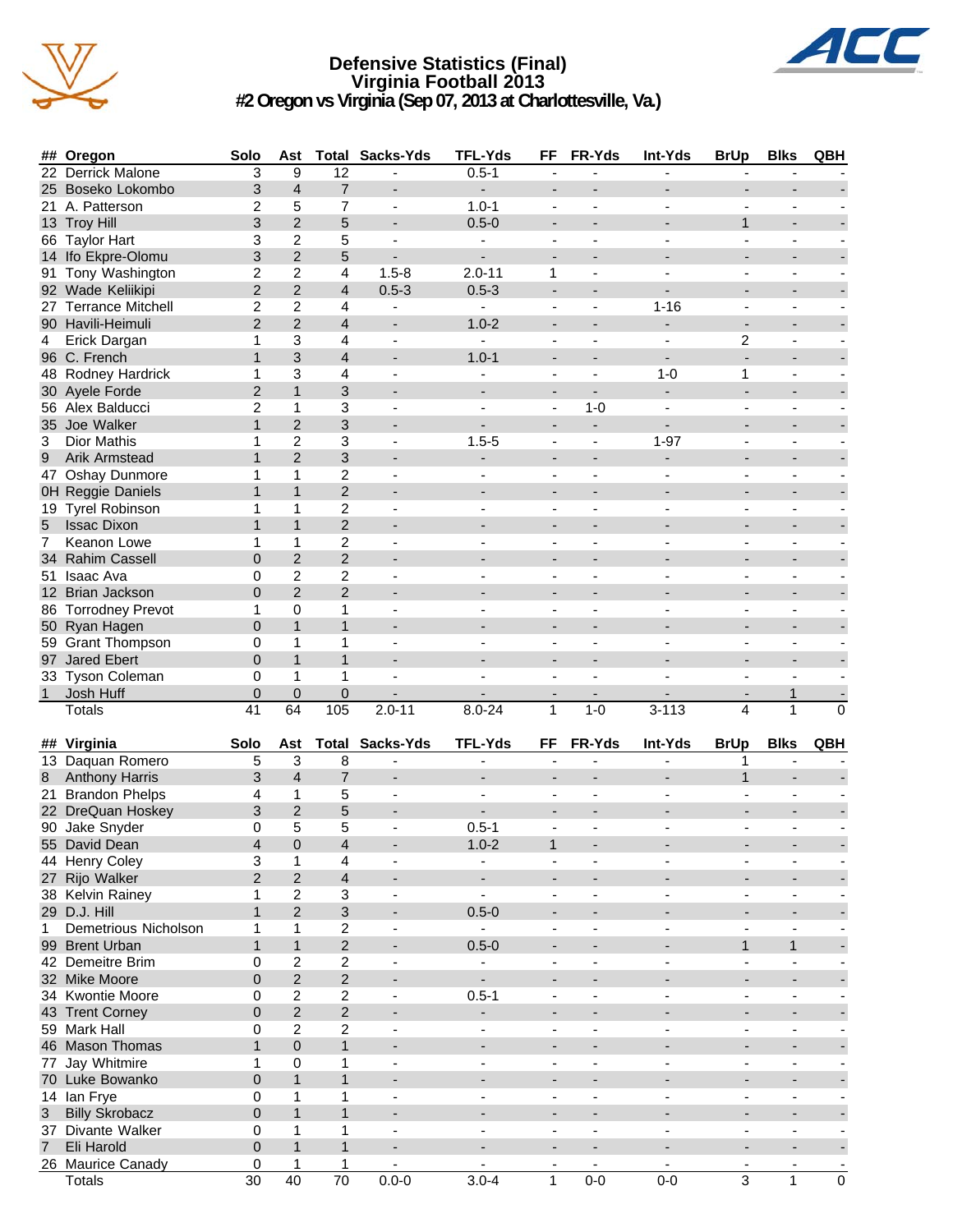

### **Participation Report (Final) Virginia Football 2013 #2 Oregon vs Virginia (Sep 07, 2013 at Charlottesville, Va.)**



**Oregon**

### **Virginia**

| LT         | ## | <b>OFFENSE</b>           | Pos        | ##           | <b>OFFENSE</b>        |
|------------|----|--------------------------|------------|--------------|-----------------------|
|            | 64 | <b>Tyler Johnstone</b>   | WR         | 6            | Darius Jennings       |
| LG         | 63 | Mana Greig               | LT         | 78           | Morgan Moses          |
| C.         | 55 | <b>Hroniss Grasu</b>     | LG         | 70           | Luke Bowanko          |
| RG         | 54 | Hamani Stevens           | С          | 65           | Ross Burbank          |
| RT         | 75 | Jake Fisher              | RG         | 74           | <b>Conner Davis</b>   |
| TE         | 15 | Colt Lyerla              | RT         | 77           | Jay Whitmire          |
| <b>WR</b>  | 1  | Josh Huff                | ТE         | 49           | Zachary Swanson       |
| QB         | 8  | Marcus Mariota           | QB         | 5            | David Watford         |
| <b>RB</b>  | 6  | De'Anthony Thomas        | TВ         | 25           | <b>Kevin Parks</b>    |
| RB         | 0I | <b>Byron Marshall</b>    | FB         | 3            | <b>Billy Skrobacz</b> |
| <b>WR</b>  | 7  | Keanon Lowe              | <b>WR</b>  | 20           | Tim Smith             |
|            |    |                          |            |              |                       |
| Pos        | ## | <b>DEFENSE</b>           | Pos        | ##           | <b>DEFENSE</b>        |
| DE         | 66 | <b>Taylor Hart</b>       | DE         | 90           | Jake Snyder           |
| DT         | 92 | Wade Keliikipi           | DT         | 99           | <b>Brent Urban</b>    |
| DE         | 9  | Arik Armstead            | DT         | 55           | David Dean            |
|            | 91 |                          |            |              |                       |
| DE         |    | Tony Washington          | DE         | $\mathbf{7}$ | Eli Harold            |
| MLB        | 48 | Rodney Hardrick          | <b>MLB</b> | 44           | <b>Henry Coley</b>    |
| <b>WLB</b> | 22 | Derrick Malone           | WLB        | 13           | Daquan Romero         |
| <b>SLB</b> | 25 | Boseko Lokombo           | CВ         | 1            | Demetrious Nicholson  |
| CВ         | 27 | <b>Terrance Mitchell</b> | SS         | 8            | <b>Anthony Harris</b> |
| FS         | 21 | A. Patterson             | FS         | 21           | <b>Brandon Phelps</b> |
| SS         | 12 | Brian Jackson            | CВ         | 26           | Maurice Canady        |
|            |    |                          |            |              |                       |

Oregon: 0H-Reggie Daniels, 0C-Jake Rodrigues, 1D-Dustin Haines, 3-Dior Mathis, 4-Erick Dargan, 4A-Blake Stanton, 5-Issac Dixon, 11-Bralon Addison, 13-Troy Hill, 16-Daryle Hawkins, 17-Jeff Lockie, 19-Tyrel Robinson, 20-Chance Allen, 23-B.J. Kelley, 24-Thomas Tyner, 26-Ben Butterfield, 30-Ayele Forde, 32-Evan Baylis, 33-Tyson Coleman, 34-Rahim Cassell, 35-Joe Walker, 39-Drew Howell, 41-Alejandro Maldonado, 42-Cody Carriger, 44-DeForest Buckner, 47-Oshay Dunmore, 49-Matt Wogan, 50-Ryan Hagen, 51-Isaac Ava, 56-Alex Balducci, 59-Grant Thompson, 62-Matt Pierson, 65-Brian Teague, 71-Everett Benyard, 72-Yruretagoyena, 77-Cameron Hunt, 78-Karrington Armstrong, 83-Johnny Mundt, 84-Chad Delaney, 86-Torrodney Prevot, 90-Havili-Heimuli, 96-C. French, 97-Jared Ebert, 98-David Kafovalu, 99-Sam Kamp.

Virginia: 2-Dominique Terrell, 3V-Alec Vozenilek, 4-Taquan Mizzell, 5H-Tim Harris, 11-Greyson Lambert, 14-Ian Frye, 15-Matt Johns, 17-Miles Gooch, 19-E.J. Scott, 23-Khalek Shepherd, 27-Rijo Walker, 29-D.J. Hill, 32-Mike Moore, 34-Kwontie Moore, 36-Kye Morgan, 37-Divante Walker, 38-Kelvin Rainey, 40-Darius Lee, 41-Connor Wingo-Reeves, 42-Demeitre Brim, 43-Trent Corney, 45-Matt Fortin, 46-Mason Thomas, 47-Vincent Croce, 56-Andre Miles-Redmond, 59-Mark Hall, 61-Cody Wallace, 63-Ryan Doull, 67-Jackson Matteo, 76-Michael Mooney, 80-Adrian Gamble, 83-Jake McGee, 84-Canaan Severin, 87-Kyle Dockins, 89-Rob Burns.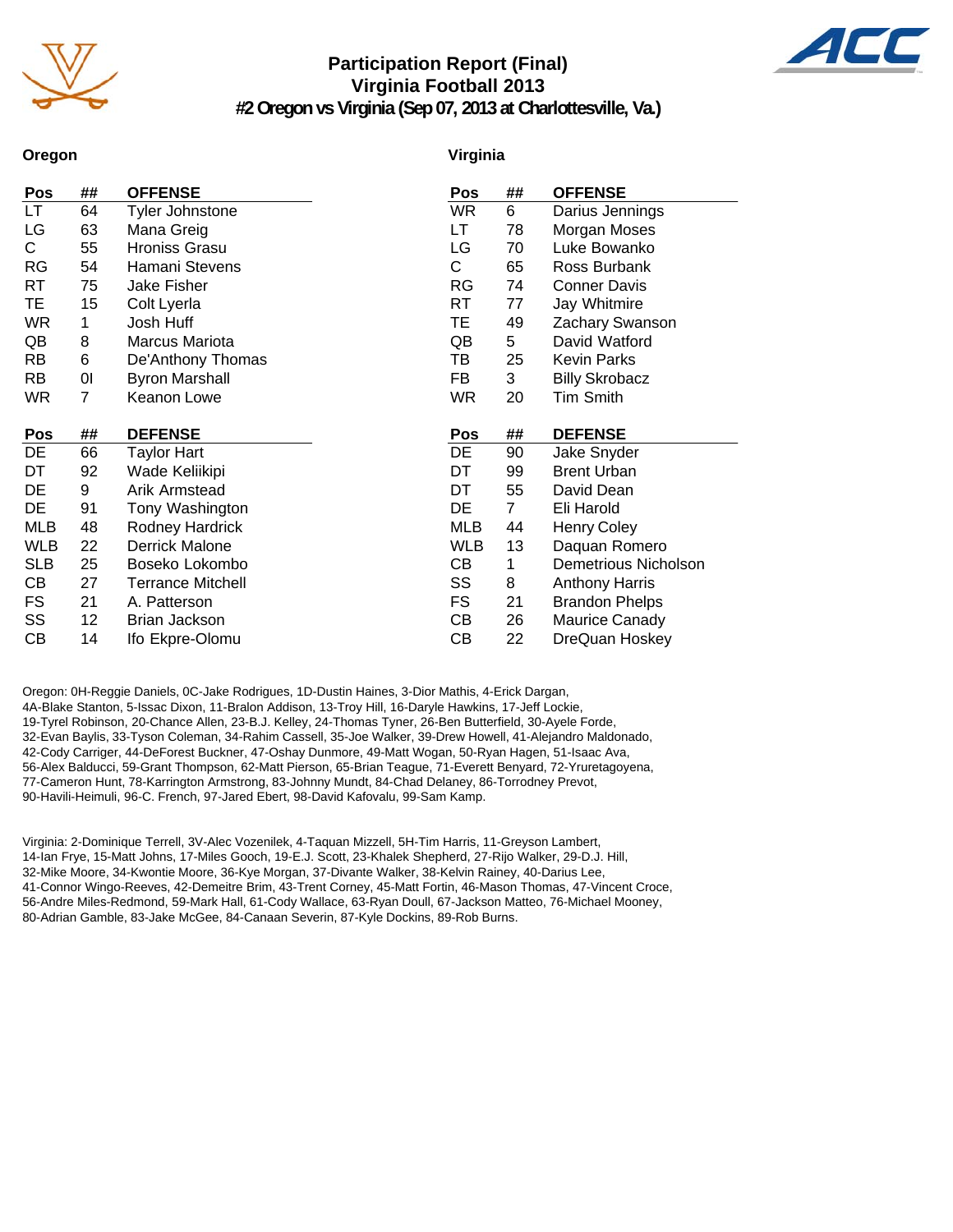

## **Drive Chart (By Team) (Final) Virginia Football 2013**



**#2 Oregon vs Virginia (Sep 07, 2013 at Charlottesville, Va.)**

|            |                 |                 | <b>Drive Started</b> |                 |                 |       | <b>Drive Ended</b> | <b>Consumed</b>                     |            |  |
|------------|-----------------|-----------------|----------------------|-----------------|-----------------|-------|--------------------|-------------------------------------|------------|--|
| Team       | Qtr             | Spot            | Time                 | <b>Obtained</b> | Spot            | Time  | <b>How lost</b>    | - Yds<br>ΡI                         | <b>TOP</b> |  |
| <b>ORE</b> | 1st             | O11             | 15:00                | Kickoff         | V00             | 13:09 | *TOUCHDOWN         | 89<br>5 -                           | 1:51       |  |
| <b>ORE</b> |                 | O <sub>50</sub> | 11:19                | Punt            | V48             | 09:54 | Punt               | $3 - 2$                             | 1:25       |  |
| <b>ORE</b> |                 | V14             | 08:28                | Punt            | V00             | 07:15 | *TOUCHDOWN         | 3<br>- 14                           | 1:13       |  |
| <b>ORE</b> |                 | V40             | 04:36                | Interception    | lV00            | 04:28 | *TOUCHDOWN         | $-40$                               | 0:08       |  |
| <b>ORE</b> |                 | O <sub>21</sub> | 00:45                | Kickoff         | IO21            | 00:01 | Punt               | 3<br>- 0                            | 0:44       |  |
| <b>ORE</b> | 2 <sub>nd</sub> | O36             | 12:58                | Downs           | V32             | 12:12 | <b>Downs</b>       | $5 - 32$                            | 0:46       |  |
| <b>ORE</b> |                 | O <sub>20</sub> | 10:42                | Punt            | V00             | 10:01 | *TOUCHDOWN         | 80<br>4<br>$\overline{\phantom{a}}$ | 0:41       |  |
| <b>ORE</b> |                 | O31             | 06:45                | Punt            | IO22            | 04:51 | Punt               | $3 - (9)$                           | 1:54       |  |
| <b>ORE</b> |                 | O42             | 02:04                | Kickoff         | V <sub>01</sub> | 00:31 | Downs              | 6<br>57<br>$\sim$                   | 1:33.      |  |
| <b>ORE</b> | 3rd             | O45             | 13:55                | Punt            | V <sub>12</sub> | 12:48 | *FIELD GOAL        | 8<br>$-43$                          | $1:07$ .   |  |
| <b>ORE</b> |                 | O <sub>25</sub> | 06:54                | Interception    | V <sub>00</sub> | 03:46 | *TOUCHDOWN         | 10<br>75<br>-                       | 3:08.      |  |
| <b>ORE</b> |                 | V24             | 03:31                | Fumble          | V <sub>0</sub>  | 02:42 | *TOUCHDOWN         | $5 - 24$                            | 0:49       |  |
| <b>ORE</b> |                 | O <sub>23</sub> | 00:57                | Punt            | O22             | 14:54 | Punt               | $3 - (1)$                           | 1:03       |  |
| <b>ORE</b> | 4th             | V <sub>03</sub> | 09:45                | Interception    | V00             | 09:40 | *TOUCHDOWN         | 1 - 3                               | 0:05       |  |
| <b>ORE</b> |                 | O48             | 08:49                | Punt            | V <sub>00</sub> | 07:28 | *TOUCHDOWN         | 4 - 52                              | 1:21       |  |
| <b>ORE</b> |                 | O39             | 03:37                | Downs           | V44             | 00:00 | End of half        | $6 - 17$                            | 3:37       |  |

|                        | 1st     | 2nd     | 3rd   | 4th   | 1st     | 2nd     |          |
|------------------------|---------|---------|-------|-------|---------|---------|----------|
| Oregon                 | Qtr     | Qtr     | Qtr   | Qtr   | Half    | Half    | Total    |
| Time of possession     | 05:21   | 04:54   | 06:01 | 05:09 | 10:15   | 11:10   | 21:25    |
| 3rd down conversions   | $1 - 3$ | $0 - 3$ | 1-3   | 1-1   | 1-6     | $2 - 4$ | $3 - 10$ |
| Average field position | O45     | 032     | O42   | V39   | O39     | O50     | O44      |
| 4th down conversions   | 0-0     | $0 - 2$ | 0-0   | 0-0   | $0 - 2$ | 0-0     | 0-2      |

|           |                 |                 |       | <b>Drive Started</b> |                 | <b>Drive Ended</b> | <b>Consumed</b>           |            |            |
|-----------|-----------------|-----------------|-------|----------------------|-----------------|--------------------|---------------------------|------------|------------|
| Team      | Qtr             | <b>Spot</b>     | Time  | <b>Obtained</b>      | Spot            | Time               | <b>How lost</b>           | PI - Yds   | <b>TOP</b> |
| VA        | 1st             | V <sub>23</sub> | 13:09 | Kickoff              | V29             | 11:19              | Punt                      | 4-6        | 1:50       |
| <b>VA</b> |                 | V10             | 09:54 | Punt                 | V14             | 08:28              | Punt                      | $3 - 4$    | 1:26       |
| VA        |                 | V10             | 07:15 | Kickoff              | V42             | 04:36              | Interception              | $-32$<br>6 | 2:39       |
| <b>VA</b> |                 | V <sub>25</sub> | 04:28 | Kickoff              | O00             | 00:45              | *TOUCHDOWN                | $7 - 75$   | 3:43       |
| VA        |                 | V41             | 00:01 | Punt                 | O36             | 12:58              | Downs                     | $6 - 23$   | 2:03       |
| <b>VA</b> | 2 <sub>nd</sub> | V32             | 12:12 | Downs                | lV47            | 10:42              | Punt                      | $3 - 15$   | 1:30       |
| VA        |                 | V <sub>23</sub> | 10:01 | Kickoff              | V38             | 06:45              | Punt                      | $6 - 15$   | 3:16       |
| <b>VA</b> |                 | O45             | 04:51 | Punt                 | O20             | 02:04              | <i><b>*FIELD GOAL</b></i> | $7 - 25$   | $2:47$ .   |
| VA        |                 | V <sub>01</sub> | 00:31 | Downs                | V <sub>03</sub> | 00:00              | End of half               | 3<br>$-2$  | 0:31       |
| <b>VA</b> | 3rd             | V21             | 15:00 | Kickoff              | V23             | 13:55              | Punt                      | $3 - 2$    | 1:05       |
| VA        |                 | V <sub>25</sub> | 12:48 | Kickoff              | 038             | 06:54              | Interception              | - 37<br>11 | 5:54       |
| <b>VA</b> |                 | V28             | 03:46 | Kickoff              | V <sub>24</sub> | 03:31              | Fumble                    | $1 - (4)$  | 0:15       |
| VA        |                 | V <sub>25</sub> | 02:42 | Kickoff              | V34             | 00:57              | Punt                      | 3<br>- 9   | 1:45       |
| <b>VA</b> | 4th             | V40             | 14:54 | Punt                 | IO08            | 09:45              | Interception              | $12 - 52$  | $5:09$ .   |
| VA        |                 | V <sub>27</sub> | 09:40 | Kickoff              | V31             | 08:49              | Punt                      | 3<br>- 4   | 0:51       |
| <b>VA</b> |                 | V30             | 07:28 | Kickoff              | 039             | 03:37              | Downs                     | $9 - 31$   | 3:51       |

|                        | 1st     | 2nd             | 3rd             | 4th     | 1st      | 2nd   |          |
|------------------------|---------|-----------------|-----------------|---------|----------|-------|----------|
| Virginia               | Qtr     | Qtr             | Qtr             | Qtr     | Half     | Half  | Total    |
| Time of possession     | 09:39   | 10:06           | 08:59           | 09:51   | 19:45    | 18:50 | 38:35    |
| 3rd down conversions   | $1 - 4$ | $2 - 7$         | $1 - 4$         | $2 - 5$ | $3 - 11$ | $3-9$ | $6 - 20$ |
| Average field position | V21     | V <sub>27</sub> | V <sub>24</sub> | V32     | V24      | V28   | V26      |
| 4th down conversions   | 0-0     | ი-1             | ი-1             | ი-1     | በ-1      | በ-2   | $0 - 3$  |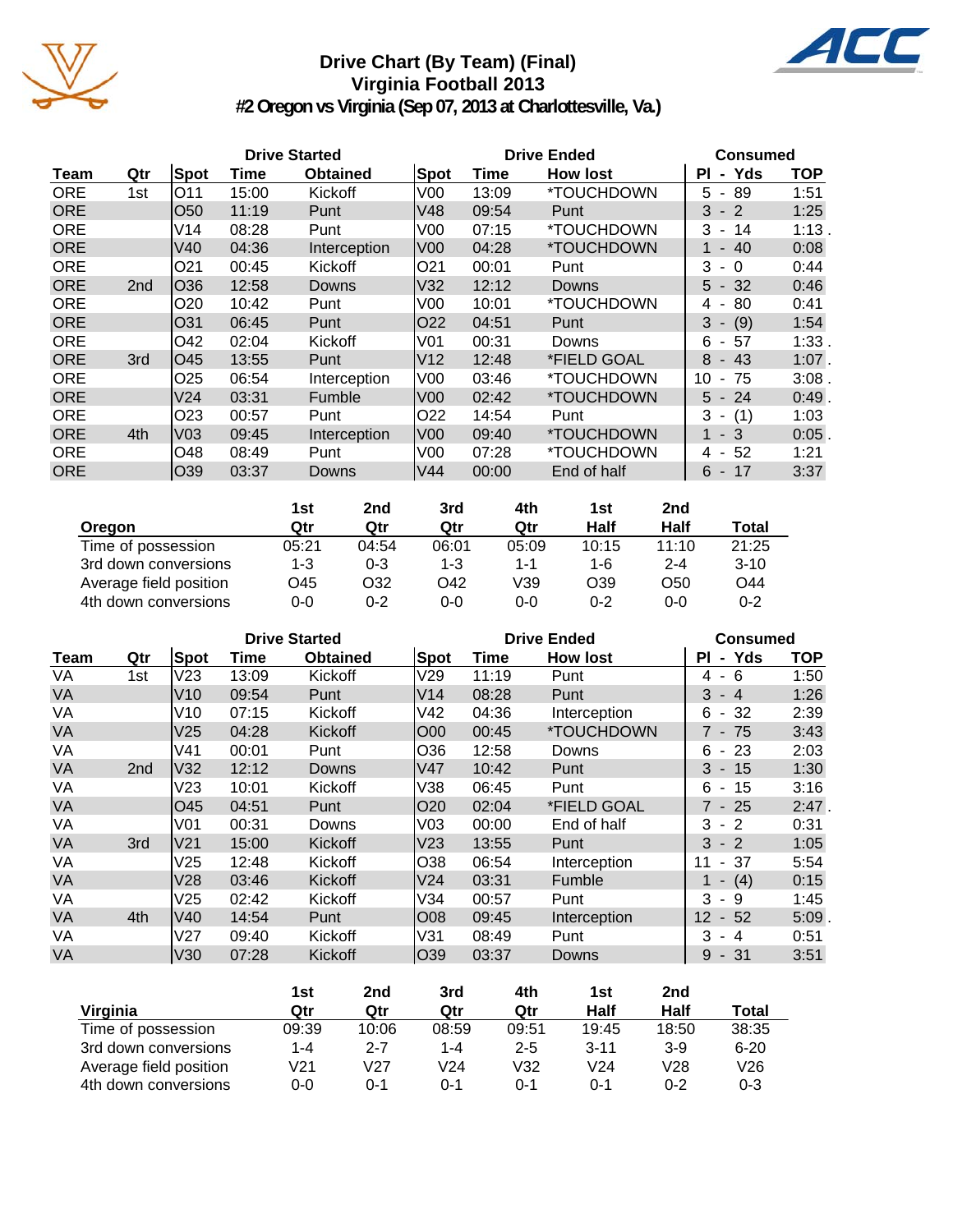

### **Drive Chart (By Quarter) (Final) Virginia Football 2013**



**#2 Oregon vs Virginia (Sep 07, 2013 at Charlottesville, Va.)**

|            |                 |                 |       | <b>Drive Started</b> |                 | <b>Drive Ended</b> | <b>Consumed</b> |                                      |            |
|------------|-----------------|-----------------|-------|----------------------|-----------------|--------------------|-----------------|--------------------------------------|------------|
| Team       | Qtr             | <b>Spot</b>     | Time  | <b>Obtained</b>      | Spot            | <b>Time</b>        | <b>How lost</b> | PI - Yds                             | <b>TOP</b> |
| <b>ORE</b> | 1st             | O11             | 15:00 | Kickoff              | V <sub>00</sub> | 13:09              | *TOUCHDOWN      | 89<br>5<br>$\blacksquare$            | 1:51       |
| VA         |                 | V <sub>23</sub> | 13:09 | Kickoff              | V29             | 11:19              | Punt            | $\overline{4}$<br>$-6$               | 1:50       |
| <b>ORE</b> |                 | O50             | 11:19 | Punt                 | V48             | 09:54              | Punt            | 3<br>$-2$                            | 1:25       |
| VA         |                 | V10             | 09:54 | Punt                 | V14             | 08:28              | Punt            | 3<br>$-4$                            | 1:26       |
| <b>ORE</b> |                 | V14             | 08:28 | Punt                 | V <sub>00</sub> | 07:15              | *TOUCHDOWN      | 14<br>3<br>$\blacksquare$            | 1:13.      |
| VA         |                 | V10             | 07:15 | Kickoff              | V42             | 04:36              | Interception    | 32<br>6<br>$\overline{\phantom{a}}$  | 2:39       |
| <b>ORE</b> |                 | V40             | 04:36 | Interception         | V <sub>00</sub> | 04:28              | *TOUCHDOWN      | 40<br>1                              | 0:08       |
| VA         |                 | V <sub>25</sub> | 04:28 | Kickoff              | O00             | 00:45              | *TOUCHDOWN      | $7 - 75$                             | 3:43       |
| <b>ORE</b> |                 | O <sub>21</sub> | 00:45 | Kickoff              | O <sub>21</sub> | 00:01              | Punt            | 3<br>$-0$                            | 0:44       |
| VA         |                 | V <sub>41</sub> | 00:01 | Punt                 | O36             | 12:58              | Downs           | 6<br>23                              | 2:03       |
| <b>ORE</b> | 2 <sub>nd</sub> | O36             | 12:58 | Downs                | V32             | 12:12              | Downs           | 5<br>32<br>$\blacksquare$            | 0:46       |
| VA         |                 | V32             | 12:12 | Downs                | <b>V47</b>      | 10:42              | Punt            | 3<br>15<br>$\overline{\phantom{a}}$  | 1:30       |
| <b>ORE</b> |                 | O <sub>20</sub> | 10:42 | Punt                 | V <sub>00</sub> | 10:01              | *TOUCHDOWN      | 80<br>4<br>$\overline{\phantom{a}}$  | 0:41       |
| VA         |                 | V23             | 10:01 | Kickoff              | V38             | 06:45              | Punt            | $6\phantom{1}$<br>$-15$              | 3:16       |
| <b>ORE</b> |                 | O31             | 06:45 | Punt                 | O22             | 04:51              | Punt            | 3<br>(9)                             | 1:54       |
| VA         |                 | O45             | 04:51 | Punt                 | O20             | 02:04              | *FIELD GOAL     | $7 - 25$                             | 2:47.      |
| <b>ORE</b> |                 | O42             | 02:04 | Kickoff              | V <sub>01</sub> | 00:31              | Downs           | 57<br>6<br>$\blacksquare$            | 1:33.      |
| VA         |                 | V <sub>01</sub> | 00:31 | Downs                | V <sub>03</sub> | 00:00              | End of half     | 3<br>$-2$                            | 0:31       |
| VA         | 3rd             | V <sub>21</sub> | 15:00 | Kickoff              | V23             | 13:55              | Punt            | 3<br>$-2$                            | 1:05       |
| <b>ORE</b> |                 | O45             | 13:55 | Punt                 | V <sub>12</sub> | 12:48              | *FIELD GOAL     | 8<br>$-43$                           | $1:07$ .   |
| VA         |                 | V25             | 12:48 | Kickoff              | O38             | 06:54              | Interception    | 11<br>37                             | 5:54       |
| <b>ORE</b> |                 | O <sub>25</sub> | 06:54 | Interception         | <b>V00</b>      | 03:46              | *TOUCHDOWN      | $-75$<br>10                          | $3:08$ .   |
| VA         |                 | V28             | 03:46 | Kickoff              | V <sub>24</sub> | 03:31              | Fumble          | (4)                                  | 0:15       |
| <b>ORE</b> |                 | V24             | 03:31 | Fumble               | V <sub>00</sub> | 02:42              | *TOUCHDOWN      | 5<br>$-24$                           | 0:49.      |
| VA         |                 | V25             | 02:42 | Kickoff              | V34             | 00:57              | Punt            | 3<br>9<br>$\overline{\phantom{a}}$   | 1:45       |
| <b>ORE</b> |                 | O <sub>23</sub> | 00:57 | Punt                 | O22             | 14:54              | Punt            | 3<br>(1)<br>$\blacksquare$           | 1:03       |
| VA         | 4th             | V40             | 14:54 | Punt                 | O08             | 09:45              | Interception    | 12<br>52<br>$\overline{\phantom{a}}$ | $5:09$ .   |
| <b>ORE</b> |                 | V <sub>03</sub> | 09:45 | Interception         | <b>V00</b>      | 09:40              | *TOUCHDOWN      | $-3$<br>$\mathbf 1$                  | $0:05$ .   |
| VA         |                 | V27             | 09:40 | Kickoff              | V31             | 08:49              | Punt            | 3<br>$-4$                            | 0:51       |
| <b>ORE</b> |                 | O48             | 08:49 | Punt                 | V <sub>00</sub> | 07:28              | *TOUCHDOWN      | $\overline{4}$<br>$-52$              | 1:21       |
| VA         |                 | V30             | 07:28 | Kickoff              | O39             | 03:37              | Downs           | 31<br>9                              | 3:51       |
| <b>ORE</b> |                 | O39             | 03:37 | <b>Downs</b>         | V44             | 00:00              | End of half     | $6 - 17$                             | 3:37       |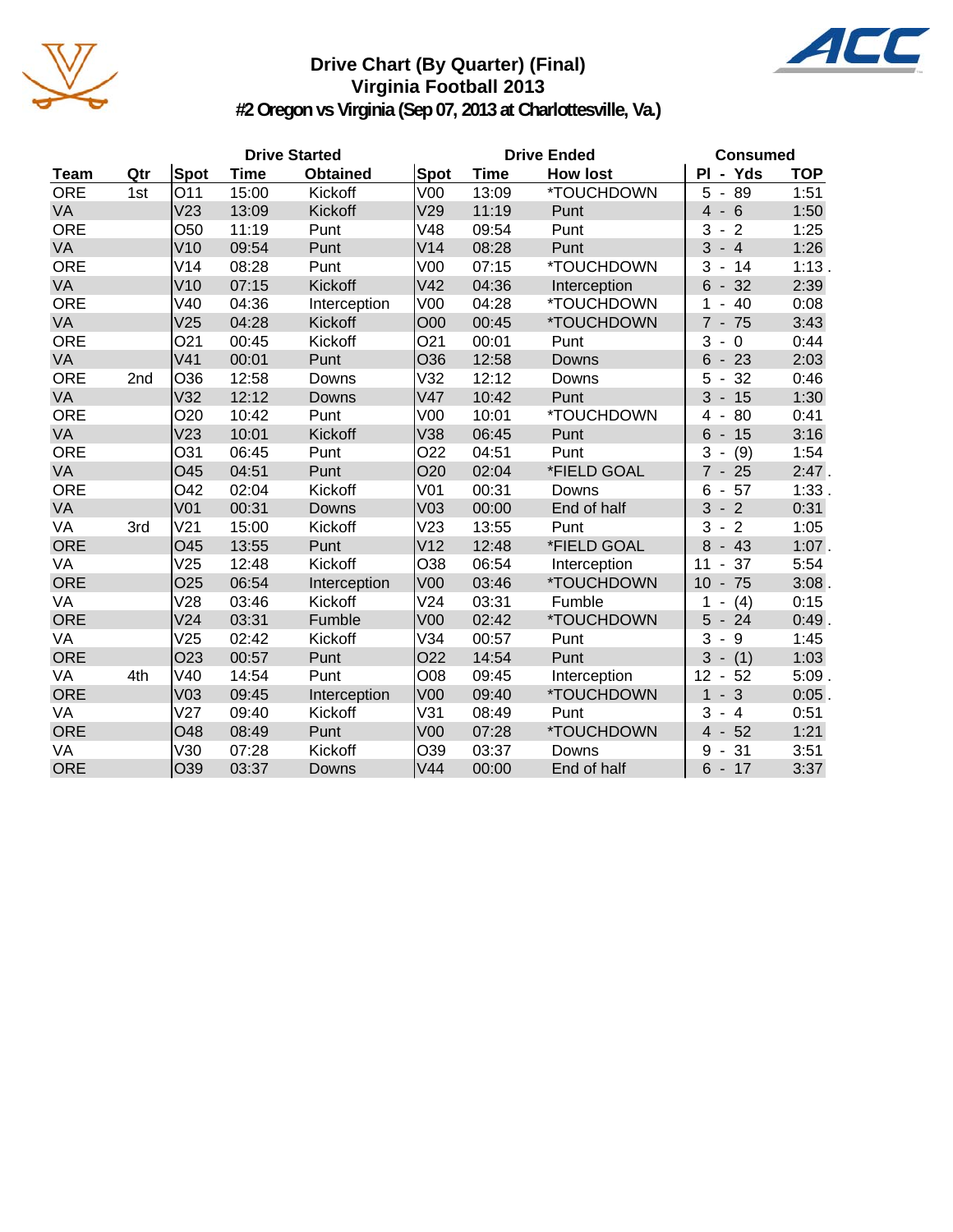

## **Play-by-Play Summary (1st quarter)**

 $\boldsymbol{A}$ 

**#2 Oregon vs Virginia (Sep 07, 2013 at Charlottesville, Va.)**

|                                                      | 1 play, 40 yards, 0:08<br>Matt Wogan kickoff 65 yards to the VA0, touchback.                                                                         |                |
|------------------------------------------------------|------------------------------------------------------------------------------------------------------------------------------------------------------|----------------|
|                                                      | Oregon 21, Virginia 0                                                                                                                                |                |
| 1-G<br>VA 03                                         | A. Maldonado kick attempt good.                                                                                                                      |                |
| Play reviewed and confirmed                          |                                                                                                                                                      |                |
| 1-10 VA 40                                           | D. Thomas rush for 40 yards to the VA0, 1ST DOWN ORE, TOUCHDOWN, clock 04:28.                                                                        | R4             |
| <b>OREGON drive start at 04:36.</b>                  |                                                                                                                                                      |                |
|                                                      | the VA40 (Bowanko, L;Skrobacz, B).<br>6 plays, 32 yards, 2:39                                                                                        |                |
| $3 - 2$<br><b>VA 42</b>                              | Watford, D pass intercepted by T. Mitchell at the ORE44, T. Mitchell return 16 yards to                                                              |                |
| VA 43<br>2-1                                         | Watford, D pass complete to Jennings, D for loss of 1 yard to the VA42 (A. Patterson).                                                               |                |
| 1-10 VA 34                                           | Watford, D pass complete to Swanson, Z for 9 yards to the VA43 (R. Hardrick; A. Patterson).                                                          |                |
| <b>VA 30</b><br>2-1                                  | Parks, K rush for 4 yards to the VA34, 1ST DOWN VA (Arik Armstead; A. Patterson).                                                                    | R <sub>2</sub> |
| 1-10 VA 21                                           | Mizzell, T rush for 9 yards to the VA30 (Alex Balducci).                                                                                             |                |
|                                                      | Mitchell).                                                                                                                                           |                |
| 1-10 VA 10                                           | Watford, D pass complete to Shepherd, K for 11 yards to the VA21, 1ST DOWN VA (T.                                                                    | P1             |
| VIRGINIA drive start at 07:15.                       |                                                                                                                                                      |                |
|                                                      | Lowe; Oshay Dunmore).                                                                                                                                |                |
|                                                      | 3 plays, 14 yards, 1:13<br>Matt Wogan kickoff 58 yards to the VA7, Mizzell, T return 3 yards to the VA10 (Keanon                                     |                |
|                                                      | Oregon 14, Virginia 0                                                                                                                                |                |
| $1-G$<br>VA 03                                       | Matt Wogan kick attempt failed (blocked) (blocked by Urban, B).                                                                                      |                |
| 1-G VA 01                                            | D. Thomas rush for 1 yard to the VA0, TOUCHDOWN, clock 07:15.                                                                                        |                |
| Play reviewed and confirmed short of goal line       |                                                                                                                                                      |                |
|                                                      | (Phelps, B).                                                                                                                                         |                |
| 2-11 VA 15                                           | Marcus Mariota pass complete to Daryle Hawkins for 14 yards to the VA1, 1ST DOWN ORE                                                                 | P3             |
| 1-10 VA 14                                           | D. Thomas rush for loss of 1 yard to the VA15 (Snyder, J;Urban, B).                                                                                  |                |
| <b>OREGON drive start at 08:28.</b>                  |                                                                                                                                                      |                |
|                                                      | 3 plays, 4 yards, 1:26                                                                                                                               |                |
| 4-6<br>VA 14                                         | TEAM punt BLOCKED, recovered by ORE TEAM at VA14 (blocked by Josh Huff).                                                                             |                |
|                                                      | Ekpre-Olomu).                                                                                                                                        |                |
| 3-12 VA 08                                           | PENALTY VA delay of game 5 yards to the VA8.<br>Watford, D pass complete to McGee, J for 6 yards to the VA14 (Derrick Malone; I.                     |                |
| 2-7<br>VA 13<br>VA 13<br>3-7                         | Watford, D pass incomplete to Jennings, D.                                                                                                           |                |
| 1-10 VA 10                                           | Parks, K rush for 3 yards to the VA13 (R. Hardrick).                                                                                                 |                |
| VIRGINIA drive start at 09:54.                       |                                                                                                                                                      |                |
|                                                      | 3 plays, 2 yards, 1:25                                                                                                                               |                |
| 4-8<br>VA 48                                         | A. Maldonado punt 38 yards to the VA10, fair catch by Terrell, D.                                                                                    |                |
| 3-8<br>VA 48                                         | Byron Marshall rush for no gain to the VA48 (Snyder, J;Romero, D).                                                                                   |                |
| 2-10 ORE 50                                          | Byron Marshall rush for 2 yards to the VA48 (Harold, E; Harris, A).                                                                                  |                |
| 1-10 ORE 50                                          | Byron Marshall rush for no gain to the 50 yardline (Romero, D).                                                                                      |                |
| OREGON drive start at 11:19.                         |                                                                                                                                                      |                |
|                                                      | 4 plays, 6 yards, 1:50                                                                                                                               |                |
| 4-4<br>VA 29                                         | Vozenilek, A punt 21 yards to the 50 yardline, out-of-bounds.                                                                                        |                |
| $3-4$<br>VA 29                                       | Parks, K rush for no gain to the VA29 (Arik Armstead).                                                                                               |                |
| VA 24<br>2-9                                         | Watford, D pass complete to Smith, T for 5 yards to the VA29 (T. Washington).                                                                        |                |
| VA 22<br>$1 - 11$                                    | Parks, K rush for 2 yards to the VA24 (Taylor Hart; T. Mitchell).                                                                                    |                |
| 1-11 VA 22                                           | 1st and 11.                                                                                                                                          |                |
|                                                      | 10 yards to the VA22.                                                                                                                                |                |
| 1-10 VA 23                                           | Parks, K rush for 9 yards to the VA32 (I. Ekpre-Olomu), PENALTY VA holding (Jennings, D)                                                             |                |
| VIRGINIA drive start at 13:09.                       |                                                                                                                                                      |                |
|                                                      | Lowe).                                                                                                                                               |                |
|                                                      | Matt Wogan kickoff 65 yards to the VA0, Mizzell, T return 23 yards to the VA23 (Keanon                                                               |                |
|                                                      | 5 plays, 89 yards, 1:51                                                                                                                              |                |
|                                                      | Oregon 8, Virginia 0                                                                                                                                 |                |
| 1-G<br>VA 03                                         | Dustin Haines rush attempt good.                                                                                                                     |                |
| $3-5$<br><b>ORE 29</b>                               | D. Thomas rush for 2 yards to the ORE29 (Snyder, J;Romero, D).<br>Marcus Mariota rush for 71 yards to the VA0, 1ST DOWN ORE, TOUCHDOWN, clock 13:09. | R <sub>2</sub> |
| $2 - 2$<br><b>ORE 32</b><br><b>ORE 27</b><br>$2 - 7$ | PENALTY ORE illegal formation 5 yards to the ORE27.                                                                                                  |                |
| 1-10 ORE 24                                          | Marcus Mariota rush for 8 yards to the ORE32 (Nicholson, D).                                                                                         |                |
| 2-10 ORE 11                                          | Marcus Mariota pass complete to Colt Lyerla for 13 yards to the ORE24, 1ST DOWN ORE.                                                                 | P <sub>1</sub> |
| 1-10 ORE 11                                          | Marcus Mariota pass incomplete to D. Thomas.                                                                                                         |                |
|                                                      | Frye, I kickoff 65 yards to the ORE0, D. Thomas return 11 yards to the ORE11 (Hill, D).                                                              |                |
| 1-10 ORE 35                                          | VA ball on VA35.                                                                                                                                     |                |
|                                                      | Oregon wins toss, elects to receive, UVa to defend north end zone                                                                                    |                |
| 1-10 ORE 35                                          | Clock 15:00.                                                                                                                                         |                |

2-8 VA 27 Watford, D rush for 2 yards to the VA29.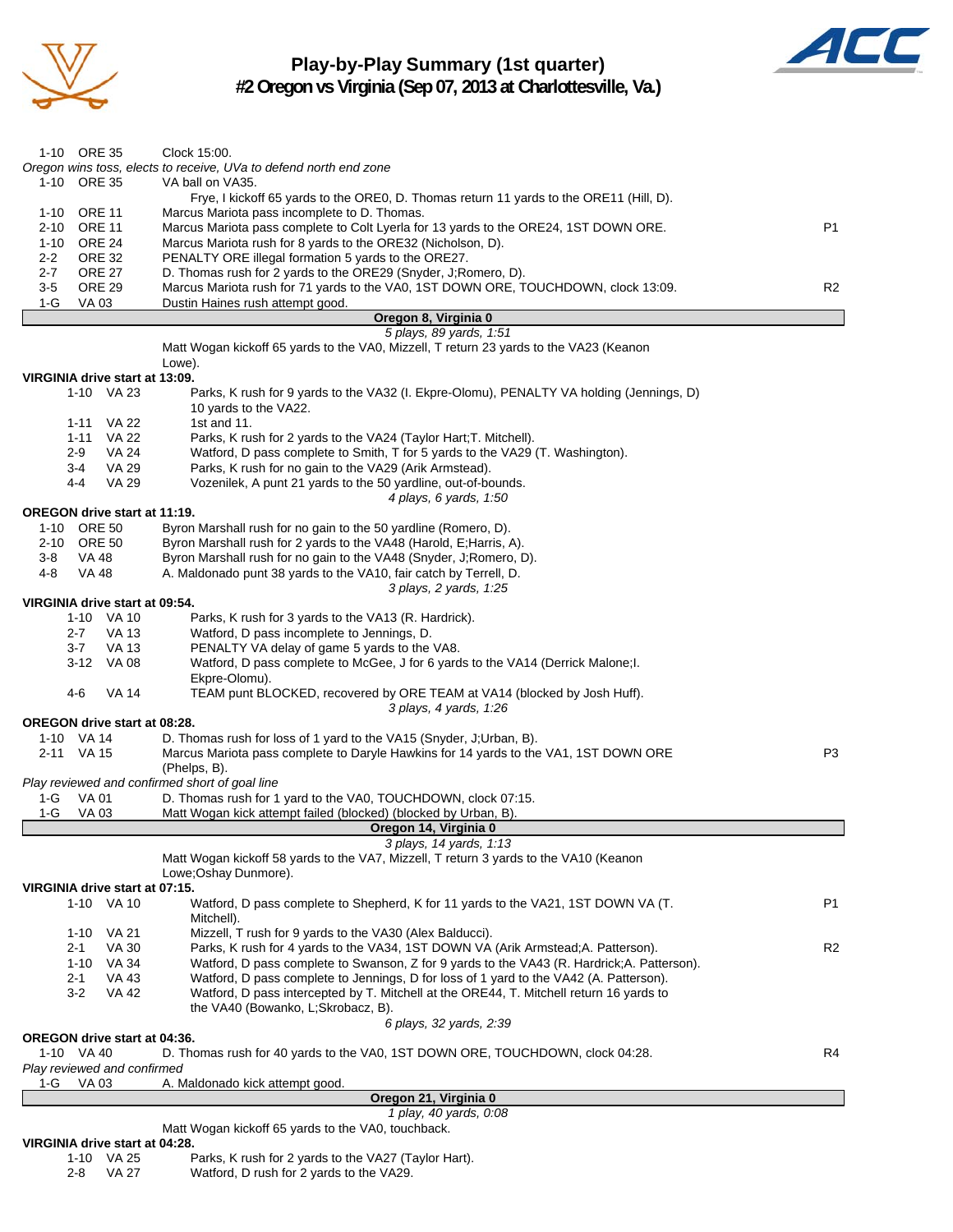

Г

### **Play-by-Play Summary (1st quarter) #2 Oregon vs Virginia (Sep 07, 2013 at Charlottesville, Va.)**



| 3-6   | VA 29         | Watford, D pass complete to McGee, J for 7 yards to the VA36, 1ST DOWN VA (Erick        | P3             |
|-------|---------------|-----------------------------------------------------------------------------------------|----------------|
|       |               | Dargan; Derrick Malone).                                                                |                |
| 1-10  | VA 36         | Parks, K rush for 4 yards to the VA40 (Boseko Lokombo; Derrick Malone).                 |                |
| 2-6   | VA 40         | Watford, D pass complete to Parks, K for 10 yards to the 50 yardline, 1ST DOWN VA (Troy | P4             |
|       |               | Hill).                                                                                  |                |
| 1-10  | VA 50         | Watford, D pass complete to McGee, J for 5 yards to the ORE45 (Erick Dargan).           |                |
| $2-5$ | <b>ORE 45</b> | Shepherd, K rush for 45 yards to the ORE0, 1ST DOWN VA, TOUCHDOWN, clock 00:45.         | R <sub>5</sub> |
| 1-G   | ORE 03        | Frye, I kick attempt good.                                                              |                |
|       |               | Oregon 21, Virginia 7                                                                   |                |

#### *7 plays, 75 yards, 3:43* Frye, I kickoff 64 yards to the ORE1, D. Thomas return 20 yards to the ORE21 (Rainey, K).

#### **OREGON drive start at 00:45.**

| <u>oneoon univeladii ul vu.hv.</u> |                                                                                         |
|------------------------------------|-----------------------------------------------------------------------------------------|
| ORE 21                             | Byron Marshall rush for no gain to the ORE21, fumble forced by Dean, D, fumble by Byron |
|                                    | Marshall recovered by ORE E. Benyard at ORE21.                                          |
| ORE 21                             | Marcus Mariota pass incomplete to Bralon Addison.                                       |
| ORE 21                             | Marcus Mariota pass incomplete to D. Thomas.                                            |
| ORE 21                             | A. Maldonado punt 38 yards to the VA41, Terrell, D return 0 yards to the VA41 (Derrick  |
|                                    | Malone).                                                                                |
|                                    | 3 plays, 0 yards, 0:44                                                                  |
|                                    |                                                                                         |

#### **VIRGINIA drive start at 00:01.**

| 2-8 | $1-10$ VA 41<br>VA 43 | Parks, K rush for 2 yards to the VA43 (Tyson Coleman; Derrick Malone).<br>Clock 00:00. |
|-----|-----------------------|----------------------------------------------------------------------------------------|
|     |                       | <b>END OF 1st QUARTER: Oregon 21, Virginia 7</b>                                       |

|                        |       | Time  |  | <b>1st Downs</b> |   |         | <b>Conversions</b> |                |                   |                  |
|------------------------|-------|-------|--|------------------|---|---------|--------------------|----------------|-------------------|------------------|
| <b>Quarter Summary</b> | Score | Poss  |  |                  |   | 3rd     | 4th                | <b>Rushing</b> | Passing           | <b>Penalties</b> |
| Oregon                 |       | 05:21 |  |                  | 4 | $1 - 3$ | 0-0                | 10-123         | $2 - 5 - 0 - 27$  | 1-5              |
| Virginia               |       | 09:39 |  |                  | 5 | $1 - 4$ | 0-0                | $11 - 82$      | $8 - 10 - 1 - 52$ | $2 - 15$         |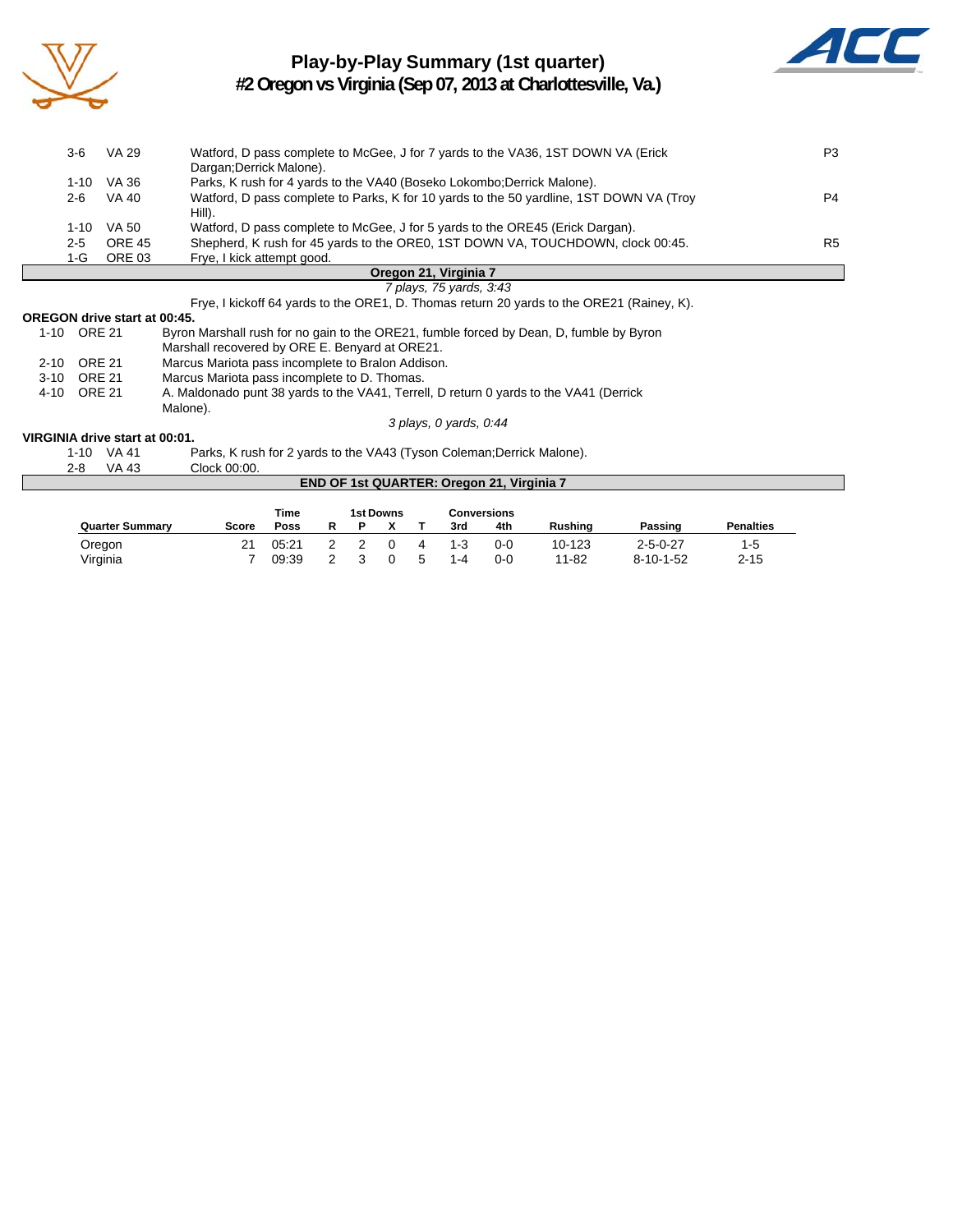

### **Quickie Statistics (1st quarter only) #2 Oregon vs Virginia (Sep 07, 2013 at Charlottesville, Va.)**



|                                   | <b>ORE</b>  | VA           |
|-----------------------------------|-------------|--------------|
| Score                             | 21          |              |
| <b>FIRST DOWNS</b>                | 4           | 5            |
| <b>RUSHES-YARDS (NET)</b>         | 10-123      | $11 - 82$    |
| <b>PASSING YDS (NET)</b>          | 27          | 52           |
| Passes Att-Comp-Int               | $5 - 2 - 0$ | $10 - 8 - 1$ |
| <b>TOTAL OFFENSE PLAYS-YARDS</b>  | 15-150      | 21-134       |
| <b>Fumble Returns-Yards</b>       | $0-0$       | $0 - 0$      |
| <b>Punt Returns-Yards</b>         | $1 - 0$     | $1 - 0$      |
| Kickoff Returns-Yards             | $2 - 31$    | $2 - 26$     |
| <b>Interception Returns-Yards</b> | $1 - 16$    | $0-0$        |
| Punts (Number-Avg)                | $2 - 38.0$  | $2 - 10.5$   |
| Fumbles-Lost                      | $1 - 0$     | $0 - 0$      |
| Penalties-Yards                   | $1 - 5$     | $2 - 15$     |
| <b>Possession Time</b>            | 05:21       | 09:39        |
| <b>Third-Down Conversions</b>     | 1 of $3$    | 1 of 4       |
| <b>Fourth-Down Conversions</b>    | $0$ of $0$  | $0$ of $0$   |

| Oregon                |                     |                                  |                 |                     |            |             | Virginia                                                                |                |                |                      |                |          |                |             |
|-----------------------|---------------------|----------------------------------|-----------------|---------------------|------------|-------------|-------------------------------------------------------------------------|----------------|----------------|----------------------|----------------|----------|----------------|-------------|
| <b>Rushing</b>        |                     | No. Gain Loss                    | <b>Net</b>      | TD                  | Lq         | Avg         | <b>Rushing</b>                                                          |                | No. Gain Loss  |                      | <b>Net</b>     | TD       | Lg             | Avg         |
| Marcus Mariota        | $\overline{2}$      | 0<br>79                          | 79              | 1                   | 71         | 39.5        | Khalek Shepherd                                                         | 1              | 45             | 0                    | 45             | 1        | 45             | 45.0        |
| De'Anthony Thomas     | 4                   | 43<br>1                          | 42              | $\overline{2}$      | 40         | 10.5        | <b>Kevin Parks</b>                                                      | 8              | 26             | 0                    | 26             | 0        | 9              | 3.2         |
| <b>Byron Marshall</b> | 4                   | $\overline{2}$<br>$\overline{0}$ |                 | $\overline{2}$<br>0 | 2          | 0.5         | <b>Taquan Mizzell</b>                                                   | 1              | 9              | $\Omega$             | 9              | 0        | 9              | 9.0         |
|                       |                     |                                  |                 |                     |            |             | David Watford                                                           | 1              | $\overline{2}$ | $\Omega$             | $\overline{2}$ | $\Omega$ | $\overline{2}$ | 2.0         |
| <b>Passing</b>        | C-A-I               |                                  | Yds             | TD<br>Long          |            | <b>Sack</b> | Passing                                                                 |                | $C-A-I$        | Yds                  | TD             | Long     |                | <b>Sack</b> |
| <b>Marcus Mariota</b> | $2 - 5 - 0$         |                                  | $\overline{27}$ | $\mathbf{0}$        | 14         | 0           | David Watford                                                           |                | $8 - 10 - 1$   | $\overline{52}$      | $\overline{0}$ | 11       |                |             |
| <b>Receiving</b>      | No.                 | Yards                            | TD              | Long                |            |             | <b>Receiving</b>                                                        | No.            | Yards          | TD                   |                | Long     |                |             |
| Daryle Hawkins        | 1                   | 14                               | $\mathbf 0$     | 14                  |            |             | Jake McGee                                                              | 3              | 18             |                      | $\mathbf 0$    | 7        |                |             |
| Colt Lyerla           | 1                   | 13                               | 0               | 13                  |            |             | Khalek Shepherd                                                         |                | 11             |                      | 0              | 11       |                |             |
|                       |                     |                                  |                 |                     |            |             | <b>Kevin Parks</b>                                                      |                | 10             |                      | 0              | 10       |                |             |
|                       |                     |                                  |                 |                     |            |             | Zachary Swanson                                                         |                |                | 9                    | $\overline{0}$ | 9        |                |             |
| <b>Punting</b>        | No.                 | Yds                              | Avg             | Long                | In20       | TВ          | <b>Punting</b>                                                          | No.            | Yds            |                      | Avg Long       |          | In20           | TВ          |
| Alejandro Maldonado   | 2                   | 76                               | 38.0            | 38                  |            | $\Omega$    | <b>TEAM</b>                                                             | 1              | $\mathbf 0$    | 0.0                  |                | 0        | $\mathbf 0$    | $\mathbf 0$ |
|                       |                     |                                  |                 |                     |            |             | Alec Vozenilek                                                          | 1              | 21             | 21.0                 | 21             |          | 0              | 0           |
| <b>Punt Returns</b>   | No.                 | Yards                            | TD              | Long                |            |             | <b>Punt Returns</b>                                                     | No.            | Yards          | TD                   |                | Long     |                |             |
| Josh Huff             |                     | $\Omega$                         | $\Omega$        | U                   |            |             | Dominique Terrell                                                       |                |                | $\Omega$<br>$\Omega$ |                | 0        |                |             |
| <b>Kick Returns</b>   | No.                 | Yards                            | TD              | Long                |            |             | <b>Kick Returns</b>                                                     | No.            | Yards          | TD                   |                | Long     |                |             |
| De'Anthony Thomas     | $\overline{2}$      | $\overline{31}$                  | $\overline{0}$  | 20                  |            |             | <b>Taquan Mizzell</b>                                                   | $\mathfrak{p}$ | 26             | $\Omega$             |                | 23       |                |             |
| <b>Tackles</b>        | UA-A                | <b>Total</b>                     |                 | <b>Sacks</b>        | <b>TFL</b> |             | <b>Tackles</b>                                                          | UA-A           | <b>Total</b>   |                      | <b>Sacks</b>   |          | <b>TFL</b>     |             |
| <b>Derrick Malone</b> | $1 - 4$             | 5                                |                 | 0.0                 | 0.0        |             | Daquan Romero                                                           | $1 - 2$        |                | 3                    | 0.0            |          | 0.0            |             |
| A. Patterson          | $1 - 2$             | 3                                |                 | 0.0                 | 1.0        |             | Jake Snyder                                                             | $0 - 3$        |                | 3                    | 0.0            |          | 0.5            |             |
| Rodney Hardrick       | $1 - 1$             | $\overline{c}$                   |                 | 0.0                 | 0.0        |             | Demetrious Nicholso                                                     | $1 - 0$        |                | 1                    | 0.0            |          | 0.0            |             |
| <b>Arik Armstead</b>  | $1 - 1$             | $\overline{2}$                   |                 | 0.0                 | 0.0        |             | <b>Brandon Phelps</b>                                                   | $1-0$          |                | 1                    | 0.0            |          | 0.0            |             |
| Qtr<br>Time           | <b>Scoring Play</b> |                                  |                 |                     |            |             |                                                                         |                |                |                      |                |          | V-H            |             |
| 13:09<br>1st          |                     |                                  |                 |                     |            |             | ORE - Marcus Mariota 71 yd run (Dustin Haines rush), 5-89 1:51          |                |                |                      |                |          | $8 - 0$        |             |
| 07:15                 |                     |                                  |                 |                     |            |             | ORE - De'Anthony Thomas 1 yd run (Matt Wogan kick blockd), 3-14 1:13    |                |                |                      |                |          | $14 - 0$       |             |
| 04:28                 |                     |                                  |                 |                     |            |             | ORE - De'Anthony Thomas 40 yd run (Alejandro Maldonado kick), 1-40 0:08 |                |                |                      |                |          | $21 - 0$       |             |
| 00:45                 |                     |                                  |                 |                     |            |             | VA - Khalek Shepherd 45 yd run (Ian Frye kick), 7-75 3:43               |                |                |                      |                |          | $21 - 7$       |             |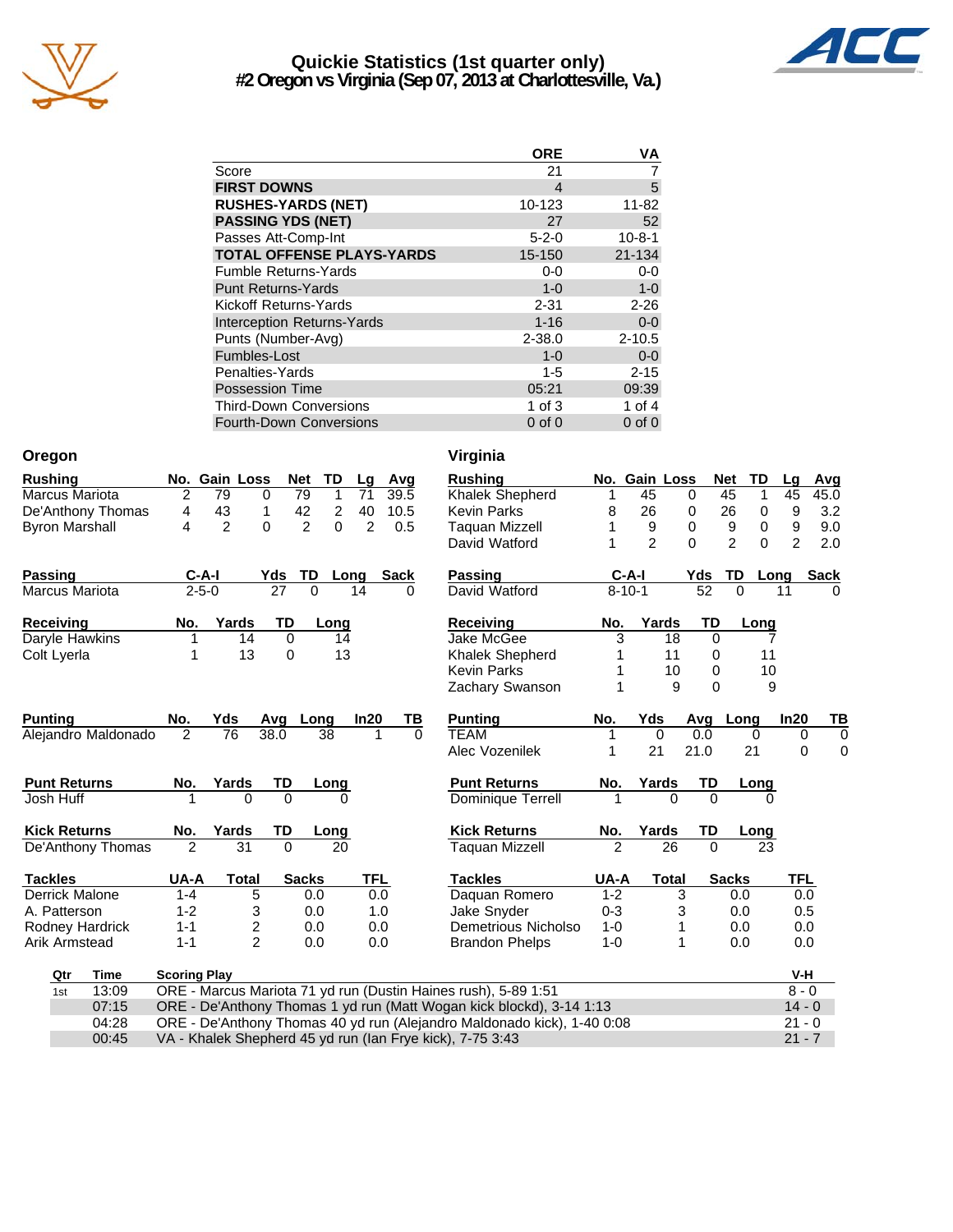

### **Play-by-Play Summary (2nd quarter)**



**#2 Oregon vs Virginia (Sep 07, 2013 at Charlottesville, Va.)**

| $2 - 8$<br><b>VA 43</b>                            | VA 43<br>Start of 2nd quarter, clock 15:00.<br>Watford, D pass complete to Swanson, Z for 16 yards to the ORE41, 1ST DOWN VA (Derrick                                        | P <sub>6</sub> |
|----------------------------------------------------|------------------------------------------------------------------------------------------------------------------------------------------------------------------------------|----------------|
| <b>ORE 41</b><br>$1 - 10$                          | Malone).<br>Watford, D pass complete to Jennings, D for 2 yards to the ORE39 (Boseko Lokombo; T.                                                                             |                |
| <b>ORE 39</b><br>2-8<br>$3-4$<br><b>ORE 35</b>     | Mitchell).<br>Watford, D pass complete to McGee, J for 4 yards to the ORE35 (T. Mitchell).<br>Watford, D pass incomplete to Jennings, D (Troy Hill).                         |                |
| <b>ORE 35</b><br>$4 - 4$                           | Watford, D pass complete to Terrell, D for loss of 1 yard to the ORE36 (Derrick<br>Malone; Troy Hill).                                                                       |                |
|                                                    | 6 plays, 23 yards, 2:03                                                                                                                                                      |                |
| OREGON drive start at 12:58.<br>1-10 ORE 36        | Marcus Mariota rush for 23 yards to the VA41, 1ST DOWN ORE (Hoskey, D).                                                                                                      | R5             |
| 1-10 VA 41                                         | Marcus Mariota pass incomplete to Daryle Hawkins (Urban, B).                                                                                                                 |                |
| 2-10 VA 41<br>3-10 VA 41                           | Marcus Mariota pass incomplete to Colt Lyerla (Romero, D).<br>Marcus Mariota pass complete to Daryle Hawkins for 9 yards to the VA32 (Phelps, B).                            |                |
| VA 32<br>4-1                                       | Marcus Mariota pass complete to Keanon Lowe for no gain to the VA32 (Nicholson, D; Harris,<br>A).                                                                            |                |
|                                                    | 5 plays, 32 yards, 0.46                                                                                                                                                      |                |
| VIRGINIA drive start at 12:12.<br>1-10 VA 32       | PENALTY ORE personal foul (Jake Fisher) 15 yards to the VA47, 1ST DOWN VA.                                                                                                   | X7             |
| 1-10 VA 47                                         | Shepherd, K rush for loss of 2 yards to the VA45 (Havili-Heimuli).                                                                                                           |                |
| 2-12 VA 45                                         | Shepherd, K rush for 2 yards to the VA47 (Rahim Cassell; Havili-Heimuli).<br>Watford, D pass incomplete to Parks, K.                                                         |                |
| 3-10 VA 47<br>4-10 VA 47                           | Vozenilek, A punt 53 yards to the ORE0, touchback.                                                                                                                           |                |
|                                                    | 3 plays, 15 yards, 1:30                                                                                                                                                      |                |
| <b>OREGON drive start at 10:42.</b><br>1-10 ORE 20 | Marcus Mariota pass incomplete to Colt Lyerla.                                                                                                                               |                |
| 2-10 ORE 20                                        | D. Thomas rush for 22 yards to the ORE42, 1ST DOWN ORE (Harris, A).                                                                                                          | R6             |
| 1-10 ORE 42                                        | Marcus Mariota pass complete to D. Thomas for 28 yards to the VA30, 1ST DOWN ORE,                                                                                            | P7             |
| 1-10 VA 30                                         | out-of-bounds (Hoskey, D).<br>Marcus Mariota pass complete to Bralon Addison for 30 yards to the VA0, 1ST DOWN ORE,<br>TOUCHDOWN, clock 10:01.                               | P8             |
| $1-G$<br>VA 03                                     | Matt Wogan kick attempt good.                                                                                                                                                |                |
|                                                    | Oregon 28, Virginia 7                                                                                                                                                        |                |
|                                                    | 4 plays, 80 yards, 0:41<br>Matt Wogan kickoff 57 yards to the VA8, Shepherd, K return 15 yards to the VA23 (Tyrel                                                            |                |
|                                                    | Robinson).                                                                                                                                                                   |                |
|                                                    |                                                                                                                                                                              |                |
| VIRGINIA drive start at 10:01.                     |                                                                                                                                                                              |                |
| 1-10 VA 23                                         | Watford, D pass complete to Mizzell, T for 4 yards to the VA27 (A. Patterson; Derrick<br>Malone).                                                                            |                |
| <b>VA 27</b><br>2-6<br>$3-5$<br><b>VA 28</b>       | Mizzell, T rush for 1 yard to the VA28 (Arik Armstead; Wade Keliikipi).<br>Watford, D pass complete to Terrell, D for 5 yards to the VA33, 1ST DOWN VA (I.<br>Ekpre-Olomu).  | P8             |
| 1-10 VA 33                                         | Watford, D pass complete to McGee, J for 5 yards to the VA38 (Boseko Lokombo).                                                                                               |                |
| <b>VA 38</b><br>2-5                                | Mizzell, T rush for no gain to the VA38 (Alex Balducci; Rahim Cassell).                                                                                                      |                |
| <b>VA 38</b><br>$3-5$<br>4-5<br>VA 38              | Watford, D pass incomplete to Jennings, D.<br>Vozenilek, A punt 52 yards to the ORE10, Bralon Addison return 21 yards to the ORE31                                           |                |
|                                                    | (Walker, R).                                                                                                                                                                 |                |
|                                                    | 6 plays, 15 yards, 3:16                                                                                                                                                      |                |
| OREGON drive start at 06:45.<br>1-10 ORE 31        | Byron Marshall rush for 3 yards to the ORE34 (Snyder, J;Canady, M).                                                                                                          |                |
| $2 - 7$<br>ORE 34                                  | PENALTY ORE illegal use of hands (E. Benyard) 15 yards to the ORE19.                                                                                                         |                |
| 2-22 ORE 19<br>3-19 ORE 22                         | Byron Marshall rush for 3 yards to the ORE22 (Dean, D).<br>Marcus Mariota pass complete to Byron Marshall for no gain to the ORE22 (Coley, H;Romero,<br>D).                  |                |
| ORE 22<br>4-19                                     | A. Maldonado punt 50 yards to the VA28, Terrell, D return 12 yards to the VA40,<br>out-of-bounds, PENALTY ORE personal foul (Drew Howell) 15 yards to the ORE45, 1st and 10, |                |
|                                                    | VA ball on ORE45.                                                                                                                                                            |                |
| VIRGINIA drive start at 04:51.                     | 3 plays, minus 9 yards, 1:54                                                                                                                                                 |                |
| 1-10 ORE 45                                        | Watford, D pass incomplete to McGee, J.                                                                                                                                      |                |
| 2-10 ORE 45<br><b>ORE 44</b><br>3-9                | Parks, K rush for 1 yard to the ORE44 (Havili-Heimuli).<br>Watford, D rush for 10 yards to the ORE34, 1ST DOWN VA (Boseko Lokombo).                                          | R9             |
| 1-10 ORE 34                                        | PENALTY ORE roughing passer (Havili-Heimuli) 15 yards to the ORE19, 1ST DOWN VA.                                                                                             | X10            |
| 1-10 ORE 19                                        | Parks, K rush for 1 yard to the ORE18 (I. Ekpre-Olomu).                                                                                                                      |                |
| $2 - 9$<br><b>ORE 18</b>                           | Watford, D pass complete to Swanson, Z for 5 yards to the ORE13 (A. Patterson; R.<br>Hardrick).                                                                              |                |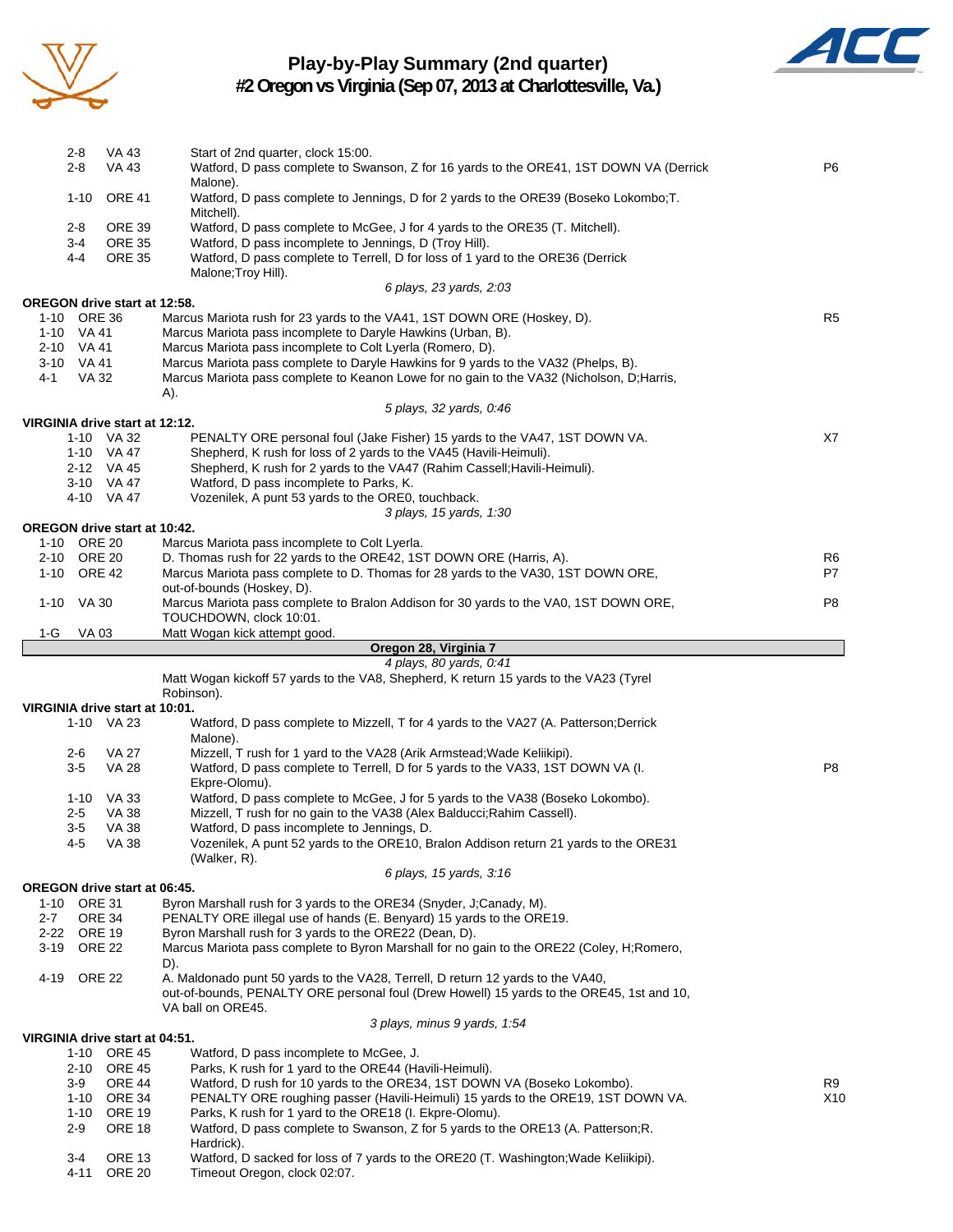



| 4-11                                | <b>ORE 20</b> | Frye, I field goal attempt from 37 GOOD, clock 02:04.                                                       |                 |
|-------------------------------------|---------------|-------------------------------------------------------------------------------------------------------------|-----------------|
|                                     |               | Oregon 28, Virginia 10                                                                                      |                 |
|                                     |               | 7 plays, 25 yards, 2:47                                                                                     |                 |
|                                     |               | Frye, I kickoff 48 yards to the ORE17, Keanon Lowe return 25 yards to the ORE42 (Corney,<br>$T$ ; Frye, I). |                 |
| <b>OREGON drive start at 02:04.</b> |               |                                                                                                             |                 |
| $1 - 10$                            |               |                                                                                                             |                 |
|                                     | <b>ORE 42</b> | D. Thomas rush for 17 yards to the VA41, 1ST DOWN ORE (Snyder, J.Harris, A), PENALTY VA                     | X10             |
|                                     |               | personal foul (Snyder, J) 15 yards to the VA26, 1ST DOWN ORE, PENALTY ORE unsportsmanlike                   |                 |
|                                     |               | conduct (D. Thomas) 15 yards to the VA41.                                                                   |                 |
| VA 41<br>$1-25$                     |               | 1st and $10$ .                                                                                              |                 |
| <b>VA 41</b><br>$1 - 10$            |               | Marcus Mariota pass complete to Josh Huff for 31 yards to the VA10, 1ST DOWN ORE.                           | P <sub>11</sub> |
| $1-G$<br><b>VA 10</b>               |               | Byron Marshall rush for 4 yards to the VA6 (Romero, D).                                                     |                 |
| $2-G$<br>VA 06                      |               | Marcus Mariota pass incomplete to Byron Marshall.                                                           |                 |
| $3-G$<br>VA 06                      |               | Byron Marshall rush for 5 yards to the VA1 (Coley, H).                                                      |                 |
| 4-G<br>VA 01                        |               | Byron Marshall rush for no gain to the VA1 (Urban, B).                                                      |                 |
|                                     |               | 6 plays, 57 yards, 1:33                                                                                     |                 |
| VIRGINIA drive start at 00:31.      |               |                                                                                                             |                 |
|                                     | 1-10 VA 01    | Watford, D rush for 1 yard to the VA2 (Wade Keliikipi).                                                     |                 |
| $2-9$                               | VA 02         | Timeout Oregon, clock 00:29.                                                                                |                 |
| $2-9$                               | VA 02         | Watford, D rush for 2 yards to the VA4 (Taylor Hart).                                                       |                 |
| $3 - 7$                             | VA 04         | Timeout Oregon, clock 00:25.                                                                                |                 |
| $3 - 7$                             | VA 04         | Watford, D rush for loss of 1 yard to the VA3, fumble by Watford, D recovered by VA                         |                 |
|                                     |               | Watford, D at VA3.                                                                                          |                 |
|                                     |               | End of half, clock 00:00.                                                                                   |                 |
|                                     |               | 3 plays, 2 yards, 0:31                                                                                      |                 |
|                                     |               | END OF 2nd QUARTER: Oregon 28, Virginia 10                                                                  |                 |
|                                     |               |                                                                                                             |                 |

|                        |       | <b>Time</b> | <b>1st Downs</b> |    |         | <b>Conversions</b> |                |                   |                  |
|------------------------|-------|-------------|------------------|----|---------|--------------------|----------------|-------------------|------------------|
| <b>Quarter Summary</b> | Score | Poss        |                  |    | 3rd     | 4th                | <b>Rushing</b> | Passing           | <b>Penalties</b> |
| Oregon                 |       | 04:54       |                  |    | $0 - 3$ | $0 - 2$            | $8 - 77$       | $6 - 10 - 0 - 98$ | $5 - 75$         |
| Virginia               |       | 10:06       |                  | -5 | $2 - 7$ | $0 - 1$            | $11 - 8$       | $8 - 12 - 0 - 40$ | $1 - 15$         |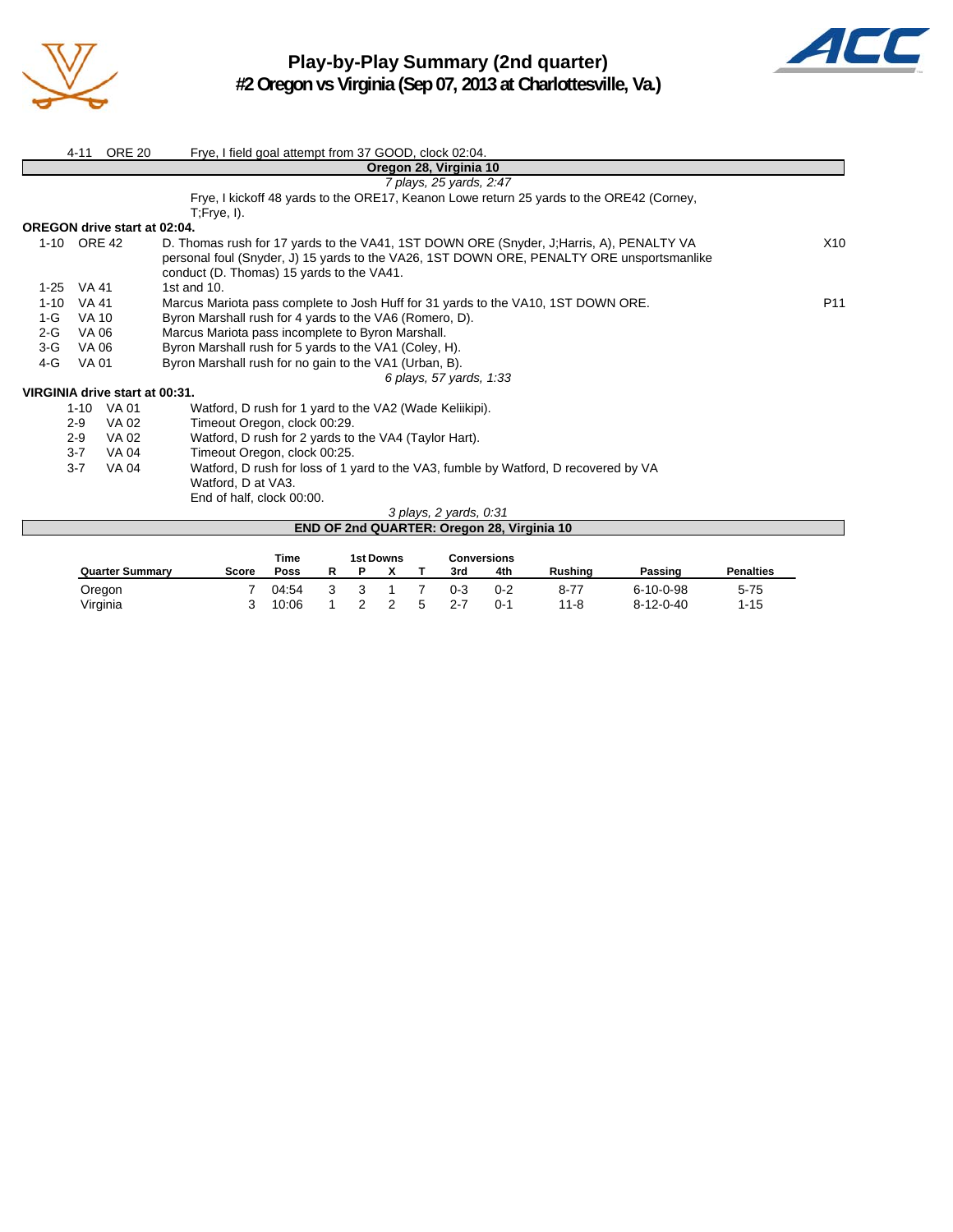

### **Quickie Statistics (2nd quarter only) #2 Oregon vs Virginia (Sep 07, 2013 at Charlottesville, Va.)**



|                                   | <b>ORE</b>   | VA             |
|-----------------------------------|--------------|----------------|
| Score                             |              | 3              |
| <b>FIRST DOWNS</b>                | 7            | $\overline{5}$ |
| <b>RUSHES-YARDS (NET)</b>         | $8 - 77$     | $11 - 8$       |
| <b>PASSING YDS (NET)</b>          | 98           | 40             |
| Passes Att-Comp-Int               | $10 - 6 - 0$ | $12 - 8 - 0$   |
| <b>TOTAL OFFENSE PLAYS-YARDS</b>  | 18-175       | 23-48          |
| <b>Fumble Returns-Yards</b>       | $0 - 0$      | $0 - 0$        |
| <b>Punt Returns-Yards</b>         | $1 - 21$     | $1 - 12$       |
| Kickoff Returns-Yards             | $1 - 25$     | $1 - 15$       |
| <b>Interception Returns-Yards</b> | $0 - 0$      | $0 - 0$        |
| Punts (Number-Avg)                | $1 - 50.0$   | $2 - 52.5$     |
| Fumbles-Lost                      | $0 - 0$      | $1 - 0$        |
| Penalties-Yards                   | $5 - 75$     | $1 - 15$       |
| <b>Possession Time</b>            | 04:54        | 10:06          |
| <b>Third-Down Conversions</b>     | $0$ of $3$   | 2 of 7         |
| <b>Fourth-Down Conversions</b>    | $0$ of $2$   | $0$ of 1       |

| Oregon         |                       |                     |                                           |          |                |            |             |              | Virginia                                                                         |                         |                |                |                |                |          |                |             |
|----------------|-----------------------|---------------------|-------------------------------------------|----------|----------------|------------|-------------|--------------|----------------------------------------------------------------------------------|-------------------------|----------------|----------------|----------------|----------------|----------|----------------|-------------|
| <b>Rushing</b> |                       |                     | No. Gain Loss                             |          | TD<br>Net      | Lg         | Avg         |              | <b>Rushing</b>                                                                   |                         | No. Gain Loss  |                |                | <b>Net</b>     | TD       | Lg             | <b>Avg</b>  |
|                | De'Anthony Thomas     | 2                   | 39                                        | 0        | 39<br>$\Omega$ | 22         | 19.5        |              | David Watford                                                                    | 5                       | 13             |                | 8              | 5              | $\Omega$ | 10             | 1.0         |
|                | Marcus Mariota        | 1                   | 23                                        | 0        | 23<br>0        | 23         | 23.0        |              | <b>Kevin Parks</b>                                                               | 2                       | $\overline{c}$ |                | 0              | $\overline{2}$ | 0        | 1              | 1.0         |
|                | <b>Byron Marshall</b> | 5                   | 15                                        | $\Omega$ | 15<br>0        | 5          | 3.0         |              | <b>Taquan Mizzell</b>                                                            | $\overline{\mathbf{c}}$ | 1              |                | 0              | 1              | 0        | 1              | 0.5         |
|                |                       |                     |                                           |          |                |            |             |              | Khalek Shepherd                                                                  | $\overline{2}$          | $\overline{2}$ |                | $\overline{2}$ | $\Omega$       | $\Omega$ | $\overline{2}$ | 0.0         |
| Passing        |                       |                     | $C-A-I$                                   | Yds      | TD             | Long       | <b>Sack</b> |              | <b>Passing</b>                                                                   |                         | $C-A-I$        |                | Yds            | TD             | Long     |                | <b>Sack</b> |
|                | Marcus Mariota        |                     | $6 - 10 - 0$                              | 98       |                | 31         |             | <sup>0</sup> | David Watford                                                                    |                         | $8 - 12 - 0$   |                | 40             | $\Omega$       |          | 16             |             |
| Receiving      |                       | No.                 | Yards                                     | TD       | Long           |            |             |              | Receiving                                                                        | No.                     | Yards          |                | TD             |                | Long     |                |             |
| Josh Huff      |                       |                     | 31                                        | $\Omega$ | 31             |            |             |              | Zachary Swanson                                                                  | $\overline{c}$          |                | 21             | 0              |                | 16       |                |             |
|                | <b>Bralon Addison</b> |                     | 30                                        | 1        | 30             |            |             |              | Jake McGee                                                                       | 2                       |                | 9              | 0              |                | 5        |                |             |
|                | De'Anthony Thomas     |                     | 28                                        | 0        | 28             |            |             |              | Dominique Terrell                                                                | 2                       |                | 4              | 0              |                | 5        |                |             |
|                | Daryle Hawkins        |                     | 9                                         | 0        |                | 9          |             |              | Taquan Mizzell                                                                   | 1                       |                | 4              | $\mathbf{0}$   |                | 4        |                |             |
| <b>Punting</b> |                       | No.                 | Yds                                       |          | Avg Long       | In20       |             | TВ           | <b>Punting</b>                                                                   | No.                     | Yds            |                | Avg            | Long           |          | In20           | ΤВ          |
|                | Alejandro Maldonado   |                     | 50                                        | 50.0     | 50             |            | $\Omega$    | $\Omega$     | Alec Vozenilek                                                                   | $\mathfrak{p}$          | 105            |                | 52.5           | 53             |          | $\Omega$       |             |
|                | <b>Punt Returns</b>   | No.                 | Yards                                     | TD       | Long           |            |             |              | <b>Punt Returns</b>                                                              | No.                     | Yards          |                | TD             |                | Long     |                |             |
|                | <b>Bralon Addison</b> |                     | 21                                        | $\Omega$ | 21             |            |             |              | <b>Dominique Terrell</b>                                                         |                         |                | 12             | $\Omega$       |                | 12       |                |             |
|                | <b>Kick Returns</b>   | No.                 | Yards                                     | TD       | Long           |            |             |              | <b>Kick Returns</b>                                                              | No.                     | Yards          |                | TD             |                | Long     |                |             |
|                | Keanon Lowe           | 1                   | 25                                        | $\Omega$ | 25             |            |             |              | <b>Khalek Shepherd</b>                                                           |                         |                | 15             | $\Omega$       |                | 15       |                |             |
| <b>Tackles</b> |                       | UA-A                | Total                                     |          | <b>Sacks</b>   | <b>TFL</b> |             |              | <b>Tackles</b>                                                                   | UA-A                    |                | <b>Total</b>   |                | <b>Sacks</b>   |          | <b>TFL</b>     |             |
|                | Havili-Heimuli        | $2 - 1$             |                                           | 3        | 0.0            |            | 1.0         |              | <b>Anthony Harris</b>                                                            | $1 - 2$                 |                | 3              |                | 0.0            |          | 0.0            |             |
|                | Boseko Lokombo        | $2 - 1$             |                                           | 3        | 0.0            |            | 0.0         |              | DreQuan Hoskey                                                                   | $2 - 0$                 |                | 2              |                | 0.0            |          | 0.0            |             |
|                | Wade Keliikipi        | $1 - 2$             |                                           | 3        | 0.5            |            | 0.5         |              | Daguan Romero                                                                    | $1 - 1$                 |                | 2              |                | 0.0            |          | 0.0            |             |
|                | Derrick Malone        | $1 - 2$             |                                           | 3        | 0.0            |            | 0.5         |              | <b>Henry Coley</b>                                                               | $1 - 1$                 |                | $\overline{2}$ |                | 0.0            |          | 0.0            |             |
| Qtr            | Time                  | <b>Scoring Play</b> |                                           |          |                |            |             |              |                                                                                  |                         |                |                |                |                |          | V-H            |             |
| 1st            | 13:09                 |                     |                                           |          |                |            |             |              | ORE - Marcus Mariota 71 yd run (Dustin Haines rush), 5-89 1:51                   |                         |                |                |                |                |          | $8 - 0$        |             |
|                | 07:15                 |                     |                                           |          |                |            |             |              | ORE - De'Anthony Thomas 1 yd run (Matt Wogan kick blockd), 3-14 1:13             |                         |                |                |                |                |          | $14 - 0$       |             |
|                | 04:28                 |                     |                                           |          |                |            |             |              | ORE - De'Anthony Thomas 40 yd run (Alejandro Maldonado kick), 1-40 0:08          |                         |                |                |                |                |          | $21 - 0$       |             |
|                | 00:45                 |                     |                                           |          |                |            |             |              | VA - Khalek Shepherd 45 yd run (Ian Frye kick), 7-75 3:43                        |                         |                |                |                |                |          | $21 - 7$       |             |
| 2nd            | 10:01                 |                     |                                           |          |                |            |             |              | ORE - Bralon Addison 30 yd pass from Marcus Mariota (Matt Wogan kick), 4-80 0:41 |                         |                |                |                |                |          | $7 - 0$        |             |
|                | 02:04                 |                     | VA - Ian Frye 37 yd field goal, 7-25 2:47 |          |                |            |             |              |                                                                                  |                         |                |                |                |                |          | $7 - 3$        |             |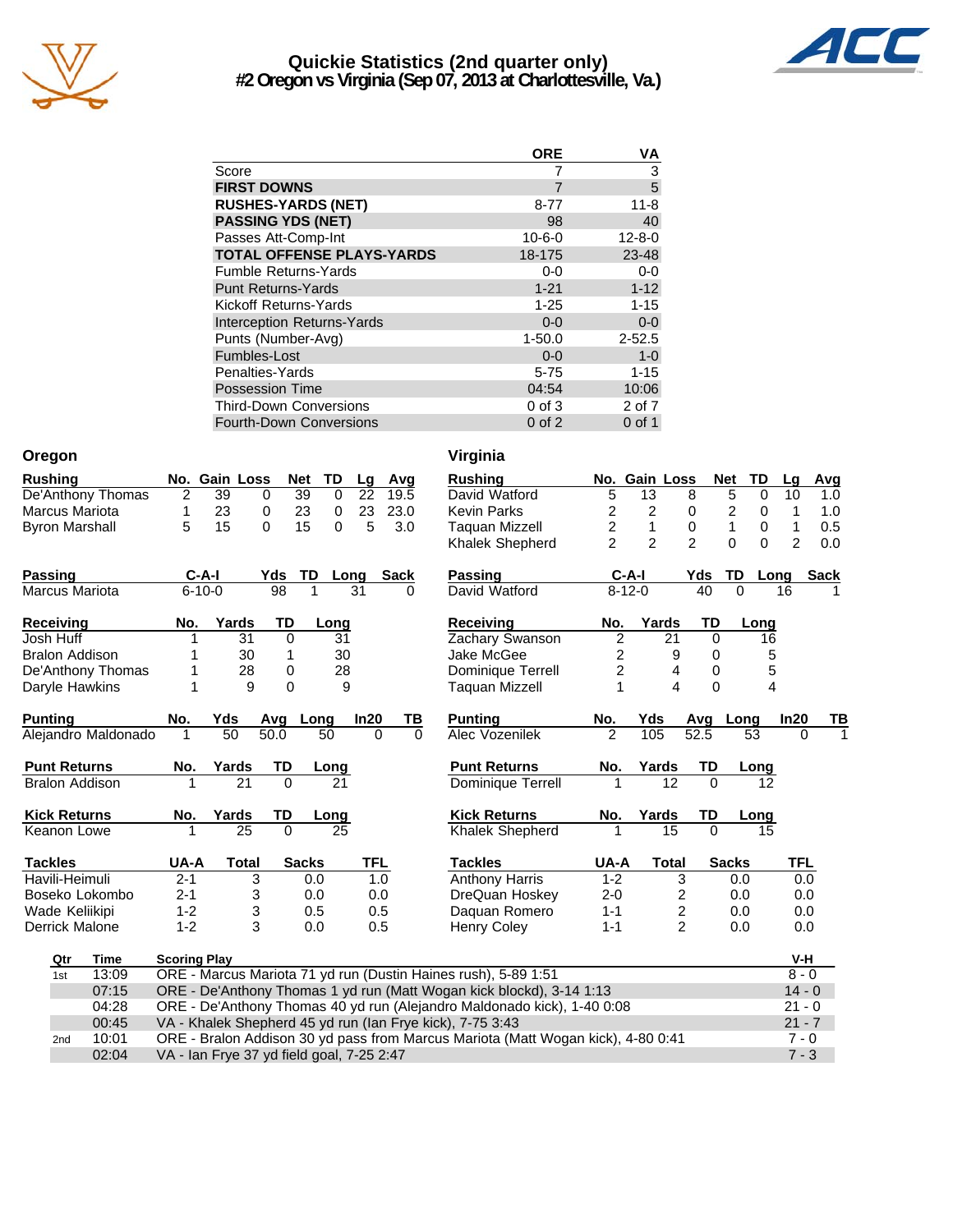

### **Play-by-Play Summary (3rd quarter) #2 Oregon vs Virginia (Sep 07, 2013 at Charlottesville, Va.)**



|                              |                     |                                     | End of half, start of 3rd quarter, clock 15:00, ORE ball on ORE35.                                                       |                 |
|------------------------------|---------------------|-------------------------------------|--------------------------------------------------------------------------------------------------------------------------|-----------------|
|                              |                     |                                     | Matt Wogan kickoff 62 yards to the VA3, Shepherd, K return 18 yards to the VA21 (Ayele                                   |                 |
|                              |                     |                                     | Forde).                                                                                                                  |                 |
|                              |                     | VIRGINIA drive start at 15:00.      |                                                                                                                          |                 |
|                              |                     | 1-10 VA 21                          | Watford, D pass incomplete to Gamble, A.                                                                                 |                 |
|                              |                     | 2-10 VA 21                          | Parks, K rush for 2 yards to the VA23 (Derrick Malone).                                                                  |                 |
|                              | 3-8                 | VA 23                               | Watford, D pass incomplete to McGee, J.                                                                                  |                 |
|                              | 4-8                 | VA 23                               | Vozenilek, A punt 32 yards to the ORE45, out-of-bounds.                                                                  |                 |
|                              |                     |                                     | 3 plays, 2 yards, 1:05                                                                                                   |                 |
|                              | 1-10 ORE 45         | <b>OREGON drive start at 13:55.</b> | D. Thomas rush for 9 yards to the VA46 (Hoskey, D; Harris, A).                                                           |                 |
| 2-1                          | VA 46               |                                     | D. Thomas rush for 14 yards to the VA32, 1ST DOWN ORE (Coley, H).                                                        | R <sub>12</sub> |
| 1-10 VA 32                   |                     |                                     | Marcus Mariota pass incomplete.                                                                                          |                 |
| 2-10 VA 32                   |                     |                                     | Marcus Mariota rush for 20 yards to the VA12, 1ST DOWN ORE (Phelps, B;Hoskey, D).                                        | R <sub>13</sub> |
| 1-10 VA 12                   |                     |                                     | Marcus Mariota pass incomplete to Josh Huff.                                                                             |                 |
| 2-10 VA 12                   |                     |                                     | Marcus Mariota pass incomplete to Josh Huff.                                                                             |                 |
|                              | 3-10 VA 12          |                                     | Marcus Mariota pass incomplete to Byron Marshall, dropped pass.                                                          |                 |
| 4-10 VA 12                   |                     |                                     | A. Maldonado field goal attempt from 29 GOOD, clock 12:48.                                                               |                 |
|                              |                     |                                     | Oregon 31, Virginia 10                                                                                                   |                 |
|                              |                     |                                     | 8 plays, 43 yards, 1:07                                                                                                  |                 |
|                              |                     |                                     | Matt Wogan kickoff 65 yards to the VA0, touchback.                                                                       |                 |
|                              |                     | VIRGINIA drive start at 12:48.      |                                                                                                                          |                 |
|                              |                     | 1-10 VA 25                          | Watford, D pass complete to Mizzell, T for 5 yards to the VA30 (R. Hardrick; Derrick                                     |                 |
|                              |                     |                                     | Malone).                                                                                                                 |                 |
|                              | 2-5                 | VA 30                               | Mizzell, T rush for 3 yards to the VA33 (Wade Keliikipi).                                                                |                 |
|                              | $3-2$               | VA 33                               | Watford, D pass complete to Shepherd, K for 4 yards to the VA37, 1ST DOWN VA (Taylor                                     | P11             |
|                              |                     |                                     | Hart).                                                                                                                   |                 |
|                              |                     | 1-10 VA 37                          | Shepherd, K rush for 1 yard to the VA38 (Alex Balducci).                                                                 |                 |
|                              | $2 - 9$             | <b>VA 38</b>                        | Watford, D pass complete to Swanson, Z for 13 yards to the ORE49, 1ST DOWN VA (A.                                        | P <sub>12</sub> |
|                              |                     |                                     | Patterson; Brian Jackson).                                                                                               |                 |
|                              |                     | 1-10 ORE 49                         | Mizzell, T rush for 1 yard to the ORE48 (Boseko Lokombo).                                                                |                 |
|                              | $2 - 9$             | <b>ORE 48</b>                       | Watford, D pass complete to McGee, J for 11 yards to the ORE37, 1ST DOWN VA (Brian                                       | P13             |
|                              |                     |                                     | Jackson; I. Ekpre-Olomu).                                                                                                |                 |
|                              |                     | 1-10 ORE 37                         | Parks, K rush for no gain to the ORE37 (Boseko Lokombo; Taylor Hart).                                                    |                 |
|                              |                     | 2-10 ORE 37                         | TEAM rush for loss of 5 yards to the ORE42, fumble by TEAM recovered by VA Watford, D at                                 |                 |
|                              |                     |                                     | ORE42.                                                                                                                   |                 |
|                              |                     | 3-15 ORE 42                         | Watford, D pass complete to Mizzell, T for 4 yards to the ORE38 (Boseko Lokombo;Derrick                                  |                 |
|                              |                     |                                     | Malone).                                                                                                                 |                 |
|                              |                     | 4-11 ORE 38                         | Watford, D pass intercepted by R. Hardrick at the ORE25, R. Hardrick return 0 yards to                                   |                 |
|                              |                     |                                     | the ORE25.                                                                                                               |                 |
|                              |                     |                                     | 11 plays, 37 yards, 5:54                                                                                                 |                 |
|                              |                     | <b>OREGON drive start at 06:54.</b> |                                                                                                                          |                 |
|                              | 1-10 ORE 25         |                                     | Marcus Mariota pass complete to Josh Huff for 10 yards to the ORE35, 1ST DOWN ORE                                        | P <sub>14</sub> |
|                              |                     |                                     | (Phelps, B).                                                                                                             |                 |
|                              | 1-10 ORE 35         |                                     | Byron Marshall rush for 5 yards to the ORE40 (Coley, H), PENALTY ORE holding (Daryle                                     |                 |
|                              |                     |                                     | Hawkins) 10 yards to the ORE30.                                                                                          |                 |
| 1-15 ORE 30                  |                     |                                     | 1st and 15.                                                                                                              |                 |
| 1-15 ORE 30                  |                     |                                     | Marcus Mariota pass complete to Bralon Addison for 13 yards to the ORE43 (Phelps, B).                                    |                 |
| 2-2                          |                     | <b>ORE 43</b>                       | Byron Marshall rush for 3 yards to the ORE46, 1ST DOWN ORE (Romero, D).                                                  | R <sub>15</sub> |
|                              | 1-10 ORE 46         |                                     | Marcus Mariota pass complete to Keanon Lowe for 15 yards to the VA39, 1ST DOWN ORE                                       | P16             |
|                              |                     |                                     | (Harris, A).                                                                                                             |                 |
| 1-10 VA 39                   |                     |                                     | D. Thomas rush for 9 yards to the VA30 (Harris, A).<br>D. Thomas rush for 3 yards to the VA27, 1ST DOWN ORE (Romero, D). | R <sub>17</sub> |
| 2-1                          | VA 30<br>1-10 VA 27 |                                     | Marcus Mariota pass complete to Josh Huff for 14 yards to the VA13, 1ST DOWN ORE (Hoskey,                                | P18             |
|                              |                     |                                     | D).                                                                                                                      |                 |
| 1-10 VA 13                   |                     |                                     | Byron Marshall rush for 5 yards to the VA8 (Walker, R).                                                                  |                 |
| $2 - 5$                      | <b>VA 08</b>        |                                     | D. Thomas rush for 8 yards to the VA0, 1ST DOWN ORE, TOUCHDOWN, clock 03:46.                                             | R <sub>19</sub> |
| 1-G                          | <b>VA03</b>         |                                     | A. Maldonado kick attempt good.                                                                                          |                 |
|                              |                     |                                     | Oregon 38, Virginia 10                                                                                                   |                 |
|                              |                     |                                     | 10 plays, 75 yards, 3:08                                                                                                 |                 |
|                              |                     |                                     | Matt Wogan kickoff 62 yards to the VA3, Shepherd, K return 25 yards to the VA28 (Erick                                   |                 |
|                              |                     |                                     | Dargan; Ayele Forde).                                                                                                    |                 |
|                              |                     | VIRGINIA drive start at 03:46.      |                                                                                                                          |                 |
|                              |                     | 1-10 VA 28                          | Watford, D sacked for loss of 4 yards to the VA24 (T. Washington), fumble by Watford, D                                  |                 |
|                              |                     |                                     | recovered by ORE Alex Balducci at VA24.                                                                                  |                 |
|                              |                     |                                     | 1 play, minus 4 yards, 0:15                                                                                              |                 |
| OREGON drive start at 03:31. |                     |                                     |                                                                                                                          |                 |
|                              |                     |                                     |                                                                                                                          |                 |
| 1-10 VA 24                   |                     |                                     | Byron Marshall rush for 2 yards to the VA22 (Dean, D).                                                                   |                 |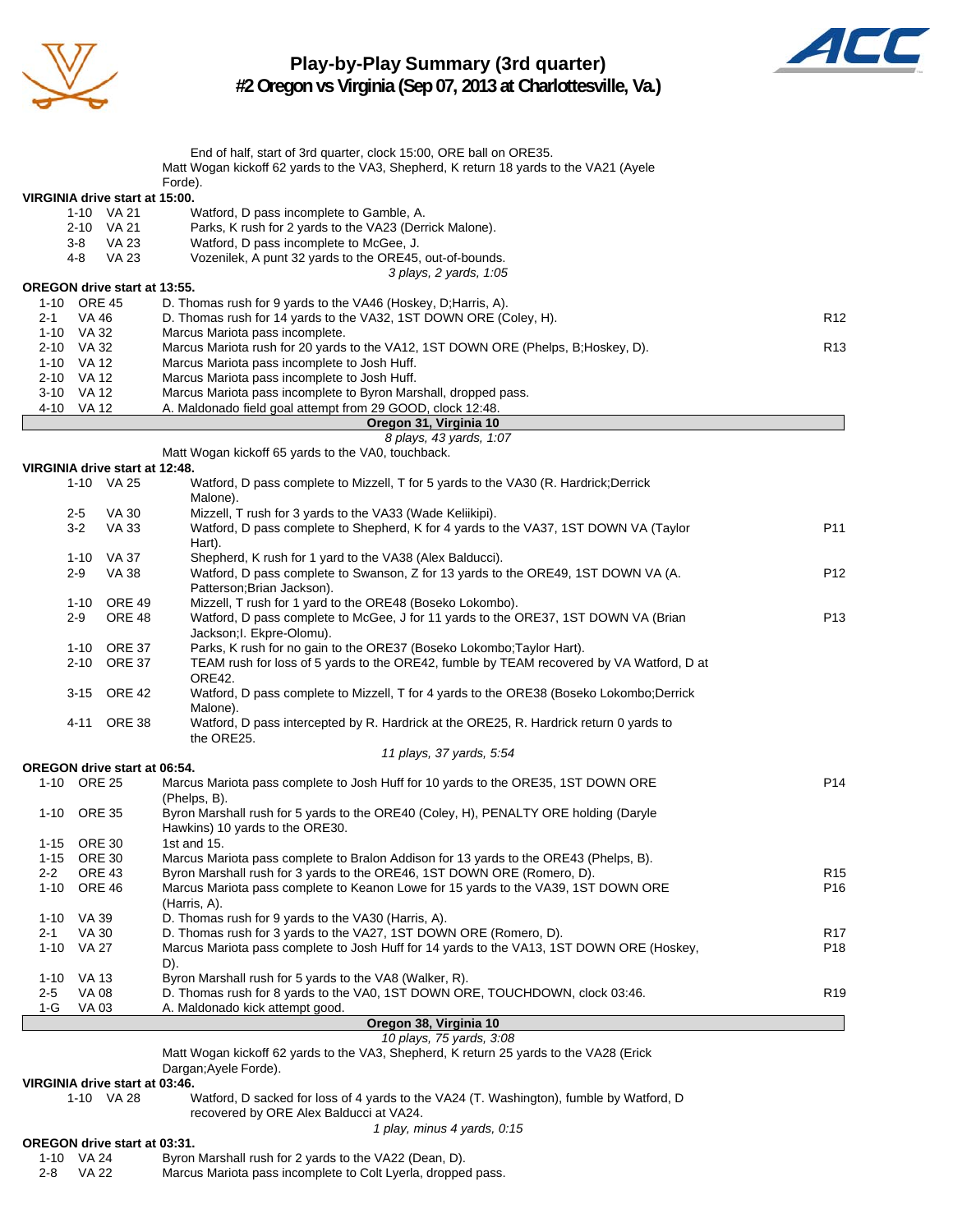

## **Play-by-Play Summary (3rd quarter)**



**#2 Oregon vs Virginia (Sep 07, 2013 at Charlottesville, Va.)**

| $3-8$    | <b>VA 22</b>                        | Marcus Mariota pass complete to Bralon Addison for 11 yards to the VA11, 1ST DOWN ORE. | P <sub>20</sub> |
|----------|-------------------------------------|----------------------------------------------------------------------------------------|-----------------|
| $1 - 10$ | <b>VA 11</b>                        | Marcus Mariota pass incomplete to Daryle Hawkins (Harris, A).                          |                 |
| $2 - 10$ | VA 11                               | Marcus Mariota pass complete to Keanon Lowe for 11 yards to the VA0, 1ST DOWN ORE,     | P <sub>21</sub> |
|          |                                     | TOUCHDOWN, clock 02:42.                                                                |                 |
| 1-G      | VA 03                               | Matt Wogan kick attempt good.                                                          |                 |
|          |                                     | Oregon 45, Virginia 10                                                                 |                 |
|          |                                     | 5 plays, 24 yards, 0:49                                                                |                 |
|          |                                     | Matt Wogan kickoff 65 yards to the VA0, touchback.                                     |                 |
|          | VIRGINIA drive start at 02:42.      |                                                                                        |                 |
|          | $1-10$ VA 25                        | Parks, K rush for 5 yards to the VA30 (Joe Walker).                                    |                 |
|          | VA 30<br>$2 - 5$                    | Watford, D pass complete to Shepherd, K for loss of 5 yards to the VA25 (T.            |                 |
|          |                                     | Washington; Dior Mathis).                                                              |                 |
|          | 3-10 VA 25                          | Watford, D pass complete to Smith, T for 9 yards to the VA34 (Troy Hill).              |                 |
|          | VA 34<br>4-1                        | Vozenilek, A punt 43 yards to the ORE23, fair catch by Bralon Addison.                 |                 |
|          |                                     | 3 plays, 9 yards, 1:45                                                                 |                 |
|          | <b>OREGON drive start at 00:57.</b> |                                                                                        |                 |
| $1 - 10$ | <b>ORE 23</b>                       | Marcus Mariota pass incomplete to Josh Huff.                                           |                 |
| $2 - 10$ | <b>ORE 23</b>                       | Byron Marshall rush for 1 yard to the ORE24 (Romero, D).                               |                 |
| $3-9$    | <b>ORE 24</b>                       | Byron Marshall rush for loss of 2 yards to the ORE22 (Dean, D).                        |                 |
| 4-11     | <b>ORE 22</b>                       | Clock 00:00.                                                                           |                 |
|          |                                     | <b>END OF 3rd QUARTER: Oregon 45, Virginia 10</b>                                      |                 |
|          |                                     |                                                                                        |                 |

|                        |       | Time  |   |    | 1st Downs |    |     | <b>Conversions</b> |         |                   |                  |
|------------------------|-------|-------|---|----|-----------|----|-----|--------------------|---------|-------------------|------------------|
| <b>Quarter Summary</b> | Score | Poss  |   |    |           |    | 3rd | 4th                | Rushina | Passing           | <b>Penalties</b> |
| Oregon                 |       | 06:01 | 5 | n. |           | 10 | 1-2 | 0-0                | 12-77   | $6 - 13 - 0 - 74$ | l-10             |
| Virginia               |       | 08:59 |   |    |           |    | 1-4 | $0 - 1$            | $8 - 3$ | 7-10-1-41         | 0-0              |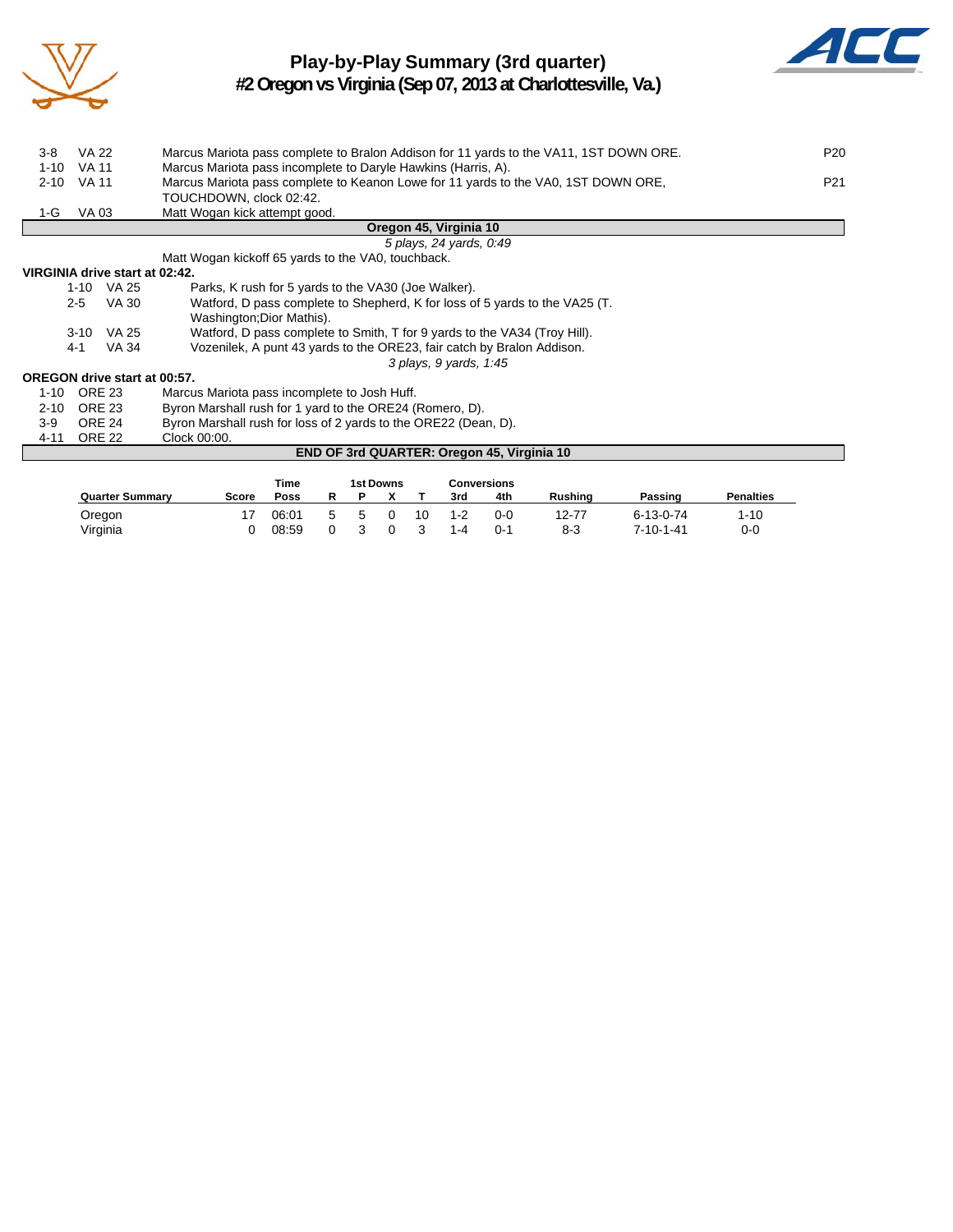

### **Quickie Statistics (3rd quarter only) #2 Oregon vs Virginia (Sep 07, 2013 at Charlottesville, Va.)**



|                                   | <b>ORE</b>   | VA           |
|-----------------------------------|--------------|--------------|
| Score                             | 17           | 0            |
| <b>FIRST DOWNS</b>                | 10           | 3            |
| <b>RUSHES-YARDS (NET)</b>         | 12-77        | $8 - 3$      |
| <b>PASSING YDS (NET)</b>          | 74           | 41           |
| Passes Att-Comp-Int               | $13 - 6 - 0$ | $10 - 7 - 1$ |
| <b>TOTAL OFFENSE PLAYS-YARDS</b>  | 25-151       | 18-44        |
| <b>Fumble Returns-Yards</b>       | $0-0$        | $0-0$        |
| <b>Punt Returns-Yards</b>         | $0 - 0$      | $0-0$        |
| Kickoff Returns-Yards             | $0-0$        | $2 - 43$     |
| <b>Interception Returns-Yards</b> | $1 - 0$      | $0 - 0$      |
| Punts (Number-Avg)                | $0 - 0.0$    | $2 - 37.5$   |
| Fumbles-Lost                      | $0 - 0$      | $2 - 1$      |
| Penalties-Yards                   | $1 - 10$     | $0 - 0$      |
| <b>Possession Time</b>            | 06:01        | 08:59        |
| <b>Third-Down Conversions</b>     | 1 of $3$     | 1 of $4$     |
| <b>Fourth-Down Conversions</b>    | $0$ of $0$   | $0$ of 1     |

| Oregon                |                                                                                                                                  | Virginia                                           |                 |                      |                           |                      |
|-----------------------|----------------------------------------------------------------------------------------------------------------------------------|----------------------------------------------------|-----------------|----------------------|---------------------------|----------------------|
| <b>Rushing</b>        | No. Gain Loss<br>TD<br><b>Net</b><br>Avg<br>Lg                                                                                   | <b>Rushing</b>                                     | No. Gain Loss   | <b>Net</b>           | TD<br>Lg                  | Avg                  |
| De'Anthony Thomas     | 5<br>43<br>$\mathbf{1}$<br>43<br>14<br>8.6<br>0                                                                                  | <b>Kevin Parks</b><br>3                            | 7               | 7<br>0               | $\overline{5}$<br>0       | $\overline{2.3}$     |
| Marcus Mariota        | 20<br>20<br>1<br>20<br>0<br>20.0<br>0                                                                                            | $\overline{\mathbf{c}}$<br><b>Taquan Mizzell</b>   | 4               | 0<br>4               | 3<br>0                    | 2.0                  |
| <b>Byron Marshall</b> | 14<br>6<br>16<br>$\overline{2}$<br>$\Omega$<br>5<br>2.3                                                                          | 1<br>Khalek Shepherd                               | $\mathbf{1}$    | 0<br>1               | $\pmb{0}$<br>$\mathbf{1}$ | 1.0                  |
|                       |                                                                                                                                  | 1<br>David Watford                                 | $\overline{0}$  | 4<br>$-4$            | 0<br>$\Omega$             | $-4.0$               |
| <b>Passing</b>        | $C-A-I$<br>Yds<br>TD<br>Long<br>Sack                                                                                             | <b>Passing</b><br>$C-A-I$                          |                 | TD<br>Yds            | Long                      | <b>Sack</b>          |
| <b>Marcus Mariota</b> | $6 - 13 - 0$<br>$\overline{74}$<br>1<br>15<br>0                                                                                  | $7 - 10 - 1$<br>David Watford                      |                 | $\overline{0}$<br>41 | 13                        |                      |
| Receiving             | Yards<br>No.<br>TD<br>Long                                                                                                       | Receiving<br>No.                                   | Yards           | TD                   | Long                      |                      |
| Keanon Lowe           | $\overline{c}$<br>26<br>$\mathbf{1}$<br>15                                                                                       | $\overline{2}$<br><b>Taquan Mizzell</b>            | 9               | $\mathbf 0$          | 5                         |                      |
| Josh Huff             | 2<br>0<br>24<br>14                                                                                                               | $\overline{2}$<br>Khalek Shepherd                  | $-1$            | 0                    | 4                         |                      |
| <b>Bralon Addison</b> | $\overline{c}$<br>24<br>13<br>0                                                                                                  | Zachary Swanson<br>1                               | 13              | 0                    | 13                        |                      |
|                       |                                                                                                                                  | Jake McGee<br>1                                    | 11              | $\Omega$             | 11                        |                      |
| <b>Punting</b>        | Yds<br>Avg Long<br>In20<br>TВ<br>No.                                                                                             | <b>Punting</b><br>No.                              | Yds             | Avg Long             | In20                      | TВ                   |
|                       |                                                                                                                                  | $\mathfrak{p}$<br>Alec Vozenilek                   | $\overline{75}$ | 37.5                 | 43                        | $\Omega$<br>$\Omega$ |
| <b>Punt Returns</b>   | <b>TD</b><br>No.<br>Yards<br>Long                                                                                                | <b>Punt Returns</b><br>No.                         | Yards           | <b>TD</b>            | Long                      |                      |
| <b>Kick Returns</b>   | TD<br>No.<br>Yards<br>Long                                                                                                       | <b>Kick Returns</b><br>No.                         | Yards           | TD                   | Long                      |                      |
|                       |                                                                                                                                  | $\overline{\phantom{a}}$<br><b>Khalek Shepherd</b> | $\overline{43}$ | $\overline{0}$       | 25                        |                      |
| <b>Tackles</b>        | UA-A<br><b>Total</b><br><b>Sacks</b><br>TFL                                                                                      | <b>Tackles</b><br>UA-A                             | <b>Total</b>    | <b>Sacks</b>         | <b>TFL</b>                |                      |
| Boseko Lokombo        | $1 - 2$<br>3<br>0.0<br>0.0                                                                                                       | Daquan Romero<br>$3-0$                             | 3               | 0.0                  |                           | 0.0                  |
| Derrick Malone        | $1 - 2$<br>3<br>0.0<br>0.0                                                                                                       | <b>Anthony Harris</b><br>$2 - 1$                   | 3               | 0.0                  |                           | 0.0                  |
| <b>Taylor Hart</b>    | 2<br>$1 - 1$<br>0.0<br>0.0                                                                                                       | <b>Brandon Phelps</b><br>$2 - 1$                   | 3               | 0.0                  |                           | 0.0                  |
| Tony Washington       | $1 - 1$<br>$\overline{2}$<br>1.5<br>1.0                                                                                          | DreQuan Hoskey<br>$1 - 2$                          | 3               | 0.0                  |                           | 0.0                  |
| Qtr<br>Time           | <b>Scoring Play</b>                                                                                                              |                                                    |                 |                      | V-H                       |                      |
| 13:09<br>1st          | ORE - Marcus Mariota 71 yd run (Dustin Haines rush), 5-89 1:51                                                                   |                                                    |                 |                      | $8 - 0$                   |                      |
| 07:15                 | ORE - De'Anthony Thomas 1 yd run (Matt Wogan kick blockd), 3-14 1:13                                                             |                                                    |                 |                      |                           | $14 - 0$             |
| 04:28                 | ORE - De'Anthony Thomas 40 yd run (Alejandro Maldonado kick), 1-40 0:08                                                          |                                                    |                 |                      | $21 - 0$                  |                      |
| 00:45                 | VA - Khalek Shepherd 45 yd run (Ian Frye kick), 7-75 3:43                                                                        |                                                    |                 |                      |                           | $21 - 7$             |
| 10:01<br>2nd          | ORE - Bralon Addison 30 yd pass from Marcus Mariota (Matt Wogan kick), 4-80 0:41                                                 |                                                    |                 |                      |                           | $28 - 7$             |
| 02:04                 | VA - Ian Frye 37 yd field goal, 7-25 2:47                                                                                        |                                                    |                 |                      |                           | $28 - 10$            |
| 12:48<br>3rd<br>03:46 | ORE - Alejandro Maldonado 29 yd field goal, 8-43 1:07<br>ORE - De'Anthony Thomas 8 yd run (Alejandro Maldonado kick), 10-75 3:08 |                                                    |                 |                      |                           | $3 - 0$<br>$10 - 0$  |
|                       |                                                                                                                                  |                                                    |                 |                      |                           |                      |
| 02:42                 | ORE - Keanon Lowe 11 yd pass from Marcus Mariota (Matt Wogan kick), 5-24 0:49                                                    |                                                    |                 |                      |                           | $17 - 0$             |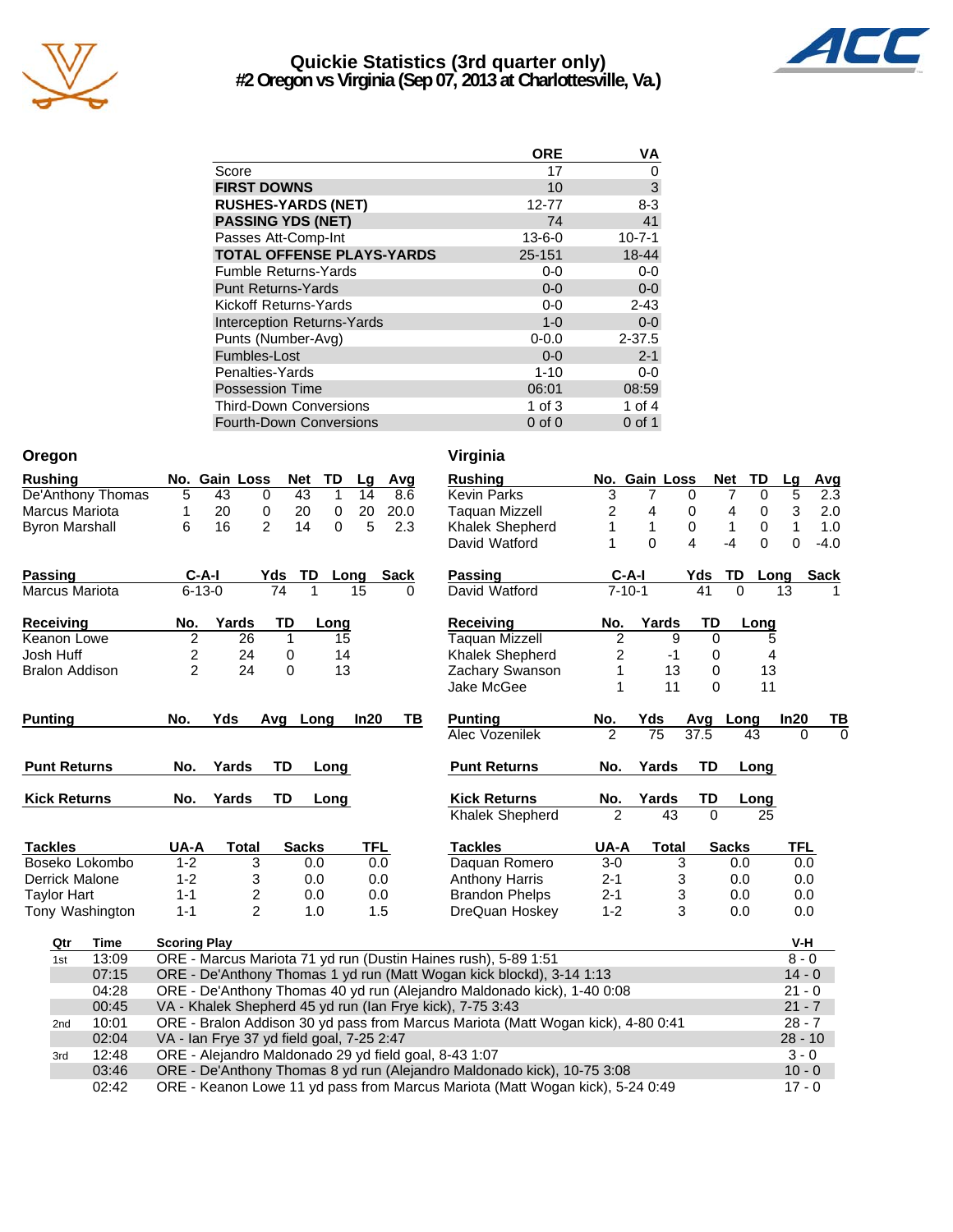

# **Play-by-Play Summary (4th quarter)**



**#2 Oregon vs Virginia (Sep 07, 2013 at Charlottesville, Va.)**

| 4-11 ORE 22                         |                     |                              |                                                                                                                                                            |                 |
|-------------------------------------|---------------------|------------------------------|------------------------------------------------------------------------------------------------------------------------------------------------------------|-----------------|
|                                     |                     |                              | Start of 4th quarter, clock 15:00.                                                                                                                         |                 |
| 4-11 ORE 22                         |                     |                              | A. Maldonado punt 38 yards to the VA40, out-of-bounds.                                                                                                     |                 |
|                                     |                     |                              | 3 plays, minus 1 yard, 1:03                                                                                                                                |                 |
| VIRGINIA drive start at 14:54.      |                     |                              |                                                                                                                                                            |                 |
|                                     |                     | 1-10 VA 40                   | Watford, D pass complete to Jennings, D for loss of 3 yards to the VA37 (Dior Mathis).                                                                     |                 |
|                                     |                     | 2-13 VA 37                   | Parks, K rush for 1 yard to the VA38 (C. French; Havili-Heimuli).                                                                                          |                 |
|                                     |                     | 3-12 VA 38                   | PENALTY ORE pass interference (Dior Mathis) 15 yards to the ORE47, 1ST DOWN VA.                                                                            | X14             |
|                                     | $2 - 3$             | 1-10 ORE 47<br><b>ORE 40</b> | Watford, D pass complete to Smith, T for 7 yards to the ORE40 (Troy Hill).                                                                                 |                 |
|                                     | $3-3$               | <b>ORE 40</b>                | Watford, D pass incomplete to Smith, T.<br>Watford, D pass complete to McGee, J for 5 yards to the ORE35, 1ST DOWN VA (Reggie                              | P <sub>15</sub> |
|                                     |                     |                              | Daniels).                                                                                                                                                  |                 |
|                                     |                     | 1-10 ORE 35                  | Watford, D rush for 5 yards to the ORE30 (Issac Dixon).                                                                                                    |                 |
|                                     | 2-5                 | <b>ORE 30</b>                | Watford, D pass complete to Scott, E for 10 yards to the ORE20, 1ST DOWN VA,                                                                               | P <sub>16</sub> |
|                                     |                     |                              | out-of-bounds.                                                                                                                                             |                 |
|                                     |                     | 1-10 ORE 20                  | Watford, D pass incomplete to Scott, E (R. Hardrick).                                                                                                      |                 |
|                                     |                     | 2-10 ORE 20                  | Watford, D pass complete to McGee, J for 10 yards to the ORE10, 1ST DOWN VA (Erick                                                                         | P17             |
|                                     |                     |                              | Dargan; C. French).                                                                                                                                        |                 |
|                                     | $1-G$               | <b>ORE 10</b>                | Parks, K rush for 3 yards to the ORE7 (Derrick Malone; Troy Hill).                                                                                         |                 |
|                                     |                     |                              | TD pass negated by offsetting penalties                                                                                                                    |                 |
|                                     | 2-G                 | <b>ORE 07</b>                | Watford, D pass complete to Parks, K for loss of 1 yard to the ORE8 (C. French).                                                                           |                 |
|                                     | 3-G                 | <b>ORE 08</b>                | Watford, D pass intercepted by Dior Mathis at the ORE0, Dior Mathis return 97 yards to                                                                     |                 |
|                                     |                     |                              | the VA3 (Whitmire, J).                                                                                                                                     |                 |
|                                     |                     |                              | 12 plays, 52 yards, 5:09                                                                                                                                   |                 |
| <b>OREGON drive start at 09:45.</b> |                     |                              |                                                                                                                                                            |                 |
| 1-G                                 | VA 03               |                              | Thomas Tyner rush for 3 yards to the VA0, TOUCHDOWN, clock 09:40.                                                                                          |                 |
| 1-G                                 | VA 03               |                              | PENALTY ORE sideline interference 5 yards to the VA8.                                                                                                      |                 |
| $1-G$                               | <b>VA 08</b>        |                              | A. Maldonado kick attempt good.                                                                                                                            |                 |
|                                     |                     |                              | Oregon 52, Virginia 10                                                                                                                                     |                 |
|                                     |                     |                              | 1 play, 3 yards, 0:05                                                                                                                                      |                 |
|                                     |                     |                              | Matt Wogan kickoff 57 yards to the VA8, Jennings, D return 19 yards to the VA27 (Ayele                                                                     |                 |
|                                     |                     |                              | Forde).                                                                                                                                                    |                 |
| VIRGINIA drive start at 09:40.      |                     |                              |                                                                                                                                                            |                 |
|                                     |                     | 1-10 VA 27                   | Parks, K rush for 4 yards to the VA31 (T. Prevot).                                                                                                         |                 |
|                                     | 2-6                 | VA 31                        | Lambert, G pass incomplete to Jennings, D (Erick Dargan).                                                                                                  |                 |
|                                     | 3-6                 | VA 31                        | Lambert, G pass incomplete to Scott, E.                                                                                                                    |                 |
|                                     | 4-6                 | VA 31                        | Vozenilek, A punt 36 yards to the ORE33, fair catch by Chad Delaney, PENALTY VA kick                                                                       |                 |
|                                     |                     |                              |                                                                                                                                                            |                 |
|                                     |                     |                              | catching interference (Hill, D) 15 yards to the ORE48, 1st and 10, ORE ball on ORE48.                                                                      |                 |
|                                     |                     |                              | 3 plays, 4 yards, 0:51                                                                                                                                     |                 |
| OREGON drive start at 08:49.        |                     |                              |                                                                                                                                                            |                 |
| 1-10 ORE 48                         |                     |                              | Thomas Tyner rush for 9 yards to the VA43 (Brim, D;Corney, T).                                                                                             |                 |
| 2-1                                 | VA 43               |                              | PENALTY ORE false start (Matt Pierson) 4 yards to the VA47.                                                                                                |                 |
| 2-5                                 | VA 47               |                              | Thomas Tyner rush for 8 yards to the VA39, 1ST DOWN ORE (Walker, D;Rainey, K).                                                                             | R22             |
| 1-10 VA 39                          |                     |                              | Jeff Lockie pass complete to Blake Stanton for 8 yards to the VA31 (Walker, R;Rainey, K).                                                                  |                 |
| $2 - 2$                             | VA 31               |                              | Thomas Tyner rush for 31 yards to the VA0, 1ST DOWN ORE, TOUCHDOWN, clock 07:28.                                                                           | R <sub>23</sub> |
| $1-G$                               | VA 03               |                              | Matt Wogan kick attempt good.                                                                                                                              |                 |
|                                     |                     |                              | Oregon 59, Virginia 10                                                                                                                                     |                 |
|                                     |                     |                              | 4 plays, 52 yards, 1:21                                                                                                                                    |                 |
|                                     |                     |                              | Matt Wogan kickoff 55 yards to the VA10, Terrell, D return 20 yards to the VA30 (A.                                                                        |                 |
| VIRGINIA drive start at 07:28.      |                     |                              | Patterson).                                                                                                                                                |                 |
|                                     |                     |                              |                                                                                                                                                            |                 |
|                                     |                     | 1-10 VA 30                   | Lambert, G pass complete to Mizzell, T for 5 yards to the VA35 (Oshay Dunmore).                                                                            |                 |
|                                     | $2 - 5$             | <b>VA 35</b>                 | Mizzell, T rush for no gain to the VA35 (Tyrel Robinson; Ryan Hagen).                                                                                      |                 |
|                                     | $3-5$               | VA 35                        | Lambert, G pass complete to Gooch, M for 8 yards to the VA43, 1ST DOWN VA (Dior                                                                            | P <sub>18</sub> |
|                                     |                     |                              | Mathis; Isaac Ava).                                                                                                                                        |                 |
|                                     |                     | 1-10 VA 43                   | Parks, K rush for 6 yards to the VA49 (Joe Walker; Issac Dixon).                                                                                           |                 |
|                                     | $2 - 4$<br>$1 - 10$ | VA 49<br><b>ORE 41</b>       | Parks, K rush for 10 yards to the ORE41, 1ST DOWN VA (Grant Thompson; Reggie Daniels).<br>Parks, K rush for 1 yard to the ORE40 (Joe Walker; Jared Ebert). | R <sub>19</sub> |
|                                     | $2-9$               | <b>ORE 40</b>                | Morgan, K rush for 1 yard to the ORE39 (C. French; Isaac Ava).                                                                                             |                 |
|                                     | $3 - 8$             | <b>ORE 39</b>                | Lambert, G pass incomplete to Severin, C (Erick Dargan).                                                                                                   |                 |
|                                     | 4-8                 | <b>ORE 39</b>                | Lambert, G pass incomplete to Gooch, M.                                                                                                                    |                 |
|                                     |                     |                              | 9 plays, 31 yards, 3:51                                                                                                                                    |                 |
| OREGON drive start at 03:37.        |                     |                              |                                                                                                                                                            |                 |
| 1-10 ORE 39                         |                     |                              | Ayele Forde rush for 8 yards to the ORE47 (Thomas, M).                                                                                                     |                 |
| 2-2                                 | <b>ORE 47</b>       |                              | Ayele Forde rush for 4 yards to the VA49, 1ST DOWN ORE (Moore, M; Hill, D).                                                                                | R <sub>24</sub> |
| 1-10 VA 49                          |                     |                              | Ayele Forde rush for 1 yard to the VA48 (Hall, M;Brim, D).                                                                                                 |                 |
| $2 - 9$                             | <b>VA 48</b>        |                              | Ayele Forde rush for 2 yards to the VA46 (Moore, M; Moore, K).                                                                                             |                 |
| $3 - 7$                             | VA 46               |                              | Ayele Forde rush for 8 yards to the VA38, 1ST DOWN ORE (Walker, R; Hall, M).                                                                               | R <sub>25</sub> |
| 1-10<br>1-15 VA 43                  | VA 38               |                              | PENALTY ORE false start 5 yards to the VA43.                                                                                                               |                 |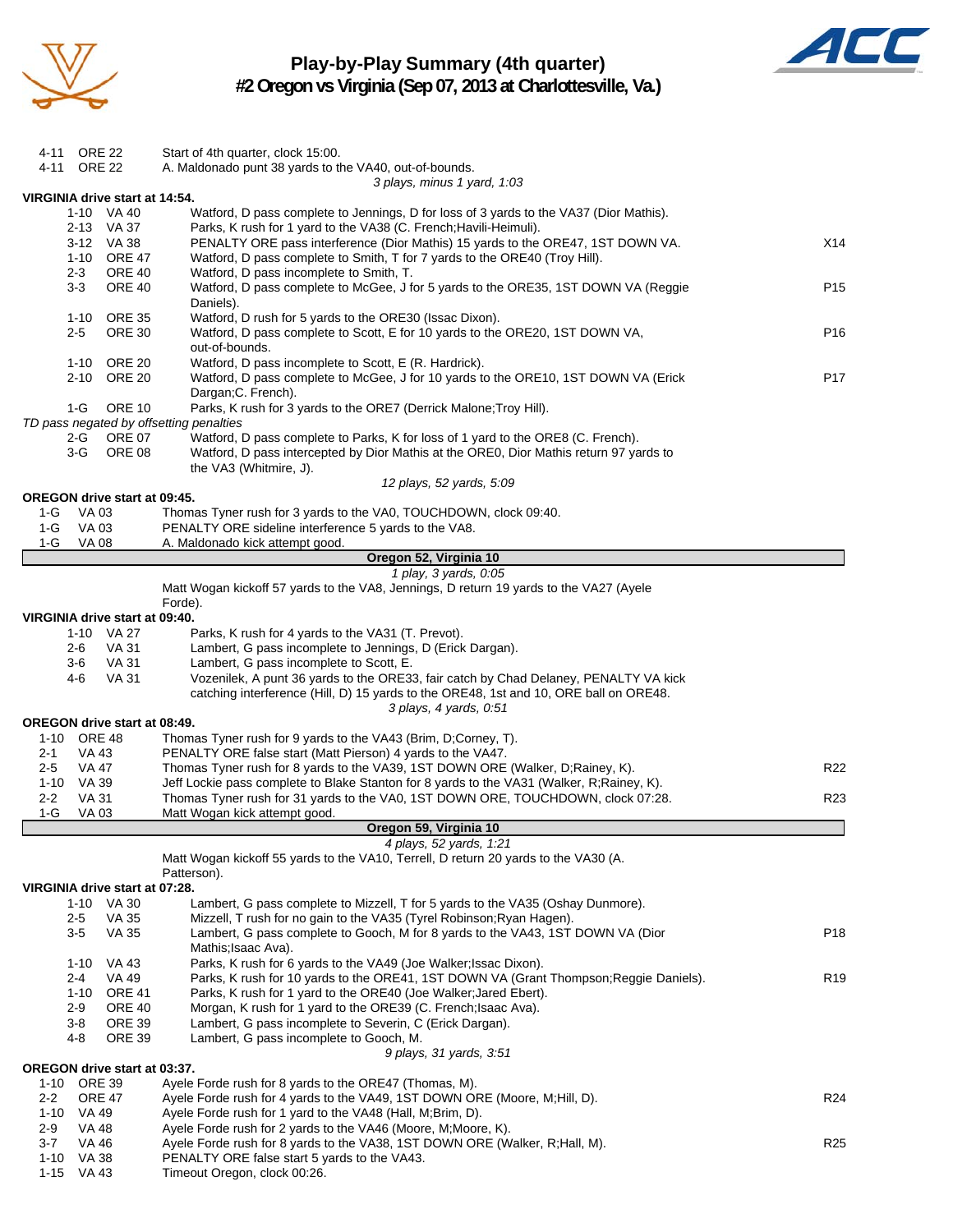

**Play-by-Play Summary (4th quarter) #2 Oregon vs Virginia (Sep 07, 2013 at Charlottesville, Va.)**



1-15 VA 43 Ayele Forde rush for loss of 1 yard to the VA44 (Moore, K;Hill, D). End of game, clock 00:00.

| 6 plays, 17 yards, 3:37             |       |       |   |  |  |   |         |         |           |                   |                  |
|-------------------------------------|-------|-------|---|--|--|---|---------|---------|-----------|-------------------|------------------|
| FINAL SCORE: Oregon 59, Virginia 10 |       |       |   |  |  |   |         |         |           |                   |                  |
| Time<br>1st Downs<br>Conversions    |       |       |   |  |  |   |         |         |           |                   |                  |
| <b>Quarter Summary</b>              | Score | Poss  | R |  |  |   | 3rd     | 4th     | Rushing   | Passing           | <b>Penalties</b> |
| Oregon                              | 14    | 05:09 |   |  |  | Δ | $1 - 1$ | $0 - 0$ | $10 - 73$ | $1 - 1 - 0 - 8$   | $4 - 29$         |
| Virginia                            |       | 09:51 |   |  |  | ี | $2 - 5$ | $0 - 1$ | $9 - 31$  | $8 - 15 - 1 - 41$ | $1 - 15$         |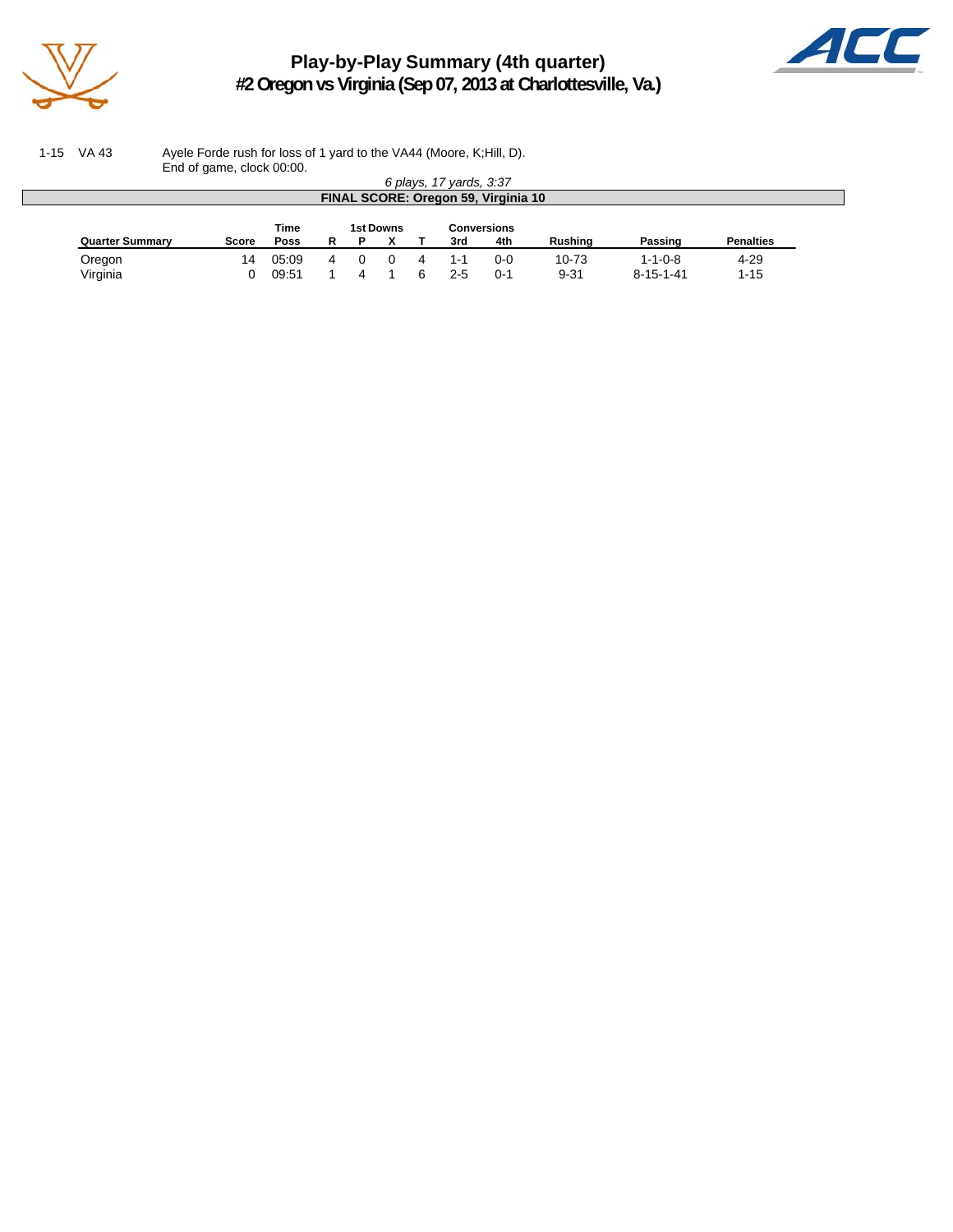

## **Quickie Statistics (4th quarter only) #2 Oregon vs Virginia (Sep 07, 2013 at Charlottesville, Va.)**



|                                   | <b>ORE</b>  | VA           |
|-----------------------------------|-------------|--------------|
| Score                             | 14          | 0            |
| <b>FIRST DOWNS</b>                | 4           | 6            |
| <b>RUSHES-YARDS (NET)</b>         | 10-73       | $9 - 31$     |
| <b>PASSING YDS (NET)</b>          | 8           | 41           |
| Passes Att-Comp-Int               | $1 - 1 - 0$ | $15 - 8 - 1$ |
| <b>TOTAL OFFENSE PLAYS-YARDS</b>  | $11 - 81$   | 24-72        |
| <b>Fumble Returns-Yards</b>       | $0-0$       | $0 - 0$      |
| <b>Punt Returns-Yards</b>         | $0 - 0$     | $0-0$        |
| Kickoff Returns-Yards             | $0-0$       | $2 - 39$     |
| <b>Interception Returns-Yards</b> | $1 - 97$    | $0 - 0$      |
| Punts (Number-Avg)                | $1 - 38.0$  | $1 - 36.0$   |
| Fumbles-Lost                      | $0 - 0$     | $0 - 0$      |
| Penalties-Yards                   | 4-29        | $1 - 15$     |
| <b>Possession Time</b>            | 05:09       | 09:51        |
| <b>Third-Down Conversions</b>     | 1 of 1      | 2 of 5       |
| <b>Fourth-Down Conversions</b>    | $0$ of $0$  | $0$ of 1     |

| Oregon                                                                                                 |                |                                                                                     |                                                                       |                                   |                                                       | Virginia                                                                                                                      |             |                 |                         |                  |                     |             |
|--------------------------------------------------------------------------------------------------------|----------------|-------------------------------------------------------------------------------------|-----------------------------------------------------------------------|-----------------------------------|-------------------------------------------------------|-------------------------------------------------------------------------------------------------------------------------------|-------------|-----------------|-------------------------|------------------|---------------------|-------------|
| <b>Rushing</b>                                                                                         |                | No. Gain Loss                                                                       |                                                                       | Net<br>TD                         | Avg<br>Lg                                             | <b>Rushing</b>                                                                                                                |             | No. Gain Loss   |                         | <b>Net</b><br>TD | Lg                  | Avg         |
| Thomas Tyner                                                                                           |                | 51<br>4                                                                             | 0                                                                     | $\overline{51}$<br>$\overline{c}$ | 31<br>12.8                                            | <b>Kevin Parks</b>                                                                                                            | 6           | 25              | 0                       | 25<br>0          | 10                  | 4.2         |
| Ayele Forde                                                                                            |                | 23<br>6                                                                             | 1                                                                     | 22<br>0                           | 8<br>3.7                                              | David Watford                                                                                                                 | 1           | 5               | 0                       | 5<br>0           | 5                   | 5.0         |
|                                                                                                        |                |                                                                                     |                                                                       |                                   |                                                       | Kye Morgan                                                                                                                    | 1           | $\mathbf{1}$    | $\mathbf 0$             | 1<br>0           | $\mathbf{1}$        | 1.0         |
|                                                                                                        |                |                                                                                     |                                                                       |                                   |                                                       | <b>Taquan Mizzell</b>                                                                                                         | 1           | $\Omega$        | $\Omega$                | 0<br>0           | 0                   | 0.0         |
| <b>Passing</b>                                                                                         |                | $C-A-I$                                                                             |                                                                       | TD<br>Yds                         | Long<br><b>Sack</b>                                   | Passing                                                                                                                       | $C-A-I$     |                 | Yds                     | TD<br>Long       |                     | <b>Sack</b> |
| Jeff Lockie                                                                                            |                | $1 - 1 - 0$                                                                         |                                                                       | $\overline{8}$<br>$\Omega$        | 8<br>U                                                | David Watford                                                                                                                 | $6 - 9 - 1$ |                 | $\overline{28}$         | $\Omega$         | 10                  | 0           |
|                                                                                                        |                |                                                                                     |                                                                       |                                   |                                                       | Greyson Lambert                                                                                                               | $2 - 6 - 0$ |                 | 13                      | $\Omega$         | 8                   | $\mathbf 0$ |
| Receiving                                                                                              |                | No.                                                                                 | Yards                                                                 | TD<br>Long                        |                                                       | <b>Receiving</b>                                                                                                              | No.         | Yards           | TD                      | Long             |                     |             |
| <b>Blake Stanton</b>                                                                                   |                |                                                                                     | 8                                                                     | $\Omega$                          | 8                                                     | Jake McGee                                                                                                                    | 2           | 15              | $\mathbf 0$             | 10               |                     |             |
|                                                                                                        |                |                                                                                     |                                                                       |                                   |                                                       | E.J. Scott                                                                                                                    | 1           | 10              | 0                       | 10               |                     |             |
|                                                                                                        |                |                                                                                     |                                                                       |                                   |                                                       | Miles Gooch                                                                                                                   | 1           | 8               | 0                       | 8                |                     |             |
|                                                                                                        |                |                                                                                     |                                                                       |                                   |                                                       | Tim Smith                                                                                                                     | 1           | $\overline{7}$  | 0                       | $\overline{7}$   |                     |             |
| <b>Punting</b>                                                                                         |                | No.<br>Yds                                                                          |                                                                       | Long<br>Avg                       | In20<br>TВ                                            | <b>Punting</b>                                                                                                                | No.         | Yds             |                         | Avg Long         | In20                | <u>ТВ</u>   |
| Alejandro Maldonado                                                                                    |                | 38<br>1                                                                             |                                                                       | 38.0<br>38                        | $\Omega$<br>$\Omega$                                  | Alec Vozenilek                                                                                                                | 1           | $\overline{36}$ | 36.0                    | 36               | $\Omega$            | $\Omega$    |
| <b>Punt Returns</b><br>TD<br><b>Punt Returns</b><br>Yards<br>TD<br>Yards<br>No.<br>Long<br>No.<br>Long |                |                                                                                     |                                                                       |                                   |                                                       |                                                                                                                               |             |                 |                         |                  |                     |             |
| <b>Kick Returns</b>                                                                                    |                | No.<br>Yards                                                                        |                                                                       | <b>TD</b><br>Long                 |                                                       | <b>Kick Returns</b>                                                                                                           | No.         | Yards           | TD                      | Long             |                     |             |
|                                                                                                        |                |                                                                                     |                                                                       |                                   |                                                       | Darius Jennings                                                                                                               | 1           | 19              | 0                       | 19               |                     |             |
|                                                                                                        |                |                                                                                     |                                                                       |                                   |                                                       | Dominique Terrell                                                                                                             | 1           | 20              | 0                       | 20               |                     |             |
| <b>Tackles</b>                                                                                         |                | UA-A                                                                                | <b>Total</b>                                                          | <b>Sacks</b>                      | <b>TFL</b>                                            | <b>Tackles</b>                                                                                                                | UA-A        | <b>Total</b>    |                         | <b>Sacks</b>     | <b>TFL</b>          |             |
| C. French                                                                                              |                | $1 - 3$                                                                             | 4                                                                     | 0.0                               | 1.0                                                   | <b>Kwontie Moore</b>                                                                                                          | $0 - 2$     |                 | 2                       | 0.0              | 0.5                 |             |
| Reggie Daniels                                                                                         |                | $1 - 1$                                                                             | $\overline{c}$                                                        | 0.0                               | 0.0                                                   | Rijo Walker                                                                                                                   | $0 - 2$     |                 | $\overline{\mathbf{c}}$ | 0.0              | 0.0                 |             |
| <b>Dior Mathis</b>                                                                                     |                | $1 - 1$                                                                             | $\overline{2}$                                                        | 0.0                               | 1.0                                                   | D.J. Hill                                                                                                                     | $0 - 2$     |                 | $\overline{2}$          | 0.0              | 0.5                 |             |
| Qtr                                                                                                    | Time           | <b>Scoring Play</b>                                                                 |                                                                       |                                   |                                                       |                                                                                                                               |             |                 |                         |                  | V-H                 |             |
| 1st                                                                                                    | 13:09          |                                                                                     |                                                                       |                                   |                                                       | ORE - Marcus Mariota 71 yd run (Dustin Haines rush), 5-89 1:51                                                                |             |                 |                         |                  | $8 - 0$             |             |
|                                                                                                        | 07:15          |                                                                                     |                                                                       |                                   |                                                       | ORE - De'Anthony Thomas 1 yd run (Matt Wogan kick blockd), 3-14 1:13                                                          |             |                 |                         |                  | $14 - 0$            |             |
|                                                                                                        | 04:28          | ORE - De'Anthony Thomas 40 yd run (Alejandro Maldonado kick), 1-40 0:08<br>$21 - 0$ |                                                                       |                                   |                                                       |                                                                                                                               |             |                 |                         |                  |                     |             |
|                                                                                                        |                |                                                                                     | VA - Khalek Shepherd 45 yd run (Ian Frye kick), 7-75 3:43<br>$21 - 7$ |                                   |                                                       |                                                                                                                               |             |                 |                         |                  |                     |             |
|                                                                                                        | 00:45          |                                                                                     |                                                                       |                                   |                                                       |                                                                                                                               |             |                 |                         |                  |                     |             |
| 2 <sub>nd</sub>                                                                                        | 10:01          |                                                                                     |                                                                       |                                   |                                                       | ORE - Bralon Addison 30 yd pass from Marcus Mariota (Matt Wogan kick), 4-80 0:41                                              |             |                 |                         |                  | $28 - 7$            |             |
|                                                                                                        | 02:04          | VA - Ian Frye 37 yd field goal, 7-25 2:47                                           |                                                                       |                                   |                                                       |                                                                                                                               |             |                 |                         |                  | $28 - 10$           |             |
| 3rd                                                                                                    | 12:48          |                                                                                     |                                                                       |                                   | ORE - Alejandro Maldonado 29 yd field goal, 8-43 1:07 |                                                                                                                               |             |                 |                         |                  | $31 - 10$           |             |
|                                                                                                        | 03:46          |                                                                                     |                                                                       |                                   |                                                       | ORE - De'Anthony Thomas 8 yd run (Alejandro Maldonado kick), 10-75 3:08                                                       |             |                 |                         |                  | $38 - 10$           |             |
|                                                                                                        | 02:42          |                                                                                     |                                                                       |                                   |                                                       | ORE - Keanon Lowe 11 yd pass from Marcus Mariota (Matt Wogan kick), 5-24 0:49                                                 |             |                 |                         |                  | $45 - 10$           |             |
| 4th                                                                                                    | 09:40<br>07:28 |                                                                                     |                                                                       |                                   |                                                       | ORE - Thomas Tyner 3 yd run (Alejandro Maldonado kick), 1-3 0:05<br>ORE - Thomas Tyner 31 yd run (Matt Wogan kick), 4-52 1:21 |             |                 |                         |                  | $7 - 0$<br>$14 - 0$ |             |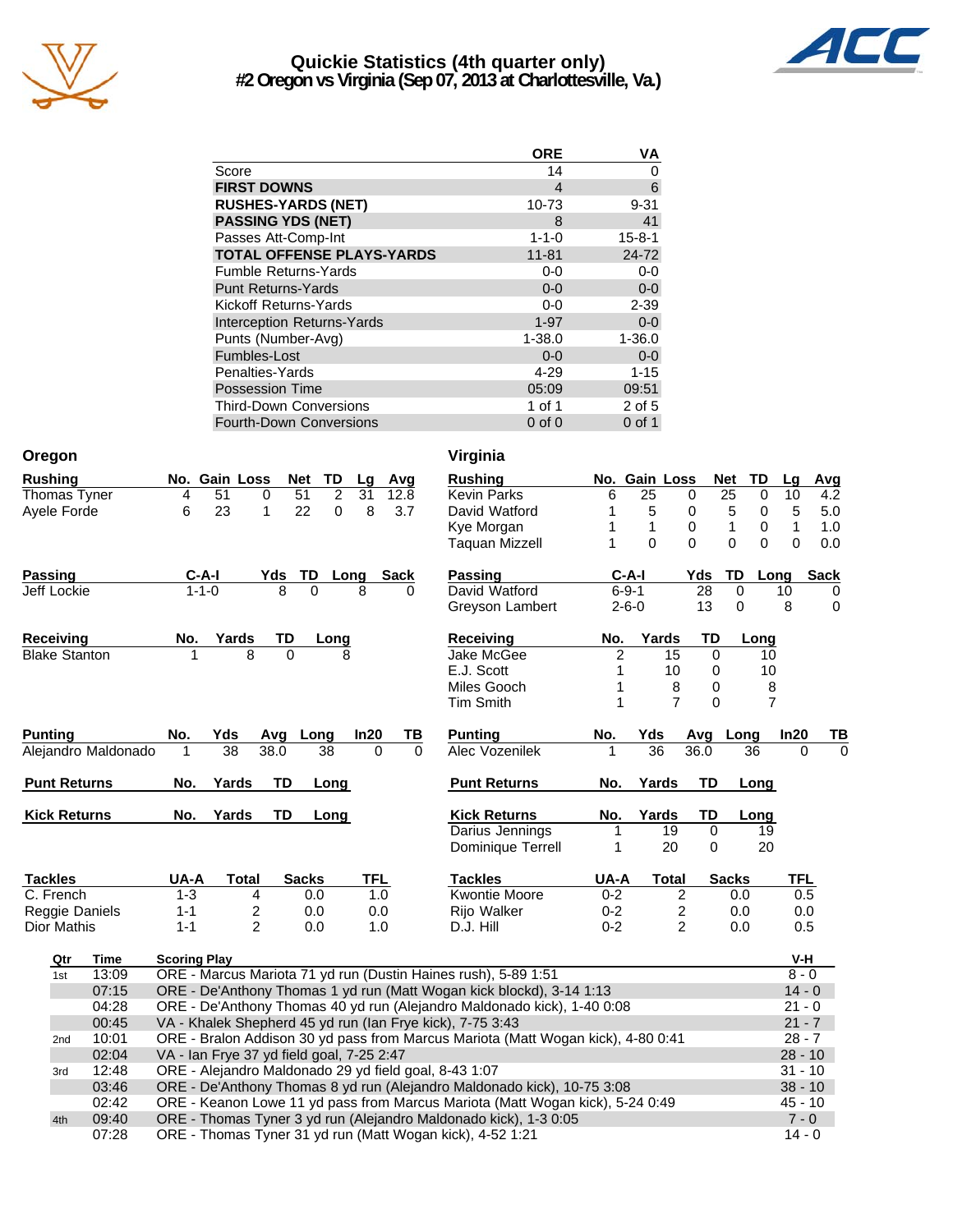

#### **Scoring Summary (Final) Virginia Football 2013 VMI vs Virginia (Sep 21, 2013 at Charlottesville, Va.)**



VMI (1-3) vs. Virginia (2-1) Date: Sep 21, 2013 • Site: Charlottesville, Va. • Stadium: Smith/Harrison/Scott Attendance: 40165

| <b>Score by Quarters</b> |   |   | <b>Total</b> |
|--------------------------|---|---|--------------|
| √MI                      |   |   |              |
| Virginia                 | ິ | ິ | 49           |

| Qtr Time | <b>Scoring Play</b>                                                            | V-H      |
|----------|--------------------------------------------------------------------------------|----------|
|          | 2nd 12:38 VA - Kevin Parks 61 yd run (Ian Frye kick), 3-70 0:54                | $0 - 7$  |
|          | 03:09 VA - Kevin Parks 2 yd run (Ian Frye kick), 12-62 4:57                    | $0 - 14$ |
|          | 02:00 VA - Tim Smith 38 yd pass from David Watford (Ian Frye kick), 2-59 0:34  | $0 - 21$ |
|          | 3rd 14:26 VA - Daniel Hamm 7 yd run (Ian Frye kick), 2-61 0:34                 | $0 - 28$ |
|          | 08:27 VA - Jake McGee 4 yd pass from David Watford (Ian Frye kick), 11-67 4:03 | $0 - 35$ |
|          | 03:06 VA - David Watford 1 yd run (Ian Frye kick), 8-52 2:22                   | $0 - 42$ |
|          | 4th 13:52 VA - Daniel Hamm 12 yd run (Ian Frye kick), 10-67 2:27               | $0 - 49$ |

Kickoff time: 3:34 PM • End of Game: 6:55 pm • Total elapsed time: 3:21

Officials: Referee: Riley Johnson; Umpire: Steve Disangro; Linesman: Kavin McGrath;

Line judge: Tim Graham; Back judge: Barry Hendon; Field judge: J. Visingardi;

Side judge: Mike Safrit;

Temperature: 68 deg • Wind: S 10mph • Weather: steady rain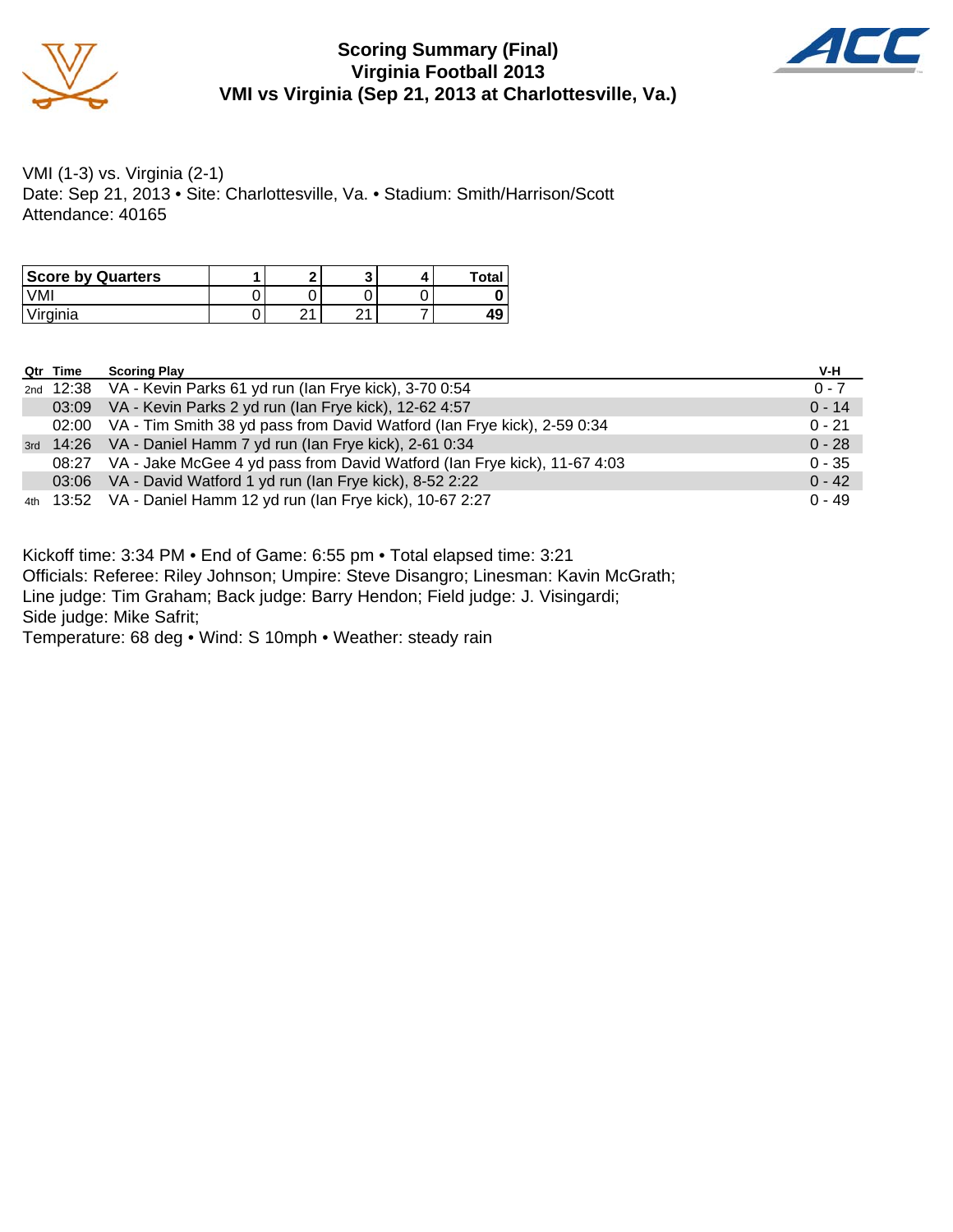





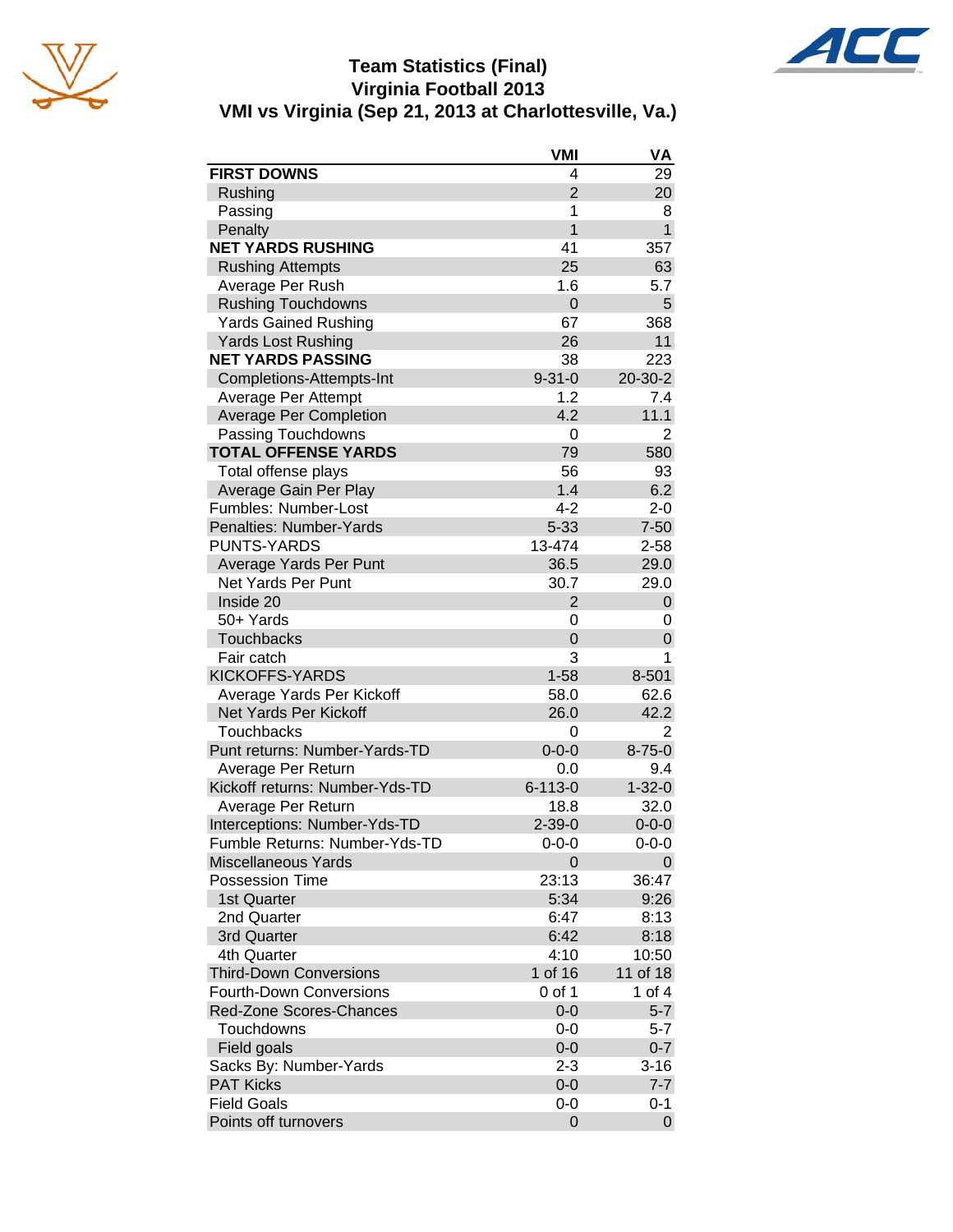

## **Individual Statistics (Final) Virginia Football 2013 VMI vs Virginia (Sep 21, 2013 at Charlottesville, Va.)**



#### **VMI Virginia**

| Rushing                 |    | No. Gain Loss |    | <b>Net</b> | TD | La | Avq    |
|-------------------------|----|---------------|----|------------|----|----|--------|
| Deon Watts              | 8  | 26            |    | 25         | 0  | 10 | 3.1    |
| Derrick Ziglar          | 8  | 25            | 2  | 23         | Ω  | 6  | 2.9    |
| <b>Bradley Lipscomb</b> | 4  | 11            | 1  | 10         | 0  | 4  | 2.5    |
| Jabari Turner           |    | 5             | 0  | 5          | 0  | 5  | 5.0    |
| A.J. Augustine          | 2  | 0             | 9  | -9         | O  | O  | $-4.5$ |
| Eric Kordenbrock        | 2  | O             | 13 | $-13$      | 0  | 0  | $-6.5$ |
| Totals                  | 25 | 67            | 26 | 41         |    | 10 | 1.6    |

| <b>Passing</b>   | $C-A-I$      | Yds | TD Long | Sack |
|------------------|--------------|-----|---------|------|
| Eric Kordenbrock | $9 - 27 - 0$ | 38  | 10.     |      |
| A.J. Augustine   | $0 - 4 - 0$  |     |         |      |
| Totals           | $9 - 31 - 0$ | 38  | 10      |      |

| <b>Receiving</b> | No. | Yards | TD           | Long |
|------------------|-----|-------|--------------|------|
| Deon Watts       |     | 13    |              | 8    |
| James Rogers     | 2   |       | O            | 3    |
| Samuel Patterson |     | 10    | O            | 10   |
| Doug Burton      |     |       | $\mathbf{C}$ |      |
| Mario Thompson   |     |       | O            |      |
| Dane Forlines    |     |       |              |      |
| Totals           |     | วด    |              |      |

| <b>Punting</b>  | No. | Yds |      | Avg Long | In20 | ΤВ |
|-----------------|-----|-----|------|----------|------|----|
| David Eberhardt | 8   | 306 | 38.2 | 43       |      |    |
| Hayden Alford   |     | 160 | 40.0 | 46       |      |    |
| Team            |     |     | 8.0  |          |      |    |
| Totals          | 13  | 474 | 36.5 | 46       |      |    |

|                     |    | Punt |   |  | <b>Kickoff</b> |     | Intercept |             |    |
|---------------------|----|------|---|--|----------------|-----|-----------|-------------|----|
| <b>Returns</b>      | No | Yds  |   |  | $Lq$ No Yds    |     |           | $Lg$ No Yds |    |
| Dane Forlines       |    |      |   |  | 67             | 261 |           |             |    |
| James Fruehan       | O  | O    |   |  | 32             |     |           |             |    |
| Doug Moore          |    | O    |   |  |                |     |           | 39          | 39 |
| <b>Taylor Stout</b> |    | O    | 0 |  | 14             | 14  |           |             |    |
| Totals              | 0  |      |   |  |                | 26  |           | 39          | 39 |

| <b>TIGIU YUAIS</b> | wu. | IIIIE | ייט | nesun |    |  |
|--------------------|-----|-------|-----|-------|----|--|
|                    |     |       |     |       |    |  |
|                    |     |       |     |       |    |  |
|                    |     |       |     |       |    |  |
|                    |     |       |     |       |    |  |
| Kickoffs           | No. | Yards | Avq | ΤВ    | OВ |  |

| NUNUNS             | $190.$ $18103$ $190$ $190$ |           |  |
|--------------------|----------------------------|-----------|--|
| Dillon Christopher |                            | 58 58.0 0 |  |
|                    |                            |           |  |

| All-purpose   | Run | Rcv | KR  | <b>PR</b> | IR | Total |
|---------------|-----|-----|-----|-----------|----|-------|
| Dane Forlines |     |     | 67  |           |    | 67    |
| Doug Moore    |     | 0   |     |           | 39 | 39    |
| Deon Watts    | 25  | 13  |     |           |    | 38    |
| James Fruehan |     | 0   | 32. |           |    | 32    |

| <b>Rushing</b>  |    |     | No. Gain Loss Net TD |     |               | La | Avg |
|-----------------|----|-----|----------------------|-----|---------------|----|-----|
| Daniel Hamm     | 21 | 137 |                      | 136 | 2             | 12 | 6.5 |
| Kevin Parks     | 17 | 137 | 2                    | 135 | $\mathcal{P}$ | 61 | 7.9 |
| LaChaston Smith | 10 | 47  | 3                    | 44  | O             | 12 | 4.4 |
| David Watford   | 8  | 33  | 3                    | 30  |               | 10 | 3.8 |
| Kye Morgan      |    | 14  | 2                    | 12  | 0             | 5  | 1.7 |
| Totals          | 63 | 368 | 11                   | 357 | 5             | 61 | 5.7 |

| Passing         | C-A-I         | Yds | TD Long | Sack |
|-----------------|---------------|-----|---------|------|
| David Watford   | $18 - 25 - 2$ | 206 | 54      |      |
| Greyson Lambert | $2 - 5 - 0$   | 17  |         | 0    |
| Totals          | $20 - 30 - 2$ | 223 | 54      |      |

| <b>Receiving</b>   | No. | Yards | TD | Long |
|--------------------|-----|-------|----|------|
| <b>Tim Smith</b>   | 4   | 52    | 1  | 38   |
| Dominique Terrell  | 4   | 27    | O  | 9    |
| <b>Kevin Parks</b> | 3   | 69    | 0  | 54   |
| Jake McGee         | 3   | 19    | 1  | 11   |
| Darius Jennings    | 2   | 17    | Ω  | 10   |
| Daniel Hamm        |     | 11    | 0  | 11   |
| Zachary Swanson    |     | 11    | 0  | 11   |
| Adrian Gamble      |     | 11    | 0  | 11   |
| Canaan Severin     |     | 6     | O) | 6    |
| Totals             |     | 223   | 2  | 54   |

| Punting        | No. | Yds |      | Avg Long | In20 |  |
|----------------|-----|-----|------|----------|------|--|
| James Coleman  |     | 28  | 28.0 | 28       |      |  |
| Alec Vozenilek |     | 30  | 30.0 | 30       |      |  |
| Totals         |     | 58  | 29.0 | 30       |      |  |

|                          | Punt   |                 |                | Kickoff   |       | Intercept |           |  |
|--------------------------|--------|-----------------|----------------|-----------|-------|-----------|-----------|--|
| <b>Returns</b>           | No Yds |                 |                | Lg No Yds |       |           | Lg No Yds |  |
| <b>Dominique Terrell</b> | 75     | 30 <sup>1</sup> |                |           |       |           |           |  |
| Darius Jennings          |        |                 |                | 32        | 321   |           |           |  |
| Totals                   | 75     | -301            | $\overline{1}$ | - 32      | - 321 |           |           |  |

| Qtr |            | <b>Dist</b> |           |             |    |                                   | <b>Field goals</b> | Qtr | Time       | <b>Dist</b>                 |           |                                 |                                                         |
|-----|------------|-------------|-----------|-------------|----|-----------------------------------|--------------------|-----|------------|-----------------------------|-----------|---------------------------------|---------------------------------------------------------|
|     |            |             |           |             |    |                                   | lan Frye           | 2nd | 10:26      |                             |           |                                 |                                                         |
| No. | Yards      |             |           | TВ          | OΒ |                                   | <b>Kickoffs</b>    | No. | Yards      |                             |           | тв                              | <b>OB</b>                                               |
|     | 58         |             |           | 0           | 0  |                                   | lan Frye           |     | 443        |                             |           | 2                               | 0                                                       |
|     |            |             |           |             |    |                                   | <b>Dylan Sims</b>  |     | 58         |                             |           | 0                               | 0                                                       |
| Run | <b>Rcv</b> | <b>KR</b>   | <b>PR</b> |             |    |                                   | All-purpose        |     | <b>Rcv</b> | KR                          | <b>PR</b> |                                 | Total                                                   |
| 0   | 0          | 67          | 0         |             |    | 67                                | <b>Kevin Parks</b> |     | 69         | 0                           | 0         |                                 | 204                                                     |
| 0   | 0          | 0           | 0         |             |    | 39                                | Daniel Hamm        |     | 11         | 0                           | 0         |                                 | 147                                                     |
| 25  | 13         | 0           | 0         |             |    | 38                                | Dominique Terrell  |     | 27         | 0                           |           |                                 | 102                                                     |
| 0   | 0          | 32          | 0         |             |    | 32                                | Tim Smith          |     | 52         | 0                           | 0         |                                 | 52                                                      |
|     |            | Time        |           | Avq<br>58.0 |    | Result<br>IR<br>0<br>39<br>0<br>0 | Total              |     |            | Run<br>135<br>136<br>0<br>0 |           | 37 yards<br>Ava<br>63.3<br>58.0 | Result<br>Missed<br>IR<br>0<br>0<br>75<br>0<br>$\Omega$ |

FUMBLES: VMI-A.J. Augustine 2-1; Jabari Turner 1-1; Taylor Stout 1-0. Virginia-Kye Morgan 1-0; LaChaston Smith 1-0.

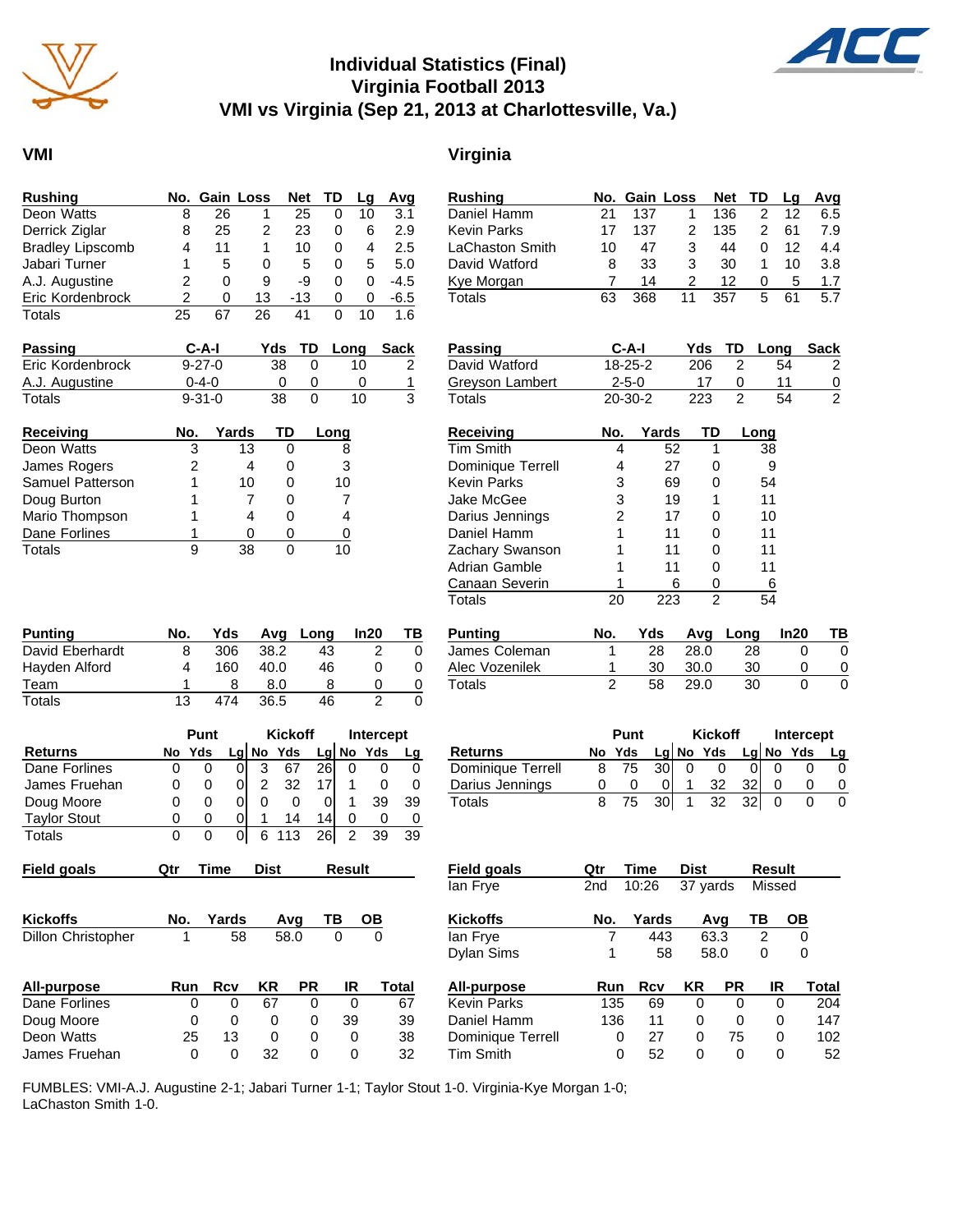





| <b>Brendon Bock</b><br>3<br>$\overline{4}$<br>34<br>7<br>3<br>$\overline{4}$<br>$\overline{7}$<br>eston Reber<br>57<br>$\blacksquare$<br>$\overline{\phantom{a}}$<br>$\overline{a}$<br>$\overline{\phantom{a}}$<br>$\overline{\phantom{a}}$<br>$\overline{7}$<br>$\overline{2}$<br>5<br>33 Ty Garvin<br>ä,<br>3<br>Justin Smith<br>3<br>6<br>91<br>2<br>6<br>Joe Nelson<br>4<br>99<br>$\overline{\phantom{a}}$<br>÷<br>$\blacksquare$<br>$\blacksquare$<br>$\overline{2}$<br>5<br>3<br>25 Alex Keys<br>$\overline{a}$<br>$\overline{a}$<br>16 Mike Smith<br>$\overline{c}$<br>3<br>5<br>$\blacksquare$<br>$\overline{\phantom{a}}$<br>$\overline{\phantom{a}}$<br>$\overline{\phantom{m}}$<br>$\blacksquare$<br>$\blacksquare$<br>$\blacksquare$<br>$\overline{2}$<br>3<br>5<br>54 Darnell Ashton<br>$\blacksquare$<br>$\blacksquare$<br>$\overline{\phantom{0}}$<br>$\overline{\phantom{0}}$<br>2<br>3<br>5<br>20 Alex James<br>$\overline{\phantom{a}}$<br>$\overline{\phantom{a}}$<br>$\blacksquare$<br>$\overline{\phantom{a}}$<br>÷,<br>۰<br>$\overline{0}$<br>41 Logan Staib<br>$\overline{4}$<br>4<br>-<br>3<br>$\mathbf{1}$<br>4<br>Damian Jones<br>7<br>ä,<br>$\blacksquare$<br>$\overline{\phantom{a}}$<br>$\overline{\phantom{a}}$<br>$\overline{\phantom{m}}$<br>$\overline{2}$<br>$\overline{2}$<br>$\boldsymbol{9}$<br>James Fruehan<br>4<br>$1 - 0$<br>$\overline{a}$<br>$\overline{\phantom{0}}$<br>$\overline{a}$<br>÷<br>2<br>$\overline{c}$<br>$1.0 - 2$<br>$2.0 - 4$<br>86 Chris Harper<br>4<br>97 John Washington<br>$\mathbf{1}$<br>3<br>$0.5 - 1$<br>4<br>Dakota Nicely<br>0<br>4<br>4<br>37<br>$\overline{\phantom{a}}$<br>$\blacksquare$<br>ä,<br>$\overline{2}$<br>3<br>45 Miller Williams<br>$\mathbf{1}$<br>$\overline{a}$<br>$\overline{a}$<br>$\overline{c}$<br>3<br>31 Travis Hawkins<br>1<br>$\blacksquare$<br>$\sim$<br>$\blacksquare$<br>$\overline{\phantom{a}}$<br>$\overline{\phantom{a}}$<br>$\overline{\phantom{m}}$<br>$\blacksquare$<br>$\overline{2}$<br>3<br>$\mathbf{1}$<br>84 Connor Mays<br>$\blacksquare$<br>$\overline{\phantom{a}}$<br>$\overline{\phantom{a}}$<br>$\blacksquare$<br>$\overline{a}$<br>$\overline{2}$<br>$\overline{2}$<br>59 Chris Copeland<br>0<br>$1.0 - 1$<br>$\overline{\phantom{a}}$<br>$\overline{\phantom{0}}$<br>$\blacksquare$<br>$\overline{\phantom{a}}$<br>÷,<br>$\blacksquare$<br>$\mathbf{1}$<br>$\mathbf{1}$<br>$\overline{c}$<br>3<br><b>Caleb Furlow</b><br>$0.5 - 0$<br>$\overline{\phantom{a}}$<br>$\overline{c}$<br>38 Alijah Robinson<br>1<br>1<br>$\blacksquare$<br>$\blacksquare$<br>$\overline{\phantom{a}}$<br>$\overline{\phantom{m}}$<br>۰<br>$\mathbf{1}$<br>$\mathbf{1}$<br>$\overline{2}$<br>90 Robert de Wolff<br>$\overline{a}$<br>÷<br>$\overline{c}$<br>$1 - 39$<br>Doug Moore<br>1<br>1<br>19<br>$\overline{2}$<br><b>Tyler Owens</b><br>$\mathbf{1}$<br>$\mathbf{1}$<br>28<br>95 James King<br>$\overline{c}$<br>1<br>1<br>÷<br>$\blacksquare$<br>ä,<br>$\overline{2}$<br>47 Caleb Lindsey<br>$\mathbf{1}$<br>$\mathbf{1}$<br>$\overline{a}$<br>$\overline{\phantom{a}}$<br>$\overline{c}$<br>$\overline{c}$<br>30 William Hyman<br>0<br>$\blacksquare$<br>$\blacksquare$<br>$\overline{\phantom{a}}$<br>$\overline{\phantom{a}}$<br>$\overline{\phantom{m}}$<br>$\blacksquare$<br>$\blacksquare$<br>$\mathbf{1}$<br>Deon Watts<br>$\mathbf{1}$<br>$\overline{0}$<br>$2^{\circ}$<br>$\blacksquare$<br>$\blacksquare$<br>$\overline{\phantom{0}}$<br>$\overline{\phantom{0}}$<br>50 Patrick Sexton<br>1<br>0<br>1<br>$\blacksquare$<br>$\overline{\phantom{a}}$<br>$\overline{\phantom{a}}$<br>$\overline{\phantom{a}}$<br>$\blacksquare$<br>ä,<br>$\mathbf{1}$<br>$\mathbf{1}$<br>26 Bradley Lipscomb<br>$\mathbf 0$<br>-<br>$\qquad \qquad \blacksquare$<br>0<br>Eric Johnson<br>1<br>1<br>1<br>$\blacksquare$<br>$\overline{\phantom{a}}$<br>$\overline{\phantom{a}}$<br>$\overline{\phantom{a}}$<br>$\overline{\phantom{a}}$<br>$\overline{\phantom{m}}$<br>$\mathbf{1}$<br>$\mathbf 0$<br>$\mathbf{1}$<br>24 Calvin Michie<br>$\overline{\phantom{a}}$<br>$\overline{a}$<br>$\overline{\phantom{m}}$<br>$\overline{\phantom{0}}$<br>$\mathbf{1}$<br>87 Mario Thompson<br>0<br>$\mathbf{1}$<br>$\blacksquare$<br>$\overline{\phantom{a}}$<br>50<br>60<br>110<br>$1.0 - 2$<br>$\Omega$<br>$\mathbf 0$<br><b>Totals</b><br>$4.0 - 6$<br>$\Omega$<br>$0-0$<br>$2 - 39$<br>$\Omega$<br>Sacks-Yds<br><b>TFL-Yds</b><br>FF<br>FR-Yds<br>Int-Yds<br><b>BrUp</b><br><b>Blks</b><br>## Virginia<br>Solo<br>Total<br>QBH<br>Ast<br><b>Anthony Harris</b><br>7<br>$\mathbf{1}$<br>8<br>8<br>L.<br>$\blacksquare$<br>÷,<br>Ξ.<br>$\overline{\phantom{m}}$<br>$\overline{2}$<br>43 Trent Corney<br>5<br>$2.0 - 8$<br>$\mathbf{1}$<br>3<br>$3.0 - 9$<br>$\mathbf{1}$<br>$\blacksquare$<br>Divante Walker<br>0<br>4<br>37<br>4<br>1<br>$\overline{a}$<br>$\overline{\phantom{a}}$<br>$\blacksquare$<br>$\overline{\phantom{a}}$<br>$\overline{\phantom{m}}$<br>$\overline{2}$<br>$\overline{2}$<br>4<br>44 Henry Coley<br>$0.5 - 1$<br>2<br>2<br>90 Jake Snyder<br>4<br>$\qquad \qquad \blacksquare$<br>$\overline{\phantom{a}}$<br>0<br>$\overline{4}$<br>$\overline{\mathbf{r}}$<br>$1.0 - 2$<br>$\mathbf{1}$<br>99 Brent Urban<br>$\overline{\phantom{a}}$<br>$\overline{\phantom{a}}$<br>$\overline{\phantom{a}}$<br>$\overline{\phantom{a}}$<br>$\overline{\phantom{a}}$<br>29 D.J. Hill<br>$\overline{2}$<br>$\mathbf 0$<br>$\overline{c}$<br>1<br>$\overline{\phantom{0}}$<br>$\overline{\phantom{a}}$<br>ä,<br>$\mathbf{1}$<br>$\overline{2}$<br>$\mathbf{1}$<br>3<br>26 Maurice Canady<br>$\overline{\phantom{a}}$<br>$\overline{\phantom{a}}$<br>$\blacksquare$<br>$\qquad \qquad \blacksquare$<br>$\overline{c}$<br>13 Daquan Romero<br>1<br>$\mathbf{1}$<br>1<br>$\blacksquare$<br>$\overline{\phantom{a}}$<br>$\overline{\phantom{a}}$<br>$\overline{\phantom{a}}$<br>$\qquad \qquad \blacksquare$<br>$\blacksquare$<br>$\mathbf{1}$<br>$\overline{2}$<br>$1.0 - 8$<br>Eli Harold<br>$\mathbf{1}$<br>$1.5 - 8$<br>7 <sup>7</sup><br>$\blacksquare$<br>$\overline{\phantom{a}}$<br>$\overline{\phantom{0}}$<br>$\overline{\phantom{0}}$<br>$\boldsymbol{2}$<br>42 Demeitre Brim<br>2<br>$1 - 0$<br>0<br>$\blacksquare$<br>$\blacksquare$<br>$\overline{\phantom{a}}$<br>$\blacksquare$<br>$\overline{\phantom{a}}$<br>$\overline{\phantom{a}}$<br>$\pmb{0}$<br>$1 - 0$<br>93 Donte Wilkins<br>$\mathbf{1}$<br>$\mathbf{1}$<br>$\overline{\phantom{0}}$<br>$\overline{\phantom{a}}$<br>$\blacksquare$<br>$\blacksquare$<br>$\overline{\phantom{0}}$<br>$\overline{\phantom{0}}$<br>5H Tim Harris<br>1<br>0<br>1<br>$\blacksquare$<br>$\overline{\phantom{a}}$<br>$\blacksquare$<br>$\overline{\phantom{a}}$<br>$\overline{\phantom{a}}$<br>$\blacksquare$<br>Ξ.<br>$\mathbf{1}$<br>$\mathbf{0}$<br>$\mathbf{1}$<br>40 Darius Lee<br>-<br>٠<br>$\qquad \qquad \blacksquare$<br>$\qquad \qquad \blacksquare$<br>83 Jake McGee<br>$\pmb{0}$<br>1<br>1<br>$\blacksquare$<br>$\blacksquare$<br>$\blacksquare$<br>$\blacksquare$<br>$\overline{\phantom{a}}$<br>$\overline{\phantom{m}}$<br>$\mathbf{1}$<br>$\mathbf{1}$<br>0<br>$\overline{2}$<br>$\mathbf{1}$<br>Demetrious Nicholson<br>$\overline{\phantom{a}}$<br>$\overline{\phantom{a}}$<br>$\overline{\phantom{a}}$<br>$\overline{\phantom{m}}$<br>$\qquad \qquad \blacksquare$<br>0<br>$\mathbf{1}$<br>$\mathbf{1}$<br>56 Andre Miles-Redmond<br>$\overline{\phantom{0}}$<br>$\blacksquare$<br>$\blacksquare$<br>0<br>$\mathbf{1}$<br>$\mathbf{1}$<br>55 David Dean<br>$\overline{\phantom{a}}$<br>$\overline{\phantom{0}}$<br>$\blacksquare$<br>٠<br>0<br>21 Brandon Phelps<br>1<br>1<br>$\overline{\phantom{a}}$<br>$\overline{\phantom{a}}$<br>$\overline{\phantom{a}}$<br>$\overline{\phantom{a}}$<br>$\overline{\phantom{a}}$<br>٠<br>$\overline{\phantom{a}}$<br>59 Mark Hall<br>0<br>$\mathbf{1}$<br>$\mathbf{1}$<br>$\blacksquare$<br>$\overline{\phantom{0}}$<br>$\overline{a}$<br>$\overline{\phantom{a}}$<br>÷,<br>27 Rijo Walker<br>$\mathbf{1}$<br>$0.5 - 0$<br>0<br>1<br>$\overline{\phantom{a}}$<br>$\overline{\phantom{a}}$<br>$\blacksquare$<br>$\blacksquare$<br>$\overline{\phantom{a}}$<br>$\overline{\phantom{a}}$<br>$\mathbf{1}$<br>$\mathbf{1}$<br>41 Connor Wingo-Reeves<br>0<br>$\overline{\phantom{a}}$<br>$\overline{\phantom{0}}$<br>$\blacksquare$<br>$\blacksquare$<br>$\overline{\phantom{a}}$<br>$\overline{\phantom{0}}$<br><b>Kyle Dockins</b><br>0<br>1<br>1<br>87<br>$\blacksquare$<br>$\overline{\phantom{a}}$<br>$\blacksquare$<br>$\overline{\phantom{a}}$<br>$\blacksquare$<br>$\overline{\phantom{0}}$<br>-<br>32 Mike Moore<br>0<br>$\mathbf{1}$<br>$\mathbf{1}$<br>-<br>٠<br>$\qquad \qquad \blacksquare$<br>$\qquad \qquad \blacksquare$<br>46 Mason Thomas<br>$0.5 - 1$<br>0<br>1<br>1<br>$\overline{\phantom{a}}$<br>$\overline{\phantom{a}}$<br>$\overline{\phantom{a}}$<br>$\overline{\phantom{a}}$<br>$\overline{\phantom{m}}$<br>0<br>$\pmb{0}$<br>$\pmb{0}$<br>$\mathbf{1}$<br>22 DreQuan Hoskey<br>$\blacksquare$<br>$\blacksquare$<br>$\overline{\phantom{a}}$<br>$\overline{\phantom{a}}$<br>$\blacksquare$<br>$\blacksquare$<br>88 Max Valles<br>0<br>0<br>0<br>1<br>$\blacksquare$<br>$\overline{\phantom{a}}$<br>$\qquad \qquad \blacksquare$<br>Totale<br>27<br>26<br>53<br>30.16<br>70.21<br>20<br>൶<br>$\Omega$<br>$\Omega$<br>$\overline{a}$<br>$\overline{1}$ | ## | VMI | Solo | Ast | <b>Total Sacks-Yds</b> | <b>TFL-Yds</b> | FF | FR-Yds | Int-Yds | <b>BrUp</b> | <b>Blks</b> | QBH |
|--------------------------------------------------------------------------------------------------------------------------------------------------------------------------------------------------------------------------------------------------------------------------------------------------------------------------------------------------------------------------------------------------------------------------------------------------------------------------------------------------------------------------------------------------------------------------------------------------------------------------------------------------------------------------------------------------------------------------------------------------------------------------------------------------------------------------------------------------------------------------------------------------------------------------------------------------------------------------------------------------------------------------------------------------------------------------------------------------------------------------------------------------------------------------------------------------------------------------------------------------------------------------------------------------------------------------------------------------------------------------------------------------------------------------------------------------------------------------------------------------------------------------------------------------------------------------------------------------------------------------------------------------------------------------------------------------------------------------------------------------------------------------------------------------------------------------------------------------------------------------------------------------------------------------------------------------------------------------------------------------------------------------------------------------------------------------------------------------------------------------------------------------------------------------------------------------------------------------------------------------------------------------------------------------------------------------------------------------------------------------------------------------------------------------------------------------------------------------------------------------------------------------------------------------------------------------------------------------------------------------------------------------------------------------------------------------------------------------------------------------------------------------------------------------------------------------------------------------------------------------------------------------------------------------------------------------------------------------------------------------------------------------------------------------------------------------------------------------------------------------------------------------------------------------------------------------------------------------------------------------------------------------------------------------------------------------------------------------------------------------------------------------------------------------------------------------------------------------------------------------------------------------------------------------------------------------------------------------------------------------------------------------------------------------------------------------------------------------------------------------------------------------------------------------------------------------------------------------------------------------------------------------------------------------------------------------------------------------------------------------------------------------------------------------------------------------------------------------------------------------------------------------------------------------------------------------------------------------------------------------------------------------------------------------------------------------------------------------------------------------------------------------------------------------------------------------------------------------------------------------------------------------------------------------------------------------------------------------------------------------------------------------------------------------------------------------------------------------------------------------------------------------------------------------------------------------------------------------------------------------------------------------------------------------------------------------------------------------------------------------------------------------------------------------------------------------------------------------------------------------------------------------------------------------------------------------------------------------------------------------------------------------------------------------------------------------------------------------------------------------------------------------------------------------------------------------------------------------------------------------------------------------------------------------------------------------------------------------------------------------------------------------------------------------------------------------------------------------------------------------------------------------------------------------------------------------------------------------------------------------------------------------------------------------------------------------------------------------------------------------------------------------------------------------------------------------------------------------------------------------------------------------------------------------------------------------------------------------------------------------------------------------------------------------------------------------------------------------------------------------------------------------------------------------------------------------------------------------------------------------------------------------------------------------------------------------------------------------------------------------------------------------------------------------------------------------------------------------------------------------------------------------------------------------------------------------------------------------------------------------------------------------------------------------------------------------------------------------------------------------------------------------------------------------------------------------------------------------------------------------------------------------------------------------------------------------------------------------------------------------------------------------------------------------------------------------------------------------------------------------------------------------------------------------------------------------------------------------------------------------------------------------------------------------------------------------------------------------------------------------------------------------------------------------------------------------------------------------------------------------------------------------------------------------------------------------------------------------------------------------------------------------------------------------------------------------------------------------------------------------------------------------------------------------------------------------------------------------------------------------------------------------------------------------------------------------------------------------------------------------------------------------------------------------------------------------------------------------------------------------------------------------------------------------------------------------------------------------------------------------------------------------------------------------------------------------------------------------------------------------------------------------------------------------------------------------------------------------------------------------------------------------------------------------------------------------------------------------------------------------------------------------------------------------------------------------------------------------------------------------------------------------------------------------------------------------------------------------------------------------------------------------------------------------------------------------------------------------------------------------------------------------------------------------------------------------------------------------------------------------------------|----|-----|------|-----|------------------------|----------------|----|--------|---------|-------------|-------------|-----|
|                                                                                                                                                                                                                                                                                                                                                                                                                                                                                                                                                                                                                                                                                                                                                                                                                                                                                                                                                                                                                                                                                                                                                                                                                                                                                                                                                                                                                                                                                                                                                                                                                                                                                                                                                                                                                                                                                                                                                                                                                                                                                                                                                                                                                                                                                                                                                                                                                                                                                                                                                                                                                                                                                                                                                                                                                                                                                                                                                                                                                                                                                                                                                                                                                                                                                                                                                                                                                                                                                                                                                                                                                                                                                                                                                                                                                                                                                                                                                                                                                                                                                                                                                                                                                                                                                                                                                                                                                                                                                                                                                                                                                                                                                                                                                                                                                                                                                                                                                                                                                                                                                                                                                                                                                                                                                                                                                                                                                                                                                                                                                                                                                                                                                                                                                                                                                                                                                                                                                                                                                                                                                                                                                                                                                                                                                                                                                                                                                                                                                                                                                                                                                                                                                                                                                                                                                                                                                                                                                                                                                                                                                                                                                                                                                                                                                                                                                                                                                                                                                                                                                                                                                                                                                                                                                                                                                                                                                                                                                                                                                                                                                                                                                                                                                                                                                                                                                                                                                                                                                                                                                                                                                                                                                                                                                                                                                                                                                                                                                                                                                                                                                                                                                                                                                                                                                                                                                                                      |    |     |      |     |                        |                |    |        |         |             |             |     |
|                                                                                                                                                                                                                                                                                                                                                                                                                                                                                                                                                                                                                                                                                                                                                                                                                                                                                                                                                                                                                                                                                                                                                                                                                                                                                                                                                                                                                                                                                                                                                                                                                                                                                                                                                                                                                                                                                                                                                                                                                                                                                                                                                                                                                                                                                                                                                                                                                                                                                                                                                                                                                                                                                                                                                                                                                                                                                                                                                                                                                                                                                                                                                                                                                                                                                                                                                                                                                                                                                                                                                                                                                                                                                                                                                                                                                                                                                                                                                                                                                                                                                                                                                                                                                                                                                                                                                                                                                                                                                                                                                                                                                                                                                                                                                                                                                                                                                                                                                                                                                                                                                                                                                                                                                                                                                                                                                                                                                                                                                                                                                                                                                                                                                                                                                                                                                                                                                                                                                                                                                                                                                                                                                                                                                                                                                                                                                                                                                                                                                                                                                                                                                                                                                                                                                                                                                                                                                                                                                                                                                                                                                                                                                                                                                                                                                                                                                                                                                                                                                                                                                                                                                                                                                                                                                                                                                                                                                                                                                                                                                                                                                                                                                                                                                                                                                                                                                                                                                                                                                                                                                                                                                                                                                                                                                                                                                                                                                                                                                                                                                                                                                                                                                                                                                                                                                                                                                                                      |    |     |      |     |                        |                |    |        |         |             |             |     |
|                                                                                                                                                                                                                                                                                                                                                                                                                                                                                                                                                                                                                                                                                                                                                                                                                                                                                                                                                                                                                                                                                                                                                                                                                                                                                                                                                                                                                                                                                                                                                                                                                                                                                                                                                                                                                                                                                                                                                                                                                                                                                                                                                                                                                                                                                                                                                                                                                                                                                                                                                                                                                                                                                                                                                                                                                                                                                                                                                                                                                                                                                                                                                                                                                                                                                                                                                                                                                                                                                                                                                                                                                                                                                                                                                                                                                                                                                                                                                                                                                                                                                                                                                                                                                                                                                                                                                                                                                                                                                                                                                                                                                                                                                                                                                                                                                                                                                                                                                                                                                                                                                                                                                                                                                                                                                                                                                                                                                                                                                                                                                                                                                                                                                                                                                                                                                                                                                                                                                                                                                                                                                                                                                                                                                                                                                                                                                                                                                                                                                                                                                                                                                                                                                                                                                                                                                                                                                                                                                                                                                                                                                                                                                                                                                                                                                                                                                                                                                                                                                                                                                                                                                                                                                                                                                                                                                                                                                                                                                                                                                                                                                                                                                                                                                                                                                                                                                                                                                                                                                                                                                                                                                                                                                                                                                                                                                                                                                                                                                                                                                                                                                                                                                                                                                                                                                                                                                                                      |    |     |      |     |                        |                |    |        |         |             |             |     |
|                                                                                                                                                                                                                                                                                                                                                                                                                                                                                                                                                                                                                                                                                                                                                                                                                                                                                                                                                                                                                                                                                                                                                                                                                                                                                                                                                                                                                                                                                                                                                                                                                                                                                                                                                                                                                                                                                                                                                                                                                                                                                                                                                                                                                                                                                                                                                                                                                                                                                                                                                                                                                                                                                                                                                                                                                                                                                                                                                                                                                                                                                                                                                                                                                                                                                                                                                                                                                                                                                                                                                                                                                                                                                                                                                                                                                                                                                                                                                                                                                                                                                                                                                                                                                                                                                                                                                                                                                                                                                                                                                                                                                                                                                                                                                                                                                                                                                                                                                                                                                                                                                                                                                                                                                                                                                                                                                                                                                                                                                                                                                                                                                                                                                                                                                                                                                                                                                                                                                                                                                                                                                                                                                                                                                                                                                                                                                                                                                                                                                                                                                                                                                                                                                                                                                                                                                                                                                                                                                                                                                                                                                                                                                                                                                                                                                                                                                                                                                                                                                                                                                                                                                                                                                                                                                                                                                                                                                                                                                                                                                                                                                                                                                                                                                                                                                                                                                                                                                                                                                                                                                                                                                                                                                                                                                                                                                                                                                                                                                                                                                                                                                                                                                                                                                                                                                                                                                                                      |    |     |      |     |                        |                |    |        |         |             |             |     |
|                                                                                                                                                                                                                                                                                                                                                                                                                                                                                                                                                                                                                                                                                                                                                                                                                                                                                                                                                                                                                                                                                                                                                                                                                                                                                                                                                                                                                                                                                                                                                                                                                                                                                                                                                                                                                                                                                                                                                                                                                                                                                                                                                                                                                                                                                                                                                                                                                                                                                                                                                                                                                                                                                                                                                                                                                                                                                                                                                                                                                                                                                                                                                                                                                                                                                                                                                                                                                                                                                                                                                                                                                                                                                                                                                                                                                                                                                                                                                                                                                                                                                                                                                                                                                                                                                                                                                                                                                                                                                                                                                                                                                                                                                                                                                                                                                                                                                                                                                                                                                                                                                                                                                                                                                                                                                                                                                                                                                                                                                                                                                                                                                                                                                                                                                                                                                                                                                                                                                                                                                                                                                                                                                                                                                                                                                                                                                                                                                                                                                                                                                                                                                                                                                                                                                                                                                                                                                                                                                                                                                                                                                                                                                                                                                                                                                                                                                                                                                                                                                                                                                                                                                                                                                                                                                                                                                                                                                                                                                                                                                                                                                                                                                                                                                                                                                                                                                                                                                                                                                                                                                                                                                                                                                                                                                                                                                                                                                                                                                                                                                                                                                                                                                                                                                                                                                                                                                                                      |    |     |      |     |                        |                |    |        |         |             |             |     |
|                                                                                                                                                                                                                                                                                                                                                                                                                                                                                                                                                                                                                                                                                                                                                                                                                                                                                                                                                                                                                                                                                                                                                                                                                                                                                                                                                                                                                                                                                                                                                                                                                                                                                                                                                                                                                                                                                                                                                                                                                                                                                                                                                                                                                                                                                                                                                                                                                                                                                                                                                                                                                                                                                                                                                                                                                                                                                                                                                                                                                                                                                                                                                                                                                                                                                                                                                                                                                                                                                                                                                                                                                                                                                                                                                                                                                                                                                                                                                                                                                                                                                                                                                                                                                                                                                                                                                                                                                                                                                                                                                                                                                                                                                                                                                                                                                                                                                                                                                                                                                                                                                                                                                                                                                                                                                                                                                                                                                                                                                                                                                                                                                                                                                                                                                                                                                                                                                                                                                                                                                                                                                                                                                                                                                                                                                                                                                                                                                                                                                                                                                                                                                                                                                                                                                                                                                                                                                                                                                                                                                                                                                                                                                                                                                                                                                                                                                                                                                                                                                                                                                                                                                                                                                                                                                                                                                                                                                                                                                                                                                                                                                                                                                                                                                                                                                                                                                                                                                                                                                                                                                                                                                                                                                                                                                                                                                                                                                                                                                                                                                                                                                                                                                                                                                                                                                                                                                                                      |    |     |      |     |                        |                |    |        |         |             |             |     |
|                                                                                                                                                                                                                                                                                                                                                                                                                                                                                                                                                                                                                                                                                                                                                                                                                                                                                                                                                                                                                                                                                                                                                                                                                                                                                                                                                                                                                                                                                                                                                                                                                                                                                                                                                                                                                                                                                                                                                                                                                                                                                                                                                                                                                                                                                                                                                                                                                                                                                                                                                                                                                                                                                                                                                                                                                                                                                                                                                                                                                                                                                                                                                                                                                                                                                                                                                                                                                                                                                                                                                                                                                                                                                                                                                                                                                                                                                                                                                                                                                                                                                                                                                                                                                                                                                                                                                                                                                                                                                                                                                                                                                                                                                                                                                                                                                                                                                                                                                                                                                                                                                                                                                                                                                                                                                                                                                                                                                                                                                                                                                                                                                                                                                                                                                                                                                                                                                                                                                                                                                                                                                                                                                                                                                                                                                                                                                                                                                                                                                                                                                                                                                                                                                                                                                                                                                                                                                                                                                                                                                                                                                                                                                                                                                                                                                                                                                                                                                                                                                                                                                                                                                                                                                                                                                                                                                                                                                                                                                                                                                                                                                                                                                                                                                                                                                                                                                                                                                                                                                                                                                                                                                                                                                                                                                                                                                                                                                                                                                                                                                                                                                                                                                                                                                                                                                                                                                                                      |    |     |      |     |                        |                |    |        |         |             |             |     |
|                                                                                                                                                                                                                                                                                                                                                                                                                                                                                                                                                                                                                                                                                                                                                                                                                                                                                                                                                                                                                                                                                                                                                                                                                                                                                                                                                                                                                                                                                                                                                                                                                                                                                                                                                                                                                                                                                                                                                                                                                                                                                                                                                                                                                                                                                                                                                                                                                                                                                                                                                                                                                                                                                                                                                                                                                                                                                                                                                                                                                                                                                                                                                                                                                                                                                                                                                                                                                                                                                                                                                                                                                                                                                                                                                                                                                                                                                                                                                                                                                                                                                                                                                                                                                                                                                                                                                                                                                                                                                                                                                                                                                                                                                                                                                                                                                                                                                                                                                                                                                                                                                                                                                                                                                                                                                                                                                                                                                                                                                                                                                                                                                                                                                                                                                                                                                                                                                                                                                                                                                                                                                                                                                                                                                                                                                                                                                                                                                                                                                                                                                                                                                                                                                                                                                                                                                                                                                                                                                                                                                                                                                                                                                                                                                                                                                                                                                                                                                                                                                                                                                                                                                                                                                                                                                                                                                                                                                                                                                                                                                                                                                                                                                                                                                                                                                                                                                                                                                                                                                                                                                                                                                                                                                                                                                                                                                                                                                                                                                                                                                                                                                                                                                                                                                                                                                                                                                                                      |    |     |      |     |                        |                |    |        |         |             |             |     |
|                                                                                                                                                                                                                                                                                                                                                                                                                                                                                                                                                                                                                                                                                                                                                                                                                                                                                                                                                                                                                                                                                                                                                                                                                                                                                                                                                                                                                                                                                                                                                                                                                                                                                                                                                                                                                                                                                                                                                                                                                                                                                                                                                                                                                                                                                                                                                                                                                                                                                                                                                                                                                                                                                                                                                                                                                                                                                                                                                                                                                                                                                                                                                                                                                                                                                                                                                                                                                                                                                                                                                                                                                                                                                                                                                                                                                                                                                                                                                                                                                                                                                                                                                                                                                                                                                                                                                                                                                                                                                                                                                                                                                                                                                                                                                                                                                                                                                                                                                                                                                                                                                                                                                                                                                                                                                                                                                                                                                                                                                                                                                                                                                                                                                                                                                                                                                                                                                                                                                                                                                                                                                                                                                                                                                                                                                                                                                                                                                                                                                                                                                                                                                                                                                                                                                                                                                                                                                                                                                                                                                                                                                                                                                                                                                                                                                                                                                                                                                                                                                                                                                                                                                                                                                                                                                                                                                                                                                                                                                                                                                                                                                                                                                                                                                                                                                                                                                                                                                                                                                                                                                                                                                                                                                                                                                                                                                                                                                                                                                                                                                                                                                                                                                                                                                                                                                                                                                                                      |    |     |      |     |                        |                |    |        |         |             |             |     |
|                                                                                                                                                                                                                                                                                                                                                                                                                                                                                                                                                                                                                                                                                                                                                                                                                                                                                                                                                                                                                                                                                                                                                                                                                                                                                                                                                                                                                                                                                                                                                                                                                                                                                                                                                                                                                                                                                                                                                                                                                                                                                                                                                                                                                                                                                                                                                                                                                                                                                                                                                                                                                                                                                                                                                                                                                                                                                                                                                                                                                                                                                                                                                                                                                                                                                                                                                                                                                                                                                                                                                                                                                                                                                                                                                                                                                                                                                                                                                                                                                                                                                                                                                                                                                                                                                                                                                                                                                                                                                                                                                                                                                                                                                                                                                                                                                                                                                                                                                                                                                                                                                                                                                                                                                                                                                                                                                                                                                                                                                                                                                                                                                                                                                                                                                                                                                                                                                                                                                                                                                                                                                                                                                                                                                                                                                                                                                                                                                                                                                                                                                                                                                                                                                                                                                                                                                                                                                                                                                                                                                                                                                                                                                                                                                                                                                                                                                                                                                                                                                                                                                                                                                                                                                                                                                                                                                                                                                                                                                                                                                                                                                                                                                                                                                                                                                                                                                                                                                                                                                                                                                                                                                                                                                                                                                                                                                                                                                                                                                                                                                                                                                                                                                                                                                                                                                                                                                                                      |    |     |      |     |                        |                |    |        |         |             |             |     |
|                                                                                                                                                                                                                                                                                                                                                                                                                                                                                                                                                                                                                                                                                                                                                                                                                                                                                                                                                                                                                                                                                                                                                                                                                                                                                                                                                                                                                                                                                                                                                                                                                                                                                                                                                                                                                                                                                                                                                                                                                                                                                                                                                                                                                                                                                                                                                                                                                                                                                                                                                                                                                                                                                                                                                                                                                                                                                                                                                                                                                                                                                                                                                                                                                                                                                                                                                                                                                                                                                                                                                                                                                                                                                                                                                                                                                                                                                                                                                                                                                                                                                                                                                                                                                                                                                                                                                                                                                                                                                                                                                                                                                                                                                                                                                                                                                                                                                                                                                                                                                                                                                                                                                                                                                                                                                                                                                                                                                                                                                                                                                                                                                                                                                                                                                                                                                                                                                                                                                                                                                                                                                                                                                                                                                                                                                                                                                                                                                                                                                                                                                                                                                                                                                                                                                                                                                                                                                                                                                                                                                                                                                                                                                                                                                                                                                                                                                                                                                                                                                                                                                                                                                                                                                                                                                                                                                                                                                                                                                                                                                                                                                                                                                                                                                                                                                                                                                                                                                                                                                                                                                                                                                                                                                                                                                                                                                                                                                                                                                                                                                                                                                                                                                                                                                                                                                                                                                                                      |    |     |      |     |                        |                |    |        |         |             |             |     |
|                                                                                                                                                                                                                                                                                                                                                                                                                                                                                                                                                                                                                                                                                                                                                                                                                                                                                                                                                                                                                                                                                                                                                                                                                                                                                                                                                                                                                                                                                                                                                                                                                                                                                                                                                                                                                                                                                                                                                                                                                                                                                                                                                                                                                                                                                                                                                                                                                                                                                                                                                                                                                                                                                                                                                                                                                                                                                                                                                                                                                                                                                                                                                                                                                                                                                                                                                                                                                                                                                                                                                                                                                                                                                                                                                                                                                                                                                                                                                                                                                                                                                                                                                                                                                                                                                                                                                                                                                                                                                                                                                                                                                                                                                                                                                                                                                                                                                                                                                                                                                                                                                                                                                                                                                                                                                                                                                                                                                                                                                                                                                                                                                                                                                                                                                                                                                                                                                                                                                                                                                                                                                                                                                                                                                                                                                                                                                                                                                                                                                                                                                                                                                                                                                                                                                                                                                                                                                                                                                                                                                                                                                                                                                                                                                                                                                                                                                                                                                                                                                                                                                                                                                                                                                                                                                                                                                                                                                                                                                                                                                                                                                                                                                                                                                                                                                                                                                                                                                                                                                                                                                                                                                                                                                                                                                                                                                                                                                                                                                                                                                                                                                                                                                                                                                                                                                                                                                                                      |    |     |      |     |                        |                |    |        |         |             |             |     |
|                                                                                                                                                                                                                                                                                                                                                                                                                                                                                                                                                                                                                                                                                                                                                                                                                                                                                                                                                                                                                                                                                                                                                                                                                                                                                                                                                                                                                                                                                                                                                                                                                                                                                                                                                                                                                                                                                                                                                                                                                                                                                                                                                                                                                                                                                                                                                                                                                                                                                                                                                                                                                                                                                                                                                                                                                                                                                                                                                                                                                                                                                                                                                                                                                                                                                                                                                                                                                                                                                                                                                                                                                                                                                                                                                                                                                                                                                                                                                                                                                                                                                                                                                                                                                                                                                                                                                                                                                                                                                                                                                                                                                                                                                                                                                                                                                                                                                                                                                                                                                                                                                                                                                                                                                                                                                                                                                                                                                                                                                                                                                                                                                                                                                                                                                                                                                                                                                                                                                                                                                                                                                                                                                                                                                                                                                                                                                                                                                                                                                                                                                                                                                                                                                                                                                                                                                                                                                                                                                                                                                                                                                                                                                                                                                                                                                                                                                                                                                                                                                                                                                                                                                                                                                                                                                                                                                                                                                                                                                                                                                                                                                                                                                                                                                                                                                                                                                                                                                                                                                                                                                                                                                                                                                                                                                                                                                                                                                                                                                                                                                                                                                                                                                                                                                                                                                                                                                                                      |    |     |      |     |                        |                |    |        |         |             |             |     |
|                                                                                                                                                                                                                                                                                                                                                                                                                                                                                                                                                                                                                                                                                                                                                                                                                                                                                                                                                                                                                                                                                                                                                                                                                                                                                                                                                                                                                                                                                                                                                                                                                                                                                                                                                                                                                                                                                                                                                                                                                                                                                                                                                                                                                                                                                                                                                                                                                                                                                                                                                                                                                                                                                                                                                                                                                                                                                                                                                                                                                                                                                                                                                                                                                                                                                                                                                                                                                                                                                                                                                                                                                                                                                                                                                                                                                                                                                                                                                                                                                                                                                                                                                                                                                                                                                                                                                                                                                                                                                                                                                                                                                                                                                                                                                                                                                                                                                                                                                                                                                                                                                                                                                                                                                                                                                                                                                                                                                                                                                                                                                                                                                                                                                                                                                                                                                                                                                                                                                                                                                                                                                                                                                                                                                                                                                                                                                                                                                                                                                                                                                                                                                                                                                                                                                                                                                                                                                                                                                                                                                                                                                                                                                                                                                                                                                                                                                                                                                                                                                                                                                                                                                                                                                                                                                                                                                                                                                                                                                                                                                                                                                                                                                                                                                                                                                                                                                                                                                                                                                                                                                                                                                                                                                                                                                                                                                                                                                                                                                                                                                                                                                                                                                                                                                                                                                                                                                                                      |    |     |      |     |                        |                |    |        |         |             |             |     |
|                                                                                                                                                                                                                                                                                                                                                                                                                                                                                                                                                                                                                                                                                                                                                                                                                                                                                                                                                                                                                                                                                                                                                                                                                                                                                                                                                                                                                                                                                                                                                                                                                                                                                                                                                                                                                                                                                                                                                                                                                                                                                                                                                                                                                                                                                                                                                                                                                                                                                                                                                                                                                                                                                                                                                                                                                                                                                                                                                                                                                                                                                                                                                                                                                                                                                                                                                                                                                                                                                                                                                                                                                                                                                                                                                                                                                                                                                                                                                                                                                                                                                                                                                                                                                                                                                                                                                                                                                                                                                                                                                                                                                                                                                                                                                                                                                                                                                                                                                                                                                                                                                                                                                                                                                                                                                                                                                                                                                                                                                                                                                                                                                                                                                                                                                                                                                                                                                                                                                                                                                                                                                                                                                                                                                                                                                                                                                                                                                                                                                                                                                                                                                                                                                                                                                                                                                                                                                                                                                                                                                                                                                                                                                                                                                                                                                                                                                                                                                                                                                                                                                                                                                                                                                                                                                                                                                                                                                                                                                                                                                                                                                                                                                                                                                                                                                                                                                                                                                                                                                                                                                                                                                                                                                                                                                                                                                                                                                                                                                                                                                                                                                                                                                                                                                                                                                                                                                                                      |    |     |      |     |                        |                |    |        |         |             |             |     |
|                                                                                                                                                                                                                                                                                                                                                                                                                                                                                                                                                                                                                                                                                                                                                                                                                                                                                                                                                                                                                                                                                                                                                                                                                                                                                                                                                                                                                                                                                                                                                                                                                                                                                                                                                                                                                                                                                                                                                                                                                                                                                                                                                                                                                                                                                                                                                                                                                                                                                                                                                                                                                                                                                                                                                                                                                                                                                                                                                                                                                                                                                                                                                                                                                                                                                                                                                                                                                                                                                                                                                                                                                                                                                                                                                                                                                                                                                                                                                                                                                                                                                                                                                                                                                                                                                                                                                                                                                                                                                                                                                                                                                                                                                                                                                                                                                                                                                                                                                                                                                                                                                                                                                                                                                                                                                                                                                                                                                                                                                                                                                                                                                                                                                                                                                                                                                                                                                                                                                                                                                                                                                                                                                                                                                                                                                                                                                                                                                                                                                                                                                                                                                                                                                                                                                                                                                                                                                                                                                                                                                                                                                                                                                                                                                                                                                                                                                                                                                                                                                                                                                                                                                                                                                                                                                                                                                                                                                                                                                                                                                                                                                                                                                                                                                                                                                                                                                                                                                                                                                                                                                                                                                                                                                                                                                                                                                                                                                                                                                                                                                                                                                                                                                                                                                                                                                                                                                                                      |    |     |      |     |                        |                |    |        |         |             |             |     |
|                                                                                                                                                                                                                                                                                                                                                                                                                                                                                                                                                                                                                                                                                                                                                                                                                                                                                                                                                                                                                                                                                                                                                                                                                                                                                                                                                                                                                                                                                                                                                                                                                                                                                                                                                                                                                                                                                                                                                                                                                                                                                                                                                                                                                                                                                                                                                                                                                                                                                                                                                                                                                                                                                                                                                                                                                                                                                                                                                                                                                                                                                                                                                                                                                                                                                                                                                                                                                                                                                                                                                                                                                                                                                                                                                                                                                                                                                                                                                                                                                                                                                                                                                                                                                                                                                                                                                                                                                                                                                                                                                                                                                                                                                                                                                                                                                                                                                                                                                                                                                                                                                                                                                                                                                                                                                                                                                                                                                                                                                                                                                                                                                                                                                                                                                                                                                                                                                                                                                                                                                                                                                                                                                                                                                                                                                                                                                                                                                                                                                                                                                                                                                                                                                                                                                                                                                                                                                                                                                                                                                                                                                                                                                                                                                                                                                                                                                                                                                                                                                                                                                                                                                                                                                                                                                                                                                                                                                                                                                                                                                                                                                                                                                                                                                                                                                                                                                                                                                                                                                                                                                                                                                                                                                                                                                                                                                                                                                                                                                                                                                                                                                                                                                                                                                                                                                                                                                                                      |    |     |      |     |                        |                |    |        |         |             |             |     |
|                                                                                                                                                                                                                                                                                                                                                                                                                                                                                                                                                                                                                                                                                                                                                                                                                                                                                                                                                                                                                                                                                                                                                                                                                                                                                                                                                                                                                                                                                                                                                                                                                                                                                                                                                                                                                                                                                                                                                                                                                                                                                                                                                                                                                                                                                                                                                                                                                                                                                                                                                                                                                                                                                                                                                                                                                                                                                                                                                                                                                                                                                                                                                                                                                                                                                                                                                                                                                                                                                                                                                                                                                                                                                                                                                                                                                                                                                                                                                                                                                                                                                                                                                                                                                                                                                                                                                                                                                                                                                                                                                                                                                                                                                                                                                                                                                                                                                                                                                                                                                                                                                                                                                                                                                                                                                                                                                                                                                                                                                                                                                                                                                                                                                                                                                                                                                                                                                                                                                                                                                                                                                                                                                                                                                                                                                                                                                                                                                                                                                                                                                                                                                                                                                                                                                                                                                                                                                                                                                                                                                                                                                                                                                                                                                                                                                                                                                                                                                                                                                                                                                                                                                                                                                                                                                                                                                                                                                                                                                                                                                                                                                                                                                                                                                                                                                                                                                                                                                                                                                                                                                                                                                                                                                                                                                                                                                                                                                                                                                                                                                                                                                                                                                                                                                                                                                                                                                                                      |    |     |      |     |                        |                |    |        |         |             |             |     |
|                                                                                                                                                                                                                                                                                                                                                                                                                                                                                                                                                                                                                                                                                                                                                                                                                                                                                                                                                                                                                                                                                                                                                                                                                                                                                                                                                                                                                                                                                                                                                                                                                                                                                                                                                                                                                                                                                                                                                                                                                                                                                                                                                                                                                                                                                                                                                                                                                                                                                                                                                                                                                                                                                                                                                                                                                                                                                                                                                                                                                                                                                                                                                                                                                                                                                                                                                                                                                                                                                                                                                                                                                                                                                                                                                                                                                                                                                                                                                                                                                                                                                                                                                                                                                                                                                                                                                                                                                                                                                                                                                                                                                                                                                                                                                                                                                                                                                                                                                                                                                                                                                                                                                                                                                                                                                                                                                                                                                                                                                                                                                                                                                                                                                                                                                                                                                                                                                                                                                                                                                                                                                                                                                                                                                                                                                                                                                                                                                                                                                                                                                                                                                                                                                                                                                                                                                                                                                                                                                                                                                                                                                                                                                                                                                                                                                                                                                                                                                                                                                                                                                                                                                                                                                                                                                                                                                                                                                                                                                                                                                                                                                                                                                                                                                                                                                                                                                                                                                                                                                                                                                                                                                                                                                                                                                                                                                                                                                                                                                                                                                                                                                                                                                                                                                                                                                                                                                                                      |    |     |      |     |                        |                |    |        |         |             |             |     |
|                                                                                                                                                                                                                                                                                                                                                                                                                                                                                                                                                                                                                                                                                                                                                                                                                                                                                                                                                                                                                                                                                                                                                                                                                                                                                                                                                                                                                                                                                                                                                                                                                                                                                                                                                                                                                                                                                                                                                                                                                                                                                                                                                                                                                                                                                                                                                                                                                                                                                                                                                                                                                                                                                                                                                                                                                                                                                                                                                                                                                                                                                                                                                                                                                                                                                                                                                                                                                                                                                                                                                                                                                                                                                                                                                                                                                                                                                                                                                                                                                                                                                                                                                                                                                                                                                                                                                                                                                                                                                                                                                                                                                                                                                                                                                                                                                                                                                                                                                                                                                                                                                                                                                                                                                                                                                                                                                                                                                                                                                                                                                                                                                                                                                                                                                                                                                                                                                                                                                                                                                                                                                                                                                                                                                                                                                                                                                                                                                                                                                                                                                                                                                                                                                                                                                                                                                                                                                                                                                                                                                                                                                                                                                                                                                                                                                                                                                                                                                                                                                                                                                                                                                                                                                                                                                                                                                                                                                                                                                                                                                                                                                                                                                                                                                                                                                                                                                                                                                                                                                                                                                                                                                                                                                                                                                                                                                                                                                                                                                                                                                                                                                                                                                                                                                                                                                                                                                                                      |    |     |      |     |                        |                |    |        |         |             |             |     |
|                                                                                                                                                                                                                                                                                                                                                                                                                                                                                                                                                                                                                                                                                                                                                                                                                                                                                                                                                                                                                                                                                                                                                                                                                                                                                                                                                                                                                                                                                                                                                                                                                                                                                                                                                                                                                                                                                                                                                                                                                                                                                                                                                                                                                                                                                                                                                                                                                                                                                                                                                                                                                                                                                                                                                                                                                                                                                                                                                                                                                                                                                                                                                                                                                                                                                                                                                                                                                                                                                                                                                                                                                                                                                                                                                                                                                                                                                                                                                                                                                                                                                                                                                                                                                                                                                                                                                                                                                                                                                                                                                                                                                                                                                                                                                                                                                                                                                                                                                                                                                                                                                                                                                                                                                                                                                                                                                                                                                                                                                                                                                                                                                                                                                                                                                                                                                                                                                                                                                                                                                                                                                                                                                                                                                                                                                                                                                                                                                                                                                                                                                                                                                                                                                                                                                                                                                                                                                                                                                                                                                                                                                                                                                                                                                                                                                                                                                                                                                                                                                                                                                                                                                                                                                                                                                                                                                                                                                                                                                                                                                                                                                                                                                                                                                                                                                                                                                                                                                                                                                                                                                                                                                                                                                                                                                                                                                                                                                                                                                                                                                                                                                                                                                                                                                                                                                                                                                                                      |    |     |      |     |                        |                |    |        |         |             |             |     |
|                                                                                                                                                                                                                                                                                                                                                                                                                                                                                                                                                                                                                                                                                                                                                                                                                                                                                                                                                                                                                                                                                                                                                                                                                                                                                                                                                                                                                                                                                                                                                                                                                                                                                                                                                                                                                                                                                                                                                                                                                                                                                                                                                                                                                                                                                                                                                                                                                                                                                                                                                                                                                                                                                                                                                                                                                                                                                                                                                                                                                                                                                                                                                                                                                                                                                                                                                                                                                                                                                                                                                                                                                                                                                                                                                                                                                                                                                                                                                                                                                                                                                                                                                                                                                                                                                                                                                                                                                                                                                                                                                                                                                                                                                                                                                                                                                                                                                                                                                                                                                                                                                                                                                                                                                                                                                                                                                                                                                                                                                                                                                                                                                                                                                                                                                                                                                                                                                                                                                                                                                                                                                                                                                                                                                                                                                                                                                                                                                                                                                                                                                                                                                                                                                                                                                                                                                                                                                                                                                                                                                                                                                                                                                                                                                                                                                                                                                                                                                                                                                                                                                                                                                                                                                                                                                                                                                                                                                                                                                                                                                                                                                                                                                                                                                                                                                                                                                                                                                                                                                                                                                                                                                                                                                                                                                                                                                                                                                                                                                                                                                                                                                                                                                                                                                                                                                                                                                                                      |    |     |      |     |                        |                |    |        |         |             |             |     |
|                                                                                                                                                                                                                                                                                                                                                                                                                                                                                                                                                                                                                                                                                                                                                                                                                                                                                                                                                                                                                                                                                                                                                                                                                                                                                                                                                                                                                                                                                                                                                                                                                                                                                                                                                                                                                                                                                                                                                                                                                                                                                                                                                                                                                                                                                                                                                                                                                                                                                                                                                                                                                                                                                                                                                                                                                                                                                                                                                                                                                                                                                                                                                                                                                                                                                                                                                                                                                                                                                                                                                                                                                                                                                                                                                                                                                                                                                                                                                                                                                                                                                                                                                                                                                                                                                                                                                                                                                                                                                                                                                                                                                                                                                                                                                                                                                                                                                                                                                                                                                                                                                                                                                                                                                                                                                                                                                                                                                                                                                                                                                                                                                                                                                                                                                                                                                                                                                                                                                                                                                                                                                                                                                                                                                                                                                                                                                                                                                                                                                                                                                                                                                                                                                                                                                                                                                                                                                                                                                                                                                                                                                                                                                                                                                                                                                                                                                                                                                                                                                                                                                                                                                                                                                                                                                                                                                                                                                                                                                                                                                                                                                                                                                                                                                                                                                                                                                                                                                                                                                                                                                                                                                                                                                                                                                                                                                                                                                                                                                                                                                                                                                                                                                                                                                                                                                                                                                                                      |    |     |      |     |                        |                |    |        |         |             |             |     |
|                                                                                                                                                                                                                                                                                                                                                                                                                                                                                                                                                                                                                                                                                                                                                                                                                                                                                                                                                                                                                                                                                                                                                                                                                                                                                                                                                                                                                                                                                                                                                                                                                                                                                                                                                                                                                                                                                                                                                                                                                                                                                                                                                                                                                                                                                                                                                                                                                                                                                                                                                                                                                                                                                                                                                                                                                                                                                                                                                                                                                                                                                                                                                                                                                                                                                                                                                                                                                                                                                                                                                                                                                                                                                                                                                                                                                                                                                                                                                                                                                                                                                                                                                                                                                                                                                                                                                                                                                                                                                                                                                                                                                                                                                                                                                                                                                                                                                                                                                                                                                                                                                                                                                                                                                                                                                                                                                                                                                                                                                                                                                                                                                                                                                                                                                                                                                                                                                                                                                                                                                                                                                                                                                                                                                                                                                                                                                                                                                                                                                                                                                                                                                                                                                                                                                                                                                                                                                                                                                                                                                                                                                                                                                                                                                                                                                                                                                                                                                                                                                                                                                                                                                                                                                                                                                                                                                                                                                                                                                                                                                                                                                                                                                                                                                                                                                                                                                                                                                                                                                                                                                                                                                                                                                                                                                                                                                                                                                                                                                                                                                                                                                                                                                                                                                                                                                                                                                                                      |    |     |      |     |                        |                |    |        |         |             |             |     |
|                                                                                                                                                                                                                                                                                                                                                                                                                                                                                                                                                                                                                                                                                                                                                                                                                                                                                                                                                                                                                                                                                                                                                                                                                                                                                                                                                                                                                                                                                                                                                                                                                                                                                                                                                                                                                                                                                                                                                                                                                                                                                                                                                                                                                                                                                                                                                                                                                                                                                                                                                                                                                                                                                                                                                                                                                                                                                                                                                                                                                                                                                                                                                                                                                                                                                                                                                                                                                                                                                                                                                                                                                                                                                                                                                                                                                                                                                                                                                                                                                                                                                                                                                                                                                                                                                                                                                                                                                                                                                                                                                                                                                                                                                                                                                                                                                                                                                                                                                                                                                                                                                                                                                                                                                                                                                                                                                                                                                                                                                                                                                                                                                                                                                                                                                                                                                                                                                                                                                                                                                                                                                                                                                                                                                                                                                                                                                                                                                                                                                                                                                                                                                                                                                                                                                                                                                                                                                                                                                                                                                                                                                                                                                                                                                                                                                                                                                                                                                                                                                                                                                                                                                                                                                                                                                                                                                                                                                                                                                                                                                                                                                                                                                                                                                                                                                                                                                                                                                                                                                                                                                                                                                                                                                                                                                                                                                                                                                                                                                                                                                                                                                                                                                                                                                                                                                                                                                                                      |    |     |      |     |                        |                |    |        |         |             |             |     |
|                                                                                                                                                                                                                                                                                                                                                                                                                                                                                                                                                                                                                                                                                                                                                                                                                                                                                                                                                                                                                                                                                                                                                                                                                                                                                                                                                                                                                                                                                                                                                                                                                                                                                                                                                                                                                                                                                                                                                                                                                                                                                                                                                                                                                                                                                                                                                                                                                                                                                                                                                                                                                                                                                                                                                                                                                                                                                                                                                                                                                                                                                                                                                                                                                                                                                                                                                                                                                                                                                                                                                                                                                                                                                                                                                                                                                                                                                                                                                                                                                                                                                                                                                                                                                                                                                                                                                                                                                                                                                                                                                                                                                                                                                                                                                                                                                                                                                                                                                                                                                                                                                                                                                                                                                                                                                                                                                                                                                                                                                                                                                                                                                                                                                                                                                                                                                                                                                                                                                                                                                                                                                                                                                                                                                                                                                                                                                                                                                                                                                                                                                                                                                                                                                                                                                                                                                                                                                                                                                                                                                                                                                                                                                                                                                                                                                                                                                                                                                                                                                                                                                                                                                                                                                                                                                                                                                                                                                                                                                                                                                                                                                                                                                                                                                                                                                                                                                                                                                                                                                                                                                                                                                                                                                                                                                                                                                                                                                                                                                                                                                                                                                                                                                                                                                                                                                                                                                                                      |    |     |      |     |                        |                |    |        |         |             |             |     |
|                                                                                                                                                                                                                                                                                                                                                                                                                                                                                                                                                                                                                                                                                                                                                                                                                                                                                                                                                                                                                                                                                                                                                                                                                                                                                                                                                                                                                                                                                                                                                                                                                                                                                                                                                                                                                                                                                                                                                                                                                                                                                                                                                                                                                                                                                                                                                                                                                                                                                                                                                                                                                                                                                                                                                                                                                                                                                                                                                                                                                                                                                                                                                                                                                                                                                                                                                                                                                                                                                                                                                                                                                                                                                                                                                                                                                                                                                                                                                                                                                                                                                                                                                                                                                                                                                                                                                                                                                                                                                                                                                                                                                                                                                                                                                                                                                                                                                                                                                                                                                                                                                                                                                                                                                                                                                                                                                                                                                                                                                                                                                                                                                                                                                                                                                                                                                                                                                                                                                                                                                                                                                                                                                                                                                                                                                                                                                                                                                                                                                                                                                                                                                                                                                                                                                                                                                                                                                                                                                                                                                                                                                                                                                                                                                                                                                                                                                                                                                                                                                                                                                                                                                                                                                                                                                                                                                                                                                                                                                                                                                                                                                                                                                                                                                                                                                                                                                                                                                                                                                                                                                                                                                                                                                                                                                                                                                                                                                                                                                                                                                                                                                                                                                                                                                                                                                                                                                                                      |    |     |      |     |                        |                |    |        |         |             |             |     |
|                                                                                                                                                                                                                                                                                                                                                                                                                                                                                                                                                                                                                                                                                                                                                                                                                                                                                                                                                                                                                                                                                                                                                                                                                                                                                                                                                                                                                                                                                                                                                                                                                                                                                                                                                                                                                                                                                                                                                                                                                                                                                                                                                                                                                                                                                                                                                                                                                                                                                                                                                                                                                                                                                                                                                                                                                                                                                                                                                                                                                                                                                                                                                                                                                                                                                                                                                                                                                                                                                                                                                                                                                                                                                                                                                                                                                                                                                                                                                                                                                                                                                                                                                                                                                                                                                                                                                                                                                                                                                                                                                                                                                                                                                                                                                                                                                                                                                                                                                                                                                                                                                                                                                                                                                                                                                                                                                                                                                                                                                                                                                                                                                                                                                                                                                                                                                                                                                                                                                                                                                                                                                                                                                                                                                                                                                                                                                                                                                                                                                                                                                                                                                                                                                                                                                                                                                                                                                                                                                                                                                                                                                                                                                                                                                                                                                                                                                                                                                                                                                                                                                                                                                                                                                                                                                                                                                                                                                                                                                                                                                                                                                                                                                                                                                                                                                                                                                                                                                                                                                                                                                                                                                                                                                                                                                                                                                                                                                                                                                                                                                                                                                                                                                                                                                                                                                                                                                                                      |    |     |      |     |                        |                |    |        |         |             |             |     |
|                                                                                                                                                                                                                                                                                                                                                                                                                                                                                                                                                                                                                                                                                                                                                                                                                                                                                                                                                                                                                                                                                                                                                                                                                                                                                                                                                                                                                                                                                                                                                                                                                                                                                                                                                                                                                                                                                                                                                                                                                                                                                                                                                                                                                                                                                                                                                                                                                                                                                                                                                                                                                                                                                                                                                                                                                                                                                                                                                                                                                                                                                                                                                                                                                                                                                                                                                                                                                                                                                                                                                                                                                                                                                                                                                                                                                                                                                                                                                                                                                                                                                                                                                                                                                                                                                                                                                                                                                                                                                                                                                                                                                                                                                                                                                                                                                                                                                                                                                                                                                                                                                                                                                                                                                                                                                                                                                                                                                                                                                                                                                                                                                                                                                                                                                                                                                                                                                                                                                                                                                                                                                                                                                                                                                                                                                                                                                                                                                                                                                                                                                                                                                                                                                                                                                                                                                                                                                                                                                                                                                                                                                                                                                                                                                                                                                                                                                                                                                                                                                                                                                                                                                                                                                                                                                                                                                                                                                                                                                                                                                                                                                                                                                                                                                                                                                                                                                                                                                                                                                                                                                                                                                                                                                                                                                                                                                                                                                                                                                                                                                                                                                                                                                                                                                                                                                                                                                                                      |    |     |      |     |                        |                |    |        |         |             |             |     |
|                                                                                                                                                                                                                                                                                                                                                                                                                                                                                                                                                                                                                                                                                                                                                                                                                                                                                                                                                                                                                                                                                                                                                                                                                                                                                                                                                                                                                                                                                                                                                                                                                                                                                                                                                                                                                                                                                                                                                                                                                                                                                                                                                                                                                                                                                                                                                                                                                                                                                                                                                                                                                                                                                                                                                                                                                                                                                                                                                                                                                                                                                                                                                                                                                                                                                                                                                                                                                                                                                                                                                                                                                                                                                                                                                                                                                                                                                                                                                                                                                                                                                                                                                                                                                                                                                                                                                                                                                                                                                                                                                                                                                                                                                                                                                                                                                                                                                                                                                                                                                                                                                                                                                                                                                                                                                                                                                                                                                                                                                                                                                                                                                                                                                                                                                                                                                                                                                                                                                                                                                                                                                                                                                                                                                                                                                                                                                                                                                                                                                                                                                                                                                                                                                                                                                                                                                                                                                                                                                                                                                                                                                                                                                                                                                                                                                                                                                                                                                                                                                                                                                                                                                                                                                                                                                                                                                                                                                                                                                                                                                                                                                                                                                                                                                                                                                                                                                                                                                                                                                                                                                                                                                                                                                                                                                                                                                                                                                                                                                                                                                                                                                                                                                                                                                                                                                                                                                                                      |    |     |      |     |                        |                |    |        |         |             |             |     |
|                                                                                                                                                                                                                                                                                                                                                                                                                                                                                                                                                                                                                                                                                                                                                                                                                                                                                                                                                                                                                                                                                                                                                                                                                                                                                                                                                                                                                                                                                                                                                                                                                                                                                                                                                                                                                                                                                                                                                                                                                                                                                                                                                                                                                                                                                                                                                                                                                                                                                                                                                                                                                                                                                                                                                                                                                                                                                                                                                                                                                                                                                                                                                                                                                                                                                                                                                                                                                                                                                                                                                                                                                                                                                                                                                                                                                                                                                                                                                                                                                                                                                                                                                                                                                                                                                                                                                                                                                                                                                                                                                                                                                                                                                                                                                                                                                                                                                                                                                                                                                                                                                                                                                                                                                                                                                                                                                                                                                                                                                                                                                                                                                                                                                                                                                                                                                                                                                                                                                                                                                                                                                                                                                                                                                                                                                                                                                                                                                                                                                                                                                                                                                                                                                                                                                                                                                                                                                                                                                                                                                                                                                                                                                                                                                                                                                                                                                                                                                                                                                                                                                                                                                                                                                                                                                                                                                                                                                                                                                                                                                                                                                                                                                                                                                                                                                                                                                                                                                                                                                                                                                                                                                                                                                                                                                                                                                                                                                                                                                                                                                                                                                                                                                                                                                                                                                                                                                                                      |    |     |      |     |                        |                |    |        |         |             |             |     |
|                                                                                                                                                                                                                                                                                                                                                                                                                                                                                                                                                                                                                                                                                                                                                                                                                                                                                                                                                                                                                                                                                                                                                                                                                                                                                                                                                                                                                                                                                                                                                                                                                                                                                                                                                                                                                                                                                                                                                                                                                                                                                                                                                                                                                                                                                                                                                                                                                                                                                                                                                                                                                                                                                                                                                                                                                                                                                                                                                                                                                                                                                                                                                                                                                                                                                                                                                                                                                                                                                                                                                                                                                                                                                                                                                                                                                                                                                                                                                                                                                                                                                                                                                                                                                                                                                                                                                                                                                                                                                                                                                                                                                                                                                                                                                                                                                                                                                                                                                                                                                                                                                                                                                                                                                                                                                                                                                                                                                                                                                                                                                                                                                                                                                                                                                                                                                                                                                                                                                                                                                                                                                                                                                                                                                                                                                                                                                                                                                                                                                                                                                                                                                                                                                                                                                                                                                                                                                                                                                                                                                                                                                                                                                                                                                                                                                                                                                                                                                                                                                                                                                                                                                                                                                                                                                                                                                                                                                                                                                                                                                                                                                                                                                                                                                                                                                                                                                                                                                                                                                                                                                                                                                                                                                                                                                                                                                                                                                                                                                                                                                                                                                                                                                                                                                                                                                                                                                                                      |    |     |      |     |                        |                |    |        |         |             |             |     |
|                                                                                                                                                                                                                                                                                                                                                                                                                                                                                                                                                                                                                                                                                                                                                                                                                                                                                                                                                                                                                                                                                                                                                                                                                                                                                                                                                                                                                                                                                                                                                                                                                                                                                                                                                                                                                                                                                                                                                                                                                                                                                                                                                                                                                                                                                                                                                                                                                                                                                                                                                                                                                                                                                                                                                                                                                                                                                                                                                                                                                                                                                                                                                                                                                                                                                                                                                                                                                                                                                                                                                                                                                                                                                                                                                                                                                                                                                                                                                                                                                                                                                                                                                                                                                                                                                                                                                                                                                                                                                                                                                                                                                                                                                                                                                                                                                                                                                                                                                                                                                                                                                                                                                                                                                                                                                                                                                                                                                                                                                                                                                                                                                                                                                                                                                                                                                                                                                                                                                                                                                                                                                                                                                                                                                                                                                                                                                                                                                                                                                                                                                                                                                                                                                                                                                                                                                                                                                                                                                                                                                                                                                                                                                                                                                                                                                                                                                                                                                                                                                                                                                                                                                                                                                                                                                                                                                                                                                                                                                                                                                                                                                                                                                                                                                                                                                                                                                                                                                                                                                                                                                                                                                                                                                                                                                                                                                                                                                                                                                                                                                                                                                                                                                                                                                                                                                                                                                                                      |    |     |      |     |                        |                |    |        |         |             |             |     |
|                                                                                                                                                                                                                                                                                                                                                                                                                                                                                                                                                                                                                                                                                                                                                                                                                                                                                                                                                                                                                                                                                                                                                                                                                                                                                                                                                                                                                                                                                                                                                                                                                                                                                                                                                                                                                                                                                                                                                                                                                                                                                                                                                                                                                                                                                                                                                                                                                                                                                                                                                                                                                                                                                                                                                                                                                                                                                                                                                                                                                                                                                                                                                                                                                                                                                                                                                                                                                                                                                                                                                                                                                                                                                                                                                                                                                                                                                                                                                                                                                                                                                                                                                                                                                                                                                                                                                                                                                                                                                                                                                                                                                                                                                                                                                                                                                                                                                                                                                                                                                                                                                                                                                                                                                                                                                                                                                                                                                                                                                                                                                                                                                                                                                                                                                                                                                                                                                                                                                                                                                                                                                                                                                                                                                                                                                                                                                                                                                                                                                                                                                                                                                                                                                                                                                                                                                                                                                                                                                                                                                                                                                                                                                                                                                                                                                                                                                                                                                                                                                                                                                                                                                                                                                                                                                                                                                                                                                                                                                                                                                                                                                                                                                                                                                                                                                                                                                                                                                                                                                                                                                                                                                                                                                                                                                                                                                                                                                                                                                                                                                                                                                                                                                                                                                                                                                                                                                                                      |    |     |      |     |                        |                |    |        |         |             |             |     |
|                                                                                                                                                                                                                                                                                                                                                                                                                                                                                                                                                                                                                                                                                                                                                                                                                                                                                                                                                                                                                                                                                                                                                                                                                                                                                                                                                                                                                                                                                                                                                                                                                                                                                                                                                                                                                                                                                                                                                                                                                                                                                                                                                                                                                                                                                                                                                                                                                                                                                                                                                                                                                                                                                                                                                                                                                                                                                                                                                                                                                                                                                                                                                                                                                                                                                                                                                                                                                                                                                                                                                                                                                                                                                                                                                                                                                                                                                                                                                                                                                                                                                                                                                                                                                                                                                                                                                                                                                                                                                                                                                                                                                                                                                                                                                                                                                                                                                                                                                                                                                                                                                                                                                                                                                                                                                                                                                                                                                                                                                                                                                                                                                                                                                                                                                                                                                                                                                                                                                                                                                                                                                                                                                                                                                                                                                                                                                                                                                                                                                                                                                                                                                                                                                                                                                                                                                                                                                                                                                                                                                                                                                                                                                                                                                                                                                                                                                                                                                                                                                                                                                                                                                                                                                                                                                                                                                                                                                                                                                                                                                                                                                                                                                                                                                                                                                                                                                                                                                                                                                                                                                                                                                                                                                                                                                                                                                                                                                                                                                                                                                                                                                                                                                                                                                                                                                                                                                                                      |    |     |      |     |                        |                |    |        |         |             |             |     |
|                                                                                                                                                                                                                                                                                                                                                                                                                                                                                                                                                                                                                                                                                                                                                                                                                                                                                                                                                                                                                                                                                                                                                                                                                                                                                                                                                                                                                                                                                                                                                                                                                                                                                                                                                                                                                                                                                                                                                                                                                                                                                                                                                                                                                                                                                                                                                                                                                                                                                                                                                                                                                                                                                                                                                                                                                                                                                                                                                                                                                                                                                                                                                                                                                                                                                                                                                                                                                                                                                                                                                                                                                                                                                                                                                                                                                                                                                                                                                                                                                                                                                                                                                                                                                                                                                                                                                                                                                                                                                                                                                                                                                                                                                                                                                                                                                                                                                                                                                                                                                                                                                                                                                                                                                                                                                                                                                                                                                                                                                                                                                                                                                                                                                                                                                                                                                                                                                                                                                                                                                                                                                                                                                                                                                                                                                                                                                                                                                                                                                                                                                                                                                                                                                                                                                                                                                                                                                                                                                                                                                                                                                                                                                                                                                                                                                                                                                                                                                                                                                                                                                                                                                                                                                                                                                                                                                                                                                                                                                                                                                                                                                                                                                                                                                                                                                                                                                                                                                                                                                                                                                                                                                                                                                                                                                                                                                                                                                                                                                                                                                                                                                                                                                                                                                                                                                                                                                                                      |    |     |      |     |                        |                |    |        |         |             |             |     |
|                                                                                                                                                                                                                                                                                                                                                                                                                                                                                                                                                                                                                                                                                                                                                                                                                                                                                                                                                                                                                                                                                                                                                                                                                                                                                                                                                                                                                                                                                                                                                                                                                                                                                                                                                                                                                                                                                                                                                                                                                                                                                                                                                                                                                                                                                                                                                                                                                                                                                                                                                                                                                                                                                                                                                                                                                                                                                                                                                                                                                                                                                                                                                                                                                                                                                                                                                                                                                                                                                                                                                                                                                                                                                                                                                                                                                                                                                                                                                                                                                                                                                                                                                                                                                                                                                                                                                                                                                                                                                                                                                                                                                                                                                                                                                                                                                                                                                                                                                                                                                                                                                                                                                                                                                                                                                                                                                                                                                                                                                                                                                                                                                                                                                                                                                                                                                                                                                                                                                                                                                                                                                                                                                                                                                                                                                                                                                                                                                                                                                                                                                                                                                                                                                                                                                                                                                                                                                                                                                                                                                                                                                                                                                                                                                                                                                                                                                                                                                                                                                                                                                                                                                                                                                                                                                                                                                                                                                                                                                                                                                                                                                                                                                                                                                                                                                                                                                                                                                                                                                                                                                                                                                                                                                                                                                                                                                                                                                                                                                                                                                                                                                                                                                                                                                                                                                                                                                                                      |    |     |      |     |                        |                |    |        |         |             |             |     |
|                                                                                                                                                                                                                                                                                                                                                                                                                                                                                                                                                                                                                                                                                                                                                                                                                                                                                                                                                                                                                                                                                                                                                                                                                                                                                                                                                                                                                                                                                                                                                                                                                                                                                                                                                                                                                                                                                                                                                                                                                                                                                                                                                                                                                                                                                                                                                                                                                                                                                                                                                                                                                                                                                                                                                                                                                                                                                                                                                                                                                                                                                                                                                                                                                                                                                                                                                                                                                                                                                                                                                                                                                                                                                                                                                                                                                                                                                                                                                                                                                                                                                                                                                                                                                                                                                                                                                                                                                                                                                                                                                                                                                                                                                                                                                                                                                                                                                                                                                                                                                                                                                                                                                                                                                                                                                                                                                                                                                                                                                                                                                                                                                                                                                                                                                                                                                                                                                                                                                                                                                                                                                                                                                                                                                                                                                                                                                                                                                                                                                                                                                                                                                                                                                                                                                                                                                                                                                                                                                                                                                                                                                                                                                                                                                                                                                                                                                                                                                                                                                                                                                                                                                                                                                                                                                                                                                                                                                                                                                                                                                                                                                                                                                                                                                                                                                                                                                                                                                                                                                                                                                                                                                                                                                                                                                                                                                                                                                                                                                                                                                                                                                                                                                                                                                                                                                                                                                                                      |    |     |      |     |                        |                |    |        |         |             |             |     |
|                                                                                                                                                                                                                                                                                                                                                                                                                                                                                                                                                                                                                                                                                                                                                                                                                                                                                                                                                                                                                                                                                                                                                                                                                                                                                                                                                                                                                                                                                                                                                                                                                                                                                                                                                                                                                                                                                                                                                                                                                                                                                                                                                                                                                                                                                                                                                                                                                                                                                                                                                                                                                                                                                                                                                                                                                                                                                                                                                                                                                                                                                                                                                                                                                                                                                                                                                                                                                                                                                                                                                                                                                                                                                                                                                                                                                                                                                                                                                                                                                                                                                                                                                                                                                                                                                                                                                                                                                                                                                                                                                                                                                                                                                                                                                                                                                                                                                                                                                                                                                                                                                                                                                                                                                                                                                                                                                                                                                                                                                                                                                                                                                                                                                                                                                                                                                                                                                                                                                                                                                                                                                                                                                                                                                                                                                                                                                                                                                                                                                                                                                                                                                                                                                                                                                                                                                                                                                                                                                                                                                                                                                                                                                                                                                                                                                                                                                                                                                                                                                                                                                                                                                                                                                                                                                                                                                                                                                                                                                                                                                                                                                                                                                                                                                                                                                                                                                                                                                                                                                                                                                                                                                                                                                                                                                                                                                                                                                                                                                                                                                                                                                                                                                                                                                                                                                                                                                                                      |    |     |      |     |                        |                |    |        |         |             |             |     |
|                                                                                                                                                                                                                                                                                                                                                                                                                                                                                                                                                                                                                                                                                                                                                                                                                                                                                                                                                                                                                                                                                                                                                                                                                                                                                                                                                                                                                                                                                                                                                                                                                                                                                                                                                                                                                                                                                                                                                                                                                                                                                                                                                                                                                                                                                                                                                                                                                                                                                                                                                                                                                                                                                                                                                                                                                                                                                                                                                                                                                                                                                                                                                                                                                                                                                                                                                                                                                                                                                                                                                                                                                                                                                                                                                                                                                                                                                                                                                                                                                                                                                                                                                                                                                                                                                                                                                                                                                                                                                                                                                                                                                                                                                                                                                                                                                                                                                                                                                                                                                                                                                                                                                                                                                                                                                                                                                                                                                                                                                                                                                                                                                                                                                                                                                                                                                                                                                                                                                                                                                                                                                                                                                                                                                                                                                                                                                                                                                                                                                                                                                                                                                                                                                                                                                                                                                                                                                                                                                                                                                                                                                                                                                                                                                                                                                                                                                                                                                                                                                                                                                                                                                                                                                                                                                                                                                                                                                                                                                                                                                                                                                                                                                                                                                                                                                                                                                                                                                                                                                                                                                                                                                                                                                                                                                                                                                                                                                                                                                                                                                                                                                                                                                                                                                                                                                                                                                                                      |    |     |      |     |                        |                |    |        |         |             |             |     |
|                                                                                                                                                                                                                                                                                                                                                                                                                                                                                                                                                                                                                                                                                                                                                                                                                                                                                                                                                                                                                                                                                                                                                                                                                                                                                                                                                                                                                                                                                                                                                                                                                                                                                                                                                                                                                                                                                                                                                                                                                                                                                                                                                                                                                                                                                                                                                                                                                                                                                                                                                                                                                                                                                                                                                                                                                                                                                                                                                                                                                                                                                                                                                                                                                                                                                                                                                                                                                                                                                                                                                                                                                                                                                                                                                                                                                                                                                                                                                                                                                                                                                                                                                                                                                                                                                                                                                                                                                                                                                                                                                                                                                                                                                                                                                                                                                                                                                                                                                                                                                                                                                                                                                                                                                                                                                                                                                                                                                                                                                                                                                                                                                                                                                                                                                                                                                                                                                                                                                                                                                                                                                                                                                                                                                                                                                                                                                                                                                                                                                                                                                                                                                                                                                                                                                                                                                                                                                                                                                                                                                                                                                                                                                                                                                                                                                                                                                                                                                                                                                                                                                                                                                                                                                                                                                                                                                                                                                                                                                                                                                                                                                                                                                                                                                                                                                                                                                                                                                                                                                                                                                                                                                                                                                                                                                                                                                                                                                                                                                                                                                                                                                                                                                                                                                                                                                                                                                                                      |    |     |      |     |                        |                |    |        |         |             |             |     |
|                                                                                                                                                                                                                                                                                                                                                                                                                                                                                                                                                                                                                                                                                                                                                                                                                                                                                                                                                                                                                                                                                                                                                                                                                                                                                                                                                                                                                                                                                                                                                                                                                                                                                                                                                                                                                                                                                                                                                                                                                                                                                                                                                                                                                                                                                                                                                                                                                                                                                                                                                                                                                                                                                                                                                                                                                                                                                                                                                                                                                                                                                                                                                                                                                                                                                                                                                                                                                                                                                                                                                                                                                                                                                                                                                                                                                                                                                                                                                                                                                                                                                                                                                                                                                                                                                                                                                                                                                                                                                                                                                                                                                                                                                                                                                                                                                                                                                                                                                                                                                                                                                                                                                                                                                                                                                                                                                                                                                                                                                                                                                                                                                                                                                                                                                                                                                                                                                                                                                                                                                                                                                                                                                                                                                                                                                                                                                                                                                                                                                                                                                                                                                                                                                                                                                                                                                                                                                                                                                                                                                                                                                                                                                                                                                                                                                                                                                                                                                                                                                                                                                                                                                                                                                                                                                                                                                                                                                                                                                                                                                                                                                                                                                                                                                                                                                                                                                                                                                                                                                                                                                                                                                                                                                                                                                                                                                                                                                                                                                                                                                                                                                                                                                                                                                                                                                                                                                                                      |    |     |      |     |                        |                |    |        |         |             |             |     |
|                                                                                                                                                                                                                                                                                                                                                                                                                                                                                                                                                                                                                                                                                                                                                                                                                                                                                                                                                                                                                                                                                                                                                                                                                                                                                                                                                                                                                                                                                                                                                                                                                                                                                                                                                                                                                                                                                                                                                                                                                                                                                                                                                                                                                                                                                                                                                                                                                                                                                                                                                                                                                                                                                                                                                                                                                                                                                                                                                                                                                                                                                                                                                                                                                                                                                                                                                                                                                                                                                                                                                                                                                                                                                                                                                                                                                                                                                                                                                                                                                                                                                                                                                                                                                                                                                                                                                                                                                                                                                                                                                                                                                                                                                                                                                                                                                                                                                                                                                                                                                                                                                                                                                                                                                                                                                                                                                                                                                                                                                                                                                                                                                                                                                                                                                                                                                                                                                                                                                                                                                                                                                                                                                                                                                                                                                                                                                                                                                                                                                                                                                                                                                                                                                                                                                                                                                                                                                                                                                                                                                                                                                                                                                                                                                                                                                                                                                                                                                                                                                                                                                                                                                                                                                                                                                                                                                                                                                                                                                                                                                                                                                                                                                                                                                                                                                                                                                                                                                                                                                                                                                                                                                                                                                                                                                                                                                                                                                                                                                                                                                                                                                                                                                                                                                                                                                                                                                                                      |    |     |      |     |                        |                |    |        |         |             |             |     |
|                                                                                                                                                                                                                                                                                                                                                                                                                                                                                                                                                                                                                                                                                                                                                                                                                                                                                                                                                                                                                                                                                                                                                                                                                                                                                                                                                                                                                                                                                                                                                                                                                                                                                                                                                                                                                                                                                                                                                                                                                                                                                                                                                                                                                                                                                                                                                                                                                                                                                                                                                                                                                                                                                                                                                                                                                                                                                                                                                                                                                                                                                                                                                                                                                                                                                                                                                                                                                                                                                                                                                                                                                                                                                                                                                                                                                                                                                                                                                                                                                                                                                                                                                                                                                                                                                                                                                                                                                                                                                                                                                                                                                                                                                                                                                                                                                                                                                                                                                                                                                                                                                                                                                                                                                                                                                                                                                                                                                                                                                                                                                                                                                                                                                                                                                                                                                                                                                                                                                                                                                                                                                                                                                                                                                                                                                                                                                                                                                                                                                                                                                                                                                                                                                                                                                                                                                                                                                                                                                                                                                                                                                                                                                                                                                                                                                                                                                                                                                                                                                                                                                                                                                                                                                                                                                                                                                                                                                                                                                                                                                                                                                                                                                                                                                                                                                                                                                                                                                                                                                                                                                                                                                                                                                                                                                                                                                                                                                                                                                                                                                                                                                                                                                                                                                                                                                                                                                                                      |    |     |      |     |                        |                |    |        |         |             |             |     |
|                                                                                                                                                                                                                                                                                                                                                                                                                                                                                                                                                                                                                                                                                                                                                                                                                                                                                                                                                                                                                                                                                                                                                                                                                                                                                                                                                                                                                                                                                                                                                                                                                                                                                                                                                                                                                                                                                                                                                                                                                                                                                                                                                                                                                                                                                                                                                                                                                                                                                                                                                                                                                                                                                                                                                                                                                                                                                                                                                                                                                                                                                                                                                                                                                                                                                                                                                                                                                                                                                                                                                                                                                                                                                                                                                                                                                                                                                                                                                                                                                                                                                                                                                                                                                                                                                                                                                                                                                                                                                                                                                                                                                                                                                                                                                                                                                                                                                                                                                                                                                                                                                                                                                                                                                                                                                                                                                                                                                                                                                                                                                                                                                                                                                                                                                                                                                                                                                                                                                                                                                                                                                                                                                                                                                                                                                                                                                                                                                                                                                                                                                                                                                                                                                                                                                                                                                                                                                                                                                                                                                                                                                                                                                                                                                                                                                                                                                                                                                                                                                                                                                                                                                                                                                                                                                                                                                                                                                                                                                                                                                                                                                                                                                                                                                                                                                                                                                                                                                                                                                                                                                                                                                                                                                                                                                                                                                                                                                                                                                                                                                                                                                                                                                                                                                                                                                                                                                                                      |    |     |      |     |                        |                |    |        |         |             |             |     |
|                                                                                                                                                                                                                                                                                                                                                                                                                                                                                                                                                                                                                                                                                                                                                                                                                                                                                                                                                                                                                                                                                                                                                                                                                                                                                                                                                                                                                                                                                                                                                                                                                                                                                                                                                                                                                                                                                                                                                                                                                                                                                                                                                                                                                                                                                                                                                                                                                                                                                                                                                                                                                                                                                                                                                                                                                                                                                                                                                                                                                                                                                                                                                                                                                                                                                                                                                                                                                                                                                                                                                                                                                                                                                                                                                                                                                                                                                                                                                                                                                                                                                                                                                                                                                                                                                                                                                                                                                                                                                                                                                                                                                                                                                                                                                                                                                                                                                                                                                                                                                                                                                                                                                                                                                                                                                                                                                                                                                                                                                                                                                                                                                                                                                                                                                                                                                                                                                                                                                                                                                                                                                                                                                                                                                                                                                                                                                                                                                                                                                                                                                                                                                                                                                                                                                                                                                                                                                                                                                                                                                                                                                                                                                                                                                                                                                                                                                                                                                                                                                                                                                                                                                                                                                                                                                                                                                                                                                                                                                                                                                                                                                                                                                                                                                                                                                                                                                                                                                                                                                                                                                                                                                                                                                                                                                                                                                                                                                                                                                                                                                                                                                                                                                                                                                                                                                                                                                                                      |    |     |      |     |                        |                |    |        |         |             |             |     |
|                                                                                                                                                                                                                                                                                                                                                                                                                                                                                                                                                                                                                                                                                                                                                                                                                                                                                                                                                                                                                                                                                                                                                                                                                                                                                                                                                                                                                                                                                                                                                                                                                                                                                                                                                                                                                                                                                                                                                                                                                                                                                                                                                                                                                                                                                                                                                                                                                                                                                                                                                                                                                                                                                                                                                                                                                                                                                                                                                                                                                                                                                                                                                                                                                                                                                                                                                                                                                                                                                                                                                                                                                                                                                                                                                                                                                                                                                                                                                                                                                                                                                                                                                                                                                                                                                                                                                                                                                                                                                                                                                                                                                                                                                                                                                                                                                                                                                                                                                                                                                                                                                                                                                                                                                                                                                                                                                                                                                                                                                                                                                                                                                                                                                                                                                                                                                                                                                                                                                                                                                                                                                                                                                                                                                                                                                                                                                                                                                                                                                                                                                                                                                                                                                                                                                                                                                                                                                                                                                                                                                                                                                                                                                                                                                                                                                                                                                                                                                                                                                                                                                                                                                                                                                                                                                                                                                                                                                                                                                                                                                                                                                                                                                                                                                                                                                                                                                                                                                                                                                                                                                                                                                                                                                                                                                                                                                                                                                                                                                                                                                                                                                                                                                                                                                                                                                                                                                                                      |    |     |      |     |                        |                |    |        |         |             |             |     |
|                                                                                                                                                                                                                                                                                                                                                                                                                                                                                                                                                                                                                                                                                                                                                                                                                                                                                                                                                                                                                                                                                                                                                                                                                                                                                                                                                                                                                                                                                                                                                                                                                                                                                                                                                                                                                                                                                                                                                                                                                                                                                                                                                                                                                                                                                                                                                                                                                                                                                                                                                                                                                                                                                                                                                                                                                                                                                                                                                                                                                                                                                                                                                                                                                                                                                                                                                                                                                                                                                                                                                                                                                                                                                                                                                                                                                                                                                                                                                                                                                                                                                                                                                                                                                                                                                                                                                                                                                                                                                                                                                                                                                                                                                                                                                                                                                                                                                                                                                                                                                                                                                                                                                                                                                                                                                                                                                                                                                                                                                                                                                                                                                                                                                                                                                                                                                                                                                                                                                                                                                                                                                                                                                                                                                                                                                                                                                                                                                                                                                                                                                                                                                                                                                                                                                                                                                                                                                                                                                                                                                                                                                                                                                                                                                                                                                                                                                                                                                                                                                                                                                                                                                                                                                                                                                                                                                                                                                                                                                                                                                                                                                                                                                                                                                                                                                                                                                                                                                                                                                                                                                                                                                                                                                                                                                                                                                                                                                                                                                                                                                                                                                                                                                                                                                                                                                                                                                                                      |    |     |      |     |                        |                |    |        |         |             |             |     |
|                                                                                                                                                                                                                                                                                                                                                                                                                                                                                                                                                                                                                                                                                                                                                                                                                                                                                                                                                                                                                                                                                                                                                                                                                                                                                                                                                                                                                                                                                                                                                                                                                                                                                                                                                                                                                                                                                                                                                                                                                                                                                                                                                                                                                                                                                                                                                                                                                                                                                                                                                                                                                                                                                                                                                                                                                                                                                                                                                                                                                                                                                                                                                                                                                                                                                                                                                                                                                                                                                                                                                                                                                                                                                                                                                                                                                                                                                                                                                                                                                                                                                                                                                                                                                                                                                                                                                                                                                                                                                                                                                                                                                                                                                                                                                                                                                                                                                                                                                                                                                                                                                                                                                                                                                                                                                                                                                                                                                                                                                                                                                                                                                                                                                                                                                                                                                                                                                                                                                                                                                                                                                                                                                                                                                                                                                                                                                                                                                                                                                                                                                                                                                                                                                                                                                                                                                                                                                                                                                                                                                                                                                                                                                                                                                                                                                                                                                                                                                                                                                                                                                                                                                                                                                                                                                                                                                                                                                                                                                                                                                                                                                                                                                                                                                                                                                                                                                                                                                                                                                                                                                                                                                                                                                                                                                                                                                                                                                                                                                                                                                                                                                                                                                                                                                                                                                                                                                                                      |    |     |      |     |                        |                |    |        |         |             |             |     |
|                                                                                                                                                                                                                                                                                                                                                                                                                                                                                                                                                                                                                                                                                                                                                                                                                                                                                                                                                                                                                                                                                                                                                                                                                                                                                                                                                                                                                                                                                                                                                                                                                                                                                                                                                                                                                                                                                                                                                                                                                                                                                                                                                                                                                                                                                                                                                                                                                                                                                                                                                                                                                                                                                                                                                                                                                                                                                                                                                                                                                                                                                                                                                                                                                                                                                                                                                                                                                                                                                                                                                                                                                                                                                                                                                                                                                                                                                                                                                                                                                                                                                                                                                                                                                                                                                                                                                                                                                                                                                                                                                                                                                                                                                                                                                                                                                                                                                                                                                                                                                                                                                                                                                                                                                                                                                                                                                                                                                                                                                                                                                                                                                                                                                                                                                                                                                                                                                                                                                                                                                                                                                                                                                                                                                                                                                                                                                                                                                                                                                                                                                                                                                                                                                                                                                                                                                                                                                                                                                                                                                                                                                                                                                                                                                                                                                                                                                                                                                                                                                                                                                                                                                                                                                                                                                                                                                                                                                                                                                                                                                                                                                                                                                                                                                                                                                                                                                                                                                                                                                                                                                                                                                                                                                                                                                                                                                                                                                                                                                                                                                                                                                                                                                                                                                                                                                                                                                                                      |    |     |      |     |                        |                |    |        |         |             |             |     |
|                                                                                                                                                                                                                                                                                                                                                                                                                                                                                                                                                                                                                                                                                                                                                                                                                                                                                                                                                                                                                                                                                                                                                                                                                                                                                                                                                                                                                                                                                                                                                                                                                                                                                                                                                                                                                                                                                                                                                                                                                                                                                                                                                                                                                                                                                                                                                                                                                                                                                                                                                                                                                                                                                                                                                                                                                                                                                                                                                                                                                                                                                                                                                                                                                                                                                                                                                                                                                                                                                                                                                                                                                                                                                                                                                                                                                                                                                                                                                                                                                                                                                                                                                                                                                                                                                                                                                                                                                                                                                                                                                                                                                                                                                                                                                                                                                                                                                                                                                                                                                                                                                                                                                                                                                                                                                                                                                                                                                                                                                                                                                                                                                                                                                                                                                                                                                                                                                                                                                                                                                                                                                                                                                                                                                                                                                                                                                                                                                                                                                                                                                                                                                                                                                                                                                                                                                                                                                                                                                                                                                                                                                                                                                                                                                                                                                                                                                                                                                                                                                                                                                                                                                                                                                                                                                                                                                                                                                                                                                                                                                                                                                                                                                                                                                                                                                                                                                                                                                                                                                                                                                                                                                                                                                                                                                                                                                                                                                                                                                                                                                                                                                                                                                                                                                                                                                                                                                                                      |    |     |      |     |                        |                |    |        |         |             |             |     |
|                                                                                                                                                                                                                                                                                                                                                                                                                                                                                                                                                                                                                                                                                                                                                                                                                                                                                                                                                                                                                                                                                                                                                                                                                                                                                                                                                                                                                                                                                                                                                                                                                                                                                                                                                                                                                                                                                                                                                                                                                                                                                                                                                                                                                                                                                                                                                                                                                                                                                                                                                                                                                                                                                                                                                                                                                                                                                                                                                                                                                                                                                                                                                                                                                                                                                                                                                                                                                                                                                                                                                                                                                                                                                                                                                                                                                                                                                                                                                                                                                                                                                                                                                                                                                                                                                                                                                                                                                                                                                                                                                                                                                                                                                                                                                                                                                                                                                                                                                                                                                                                                                                                                                                                                                                                                                                                                                                                                                                                                                                                                                                                                                                                                                                                                                                                                                                                                                                                                                                                                                                                                                                                                                                                                                                                                                                                                                                                                                                                                                                                                                                                                                                                                                                                                                                                                                                                                                                                                                                                                                                                                                                                                                                                                                                                                                                                                                                                                                                                                                                                                                                                                                                                                                                                                                                                                                                                                                                                                                                                                                                                                                                                                                                                                                                                                                                                                                                                                                                                                                                                                                                                                                                                                                                                                                                                                                                                                                                                                                                                                                                                                                                                                                                                                                                                                                                                                                                                      |    |     |      |     |                        |                |    |        |         |             |             |     |
|                                                                                                                                                                                                                                                                                                                                                                                                                                                                                                                                                                                                                                                                                                                                                                                                                                                                                                                                                                                                                                                                                                                                                                                                                                                                                                                                                                                                                                                                                                                                                                                                                                                                                                                                                                                                                                                                                                                                                                                                                                                                                                                                                                                                                                                                                                                                                                                                                                                                                                                                                                                                                                                                                                                                                                                                                                                                                                                                                                                                                                                                                                                                                                                                                                                                                                                                                                                                                                                                                                                                                                                                                                                                                                                                                                                                                                                                                                                                                                                                                                                                                                                                                                                                                                                                                                                                                                                                                                                                                                                                                                                                                                                                                                                                                                                                                                                                                                                                                                                                                                                                                                                                                                                                                                                                                                                                                                                                                                                                                                                                                                                                                                                                                                                                                                                                                                                                                                                                                                                                                                                                                                                                                                                                                                                                                                                                                                                                                                                                                                                                                                                                                                                                                                                                                                                                                                                                                                                                                                                                                                                                                                                                                                                                                                                                                                                                                                                                                                                                                                                                                                                                                                                                                                                                                                                                                                                                                                                                                                                                                                                                                                                                                                                                                                                                                                                                                                                                                                                                                                                                                                                                                                                                                                                                                                                                                                                                                                                                                                                                                                                                                                                                                                                                                                                                                                                                                                                      |    |     |      |     |                        |                |    |        |         |             |             |     |
|                                                                                                                                                                                                                                                                                                                                                                                                                                                                                                                                                                                                                                                                                                                                                                                                                                                                                                                                                                                                                                                                                                                                                                                                                                                                                                                                                                                                                                                                                                                                                                                                                                                                                                                                                                                                                                                                                                                                                                                                                                                                                                                                                                                                                                                                                                                                                                                                                                                                                                                                                                                                                                                                                                                                                                                                                                                                                                                                                                                                                                                                                                                                                                                                                                                                                                                                                                                                                                                                                                                                                                                                                                                                                                                                                                                                                                                                                                                                                                                                                                                                                                                                                                                                                                                                                                                                                                                                                                                                                                                                                                                                                                                                                                                                                                                                                                                                                                                                                                                                                                                                                                                                                                                                                                                                                                                                                                                                                                                                                                                                                                                                                                                                                                                                                                                                                                                                                                                                                                                                                                                                                                                                                                                                                                                                                                                                                                                                                                                                                                                                                                                                                                                                                                                                                                                                                                                                                                                                                                                                                                                                                                                                                                                                                                                                                                                                                                                                                                                                                                                                                                                                                                                                                                                                                                                                                                                                                                                                                                                                                                                                                                                                                                                                                                                                                                                                                                                                                                                                                                                                                                                                                                                                                                                                                                                                                                                                                                                                                                                                                                                                                                                                                                                                                                                                                                                                                                                      |    |     |      |     |                        |                |    |        |         |             |             |     |
|                                                                                                                                                                                                                                                                                                                                                                                                                                                                                                                                                                                                                                                                                                                                                                                                                                                                                                                                                                                                                                                                                                                                                                                                                                                                                                                                                                                                                                                                                                                                                                                                                                                                                                                                                                                                                                                                                                                                                                                                                                                                                                                                                                                                                                                                                                                                                                                                                                                                                                                                                                                                                                                                                                                                                                                                                                                                                                                                                                                                                                                                                                                                                                                                                                                                                                                                                                                                                                                                                                                                                                                                                                                                                                                                                                                                                                                                                                                                                                                                                                                                                                                                                                                                                                                                                                                                                                                                                                                                                                                                                                                                                                                                                                                                                                                                                                                                                                                                                                                                                                                                                                                                                                                                                                                                                                                                                                                                                                                                                                                                                                                                                                                                                                                                                                                                                                                                                                                                                                                                                                                                                                                                                                                                                                                                                                                                                                                                                                                                                                                                                                                                                                                                                                                                                                                                                                                                                                                                                                                                                                                                                                                                                                                                                                                                                                                                                                                                                                                                                                                                                                                                                                                                                                                                                                                                                                                                                                                                                                                                                                                                                                                                                                                                                                                                                                                                                                                                                                                                                                                                                                                                                                                                                                                                                                                                                                                                                                                                                                                                                                                                                                                                                                                                                                                                                                                                                                                      |    |     |      |     |                        |                |    |        |         |             |             |     |
|                                                                                                                                                                                                                                                                                                                                                                                                                                                                                                                                                                                                                                                                                                                                                                                                                                                                                                                                                                                                                                                                                                                                                                                                                                                                                                                                                                                                                                                                                                                                                                                                                                                                                                                                                                                                                                                                                                                                                                                                                                                                                                                                                                                                                                                                                                                                                                                                                                                                                                                                                                                                                                                                                                                                                                                                                                                                                                                                                                                                                                                                                                                                                                                                                                                                                                                                                                                                                                                                                                                                                                                                                                                                                                                                                                                                                                                                                                                                                                                                                                                                                                                                                                                                                                                                                                                                                                                                                                                                                                                                                                                                                                                                                                                                                                                                                                                                                                                                                                                                                                                                                                                                                                                                                                                                                                                                                                                                                                                                                                                                                                                                                                                                                                                                                                                                                                                                                                                                                                                                                                                                                                                                                                                                                                                                                                                                                                                                                                                                                                                                                                                                                                                                                                                                                                                                                                                                                                                                                                                                                                                                                                                                                                                                                                                                                                                                                                                                                                                                                                                                                                                                                                                                                                                                                                                                                                                                                                                                                                                                                                                                                                                                                                                                                                                                                                                                                                                                                                                                                                                                                                                                                                                                                                                                                                                                                                                                                                                                                                                                                                                                                                                                                                                                                                                                                                                                                                                      |    |     |      |     |                        |                |    |        |         |             |             |     |
|                                                                                                                                                                                                                                                                                                                                                                                                                                                                                                                                                                                                                                                                                                                                                                                                                                                                                                                                                                                                                                                                                                                                                                                                                                                                                                                                                                                                                                                                                                                                                                                                                                                                                                                                                                                                                                                                                                                                                                                                                                                                                                                                                                                                                                                                                                                                                                                                                                                                                                                                                                                                                                                                                                                                                                                                                                                                                                                                                                                                                                                                                                                                                                                                                                                                                                                                                                                                                                                                                                                                                                                                                                                                                                                                                                                                                                                                                                                                                                                                                                                                                                                                                                                                                                                                                                                                                                                                                                                                                                                                                                                                                                                                                                                                                                                                                                                                                                                                                                                                                                                                                                                                                                                                                                                                                                                                                                                                                                                                                                                                                                                                                                                                                                                                                                                                                                                                                                                                                                                                                                                                                                                                                                                                                                                                                                                                                                                                                                                                                                                                                                                                                                                                                                                                                                                                                                                                                                                                                                                                                                                                                                                                                                                                                                                                                                                                                                                                                                                                                                                                                                                                                                                                                                                                                                                                                                                                                                                                                                                                                                                                                                                                                                                                                                                                                                                                                                                                                                                                                                                                                                                                                                                                                                                                                                                                                                                                                                                                                                                                                                                                                                                                                                                                                                                                                                                                                                                      |    |     |      |     |                        |                |    |        |         |             |             |     |
|                                                                                                                                                                                                                                                                                                                                                                                                                                                                                                                                                                                                                                                                                                                                                                                                                                                                                                                                                                                                                                                                                                                                                                                                                                                                                                                                                                                                                                                                                                                                                                                                                                                                                                                                                                                                                                                                                                                                                                                                                                                                                                                                                                                                                                                                                                                                                                                                                                                                                                                                                                                                                                                                                                                                                                                                                                                                                                                                                                                                                                                                                                                                                                                                                                                                                                                                                                                                                                                                                                                                                                                                                                                                                                                                                                                                                                                                                                                                                                                                                                                                                                                                                                                                                                                                                                                                                                                                                                                                                                                                                                                                                                                                                                                                                                                                                                                                                                                                                                                                                                                                                                                                                                                                                                                                                                                                                                                                                                                                                                                                                                                                                                                                                                                                                                                                                                                                                                                                                                                                                                                                                                                                                                                                                                                                                                                                                                                                                                                                                                                                                                                                                                                                                                                                                                                                                                                                                                                                                                                                                                                                                                                                                                                                                                                                                                                                                                                                                                                                                                                                                                                                                                                                                                                                                                                                                                                                                                                                                                                                                                                                                                                                                                                                                                                                                                                                                                                                                                                                                                                                                                                                                                                                                                                                                                                                                                                                                                                                                                                                                                                                                                                                                                                                                                                                                                                                                                                      |    |     |      |     |                        |                |    |        |         |             |             |     |
|                                                                                                                                                                                                                                                                                                                                                                                                                                                                                                                                                                                                                                                                                                                                                                                                                                                                                                                                                                                                                                                                                                                                                                                                                                                                                                                                                                                                                                                                                                                                                                                                                                                                                                                                                                                                                                                                                                                                                                                                                                                                                                                                                                                                                                                                                                                                                                                                                                                                                                                                                                                                                                                                                                                                                                                                                                                                                                                                                                                                                                                                                                                                                                                                                                                                                                                                                                                                                                                                                                                                                                                                                                                                                                                                                                                                                                                                                                                                                                                                                                                                                                                                                                                                                                                                                                                                                                                                                                                                                                                                                                                                                                                                                                                                                                                                                                                                                                                                                                                                                                                                                                                                                                                                                                                                                                                                                                                                                                                                                                                                                                                                                                                                                                                                                                                                                                                                                                                                                                                                                                                                                                                                                                                                                                                                                                                                                                                                                                                                                                                                                                                                                                                                                                                                                                                                                                                                                                                                                                                                                                                                                                                                                                                                                                                                                                                                                                                                                                                                                                                                                                                                                                                                                                                                                                                                                                                                                                                                                                                                                                                                                                                                                                                                                                                                                                                                                                                                                                                                                                                                                                                                                                                                                                                                                                                                                                                                                                                                                                                                                                                                                                                                                                                                                                                                                                                                                                                      |    |     |      |     |                        |                |    |        |         |             |             |     |
|                                                                                                                                                                                                                                                                                                                                                                                                                                                                                                                                                                                                                                                                                                                                                                                                                                                                                                                                                                                                                                                                                                                                                                                                                                                                                                                                                                                                                                                                                                                                                                                                                                                                                                                                                                                                                                                                                                                                                                                                                                                                                                                                                                                                                                                                                                                                                                                                                                                                                                                                                                                                                                                                                                                                                                                                                                                                                                                                                                                                                                                                                                                                                                                                                                                                                                                                                                                                                                                                                                                                                                                                                                                                                                                                                                                                                                                                                                                                                                                                                                                                                                                                                                                                                                                                                                                                                                                                                                                                                                                                                                                                                                                                                                                                                                                                                                                                                                                                                                                                                                                                                                                                                                                                                                                                                                                                                                                                                                                                                                                                                                                                                                                                                                                                                                                                                                                                                                                                                                                                                                                                                                                                                                                                                                                                                                                                                                                                                                                                                                                                                                                                                                                                                                                                                                                                                                                                                                                                                                                                                                                                                                                                                                                                                                                                                                                                                                                                                                                                                                                                                                                                                                                                                                                                                                                                                                                                                                                                                                                                                                                                                                                                                                                                                                                                                                                                                                                                                                                                                                                                                                                                                                                                                                                                                                                                                                                                                                                                                                                                                                                                                                                                                                                                                                                                                                                                                                                      |    |     |      |     |                        |                |    |        |         |             |             |     |
|                                                                                                                                                                                                                                                                                                                                                                                                                                                                                                                                                                                                                                                                                                                                                                                                                                                                                                                                                                                                                                                                                                                                                                                                                                                                                                                                                                                                                                                                                                                                                                                                                                                                                                                                                                                                                                                                                                                                                                                                                                                                                                                                                                                                                                                                                                                                                                                                                                                                                                                                                                                                                                                                                                                                                                                                                                                                                                                                                                                                                                                                                                                                                                                                                                                                                                                                                                                                                                                                                                                                                                                                                                                                                                                                                                                                                                                                                                                                                                                                                                                                                                                                                                                                                                                                                                                                                                                                                                                                                                                                                                                                                                                                                                                                                                                                                                                                                                                                                                                                                                                                                                                                                                                                                                                                                                                                                                                                                                                                                                                                                                                                                                                                                                                                                                                                                                                                                                                                                                                                                                                                                                                                                                                                                                                                                                                                                                                                                                                                                                                                                                                                                                                                                                                                                                                                                                                                                                                                                                                                                                                                                                                                                                                                                                                                                                                                                                                                                                                                                                                                                                                                                                                                                                                                                                                                                                                                                                                                                                                                                                                                                                                                                                                                                                                                                                                                                                                                                                                                                                                                                                                                                                                                                                                                                                                                                                                                                                                                                                                                                                                                                                                                                                                                                                                                                                                                                                                      |    |     |      |     |                        |                |    |        |         |             |             |     |
|                                                                                                                                                                                                                                                                                                                                                                                                                                                                                                                                                                                                                                                                                                                                                                                                                                                                                                                                                                                                                                                                                                                                                                                                                                                                                                                                                                                                                                                                                                                                                                                                                                                                                                                                                                                                                                                                                                                                                                                                                                                                                                                                                                                                                                                                                                                                                                                                                                                                                                                                                                                                                                                                                                                                                                                                                                                                                                                                                                                                                                                                                                                                                                                                                                                                                                                                                                                                                                                                                                                                                                                                                                                                                                                                                                                                                                                                                                                                                                                                                                                                                                                                                                                                                                                                                                                                                                                                                                                                                                                                                                                                                                                                                                                                                                                                                                                                                                                                                                                                                                                                                                                                                                                                                                                                                                                                                                                                                                                                                                                                                                                                                                                                                                                                                                                                                                                                                                                                                                                                                                                                                                                                                                                                                                                                                                                                                                                                                                                                                                                                                                                                                                                                                                                                                                                                                                                                                                                                                                                                                                                                                                                                                                                                                                                                                                                                                                                                                                                                                                                                                                                                                                                                                                                                                                                                                                                                                                                                                                                                                                                                                                                                                                                                                                                                                                                                                                                                                                                                                                                                                                                                                                                                                                                                                                                                                                                                                                                                                                                                                                                                                                                                                                                                                                                                                                                                                                                      |    |     |      |     |                        |                |    |        |         |             |             |     |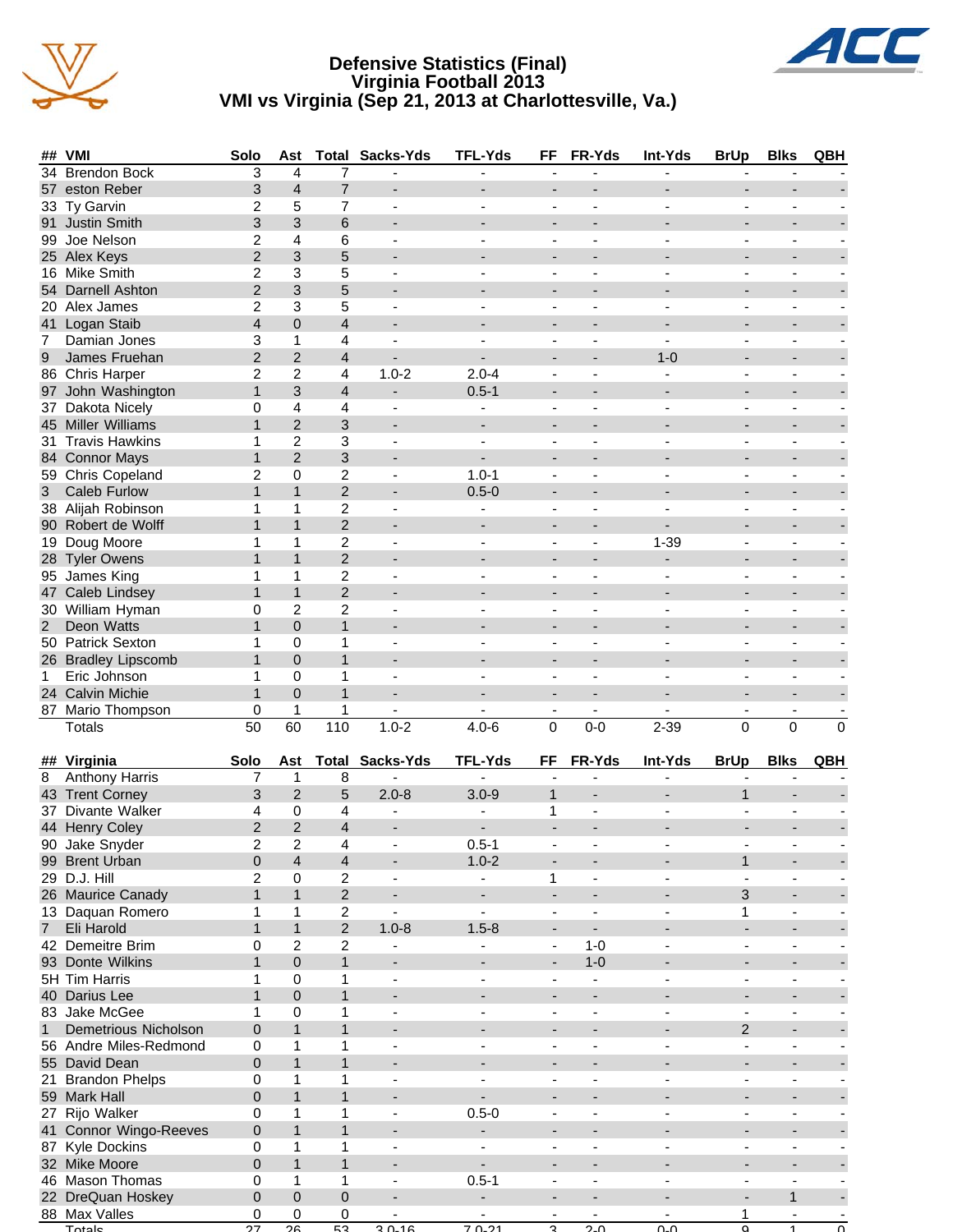

## **Participation Report (Final) Virginia Football 2013 VMI vs Virginia (Sep 21, 2013 at Charlottesville, Va.)**



#### **VMI**

#### **Virginia**

| Pos        | ## | <b>OFFENSE</b>         | Pos        | ##             | <b>OFFENSE</b>              |
|------------|----|------------------------|------------|----------------|-----------------------------|
| <b>WR</b>  | 85 | Aaron Sanders          | <b>WR</b>  | 6              | Darius Jennings             |
| <b>WR</b>  | 15 | James Rogers           | LT         | 78             | Morgan Moses                |
| LT         | 70 | <b>Emmanuel Cooper</b> | LG         | 70             | Luke Bowanko                |
| LG         | 74 | Patrick Goulden        | C          | 65             | Ross Burbank                |
| C          | 51 | Will Lucas             | <b>RG</b>  | 61             | Cody Wallace                |
| <b>RG</b>  | 63 | Nate Murray            | RT         | 77             | Jay Whitmire                |
| RT         | 75 | <b>Andy Marcotte</b>   | TE         | 49             | Zachary Swanson             |
| TE.        | 87 | Mario Thompson         | QB         | 5              | David Watford               |
| <b>WR</b>  | 80 | Samuel Patterson       | ΤВ         | 25             | <b>Kevin Parks</b>          |
| TВ         | 39 | Derrick Ziglar         | FB         | 3              | <b>Billy Skrobacz</b>       |
| QB         | 14 | Eric Kordenbrock       | <b>WR</b>  | 20             | <b>Tim Smith</b>            |
|            |    |                        |            |                |                             |
| Pos        | ## | <b>DEFENSE</b>         | <b>Pos</b> | ##             | <b>DEFENSE</b>              |
| LE.        | 97 | John Washington        | DE         | 90             | Jake Snyder                 |
| NT         | 99 | Joe Nelson             | DT         | 99             | <b>Brent Urban</b>          |
| <b>RE</b>  | 91 | <b>Justin Smith</b>    | DT         | 55             | David Dean                  |
| <b>OLB</b> | 30 | William Hyman          | DE         | $\overline{7}$ | Eli Harold                  |
| <b>OLB</b> | 28 | <b>Tyler Owens</b>     | CВ         | 22             | DreQuan Hoskey              |
| ILB        |    |                        |            |                |                             |
|            | 57 | eston Reber            | <b>MLB</b> | 44             | <b>Henry Coley</b>          |
| ILB        | 33 | Ty Garvin              | <b>WLB</b> | 13             | Daquan Romero               |
| CВ         | 9  | James Fruehan          | CВ         | 1              | <b>Demetrious Nicholson</b> |
| SS         | 3  | Caleb Furlow           | SS         | 8              | <b>Anthony Harris</b>       |
| FS         | 20 | Alex James             | FS         | 21             | <b>Brandon Phelps</b>       |

VMI: 1-Eric Johnson, 2-Deon Watts, 6-Dane Forlines, 11-Darrian Johnson, 12-Hayden Alford, 16-Mike Smith, 17-A.J. Augustine, 18-Doug Burton, 19-Doug Moore, 21-Jabari Turner, 22-Taylor Stout, 24-Calvin Michie, 25-Alex Keys, 26-Bradley Lipscomb, 27-Dillon Christopher, 31-Travis Hawkins, 34-Brendon Bock, 36-David Eberhardt, 37-Dakota Nicely, 38-Alijah Robinson, 41-Logan Staib, 45-Miller Williams, 46-Bradley Hann, 47-Caleb Lindsey, 50-Patrick Sexton, 54-Darnell Ashton, 59-Chris Copeland, 66-Iyan Roseborough, 82-Matthew Nicholson, 83-Alec Thompson, 84-Connor Mays, 86-Chris Harper, 89-Andrew Lewis, 90-Robert de Wolff, 92-Walker Hays, 95-James King.

Virginia: 2M-David Marrs, 2H-Daniel Hamm, 2-Dominique Terrell, 3J-James Coleman, 3B-Blake Blaze, 3V-Alec Vozenilek, 4V-Israel Vaughan, 5H-Tim Harris, 11-Greyson Lambert, 14-Ian Frye, 15-Matt Johns, 17-Miles Gooch, 19-E.J. Scott, 27-Rijo Walker, 29-D.J. Hill, 30-LaChaston Smith, 32-Mike Moore, 36-Kye Morgan, 37-Divante Walker, 38-Kelvin Rainey, 40-Darius Lee, 41-Connor Wingo-Reeves, 42-Demeitre Brim, 43-Trent Corney, 45-Matt Fortin, 46-Mason Thomas, 47-Vincent Croce, 52-Jon Goss, 56-Andre Miles-Redmond, 57-Stephen Lawe, 59-Mark Hall, 60-John Pond, 62-Sean Karl, 63-Ryan Doull, 64-Nick Koutris, 67-Jackson Matteo, 68-Eric Tetlow, 72-Eric Smith, 75-Sadiq Olanrewaju, 76-Michael Mooney, 80-Adrian Gamble, 81-Jamall Brown, 83-Jake McGee, 84-Canaan Severin, 86-Jeremy Dollin, 87-Kyle Dockins, 88-Max Valles, 89-Rob Burns, 91-Dylan Sims, 92-Greg Gallop, 93-Donte Wilkins, 96-Cameron Fitch.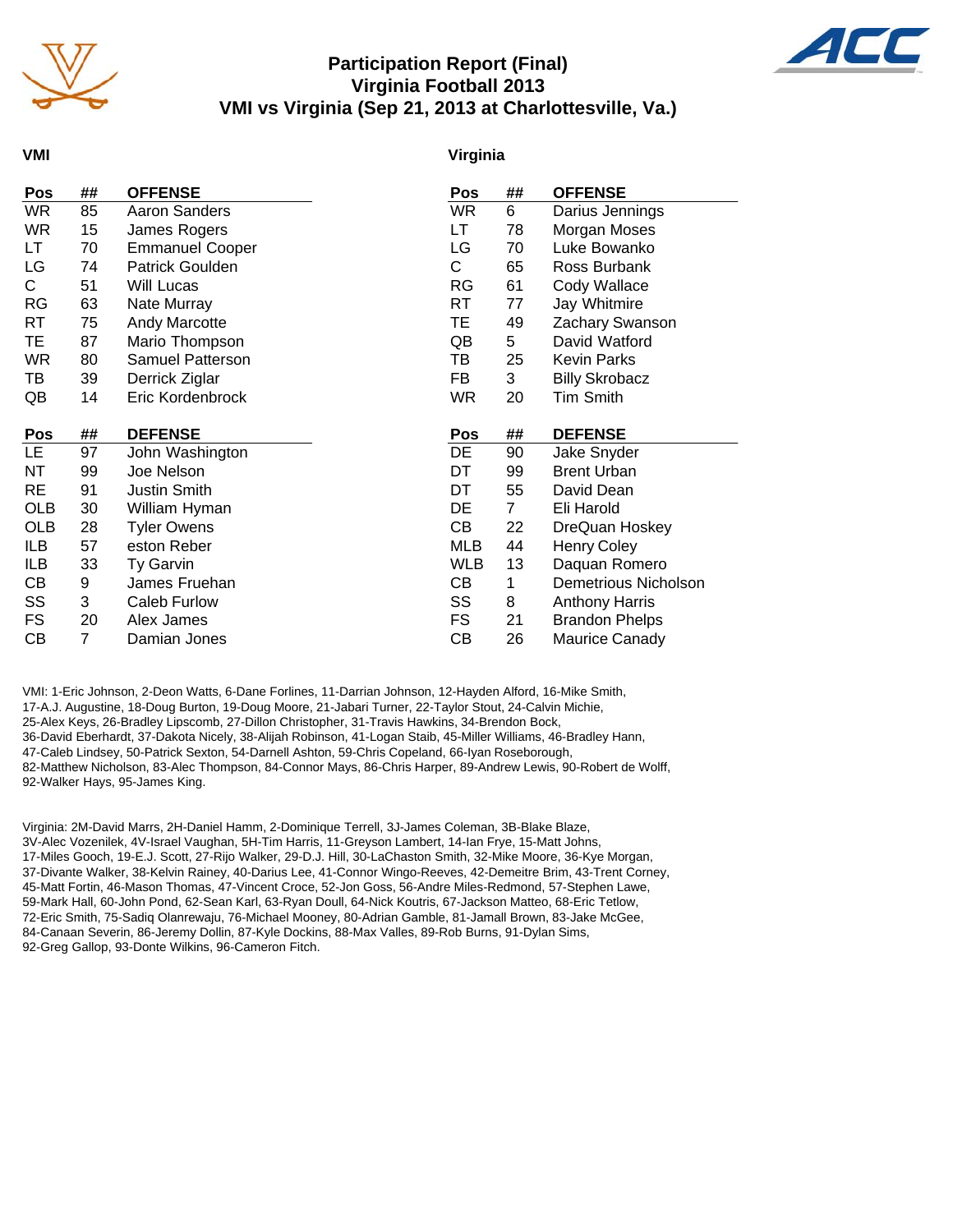

# **Drive Chart (By Team) (Final) Virginia Football 2013 VMI vs Virginia (Sep 21, 2013 at Charlottesville, Va.)**



|                        | 1st     | 2nd     | 3rd     | 4th     | 1st     | 2nd     |              |
|------------------------|---------|---------|---------|---------|---------|---------|--------------|
| VMI                    | Qtr     | Qtr     | Qtr     | Qtr     | Half    | Half    | <b>Total</b> |
| Time of possession     | 05:34   | 06:47   | 06:42   | 04:10   | 12:21   | 10:52   | 23:13        |
| 3rd down conversions   | $0 - 4$ | $0 - 5$ | $0 - 3$ | $1 - 4$ | $0 - 9$ | 1-7     | $1 - 16$     |
| Average field position | A41     | A17     | A25     | A34     | A30     | A30     | A30          |
| 4th down conversions   | $0 - 0$ | 0-1     | 0-0     | 0-0     | 0-1     | $0 - 0$ | 0-1          |

|           | <b>Drive Started</b> |                 |       |                 |      |       | <b>Drive Ended</b> | Consumed                             |            |
|-----------|----------------------|-----------------|-------|-----------------|------|-------|--------------------|--------------------------------------|------------|
| Team      | Qtr                  | Spot            | Time  | <b>Obtained</b> | Spot | Time  | <b>How lost</b>    | <b>PI</b><br>- Yds                   | <b>TOP</b> |
| VA        | 1st                  | H46             | 14:07 | Punt            | H45  | 12:36 | Punt               | $3 -$<br>(1)                         | 1:31       |
| VA        |                      | H43             | 10:55 | Punt            | H50  | 09:15 | Downs              | $4 - 7$                              | 1:40       |
| VA        |                      | H16             | 07:28 | Punt            | A09  | 02:34 | Interception       | 75<br>11<br>$\blacksquare$           | 4:54       |
| VA        |                      | H <sub>16</sub> | 01:43 | Punt            | H27  | 00:22 | Interception       | $4 - 11$                             | 1:21       |
| VA        | 2nd                  | H <sub>30</sub> | 13:32 | Downs           | A00  | 12:38 | *TOUCHDOWN         | $3 -$<br>-70                         | 0:54       |
| VA        |                      | A24             | 12:11 | Punt            | A20  | 10:26 | <b>Missed FG</b>   | $-4$<br>4                            | 1:45       |
| VA        |                      | H38             | 08:06 | Punt            | A00  | 03:09 | *TOUCHDOWN         | 12<br>62<br>$\blacksquare$           | 4:57.      |
| VA        |                      | H41             | 02:34 | Punt            | A00  | 02:00 | *TOUCHDOWN         | $2 - 59$                             | 0:34       |
| VA        |                      | H43             | 00:03 | Punt            | H43  | 00:00 | End of half        | $\Omega$<br>$\blacksquare$           | 0:03       |
| VA        | 3rd                  | H39             | 15:00 | Kickoff         | A00  | 14:26 | *TOUCHDOWN         | $-61$<br>$\mathbf{2}$                | 0:34.      |
| VA        |                      | H33             | 12:30 | Punt            | A00  | 08:27 | *TOUCHDOWN         | 67<br>11                             | 4:03.      |
| <b>VA</b> |                      | H48             | 05:28 | Punt            | A00  | 03:06 | *TOUCHDOWN         | $-52$<br>8                           | 2:22       |
| VA        |                      | H <sub>33</sub> | 01:19 | Punt            | A00  | 13:52 | *TOUCHDOWN         | 10<br>67<br>$\blacksquare$           | 2:27.      |
| <b>VA</b> | 4th                  | A38             | 13:39 | Fumble          | A31  | 12:03 | Downs              | $4 - 7$                              | 1:36       |
| VA        |                      | H <sub>23</sub> | 09:13 | Punt            | H32  | 07:37 | Punt               | -9<br>4 -                            | 1:36       |
| <b>VA</b> |                      | A37             | 07:22 | <b>Fumble</b>   | A33  | 05:30 | Downs              | 5<br>$-4$                            | 1:52       |
| VA        |                      | H27             | 04:38 | Punt            | A47  | 00:00 | End of half        | -26<br>6<br>$\overline{\phantom{a}}$ | 4:38       |

|                        | 1st     | 2nd     | 3rd     | 4th     | 1st             | 2nd     |           |
|------------------------|---------|---------|---------|---------|-----------------|---------|-----------|
| Virginia               | Qtr     | Qtr     | Qtr     | Qtr     | Half            | Half    | Total     |
| Time of possession     | 09:26   | 08:13   | 08:18   | 10:50   | 17:39           | 19:08   | 36:47     |
| 3rd down conversions   | $3 - 5$ | $3 - 5$ | $3 - 3$ | $2 - 5$ | $6 - 10$        | $5-8$   | $11 - 18$ |
| Average field position | H30     | H45     | H38     | H43     | H <sub>38</sub> | H41     | H39       |
| 4th down conversions   | 0-1     | $1 - 1$ | $0 - 0$ | $0 - 2$ | $1 - 2$         | $0 - 2$ | 1-4       |

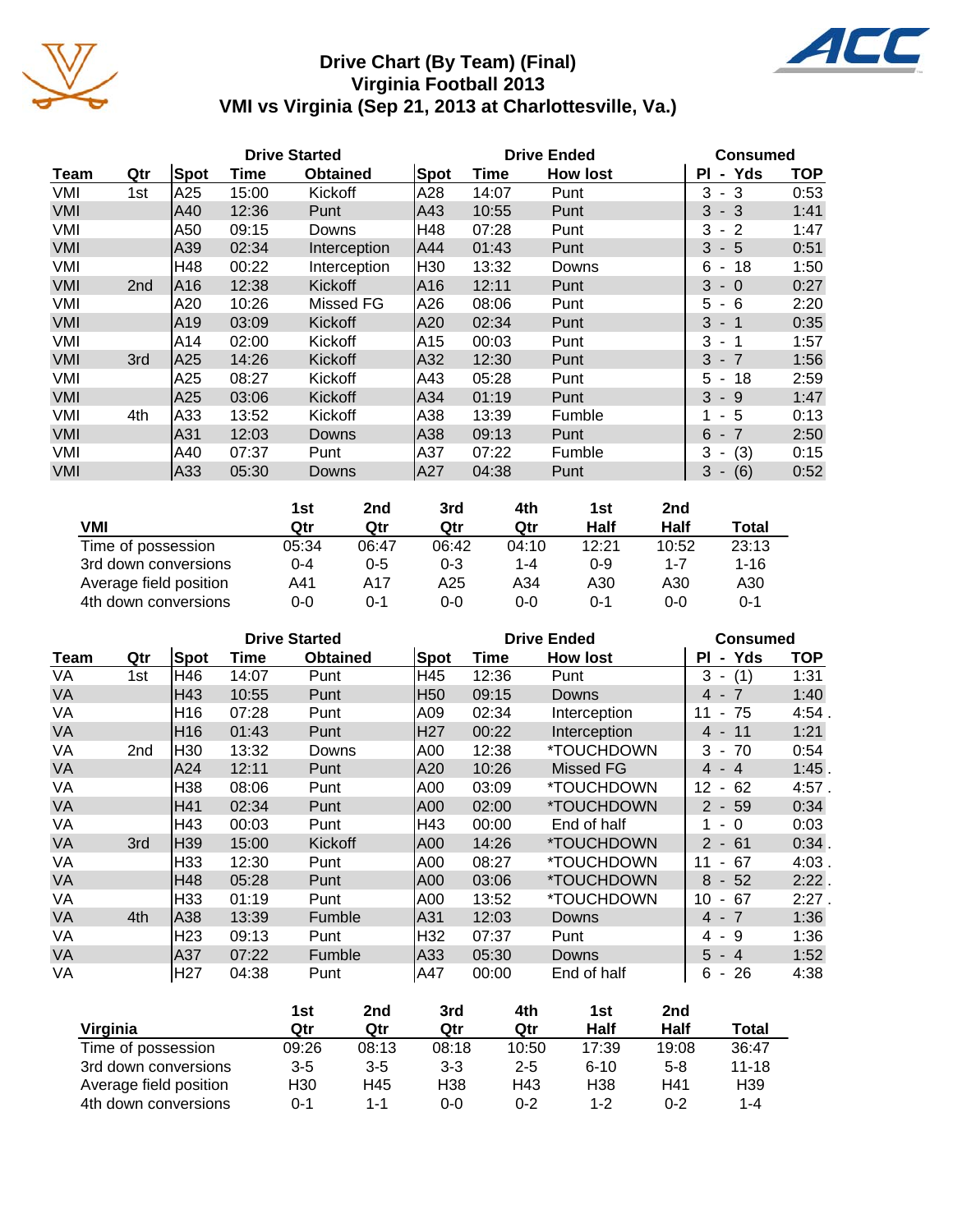

## **Drive Chart (By Quarter) (Final) Virginia Football 2013 VMI vs Virginia (Sep 21, 2013 at Charlottesville, Va.)**

|             |     |                 |             | <b>Drive Started</b> |                 | <b>Drive Ended</b> | <b>Consumed</b>  |                                               |            |
|-------------|-----|-----------------|-------------|----------------------|-----------------|--------------------|------------------|-----------------------------------------------|------------|
| <b>Team</b> | Qtr | Spot            | <b>Time</b> | <b>Obtained</b>      | Spot            | <b>Time</b>        | <b>How lost</b>  | PI - Yds                                      | <b>TOP</b> |
| VMI         | 1st | A25             | 15:00       | Kickoff              | A28             | 14:07              | Punt             | 3<br>3<br>$\blacksquare$                      | 0:53       |
| VA          |     | H46             | 14:07       | Punt                 | H45             | 12:36              | Punt             | $3 - (1)$                                     | 1:31       |
| VMI         |     | A40             | 12:36       | Punt                 | A43             | 10:55              | Punt             | 3<br>$\mathbf{3}$<br>$\overline{\phantom{a}}$ | 1:41       |
| VA          |     | H43             | 10:55       | Punt                 | H <sub>50</sub> | 09:15              | Downs            | $4 - 7$                                       | 1:40       |
| VMI         |     | A50             | 09:15       | Downs                | H48             | 07:28              | Punt             | 3<br>$-2$                                     | 1:47       |
| VA          |     | H <sub>16</sub> | 07:28       | Punt                 | A09             | 02:34              | Interception     | $-75$<br>11                                   | 4:54       |
| VMI         |     | A39             | 02:34       | Interception         | A44             | 01:43              | Punt             | $5\phantom{.0}$<br>3<br>$\blacksquare$        | 0:51       |
| VA          |     | H <sub>16</sub> | 01:43       | Punt                 | H <sub>27</sub> | 00:22              | Interception     | $-11$<br>$\overline{4}$                       | 1:21       |
| VMI         |     | H48             | 00:22       | Interception         | H30             | 13:32              | Downs            | 6<br>18<br>$\overline{\phantom{a}}$           | 1:50       |
| VA          | 2nd | H30             | 13:32       | Downs                | A00             | 12:38              | *TOUCHDOWN       | $3 - 70$                                      | 0:54       |
| VMI         |     | A16             | 12:38       | Kickoff              | A16             | 12:11              | Punt             | 3<br>$-0$                                     | 0:27       |
| VA          |     | A24             | 12:11       | Punt                 | A20             | 10:26              | <b>Missed FG</b> | $\overline{4}$<br>$-4$                        | $1:45$ .   |
| VMI         |     | A20             | 10:26       | <b>Missed FG</b>     | A26             | 08:06              | Punt             | 5<br>- 6<br>$\blacksquare$                    | 2:20       |
| VA          |     | H38             | 08:06       | Punt                 | A00             | 03:09              | *TOUCHDOWN       | $12 - 62$                                     | 4:57.      |
| VMI         |     | A19             | 03:09       | Kickoff              | A20             | 02:34              | Punt             | 3<br>$-1$                                     | 0:35       |
| VA          |     | H41             | 02:34       | Punt                 | A00             | 02:00              | *TOUCHDOWN       | $2 - 59$                                      | 0:34       |
| VMI         |     | A14             | 02:00       | Kickoff              | A15             | 00:03              | Punt             | 3<br>$-1$                                     | 1:57       |
| VA          |     | H43             | 00:03       | Punt                 | H43             | 00:00              | End of half      | $\mathbf{1}$<br>$-0$                          | 0:03       |
| VA          | 3rd | H39             | 15:00       | Kickoff              | A00             | 14:26              | *TOUCHDOWN       | 2<br>$-61$                                    | 0:34.      |
| VMI         |     | A25             | 14:26       | Kickoff              | A32             | 12:30              | Punt             | 3<br>$-7$                                     | 1:56       |
| VA          |     | H33             | 12:30       | Punt                 | A00             | 08:27              | *TOUCHDOWN       | 11<br>67<br>$\blacksquare$                    | 4:03.      |
| VMI         |     | A25             | 08:27       | Kickoff              | A43             | 05:28              | Punt             | 5<br>$-18$                                    | 2:59       |
| VA          |     | H48             | 05:28       | Punt                 | A00             | 03:06              | *TOUCHDOWN       | 8<br>$-52$                                    | $2:22$ .   |
| VMI         |     | A25             | 03:06       | Kickoff              | A34             | 01:19              | Punt             | 3<br>$-9$                                     | 1:47       |
| VA          |     | H33             | 01:19       | Punt                 | A00             | 13:52              | *TOUCHDOWN       | 10<br>$-67$                                   | 2:27.      |
| VMI         | 4th | A33             | 13:52       | Kickoff              | A38             | 13:39              | Fumble           | $\mathbf{1}$<br>$-5$                          | 0:13       |
| VA          |     | A38             | 13:39       | Fumble               | A31             | 12:03              | Downs            | $-7$<br>4                                     | 1:36       |
| VMI         |     | A31             | 12:03       | Downs                | A38             | 09:13              | Punt             | 6<br>$-7$                                     | 2:50       |
| VA          |     | H <sub>23</sub> | 09:13       | Punt                 | H32             | 07:37              | Punt             | - 9<br>4                                      | 1:36       |
| VMI         |     | A40             | 07:37       | Punt                 | A37             | 07:22              | Fumble           | $-$ (3)<br>3                                  | 0:15       |
| VA          |     | A37             | 07:22       | Fumble               | A33             | 05:30              | Downs            | 5<br>$-4$                                     | 1:52       |
| VMI         |     | A33             | 05:30       | Downs                | A27             | 04:38              | Punt             | 3<br>$- (6)$                                  | 0:52       |
| VA          |     | H <sub>27</sub> | 04:38       | Punt                 | A47             | 00:00              | End of half      | $6 - 26$                                      | 4:38       |

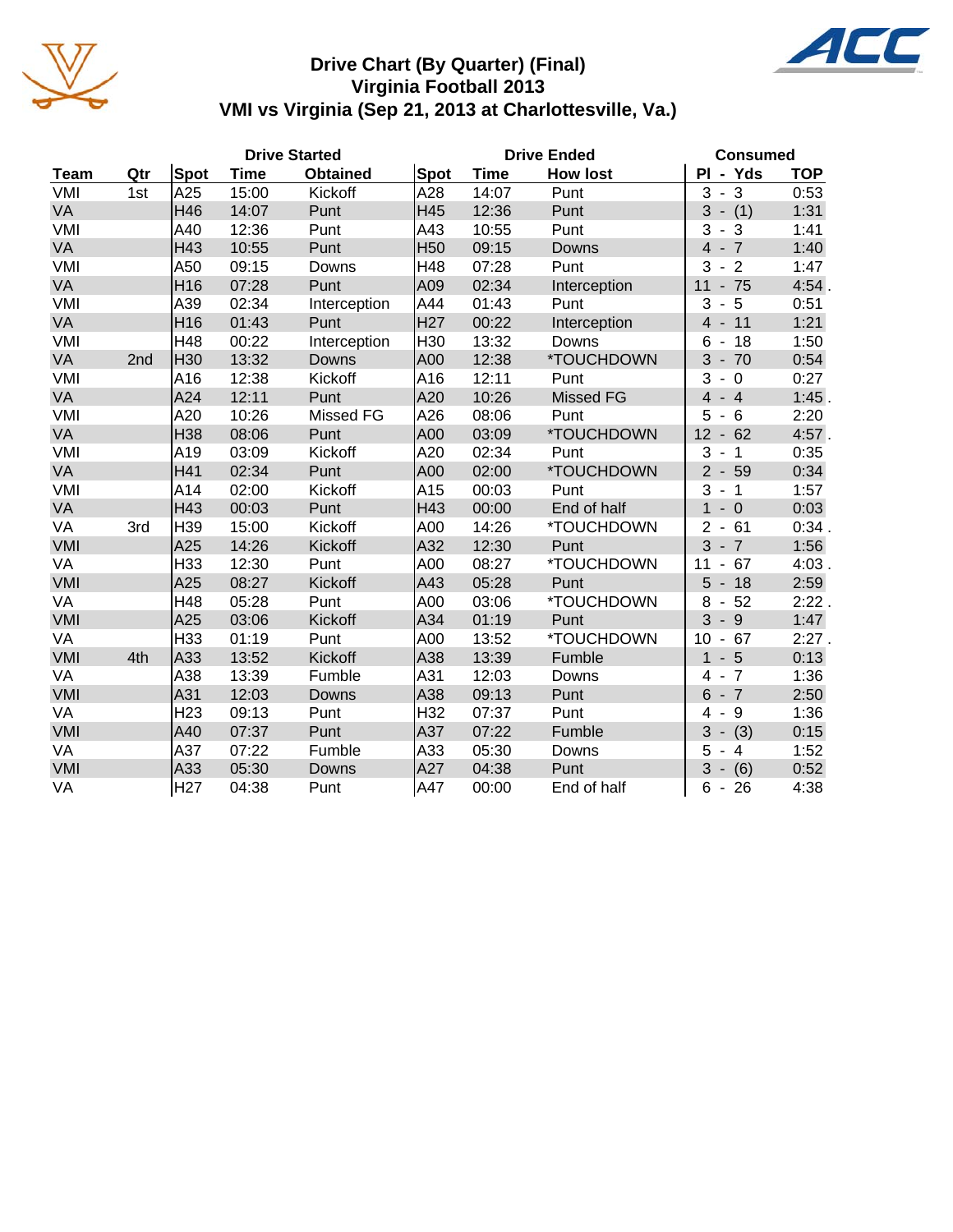

## **Play-by-Play Summary (1st quarter) VMI vs Virginia (Sep 21, 2013 at Charlottesville, Va.)**



|                                                       | UVA wins toss, defers, VMI will receive and defend the South End Zone                                                                               |                |
|-------------------------------------------------------|-----------------------------------------------------------------------------------------------------------------------------------------------------|----------------|
| 1-10 VMI 35                                           | VA ball on VA35, start of 1st quarter, clock 15:00, Frye, I kickoff 65 yards to the VMI0,                                                           |                |
| 1-10 VMI 25                                           | touchback.<br>Kordenbrock, E. pass incomplete to Sanders, A. (Urban, B).                                                                            |                |
| 2-10 VMI 25                                           | Ziglar, D. rush for 3 yards to the VMI28 (Harris, A).                                                                                               |                |
| $3 - 7$<br><b>VMI 28</b>                              | Kordenbrock, E. pass incomplete to Patterson, S. (Nicholson, D).                                                                                    |                |
| 4-7<br><b>VMI 28</b>                                  | Eberhardt, D. punt 40 yards to the VA32, Terrell, D return 14 yards to the VA46 (Keys,                                                              |                |
|                                                       | A.;Owens, T.).<br>3 plays, 3 yards, 0:53                                                                                                            |                |
| VIRGINIA drive start at 14:07.                        |                                                                                                                                                     |                |
| 1-10 VA 46                                            | Watford, D pass incomplete to Jennings, D.                                                                                                          |                |
| 2-10 VA 46                                            | Watford, D pass complete to Smith, T for no gain to the VA46 (Smith, J.; Nelson, J.).                                                               |                |
| 3-10 VA 46                                            | Watford, D sacked for loss of 1 yard to the VA45 (Copeland, C.).                                                                                    |                |
| 4-11 VA 45                                            | Vozenilek, A punt 30 yards to the VMI25, fair catch by Forlines, D., PENALTY VA kick                                                                |                |
|                                                       | catching interference 15 yards to the VMI40, 1st and 10, VMI ball on VMI40.<br>3 plays, minus 1 yard, 1:31                                          |                |
| VMI drive start at 12:36.                             |                                                                                                                                                     |                |
| 1-10 VMI 40                                           | Kordenbrock, E. pass complete to Rogers, J. for 3 yards to the VMI43 (Harris, A).                                                                   |                |
| $2 - 7$<br>VMI 43                                     | Kordenbrock, E. pass complete to Forlines, D. for no gain to the VMI43 (Harris, A).                                                                 |                |
| $3 - 7$<br>VMI 43                                     | Kordenbrock, E. pass incomplete to Patterson, S                                                                                                     |                |
| $4 - 7$<br><b>VMI 43</b>                              | Eberhardt, D. punt 38 yards to the VA19, Terrell, D return 24 yards to the VA43 (Smith,<br>$J.$ ).                                                  |                |
|                                                       | 3 plays, 3 yards, 1:41                                                                                                                              |                |
| VIRGINIA drive start at 10:55.                        |                                                                                                                                                     |                |
| 1-10 VA 43                                            | Parks, K rush for 5 yards to the VA48 (Harper, C.; Smith, J.).                                                                                      |                |
| VA 48<br>2-5                                          | Parks, K rush for 4 yards to the VMI48 (Reber, W.; Garvin, T.).                                                                                     |                |
| <b>VMI 48</b><br>3-1<br>4-1<br><b>VMI 48</b>          | Parks, K rush for no gain to the VMI48 (James, A.).<br>Parks, K rush for loss of 2 yards to the 50 yardline (Harper, C.).                           |                |
|                                                       | 4 plays, 7 yards, 1:40                                                                                                                              |                |
| VMI drive start at 09:15.                             |                                                                                                                                                     |                |
| 1-10 VMI 50                                           | Kordenbrock, E. pass incomplete to Thompson, M                                                                                                      |                |
| 2-10 VMI 50                                           | Watts, D. rush for 1 yard to the VA49 (Snyder, J;Urban, B).                                                                                         |                |
| $3-9$<br>VA 49<br>$3-9$<br>VA 49                      | Timeout VMI, clock 08:20.<br>Kordenbrock, E. pass complete to Rogers, J. for 1 yard to the VA48 (Canady, M;Nicholson,                               |                |
|                                                       | D).                                                                                                                                                 |                |
| 4-8<br>VA 48                                          | Eberhardt, D. punt 32 yards to the VA16, Terrell, D return 0 yards to the VA16 (Hyman,                                                              |                |
|                                                       | W.; James, A.).                                                                                                                                     |                |
| VIRGINIA drive start at 07:28.                        | 3 plays, 2 yards, 1:47                                                                                                                              |                |
| 1-10 VA 16                                            | Watford, D pass complete to Terrell, D for 6 yards to the VA22 (Jones, D.).                                                                         |                |
| $2 - 4$<br><b>VA 22</b>                               | Parks, K rush for 2 yards to the VA24 (Smith, J.; Hyman, W.).                                                                                       |                |
| <b>VA 24</b><br>3-2                                   | Watford, D pass complete to Parks, K for 11 yards to the VA35, 1ST DOWN VA (Lindsey,                                                                | P1             |
|                                                       | C.;Fruehan, J.).                                                                                                                                    |                |
| 1-10 VA 35<br>2-5<br>VA 40                            | Watford, D rush for 5 yards to the VA40 (Mays, C.).<br>Watford, D pass complete to McGee, J for 4 yards to the VA44, out-of-bounds (Fruehan, J.).   |                |
| 3-1<br>VA 44                                          | Parks, K rush for 5 yards to the VA49, 1ST DOWN VA (Staib, L.).                                                                                     | R <sub>2</sub> |
| $1 - 10$<br><b>VA 49</b>                              | PENALTY VA false start (Terrell, D) 5 yards to the VA44.                                                                                            |                |
| $1 - 15$<br>VA 44                                     | Watford, D pass complete to McGee, J for 11 yards to the VMI45 (Williams, M.;Garvin, T.).                                                           |                |
| 2-4<br><b>VMI 45</b>                                  | Watford, D pass complete to Terrell, D for 9 yards to the VMI36, 1ST DOWN VA (Keys, A.).                                                            | P3             |
| $1 - 10$<br><b>VMI 36</b><br>$2 - 1$<br><b>VMI 27</b> | Watford, D pass complete to Terrell, D for 9 yards to the VMI27 (Smith, M.).<br>Parks, K rush for 13 yards to the VMI14, 1ST DOWN VA (Lindsey, C.). | R4             |
| $1 - 10$<br>VMI 14                                    | PENALTY VMI illegal participation 5 yards to the VMI9.                                                                                              |                |
| $1-5$<br><b>VMI 09</b>                                | Watford, D pass intercepted by Moore, D. at the VMI0, Moore, D. return 39 yards to the                                                              |                |
|                                                       | VMI39 (McGee, J).                                                                                                                                   |                |
|                                                       | 11 plays, 75 yards, 4:54                                                                                                                            |                |
| VMI drive start at 02:34.<br>1-10 VMI 39              | Ziglar, D. rush for 5 yards to the VMI44 (Harris, A).                                                                                               |                |
| 2-5<br>VMI 44                                         | Kordenbrock, E. pass incomplete to Nicholson, M                                                                                                     |                |
| $3-5$<br>VMI 44                                       | Kordenbrock, E. pass incomplete to Rogers, J. (Valles, M).                                                                                          |                |
| $4 - 5$<br><b>VMI 44</b>                              | Eberhardt, D. punt 40 yards to the VA16, Terrell, D return 0 yards to the VA16 (Lipscomb,                                                           |                |
|                                                       | B.).                                                                                                                                                |                |
| VIRGINIA drive start at 01:43.                        | 3 plays, 5 yards, 0:51                                                                                                                              |                |
| 1-10 VA 16                                            | Watford, D pass complete to Parks, K for 4 yards to the VA20 (Staib, L.).                                                                           |                |
| <b>VA 20</b><br>2-6                                   | Parks, K rush for 5 yards to the VA25 (Copeland, C.).                                                                                               |                |
| <b>VA 25</b><br>3-1                                   | Watford, D rush for 2 yards to the VA27, 1ST DOWN VA (Reber, W.).                                                                                   | R <sub>5</sub> |
| 1-10 VA 27                                            | Watford, D pass intercepted by Fruehan, J. at the VA48, Fruehan, J. return 0 yards to the                                                           |                |
|                                                       | VA48.                                                                                                                                               |                |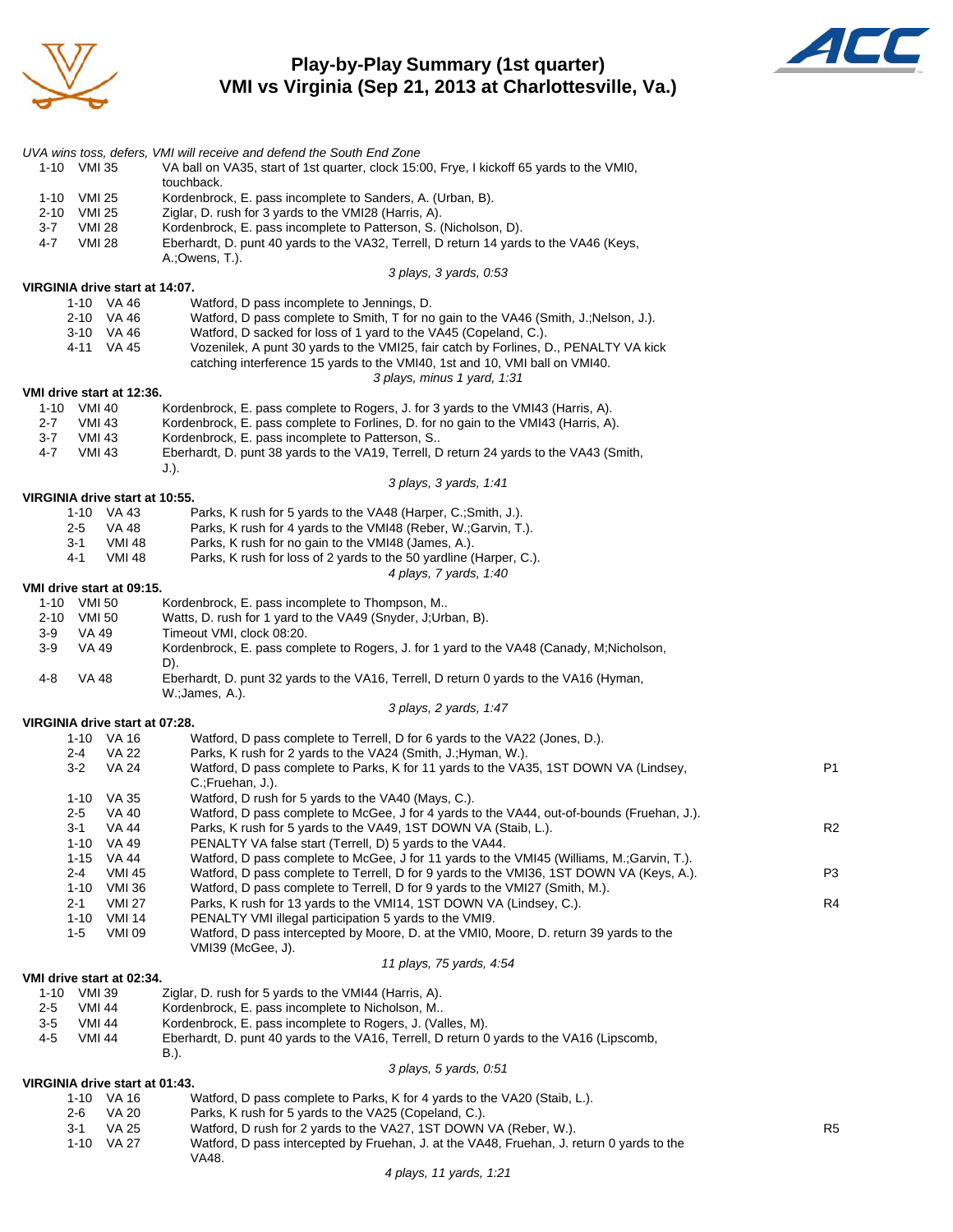

*Play-by-Play Summary (1st quarter) VMI vs Virginia (Sep 21, 2013 at Charlottesville, Va.)*



#### **VMI drive start at 00:22.**

| $1 - 10$ | <b>VA 48</b>           | Kordenbrock, E. pass incomplete to Sanders, A. (Nicholson, D). |              |             |           |   |  |  |     |                                              |                |                   |                  |  |
|----------|------------------------|----------------------------------------------------------------|--------------|-------------|-----------|---|--|--|-----|----------------------------------------------|----------------|-------------------|------------------|--|
| $2 - 10$ | <b>VA 48</b>           | Ziglar, D. rush for 5 yards to the VA43 (Coley, H; Harris, A). |              |             |           |   |  |  |     |                                              |                |                   |                  |  |
|          |                        |                                                                |              |             |           |   |  |  |     | <b>END OF 1st QUARTER: Virginia 0, VMI 0</b> |                |                   |                  |  |
|          |                        |                                                                |              |             |           |   |  |  |     |                                              |                |                   |                  |  |
|          |                        |                                                                |              | <b>Time</b> | 1st Downs |   |  |  |     | Conversions                                  |                |                   |                  |  |
|          | <b>Quarter Summary</b> |                                                                | <b>Score</b> | <b>Poss</b> | R.        | P |  |  | 3rd | 4th                                          | <b>Rushing</b> | Passing           | <b>Penalties</b> |  |
|          |                        |                                                                |              |             |           |   |  |  | በ-4 | $0 - 0$                                      | $4 - 14$       | $3 - 10 - 0 - 4$  |                  |  |
|          | VMI                    |                                                                |              | 05:34       |           |   |  |  |     |                                              |                |                   | $1 - 5$          |  |
|          | Virginia               |                                                                |              | 09:26       |           |   |  |  | 3-5 | 0-1                                          | 11-38          | $8 - 11 - 2 - 54$ | $2 - 20$         |  |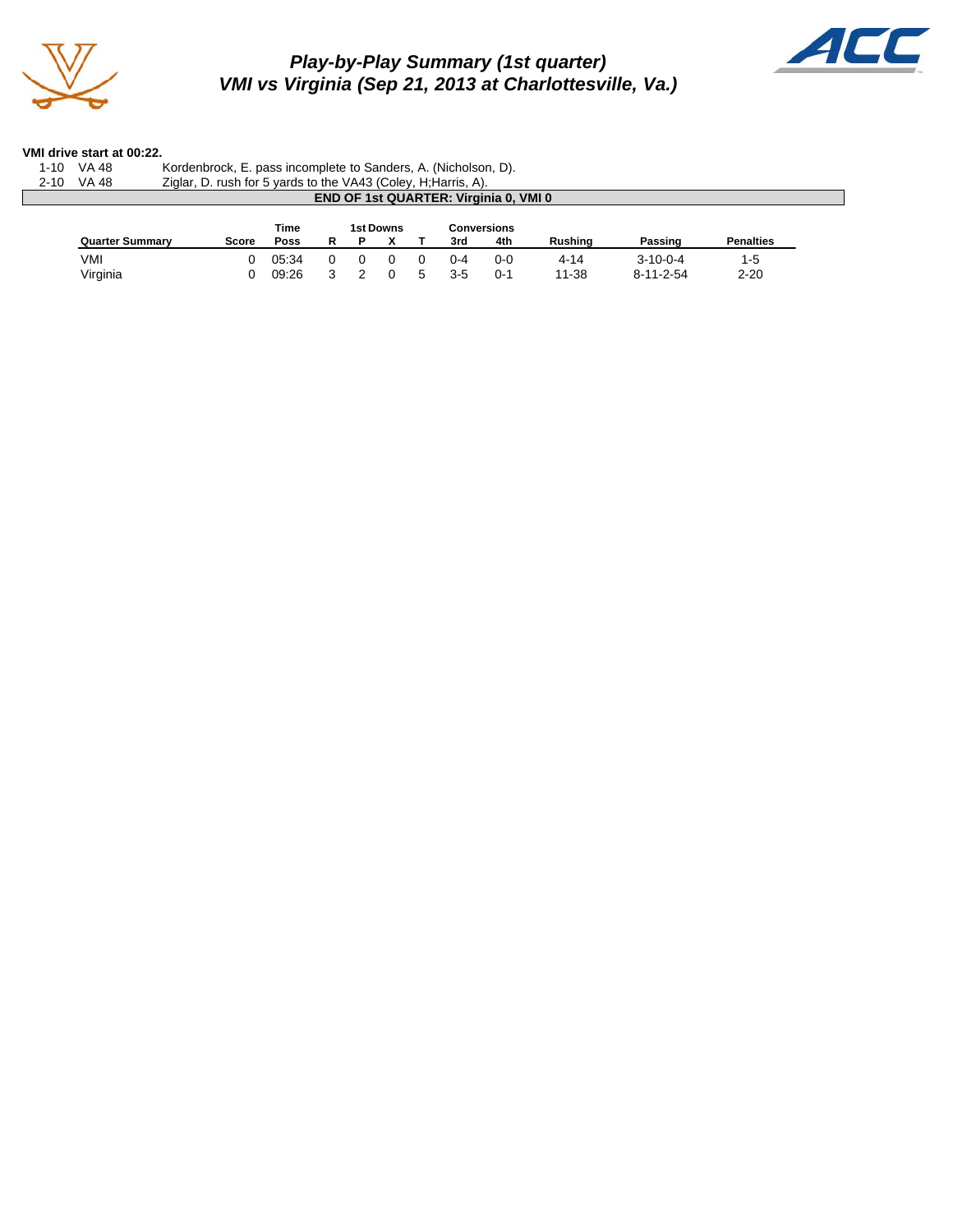

#### **Quickie Statistics (1st quarter only) VMI vs Virginia (Sep 21, 2013 at Charlottesville, Va.)**



|                                   | <b>VMI</b>   | VA           |
|-----------------------------------|--------------|--------------|
| Score                             | O            | 0            |
| <b>FIRST DOWNS</b>                | 0            | 5            |
| <b>RUSHES-YARDS (NET)</b>         | 4-14         | 11-38        |
| <b>PASSING YDS (NET)</b>          | 4            | 54           |
| Passes Att-Comp-Int               | $10 - 3 - 0$ | $11 - 8 - 2$ |
| <b>TOTAL OFFENSE PLAYS-YARDS</b>  | $14 - 18$    | 22-92        |
| <b>Fumble Returns-Yards</b>       | $0 - 0$      | $0 - 0$      |
| <b>Punt Returns-Yards</b>         | $0 - 0$      | $4 - 38$     |
| Kickoff Returns-Yards             | $0 - 0$      | $0 - 0$      |
| <b>Interception Returns-Yards</b> | $2 - 39$     | $0-0$        |
| Punts (Number-Avg)                | 4-37.5       | $1 - 30.0$   |
| Fumbles-Lost                      | $0 - 0$      | $0 - 0$      |
| Penalties-Yards                   | $1 - 5$      | $2 - 20$     |
| Possession Time                   | 05:34        | 09:26        |
| <b>Third-Down Conversions</b>     | $0$ of 4     | 3 of 5       |
| <b>Fourth-Down Conversions</b>    | $0$ of $0$   | 0 of 1       |

| VMI                 |                |                         |          |                  |            |            |          | Virginia              |                |               |                |            |              |               |               |
|---------------------|----------------|-------------------------|----------|------------------|------------|------------|----------|-----------------------|----------------|---------------|----------------|------------|--------------|---------------|---------------|
| <b>Rushing</b>      | No.            | <b>Gain Loss</b>        |          | <b>Net</b><br>TD | Lg         | <b>Avg</b> |          | <b>Rushing</b>        |                | No. Gain Loss |                | <b>Net</b> |              | TD<br>Lg      | <b>Avg</b>    |
| Derrick Ziglar      | 3              | 13                      | 0        | 13               | 5<br>0     | 4.3        |          | <b>Kevin Parks</b>    | 8              | 34            | $\overline{2}$ |            | 32           | 0<br>13       | 4.0           |
| Deon Watts          | 1              | 1                       | $\Omega$ | 1                | 0<br>1     | 1.0        |          | David Watford         | 3              | 7             | 1              |            | 6            | 5<br>$\Omega$ | 2.0           |
| Passing             | $C-A-I$        |                         | Yds      | TD               | Long       | Sack       |          | Passing               |                | $C-A-I$       |                | Yds        | TD           | Long          | <b>Sack</b>   |
| Eric Kordenbrock    | $3 - 10 - 0$   |                         | 4        | $\Omega$         | 3          | 0          |          | David Watford         |                | $8 - 11 - 2$  |                | 54         | 0            | 11            |               |
| <b>Receiving</b>    | No.            | Yards                   | TD       | Long             |            |            |          | <b>Receiving</b>      | No.            | Yards         |                | TD         |              | Long          |               |
| James Rogers        | $\overline{c}$ | 4                       | $\Omega$ |                  | 3          |            |          | Dominique Terrell     | 3              |               | 24             | $\Omega$   |              | 9             |               |
| Dane Forlines       |                | $\mathbf 0$             | 0        |                  | 0          |            |          | <b>Kevin Parks</b>    | 2              |               | 15             | 0          |              | 11            |               |
|                     |                |                         |          |                  |            |            |          | Jake McGee            | $\overline{c}$ |               | 15             | 0          |              | 11            |               |
|                     |                |                         |          |                  |            |            |          | <b>Tim Smith</b>      |                |               | $\Omega$       | 0          |              | $\Omega$      |               |
| <b>Punting</b>      | No.            | Yds                     | Avg      | Long             | In20       | TВ         |          | <b>Punting</b>        | No.            | Yds           |                | Avg        | Long         | In20          | TB            |
| David Eberhardt     | 4              | 150                     | 37.5     | 40               |            | 2          | $\Omega$ | <b>Alec Vozenilek</b> |                | 30            |                | 30.0       | 30           |               | $\Omega$<br>0 |
| <b>Punt Returns</b> | No.            | Yards                   | TD       | Long             |            |            |          | <b>Punt Returns</b>   | No.            | Yards         |                | TD         | Long         |               |               |
|                     |                |                         |          |                  |            |            |          | Dominique Terrell     | 4              |               | 38             | $\Omega$   |              | 24            |               |
| <b>Kick Returns</b> | No.            | Yards                   | TD       | Long             |            |            |          | <b>Kick Returns</b>   | No.            | Yards         |                | TD         | <b>Long</b>  |               |               |
| <b>Tackles</b>      | UA-A           | Total                   |          | <b>Sacks</b>     | <b>TFL</b> |            |          | <b>Tackles</b>        | UA-A           |               | <b>Total</b>   |            | <b>Sacks</b> |               | <b>TFL</b>    |
| Justin Smith        | $1 - 3$        | 4                       |          | 0.0              |            | 0.0        |          | Anthony Harris        | $4 - 1$        |               | 5              |            | 0.0          |               | 0.0           |
| Chris Copeland      | $2 - 0$        | 2                       |          | 0.0              |            | 1.0        |          | Jake McGee            | $1-0$          |               |                |            | 0.0          |               | 0.0           |
| Logan Staib         | $2 - 0$        | $\overline{\mathbf{c}}$ |          | 0.0              |            | 0.0        |          | Jake Snyder           | 0-1            |               |                |            | 0.0          |               | 0.0           |
| Chris Harper        | $1 - 1$        | $\overline{2}$          |          | 0.0              |            | 1.0        |          | Maurice Canady        | $0 - 1$        |               |                |            | 0.0          |               | 0.0           |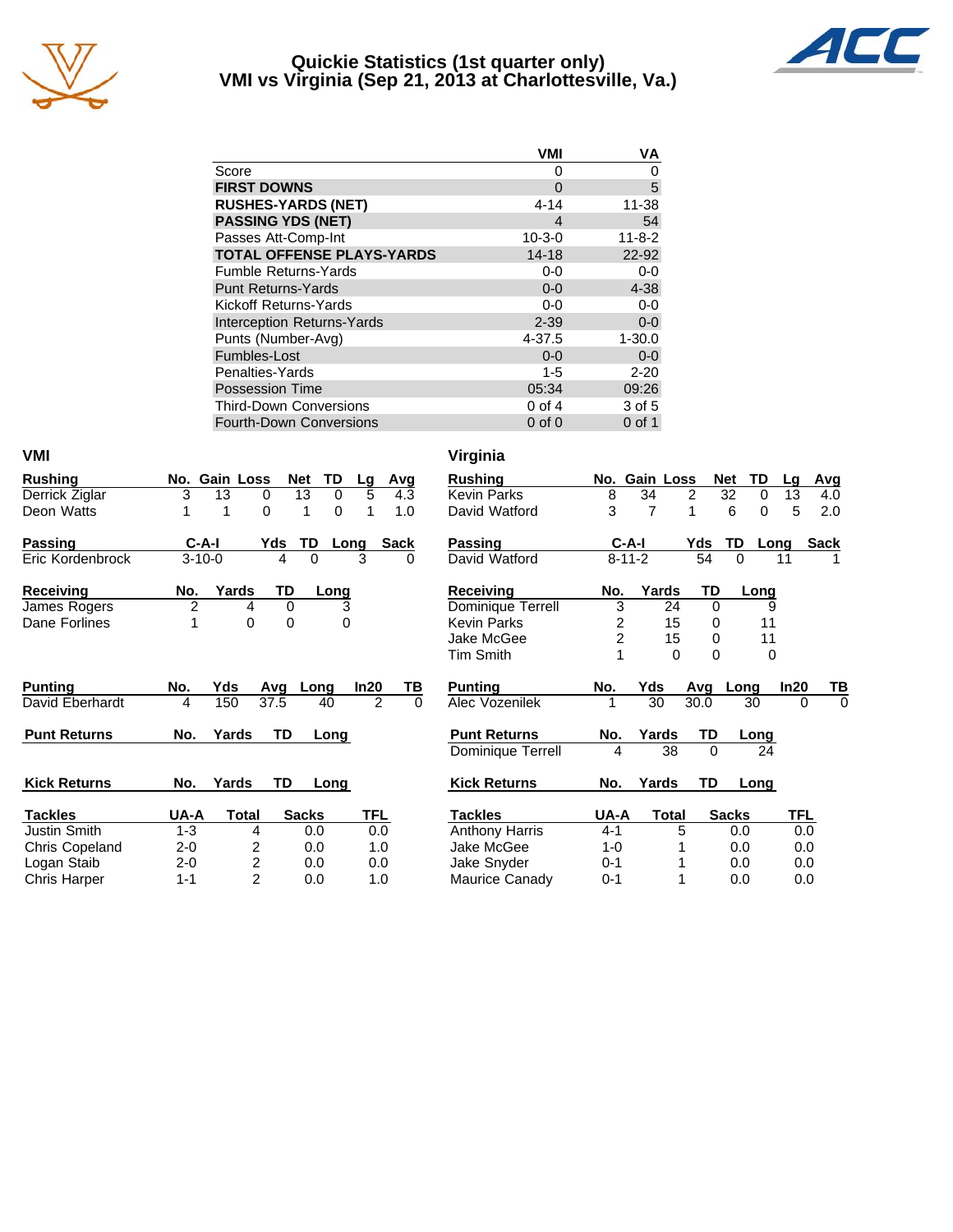

## **Play-by-Play Summary (2nd quarter) VMI vs Virginia (Sep 21, 2013 at Charlottesville, Va.)**



| 3-5                            | VA 43            |               | Start of 2nd quarter, clock 15:00.                                                         |                 |
|--------------------------------|------------------|---------------|--------------------------------------------------------------------------------------------|-----------------|
| $3-5$                          | VA 43            |               | PENALTY VA offside (Urban, B) 5 yards to the VA38, 1ST DOWN VMI.                           | X1              |
| $1 - 10$                       | <b>VA 38</b>     |               | PENALTY VMI false start (Cooper, E.) 5 yards to the VA43.                                  |                 |
| $1 - 15$                       | VA 43            |               | Kordenbrock, E. pass complete to Watts, D. for 8 yards to the VA35 (Coley, H).             |                 |
| 2-7                            | VA 35            |               | Watts, D. rush for 5 yards to the VA30 (Snyder, J).                                        |                 |
| $3 - 2$                        | <b>VA 30</b>     |               | Kordenbrock, E. pass incomplete to Thompson, M. (Canady, M).                               |                 |
| 4-2                            | <b>VA 30</b>     |               | Kordenbrock, E. pass incomplete to Rogers, J. (Canady, M).                                 |                 |
|                                |                  |               | 6 plays, 18 yards, 1:50                                                                    |                 |
| VIRGINIA drive start at 13:32. |                  |               |                                                                                            |                 |
|                                | 1-10 VA 30       |               | Watford, D pass incomplete to McGee, J.                                                    |                 |
|                                | 2-10 VA 30       |               | Parks, K rush for 9 yards to the VA39 (James, A.; Nelson, J.).                             |                 |
|                                | 3-1              | VA 39         | Parks, K rush for 61 yards to the VMI0, 1ST DOWN VA, TOUCHDOWN, clock 12:38.               | R6              |
|                                | $1-G$            | <b>VMI 03</b> | Frye, I kick attempt good.                                                                 |                 |
|                                |                  |               | Virginia 7, VMI 0                                                                          |                 |
|                                |                  |               | 3 plays, 70 yards, 0:54                                                                    |                 |
|                                |                  |               | Frye, I kickoff 64 yards to the VMI1, Fruehan, J. return 15 yards to the VMI16 (Lee, D).   |                 |
| VMI drive start at 12:38.      |                  |               |                                                                                            |                 |
| 1-10                           | VMI 16           |               | Kordenbrock, E. pass incomplete to Forlines, D                                             |                 |
| 2-10                           | VMI 16           |               | Kordenbrock, E. pass incomplete to Forlines, D. (Canady, M).                               |                 |
| 3-10                           | VMI 16           |               | Kordenbrock, E. pass incomplete to Ziglar, D                                               |                 |
|                                | 4-10 VMI 16      |               | Timeout VMI, clock 12:21.                                                                  |                 |
|                                | 4-10 VMI 16      |               | Team punt 8 yards to the VMI24, out-of-bounds (blocked by Hoskey, D).                      |                 |
|                                |                  |               | 3 plays, 0 yards, 0.27                                                                     |                 |
| VIRGINIA drive start at 12:11. |                  |               |                                                                                            |                 |
|                                |                  | 1-10 VMI 24   | Parks, K rush for 6 yards to the VMI18 (Smith, M.).                                        |                 |
|                                | $2 - 4$          | <b>VMI 18</b> | Watford, D pass incomplete to Swanson, Z.                                                  |                 |
|                                | 3-4              | <b>VMI 18</b> | Watford, D pass complete to Terrell, D for 3 yards to the VMI15 (Thompson, M.; James, A.). |                 |
|                                | 4-1              | <b>VMI 15</b> | PENALTY VA false start (McGee, J) 5 yards to the VMI20.                                    |                 |
|                                | 4-6              | <b>VMI 20</b> | Frye, I field goal attempt from 37 MISSED - wide right, spot at VMI20, clock 10:26.        |                 |
|                                |                  |               | 4 plays, 4 yards, 1:45                                                                     |                 |
| VMI drive start at 10:26.      |                  |               |                                                                                            |                 |
| $1 - 10$                       | VMI 20           |               | Ziglar, D. rush for 6 yards to the VMI26 (Coley, H).                                       |                 |
| 2-4                            | VMI 26           |               | Watts, D. rush for 5 yards to the VMI31, 1ST DOWN VMI (Harris, A).                         | R2              |
| 1-10                           | VMI 31           |               | Ziglar, D. rush for 3 yards to the VMI34 (Coley, H; Romero, D).                            |                 |
| 2-7<br>$3 - 7$                 | VMI 34<br>VMI 34 |               | Kordenbrock, E. pass incomplete to Rogers, J                                               |                 |
|                                | VMI 26           |               | Kordenbrock, E. sacked for loss of 8 yards to the VMI26 (Harold, E).                       |                 |
| 4-15                           |                  |               | Eberhardt, D. punt 36 yards to the VA38, out-of-bounds.<br>5 plays, 6 yards, 2:20          |                 |
| VIRGINIA drive start at 08:06. |                  |               |                                                                                            |                 |
|                                | 1-10 VA 38       |               | Watford, D sacked for loss of 2 yards to the VA36 (Harper, C.).                            |                 |
|                                | 2-12 VA 36       |               | Parks, K rush for 4 yards to the VA40 (Nelson, J.; Reber, W.).                             |                 |
|                                | 3-8              | VA 40         | Watford, D pass complete to Smith, T for 7 yards to the VA47, out-of-bounds.               |                 |
|                                | 4-1              | VA 47         | Parks, K rush for 7 yards to the VMI46, 1ST DOWN VA (Smith, M.; Reber, W.).                | R7              |
|                                | 1-10             | VMI 46        | Hamm, D rush for 11 yards to the VMI35, 1ST DOWN VA (Fruehan, J.).                         | R8              |
|                                | $1 - 10$         | VMI 35        | Watford, D rush for 10 yards to the VMI25, 1ST DOWN VA (Smith, J.).                        | R9              |
|                                | $1 - 10$         | VMI 25        | Hamm, D rush for 4 yards to the VMI21 (Nelson, J.; Washington, J.).                        |                 |
|                                | $2 - 6$          | <b>VMI 21</b> | Hamm, D rush for 5 yards to the VMI16 (Reber, W.; Harper, C.).                             |                 |
|                                | $3 - 1$          | <b>VMI 16</b> | Parks, K rush for 8 yards to the VMI8, 1ST DOWN VA (James, A.).                            | R <sub>10</sub> |
|                                | $1-G$            | <b>VMI 08</b> | Parks, K rush for 3 yards to the VMI5 (Reber, W.).                                         |                 |
|                                | $2-G$            | <b>VMI 05</b> | Parks, K rush for 3 yards to the VMI2 (Reber, W.).                                         |                 |
|                                | 3 G              | <b>VMI 02</b> | Parks, K rush for 2 yards to the VMI0, TOUCHDOWN, clock 03:09.                             |                 |
|                                | $1-G$            | <b>VMI 03</b> | Frye, I kick attempt good.                                                                 |                 |
|                                |                  |               | Virginia 14, VMI 0                                                                         |                 |
|                                |                  |               | 12 plays, 62 yards, 4:57                                                                   |                 |

Frye, I kickoff 63 yards to the VMI2, Fruehan, J. return 17 yards to the VMI19 (Walker,

#### **VMI drive start at 03:09.**

D).

|          | 'MI drive start at U3:09. |                                                                                        |
|----------|---------------------------|----------------------------------------------------------------------------------------|
| $1 - 10$ | VMI 19                    | Ziglar, D. rush for 3 yards to the VMI22 (Harris, A).                                  |
| $2 - 7$  | VMI 22                    | Timeout Virginia, clock 02:57.                                                         |
| $2 - 7$  | <b>VMI 22</b>             | Ziglar, D. rush for loss of 2 yards to the VMI20 (Snyder, J.Urban, B).                 |
| $3-9$    | VMI 20                    | Timeout Virginia, clock 02:51.                                                         |
| $3-9$    | <b>VMI 20</b>             | Kordenbrock, E. pass incomplete to Ziglar, D. (Romero, D).                             |
| $4-9$    | <b>VMI 20</b>             | Eberhardt, D. punt 38 yards to the VA42, Terrell, D return -1 yards to the VA41 (Keys, |
|          |                           | A.).                                                                                   |
|          |                           | 3 plays, 1 yard, 0:35                                                                  |

#### **VIRGINIA drive start at 02:34.**

|  | 1-10 VA 41 |  | Watford, D rush for 6 yards to the VA47, out-of-bounds (Garvin, T.). |  |
|--|------------|--|----------------------------------------------------------------------|--|
|--|------------|--|----------------------------------------------------------------------|--|

- 2-4 VA 47 PENALTY VMI pass interference (Smith, M.) 15 yards to the VMI38, 1ST DOWN VA. X11
	- 1-10 VMI 38 Watford, D pass complete to Smith, T for 38 yards to the VMI0, 1ST DOWN VA, TOUCHDOWN, P12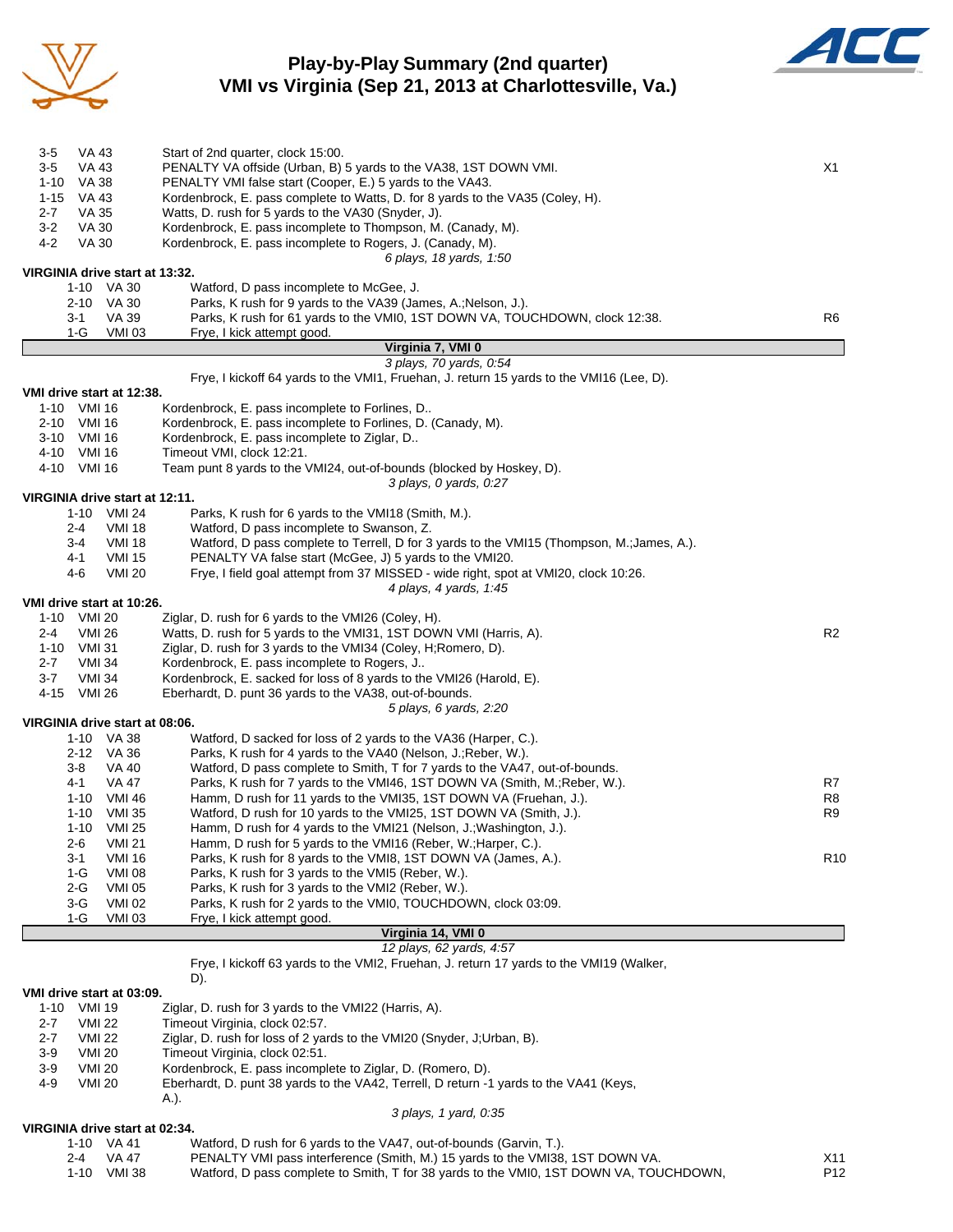

# **Play-by-Play Summary (2nd quarter) VMI vs Virginia (Sep 21, 2013 at Charlottesville, Va.)**



|          |               |                                | clock 02:00.                                                                         |
|----------|---------------|--------------------------------|--------------------------------------------------------------------------------------|
|          | 1-G           | <b>VMI 03</b>                  | Frye, I kick attempt good.                                                           |
|          |               |                                | Virginia 21, VMI 0                                                                   |
|          |               |                                | 2 plays, 59 yards, 0:34                                                              |
|          |               |                                | Frye, I kickoff 65 yards to the VMIO, Stout, T. return 14 yards to the VMI14, fumble |
|          |               |                                | forced by Walker, D, fumble by Stout, T. recovered by VMI Stout, T. at VMI14.        |
|          |               | VMI drive start at 02:00.      |                                                                                      |
| $1 - 10$ | VMI 14        |                                | Ziglar, D. rush for no gain to the VMI14 (Dean, D;Urban, B).                         |
| $2 - 10$ | VMI 14        |                                | Timeout Virginia, clock 01:45.                                                       |
| $2 - 10$ | <b>VMI 14</b> |                                | PENALTY VMI false start 4 yards to the VMI10.                                        |
| $2 - 14$ | <b>VMI 10</b> |                                | Watts, D. rush for loss of 1 yard to the VMI9 (Urban, B; Harold, E).                 |
| $3 - 15$ | <b>VMI 09</b> |                                | Watts, D. rush for 10 yards to the VMI19 (Harris, A).                                |
| 4-5      | VMI 19        |                                | Timeout VMI, clock 00:09.                                                            |
| 4-5      | VMI 19        |                                | PENALTY VMI false start (Moore, D.) 4 yards to the VMI15.                            |
| 4-9      | <b>VMI 15</b> |                                | Alford, H. punt 42 yards to the VA43, fair catch by Terrell, D.                      |
|          |               |                                | 3 plays, 1 yard, 1:57                                                                |
|          |               | VIRGINIA drive start at 00:03. |                                                                                      |
|          |               |                                |                                                                                      |

1-10 VA 43 Watford, D pass incomplete to Swanson, Z. End of half, clock 00:00.

|                        |              |       |    |   |           | play, 0 yards, 0:03 |                                        |                |                  |                  |  |
|------------------------|--------------|-------|----|---|-----------|---------------------|----------------------------------------|----------------|------------------|------------------|--|
|                        |              |       |    |   |           |                     | END OF 2nd QUARTER: Virginia 21, VMI 0 |                |                  |                  |  |
|                        |              | Time  |    |   | 1st Downs |                     | <b>Conversions</b>                     |                |                  |                  |  |
| <b>Quarter Summary</b> | <b>Score</b> | Poss  | R. | P |           | 3rd                 | 4th                                    | <b>Rushing</b> | Passing          | <b>Penalties</b> |  |
| VMI                    |              | 06:47 |    |   |           | 0-5                 | 0-1                                    | $10 - 21$      | $1 - 8 - 0 - 8$  | $4 - 28$         |  |
| Virginia               | 21           | 08:13 |    |   |           | $3 - 5$             | $1 - 1$                                | 15-137         | $3 - 6 - 0 - 48$ | $2 - 10$         |  |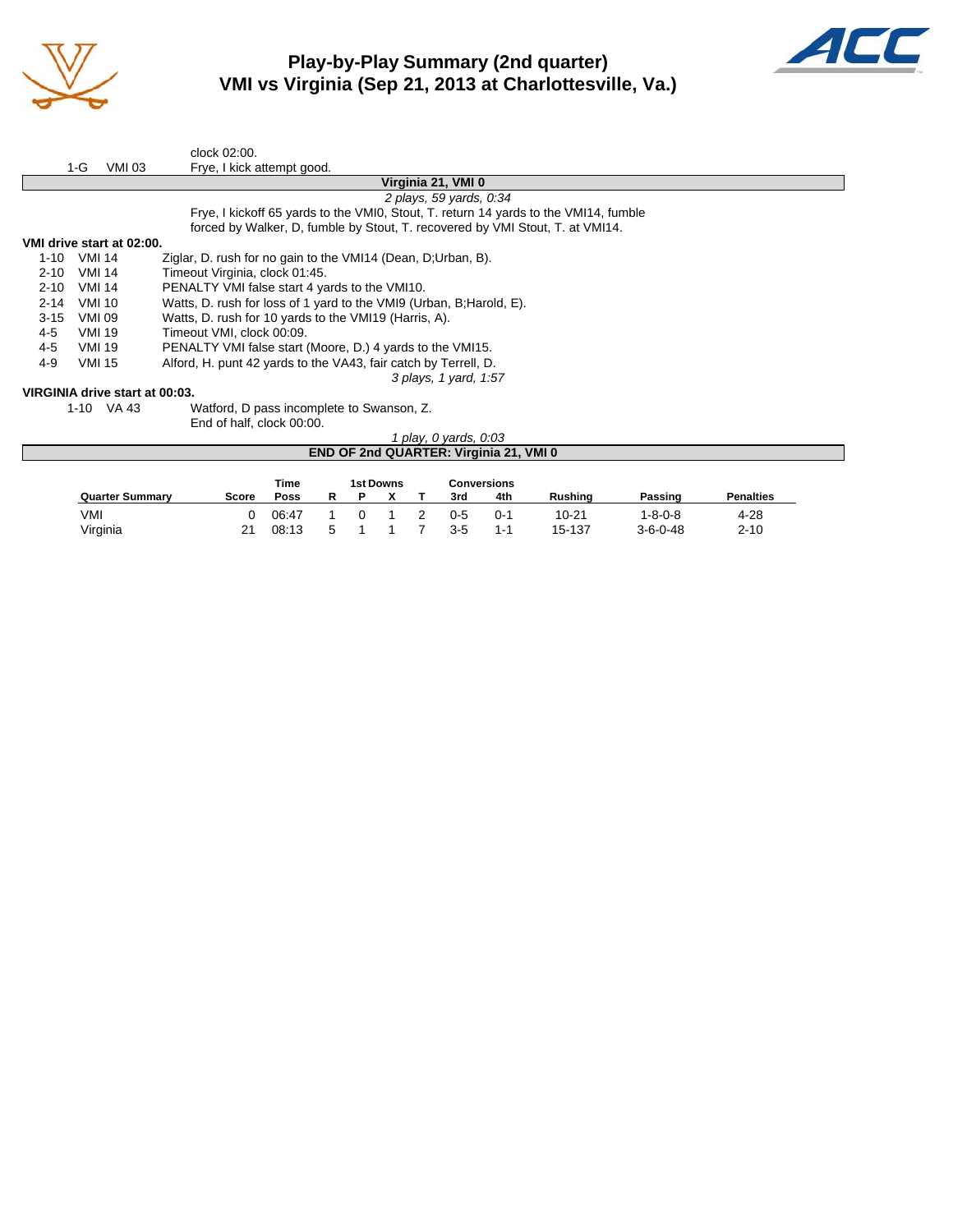

#### **Quickie Statistics (2nd quarter only) VMI vs Virginia (Sep 21, 2013 at Charlottesville, Va.)**



|                                   | <b>VMI</b>    | ٧Α             |
|-----------------------------------|---------------|----------------|
| Score                             | Ω             | 21             |
| <b>FIRST DOWNS</b>                | $\mathcal{P}$ | $\overline{7}$ |
| <b>RUSHES-YARDS (NET)</b>         | $10 - 21$     | 15-137         |
| <b>PASSING YDS (NET)</b>          | 8             | 48             |
| Passes Att-Comp-Int               | $8 - 1 - 0$   | $6 - 3 - 0$    |
| <b>TOTAL OFFENSE PLAYS-YARDS</b>  | 18-29         | 21-185         |
| <b>Fumble Returns-Yards</b>       | $0-0$         | $0-0$          |
| <b>Punt Returns-Yards</b>         | $0 - 0$       | $1 - 1$        |
| Kickoff Returns-Yards             | $3 - 46$      | $0-0$          |
| <b>Interception Returns-Yards</b> | $0 - 0$       | $0 - 0$        |
| Punts (Number-Avg)                | $4 - 31.0$    | $0 - 0.0$      |
| Fumbles-Lost                      | $1 - 0$       | $0 - 0$        |
| Penalties-Yards                   | 4-28          | $2 - 10$       |
| <b>Possession Time</b>            | 06:47         | 08:13          |
| <b>Third-Down Conversions</b>     | $0$ of 5      | 3 of 5         |
| <b>Fourth-Down Conversions</b>    | $0$ of 1      | 1 of 1         |

| <b>VMI</b>          |                     |                                                       |              |             |            |             | Virginia              |                |               |                |                  |                      |      |
|---------------------|---------------------|-------------------------------------------------------|--------------|-------------|------------|-------------|-----------------------|----------------|---------------|----------------|------------------|----------------------|------|
| <b>Rushing</b>      |                     | No. Gain Loss                                         | <b>Net</b>   | TD          | Lg         | Avg         | <b>Rushing</b>        |                | No. Gain Loss |                | <b>Net</b><br>TD | Lg                   | Avg  |
| Deon Watts          | 4                   | 20<br>1                                               | 19           | $\mathbf 0$ | 10         | 4.8         | <b>Kevin Parks</b>    | 9              | 103           | 0              | 103              | $\overline{2}$<br>61 | 11.4 |
| Derrick Ziglar      | 5                   | 12<br>$\overline{c}$                                  | 10           | $\mathbf 0$ | 6          | 2.0         | Daniel Hamm           | 3              | 20            | 0              | 20               | 0<br>11              | 6.7  |
| Eric Kordenbrock    | 1                   | 8<br>$\Omega$                                         | -8           | $\Omega$    | 0          | $-8.0$      | David Watford         | 3              | 16            | $\overline{2}$ | 14               | 0<br>10              | 4.7  |
| Passing             | $C-A-I$             |                                                       | <b>Yds</b>   | TD          | Long       | <b>Sack</b> | Passing               |                | $C-A-I$       | Yds            | TD               | Long                 | Sack |
| Eric Kordenbrock    | $1 - 8 - 0$         |                                                       | 8            | $\Omega$    | 8          |             | David Watford         |                | $3 - 6 - 0$   | 48             |                  | 38                   |      |
| <b>Receiving</b>    | No.                 | Yards                                                 | TD           | Long        |            |             | <b>Receiving</b>      | No.            | Yards         | TD             | Long             |                      |      |
| Deon Watts          |                     | 8                                                     | $\Omega$     | 8           |            |             | <b>Tim Smith</b>      | $\overline{c}$ | 45            | 1              |                  | 38                   |      |
|                     |                     |                                                       |              |             |            |             | Dominique Terrell     | 1              | 3             | $\Omega$       |                  | 3                    |      |
| <b>Punting</b>      | No.                 | Yds                                                   | Avg          | Long        | In20       | ΤВ          | <b>Punting</b>        | No.            | Yds           | Avg            | Long             | In20                 | TB   |
| David Eberhardt     | 2                   | 74                                                    | 37.0         | 38          | 0          | 0           |                       |                |               |                |                  |                      |      |
| Hayden Alford       | 1                   | 42                                                    | 42.0         | 42          | 0          | 0           |                       |                |               |                |                  |                      |      |
|                     |                     |                                                       |              |             |            |             |                       |                |               |                |                  |                      |      |
| <b>Punt Returns</b> | No.                 | Yards                                                 | TD           | Long        |            |             | <b>Punt Returns</b>   | No.            | Yards         | TD             | Long             |                      |      |
|                     |                     |                                                       |              |             |            |             | Dominique Terrell     |                | $-1$          | $\Omega$       |                  |                      |      |
| <b>Kick Returns</b> | No.                 | Yards                                                 | TD           | Long        |            |             | <b>Kick Returns</b>   | No.            | Yards         | TD             | Long             |                      |      |
| James Fruehan       | $\overline{c}$      | 32                                                    | $\mathbf{0}$ | 17          |            |             |                       |                |               |                |                  |                      |      |
| <b>Taylor Stout</b> | 1                   | 14                                                    | 0            | 14          |            |             |                       |                |               |                |                  |                      |      |
| <b>Tackles</b>      | UA-A                | <b>Total</b>                                          | <b>Sacks</b> |             | <b>TFL</b> |             | <b>Tackles</b>        | UA-A           | <b>Total</b>  |                | <b>Sacks</b>     | TFL                  |      |
| eston Reber         | $2 - 3$             | 5                                                     |              | 0.0         | 0.0        |             | <b>Anthony Harris</b> | $3-0$          | 3             |                | 0.0              | 0.0                  |      |
| Alex James          | $1 - 2$             | 3                                                     |              | 0.0         | 0.0        |             | <b>Henry Coley</b>    | $2 - 1$        |               | 3              | 0.0              | 0.0                  |      |
| Joe Nelson          | $0 - 3$             | 3                                                     |              | 0.0         | 0.0        |             | <b>Brent Urban</b>    | $0 - 3$        | 3             |                | 0.0              | 1.0                  |      |
| <b>Chris Harper</b> | $1 - 1$             | $\overline{2}$                                        |              | 1.0         | 1.0        |             | Divante Walker        | $2 - 0$        |               | $\overline{2}$ | 0.0              | 0.0                  |      |
| <b>Time</b><br>Qtr  | <b>Scoring Play</b> |                                                       |              |             |            |             |                       |                |               |                |                  | V-H                  |      |
| 12:38<br>2nd        |                     | VA - Kevin Parks 61 yd run (lan Frye kick), 3-70 0:54 |              |             |            |             |                       |                |               |                |                  | $0 - 7$              |      |
| 03:09               |                     | VA - Kevin Parks 2 yd run (Ian Frye kick), 12-62 4:57 |              |             |            |             |                       |                |               |                |                  | $0 - 14$             |      |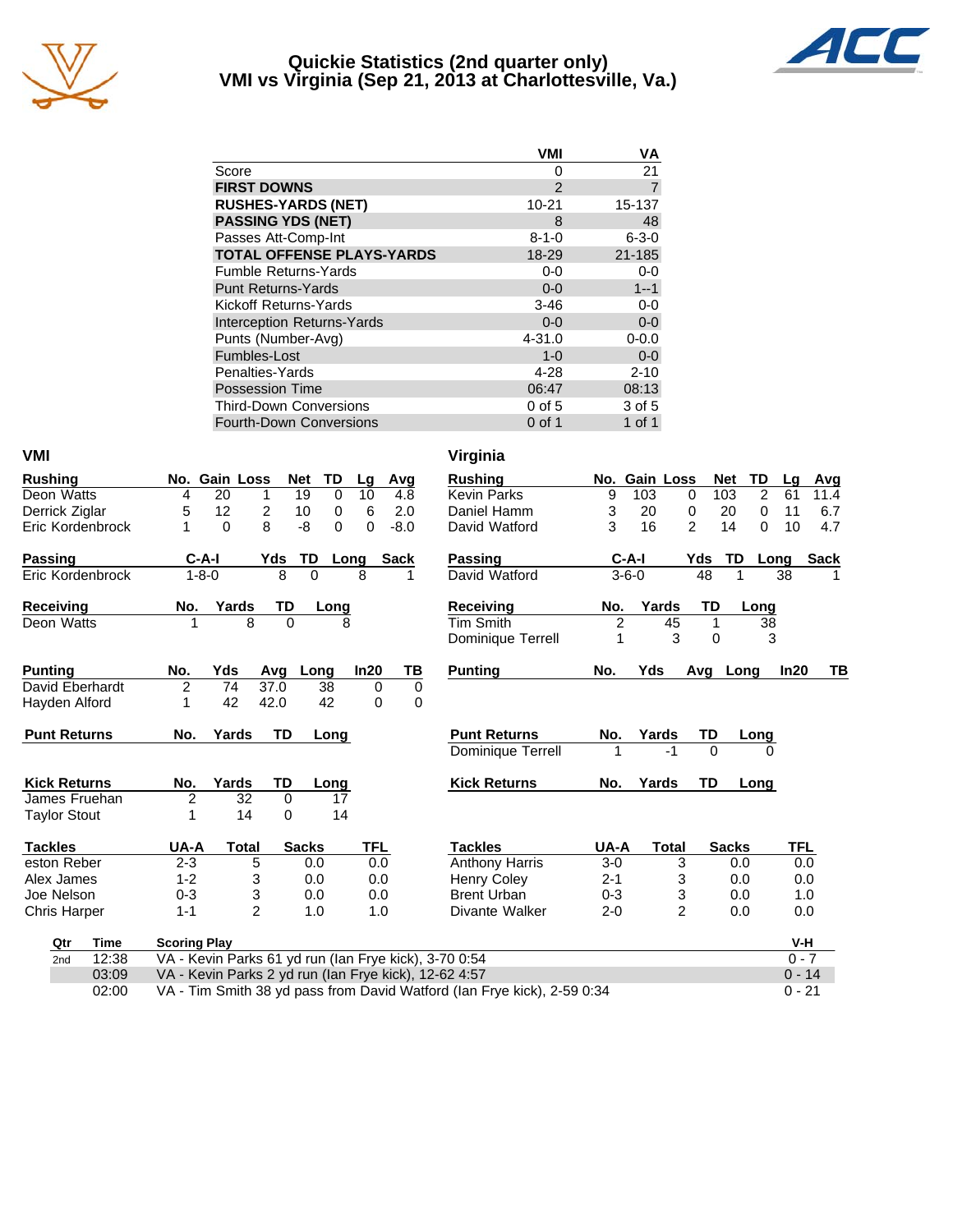

## **Play-by-Play Summary (3rd quarter) VMI vs Virginia (Sep 21, 2013 at Charlottesville, Va.)**



|                  |                                |                                | Start of 3rd quarter, clock 15:00, VMI ball on VMI35.                                                                                                               |                 |
|------------------|--------------------------------|--------------------------------|---------------------------------------------------------------------------------------------------------------------------------------------------------------------|-----------------|
|                  |                                | VIRGINIA drive start at 15:00. | Christopher, D. kickoff 58 yards to the VA7, Jennings, D return 32 yards to the VA39<br>(Robinson, A.; Jones, D.).                                                  |                 |
|                  | 1-G                            | 1-10 VA 39<br><b>VMI 07</b>    | Watford, D pass complete to Parks, K for 54 yards to the VMI7, 1ST DOWN VA (Furlow, C.).<br>Hamm, D rush for 7 yards to the VMI0, TOUCHDOWN, clock 14:26.           | P <sub>13</sub> |
|                  | $1-G$                          | <b>VMI 03</b>                  | Frye, I kick attempt good.                                                                                                                                          |                 |
|                  |                                |                                | Virginia 28, VMI 0<br>2 plays, 61 yards, 0:34                                                                                                                       |                 |
|                  |                                |                                | Frye, I kickoff 65 yards to the VMI0, touchback.                                                                                                                    |                 |
|                  |                                | VMI drive start at 14:26.      |                                                                                                                                                                     |                 |
|                  | 1-10 VMI 25                    |                                | Watts, D. rush for no gain to the VMI25 (Snyder, J).                                                                                                                |                 |
|                  | 2-10 VMI 25                    |                                | Watts, D. rush for no gain to the VMI25 (Romero, D).                                                                                                                |                 |
| 3-10 VMI 25      |                                |                                | Kordenbrock, E. pass complete to Burton, D. for 7 yards to the VMI32 (Canady, M).                                                                                   |                 |
| 4-3              | <b>VMI 32</b>                  |                                | Eberhardt, D. punt 43 yards to the VA25, Terrell, D return 8 yards to the VA33 (Watts,<br>D.).                                                                      |                 |
|                  |                                |                                | 3 plays, 7 yards, 1:56                                                                                                                                              |                 |
|                  |                                | VIRGINIA drive start at 12:30. |                                                                                                                                                                     |                 |
|                  |                                | 1-10 VA 33                     | Watford, D pass complete to Jennings, D for 10 yards to the VA43, 1ST DOWN VA,<br>out-of-bounds (Jones, D.).                                                        | P <sub>14</sub> |
|                  |                                | 1-10 VA 43                     | Watford, D pass complete to Jennings, D for 7 yards to the 50 yardline (Jones, D.).                                                                                 |                 |
|                  | $2 - 3$                        | VA 50                          | Hamm, D rush for 6 yards to the VMI44, 1ST DOWN VA (Fruehan, J.;Garvin, T.).                                                                                        | R <sub>15</sub> |
|                  | $2 - 3$                        | 1-10 VMI 44<br><b>VMI 37</b>   | Watford, D pass complete to Smith, T for 7 yards to the VMI37 (Staib, L.).<br>Hamm, D rush for 7 yards to the VMI30, 1ST DOWN VA (Owens, T.).                       | R <sub>16</sub> |
|                  | $1 - 10$                       | <b>VMI 30</b>                  | Hamm, D rush for 6 yards to the VMI24 (Williams, M.).                                                                                                               |                 |
|                  | 2-4                            | <b>VMI 24</b>                  | Hamm, D rush for 3 yards to the VMI21 (Smith, J.).                                                                                                                  |                 |
|                  | 3-1                            | <b>VMI 21</b>                  | Hamm, D rush for 11 yards to the VMI10, 1ST DOWN VA (Robinson, A.).                                                                                                 | R <sub>17</sub> |
|                  | $1-G$                          | <b>VMI 10</b>                  | Hamm, D rush for 7 yards to the VMI3 (Washington, J.).                                                                                                              |                 |
|                  | 2-G                            | <b>VMI 03</b>                  | Hamm, D rush for loss of 1 yard to the VMI4 (Washington, J.; Furlow, C.).                                                                                           |                 |
|                  | 3-G<br>1-G                     | <b>VMI 04</b><br>VMI 03        | Watford, D pass complete to McGee, J for 4 yards to the VMI0, TOUCHDOWN, clock 08:27.<br>Frye, I kick attempt good.                                                 |                 |
|                  |                                |                                | Virginia 35, VMI 0                                                                                                                                                  |                 |
|                  |                                |                                | 11 plays, 67 yards, 4:03                                                                                                                                            |                 |
|                  |                                |                                | Frye, I kickoff 58 yards to the VMI7, Forlines, D. return 18 yards to the VMI25<br>(Wingo-Reeves, C;Corney, T).                                                     |                 |
|                  |                                | VMI drive start at 08:27.      |                                                                                                                                                                     |                 |
| $2 - 7$          | 1-10 VMI 25<br><b>VMI 28</b>   |                                | Lipscomb, B. rush for 3 yards to the VMI28 (Walker, D).<br>Kordenbrock, E. pass complete to Patterson, S. for 10 yards to the VMI38, 1ST DOWN VMI                   | P <sub>3</sub>  |
|                  |                                |                                | (Walker, D).                                                                                                                                                        |                 |
| $1 - 10$<br>2-10 | <b>VMI 38</b><br><b>VMI 38</b> |                                | Kordenbrock, E. pass incomplete to Burton, D<br>Kordenbrock, E. pass complete to Watts, D. for loss of 1 yard to the VMI37 (Thomas,                                 |                 |
|                  |                                |                                | M; Walker, R).                                                                                                                                                      |                 |
| 3-11             | <b>VMI 37</b>                  |                                | Kordenbrock, E. pass complete to Watts, D. for 6 yards to the VMI43 (Harris, T).                                                                                    |                 |
| 4-5              | <b>VMI 43</b>                  |                                | Eberhardt, D. punt 39 yards to the VA18, Terrell, D return 30 yards to the VA48 (Sexton,                                                                            |                 |
|                  |                                |                                | P.).                                                                                                                                                                |                 |
|                  |                                | VIRGINIA drive start at 05:28. | 5 plays, 18 yards, 2:59                                                                                                                                             |                 |
|                  | $1 - 10$                       | VA 48                          | Hamm, D rush for 12 yards to the VMI40, 1ST DOWN VA (Bock, B.).                                                                                                     | R <sub>18</sub> |
|                  |                                | 1-10 VMI 40                    | Watford, D rush for 9 yards to the VMI31, out-of-bounds (Staib, L.).                                                                                                |                 |
|                  | 2-1                            | <b>VMI 31</b>                  | Hamm, D rush for 6 yards to the VMI25, 1ST DOWN VA (Mays, C.; Smith, M.).                                                                                           | R <sub>19</sub> |
|                  | $1 - 10$                       | <b>VMI 25</b>                  | Watford, D pass complete to Swanson, Z for 11 yards to the VMI14, 1ST DOWN VA (Williams,<br>$M$ .; Bock, B.).                                                       | P <sub>20</sub> |
|                  | $1 - 10$                       | <b>VMI 14</b>                  | Watford, D pass incomplete to Burns, R.                                                                                                                             |                 |
|                  | 2-10                           | <b>VMI 14</b>                  | Hamm, D rush for 2 yards to the VMI12 (Nelson, J.).<br>Watford, D pass complete to Hamm, D for 11 yards to the VMI1, 1ST DOWN VA (Nelson, J.).                      |                 |
|                  | 3-8<br>1-G                     | VMI 12<br><b>VMI 01</b>        | Watford, D rush for 1 yard to the VMI0, TOUCHDOWN, clock 03:06.                                                                                                     | P21             |
|                  | 1-G                            | VMI 03                         | Frye, I kick attempt good.                                                                                                                                          |                 |
|                  |                                |                                | Virginia 42, VMI 0                                                                                                                                                  |                 |
|                  |                                |                                | 8 plays, 52 yards, 2:22                                                                                                                                             |                 |
|                  |                                | VMI drive start at 03:06.      | Frye, I kickoff 63 yards to the VMI2, Forlines, D. return 23 yards to the VMI25 (Hill, D).                                                                          |                 |
| 1-10             | VMI 25                         |                                | Kordenbrock, E. pass incomplete to Thompson, M                                                                                                                      |                 |
| 2-10<br>3-5      | <b>VMI 25</b><br>VMI 30        |                                | Watts, D. rush for 5 yards to the VMI30 (Miles-Redmond, A; Corney, T).<br>Kordenbrock, E. pass complete to Thompson, M. for 4 yards to the VMI34 (Hall, M;Brim, D). |                 |
| 4-1              | <b>VMI 34</b>                  |                                | Timeout VMI, clock 01:26.                                                                                                                                           |                 |
| 4-1              | <b>VMI 34</b>                  |                                | Alford, H. punt 33 yards to the VA33, Terrell, D return 0 yards to the VA33.<br>3 plays, 9 yards, 1:47                                                              |                 |
|                  |                                | VIRGINIA drive start at 01:19. |                                                                                                                                                                     |                 |
|                  |                                | 1-10 VA 33                     | Hamm, D rush for 6 yards to the VA39 (De Wolff, R.).                                                                                                                |                 |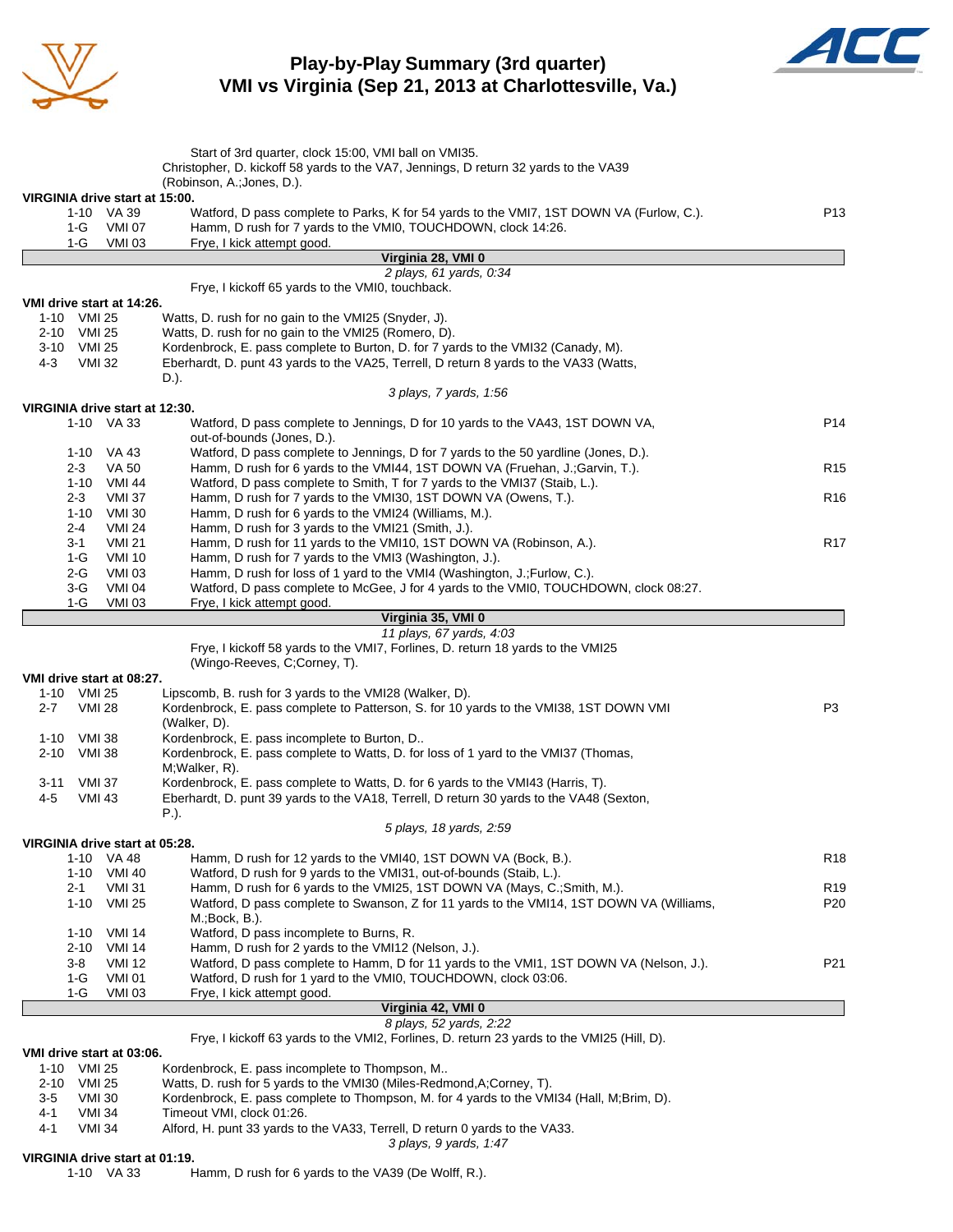

# **Play-by-Play Summary (3rd quarter) VMI vs Virginia (Sep 21, 2013 at Charlottesville, Va.)**



| 1-10<br>$2 - 10$ | VMI 26<br><b>VMI 26</b> | Lambert, G pass incomplete to Scott, E, dropped pass.<br>Hamm, D rush for 9 yards to the VMI17 (Hawkins, T.; Keys, A.). |                 |
|------------------|-------------------------|-------------------------------------------------------------------------------------------------------------------------|-----------------|
| 1-10             | <b>VMI 37</b>           | Lambert, G pass complete to Gamble, A for 11 yards to the VMI26, 1ST DOWN VA (Garvin, T.).                              | P24             |
| $2 - 4$          | <b>VMI 45</b>           | Hamm, D rush for 8 yards to the VMI37, 1ST DOWN VA (Hawkins, T.).                                                       | R <sub>23</sub> |
| 1-10             | VA 49                   | Lambert, G pass complete to Severin, C for 6 yards to the VMI45 (Moore, D.).                                            |                 |
| $2 - 4$          | VA 39                   | Hamm, D rush for 10 yards to the VA49, 1ST DOWN VA (Keys, A.; King, J.).                                                | R <sub>22</sub> |

|                        | Time  |       | <b>1st Downs</b> |  |    | Conversions |         |                |                    |                  |
|------------------------|-------|-------|------------------|--|----|-------------|---------|----------------|--------------------|------------------|
| <b>Quarter Summary</b> | Score | Poss  |                  |  |    | 3rd         | 4th     | <b>Rushing</b> | Passing            | <b>Penalties</b> |
| VMI                    |       | 06:42 |                  |  |    | 0-3         | $0 - 0$ | 4-8            | $5 - 7 - 0 - 26$   | 0-0              |
| Virginia               | 21    | 08:18 | h                |  | 12 | $3 - 3$     | 0-0     | 17-109         | $9 - 11 - 0 - 121$ | $0 - 0$          |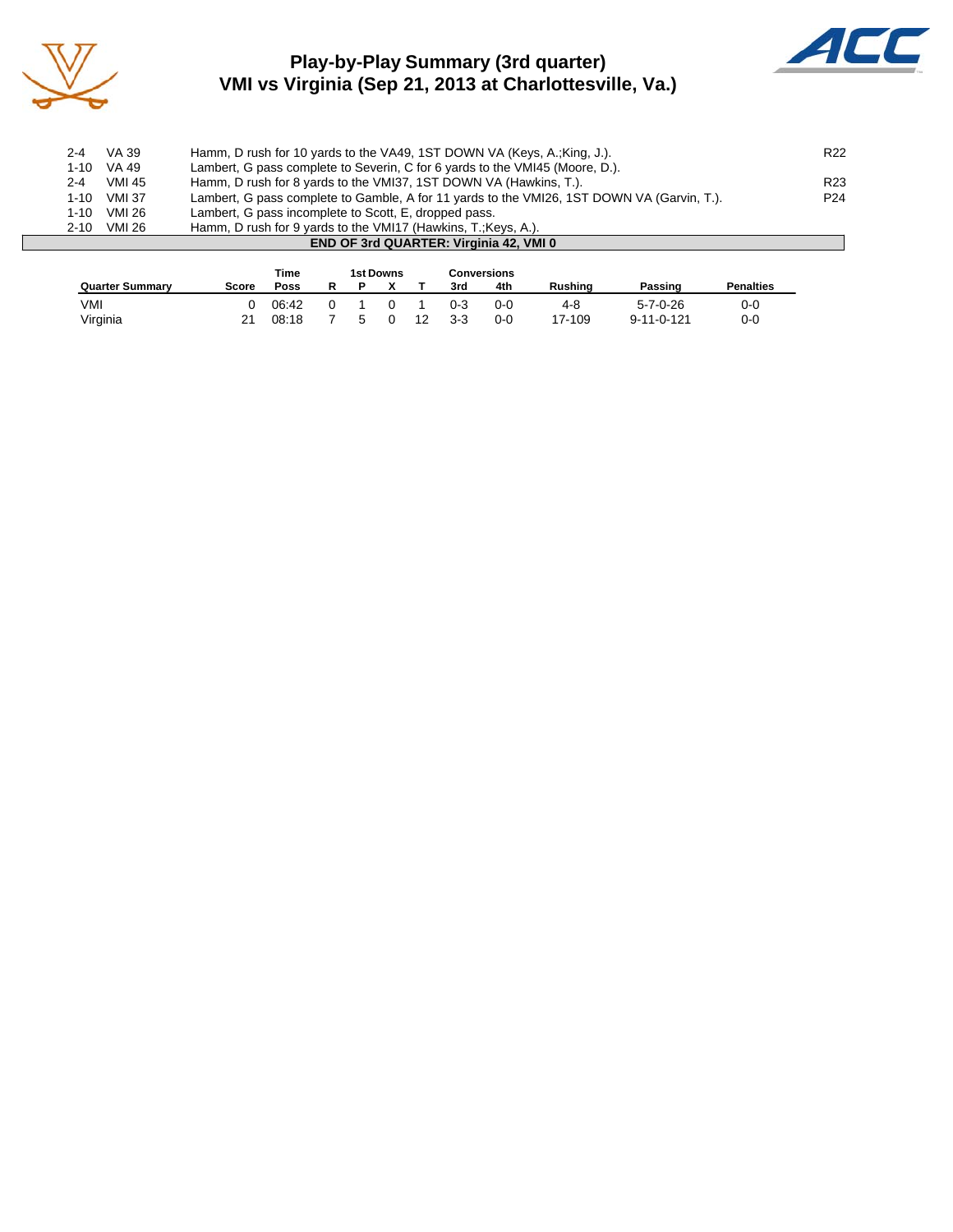

#### **Quickie Statistics (3rd quarter only) VMI vs Virginia (Sep 21, 2013 at Charlottesville, Va.)**



|                                   | <b>VMI</b>  | VA           |
|-----------------------------------|-------------|--------------|
| Score                             | 0           | 21           |
| <b>FIRST DOWNS</b>                | 1           | 12           |
| <b>RUSHES-YARDS (NET)</b>         | 4-8         | 17-109       |
| <b>PASSING YDS (NET)</b>          | 26          | 121          |
| Passes Att-Comp-Int               | $7 - 5 - 0$ | $11 - 9 - 0$ |
| <b>TOTAL OFFENSE PLAYS-YARDS</b>  | $11 - 34$   | 28-230       |
| <b>Fumble Returns-Yards</b>       | $0-0$       | $0-0$        |
| <b>Punt Returns-Yards</b>         | $0 - 0$     | $3 - 38$     |
| Kickoff Returns-Yards             | $2 - 41$    | $1 - 32$     |
| <b>Interception Returns-Yards</b> | $0 - 0$     | $0-0$        |
| Punts (Number-Avg)                | $3 - 38.3$  | $0 - 0.0$    |
| Fumbles-Lost                      | $0 - 0$     | $0-0$        |
| Penalties-Yards                   | $0-0$       | $0-0$        |
| <b>Possession Time</b>            | 06:42       | 08:18        |
| <b>Third-Down Conversions</b>     | $0$ of $3$  | 3 of 3       |
| <b>Fourth-Down Conversions</b>    | $0$ of $0$  | $0$ of $0$   |

| <b>VMI</b>              |                                                                                                                                    |                                      | Virginia             |             |                         |                   |                     |
|-------------------------|------------------------------------------------------------------------------------------------------------------------------------|--------------------------------------|----------------------|-------------|-------------------------|-------------------|---------------------|
| <b>Rushing</b>          | No. Gain Loss<br><b>Net</b>                                                                                                        | TD<br>Avg<br><u>Lg</u>               | <b>Rushing</b>       |             | No. Gain Loss           | TD<br><b>Net</b>  | Lq<br>Avg           |
| Deon Watts              | 3<br>$\overline{5}$<br>5<br>0                                                                                                      | $\overline{5}$<br>$\mathbf 0$<br>1.7 | Daniel Hamm          | 15          | 100                     | 99<br>1<br>1      | 12<br>6.6           |
| <b>Bradley Lipscomb</b> | 3<br>3<br>$\Omega$<br>1                                                                                                            | 3<br>0<br>3.0                        | David Watford        | 2           | 10                      | 10<br>0<br>1      | 9<br>5.0            |
| <b>Passing</b>          | $C-A-I$<br>TD<br>Yds                                                                                                               | Long<br>Sack                         | <b>Passing</b>       | $C-A-I$     |                         | TD<br>Yds         | Long<br><b>Sack</b> |
| Eric Kordenbrock        | $5 - 7 - 0$<br>26<br>$\Omega$                                                                                                      | 10<br>$\Omega$                       | David Watford        | $7 - 8 - 0$ |                         | 104<br>1          | 54<br>0             |
|                         |                                                                                                                                    |                                      | Greyson Lambert      | $2 - 3 - 0$ |                         | 17<br>$\mathbf 0$ | 11<br>$\mathbf 0$   |
| <b>Receiving</b>        | TD<br>No.<br>Yards                                                                                                                 | Long                                 | <b>Receiving</b>     | No.         | Yards                   | TD<br>Long        |                     |
| Deon Watts              | $\overline{2}$<br>5<br>$\Omega$                                                                                                    | 6                                    | Darius Jennings      | 2           | 17                      | $\Omega$          | 10                  |
| Samuel Patterson        | 10<br>1<br>0                                                                                                                       | 10                                   | <b>Kevin Parks</b>   | 1           | 54                      | 0                 | 54                  |
| Doug Burton             | 1<br>7<br>0                                                                                                                        | $\overline{7}$                       | Daniel Hamm          | 1           | 11                      | 0                 | 11                  |
| Mario Thompson          | 1<br>4<br>0                                                                                                                        | 4                                    | <b>Adrian Gamble</b> | 1           | 11                      | $\mathbf{0}$      | 11                  |
| <b>Punting</b>          | No.<br>Yds<br>Long<br>Avg                                                                                                          | In20<br>ΤВ                           | <b>Punting</b>       | No.         | Yds                     | Avg<br>Long       | In20<br>ΤВ          |
| David Eberhardt         | 2<br>82<br>41.0                                                                                                                    | 43<br>0<br>0                         |                      |             |                         |                   |                     |
| Hayden Alford           | 33<br>33.0<br>1                                                                                                                    | 33<br>$\Omega$<br>$\Omega$           |                      |             |                         |                   |                     |
| <b>Punt Returns</b>     | Yards<br><b>TD</b><br>No.                                                                                                          | Long                                 | <b>Punt Returns</b>  | No.         | Yards                   | TD<br>Long        |                     |
|                         |                                                                                                                                    |                                      | Dominique Terrell    | 3           | 38                      | $\Omega$          | 30                  |
| <b>Kick Returns</b>     | Yards<br>TD<br>No.                                                                                                                 | Long                                 | <b>Kick Returns</b>  | No.         | Yards                   | TD<br>Long        |                     |
| Dane Forlines           | $\Omega$<br>2<br>41                                                                                                                | 23                                   | Darius Jennings      |             | 32                      | $\Omega$          | 32                  |
| <b>Tackles</b>          | <b>Sacks</b><br>UA-A<br><b>Total</b>                                                                                               | <b>TFL</b>                           | <b>Tackles</b>       | UA-A        | <b>Total</b>            | <b>Sacks</b>      | <b>TFL</b>          |
| Damian Jones            | $2 - 1$<br>3<br>0.0                                                                                                                | 0.0                                  | Divante Walker       | $2 - 0$     | 2                       | 0.0               | 0.0                 |
| Joe Nelson              | 2<br>$2 - 0$<br>0.0                                                                                                                | 0.0                                  | <b>Trent Corney</b>  | $0 - 2$     | $\overline{\mathbf{c}}$ | 0.0               | 0.0                 |
| Logan Staib             | $\overline{c}$<br>$2 - 0$<br>0.0                                                                                                   | 0.0                                  | Jake Snyder          | $1 - 0$     | 1                       | 0.0               | 0.0                 |
| John Washington         | $\overline{2}$<br>$1 - 1$<br>0.0                                                                                                   | 0.5                                  | <b>Tim Harris</b>    | $1-0$       | 1                       | 0.0               | 0.0                 |
| <b>Time</b><br>Qtr      | <b>Scoring Play</b>                                                                                                                |                                      |                      |             |                         |                   | V-H                 |
| 12:38<br>2nd            | VA - Kevin Parks 61 yd run (Ian Frye kick), 3-70 0:54                                                                              |                                      |                      |             |                         |                   | $0 - 7$             |
| 03:09                   |                                                                                                                                    |                                      |                      |             |                         |                   | $0 - 14$            |
|                         | VA - Kevin Parks 2 yd run (Ian Frye kick), 12-62 4:57                                                                              |                                      |                      |             |                         |                   |                     |
| 02:00                   |                                                                                                                                    |                                      |                      |             |                         |                   | $0 - 21$            |
| 14:26<br>3rd            | VA - Tim Smith 38 yd pass from David Watford (Ian Frye kick), 2-59 0:34<br>VA - Daniel Hamm 7 yd run (Ian Frye kick), 2-61 0:34    |                                      |                      |             |                         |                   | $0 - 7$             |
| 08:27                   | VA - Jake McGee 4 yd pass from David Watford (Ian Frye kick), 11-67 4:03<br>VA - David Watford 1 yd run (Ian Frye kick), 8-52 2:22 |                                      |                      |             |                         |                   | $0 - 14$            |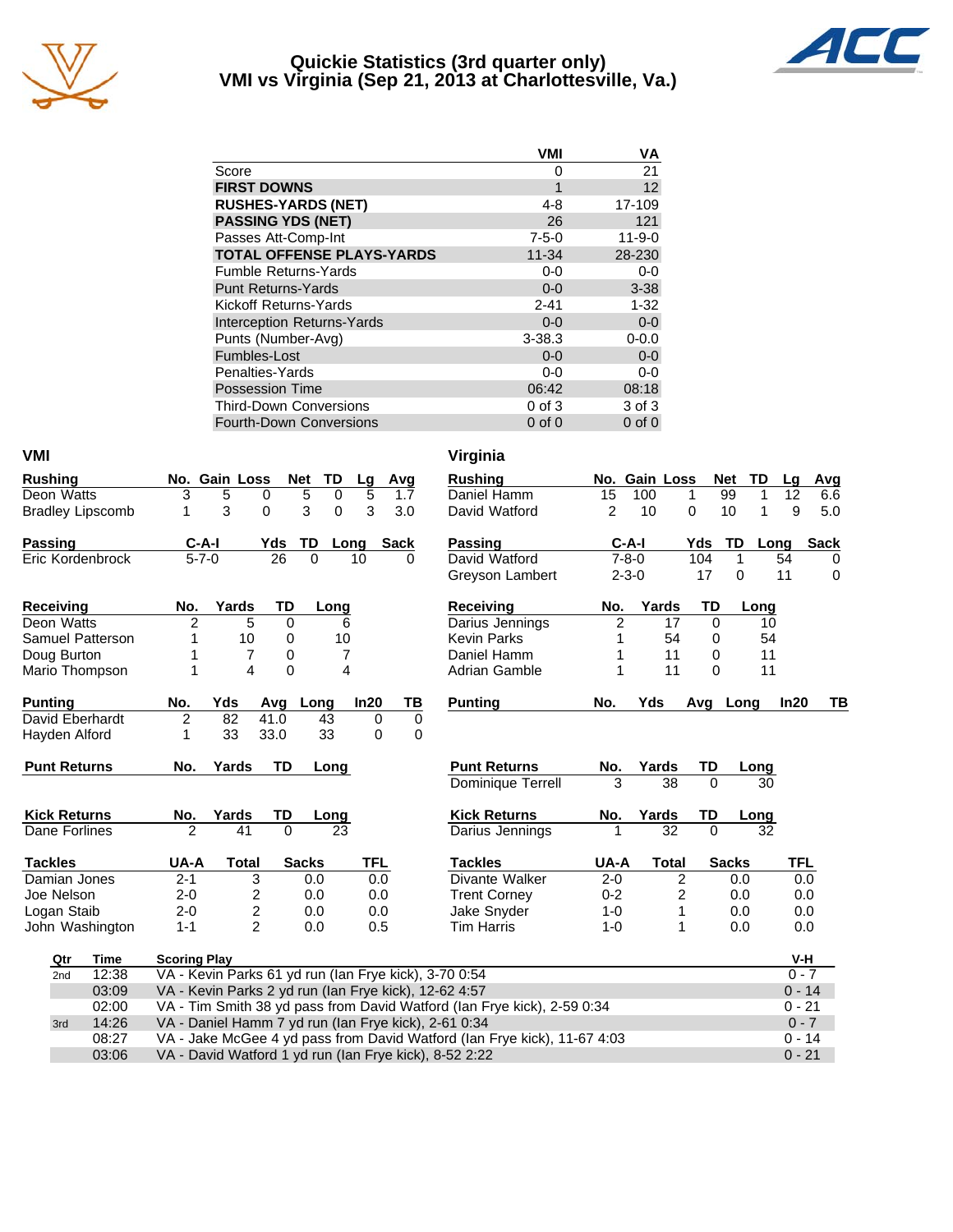

## **Play-by-Play Summary (4th quarter) VMI vs Virginia (Sep 21, 2013 at Charlottesville, Va.)**



|                            | 3-1<br>3-1    | VMI 17<br><b>VMI 17</b>                      | Start of 4th quarter, clock 15:00.<br>Hamm, D rush for 3 yards to the VMI14, 1ST DOWN VA (Garvin, T.; Nicely, D.).            | R <sub>25</sub> |
|----------------------------|---------------|----------------------------------------------|-------------------------------------------------------------------------------------------------------------------------------|-----------------|
|                            |               | 1-10 VMI 14                                  | Hamm, D rush for 2 yards to the VMI12 (Hawkins, T.; Washington, J.).                                                          |                 |
|                            | $2 - 8$       | <b>VMI 12</b>                                | Hamm, D rush for 12 yards to the VMI0, 1ST DOWN VA, TOUCHDOWN, clock 13:52.                                                   | R26             |
|                            | 1-G<br>1-G    | <b>VMI 03</b><br><b>VMI 08</b>               | PENALTY VA false start 5 yards to the VMI8.<br>Frye, I kick attempt good.                                                     |                 |
|                            |               |                                              | Virginia 49, VMI 0                                                                                                            |                 |
|                            |               |                                              | 10 plays, 67 yards, 2:27<br>Sims, D kickoff 58 yards to the VMI7, Forlines, D. return 26 yards to the VMI33 (Phelps,          |                 |
|                            |               |                                              | B;Dockins, K).                                                                                                                |                 |
|                            |               | VMI drive start at 13:52.                    |                                                                                                                               |                 |
|                            | 1-10 VMI 33   |                                              | Turner, J. rush for 5 yards to the VMI38, fumble forced by Hill, D, fumble by Turner, J.<br>recovered by VA Brim, D at VMI38. |                 |
|                            |               | VIRGINIA drive start at 13:39.               | 1 play, 5 yards, 0:13                                                                                                         |                 |
|                            |               | 1-10 VMI 38                                  | Morgan, K rush for 3 yards to the VMI35 (Garvin, T.; Nicely, D.).                                                             |                 |
|                            | 2-7           | VMI 35                                       | Morgan, K rush for 2 yards to the VMI33 (Bock, B.; Nicely, D.).                                                               |                 |
|                            | 3-5<br>4-5    | VMI 33<br><b>VMI 33</b>                      | Lambert, G pass incomplete to Scott, E.<br>Morgan, K rush for 2 yards to the VMI31 (Bock, B.; Nicely, D.).                    |                 |
|                            |               |                                              | 4 plays, 7 yards, 1:36                                                                                                        |                 |
|                            |               | VMI drive start at 12:03.                    |                                                                                                                               |                 |
| 1-10 VMI 31<br>2-10 VMI 31 |               |                                              | Kordenbrock, E. pass incomplete to Patterson, S<br>PENALTY VA offside (Gallop, G) 5 yards to the VMI36.                       |                 |
| $2 - 5$                    | VMI 36        |                                              | Lipscomb, B. rush for 4 yards to the VMI40 (Wilkins, D).                                                                      |                 |
| 3-1                        | <b>VMI 40</b> |                                              | Lipscomb, B. rush for 4 yards to the VMI44, 1ST DOWN VMI (Moore, M;Brim, D).                                                  | R4              |
|                            | 1-10 VMI 44   |                                              | Kordenbrock, E. sacked for loss of 5 yards to the VMI39 (Corney, T).                                                          |                 |
| 2-15 VMI 39<br>3-16 VMI 38 |               |                                              | Lipscomb, B. rush for loss of 1 yard to the VMI38 (Corney, T).<br>Kordenbrock, E. pass incomplete to Watts, D                 |                 |
| 4-16 VMI 38                |               |                                              | Alford, H. punt 39 yards to the VA23, fair catch by Terrell, D.                                                               |                 |
|                            |               |                                              | 6 plays, 7 yards, 2:50                                                                                                        |                 |
|                            |               | VIRGINIA drive start at 09:13.<br>1-10 VA 23 | Smith, L rush for 12 yards to the VA35, 1ST DOWN VA (Michie, C.).                                                             | R <sub>27</sub> |
|                            |               | 1-10 VA 35                                   | Smith, L rush for loss of 3 yards to the VA32, fumble by Smith, L recovered by VA Smith,                                      |                 |
|                            |               |                                              | L at VA32.                                                                                                                    |                 |
|                            |               | 2-13 VA 32                                   | Smith, L rush for no gain to the VA32 (Ashton, D.).                                                                           |                 |
|                            |               | 3-13 VA 32<br>4-13 VA 32                     | Lambert, G pass incomplete to Harris, A.<br>Coleman, J punt 28 yards to the VMI40, out-of-bounds.                             |                 |
|                            |               |                                              | 4 plays, 9 yards, 1:36                                                                                                        |                 |
|                            |               | VMI drive start at 07:37.                    |                                                                                                                               |                 |
| 2-10 VMI 40                | 1-10 VMI 40   |                                              | Augustine, A. pass incomplete to Thompson, A. (Corney, T).<br>Augustine, A. pass incomplete to Turner, J                      |                 |
|                            | 3-10 VMI 40   |                                              | Augustine, A. sacked for loss of 3 yards to the VMI37 (Corney, T), fumble by Augustine,                                       |                 |
|                            |               |                                              | A. recovered by VA Wilkins, D at VMI37.                                                                                       |                 |
|                            |               | VIRGINIA drive start at 07:22.               | 3 plays, minus 3 yards, 0:15                                                                                                  |                 |
|                            |               | 1-10 VMI 37                                  | Morgan, K rush for 5 yards to the VMI32, PENALTY VA holding 10 yards to the VMI42.                                            |                 |
|                            |               | 1-15 VMI 42                                  | 1st and $15.$                                                                                                                 |                 |
|                            |               | 1-15 VMI 42                                  | Morgan, K rush for loss of 2 yards to the VMI44, fumble by Morgan, K recovered by VA TEAM<br>at VMI44.                        |                 |
|                            | 3-8           | 2-17 VMI 44<br>VMI 35                        | Smith, L rush for 9 yards to the VMI35 (Ashton, D.;Moore, D.).<br>Smith, L rush for 2 yards to the VMI33 (Johnson, E.).       |                 |
|                            | 4-6           | <b>VMI 33</b>                                | Morgan, K rush for no gain to the VMI33 (Bock, B.).                                                                           |                 |
|                            |               |                                              | 5 plays, 4 yards, 1:52                                                                                                        |                 |
| 1-10 VMI 33                |               | VMI drive start at 05:30.                    | Augustine, A. pass incomplete to Sanders, A                                                                                   |                 |
| 2-10 VMI 33                |               |                                              | Augustine, A. rush for loss of 6 yards to the VMI27, fumble by Augustine, A. recovered by                                     |                 |
|                            |               |                                              | VMI Augustine, A. at VMI27.                                                                                                   |                 |
|                            | 3-16 VMI 27   |                                              | Timeout VMI, clock 04:49.                                                                                                     |                 |
| 4-16 VMI 27                | 3-16 VMI 27   |                                              | Augustine, A. pass incomplete to Sanders, A<br>Alford, H. punt 46 yards to the VA27, fair catch by Terrell, D.                |                 |
|                            |               |                                              | 3 plays, minus 6 yards, 0:52                                                                                                  |                 |
|                            |               | VIRGINIA drive start at 04:38.               |                                                                                                                               |                 |
|                            | 2-8           | 1-10 VA 27<br><b>VA 29</b>                   | Morgan, K rush for 2 yards to the VA29 (Ashton, D.).<br>Smith, L rush for no gain to the VA29 (Ashton, D.; De Wolff, R.).     |                 |
|                            | 3-8           | <b>VA 29</b>                                 | Smith, L rush for 9 yards to the VA38, 1ST DOWN VA (King, J.).                                                                | <b>R28</b>      |
|                            |               | 1-10 VA 38                                   | Smith, L rush for 6 yards to the VA44 (Bock, B.; Mays, C.).                                                                   |                 |
|                            | 2-4           | VA 44                                        | Smith, L rush for 7 yards to the VMI49, 1ST DOWN VA (Smith, M.; Ashton, D.).                                                  | R <sub>29</sub> |
|                            |               | 1-10 VMI 49                                  | Smith, L rush for 2 yards to the VMI47 (Bock, B.).<br>End of game, clock 00:00.                                               |                 |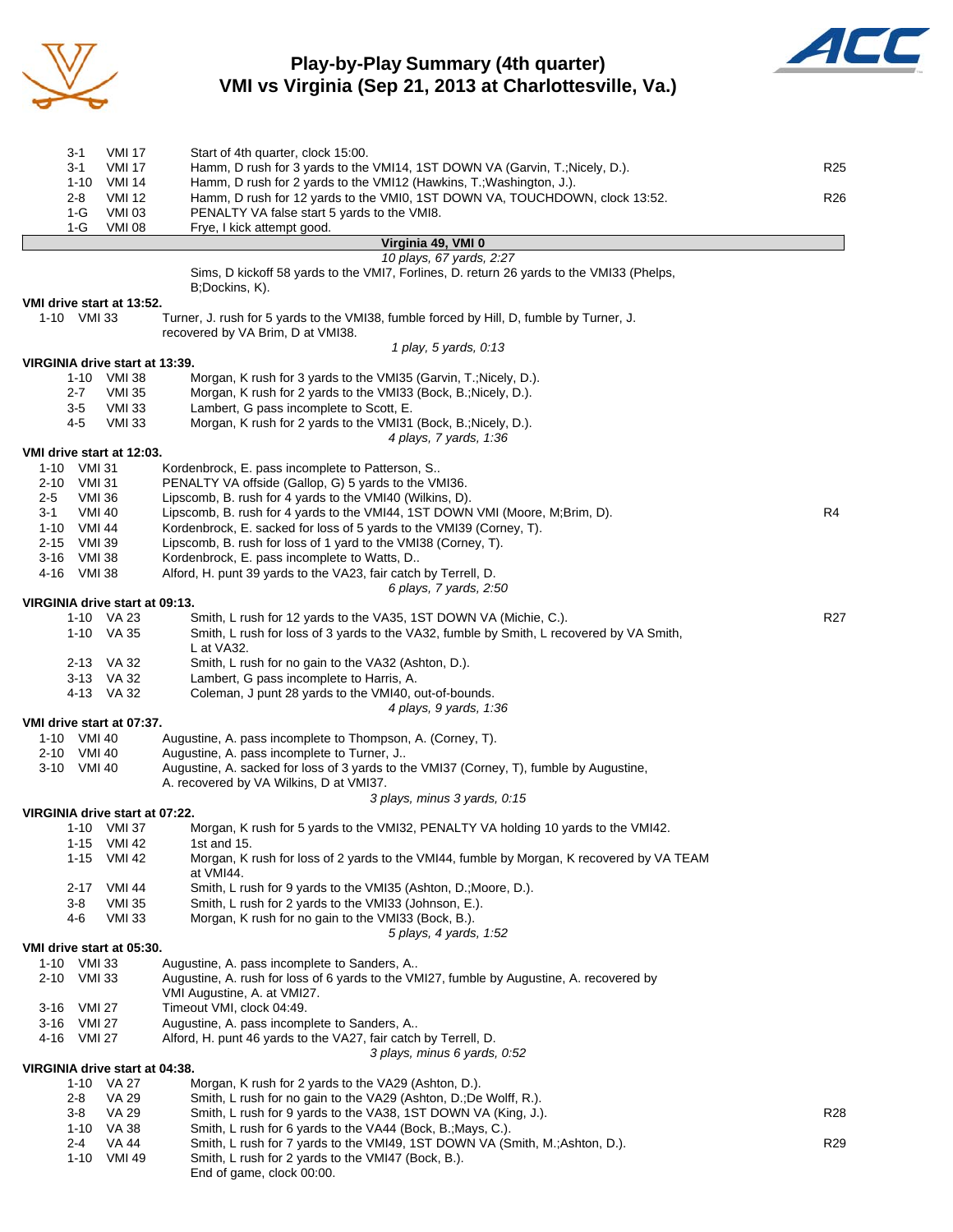

# **Play-by-Play Summary (4th quarter) VMI vs Virginia (Sep 21, 2013 at Charlottesville, Va.)**



| 6 plays, 26 yards, 4:38 |              |       |           |  |  |             |         |                                 |                |                 |                  |
|-------------------------|--------------|-------|-----------|--|--|-------------|---------|---------------------------------|----------------|-----------------|------------------|
|                         |              |       |           |  |  |             |         | FINAL SCORE: Virginia 49, VMI 0 |                |                 |                  |
|                         |              | Time  | 1st Downs |  |  | Conversions |         |                                 |                |                 |                  |
| <b>Quarter Summary</b>  | <b>Score</b> | Poss  | R         |  |  |             | 3rd     | 4th                             | <b>Rushing</b> | Passing         | <b>Penalties</b> |
| VMI                     |              | 04:10 |           |  |  |             | 1-4     | $0 - 0$                         | $7-(-2)$       | $0 - 6 - 0 - 0$ | $0-0$            |
| Virginia                |              | 10:50 | 5         |  |  |             | $2 - 5$ | $0 - 2$                         | 20-73          | $0 - 2 - 0 - 0$ | $3 - 20$         |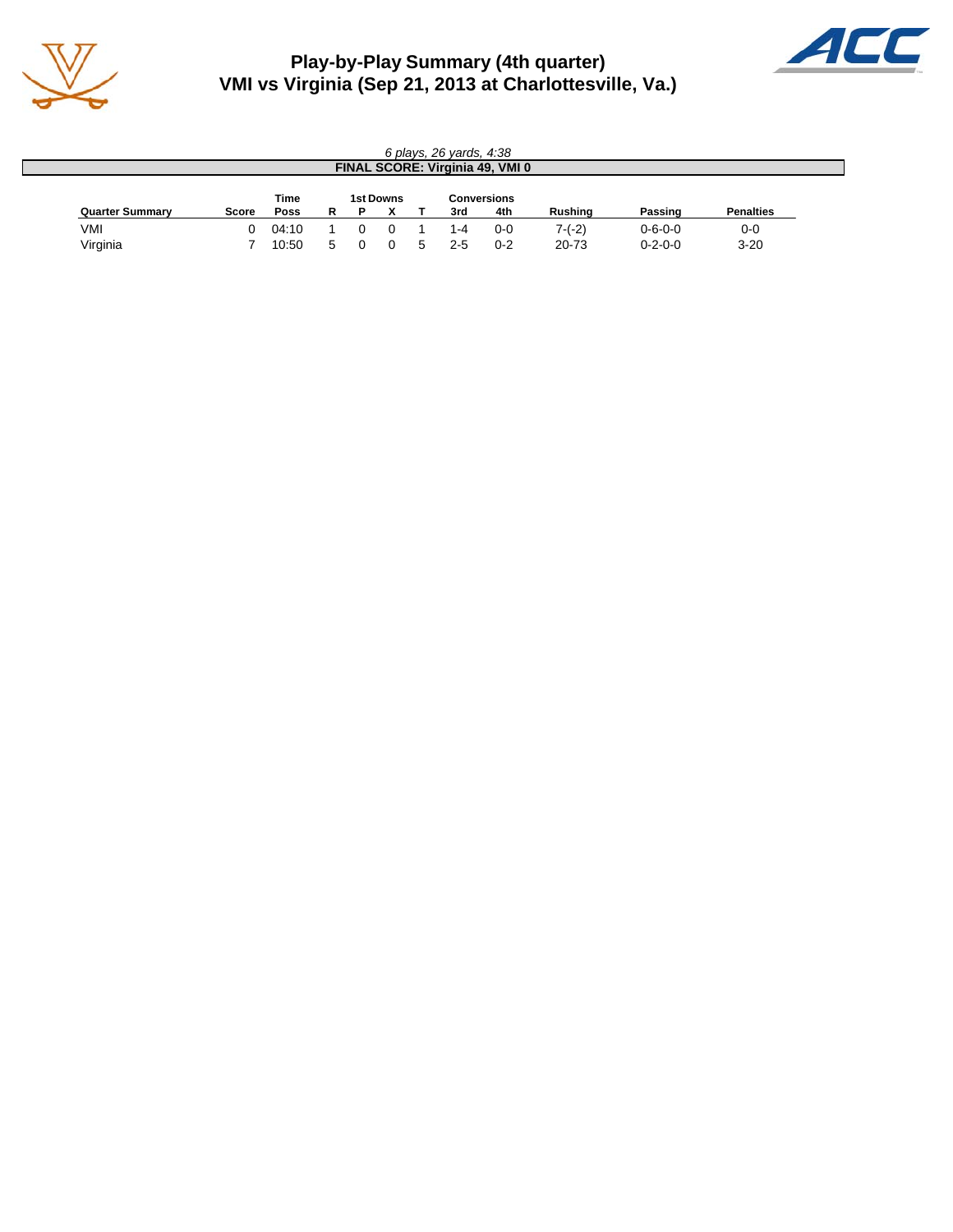

#### **Quickie Statistics (4th quarter only) VMI vs Virginia (Sep 21, 2013 at Charlottesville, Va.)**



|                                   | VMI         | VA          |
|-----------------------------------|-------------|-------------|
| Score                             | O)          |             |
| <b>FIRST DOWNS</b>                | 1           | 5           |
| <b>RUSHES-YARDS (NET)</b>         | $7 - 2$     | 20-73       |
| <b>PASSING YDS (NET)</b>          | 0           | 0           |
| Passes Att-Comp-Int               | $6 - 0 - 0$ | $2 - 0 - 0$ |
| <b>TOTAL OFFENSE PLAYS-YARDS</b>  | $13 - 2$    | $22 - 73$   |
| <b>Fumble Returns-Yards</b>       | $0 - 0$     | $0-0$       |
| <b>Punt Returns-Yards</b>         | $0 - 0$     | $0-0$       |
| Kickoff Returns-Yards             | $1 - 26$    | $0 - 0$     |
| <b>Interception Returns-Yards</b> | $0 - 0$     | $0 - 0$     |
| Punts (Number-Avg)                | $2 - 42.5$  | $1 - 28.0$  |
| Fumbles-Lost                      | $3 - 2$     | $2 - 0$     |
| Penalties-Yards                   | $0-0$       | $3 - 20$    |
| <b>Possession Time</b>            | 04:10       | 10:50       |
| <b>Third-Down Conversions</b>     | 1 of 4      | 2 of 5      |
| <b>Fourth-Down Conversions</b>    | $0$ of $0$  | $0$ of $2$  |

| <b>VMI</b>          |                         |                     |                                                       |                  |          |          |      |           | Virginia                                                                 |                |               |                |                      |          |          |          |
|---------------------|-------------------------|---------------------|-------------------------------------------------------|------------------|----------|----------|------|-----------|--------------------------------------------------------------------------|----------------|---------------|----------------|----------------------|----------|----------|----------|
| <b>Rushing</b>      |                         |                     | No. Gain Loss                                         | <b>Net</b>       | TD       | Lg       |      | Avg       | <b>Rushing</b>                                                           |                | No. Gain Loss |                | Net                  | TD       | Lq       | Avg      |
|                     | <b>Bradley Lipscomb</b> | 3                   | 8                                                     | 7<br>1           | 0        | 4        |      | 2.3       | LaChaston Smith                                                          | 10             | 47            | 3              | 44                   | $\Omega$ | 12       | 4.4      |
| Jabari Turner       |                         |                     | 5                                                     | $\,$ 5 $\,$<br>0 | 0        | 5        |      | 5.0       | Daniel Hamm                                                              | 3              | 17            | 0              | 17                   | 1        | 12       | 5.7      |
|                     | Eric Kordenbrock        |                     | $\mathbf 0$                                           | $-5$<br>5        | 0        | 0        |      | $-5.0$    | Kye Morgan                                                               | $\overline{7}$ | 14            | $\overline{2}$ | 12                   | $\Omega$ | 5        | 1.7      |
| A.J. Augustine      |                         | $\overline{2}$      | $\Omega$                                              | -9<br>9          | $\Omega$ | 0        |      | $-4.5$    |                                                                          |                |               |                |                      |          |          |          |
| <b>Passing</b>      |                         | $C-A-I$             |                                                       | TD<br>Yds        |          | Long     | Sack |           | <b>Passing</b>                                                           |                | $C-A-I$       | Yds            | TD                   | Long     |          | Sack     |
| A.J. Augustine      |                         | $0 - 4 - 0$         |                                                       | $\Omega$         | $\Omega$ | $\Omega$ |      | 1         | Greyson Lambert                                                          |                | $0 - 2 - 0$   |                | $\Omega$<br>$\Omega$ |          | $\Omega$ |          |
|                     | Eric Kordenbrock        | $0 - 2 - 0$         |                                                       | 0                | 0        | $\Omega$ |      | 1         |                                                                          |                |               |                |                      |          |          |          |
| Receiving           |                         | No.                 | Yards                                                 | TD               | Long     |          |      |           | Receiving                                                                | No.            | Yards         |                | <b>TD</b>            | Long     |          |          |
| <b>Punting</b>      |                         | No.                 | Yds                                                   | Avg              | Long     | In20     |      | <u>ТВ</u> | <b>Punting</b>                                                           | No.            | Yds           | Avg            | Long                 |          | In20     | TB       |
| Hayden Alford       |                         | $\overline{2}$      | 85                                                    | 42.5             | 46       | $\Omega$ |      | $\Omega$  | James Coleman                                                            |                | 28            | 28.0           |                      | 28       | $\Omega$ | $\Omega$ |
| <b>Punt Returns</b> |                         | No.                 | Yards                                                 | <b>TD</b>        | Long     |          |      |           | <b>Punt Returns</b>                                                      | No.            | Yards         |                | TD                   | Long     |          |          |
| <b>Kick Returns</b> |                         | No.                 | Yards                                                 | TD               | Long     |          |      |           | <b>Kick Returns</b>                                                      | No.            | Yards         |                | TD                   | Long     |          |          |
| Dane Forlines       |                         |                     | 26                                                    | $\Omega$         | 26       |          |      |           |                                                                          |                |               |                |                      |          |          |          |
| <b>Tackles</b>      |                         | UA-A                | <b>Total</b>                                          | <b>Sacks</b>     |          | TFL      |      |           | <b>Tackles</b>                                                           | UA-A           | <b>Total</b>  |                | <b>Sacks</b>         |          | TFL      |          |
| Darnell Ashton      |                         | $2 - 3$             | 5                                                     |                  | 0.0      | 0.0      |      |           | <b>Trent Corney</b>                                                      | $3-0$          |               | 3              | 2.0                  |          | 3.0      |          |
| <b>Brendon Bock</b> |                         | $2 - 3$             | 5                                                     |                  | 0.0      | 0.0      |      |           | D.J. Hill                                                                | $1 - 0$        |               |                | 0.0                  |          | 0.0      |          |
| Dakota Nicely       |                         | $0 - 4$             | 4                                                     |                  | 0.0      | 0.0      |      |           | Donte Wilkins                                                            | $1 - 0$        |               |                | 0.0                  |          | 0.0      |          |
| Ty Garvin           |                         | $0 - 2$             | $\overline{2}$                                        |                  | 0.0      | 0.0      |      |           | <b>Kyle Dockins</b>                                                      | $0 - 1$        |               | 1              | 0.0                  |          | 0.0      |          |
| Qtr                 | Time                    | <b>Scoring Play</b> |                                                       |                  |          |          |      |           |                                                                          |                |               |                |                      |          | V-H      |          |
| 2nd                 | 12:38                   |                     | VA - Kevin Parks 61 yd run (Ian Frye kick), 3-70 0:54 |                  |          |          |      |           |                                                                          |                |               |                |                      |          | $0 - 7$  |          |
|                     | 03:09                   |                     | VA - Kevin Parks 2 yd run (Ian Frye kick), 12-62 4:57 |                  |          |          |      |           |                                                                          |                |               |                |                      |          | $0 - 14$ |          |
|                     | 02:00                   |                     |                                                       |                  |          |          |      |           | VA - Tim Smith 38 yd pass from David Watford (Ian Frye kick), 2-59 0:34  |                |               |                |                      |          | $0 - 21$ |          |
| 3rd                 | 14:26                   |                     |                                                       |                  |          |          |      |           | VA - Daniel Hamm 7 yd run (Ian Frye kick), 2-61 0:34                     |                |               |                |                      |          | $0 - 28$ |          |
|                     | 08:27                   |                     |                                                       |                  |          |          |      |           | VA - Jake McGee 4 yd pass from David Watford (Ian Frye kick), 11-67 4:03 |                |               |                |                      |          | $0 - 35$ |          |
|                     | 03:06                   |                     |                                                       |                  |          |          |      |           | VA - David Watford 1 yd run (Ian Frye kick), 8-52 2:22                   |                |               |                |                      |          | $0 - 42$ |          |
| 4th                 | 13:52                   |                     |                                                       |                  |          |          |      |           | VA - Daniel Hamm 12 yd run (Ian Frye kick), 10-67 2:27                   |                |               |                |                      |          | $0 - 7$  |          |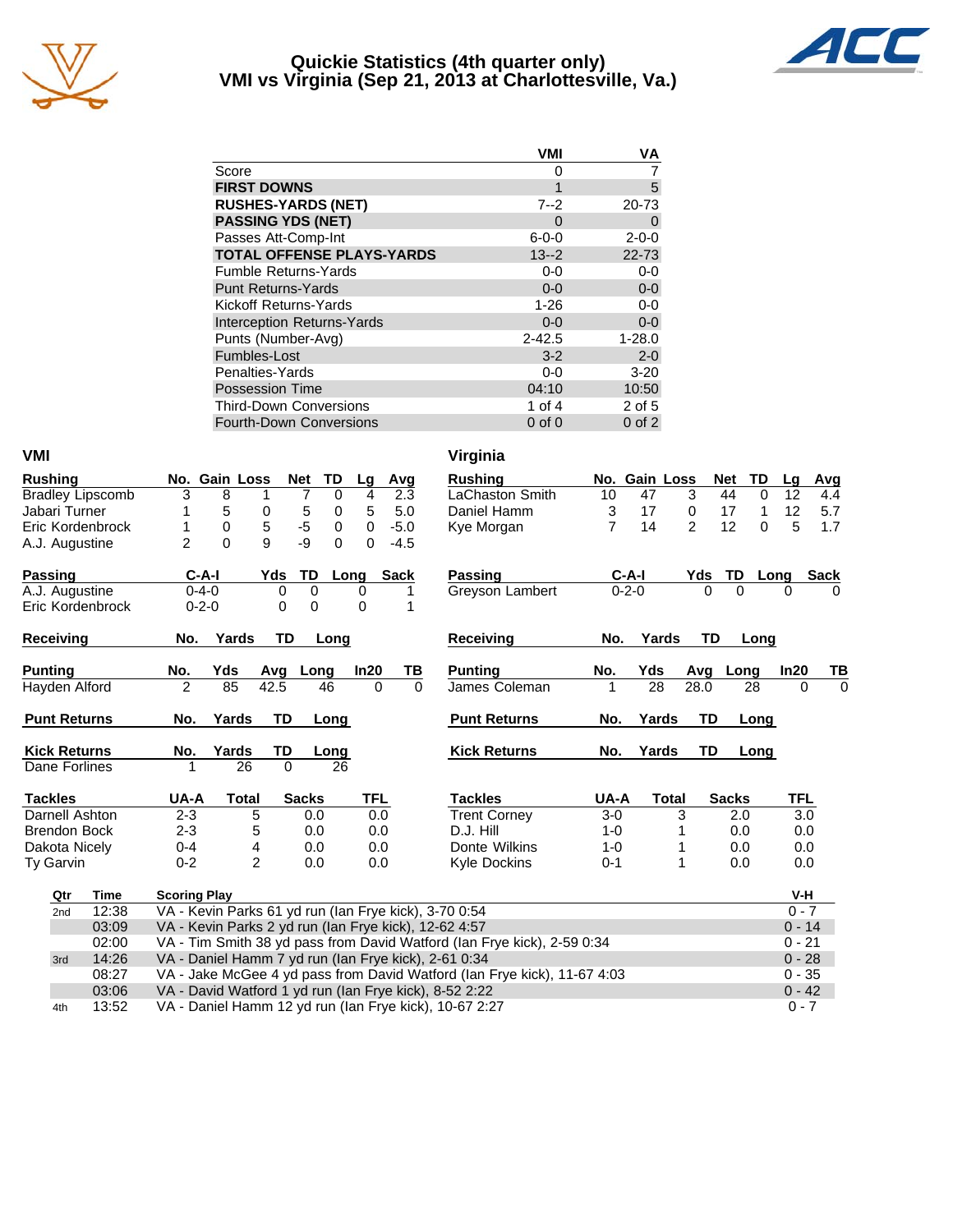

## **Scoring Summary (Final) Virginia Football 2013 Virginia vs Pitt (Sep 28, 2013 at Pittsburgh, Pa.)**



Virginia (2-2,0-1) vs. Pitt (3-1,2-1) Date: Sep 28, 2013 • Site: Pittsburgh, Pa. • Stadium: Heinz Field Attendance: 48425

| <b>Score by Quarters</b> |  |  | Total |
|--------------------------|--|--|-------|
| Virginia                 |  |  |       |
| D:44                     |  |  |       |

| Qtr Time | <b>Scoring Play</b>                                                                  | V-H      |
|----------|--------------------------------------------------------------------------------------|----------|
|          | 1st 05:28 PITT - James Conner 6 yd run (Chris Blewitt kick), 4-19 1:25               | $0 - 7$  |
|          | 02:28 PITT - Devin Street 15 yd pass from Tom Savage (Chris Blewitt kick), 2-18 0:41 | $0 - 14$ |
|          | 3rd 01:23 VA - Ian Frye 32 yd field goal, 7-38 2:01                                  | $3 - 14$ |

Kickoff time: 12:34 PM • End of Game: 3:51 PM • Total elapsed time: 3:17 Officials: Referee: Hennigan,Dennis; Umpire: Riley,Troy; Linesman: Hoffmann,John; Line judge: Andrick,Allen; Back judge: Dancewicz,Gary; Field judge: Beckett,Billy; Side judge: Key,Watts; Center judge: Weiland,Jack; Temperature: 68 deg • Wind: 6mph SE • Weather: Sunny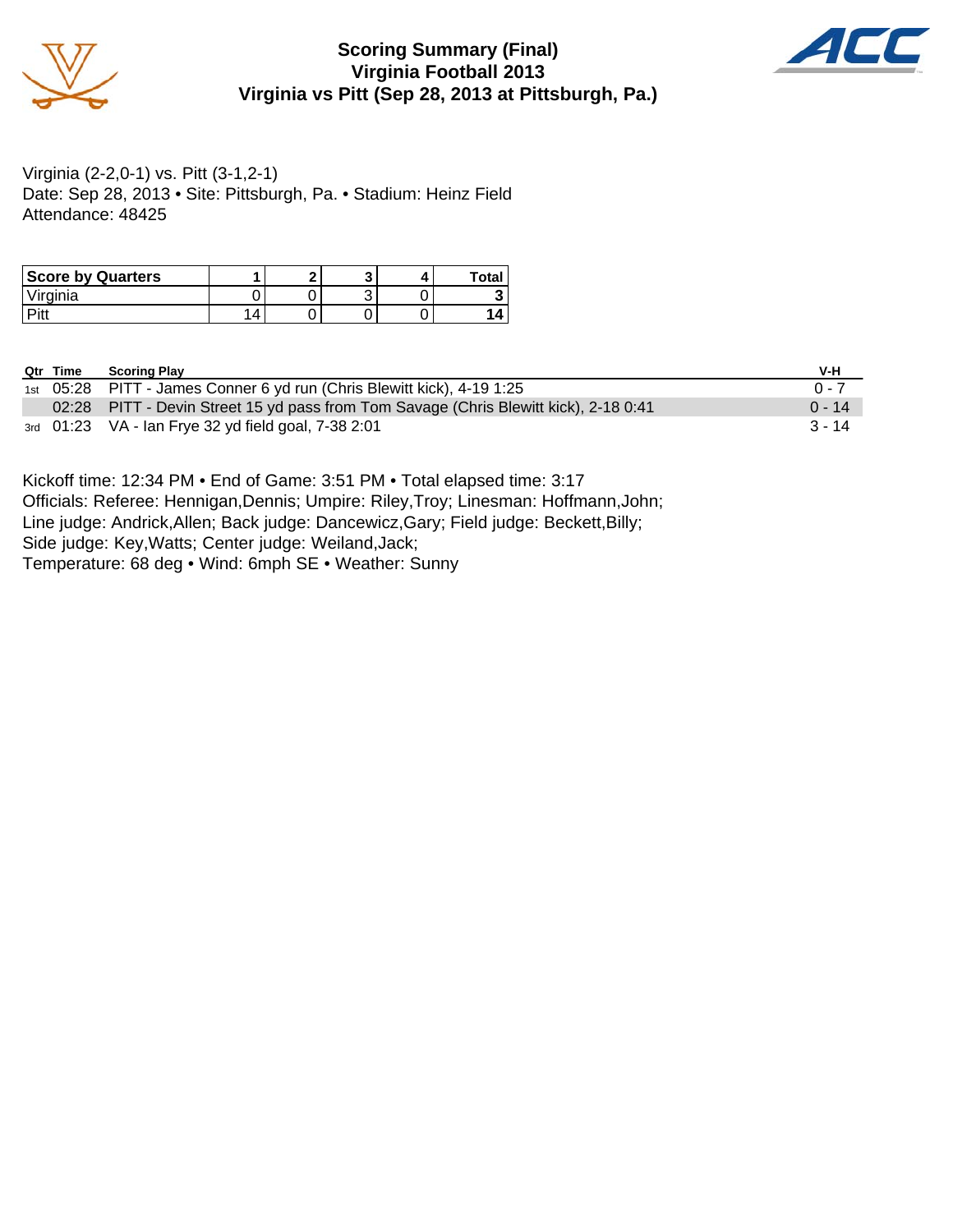





|                                            | VA                 | <b>PITT</b>         |
|--------------------------------------------|--------------------|---------------------|
| <b>FIRST DOWNS</b>                         | 11                 | 11                  |
| Rushing                                    | $\overline{4}$     | 3                   |
| Passing                                    | 6                  | 7                   |
| Penalty                                    | $\mathbf{1}$       | $\overline{1}$      |
| <b>NET YARDS RUSHING</b>                   | 65                 | 8                   |
| <b>Rushing Attempts</b>                    | 33                 | 35                  |
| Average Per Rush                           | 2.0                | 0.2                 |
| <b>Rushing Touchdowns</b>                  | 0                  | $\mathbf{1}$        |
| <b>Yards Gained Rushing</b>                | 123                | 86                  |
| <b>Yards Lost Rushing</b>                  | 58                 | 78                  |
| <b>NET YARDS PASSING</b>                   | 123                | 191                 |
| Completions-Attempts-Int                   | 15-37-0            | $13 - 31 - 2$       |
| Average Per Attempt                        | 3.3                | 6.2                 |
| <b>Average Per Completion</b>              | 8.2                | 14.7                |
| Passing Touchdowns                         | 0                  | 1                   |
| <b>TOTAL OFFENSE YARDS</b>                 | 188                | 199                 |
| Total offense plays                        | 70                 | 66                  |
| Average Gain Per Play                      | 2.7                | 3.0                 |
| Fumbles: Number-Lost                       | $5 - 2$            | $1 - 1$             |
| Penalties: Number-Yards                    | $5 - 49$           | $4 - 32$            |
| <b>PUNTS-YARDS</b>                         | 9-419              | 9-405               |
| Average Yards Per Punt                     | 46.6               | 45.0                |
| <b>Net Yards Per Punt</b>                  | 44.2               | 42.0                |
| Inside 20                                  | 4                  | $\overline{2}$      |
| 50+ Yards                                  | 4                  | 4                   |
| <b>Touchbacks</b>                          | $\mathbf{1}$       | $\overline{1}$      |
| Fair catch                                 | $\overline{2}$     | 1                   |
| <b>KICKOFFS-YARDS</b>                      | 2-130              | $3 - 173$           |
| Average Yards Per Kickoff                  | 65.0               | 57.7                |
| Net Yards Per Kickoff                      | 40.0               | 42.7                |
| <b>Touchbacks</b>                          | $\overline{2}$     | 0                   |
| Punt returns: Number-Yards-TD              | $2 - 7 - 0$        | $2 - 1 - 0$         |
| Average Per Return                         | 3.5                | 0.5                 |
| Kickoff returns: Number-Yds-TD             | $3 - 45 - 0$       | $0 - 0 - 0$         |
| Average Per Return                         | 15.0               | 0.0                 |
| Interceptions: Number-Yds-TD               | $2 - 0 - 0$        | $0 - 0 - 0$         |
| Fumble Returns: Number-Yds-TD              | $0 - 0 - 0$        | $0 - 0 - 0$         |
| <b>Miscellaneous Yards</b>                 | 0                  | 0                   |
| Possession Time                            | 29:45              | 30:15               |
| 1st Quarter                                | 7:41               | 7:19                |
| 2nd Quarter                                | 7:45               | 7:15                |
| 3rd Quarter                                | 7:39               | 7:21                |
| 4th Quarter                                | 6:40               | 8:20                |
| <b>Third-Down Conversions</b>              | 3 of 18            | 5 of 18             |
| <b>Fourth-Down Conversions</b>             | 1 of 4             | $0$ of $0$          |
| Red-Zone Scores-Chances                    | $1 - 2$            | $2 - 3$             |
| Touchdowns                                 |                    | $2 - 3$             |
|                                            | $0 - 2$<br>$1 - 2$ |                     |
| Field goals                                | 7-69               | $0 - 3$<br>$3 - 24$ |
| Sacks By: Number-Yards<br><b>PAT Kicks</b> | $0 - 0$            | $2 - 2$             |
| <b>Field Goals</b>                         |                    |                     |
|                                            | $1 - 1$<br>0       | $0 - 1$<br>14       |
| Points off turnovers                       |                    |                     |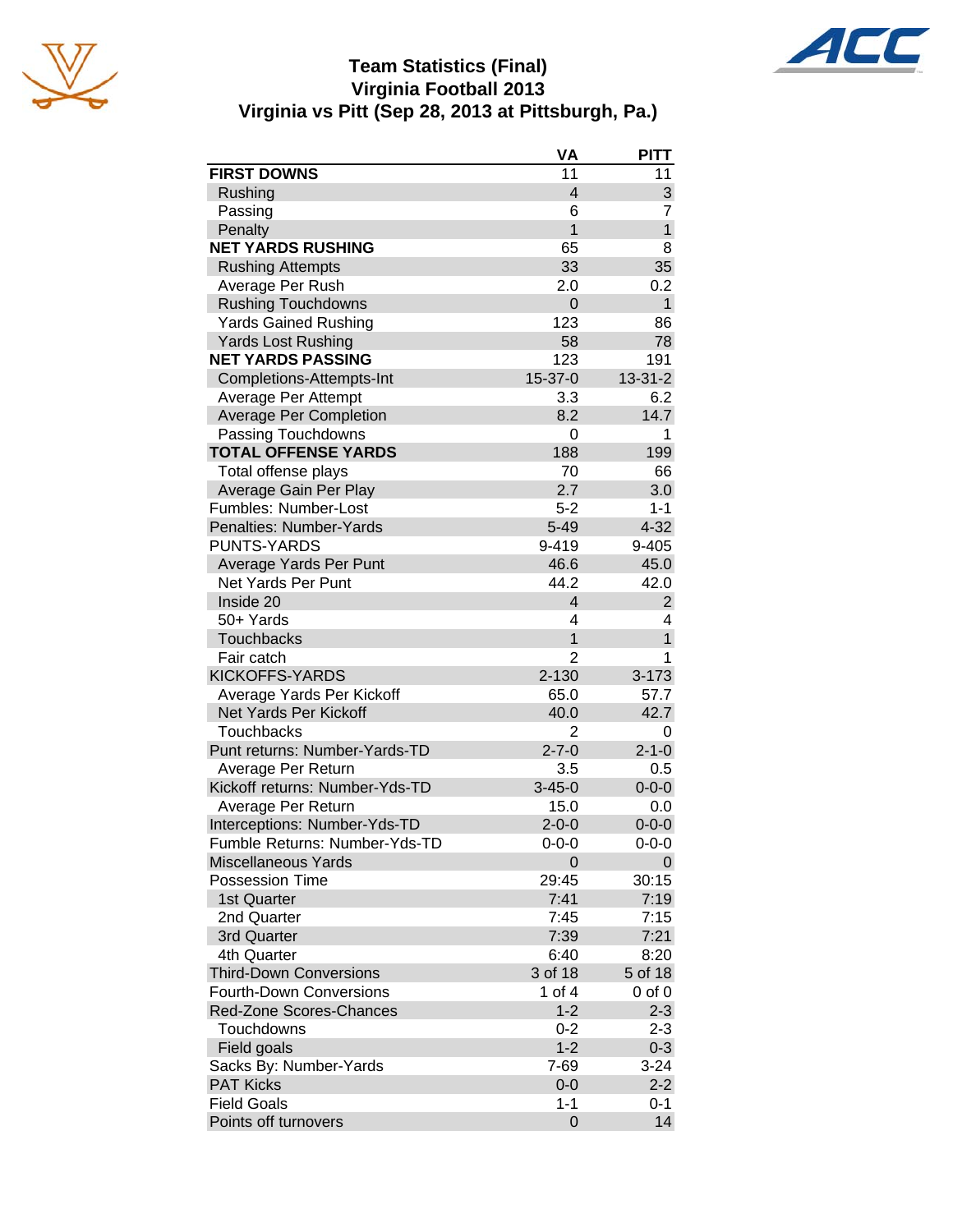

# **Individual Statistics (Final) Virginia Football 2013 Virginia vs Pitt (Sep 28, 2013 at Pittsburgh, Pa.)**

# **Virginia Pitt**

| Rushing            |     |               | No. Gain Loss | <b>Net</b> | TD   | Lg   | Avg     |
|--------------------|-----|---------------|---------------|------------|------|------|---------|
| Kevin Parks        | 16  | 40            | 6             | 34         | 0    | 12   | 2.1     |
| Dominique Terrell  | 1   | 21            | 0             | 21         | 0    | 21   | 21.0    |
| David Watford      | 11  | 50            | 35            | 15         | 0    | 19   | 1.4     |
| Khalek Shepherd    | 2   | 7             | 0             | 7          | 0    | 6    | 3.5     |
| Daniel Hamm        | 2   | 5             | 0             | 5          | 0    | 3    | 2.5     |
| <b>TEAM</b>        | 1   | 0             | 17            | -17        | 0    | 0    | $-17.0$ |
| Totals             | 33  | 123           | 58            | 65         | 0    | 21   | 2.0     |
| Passing            |     | C-A-I         |               | Yds<br>TD. |      | Long | Sack    |
| David Watford      |     | 15-37-0       |               | 123        | 0    | 27   | 3       |
| Totals             |     | $15 - 37 - 0$ |               | 123        | 0    | 27   | 3       |
| Receiving          | No. |               | Yards         | TD         | Long |      |         |
| <b>Kevin Parks</b> | 6   |               | 29            | 0          | 9    |      |         |
| Darius Iennings    | っ   |               | ۹Λ            | ∩          | 27   |      |         |

| Darius Jennings   |    | 30  | 27 |  |
|-------------------|----|-----|----|--|
| Dominique Terrell | 2  | 27  | 16 |  |
| Jake McGee        | 2  | 10  | 10 |  |
| Adrian Gamble     |    | 16  | 16 |  |
| Khalek Shepherd   |    |     |    |  |
| <b>Tim Smith</b>  |    |     |    |  |
| Totals            | 15 | 123 |    |  |
|                   |    |     |    |  |

| <b>Punting</b> |  |          | No. Yds Avg Long In20 TB |  |
|----------------|--|----------|--------------------------|--|
| Alec Vozenilek |  | 419 46.6 |                          |  |
| Totals         |  | 419 46.6 |                          |  |

|                       |    | Punt |     | <b>Kickoff</b> |        | Intercept |         |     |  |
|-----------------------|----|------|-----|----------------|--------|-----------|---------|-----|--|
| <b>Returns</b>        | No | Yds  | Lal |                | No Yds |           | $Lg$ No | Yds |  |
| Dominique Terrell     |    |      | 8   |                |        |           |         |     |  |
| Darius Jennings       | 0  |      | 0   |                | 40     | 26        |         |     |  |
| Demetrious Nicholson  | 0  | O)   | 0   |                |        |           |         |     |  |
| <b>Anthony Harris</b> | 0  | O    | 0   |                |        |           |         |     |  |
| <b>Totals</b>         | າ  |      | 8   | ว              |        |           |         |     |  |

| Field goals        | Qtr | Time  | <b>Dist</b> |      | <b>Result</b> |       |
|--------------------|-----|-------|-------------|------|---------------|-------|
| lan Frye           | 3rd | 01:23 | 32 yards    |      | Good          |       |
| <b>Kickoffs</b>    | No. | Yards |             | Avq  | ΤВ            | ΟВ    |
| lan Frye           | 1   | 65    |             | 65.0 | 1             | 0     |
| <b>Dylan Sims</b>  | 1   | 65    |             | 65.0 | 1             | 0     |
| All-purpose        | Run | Rcv   | KR          | РR   | IR            | Total |
| Darius Jennings    | 0   | 30    | 40          | 0    | 0             | 70    |
| <b>Kevin Parks</b> | 34  | 29    | 0           | 0    | 0             | 63    |
| Dominique Terrell  | 21  | 27    | 5           | 7    | 0             | 60    |
| Adrian Gamble      | 0   | 16    | 0           | ŋ    | 0             | 16    |

|                               | 15             | 35            | 8           | 27             | 1         | 11             | 1.8         |
|-------------------------------|----------------|---------------|-------------|----------------|-----------|----------------|-------------|
| Rachid Ibrahim                | 4              | 26            | 0           | 26             | 0         | 16             | 6.5         |
| <b>Tyler Boyd</b>             | 2              | 5             | 0           | 5              | 0         | 4              | 2.5         |
| <b>Isaac Bennett</b>          | 5              | 6             | 1           | 5              | 0         | 3              | 1.0         |
| <b>Chad Voytik</b>            | 1              | 2             | 0           | 2              | 0         | 2              | 2.0         |
| Tom Savage                    | 8              | 12            | 69          | $-57$          | 0         | 12             | $-7.1$      |
| Totals                        | 35             | 86            | 78          | 8              | 1         | 16             | 0.2         |
| Passing                       |                | C-A-I         | Yds         | TD             | Long      |                | <b>Sack</b> |
| Tom Savage                    |                | $13 - 31 - 2$ | 191         | 1              | 37        |                | 7           |
| Totals                        |                | $13 - 31 - 2$ | 191         | 1              | 37        |                | 7           |
| Receiving                     | No.            | Yards         |             | TD             | Long      |                |             |
| <b>Tyler Boyd</b>             | 7              | 111           |             | 0              | 37        |                |             |
| Devin Street                  | 4              |               | 58          | 1              | 32        |                |             |
| Rachid Ibrahim                | 1              |               | 17          | 0              | 17        |                |             |
| Kevin Weatherspoon            | 1              |               | 5           | 0              | 5         |                |             |
| Totals                        | 13             | 191           |             | 1              | 37        |                |             |
| <b>Punting</b><br>Matt Yoklic | No.<br>9       | Yds<br>405    | Avg<br>45.0 | Long           | 57        | In20<br>2      | ΤВ          |
|                               |                |               |             |                |           |                |             |
|                               |                |               |             |                |           |                | 1           |
| Totals                        | 9              | 405           | 45.0        |                | 57        | $\mathfrak{p}$ | 1           |
|                               |                | Punt          |             | <b>Kickoff</b> |           | Intercept      |             |
| Returns                       | No Yds         |               | $Lg$ No Yds |                | Lg No Yds |                | Lg          |
| Kevin Weatherspoon            | $\overline{c}$ | 4<br>1        | 0           | 0              | 0<br>0    | 0              | 0           |
| Totals                        | $\overline{2}$ | 1<br>4        | 0           | 0              | 01<br>0   | 0              | 0           |
|                               |                |               |             |                |           |                |             |
| <b>Field goals</b>            | Qtr            | Time          | <b>Dist</b> |                | Result    |                |             |
| <b>Chris Blewitt</b>          | 2nd            | 01:07         |             | 36 yards       | Missed    |                |             |
| <b>Kickoffs</b>               | No.            | Yards         |             | Avg            | ΤВ        | OВ             |             |
| <b>Chris Blewitt</b>          | 3              | 173           |             | 57.7           | 0         | 0              |             |
| <b>All-purpose</b>            | Run            | Rcv           | KR          | PR             | IR        |                | Total       |
| <b>Tyler Boyd</b>             | 5              | 111           | 0           | 0              | 0         |                | 116         |
| Devin Street                  | 0              | 58            | 0           | 0              | 0         |                | 58          |

James Conner 27 0 0 0 0 27

Rushing **No. Gain Loss Net TD Lg Avg** 

FUMBLES: Virginia-David Watford 2-1; Dominique Terrell 2-1; TEAM 1-0. Pitt-Tyler Boyd 1-1.

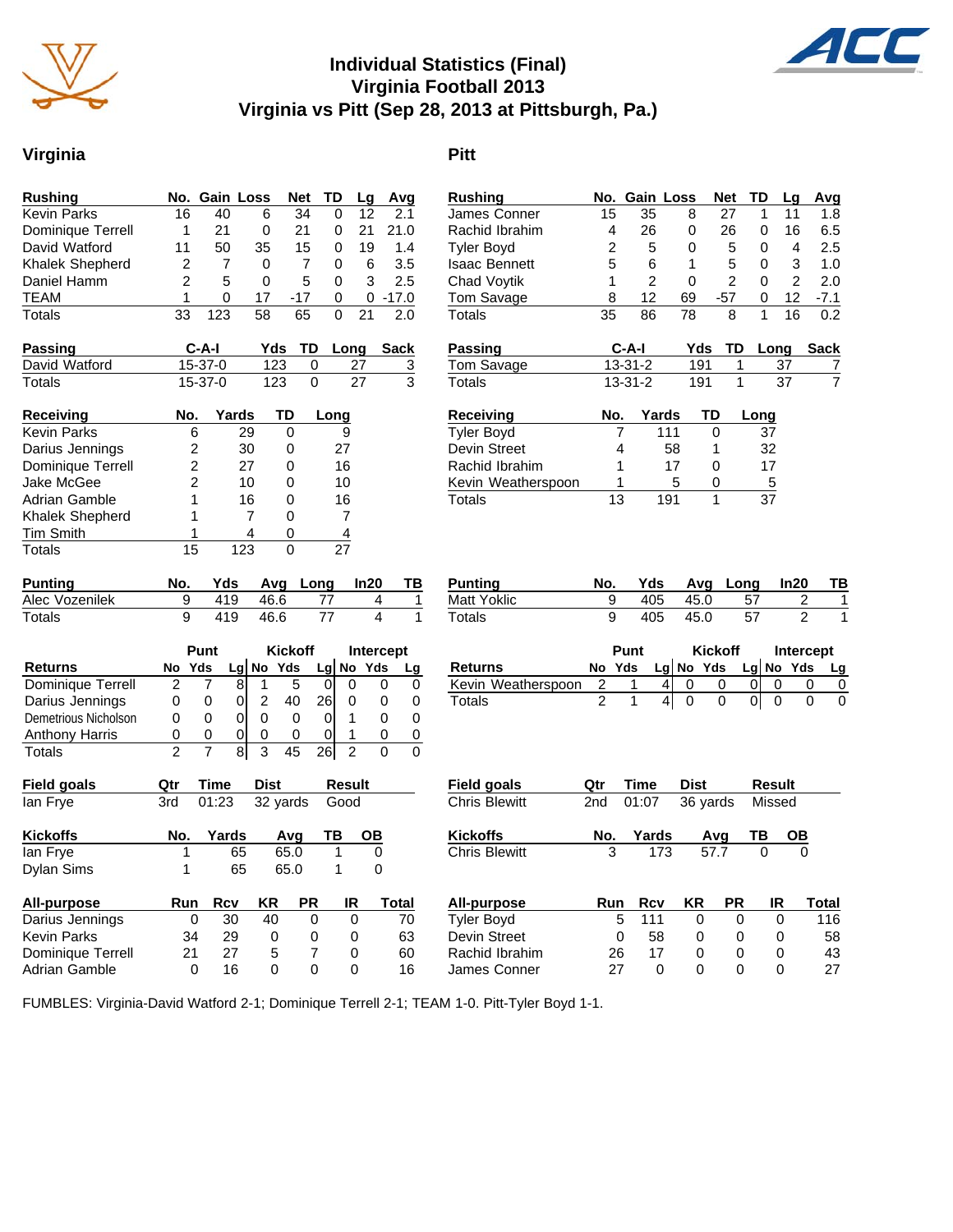

#### **Defensive Statistics (Final) Virginia Football 2013 Virginia vs Pitt (Sep 28, 2013 at Pittsburgh, Pa.)**



|    | ## Virginia            | Solo           | Ast            | Total          | Sacks-Yds  | <b>TFL-Yds</b> | FF                       | FR-Yds        | Int-Yds | <b>BrUp</b> | <b>Blks</b>    | QBH |
|----|------------------------|----------------|----------------|----------------|------------|----------------|--------------------------|---------------|---------|-------------|----------------|-----|
|    | 44 Henry Coley         | 4              | 4              | 8              |            | $2.0 - 3$      |                          |               |         |             |                |     |
|    | 13 Daquan Romero       | 4              | 4              | 8              |            |                |                          |               |         |             |                |     |
| 8  | Anthony Harris         | 3              | 5              | 8              |            |                |                          |               | $1 - 0$ |             |                |     |
| 99 | <b>Brent Urban</b>     | 3              | 4              | 7              | $0.5 - 5$  | $4.0 - 10$     |                          |               |         |             |                |     |
|    | Demetrious Nicholson   | 4              |                | 5              |            |                |                          |               | $1 - 0$ |             |                |     |
|    | 26 Maurice Canady      | 3              | $\overline{2}$ | 5              | $2.0 - 28$ | $2.0 - 28$     | $\overline{\phantom{a}}$ |               |         |             | -              |     |
|    | 88 Max Valles          | 3              | 2              | 5              | $2.5 - 16$ | $2.5 - 16$     |                          |               |         |             | $\blacksquare$ |     |
| 90 | Jake Snyder            | $\Omega$       | 3              | 3              |            | $0.5 - 1$      | $\blacksquare$           | $1 - 0$       |         |             | -              | 2   |
|    | 55 David Dean          |                |                | $\overline{2}$ | $1.5 - 16$ | $1.5 - 16$     |                          |               |         |             |                |     |
| 7  | Eli Harold             | 0              | 2              | $\overline{2}$ | $0.5 - 4$  | $0.5 - 4$      |                          |               |         |             |                |     |
| 27 | Rijo Walker            |                | $\Omega$       |                |            |                |                          |               |         |             |                |     |
|    | 22 DreQuan Hoskey      |                | $\Omega$       |                |            |                |                          |               |         |             |                |     |
|    | Totals                 | 27             | 28             | 55             | 7.0-69     | 13.0-78        | 1                        | $1 - 0$       | $2 - 0$ |             | $\Omega$       |     |
| ## | <b>Pitt</b>            | Solo           | Ast            | Total          | Sacks-Yds  | TFL-Yds        | FF                       | <b>FR-Yds</b> | Int-Yds | <b>BrUp</b> | <b>Blks</b>    | QBH |
| 28 | Anthony Gonzalez       | 6              | 4              | 10             |            |                |                          |               |         |             |                |     |
| 2  | <b>K'Waun Williams</b> | 5              | $\Omega$       | 5              |            | $2.0 - 5$      |                          |               |         |             |                |     |
| 25 | <b>Jason Hendricks</b> | $\overline{c}$ | 3              | 5              |            |                |                          |               |         |             |                |     |
| 37 | David Durham           | $\overline{4}$ | $\Omega$       | 4              | -          |                |                          |               |         |             | -              |     |
| 5  | Ejuan Price            | 3              |                | 4              | ٠          | $2.0 - 9$      |                          |               |         |             |                |     |
| 47 | <b>Matt Galambos</b>   |                | 3              | 4              | ٠          |                |                          |               |         |             |                |     |
| 18 | <b>Titus Howard</b>    | 3              | 0              | 3              |            |                |                          |               |         |             |                |     |
|    | 97 Aaron Donald        | 3              | $\Omega$       | 3              | $2.0 - 22$ | $2.0 - 22$     |                          |               |         |             |                |     |

97 Aaron Donald 3 0 3 2.0-22 2.0-22 1 - - - - 2

50 Tyrone Ezell 2 1 3 - - - - - - 2 - 1<br>3 Todd Thomas 2 0 2 - - - - - - - - - - -8 Todd Thomas 2 0 2 - - - - - - - - - - -<br>3 Nicholas Grigsby 2 0 2 - - - - - - - - - - - - -3 Nicholas Grigsby 2 0 2 - - - - - - - - - - - - -<br>9 Ray Vinopal 2 0 2 - - - - - - - - 2 - -9 Ray Vinopal 2 0 2 - - - - - - - - 2 -

23 Lafayette Pitts 1 0 1 - - - - - - - - T Team 1 0 1 1.0-2 1.0-2 - - - - - -4 Bam Bradley 1 0 1 - - - - 1-0 - - - - - -<br>2A Tyler Boyd 1 0 1 - - - - - - - - - - - - -2A Tyler Boyd 2A Tyler Boyd 2A Tyler Boyd 2A Tyler Boyd 2A Tyler Boyd 2A Tyler Boyd 2A Tyler Boyd 2

52 Shakir Soto 1 0 1 - - - - - - - - 27 Trenton Coles 0 0 0 - - - 1-0 - - - - Totals 40 12 52 3.0-24 7.0-38 1 2-0 0-0 4 0 4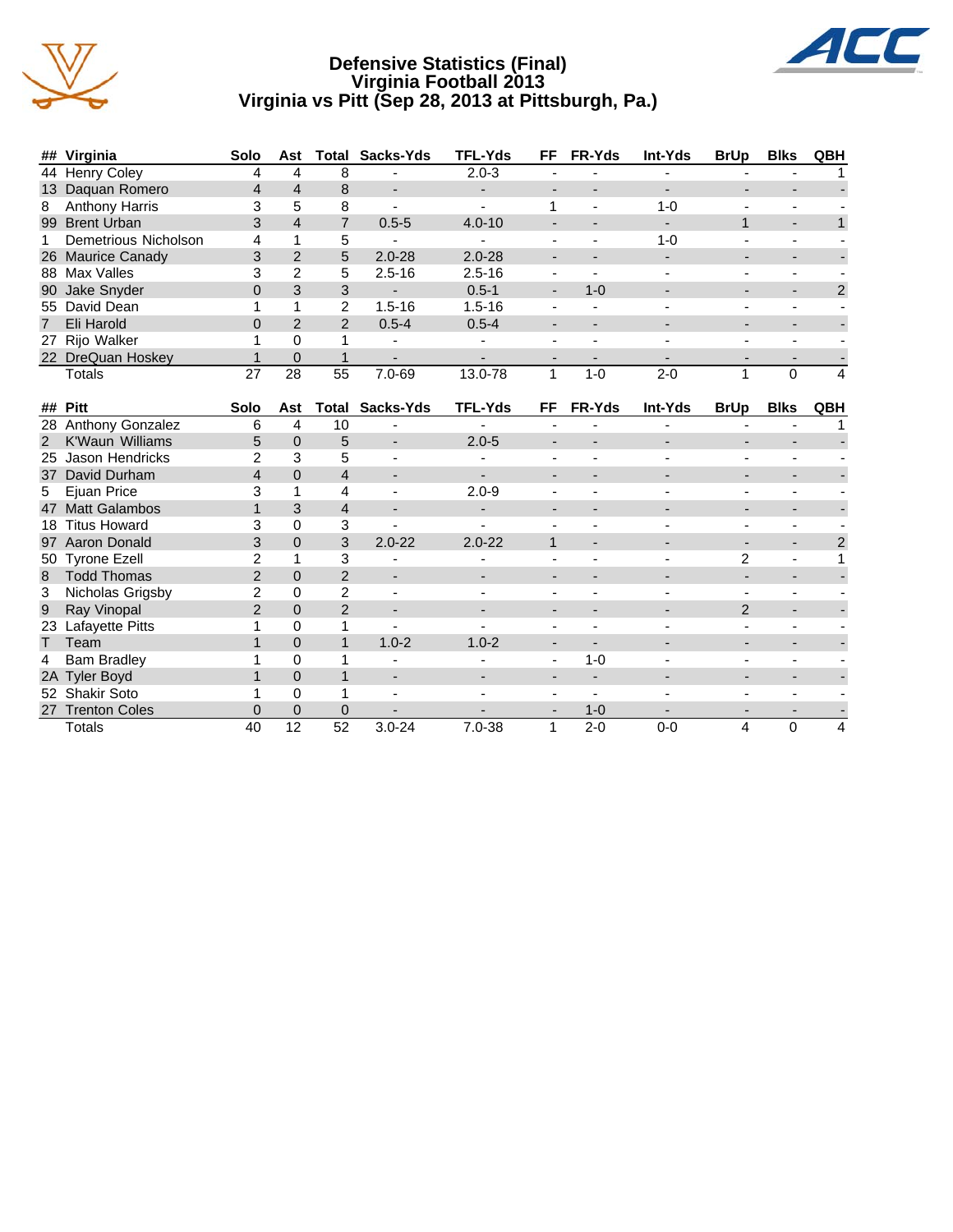

## **Participation Report (Final) Virginia Football 2013 Virginia vs Pitt (Sep 28, 2013 at Pittsburgh, Pa.)**



#### **Virginia**

#### **Pitt**

| ##           | <b>OFFENSE</b>              | Pos        | ##             | <b>OFFENSE</b>        |
|--------------|-----------------------------|------------|----------------|-----------------------|
| 6            | Darius Jennings             | <b>WR</b>  | 15             | Devin Street          |
| 20           | <b>Tim Smith</b>            | <b>WR</b>  | 2A             | <b>Tyler Boyd</b>     |
| 78           | Morgan Moses                | LT         | 69             | <b>Adam Bisnowaty</b> |
| 70           | Luke Bowanko                | LG         | 78             | Cory King             |
| 65           | Ross Burbank                | С          | 57             | <b>Artie Rowell</b>   |
| 61           | Cody Wallace                | RG         | 74             | Matt Rotheram         |
| 77           | Jay Whitmire                | RT         | 68             | T.J. Clemmings        |
| 89           | Rob Burns                   | ТE         | 86             | J.P. Holtz            |
| 5            | David Watford               | FB         | 31             | Jaymar Parrish        |
| 25           | <b>Kevin Parks</b>          | QB         | $\mathbf{7}$   | Tom Savage            |
| 3            | <b>Billy Skrobacz</b>       | TВ         | 34             | <b>Isaac Bennett</b>  |
|              |                             |            |                |                       |
| ##           | <b>DEFENSE</b>              | Pos        | ##             | <b>DEFENSE</b>        |
| 90           | Jake Snyder                 | DE         | 37             | David Durham          |
| 99           | <b>Brent Urban</b>          | DT         | 97             | Aaron Donald          |
| 55           | David Dean                  | NΤ         | 50             | <b>Tyrone Ezell</b>   |
| $\mathbf{7}$ | Eli Harold                  | DE         |                | Ejuan Price           |
| 88           | Max Valles                  | MLB        | 47             | Matt Galambos         |
|              |                             |            |                |                       |
| 44           | <b>Henry Coley</b>          | <b>SLB</b> | 28             | Anthony Gonzalez      |
| 13           | Daquan Romero               | WLB        | 8              | <b>Todd Thomas</b>    |
| 1            | <b>Demetrious Nicholson</b> | CВ         | 23             | Lafayette Pitts       |
| 26           | Maurice Canady              | CВ         | $\overline{2}$ | K'Waun Williams       |
| 8            | <b>Anthony Harris</b>       | SS         | 25             | Jason Hendricks       |
|              |                             |            |                | 5                     |

Virginia: 2-Dominique Terrell, 2H-Daniel Hamm, 3V-Alec Vozenilek, 5H-Tim Harris, 14-Ian Frye, 15-Matt Johns, 17-Miles Gooch, 19-E.J. Scott, 22-DreQuan Hoskey, 23-Khalek Shepherd, 27-Rijo Walker, 29-D.J. Hill, 32-Mike Moore, 37-Divante Walker, 38-Kelvin Rainey, 40-Darius Lee, 41-Connor Wingo-Reeves, 42-Demeitre Brim, 43-Trent Corney, 45-Matt Fortin, 47-Vincent Croce, 59-Mark Hall, 63-Ryan Doull, 67-Jackson Matteo, 68-Eric Tetlow, 76-Michael Mooney, 80-Adrian Gamble, 83-Jake McGee, 84-Canaan Severin, 86-Jeremy Dollin, 87-Kyle Dockins, 91-Dylan Sims.

Pitt: 3-Nicholas Grigsby, 4-Bam Bradley, 10-Jahmahl Pardner, 12-Chris Blewitt, 16-Chad Voytik, 17-Chris Wuestner, 18-Titus Howard, 19-Terrish Webb, 26-Jevonte Pitts, 27-Trenton Coles, 29-Rachid Ibrahim, 30-Mike Caprara, 32-Malcolm Crockett, 38-Ryan Lewis, 40-James Conner, 43-Mark Giubilato, 46-Adam Lazenga, 52-Shakir Soto, 53-Dorian Johnson, 64-Shane Johnson, 67-David Murphy, 82-Manasseh Garner, 83-Scott Orndoff, 84-Ed Tinker, 88-Kevin Weatherspoon, 91-Darryl Render, 92-Matt Yoklic.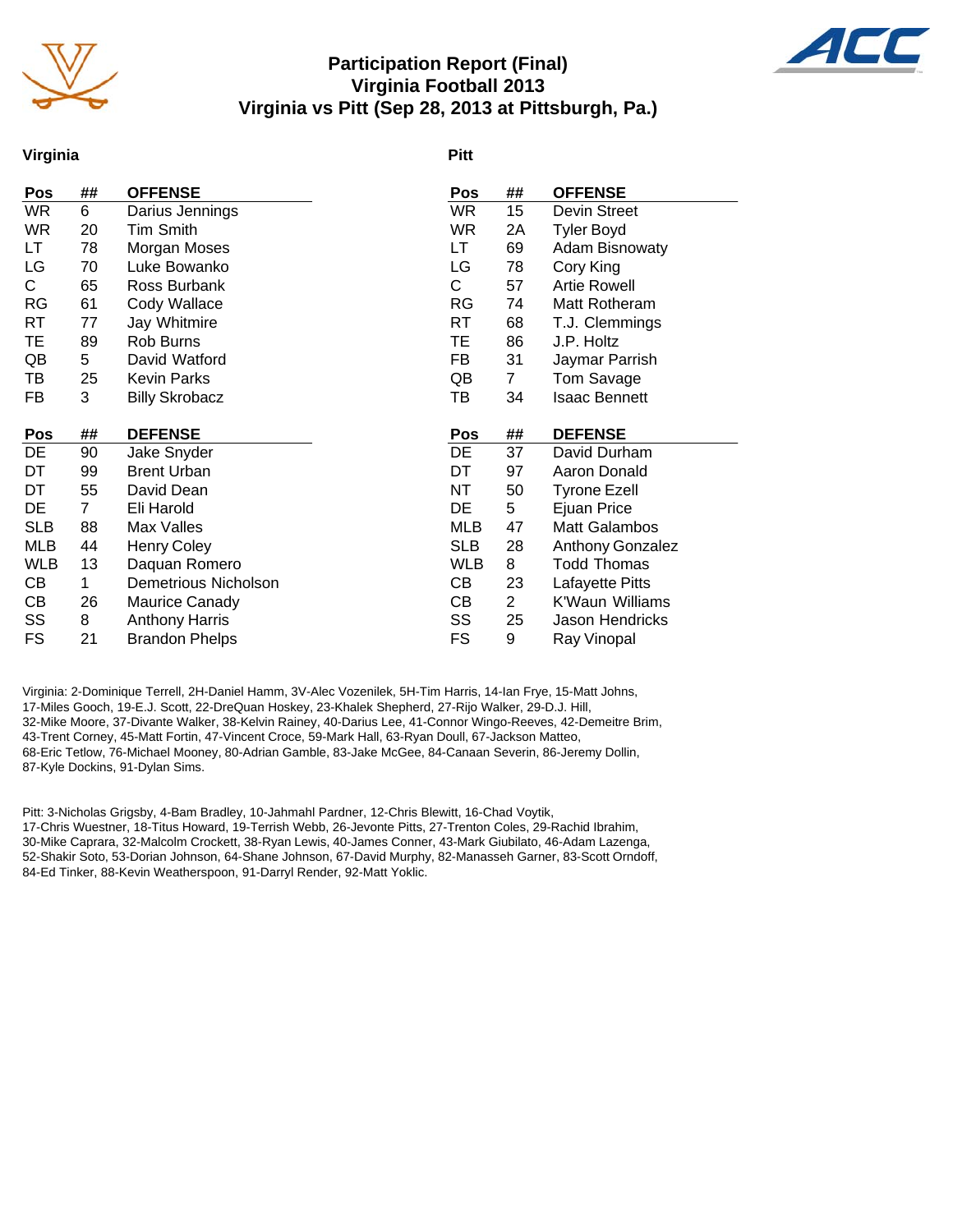

# **Drive Chart (By Team) (Final) Virginia Football 2013 Virginia vs Pitt (Sep 28, 2013 at Pittsburgh, Pa.)**



|           | <b>Drive Started</b> |                 |       |                  |                 | <b>Drive Ended</b> |                 | <b>Consumed</b>                       |            |  |
|-----------|----------------------|-----------------|-------|------------------|-----------------|--------------------|-----------------|---------------------------------------|------------|--|
| Team      | Qtr                  | Spot            | Time  | <b>Obtained</b>  | <b>Spot</b>     | Time               | <b>How lost</b> | Yds<br>PI.<br>$\blacksquare$          | <b>TOP</b> |  |
| VA        | 1st                  | V <sub>23</sub> | 13:57 | Punt             | V45             | 10:41              | Punt            | 22<br>6<br>$\blacksquare$             | 3:16       |  |
| <b>VA</b> |                      | V <sub>20</sub> | 00:00 | Punt             | V19             | 06:53              | Fumble          | (1)<br>0<br>$\blacksquare$            | 0:00       |  |
| VA        |                      | V10             | 05:28 | Kickoff          | V18             | 03:09              | Fumble          | 6<br>- 8                              | 2:19       |  |
| <b>VA</b> |                      | V <sub>22</sub> | 02:28 | Kickoff          | V12             | 00:22              | Punt            | 3<br>(10)<br>$\overline{\phantom{a}}$ | 2:06       |  |
| VA        | 2 <sub>nd</sub>      | V09             | 14:40 | Punt             | V36             | 11:23              | Punt            | 27<br>5<br>$\blacksquare$             | 3:17       |  |
| <b>VA</b> |                      | P35             | 10:12 | Interception     | P27             | 08:21              | <b>Downs</b>    | $-8$<br>4                             | 1:51       |  |
| VA        |                      | V39             | 07:02 | Punt             | P28             | 05:27              | Downs           | -33<br>5.<br>$\blacksquare$           | 1:35       |  |
| <b>VA</b> |                      | V20             | 01:07 | <b>Missed FG</b> | V <sub>02</sub> | 00:05              | Punt            | 3<br>(18)<br>$\overline{\phantom{a}}$ | 1:02       |  |
| VA        | 3rd                  | V26             | 15:00 | Kickoff          | V12             | 12:53              | Punt            | 3<br>(14)<br>$\blacksquare$           | 2:07       |  |
| <b>VA</b> |                      | V42             | 11:30 | Fumble           | V47             | 10:28              | Punt            | 3<br>$-5$                             | 1:02       |  |
| VA        |                      | P42             | 09:35 | Interception     | P39             | 08:37              | Punt            | 3<br>- 3                              | 0:58       |  |
| <b>VA</b> |                      | V10             | 06:25 | Punt             | V13             | 04:54              | Punt            | 3<br>$-3$                             | 1:31       |  |
| VA        |                      | V47             | 03:24 | Punt             | P15             | 01:23              | *FIELD GOAL     | $7 - 38$                              | $2:01$ .   |  |
| <b>VA</b> | 4th                  | V20             | 11:30 | Punt             | V07             | 10:05              | Punt            | (13)<br>4 -                           | 1:25       |  |
| VA        |                      | V20             | 08:28 | Punt             | P03             | 03:30              | Downs           | 15<br>77<br>$\blacksquare$            | 4:58.      |  |
| <b>VA</b> |                      | V31             | 00:17 | Punt             | V40             | 00:00              | End of half     | - 9                                   | 0:17       |  |

|                        | 1st     | 2nd   | 3rd     | 4th     | 1st     | 2nd   |          |
|------------------------|---------|-------|---------|---------|---------|-------|----------|
| Virginia               | Qtr     | Qtr   | Qtr     | Qtr     | Half    | Half  | Total    |
| Time of possession     | 07:41   | 07:45 | 07:39   | 06:40   | 15:26   | 14:19 | 29:45    |
| 3rd down conversions   | $2 - 5$ | 0-4   | $0 - 5$ | 1-4     | $2 - 9$ | 1-9   | $3 - 18$ |
| Average field position | V18     | V33   | V36     | V23     | V26     | V31   | V29      |
| 4th down conversions   | $0 - 0$ | 0-2   | 0-0     | $1 - 2$ | $0 - 2$ | 1-2   | 1-4      |

|             | <b>Drive Started</b> |                 |       |                 |                 | <b>Drive Ended</b> | <b>Consumed</b> |                     |            |
|-------------|----------------------|-----------------|-------|-----------------|-----------------|--------------------|-----------------|---------------------|------------|
| Team        | Qtr                  | Spot            | Time  | <b>Obtained</b> | Spot            | Time               | <b>How lost</b> | - Yds<br>ΡI         | <b>TOP</b> |
| <b>PITT</b> | 1st                  | P <sub>25</sub> | 15:00 | Kickoff         | P20             | 13:57              | Punt            | 3<br>(5)<br>$\sim$  | 1:03       |
| <b>PITT</b> |                      | P06             | 10:41 | Punt            | P25             | 06:53              | Punt            | $7 - 19$            | 3:48       |
| <b>PITT</b> |                      | V19             | 06:53 | Fumble          | V <sub>00</sub> | 05:28              | *TOUCHDOWN      | 19<br>4 -           | 1:25.      |
| <b>PITT</b> |                      | V18             | 03:09 | Fumble          | V <sub>00</sub> | 02:28              | *TOUCHDOWN      | $2 - 18$            | $0:41$ .   |
| <b>PITT</b> |                      | P38             | 00:22 | Punt            | P39             | 14:40              | Punt            | 3<br>$-1$           | 0:42       |
| <b>PITT</b> | 2 <sub>nd</sub>      | P17             | 11:23 | Punt            | P28             | 10:12              | Interception    | $3 - 11$            | 1:11       |
| <b>PITT</b> |                      | P27             | 08:21 | Downs           | P33             | 07:02              | Punt            | 3<br>- 6            | 1:19       |
| <b>PITT</b> |                      | P <sub>28</sub> | 05:27 | Downs           | V18             | 01:07              | Missed FG       | 12<br>- 54          | 4:20       |
| <b>PITT</b> |                      | V40             | 00:05 | Punt            | P41             | 00:00              | End of half     | $- (19)$            | 0:05       |
| <b>PITT</b> | 3rd                  | P42             | 12:53 | Punt            | V42             | 11:30              | Fumble          | $3 - 16$            | 1:23       |
| <b>PITT</b> |                      | P <sub>20</sub> | 10:28 | Punt            | P23             | 09:35              | Interception    | $3 - 3$             | 0:53       |
| <b>PITT</b> |                      | P <sub>16</sub> | 08:37 | Punt            | P42             | 06:25              | Punt            | $5 - 26$            | 2:12       |
| <b>PITT</b> |                      | P <sub>10</sub> | 04:54 | Punt            | P17             | 03:24              | Punt            | $3 - 7$             | 1:30       |
| <b>PITT</b> |                      | P <sub>25</sub> | 01:23 | Kickoff         | P49             | 11:30              | Punt            | $6 - 24$            | 4:53       |
| <b>PITT</b> | 4th                  | V42             | 10:05 | Punt            | P48             | 08:28              | Punt            | 3<br>(10)<br>$\sim$ | 1:37       |
| <b>PITT</b> |                      | P <sub>04</sub> | 03:30 | Downs           | P31             | 00:17              | Punt            | - 27<br>6           | 3:13       |

|                        | 1st     | 2nd   | 3rd             | 4th     | 1st   | 2nd             |          |
|------------------------|---------|-------|-----------------|---------|-------|-----------------|----------|
| Pitt                   | Qtr     | Qtr   | Qtr             | Qtr     | Half  | <b>Half</b>     | Total    |
| Time of possession     | 07:19   | 07:15 | 07:21           | 08:20   | 14:34 | 15:41           | 30:15    |
| 3rd down conversions   | $2 - 4$ | 1-5   | $0 - 4$         | $2 - 5$ | $3-9$ | $2 - 9$         | $5 - 18$ |
| Average field position | P46     | P33   | P <sub>22</sub> | P31     | P40   | P <sub>25</sub> | P33      |
| 4th down conversions   | 0-0     | 0-0   | $0 - 0$         | 0-0     | 0-0   | 0-0             | $0 - 0$  |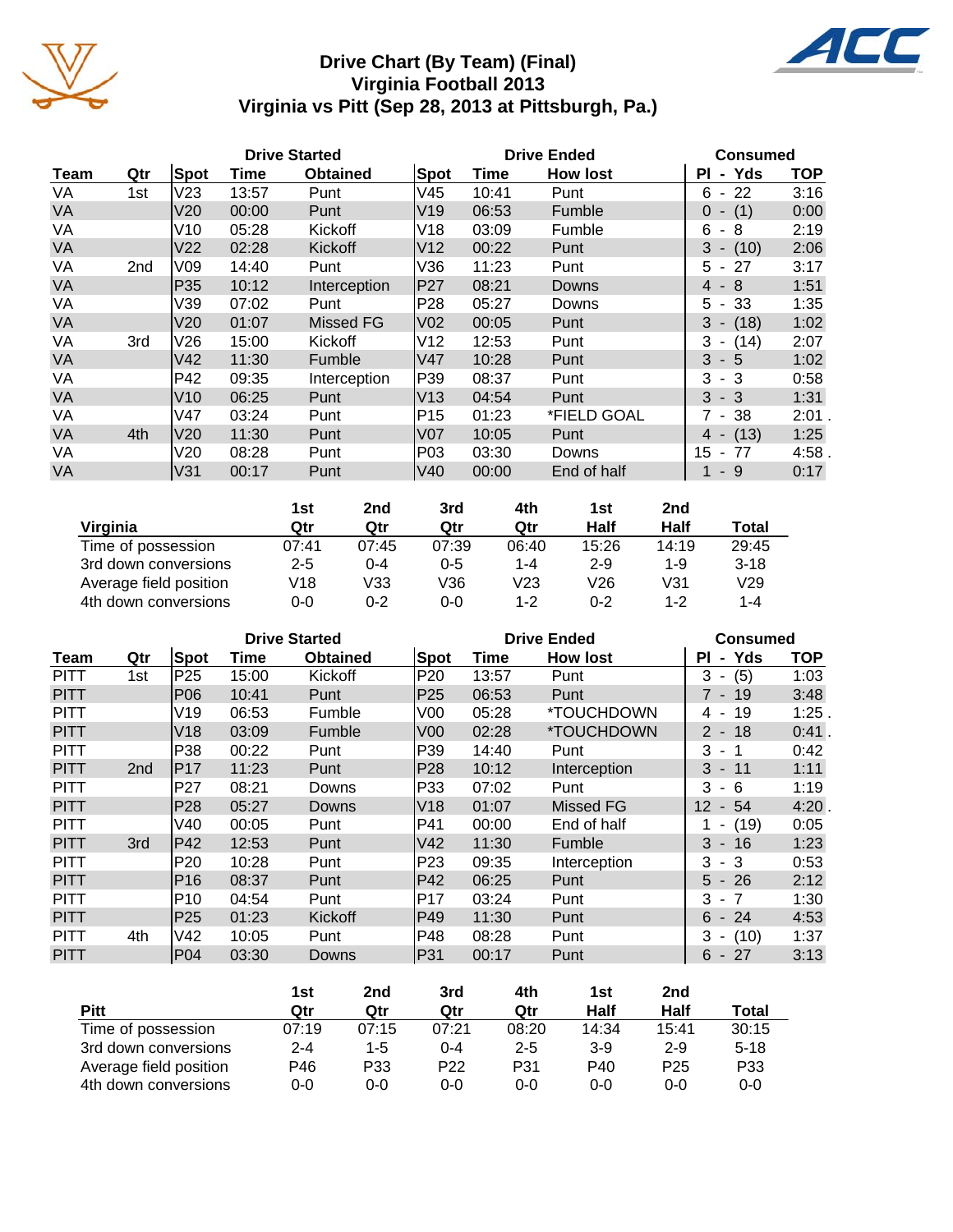

## **Drive Chart (By Quarter) (Final) Virginia Football 2013 Virginia vs Pitt (Sep 28, 2013 at Pittsburgh, Pa.)**



|             |     |                 |             | <b>Drive Started</b> |                 |             | <b>Drive Ended</b> | <b>Consumed</b>                     |            |
|-------------|-----|-----------------|-------------|----------------------|-----------------|-------------|--------------------|-------------------------------------|------------|
| Team        | Qtr | Spot            | <b>Time</b> | <b>Obtained</b>      | Spot            | <b>Time</b> | <b>How lost</b>    | PI - Yds                            | <b>TOP</b> |
| <b>PITT</b> | 1st | P <sub>25</sub> | 15:00       | Kickoff              | P <sub>20</sub> | 13:57       | Punt               | (5)<br>3                            | 1:03       |
| VA          |     | V <sub>23</sub> | 13:57       | Punt                 | V45             | 10:41       | Punt               | 6<br>$-22$                          | 3:16       |
| <b>PITT</b> |     | P06             | 10:41       | Punt                 | P <sub>25</sub> | 06:53       | Punt               | $\overline{7}$<br>$-19$             | 3:48       |
| VA          |     | V20             | 00:00       | Punt                 | V19             | 06:53       | Fumble             | $0 - (1)$                           | 0:00       |
| <b>PITT</b> |     | V19             | 06:53       | Fumble               | V <sub>00</sub> | 05:28       | *TOUCHDOWN         | 19<br>4                             | 1:25       |
| VA          |     | V10             | 05:28       | Kickoff              | V18             | 03:09       | Fumble             | 6<br>8<br>$\overline{\phantom{a}}$  | 2:19       |
| <b>PITT</b> |     | V18             | 03:09       | Fumble               | V <sub>00</sub> | 02:28       | *TOUCHDOWN         | 2<br>18                             | 0:41.      |
| VA          |     | V <sub>22</sub> | 02:28       | Kickoff              | V <sub>12</sub> | 00:22       | Punt               | 3<br>$- (10)$                       | 2:06       |
| <b>PITT</b> |     | P38             | 00:22       | Punt                 | P39             | 14:40       | Punt               | 3<br>1                              | 0:42       |
| VA          | 2nd | V <sub>09</sub> | 14:40       | Punt                 | V36             | 11:23       | Punt               | 5<br>27                             | 3:17       |
| <b>PITT</b> |     | P17             | 11:23       | Punt                 | P <sub>28</sub> | 10:12       | Interception       | 3<br>11                             | 1:11       |
| VA          |     | P35             | 10:12       | Interception         | P <sub>27</sub> | 08:21       | Downs              | $\overline{4}$<br>$-8$              | 1:51       |
| <b>PITT</b> |     | P27             | 08:21       | Downs                | P33             | 07:02       | Punt               | 3<br>$-6$                           | 1:19       |
| VA          |     | V39             | 07:02       | Punt                 | P <sub>28</sub> | 05:27       | Downs              | 33<br>5<br>$\overline{\phantom{a}}$ | 1:35       |
| <b>PITT</b> |     | P <sub>28</sub> | 05:27       | Downs                | V18             | 01:07       | Missed FG          | 12<br>54<br>$\blacksquare$          | 4:20       |
| VA          |     | V <sub>20</sub> | 01:07       | <b>Missed FG</b>     | V02             | 00:05       | Punt               | 3<br>$- (18)$                       | 1:02       |
| <b>PITT</b> |     | V40             | 00:05       | Punt                 | P41             | 00:00       | End of half        | (19)<br>1<br>$\blacksquare$         | 0:05       |
| VA          | 3rd | V26             | 15:00       | Kickoff              | V <sub>12</sub> | 12:53       | Punt               | 3<br>$- (14)$                       | 2:07       |
| <b>PITT</b> |     | P42             | 12:53       | Punt                 | V42             | 11:30       | Fumble             | 3<br>16<br>$\blacksquare$           | 1:23       |
| VA          |     | V42             | 11:30       | Fumble               | V47             | 10:28       | Punt               | 3<br>$-5$                           | 1:02       |
| <b>PITT</b> |     | P <sub>20</sub> | 10:28       | Punt                 | P <sub>23</sub> | 09:35       | Interception       | 3<br>$-3$                           | 0:53       |
| VA          |     | P42             | 09:35       | Interception         | P39             | 08:37       | Punt               | $-3$<br>3                           | 0:58       |
| <b>PITT</b> |     | P16             | 08:37       | Punt                 | P42             | 06:25       | Punt               | $-26$<br>5                          | 2:12       |
| VA          |     | V10             | 06:25       | Punt                 | V13             | 04:54       | Punt               | 3<br>$-3$                           | 1:31       |
| <b>PITT</b> |     | P <sub>10</sub> | 04:54       | Punt                 | P17             | 03:24       | Punt               | 3<br>$\overline{7}$                 | 1:30       |
| VA          |     | V47             | 03:24       | Punt                 | P <sub>15</sub> | 01:23       | *FIELD GOAL        | $7 - 38$                            | $2:01$ .   |
| <b>PITT</b> |     | P <sub>25</sub> | 01:23       | Kickoff              | P49             | 11:30       | Punt               | 6<br>24<br>$\sim$                   | 4:53       |
| VA          | 4th | V20             | 11:30       | Punt                 | <b>V07</b>      | 10:05       | Punt               | $4 - (13)$                          | 1:25       |
| <b>PITT</b> |     | V42             | 10:05       | Punt                 | P48             | 08:28       | Punt               | 3<br>(10)                           | 1:37       |
| VA          |     | V <sub>20</sub> | 08:28       | Punt                 | P03             | 03:30       | Downs              | 15<br>$-77$                         | 4:58       |
| <b>PITT</b> |     | P04             | 03:30       | Downs                | P31             | 00:17       | Punt               | 27<br>6                             | 3:13       |
| VA          |     | V31             | 00:17       | Punt                 | V40             | 00:00       | End of half        | - 9<br>$\mathbf 1$                  | 0:17       |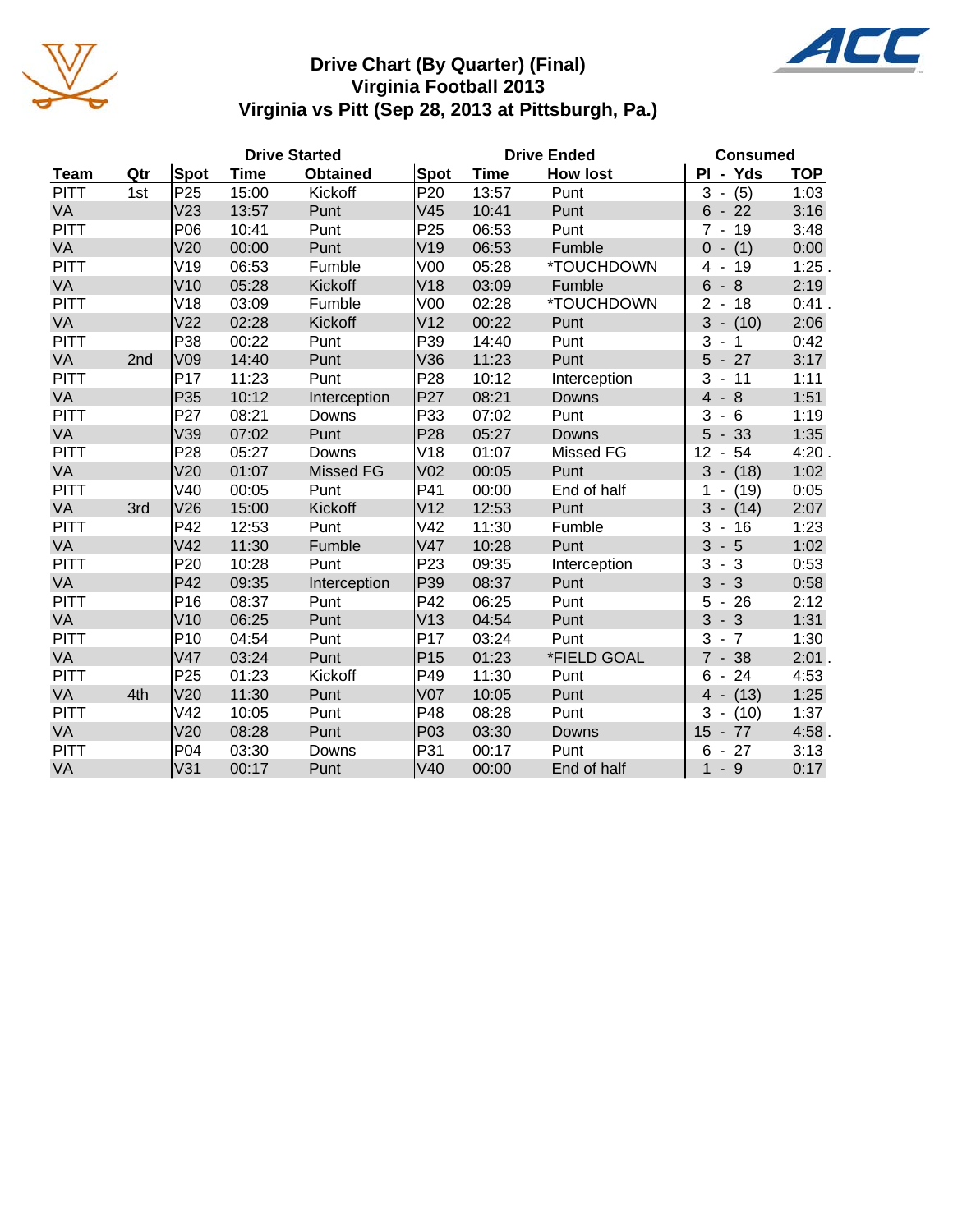

## **Play-by-Play Summary (1st quarter) Virginia vs Pitt (Sep 28, 2013 at Pittsburgh, Pa.)**



| Pitt wins toss & will receive. |                                                                                            |                |
|--------------------------------|--------------------------------------------------------------------------------------------|----------------|
| 1-10 VA 35                     | VA ball on VA35, Frye, I kickoff 65 yards to the PITT0, touchback.                         |                |
| 1-10 Pitt 25                   | PENALTY PITT false start (Orndoff, S.) 5 yards to the PITT20.                              |                |
| 1-15 Pitt 20                   | Bennett, I. rush for no gain to the PITT20 (Romero, D).                                    |                |
| 2-15 Pitt 20                   | Savage, T. pass incomplete.                                                                |                |
| 3-15 Pitt 20                   | Savage, T. pass incomplete to Street, D                                                    |                |
| 4-15 Pitt 20                   | Yoklic, M. punt 57 yards to the VA23, downed.                                              |                |
|                                | 3 plays, minus 5 yards, 1:03                                                               |                |
| VIRGINIA drive start at 13:57. |                                                                                            |                |
| 1-10 VA 23                     | Watford, D rush for 8 yards to the VA31 (Gonzalez, A.).                                    |                |
| $2 - 2$<br>VA 31               | Parks, K rush for loss of 1 yard to the VA30 (Price, E.).                                  |                |
| VA 30<br>3-3                   | Parks, K rush for 12 yards to the VA42, 1ST DOWN VA, out-of-bounds (Vinopal, R.).          | R1             |
| 1-10 VA 42                     | Watford, D rush for no gain to the VA42, out-of-bounds (Vinopal, R.).                      |                |
| 2-10 VA 42                     | Parks, K rush for 3 yards to the VA45 (Durham, D.).                                        |                |
| $3 - 7$<br>VA 45               | Watford, D pass incomplete to Smith, T.                                                    |                |
| 4-7<br>VA 45                   | Vozenilek, A punt 49 yards to the PITT6, fair catch by Weatherspoon, K                     |                |
|                                | 6 plays, 22 yards, 3:16                                                                    |                |
| PITT drive start at 10:41.     |                                                                                            |                |
| 1-10 Pitt 06                   | Conner, J. rush for 11 yards to the PITT17, 1ST DOWN PITT (Romero, D).                     | R1             |
| 1-10 Pitt 17                   | Conner, J. rush for loss of 2 yards to the PITT15 (Urban, B).                              |                |
| 2-12 Pitt 15                   | Bennett, I. rush for 1 yard to the PITT16 (Harold, E;Snyder, J).                           |                |
| 3-11 Pitt 16                   | Savage, T. pass complete to Boyd, T. for 11 yards to the PITT27, 1ST DOWN PITT,            | P <sub>2</sub> |
|                                | out-of-bounds.                                                                             |                |
|                                | Play is under review. Play stands complete pass.                                           |                |
| 1-10 Pitt 27                   | Savage, T. sacked for loss of 7 yards to the PITT20 (Valles, M).                           |                |
| 2-17 Pitt 20                   | Savage, T. pass complete to Boyd, T. for 5 yards to the PITT25 (Canady, M).                |                |
| 3-12 Pitt 25                   | Savage, T. pass incomplete to Boyd, T                                                      |                |
| 4-12 Pitt 25                   | Yoklic, M. punt 55 yards to the VA20, Terrell, D return 0 yards to the VA20, fumble by     |                |
|                                | Terrell, D recovered by PITT Coles, T. at VA19.                                            |                |
|                                | 7 plays, 19 yards, 3:48                                                                    |                |
| PITT drive start at 06:53.     |                                                                                            |                |
| 1-10 VA 19                     | Savage, T. pass incomplete to Street, D., QB hurry by Snyder, J.                           |                |
| 2-10 VA 19                     | Conner, J. rush for 6 yards to the VA13 (Harris, A; Romero, D).                            |                |
| 3-4<br>VA 13                   | Savage, T. pass complete to Street, D. for 7 yards to the VA6, 1ST DOWN PITT (Hoskey, D).  | P <sub>3</sub> |
| 1-G<br>VA 06                   | Conner, J. rush for 6 yards to the VA0, TOUCHDOWN, clock 05:28.                            |                |
| $1-G$<br>VA 03                 | Blewitt, C. kick attempt good.                                                             |                |
|                                | Pitt 7, Virginia 0<br>4 plays, 19 yards, 1:25                                              |                |
|                                | Blewitt, C. kickoff 60 yards to the VA5, Jennings, D return 14 yards to the VA19           |                |
|                                | (Howard, T.), PENALTY VA holding (Hill, D) 9 yards to the VA10, 1st and 10, VA ball on     |                |
|                                | VA10.                                                                                      |                |
| VIRGINIA drive start at 05:28. |                                                                                            |                |
| 1-10 VA 10                     | Parks, K rush for 7 yards to the VA17 (Hendricks, J.; Gonzalez, A.).                       |                |
| 2-3<br>VA 17                   | Parks, K rush for 2 yards to the VA19 (Soto, S.).                                          |                |
| 3-1<br>VA 19                   | Parks, K rush for 1 yard to the VA20, 1ST DOWN VA (Gonzalez, A.; Galambos, M.).            | R <sub>2</sub> |
| 1-10 VA 20                     | Watford, D pass incomplete to Burns, R (Vinopal, R.), QB hurry by Donald, A., QB hurry by  |                |
|                                | Ezell,T                                                                                    |                |
| 2-10 VA 20                     | Watford, D pass incomplete to Hamm, D.                                                     |                |
| 3-10 VA 20                     | Watford, D rush for loss of 4 yards to the VA16, fumble by Watford, D recovered by PITT    |                |
|                                | Bradley, B. at VA18.                                                                       |                |
|                                | 6 plays, 8 yards, 2:19                                                                     |                |
| PITT drive start at 03:09.     |                                                                                            |                |
| 1-10 VA 18                     | Conner, J. rush for 3 yards to the VA15, out-of-bounds (Nicholson, D).                     |                |
| 2-7<br><b>VA 15</b>            | Savage, T. pass complete to Street, D. for 15 yards to the VA0, 1ST DOWN PITT, TOUCHDOWN,  | P4             |
|                                | clock 02:28.                                                                               |                |
| 1-G<br>VA 03                   | Blewitt, C. kick attempt good.                                                             |                |
|                                |                                                                                            |                |
|                                | Pitt 14, Virginia 0                                                                        |                |
|                                | 2 plays, 18 yards, 0:41                                                                    |                |
|                                | Blewitt, C. kickoff 48 yards to the VA17, Terrell, D return 0 yards to the VA17, fumble by |                |
|                                | Terrell, D recovered by VA Terrell, D at VA22.                                             |                |
|                                | VIRGINIA drive start at 02:28, VA ball on VA22.                                            |                |
| 1-10 VA 22                     | Parks, K rush for 3 yards to the VA25 (Gonzalez, A.).                                      |                |
| 2-7<br>VA 25                   | TEAM rush for loss of 17 yards to the VA8, fumble by TEAM recovered by VA Watford, D at    |                |
|                                | VA8.                                                                                       |                |
| 3-24 VA 08                     | Timeout Virginia, clock 01:15.                                                             |                |
| 3-24 VA 08                     | Parks, K rush for 4 yards to the VA12 (Gonzalez, A.).                                      |                |
| 4-20 VA 12                     | Vozenilek, A punt 50 yards to the PITT38, downed.<br>3 plays, minus 10 yards, 2:06         |                |

**PITT drive start at 00:22.**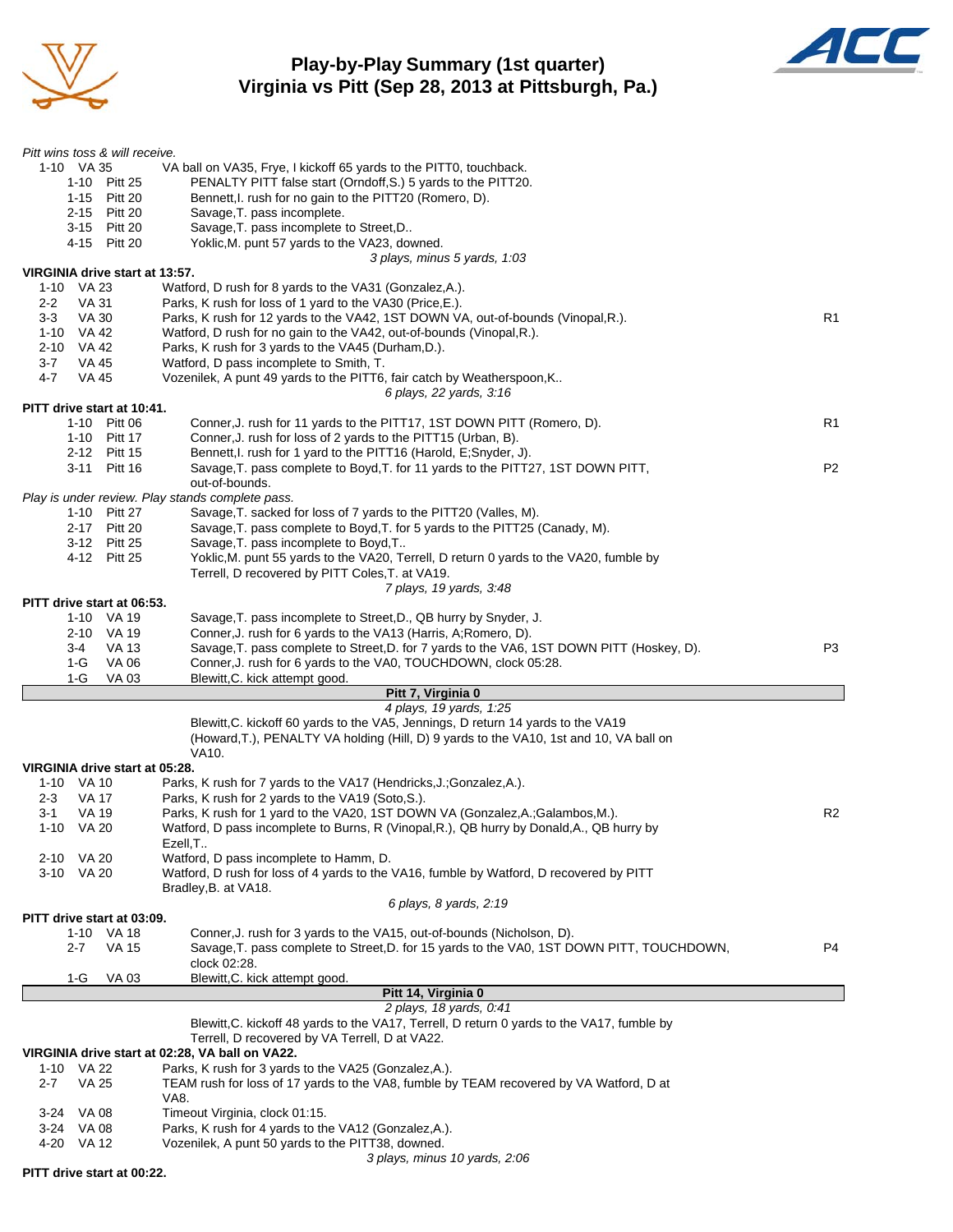

# **Play-by-Play Summary (1st quarter) Virginia vs Pitt (Sep 28, 2013 at Pittsburgh, Pa.)**



| $1 - 10$<br>Pitt 38    | Boyd, T. rush for 1 yard to the PITT39 (Harris, A). |       |  |  |           |   |     |             |           |                  |                  |  |  |  |
|------------------------|-----------------------------------------------------|-------|--|--|-----------|---|-----|-------------|-----------|------------------|------------------|--|--|--|
|                        | <b>END OF 1st QUARTER: Pitt 14, Virginia 0</b>      |       |  |  |           |   |     |             |           |                  |                  |  |  |  |
|                        |                                                     | Time  |  |  | 1st Downs |   |     | Conversions |           |                  |                  |  |  |  |
| <b>Quarter Summary</b> | Score                                               | Poss  |  |  |           |   | 3rd | 4th         | Rushina   | Passing          | <b>Penalties</b> |  |  |  |
| Virginia               |                                                     | 07:41 |  |  |           |   | 2-5 | $0 - 0$     | $12 - 20$ | $0 - 3 - 0 - 0$  | $1 - 9$          |  |  |  |
| Pitt                   | 14                                                  | 07:19 |  |  |           | Δ | 2-4 | $0 - 0$     | $9 - 19$  | $4 - 8 - 0 - 38$ | $1-5$            |  |  |  |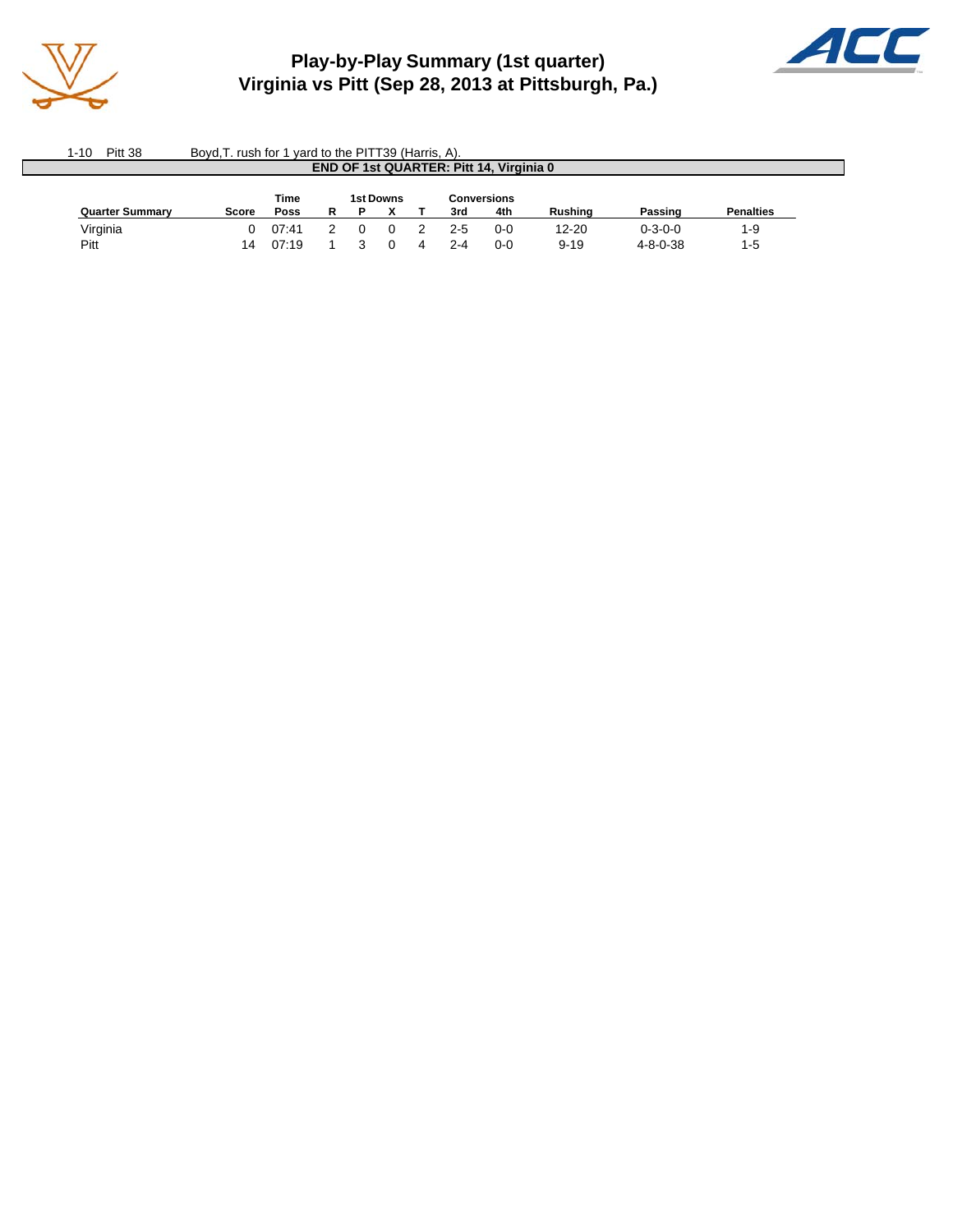

#### **Quickie Statistics (1st quarter only) Virginia vs Pitt (Sep 28, 2013 at Pittsburgh, Pa.)**



|                                   | ٧A            | PITT        |
|-----------------------------------|---------------|-------------|
| Score                             | 0             | 14          |
| <b>FIRST DOWNS</b>                | $\mathcal{P}$ | 4           |
| <b>RUSHES-YARDS (NET)</b>         | 12-20         | $9 - 19$    |
| <b>PASSING YDS (NET)</b>          | O             | 38          |
| Passes Att-Comp-Int               | $3 - 0 - 0$   | $8 - 4 - 0$ |
| <b>TOTAL OFFENSE PLAYS-YARDS</b>  | $15 - 20$     | $17 - 57$   |
| <b>Fumble Returns-Yards</b>       | $0 - 0$       | $0 - 0$     |
| <b>Punt Returns-Yards</b>         | $1 - 1$       | $0-0$       |
| Kickoff Returns-Yards             | $2 - 19$      | $0 - 0$     |
| <b>Interception Returns-Yards</b> | $0 - 0$       | $0-0$       |
| Punts (Number-Avg)                | $2 - 49.5$    | $2 - 56.0$  |
| Fumbles-Lost                      | $4 - 2$       | $0-0$       |
| Penalties-Yards                   | 1-9           | $1 - 5$     |
| <b>Possession Time</b>            | 07:41         | 07:19       |
| <b>Third-Down Conversions</b>     | 2 of 5        | 2 of 4      |
| <b>Fourth-Down Conversions</b>    | $0$ of $0$    | $0$ of $0$  |

| Virginia              |                     |               |                |              |              |             | <b>Pitt</b>                                                                    |                |               |                  |              |          |            |                |
|-----------------------|---------------------|---------------|----------------|--------------|--------------|-------------|--------------------------------------------------------------------------------|----------------|---------------|------------------|--------------|----------|------------|----------------|
| <b>Rushing</b>        |                     | No. Gain Loss | <b>Net</b>     | TD           | Lg           | Avg         | <b>Rushing</b>                                                                 |                | No. Gain Loss |                  | <b>Net</b>   | TD       | Lq         | Avg            |
| <b>Kevin Parks</b>    | 8                   | 32            | 31<br>1        | $\mathbf 0$  | 12           | 3.9         | James Conner                                                                   | 5              | 26            | 2                | 24           | 1        | 11         | 4.8            |
| David Watford         | 3                   | 8             | $\overline{c}$ | 6<br>0       | 8            | 2.0         | <b>Tyler Boyd</b>                                                              |                | 1             | 0                | 1            | 0        |            | 1.0            |
| <b>TEAM</b>           | 1                   | 17<br>0       | $-17$          | $\Omega$     | 0            | $-17.0$     | <b>Isaac Bennett</b>                                                           | 2              | 1             | $\boldsymbol{0}$ | 1            | 0        |            | 0.5            |
|                       |                     |               |                |              |              |             | Tom Savage                                                                     |                | $\Omega$      | $\overline{7}$   | $-7$         | $\Omega$ | 0          | $-7.0$         |
| <b>Passing</b>        | C-A-I               |               | Yds            | TD           | Long         | <b>Sack</b> | Passing                                                                        |                | $C-A-I$       | Yds              | TD           | Long     |            | <b>Sack</b>    |
| David Watford         | $0 - 3 - 0$         |               | $\Omega$       | $\Omega$     | 0            | 0           | Tom Savage                                                                     |                | $4 - 8 - 0$   | $\overline{38}$  |              |          | 15         |                |
| <b>Receiving</b>      | No.                 | Yards         | TD             | Long         |              |             | Receiving                                                                      | No.            | Yards         | TD               |              | Long     |            |                |
|                       |                     |               |                |              |              |             | Devin Street                                                                   | 2              |               | 22               | $\mathbf{1}$ | 15       |            |                |
|                       |                     |               |                |              |              |             | Tyler Boyd                                                                     | $\overline{2}$ |               | 16               | 0            | 11       |            |                |
| <b>Punting</b>        | No.                 | Yds           | Avg            | Long         | In20         | TВ          | <b>Punting</b>                                                                 | No.            | Yds           | Avg              | Long         |          | In20       | <u>ТВ</u>      |
| Alec Vozenilek        | 2                   | 99            | 49.5           | 50           | 1            | $\Omega$    | <b>Matt Yoklic</b>                                                             | $\overline{2}$ | 112           | 56.0             |              | 57       | $\Omega$   | $\overline{0}$ |
| <b>Punt Returns</b>   | No.                 | Yards         | TD             | Long         |              |             | <b>Punt Returns</b>                                                            | No.            | Yards         | <b>TD</b>        |              | Long     |            |                |
| Dominique Terrell     |                     | $-1$          | $\Omega$       |              | <sup>0</sup> |             |                                                                                |                |               |                  |              |          |            |                |
| <b>Kick Returns</b>   | No.                 | Yards         | <b>TD</b>      | Long         |              |             | <b>Kick Returns</b>                                                            | No.            | Yards         | <b>TD</b>        |              | Long     |            |                |
| Darius Jennings       | 1                   | 14            | 0              | 14           |              |             |                                                                                |                |               |                  |              |          |            |                |
| Dominique Terrell     | 1                   | 5             | $\Omega$       |              | $\Omega$     |             |                                                                                |                |               |                  |              |          |            |                |
| <b>Tackles</b>        | UA-A                | <b>Total</b>  |                | <b>Sacks</b> | <b>TFL</b>   |             | <b>Tackles</b>                                                                 | UA-A           | <b>Total</b>  |                  | <b>Sacks</b> |          | <b>TFL</b> |                |
| Daquan Romero         | $2 - 1$             | 3             |                | 0.0          | 0.0          |             | Anthony Gonzalez                                                               | $3 - 2$        |               | 5                | 0.0          |          | 0.0        |                |
| <b>Anthony Harris</b> | $1 - 1$             | 2             |                | 0.0          | 0.0          |             | Ray Vinopal                                                                    | $2 - 0$        |               | 2                | 0.0          |          | 0.0        |                |
| Maurice Canady        | $1 - 0$             | 1             |                | 0.0          | 0.0          |             | Eiuan Price                                                                    | $1 - 0$        |               | 1                | 0.0          |          | 1.0        |                |
| Max Valles            | $1 - 0$             | 1             |                | 1.0          | 1.0          |             | <b>Titus Howard</b>                                                            | $1 - 0$        |               | 1                | 0.0          |          | 0.0        |                |
| Qtr<br>Time           | <b>Scoring Play</b> |               |                |              |              |             |                                                                                |                |               |                  |              |          | $V-H$      |                |
| 05:28<br>1st          |                     |               |                |              |              |             | PITT - James Conner 6 yd run (Chris Blewitt kick), 4-19 1:25                   |                |               |                  |              |          | $0 - 7$    |                |
| 02:28                 |                     |               |                |              |              |             | PITT - Devin Street 15 yd pass from Tom Savage (Chris Blewitt kick), 2-18 0:41 |                |               |                  |              |          | $0 - 14$   |                |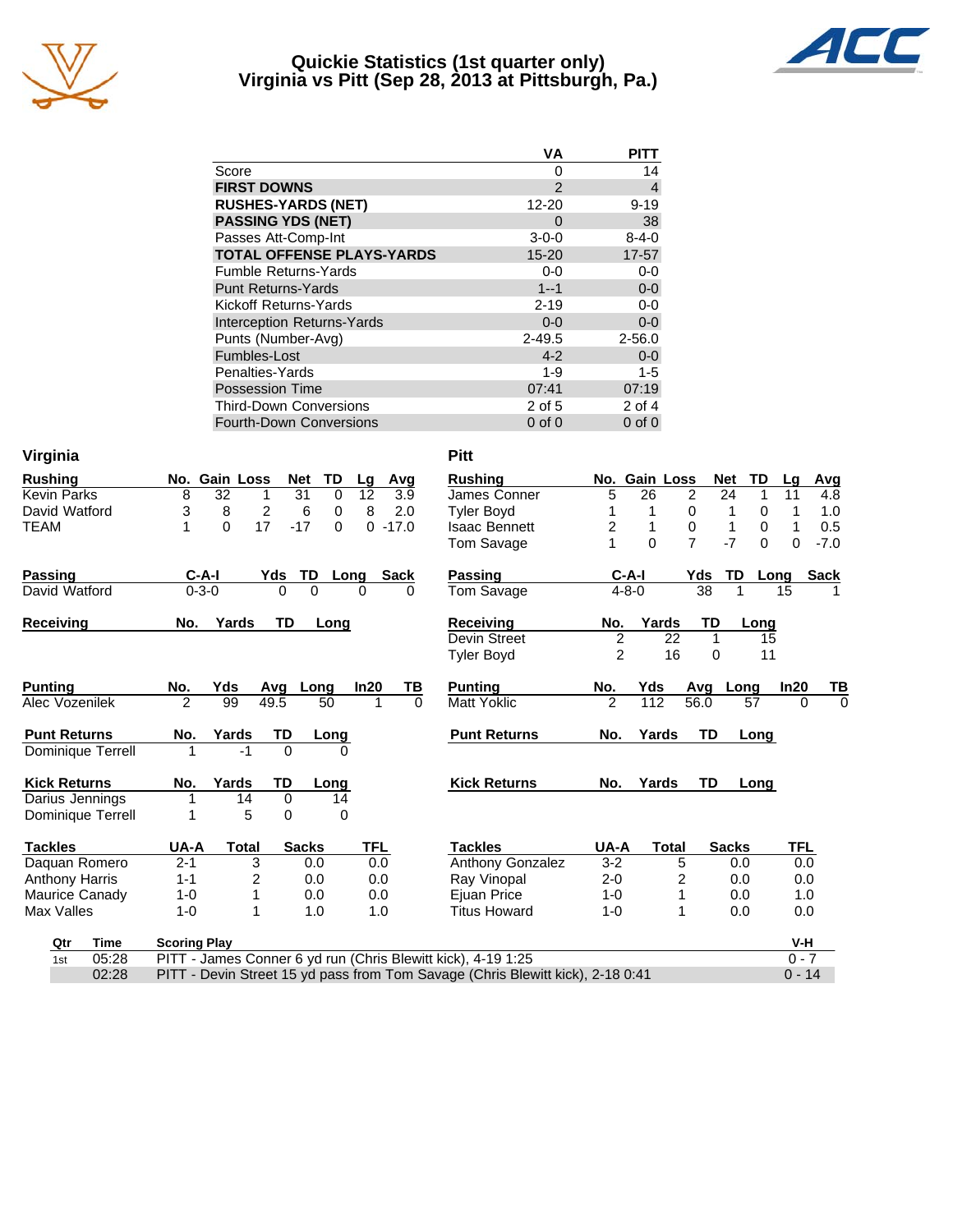

#### **Play-by-Play Summary (2nd quarter) Virginia vs Pitt (Sep 28, 2013 at Pittsburgh, Pa.)**



| 2-9                                    | <b>Pitt 39</b>               | Start of 2nd quarter, clock 15:00.                                                                                                                            |                |
|----------------------------------------|------------------------------|---------------------------------------------------------------------------------------------------------------------------------------------------------------|----------------|
| $2 - 9$                                | <b>Pitt 39</b>               | Savage, T. pass incomplete to Garner, M                                                                                                                       |                |
| $3-9$                                  | <b>Pitt 39</b>               | Savage, T. pass incomplete to Street, D. (Urban, B).                                                                                                          |                |
| 4-9                                    | Pitt 39                      | Yoklic, M. punt 52 yards to the VA9, downed.<br>3 plays, 1 yard, 0:42                                                                                         |                |
| VIRGINIA drive start at 14:40.         |                              |                                                                                                                                                               |                |
| 1-10 VA 09                             |                              | Parks, K rush for no gain to the VA9 (Durham, D.).                                                                                                            |                |
| 2-10 VA 09                             |                              | Watford, D rush for 19 yards to the VA28, 1ST DOWN VA, out-of-bounds.                                                                                         | R3             |
| 1-10 VA 28                             |                              | PENALTY VA delay of game 5 yards to the VA23.                                                                                                                 |                |
| 1-15 VA 23<br>2-16 VA 22               |                              | Parks, K rush for loss of 1 yard to the VA22 (Williams, K.).<br>Watford, D pass incomplete to Terrell, D.                                                     |                |
| 3-16 VA 22                             |                              | Watford, D rush for 14 yards to the VA36 (Howard, T.).                                                                                                        |                |
| VA 36<br>4-2                           |                              | Vozenilek, A punt 51 yards to the PITT13, Weatherspoon, K. return 4 yards to the PITT17,                                                                      |                |
|                                        |                              | out-of-bounds (Walker, R).                                                                                                                                    |                |
| PITT drive start at 11:23.             |                              | 5 plays, 27 yards, 3:17                                                                                                                                       |                |
|                                        | 1-10 Pitt 17                 | Savage, T. pass complete to Boyd, T. for 12 yards to the PITT29, 1ST DOWN PITT (Nicholson,                                                                    | P <sub>5</sub> |
|                                        |                              | D).                                                                                                                                                           |                |
|                                        | 1-10 Pitt 29                 | Conner, J. rush for loss of 1 yard to the PITT28 (Urban, B).<br>Savage, T. pass intercepted by Nicholson, D at the PITT35, Nicholson, D return 0 yards to     |                |
|                                        | 2-11 Pitt 28                 | the PITT35.                                                                                                                                                   |                |
|                                        |                              | 3 plays, 11 yards, 1:11                                                                                                                                       |                |
| VIRGINIA drive start at 10:12.         |                              |                                                                                                                                                               |                |
| 1-10 Pitt 35                           |                              | Hamm, D rush for 3 yards to the PITT32 (Ezell, T.; Galambos, M.).                                                                                             |                |
| $2 - 7$<br>Pitt 32<br>$3-5$<br>Pitt 30 |                              | Hamm, D rush for 2 yards to the PITT30 (Durham, D.).<br>Watford, D pass complete to Jennings, D for 3 yards to the PITT27 (Grigsby, N.).                      |                |
| 4-2<br>Pitt 27                         |                              | Parks, K rush for no gain to the PITT27 (Thomas, T.).                                                                                                         |                |
|                                        |                              | 4 plays, 8 yards, 1:51                                                                                                                                        |                |
| PITT drive start at 08:21.             |                              |                                                                                                                                                               |                |
|                                        | 1-10 Pitt 27<br>2-10 Pitt 27 | Conner, J. rush for no gain to the PITT27 (Coley, H; Valles, M).<br>Savage, T. pass complete to Boyd, T. for 6 yards to the PITT33, out-of-bounds (Nicholson, |                |
|                                        |                              | D).                                                                                                                                                           |                |
| 3-4                                    | Pitt 33                      | Timeout Pitt, clock 07:17.                                                                                                                                    |                |
| $3-4$                                  | Pitt 33                      | Savage, T. pass incomplete to Street, D., QB hurry by Urban, B.                                                                                               |                |
| 4-4                                    | Pitt 33                      | Yoklic, M. punt 36 yards to the VA31, Terrell, D return 8 yards to the VA39 (Durham, D.).                                                                     |                |
| VIRGINIA drive start at 07:02.         |                              | 3 plays, 6 yards, 1:19                                                                                                                                        |                |
| 1-10 VA 39                             |                              | Watford, D pass complete to Jennings, D for 27 yards to the PITT34, 1ST DOWN VA                                                                               | P <sub>4</sub> |
|                                        |                              | (Hendricks, J.; Gonzalez, A.).                                                                                                                                |                |
| 1-10<br>Pitt 34<br>Pitt 30             |                              | Watford, D pass complete to Parks, K for 4 yards to the PITT30 (Gonzalez, A.).<br>Parks, K rush for 2 yards to the PITT28 (Price, E.).                        |                |
| 2-6<br>Pitt 28<br>3-4                  |                              | Watford, D pass incomplete to Parks, K.                                                                                                                       |                |
| 4-4<br>Pitt 28                         |                              | Timeout Virginia, clock 05:33.                                                                                                                                |                |
| Pitt 28<br>4-4                         |                              | Watford, D pass incomplete to McGee, J (Vinopal, R.).                                                                                                         |                |
|                                        |                              | 5 plays, 33 yards, 1:35                                                                                                                                       |                |
| PITT drive start at 05:27.             | 1-10 Pitt 28                 | Bennett, I. rush for loss of 1 yard to the PITT27 (Coley, H).                                                                                                 |                |
| 2-11                                   | Pitt 27                      | Savage, T. sacked for loss of 4 yards to the PITT23 (Valles, M), PENALTY PITT holding                                                                         |                |
|                                        |                              | declined.                                                                                                                                                     |                |
| 3-15                                   | Pitt 23<br>4-15 Pitt 23      | Savage, T. pass incomplete to Garner, M<br>Savage, T. pass incomplete to Garner, M., PENALTY VA pass interference (Coley, H) 15 yards                         | X6             |
|                                        |                              | to the PITT38, 1ST DOWN PITT, NO PLAY.                                                                                                                        |                |
| $1 - 10$                               | Pitt 38                      | Savage, T. pass incomplete to Street, D., QB hurry by Coley, H.                                                                                               |                |
| 2-10                                   | Pitt 38                      | Bennett, I. rush for 3 yards to the PITT41 (Romero, D; Harris, A).                                                                                            |                |
| $3 - 7$<br>$1 - 10$                    | <b>Pitt 41</b><br>VA 29      | Savage, T. pass complete to Boyd, T. for 30 yards to the VA29, 1ST DOWN PITT, out-of-bounds.<br>Conner, J. rush for loss of 2 yards to the VA31 (Coley, H).   | P7             |
| 2-12                                   | VA 31                        | Savage, T. rush for 12 yards to the VA19, 1ST DOWN PITT, out-of-bounds.                                                                                       | R <sub>8</sub> |
| $1 - 10$                               | <b>VA 19</b>                 | Conner, J. rush for 1 yard to the VA18 (Romero, D).                                                                                                           |                |
| 2-9                                    | VA 18                        | Savage, T. pass incomplete to Street, D                                                                                                                       |                |
| $3-9$                                  | <b>VA 18</b>                 | Savage, T. pass incomplete to Street, D., PENALTY PITT pass interference declined.                                                                            |                |
| 4-9                                    | <b>VA 18</b>                 | Blewitt, C. field goal attempt from 36 MISSED - wide left, spot at VA20, clock 01:07.<br>12 plays, 54 yards, 4:20                                             |                |
| VIRGINIA drive start at 01:07.         |                              |                                                                                                                                                               |                |
| 1-10 VA 20                             |                              | Watford, D sacked for loss of 13 yards to the VA7 (Donald, A.).                                                                                               |                |
| 2-23 VA 07                             |                              | Parks, K rush for 3 yards to the VA10 (Donald, A.).                                                                                                           |                |
| 3-20 VA 10<br>4-28 VA 02               |                              | Watford, D rush for loss of 8 yards to the VA2 (Price, E.).<br>Vozenilek, A punt 35 yards to the VA37, Weatherspoon, K. return -3 yards to the VA40           |                |
|                                        |                              |                                                                                                                                                               |                |

(Valles, M).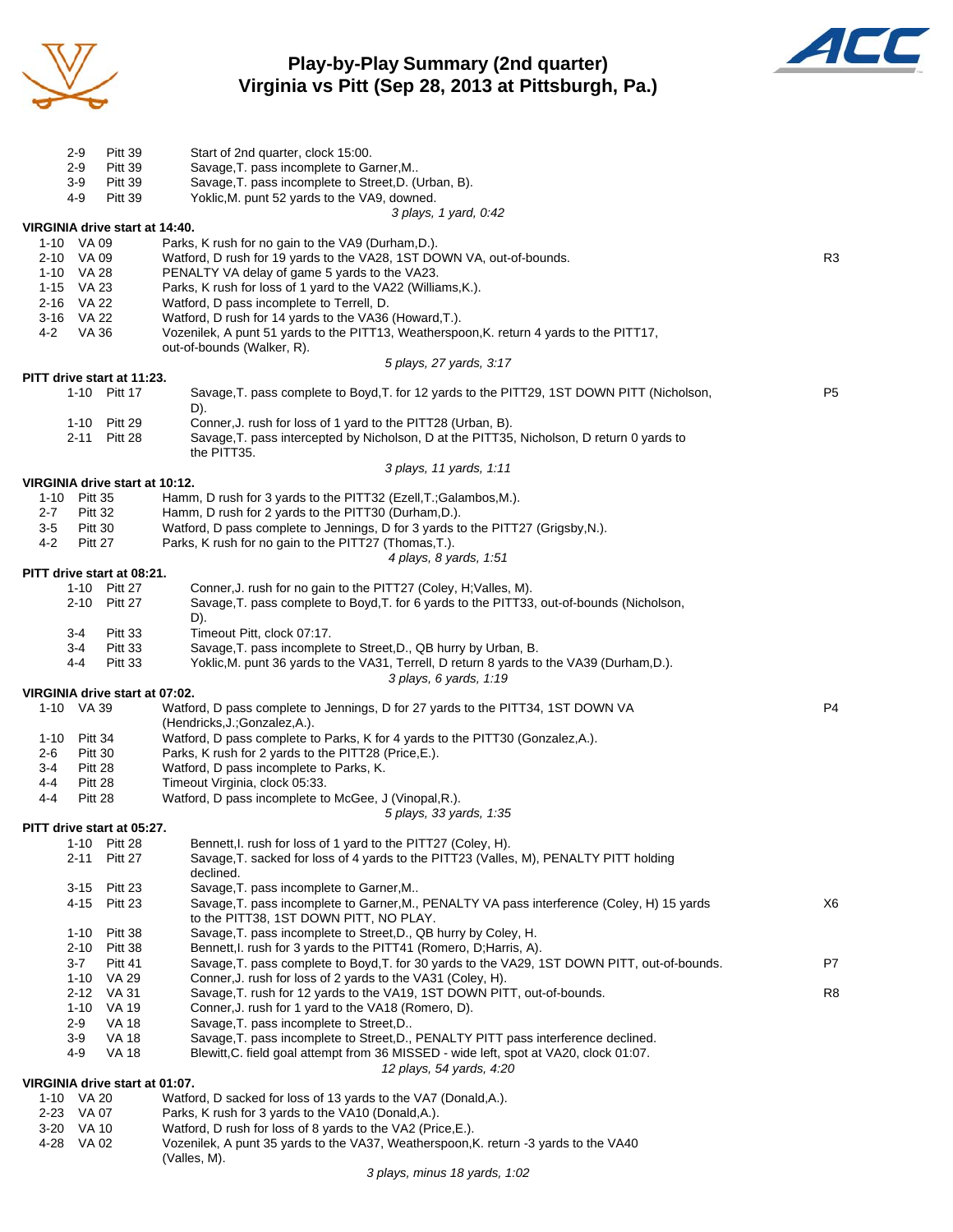

# *Play-by-Play Summary (2nd quarter) Virginia vs Pitt (Sep 28, 2013 at Pittsburgh, Pa.)*



#### **PITT drive start at 00:05.**

1-10 VA 40 Savage,T. sacked for loss of 19 yards to the PITT41 (Canady, M). End of half, clock 00:00.

| play, minus 19 yards, 0:05<br><b>END OF 2nd QUARTER: Pitt 14, Virginia 0</b> |              |                     |    |   |           |  |     |                    |           |                   |                  |
|------------------------------------------------------------------------------|--------------|---------------------|----|---|-----------|--|-----|--------------------|-----------|-------------------|------------------|
| <b>Quarter Summary</b>                                                       | <b>Score</b> | Time<br><b>Poss</b> | R. | P | 1st Downs |  | 3rd | Conversions<br>4th | Rushing   | Passing           | <b>Penalties</b> |
| Virginia                                                                     | <sup>n</sup> | 07:45               |    |   |           |  | በ-4 | $0 - 2$            | $11 - 21$ | $3 - 6 - 0 - 34$  | $2 - 20$         |
| Pitt                                                                         |              | 07:15               |    |   |           |  | 1-5 | $0 - 0$            | $9-(-11)$ | $3 - 11 - 1 - 48$ | $0-0$            |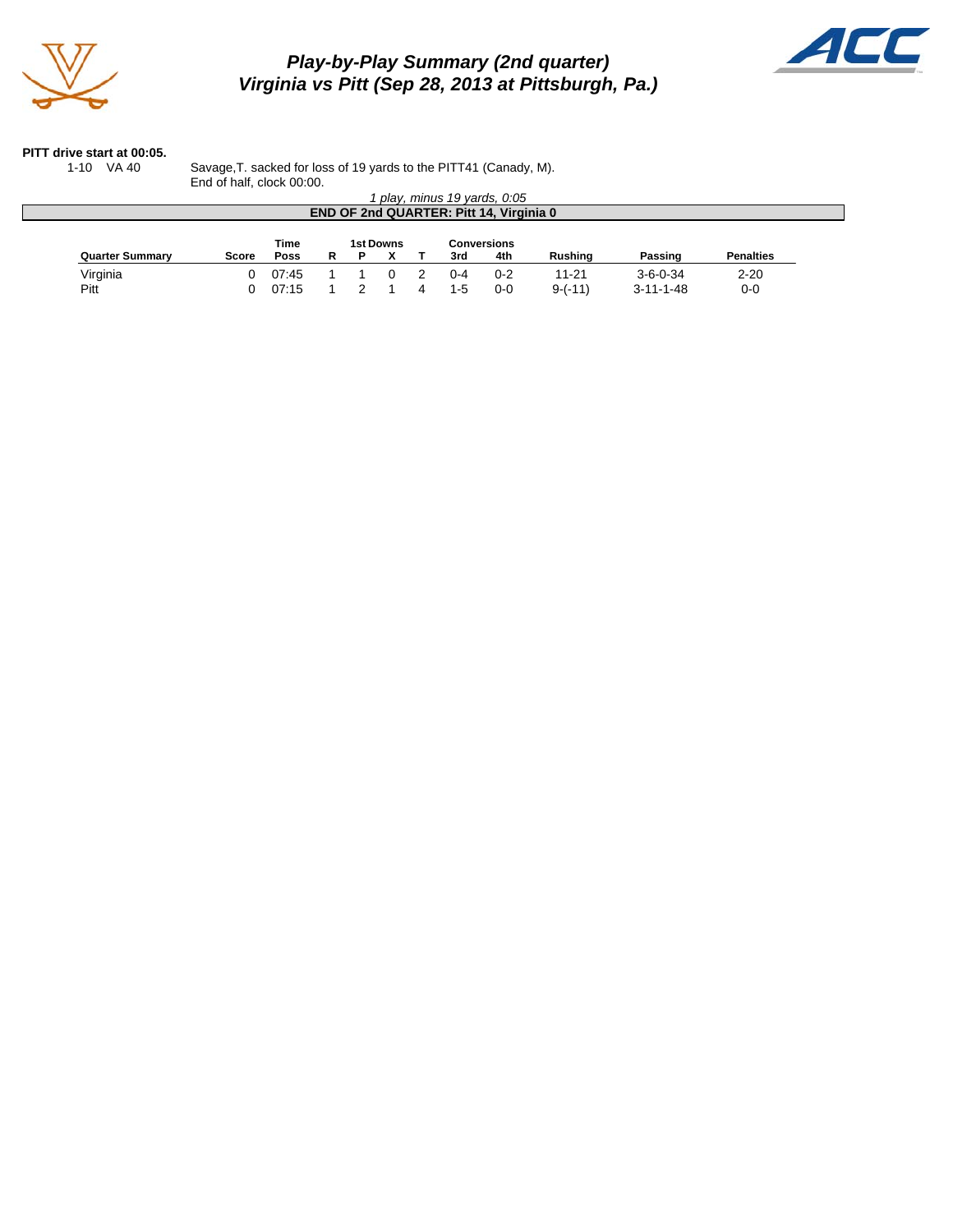

#### **Quickie Statistics (2nd quarter only) Virginia vs Pitt (Sep 28, 2013 at Pittsburgh, Pa.)**



|                                   | VА            | <b>PITT</b>  |
|-----------------------------------|---------------|--------------|
| Score                             | 0             | 0            |
| <b>FIRST DOWNS</b>                | $\mathcal{P}$ | 4            |
| <b>RUSHES-YARDS (NET)</b>         | 11-21         | $9 - 11$     |
| <b>PASSING YDS (NET)</b>          | 34            | 48           |
| Passes Att-Comp-Int               | $6 - 3 - 0$   | $11 - 3 - 1$ |
| <b>TOTAL OFFENSE PLAYS-YARDS</b>  | 17-55         | 20-37        |
| <b>Fumble Returns-Yards</b>       | $0 - 0$       | $0-0$        |
| <b>Punt Returns-Yards</b>         | $1 - 8$       | $2 - 1$      |
| Kickoff Returns-Yards             | $1 - 26$      | $0-0$        |
| <b>Interception Returns-Yards</b> | $1 - 0$       | $0-0$        |
| Punts (Number-Avg)                | $2 - 43.0$    | $2 - 44.0$   |
| Fumbles-Lost                      | $0 - 0$       | $0-0$        |
| Penalties-Yards                   | $2 - 20$      | $0 - 0$      |
| <b>Possession Time</b>            | 07:45         | 07:15        |
| <b>Third-Down Conversions</b>     | $0$ of 4      | 1 of $5$     |
| Fourth-Down Conversions           | $0$ of $2$    | $0$ of $0$   |

| Virginia                 |                     |                         |              |             |      |             | <b>Pitt</b>                                                                    |                |               |                  |                |          |            |                |
|--------------------------|---------------------|-------------------------|--------------|-------------|------|-------------|--------------------------------------------------------------------------------|----------------|---------------|------------------|----------------|----------|------------|----------------|
| <b>Rushing</b>           |                     | No. Gain Loss           | Net          | TD          | Lg   | Avg         | <b>Rushing</b>                                                                 |                | No. Gain Loss |                  | <b>Net</b>     | TD       | Lg         | Avg            |
| David Watford            | 4                   | 33<br>21                | 12           | $\mathbf 0$ | 19   | 3.0         | <b>Isaac Bennett</b>                                                           | $\overline{c}$ | 3             |                  | $\overline{2}$ | $\Omega$ | 3          | 1.0            |
| Daniel Hamm              | 2                   | 5<br>0                  | 5            | 0           | 3    | 2.5         | James Conner                                                                   | 4              | 1             | 3                | $-2$           | 0        | 1          | $-0.5$         |
| <b>Kevin Parks</b>       | 5                   | 5<br>1                  | 4            | 0           | 3    | 0.8         | Tom Savage                                                                     | 3              | 12            | 23               | $-11$          | $\Omega$ | 12         | $-3.7$         |
| Passing                  | $C-A-I$             |                         | TD<br>Yds    |             | Long | <b>Sack</b> | Passing                                                                        |                | $C-A-I$       | Yds              | TD             | Long     |            | <b>Sack</b>    |
| David Watford            | $3 - 6 - 0$         |                         | 34           | $\Omega$    | 27   |             | <b>Tom Savage</b>                                                              |                | $3 - 11 - 1$  |                  | 48             | $\Omega$ | 30         | $\mathfrak{p}$ |
| <b>Receiving</b>         | No.                 | Yards                   | <b>TD</b>    | Long        |      |             | <b>Receiving</b>                                                               | No.            |               | Yards            | TD             | Long     |            |                |
| Darius Jennings          | $\overline{c}$      | 30                      | 0            | 27          |      |             | <b>Tyler Boyd</b>                                                              |                | 3             | 48               | $\Omega$       | 30       |            |                |
| <b>Kevin Parks</b>       | 1                   | 4                       | $\Omega$     | 4           |      |             |                                                                                |                |               |                  |                |          |            |                |
| <b>Punting</b>           | No.                 | Yds                     | Avq          | Long        | In20 | <u>ТВ</u>   | <b>Punting</b>                                                                 | No.            | Yds           | Avq              |                | Long     | In20       | <u>TB</u>      |
| Alec Vozenilek           | $\overline{2}$      | 86                      | 43.0         | 51          | 1    | $\Omega$    | Matt Yoklic                                                                    | $\overline{2}$ | 88            | 44.0             |                | 52       | 1          | $\Omega$       |
| <b>Punt Returns</b>      | No.                 | Yards                   | TD           | Long        |      |             | <b>Punt Returns</b>                                                            | No.            | Yards         |                  | TD             | Long     |            |                |
| <b>Dominique Terrell</b> |                     | 8                       | $\Omega$     | 8           |      |             | Kevin Weatherspoon                                                             | $\mathfrak{p}$ |               |                  | $\Omega$       |          |            |                |
| <b>Kick Returns</b>      | No.                 | Yards                   | TD           | Long        |      |             | <b>Kick Returns</b>                                                            | No.            | Yards         |                  | <b>TD</b>      | Long     |            |                |
| Darius Jennings          |                     | 26                      | $\Omega$     | 26          |      |             |                                                                                |                |               |                  |                |          |            |                |
| <b>Tackles</b>           | UA-A                | <b>Total</b>            | <b>Sacks</b> |             | TFL  |             | <b>Tackles</b>                                                                 | UA-A           |               | <b>Total</b>     | <b>Sacks</b>   |          | <b>TFL</b> |                |
| <b>Henry Coley</b>       | $2 - 1$             | 3                       |              | 0.0         | 2.0  |             | David Durham                                                                   | $3-0$          |               | 3                |                | 0.0      | 0.0        |                |
| Max Valles               | $2 - 1$             | 3                       |              | 1.0         | 1.0  |             | Ejuan Price                                                                    | $2 - 0$        |               | 2                | 0.0            |          | 1.0        |                |
| Demetrious Nicholso      | $2 - 0$             | $\overline{\mathbf{c}}$ |              | 0.0         | 0.0  |             | <b>Titus Howard</b>                                                            | $2 - 0$        |               | $\boldsymbol{2}$ | 0.0            |          | 0.0        |                |
| Daquan Romero            | $1 - 1$             | $\overline{2}$          |              | 0.0         | 0.0  |             | Aaron Donald                                                                   | $2 - 0$        |               | $\overline{2}$   |                | 1.0      | 1.0        |                |
| Qtr<br>Time              | <b>Scoring Play</b> |                         |              |             |      |             |                                                                                |                |               |                  |                |          | V-H        |                |
| 05:28<br>1st             |                     |                         |              |             |      |             | PITT - James Conner 6 yd run (Chris Blewitt kick), 4-19 1:25                   |                |               |                  |                |          | $0 - 7$    |                |
| 02:28                    |                     |                         |              |             |      |             | PITT - Devin Street 15 yd pass from Tom Savage (Chris Blewitt kick), 2-18 0:41 |                |               |                  |                |          | $0 - 14$   |                |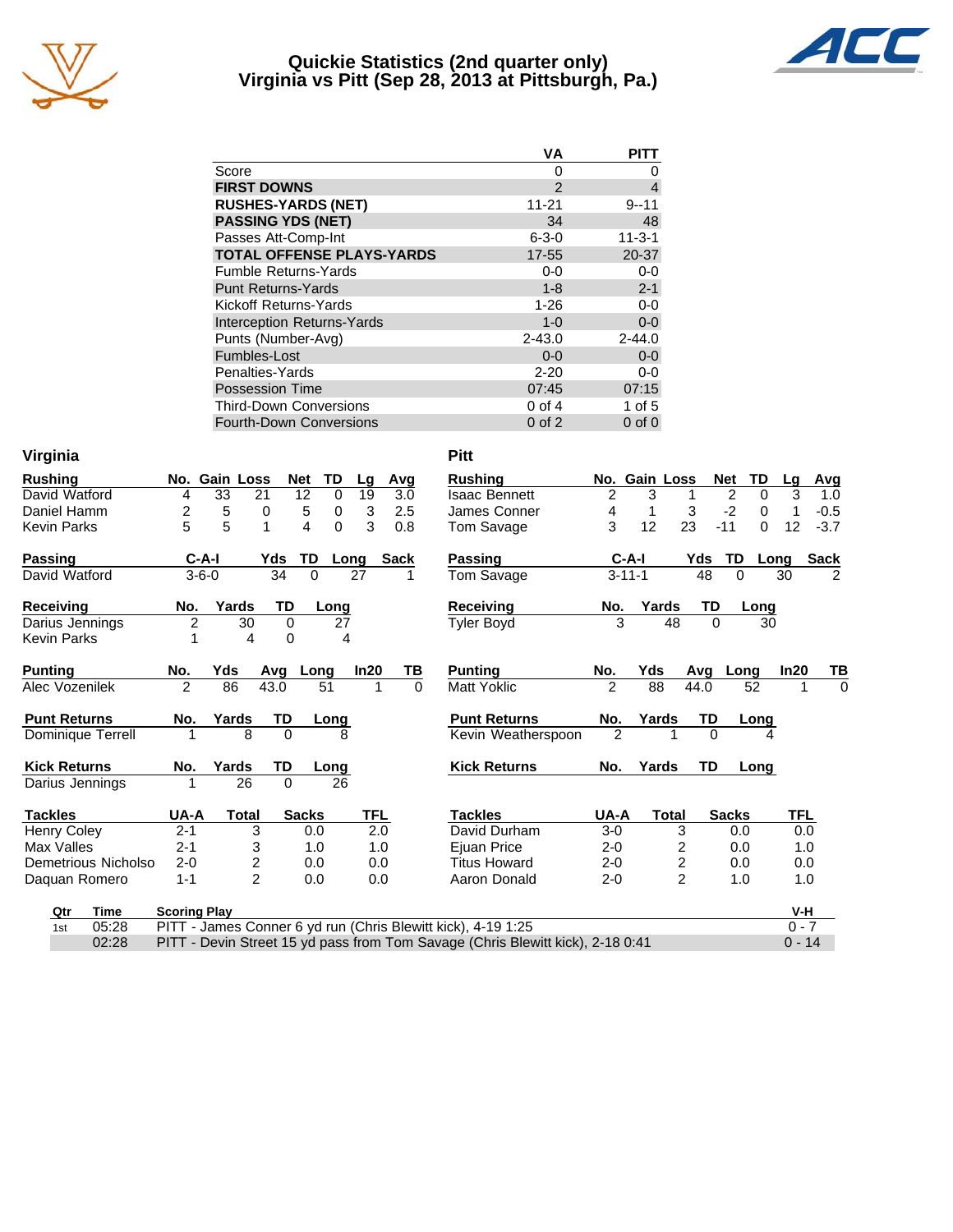

# **Play-by-Play Summary (3rd quarter) Virginia vs Pitt (Sep 28, 2013 at Pittsburgh, Pa.)**



|                                                | Start of 3rd quarter, clock 15:00, PITT ball on PITT35, Blewitt, C. kickoff 65 yards to                                   |                |
|------------------------------------------------|---------------------------------------------------------------------------------------------------------------------------|----------------|
|                                                | the VA0, Jennings, D return 26 yards to the VA26 (Howard, T.).                                                            |                |
|                                                | VIRGINIA drive start at 15:00.                                                                                            |                |
| 1-10 VA 26                                     | Parks, K rush for 2 yards to the VA28 (Ezell, T.).                                                                        |                |
| 2-8<br>VA 28                                   | Watford, D pass incomplete to Smith, T, PENALTY VA illegal block (Parks, K) 14 yards to<br>the VA14, NO PLAY.             |                |
| 2-22 VA 14                                     | Parks, K rush for loss of 4 yards to the VA10 (Williams, K.).                                                             |                |
| 3-26 VA 10                                     | Watford, D rush for 2 yards to the VA12, out-of-bounds.                                                                   |                |
| 4-24 VA 12                                     | Vozenilek, A punt 46 yards to the PITT42, fair catch by Weatherspoon, K                                                   |                |
|                                                | 3 plays, minus 14 yards, 2:07                                                                                             |                |
| PITT drive start at 12:53.                     |                                                                                                                           |                |
|                                                | Boyd, T. rush for 4 yards to the PITT46 (Canady, M; Nicholson, D).<br>1-10 Pitt 42                                        |                |
| 2-6                                            | Pitt 46<br>Bennett, I. rush for 2 yards to the PITT48 (Coley, H).                                                         |                |
| $3-4$                                          | Savage, T. pass complete to Boyd, T. for 10 yards to the VA42, fumble forced by Harris, A,<br>Pitt 48                     |                |
|                                                | fumble by Boyd, T. recovered by VA Snyder, J at VA42.                                                                     |                |
|                                                | 3 plays, 16 yards, 1:23                                                                                                   |                |
|                                                | VIRGINIA drive start at 11:30.                                                                                            |                |
| 1-10 VA 42<br>2-10 VA 42                       | Watford, D pass incomplete to Terrell, D.<br>Watford, D pass complete to Parks, K for 5 yards to the VA47 (Galambos, M.). |                |
| 3-5<br>VA 47                                   | Watford, D pass incomplete to Jennings, D.                                                                                |                |
| 4-5<br>VA 47                                   | Vozenilek, A punt 53 yards to the PITT0, touchback.                                                                       |                |
|                                                | 3 plays, 5 yards, 1:02                                                                                                    |                |
| PITT drive start at 10:28.                     |                                                                                                                           |                |
|                                                | 1-10 Pitt 20<br>Savage, T. pass incomplete to Boyd, T., QB hurry by Snyder, J.                                            |                |
|                                                | Ibrahim, R. rush for 3 yards to the PITT23 (Urban, B;Coley, H).<br>2-10 Pitt 20                                           |                |
| $3 - 7$                                        | Savage, T. pass intercepted by Harris, A at the PITT42, Harris, A return 0 yards to the<br>Pitt 23                        |                |
|                                                | PITT42 (Boyd,T.).                                                                                                         |                |
|                                                | 3 plays, 3 yards, 0:53                                                                                                    |                |
|                                                | VIRGINIA drive start at 09:35.                                                                                            |                |
| 1-10 Pitt 42                                   | Watford, D pass incomplete to Jennings, D (Ezell, T.).                                                                    |                |
| 2-10 Pitt 42                                   | Watford, D pass incomplete to Jennings, D.                                                                                |                |
| 3-10 Pitt 42                                   | Watford, D pass complete to Parks, K for 3 yards to the PITT39 (Williams, K.).                                            |                |
| $4 - 7$<br>Pitt 39                             | Vozenilek, A punt 23 yards to the PITT16, out-of-bounds.                                                                  |                |
| PITT drive start at 08:37.                     | 3 plays, 3 yards, 0:58                                                                                                    |                |
|                                                | 1-10 Pitt 16<br>Conner, J. rush for 1 yard to the PITT17 (Harris, A;Canady, M).                                           |                |
| $2-9$                                          | Savage, T. pass complete to Boyd, T. for 37 yards to the VA46, 1ST DOWN PITT, out-of-bounds.<br>Pitt 17                   | P9             |
|                                                | Play is under review, play stands pass completion.                                                                        |                |
|                                                | 1-10 VA 46<br>Savage, T. pass incomplete to Garner, M                                                                     |                |
|                                                | 2-10 VA 46<br>Savage, T. sacked for loss of 12 yards to the PITT42 (Dean, D).                                             |                |
|                                                | Timeout Pitt, clock 06:42.<br>3-22 Pitt 42                                                                                |                |
|                                                | 3-22 Pitt 42<br>Savage, T. pass incomplete to Orndoff, S                                                                  |                |
|                                                | Yoklic, M. punt 48 yards to the VA10, downed.<br>4-22 Pitt 42                                                             |                |
|                                                | 5 plays, 26 yards, 2:12                                                                                                   |                |
|                                                | VIRGINIA drive start at 06:25.                                                                                            |                |
| 1-10 VA 10                                     | Watford, D sacked for loss of 2 yards to the VA8 (Team).                                                                  |                |
| 2-12 VA 08                                     | Watford, D pass complete to Parks, K for 5 yards to the VA13 (Ezell, T.).                                                 |                |
| $3 - 7$<br><b>VA 13</b><br>4-7<br><b>VA 13</b> | Watford, D pass incomplete, QB hurry by Donald, A                                                                         |                |
|                                                | Vozenilek, A punt 77 yards to the PITT10, downed.<br>3 plays, 3 yards, 1:31                                               |                |
| PITT drive start at 04:54.                     |                                                                                                                           |                |
| $1 - 10$                                       | Pitt 10<br>Conner, J. rush for 3 yards to the PITT13 (Harris, A; Romero, D).                                              |                |
| $2 - 7$                                        | Savage, T. pass complete to Street, D. for 4 yards to the PITT17.<br>Pitt 13                                              |                |
| $3-3$                                          | Savage, T. pass incomplete to Boyd, T<br>Pitt 17                                                                          |                |
| 4-3                                            | Yoklic, M. punt 36 yards to the VA47, out-of-bounds.<br>Pitt 17                                                           |                |
|                                                | 3 plays, 7 yards, 1:30                                                                                                    |                |
|                                                | VIRGINIA drive start at 03:24.                                                                                            |                |
| 1-10 VA 47                                     | Watford, D pass incomplete to Walker, R.                                                                                  |                |
| 2-10 VA 47                                     | Watford, D pass complete to Gamble, A for 16 yards to the PITT37, 1ST DOWN VA,                                            | P <sub>5</sub> |
|                                                | out-of-bounds (Pitts, L.).                                                                                                |                |
| Pitt 37<br>$1 - 10$                            | Terrell, D rush for 21 yards to the PITT16, 1ST DOWN VA (Gonzalez, A.).                                                   | R6             |
| $1 - 10$<br>Pitt 16                            | Watford, D pass incomplete to Parks, K, QB hurry by Gonzalez, A                                                           |                |
| 2-10<br>Pitt 16<br>3-9<br><b>Pitt 15</b>       | Parks, K rush for 1 yard to the PITT15 (Price, E.; Galambos, M.).<br>Watford, D pass incomplete to McGee, J.              |                |
| 4-9<br><b>Pitt 15</b>                          | Frye, I field goal attempt from 32 GOOD, clock 01:23.                                                                     |                |
|                                                | Pitt 14, Virginia 3                                                                                                       |                |
|                                                |                                                                                                                           |                |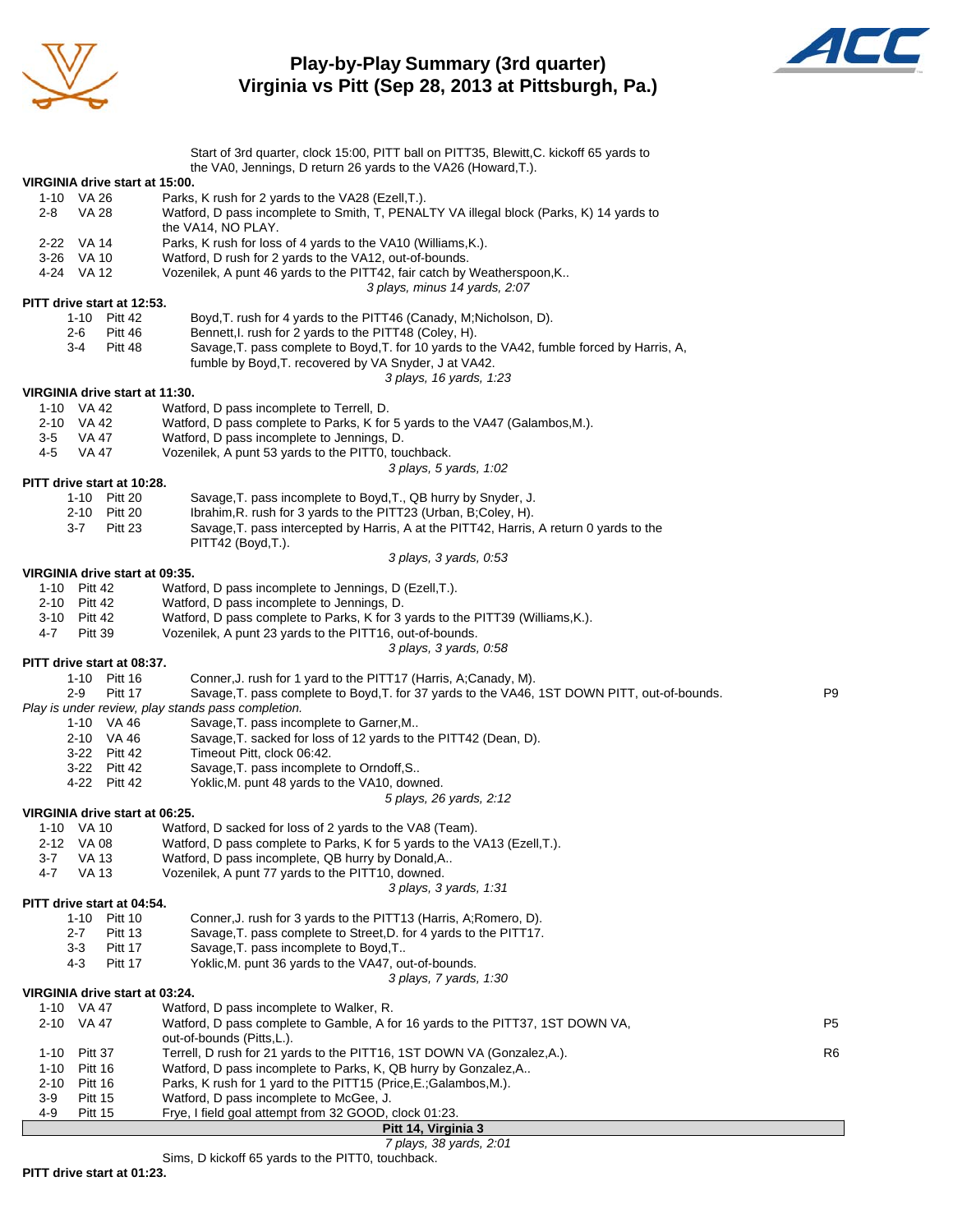

# **Play-by-Play Summary (3rd quarter) Virginia vs Pitt (Sep 28, 2013 at Pittsburgh, Pa.)**



 $\Box$ 

| 1-10     | <b>Pitt 25</b> | Savage, T. sacked for loss of 9 yards to the PITT16 (Valles, M.Dean, D).                    |
|----------|----------------|---------------------------------------------------------------------------------------------|
|          | 2-19 Pitt 16   | Savage, T. rush for 14 yards to the PITT30 (Romero, D), PENALTY PITT holding (Rowell, A.) 8 |
|          |                | yards to the PITT8, NO PLAY.                                                                |
| $2 - 27$ | Pitt 08        | PENALTY PITT false start (Rotheram, M.) 4 yards to the PITT4.                               |
|          |                | <b>END OF 3rd QUARTER: Pitt 14, Virginia 3</b>                                              |
|          |                |                                                                                             |

|                        |       | Time  |  | 1st Downs | <b>Conversions</b> |         |                |                  |                  |
|------------------------|-------|-------|--|-----------|--------------------|---------|----------------|------------------|------------------|
| <b>Quarter Summary</b> | Score | Poss  |  |           | 3rd                | 4th     | <b>Rushing</b> | Passing          | <b>Penalties</b> |
| Virginia               |       | 07:39 |  |           | $0 - 5$            | $0 - 0$ | 6-20           | 4-12-0-29        | '-14             |
| Pitt                   |       | 07:21 |  |           | በ-4                | $0 - 0$ | $7-(-8)$       | $3 - 8 - 1 - 51$ | 2-12             |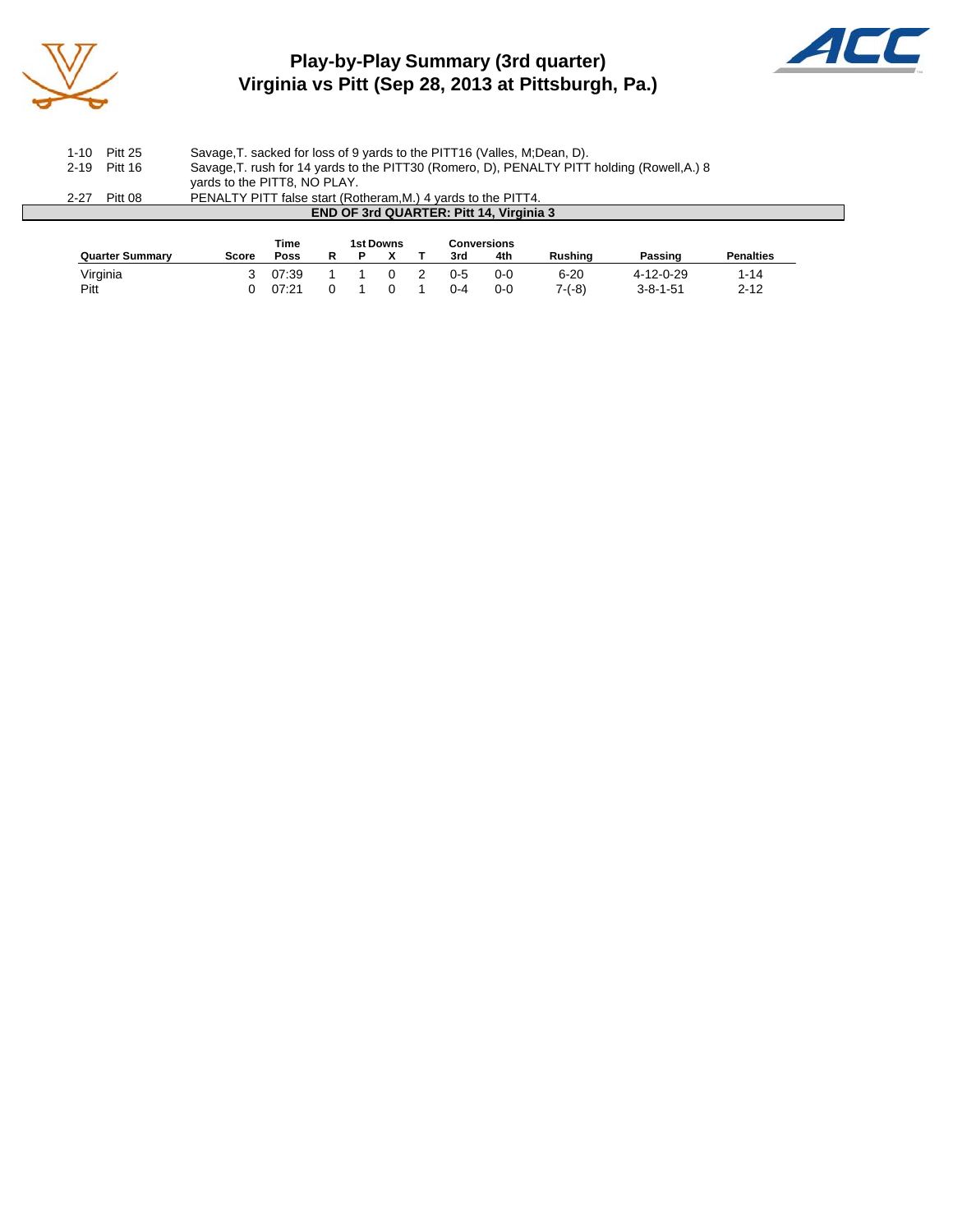

## **Quickie Statistics (3rd quarter only) Virginia vs Pitt (Sep 28, 2013 at Pittsburgh, Pa.)**



|                                   | VА           | PITT        |
|-----------------------------------|--------------|-------------|
| Score                             | 3            | O           |
| <b>FIRST DOWNS</b>                | 2            | 1           |
| <b>RUSHES-YARDS (NET)</b>         | $6 - 20$     | $7 - 8$     |
| <b>PASSING YDS (NET)</b>          | 29           | 51          |
| Passes Att-Comp-Int               | $12 - 4 - 0$ | $8 - 3 - 1$ |
| <b>TOTAL OFFENSE PLAYS-YARDS</b>  | 18-49        | $15 - 43$   |
| <b>Fumble Returns-Yards</b>       | $0 - 0$      | $0 - 0$     |
| <b>Punt Returns-Yards</b>         | $0 - 0$      | $0-0$       |
| Kickoff Returns-Yards             | $1 - 26$     | $0-0$       |
| <b>Interception Returns-Yards</b> | $1 - 0$      | $0 - 0$     |
| Punts (Number-Avg)                | $4 - 49.8$   | $2 - 42.0$  |
| Fumbles-Lost                      | $0 - 0$      | $1 - 1$     |
| Penalties-Yards                   | $1 - 14$     | $2 - 12$    |
| <b>Possession Time</b>            | 07:39        | 07:21       |
| <b>Third-Down Conversions</b>     | $0$ of 5     | $0$ of $4$  |
| <b>Fourth-Down Conversions</b>    | $0$ of $0$   | $0$ of $0$  |

| Virginia              |                     |                                           |                                        |          |                |        |    | <b>Pitt</b>                                                                    |                |                |                         |              |                     |                |                  |
|-----------------------|---------------------|-------------------------------------------|----------------------------------------|----------|----------------|--------|----|--------------------------------------------------------------------------------|----------------|----------------|-------------------------|--------------|---------------------|----------------|------------------|
| <b>Rushing</b>        |                     | No. Gain Loss                             | <b>Net</b>                             | TD       | Lg             | Avg    |    | <b>Rushing</b>                                                                 |                | No. Gain Loss  |                         | <b>Net</b>   | TD                  | Lg             | <b>Avg</b>       |
| Dominique Terrell     |                     | 21                                        | 21<br>0                                | 0        | 21             | 21.0   |    | James Conner                                                                   | $\overline{2}$ | 4              | 0                       |              | 4<br>0              | $\overline{3}$ | $\overline{2.0}$ |
| David Watford         | 2                   | $\overline{\mathbf{c}}$                   | $\overline{\mathbf{c}}$<br>$\mathbf 0$ | 0        | $\overline{2}$ | 0.0    |    | <b>Tyler Boyd</b>                                                              |                | 4              | 0                       |              | 0<br>4              | 4              | 4.0              |
| <b>Kevin Parks</b>    | 3                   | 3                                         | 4<br>$-1$                              | 0        | $\overline{2}$ | $-0.3$ |    | Rachid Ibrahim                                                                 |                | 3              | $\mathbf 0$             |              | $\mathsf 3$<br>0    | 3              | 3.0              |
|                       |                     |                                           |                                        |          |                |        |    | <b>Isaac Bennett</b>                                                           |                | $\mathfrak{p}$ | $\Omega$                |              | $\overline{2}$<br>0 | $\overline{2}$ | 2.0              |
| <b>Passing</b>        | $C-A-I$             |                                           | Yds                                    | TD       | Long           | Sack   |    | Passing                                                                        |                | $C-A-I$        |                         | Yds          | TD                  | Long           | <b>Sack</b>      |
| David Watford         | $4 - 12 - 0$        |                                           | 29                                     | $\Omega$ | 16             |        |    | Tom Savage                                                                     |                | $3 - 8 - 1$    |                         | 51           | $\Omega$            | 37             | $\overline{2}$   |
| <b>Receiving</b>      | No.                 | Yards                                     | TD                                     | Long     |                |        |    | <b>Receiving</b>                                                               | No.            |                | Yards                   | TD           | Long                |                |                  |
| <b>Kevin Parks</b>    | 3                   | 13                                        | $\Omega$                               |          | 5              |        |    | <b>Tyler Boyd</b>                                                              | $\overline{2}$ |                | 47                      | $\Omega$     | 37                  |                |                  |
| Adrian Gamble         | 1                   | 16                                        | $\mathbf 0$                            | 16       |                |        |    | Devin Street                                                                   | 1              |                | 4                       | 0            | 4                   |                |                  |
| <b>Punting</b>        | No.                 | Yds                                       | Avg                                    | Long     | In20           |        | ΤВ | <b>Punting</b>                                                                 | No.            | Yds            |                         | Avg          | Long                | In20           | ΤВ               |
| Alec Vozenilek        | 4                   | 199                                       | 49.8                                   | 77       | $\overline{2}$ |        | 1  | <b>Matt Yoklic</b>                                                             | $\overline{2}$ | 84             |                         | 42.0         | 48                  |                | $\Omega$         |
| <b>Punt Returns</b>   | No.                 | Yards                                     | <b>TD</b>                              | Long     |                |        |    | <b>Punt Returns</b>                                                            | No.            | Yards          |                         | <b>TD</b>    | Long                |                |                  |
| <b>Kick Returns</b>   | No.                 | Yards                                     | TD                                     | Long     |                |        |    | <b>Kick Returns</b>                                                            | No.            | Yards          |                         | <b>TD</b>    | Long                |                |                  |
| Darius Jennings       |                     | 26                                        | 0                                      | 26       |                |        |    |                                                                                |                |                |                         |              |                     |                |                  |
| <b>Tackles</b>        | UA-A                | <b>Total</b>                              | <b>Sacks</b>                           |          | <b>TFL</b>     |        |    | <b>Tackles</b>                                                                 | UA-A           |                | <b>Total</b>            | <b>Sacks</b> |                     | <b>TFL</b>     |                  |
| <b>Anthony Harris</b> | $1 - 2$             | 3                                         |                                        | 0.0      | 0.0            |        |    | <b>K'Waun Williams</b>                                                         | $2 - 0$        |                | 2                       |              | 0.0                 | 1.0            |                  |
| <b>Henry Coley</b>    | $1 - 1$             | 2                                         |                                        | 0.0      | 0.0            |        |    | <b>Tyrone Ezell</b>                                                            | $2 - 0$        |                | 2                       |              | 0.0                 | 0.0            |                  |
| David Dean            | $1 - 1$             | $\overline{c}$                            |                                        | 1.5      | 1.5            |        |    | <b>Matt Galambos</b>                                                           | $1 - 1$        |                | $\overline{\mathbf{c}}$ |              | 0.0                 | 0.0            |                  |
| Maurice Canady        | $0 - 2$             | $\overline{2}$                            |                                        | 0.0      | 0.0            |        |    | <b>Tyler Boyd</b>                                                              | $1 - 0$        |                | $\mathbf{1}$            |              | 0.0                 | 0.0            |                  |
| Qtr<br><b>Time</b>    | <b>Scoring Play</b> |                                           |                                        |          |                |        |    |                                                                                |                |                |                         |              |                     | V-H            |                  |
| 05:28<br>1st          |                     |                                           |                                        |          |                |        |    | PITT - James Conner 6 yd run (Chris Blewitt kick), 4-19 1:25                   |                |                |                         |              |                     | $0 - 7$        |                  |
| 02:28                 |                     |                                           |                                        |          |                |        |    | PITT - Devin Street 15 yd pass from Tom Savage (Chris Blewitt kick), 2-18 0:41 |                |                |                         |              |                     | $0 - 14$       |                  |
| 01:23<br>3rd          |                     | VA - Ian Frye 32 yd field goal, 7-38 2:01 |                                        |          |                |        |    |                                                                                |                |                |                         |              |                     | $3 - 0$        |                  |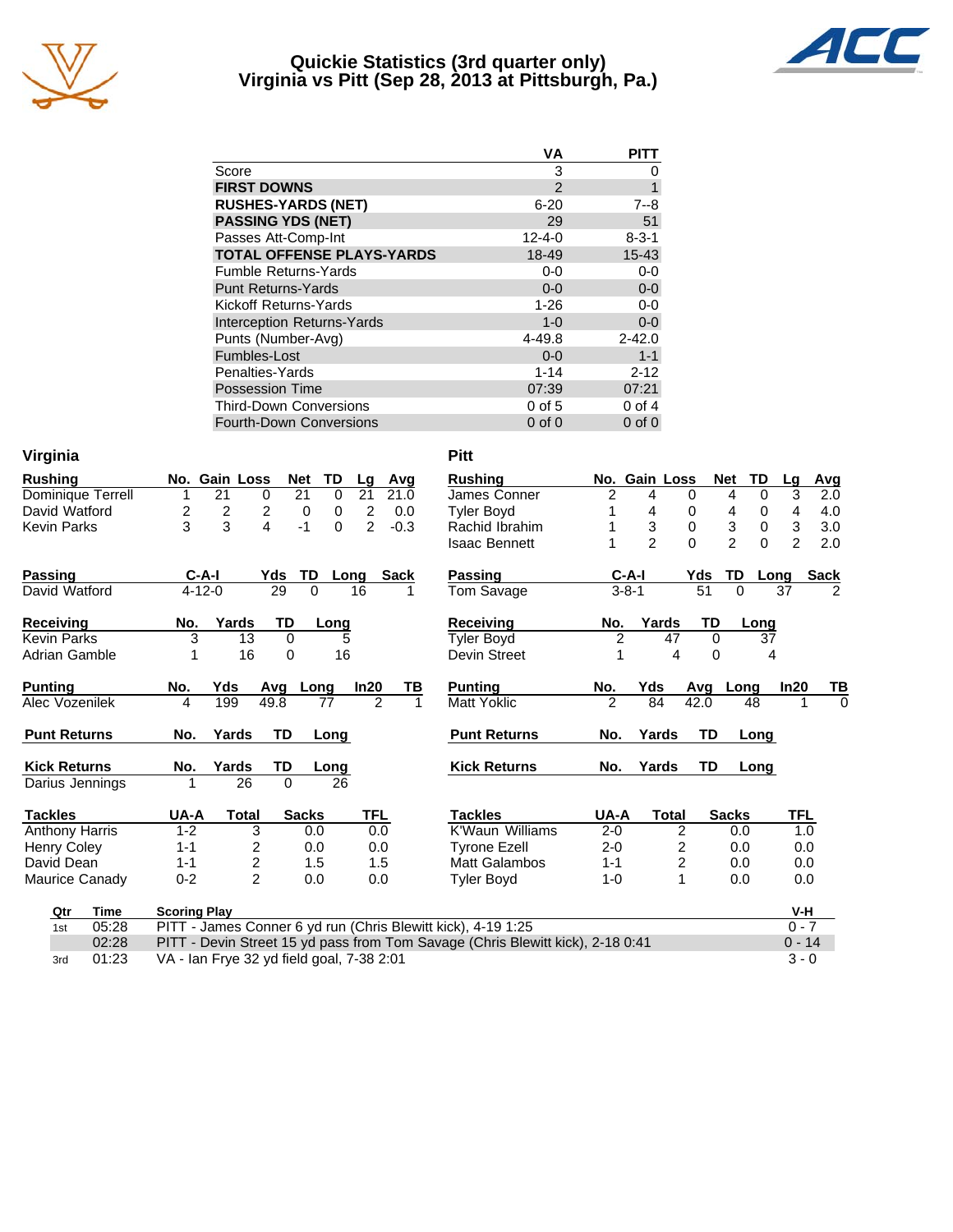

# **Play-by-Play Summary (4th quarter) Virginia vs Pitt (Sep 28, 2013 at Pittsburgh, Pa.)**



|          |                | 2-31 Pitt 04                             | Start of 4th quarter, clock 15:00.                                                                                                                                   |                 |
|----------|----------------|------------------------------------------|----------------------------------------------------------------------------------------------------------------------------------------------------------------------|-----------------|
|          | 2-31           | Pitt 04                                  | Savage, T. pass complete to Ibrahim, R. for 17 yards to the PITT21 (Harris, A).                                                                                      |                 |
|          |                | 3-14 Pitt 21                             | Savage, T. pass complete to Street, D. for 32 yards to the VA47, 1ST DOWN PITT.                                                                                      | P <sub>10</sub> |
|          |                | 1-10 VA 47                               | Conner, J. rush for no gain to the VA47 (Snyder, J;Coley, H).                                                                                                        |                 |
|          |                | 2-10 VA 47                               | Savage, T. sacked for loss of 9 yards to the PITT44 (Urban, B; Harold, E).<br>Savage, T. pass complete to Weatherspoon, K. for 5 yards to the PITT49 (Nicholson, D). |                 |
|          |                | 3-19 Pitt 44<br>4-14 Pitt 49             | Yoklic, M. punt 31 yards to the VA20, out-of-bounds.                                                                                                                 |                 |
|          |                |                                          | 6 plays, 24 yards, 4:53                                                                                                                                              |                 |
|          |                | VIRGINIA drive start at 11:30.           |                                                                                                                                                                      |                 |
|          | 1-10 VA 20     |                                          | Watford, D sacked for loss of 9 yards to the VA11 (Donald, A.), fumble by Watford, D                                                                                 |                 |
|          |                |                                          | recovered by VA Watford, D at VA10.                                                                                                                                  |                 |
|          | 2-20 VA 10     |                                          | Watford, D pass complete to Parks, K for 3 yards to the VA13 (Grigsby, N.), PENALTY VA                                                                               |                 |
|          |                |                                          | illegal block (Terrell, D) 6 yards to the VA7.                                                                                                                       |                 |
|          | 2-23 VA 07     |                                          | 2nd and 23.                                                                                                                                                          |                 |
|          | 2-23 VA 07     |                                          | Watford, D pass incomplete to Jennings, D.                                                                                                                           |                 |
|          | 3-23 VA 07     |                                          | Watford, D pass incomplete to Smith, T.                                                                                                                              |                 |
|          | 4-23 VA 07     |                                          | Vozenilek, A punt 35 yards to the VA42, out-of-bounds.                                                                                                               |                 |
|          |                |                                          | 4 plays, minus 13 yards, 1:25                                                                                                                                        |                 |
|          |                | PITT drive start at 10:05.<br>1-10 VA 42 |                                                                                                                                                                      |                 |
|          |                | 2-10 VA 42                               | Savage, T. pass incomplete to Bennett, I<br>Conner, J. rush for loss of 1 yard to the VA43 (Urban, B).                                                               |                 |
|          |                | 3-11 VA 43                               | Savage, T. sacked for loss of 9 yards to the PITT48 (Canady, M).                                                                                                     |                 |
|          |                | 4-20 Pitt 48                             | Yoklic, M. punt 52 yards to the VA0, touchback.                                                                                                                      |                 |
|          |                |                                          | 3 plays, minus 10 yards, 1:37                                                                                                                                        |                 |
|          |                | VIRGINIA drive start at 08:28.           |                                                                                                                                                                      |                 |
|          | 1-10 VA 20     |                                          | Watford, D pass incomplete to Gamble, A.                                                                                                                             |                 |
|          | 2-10 VA 20     |                                          | Watford, D pass incomplete to Burns, R.                                                                                                                              |                 |
|          | 3-10 VA 20     |                                          | Watford, D pass incomplete to Jennings, D, PENALTY PITT pass interference (Howard, T.) 15                                                                            | X7              |
|          |                |                                          | yards to the VA35, 1ST DOWN VA, NO PLAY.                                                                                                                             |                 |
|          | 1-10 VA 35     |                                          | Watford, D pass complete to Terrell, D for 16 yards to the PITT49, 1ST DOWN VA,                                                                                      | P <sub>8</sub>  |
|          |                |                                          | out-of-bounds.                                                                                                                                                       |                 |
| 1-10     | Pitt 49        |                                          | Watford, D pass incomplete to Parks, K (Ezell, T.).                                                                                                                  |                 |
| $2 - 10$ | Pitt 49        |                                          | Shepherd, K rush for 6 yards to the PITT43 (Bradley, B.).                                                                                                            |                 |
| 3-4      | Pitt 43        |                                          | Watford, D pass complete to Shepherd, K for 7 yards to the PITT36, 1ST DOWN VA                                                                                       | P9              |
| $1 - 10$ | Pitt 36        |                                          | (Hendricks, J.).<br>Watford, D pass complete to Smith, T for 4 yards to the PITT32 (Hendricks, J.; Gonzalez, A.).                                                    |                 |
| 2-6      | Pitt 32        |                                          | Watford, D pass incomplete to Jennings, D.                                                                                                                           |                 |
| 3-6      | <b>Pitt 32</b> |                                          | Timeout Virginia, clock 03:23.                                                                                                                                       |                 |
| 3-6      | Pitt 32        |                                          | Watford, D pass incomplete to McGee, J.                                                                                                                              |                 |
| $4 - 6$  | Pitt 32        |                                          | Timeout Virginia, clock 03:18.                                                                                                                                       |                 |
| 4-6      | Pitt 32        |                                          | Watford, D pass complete to Terrell, D for 11 yards to the PITT21, 1ST DOWN VA,                                                                                      | P <sub>10</sub> |
|          |                |                                          | out-of-bounds.                                                                                                                                                       |                 |
| $1 - 10$ | Pitt 21        |                                          | Watford, D pass complete to McGee, J for 10 yards to the PITT11, 1ST DOWN VA                                                                                         | P11             |
|          |                |                                          | (Hendricks, J.).                                                                                                                                                     |                 |
| 1-10     | Pitt 11        |                                          | Watford, D rush for 7 yards to the PITT4 (Williams, K.).                                                                                                             |                 |
| $2 - 3$  | Pitt 04        |                                          | Shepherd, K rush for 1 yard to the PITT3 (Thomas, T.).                                                                                                               |                 |
| 3-2      | Pitt 03        |                                          | Timeout Virginia, clock 04:22.                                                                                                                                       |                 |
| 3-2      | Pitt 03        |                                          | Watford, D pass complete to McGee, J for no gain to the PITT3 (Gonzalez, A.).                                                                                        |                 |
| $4 - 2$  | Pitt 03        |                                          | Watford, D pass incomplete to McGee, J.                                                                                                                              |                 |
|          |                | PITT drive start at 03:30.               | 15 plays, 77 yards, 4:58                                                                                                                                             |                 |
|          | 1-10           | Pitt 03                                  | PITT ball on PITT4.                                                                                                                                                  |                 |
|          | 1-10           | Pitt 04                                  | Conner, J. rush for loss of 2 yards to the PITT2 (Urban, B;Snyder, J).                                                                                               |                 |
|          |                | 2-12 Pitt 02                             | Conner, J. rush for 4 yards to the PITT6 (Urban, B;Coley, H).                                                                                                        |                 |
|          | 3-8            | Pitt 06                                  | Ibrahim, R. rush for 16 yards to the PITT22, 1ST DOWN PITT, out-of-bounds (Romero, D).                                                                               | R <sub>11</sub> |
|          | $1 - 10$       | Pitt 22                                  | Voytik, C. rush for 2 yards to the PITT24.                                                                                                                           |                 |
|          | 2-8            | Pitt 24                                  | Ibrahim, R. rush for 6 yards to the PITT30 (Coley, H).                                                                                                               |                 |
|          | $3-2$          | Pitt 30                                  | Timeout Pitt, clock 01:13.                                                                                                                                           |                 |
|          | $3-2$          | Pitt 30                                  | Ibrahim, R. rush for 1 yard to the PITT31 (Harris, A; Romero, D).                                                                                                    |                 |
|          | 4-1            | Pitt 31                                  | Timeout Pitt, clock 00:24.                                                                                                                                           |                 |
|          | 4-1            | <b>Pitt 31</b>                           | Yoklic, M. punt 38 yards to the VA31, fair catch by Terrell, D.                                                                                                      |                 |
|          |                |                                          | 6 plays, 27 yards, 3:13                                                                                                                                              |                 |
|          |                | VIRGINIA drive start at 00:17.           |                                                                                                                                                                      |                 |
|          | 1-10 VA 31     |                                          | Watford, D pass complete to Parks, K for 9 yards to the VA40 (Williams, K.).                                                                                         |                 |
|          |                |                                          | End of game, clock 00:00.<br>1 play, 9 yards, 0:17                                                                                                                   |                 |
|          |                |                                          | FINAL SCORE: Pitt 14, Virginia 3                                                                                                                                     |                 |
|          |                |                                          |                                                                                                                                                                      |                 |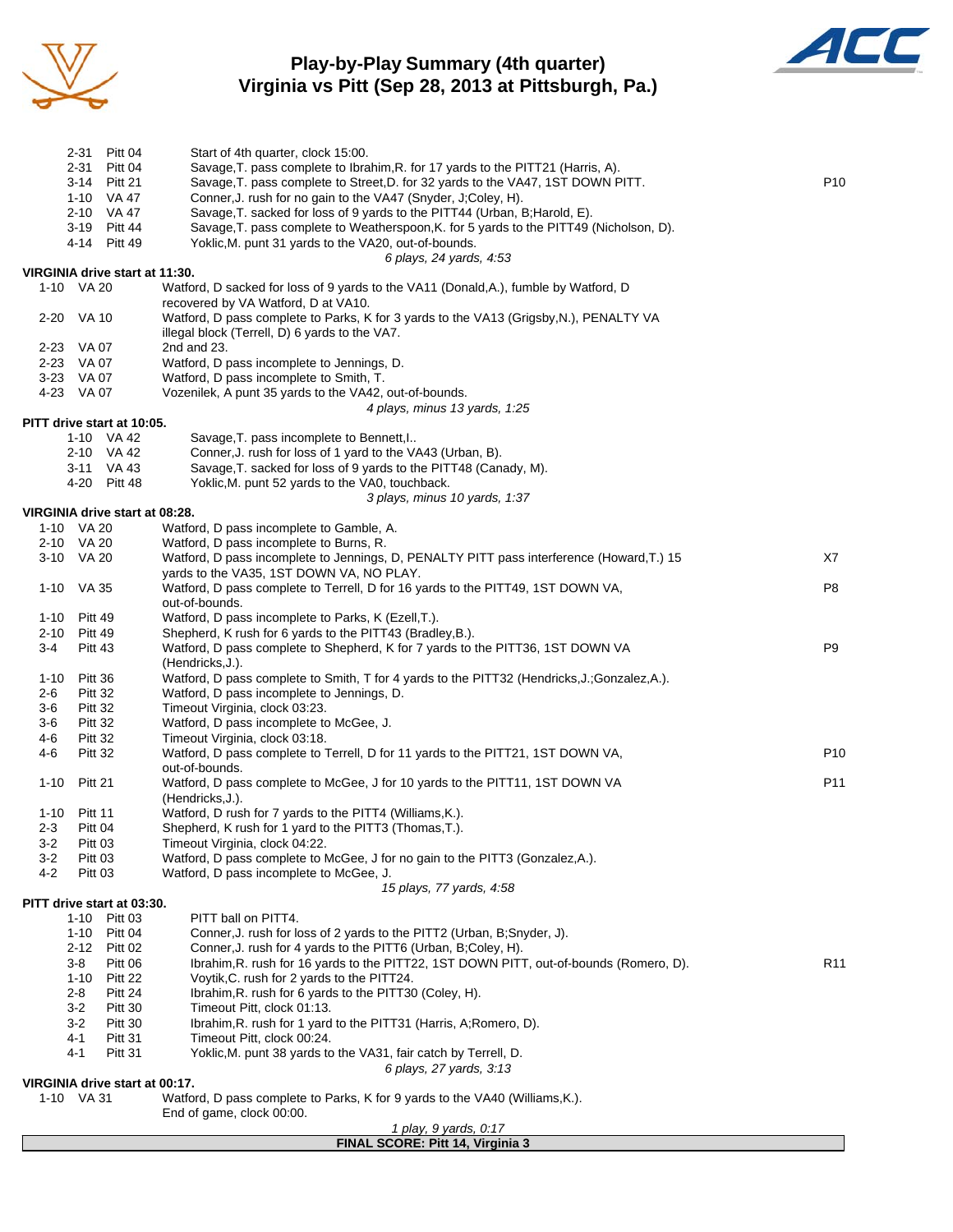

**Play-by-Play Summary (4th quarter) Virginia vs Pitt (Sep 28, 2013 at Pittsburgh, Pa.)**



|                        |       | Time  | <b>1st Downs</b> |              | <b>Conversions</b> |         |                |                   |                  |
|------------------------|-------|-------|------------------|--------------|--------------------|---------|----------------|-------------------|------------------|
| <b>Quarter Summary</b> | Score | Poss  |                  |              | 3rd                | 4th     | <b>Rushing</b> | Passing           | <b>Penalties</b> |
| Virginia               | n.    | 06:40 | 4                | $\mathbf{b}$ | $1 - 4$            | 1-2     | 4-4            | $8 - 16 - 0 - 60$ | $1-6$            |
| Pitt                   |       | 08:20 |                  |              | $2 - 5$            | $0 - 0$ | $10 - 8$       | $3 - 4 - 0 - 54$  | $1 - 15$         |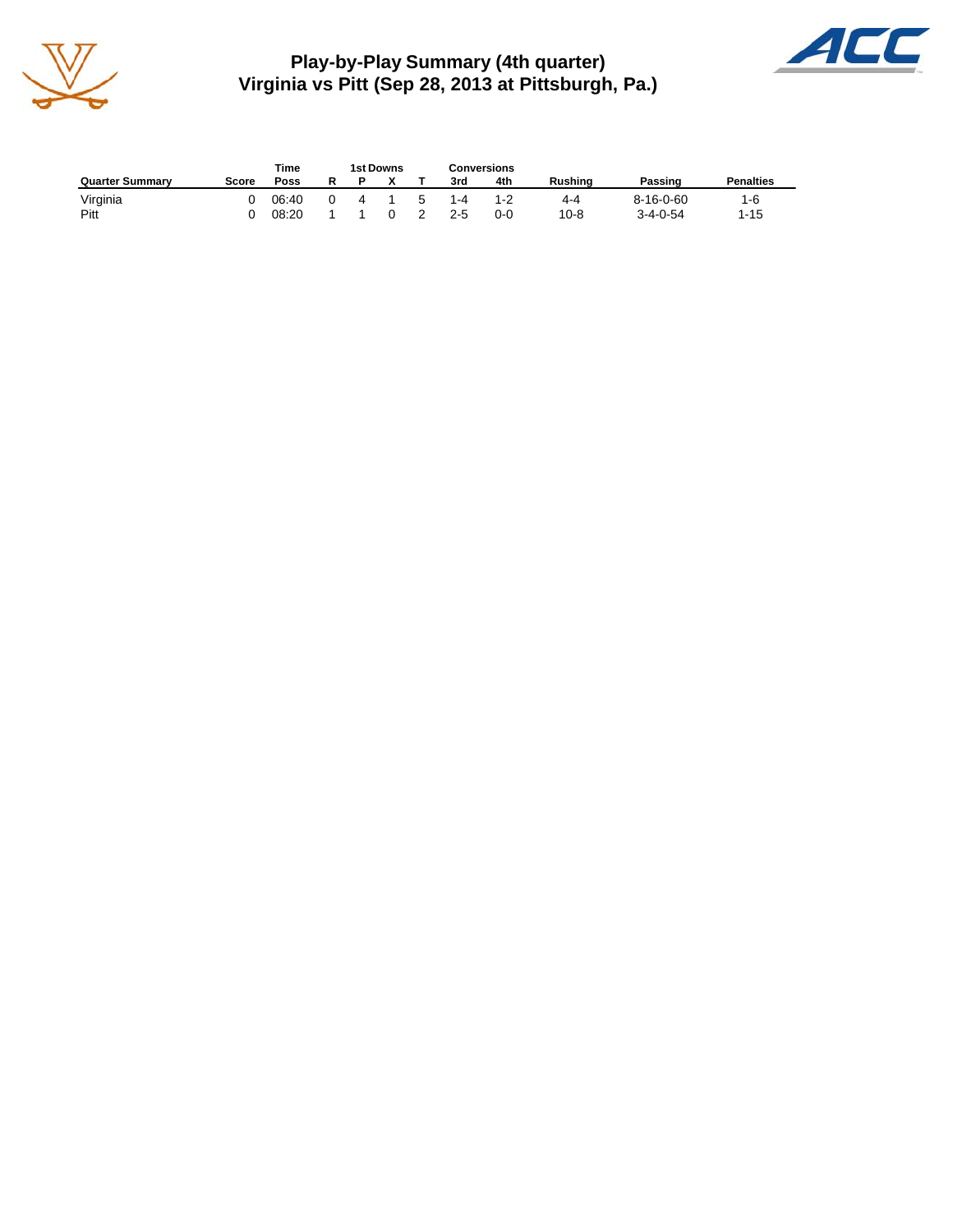

## **Quickie Statistics (4th quarter only) Virginia vs Pitt (Sep 28, 2013 at Pittsburgh, Pa.)**



|                                   | ٧A           | PITT        |
|-----------------------------------|--------------|-------------|
| Score                             | 0            | O           |
| <b>FIRST DOWNS</b>                | 5            | 2           |
| <b>RUSHES-YARDS (NET)</b>         | 4-4          | $10 - 8$    |
| <b>PASSING YDS (NET)</b>          | 60           | 54          |
| Passes Att-Comp-Int               | $16 - 8 - 0$ | $4 - 3 - 0$ |
| <b>TOTAL OFFENSE PLAYS-YARDS</b>  | 20-64        | 14-62       |
| <b>Fumble Returns-Yards</b>       | 0-0          | $0-0$       |
| <b>Punt Returns-Yards</b>         | $0 - 0$      | $0-0$       |
| Kickoff Returns-Yards             | $0 - 0$      | $0 - 0$     |
| <b>Interception Returns-Yards</b> | $0 - 0$      | $0-0$       |
| Punts (Number-Avg)                | $1 - 35.0$   | $3 - 40.3$  |
| Fumbles-Lost                      | $1 - 0$      | $0-0$       |
| Penalties-Yards                   | 1-6          | $1 - 15$    |
| <b>Possession Time</b>            | 06:40        | 08:20       |
| <b>Third-Down Conversions</b>     | 1 of 4       | 2 of 5      |
| <b>Fourth-Down Conversions</b>    | 1 of $2$     | $0$ of $0$  |

| Virginia              |                                                                                 | <b>Pitt</b>                    |                |                |               |                   |                     |                |
|-----------------------|---------------------------------------------------------------------------------|--------------------------------|----------------|----------------|---------------|-------------------|---------------------|----------------|
| <b>Rushing</b>        | TD<br>No. Gain Loss<br><b>Net</b><br>Avg<br>Lg                                  | <b>Rushing</b>                 |                | No. Gain Loss  |               | TD<br><b>Net</b>  | Avg<br>Lg           |                |
| Khalek Shepherd       | $\overline{2}$<br>$\overline{7}$<br>$\Omega$<br>6<br>3.5<br>7<br>$\Omega$       | Rachid Ibrahim                 | 3              | 23             | $\Omega$      | 23<br>$\Omega$    | 16<br>7.7           |                |
| David Watford         | $\overline{2}$<br>$\overline{7}$<br>$-3$<br>$\overline{7}$<br>10<br>0<br>$-1.5$ | Chad Voytik                    | 1              | $\overline{c}$ | 0             | 2<br>0            | 2<br>2.0            |                |
|                       |                                                                                 | James Conner                   | 4              | $\overline{4}$ | 3             | $\mathbf 0$<br>1  | 4<br>0.2            |                |
|                       |                                                                                 | <b>Tom Savage</b>              | $\overline{2}$ | $\Omega$       | 18            | $-18$<br>$\Omega$ | $\Omega$<br>$-9.0$  |                |
| <b>Passing</b>        | $C-A-I$<br>Yds<br><b>TD</b><br>Long<br>Sack                                     | <b>Passing</b>                 |                | $C-A-I$        | Yds           | <b>TD</b>         | <b>Sack</b><br>Long |                |
| David Watford         | 60<br>$8 - 16 - 0$<br>$\Omega$<br>16                                            | Tom Savage                     |                | $3-4-0$        | 54            | 0                 | 32                  | $\overline{2}$ |
| <b>Receiving</b>      | Yards<br><b>TD</b><br>No.<br>Long                                               | <b>Receiving</b>               | No.            | Yards          | <b>TD</b>     | Long              |                     |                |
| Dominique Terrell     | $\overline{c}$<br>27<br>$\Omega$<br>16                                          | Devin Street                   | 1              | 32             | $\Omega$      | 32                |                     |                |
| <b>Kevin Parks</b>    | 2<br>12<br>0<br>9                                                               | Rachid Ibrahim                 |                | 17             | 0             | 17                |                     |                |
| <b>Jake McGee</b>     | $\overline{c}$<br>10<br>$\mathbf 0$<br>10                                       | Kevin Weatherspoon             | 1              |                | 5<br>$\Omega$ |                   | 5                   |                |
| Khalek Shepherd       | $\overline{7}$<br>$\overline{7}$<br>1<br>$\Omega$                               |                                |                |                |               |                   |                     |                |
| <b>Punting</b>        | No.<br>Yds<br>In20<br>Avg<br>Long                                               | TВ<br><b>Punting</b>           | No.            | Yds            | Avg           | Long              | In20                | TВ             |
| Alec Vozenilek        | $\overline{35}$<br>35.0<br>35<br>$\Omega$                                       | <b>Matt Yoklic</b><br>$\Omega$ | 3              | 121            | 40.3          | 52                | $\Omega$            | 1              |
| <b>Punt Returns</b>   | <b>TD</b><br>Yards<br>No.<br>Long                                               | <b>Punt Returns</b>            | No.            | Yards          | <b>TD</b>     | Long              |                     |                |
| <b>Kick Returns</b>   | <b>TD</b><br>No.<br>Yards<br>Long                                               | <b>Kick Returns</b>            | No.            | Yards          | TD            | Long              |                     |                |
| <b>Tackles</b>        | <b>TFL</b><br>UA-A<br><b>Sacks</b><br>Total                                     | <b>Tackles</b>                 | UA-A           | <b>Total</b>   |               | <b>Sacks</b>      | TFL                 |                |
| <b>Brent Urban</b>    | 2.0<br>$1 - 3$<br>4<br>0.5                                                      | Jason Hendricks                | $2 - 1$        |                | 3             | 0.0               | 0.0                 |                |
| <b>Henry Coley</b>    | $1 - 2$<br>3<br>0.0<br>0.0                                                      | K'Waun Williams                | $2 - 0$        |                | 2             | 0.0               | 0.0                 |                |
| <b>Anthony Harris</b> | 2<br>$1 - 1$<br>0.0<br>0.0                                                      | Anthony Gonzalez               | $1 - 1$        |                | 2             | 0.0               | 0.0                 |                |
| Daquan Romero         | $\overline{2}$<br>$1 - 1$<br>0.0<br>0.0                                         | <b>Todd Thomas</b>             | $1 - 0$        |                | 1             | 0.0               | 0.0                 |                |
| <b>Time</b><br>Qtr    | <b>Scoring Play</b>                                                             |                                |                |                |               |                   | V-H                 |                |
| 05:28<br>1st          | PITT - James Conner 6 yd run (Chris Blewitt kick), 4-19 1:25                    |                                |                |                |               |                   | $0 - 7$             |                |
| 02:28                 | PITT - Devin Street 15 yd pass from Tom Savage (Chris Blewitt kick), 2-18 0:41  |                                |                |                |               |                   | $0 - 14$            |                |
| 01:23<br>3rd          | VA - Ian Frye 32 yd field goal, 7-38 2:01                                       |                                |                |                |               |                   | $3 - 14$            |                |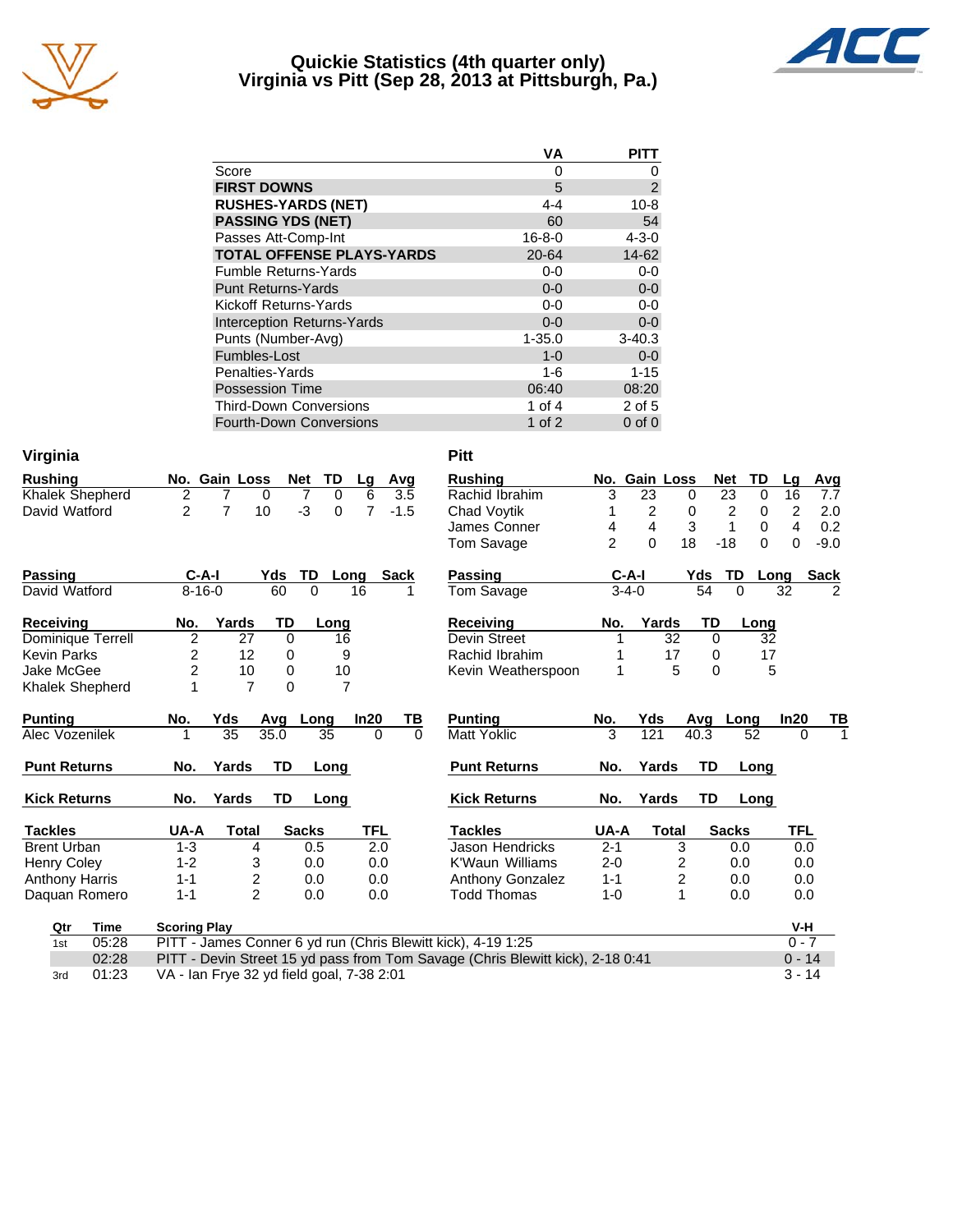

**Scoring Summary (Final) Virginia Football 2013 Ball State vs Virginia (Oct 05, 2013 at Charlottesville, Va.)**



Ball State (5-1) vs. Virginia (2-3) Date: Oct 05, 2013 • Site: Charlottesville, Va. • Stadium: Smith/Harrison/Scott Attendance: 38228

| <b>Score by Quarters</b> |   | ◚ |  | Total |
|--------------------------|---|---|--|-------|
| <sup>1</sup> Ball State  |   |   |  | 48    |
| Virginia                 | U |   |  |       |

|     | Qtr Time  | <b>Scoring Play</b>                                                               | V-H       |
|-----|-----------|-----------------------------------------------------------------------------------|-----------|
| 1st |           | 07:34 VA - Alec Vozenilek 39 yd field goal, 9-29 3:22                             | $0 - 3$   |
|     | 06:00     | BSU - Jahwan Edwards 3 yd run (Scott Secor kick), 5-83 1:34                       | $7 - 3$   |
|     | 03:29     | VA - Kevin Parks 2 yd run (Alec Vozenilek kick), 7-58 2:31                        | $7 - 10$  |
|     | 2nd 14:41 | VA - David Watford 27 yd run (Alec Vozenilek kick), 6-69 1:39                     | $7 - 17$  |
|     | 11:48     | BSU - Scott Secor 21 yd field goal, 10-71 2:53                                    | $10 - 17$ |
|     | 05:49     | BSU - Willie Snead 11 yd pass from Keith Wenning (Scott Secor kick), 10-79 4:12   | $17 - 17$ |
|     | 3rd 11:26 | BSU - Keith Wenning 1 yd run (Scott Secor kick), 6-39 1:24                        | $24 - 17$ |
|     | 07:09     | VA - Kevin Parks 2 yd run (Alec Vozenilek kick), 11-85 4:17                       | $24 - 24$ |
|     | 01:26     | BSU - Jahwan Edwards 32 yd run (Scott Secor kick), 2-32 0:12                      | $31 - 24$ |
|     | 4th 14:52 | BSU - Scott Secor 45 yd field goal, 6-11 1:26                                     | $34 - 24$ |
|     | 10:41     | VA - Alec Vozenilek 38 yd field goal, 12-58 4:11                                  | $34 - 27$ |
|     | 10:02     | BSU - Jordan Williams 72 yd pass from Keith Wenning (Scott Secor kick), 2-75 0:39 | $41 - 27$ |
|     | 05:15     | BSU - Jahwan Edwards 17 yd run (Scott Secor kick), 6-48 2:25                      | $48 - 27$ |

Kickoff time: 12:04 PM • End of Game: 3:55 PM • Total elapsed time: 3:51 Officials: Referee: Walt Davenport; Umpire: David Goodwin; Linesman: Mike Pavese; Line judge: Robert Zivkovic; Back judge: Scot Maslin; Field judge: Chris Brown; Side judge: Jim Corpora; Center judge: Rusty Acree; Temperature: 81 • Wind: SE 2 • Weather: Sunny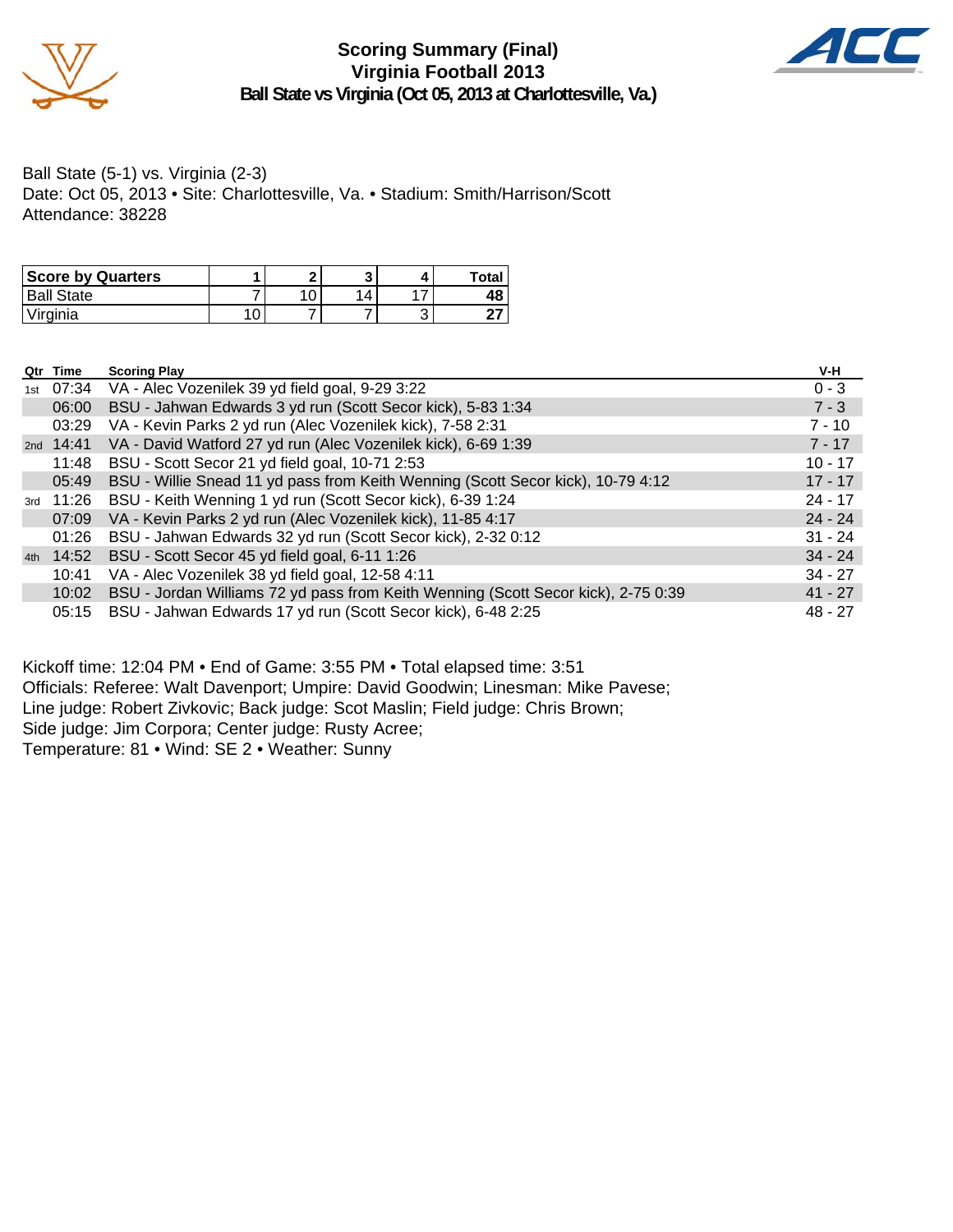

# **Team Statistics (Final) Virginia Football 2013**



**Ball State vs Virginia (Oct 05, 2013 at Charlottesville, Va.)**

|                                | <b>BSU</b>              | VA             |
|--------------------------------|-------------------------|----------------|
| <b>FIRST DOWNS</b>             | 29                      | 22             |
| Rushing                        | $\overline{7}$          | 10             |
| Passing                        | 15                      | 12             |
| Penalty                        | $\overline{7}$          | 0              |
| <b>NET YARDS RUSHING</b>       | 160                     | 236            |
| <b>Rushing Attempts</b>        | 40                      | 41             |
| Average Per Rush               | 4.0                     | 5.8            |
| <b>Rushing Touchdowns</b>      | $\overline{\mathbf{4}}$ | 3              |
| <b>Yards Gained Rushing</b>    | 186                     | 261            |
| <b>Yards Lost Rushing</b>      | 26                      | 25             |
| <b>NET YARDS PASSING</b>       | 346                     | 223            |
| Completions-Attempts-Int       | $23 - 41 - 0$           | 22-42-1        |
| Average Per Attempt            | 8.4                     | 5.3            |
| <b>Average Per Completion</b>  | 15.0                    | 10.1           |
| Passing Touchdowns             | 2                       | 0              |
| <b>TOTAL OFFENSE YARDS</b>     | 506                     | 459            |
| Total offense plays            | 81                      | 83             |
| Average Gain Per Play          | 6.2                     | 5.5            |
| Fumbles: Number-Lost           | $0-0$                   | $3 - 3$        |
| Penalties: Number-Yards        | $1 - 15$                | 13-93          |
| <b>PUNTS-YARDS</b>             | 5-202                   | 4-180          |
| Average Yards Per Punt         | 40.4                    | 45.0           |
| Net Yards Per Punt             | 34.2                    | 43.8           |
| Inside 20                      | $\overline{2}$          | 0              |
| 50+ Yards                      | 0                       | 1              |
| <b>Touchbacks</b>              | $\Omega$                | 0              |
| Fair catch                     | 0                       | 2              |
| <b>KICKOFFS-YARDS</b>          | 9-519                   | $6 - 371$      |
| Average Yards Per Kickoff      | 57.7                    | 61.8           |
| Net Yards Per Kickoff          | 40.4                    | 40.0           |
| Touchbacks                     | 0                       | 2              |
| Punt returns: Number-Yards-TD  | $1 - 5 - 0$             | $3 - 31 - 0$   |
| Average Per Return             | 5.0                     | 10.3           |
| Kickoff returns: Number-Yds-TD | $4 - 81 - 0$            | $8 - 155 - 0$  |
| Average Per Return             | 20.2                    | 19.4           |
| Interceptions: Number-Yds-TD   | $1 - 0 - 0$             | $0 - 0 - 0$    |
| Fumble Returns: Number-Yds-TD  | $0 - 0 - 0$             | $0 - 0 - 0$    |
| <b>Miscellaneous Yards</b>     | 0                       | 0              |
| <b>Possession Time</b>         | 31:26                   | 28:34          |
| 1st Quarter                    | 6:13                    | 8:47           |
| 2nd Quarter                    | 9:03                    | 5:57           |
| 3rd Quarter                    | 8:44                    | 6:16           |
| 4th Quarter                    | 7:26                    | 7:34           |
| <b>Third-Down Conversions</b>  | 5 of 14                 | 8 of 18        |
| <b>Fourth-Down Conversions</b> | 0 of 1                  | 1 of $3$       |
| Red-Zone Scores-Chances        | $5 - 5$                 | $3-3$          |
| Touchdowns                     | 4-5                     | $2 - 3$        |
| Field goals                    | $1 - 5$                 | $1 - 3$        |
| Sacks By: Number-Yards         | $2 - 15$                | $1 - 7$        |
| <b>PAT Kicks</b>               | $6-6$                   | $3 - 3$        |
| <b>Field Goals</b>             | 2-2                     | $2 - 2$        |
| Points off turnovers           | 17                      | $\overline{0}$ |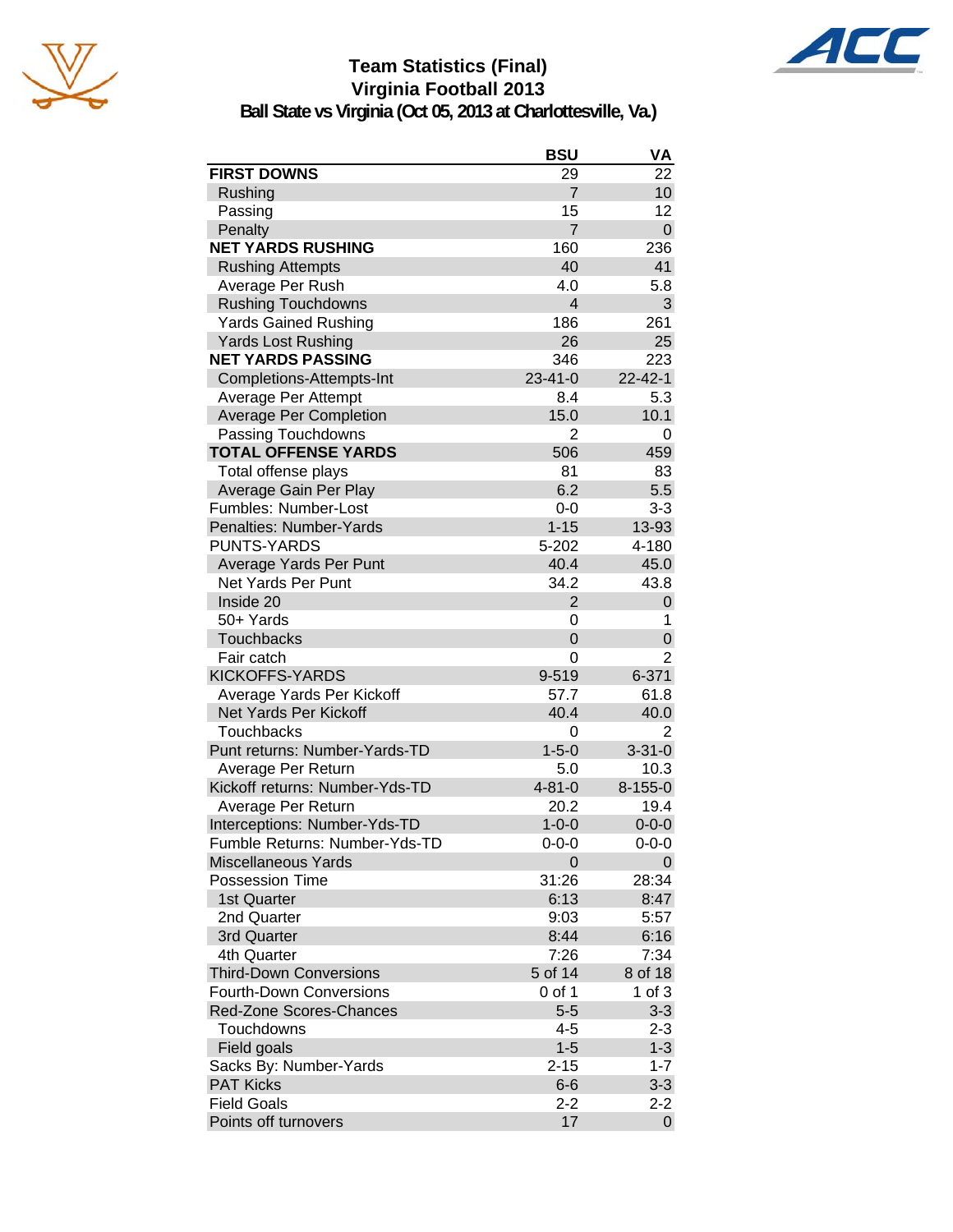

# **Individual Statistics (Final) Virginia Football 2013**



**Ball State vs Virginia (Oct 05, 2013 at Charlottesville, Va.)**

## **Ball State** Virginia

| <b>Rushing</b>                        |                |               | No. Gain Loss       | <b>Net</b>           | TD             |               | Lg        | Avg            |                |
|---------------------------------------|----------------|---------------|---------------------|----------------------|----------------|---------------|-----------|----------------|----------------|
| Jahwan Edwards                        | 24             | 161           | 6                   | 155                  |                | 3             | 32        |                | 6.5            |
| Horactio Banks                        | 10             | 21            | 8                   |                      | 13             | 0             | 15        |                | 1.3            |
| Keith Wenning                         | 4              | 4             | $\overline{7}$      |                      | -3             | 1             | 3         |                | $-0.8$         |
| Team                                  | 2              | 0             | 5                   |                      | -5             | 0             | 0         |                | $-2.5$         |
| <b>Totals</b>                         | 40             | 186           | 26                  | 160                  |                | 4             | 32        |                | 4.0            |
|                                       |                |               |                     |                      |                |               |           |                |                |
|                                       |                |               |                     |                      |                |               |           |                |                |
| Passing                               |                | C-A-I         | Yds                 |                      | TD             | Long          |           | <b>Sack</b>    |                |
| Keith Wenning                         |                | 23-41-0       |                     | 346                  | <u>2</u>       |               | <u>72</u> |                | 1              |
| <b>Totals</b>                         |                | $23 - 41 - 0$ |                     | 346                  | $\overline{2}$ |               | 72        |                | 1              |
|                                       |                |               |                     |                      |                |               |           |                |                |
| <b>Receiving</b>                      | No.            |               | Yards               | TD                   | Long           |               |           |                |                |
| Jordan Williams                       | 9              |               | 159                 | 1                    |                | 72            |           |                |                |
| Willie Snead                          | 6              |               | 104                 | 1                    |                | 42            |           |                |                |
| Jamill Smith                          | 3              |               | 48                  | 0                    |                | 28            |           |                |                |
| Jahwan Edwards                        | 3              |               | 22                  | 0                    |                | 12            |           |                |                |
| Zane Fakes                            | $\overline{c}$ |               | 13                  | 0                    |                | <u>8</u>      |           |                |                |
| <b>Totals</b>                         | 23             |               | 346                 | 2                    |                | 72            |           |                |                |
|                                       |                |               |                     |                      |                |               |           |                |                |
| <b>Punting</b><br><b>Kyle Schmidt</b> | No.<br>5       | Yds<br>202    | 40.4                | Avg                  | Long<br>49     |               | In20      | 2              | TВ<br>0        |
| <b>Totals</b>                         | 5              | 202           | 40.4                |                      | 49             |               |           | $\mathfrak{p}$ | 0              |
|                                       |                | Punt          |                     | <b>Kickoff</b>       |                |               |           | Intercept      |                |
| <b>Returns</b>                        | No Yds         |               | $Lg$ No Yds         |                      |                |               | Lg No Yds |                | Lg             |
| <b>Jamill Smith</b>                   | 1              | 5             | 5<br>4              | 81                   | 27             | 0             |           | 0              | 0              |
| Jeffery Garrett                       | 0              | 0             | 0<br>0              | 0                    | 0              | 1             |           | 0              | $\overline{0}$ |
| <b>Totals</b>                         | 1              | 5             | 5 <sup>1</sup><br>4 | 81                   | 27             | 1             |           | 0              | 0              |
|                                       |                |               |                     |                      |                |               |           |                |                |
| <b>Field goals</b>                    | Qtr            | Time          | <b>Dist</b>         |                      |                | <b>Result</b> |           |                |                |
|                                       | 2nd            | 11:48         |                     |                      |                | Good          |           |                |                |
| Scott Secor<br>Scott Secor            | 4th            | 14:52         |                     | 21 yards<br>45 yards |                | Good          |           |                |                |
| <b>Kickoffs</b>                       | No.            | Yards         |                     | Avg                  | ΤВ             |               | OВ        |                |                |
| Scott Secor                           | 9              |               | 519                 | 57.7                 |                | 0             |           | 1              |                |
| <b>All-purpose</b>                    | Run            | Rcv           | <b>KR</b>           |                      | PR             | IR            |           | Total          |                |
| Jahwan Edwards                        | 155            | 22            |                     | 0                    | 0              |               | 0         |                | 177            |
| Jordan Williams                       | 0              | 159           |                     | 0                    | 0              |               | 0         |                | 159            |
| Jamill Smith                          | 0              | 48            | 81                  |                      | 5              |               | 0         |                | 134            |

| Rushing                                | No.                 | Gain Loss      |         |             |                      | <b>Net</b> | TD       |                       | Lg        | Avg                 |
|----------------------------------------|---------------------|----------------|---------|-------------|----------------------|------------|----------|-----------------------|-----------|---------------------|
| Kevin Parks                            | 16                  | 104            |         | 0           |                      | 104        | 2        |                       | 32        | 6.5                 |
| Khalek Shepherd                        | 8                   | 74             |         | 3           |                      | 71         | 0        |                       | 31        | 8.9                 |
| David Watford                          | 11                  | 65             |         | 18          |                      | 47         | 1        |                       | 27        | 4.3                 |
| Taquan Mizzell                         | 5                   | 18             |         | 4           |                      | 14         | 0        |                       | 6         | 2.8                 |
| Darius Jennings                        | 1                   | 0              |         | 0           |                      | 0          | 0        |                       | 0         | 0.0                 |
| Totals                                 | 41                  | 261            |         | 25          | 236                  |            | 3        |                       | 32        | 5.8                 |
| <b>Passing</b>                         |                     | C-A-I          |         |             | Yds                  | TD         |          | Long                  |           | <b>Sack</b>         |
| David Watford                          |                     | $21 - 36 - 1$  |         |             | 209                  | 0          |          | 46                    |           | 2                   |
| Greyson Lambert                        |                     | $1 - 5 - 0$    |         |             | 14                   | 0          |          | 14                    |           | 0                   |
| <b>TEAM</b>                            |                     | $0 - 1 - 0$    |         |             | 0                    | 0          |          | 0                     |           | $\overline{0}$      |
| <b>Totals</b>                          |                     | $22 - 42 - 1$  |         |             | 223                  | 0          |          | 46                    |           | $\overline{2}$      |
| <b>Receiving</b>                       | No.                 |                | Yards   |             | TD                   |            | Long     |                       |           |                     |
| Taquan Mizzell                         |                     | 5              | 30      |             | 0                    |            |          | 11                    |           |                     |
| Khalek Shepherd                        |                     | 4              | 14      |             | 0                    |            |          | 15                    |           |                     |
| Keeon Johnson                          |                     | 3              | 46      |             | 0                    |            |          | 21                    |           |                     |
| Jake McGee                             |                     | 3              | 28      |             | 0                    |            |          | 19                    |           |                     |
| Kevin Parks                            |                     | 3              | 25      |             | 0                    |            |          | 18                    |           |                     |
| Tim Smith                              |                     | 1              | 46      |             | 0                    |            |          | 46                    |           |                     |
| Dominique Terrell                      |                     | 1              | 19      |             | 0                    |            |          | 19                    |           |                     |
| E.J. Scott                             |                     | 1              | 14      |             | 0                    |            |          | 14                    |           |                     |
| <b>Billy Skrobacz</b>                  |                     | 1              |         | 1           | 0                    |            |          | 1                     |           |                     |
| Totals                                 | 22                  |                | 223     |             | 0                    |            |          | 46                    |           |                     |
| <b>Punting</b>                         | No.                 | Yds            |         |             | Avg                  | Long       |          |                       | ln20      | ТВ                  |
| Alec Vozenilek                         | 4                   |                | 180     | 45.0        |                      |            | 56       |                       | 0         | $\overline{0}$      |
| Totals                                 | 4                   |                | 180     | 45.0        |                      |            | 56       |                       | 0         | 0                   |
|                                        |                     | Punt           |         |             | <b>Kickoff</b>       |            |          |                       | Intercept |                     |
| <b>Returns</b>                         | No                  | Yds            |         |             | Lg No Yds            |            |          |                       |           | <u>Lg</u>           |
|                                        |                     |                |         |             |                      |            |          |                       |           |                     |
|                                        |                     |                |         |             |                      |            |          |                       | Lg No Yds |                     |
| <b>Tim Smith</b>                       | 2                   | 36             | 36      | 0           | 0                    |            | 0        | 0                     | 0         | 0                   |
| <b>Anthony Harris</b>                  | 1                   | -5             | 0       | 0           | 0                    |            | 0        | 0                     | 0         | 0                   |
| Connor Wingo-Reeves                    | 0                   | 0              | 0       | 1           | 12                   |            | 12       | 0                     | 0         | 0                   |
| Darius Jennings                        | 0                   | 0<br>0         | 0       | 5           | 125                  |            | 37       | 0                     | 0         | 0                   |
| <b>Taquan Mizzell</b><br><b>Totals</b> | 0<br>$\overline{3}$ | 31             | 0<br>36 | 2<br>8      | 18<br>155            |            | 15<br>37 | 0<br>0                | 0<br>0    | $\overline{0}$<br>0 |
|                                        | Qtr                 |                |         |             |                      |            |          |                       |           |                     |
| <b>Field goals</b>                     | 1st                 | <b>Time</b>    |         | <b>Dist</b> |                      |            |          | <b>Result</b><br>Good |           |                     |
| Alec Vozenilek<br>Alec Vozenilek       | 4th                 | 07:34<br>10:41 |         |             | 39 yards<br>38 yards |            |          | Good                  |           |                     |
|                                        | No.                 |                |         |             |                      |            | ΤВ       |                       | OВ        |                     |
| Kickoffs<br>Dylan Sims                 | 6                   | Yards          | 371     |             | Avg<br>61.8          |            | 2        |                       | 0         |                     |
| All-purpose                            | Run                 | Rcv            |         | <b>KR</b>   |                      | PR         |          | IR                    |           | Total               |
| Kevin Parks                            | 104                 |                | 25      |             | 0                    | 0          |          | 0                     |           | 129                 |
| Darius Jennings                        |                     | 0              | 0       | 125         |                      | 0          |          | 0                     |           | 125                 |
| Khalek Shepherd                        | 71                  |                | 14      |             | 0                    | 0          |          | 0                     |           | 85                  |

FUMBLES: Ball State-None. Virginia-Kevin Parks 1-1; Anthony Harris 1-1; Jake McGee 1-1.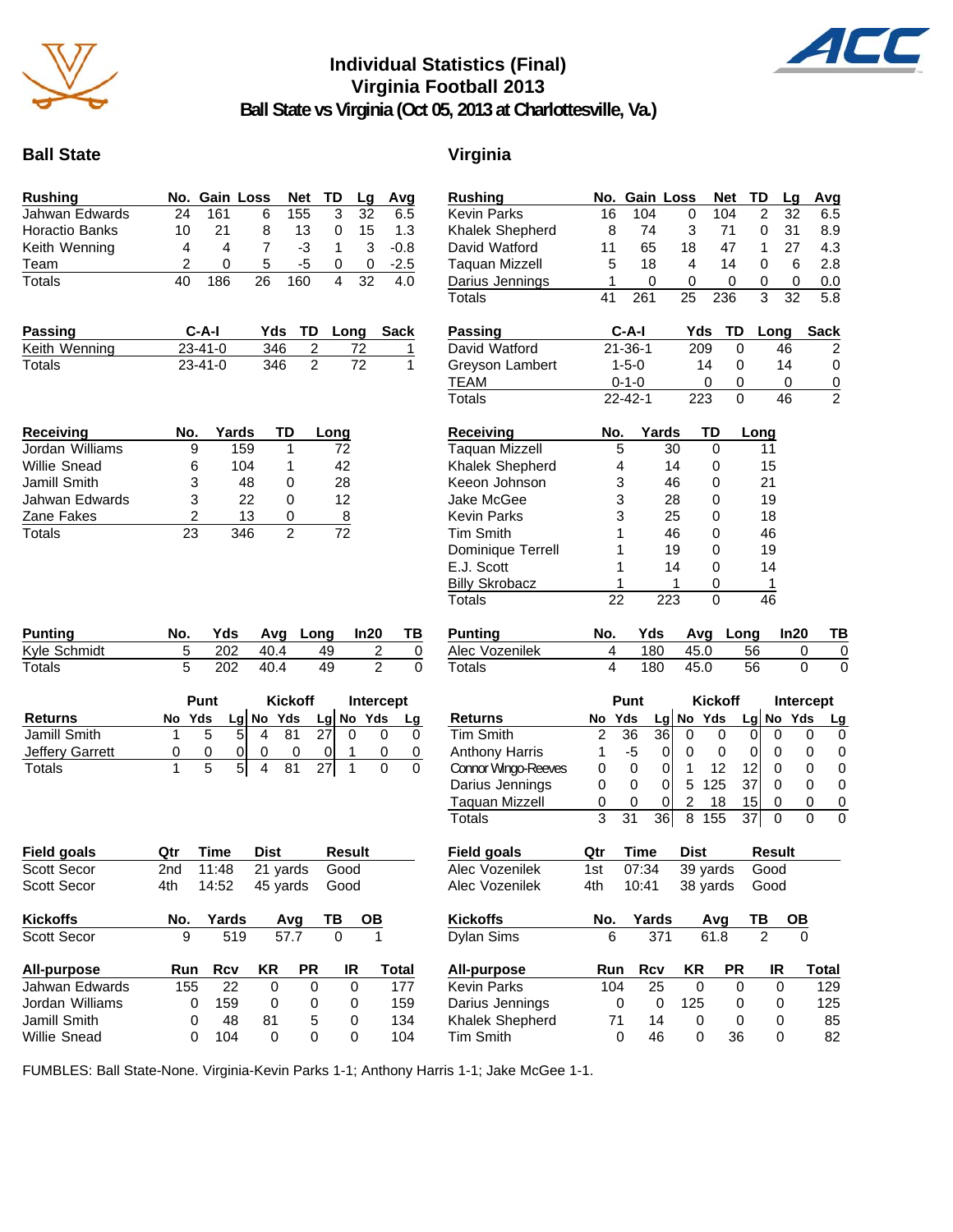

## **Defensive Statistics (Final) Virginia Football 2013 Ball State vs Virginia (Oct 05, 2013 at Charlottesville, Va.)**



| ##             | <b>Ball State</b>                        | Solo                 | Ast                          | Total                    | Sacks-Yds                | TFL-Yds                  | FF                       | FR-Yds                   | Int-Yds                  | <b>BrUp</b>              | <b>Blks</b>              | QBH            |
|----------------|------------------------------------------|----------------------|------------------------------|--------------------------|--------------------------|--------------------------|--------------------------|--------------------------|--------------------------|--------------------------|--------------------------|----------------|
| 29             | <b>Brian Jones</b>                       | 9                    | 3                            | 12                       | $\overline{a}$           | $0.5 - 2$                | 1                        | L.                       | $\sim$                   | 1                        |                          |                |
|                | 45 Dae'Shaun Hurley                      | 6                    | 3                            | 9                        |                          | $0.5 - 0$                | $\mathbf{1}$             | $1 - 0$                  |                          | $\mathbf{1}$             |                          |                |
|                | 22 Quintin Cooper                        | 6                    | $\mathbf{1}$                 | $\overline{7}$           | $\overline{a}$           | $2.0 - 6$                | ÷,                       | $1 - 0$                  |                          |                          |                          |                |
|                | 53 Zack Ryan                             | $\overline{4}$       | 3                            | $\overline{7}$           | $\overline{\phantom{a}}$ | $0.5 - 1$                | ÷                        | $\overline{a}$           |                          |                          |                          |                |
|                | 17 Kenneth Lee                           | 1                    | 5                            | 6                        | $\blacksquare$           | $\mathbf{r}$             | $\overline{a}$           | $\blacksquare$           |                          | $\blacksquare$           | $\overline{a}$           |                |
|                | 92 Nathan Ollie                          | $\overline{2}$       | 3                            | 5                        |                          | $1.0 - 2$                | $\blacksquare$           |                          |                          | ÷,                       | ÷,                       |                |
| 5              | <b>Eric Patterson</b>                    | 4                    | $\mathbf{0}$                 | 4                        | $\blacksquare$           | $\blacksquare$           | $\blacksquare$           | $\blacksquare$           |                          | $\blacksquare$           | $\blacksquare$           |                |
| 11             | Jonathan Newsome                         | 3                    | $\mathbf{1}$                 | $\overline{4}$           | $2.0 - 15$               | $2.5 - 17$               |                          |                          |                          |                          |                          |                |
|                | 37 Aaron Taylor                          | $\overline{c}$       | $\overline{2}$               | 4                        | ä,                       | ÷,                       | $\blacksquare$           | ä,                       | $\overline{a}$           | $\overline{a}$           | $\overline{a}$           |                |
|                | 93 Joel Cox                              | $\Omega$             | $\overline{4}$               | $\overline{\mathcal{L}}$ |                          |                          | L.                       | $1 - 0$                  |                          |                          |                          |                |
|                | 56 Sean Wiggins                          | 0                    | 4                            | 4                        | $\blacksquare$           | $0.5 - 2$                | $\blacksquare$           | ä,                       | $\overline{a}$           | $\overline{a}$           | $\overline{a}$           |                |
|                | 50 Trent Toothman                        | 3                    | $\mathbf 0$                  | 3                        |                          | $\overline{a}$           |                          |                          |                          |                          |                          |                |
|                | 42 Julian Boyd                           | $\overline{2}$       | 1                            | 3                        | $\mathbf{r}$             | $0.5 - 1$                |                          |                          |                          | 1                        |                          |                |
|                | 81 Connor Ryan                           | $\overline{2}$       | $\overline{0}$               | $\overline{2}$           | ۳                        | ÷.                       | ٠                        |                          |                          | ÷.                       |                          |                |
| 9              | <b>Michael Ayers</b>                     | $\mathbf{1}$         | $\mathbf{1}$                 | $\overline{2}$           | $\blacksquare$           |                          |                          |                          |                          |                          |                          |                |
|                | 26 Avery Bailey                          | 1                    | $\mathbf{1}$                 | $\overline{2}$           |                          | $1.0 - 2$                |                          |                          |                          |                          |                          |                |
|                | 95 Darnell Smith                         | 0                    | $\overline{c}$               | $\overline{c}$           | $\blacksquare$           | $\overline{\phantom{a}}$ | ÷,                       | $\blacksquare$           | $\blacksquare$           | $\overline{\phantom{a}}$ | $\blacksquare$           |                |
|                |                                          | $\overline{1}$       | $\Omega$                     | $\mathbf{1}$             |                          |                          |                          |                          | $1 - 0$                  |                          |                          |                |
| 6              | <b>Jeffery Garrett</b>                   |                      |                              |                          |                          |                          |                          | $\overline{a}$           | $\sim$                   |                          |                          |                |
|                | 96 C. Zaramo                             | 1                    | $\mathbf{0}$                 | 1                        | $\overline{a}$           |                          | $\overline{a}$           |                          |                          | $\overline{a}$           | $\overline{a}$           |                |
|                | 70 Jordan Hansel                         | $\mathbf{1}$         | $\Omega$                     | $\overline{1}$           |                          |                          |                          |                          |                          |                          |                          |                |
| 91             | <b>Tracy Key</b>                         | 0                    | 1                            | 1                        | $\overline{a}$           |                          | $\overline{a}$           | ä,                       | $\overline{a}$           | $\overline{a}$           | Ĭ.                       |                |
|                | 49 Joseph Fazio                          | $\mathbf 0$          | $\mathbf{1}$                 | $\mathbf{1}$             | $\overline{a}$           |                          | L.                       | $\overline{a}$           |                          | $\overline{a}$           | $\overline{a}$           |                |
|                | 20 Darius Conaway                        | 0                    | $\mathbf 0$                  | 0                        |                          |                          | $\blacksquare$           | ÷,                       |                          | 1                        | ä,                       |                |
|                | <b>Totals</b>                            | 49                   | 36                           | 85                       | $2.0 - 15$               | $9.0 - 33$               | $\overline{2}$           | $3-0$                    | $1 - 0$                  | 4                        | $\overline{0}$           | $\overline{0}$ |
|                |                                          |                      |                              |                          |                          |                          |                          |                          |                          |                          |                          |                |
|                |                                          |                      |                              |                          |                          |                          |                          |                          |                          |                          |                          |                |
|                | ## Virginia                              | Solo                 | Ast                          |                          | <b>Total Sacks-Yds</b>   | <b>TFL-Yds</b>           | FF                       | FR-Yds                   | Int-Yds                  | <b>BrUp</b>              | <b>Blks</b>              | QBH            |
|                | 44 Henry Coley                           | 4                    | 6                            | $\overline{10}$          | ä,                       | $2.5 - 5$                | ä,                       | ÷,                       | $\overline{a}$           | $\blacksquare$           | ٠                        |                |
|                | 99 Brent Urban                           | $\overline{2}$       | 8                            | 10                       |                          | $1.5 - 4$                |                          |                          |                          | $\overline{2}$           |                          |                |
|                | 13 Daquan Romero                         | 3                    | 6                            | 9                        | $\blacksquare$           | $2.0 - 2$                | ä,                       | ÷,                       | $\sim$                   | $\blacksquare$           | $\overline{a}$           |                |
|                | 26 Maurice Canady                        | 5                    | 3                            | 8                        |                          |                          |                          |                          |                          | $\overline{2}$           |                          |                |
| $\mathbf{1}$   | Demetrious Nicholson                     | 5                    | $\overline{2}$               | $\overline{7}$           | ÷,                       |                          |                          |                          |                          | $\blacksquare$           |                          |                |
|                | 21 Brandon Phelps                        | $\overline{2}$       | 3                            | 5                        | L.                       | $\overline{a}$           | ÷                        | ÷.                       |                          | ÷.                       |                          |                |
|                | 55 David Dean                            | $\mathbf{1}$         | 3                            | 4                        | $1.0 - 7$                | $1.5 - 7$                | $\blacksquare$           | ÷,                       | $\overline{a}$           | $\blacksquare$           | $\overline{a}$           |                |
|                | 90 Jake Snyder                           | 3                    | $\overline{0}$               | 3                        | $\blacksquare$           | ÷.                       |                          |                          |                          |                          |                          |                |
|                | 88 Max Valles                            | $\overline{c}$       | $\mathbf{1}$                 | 3                        | $\sim$                   | $\blacksquare$           | $\overline{a}$           | $\overline{\phantom{a}}$ | $\overline{a}$           | 2                        | $\overline{a}$           |                |
| $\bf 8$        | <b>Anthony Harris</b>                    | $\overline{2}$       | $\mathbf{1}$                 | 3                        | $\overline{\phantom{a}}$ | $0.5 - 1$                |                          |                          |                          |                          |                          |                |
| $\overline{7}$ | Eli Harold                               | 1                    | $\overline{c}$               | 3                        | $\overline{\phantom{a}}$ | $\overline{a}$           | $\overline{\phantom{a}}$ | ÷,                       | $\sim$                   | $\blacksquare$           | $\overline{\phantom{a}}$ |                |
|                | 42 Demeitre Brim                         | $\overline{2}$       | $\overline{0}$               | $\overline{2}$           |                          |                          |                          |                          |                          |                          |                          |                |
|                | 37 Divante Walker                        | 1                    | $\mathbf 0$                  | 1                        | $\overline{a}$           |                          | $\overline{a}$           | L.                       |                          | $\overline{a}$           | $\overline{a}$           |                |
|                | 38 Kelvin Rainey                         | $\mathbf{1}$         | $\Omega$                     | $\mathbf{1}$             | $\overline{\phantom{a}}$ | $\overline{\phantom{a}}$ |                          |                          |                          |                          |                          |                |
|                | 43 Trent Corney                          | 1                    | 0                            | 1                        | $\overline{\phantom{a}}$ | $1.0 - 2$                | $\overline{\phantom{a}}$ | ä,                       |                          | $\overline{a}$           | $\overline{a}$           |                |
|                |                                          | $\Omega$             | $\mathbf{1}$                 | $\mathbf{1}$             | $\overline{\phantom{a}}$ | ÷.                       |                          |                          |                          |                          |                          |                |
|                | 27 Rijo Walker<br>56 Andre Miles-Redmond | 0                    | $\mathbf{1}$                 | 1                        | $\overline{\phantom{a}}$ | $0.5 - 0$                | $\blacksquare$           | $\overline{a}$           | $\overline{\phantom{a}}$ | $\overline{a}$           | $\overline{a}$           |                |
|                |                                          |                      |                              |                          |                          |                          |                          |                          |                          |                          |                          |                |
|                | 87 Kyle Dockins                          | 0                    | $\mathbf{1}$<br>$\mathbf{1}$ | $\mathbf{1}$<br>1        | $\blacksquare$           |                          | $\blacksquare$           | $\blacksquare$           | $\overline{a}$           | $\overline{a}$           | $\overline{a}$           |                |
|                | 93 Donte Wilkins                         | 0                    | $\mathbf{1}$                 |                          |                          | $0.5 - 1$                | $\overline{a}$           | $\overline{a}$           |                          | $\overline{a}$           | $\overline{\phantom{a}}$ |                |
|                | 5H Tim Harris<br>Totals                  | 0<br>$\overline{35}$ | 40                           | $\mathbf{1}$<br>75       | $1.0 - 7$                | 10.0-22                  | 0                        | $0 - 0$                  | $0-0$                    | 6                        | 0                        | $\mathsf 0$    |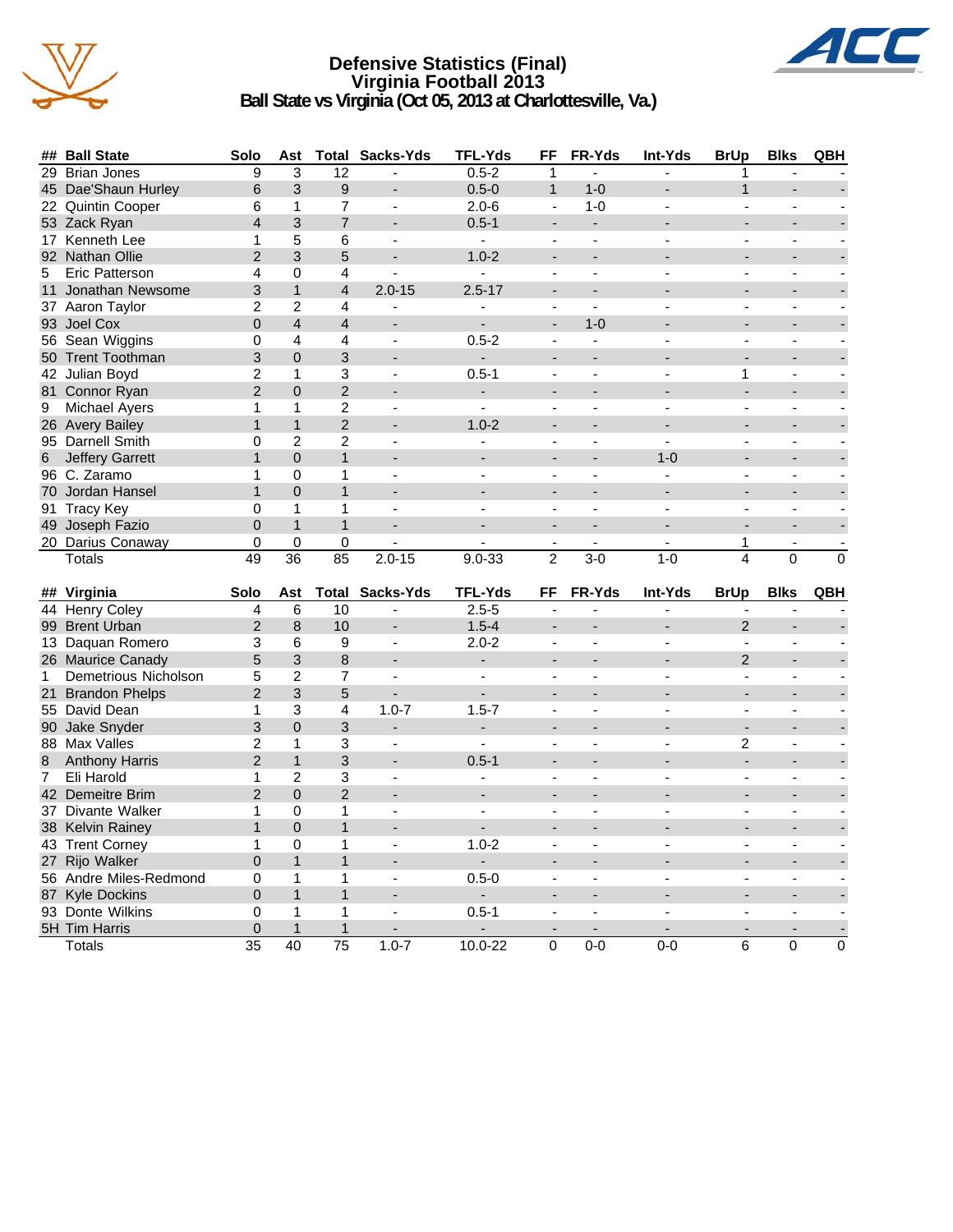

# **Participation Report (Final) Virginia Football 2013**



**Ball State vs Virginia (Oct 05, 2013 at Charlottesville, Va.)**

## **Ball State**

### **Virginia**

| Pos        | ## | <b>OFFENSE</b>        | Pos        | ##             | <b>OFFENSE</b>        |
|------------|----|-----------------------|------------|----------------|-----------------------|
| QT         | 75 | <b>Matthew Page</b>   | <b>WR</b>  | 85             | Keeon Johnson         |
| QG         | 65 | Jalen Schlachter      | LT         | 78             | Morgan Moses          |
| C.         | 62 | Jacob Richard         | LG         | 70             | Luke Bowanko          |
| SG         | 70 | Jordan Hansel         | С          | 67             | Jackson Matteo        |
| <b>ST</b>  | 66 | Steven Bell           | RG         | 77             | Jay Whitmire          |
| TE         | 88 | Zane Fakes            | <b>RT</b>  | 72             | Eric Smith            |
| QB         | 10 | Keith Wenning         | ТE         | 83             | Jake McGee            |
| HВ         | 32 | Jahwan Edwards        | QB         | 5              | David Watford         |
| WR         | 3  | <b>Willie Snead</b>   | ΤВ         | 25             | <b>Kevin Parks</b>    |
| WR.        | 8  | Jordan Williams       | FB         | 3              | <b>Billy Skrobacz</b> |
| WR         | 2  | Jamill Smith          | WR.        | 87             | <b>Kyle Dockins</b>   |
|            |    |                       |            |                |                       |
| Pos        | ## | <b>DEFENSE</b>        | Pos        | ##             | <b>DEFENSE</b>        |
| <b>RE</b>  | 11 | Jonathan Newsome      | DE         | 90             | Jake Snyder           |
| DT         | 92 | Nathan Ollie          | DT         | 99             | <b>Brent Urban</b>    |
| NG         | 93 | Joel Cox              | DT         | 55             | David Dean            |
| DE         | 52 | <b>Nick Miles</b>     | DE         | 7 <sup>1</sup> | Eli Harold            |
| MLB        | 53 | Zack Ryan             | <b>MLB</b> | 44             | <b>Henry Coley</b>    |
| <b>WLB</b> | 50 | <b>Trent Toothman</b> | <b>WLB</b> | 13             | Daquan Romero         |
| <b>SLB</b> | 17 | Kenneth Lee           | CВ         | 1              | Demetrious Nicholson  |
| BC         | 5  | Eric Patterson        | SS         | 8              | <b>Anthony Harris</b> |
| FS         | 45 | Dae'Shaun Hurley      | <b>FS</b>  | 21             | <b>Brandon Phelps</b> |
| SS         | 29 | <b>Brian Jones</b>    | CВ         | 26             | Maurice Canady        |
| FC         | 6  | Jeffery Garrett       | СB         | 22             | DreQuan Hoskey        |

Ball State: 1-Scott Secor, 4-Horactio Banks, 9-Michael Ayers, 12-Kyle Schmidt, 18-Efe Scott-Emuakpor, 20-Darius Conaway, 22-Quintin Cooper, 23-Teddy Williamson, 26-Avery Bailey, 30-Kevonn Mabon, 34-Stephan Martin, 36-Aaron Hepp, 37-Aaron Taylor, 40-Dylan Curry, 41-Stewart Turner, 42-Julian Boyd, 44-Michael Raby, 46-Garrett Mack, 49-Joseph Fazio, 56-Sean Wiggins, 64-P.J. Scott, 68-Jeremiah Harvey, 78-Drake Miller, 81-Connor Ryan, 82-Shane Belle, 83-Trey Gardner, 85-Sam Brunner, 91-Tracy Key, 95-Darnell Smith, 96-C. Zaramo.

Virginia: 2-Dominique Terrell, 3V-Alec Vozenilek, 4-Taquan Mizzell, 5H-Tim Harris, 6-Darius Jennings, 11-Greyson Lambert, 15-Matt Johns, 17-Miles Gooch, 19-E.J. Scott, 20-Tim Smith, 23-Khalek Shepherd,

27-Rijo Walker, 29-D.J. Hill, 32-Mike Moore, 37-Divante Walker, 38-Kelvin Rainey, 40-Darius Lee,

41-Connor Wingo-Reeves, 42-Demeitre Brim, 43-Trent Corney, 45-Matt Fortin, 47-Vincent Croce,

56-Andre Miles-Redmond, 59-Mark Hall, 61-Cody Wallace, 63-Ryan Doull, 76-Michael Mooney, 80-Adrian Gamble, 84-Canaan Severin, 86-Jeremy Dollin, 88-Max Valles, 89-Rob Burns, 91-Dylan Sims, 93-Donte Wilkins.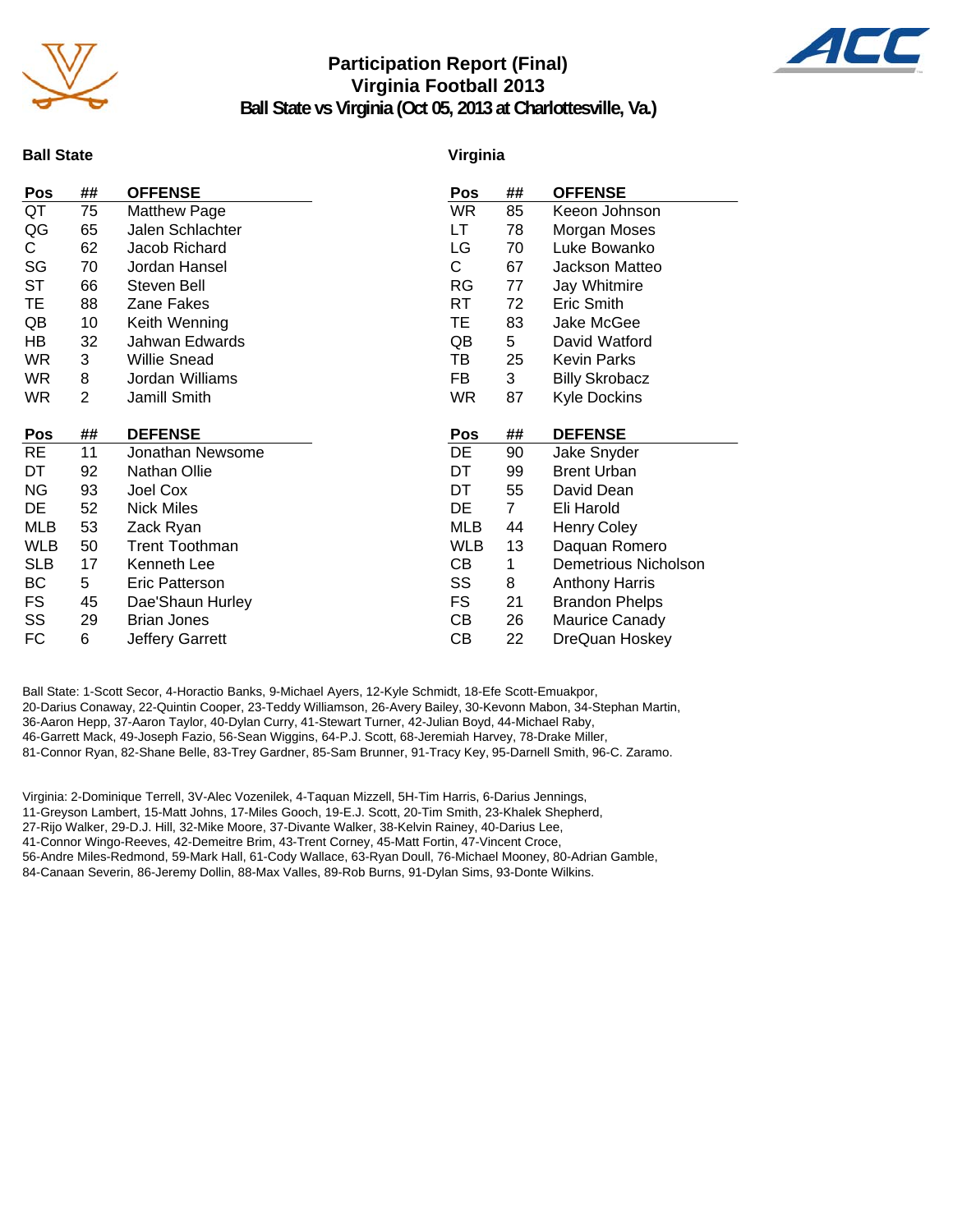

# **Drive Chart (By Team) (Final) Virginia Football 2013**



**Ball State vs Virginia (Oct 05, 2013 at Charlottesville, Va.)**

|            |                 |            |       | <b>Drive Started</b> |                 | <b>Drive Ended</b> | <b>Consumed</b>           |                                      |            |
|------------|-----------------|------------|-------|----------------------|-----------------|--------------------|---------------------------|--------------------------------------|------------|
| Team       | Qtr             | Spot       | Time  | <b>Obtained</b>      | Spot            | Time               | <b>How lost</b>           | - Yds<br>ΡI                          | <b>TOP</b> |
| <b>BSU</b> | 1st             | <b>B21</b> | 13:26 | Punt                 | B47             | 10:56              | Punt                      | 7 - 26                               | 2:30       |
| <b>BSU</b> |                 | <b>B17</b> | 07:34 | Kickoff              | V <sub>0</sub>  | 06:00              | *TOUCHDOWN                | $5 - 83$                             | 1:34       |
| <b>BSU</b> |                 | <b>B21</b> | 03:29 | Kickoff              | B25             | 01:20              | Punt                      | $-4$<br>4                            | 2:09       |
| <b>BSU</b> | 2 <sub>nd</sub> | <b>B25</b> | 14:41 | Kickoff              | V04             | 11:48              | <i><b>*FIELD GOAL</b></i> | 10<br>71<br>$\overline{\phantom{a}}$ | 2:53       |
| <b>BSU</b> |                 | <b>B21</b> | 10:01 | Punt                 | V00             | 05:49              | *TOUCHDOWN                | 10<br>79<br>$\blacksquare$           | 4:12.      |
| <b>BSU</b> |                 | <b>B21</b> | 03:21 | Punt                 | <b>B43</b>      | 01:23              | Punt                      | $5 - 22$                             | 1:58       |
| <b>BSU</b> |                 | <b>B36</b> | 00:00 | Downs                | IB36            | 00:00              | End of half               | 0<br>$-0$                            | 0:00       |
| <b>BSU</b> | 3rd             | <b>B27</b> | 15:00 | Kickoff              | IB47            | 13:37              | Punt                      | $4 - 20$                             | 1:23       |
| <b>BSU</b> |                 | V39        | 12:50 | Fumble               | V <sub>00</sub> | 11:26              | *TOUCHDOWN                | $6 - 39$                             | 1:24.      |
| <b>BSU</b> |                 | <b>B20</b> | 07:09 | Kickoff              | V22             | 02:42              | Downs                     | 10<br>$-58$                          | 4:27       |
| <b>BSU</b> |                 | V32        | 01:38 | Interception         | V <sub>00</sub> | 01:26              | <i><b>*TOUCHDOWN</b></i>  | $2 - 32$                             | 0:12       |
| <b>BSU</b> |                 | V39        | 01:18 | Fumble               | lV28            | 14:52              | *FIELD GOAL               | $6 - 11$                             | 1:26       |
| <b>BSU</b> | 4th             | <b>B25</b> | 10:41 | Kickoff              | V00             | 10:02              | *TOUCHDOWN                | $2 - 75$                             | 0:39       |
| <b>BSU</b> |                 | V48        | 07:40 | <b>Downs</b>         | V <sub>00</sub> | 05:15              | *TOUCHDOWN                | $6 - 48$                             | 2:25       |
| <b>BSU</b> |                 | <b>B38</b> | 04:14 | Punt                 | B46             | 01:46              | Punt                      | 3<br>- 8                             | 2:28       |
| <b>BSU</b> |                 | V21        | 01:46 | Fumble               | lV27            | 00:00              | End of half               | $3 - (6)$                            | 1:46       |

|                        | 1st        | 2nd     | 3rd        | 4th        | 1st        | 2nd        |            |
|------------------------|------------|---------|------------|------------|------------|------------|------------|
| <b>Ball State</b>      | Qtr        | Qtr     | Qtr        | Qtr        | Half       | Half       | Total      |
| Time of possession     | 06:13      | 09:03   | 08:44      | 07:26      | 15:16      | 16:10      | 31:26      |
| 3rd down conversions   | $1 - 3$    | $2 - 4$ | 1-3        | $1 - 4$    | $3 - 7$    | $2 - 7$    | $5 - 14$   |
| Average field position | <b>B19</b> | B22     | <b>B47</b> | <b>B48</b> | <b>B21</b> | <b>B47</b> | <b>B37</b> |
| 4th down conversions   | 0-0        | 0-0     | 0-1        | 0-0        | $0 - 0$    | 0-1        | 0-1        |

|           |     |                 |       | <b>Drive Started</b> |                 | <b>Drive Ended</b> | <b>Consumed</b> |                                      |            |
|-----------|-----|-----------------|-------|----------------------|-----------------|--------------------|-----------------|--------------------------------------|------------|
| Team      | Qtr | Spot            | Time  | <b>Obtained</b>      | Spot            | Time               | <b>How lost</b> | - Yds<br><b>PI</b>                   | <b>TOP</b> |
| VA        | 1st | V <sub>22</sub> | 15:00 | Kickoff              | V31             | 13:26              | Punt            | 3<br>9<br>$\sim$                     | 1:34       |
| <b>VA</b> |     | V49             | 10:56 | Punt                 | <b>B22</b>      | 07:34              | *FIELD GOAL     | $-29$<br>9                           | 3:22       |
| VA        |     | V42             | 06:00 | Kickoff              | <b>B00</b>      | 03:29              | *TOUCHDOWN      | 7 - 58                               | 2:31.      |
| <b>VA</b> |     | V31             | 01:20 | Punt                 | B00             | 14:41              | *TOUCHDOWN      | $6 - 69$                             | 1:39       |
| VA        | 2nd | V30             | 11:48 | Kickoff              | V28             | 10:01              | Punt            | (2)<br>3<br>$\overline{\phantom{a}}$ | 1:47       |
| <b>VA</b> |     | V17             | 05:49 | <b>Kickoff</b>       | V34             | 03:21              | Punt            | $5 - 17$                             | 2:28       |
| VA        |     | V08             | 01:23 | Punt                 | B36             | 00:00              | Downs           | 56<br>11<br>$\sim$                   | 1:23       |
| <b>VA</b> | 3rd | V <sub>12</sub> | 13:37 | Punt                 | V39             | 12:50              | Fumble          | $2 - 27$                             | 0:47       |
| VA        |     | V15             | 11:26 | Kickoff              | <b>B00</b>      | 07:09              | *TOUCHDOWN      | - 85<br>11                           | 4:17.      |
| <b>VA</b> |     | V <sub>22</sub> | 02:42 | Downs                | V <sub>25</sub> | 01:38              | Interception    | $3 - 3$                              | 1:04       |
| VA        |     | V35             | 01:26 | Kickoff              | V39             | 01:18              | Fumble          | $-4$                                 | 0:08       |
| <b>VA</b> | 4th | V <sub>21</sub> | 14:52 | <b>Kickoff</b>       | <b>B21</b>      | 10:41              | *FIELD GOAL     | $12 \,$<br>- 58                      | $4:11$ .   |
| VA        |     | V36             | 10:02 | Kickoff              | V48             | 07:40              | Downs           | 7 - 12                               | 2:22       |
| <b>VA</b> |     | V <sub>21</sub> | 05:15 | Kickoff              | V31             | 04:14              | Punt            | $5 - 10$                             | 1:01       |
| VA        |     | V <sub>21</sub> | 00:00 | Punt                 | V <sub>21</sub> | 01:46              | Fumble          | 0<br>$-0$                            | 0:00       |

|                        | 1st     | 2nd     | 3rd     | 4th   | 1st      | 2 <sub>nd</sub> |                 |
|------------------------|---------|---------|---------|-------|----------|-----------------|-----------------|
| Virginia               | Qtr     | Qtr     | Qtr     | Qtr   | Half     | Half            | Total           |
| Time of possession     | 08:47   | 05:57   | 06:16   | 07:34 | 14:44    | 13:50           | 28:34           |
| 3rd down conversions   | $3 - 5$ | $2 - 5$ | 0-2     | $3-6$ | $5 - 10$ | $3 - 8$         | $8 - 18$        |
| Average field position | V36     | V18     | V21     | V26   | V28      | V23             | V <sub>25</sub> |
| 4th down conversions   | $0 - 0$ | ი-1     | $1 - 1$ | በ-1   | $0 - 1$  | 1-2             | $1 - 3$         |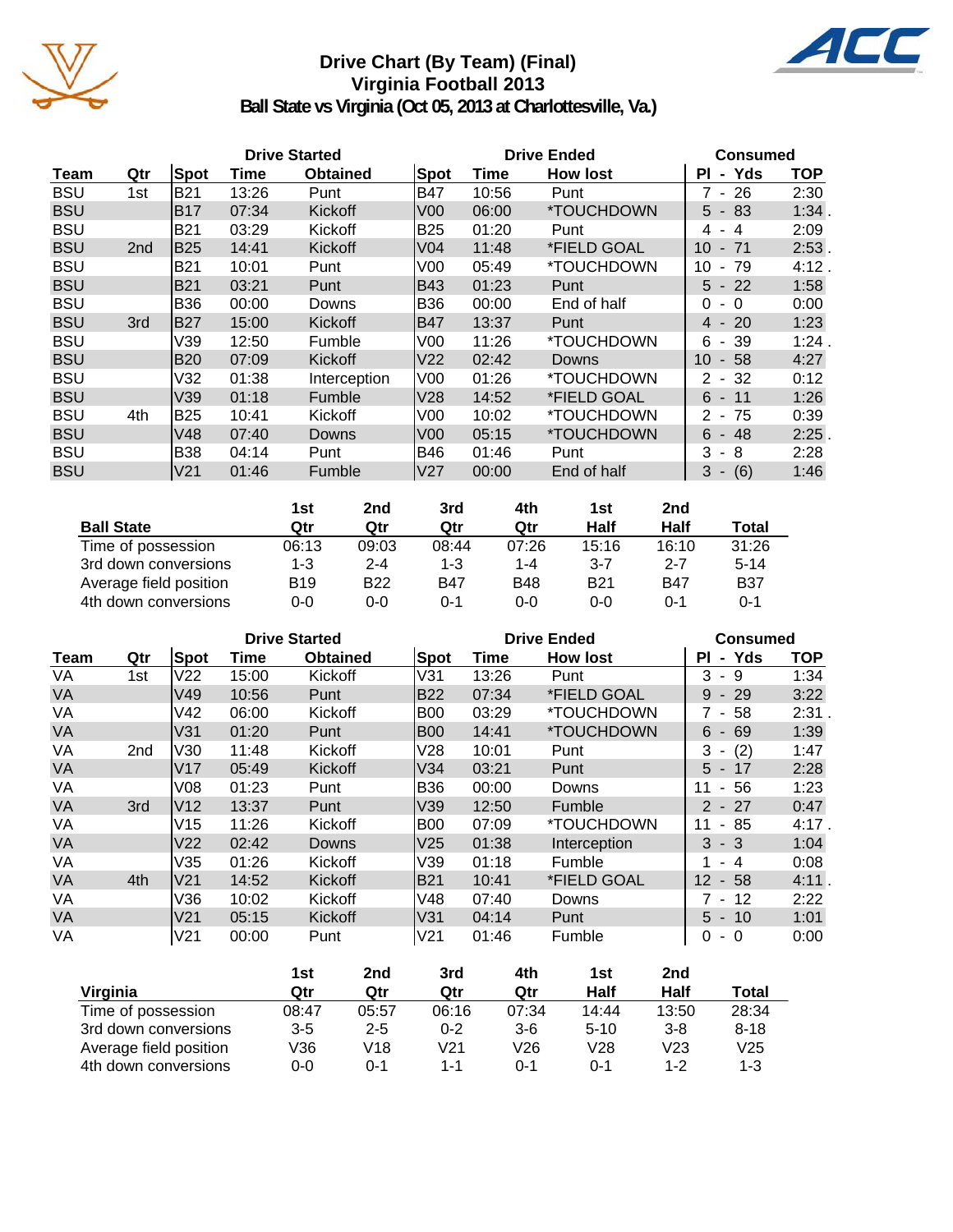

# **Drive Chart (By Quarter) (Final) Virginia Football 2013**



**Ball State vs Virginia (Oct 05, 2013 at Charlottesville, Va.)**

|            |     |                 |             | <b>Drive Started</b> |                 | <b>Drive Ended</b> | <b>Consumed</b> |                                      |            |
|------------|-----|-----------------|-------------|----------------------|-----------------|--------------------|-----------------|--------------------------------------|------------|
| Team       | Qtr | <b>Spot</b>     | <b>Time</b> | <b>Obtained</b>      | <b>Spot</b>     | <b>Time</b>        | <b>How lost</b> | PI - Yds                             | <b>TOP</b> |
| VA         | 1st | V <sub>22</sub> | 15:00       | Kickoff              | V31             | 13:26              | Punt            | $3 - 9$                              | 1:34       |
| <b>BSU</b> |     | <b>B21</b>      | 13:26       | Punt                 | <b>B47</b>      | 10:56              | Punt            | $7 - 26$                             | 2:30       |
| VA         |     | V49             | 10:56       | Punt                 | <b>B22</b>      | 07:34              | *FIELD GOAL     | $-29$<br>9                           | 3:22       |
| <b>BSU</b> |     | <b>B17</b>      | 07:34       | Kickoff              | V <sub>00</sub> | 06:00              | *TOUCHDOWN      | 5<br>$-83$                           | 1:34.      |
| VA         |     | V42             | 06:00       | Kickoff              | <b>B00</b>      | 03:29              | *TOUCHDOWN      | $\overline{7}$<br>$-58$              | 2:31.      |
| <b>BSU</b> |     | <b>B21</b>      | 03:29       | Kickoff              | <b>B25</b>      | 01:20              | Punt            | $-4$<br>$\overline{4}$               | 2:09       |
| VA         |     | V31             | 01:20       | Punt                 | <b>B00</b>      | 14:41              | *TOUCHDOWN      | 69<br>6<br>$\blacksquare$            | 1:39       |
| <b>BSU</b> | 2nd | <b>B25</b>      | 14:41       | Kickoff              | V <sub>04</sub> | 11:48              | *FIELD GOAL     | 10<br>71<br>$\overline{\phantom{a}}$ | $2:53$ .   |
| VA         |     | V30             | 11:48       | Kickoff              | V28             | 10:01              | Punt            | 3<br>(2)                             | 1:47       |
| <b>BSU</b> |     | <b>B21</b>      | 10:01       | Punt                 | <b>V00</b>      | 05:49              | *TOUCHDOWN      | 10 <sup>°</sup><br>$-79$             | 4:12.      |
| VA         |     | V17             | 05:49       | Kickoff              | V34             | 03:21              | Punt            | 5<br>17<br>$\overline{\phantom{a}}$  | 2:28       |
| <b>BSU</b> |     | <b>B21</b>      | 03:21       | Punt                 | <b>B43</b>      | 01:23              | Punt            | 5<br>$-22$                           | 1:58       |
| VA         |     | <b>V08</b>      | 01:23       | Punt                 | <b>B36</b>      | 00:00              | Downs           | 56<br>11<br>$\blacksquare$           | 1:23       |
| <b>BSU</b> |     | <b>B36</b>      | 00:00       | Downs                | <b>B36</b>      | 00:00              | End of half     | $-0$<br>$\overline{0}$               | 0:00       |
| <b>BSU</b> | 3rd | <b>B27</b>      | 15:00       | Kickoff              | <b>B47</b>      | 13:37              | Punt            | 20<br>4                              | 1:23       |
| VA         |     | V <sub>12</sub> | 13:37       | Punt                 | V39             | 12:50              | Fumble          | $2 - 27$                             | 0:47       |
| <b>BSU</b> |     | V39             | 12:50       | Fumble               | V <sub>00</sub> | 11:26              | *TOUCHDOWN      | 39<br>6<br>$\blacksquare$            | 1:24.      |
| <b>VA</b>  |     | V15             | 11:26       | Kickoff              | <b>B00</b>      | 07:09              | *TOUCHDOWN      | 11<br>$-85$                          | 4:17.      |
| <b>BSU</b> |     | <b>B20</b>      | 07:09       | Kickoff              | V <sub>22</sub> | 02:42              | Downs           | 10<br>58<br>$\overline{\phantom{a}}$ | 4:27       |
| <b>VA</b>  |     | V <sub>22</sub> | 02:42       | Downs                | V25             | 01:38              | Interception    | $-3$<br>3                            | 1:04       |
| <b>BSU</b> |     | V32             | 01:38       | Interception         | V <sub>00</sub> | 01:26              | *TOUCHDOWN      | $\overline{2}$<br>$-32$              | 0:12       |
| VA         |     | V35             | 01:26       | <b>Kickoff</b>       | V39             | 01:18              | Fumble          | $\mathbf{1}$<br>$-4$                 | 0:08       |
| <b>BSU</b> |     | V39             | 01:18       | Fumble               | V28             | 14:52              | *FIELD GOAL     | 11<br>6                              | 1:26       |
| VA         | 4th | V <sub>21</sub> | 14:52       | Kickoff              | <b>B21</b>      | 10:41              | *FIELD GOAL     | 12<br>58<br>$\overline{\phantom{a}}$ | 4:11.      |
| <b>BSU</b> |     | <b>B25</b>      | 10:41       | Kickoff              | V <sub>00</sub> | 10:02              | *TOUCHDOWN      | $2 - 75$                             | 0:39       |
| VA         |     | V36             | 10:02       | Kickoff              | V48             | 07:40              | Downs           | $7 - 12$                             | 2:22       |
| <b>BSU</b> |     | V48             | 07:40       | Downs                | V <sub>00</sub> | 05:15              | *TOUCHDOWN      | 48<br>6<br>$\blacksquare$            | 2:25.      |
| VA         |     | V <sub>21</sub> | 05:15       | Kickoff              | V31             | 04:14              | Punt            | 5<br>$-10$                           | 1:01       |
| <b>BSU</b> |     | <b>B38</b>      | 04:14       | Punt                 | <b>B46</b>      | 01:46              | Punt            | 3<br>$-8$                            | 2:28       |
| VA         |     | V <sub>21</sub> | 00:00       | Punt                 | V <sub>21</sub> | 01:46              | Fumble          | $\Omega$<br>$-0$                     | 0:00       |
| <b>BSU</b> |     | V <sub>21</sub> | 01:46       | Fumble               | V27             | 00:00              | End of half     | 3<br>(6)<br>$\blacksquare$           | 1:46       |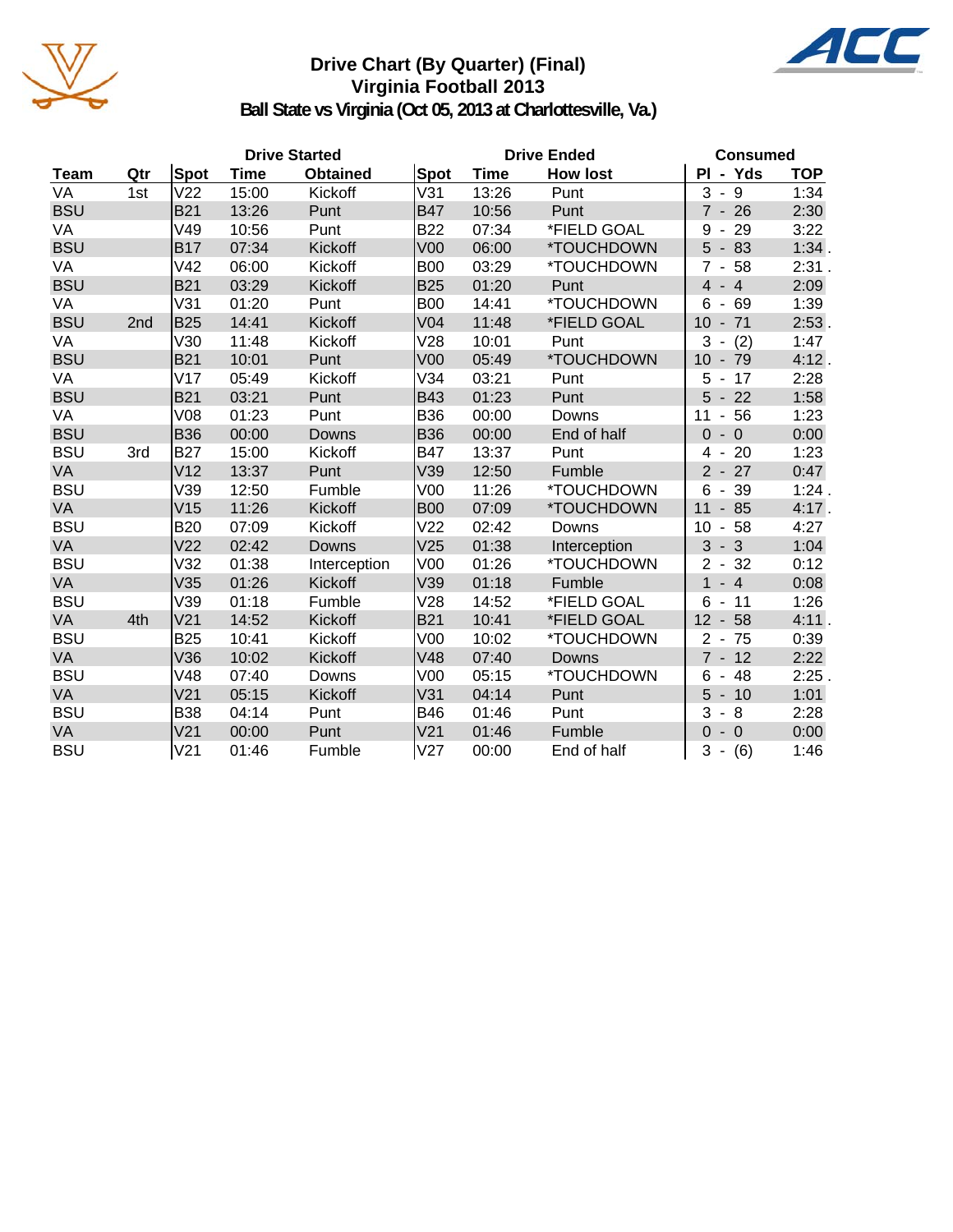

# **Play-by-Play Summary (1st quarter)**



**Ball State vs Virginia (Oct 05, 2013 at Charlottesville, Va.)**

|                                                        | BSU wins toss, elects to defer. UVa to receive and defend north EZ<br>Scott Secor kickoff 65 yards to the VA0, Jennings, D return 22 yards to the VA22 (D.  |                                  |
|--------------------------------------------------------|-------------------------------------------------------------------------------------------------------------------------------------------------------------|----------------------------------|
|                                                        | Hurley).                                                                                                                                                    |                                  |
| 1-10 VA 22                                             | Watford, D pass incomplete to McGee, J.                                                                                                                     |                                  |
| 2-10 VA 22                                             | Watford, D rush for 2 yards to the VA24 (Julian Boyd).                                                                                                      |                                  |
| VA 24<br>3-8<br>VA 31<br>4-1                           | Watford, D rush for 7 yards to the VA31 (Zack Ryan).<br>Vozenilek, A punt 48 yards to the BSU21, downed.                                                    |                                  |
|                                                        | 3 plays, 9 yards, 1:34                                                                                                                                      |                                  |
| <b>BALL STATE drive start at 13:26.</b>                |                                                                                                                                                             |                                  |
| 1-10 BSU 21                                            | Keith Wenning pass incomplete to Jamill Smith.                                                                                                              |                                  |
| 2-10 BSU 21                                            | Jahwan Edwards rush for 1 yard to the BSU22 (Urban, B;Dean, D).                                                                                             |                                  |
| <b>BSU 22</b><br>$3-9$<br>1-10 BSU 37                  | Keith Wenning pass complete to Willie Snead for 15 yards to the BSU37, 1ST DOWN BSU.                                                                        | P <sub>1</sub><br>P <sub>2</sub> |
|                                                        | Keith Wenning pass complete to Willie Snead for 12 yards to the BSU49, 1ST DOWN BSU<br>(Canady, M;Coley, H).                                                |                                  |
| 1-10 BSU 49                                            | Keith Wenning pass incomplete to Willie Snead.                                                                                                              |                                  |
| 2-10 BSU 49                                            | Jahwan Edwards rush for loss of 3 yards to the BSU46 (Coley, H).                                                                                            |                                  |
| 3-13 BSU 46                                            | Jahwan Edwards rush for 1 yard to the BSU47 (Urban, B;Romero, D).                                                                                           |                                  |
| 4-12 BSU 47                                            | Kyle Schmidt punt 40 yards to the VA13, Smith, T return 36 yards to the VA49 (Jordan                                                                        |                                  |
|                                                        | Hansel).<br>7 plays, 26 yards, 2:30                                                                                                                         |                                  |
| VIRGINIA drive start at 10:56.                         |                                                                                                                                                             |                                  |
| 1-10 VA 49                                             | Watford, D rush for 9 yards to the BSU42 (Brian Jones; Kenneth Lee).                                                                                        |                                  |
| <b>BSU 42</b><br>$2 - 1$                               | Watford, D pass complete to Mizzell, T for 8 yards to the BSU34, 1ST DOWN VA (Brian                                                                         | P <sub>1</sub>                   |
|                                                        | Jones).                                                                                                                                                     |                                  |
| 1-10 BSU 34<br><b>BSU 29</b><br>$2 - 5$                | Parks, K rush for 5 yards to the BSU29 (Trent Toothman).<br>Jennings, D rush for no gain to the BSU29 (Kenneth Lee; Zack Ryan).                             |                                  |
| $3-5$<br><b>BSU 29</b>                                 | Watford, D pass complete to McGee, J for 5 yards to the BSU24, 1ST DOWN VA (Eric                                                                            | P <sub>2</sub>                   |
|                                                        | Patterson).                                                                                                                                                 |                                  |
| <b>BSU 24</b><br>$1 - 10$                              | Shepherd, K rush for 2 yards to the BSU22 (Brian Jones).                                                                                                    |                                  |
| <b>BSU 22</b><br>2-8                                   | Watford, D pass incomplete to Jennings, D.                                                                                                                  |                                  |
| $3-8$<br><b>BSU 22</b><br><b>BSU 22</b><br>4-8         | Watford, D pass incomplete to Mizzell, T.<br>Vozenilek, A field goal attempt from 39 GOOD, clock 07:34.                                                     |                                  |
|                                                        | Virginia 3, Ball State 0                                                                                                                                    |                                  |
|                                                        |                                                                                                                                                             |                                  |
|                                                        | 9 plays, 29 yards, 3:22                                                                                                                                     |                                  |
|                                                        | Sims, D kickoff 65 yards to the BSU0, Jamill Smith return 17 yards to the BSU17 (Valles,                                                                    |                                  |
|                                                        | M).                                                                                                                                                         |                                  |
| <b>BALL STATE drive start at 07:34.</b><br>1-10 BSU 17 |                                                                                                                                                             | P <sub>3</sub>                   |
|                                                        | Keith Wenning pass complete to J. Williams for 27 yards to the BSU44, 1ST DOWN BSU<br>(Harris, A).                                                          |                                  |
| <b>BSU 44</b><br>1-10                                  | Keith Wenning pass complete to J. Williams for 11 yards to the VA45, 1ST DOWN BSU                                                                           | P4                               |
|                                                        | (Nicholson, D).                                                                                                                                             |                                  |
| 1-10 VA 45                                             | Keith Wenning pass complete to Jamill Smith for 28 yards to the VA17, 1ST DOWN BSU                                                                          | P <sub>5</sub>                   |
| <b>VA 08</b><br>$1 - 1$                                | (Nicholson, D), PENALTY VA personal foul (Dean, D) 9 yards to the VA8.<br>1st and 8.                                                                        |                                  |
| VA 08<br>1-G                                           | Jahwan Edwards rush for 5 yards to the VA3 (Urban, B).                                                                                                      |                                  |
| 2-G<br>VA 03                                           | Jahwan Edwards rush for 3 yards to the VA0, TOUCHDOWN, clock 06:00.                                                                                         |                                  |
| $1-G$<br>VA 03                                         | Scott Secor kick attempt good.                                                                                                                              |                                  |
|                                                        | <b>Ball State 7, Virginia 3</b>                                                                                                                             |                                  |
|                                                        | 5 plays, 83 yards, 1:34<br>Scott Secor kickoff 60 yards to the VA5, Jennings, D return 37 yards to the VA42 (Quintin                                        |                                  |
|                                                        | Cooper).                                                                                                                                                    |                                  |
| VIRGINIA drive start at 06:00.                         |                                                                                                                                                             |                                  |
| 1-10 VA 42                                             | Watford, D pass incomplete to Smith, T (Brian Jones).                                                                                                       |                                  |
| VA 42<br>2-10<br>3-6                                   | Shepherd, K rush for 4 yards to the VA46 (Brian Jones).                                                                                                     | P3                               |
| <b>VA 46</b>                                           | Watford, D pass complete to Johnson, K for 10 yards to the BSU44, 1ST DOWN VA,<br>out-of-bounds.                                                            |                                  |
| <b>BSU 44</b><br>$1 - 10$                              | Mizzell, T rush for 6 yards to the BSU38 (D. Hurley).                                                                                                       |                                  |
| <b>BSU 38</b><br>2-4                                   | PENALTY VA holding (Moses, M) 10 yards to the BSU48.                                                                                                        |                                  |
| $2 - 14$<br><b>BSU 48</b>                              | Watford, D pass incomplete to Shepherd, K.                                                                                                                  |                                  |
| <b>BSU 48</b><br>3-14<br><b>BSU02</b><br>1-G           | Watford, D pass complete to Smith, T for 46 yards to the BSU2, 1ST DOWN VA (Brian Jones).<br>Parks, K rush for 2 yards to the BSU0, TOUCHDOWN, clock 03:29. | P4                               |
| <b>BSU 03</b><br>1-G                                   | Vozenilek, A kick attempt good.                                                                                                                             |                                  |
|                                                        | Virginia 10, Ball State 7                                                                                                                                   |                                  |
|                                                        | 7 plays, 58 yards, 2:31<br>Sims, D kickoff 61 yards to the BSU4, Jamill Smith return 17 yards to the BSU21 (Valles,                                         |                                  |

### **BALL STATE drive start at 03:29.**

| 1-10 BSU 21 | Keith Wenning pass complete to Jamill Smith for 7 yards to the BSU28. |  |
|-------------|-----------------------------------------------------------------------|--|
|             |                                                                       |  |

2-3 BSU 28 PENALTY VA offside (Valles, M) 5 yards to the BSU33, 1ST DOWN BSU. X6 X6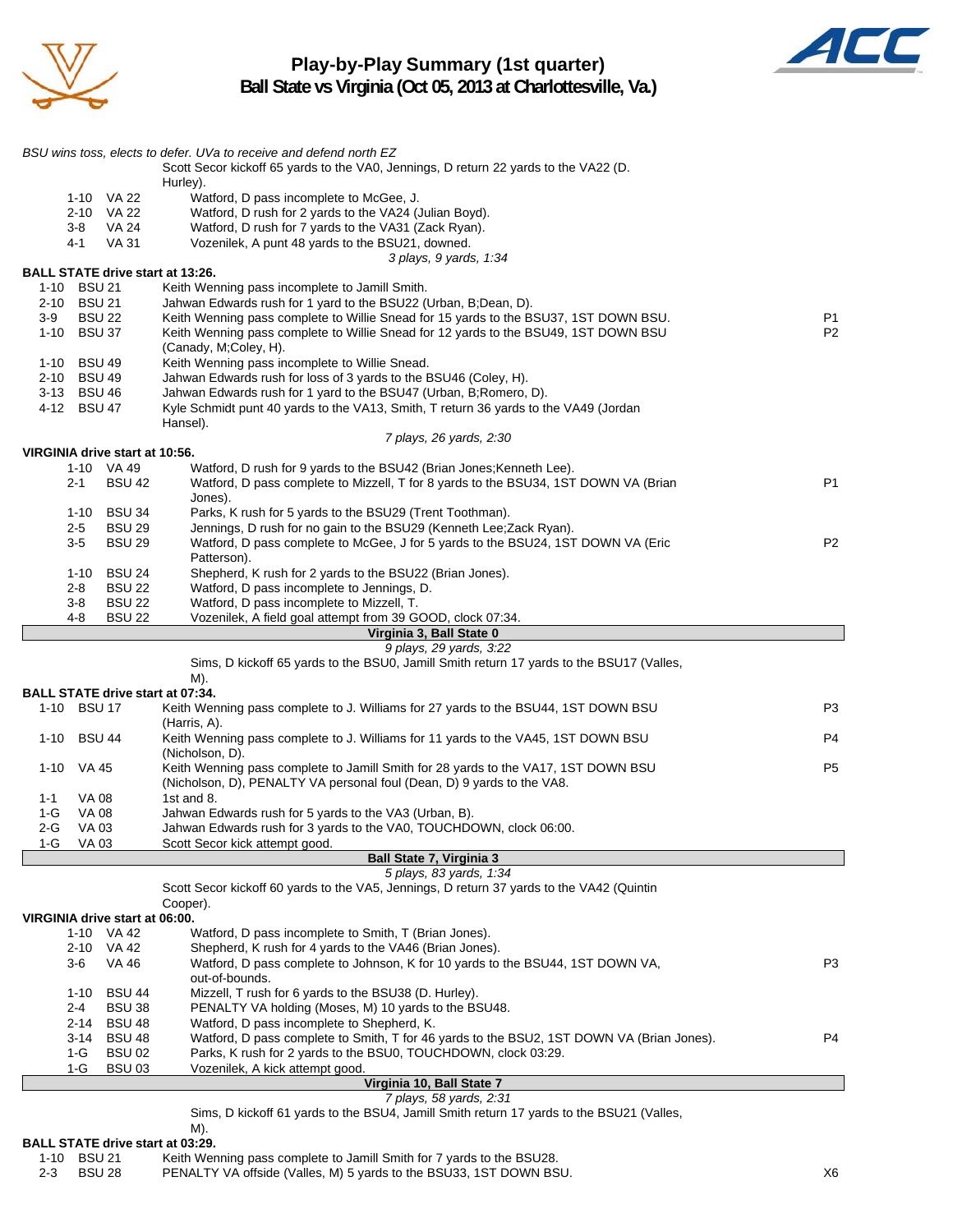

# **Play-by-Play Summary (1st quarter) Ball State vs Virginia (Oct 05, 2013 at Charlottesville, Va.)**



| $1 - 10$ | <b>BSU 33</b>                                                    |                                | Keith Wenning sacked for loss of 7 yards to the BSU26 (Dean, D).                        |                |  |  |  |
|----------|------------------------------------------------------------------|--------------------------------|-----------------------------------------------------------------------------------------|----------------|--|--|--|
| $2 - 17$ | <b>BSU 26</b>                                                    |                                | Keith Wenning pass complete to J. Williams for loss of 1 yard to the BSU25 (Romero, D). |                |  |  |  |
| $3 - 18$ | <b>BSU 25</b>                                                    |                                | Keith Wenning pass incomplete to Willie Snead (Urban, B).                               |                |  |  |  |
| 4-18     | Kyle Schmidt punt 44 yards to the VA31, downed.<br><b>BSU 25</b> |                                |                                                                                         |                |  |  |  |
|          |                                                                  |                                | 4 plays, 4 yards, 2:09                                                                  |                |  |  |  |
|          |                                                                  | VIRGINIA drive start at 01:20. |                                                                                         |                |  |  |  |
|          |                                                                  | 1-10 VA 31                     | Parks, K rush for 2 yards to the VA33 (Aaron Taylor).                                   |                |  |  |  |
|          | $2 - 8$                                                          | VA 33                          | Watford, D rush for 12 yards to the VA45, 1ST DOWN VA (D. Hurley).                      | R5             |  |  |  |
|          |                                                                  | $1-10$ VA 45                   | Watford, D pass complete to Mizzell, T for 11 yards to the BSU44, 1ST DOWN VA (Kenneth  | P <sub>6</sub> |  |  |  |
|          |                                                                  |                                | Lee:Zack Ryan).                                                                         |                |  |  |  |
|          | 1-10                                                             | <b>BSU 44</b>                  | Parks, K rush for 5 yards to the BSU39 (J. Newsome).                                    |                |  |  |  |
|          | $2 - 5$                                                          | <b>BSU 39</b>                  | Clock 00:00.                                                                            |                |  |  |  |
|          |                                                                  |                                | <b>END OF 1st QUARTER: Virginia 10, Ball State 7</b>                                    |                |  |  |  |

|                        |       | Time  |   |   | 1st Downs |         | Conversions |         |                   |                  |
|------------------------|-------|-------|---|---|-----------|---------|-------------|---------|-------------------|------------------|
| <b>Quarter Summary</b> | Score | Poss  | R |   |           | 3rd     | 4th         | Rushina | Passing           | <b>Penalties</b> |
| <b>Ball State</b>      |       | 06:13 |   | 5 |           | 1-3     | $0 - 0$     | 6-0     | 7-10-0-99         | 0-0              |
| Virginia               | 10    | 08:47 |   |   |           | $3 - 5$ | 0-0         | 12-56   | $5 - 10 - 0 - 80$ | $3 - 24$         |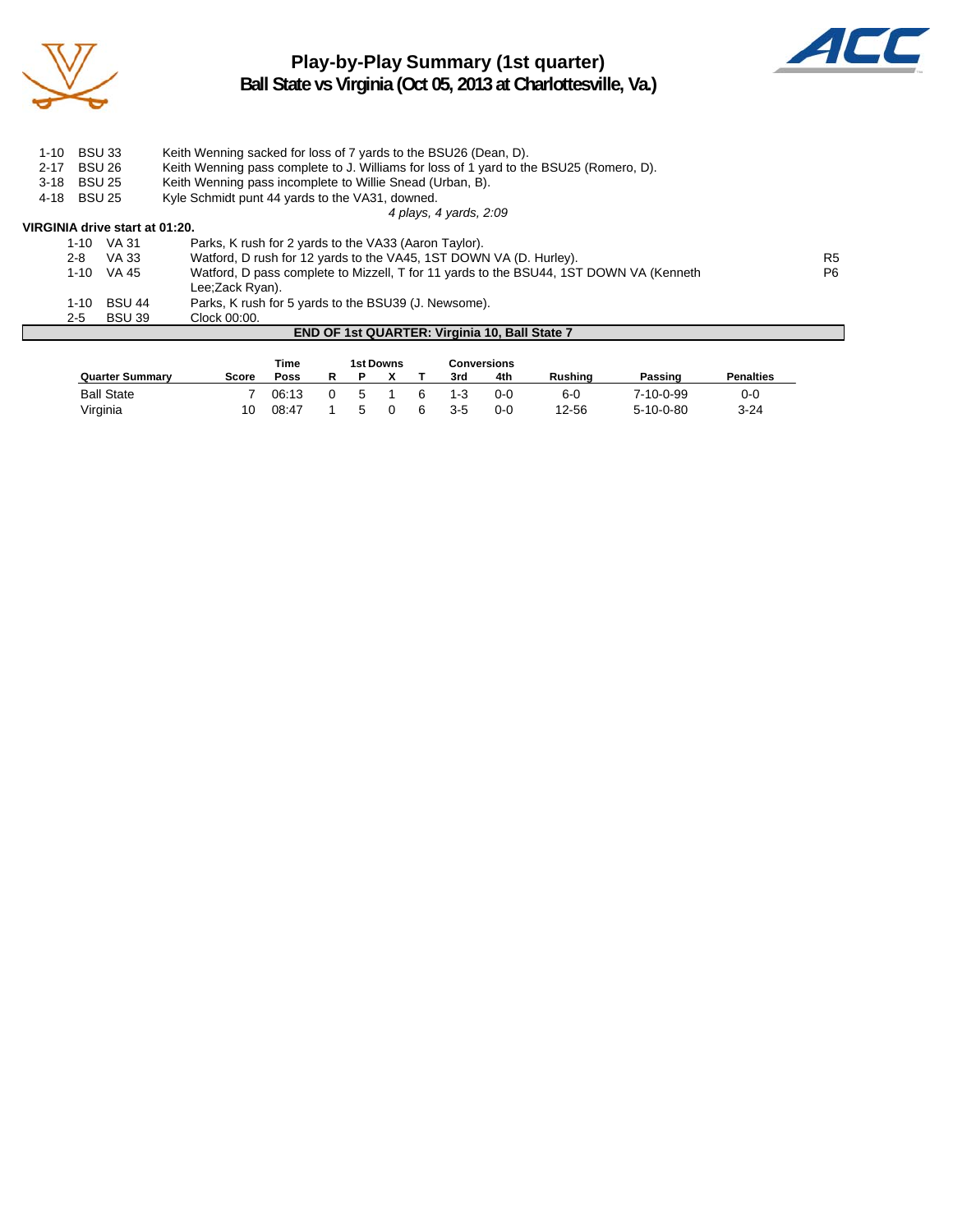

# **Quickie Statistics (1st quarter only) Ball State vs Virginia (Oct 05, 2013 at Charlottesville, Va.)**



|                                   | <b>BSU</b>   | VA           |
|-----------------------------------|--------------|--------------|
| Score                             |              | 10           |
| <b>FIRST DOWNS</b>                | 6            | 6            |
| <b>RUSHES-YARDS (NET)</b>         | $6-0$        | 12-56        |
| <b>PASSING YDS (NET)</b>          | 99           | 80           |
| Passes Att-Comp-Int               | $10 - 7 - 0$ | $10 - 5 - 0$ |
| <b>TOTAL OFFENSE PLAYS-YARDS</b>  | 16-99        | 22-136       |
| <b>Fumble Returns-Yards</b>       | $0 - 0$      | $0-0$        |
| <b>Punt Returns-Yards</b>         | $0 - 0$      | $1 - 36$     |
| Kickoff Returns-Yards             | $2 - 34$     | $2 - 59$     |
| <b>Interception Returns-Yards</b> | $0 - 0$      | $0 - 0$      |
| Punts (Number-Avg)                | $2 - 42.0$   | $1 - 48.0$   |
| Fumbles-Lost                      | $0 - 0$      | $0-0$        |
| Penalties-Yards                   | $0-0$        | $3 - 24$     |
| <b>Possession Time</b>            | 06:13        | 08:47        |
| <b>Third-Down Conversions</b>     | 1 of $3$     | 3 of 5       |
| <b>Fourth-Down Conversions</b>    | $0$ of $0$   | $0$ of $0$   |

# **Ball State** Virginia

| Rushing        |          | No. Gain Loss Net TD Lg Avg |               |  |  |
|----------------|----------|-----------------------------|---------------|--|--|
| Jahwan Edwards | 5 10     |                             | 3 7 1 5 1.4   |  |  |
| Keith Wenning  | $\Omega$ |                             | 7 -7 0 0 -7.0 |  |  |

| <b>Passing</b>      | $C-A-I$        |       | Yds         | TD           | Long | <b>Sack</b>   | Passing             | $C-A-I$      |              | Yds            | TD<br>Lo     |
|---------------------|----------------|-------|-------------|--------------|------|---------------|---------------------|--------------|--------------|----------------|--------------|
| Keith Wenning       | $7 - 10 - 0$   |       | 99          | $\Omega$     | 28   |               | David Watford       | $5 - 10 - 0$ |              | 80             | $\Omega$     |
| <b>Receiving</b>    | No.            | Yards | TD          |              | Long |               | Receiving           | No.          | Yards        | TD             | Lonc         |
| Jordan Williams     | 3              | 37    | $\Omega$    |              | 27   |               | Taguan Mizzell      | 2            | 19           | 0              | 11           |
| Jamill Smith        | 2              | 35    | 0           |              | 28   |               | Tim Smith           |              | 46           | 0              | 46           |
| <b>Willie Snead</b> | $\overline{2}$ | 27    | $\Omega$    |              | 15   |               | Keeon Johnson       |              | 10           | 0              | 10           |
|                     |                |       |             |              |      |               | Jake McGee          |              | 5            | 0              | ξ            |
| <b>Punting</b>      | No.            | Yds   | Avg         | Long         | In20 | TВ            | <b>Punting</b>      | No.          | Yds          | Avg            | Long         |
| Kyle Schmidt        | $\overline{2}$ | 84    | 42.0        | 44           |      | 0<br>$\Omega$ | Alec Vozenilek      |              | 48           | 48.0           | 48           |
| <b>Punt Returns</b> | No.            | Yards | TD          |              | Long |               | <b>Punt Returns</b> | No.          | Yards        | TD             | Long         |
|                     |                |       |             |              |      |               | <b>Tim Smith</b>    |              | 36           | $\Omega$       | 36           |
| <b>Kick Returns</b> | No.            | Yards | TD          |              | Long |               | <b>Kick Returns</b> | No.          | Yards        | TD             | Long         |
| Jamill Smith        | 2              | 34    | $\mathbf 0$ |              | 17   |               | Darius Jennings     | 2            | 59           | $\Omega$       | 37           |
| <b>Tackles</b>      | UA-A           | Total |             | <b>Sacks</b> |      | TFL           | <b>Tackles</b>      | UA-A         | <b>Total</b> |                | <b>Sacks</b> |
| <b>Brian Jones</b>  | $4 - 1$        |       | 5           | 0.0          |      | 0.0           | <b>Brent Urban</b>  | $1 - 2$      |              | 3              | 0.0          |
| Dae'Shaun Hurley    | 3-0            |       | 3           | 0.0          |      | 0.0           | Max Valles          | 2-0          |              | 2              | 0.0          |
| Zack Ryan           | $1 - 2$        |       | 3           | 0.0          |      | 0.0           | Demetrious Nicholso | $2 - 0$      |              | 2              | 0.0          |
| Kenneth Lee         | $0 - 3$        |       | 3           | 0.0          |      | 0.0           | Daguan Romero       | $1 - 1$      |              | $\overline{c}$ | 0.0          |

|    | Virginia              |                |               |                                            |          |              |           |            |             |          |
|----|-----------------------|----------------|---------------|--------------------------------------------|----------|--------------|-----------|------------|-------------|----------|
|    | <b>Rushing</b>        |                | No. Gain Loss |                                            |          | <b>Net</b>   | <b>TD</b> | Lg         | Avg         |          |
|    | David Watford         | 4              | 30            |                                            | 0        | 30           | 0         | 12         | 7.5         |          |
|    | <b>Kevin Parks</b>    | 4              | 14            |                                            | 0        | 14           | 1         | 5          | 3.5         |          |
|    | <b>Taquan Mizzell</b> | 1              | 6             |                                            | 0        | 6            | 0         | 6          | 6.0         |          |
|    | Khalek Shepherd       | $\overline{2}$ | 6             |                                            | 0        | 6            | $\Omega$  | 4          | 3.0         |          |
|    | <b>Passing</b>        |                | C-A-I         |                                            | Yds      | TD           | Long      |            | <b>Sack</b> |          |
|    | David Watford         |                | $5 - 10 - 0$  |                                            | 80       | 0            |           | 46         | $\Omega$    |          |
|    | <b>Receiving</b>      | No.            |               | Yards                                      | TD       |              | Long      |            |             |          |
|    | <b>Taquan Mizzell</b> | $\overline{2}$ |               | 19                                         | 0        |              | 11        |            |             |          |
|    | <b>Tim Smith</b>      | 1              |               | 46                                         | 0        |              | 46        |            |             |          |
|    | Keeon Johnson         | 1              |               | 10                                         | 0        |              | 10        |            |             |          |
|    | Jake McGee            | 1              |               | 5                                          | 0        |              | 5         |            |             |          |
|    | <b>Punting</b>        | <u>No.</u>     | Yds           |                                            | Avg      | Long         |           | In20       | ΤВ          |          |
|    | Alec Vozenilek        | 1              | 48            |                                            | 48.0     |              | 48        | 0          |             | $\Omega$ |
|    | <b>Punt Returns</b>   | No.            | Yards         |                                            | TD       |              | Long      |            |             |          |
|    | <b>Tim Smith</b>      | 1              |               | 36                                         | $\Omega$ |              | 36        |            |             |          |
|    | <b>Kick Returns</b>   | No.            | Yards         |                                            | TD       |              | Long      |            |             |          |
|    | Darius Jennings       | $\overline{2}$ |               | 59                                         | 0        |              | 37        |            |             |          |
|    | <b>Tackles</b>        | UA-A           |               | <b>Total</b>                               |          | <b>Sacks</b> |           | <b>TFL</b> |             |          |
|    | <b>Brent Urban</b>    | $1 - 2$        |               | 3                                          |          | 0.0          |           | 0.0        |             |          |
|    | Max Valles            | $2 - 0$        |               |                                            |          | 0.0          |           | 0.0        |             |          |
|    | Demetrious Nicholso   | $2 - 0$        |               | $\begin{array}{c} 2 \\ 2 \\ 2 \end{array}$ |          | 0.0          |           | 0.0        |             |          |
|    | Daquan Romero         | $1 - 1$        |               |                                            |          | 0.0          |           | 1.0        |             |          |
|    |                       |                |               |                                            |          |              |           | V-H        |             |          |
| הר |                       |                |               |                                            |          |              |           | $\sim$     | $\sim$      |          |

| Qtr | Time  | <b>Scoring Play</b>                                         | V-H     |
|-----|-------|-------------------------------------------------------------|---------|
| 1st | 07:34 | VA - Alec Vozenilek 39 yd field goal, 9-29 3:22             | $0 - 3$ |
|     | 06:00 | BSU - Jahwan Edwards 3 yd run (Scott Secor kick), 5-83 1:34 | $7 - 3$ |
|     | 03:29 | VA - Kevin Parks 2 yd run (Alec Vozenilek kick), 7-58 2:31  | 7 - 10  |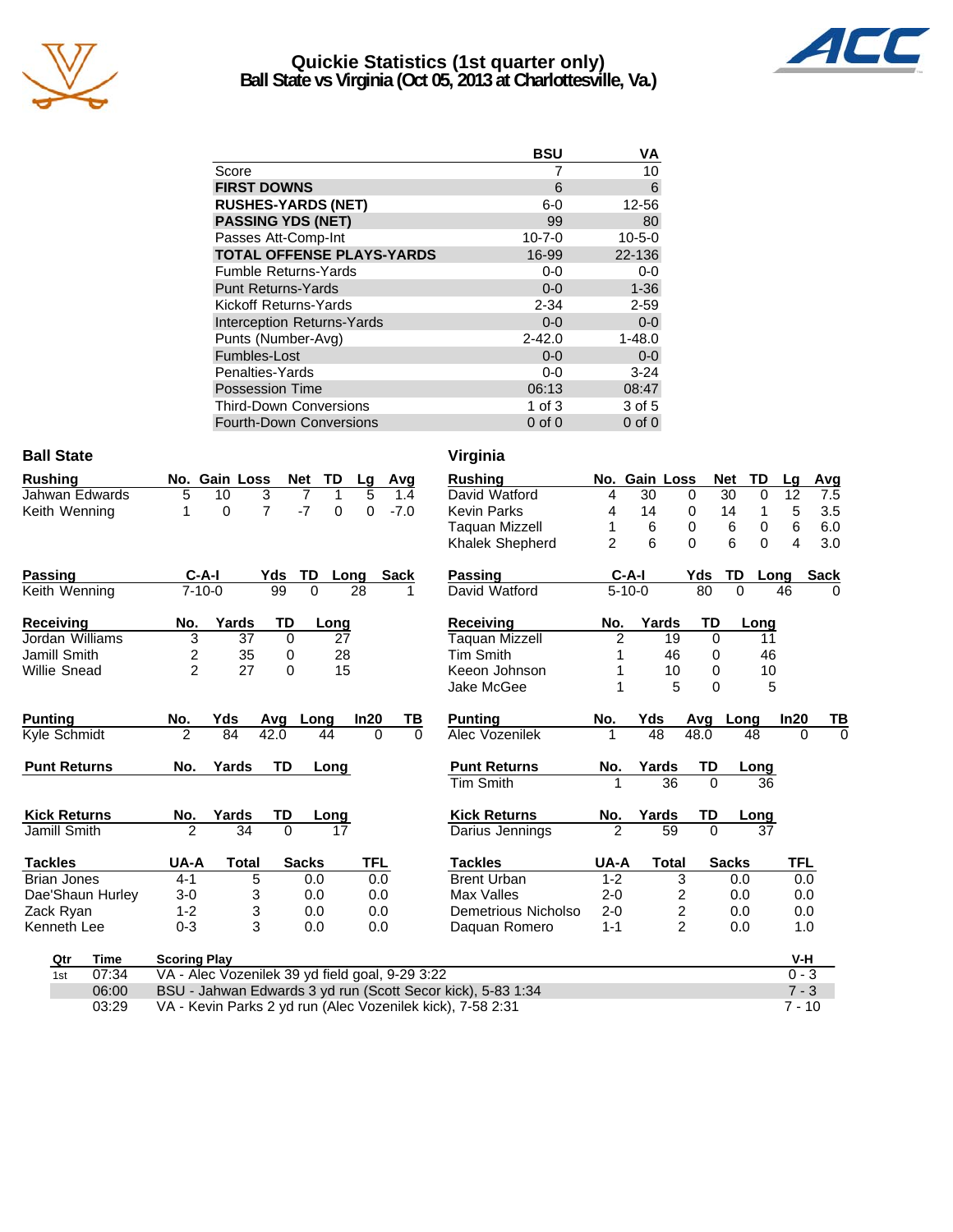

# **Play-by-Play Summary (2nd quarter) Ball State vs Virginia (Oct 05, 2013 at Charlottesville, Va.)**



|              | 2-5            | <b>BSU 39</b>                  | Start of 2nd quarter, clock 15:00.                                                                                                                    |                 |
|--------------|----------------|--------------------------------|-------------------------------------------------------------------------------------------------------------------------------------------------------|-----------------|
|              | 2-5            | <b>BSU 39</b>                  | Shepherd, K rush for 12 yards to the BSU27, 1ST DOWN VA (Kenneth Lee).                                                                                | R7              |
|              | $1-G$          | 1-10 BSU 27<br><b>BSU 03</b>   | Watford, D rush for 27 yards to the BSU0, 1ST DOWN VA, TOUCHDOWN, clock 14:41.<br>Vozenilek, A kick attempt good.                                     | R8              |
|              |                |                                | Virginia 17, Ball State 7                                                                                                                             |                 |
|              | $1-G$          | <b>VA 35</b>                   | PENALTY BSU roughing the kicker 15 yards to the 50 yardline.                                                                                          |                 |
|              |                |                                | 6 plays, 69 yards, 1:39                                                                                                                               |                 |
|              |                |                                | Sims, D kickoff 50 yards to the BSU0, touchback.                                                                                                      |                 |
|              |                |                                | <b>BALL STATE drive start at 14:41.</b>                                                                                                               |                 |
|              | 1-10 BSU 25    |                                | Jahwan Edwards rush for 6 yards to the BSU31 (Coley, H).                                                                                              |                 |
| 2-4          |                | <b>BSU 31</b>                  | Keith Wenning pass complete to Zane Fakes for 5 yards to the BSU36, 1ST DOWN BSU (Coley,                                                              | P7              |
|              |                |                                | H).                                                                                                                                                   |                 |
|              | 1-10 BSU 36    |                                | Jahwan Edwards rush for 11 yards to the BSU47, 1ST DOWN BSU (Coley, H;Phelps, B).                                                                     | R8              |
|              | 1-10 BSU 47    |                                | Jahwan Edwards rush for 20 yards to the VA33, 1ST DOWN BSU (Phelps, B).                                                                               | R9              |
|              | 1-10 VA 33     |                                | Keith Wenning pass complete to Willie Snead for 11 yards to the VA22, 1ST DOWN BSU                                                                    | P <sub>10</sub> |
|              |                |                                | (Canady, M).                                                                                                                                          |                 |
|              | 1-10 VA 22     |                                | Keith Wenning pass complete to Willie Snead for 13 yards to the VA9, 1ST DOWN BSU                                                                     | P <sub>11</sub> |
|              |                |                                | (Canady, M;Coley, H).                                                                                                                                 |                 |
| 1-G<br>1-G   | VA 09<br>VA 04 |                                | PENALTY VA personal foul (Harold, E) 5 yards to the VA4, 1ST DOWN BSU.<br>Keith Wenning pass incomplete to Jamill Smith.                              | X12             |
| 2-G          | VA 04          |                                | Keith Wenning pass incomplete to Jamill Smith.                                                                                                        |                 |
| 3-G          | VA 04          |                                | Keith Wenning pass incomplete to Willie Snead.                                                                                                        |                 |
| 4-G          | <b>VA 04</b>   |                                | Scott Secor field goal attempt from 21 GOOD, clock 11:48.                                                                                             |                 |
|              |                |                                | Virginia 17, Ball State 10                                                                                                                            |                 |
|              |                |                                | 10 plays, 71 yards, 2:53                                                                                                                              |                 |
|              |                |                                | Scott Secor kickoff 47 yards to the VA18, Wingo-Reeves, C return 12 yards to the VA30                                                                 |                 |
|              |                |                                | (Connor Ryan).                                                                                                                                        |                 |
|              |                | VIRGINIA drive start at 11:48. |                                                                                                                                                       |                 |
|              |                | 1-10 VA 30                     | Watford, D pass complete to Mizzell, T for 1 yard to the VA31 (Brian Jones; Michael Ayers).                                                           |                 |
|              | 2-9            | VA 31                          | Mizzell, T rush for loss of 4 yards to the VA27 (Brian Jones; Sean Wiggins).                                                                          |                 |
|              |                | 3-13 VA 27                     | Watford, D pass complete to Skrobacz, B for 1 yard to the VA28 (Zack Ryan).                                                                           |                 |
|              |                | 4-12 VA 28                     | Vozenilek, A punt 56 yards to the BSU16, Jamill Smith return 5 yards to the BSU21                                                                     |                 |
|              |                |                                | (Valles, M;Dockins, K).                                                                                                                               |                 |
|              |                |                                | 3 plays, minus 2 yards, 1:47                                                                                                                          |                 |
|              |                |                                | <b>BALL STATE drive start at 10:01.</b>                                                                                                               |                 |
| $2 - 7$      | 1-10 BSU 21    | <b>BSU 24</b>                  | Horactio Banks rush for 3 yards to the BSU24 (Romero, D).<br>Keith Wenning pass incomplete to Zane Fakes, dropped pass.                               |                 |
| 3-7          |                | <b>BSU 24</b>                  | PENALTY VA pass interference (Hoskey, D) 5 yards to the BSU29, 1ST DOWN BSU.                                                                          | X <sub>13</sub> |
|              | 1-10 BSU 29    |                                | Horactio Banks rush for loss of 2 yards to the BSU27 (Coley, H; Romero, D).                                                                           |                 |
|              | 2-12 BSU 27    |                                | Keith Wenning pass complete to Willie Snead for 42 yards to the VA31, 1ST DOWN BSU.                                                                   | P <sub>14</sub> |
|              | 1-10 VA 31     |                                | Keith Wenning pass complete to J. Williams for 3 yards to the VA28 (Romero, D;Coley, H).                                                              |                 |
| $2 - 7$      | VA 28          |                                | Keith Wenning pass incomplete to J. Williams.                                                                                                         |                 |
| 3-7          | <b>VA 28</b>   |                                | Keith Wenning pass complete to Jamill Smith for 13 yards to the VA15, 1ST DOWN BSU.                                                                   | P <sub>15</sub> |
|              | 1-10 VA 15     |                                | Horactio Banks rush for loss of 1 yard to the VA16 (Coley, H).                                                                                        |                 |
| 2-11         | VA 16          |                                | Keith Wenning pass complete to Jahwan Edwards for 5 yards to the VA11 (Nicholson, D).                                                                 |                 |
| 3-6          | VA 11          |                                | Keith Wenning pass complete to Willie Snead for 11 yards to the VA0, 1ST DOWN BSU,                                                                    | P16             |
|              |                |                                | TOUCHDOWN, clock 05:49.                                                                                                                               |                 |
| 1-G          | VA 03          |                                | Scott Secor kick attempt good.                                                                                                                        |                 |
|              |                |                                | Virginia 17, Ball State 17                                                                                                                            |                 |
|              |                |                                | 10 plays, 79 yards, 4:12                                                                                                                              |                 |
|              |                |                                | Scott Secor kickoff 51 yards to the VA14, Mizzell, T return 3 yards to the VA17 (Eric                                                                 |                 |
|              |                |                                | Patterson).                                                                                                                                           |                 |
|              |                | VIRGINIA drive start at 05:49. |                                                                                                                                                       |                 |
|              |                | 1-10 VA 17                     | Watford, D pass complete to Shepherd, K for loss of 2 yards to the VA15 (Avery Bailey).                                                               |                 |
|              |                | 2-12 VA 15                     | Shepherd, K rush for 15 yards to the VA30, 1ST DOWN VA (Brian Jones).                                                                                 | R9              |
|              |                | 1-10 VA 30<br>2-10 VA 30       | Shepherd, K rush for no gain to the VA30 (Avery Bailey; Sean Wiggins).<br>Watford, D pass complete to Mizzell, T for 6 yards to the VA36 (C. Zaramo). |                 |
|              | 3-4            | VA 36                          | Watford, D rush for loss of 2 yards to the VA34 (Nathan Ollie).                                                                                       |                 |
|              | 4-6            | <b>VA 34</b>                   | Vozenilek, A punt 45 yards to the BSU21, fair catch by Willie Snead.                                                                                  |                 |
|              |                |                                | 5 plays, 17 yards, 2:28                                                                                                                               |                 |
|              |                |                                | <b>BALL STATE drive start at 03:21.</b>                                                                                                               |                 |
|              | 1-10 BSU 21    |                                | Jahwan Edwards rush for 1 yard to the BSU22 (Urban, B; Harold, E).                                                                                    |                 |
| 2-9          |                | <b>BSU 22</b>                  | Keith Wenning pass complete to J. Williams for 8 yards to the BSU30.                                                                                  |                 |
| 3-1          |                | <b>BSU 30</b>                  | PENALTY VA offside 5 yards to the BSU35, 1ST DOWN BSU.                                                                                                | X17             |
|              | 1-10 BSU 35    |                                | Jahwan Edwards rush for 3 yards to the BSU38 (Urban, B; Nicholson, D).                                                                                |                 |
| $2 - 7$      |                | BSU 38                         | Keith Wenning pass complete to Jahwan Edwards for 5 yards to the BSU43 (Nicholson, D).                                                                |                 |
| $3 - 2$      |                | <b>BSU 43</b>                  | Keith Wenning pass incomplete to Willie Snead.                                                                                                        |                 |
| $\Lambda$ -2 |                | <b>RCII</b> 43                 | Kyle Schmidt punt 49 vards to the VAR Smith Traturn 0 vards to the VAR (Connor Pyan)                                                                  |                 |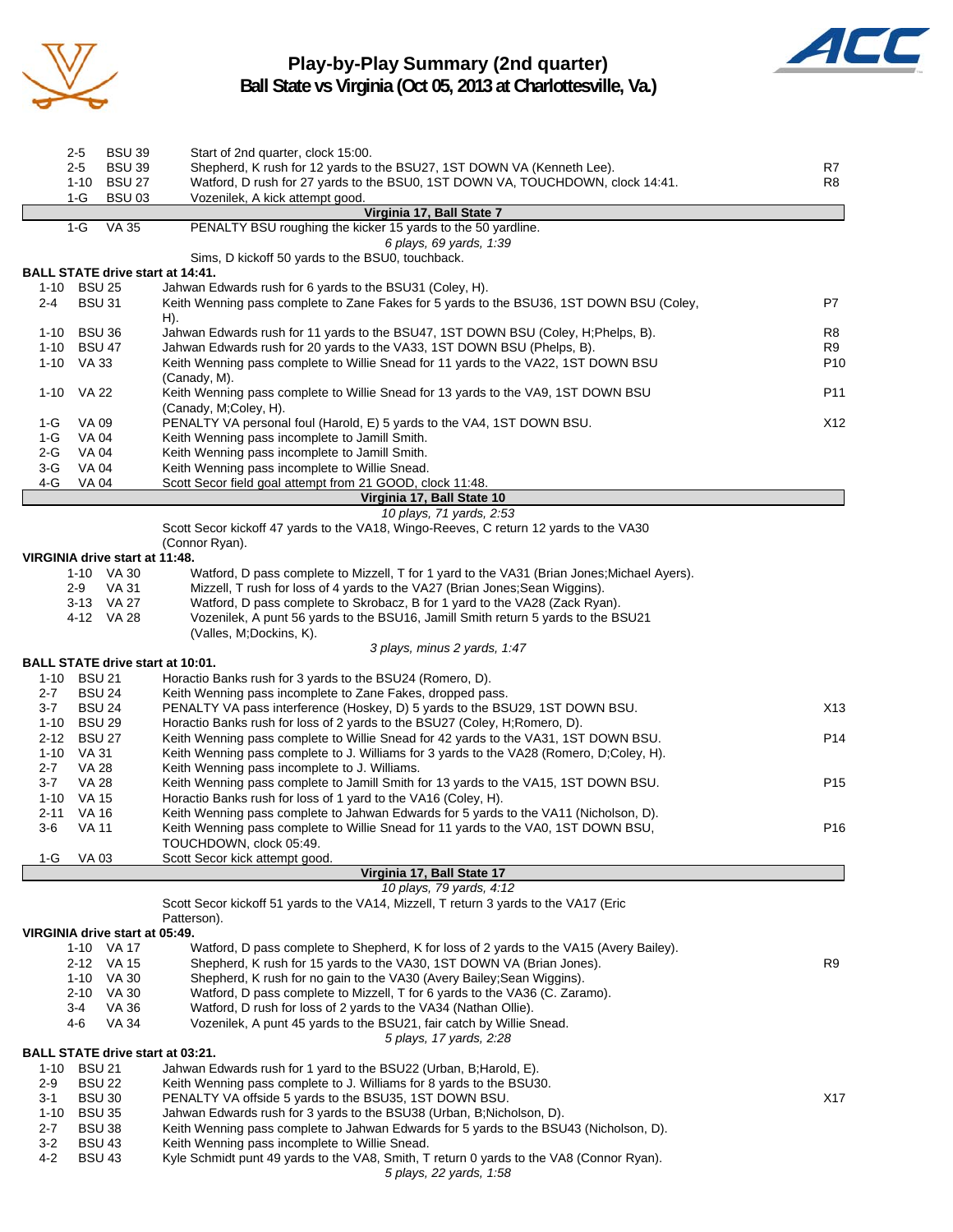

# *Play-by-Play Summary (2nd quarter)*

*Ball State vs Virginia (Oct 05, 2013 at Charlottesville, Va.)*



#### **VIRGINIA drive start at 01:23.**

|          | 9000 - 900 - 910 - 910 - 91 - 92 |                                                                                        |                 |
|----------|----------------------------------|----------------------------------------------------------------------------------------|-----------------|
|          | 1-10 VA 08                       | Watford, D pass complete to Terrell, D for 19 yards to the VA27, 1ST DOWN VA (Quintin  | P <sub>10</sub> |
|          |                                  | Cooper).                                                                               |                 |
|          | 1-10 VA 27                       | Watford, D pass complete to Parks, K for loss of 2 yards to the VA25 (Quintin Cooper). |                 |
|          | 2-12 VA 25                       | Timeout Virginia, clock 01:05.                                                         |                 |
|          | 2-12 VA 25                       | Watford, D pass incomplete to McGee, J.                                                |                 |
|          | 3-12 VA 25                       | Watford, D pass complete to McGee, J for 19 yards to the VA44, 1ST DOWN VA (D.         | P11             |
|          |                                  | Hurley; Joseph Fazio).                                                                 |                 |
|          | 1-10 VA 44                       | Watford, D sacked for loss of 7 yards to the VA37 (J. Newsome).                        |                 |
|          | 2-17 VA 37                       | Timeout Virginia, clock 00:38.                                                         |                 |
| $2 - 17$ | VA 37                            | Watford, D pass incomplete to Jennings, D.                                             |                 |
|          | 3-17 VA 37                       | Watford, D pass complete to Parks, K for 18 yards to the BSU45, 1ST DOWN VA (Eric      | P <sub>12</sub> |
|          |                                  | Patterson).                                                                            |                 |
| 1-10     | <b>BSU 45</b>                    | TEAM pass incomplete.                                                                  |                 |
| $2 - 10$ | <b>BSU 45</b>                    | Watford, D pass incomplete to Jennings, D.                                             |                 |
| 3-10     | <b>BSU 45</b>                    | Watford, D pass incomplete to McGee, J (D. Hurley).                                    |                 |
| 4-10     | <b>BSU 45</b>                    | Watford, D pass complete to Parks, K for 9 yards to the BSU36 (Zack Ryan).             |                 |
|          |                                  | 11 plays, 56 yards, 1:23                                                               |                 |
|          |                                  |                                                                                        |                 |

#### **BALL STATE drive start at 00:00.** End of half, clock 00:00.

|                                                | LIN OF HAIR OLOOK OU.OU. |             |  |   |  |   |         |         |          |                   |                  |  |
|------------------------------------------------|--------------------------|-------------|--|---|--|---|---------|---------|----------|-------------------|------------------|--|
| END OF 2nd QUARTER: Virginia 17, Ball State 17 |                          |             |  |   |  |   |         |         |          |                   |                  |  |
| <b>Time</b><br>1st Downs<br>Conversions        |                          |             |  |   |  |   |         |         |          |                   |                  |  |
| <b>Quarter Summary</b>                         | Score                    | <b>Poss</b> |  |   |  |   | 3rd     | 4th     | Rushina  | Passing           | <b>Penalties</b> |  |
|                                                |                          |             |  |   |  |   |         |         |          |                   |                  |  |
| <b>Ball State</b>                              | 10                       | 09:03       |  | 6 |  |   | $2 - 4$ | $0 - 0$ | $8 - 41$ | 10-16-0-116       | $1 - 15$         |  |
| Virginia                                       |                          | 05:57       |  |   |  | ൳ | 2-5     | 0-1     | 7-41     | $9 - 14 - 0 - 69$ | $3 - 15$         |  |
|                                                |                          |             |  |   |  |   |         |         |          |                   |                  |  |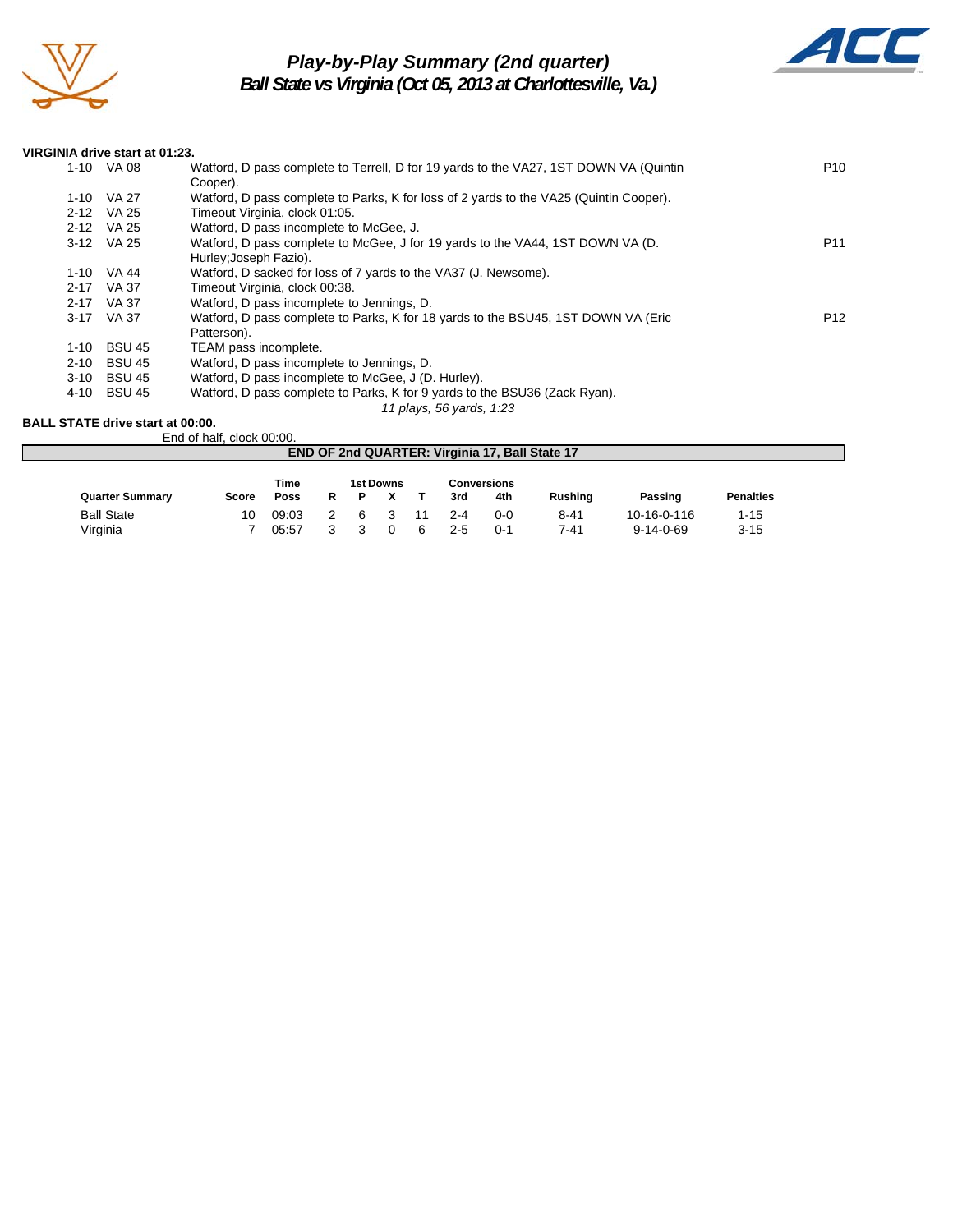

## **Quickie Statistics (2nd quarter only) Ball State vs Virginia (Oct 05, 2013 at Charlottesville, Va.)**



|                                   | <b>BSU</b> | ٧A           |
|-----------------------------------|------------|--------------|
| Score                             | 10         |              |
| <b>FIRST DOWNS</b>                | 11         | 6            |
| <b>RUSHES-YARDS (NET)</b>         | $8 - 41$   | $7 - 41$     |
| <b>PASSING YDS (NET)</b>          | 116        | 69           |
| Passes Att-Comp-Int               | $16-10-0$  | $14 - 9 - 0$ |
| <b>TOTAL OFFENSE PLAYS-YARDS</b>  | 24-157     | 21-110       |
| <b>Fumble Returns-Yards</b>       | $0-0$      | $0-0$        |
| <b>Punt Returns-Yards</b>         | $1 - 5$    | $1-0$        |
| Kickoff Returns-Yards             | $0-0$      | $2 - 15$     |
| <b>Interception Returns-Yards</b> | $0 - 0$    | $0 - 0$      |
| Punts (Number-Avg)                | $1 - 49.0$ | $2 - 50.5$   |
| Fumbles-Lost                      | $0 - 0$    | $0 - 0$      |
| Penalties-Yards                   | $1 - 15$   | $3 - 15$     |
| <b>Possession Time</b>            | 09:03      | 05:57        |
| <b>Third-Down Conversions</b>     | $2$ of 4   | 2 of 5       |
| Fourth-Down Conversions           | $0$ of $0$ | $0$ of 1     |

| <b>Ball State</b>     |                                                 |                                                                                             |                      |                 |          | Virginia                                                      |                |               |                |                  |            |             |
|-----------------------|-------------------------------------------------|---------------------------------------------------------------------------------------------|----------------------|-----------------|----------|---------------------------------------------------------------|----------------|---------------|----------------|------------------|------------|-------------|
| <b>Rushing</b>        | No. Gain Loss                                   |                                                                                             | Net<br>TD            | Lg              | Avg      | <b>Rushing</b>                                                |                | No. Gain Loss |                | <b>Net</b><br>TD | Lg         | Avg         |
| Jahwan Edwards        | 5<br>41                                         | 0                                                                                           | 41<br>0              | $\overline{20}$ | 8.2      | Khalek Shepherd                                               | 3              | 27            | 0              | 27<br>0          | 15         | 9.0         |
| Horactio Banks        | 3<br>3                                          | 3                                                                                           | $\Omega$<br>$\Omega$ | 3               | 0.0      | David Watford                                                 | 3              | 27            | 9              | 18<br>1          | 27         | 6.0         |
|                       |                                                 |                                                                                             |                      |                 |          | Taquan Mizzell                                                | 1              | $\Omega$      | 4              | $-4$<br>$\Omega$ | 0          | $-4.0$      |
| <b>Passing</b>        | $C-A-I$                                         |                                                                                             | Yds TD Long Sack     |                 |          | Passing                                                       |                | $C-A-I$       | Yds            | TD               | Long       | <b>Sack</b> |
| Keith Wenning         | $10 - 16 - 0$                                   | 116                                                                                         |                      | 42              |          | David Watford                                                 |                | $9 - 13 - 0$  | 69             | $\Omega$         | 19         |             |
|                       |                                                 |                                                                                             |                      |                 |          | <b>TEAM</b>                                                   | $0 - 1 - 0$    |               | 0              | 0                | 0          | $\mathbf 0$ |
| <b>Receiving</b>      | No.                                             | Yards                                                                                       | TD<br>Long           |                 |          | <b>Receiving</b>                                              | No.            | Yards         | TD             | Long             |            |             |
| <b>Willie Snead</b>   | 4                                               | 77                                                                                          | $\mathbf{1}$         | 42              |          | <b>Kevin Parks</b>                                            | 3              | 25            | $\Omega$       | 18               |            |             |
| Jordan Williams       | $\overline{2}$                                  | 11                                                                                          | 0                    | 8               |          | Taguan Mizzell                                                | 2              | 7             | 0              |                  | 6          |             |
| Jahwan Edwards        | $\overline{c}$                                  | 10                                                                                          | 0                    | 5               |          | Jake McGee                                                    | 1              | 19            | 0              | 19               |            |             |
| Jamill Smith          | 1                                               | 13                                                                                          | 0                    | 13              |          | Dominique Terrell                                             | 1              | 19            | $\Omega$       | 19               |            |             |
| <b>Punting</b>        | Yds<br>No.                                      | Avg                                                                                         | Long                 | In20            | TВ       | <b>Punting</b>                                                | No.            | Yds           |                | Avg Long         | In20       | ΤВ          |
| Kyle Schmidt          | 49                                              | 49.0                                                                                        | 49                   |                 | $\Omega$ | Alec Vozenilek                                                | $\overline{2}$ | 101           | 50.5           | 56               | $\Omega$   | $\Omega$    |
| <b>Punt Returns</b>   | No.                                             | Yards                                                                                       | TD<br>Long           |                 |          | <b>Punt Returns</b>                                           | No.            | Yards         | TD             | Long             |            |             |
| Jamill Smith          |                                                 | 5                                                                                           | $\mathbf{0}$         |                 |          | <b>Tim Smith</b>                                              | 1              | 0             | $\Omega$       |                  | 0          |             |
| <b>Kick Returns</b>   | No.                                             | Yards                                                                                       | <b>TD</b><br>Long    |                 |          | <b>Kick Returns</b>                                           | No.            | Yards         | <b>TD</b>      | Long             |            |             |
|                       |                                                 |                                                                                             |                      |                 |          | <b>Connor Wingo-Reev</b>                                      | 1              | 12            | $\mathbf 0$    | 12               |            |             |
|                       |                                                 |                                                                                             |                      |                 |          | <b>Taquan Mizzell</b>                                         | 1              | 3             | $\Omega$       |                  | 3          |             |
| <b>Tackles</b>        | UA-A                                            | <b>Total</b>                                                                                | <b>Sacks</b>         | <b>TFL</b>      |          | <b>Tackles</b>                                                | UA-A           | <b>Total</b>  |                | <b>Sacks</b>     | <b>TFL</b> |             |
| <b>Brian Jones</b>    | $1 - 2$                                         | 3                                                                                           | 0.0                  | 0.5             |          | <b>Henry Coley</b>                                            | $3 - 4$        |               | 7              | 0.0              | 1.5        |             |
| <b>Quintin Cooper</b> | $2 - 0$                                         | 2                                                                                           | 0.0                  | 1.0             |          | Demetrious Nicholso                                           | $2 - 1$        | $\sqrt{3}$    |                | 0.0              | 0.0        |             |
| Zack Ryan             | $2 - 0$                                         | $\overline{\mathbf{c}}$                                                                     | 0.0                  | 0.0             |          | Daquan Romero                                                 | $1 - 2$        |               | 3              | 0.0              | 0.5        |             |
| Connor Ryan           | $2 - 0$                                         | $\overline{2}$                                                                              | 0.0                  | 0.0             |          | <b>Brandon Phelps</b>                                         | $1 - 1$        |               | $\overline{2}$ | 0.0              | 0.0        |             |
| <b>Time</b><br>Qtr    | <b>Scoring Play</b>                             |                                                                                             |                      |                 |          |                                                               |                |               |                |                  | V-H        |             |
| 07:34<br>1st          | VA - Alec Vozenilek 39 yd field goal, 9-29 3:22 |                                                                                             |                      |                 |          |                                                               |                |               |                |                  | $0 - 3$    |             |
| 06:00                 |                                                 |                                                                                             |                      |                 |          | BSU - Jahwan Edwards 3 yd run (Scott Secor kick), 5-83 1:34   |                |               |                |                  | $7 - 3$    |             |
| 03:29                 |                                                 |                                                                                             |                      |                 |          | VA - Kevin Parks 2 yd run (Alec Vozenilek kick), 7-58 2:31    |                |               |                |                  | $7 - 10$   |             |
| 14:41<br>2nd          |                                                 |                                                                                             |                      |                 |          | VA - David Watford 27 yd run (Alec Vozenilek kick), 6-69 1:39 |                |               |                |                  | $0 - 7$    |             |
| 11:48                 | BSU - Scott Secor 21 yd field goal, 10-71 2:53  |                                                                                             |                      |                 |          |                                                               |                |               |                |                  | $3 - 7$    |             |
| 05:49                 |                                                 | BSU - Willie Snead 11 yd pass from Keith Wenning (Scott Secor kick), 10-79 4:12<br>$10 - 7$ |                      |                 |          |                                                               |                |               |                |                  |            |             |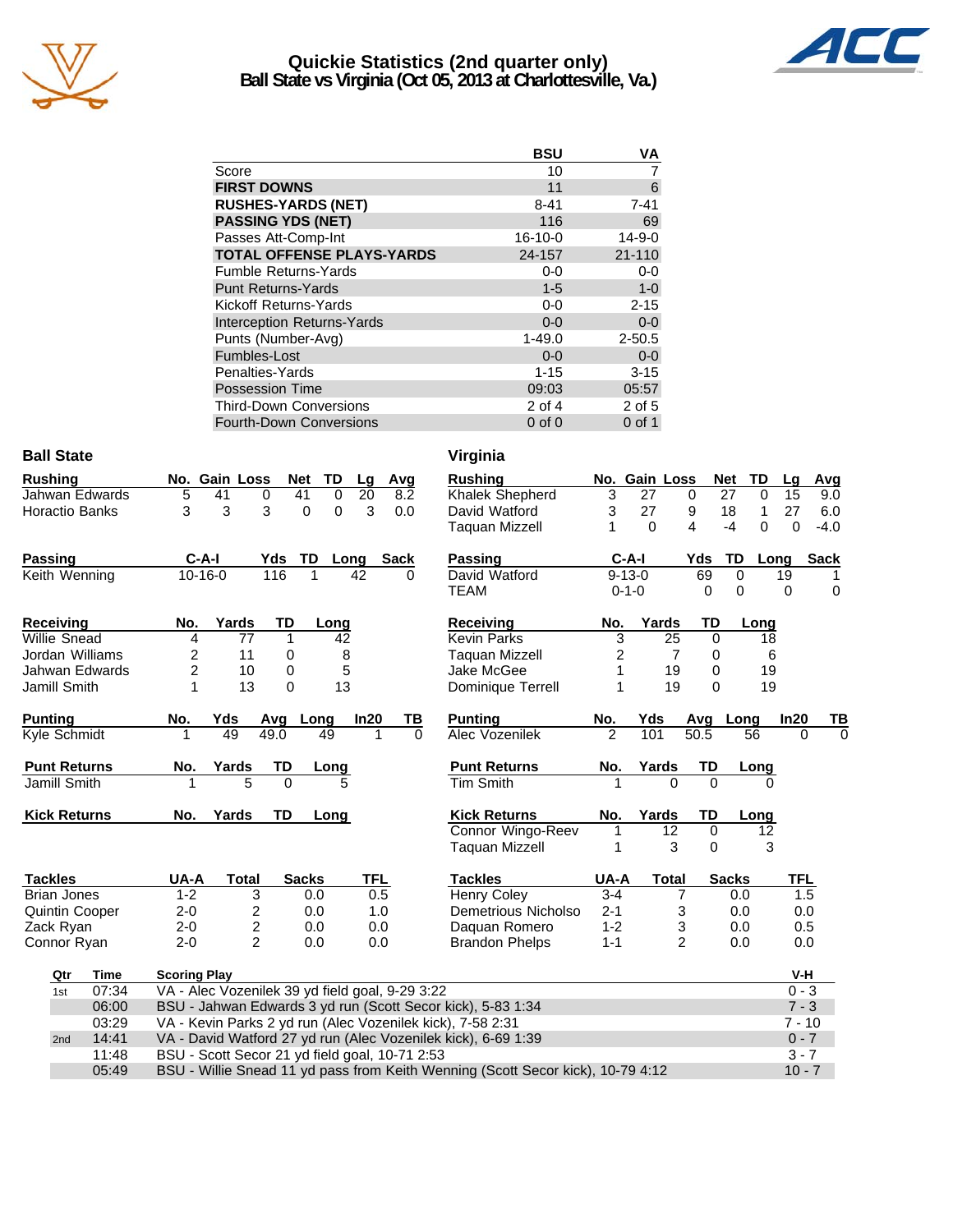

# **Play-by-Play Summary (3rd quarter)**



**Ball State vs Virginia (Oct 05, 2013 at Charlottesville, Va.)**

|                                              | Start of 3rd quarter, clock 15:00, VA ball on VA35.<br>Sims, D kickoff 65 yards to the BSU0, Jamill Smith return 27 yards to the BSU27 (Walker,       |                 |
|----------------------------------------------|-------------------------------------------------------------------------------------------------------------------------------------------------------|-----------------|
|                                              | D).                                                                                                                                                   |                 |
| <b>BALL STATE drive start at 15:00.</b>      |                                                                                                                                                       |                 |
| 1-10 BSU 27                                  | Jahwan Edwards rush for 17 yards to the BSU44, 1ST DOWN BSU (Canady, M).                                                                              | R <sub>18</sub> |
| 1-10 BSU 44                                  | Keith Wenning pass incomplete to Willie Snead.                                                                                                        |                 |
| 2-10 BSU 44                                  | Jahwan Edwards rush for 3 yards to the BSU47 (Snyder, J).                                                                                             |                 |
| $3 - 7$<br><b>BSU 47</b>                     | Keith Wenning pass incomplete to Willie Snead (Canady, M).                                                                                            |                 |
| 4-7<br><b>BSU 47</b>                         | Kyle Schmidt punt 41 yards to the VA12, out-of-bounds.                                                                                                |                 |
|                                              | 4 plays, 20 yards, 1:23                                                                                                                               |                 |
| VIRGINIA drive start at 13:37.<br>1-10 VA 12 | PENALTY VA false start (Smith, E) 5 yards to the VA7.                                                                                                 |                 |
|                                              |                                                                                                                                                       |                 |
| 1-15 VA 07<br>2-15 VA 07                     | Parks, K rush for no gain to the VA7 (Joel Cox; Tracy Key).<br>Parks, K rush for 32 yards to the VA39, fumble forced by D. Hurley, fumble by Parks, K |                 |
|                                              | recovered by BSU D. Hurley at VA39.                                                                                                                   |                 |
|                                              | 2 plays, 27 yards, 0:47                                                                                                                               |                 |
| <b>BALL STATE drive start at 12:50.</b>      |                                                                                                                                                       |                 |
| 1-10 VA 39                                   | Keith Wenning pass incomplete to Willie Snead (Urban, B).                                                                                             |                 |
| 2-10 VA 39                                   | Jahwan Edwards rush for 1 yard to the VA38 (Dean, D;Urban, B).                                                                                        |                 |
| $3-9$<br>VA 38                               | Keith Wenning pass complete to J. Williams for 22 yards to the VA16, 1ST DOWN BSU                                                                     | P <sub>19</sub> |
|                                              | (Nicholson, D).                                                                                                                                       |                 |
| 1-10 VA 16                                   | Keith Wenning pass incomplete to Willie Snead.                                                                                                        |                 |
| 2-10 VA 16                                   | Horactio Banks rush for 15 yards to the VA1, 1ST DOWN BSU (Phelps, B; Nicholson, D).                                                                  | R <sub>20</sub> |
| VA 01<br>1-G                                 | Keith Wenning rush for 1 yard to the VA0, TOUCHDOWN, clock 11:26.                                                                                     |                 |
| 1-G<br>VA 03                                 | Scott Secor kick attempt good.                                                                                                                        |                 |
|                                              |                                                                                                                                                       |                 |
|                                              | Ball State 24, Virginia 17<br>6 plays, 39 yards, 1:24                                                                                                 |                 |
|                                              | Scott Secor kickoff 61 yards to the VA4, Jennings, D return 11 yards to the VA15 (Quintin                                                             |                 |
|                                              | Cooper).                                                                                                                                              |                 |
| VIRGINIA drive start at 11:26.               |                                                                                                                                                       |                 |
| 1-10 VA 15                                   | Watford, D pass complete to Shepherd, K for 5 yards to the VA20 (Brian Jones).                                                                        |                 |
| VA 20<br>$2 - 5$                             | Shepherd, K rush for 10 yards to the VA30, 1ST DOWN VA (Trent Toothman).                                                                              | R <sub>13</sub> |
| 1-10 VA 30                                   | Parks, K rush for 4 yards to the VA34 (Nathan Ollie).                                                                                                 |                 |
| <b>VA 34</b><br>$2 - 6$                      | Shepherd, K rush for 31 yards to the BSU35, 1ST DOWN VA (Eric Patterson).                                                                             | R <sub>14</sub> |
| 1-10 BSU 35                                  | Parks, K rush for 8 yards to the BSU27 (Joel Cox; D. Hurley).                                                                                         |                 |
| $2 - 2$<br><b>BSU 27</b>                     | Parks, K rush for 15 yards to the BSU12, 1ST DOWN VA (D. Hurley).                                                                                     | R <sub>15</sub> |
| $1 - 10$<br><b>BSU 12</b>                    | Parks, K rush for 4 yards to the BSU8 (Brian Jones).                                                                                                  |                 |
| $2 - 6$<br><b>BSU 08</b>                     | Mizzell, T rush for 3 yards to the BSU5 (Darnell Smith; Sean Wiggins).                                                                                |                 |
| <b>BSU 05</b><br>3-3                         | Parks, K rush for 2 yards to the BSU3 (Darnell Smith; Kenneth Lee).                                                                                   |                 |
| <b>BSU 03</b><br>4-1                         | Watford, D rush for 1 yard to the BSU2, 1ST DOWN VA (Joel Cox; Nathan Ollie).                                                                         | R <sub>16</sub> |
| $1-G$<br><b>BSU02</b>                        | Parks, K rush for 2 yards to the BSU0, TOUCHDOWN, clock 07:09.                                                                                        |                 |
| 1-G<br><b>BSU03</b>                          | PENALTY VA false start (Fortin, M) 5 yards to the BSU8.                                                                                               |                 |
|                                              |                                                                                                                                                       |                 |
| $1-G$<br><b>BSU 08</b>                       | Vozenilek, A kick attempt good.                                                                                                                       |                 |
|                                              | Virginia 24, Ball State 24<br>11 plays, 85 yards, 4:17                                                                                                |                 |
|                                              |                                                                                                                                                       |                 |
|                                              | Sims, D kickoff 65 yards to the BSU0, Jamill Smith return 20 yards to the BSU20 (Rainey,<br>K).                                                       |                 |
| <b>BALL STATE drive start at 07:09.</b>      |                                                                                                                                                       |                 |
| 1-10 BSU 20                                  | Keith Wenning pass complete to Zane Fakes for 8 yards to the BSU28 (Canady, M).                                                                       |                 |
| $2 - 2$<br><b>BSU 28</b>                     |                                                                                                                                                       | X21             |
|                                              | Horactio Banks rush for 1 yard to the BSU29 (Harold, E), PENALTY VA face mask (Harold, E)<br>15 yards to the BSU44, 1ST DOWN BSU.                     |                 |
| <b>BSU 44</b>                                | 1st and 10.                                                                                                                                           |                 |
| 1-10<br><b>BSU 44</b><br>1-10                | Jahwan Edwards rush for 5 yards to the BSU49 (Romero, D. Harold, E).                                                                                  |                 |
|                                              | Keith Wenning pass complete to J. Williams for 9 yards to the VA42, 1ST DOWN BSU (Canady,                                                             |                 |
| <b>BSU 49</b><br>2-5                         |                                                                                                                                                       | P <sub>22</sub> |
|                                              | M).                                                                                                                                                   |                 |
| 1-10 VA 42                                   | Keith Wenning pass incomplete to Jamill Smith.                                                                                                        |                 |
| 2-10 VA 42                                   | Jahwan Edwards rush for 6 yards to the VA36 (Brim, D).                                                                                                |                 |
| $3 - 4$<br>VA 36                             | PENALTY VA offside (Urban, B) 5 yards to the VA31, 1ST DOWN BSU.                                                                                      | X23             |
| 1-10 VA 31                                   | Keith Wenning pass complete to J. Williams for 8 yards to the VA23, out-of-bounds                                                                     |                 |
|                                              | (Canady, M).                                                                                                                                          |                 |
| $2 - 2$<br>VA 23                             | Horactio Banks rush for 1 yard to the VA22 (Snyder, J).                                                                                               |                 |
| $3 - 1$<br>VA 22                             | Keith Wenning rush for no gain to the VA22 (Snyder, J).                                                                                               |                 |
| 4-1<br><b>VA 22</b>                          | Jahwan Edwards rush for no gain to the VA22 (Romero, D;Urban, B).                                                                                     |                 |
|                                              | 10 plays, 58 yards, 4:27                                                                                                                              |                 |
| VIRGINIA drive start at 02:42.               |                                                                                                                                                       |                 |
| 1-10 VA 22                                   | Watford, D rush for loss of 1 yard to the VA21 (Zack Ryan; D. Hurley).                                                                                |                 |
| 2-11 VA 21<br><b>VA 25</b>                   | Parks, K rush for 4 yards to the VA25 (Michael Ayers).                                                                                                |                 |
| 3-7                                          | Watford, D pass intercepted by J. Garrett at the VA32, J. Garrett return 0 yards to the<br>VA32.                                                      |                 |
|                                              |                                                                                                                                                       |                 |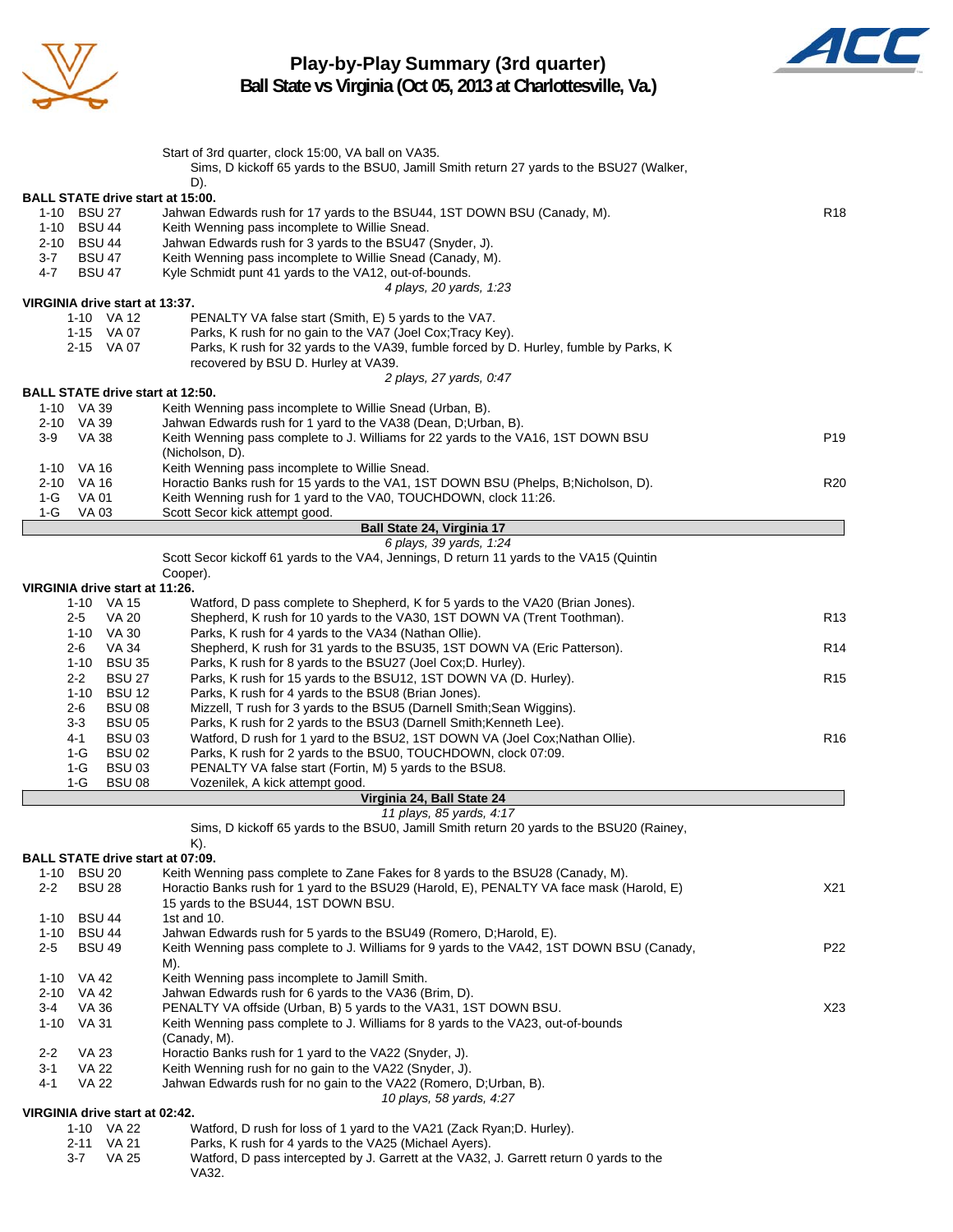

# **Play-by-Play Summary (3rd quarter)**



**Ball State vs Virginia (Oct 05, 2013 at Charlottesville, Va.)**

|                                                                                                    | 3 plays, 3 yards, 1:04                                                             |                 |  |  |  |  |  |  |
|----------------------------------------------------------------------------------------------------|------------------------------------------------------------------------------------|-----------------|--|--|--|--|--|--|
| <b>BALL STATE drive start at 01:38.</b>                                                            |                                                                                    |                 |  |  |  |  |  |  |
| 1-10 VA 32                                                                                         | Keith Wenning pass incomplete to Jahwan Edwards (Valles, M).                       |                 |  |  |  |  |  |  |
| VA 32<br>$2 - 10$                                                                                  | Jahwan Edwards rush for 32 yards to the VA0, 1ST DOWN BSU, TOUCHDOWN, clock 01:26. | R <sub>24</sub> |  |  |  |  |  |  |
| VA 03<br>1-G                                                                                       | Scott Secor kick attempt good.                                                     |                 |  |  |  |  |  |  |
|                                                                                                    | <b>Ball State 31, Virginia 24</b>                                                  |                 |  |  |  |  |  |  |
|                                                                                                    | 2 plays, 32 yards, 0:12                                                            |                 |  |  |  |  |  |  |
|                                                                                                    | Scott Secor kickoff 48 yards to the VA17, out-of-bounds, VA ball on VA35.          |                 |  |  |  |  |  |  |
| VIRGINIA drive start at 01:26.                                                                     |                                                                                    |                 |  |  |  |  |  |  |
| 1-10 VA 35<br>Watford, D pass complete to McGee, J for 4 yards to the VA39, fumble forced by Brian |                                                                                    |                 |  |  |  |  |  |  |
|                                                                                                    | Jones, fumble by McGee, J recovered by BSU Joel Cox at VA39.                       |                 |  |  |  |  |  |  |
|                                                                                                    | 1 play, 4 yards, 0:08                                                              |                 |  |  |  |  |  |  |
| <b>BALL STATE drive start at 01:18.</b>                                                            |                                                                                    |                 |  |  |  |  |  |  |
| 1-10 VA 39                                                                                         | Keith Wenning pass incomplete to Zane Fakes.                                       |                 |  |  |  |  |  |  |
| VA 39<br>$2 - 10$                                                                                  | Horactio Banks rush for loss of 3 yards to the VA42 (Urban, B).                    |                 |  |  |  |  |  |  |
| 3-13 VA 42                                                                                         | PENALTY VA unsportsmanlike conduct (Harold, E) 15 yards to the VA27, 1ST DOWN BSU. | X25             |  |  |  |  |  |  |
| <b>VA 27</b><br>$1 - 10$                                                                           | Keith Wenning pass incomplete to Zane Fakes (Valles, M).                           |                 |  |  |  |  |  |  |
| VA 27<br>$2 - 10$                                                                                  | Horactio Banks rush for loss of 1 yard to the VA28 (Harris, A; Romero, D).         |                 |  |  |  |  |  |  |
| VA 28<br>3-11                                                                                      | Clock 00:00.                                                                       |                 |  |  |  |  |  |  |
|                                                                                                    | <b>END OF 3rd QUARTER: Ball State 31, Virginia 24</b>                              |                 |  |  |  |  |  |  |
|                                                                                                    |                                                                                    |                 |  |  |  |  |  |  |
|                                                                                                    | <b>1st Downs</b><br><b>Conversions</b><br>Time                                     |                 |  |  |  |  |  |  |

|                   |       | ı ıme |    |          | TST DOWNS |     |         | conversions |                |           |                  |  |
|-------------------|-------|-------|----|----------|-----------|-----|---------|-------------|----------------|-----------|------------------|--|
| Quarter Summarv   | Score | Poss  |    |          |           |     | 3rd     | 4th         | <b>Rushing</b> | Passing   | <b>Penalties</b> |  |
| <b>Ball State</b> | 14    | 08:44 | -3 | 2 3      |           | - 8 | $1 - 3$ | $0 - 1$     | 14-78          | 4-12-0-47 | 0-0              |  |
| Virginia          |       | 06:16 | 4  | $\Omega$ | - 0       |     | $0 - 2$ | $1 - 1$     | 14-115         | $2-3-1-9$ | 5-45             |  |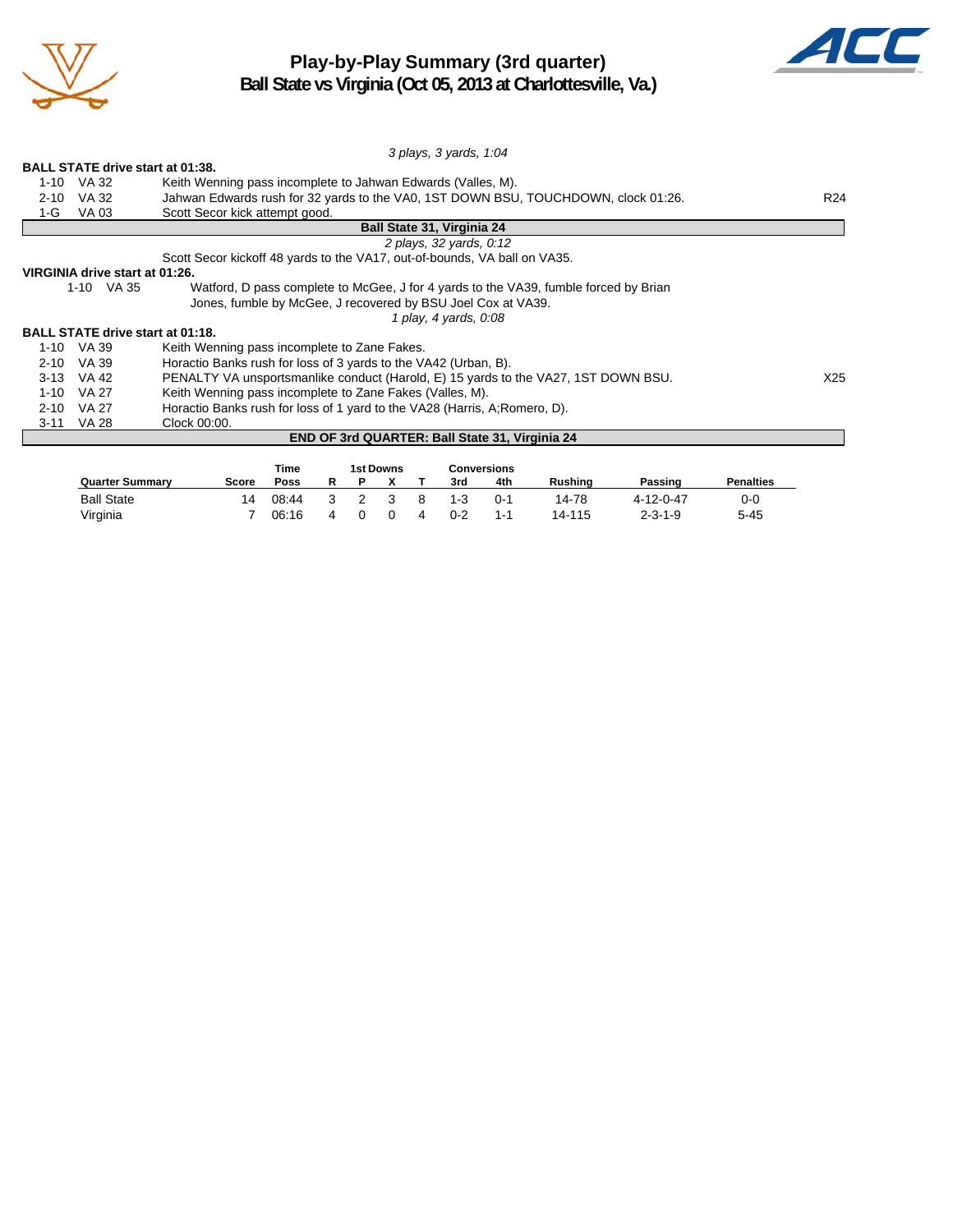

## **Quickie Statistics (3rd quarter only) Ball State vs Virginia (Oct 05, 2013 at Charlottesville, Va.)**



|                                   | <b>BSU</b>   | ٧A          |
|-----------------------------------|--------------|-------------|
| Score                             | 14           |             |
| <b>FIRST DOWNS</b>                | 8            | 4           |
| <b>RUSHES-YARDS (NET)</b>         | 14-78        | 14-115      |
| <b>PASSING YDS (NET)</b>          | 47           | 9           |
| Passes Att-Comp-Int               | $12 - 4 - 0$ | $3 - 2 - 1$ |
| <b>TOTAL OFFENSE PLAYS-YARDS</b>  | 26-125       | 17-124      |
| <b>Fumble Returns-Yards</b>       | $0-0$        | $0-0$       |
| <b>Punt Returns-Yards</b>         | $0 - 0$      | $0-0$       |
| Kickoff Returns-Yards             | $2 - 47$     | $1 - 11$    |
| <b>Interception Returns-Yards</b> | $1 - 0$      | $0-0$       |
| Punts (Number-Avg)                | $1 - 41.0$   | $0 - 0.0$   |
| Fumbles-Lost                      | $0 - 0$      | $2 - 2$     |
| Penalties-Yards                   | $0-0$        | $5 - 45$    |
| <b>Possession Time</b>            | 08:44        | 06:16       |
| <b>Third-Down Conversions</b>     | 1 of $3$     | $0$ of $2$  |
| <b>Fourth-Down Conversions</b>    | 0 of 1       | $1$ of $1$  |

### **Ball State**

| <b>Rushing</b>      |                |              | No. Gain Loss             | <b>Net</b>     | TD       | Lg         | Avg      | <b>Rushing</b>      | No.            | <b>Gain Loss</b> |              |          | <b>Net</b>   | TD          |
|---------------------|----------------|--------------|---------------------------|----------------|----------|------------|----------|---------------------|----------------|------------------|--------------|----------|--------------|-------------|
| Jahwan Edwards      | 7              | 64           | $\Omega$                  | 64             | 1        | 32         | 9.1      | Kevin Parks         | 9              | 71               | $\Omega$     |          | 71           | 1           |
| Horactio Banks      | 5              | 17           | 4                         | 13             | $\Omega$ | 15         | 2.6      | Khalek Shepherd     | 2              | 41               | 0            |          | 41           | 0           |
| Keith Wenning       | $\overline{2}$ | 1            | 0                         | 1              |          | 1          | 0.5      | Taguan Mizzell      |                | 3                | 0            |          | 3            | $\mathbf 0$ |
|                     |                |              |                           |                |          |            |          | David Watford       | $\overline{2}$ | 1                | 1            |          | 0            | $\Omega$    |
| Passing             |                | $C-A-I$      | Yds                       | TD             |          | Long       | Sack     | Passing             |                | C-A-I            |              | Yds      | TD           | Lo          |
| Keith Wenning       |                | $4 - 12 - 0$ |                           | 47<br>$\Omega$ |          | 22         | 0        | David Watford       |                | $2 - 3 - 1$      |              | 9        | $\Omega$     |             |
| Receiving           | No.            |              | Yards                     | TD             | Long     |            |          | Receiving           | No.            |                  | Yards        | TD       |              | Long        |
| Jordan Williams     |                | 3            | 39                        | 0              | 22       |            |          | Khalek Shepherd     |                |                  | 5            | 0        |              |             |
| Zane Fakes          |                |              | 8                         | 0              | 8        |            |          | Jake McGee          |                |                  | 4            | 0        |              |             |
| <b>Punting</b>      | No.            | Yds          | Avg                       |                | Long     | In20       | ΤВ       | <b>Punting</b>      | No.            | Yds              |              | Avg      | Long         |             |
| Kyle Schmidt        |                | 41           | 41.0                      |                | 41       |            | $\Omega$ |                     |                |                  |              |          |              |             |
| <b>Punt Returns</b> | No.            |              | Yards                     | TD             | Long     |            |          | <b>Punt Returns</b> | No.            |                  | Yards        | TD       |              | Long        |
| <b>Kick Returns</b> | No.            |              | Yards                     | TD             | Long     |            |          | <b>Kick Returns</b> | No.            |                  | Yards        | TD       |              | Long        |
| Jamill Smith        | $\mathfrak{p}$ |              | 47                        | $\Omega$       | 27       |            |          | Darius Jennings     |                |                  | 11           | $\Omega$ |              | 11          |
| <b>Tackles</b>      | UA-A           |              | <b>Total</b>              | <b>Sacks</b>   |          | <b>TFL</b> |          | <b>Tackles</b>      | UA-A           |                  | <b>Total</b> |          | <b>Sacks</b> |             |
| Dae'Shaun Hurley    | $2 - 2$        |              | 4                         | 0.0            |          |            | 0.5      | Maurice Canady      | $4-0$          |                  | 4            |          | 0.0          |             |
| <b>Brian Jones</b>  | $3-0$          |              | 3                         | 0.0            |          |            | 0.0      | Jake Snyder         | $3-0$          |                  | 3            |          | 0.0          |             |
| Joel Cox            | $0 - 3$        |              | $\ensuremath{\mathsf{3}}$ | 0.0            |          |            | 0.0      | <b>Brent Urban</b>  | $1 - 2$        |                  | 3            |          | 0.0          |             |
| Nathan Ollie        | $1 - 1$        |              | $\overline{2}$            | 0.0            |          |            | 0.0      | Daguan Romero       | $0 - 3$        |                  | 3            |          | 0.0          |             |

| Virginia              |                |                  |       |          |              |          |          |             |
|-----------------------|----------------|------------------|-------|----------|--------------|----------|----------|-------------|
| <b>Rushing</b>        | No.            | <b>Gain Loss</b> |       |          | <b>Net</b>   | TD       | Lg       | Avg         |
| <b>Kevin Parks</b>    | 9              | 71               | 0     |          | 71           | 1        | 32       | 7.9         |
| Khalek Shepherd       | 2              | 41               | 0     |          | 41           | 0        | 31       | 20.5        |
| <b>Taquan Mizzell</b> | 1              | 3                | 0     |          | 3            | 0        | 3        | 3.0         |
| David Watford         | $\overline{2}$ | 1                | 1     |          | 0            | $\Omega$ | 1        | 0.0         |
| Passing               |                | $C-A-I$          |       | Yds      | TD           | Long     |          | <b>Sack</b> |
| David Watford         |                | $2 - 3 - 1$      |       | 9        | $\Omega$     |          | 5        | 0           |
| <b>Receiving</b>      | No.            | Yards            |       | TD       |              | Long     |          |             |
| Khalek Shepherd       | 1              |                  | 5     | 0        |              | 5        |          |             |
| Jake McGee            | 1              |                  | 4     | 0        |              | 4        |          |             |
| <b>Punting</b>        | No.            | Yds              |       | Avg      | Long         |          | ln20     | ΤВ          |
|                       |                |                  |       |          |              |          |          |             |
| <b>Punt Returns</b>   | No.            | Yards            |       | TD       |              | Long     |          |             |
| <b>Kick Returns</b>   | No.            | Yards            |       | TD       |              | Long     |          |             |
| Darius Jennings       | 1              |                  | 11    | $\Omega$ |              | 11       |          |             |
| <b>Tackles</b>        | <b>UA-A</b>    |                  | Total |          | <b>Sacks</b> |          | TFL      |             |
| <b>Maurice Canady</b> | $4 - 0$        |                  | 4     |          | 0.0          |          | 0.0      |             |
| Jake Snyder           | $3-0$          |                  | 3     |          | 0.0          |          | 0.0      |             |
| <b>Brent Urban</b>    | $1 - 2$        |                  | 3     |          | 0.0          |          | 1.0      |             |
| Daquan Romero         | $0 - 3$        |                  | 3     |          | 0.0          |          | 0.5      |             |
|                       |                |                  |       |          |              |          | V-H      |             |
|                       |                |                  |       |          |              |          | $0 - 3$  |             |
| kick), 5-83 1:34      |                |                  |       |          |              |          | $7 - 3$  |             |
| (), 7-58 2:31         |                |                  |       |          |              |          | $7 - 10$ |             |
| kick), 6-69 1:39      |                |                  |       |          |              |          | $7 - 17$ |             |

| Qtr | Time  | <b>Scoring Play</b>                                                             | V-H       |
|-----|-------|---------------------------------------------------------------------------------|-----------|
| 1st | 07:34 | VA - Alec Vozenilek 39 yd field goal, 9-29 3:22                                 | $0 - 3$   |
|     | 06:00 | BSU - Jahwan Edwards 3 yd run (Scott Secor kick), 5-83 1:34                     | $7 - 3$   |
|     | 03:29 | VA - Kevin Parks 2 yd run (Alec Vozenilek kick), 7-58 2:31                      | $7 - 10$  |
| 2nd | 14:41 | VA - David Watford 27 yd run (Alec Vozenilek kick), 6-69 1:39                   | $7 - 17$  |
|     | 11:48 | BSU - Scott Secor 21 yd field goal, 10-71 2:53                                  | $10 - 17$ |
|     | 05:49 | BSU - Willie Snead 11 yd pass from Keith Wenning (Scott Secor kick), 10-79 4:12 | $17 - 17$ |
| 3rd | 11:26 | BSU - Keith Wenning 1 yd run (Scott Secor kick), 6-39 1:24                      | $7 - 0$   |
|     | 07:09 | VA - Kevin Parks 2 yd run (Alec Vozenilek kick), 11-85 4:17                     | $7 - 7$   |
|     | 01:26 | BSU - Jahwan Edwards 32 yd run (Scott Secor kick), 2-32 0:12                    | $14 - 7$  |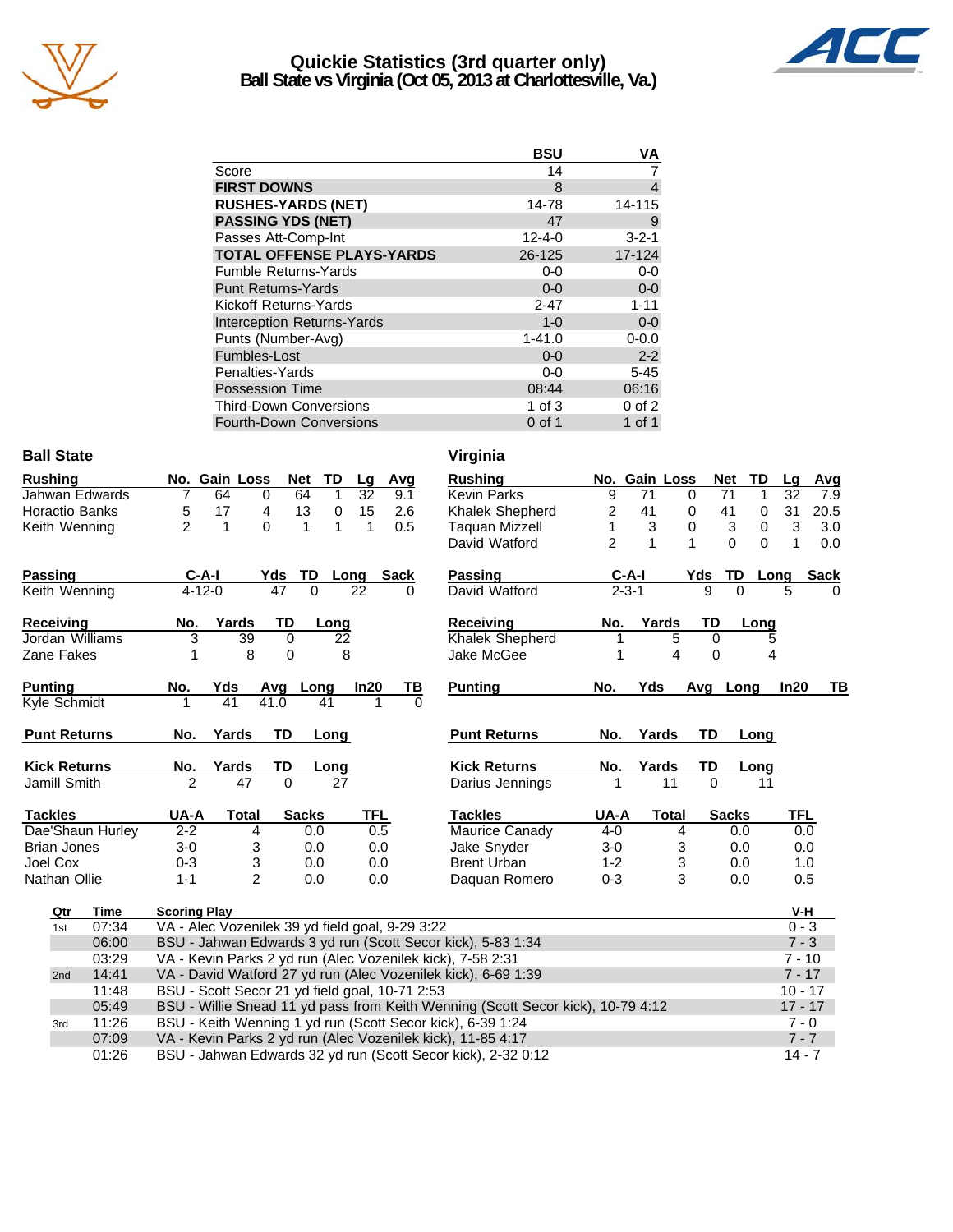

**Play-by-Play Summary (4th quarter) Ball State vs Virginia (Oct 05, 2013 at Charlottesville, Va.)**



3-11 VA 28 Start of 4th quarter, clock 15:00. 3-11 VA 28 Keith Wenning pass incomplete to J. Williams (Canady, M).<br>4-11 VA 28 Scott Secor field goal attempt from 45 GOOD, clock 14:52. VA 28 Scott Secor field goal attempt from 45 GOOD, clock 14:52. **Ball State 34, Virginia 24** *6 plays, 11 yards, 1:26* Scott Secor kickoff 64 yards to the VA1, Jennings, D return 20 yards to the VA21 (Aaron Taylor). **VIRGINIA drive start at 14:52.** 1-10 VA 21 PENALTY VA ineligible downfield on pass 5 yards to the VA16. 1-15 VA 16 Watford, D pass incomplete to Burns, R.

|         | 2-15         | VA 16                          | Watford, D pass complete to Mizzell, T for 4 yards to the VA20 (Quintin Cooper).                 |                 |
|---------|--------------|--------------------------------|--------------------------------------------------------------------------------------------------|-----------------|
|         | 3-11         | <b>VA 20</b>                   | Watford, D pass complete to Johnson, K for 15 yards to the VA35, 1ST DOWN VA.                    | P17             |
|         | 1-10         | VA 35                          | Mizzell, T rush for 6 yards to the VA41 (Zack Ryan).                                             |                 |
|         | 2-4          | <b>VA 41</b>                   | Mizzell, T rush for 3 yards to the VA44 (Nathan Ollie; Joel Cox).                                |                 |
|         | $3 - 1$      | VA 44                          | Parks, K rush for 3 yards to the VA47, 1ST DOWN VA (Nathan Ollie; Kenneth Lee).                  | R <sub>18</sub> |
|         |              | 1-10 VA 47                     | Watford, D pass complete to Johnson, K for 21 yards to the BSU32, 1ST DOWN VA,<br>out-of-bounds. | P19             |
|         | $1 - 10$     | <b>BSU 32</b>                  | Watford, D pass complete to Shepherd, K for 15 yards to the BSU17, 1ST DOWN VA (Trent            | P20             |
|         |              |                                | Toothman).                                                                                       |                 |
|         |              | 1-10 BSU 17                    | Watford, D pass incomplete to Smith, T.                                                          |                 |
|         |              | 2-10 BSU 17                    | Watford, D pass complete to Shepherd, K for loss of 4 yards to the BSU21 (Quintin Cooper).       |                 |
|         |              | 3-14 BSU 21                    | Watford, D pass incomplete to McGee, J.                                                          |                 |
|         |              | 4-14 BSU 21                    | Vozenilek, A field goal attempt from 38 GOOD, clock 10:41.                                       |                 |
|         |              |                                | Ball State 34, Virginia 27                                                                       |                 |
|         |              |                                | 12 plays, 58 yards, 4:11                                                                         |                 |
|         |              |                                | Sims, D kickoff 65 yards to the BSU0, touchback.                                                 |                 |
|         |              |                                | <b>BALL STATE drive start at 10:41.</b>                                                          |                 |
|         | 1-10 BSU 25  |                                | Keith Wenning rush for 3 yards to the BSU28 (Urban, B;Coley, H).                                 |                 |
| $2 - 7$ |              | <b>BSU 28</b>                  | Keith Wenning pass complete to J. Williams for 72 yards to the VA0, 1ST DOWN BSU,                | P <sub>26</sub> |
|         |              |                                | TOUCHDOWN, clock 10:02.                                                                          |                 |
| 1-G     | <b>VA03</b>  |                                | Scott Secor kick attempt good.                                                                   |                 |
|         |              |                                | Ball State 41, Virginia 27                                                                       |                 |
|         |              |                                | 2 plays, 75 yards, 0:39                                                                          |                 |
|         |              |                                | Scott Secor kickoff 64 yards to the VA1, Jennings, D return 35 yards to the VA36 (Aaron          |                 |
|         |              |                                | Taylor; Sean Wiggins).                                                                           |                 |
|         |              | VIRGINIA drive start at 10:02. |                                                                                                  |                 |
|         |              | 1-10 VA 36                     | Watford, D rush for 7 yards to the VA43 (Brian Jones).                                           |                 |
|         | $2 - 3$      | <b>VA 43</b>                   | Watford, D pass incomplete to McGee, J.                                                          |                 |
|         | $3 - 3$      | VA 43                          | Parks, K rush for 9 yards to the BSU48, 1ST DOWN VA (Julian Boyd).                               | R21             |
|         |              | 1-10 BSU 48                    | Watford, D pass incomplete to Johnson, K.                                                        |                 |
|         |              | 2-10 BSU 48                    | Parks, K rush for 7 yards to the BSU41 (D. Hurley).                                              |                 |
|         | $3 - 3$      | <b>BSU 41</b>                  | Shepherd, K rush for loss of 3 yards to the BSU44 (J. Newsome; Julian Boyd).                     |                 |
|         | 4-6          | <b>BSU 44</b>                  | Watford, D sacked for loss of 8 yards to the VA48 (J. Newsome).                                  |                 |
|         |              |                                | 7 plays, 12 yards, 2:22                                                                          |                 |
|         |              |                                | BALL STATE drive start at 07:40.                                                                 |                 |
|         | 1-10 VA 48   |                                | Jahwan Edwards rush for loss of 1 yard to the VA49 (Urban, B;Dean, D).                           |                 |
|         | 2-11 VA 49   |                                | Keith Wenning pass complete to Jahwan Edwards for 12 yards to the VA37, 1ST DOWN BSU             | P <sub>27</sub> |
|         |              |                                | (Phelps, B).                                                                                     |                 |
|         | 1-10 VA 37   |                                | Jahwan Edwards rush for 12 yards to the VA25, 1ST DOWN BSU (Romero, D).                          | <b>R28</b>      |
|         | 1-10 VA 25   |                                | Horactio Banks rush for 1 yard to the VA24 (Harris, A).                                          |                 |
| $2-9$   | <b>VA 24</b> |                                | Jahwan Edwards rush for 7 yards to the VA17 (Canady, M;Phelps, B).                               |                 |
| $3-2$   | <b>VA 17</b> |                                | Timeout Virginia, clock 05:19.                                                                   |                 |
| $3-2$   | <b>VA 17</b> |                                | Jahwan Edwards rush for 17 yards to the VA0, 1ST DOWN BSU, TOUCHDOWN, clock 05:15.               | R29             |
| $1-G$   | VA 03        |                                | Scott Secor kick attempt good.                                                                   |                 |
|         |              |                                | Ball State 48, Virginia 27                                                                       |                 |
|         |              |                                | 6 plays, 48 yards, 2:25                                                                          |                 |
|         |              |                                | Scott Secor kickoff 59 yards to the VA6, Mizzell, T return 15 yards to the VA21 (Quintin         |                 |
|         |              |                                | Cooper; Aaron Taylor).                                                                           |                 |
|         |              | VIRGINIA drive start at 05:15. |                                                                                                  |                 |
|         |              | 1-10 VA 21                     | Lambert, G pass incomplete to Johnson, K (Darius Conaway).                                       |                 |
|         |              | 2-10 VA 21                     | Lambert, G pass complete to Scott, E for 14 yards to the VA35, 1ST DOWN VA, out-of-bounds        | P22             |
|         |              |                                | (J. Garrett).                                                                                    |                 |
|         |              | 1-10 VA 35                     | Lambert, G pass incomplete to Dockins, K (Julian Boyd).                                          |                 |
|         |              | 2-10 VA 35                     | Lambert, G pass incomplete to Scott, E.                                                          |                 |
|         |              | 3-10 VA 35                     | PENALTY VA illegal formation 4 yards to the VA31.                                                |                 |
|         |              | 3-14 VA 31                     | Lambert, G pass incomplete to Scott, E.                                                          |                 |
|         |              |                                |                                                                                                  |                 |
|         |              | 4-14 VA 31                     | Vozenilek, A punt 31 yards to the BSU38, fair catch by Jamill Smith.                             |                 |

*5 plays, 10 yards, 1:01*

**BALL STATE drive start at 04:14.**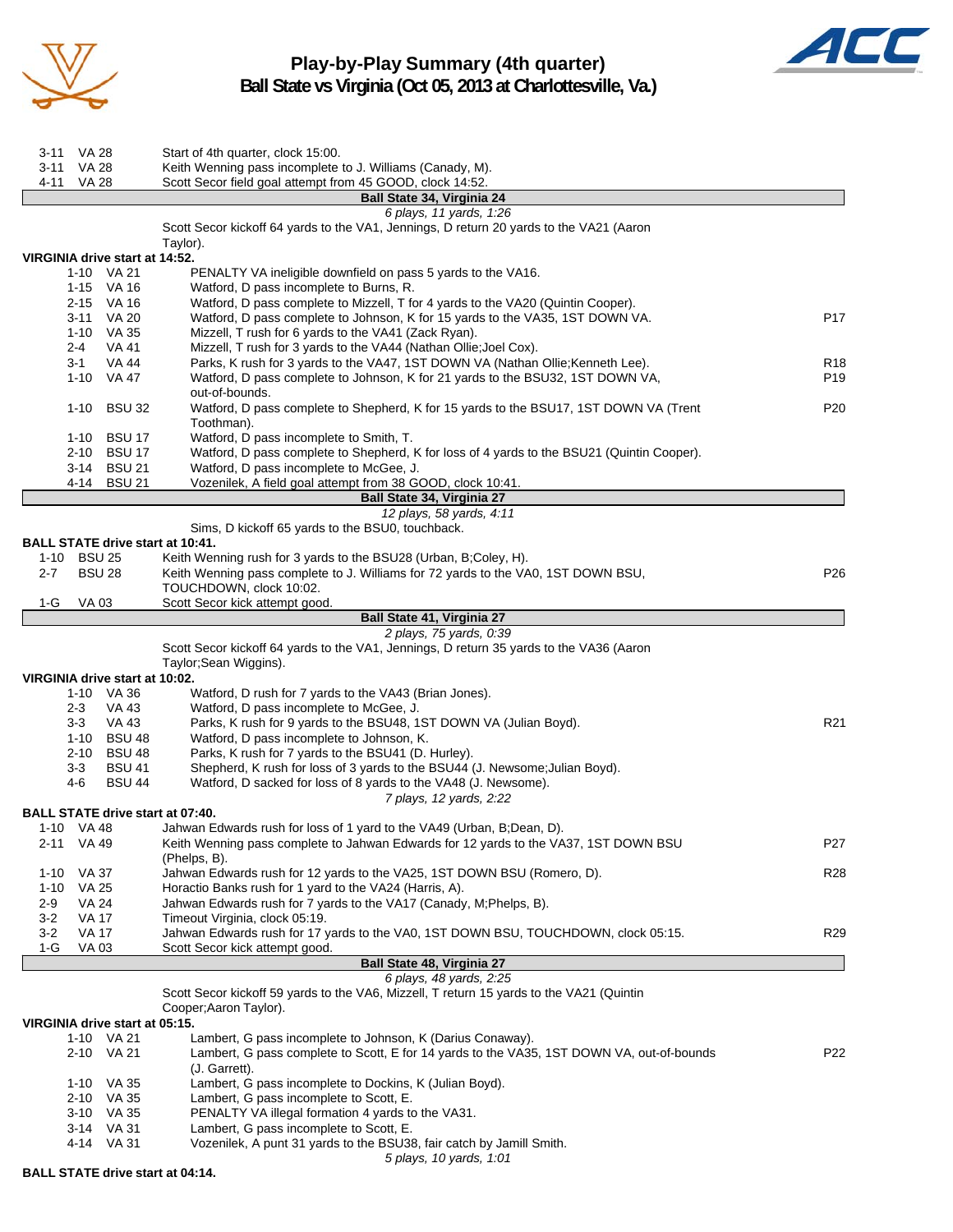

# **Play-by-Play Summary (4th quarter) Ball State vs Virginia (Oct 05, 2013 at Charlottesville, Va.)**



|     | 1-10 BSU 38 | Jahwan Edwards rush for loss of 2 yards to the BSU36 (Corney, T).                        |
|-----|-------------|------------------------------------------------------------------------------------------|
|     | 2-12 BSU 36 | Jahwan Edwards rush for 1 yard to the BSU37 (Brim, D).                                   |
|     | 3-11 BSU 37 | Jahwan Edwards rush for 9 yards to the BSU46 (Walker, R; Harris, T).                     |
| 4-2 | BSU 46      | Kyle Schmidt punt 28 yards to the VA26, Harris, A return -5 yards to the VA21, fumble by |
|     |             | Harris, A recovered by BSU Quintin Cooper at VA21.                                       |
|     |             |                                                                                          |

*3 plays, 8 yards, 2:28*

### **BALL STATE drive start at 01:46.**

| 1-10 VA 21 | Horactio Banks rush for loss of 1 yard to the VA22 (Wilkins, D; Miles-Redmond, A). |
|------------|------------------------------------------------------------------------------------|
| 2-11 VA 22 | Team rush for loss of 2 yards to the VA24.                                         |
| 3-13 VA 24 | Team rush for loss of 3 yards to the VA27.                                         |
|            | End of game, clock 00:00.                                                          |

#### *3 plays, minus 6 yards, 1:46* **FINAL SCORE: Ball State 48, Virginia 27**

|                        |       | Time  |  | 1st Downs |   |         | <b>Conversions</b> |                |                   |                  |
|------------------------|-------|-------|--|-----------|---|---------|--------------------|----------------|-------------------|------------------|
| <b>Quarter Summary</b> | Score | Poss  |  |           |   | 3rd     | 4th                | <b>Rushing</b> | Passing           | <b>Penalties</b> |
| <b>Ball State</b>      |       | 07:26 |  |           | 4 | $1 - 4$ | 0-0                | 12-41          | $2 - 3 - 0 - 84$  | 0-0              |
| Virginia               |       | 07:34 |  |           | 6 | $3-6$   | በ-1                | $8 - 24$       | $6 - 15 - 0 - 65$ | 2-9              |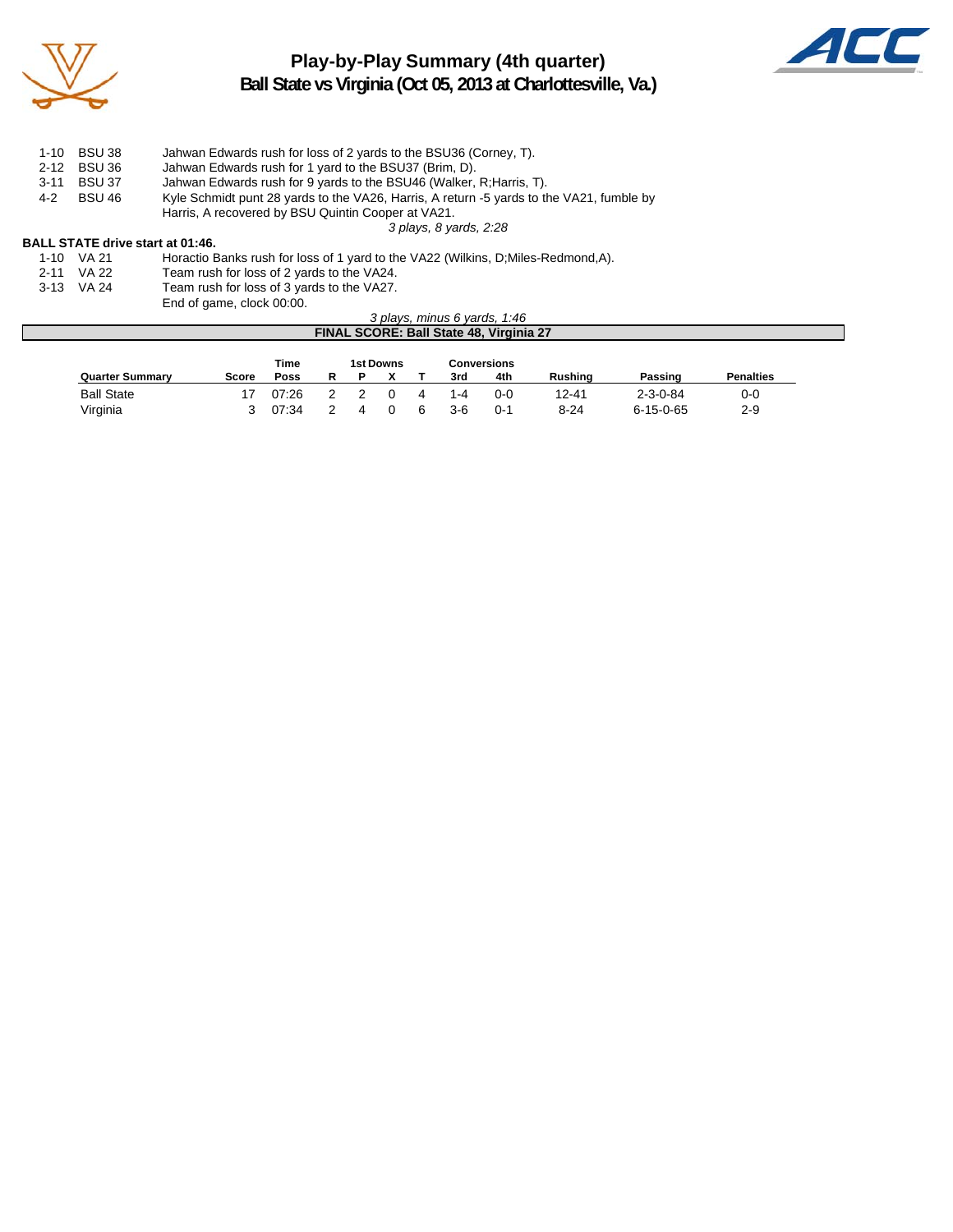

## **Quickie Statistics (4th quarter only) Ball State vs Virginia (Oct 05, 2013 at Charlottesville, Va.)**



|                                   | <b>BSU</b>  | ٧Α           |
|-----------------------------------|-------------|--------------|
| Score                             | 17          | 3            |
| <b>FIRST DOWNS</b>                | 4           | 6            |
| <b>RUSHES-YARDS (NET)</b>         | 12-41       | $8 - 24$     |
| <b>PASSING YDS (NET)</b>          | 84          | 65           |
| Passes Att-Comp-Int               | $3 - 2 - 0$ | $15 - 6 - 0$ |
| <b>TOTAL OFFENSE PLAYS-YARDS</b>  | 15-125      | 23-89        |
| <b>Fumble Returns-Yards</b>       | $0-0$       | $0-0$        |
| <b>Punt Returns-Yards</b>         | $0 - 0$     | $1 - 5$      |
| Kickoff Returns-Yards             | $0-0$       | $3 - 70$     |
| <b>Interception Returns-Yards</b> | $0 - 0$     | $0 - 0$      |
| Punts (Number-Avg)                | $1 - 28.0$  | $1 - 31.0$   |
| Fumbles-Lost                      | $0 - 0$     | $1 - 1$      |
| Penalties-Yards                   | $0-0$       | $2 - 9$      |
| <b>Possession Time</b>            | 07:26       | 07:34        |
| <b>Third-Down Conversions</b>     | 1 of $4$    | 3 of 6       |
| <b>Fourth-Down Conversions</b>    | $0$ of $0$  | $0$ of 1     |

## **Ball State** Virginia

| <b>Rushing</b>      |             | No. Gain Loss                                    |              | <b>Net</b>   | <b>TD</b>   | Lg              | Avg      |          | <b>Rushing</b>                                                                    |                         | No. Gain Loss   |                 |          | <b>Net</b><br>TD | Lg                        | Avg         |
|---------------------|-------------|--------------------------------------------------|--------------|--------------|-------------|-----------------|----------|----------|-----------------------------------------------------------------------------------|-------------------------|-----------------|-----------------|----------|------------------|---------------------------|-------------|
| Jahwan Edwards      |             | 7<br>46                                          | 3            | 43           | 1           | $\overline{17}$ | 6.1      |          | <b>Kevin Parks</b>                                                                | $\overline{3}$          | 19              |                 | 0        | 19               | 9<br>$\mathbf 0$          | 6.3         |
| Keith Wenning       |             | 3<br>1                                           | 0            | 3            | 0           | 3               | 3.0      |          | <b>Taquan Mizzell</b>                                                             | $\overline{c}$          | 9               |                 | 0        | 9                | $\,6\,$<br>0              | 4.5         |
| Horactio Banks      |             | $\overline{\mathbf{c}}$<br>$\mathbf{1}$          | $\mathbf{1}$ | $\pmb{0}$    | $\mathbf 0$ | $\mathbf{1}$    | 0.0      |          | David Watford                                                                     | $\overline{c}$          | $\overline{7}$  |                 | 8        | $-1$             | $\overline{7}$<br>$\,0\,$ | $-0.5$      |
| Team                |             | $\mathfrak{p}$<br>$\Omega$                       | 5            | $-5$         | 0           | 0               | $-2.5$   |          | Khalek Shepherd                                                                   | 1                       | $\Omega$        |                 | 3        | $-3$             | 0<br>$\Omega$             | $-3.0$      |
| Passing             |             | $C-A-I$                                          |              | Yds          | TD Long     |                 | Sack     |          | <b>Passing</b>                                                                    |                         | $C-A-I$         |                 | Yds      | TD               | Long                      | <b>Sack</b> |
| Keith Wenning       |             | $2 - 3 - 0$                                      |              | 84<br>1      |             | 72              | $\Omega$ |          | David Watford                                                                     |                         | $5 - 10 - 0$    |                 | 51       | $\mathbf 0$      | 21                        |             |
|                     |             |                                                  |              |              |             |                 |          |          | Greyson Lambert                                                                   |                         | $1 - 5 - 0$     |                 | 14       | $\mathbf 0$      | 14                        | $\pmb{0}$   |
| Receiving           |             | No.                                              | Yards        | TD           | Long        |                 |          |          | Receiving                                                                         | No.                     |                 | Yards           | TD       | Long             |                           |             |
| Jordan Williams     |             | 1                                                | 72           | 1            | 72          |                 |          |          | Keeon Johnson                                                                     | $\overline{\mathbf{c}}$ |                 | 36              | $\Omega$ |                  | 21                        |             |
| Jahwan Edwards      |             | 1                                                | 12           | 0            | 12          |                 |          |          | Khalek Shepherd                                                                   | 2                       |                 | 11              | 0        |                  | 15                        |             |
|                     |             |                                                  |              |              |             |                 |          |          | E.J. Scott                                                                        |                         |                 | 14              | 0        |                  | 14                        |             |
|                     |             |                                                  |              |              |             |                 |          |          | <b>Taquan Mizzell</b>                                                             | 1                       |                 | 4               | $\Omega$ |                  | 4                         |             |
| <b>Punting</b>      |             | No.<br>Yds                                       |              | Long<br>Avg  |             | In20            | TВ       |          | <b>Punting</b>                                                                    | No.                     | Yds             |                 | Avg      | Long             | In20                      | ΤI          |
| Kyle Schmidt        |             | 28<br>1                                          |              | 28.0         | 28          | 0               |          | $\Omega$ | <b>Alec Vozenilek</b>                                                             | 1                       | $\overline{31}$ |                 | 31.0     | 31               |                           | 0           |
| <b>Punt Returns</b> |             | Yards<br>No.                                     |              | TD           | Long        |                 |          |          | <b>Punt Returns</b>                                                               | No.                     |                 | Yards           | TD       | Long             |                           |             |
|                     |             |                                                  |              |              |             |                 |          |          | <b>Anthony Harris</b>                                                             |                         |                 | $-5$            | $\Omega$ |                  |                           |             |
| <b>Kick Returns</b> |             | Yards<br>No.                                     |              | TD           | Long        |                 |          |          | <b>Kick Returns</b>                                                               | No.                     |                 | Yards           | TD       | Long             |                           |             |
|                     |             |                                                  |              |              |             |                 |          |          | Darius Jennings                                                                   | 2                       |                 | $\overline{55}$ | $\Omega$ |                  | 35                        |             |
|                     |             |                                                  |              |              |             |                 |          |          | <b>Taquan Mizzell</b>                                                             | 1                       |                 | 15              | 0        |                  | 15                        |             |
| <b>Tackles</b>      |             | UA-A                                             | <b>Total</b> | <b>Sacks</b> |             | <b>TFL</b>      |          |          | <b>Tackles</b>                                                                    | UA-A                    |                 | <b>Total</b>    |          | <b>Sacks</b>     |                           | <b>TFL</b>  |
| Quintin Cooper      |             | $2 - 1$                                          | 3            | 0.0          |             |                 | 1.0      |          | <b>Brandon Phelps</b>                                                             | $1 - 1$                 |                 | 2               |          | 0.0              |                           | 0.0         |
| Aaron Taylor        |             | $1 - 2$                                          | 3            | 0.0          |             | 0.0             |          |          | <b>Brent Urban</b>                                                                | $0 - 2$                 |                 | $\overline{2}$  |          | 0.0              |                           | 0.5         |
| Qtr                 | <b>Time</b> | <b>Scoring Play</b>                              |              |              |             |                 |          |          |                                                                                   |                         |                 |                 |          |                  |                           | V-H         |
| 1st                 | 07:34       | VA - Alec Vozenilek 39 yd field goal, 9-29 3:22  |              |              |             |                 |          |          |                                                                                   |                         |                 |                 |          |                  |                           | $0 - 3$     |
|                     | 06:00       |                                                  |              |              |             |                 |          |          | BSU - Jahwan Edwards 3 yd run (Scott Secor kick), 5-83 1:34                       |                         |                 |                 |          |                  |                           | $7 - 3$     |
|                     | 03:29       |                                                  |              |              |             |                 |          |          | VA - Kevin Parks 2 yd run (Alec Vozenilek kick), 7-58 2:31                        |                         |                 |                 |          |                  |                           | $7 - 10$    |
| 2nd                 | 14:41       |                                                  |              |              |             |                 |          |          | VA - David Watford 27 yd run (Alec Vozenilek kick), 6-69 1:39                     |                         |                 |                 |          |                  |                           | $7 - 17$    |
|                     | 11:48       | BSU - Scott Secor 21 yd field goal, 10-71 2:53   |              |              |             |                 |          |          |                                                                                   |                         |                 |                 |          |                  |                           | $10 - 17$   |
|                     | 05:49       |                                                  |              |              |             |                 |          |          | BSU - Willie Snead 11 yd pass from Keith Wenning (Scott Secor kick), 10-79 4:12   |                         |                 |                 |          |                  |                           | $17 - 17$   |
| 3rd                 | 11:26       |                                                  |              |              |             |                 |          |          | BSU - Keith Wenning 1 yd run (Scott Secor kick), 6-39 1:24                        |                         |                 |                 |          |                  |                           | $24 - 17$   |
|                     | 07:09       |                                                  |              |              |             |                 |          |          | VA - Kevin Parks 2 yd run (Alec Vozenilek kick), 11-85 4:17                       |                         |                 |                 |          |                  |                           | $24 - 24$   |
|                     | 01:26       |                                                  |              |              |             |                 |          |          | BSU - Jahwan Edwards 32 yd run (Scott Secor kick), 2-32 0:12                      |                         |                 |                 |          |                  |                           | $31 - 24$   |
| 4th                 | 14:52       | BSU - Scott Secor 45 yd field goal, 6-11 1:26    |              |              |             |                 |          |          |                                                                                   |                         |                 |                 |          |                  |                           | $3 - 0$     |
|                     | 10:41       | VA - Alec Vozenilek 38 yd field goal, 12-58 4:11 |              |              |             |                 |          |          |                                                                                   |                         |                 |                 |          |                  |                           | $3 - 3$     |
|                     | 10:02       |                                                  |              |              |             |                 |          |          | BSU - Jordan Williams 72 yd pass from Keith Wenning (Scott Secor kick), 2-75 0:39 |                         |                 |                 |          |                  |                           | $10 - 3$    |

05:15 BSU - Jahwan Edwards 17 yd run (Scott Secor kick), 6-48 2:25

10 - BSU - Jordan Williams 72 yd pass from Keith Wenning (Scott Secor kick), 2-75 0:39 10 - 3<br>BSU - Jahwan Edwards 17 yd run (Scott Secor kick), 6-48 2:25

| <b>Sack</b><br>$\frac{1}{2}$ | Passing                                          | C-A-I          |                | Yds      | TD           | Long       | Sack     |
|------------------------------|--------------------------------------------------|----------------|----------------|----------|--------------|------------|----------|
| 0                            | David Watford                                    | $5 - 10 - 0$   |                | 51       | 0            | 21         | 1        |
|                              | Greyson Lambert                                  | $1 - 5 - 0$    |                | 14       | $\Omega$     | 14         | 0        |
|                              | <b>Receiving</b>                                 | No.            | Yards          | TD       | Long         |            |          |
|                              | Keeon Johnson                                    | $\overline{2}$ | 36             | 0        |              | 21         |          |
|                              | Khalek Shepherd                                  | $\overline{c}$ | 11             | 0        |              | 15         |          |
|                              | E.J. Scott                                       | 1              | 14             | 0        |              | 14         |          |
|                              | <b>Taquan Mizzell</b>                            | 1              | 4              | 0        |              | 4          |          |
| TВ<br>ln20                   | <b>Punting</b>                                   | No.            | Yds            | Avg      | Long         | In20       | ΤВ       |
| 0<br>0                       | Alec Vozenilek                                   | 1              | 31             | 31.0     | 31           | 0          | $\Omega$ |
|                              | <b>Punt Returns</b>                              | No.            | Yards          | TD       | Long         |            |          |
|                              | <b>Anthony Harris</b>                            | 1              | -5             | $\Omega$ |              | 0          |          |
|                              | <b>Kick Returns</b>                              | No.            | Yards          | TD       | Long         |            |          |
|                              | Darius Jennings                                  | 2              | 55             | 0        |              | 35         |          |
|                              | Taquan Mizzell                                   | 1              | 15             | 0        | 15           |            |          |
| <b>TFL</b>                   | <b>Tackles</b>                                   | UA-A           | Total          |          | <b>Sacks</b> | <b>TFL</b> |          |
| 1.0                          | <b>Brandon Phelps</b>                            | $1 - 1$        | 2              |          | 0.0          | 0.0        |          |
| 0.0                          | <b>Brent Urban</b>                               | $0 - 2$        | $\mathfrak{p}$ |          | 0.0          | 0.5        |          |
|                              |                                                  |                |                |          |              | V-H        |          |
| goal, 9-29 3:22              |                                                  |                |                |          |              | $0 - 3$    |          |
|                              | Scott Secor kick), 5-83 1:34                     |                |                |          |              | $7 - 3$    |          |
| Vozenilek kick), 7-58 2:31   |                                                  |                |                |          |              | $7 - 10$   |          |
|                              | lec Vozenilek kick), 6-69 1:39                   |                |                |          |              | $7 - 17$   |          |
| al, 10-71 2:53               |                                                  |                |                |          |              | 10 - 17    |          |
|                              | rom Keith Wenning (Scott Secor kick), 10-79 4:12 |                |                |          |              | $17 - 17$  |          |
|                              | Scott Secor kick), 6-39 1:24                     |                |                |          |              | 24 - 17    |          |
|                              |                                                  |                |                |          |              |            |          |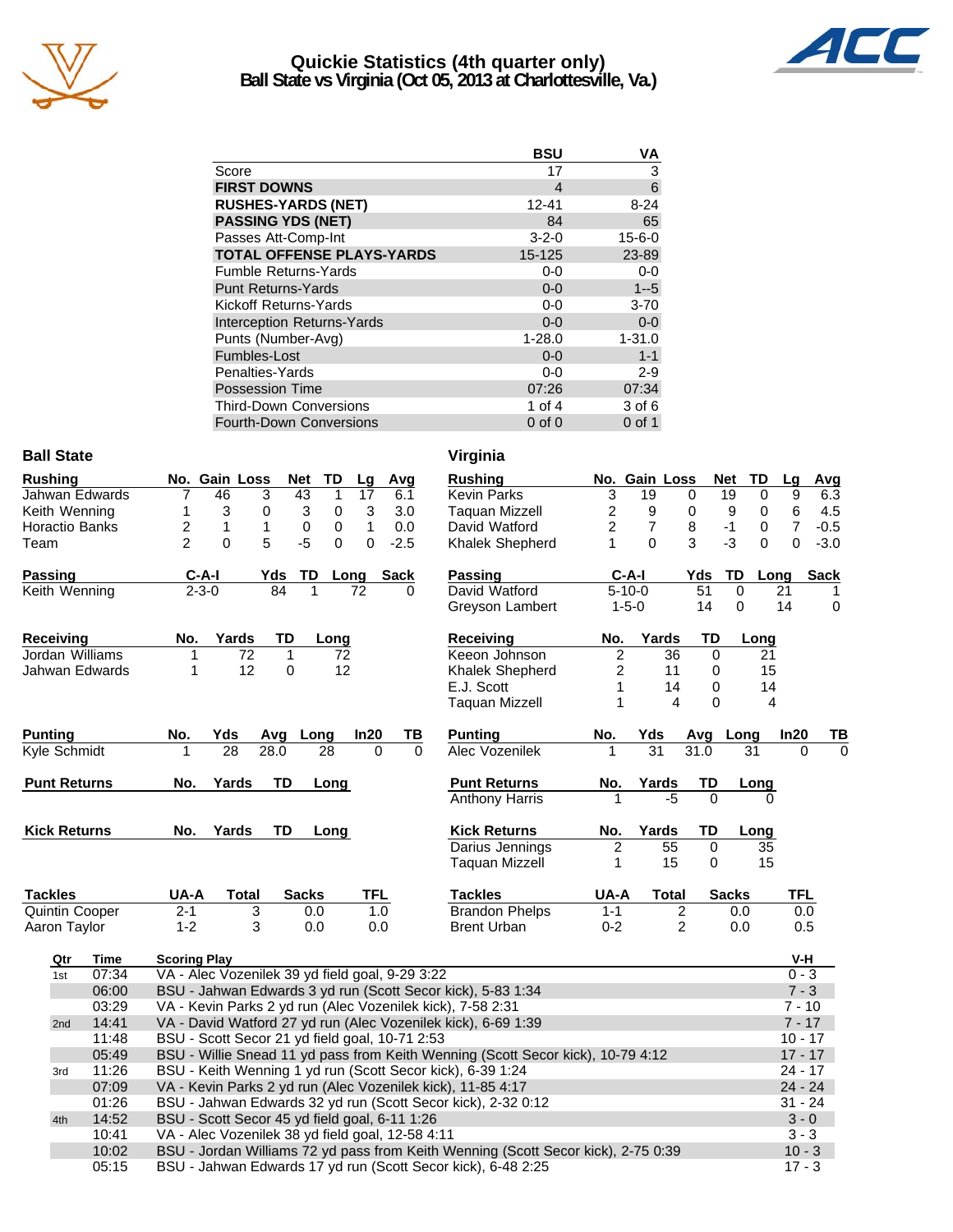

# **Scoring Summary (Final) Virginia Football 2013 Virginia vs Maryland (Oct 12, 2013 at College Park, Md.)**



Virginia (2-4,0-2) vs. Maryland (5-1,1-1) Date: Oct 12, 2013 • Site: College Park, Md. • Stadium: Capital One at Byrd Attendance: 41077

| <b>Score by Quarters</b> |   | e |  | Total    |
|--------------------------|---|---|--|----------|
| Virginia                 | c |   |  | ጎድ<br>ΔU |
| l Marvland               |   |   |  |          |

| Qtr Time | <b>Scoring Play</b>                                                                    | V-H       |
|----------|----------------------------------------------------------------------------------------|-----------|
|          | 1st 08:53 VA - Alec Vozenilek 28 yd field goal, 4-2 1:19                               | $3 - 0$   |
| 01:18    | VA - Alec Vozenilek 18 yd field goal, 12-79 5:17                                       | $6 - 0$   |
| 00:08    | UMD - Brandon Ross 1 yd run (Brad Craddock kick), 4-74 1:04                            | $6 - 7$   |
|          | 2nd 06:40 UMD - Brandon Ross 7 yd run (Brad Craddock kick), 6-88 2:20                  | $6 - 14$  |
|          | 04:33 VA - Jake McGee 4 yd pass from David Watford (Alec Vozenilek kick), 6-81 2:01    | $13 - 14$ |
|          | 00:19 VA - Alec Vozenilek 27 yd field goal, 9-63 1:27                                  | $16 - 14$ |
|          | 3rd 12:34 UMD - Brad Craddock 36 yd field goal, 8-58 2:26                              | $16 - 17$ |
|          | 02:00 UMD - Brad Craddock 32 yd field goal, 9-73 2:50                                  | $16 - 20$ |
|          | 4th 13:15 VA - Kevin Parks 6 yd run (Alec Vozenilek kick), 11-74 3:40                  | $23 - 20$ |
|          | 07:11 VA - Alec Vozenilek 26 yd field goal, 4-9 1:50                                   | $26 - 20$ |
|          | 05:14 UMD - Dave Stinebaugh 12 yd pass from Caleb Rowe (Brad Craddock kick), 6-69 1:50 | $26 - 27$ |

Kickoff time: 3:33 pm • End of Game: 7:09 pm • Total elapsed time: 3:36 Officials: Referee: J. Magallanes; Umpire: T. Ramsey; Linesman: Joseph Griesser;

Line judge: Tommy Giles; Back judge: Robert Luklan; Field judge: Bill Dolbow;

Side judge: Timon Oujiri;

Temperature: 70 • Wind: 10 NE • Weather: Cloudy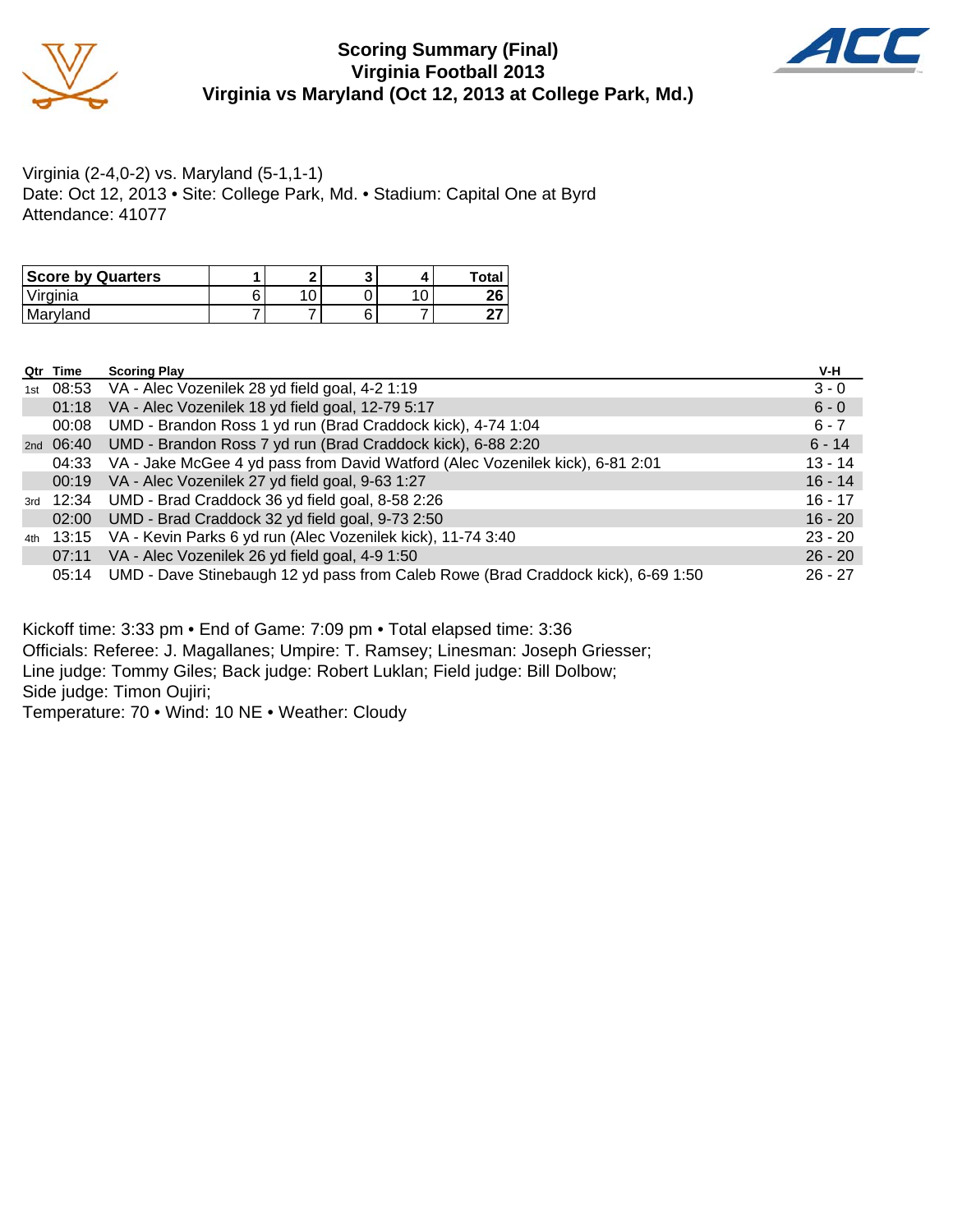

# **Team Statistics (Final) Virginia Football 2013 Virginia vs Maryland (Oct 12, 2013 at College Park, Md.)**

|                                                    | VA             | <b>UMD</b>     |
|----------------------------------------------------|----------------|----------------|
| <b>FIRST DOWNS</b>                                 | 29             | 19             |
| Rushing                                            | 9              | 6              |
| Passing                                            | 18             | 11             |
| Penalty                                            | $\overline{2}$ | $\overline{2}$ |
| <b>NET YARDS RUSHING</b>                           | 242            | 136            |
| <b>Rushing Attempts</b>                            | 49             | 30             |
| Average Per Rush                                   | 4.9            | 4.5            |
| <b>Rushing Touchdowns</b>                          | 1              | $\overline{2}$ |
| <b>Yards Gained Rushing</b>                        | 255            | 186            |
| Yards Lost Rushing                                 | 13             | 50             |
| <b>NET YARDS PASSING</b>                           | 263            | 332            |
| Completions-Attempts-Int                           | $27 - 44 - 0$  | 18-34-0        |
| Average Per Attempt                                | 6.0            | 9.8            |
| <b>Average Per Completion</b>                      | 9.7            | 18.4           |
| Passing Touchdowns                                 | 1              | 1              |
| <b>TOTAL OFFENSE YARDS</b>                         | 505            | 468            |
| Total offense plays                                | 93             | 64             |
| Average Gain Per Play                              | 5.4            | 7.3            |
| Fumbles: Number-Lost                               | $1 - 0$        | $3 - 3$        |
| Penalties: Number-Yards                            | $5 - 38$       | $6 - 48$       |
| <b>PUNTS-YARDS</b>                                 | 7-274          | 5-198          |
| Average Yards Per Punt                             | 39.1           | 39.6           |
| <b>Net Yards Per Punt</b>                          | 36.3           | 35.6           |
| Inside 20                                          | $\overline{4}$ | $\overline{2}$ |
| 50+ Yards                                          | 0              | 0              |
| <b>Touchbacks</b>                                  | 1              | $\mathbf{1}$   |
| Fair catch                                         | 2              | 3              |
| <b>KICKOFFS-YARDS</b>                              | 7-403          | 6-359          |
|                                                    | 57.6           | 59.8           |
| Average Yards Per Kickoff<br>Net Yards Per Kickoff |                | 42.5           |
|                                                    | 35.4           |                |
| <b>Touchbacks</b>                                  | $\overline{2}$ | 0              |
| Punt returns: Number-Yards-TD                      | $1 - 0 - 0$    | $2 - 0 - 0$    |
| Average Per Return                                 | 0.0            | 0.0            |
| Kickoff returns: Number-Yds-TD                     | $6 - 104 - 0$  | $5 - 105 - 0$  |
| Average Per Return                                 | 17.3           | 21.0           |
| Interceptions: Number-Yds-TD                       | $0 - 0 - 0$    | $0 - 0 - 0$    |
| Fumble Returns: Number-Yds-TD                      | $0 - 0 - 0$    | $0 - 0 - 0$    |
| <b>Miscellaneous Yards</b>                         | 0              | 0              |
| <b>Possession Time</b>                             | 37:45          | 22:15          |
| 1st Quarter                                        | 11:32          | 3:28           |
| 2nd Quarter                                        | 6:54           | 8:06           |
| 3rd Quarter                                        | 8:37           | 6:23           |
| 4th Quarter                                        | 10:42          | 4:18           |
| <b>Third-Down Conversions</b>                      | 8 of 20        | 4 of 12        |
| <b>Fourth-Down Conversions</b>                     | 0 of 0         | $0$ of $0$     |
| <b>Red-Zone Scores-Chances</b>                     | $6-6$          | $5-6$          |
| Touchdowns                                         | $2 - 6$        | $3-6$          |
| Field goals                                        | $4 - 6$        | $2 - 6$        |
| Sacks By: Number-Yards                             | $3 - 28$       | $0-0$          |
| <b>PAT Kicks</b>                                   | $2 - 2$        | $3 - 3$        |
| <b>Field Goals</b>                                 | $4 - 5$        | $2 - 2$        |
| Points off turnovers                               | 6              | 0              |

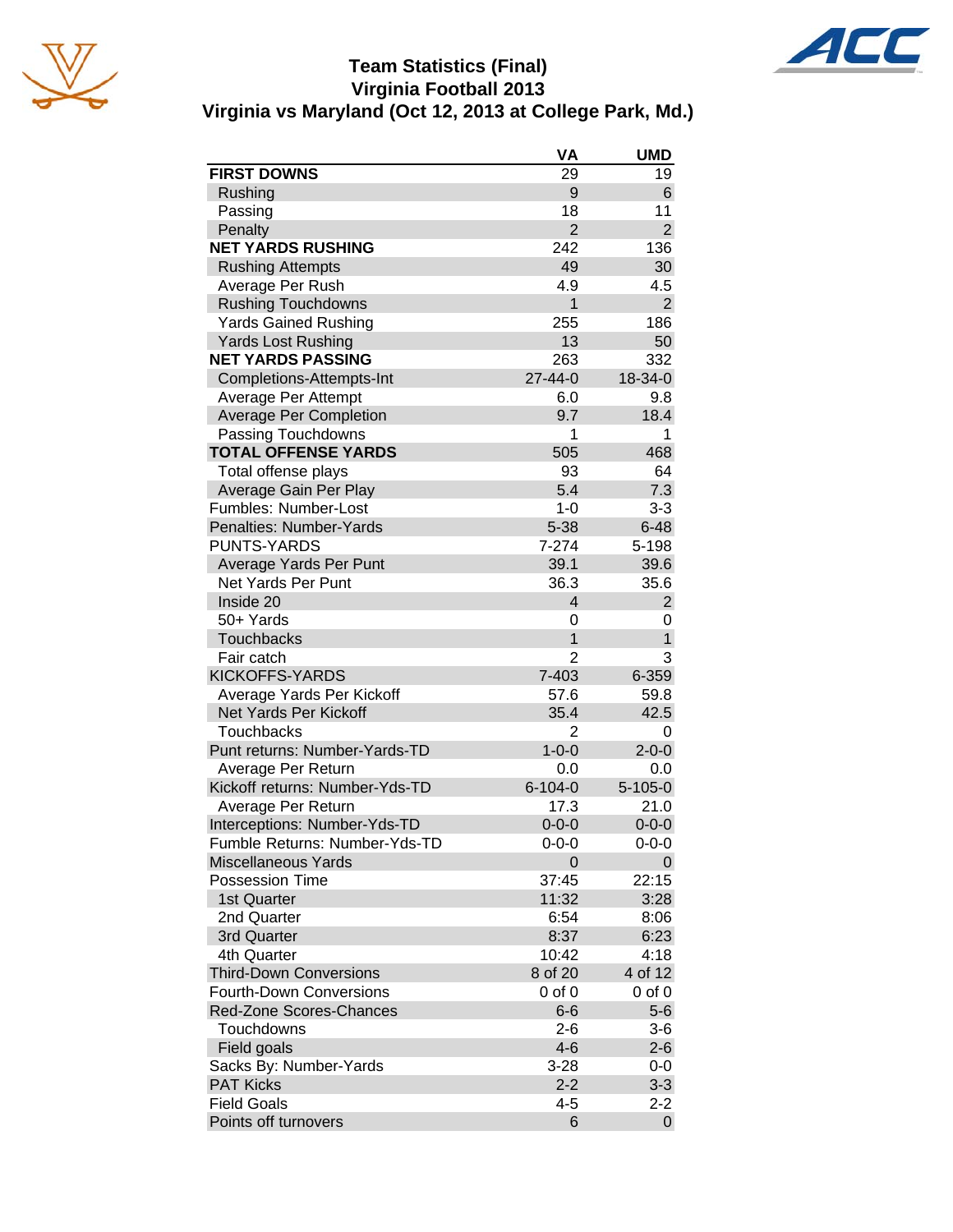

# **Individual Statistics (Final) Virginia Football 2013 Virginia vs Maryland (Oct 12, 2013 at College Park, Md.)**

## **Virginia** Maryland

| <b>Rushing</b>        |    | No. Gain Loss |    | Net TD |   | La | Avg |
|-----------------------|----|---------------|----|--------|---|----|-----|
| <b>Kevin Parks</b>    | 28 | 119           |    | 112    |   | 19 | 4.0 |
| Khalek Shepherd       | 10 | 86            | 5  | 81     | O | 44 | 8.1 |
| David Watford         |    | 35            | 1  | 34     | 0 | 13 | 4.9 |
| <b>Taquan Mizzell</b> | 3  | 13            | 0  | 13     | 0 | 8  | 4.3 |
| E.J. Scott            |    |               | O  |        | 0 | 2  | 2.0 |
| Totals                |    | 255           | 13 | 242    |   | 44 | 4.9 |

| <b>Passing</b>         | $C-A-I$       |       | Yds | TD | Long | Sack |
|------------------------|---------------|-------|-----|----|------|------|
| David Watford          | $27 - 44 - 0$ |       | 263 | 1  | 38   | 0    |
| Totals                 | $27 - 44 - 0$ |       | 263 | 1  | 38   | 0    |
| <b>Receiving</b>       | No.           | Yards | TD  |    | Long |      |
| Jake McGee             | 8             | 114   |     |    | 38   |      |
| <b>Kevin Parks</b>     | 5             | 50    | 0   |    | 35   |      |
| Zachary Swanson        | 3             | 36    | 0   |    | 14   |      |
| <b>Khalek Shepherd</b> | 2             | 16    | 0   |    | 8    |      |
| Keeon Johnson          | 2             | 12    | Ω   |    | 6    |      |
| Dominique Terrell      | 2             | 10    | Ω   |    | 10   |      |
| Darius Jennings        |               | 21    | 0   |    | 21   |      |
| <b>Tim Smith</b>       |               | 6     | 0   |    | 6    |      |
| <b>Kyle Dockins</b>    |               | 6     | 0   |    | 6    |      |
| <b>Taguan Mizzell</b>  |               | -4    | 0   |    | ი    |      |
| David Watford          |               | -4    | 0   |    | 0    |      |
| Totals                 | 27            | 263   | 1   |    | 38   |      |

| <b>Punting</b> | No. |     |        | Yds Avg Long In20 |  |
|----------------|-----|-----|--------|-------------------|--|
| Alec Vozenilek |     | 274 | - 39.1 | 46                |  |
| Totals         |     | 274 | - 39.1 | 46                |  |

|                       | Punt |        |   | <b>Kickoff</b> |             |    | Intercept |           |    |
|-----------------------|------|--------|---|----------------|-------------|----|-----------|-----------|----|
| <b>Returns</b>        |      | No Yds |   |                | $Lq$ No Yds |    |           | Lg No Yds | Lq |
| Tim Smith             |      |        |   |                |             |    |           |           |    |
| Darius Jennings       | 0    |        |   | 2              | 49          | 28 |           |           |    |
| <b>Taguan Mizzell</b> | 0    | 0      | 0 | 4              | 55          |    |           |           |    |
| Totals                |      |        |   |                | 104         | 28 |           |           |    |

| <b>Field goals</b> | Qtr | Time      | Dist            | <b>Result</b> |
|--------------------|-----|-----------|-----------------|---------------|
| Alec Vozenilek     | 1st | 08:53     | 28 yards Good   |               |
| Alec Vozenilek     |     | 1st 01:18 | 18 yards Good   |               |
| Alec Vozenilek     |     | 2nd 00:19 | 27 yards Good   |               |
| Alec Vozenilek     |     | 4th 07:11 | 26 yards Good   |               |
| Alec Vozenilek     | 4th | 00:10     | 42 yards Missed |               |

| <b>Kickoffs</b>    | No.      | Yards |      | Avq       | ΤВ | OΒ    |
|--------------------|----------|-------|------|-----------|----|-------|
| Dylan Sims         |          | 403   | 57.6 |           | 2  |       |
| All-purpose        | Run      | Rcv   | ΚR   | <b>PR</b> | IR | Total |
| <b>Kevin Parks</b> | 112      | 50    | 0    | 0         | 0  | 162   |
| Jake McGee         | Ω        | 114   | 0    | 0         | 0  | 114   |
| Khalek Shepherd    | 81       | 16    | 0    | 0         | O  | 97    |
| Darius Jennings    | $\Omega$ | 21    | 49   | O         | O  | 70    |

| <b>Brandon Ross</b> | 14             | 102     | 14  |     | 88  | 2    | 36   | 6.3            |
|---------------------|----------------|---------|-----|-----|-----|------|------|----------------|
| <b>Albert Reid</b>  | 3              | 42      | 1   |     | 41  | 0    | 38   | 13.7           |
| Jacquille Veii      | $\overline{2}$ | 16      | 0   |     | 16  | 0    | 16   | 8.0            |
| Kenneth Goins       | $\overline{c}$ | 6       | 0   |     | 6   | 0    | 5    | 3.0            |
| Stefon Diggs        | 2              | 0       | 3   |     | -3  | 0    | 0    | $-1.5$         |
| <b>TEAM</b>         | $\overline{c}$ | 0       | 4   |     | -4  | 0    | 0    | $-2.0$         |
| Caleb Rowe          | 5              | 20      | 28  |     | -8  | 0    | 19   | $-1.6$         |
| Totals              | 30             | 186     | 50  |     | 136 | 2    | 38   | 4.5            |
|                     |                |         |     |     |     |      |      |                |
| Passing             |                | C-A-I   |     | Yds | TD  |      | Long | Sack           |
| Caleb Rowe          |                | 18-34-0 |     | 332 | 1   |      | 77   | $\overline{3}$ |
| Totals              |                | 18-34-0 |     | 332 | 1   |      | 77   | 3              |
|                     |                |         |     |     |     |      |      |                |
|                     |                |         |     |     |     |      |      |                |
| Receiving           | No.            | Yards   |     | TD  |     | Long |      |                |
| Stefon Diggs        | 6              |         | 96  | 0   |     | 39   |      |                |
| Deon Long           | 4              |         | 98  | 0   |     | 47   |      |                |
| <b>Brandon Ross</b> | 3              |         | 81  | 0   |     | 77   |      |                |
| Levern Jacobs       | 1              |         | 17  | 0   |     | 17   |      |                |
| Amba Etta           | 1              |         | 13  | 0   |     | 13   |      |                |
| Dave Stinebaugh     | 1              |         | 12  | 1   |     | 12   |      |                |
| Nigel King          | 1              |         | 9   | 0   |     | 9    |      |                |
| Jacquille Veii      | 1              |         | 6   | 0   |     | 6    |      |                |
| Totals              | 18             |         | 332 | 1   |     | 77   |      |                |

**Rushing No. Gain Loss Net TD Lg Avg**

| Punting       |  |          | Yds Avg Long In20 | <b>TB</b> |
|---------------|--|----------|-------------------|-----------|
| Nathan Renfro |  | 198 39.6 | 43                |           |
| Totals        |  | 198 39.6 | 43                |           |

|                | <b>Punt</b> |              |   | <b>Kickoff</b> |           |     | <b>Intercept</b> |     |    |
|----------------|-------------|--------------|---|----------------|-----------|-----|------------------|-----|----|
| Returns        | No          | Yds          |   |                | Lg No Yds | Lal | No.              | Yds | Lq |
| TFAM           |             | O)           |   |                |           |     |                  |     |    |
| William Likely |             |              |   |                |           |     |                  |     |    |
| Levern Jacobs  | O           | $\Omega$     | 0 |                | 40        | 25  |                  |     |    |
| Stefon Diggs   | O           | $\mathbf{0}$ | 0 | 3              | 65        | 26  | O                |     |    |
| Totals         | 2           |              |   |                | 105       | 26  |                  |     |    |

| Field goals   | Otr | Time | Dist                    | Result |
|---------------|-----|------|-------------------------|--------|
| Brad Craddock |     |      | 3rd 12:34 36 yards Good |        |
| Brad Craddock |     |      | 3rd 02:00 32 yards Good |        |

| Kickoffs             | No. | Yards |    | Avq       | ΤВ | OΒ    |
|----------------------|-----|-------|----|-----------|----|-------|
| <b>Brad Craddock</b> | 6   | 359   |    | 59.8      |    |       |
| All-purpose          | Run | Rcv   | KR | <b>PR</b> | IR | Total |
| <b>Brandon Ross</b>  | 88  | 81    | 0  |           |    | 169   |
| Stefon Diggs         | -3  | 96    | 65 | Ω         | 0  | 158   |
| Deon Long            | 0   | 98    | 0  | O         | O  | 98    |
| Levern Jacobs        | O   | 17    | 40 |           |    | 57    |
|                      |     |       |    |           |    |       |

FUMBLES: Virginia-Tim Smith 1-0. Maryland-TEAM 1-1; William Likely 1-1; Caleb Rowe 1-1.

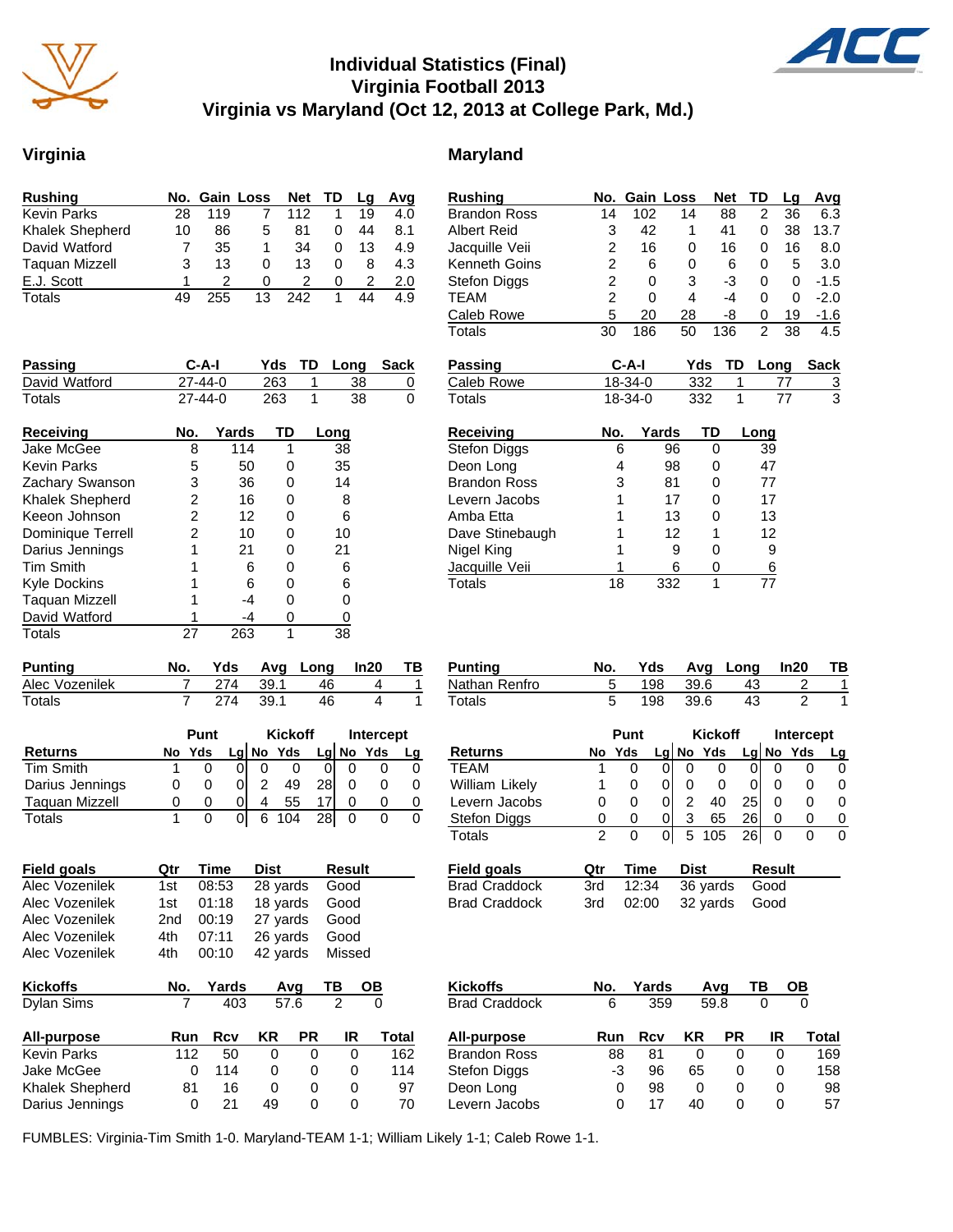

## **Defensive Statistics (Final) Virginia Football 2013 Virginia vs Maryland (Oct 12, 2013 at College Park, Md.)**



|   | ## Virginia       | <b>Solo</b> | Ast      |                | <b>Total Sacks-Yds</b>   | <b>TFL-Yds</b> | FF | FR-Yds  | Int-Yds | <b>BrUp</b> | <b>Blks</b> | QBH          |
|---|-------------------|-------------|----------|----------------|--------------------------|----------------|----|---------|---------|-------------|-------------|--------------|
|   | 44 Henry Coley    | 5           | 4        | 9              |                          | $1.0 - 1$      |    |         |         |             |             |              |
|   | 8 Anthony Harris  | 5.          | 3        | 8              |                          | $2.0 - 3$      |    |         |         |             |             |              |
|   | 22 DreQuan Hoskey |             | 0        |                |                          | $1.0 - 2$      |    |         |         |             |             |              |
|   | 55 David Dean     |             | 6        |                | $0.5 - 1$                | $0.5 - 1$      |    |         |         |             |             |              |
|   | 13 Daquan Romero  |             |          | 5              |                          | $1.5 - 7$      |    |         |         |             |             |              |
|   | 5H Tim Harris     |             |          | 5              |                          | $1.0 - 1$      |    |         |         |             |             |              |
| 7 | Eli Harold        |             |          | 3              | $2.0 - 27$               | $2.0 - 27$     |    | 1-0     |         |             |             |              |
|   | 42 Demeitre Brim  |             | 2        | 3              |                          |                |    |         |         |             |             |              |
|   | 90 Jake Snyder    |             | 3        | 3              |                          | $0.5 - 6$      |    |         |         | 3           |             |              |
|   | 40 Darius Lee     |             | $\Omega$ | 2              |                          |                | -  | $1 - 0$ |         |             |             |              |
|   | 26 Maurice Canady |             | 2        | $\overline{2}$ |                          |                |    |         |         |             |             |              |
|   | 99 Brent Urban    | 0           | 2        | $\overline{2}$ | $0.5 - 0$                | $0.5 - 0$      |    |         |         |             |             |              |
|   | 38 Kelvin Rainey  |             | 0        |                |                          |                |    |         |         |             |             |              |
|   | 21 Brandon Phelps |             | $\Omega$ |                |                          |                |    |         |         |             |             |              |
|   | 87 Kyle Dockins   |             |          |                |                          |                |    |         |         |             |             |              |
|   | 88 Max Valles     |             |          |                |                          |                |    |         |         |             |             |              |
|   | 32 Mike Moore     |             |          |                | $\overline{\phantom{0}}$ |                |    |         |         |             |             |              |
|   | 45 Matt Fortin    |             | 0        | 0              |                          |                |    | $1 - 0$ |         |             |             |              |
|   | Totals            | 33          | 28       | 61             | $3.0 - 28$               | 10.0-48        |    | $3-0$   | $0 - 0$ | 3           | 0           | $\mathbf{0}$ |

|   | ## Maryland          | <b>Solo</b> | Ast      |     | <b>Total Sacks-Yds</b> | <b>TFL-Yds</b> | FF | <b>FR-Yds</b> | <b>Int-Yds</b> | <b>BrUp</b>   | <b>Blks</b> | QBH |
|---|----------------------|-------------|----------|-----|------------------------|----------------|----|---------------|----------------|---------------|-------------|-----|
|   | 53 L.A. Goree        | 9           |          | 16  |                        | $1.0 - 2$      |    |               |                |               |             |     |
|   | 20 Anthony Nixon     | 9           | 3        | 12  |                        | $1.0 - 1$      |    |               |                |               |             |     |
|   | 17 Isaac Goins       | 6           | 3        | 9   |                        |                |    |               |                |               |             |     |
|   | 35 Alex Twine        | 5           | 4        | 9   |                        |                |    |               |                |               |             |     |
|   | 47 Cole Farrand      |             | 5        | 9   |                        | $1.0 - 1$      |    |               |                |               |             |     |
|   | 21 Sean Davis        |             | 5        | 9   |                        |                |    |               |                |               |             |     |
|   | 91 Keith Bowers      |             | 6        | 9   |                        |                |    |               |                |               |             |     |
|   | 97 Darius Kilgo      | 2           | 3        | 5   |                        | $1.0 - 4$      |    |               |                |               |             |     |
|   | 41 Marcus Whitfield  |             | 3        | 5   |                        | $1.5 - 7$      |    |               |                |               |             |     |
|   | 19 A.J. Hendy        | 3           |          | 4   |                        |                |    |               |                | $\mathcal{P}$ |             |     |
| 4 | William Likely       |             |          |     |                        | $1.0 - 4$      |    |               |                |               |             |     |
|   | 39 Cavon Walker      |             | 3        | 4   |                        |                |    |               |                |               |             |     |
|   | 99 Quinton Jefferson |             | 3        |     |                        | $0.5 - 1$      |    |               |                |               |             |     |
|   | 46 Abner Logan       |             | $\Omega$ |     |                        |                |    |               |                |               |             |     |
|   | 93 Andre Monroe      |             | 0        |     |                        | $1.0 - 3$      |    |               |                |               |             |     |
|   | 32 Jarrett Ross      | 0           |          |     |                        |                |    |               |                |               |             |     |
|   | 27 Alvin Hill        | 0           | 0        | 0   |                        |                |    |               |                |               |             |     |
|   | Totals               | 54          | 48       | 102 | $0.0 - 0$              | $8.0 - 23$     |    | $0-0$         | $0 - 0$        |               | 0           | 0   |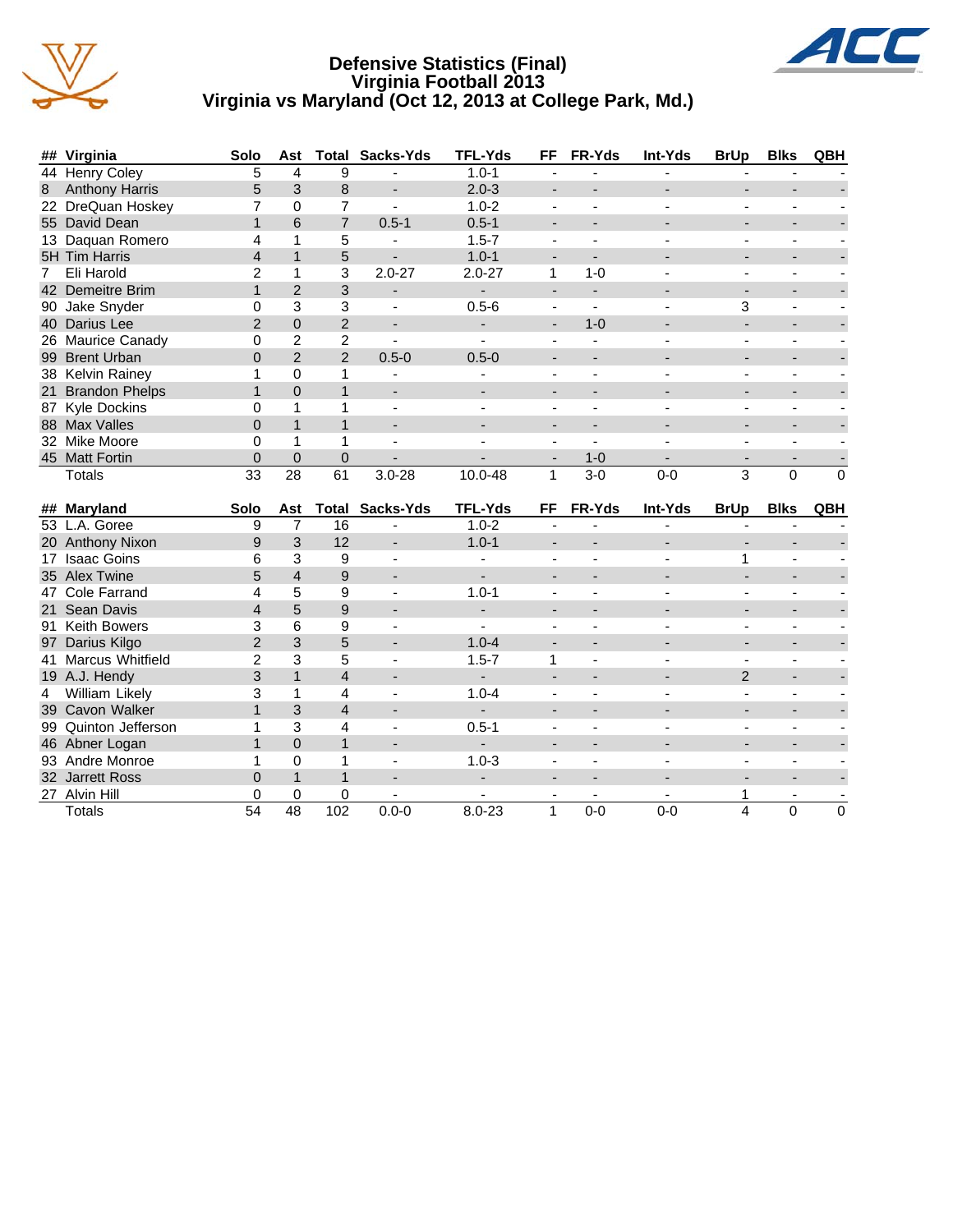

# **Participation Report (Final) Virginia Football 2013 Virginia vs Maryland (Oct 12, 2013 at College Park, Md.)**



## **Virginia**

### **Maryland**

| Pos       | ##             | <b>OFFENSE</b>        | Pos        | ##             | <b>OFFENSE</b>          |
|-----------|----------------|-----------------------|------------|----------------|-------------------------|
| LT.       | 78             | Morgan Moses          | T          | 77             | Mike Madaras            |
| LG        | 74             | <b>Conner Davis</b>   | G          | 70             | De'Onte Arnett          |
| C.        | 70             | Luke Bowanko          | С          | 65             | Sal Conaboy             |
| <b>RG</b> | 77             | Jay Whitmire          | G          | 76             | Michael Dunn            |
| RT        | 72             | Eric Smith            | T          | 55             | Ryan Doyle              |
| TE        | 83             | Jake McGee            | TE         | 86             | Dave Stinebaugh         |
| QB        | 5              | David Watford         | QB         | $\overline{7}$ | Caleb Rowe              |
| TB        | 25             | <b>Kevin Parks</b>    | TB         | 45             | <b>Brandon Ross</b>     |
| WR        | 85             | Keeon Johnson         | WR.        | 6              | Deon Long               |
| FB        | 3              | <b>Billy Skrobacz</b> | WR         | 1              | <b>Stefon Diggs</b>     |
| WR.       | 87             | <b>Kyle Dockins</b>   | WR         | 83             | Malcolm Culmer          |
|           |                |                       |            |                |                         |
|           |                |                       |            |                |                         |
| Pos       | ##             | <b>DEFENSE</b>        | <b>Pos</b> | ##             | <b>DEFENSE</b>          |
| DE        | 90             | Jake Snyder           | DE         | 99             | Quinton Jefferson       |
| DT        | 99             | <b>Brent Urban</b>    | NT         | 97             | Darius Kilgo            |
| DT        | 55             | David Dean            | DE         | 91             | <b>Keith Bowers</b>     |
| DE        | $\overline{7}$ | Eli Harold            | <b>OLB</b> | 35             | <b>Alex Twine</b>       |
| CВ        | 5H             | <b>Tim Harris</b>     | ILB        | 47             | <b>Cole Farrand</b>     |
| MLB       | 44             | <b>Henry Coley</b>    | ILB        | 53             | L.A. Goree              |
| WLB       | 13             | Daquan Romero         | OLB        | 41             | <b>Marcus Whitfield</b> |
| CВ        | 22             | DreQuan Hoskey        | CВ         | 17             | <b>Isaac Goins</b>      |
| SS        | 8              | <b>Anthony Harris</b> | S          | 21             | Sean Davis              |
| FS        | 21             | <b>Brandon Phelps</b> | S          | 20             | <b>Anthony Nixon</b>    |
| СB        | 26             | Maurice Canady        | CВ         | 4              | <b>William Likely</b>   |

Virginia: 2-Dominique Terrell, 3V-Alec Vozenilek, 4-Taquan Mizzell, 6-Darius Jennings, 15-Matt Johns, 17-Miles Gooch, 19-E.J. Scott, 20-Tim Smith, 23-Khalek Shepherd, 27-Rijo Walker, 29-D.J. Hill, 32-Mike Moore, 37-Divante Walker, 38-Kelvin Rainey, 40-Darius Lee, 41-Connor Wingo-Reeves, 42-Demeitre Brim, 43-Trent Corney, 45-Matt Fortin, 47-Vincent Croce, 49-Zachary Swanson, 61-Cody Wallace, 63-Ryan Doull, 67-Jackson Matteo, 76-Michael Mooney, 84-Canaan Severin, 86-Jeremy Dollin, 88-Max Valles, 89-Rob Burns, 91-Dylan Sims, 93-Donte Wilkins.

Maryland: 2I-Michael Tart, 3-Nigel King, 5-Albert Reid, 7X-Yannick Ngakoue, 8-Levern Jacobs, 15-Brad Craddock, 18-Nathan Renfro, 19-A.J. Hendy, 22-Zach Dancel, 27-Alvin Hill, 29-Joe Riddle, 30-Kenneth Goins, 31-Shawn Petty, 32-Jarrett Ross, 34-Jacquille Veii, 37-Avery Thompson, 38-Rashid Conteh, 39-Cavon Walker, 44-Andrew Isaacs, 46-Abner Logan, 51-Yannik Cudjoe-Virgil, 58-Bradley Johnson, 59-Greg Parcher, 61-Jake Wheeler, 66-Andrew Zeller, 69-Gary Harraka, 71-Nate Clarke, 84-Amba Etta, 88-P.J. Gallo, 90-Roman Braglio, 93-Andre Monroe, 96-Zeke Riser, 98-Clarence Murphy.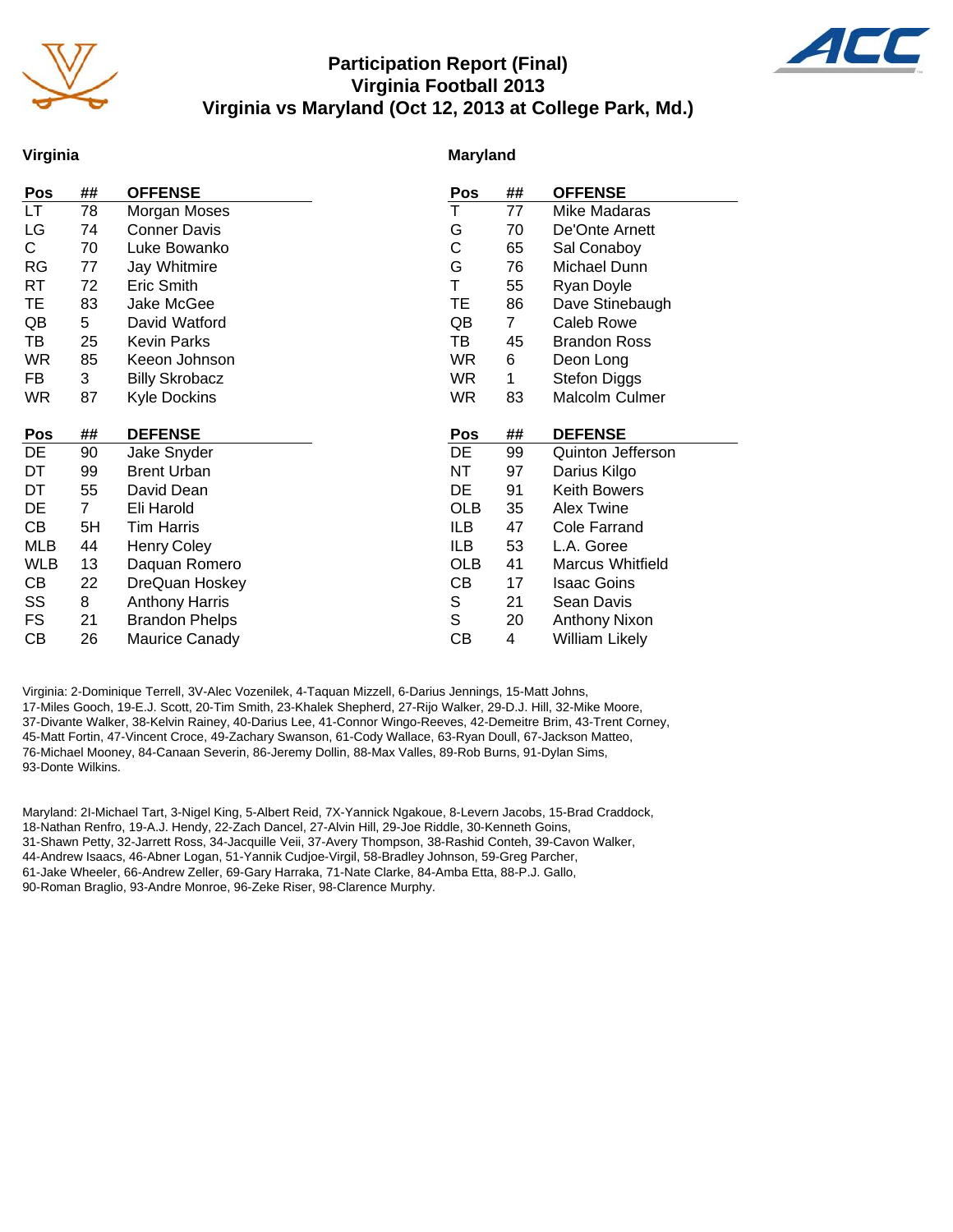

# **Drive Chart (By Team) (Final) Virginia Football 2013 Virginia vs Maryland (Oct 12, 2013 at College Park, Md.)**



|             |                 |                 |       | <b>Drive Started</b> |      | <b>Drive Ended</b> |                           | <b>Consumed</b>             |            |  |  |
|-------------|-----------------|-----------------|-------|----------------------|------|--------------------|---------------------------|-----------------------------|------------|--|--|
| <b>Team</b> | Qtr             | Spot            | Time  | <b>Obtained</b>      | Spot | Time               | <b>How lost</b>           | Yds<br>ΡI<br>$\blacksquare$ | <b>TOP</b> |  |  |
| VA          | 1st             | IV19            | 15:00 | Kickoff              | lV43 | 10:12              | Punt                      | 8<br>- 24                   | 4:48       |  |  |
| <b>VA</b>   |                 | M13             | 10:12 | <b>Fumble</b>        | M11  | 08:53              | *FIELD GOAL               | $-2$<br>4                   | 1:19       |  |  |
| VA          |                 | V20             | 06:35 | Punt                 | M01  | 01:18              | *FIELD GOAL               | 12<br>79<br>$\blacksquare$  | 5:17.      |  |  |
| VA          |                 | V <sub>21</sub> | 00:02 | Kickoff              | V38  | 12:23              | Punt                      | $5 - 17$                    | 2:39       |  |  |
| VA          | 2 <sub>nd</sub> | <b>V44</b>      | 09:43 | Fumble               | V44  | 09:00              | Punt                      | 3<br>- 0                    | 0:43       |  |  |
| <b>VA</b>   |                 | V <sub>19</sub> | 06:34 | Kickoff              | IM00 | 04:33              | <i><b>*TOUCHDOWN</b></i>  | 6<br>$-81$                  | 2:01       |  |  |
| VA          |                 | V28             | 01:46 | Punt                 | M09  | 00:19              | *FIELD GOAL               | 9<br>63<br>$\sim$           | 1:27       |  |  |
| <b>VA</b>   | 3rd             | V32             | 12:28 | Kickoff              | M44  | 10:01              | Punt                      | $5 - 24$                    | 2:27       |  |  |
| VA          |                 | V <sub>25</sub> | 08:54 | Punt                 | M42  | 04:50              | Punt                      | 10<br>- 33                  | 4:04       |  |  |
| VA          |                 | V26             | 01:55 | Kickoff              | IM00 | 13:15              | <i><b>*TOUCHDOWN</b></i>  | 11<br>$-74$                 | 3:40       |  |  |
| VA          | 4th             | V15             | 12:06 | Punt                 | V49  | 09:01              | Punt                      | 7 - 34                      | 3:05       |  |  |
| <b>VA</b>   |                 | M17             | 09:01 | <b>Fumble</b>        | M08  | 07:11              | <i><b>*FIELD GOAL</b></i> | - 9<br>4                    | 1:50       |  |  |
| VA          |                 | V18             | 05:09 | Kickoff              | V21  | 03:36              | Punt                      | 3<br>- 3                    | 1:33       |  |  |
| <b>VA</b>   |                 | V17             | 02:34 | Punt                 | M25  | 00:10              | <b>Missed FG</b>          | 11<br>58<br>$\sim$          | 2:24       |  |  |

|                        | 1st   | 2nd     | 3rd   | 4th     | 1st      | 2nd     |          |
|------------------------|-------|---------|-------|---------|----------|---------|----------|
| Virginia               | Qtr   | Qtr     | Qtr   | Qtr     | Half     | Half    | Total    |
| Time of possession     | 11:32 | 06:54   | 08:37 | 10:42   | 18:26    | 19:19   | 37:45    |
| 3rd down conversions   | $3-6$ | $2 - 5$ | 1-3   | $2 - 6$ | $5 - 11$ | $3-9$   | $8 - 20$ |
| Average field position | V36   | V30     | V27   | V33     | V34      | V30     | V32      |
| 4th down conversions   | 0-0   | 0-0     | 0-0   | 0-0     | $0 - 0$  | $0 - 0$ | $0 - 0$  |

|            |                 |      |       | <b>Drive Started</b> |                | <b>Drive Ended</b> | Consumed                 |                                     |            |  |
|------------|-----------------|------|-------|----------------------|----------------|--------------------|--------------------------|-------------------------------------|------------|--|
| Team       | Qtr             | Spot | Time  | <b>Obtained</b>      | Spot           | Time               | <b>How lost</b>          | - Yds<br>ΡI                         | <b>TOP</b> |  |
| <b>UMD</b> | 1st             | M13  | 00:00 | Punt                 | M13            | 10:12              | Fumble                   | $\Omega$<br>$\Omega$<br>۰.          | 0:00       |  |
| <b>UMD</b> |                 | M30  | 08:47 | Kickoff              | V43            | 06:35              | Punt                     | 8<br>- 27                           | 2:12       |  |
| <b>UMD</b> |                 | M26  | 01:12 | Kickoff              | V00            | 00:08              | *TOUCHDOWN               | 74<br>4 -                           | 1:04       |  |
| <b>UMD</b> | 2 <sub>nd</sub> | M16  | 12:23 | Punt                 | V44            | 09:43              | <b>Fumble</b>            | 40<br>6<br>$\sim$                   | 2:40       |  |
| <b>UMD</b> |                 | M12  | 09:00 | Punt                 | V <sub>0</sub> | 06:40              | <i><b>*TOUCHDOWN</b></i> | 88<br>6<br>$\overline{\phantom{a}}$ | 2:20       |  |
| <b>UMD</b> |                 | M25  | 04:33 | Kickoff              | IM43           | 01:46              | Punt                     | 7 - 18                              | 2:47       |  |
| <b>UMD</b> |                 | M30  | 00:13 | Kickoff              | M28            | 00:00              | End of half              | (2)                                 | 0:13       |  |
| <b>UMD</b> | 3rd             | M25  | 15:00 | Kickoff              | V17            | 12:34              | *FIELD GOAL              | 8<br>- 58                           | 2:26       |  |
| <b>UMD</b> |                 | M20  | 10:01 | Punt                 | M33            | 08:54              | Punt                     | -13<br>4 -                          | 1:07       |  |
| <b>UMD</b> |                 | M13  | 04:50 | Punt                 | V14            | 02:00              | *FIELD GOAL              | 9<br>$-73$                          | 2:50       |  |
| <b>UMD</b> | 4th             | M40  | 13:01 | Kickoff              | M42            | 12:06              | Punt                     | 3<br>$-2$                           | 0:55       |  |
| <b>UMD</b> |                 | M17  | 00:00 | Punt                 | M17            | 09:01              | Fumble                   | $\Omega$<br>$-0$                    | 0:00       |  |
| <b>UMD</b> |                 | M31  | 07:04 | Kickoff              | V <sub>0</sub> | 05:14              | *TOUCHDOWN               | 6<br>69<br>$\blacksquare$           | 1:50       |  |
| <b>UMD</b> |                 | M34  | 03:36 | Punt                 | M42            | 02:34              | Punt                     | 3<br>- 8                            | 1:02       |  |
| <b>UMD</b> |                 | M25  | 00:10 | Missed FG            | M23            | 00:00              | End of half              | (2)<br>٠                            | 0:10       |  |

|                        | 1st     | 2nd     | 3rd             | 4th     | 1st     | 2nd     |                 |
|------------------------|---------|---------|-----------------|---------|---------|---------|-----------------|
| <b>Maryland</b>        | Qtr     | Qtr     | Qtr             | Qtr     | Half    | Half    | Total           |
| Time of possession     | 03:28   | 08:06   | 06:23           | 04:18   | 11:34   | 10:41   | 22:15           |
| 3rd down conversions   | $1 - 2$ | $1 - 3$ | $1 - 4$         | $1 - 3$ | $2 - 5$ | $2 - 7$ | $4 - 12$        |
| Average field position | M28     | M20     | M <sub>19</sub> | M32     | M23     | M26     | M <sub>25</sub> |
| 4th down conversions   | 0-0     | 0-0     | $0 - 0$         | $0 - 0$ | $0 - 0$ | 0-0     | 0-0             |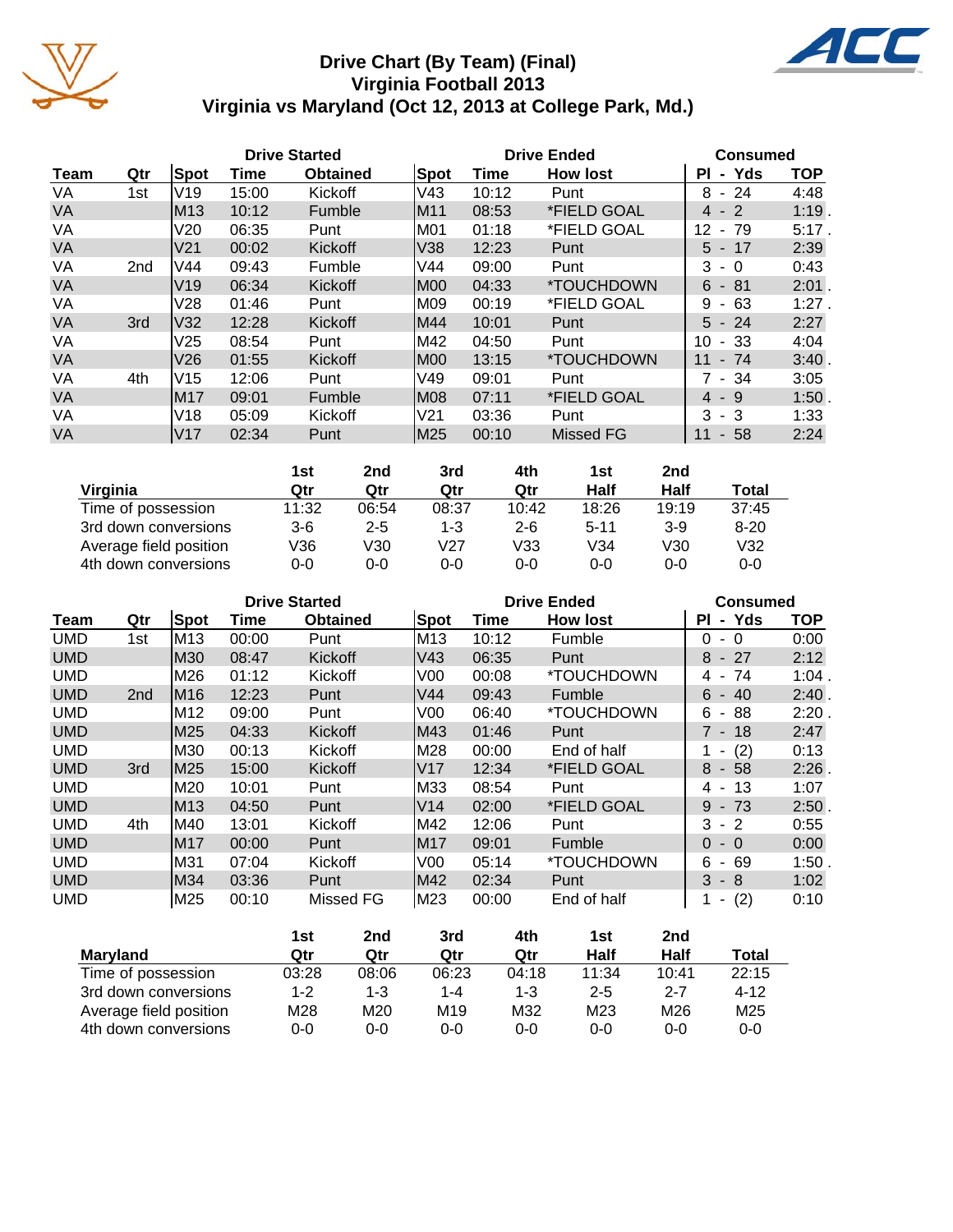

# **Drive Chart (By Quarter) (Final) Virginia Football 2013 Virginia vs Maryland (Oct 12, 2013 at College Park, Md.)**

ACL

|            |                 |                 |       | <b>Drive Started</b> |                 | <b>Drive Ended</b> |                 | <b>Consumed</b>                       |            |  |
|------------|-----------------|-----------------|-------|----------------------|-----------------|--------------------|-----------------|---------------------------------------|------------|--|
| Team       | Qtr             | Spot            | Time  | <b>Obtained</b>      | Spot            | Time               | <b>How lost</b> | PI - Yds                              | <b>TOP</b> |  |
| VA         | 1st             | V19             | 15:00 | Kickoff              | V43             | 10:12              | Punt            | 8<br>$-24$                            | 4:48       |  |
| <b>UMD</b> |                 | M13             | 00:00 | Punt                 | M13             | 10:12              | Fumble          | $-0$<br>$\Omega$                      | 0:00       |  |
| VA         |                 | M <sub>13</sub> | 10:12 | Fumble               | M11             | 08:53              | *FIELD GOAL     | $-2$<br>4                             | 1:19.      |  |
| <b>UMD</b> |                 | M30             | 08:47 | Kickoff              | V43             | 06:35              | Punt            | 8<br>$-27$                            | 2:12       |  |
| VA         |                 | V20             | 06:35 | Punt                 | M01             | 01:18              | *FIELD GOAL     | 12<br>$-79$                           | 5:17.      |  |
| <b>UMD</b> |                 | M26             | 01:12 | Kickoff              | V <sub>00</sub> | 00:08              | *TOUCHDOWN      | $4 - 74$                              | $1:04$ .   |  |
| VA         |                 | V <sub>21</sub> | 00:02 | Kickoff              | V38             | 12:23              | Punt            | 17<br>5<br>$\blacksquare$             | 2:39       |  |
| <b>UMD</b> | 2 <sub>nd</sub> | M <sub>16</sub> | 12:23 | Punt                 | V44             | 09:43              | Fumble          | 6<br>$-40$                            | 2:40.      |  |
| VA         |                 | V44             | 09:43 | Fumble               | V44             | 09:00              | Punt            | 3<br>$\overline{0}$<br>$\blacksquare$ | 0:43       |  |
| <b>UMD</b> |                 | M12             | 09:00 | Punt                 | V <sub>00</sub> | 06:40              | *TOUCHDOWN      | $6 - 88$                              | 2:20.      |  |
| VA         |                 | V19             | 06:34 | Kickoff              | <b>M00</b>      | 04:33              | *TOUCHDOWN      | 6<br>81<br>$\blacksquare$             | $2:01$ .   |  |
| <b>UMD</b> |                 | M25             | 04:33 | Kickoff              | M43             | 01:46              | Punt            | $7 - 18$                              | 2:47       |  |
| VA         |                 | V28             | 01:46 | Punt                 | M09             | 00:19              | *FIELD GOAL     | 9<br>$-63$                            | $1:27$ .   |  |
| <b>UMD</b> |                 | M30             | 00:13 | Kickoff              | M28             | 00:00              | End of half     | $\mathbf{1}$<br>(2)<br>$\blacksquare$ | 0:13       |  |
| <b>UMD</b> | 3rd             | M25             | 15:00 | Kickoff              | V17             | 12:34              | *FIELD GOAL     | $8 - 58$                              | 2:26       |  |
| <b>VA</b>  |                 | V32             | 12:28 | Kickoff              | M44             | 10:01              | Punt            | $5 - 24$                              | 2:27       |  |
| <b>UMD</b> |                 | M20             | 10:01 | Punt                 | M33             | 08:54              | Punt            | $4 - 13$                              | 1:07       |  |
| <b>VA</b>  |                 | V25             | 08:54 | Punt                 | M42             | 04:50              | Punt            | $-33$<br>10                           | 4:04       |  |
| <b>UMD</b> |                 | M13             | 04:50 | Punt                 | V14             | 02:00              | *FIELD GOAL     | 9<br>$-73$                            | 2:50.      |  |
| <b>VA</b>  |                 | V26             | 01:55 | Kickoff              | <b>M00</b>      | 13:15              | *TOUCHDOWN      | 11<br>$-74$                           | 3:40       |  |
| <b>UMD</b> | 4th             | M40             | 13:01 | Kickoff              | M42             | 12:06              | Punt            | 3<br>$-2$                             | 0:55       |  |
| <b>VA</b>  |                 | V15             | 12:06 | Punt                 | V49             | 09:01              | Punt            | $7 - 34$                              | 3:05       |  |
| <b>UMD</b> |                 | M17             | 00:00 | Punt                 | M17             | 09:01              | Fumble          | $-0$<br>$\Omega$                      | 0:00       |  |
| <b>VA</b>  |                 | M17             | 09:01 | Fumble               | <b>M08</b>      | 07:11              | *FIELD GOAL     | $-9$<br>$\overline{4}$                | 1:50.      |  |
| <b>UMD</b> |                 | M31             | 07:04 | Kickoff              | V00             | 05:14              | *TOUCHDOWN      | 6<br>- 69                             | 1:50.      |  |
| VA         |                 | V18             | 05:09 | Kickoff              | V <sub>21</sub> | 03:36              | Punt            | 3<br>$-3$                             | 1:33       |  |
| <b>UMD</b> |                 | M34             | 03:36 | Punt                 | M42             | 02:34              | Punt            | 3<br>$-8$                             | 1:02       |  |
| VA         |                 | V17             | 02:34 | Punt                 | M25             | 00:10              | Missed FG       | 11<br>$-58$                           | 2:24       |  |
| <b>UMD</b> |                 | M25             | 00:10 | Missed FG            | M23             | 00:00              | End of half     | (2)<br>1<br>$\blacksquare$            | 0:10       |  |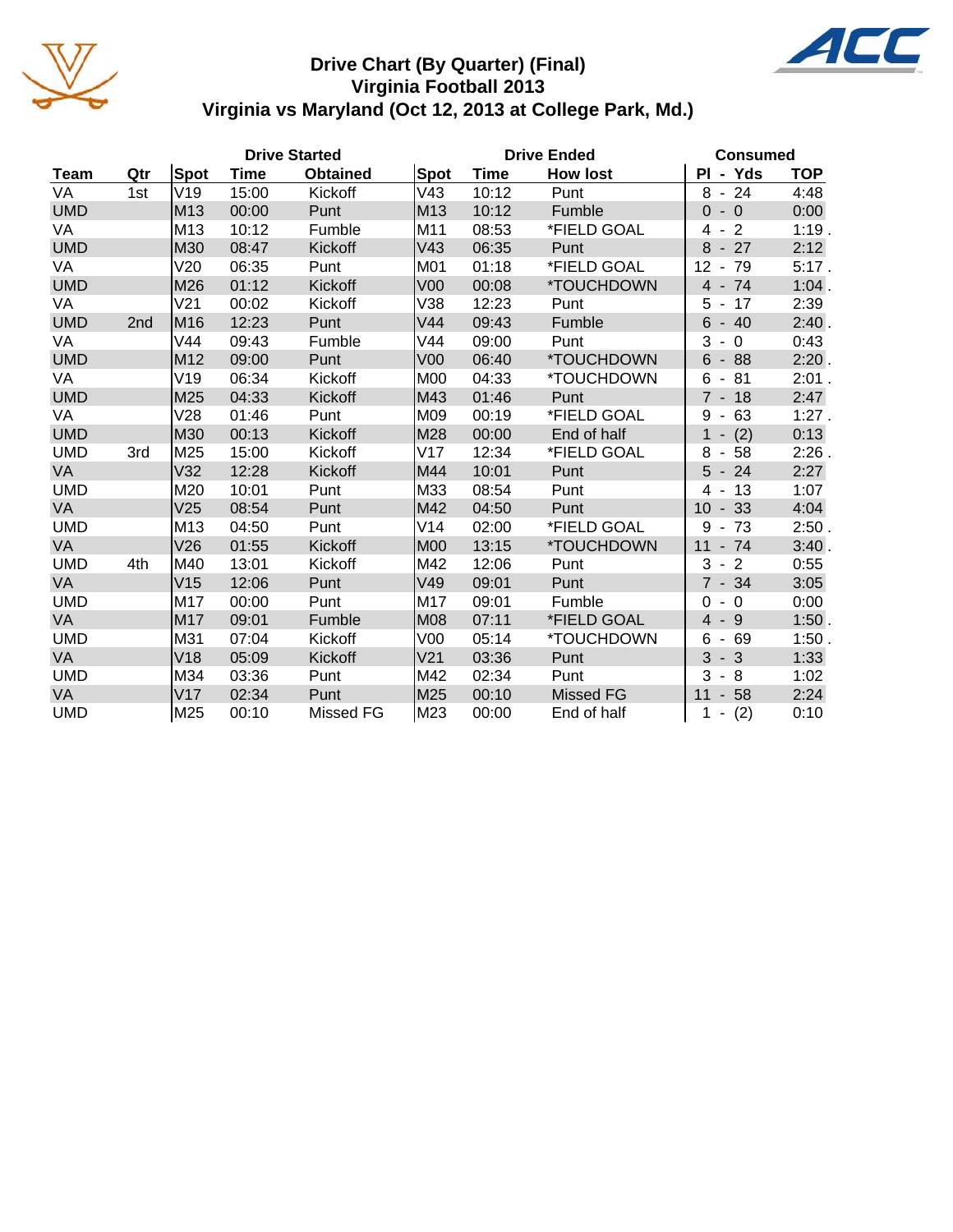

# **Play-by-Play Summary (1st quarter) Virginia vs Maryland (Oct 12, 2013 at College Park, Md.)**



|                                              | Maryland wins toss, defers. Virginia to receive and defend west goal.                                                                    |                |
|----------------------------------------------|------------------------------------------------------------------------------------------------------------------------------------------|----------------|
| 1-10 VA 35                                   | UMD ball on UMD35.                                                                                                                       |                |
|                                              | Craddock kickoff 60 yards to the VA5, Mizzell, T return 14 yards to the VA19 (Davis).                                                    |                |
| VIRGINIA drive start at 15:00.<br>1-10 VA 19 |                                                                                                                                          |                |
| $2 - 5$<br>VA 24                             | Parks, K rush for 5 yards to the VA24 (I.Goins; Goree).<br>Parks, K rush for 2 yards to the VA26 (Nixon; Bowers).                        |                |
| <b>VA 26</b><br>3-3                          | Watford, D pass complete to Johnson, K for 6 yards to the VA32, 1ST DOWN VA (Farrand).                                                   | P1             |
| 1-10 VA 32                                   | Parks, K rush for 5 yards to the VA37 (Jefferson).                                                                                       |                |
| <b>VA 37</b><br>2-5                          | Watford, D pass complete to McGee, J for 8 yards to the VA45, 1ST DOWN VA.                                                               | P <sub>2</sub> |
| 1-10 VA 45                                   | Shepherd, K rush for loss of 5 yards to the VA40 (Whitfield).                                                                            |                |
| 2-15 VA 40                                   | Watford, D pass complete to Dockins, K for 6 yards to the VA46 (Farrand).                                                                |                |
| 3-9<br>VA 46<br>4-12 VA 43                   | Parks, K rush for loss of 3 yards to the VA43 (Monroe).                                                                                  |                |
|                                              | Vozenilek, A punt 44 yards to the UMD13, Likely return 0 yards to the UMD13, fumble by<br>Likely recovered by VA Lee, D at UMD13.        |                |
|                                              | 8 plays, 24 yards, 4:48                                                                                                                  |                |
| VIRGINIA drive start at 10:12.               |                                                                                                                                          |                |
| 1-10 UMD 13                                  | Parks, K rush for 3 yards to the UMD10 (Bowers; Kilgo).                                                                                  |                |
| <b>UMD 10</b><br>2-7                         | Parks, K rush for loss of 1 yard to the UMD11 (Nixon).                                                                                   |                |
| $3 - 8$<br><b>UMD 11</b>                     | Watford, D pass incomplete to Terrell, D.                                                                                                |                |
| <b>UMD 11</b><br>4-8                         | Vozenilek, A field goal attempt from 28 GOOD, clock 08:53.                                                                               |                |
|                                              | Virginia 3, Maryland 0<br>4 plays, 2 yards, 1:25                                                                                         |                |
|                                              | Sims, D kickoff 52 yards to the UMD13, Diggs return 17 yards to the UMD30 (Lee, D).                                                      |                |
| <b>MARYLAND drive start at 08:47.</b>        |                                                                                                                                          |                |
| 1-10 UMD 30                                  | Rowe pass incomplete to Long (Snyder, J).                                                                                                |                |
| 2-10 UMD 30                                  | Rowe pass complete to Diggs for 12 yards to the UMD42, 1ST DOWN UMD (Harris, A;Canady, M).                                               | P <sub>1</sub> |
| 1-10 UMD 42                                  | K. Goins rush for 1 yard to the UMD43 (Dean, D; Urban, B).                                                                               |                |
| $2-9$<br><b>UMD 43</b>                       | Rowe pass incomplete to B.Ross.                                                                                                          |                |
| $3-9$<br><b>UMD 43</b>                       | Rowe pass complete to Etta for 13 yards to the VA44, 1ST DOWN UMD (Hoskey, D).<br>Diggs rush for loss of 1 yard to the VA45 (Harris, T). | P <sub>2</sub> |
| 1-10 VA 44<br>2-11<br>VA 45                  | Rowe pass complete to B. Ross for 2 yards to the VA43 (Coley, H).                                                                        |                |
| 3-9<br>VA 43                                 | Rowe pass incomplete to Stinebaugh.                                                                                                      |                |
| 4-9<br>VA 43                                 | Renfro punt 43 yards to the VA0, touchback.                                                                                              |                |
|                                              | 8 plays, 27 yards, 2:12                                                                                                                  |                |
| VIRGINIA drive start at 06:35.               |                                                                                                                                          |                |
| 1-10 VA 20                                   | Watford, D pass complete to Watford, D for loss of 4 yards to the VA16 (Kilgo).                                                          |                |
| 2-14 VA 16                                   | Watford, D rush for 9 yards to the VA25 (Nixon).<br>Watford, D pass complete to McGee, J for 16 yards to the VA41, 1ST DOWN VA           | P3             |
| $3 - 5$<br>VA 25                             | (Davis; I. Goins).                                                                                                                       |                |
| 1-10 VA 41                                   | Watford, D pass incomplete to Johnson, K.                                                                                                |                |
| 2-10 VA 41                                   | Watford, D pass incomplete to Shepherd, K.                                                                                               |                |
| 3-10 VA 41                                   | Watford, D pass complete to McGee, J for 38 yards to the UMD21, 1ST DOWN VA (Nixon; Hendy).                                              | P4             |
| 1-10 UMD 21                                  | Watford, D rush for 1 yard to the UMD20 (I.Goins).                                                                                       |                |
| 2-9<br><b>UMD 20</b>                         | Watford, D pass complete to Swanson, Z for 14 yards to the UMD6, 1ST DOWN VA (Nixon).                                                    | P <sub>5</sub> |
| 1-G<br><b>UMD 06</b>                         | Parks, K rush for 5 yards to the UMD1 (Bowers; Farrand).                                                                                 |                |
| $2-G$<br><b>UMD 01</b><br><b>UMD 01</b>      | Parks, K rush for no gain to the UMD1 (Bowers; Goree).                                                                                   |                |
| 3-G<br><b>UMD 01</b><br>4-G                  | Parks, K rush for no gain to the UMD1 (Twine;Davis).<br>Vozenilek, A field goal attempt from 18 GOOD, clock 01:18.                       |                |
|                                              | Virginia 6, Maryland 0                                                                                                                   |                |
|                                              | 12 plays, 79 yards, 5:23                                                                                                                 |                |
|                                              | Sims, D kickoff 61 yards to the UMD4, Diggs return 22 yards to the UMD26 (Harris,                                                        |                |
|                                              | T;Dockins, K).                                                                                                                           |                |
| MARYLAND drive start at 01:12.               |                                                                                                                                          |                |
| 1-10 UMD 26<br><b>UMD 26</b>                 | Rowe pass incomplete to Long.<br>PENALTY UMD false start 5 yards to the UMD21.                                                           |                |
| 2-10<br><b>UMD 21</b><br>$2 - 15$            | Rowe pass complete to B.Ross for 77 yards to the VA2, 1ST DOWN UMD (Harris, A).                                                          | P3             |
| VA 02<br>1-G                                 | B.Ross rush for 1 yard to the VA1 (Dean, D;Snyder, J).                                                                                   |                |
| 2-G<br><b>VA 01</b>                          | B. Ross rush for 1 yard to the VA0, TOUCHDOWN, clock 00:08.                                                                              |                |
| $1-G$<br>VA 03                               | Craddock kick attempt good.                                                                                                              |                |
|                                              | Maryland 7, Virginia 6                                                                                                                   |                |
|                                              | 4 plays, 74 yards, 1:10                                                                                                                  |                |
|                                              | Craddock kickoff 65 yards to the VA0, Jennings, D return 21 yards to the VA21                                                            |                |
| VIRGINIA drive start at 00:02.               | (J.Ross;C.Walker).                                                                                                                       |                |
| 1-10 VA 21                                   | Parks, K rush for 5 yards to the VA26 (Farrand; Twine).                                                                                  |                |
|                                              | END OF 1st QUARTER: Maryland 7, Virginia 6                                                                                               |                |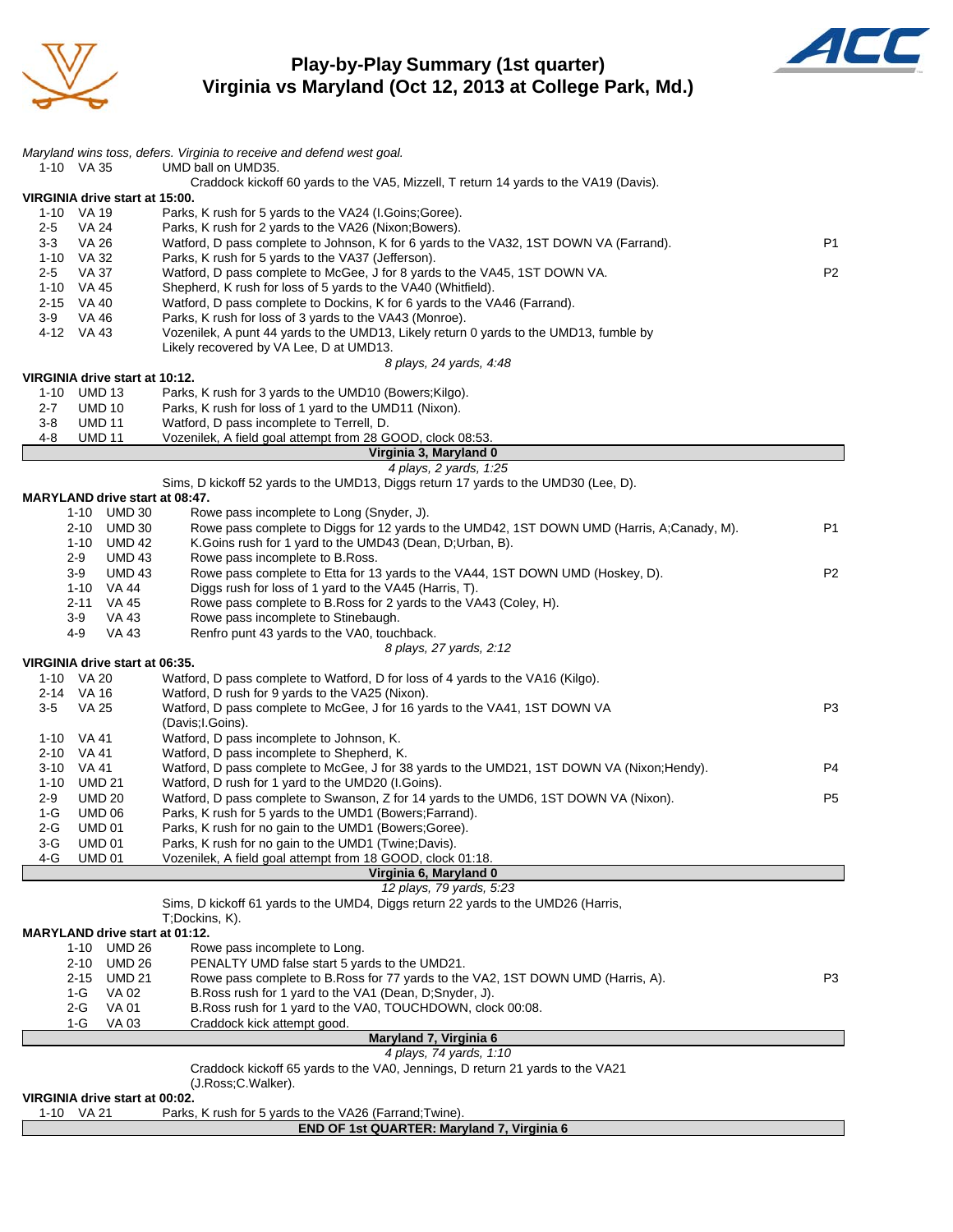

**Play-by-Play Summary (1st quarter) Virginia vs Maryland (Oct 12, 2013 at College Park, Md.)**



|                        |       | Time  | 1st Downs |          |    | Conversions |     |                |                   |                  |
|------------------------|-------|-------|-----------|----------|----|-------------|-----|----------------|-------------------|------------------|
| <b>Quarter Summary</b> | Score | Poss  |           |          |    | 3rd         | 4th | <b>Rushing</b> | Passing           | <b>Penalties</b> |
| Virginia               |       | 11:38 | 5         | $\Omega$ | -5 | $3-6$       | 0-0 | 13-26          | 7-10-0-84         | 0-0              |
| Maryland               |       | 03:22 | 3         |          |    | $1 - 2$     | 0-0 | 4-2            | $4 - 8 - 0 - 104$ | $1 - 5$          |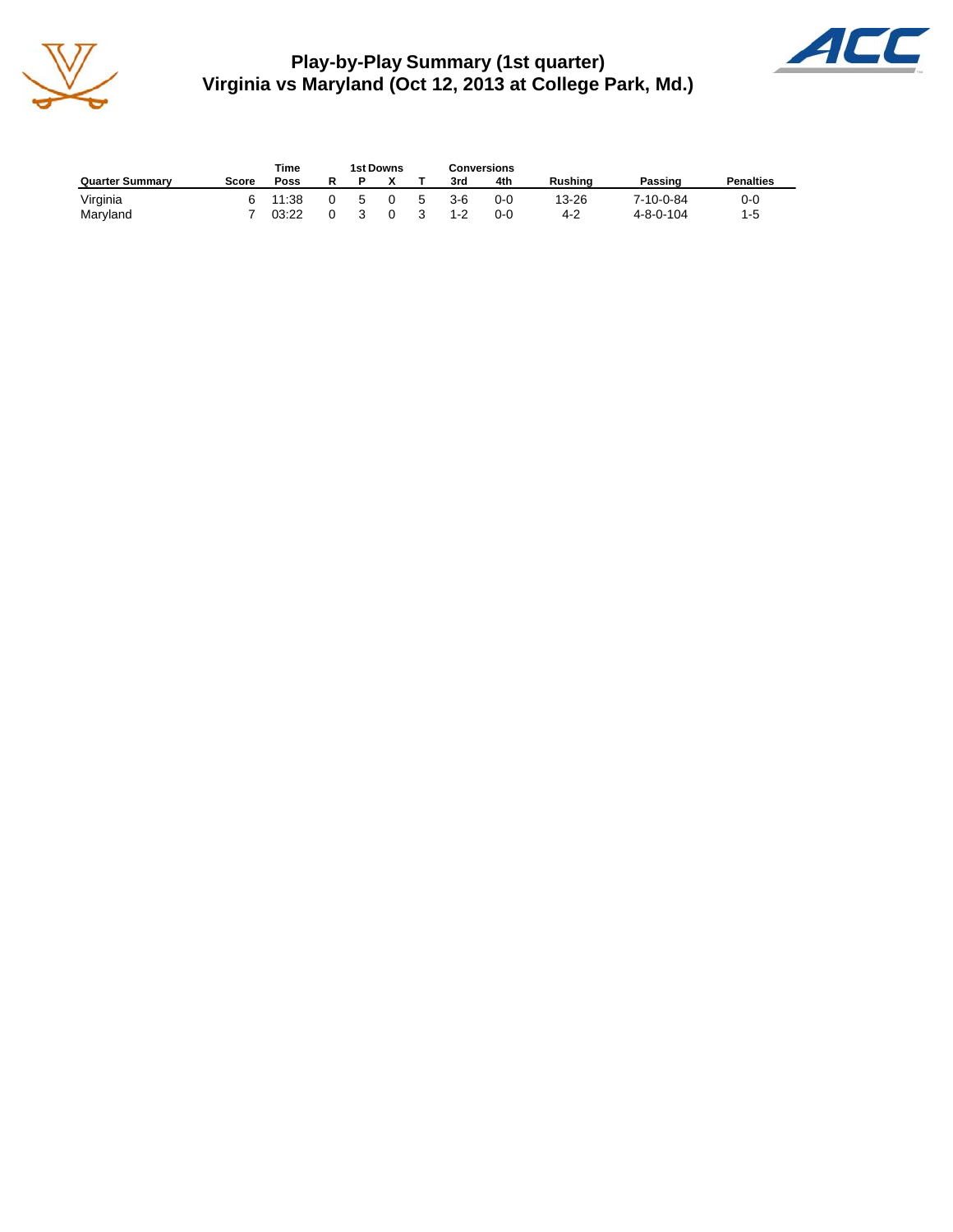

## **Quickie Statistics (1st quarter only) Virginia vs Maryland (Oct 12, 2013 at College Park, Md.)**



|                                   | <b>VA</b>    | <b>UMD</b>  |
|-----------------------------------|--------------|-------------|
| Score                             | 6            |             |
| <b>FIRST DOWNS</b>                | 5            | 3           |
| <b>RUSHES-YARDS (NET)</b>         | 13-26        | $4 - 2$     |
| <b>PASSING YDS (NET)</b>          | 84           | 104         |
| Passes Att-Comp-Int               | $10 - 7 - 0$ | $8 - 4 - 0$ |
| <b>TOTAL OFFENSE PLAYS-YARDS</b>  | 23-110       | 12-106      |
| <b>Fumble Returns-Yards</b>       | $0-0$        | $0-0$       |
| <b>Punt Returns-Yards</b>         | $0 - 0$      | $1 - 0$     |
| Kickoff Returns-Yards             | $2 - 35$     | $2 - 39$    |
| <b>Interception Returns-Yards</b> | $0 - 0$      | $0-0$       |
| Punts (Number-Avg)                | $1 - 44.0$   | $1 - 43.0$  |
| Fumbles-Lost                      | $0 - 0$      | $1 - 1$     |
| Penalties-Yards                   | $0-0$        | $1 - 5$     |
| <b>Possession Time</b>            | 11:38        | 03:22       |
| <b>Third-Down Conversions</b>     | 3 of 6       | 1 of $2$    |
| <b>Fourth-Down Conversions</b>    | $0$ of $0$   | $0$ of $0$  |

| Virginia               |                     |                                                  |              |             |            |          | <b>Maryland</b>                                             |                          |                |             |                |          |          |             |
|------------------------|---------------------|--------------------------------------------------|--------------|-------------|------------|----------|-------------------------------------------------------------|--------------------------|----------------|-------------|----------------|----------|----------|-------------|
| <b>Rushing</b>         |                     | No. Gain Loss                                    | <b>Net</b>   | TD          | Lg         | Avg      | <b>Rushing</b>                                              |                          | No. Gain Loss  |             | <b>Net</b>     | TD       | Lg       | Avg         |
| <b>Kevin Parks</b>     | 10                  | 25<br>4                                          | 21           | $\mathbf 0$ | 5          | 2.1      | <b>Brandon Ross</b>                                         | $\overline{c}$           | $\overline{2}$ | $\mathbf 0$ | $\overline{2}$ | 1        | 1        | 1.0         |
| David Watford          | 2                   | 10<br>0                                          | 10           | 0           | 9          | 5.0      | <b>Kenneth Goins</b>                                        | 1                        | 1              | 0           | 1              | 0        | 1        | 1.0         |
| <b>Khalek Shepherd</b> | 1                   | 5<br>0                                           | $-5$         | $\Omega$    | 0          | $-5.0$   | <b>Stefon Diggs</b>                                         | 1                        | 0              | $\mathbf 1$ | $-1$           | $\Omega$ | $\Omega$ | $-1.0$      |
| <b>Passing</b>         | $C-A-I$             |                                                  | Yds<br>TD    | Long        |            | Sack     | <b>Passing</b>                                              |                          | $C-A-I$        | Yds         | TD             | Long     |          | <b>Sack</b> |
| David Watford          | $7 - 10 - 0$        |                                                  | 84           | $\Omega$    | 38         | 0        | Caleb Rowe                                                  |                          | $4 - 8 - 0$    | 104         | $\Omega$       | 77       |          | $\Omega$    |
| Receiving              | No.                 | Yards                                            | TD           | Long        |            |          | <b>Receiving</b>                                            | No.                      | Yards          |             | TD             | Long     |          |             |
| Jake McGee             | 3                   | 62                                               | $\Omega$     | 38          |            |          | <b>Brandon Ross</b>                                         | 2                        |                | 79          | $\Omega$       | 77       |          |             |
| Zachary Swanson        |                     | 14                                               | 0            | 14          |            |          | Amba Etta                                                   | 1                        |                | 13          | 0              | 13       |          |             |
| Keeon Johnson          |                     | 6                                                | 0            | 6           |            |          | Stefon Diggs                                                | 1                        |                | 12          | 0              | 12       |          |             |
| <b>Kyle Dockins</b>    | 1                   | 6                                                | 0            | 6           |            |          |                                                             |                          |                |             |                |          |          |             |
| <b>Punting</b>         | No.                 | Yds                                              | Avq          | Long        | In20       | TВ       | <b>Punting</b>                                              | No.                      | Yds            | Avg         | Long           |          | In20     | ΤВ          |
| Alec Vozenilek         | 1                   | 44                                               | 44.0         | 44          | 1          | $\Omega$ | Nathan Renfro                                               | 1                        | 43             | 43.0        |                | 43       | $\Omega$ | 1           |
| <b>Punt Returns</b>    | No.                 | Yards                                            | <b>TD</b>    | Long        |            |          | <b>Punt Returns</b>                                         | No.                      | Yards          | TD          |                | Long     |          |             |
|                        |                     |                                                  |              |             |            |          | William Likely                                              | 1                        |                | $\Omega$    | $\Omega$       | 0        |          |             |
| <b>Kick Returns</b>    | No.                 | Yards                                            | TD           | Long        |            |          | <b>Kick Returns</b>                                         | No.                      | Yards          | TD          |                | Long     |          |             |
| Darius Jennings        | 1                   | 21                                               | $\Omega$     | 21          |            |          | <b>Stefon Diggs</b>                                         | $\overline{\mathcal{L}}$ | 39             |             | $\Omega$       | 22       |          |             |
| <b>Taquan Mizzell</b>  | 1                   | 14                                               | $\Omega$     | 14          |            |          |                                                             |                          |                |             |                |          |          |             |
| <b>Tackles</b>         | UA-A                | <b>Total</b>                                     | <b>Sacks</b> |             | <b>TFL</b> |          | <b>Tackles</b>                                              | UA-A                     | <b>Total</b>   |             | <b>Sacks</b>   |          | TFL      |             |
| <b>Tim Harris</b>      | $1 - 1$             | 2                                                |              | 0.0         | 1.0        |          | <b>Anthony Nixon</b>                                        | $3 - 2$                  |                | 5           | 0.0            |          | 1.0      |             |
| <b>Anthony Harris</b>  | $1 - 1$             | 2                                                |              | 0.0         | 0.0        |          | Cole Farrand                                                | $2 - 2$                  |                | 4           | 0.0            |          | 0.0      |             |
| David Dean             | $0 - 2$             | $\overline{c}$                                   |              | 0.0         | 0.0        |          | <b>Keith Bowers</b>                                         | $0 - 4$                  |                | 4           | 0.0            |          | 0.0      |             |
| Darius Lee             | $1 - 0$             | 1                                                |              | 0.0         | 0.0        |          | Sean Davis                                                  | $1 - 2$                  |                | 3           | 0.0            |          | 0.0      |             |
| <b>Time</b><br>Qtr     | <b>Scoring Play</b> |                                                  |              |             |            |          |                                                             |                          |                |             |                |          | V-H      |             |
| 08:53<br>1st           |                     | VA - Alec Vozenilek 28 yd field goal, 4-2 1:25   |              |             |            |          |                                                             |                          |                |             |                |          | $3 - 0$  |             |
| 01:18                  |                     | VA - Alec Vozenilek 18 yd field goal, 12-79 5:23 |              |             |            |          |                                                             |                          |                |             |                |          | $6 - 0$  |             |
| 00:08                  |                     |                                                  |              |             |            |          | UMD - Brandon Ross 1 yd run (Brad Craddock kick), 4-74 1:10 |                          |                |             |                |          | $6 - 7$  |             |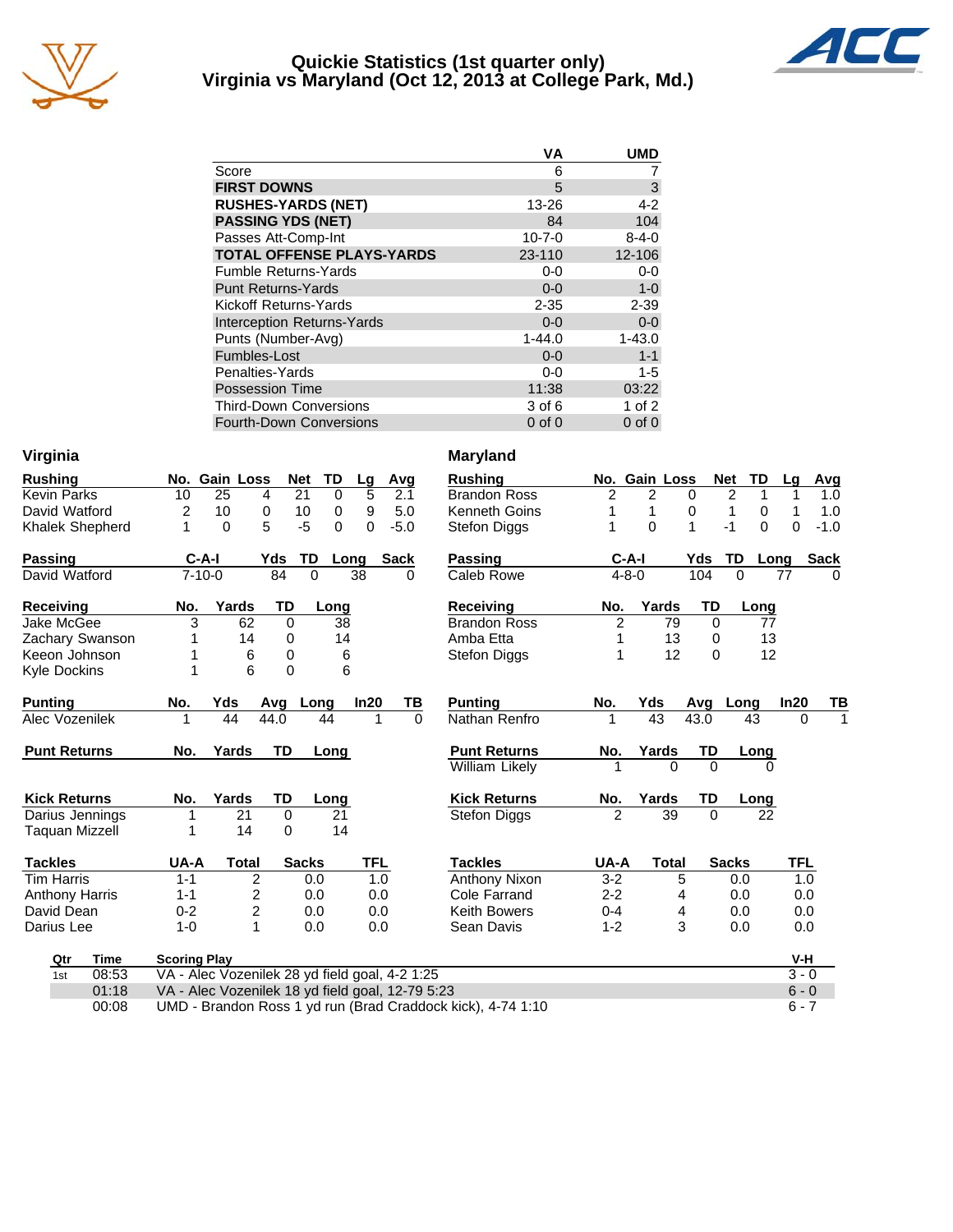

# **Play-by-Play Summary (2nd quarter) Virginia vs Maryland (Oct 12, 2013 at College Park, Md.)**



| $2 - 5$        | VA 26                          |                                | Start of 2nd quarter, clock 15:00.                                                                                                                          | R6              |  |  |  |  |  |  |  |
|----------------|--------------------------------|--------------------------------|-------------------------------------------------------------------------------------------------------------------------------------------------------------|-----------------|--|--|--|--|--|--|--|
| $2 - 5$        | VA 26                          |                                | Mizzell, T rush for 8 yards to the VA34, 1ST DOWN VA (Whitfield; Davis).                                                                                    |                 |  |  |  |  |  |  |  |
| $2-9$          | 1-10 VA 34<br>VA 35            |                                | Mizzell, T rush for 1 yard to the VA35 (Twine; Jefferson).<br>Watford, D pass complete to McGee, J for 4 yards to the VA39 (Farrand), PENALTY VA            |                 |  |  |  |  |  |  |  |
|                |                                |                                | holding (Mizzell, T) 10 yards to the VA25, NO PLAY.                                                                                                         |                 |  |  |  |  |  |  |  |
| 2-19 VA 25     |                                |                                | Parks, K rush for 13 yards to the VA38 (I.Goins).                                                                                                           |                 |  |  |  |  |  |  |  |
| $3-6$<br>VA 38 |                                |                                | Watford, D pass incomplete to Shepherd, K (Hendy).                                                                                                          |                 |  |  |  |  |  |  |  |
| 4-6            | VA 38                          |                                | Vozenilek, A punt 46 yards to the UMD16, downed.<br>5 plays, 17 yards, 2:39                                                                                 |                 |  |  |  |  |  |  |  |
|                |                                |                                | <b>MARYLAND drive start at 12:23.</b>                                                                                                                       |                 |  |  |  |  |  |  |  |
|                | 1-10 UMD 16                    |                                | Rowe pass complete to Diggs for 39 yards to the VA45, 1ST DOWN UMD (Harris, T).                                                                             | P4              |  |  |  |  |  |  |  |
|                | 1-10 VA 45                     |                                | Rowe sacked for loss of 1 yard to the VA46 (Dean, D; Urban, B).                                                                                             |                 |  |  |  |  |  |  |  |
|                | 2-11 VA 46<br>1-10 VA 29       |                                | Rowe pass complete to L.Jacobs for 17 yards to the VA29, 1ST DOWN UMD (Hoskey, D).<br>Reid rush for 4 yards to the VA25 (Dean, D; Harris, A).               | P5              |  |  |  |  |  |  |  |
|                | 2-6                            | VA 25                          | K.Goins rush for 5 yards to the VA20 (Dean, D).                                                                                                             |                 |  |  |  |  |  |  |  |
|                | 3-1                            | <b>VA 20</b>                   | Reid rush for 20 yards to the VA0, clock 09:49, PENALTY UMD holding 10 yards to the VA30,                                                                   |                 |  |  |  |  |  |  |  |
|                |                                |                                | NO PLAY.                                                                                                                                                    |                 |  |  |  |  |  |  |  |
|                | 3-11 VA 30                     |                                | Rowe sacked for loss of 14 yards to the VA44 (Harold, E), fumble by Rowe recovered by VA                                                                    |                 |  |  |  |  |  |  |  |
|                |                                |                                | Harold, E at VA44.<br>6 plays, 40 yards, 2:40                                                                                                               |                 |  |  |  |  |  |  |  |
|                | VIRGINIA drive start at 09:43. |                                |                                                                                                                                                             |                 |  |  |  |  |  |  |  |
|                | 1-10 VA 44                     |                                | Watford, D rush for no gain to the VA44, out-of-bounds (Nixon).                                                                                             |                 |  |  |  |  |  |  |  |
|                | 2-10 VA 44                     |                                | Watford, D pass incomplete to McGee, J.                                                                                                                     |                 |  |  |  |  |  |  |  |
|                | 3-10 VA 44<br>4-10 VA 44       |                                | Watford, D pass incomplete to Jennings, D.<br>Vozenilek, A punt 32 yards to the UMD24, fair catch by Likely, PENALTY UMD personal foul                      |                 |  |  |  |  |  |  |  |
|                |                                |                                | 12 yards to the UMD12, 1st and 10, UMD ball on UMD12.                                                                                                       |                 |  |  |  |  |  |  |  |
|                |                                |                                | 3 plays, 0 yards, 0.43                                                                                                                                      |                 |  |  |  |  |  |  |  |
|                |                                |                                | <b>MARYLAND drive start at 09:00.</b>                                                                                                                       |                 |  |  |  |  |  |  |  |
|                | 1-10 UMD 12                    |                                | B. Ross rush for loss of 1 yard to the UMD11 (Romero, D).                                                                                                   |                 |  |  |  |  |  |  |  |
|                | 2-11 UMD 11<br>1-10 UMD 48     |                                | Rowe pass complete to Long for 37 yards to the UMD48, 1ST DOWN UMD (Brim, D).<br>Rowe pass incomplete to Culmer.                                            | P6              |  |  |  |  |  |  |  |
|                | 2-10                           | UMD 48                         | B. Ross rush for 36 yards to the VA16, 1ST DOWN UMD (Phelps, B).                                                                                            | R7              |  |  |  |  |  |  |  |
|                | 1-10 VA 16                     |                                | Rowe pass complete to Long for 6 yards to the VA10 (Dean, D;Brim, D).                                                                                       |                 |  |  |  |  |  |  |  |
|                | $2 - 4$                        | <b>VA 10</b>                   | PENALTY UMD false start 5 yards to the VA15.                                                                                                                |                 |  |  |  |  |  |  |  |
|                | 2-9                            | <b>VA 15</b>                   | Rowe pass complete to B.Ross for loss of 3 yards to the VA18 (Coley, H), PENALTY VA<br>personal foul 8 yards to the VA7, 1ST DOWN UMD, NO PLAY.             | X8              |  |  |  |  |  |  |  |
|                | $1-G$                          | <b>VA 07</b>                   | B. Ross rush for 7 yards to the VA0, TOUCHDOWN, clock 06:40.                                                                                                |                 |  |  |  |  |  |  |  |
|                | 1-G                            | <b>VA 03</b>                   | Craddock kick attempt good.                                                                                                                                 |                 |  |  |  |  |  |  |  |
|                |                                |                                | Maryland 14, Virginia 6                                                                                                                                     |                 |  |  |  |  |  |  |  |
|                |                                |                                | 6 plays, 88 yards, 2:26                                                                                                                                     |                 |  |  |  |  |  |  |  |
|                | VIRGINIA drive start at 06:34. |                                | Craddock kickoff 55 yards to the VA10, Mizzell, T return 9 yards to the VA19 (Twine).                                                                       |                 |  |  |  |  |  |  |  |
|                | 1-10 VA 19                     |                                | Watford, D pass complete to Swanson, Z for 14 yards to the VA33, 1ST DOWN VA (Twine).                                                                       | P7              |  |  |  |  |  |  |  |
|                | 1-10 VA 33                     |                                | Watford, D rush for 11 yards to the VA44, 1ST DOWN VA, out-of-bounds (Goree).                                                                               | R8              |  |  |  |  |  |  |  |
|                | 1-10 VA 44                     |                                | Shepherd, K rush for 44 yards to the UMD12, 1ST DOWN VA (Davis).                                                                                            | R9              |  |  |  |  |  |  |  |
|                | 1-10 UMD 12<br><b>UMD 10</b>   |                                | Shepherd, K rush for 2 yards to the UMD10 (Goree).<br>Shepherd, K rush for 6 yards to the UMD4 (Kilgo; Nixon).                                              |                 |  |  |  |  |  |  |  |
| 2-8<br>$3 - 2$ | <b>UMD 04</b>                  |                                | Watford, D pass complete to McGee, J for 4 yards to the UMD0, 1ST DOWN VA, TOUCHDOWN,                                                                       | P <sub>10</sub> |  |  |  |  |  |  |  |
|                |                                |                                | clock 04:33.                                                                                                                                                |                 |  |  |  |  |  |  |  |
| 1-G            | <b>UMD 03</b>                  |                                | Vozenilek, A kick attempt good.                                                                                                                             |                 |  |  |  |  |  |  |  |
|                |                                |                                | Maryland 14, Virginia 13                                                                                                                                    |                 |  |  |  |  |  |  |  |
|                |                                |                                | 6 plays, 81 yards, 2:01<br>Sims, D kickoff 65 yards to the UMD0, touchback.                                                                                 |                 |  |  |  |  |  |  |  |
|                |                                |                                | <b>MARYLAND drive start at 04:33.</b>                                                                                                                       |                 |  |  |  |  |  |  |  |
|                | 1-10 UMD 25                    |                                | Veii rush for 16 yards to the UMD41, 1ST DOWN UMD (Romero, D).                                                                                              | R9              |  |  |  |  |  |  |  |
|                | 1-10 UMD 41                    |                                | Rowe pass complete to Veii for 6 yards to the UMD47 (Harris, T).                                                                                            |                 |  |  |  |  |  |  |  |
|                | 2-4<br>3-4                     | <b>UMD 47</b><br><b>UMD 47</b> | Veii rush for no gain to the UMD47 (Dean, D;Snyder, J).<br>Rowe pass complete to King for 9 yards to the VA44, 1ST DOWN UMD (Romero, D).                    | P <sub>10</sub> |  |  |  |  |  |  |  |
|                | 1-10 VA 44                     |                                | Rowe pass incomplete to Long.                                                                                                                               |                 |  |  |  |  |  |  |  |
|                | 2-10 VA 44                     |                                | Rowe sacked for loss of 13 yards to the UMD43 (Harold, E).                                                                                                  |                 |  |  |  |  |  |  |  |
|                | 3-23 UMD 43                    |                                | Rowe pass incomplete to Long.                                                                                                                               |                 |  |  |  |  |  |  |  |
|                | 4-23                           | <b>UMD 43</b>                  | Renfro punt 29 yards to the VA28, Smith, T return 0 yards to the VA28, fumble forced by<br>Whitfield, fumble by Smith, T recovered by VA Walker, R at VA28. |                 |  |  |  |  |  |  |  |
|                |                                |                                | 7 plays, 18 yards, 2:47                                                                                                                                     |                 |  |  |  |  |  |  |  |
|                | VIRGINIA drive start at 01:46. |                                |                                                                                                                                                             |                 |  |  |  |  |  |  |  |
|                | 1-10 VA 28                     |                                | Watford, D pass complete to Parks, K for 35 yards to the UMD37, 1ST DOWN VA (Davis).                                                                        | P11             |  |  |  |  |  |  |  |
| 1-10           | <b>UMD 37</b>                  |                                | Watford, D pass complete to McGee, J for 14 yards to the UMD23, 1ST DOWN VA,<br>out-of-bounds.                                                              | P <sub>12</sub> |  |  |  |  |  |  |  |

*Play was reviewed and confirmed*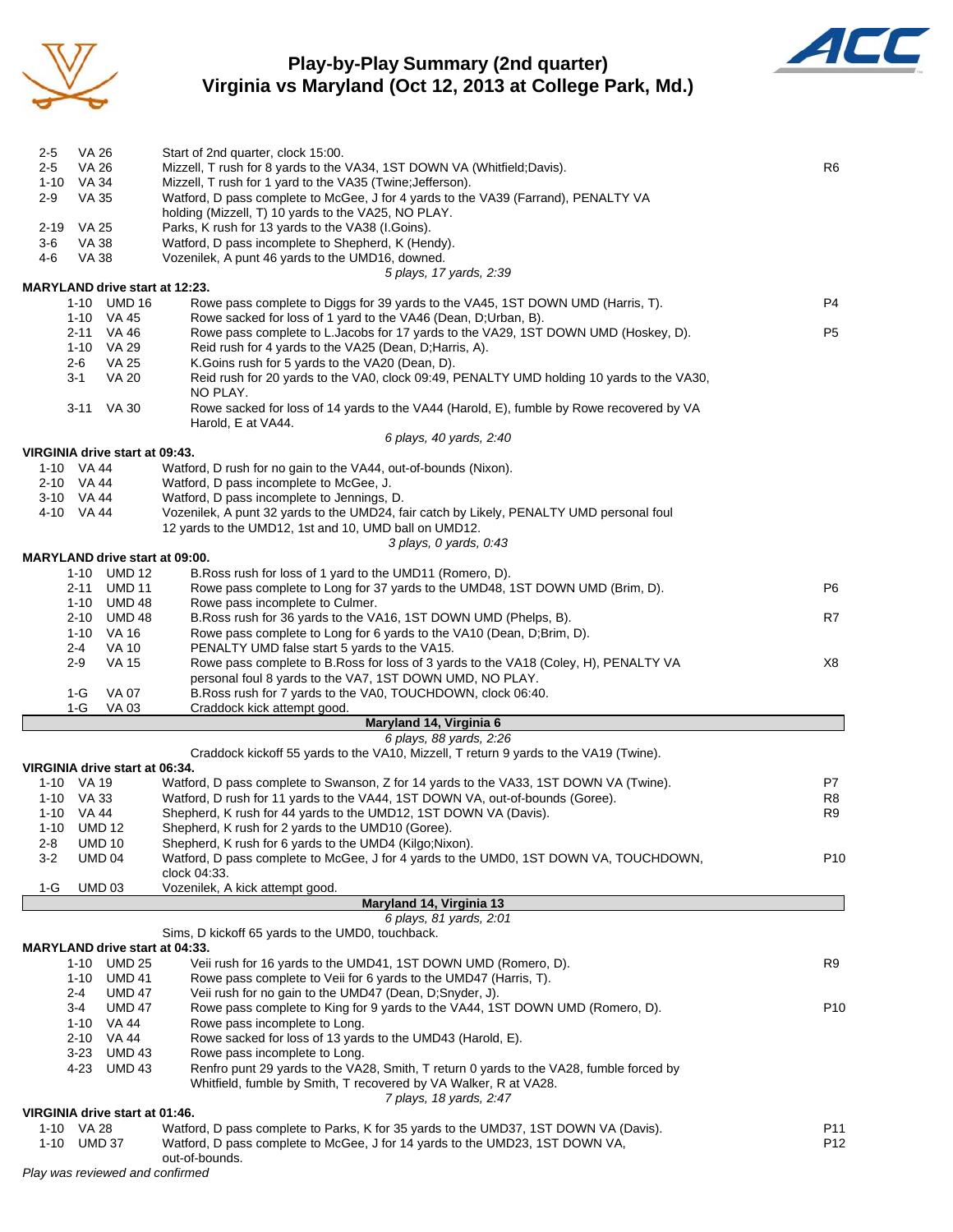

# *Play-by-Play Summary (2nd quarter) Virginia vs Maryland (Oct 12, 2013 at College Park, Md.)*



| 1-10                     | <b>UMD 23</b> | Mizzell, T rush for 4 yards to the UMD19 (Twine).                                     |                 |  |  |  |  |  |  |
|--------------------------|---------------|---------------------------------------------------------------------------------------|-----------------|--|--|--|--|--|--|
| $2 - 6$                  | <b>UMD 19</b> | Watford, D pass incomplete to Swanson, Z.                                             |                 |  |  |  |  |  |  |
| 3-6                      | <b>UMD 19</b> | Watford, D pass complete to Parks, K for 8 yards to the UMD11, 1ST DOWN VA (I.Goins). | P <sub>13</sub> |  |  |  |  |  |  |
| $1 - 10$                 | <b>UMD 11</b> | Timeout Virginia, clock 00:53.                                                        |                 |  |  |  |  |  |  |
| $1 - 10$                 | <b>UMD 11</b> | Shepherd, K rush for 2 yards to the UMD9 (Twine).                                     |                 |  |  |  |  |  |  |
| 2-8                      | <b>UMD 09</b> | Watford, D pass incomplete to McGee, J.                                               |                 |  |  |  |  |  |  |
| 3-8                      | UMD 09        | Watford, D pass incomplete to McGee, J (Hendy).                                       |                 |  |  |  |  |  |  |
| 4-8                      | <b>UMD 09</b> | Vozenilek, A field goal attempt from 27 GOOD, clock 00:19.                            |                 |  |  |  |  |  |  |
| Virginia 16, Maryland 14 |               |                                                                                       |                 |  |  |  |  |  |  |
|                          |               | 9 plays, 63 yards, 1:33                                                               |                 |  |  |  |  |  |  |

Sims, D kickoff 50 yards to the UMD15, L.Jacobs return 15 yards to the UMD30 (Brim,

D;Valles, M).

#### **MARYLAND drive start at 00:13.**

1-10 UMD 30 TEAM rush for loss of 2 yards to the UMD28.

End of half, clock 00:00.

#### *1 play, minus 2 yards, 0:13* **END OF 2nd QUARTER: Virginia 16, Maryland 14**

|                        |       | Time  | 1st Downs |  |  |         | Conversions |                |                   |                  |  |
|------------------------|-------|-------|-----------|--|--|---------|-------------|----------------|-------------------|------------------|--|
| <b>Quarter Summary</b> | Score | Poss  |           |  |  | 3rd     | 4th         | <b>Rushing</b> | Passing           | <b>Penalties</b> |  |
| Virginia               | 10    | 06:54 |           |  |  | $2 - 5$ | $0 - 0$     | 10-91          | $5 - 11 - 0 - 75$ | $2 - 18$         |  |
| Maryland               |       | 08:06 |           |  |  | 1-3     | 0-0         | 11-37          | $6 - 9 - 0 - 114$ | $3 - 27$         |  |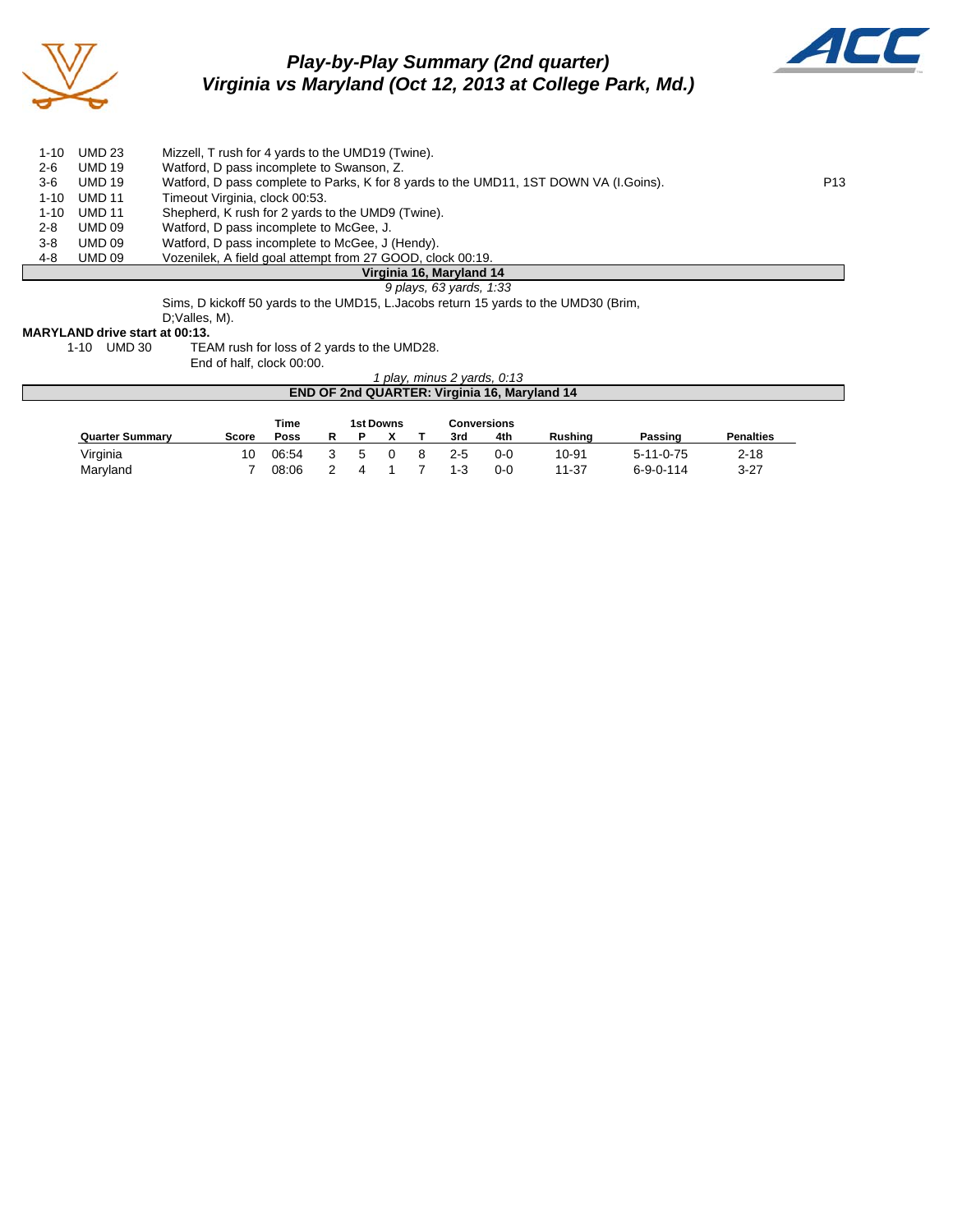

## **Quickie Statistics (2nd quarter only) Virginia vs Maryland (Oct 12, 2013 at College Park, Md.)**



| VА           | <b>UMD</b>  |
|--------------|-------------|
| 10           |             |
| 8            |             |
| 10-91        | 11-37       |
| 75           | 114         |
| $11 - 5 - 0$ | $9 - 6 - 0$ |
| $21 - 166$   | 20-151      |
| $0-0$        | $0-0$       |
| $1 - 0$      | $0-0$       |
| $1 - 9$      | $1 - 15$    |
| $0 - 0$      | $0 - 0$     |
| $2 - 39.0$   | $1 - 29.0$  |
| $1 - 0$      | $1 - 1$     |
| $2 - 18$     | $3 - 27$    |
| 06:54        | 08:06       |
| 2 of 5       | $1$ of $3$  |
| $0$ of $0$   | $0$ of $0$  |
|              |             |

| Virginia               |                                                                               |                                                 |                 |                   |            |             | <b>Maryland</b>      |                |                 |                |                  |                      |             |
|------------------------|-------------------------------------------------------------------------------|-------------------------------------------------|-----------------|-------------------|------------|-------------|----------------------|----------------|-----------------|----------------|------------------|----------------------|-------------|
| <b>Rushing</b>         |                                                                               | No. Gain Loss                                   |                 | <b>Net</b><br>TD  | Lg         | Avg         | <b>Rushing</b>       |                | No. Gain Loss   |                | <b>Net</b><br>TD | Lg                   | Avg         |
| <b>Khalek Shepherd</b> | 4                                                                             | $\overline{54}$                                 | 0               | 54<br>$\pmb{0}$   | 44         | 13.5        | <b>Brandon Ross</b>  | $\overline{3}$ | 43              | 1              | 42               | $\overline{36}$<br>1 | 14.0        |
| <b>Taguan Mizzell</b>  | 3                                                                             | 13                                              | 0               | 13<br>0           | 8          | 4.3         | Jacquille Veii       | 2              | 16              | 0              | 16               | 16<br>0              | 8.0         |
| <b>Kevin Parks</b>     | 1                                                                             | 13                                              | 0               | 13<br>$\mathbf 0$ | 13         | 13.0        | <b>Kenneth Goins</b> | 1              | 5               | 0              | 5                | 5<br>0               | 5.0         |
| David Watford          | $\overline{c}$                                                                | 11                                              | 0               | 11<br>0           | 11         | 5.5         | <b>Albert Reid</b>   | 1              | $\overline{4}$  | $\Omega$       | 4                | $\Omega$<br>4        | 4.0         |
| <b>Passing</b>         | $C-A-I$                                                                       |                                                 | Yds             | TD                | Long       | <b>Sack</b> | <b>Passing</b>       |                | $C-A-I$         | Yds            | TD               | Long                 | <b>Sack</b> |
| David Watford          | $\overline{5-11-0}$                                                           |                                                 | $\overline{75}$ | 1                 | 35         | 0           | Caleb Rowe           |                | $6 - 9 - 0$     | 114            | $\Omega$         | 39                   | 3           |
| Receiving              | No.                                                                           | Yards                                           | TD              | Long              |            |             | Receiving            | No.            | Yards           | TD             | Long             |                      |             |
| <b>Kevin Parks</b>     | $\overline{2}$                                                                | 43                                              | $\Omega$        | 35                |            |             | Deon Long            | $\overline{2}$ | 43              | $\mathbf 0$    |                  | 37                   |             |
| Jake McGee             | $\overline{\mathbf{c}}$                                                       | 18                                              | 1               | 14                |            |             | Stefon Diggs         |                | 39              | 0              |                  | 39                   |             |
| Zachary Swanson        | 1                                                                             | 14                                              | $\mathbf 0$     | 14                |            |             | Levern Jacobs        | 1              | 17              | 0              |                  | 17                   |             |
|                        |                                                                               |                                                 |                 |                   |            |             | Nigel King           | 1              | 9               | $\Omega$       |                  | 9                    |             |
| <b>Punting</b>         | No.                                                                           | Yds                                             | Avg             | Long              | In20       | ΤВ          | <b>Punting</b>       | No.            | Yds             | Avg            | Long             | In20                 | TВ          |
| Alec Vozenilek         | $\mathcal{P}$                                                                 | 78                                              | 39.0            | 46                |            | $\Omega$    | Nathan Renfro        |                | $\overline{29}$ | 29.0           | 29               | $\Omega$             | $\Omega$    |
| <b>Punt Returns</b>    | No.                                                                           | Yards                                           | TD              | Long              |            |             | <b>Punt Returns</b>  | No.            | Yards           | TD             | Long             |                      |             |
| <b>Tim Smith</b>       |                                                                               | $\Omega$                                        | $\Omega$        | <sup>0</sup>      |            |             |                      |                |                 |                |                  |                      |             |
| <b>Kick Returns</b>    | No.                                                                           | Yards                                           | TD              | Long              |            |             | <b>Kick Returns</b>  | No.            | Yards           | TD             | Long             |                      |             |
| <b>Taquan Mizzell</b>  |                                                                               | $\mathbf{Q}$                                    | $\Omega$        | g                 |            |             | Levern Jacobs        | 1              | 15              | $\Omega$       |                  | 15                   |             |
| <b>Tackles</b>         | UA-A                                                                          | <b>Total</b>                                    |                 | <b>Sacks</b>      | <b>TFL</b> |             | <b>Tackles</b>       | UA-A           | <b>Total</b>    |                | <b>Sacks</b>     | <b>TFL</b>           |             |
| David Dean             | $1 - 4$                                                                       | 5                                               |                 | 0.5               | 0.5        |             | Alex Twine           | $4 - 1$        |                 | 5              | 0.0              | 0.0                  |             |
| Daquan Romero          | $3-0$                                                                         | 3                                               |                 | 0.0               | 1.0        |             | Sean Davis           | $2 - 1$        |                 | 3              | 0.0              | 0.0                  |             |
| Demeitre Brim          | $1 - 2$                                                                       | 3                                               |                 | 0.0               | 0.0        |             | <b>Isaac Goins</b>   | $2 - 0$        |                 | 2              | 0.0              | 0.0                  |             |
| <b>Tim Harris</b>      | $2 - 0$                                                                       | $\overline{2}$                                  |                 | 0.0               | 0.0        |             | L.A. Goree           | $2 - 0$        |                 | $\overline{2}$ | 0.0              | 0.0                  |             |
| Qtr<br><b>Time</b>     | <b>Scoring Play</b>                                                           |                                                 |                 |                   |            |             |                      |                |                 |                |                  | V-H                  |             |
| 08:53<br>1st           |                                                                               | VA - Alec Vozenilek 28 yd field goal, 4-2 1:25  |                 |                   |            |             |                      |                |                 |                |                  | $3 - 0$              |             |
| 01:18                  | VA - Alec Vozenilek 18 yd field goal, 12-79 5:23                              |                                                 |                 |                   |            |             |                      |                |                 |                |                  | $6 - 0$              |             |
| 00:08                  | UMD - Brandon Ross 1 yd run (Brad Craddock kick), 4-74 1:10                   |                                                 |                 |                   |            |             |                      |                | $6 - 7$         |                |                  |                      |             |
| 06:40<br>2nd           | UMD - Brandon Ross 7 yd run (Brad Craddock kick), 6-88 2:26                   |                                                 |                 |                   |            |             |                      |                | $0 - 7$         |                |                  |                      |             |
| 04:33                  | VA - Jake McGee 4 yd pass from David Watford (Alec Vozenilek kick), 6-81 2:01 |                                                 |                 |                   |            |             |                      |                | $7 - 7$         |                |                  |                      |             |
| 00:19                  |                                                                               | VA - Alec Vozenilek 27 yd field goal, 9-63 1:33 |                 |                   |            |             |                      |                |                 |                |                  | $10 - 7$             |             |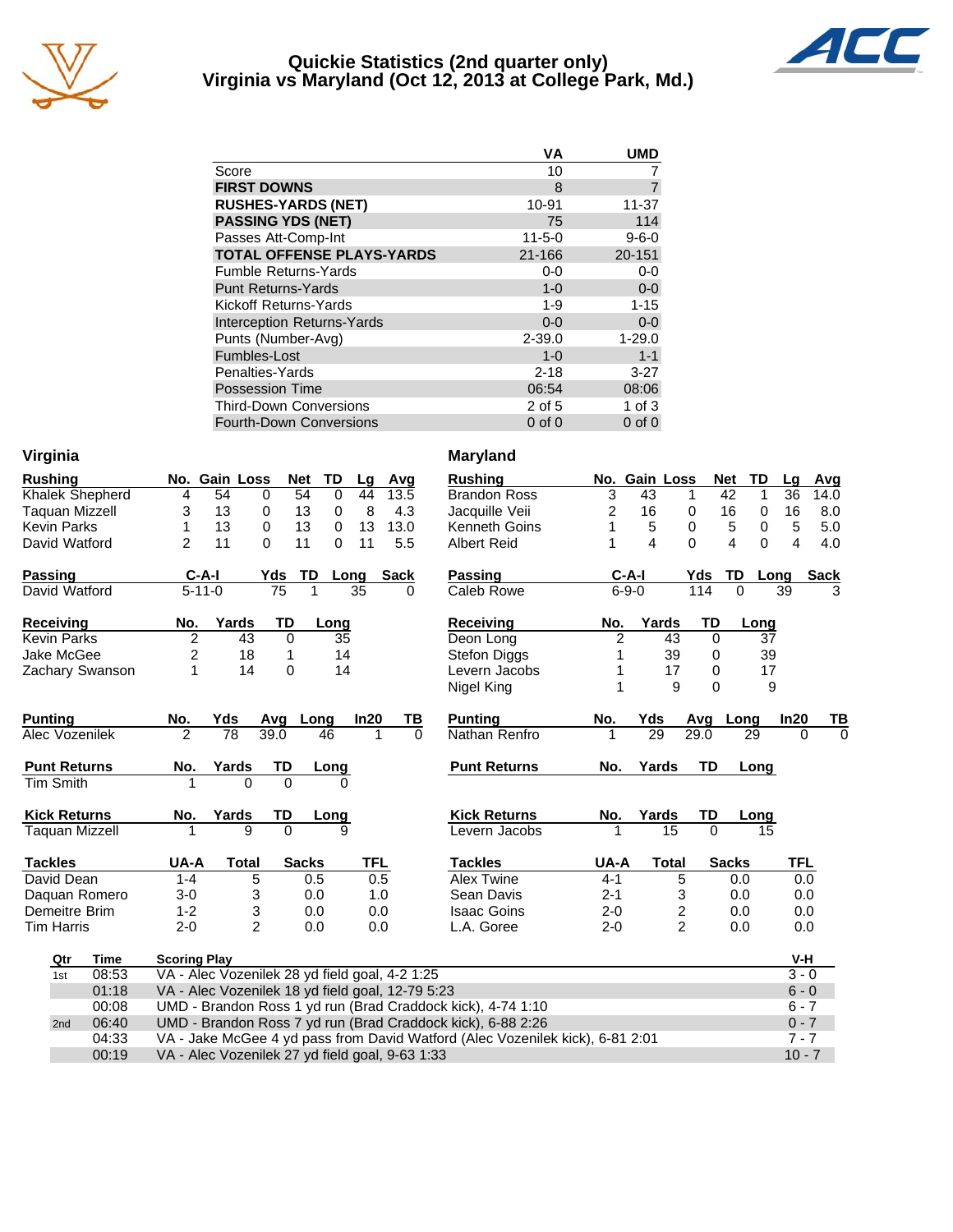

# **Play-by-Play Summary (3rd quarter) Virginia vs Maryland (Oct 12, 2013 at College Park, Md.)**



|                                       | End of half, start of 3rd quarter, clock 15:00, VA ball on VA35.                         |                 |
|---------------------------------------|------------------------------------------------------------------------------------------|-----------------|
|                                       | Sims, D kickoff 65 yards to the UMD0, touchback.                                         |                 |
| MARYLAND drive start at 15:00.        |                                                                                          |                 |
| 1-10 UMD 25                           | Rowe pass complete to Diggs for 5 yards to the UMD30 (Coley, H).                         |                 |
| <b>UMD 30</b><br>$2 - 5$              | B. Ross rush for 7 yards to the UMD37, 1ST DOWN UMD (Harold, E;Coley, H).                | R <sub>11</sub> |
| 1-10 UMD 37                           | Rowe pass complete to Long for 8 yards to the UMD45 (Hoskey, D).                         |                 |
| <b>UMD 45</b><br>$2 - 2$              | B. Ross rush for 30 yards to the VA25, 1ST DOWN UMD (Harris, A).                         | R <sub>12</sub> |
| 1-10 VA 25                            | Rowe pass incomplete to Stinebaugh.                                                      |                 |
| 2-10 VA 25<br>$3-2$<br><b>VA 17</b>   | B. Ross rush for 8 yards to the VA17 (Hoskey, D).                                        |                 |
| 4-2<br><b>VA 17</b>                   | Rowe pass incomplete to Diggs.<br>Craddock field goal attempt from 36 GOOD, clock 12:34. |                 |
|                                       | Maryland 17, Virginia 16                                                                 |                 |
|                                       | 8 plays, 58 yards, 2:32                                                                  |                 |
|                                       | Craddock kickoff 61 yards to the VA4, Jennings, D return 28 yards to the VA32 (Goree).   |                 |
| VIRGINIA drive start at 12:28.        |                                                                                          |                 |
| 1-10 VA 32                            | Watford, D pass incomplete to Smith, T.                                                  |                 |
| 2-10 VA 32                            | Parks, K rush for 19 yards to the UMD49, 1ST DOWN VA (I.Goins).                          | R <sub>14</sub> |
| 1-10 UMD 49                           | PENALTY VA false start (McGee, J) 5 yards to the VA46.                                   |                 |
| 1-15 VA 46                            | Parks, K rush for loss of 3 yards to the VA43 (Whitfield; Jefferson).                    |                 |
| 2-18 VA 43                            | Watford, D pass incomplete to McGee, J.                                                  |                 |
| 3-18 VA 43                            | Watford, D rush for 13 yards to the UMD44 (I.Goins).                                     |                 |
| 4-5<br><b>UMD 44</b>                  | Vozenilek, A punt 44 yards to the UMD0, touchback.                                       |                 |
|                                       | 5 plays, 24 yards, 2:27                                                                  |                 |
| <b>MARYLAND drive start at 10:01.</b> |                                                                                          |                 |
| 1-10 UMD 20                           | Rowe rush for 1 yard to the UMD21 (Hoskey, D), PENALTY VA holding (Smith, T) 10 yards to | X13             |
|                                       | the UMD31, 1ST DOWN UMD.                                                                 |                 |
| UMD 31<br>$1 - 10$                    | 1st and $10$ .                                                                           |                 |
| 1-10 UMD 31                           | B.Ross rush for 2 yards to the UMD33 (Canady, M;Coley, H).                               |                 |
| 2-8<br>UMD 33                         | Rowe pass incomplete to L.Jacobs.                                                        |                 |
| $3 - 8$<br><b>UMD 33</b>              | Rowe pass incomplete to L. Jacobs (Snyder, J).                                           |                 |
| <b>UMD 33</b><br>4-8                  | Renfro punt 42 yards to the VA25, fair catch by Smith, T.                                |                 |
|                                       | 4 plays, 13 yards, 1:07                                                                  |                 |
| VIRGINIA drive start at 08:54.        |                                                                                          |                 |
| 1-10 VA 25                            | Shepherd, K rush for 9 yards to the VA34 (Goree; Davis).                                 |                 |
| VA 34<br>$2 - 1$                      | Watford, D pass complete to Johnson, K for 6 yards to the VA40, 1ST DOWN VA              | P <sub>15</sub> |
|                                       | (Goree; I. Goins).                                                                       |                 |
| 1-10<br>VA 40                         | Watford, D pass incomplete to Dockins, K, PENALTY VA ineligible downfield on pass        |                 |
|                                       | declined.                                                                                |                 |
| 2-10 VA 40                            | Shepherd, K rush for 3 yards to the VA43 (Bowers).                                       |                 |
| 3-7<br>VA 43                          | Watford, D pass complete to Shepherd, K for 8 yards to the UMD49, 1ST DOWN VA (Hendy).   | P <sub>16</sub> |
| 1-10<br><b>UMD 49</b>                 | Timeout Virginia, clock 07:26.                                                           |                 |
| 1-10 UMD 49                           | Parks, K rush for 2 yards to the UMD47 (Goree).                                          |                 |
| 2-8<br><b>UMD 47</b>                  | Parks, K rush for 8 yards to the UMD39, 1ST DOWN VA (C.Walker).                          | R <sub>17</sub> |
| 1-10<br><b>UMD 39</b>                 | Watford, D rush for 1 yard to the UMD38 (Goree).                                         |                 |
| 2-9<br><b>UMD 38</b>                  | Watford, D pass complete to Mizzell, T for loss of 4 yards to the UMD42 (Likely).        |                 |
| 3-13<br><b>UMD 42</b>                 | Watford, D pass incomplete to Jennings, D.                                               |                 |
| 4-13 UMD 42                           | Vozenilek, A punt 29 yards to the UMD13, fair catch by Likely.                           |                 |
|                                       | 10 plays, 33 yards, 4:04                                                                 |                 |
| <b>MARYLAND drive start at 04:50.</b> |                                                                                          |                 |
| 1-10 UMD 13                           | Reid rush for 38 yards to the VA49, 1ST DOWN UMD (Romero, D).                            | R14             |
| 1-10 VA 49                            | Reid rush for loss of 1 yard to the 50 yardline (Coley, H).                              |                 |
| <b>UMD 50</b><br>2-11                 | Rowe pass complete to Diggs for loss of 2 yards to the UMD48 (Hoskey, D).                |                 |
| 3-13 UMD 48                           | Rowe rush for 19 yards to the VA33, 1ST DOWN UMD.                                        | R <sub>15</sub> |
| 1-10 VA 33                            | Rowe pass complete to Diggs for 21 yards to the VA12, 1ST DOWN UMD (Harris, T).          | P16             |
|                                       | Play was reviewd and stands as called on the field.                                      |                 |
| 1-10 VA 12                            | Rowe pass incomplete to Diggs.                                                           |                 |
| 2-10 VA 12                            | Rowe pass incomplete to Diggs.                                                           |                 |
| 3-10 VA 12                            | Diggs rush for loss of 2 yards to the VA14 (Harris, A).                                  |                 |
| 4-12 VA 14                            | Craddock field goal attempt from 32 GOOD, clock 02:00.                                   |                 |
|                                       | Maryland 20, Virginia 16                                                                 |                 |
|                                       | 9 plays, 73 yards, 2:55                                                                  |                 |
|                                       | Craddock kickoff 56 yards to the VA9, Mizzell, T return 17 yards to the VA26 (Twine).    |                 |
| VIRGINIA drive start at 01:55.        |                                                                                          |                 |
| 1-10 VA 26                            | Parks, K rush for 4 yards to the VA30 (Kilgo).                                           |                 |
| 2-6<br>VA 30                          | Parks, K rush for 3 yards to the VA33 (Bowers; Goree).                                   |                 |
| <b>VA 33</b><br>$3-3$                 | Watford, D pass incomplete to McGee, J, PENALTY UMD offside (Farrand) 5 yards to the     | X18             |
|                                       | VA38, 1ST DOWN VA, NO PLAY.                                                              |                 |

1-10 VA 38 Parks, K rush for 13 yards to the UMD49, 1ST DOWN VA (Davis). R19

1-10 UMD 49 Scott, E rush for 2 yards to the UMD47 (Davis;Likely).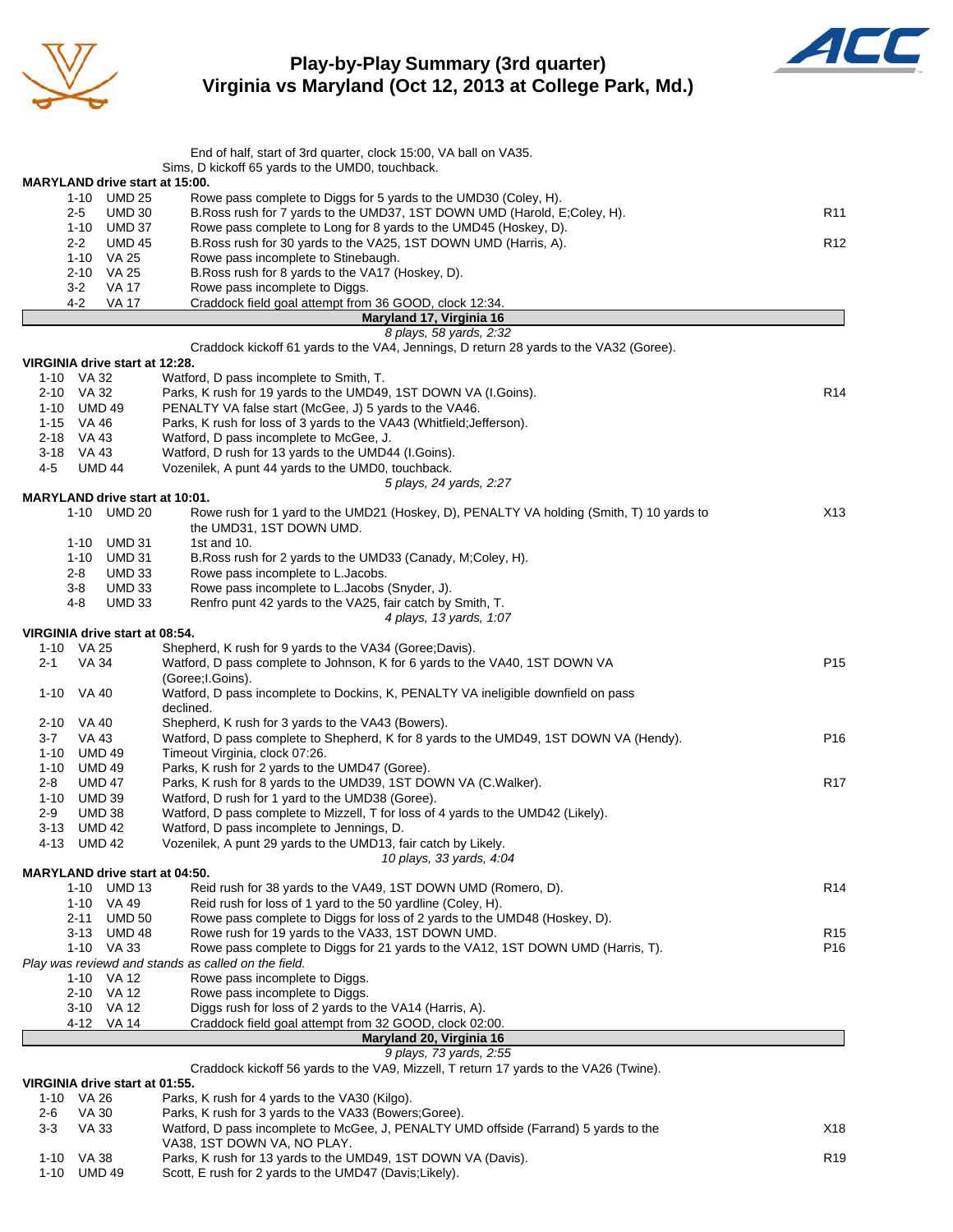

# **Play-by-Play Summary (3rd quarter) Virginia vs Maryland (Oct 12, 2013 at College Park, Md.)**



| 2-8<br>$1 - 10$ | UMD 47<br>UMD 36       |       |       |   |           |     |                    | Watford, D pass complete to McGee, J for 11 yards to the UMD36, 1ST DOWN VA (Nixon).<br>Shepherd, K rush for 11 yards to the UMD25, 1ST DOWN VA (Farrand; C. Walker). |                  |                  | P <sub>20</sub><br>R <sub>21</sub> |
|-----------------|------------------------|-------|-------|---|-----------|-----|--------------------|-----------------------------------------------------------------------------------------------------------------------------------------------------------------------|------------------|------------------|------------------------------------|
|                 |                        |       |       |   |           |     |                    | <b>END OF 3rd QUARTER: Maryland 20, Virginia 16</b>                                                                                                                   |                  |                  |                                    |
|                 |                        |       | Time  |   | 1st Downs |     | <b>Conversions</b> |                                                                                                                                                                       |                  |                  |                                    |
|                 | <b>Quarter Summary</b> | Score | Poss  | P |           | 3rd | 4th                | Rushina                                                                                                                                                               | Passing          | <b>Penalties</b> |                                    |
|                 | Virginia               |       | 08:26 |   |           |     | ი-ი                | 13-85                                                                                                                                                                 | $4 - 8 - 0 - 21$ | $2 - 15$         |                                    |

Maryland 6 06:34 4 1 1 6 1-4 0-0 9-102 4-10-0-32 1-5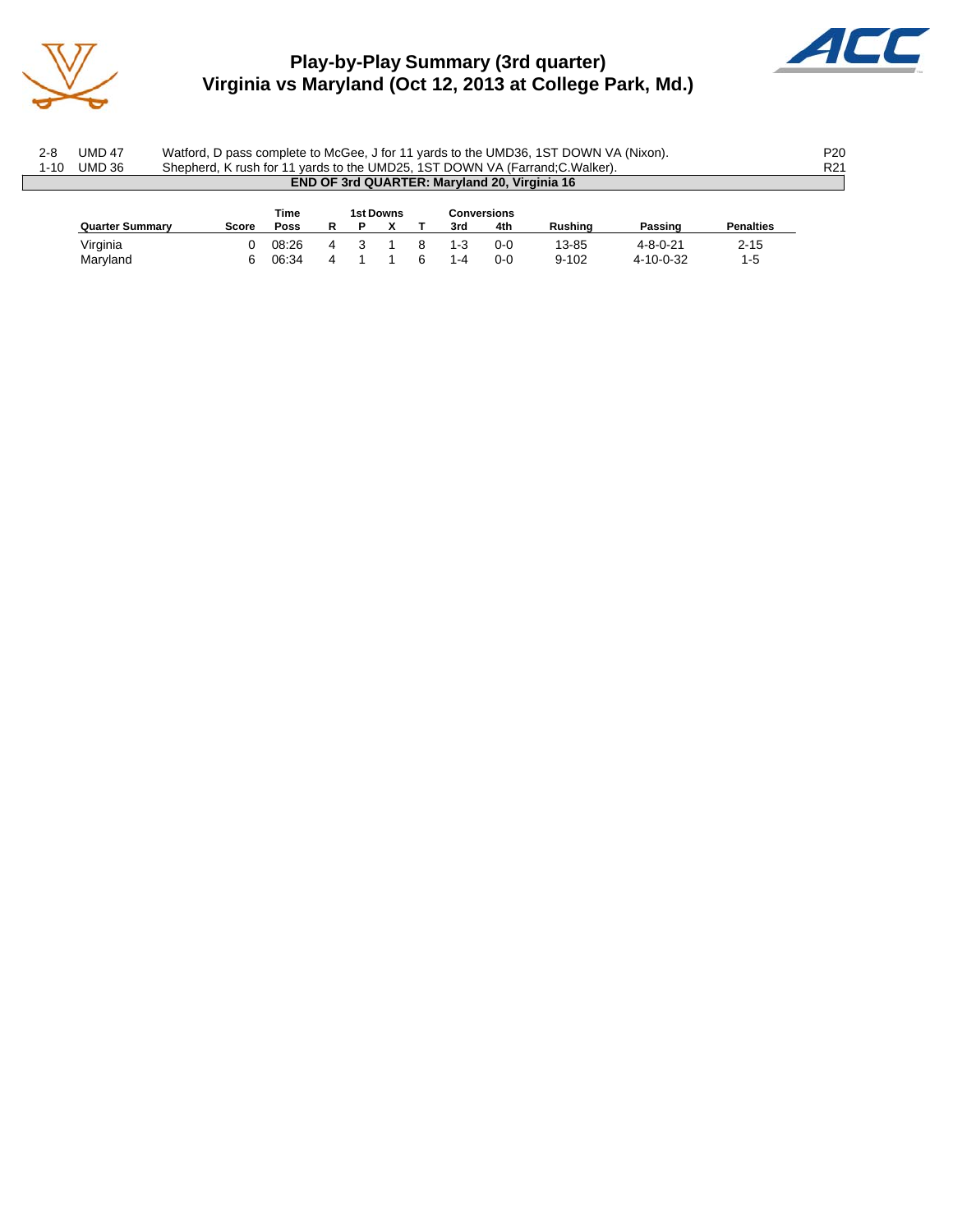

### **Quickie Statistics (3rd quarter only) Virginia vs Maryland (Oct 12, 2013 at College Park, Md.)**



|                                   | VА          | <b>UMD</b>   |
|-----------------------------------|-------------|--------------|
| Score                             | 0           | 6            |
| <b>FIRST DOWNS</b>                | 8           | 6            |
| <b>RUSHES-YARDS (NET)</b>         | 13-85       | $9 - 102$    |
| <b>PASSING YDS (NET)</b>          | 21          | 32           |
| Passes Att-Comp-Int               | $8 - 4 - 0$ | $10 - 4 - 0$ |
| <b>TOTAL OFFENSE PLAYS-YARDS</b>  | $21 - 106$  | 19-134       |
| <b>Fumble Returns-Yards</b>       | $0-0$       | $0-0$        |
| <b>Punt Returns-Yards</b>         | $0 - 0$     | $0-0$        |
| Kickoff Returns-Yards             | $2 - 45$    | $0 - 0$      |
| <b>Interception Returns-Yards</b> | $0 - 0$     | $0-0$        |
| Punts (Number-Avg)                | $2 - 36.5$  | $1 - 42.0$   |
| Fumbles-Lost                      | $0 - 0$     | $0-0$        |
| Penalties-Yards                   | $2 - 15$    | $1 - 5$      |
| <b>Possession Time</b>            | 08:26       | 06:34        |
| <b>Third-Down Conversions</b>     | 1 of $3$    | 1 of 4       |
| <b>Fourth-Down Conversions</b>    | $0$ of $0$  | $0$ of $0$   |

| Virginia            |                       |                     |                                                  |               |             |      |             | <b>Maryland</b>                                                               |                |                 |                |                |                 |                 |             |
|---------------------|-----------------------|---------------------|--------------------------------------------------|---------------|-------------|------|-------------|-------------------------------------------------------------------------------|----------------|-----------------|----------------|----------------|-----------------|-----------------|-------------|
| <b>Rushing</b>      |                       |                     | No. Gain Loss                                    | Net           | TD          | Lg   | Avg         | <b>Rushing</b>                                                                |                | No. Gain Loss   |                | Net            | TD              | Lg              | Avg         |
| <b>Kevin Parks</b>  |                       | 7                   | 49                                               | 3<br>46       | $\mathbf 0$ | 19   | 6.6         | <b>Brandon Ross</b>                                                           | 4              | 47              | 0              | 47             | 0               | $\overline{30}$ | 11.8        |
|                     | Khalek Shepherd       | 3                   | 23                                               | 23<br>0       | 0           | 11   | 7.7         | <b>Albert Reid</b>                                                            | 2              | 38              | 1              | 37             | 0               | 38              | 18.5        |
| David Watford       |                       | 2                   | 14                                               | 14<br>0       | 0           | 13   | 7.0         | Caleb Rowe                                                                    | $\overline{c}$ | 20              | 0              | 20             | 0               | 19              | 10.0        |
| E.J. Scott          |                       | 1                   | $\overline{2}$                                   | $\Omega$<br>2 | $\Omega$    | 2    | 2.0         | <b>Stefon Diggs</b>                                                           | 1              | $\Omega$        | $\overline{2}$ | $-2$           | $\Omega$        | $\Omega$        | $-2.0$      |
| <b>Passing</b>      |                       | $C-A-I$             |                                                  | TD<br>Yds     | Long        |      | <b>Sack</b> | <b>Passing</b>                                                                |                | $C-A-I$         |                | TD<br>Yds      | Long            |                 | <b>Sack</b> |
| David Watford       |                       | $4 - 8 - 0$         |                                                  | 21            | $\Omega$    | 11   | 0           | Caleb Rowe                                                                    |                | $4 - 10 - 0$    |                | 32<br>$\Omega$ |                 | 21              | $\Omega$    |
| <b>Receiving</b>    |                       | No.                 | Yards                                            | TD            | Long        |      |             | <b>Receiving</b>                                                              | No.            | Yards           |                | TD             | Long            |                 |             |
| Jake McGee          |                       | 1                   | 11                                               | 0             | 11          |      |             | Stefon Diggs                                                                  | 3              |                 | 24             | $\mathbf 0$    | $\overline{21}$ |                 |             |
|                     | Khalek Shepherd       | 1                   | 8                                                | 0             | 8           |      |             | Deon Long                                                                     | 1              |                 | 8              | $\Omega$       | 8               |                 |             |
|                     | Keeon Johnson         | 1                   | 6                                                | 0             | 6           |      |             |                                                                               |                |                 |                |                |                 |                 |             |
|                     | <b>Taquan Mizzell</b> | 1                   | $-4$                                             | $\mathbf 0$   | $\mathbf 0$ |      |             |                                                                               |                |                 |                |                |                 |                 |             |
| <b>Punting</b>      |                       | No.                 | Yds                                              | Avg           | Long        | In20 | TВ          | <b>Punting</b>                                                                | No.            | Yds             |                | Avg<br>Long    |                 | In20            | TВ          |
|                     | Alec Vozenilek        | $\overline{2}$      | $\overline{73}$                                  | 36.5          | 44          |      | 1           | Nathan Renfro                                                                 |                | $\overline{42}$ | 42.0           |                | 42              | $\Omega$        | $\Omega$    |
| <b>Punt Returns</b> |                       | No.                 | Yards                                            | TD            | Long        |      |             | <b>Punt Returns</b>                                                           | No.            | Yards           |                | TD             | Long            |                 |             |
| <b>Kick Returns</b> |                       | No.                 | Yards                                            | TD            | Long        |      |             | <b>Kick Returns</b>                                                           | No.            | Yards           |                | <b>TD</b>      | Long            |                 |             |
|                     | <b>Taquan Mizzell</b> |                     | 17                                               | 0             | 17          |      |             |                                                                               |                |                 |                |                |                 |                 |             |
|                     | Darius Jennings       | 1                   | 28                                               | 0             | 28          |      |             |                                                                               |                |                 |                |                |                 |                 |             |
| <b>Tackles</b>      |                       | UA-A                | <b>Total</b>                                     | <b>Sacks</b>  |             | TFL  |             | <b>Tackles</b>                                                                | UA-A           |                 | <b>Total</b>   | <b>Sacks</b>   |                 | <b>TFL</b>      |             |
|                     | DreQuan Hoskey        | $4 - 0$             | 4                                                |               | 0.0         | 1.0  |             | L.A. Goree                                                                    | $3-3$          |                 | 6              | 0.0            |                 | 0.0             |             |
| <b>Henry Coley</b>  |                       | $2 - 2$             | 4                                                |               | 0.0         | 1.0  |             | <b>Isaac Goins</b>                                                            | $2 - 1$        |                 | 3              | 0.0            |                 | 0.0             |             |
|                     | <b>Anthony Harris</b> | $2 - 0$             | $\overline{c}$                                   |               | 0.0         | 1.0  |             | Sean Davis                                                                    | $1 - 2$        |                 | 3              | 0.0            |                 | 0.0             |             |
| <b>Tim Harris</b>   |                       | $1 - 0$             | 1                                                |               | 0.0         | 0.0  |             | Cavon Walker                                                                  | $1 - 1$        |                 | 2              | 0.0            |                 | 0.0             |             |
| Qtr                 | Time                  | <b>Scoring Play</b> |                                                  |               |             |      |             |                                                                               |                |                 |                |                |                 | V-H             |             |
| 1st                 | 08:53                 |                     | VA - Alec Vozenilek 28 yd field goal, 4-2 1:25   |               |             |      |             |                                                                               |                |                 |                |                |                 | $3 - 0$         |             |
|                     | 01:18                 |                     | VA - Alec Vozenilek 18 yd field goal, 12-79 5:23 |               |             |      |             |                                                                               |                |                 |                |                |                 | $6 - 0$         |             |
|                     | 00:08                 |                     |                                                  |               |             |      |             | UMD - Brandon Ross 1 yd run (Brad Craddock kick), 4-74 1:10                   |                |                 |                |                |                 | $6 - 7$         |             |
| 2nd                 | 06:40                 |                     |                                                  |               |             |      |             | UMD - Brandon Ross 7 yd run (Brad Craddock kick), 6-88 2:26                   |                |                 |                |                |                 | $6 - 14$        |             |
|                     | 04:33                 |                     |                                                  |               |             |      |             | VA - Jake McGee 4 yd pass from David Watford (Alec Vozenilek kick), 6-81 2:01 |                |                 |                |                |                 | $13 - 14$       |             |
|                     | 00:19                 |                     | VA - Alec Vozenilek 27 yd field goal, 9-63 1:33  |               |             |      |             |                                                                               |                |                 |                |                |                 | $16 - 14$       |             |
| 3rd                 | 12:34                 |                     | UMD - Brad Craddock 36 yd field goal, 8-58 2:32  |               |             |      |             |                                                                               |                |                 |                |                |                 | $0 - 3$         |             |
|                     | 02:00                 |                     | UMD - Brad Craddock 32 yd field goal, 9-73 2:55  |               |             |      |             |                                                                               |                |                 |                |                |                 | $0 - 6$         |             |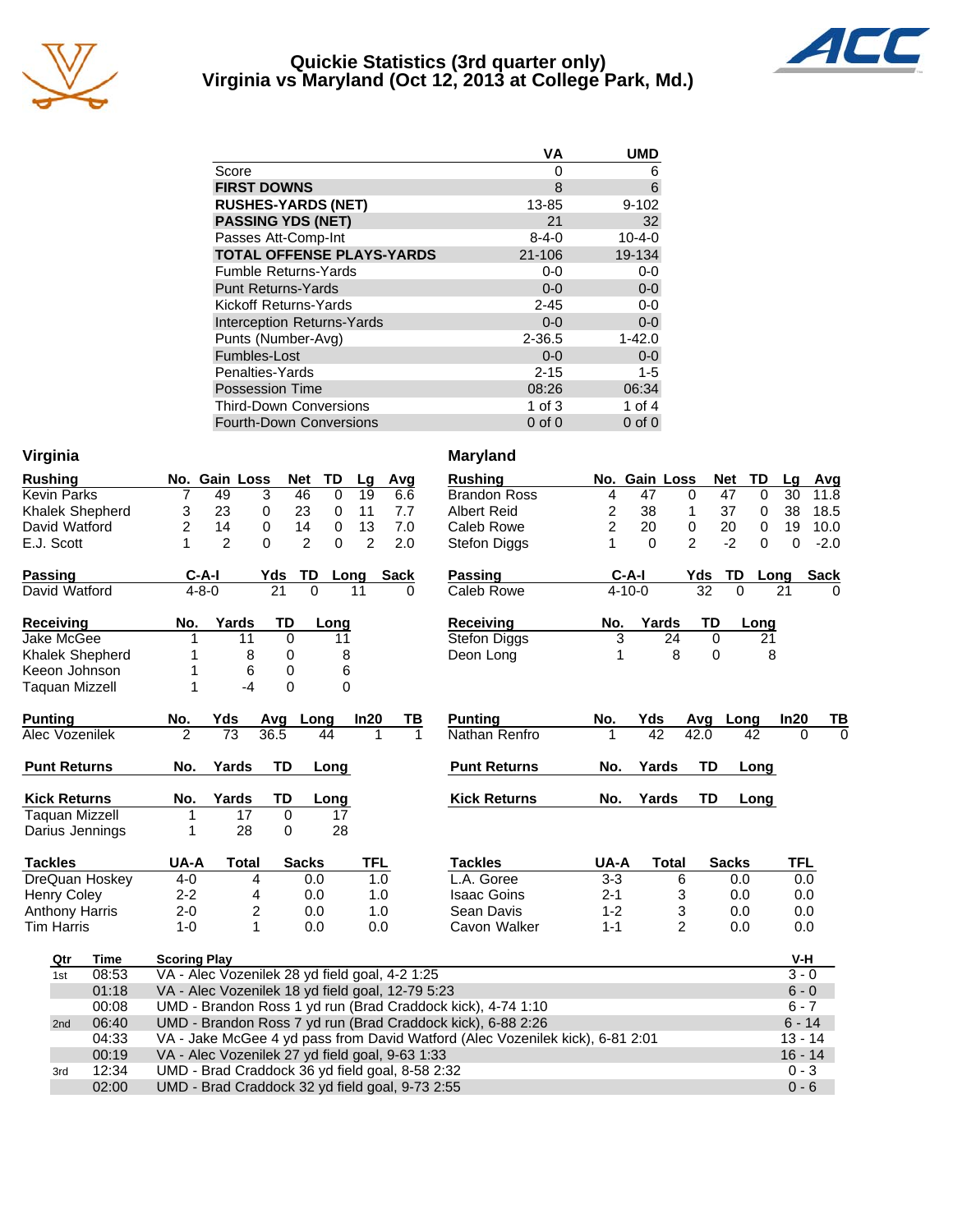

## **Play-by-Play Summary (4th quarter) Virginia vs Maryland (Oct 12, 2013 at College Park, Md.)**



| UMD 25<br>1-10                               | Start of 4th quarter, clock 15:00.                                                                                                  |                 |
|----------------------------------------------|-------------------------------------------------------------------------------------------------------------------------------------|-----------------|
| 1-10 UMD 25                                  | Watford, D pass complete to Smith, T for 6 yards to the UMD19 (Nixon).                                                              |                 |
| <b>UMD 19</b><br>$2 - 4$                     | Shepherd, K rush for 4 yards to the UMD15, 1ST DOWN VA (Goree).                                                                     | R <sub>22</sub> |
| <b>UMD 15</b><br>1-10                        | Shepherd, K rush for 5 yards to the UMD10 (C.Walker; Kilgo).                                                                        |                 |
| $2 - 5$<br><b>UMD 10</b>                     | Parks, K rush for 4 yards to the UMD6 (Nixon).                                                                                      |                 |
| $3 - 1$<br><b>UMD 06</b>                     | Parks, K rush for 6 yards to the UMD0, 1ST DOWN VA, TOUCHDOWN, clock 13:15.                                                         | R <sub>23</sub> |
| $1-G$<br><b>UMD 03</b>                       | Vozenilek, A kick attempt good.<br>Virginia 23, Maryland 20                                                                         |                 |
|                                              | 11 plays, 74 yards, 3:54                                                                                                            |                 |
|                                              | Sims, D kickoff 50 yards to the UMD15, L. Jacobs return 25 yards to the UMD40 (Lee, D).                                             |                 |
| MARYLAND drive start at 13:01.               |                                                                                                                                     |                 |
| 1-10 UMD 40                                  | Rowe pass incomplete to Long (Snyder, J).                                                                                           |                 |
| 2-10 UMD 40                                  | Rowe pass incomplete to Stinebaugh.                                                                                                 |                 |
| 3-10 UMD 40                                  | Rowe pass complete to B.Ross for 2 yards to the UMD42 (Coley, H; Harris, A).                                                        |                 |
| <b>UMD 42</b><br>4-8                         | Renfro punt 43 yards to the VA15, fair catch by Smith, T.                                                                           |                 |
|                                              | 3 plays, 2 yards, 0.55                                                                                                              |                 |
| VIRGINIA drive start at 12:06.<br>1-10 VA 15 | Watford, D pass complete to McGee, J for 15 yards to the VA30, 1ST DOWN VA (I.Goins).                                               | P <sub>24</sub> |
| 1-10 VA 30                                   | Parks, K rush for 3 yards to the VA33 (Goree; Bowers).                                                                              |                 |
| VA 33<br>$2 - 7$                             | Parks, K rush for 2 yards to the VA35 (Farrand; Whitfield).                                                                         |                 |
| $3-5$<br>VA 35                               | Watford, D pass complete to McGee, J for 8 yards to the VA43, 1ST DOWN VA (Hendy).                                                  | P <sub>25</sub> |
| 1-10 VA 43                                   | Watford, D pass complete to Terrell, D for no gain to the VA43 (Bowers).                                                            |                 |
| 2-10 VA 43                                   | Parks, K rush for 6 yards to the VA49 (Goree).                                                                                      |                 |
| 3-4<br>VA 49                                 | Watford, D pass incomplete to Mizzell, T.                                                                                           |                 |
| 4-4<br>VA 49                                 | Vozenilek, A punt 34 yards to the UMD17, TEAM return 0 yards to the UMD17, fumble by TEAM                                           |                 |
|                                              | recovered by VA Fortin, M at UMD17.                                                                                                 |                 |
| VIRGINIA drive start at 09:01.               | 7 plays, 34 yards, 3:05                                                                                                             |                 |
| 1-10 UMD 17                                  | Watford, D pass complete to Parks, K for 6 yards to the UMD11 (Nixon).                                                              |                 |
| <b>UMD 11</b><br>2-4                         | Parks, K rush for 3 yards to the UMD8 (Goree).                                                                                      |                 |
| 3-1<br><b>UMD 08</b>                         | Parks, K rush for no gain to the UMD8 (Farrand).                                                                                    |                 |
| 4-1<br><b>UMD 08</b>                         | Vozenilek, A field goal attempt from 26 GOOD, clock 07:11.                                                                          |                 |
|                                              | Virginia 26, Maryland 20                                                                                                            |                 |
|                                              | 4 plays, 9 yards, 1:57                                                                                                              |                 |
|                                              | Sims, D kickoff 60 yards to the UMD5, Diggs return 26 yards to the UMD31 (Rainey, K).                                               |                 |
|                                              |                                                                                                                                     |                 |
| <b>MARYLAND drive start at 07:04.</b>        |                                                                                                                                     |                 |
| 1-10 UMD 31                                  | Rowe pass complete to Diggs for 21 yards to the VA48, 1ST DOWN UMD (Coley, H).                                                      | P17             |
| 1-10 VA 48                                   | B. Ross rush for loss of 12 yards to the UMD40 (Romero, D; Snyder, J).                                                              |                 |
| 2-22 UMD 40<br>3-22 UMD 40                   | Rowe pass incomplete to L.Jacobs.<br>Rowe pass complete to Long for 47 yards to the VA13, 1ST DOWN UMD (Hoskey, D).                 | P <sub>18</sub> |
| 1-10 VA 13                                   | B. Ross rush for 1 yard to the VA12 (Coley, H; Moore, M).                                                                           |                 |
| 2-9<br>VA 12                                 | Rowe pass complete to Stinebaugh for 12 yards to the VA0, 1ST DOWN UMD, TOUCHDOWN, clock                                            | P <sub>19</sub> |
|                                              | 05:14.                                                                                                                              |                 |
| Play was reviewed and confirmed              |                                                                                                                                     |                 |
| 1-G<br>VA 03                                 | Craddock kick attempt good.                                                                                                         |                 |
|                                              | Maryland 27, Virginia 26                                                                                                            |                 |
|                                              | 6 plays, 69 yards, 1:55                                                                                                             |                 |
| VIRGINIA drive start at 05:09.               | Craddock kickoff 62 yards to the VA3, Mizzell, T return 15 yards to the VA18 (Logan).                                               |                 |
| 1-10 VA 18                                   | Watford, D pass complete to Parks, K for loss of 2 yards to the VA16 (Goree).                                                       |                 |
| 2-12 VA 16                                   | Parks, K rush for 5 yards to the VA21 (Goree; Farrand).                                                                             |                 |
| $3 - 7$<br><b>VA 21</b>                      | Watford, D pass incomplete to McGee, J (I.Goins).                                                                                   |                 |
| 4-7<br>VA 21                                 | Vozenilek, A punt 45 yards to the UMD34, downed.                                                                                    |                 |
|                                              | 3 plays, 3 yards, 1:33                                                                                                              |                 |
| <b>MARYLAND drive start at 03:36.</b>        |                                                                                                                                     |                 |
| 1-10 UMD 34                                  | B. Ross rush for 7 yards to the UMD41 (Harris, A).                                                                                  |                 |
| $2 - 3$<br><b>UMD 41</b>                     | B. Ross rush for 2 yards to the UMD43 (Coley, H).                                                                                   |                 |
| 3-1<br><b>UMD 43</b>                         | Timeout Virginia, clock 02:45.                                                                                                      |                 |
| <b>UMD 43</b><br>3-1<br>4-2<br><b>UMD 42</b> | B. Ross rush for loss of 1 yard to the UMD42 (Harris, A).<br>Timeout Virginia, clock 02:41.                                         |                 |
| 4-2<br><b>UMD 42</b>                         | Renfro punt 41 yards to the VA17, fair catch by Smith, T.                                                                           |                 |
|                                              | 3 plays, 8 yards, 1:02                                                                                                              |                 |
| VIRGINIA drive start at 02:34.               |                                                                                                                                     |                 |
| 1-10 VA 17                                   | Watford, D pass incomplete to McGee, J.                                                                                             |                 |
| 2-10 VA 17                                   | Watford, D pass complete to Terrell, D for 10 yards to the VA27, 1ST DOWN VA,                                                       | P <sub>26</sub> |
|                                              | out-of-bounds (Likely).                                                                                                             |                 |
| 1-10 VA 27                                   | Watford, D pass incomplete to Smith, T (Hill).                                                                                      |                 |
| 2-10 VA 27<br>$3 - 7$<br>VA 30               | Watford, D pass complete to Parks, K for 3 yards to the VA30, out-of-bounds (Hendy).<br>PENALTY VA false start 5 yards to the VA25. |                 |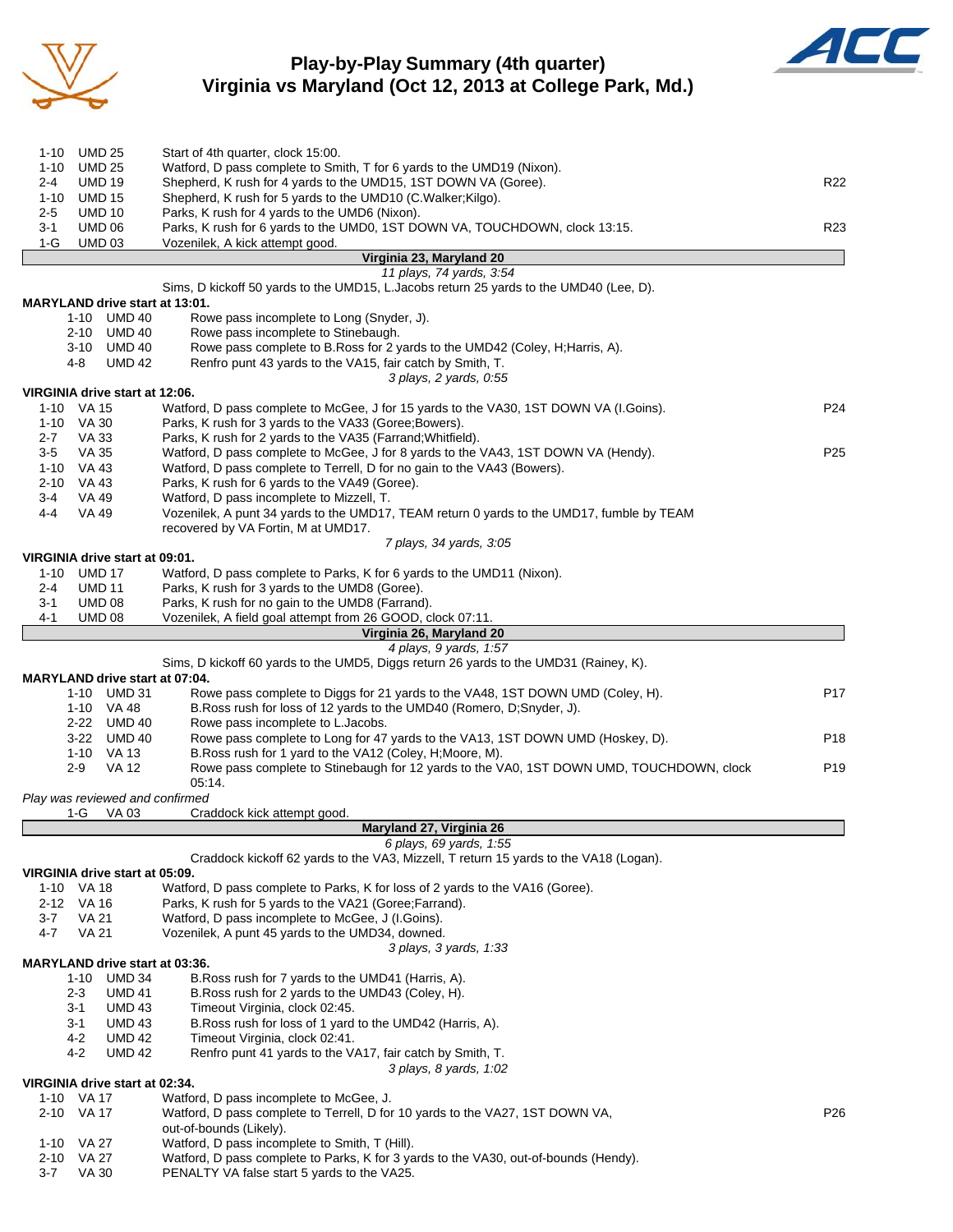

# **Play-by-Play Summary (4th quarter) Virginia vs Maryland (Oct 12, 2013 at College Park, Md.)**



|          | 3-12 VA 25    | Watford, D pass incomplete to Swanson, Z, PENALTY UMD pass interference (Hendy) 11 yards<br>to the VA36, 1ST DOWN VA, NO PLAY. | X27             |
|----------|---------------|--------------------------------------------------------------------------------------------------------------------------------|-----------------|
| $1-10$   | VA 36         | Timeout Maryland, clock 01:33.                                                                                                 |                 |
| 1-10     | VA 36         | Watford, D pass complete to Jennings, D for 21 yards to the UMD43, 1ST DOWN VA (Likely).                                       | P28             |
| $1 - 10$ | <b>UMD 43</b> | Watford, D pass complete to Swanson, Z for 8 yards to the UMD35, out-of-bounds (Nixon).                                        |                 |
| $2 - 2$  | <b>UMD 35</b> | Watford, D pass complete to Shepherd, K for 8 yards to the UMD27, 1ST DOWN VA,                                                 | P <sub>29</sub> |
|          |               | out-of-bounds.                                                                                                                 |                 |
| $1 - 10$ | UMD 27        | Parks, K rush for 2 yards to the UMD25 (Twine; Jefferson).                                                                     |                 |
| $2 - 8$  | <b>UMD 25</b> | Timeout Maryland, clock 01:00.                                                                                                 |                 |
| $2 - 8$  | UMD 25        | Parks, K rush for 1 yard to the UMD24 (Bowers).                                                                                |                 |
| $3 - 7$  | <b>UMD 24</b> | Watford, D rush for loss of 1 yard to the UMD25 (Farrand).                                                                     |                 |
| 4-8      | <b>UMD 25</b> | Vozenilek, A field goal attempt from 42 MISSED - wide right, spot at UMD25, clock 00:10.                                       |                 |
|          |               | 11 plays, 58 yards, 2:24                                                                                                       |                 |
|          |               |                                                                                                                                |                 |

#### **MARYLAND drive start at 00:10.**

1-10 UMD 25 TEAM rush for loss of 2 yards to the UMD23.

End of game, clock 00:00.

|                        |       |       |  |                  |     | I play, minus 2 yards, 0:10           |                |            |                  |  |
|------------------------|-------|-------|--|------------------|-----|---------------------------------------|----------------|------------|------------------|--|
|                        |       |       |  |                  |     | FINAL SCORE: Maryland 27, Virginia 26 |                |            |                  |  |
|                        |       |       |  |                  |     |                                       |                |            |                  |  |
|                        |       | Time  |  | <b>1st Downs</b> |     | <b>Conversions</b>                    |                |            |                  |  |
| <b>Quarter Summary</b> | Score | Poss  |  |                  | 3rd | 4th                                   | <b>Rushing</b> | Passing    | <b>Penalties</b> |  |
| Virginia               | 10    | 10:58 |  |                  | 2-R | $0 - 0$                               | $13 - 40$      | 11-15-0-83 | $1-5$            |  |

Maryland 7 04:02 0 3 0 3 1-3 0-0 6-(-5) 4-7-0-82 1-11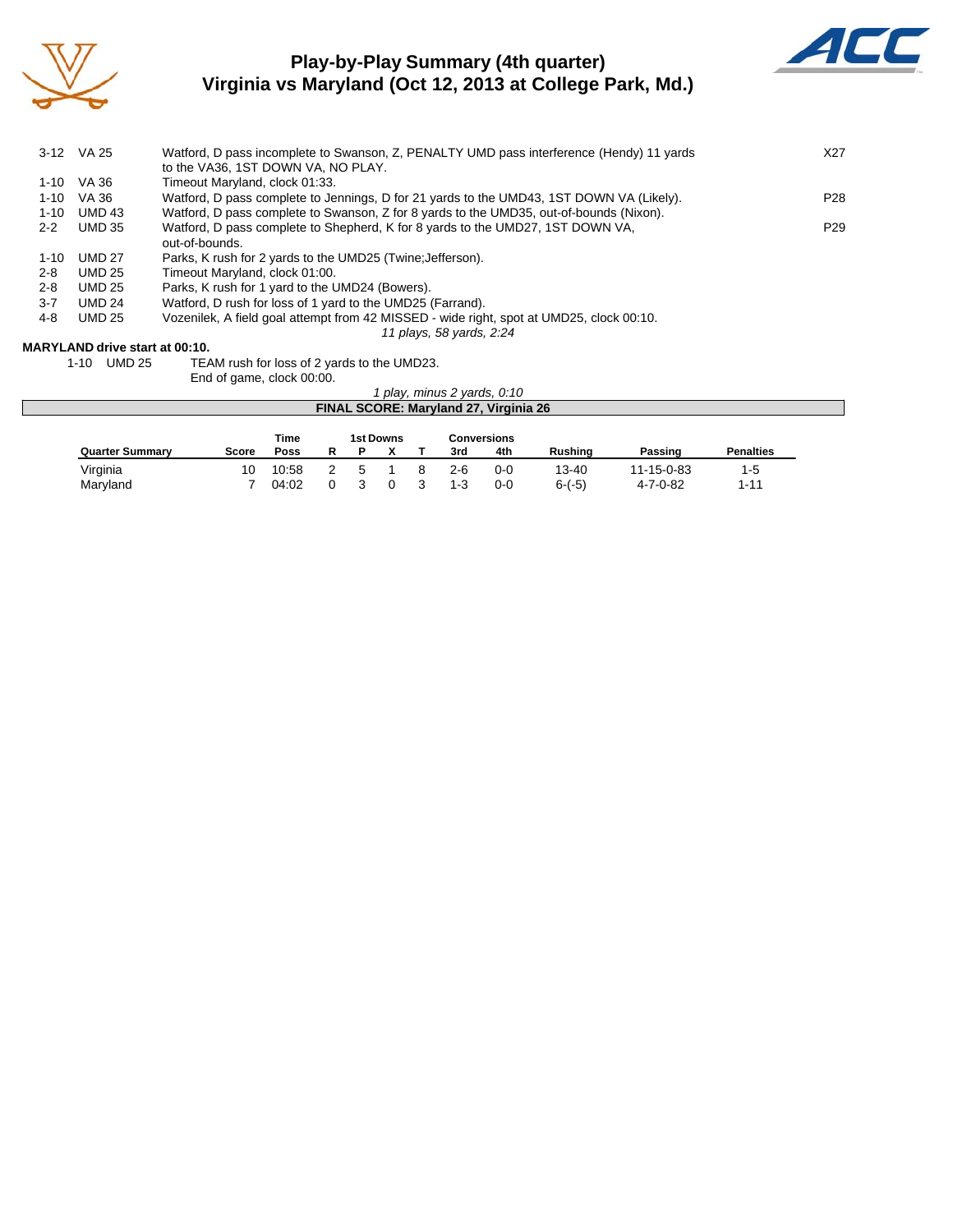

### **Quickie Statistics (4th quarter only) Virginia vs Maryland (Oct 12, 2013 at College Park, Md.)**



|                                   | VA            | <b>UMD</b>  |
|-----------------------------------|---------------|-------------|
| Score                             | 10            |             |
| <b>FIRST DOWNS</b>                | 8             | 3           |
| <b>RUSHES-YARDS (NET)</b>         | 13-40         | $6 - 5$     |
| <b>PASSING YDS (NET)</b>          | 83            | 82          |
| Passes Att-Comp-Int               | $15 - 11 - 0$ | $7 - 4 - 0$ |
| <b>TOTAL OFFENSE PLAYS-YARDS</b>  | 28-123        | $13 - 77$   |
| <b>Fumble Returns-Yards</b>       | $0-0$         | $0-0$       |
| <b>Punt Returns-Yards</b>         | $0 - 0$       | $1-0$       |
| Kickoff Returns-Yards             | $1 - 15$      | $2 - 51$    |
| <b>Interception Returns-Yards</b> | $0 - 0$       | $0-0$       |
| Punts (Number-Avg)                | $2 - 39.5$    | $2 - 42.0$  |
| Fumbles-Lost                      | $0 - 0$       | $1 - 1$     |
| Penalties-Yards                   | $1 - 5$       | $1 - 11$    |
| <b>Possession Time</b>            | 10:58         | 04:02       |
| <b>Third-Down Conversions</b>     | $2$ of 6      | 1 of $3$    |
| <b>Fourth-Down Conversions</b>    | $0$ of $0$    | $0$ of $0$  |

| Virginia              |                              |                                                                                                                                    | <b>Maryland</b>      |               |               |                                    |                            |
|-----------------------|------------------------------|------------------------------------------------------------------------------------------------------------------------------------|----------------------|---------------|---------------|------------------------------------|----------------------------|
| <b>Rushing</b>        | No. Gain Loss                | Net<br>TD<br>Avg<br>Lg                                                                                                             | <b>Rushing</b>       |               | No. Gain Loss | Net<br>TD                          | Lg<br>Avg                  |
| <b>Kevin Parks</b>    | $\overline{32}$<br>10        | $\overline{32}$<br>$\overline{0}$<br>$\mathbf{1}$<br>6<br>3.2                                                                      | <b>TEAM</b>          | 1             | $\Omega$      | $\overline{2}$<br>$-2$<br>$\Omega$ | $-2.0$<br>0                |
| Khalek Shepherd       | 9<br>2                       | 5<br>0<br>9<br>0<br>4.5                                                                                                            | <b>Brandon Ross</b>  | 5             | 10            | 13<br>$-3$<br>0                    | $\overline{7}$<br>$-0.6$   |
| David Watford         | $\mathbf{1}$<br>$\mathbf{0}$ | $-1$<br>$\Omega$<br>0<br>1<br>$-1.0$                                                                                               |                      |               |               |                                    |                            |
| <b>Passing</b>        | $C-A-I$                      | <b>TD</b><br>Yds<br>Long<br><b>Sack</b>                                                                                            | <b>Passing</b>       | $C-A-I$       |               | <b>TD</b><br>Yds                   | Long<br><b>Sack</b>        |
| David Watford         | $11 - 15 - 0$                | 83<br>$\Omega$<br>21<br><sup>0</sup>                                                                                               | Caleb Rowe           | $4 - 7 - 0$   |               | 82<br>1                            | 47<br>$\Omega$             |
| Receiving             | Yards<br>No.                 | TD<br>Long                                                                                                                         | Receiving            | No.           | Yards         | <b>TD</b><br>Long                  |                            |
| <b>Kevin Parks</b>    | 3<br>7                       | $\Omega$<br>6                                                                                                                      | Deon Long            |               | 47            | $\Omega$<br>47                     |                            |
| Jake McGee            | 2<br>23                      | 0<br>15                                                                                                                            | Stefon Diggs         | 1             | 21            | 21<br>0                            |                            |
| Dominique Terrell     | 2<br>10                      | 0<br>10                                                                                                                            | Dave Stinebaugh      | 1             | 12            | 1<br>12                            |                            |
| Darius Jennings       | 21<br>1                      | $\Omega$<br>21                                                                                                                     | <b>Brandon Ross</b>  | 1             | 2             | $\Omega$<br>2                      |                            |
| <b>Punting</b>        | No.<br>Yds                   | Avg<br>Long<br>In20<br>TВ                                                                                                          | <b>Punting</b>       | No.           | Yds           | Long<br>Avg                        | In20<br>TВ                 |
| Alec Vozenilek        | $\mathfrak{p}$<br>79         | 39.5<br>$\mathbf 1$<br>$\Omega$<br>45                                                                                              | Nathan Renfro        | $\mathcal{P}$ | 84            | 42.0<br>43                         | $\overline{2}$<br>$\Omega$ |
| <b>Punt Returns</b>   | Yards<br>No.                 | TD<br>Long                                                                                                                         | <b>Punt Returns</b>  | No.           | Yards         | TD<br>Long                         |                            |
|                       |                              |                                                                                                                                    | <b>TEAM</b>          |               | 0             | $\Omega$                           |                            |
| <b>Kick Returns</b>   | No.<br>Yards                 | TD<br>Long                                                                                                                         | <b>Kick Returns</b>  | No.           | Yards         | TD<br>Long                         |                            |
| <b>Taquan Mizzell</b> | $\overline{15}$<br>1         | $\Omega$<br>15                                                                                                                     | Stefon Diggs         | 1             | 26            | $\Omega$<br>26                     |                            |
|                       |                              |                                                                                                                                    | Levern Jacobs        | 1             | 25            | 25<br>0                            |                            |
| <b>Tackles</b>        | UA-A<br><b>Total</b>         | <b>Sacks</b><br><b>TFL</b>                                                                                                         | <b>Tackles</b>       |               | <b>Total</b>  | <b>Sacks</b>                       | TFL                        |
| <b>Henry Coley</b>    |                              |                                                                                                                                    |                      | UA-A          |               |                                    |                            |
|                       | $2 - 2$<br>4                 | 0.0<br>0.0                                                                                                                         | L.A. Goree           | $4 - 2$       | 6             | 0.0                                | 1.0                        |
| <b>Anthony Harris</b> | $2 - 1$<br>3                 | 0.0<br>1.0                                                                                                                         | <b>Anthony Nixon</b> | $4 - 0$       | 4             | 0.0                                | 0.0                        |
| Kelvin Rainey         | $1-0$<br>1                   | 0.0<br>0.0                                                                                                                         | Cole Farrand         | $2 - 2$       | 4             | 0.0                                | 1.0                        |
| Qtr<br>Time           | <b>Scoring Play</b>          |                                                                                                                                    |                      |               |               |                                    | V-H                        |
| 08:53<br>1st          |                              | VA - Alec Vozenilek 28 yd field goal, 4-2 1:25                                                                                     |                      |               |               |                                    | $3 - 0$                    |
| 01:18                 |                              | VA - Alec Vozenilek 18 yd field goal, 12-79 5:23                                                                                   |                      |               |               |                                    | $6 - 0$                    |
| 00:08                 |                              | UMD - Brandon Ross 1 yd run (Brad Craddock kick), 4-74 1:10                                                                        |                      |               |               |                                    | $6 - 7$                    |
| 06:40<br>2nd          |                              | UMD - Brandon Ross 7 yd run (Brad Craddock kick), 6-88 2:26                                                                        |                      |               |               |                                    | $6 - 14$                   |
| 04:33                 |                              | VA - Jake McGee 4 yd pass from David Watford (Alec Vozenilek kick), 6-81 2:01                                                      |                      |               |               |                                    | $13 - 14$                  |
| 00:19                 |                              | VA - Alec Vozenilek 27 yd field goal, 9-63 1:33                                                                                    |                      |               |               |                                    | $16 - 14$                  |
| 12:34<br>3rd          |                              | UMD - Brad Craddock 36 yd field goal, 8-58 2:32                                                                                    |                      |               |               |                                    | $16 - 17$                  |
| 02:00                 |                              | UMD - Brad Craddock 32 yd field goal, 9-73 2:55                                                                                    |                      |               |               |                                    | $16 - 20$                  |
| 13:15<br>4th          |                              | VA - Kevin Parks 6 yd run (Alec Vozenilek kick), 11-74 3:54                                                                        |                      |               |               |                                    | $7 - 0$                    |
| 07:11<br>05:14        |                              | VA - Alec Vozenilek 26 yd field goal, 4-9 1:57<br>UMD - Dave Stinebaugh 12 yd pass from Caleb Rowe (Brad Craddock kick), 6-69 1:55 |                      |               |               |                                    | $10 - 0$<br>$10 - 7$       |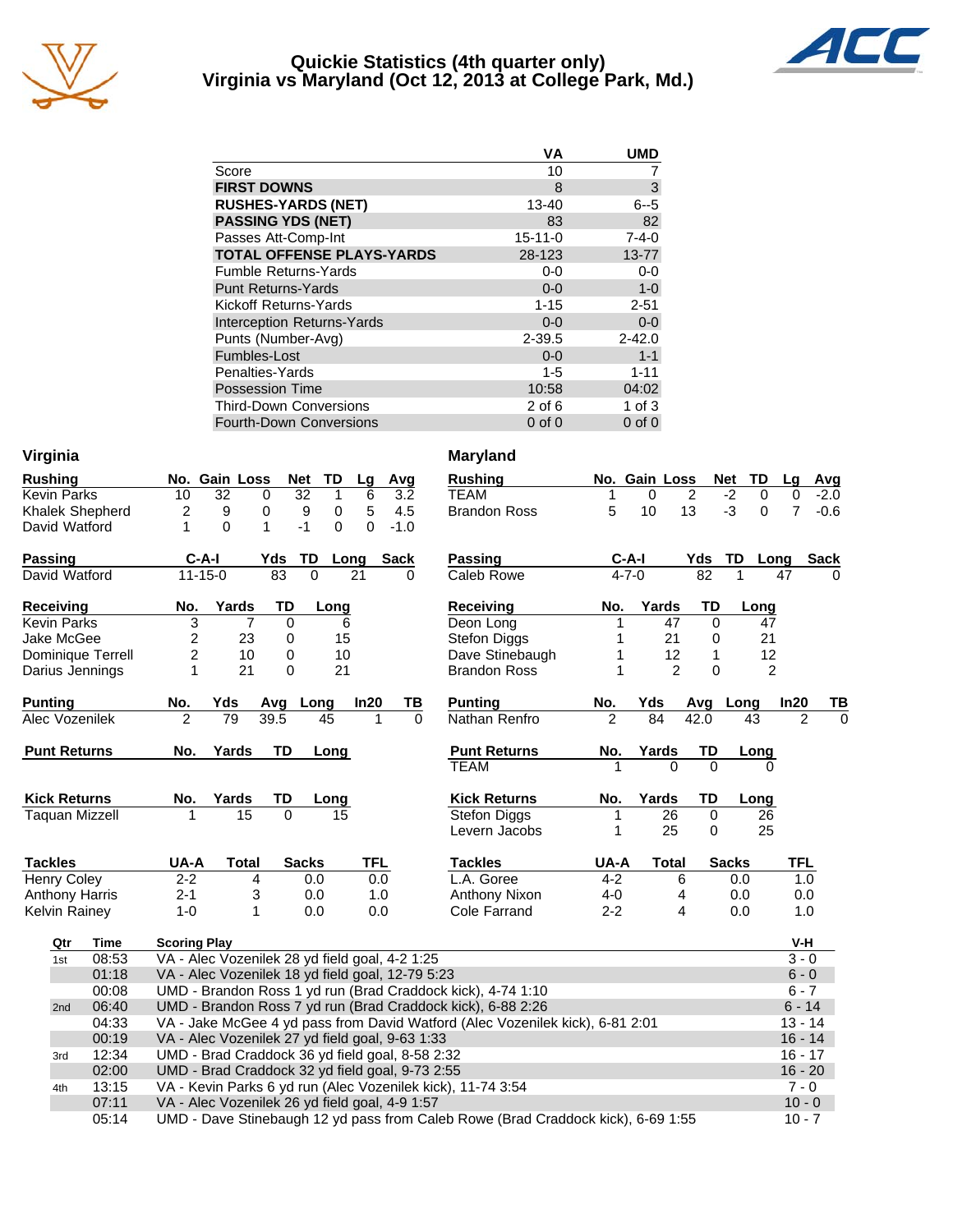

### **Scoring Summary (Final) Virginia Football 2013 Duke vs Virginia (Oct 19, 2013 at Charlottesville, Va.)**



Duke (5-2,1-2) vs. Virginia (2-5,0-3) Date: Oct 19, 2013 • Site: Charlottesville, Va. • Stadium: Smith/Harrison/Scott Attendance: 39071

| <b>Score by Quarters</b> |   | - |  | Total |
|--------------------------|---|---|--|-------|
| Duke                     |   |   |  | 35    |
| Virginia                 | 4 |   |  | ົ     |

| Qtr Time  | <b>Scoring Play</b>                                                                               | V-H       |
|-----------|---------------------------------------------------------------------------------------------------|-----------|
|           | 1st 11:31 VA - Kevin Parks 1 yd run (Alec Vozenilek kick), 11-78 3:29                             | $0 - 7$   |
| 00:32     | VA - Kevin Parks 1 yd run (Alec Vozenilek kick), 4-56 1:18                                        | $0 - 14$  |
| 2nd 05:49 | VA - Kevin Parks 13 yd pass from David Watford (Miles Gooch rush), 7-77 3:16                      | $0 - 22$  |
| 00:46     | DU - Jamison Crowder 6 yd pass from Anthony Boone (Ross Martin kick), 8-62 1:46                   | $7 - 22$  |
| 3rd 04:43 | DU - Ross Martin 25 yd field goal, 13-62 4:39                                                     | $10 - 22$ |
| 02:29     | DU - Brandon Connette 6 yd run (Ross Martin kick), 3-53 0:48                                      | $17 - 22$ |
| 4th 11:44 | DU - Braxton Deaver 47 yd pass from Brandon Connette (David Reeves pass from Boone, A), 9-82 3:40 | $25 - 22$ |
| 04:17     | DU - Braxton Deaver 24 yd pass from Anthony Boone (Ross Martin kick), 9-73 3:20                   | $32 - 22$ |
| 02:42     | DU - Ross Martin 32 yd field goal, 4-5 0:20                                                       | $35 - 22$ |

Kickoff time: 3:33 PM • End of Game: 7:11 PM • Total elapsed time: 3:38

Officials: Referee: Brad Allen; Umpire: Donald Yates; Linesman: Arthur Hardin;

Line judge: Rick Page; Back judge: Ron Boyd; Field judge: Kip Johnson;

Side judge: D. Harrison; Center judge: Larry Mallam;

Temperature: 62 • Wind: SSW 5 • Weather: Overcast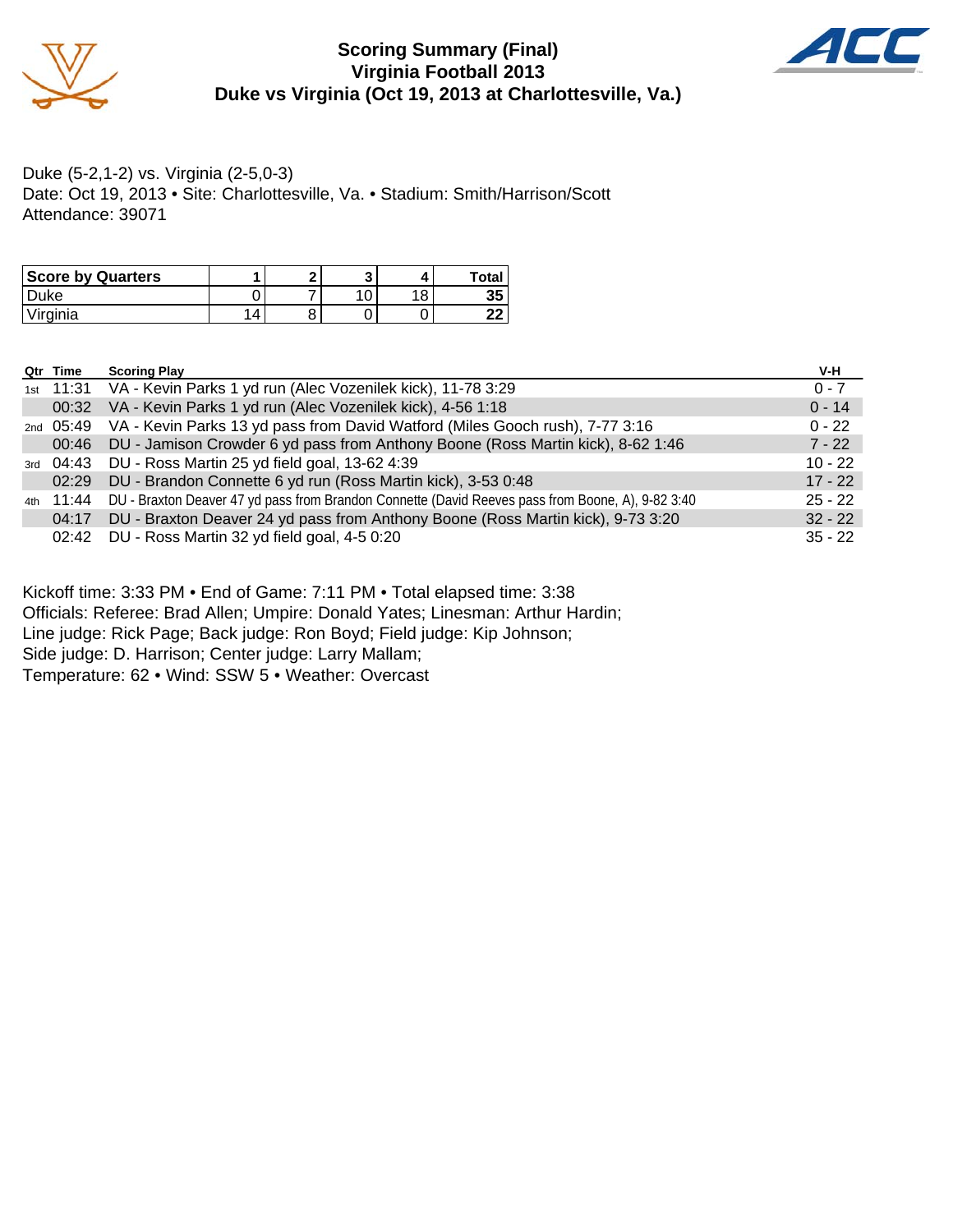

## **Team Statistics (Final) Virginia Football 2013 Duke vs Virginia (Oct 19, 2013 at Charlottesville, Va.)**



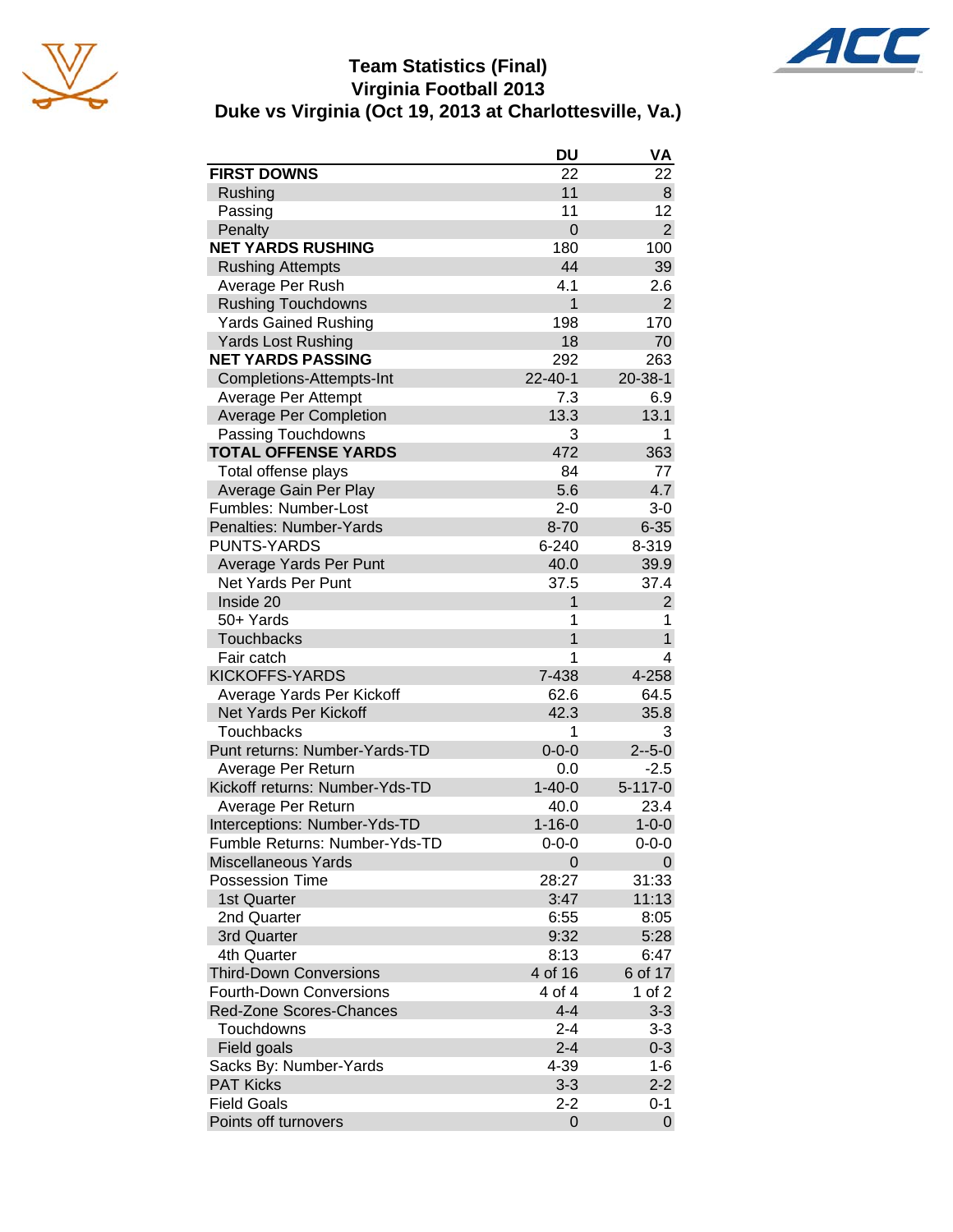

## **Individual Statistics (Final) Virginia Football 2013 Duke vs Virginia (Oct 19, 2013 at Charlottesville, Va.)**



#### **Duke Virginia**

| <b>Rushing</b>            | No.            | <b>Gain Loss</b> |             | <b>Net</b>     | TD             | Lg           | Avg         | <b>Rus</b>  |
|---------------------------|----------------|------------------|-------------|----------------|----------------|--------------|-------------|-------------|
| Josh Snead                | 7              | 53               | 0           | 53             | 0              | 30           | 7.6         | Taq         |
| Jela Duncan               | 8              | 43               | 1           | 42             | 0              | 9            | 5.2         | Kev         |
| Shaquille Powell          | 6              | 38               | 0           | 38             | 0              | 24           | 6.3         | Aleo        |
| Anthony Boone             | 9              | 34               | 9           | 25             | 0              | 9            | 2.8         | Kha         |
| Juwan Thompson            | 4              | 17               | 0           | 17             | 0              | 7            | 4.2         | Dari        |
| <b>Brandon Connette</b>   | 8              | 13               | 4           | 9              | 1              | 6            | 1.1         | Dav         |
| <b>TEAM</b>               | $\overline{c}$ | 0                | 4           | -4             | 0              | 0            | $-2.0$      | TEA         |
| <b>Totals</b>             | 44             | 198              | 18          | 180            | 1              | 30           | 4.1         | Tota        |
| Passing                   |                | C-A-I            | Yds         | TD             | Long           |              | <b>Sack</b> | Pas         |
| Anthony Boone             |                | $21 - 39 - 1$    | 245         |                | $\overline{2}$ | 42           | 1           | Dav         |
| <b>Brandon Connette</b>   |                | $1 - 1 - 0$      | 47          |                | 1              | 47           | 0           | Tota        |
| <b>Totals</b>             |                | $22 - 40 - 1$    | 292         |                | 3              | 47           | 1           |             |
| Receiving                 | No.            | Yards            |             | TD             | Long           |              |             | Rec         |
| Jamison Crowder           | 9              |                  | 113         | 1              | 42             |              |             | Kev         |
| <b>Brandon Braxton</b>    | 4              |                  | 35          | 0              | 14             |              |             | <b>Jak</b>  |
| Max McCaffrey             | 4              |                  | 34          | 0              | 18             |              |             | Zac         |
| <b>Braxton Deaver</b>     | 3              |                  | 96          | $\overline{c}$ | 47             |              |             | Kha         |
| Jela Duncan               | 1              |                  | 10          | 0              | 10             |              |             | Tim         |
| Shaquille Powell          | 1              |                  | 4           | 0              | 4              |              |             | Kee         |
| <b>Totals</b>             | 22             |                  | 292         | 3              | 47             |              |             | Kyle        |
| <b>Punting</b>            | No.            | Yds              | Avg         |                | Long           | In20         | TВ          | Tota<br>Pun |
| Will Monday               | 6              | 240              | 40.0        |                | 52             | 1            | 1           | Aleo        |
|                           |                |                  |             |                |                | 1            | 1           | Tota        |
| <b>Totals</b>             | 6              | 240              | 40.0        |                | 52             |              |             |             |
|                           |                | Punt             |             | <b>Kickoff</b> |                | Intercept    |             |             |
| <b>Returns</b>            | Yds<br>No      |                  | Lg No Yds   |                | Lg No Yds      |              | <b>Lg</b>   | Ret         |
| DeVon Edwards             | 0              | 0<br>0           | 1           | 40             | 40             | 0            | 0<br>0      | Tim         |
| <b>Breon Borders</b>      | 0              | 0<br>0           | 0           | 0              | 0              | 1<br>16      | 16          | Ant         |
| Totals                    | 0              | 0<br>01          | 1           | 40             | 40             | 1<br>16      | 16          |             |
|                           |                |                  |             |                |                |              |             | Dar<br>Tot  |
| <b>Field goals</b>        | Qtr            | <b>Time</b>      | <b>Dist</b> |                | <b>Result</b>  |              |             | <b>Fiel</b> |
| Ross Martin               | 3rd            | 04:43            |             | 25 yards       | Good           |              |             | Aleo        |
| Ross Martin               | 4th            | 02:42            |             | 32 yards       | Good           |              |             |             |
| <b>Kickoffs</b>           | No.            | Yards            |             | Avg            | TB             | OВ           |             | Kicl        |
| Ross Martin               | 7              | 438              |             | 62.6           | 1              | $\mathbf{1}$ |             | Dyla        |
| <b>All-purpose</b>        | Run            | Rcv              | KR          | PR             |                | IR           | Total       | All-        |
| Jamison Crowder           | 0              | 113              | 0           |                | 0              | 0            | 113         | Kev         |
| <b>Braxton Deaver</b>     | 0              | 96               | 0           |                | 0              | 0            | 96          | Dari        |
| Josh Snead<br>Jela Duncan | 53<br>42       | 0<br>10          | 0           |                | 0              | 0            | 53<br>52    | Taq<br>Tim  |

| <b>Rushing</b>        | No. |         | Gain Loss   | Net            | TD        | Lg            |                | Avg         |
|-----------------------|-----|---------|-------------|----------------|-----------|---------------|----------------|-------------|
| Taquan Mizzell        | 6   | 55      | 3           | 52             |           | 36<br>0       |                | 8.7         |
| Kevin Parks           | 15  | 56      | 6           | 50             |           | 2<br>14       |                | 3.3         |
| Alec Vozenilek        | 1   | 10      | 0           | 10             |           | 0<br>10       |                | 10.0        |
| Khalek Shepherd       | 3   | 10      | 0           | 10             |           | 0             | 6              | 3.3         |
| Darius Jennings       | 1   | 4       | 0           | 4              |           | 0             | 4              | 4.0         |
| David Watford         | 11  | 35      | 41          | -6             |           | 0<br>11       |                | $-0.5$      |
| <b>TEAM</b>           | 2   | 0       | 20          | $-20$          |           | 0             | 0              | $-10.0$     |
| Totals                | 39  | 170     | 70          | 100            |           | 2<br>36       |                | 2.6         |
| Passing               |     | $C-A-I$ |             | Yds            | TD        | Long          |                | <b>Sack</b> |
| David Watford         |     | 20-38-1 |             | 263            | 1         | 51            |                | 4           |
| <b>Totals</b>         |     | 20-38-1 |             | 263            | 1         | 51            |                | 4           |
| Receiving             | No. |         | Yards       | TD             | Long      |               |                |             |
| Kevin Parks           |     | 6       | 88          | 1              |           | 23            |                |             |
| Jake McGee            |     | 4       | 32          | 0              |           | 10            |                |             |
| Zachary Swanson       |     | 3       | 28          | 0              |           | 11            |                |             |
| Khalek Shepherd       |     | 3       | 25          | 0              |           | 15            |                |             |
| Tim Smith             |     | 1       | 51          | 0              |           | 51            |                |             |
| Keeon Johnson         |     | 1       | 25          | 0              |           | 25            |                |             |
| Kyle Dockins          |     | 1       | 10          | 0              |           | 10            |                |             |
| Taquan Mizzell        |     | 1       | 4           | 0              |           | 4             |                |             |
| <b>Totals</b>         | 20  |         | 263         | 1              |           | 51            |                |             |
| <b>Punting</b>        | No. | Yds     |             | Avg            | Long      | In20          |                | TВ          |
| Alec Vozenilek        | 8   | 319     |             | 39.9           | 54        |               | $\overline{2}$ | 1           |
| Totals                | 8   | 319     |             | 39.9           | 54        |               | $\overline{2}$ | 1           |
|                       |     | Punt    |             | <b>Kickoff</b> |           |               | Intercept      |             |
| <b>Returns</b>        | No  | Yds     | Lg No Yds   |                | Lg No     |               | Yds            | Lg          |
| <b>Tim Smith</b>      | 2   | -5      | 6<br>0      | 0              | 0         | 0             | 0              | 0           |
| <b>Anthony Harris</b> | 0   | 0       | 0<br>0      | 0              | 0         | 1             | 0              | 0           |
| Darius Jennings       | 0   | 0       | 5<br>0      | 117            | 26        | 0             | 0              | 0           |
| <b>Totals</b>         | 2   | -5      | 5<br>6      | 117            | 26I       | 1             | 0              | 0           |
| Field goals           | Qtr | Time    | <b>Dist</b> |                |           | <b>Result</b> |                |             |
| Alec Vozenilek        | 4th | 07:37   |             | 44 yards       |           | Missed        |                |             |
| Kickoffs              | No. | Yards   |             | Avg            | ΤВ        |               | ОВ             |             |
| Dylan Sims            | 4   |         | 258         | 64.5           |           | 3             | 0              |             |
| All-purpose           | Run | Rcv     | ΚR          |                | <b>PR</b> | IR            |                | Total       |
| Kevin Parks           |     | 50      | 88          | 0              | 0         | 0             |                | 138         |
| Darius Jennings       |     | 4       | 0<br>117    |                | 0         | 0             |                | 121         |
| Taquan Mizzell        |     | 52      | 4           | 0              | 0         | 0             |                | 56          |
| Tim Smith             |     | 0       | 51          | 0              | -5        | 0             |                | 46          |

FUMBLES: Duke-Anthony Boone 1-0; Jela Duncan 1-0. Virginia-TEAM 2-0; Taquan Mizzell 1-0.

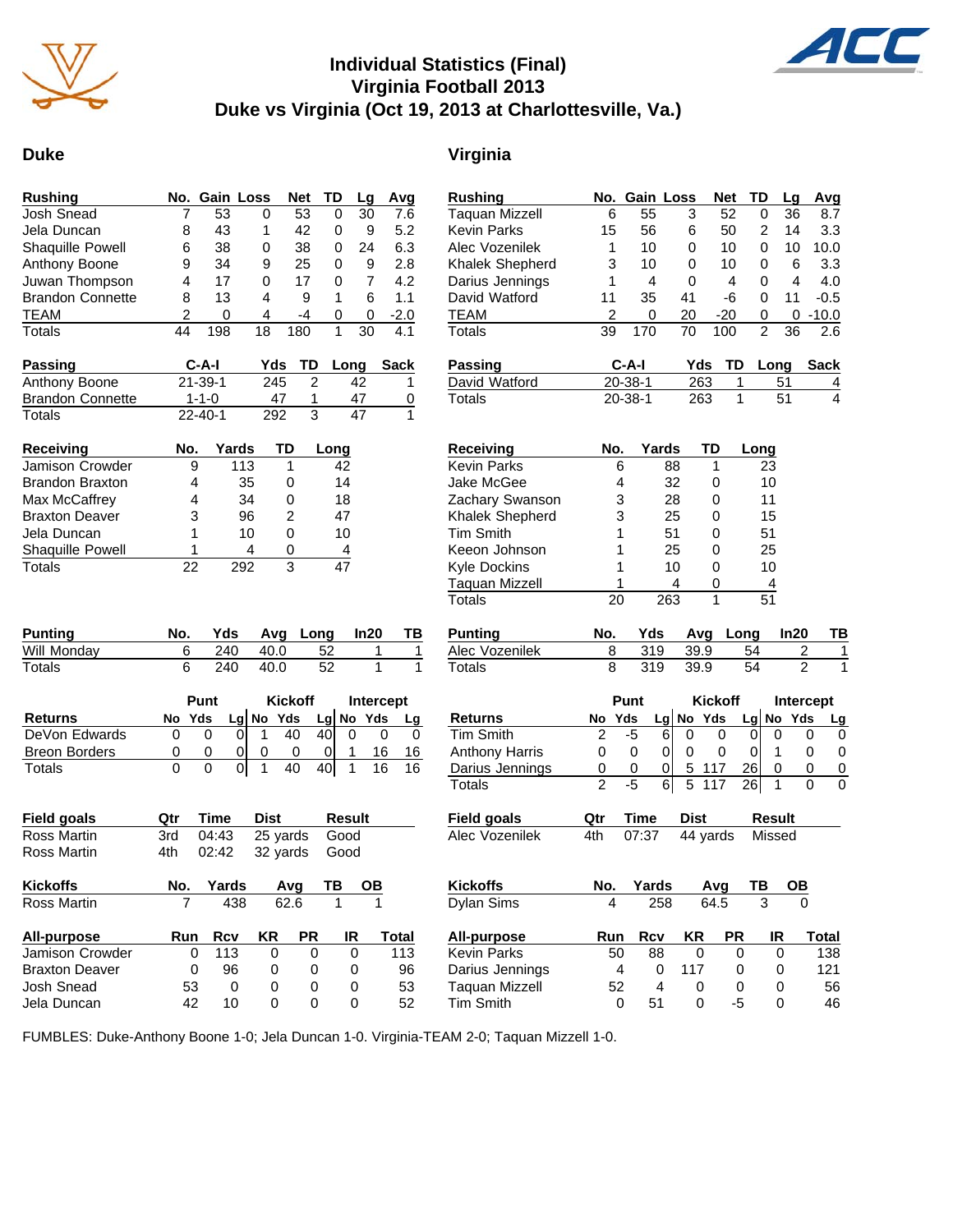





| ##               | <b>Duke</b>             | Solo            | Ast             | Total           | Sacks-Yds                | <b>TFL-Yds</b>           | FF                       | <b>FR-Yds</b>            | Int-Yds        | <b>BrUp</b>              | <b>Blks</b>    | QBH      |
|------------------|-------------------------|-----------------|-----------------|-----------------|--------------------------|--------------------------|--------------------------|--------------------------|----------------|--------------------------|----------------|----------|
| 16               | Jeremy Cash             | 5               | 3               | 8               |                          | $1.5 - 2$                | 1                        |                          |                | 1                        |                |          |
| 84               | Kenny Anunike           | $\overline{4}$  | $\overline{4}$  | 8               | $1.0 - 5$                | $2.5 - 8$                | $\blacksquare$           |                          |                | $\blacksquare$           |                |          |
| 47               | David Helton            | 3               | 5               | 8               | $\mathbf{r}$             | $\blacksquare$           | ä,                       | $\blacksquare$           | $\overline{a}$ | $\overline{\phantom{a}}$ | $\blacksquare$ |          |
| 6                | <b>Ross Cockrell</b>    | 5               | $\mathbf{1}$    | 6               |                          | $\overline{a}$           | $\overline{a}$           |                          |                | $\overline{1}$           | $\overline{a}$ |          |
|                  | 59 Kelby Brown          | 3               | 3               | 6               | $\blacksquare$           | $2.5 - 4$                | $\blacksquare$           | $\overline{\phantom{a}}$ |                | $\blacksquare$           | $\blacksquare$ |          |
| 33               | Deondre Singleton       | $\overline{4}$  | $\mathbf 0$     | $\overline{4}$  |                          |                          | $\overline{\phantom{a}}$ |                          |                |                          |                |          |
|                  | 92 Justin Foxx          | 1               | 3               | 4               | $\blacksquare$           | $0.5 - 2$                | ÷,                       |                          |                | $\overline{a}$           | ä,             |          |
|                  | 54 C.J. France          | 3               | $\mathbf 0$     | 3               |                          | ÷,                       | $\blacksquare$           |                          |                |                          | $\overline{a}$ |          |
|                  | 27 DeVon Edwards        | $\overline{2}$  | $\mathbf{1}$    | 3               | $\blacksquare$           | $\blacksquare$           | $\blacksquare$           | $\blacksquare$           | ÷.             | $\blacksquare$           | $\blacksquare$ |          |
|                  | 26 Corbin McCarthy      | $\overline{c}$  | $\mathbf{1}$    | 3               | $1.0 - 11$               | $1.0 - 11$               | ÷                        |                          |                |                          |                |          |
|                  | 94 Jordan DeWalt-Ondijo | $\overline{c}$  | $\mathbf 0$     | $\overline{c}$  | $2.0 - 23$               | $2.0 - 23$               | $\blacksquare$           | $\overline{\phantom{a}}$ |                | ÷,                       | ä,             |          |
|                  | 29 Garrett Rider        | $\overline{2}$  | $\mathbf 0$     | $\overline{c}$  | $\overline{\phantom{a}}$ | $\overline{a}$           | ۰                        |                          |                |                          |                |          |
|                  | 48 Deion Williams       | 1               | 1               | $\overline{c}$  | $\overline{a}$           |                          | $\overline{a}$           |                          |                |                          | ä,             |          |
|                  | 31 Breon Borders        | $\mathbf{1}$    | $\mathbf{1}$    | $\overline{c}$  |                          |                          | $\overline{\phantom{a}}$ |                          | $1 - 16$       | $\mathbf{1}$             | $\overline{a}$ |          |
|                  | 24 Garett Patterson     | 1               | 1               | $\overline{2}$  | $\mathbf{r}$             | $\mathbf{r}$             | $\blacksquare$           | $\blacksquare$           | L.             | $\blacksquare$           | ÷,             |          |
|                  | 42 Dezmond Johnson      | $\overline{0}$  | $\overline{2}$  | $\overline{2}$  |                          |                          | $\overline{a}$           |                          |                |                          |                |          |
|                  | 14 Bryon Fields         | 0               | $\overline{c}$  | $\overline{c}$  | $\overline{\phantom{a}}$ |                          | $\blacksquare$           |                          |                | L.                       | ä,             |          |
|                  | 93 A.J. Wolf            | $\mathbf{1}$    | $\mathbf 0$     | $\mathbf{1}$    |                          |                          |                          |                          |                |                          |                |          |
|                  | 98 Carlos Wray          | 1               | 0               | 1               | $\overline{a}$           |                          | $\overline{a}$           |                          |                |                          | ä,             |          |
|                  | 97 Nick Sink            | $\Omega$        | $\mathbf{1}$    | $\mathbf{1}$    |                          |                          | $\overline{\phantom{a}}$ |                          |                |                          | $\overline{a}$ |          |
|                  | 28 Shaquille Powell     | 0               | 1               | 1               | $\blacksquare$           | $\blacksquare$           | ÷,                       | $\blacksquare$           | $\overline{a}$ | $\blacksquare$           | $\overline{a}$ |          |
|                  | 17 Issac Blakeney       | $\overline{0}$  | $\mathbf{1}$    | $\mathbf{1}$    |                          |                          |                          |                          |                |                          |                |          |
|                  | 34 Jonathan Woodruff    | 0               | $\mathbf{1}$    | 1               | ÷,                       |                          | $\blacksquare$           |                          |                | ÷,                       | ä,             |          |
|                  | 91 Jamal Bruce          | $\mathbf 0$     | $\mathbf{1}$    | $\mathbf{1}$    |                          |                          | $\overline{a}$           |                          |                |                          |                |          |
|                  | 1C Johndre Bennett      | 0               | $\mathbf{1}$    | 1               |                          |                          |                          |                          |                |                          |                |          |
|                  | Totals                  | $\overline{41}$ | $\overline{34}$ | $\overline{75}$ | $4.0 - 39$               | $10.0 - 50$              | $\overline{1}$           | $0 - 0$                  | $1 - 16$       | $\overline{3}$           | $\overline{0}$ | $\Omega$ |
|                  |                         |                 |                 |                 |                          |                          |                          |                          |                |                          |                |          |
|                  | ## Virginia             | Solo            | Ast             |                 | <b>Total Sacks-Yds</b>   | <b>TFL-Yds</b>           | FF                       | FR-Yds                   | Int-Yds        | <b>BrUp</b>              | <b>Blks</b>    | QBH      |
|                  | 44 Henry Coley          | 6               | 8               | 14              | $1.0 - 6$                | $2.0 - 8$                |                          |                          |                |                          |                |          |
| 13 <sup>°</sup>  | Daquan Romero           | 3               | 5               | 8               |                          | $0.5 - 1$                |                          |                          |                | $\overline{2}$           |                |          |
| 90               | Jake Snyder             | $\overline{c}$  | 6               | 8               | $\blacksquare$           | $0.5 - 1$                |                          |                          |                | $\blacksquare$           | ÷,             |          |
|                  | 26 Maurice Canady       | 5               | $\overline{2}$  | $\overline{7}$  | $\overline{\phantom{a}}$ | $\overline{\phantom{0}}$ | $\mathbf{1}$             |                          |                | $\overline{\phantom{a}}$ |                |          |
| $\overline{7}$   | Eli Harold              | 5               | $\overline{2}$  | $\overline{7}$  | $\blacksquare$           | $0.5 - 0$                | $\blacksquare$           | $\blacksquare$           | $\blacksquare$ | $\blacksquare$           | $\blacksquare$ |          |
| $\boldsymbol{8}$ | <b>Anthony Harris</b>   | 3               | $\overline{4}$  | $\overline{7}$  |                          | ÷.                       | $\overline{a}$           |                          | $1 - 0$        | $\overline{2}$           |                |          |
|                  | 22 DreQuan Hoskey       | 5               | $\mathbf{1}$    | 6               |                          |                          | $\blacksquare$           |                          |                | $\mathbf{1}$             | ä,             |          |
| 21               | <b>Brandon Phelps</b>   | $\overline{c}$  | $\overline{4}$  | 6               |                          |                          |                          |                          |                | $\mathbf{1}$             |                |          |
|                  | 5H Tim Harris           | 3               | $\overline{2}$  | 5               | $\blacksquare$           | $\blacksquare$           | $\overline{a}$           | $\blacksquare$           |                | $\mathbf{1}$             | ä,             |          |
| 27               | Rijo Walker             | $\mathbf{1}$    | $\overline{2}$  | 3               | $\blacksquare$           |                          |                          |                          |                |                          |                |          |
|                  | 32 Mike Moore           | 0               | 3               | 3               | $\blacksquare$           | $\mathbf{r}$             | $\blacksquare$           | $\blacksquare$           | $\overline{a}$ | $\blacksquare$           | $\blacksquare$ |          |
|                  | 42 Demeitre Brim        | $\overline{0}$  | $\overline{2}$  | $\overline{2}$  |                          | $0.5 - 1$                |                          |                          |                |                          |                |          |
|                  | 55 David Dean           | $\Omega$        | $\overline{2}$  | $\overline{2}$  | $\blacksquare$           |                          | $\blacksquare$           |                          |                |                          | ä,             |          |
| $\overline{2}$   | Dominique Terrell       | $\mathbf{1}$    | $\Omega$        | $\mathbf{1}$    |                          |                          |                          |                          |                |                          |                |          |
|                  | 43 Trent Corney         | 0               | 1               | 1               |                          |                          |                          | $\mathbf{r}$             |                | $\overline{\phantom{a}}$ |                |          |
|                  | <b>Totals</b>           | 36              | 44              | 80              | $1.0 - 6$                | $4.0 - 11$               | $\mathbf{1}$             | $0 - 0$                  | $1 - 0$        | $\overline{7}$           | 0              | 0        |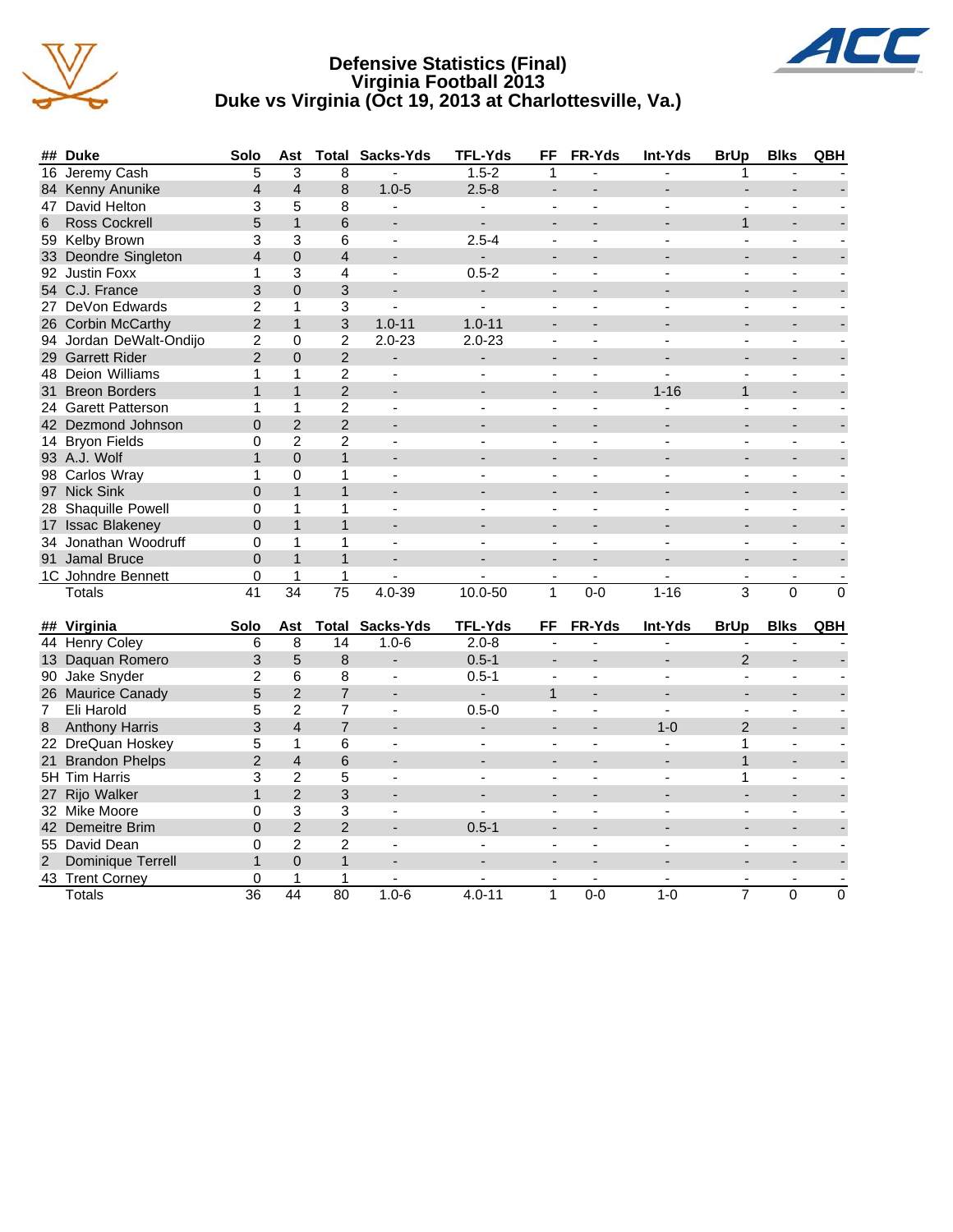

## **Participation Report (Final) Virginia Football 2013 Duke vs Virginia (Oct 19, 2013 at Charlottesville, Va.)**



#### **Duke**

#### **Virginia**

| Pos        | ##             | <b>OFFENSE</b>          | Pos        | ##             | <b>OFFENSE</b>        |
|------------|----------------|-------------------------|------------|----------------|-----------------------|
| QB         | $\overline{7}$ | Anthony Boone           | WR.        | 85             | Keeon Johnson         |
| RB         | 9              | Josh Snead              | LT         | 78             | Morgan Moses          |
| WR.        | 87             | Max McCaffrey           | LG         | 74             | <b>Conner Davis</b>   |
| WR.        | 3              | Jamison Crowder         | С          | 70             | Luke Bowanko          |
| <b>WR</b>  | 5              | <b>Brandon Braxton</b>  | RG         | 77             | Jay Whitmire          |
| TE         | 89             | <b>Braxton Deaver</b>   | RT         | 72             | Eric Smith            |
| LT         | 73             | <b>Takoby Cofield</b>   | TЕ         | 49             | Zachary Swanson       |
| LG         | 74             | Dave Harding            | QB         | 5              | David Watford         |
| C.         | 62             | Matt Skura              | TВ         | 25             | Kevin Parks           |
| RG         | 77             | Laken Tomlinson         | FB         | 3              | <b>Billy Skrobacz</b> |
| RT         | 72             | Perry Simmons           | WR         | 87             | Kyle Dockins          |
|            |                |                         |            |                |                       |
| <b>Pos</b> | ##             | <b>DEFENSE</b>          | Pos        | ##             | <b>DEFENSE</b>        |
| DE         | 92             | <b>Justin Foxx</b>      | DE         | 32             | Mike Moore            |
| <b>NG</b>  | 91             | Jamal Bruce             | DT         | 90             | Jake Snyder           |
| DT         | 82             | <b>Sydney Sarmiento</b> | DT         | 93             | Donte Wilkins         |
| DE         | 84             | Kenny Anunike           | DE         | $\overline{7}$ | Eli Harold            |
| MLB        | 59             | Kelby Brown             | MLB        | 44             | <b>Henry Coley</b>    |
| <b>WLB</b> | 47             | David Helton            | <b>WLB</b> | 13             | Daquan Romero         |
| CВ         | 6              | <b>Ross Cockrell</b>    | CВ         | 5H             | Tim Harris            |
| CВ         | 24             | <b>Garett Patterson</b> | SS         | 8              | <b>Anthony Harris</b> |
| S          | 40             | Dwayne Norman           | FS         | 27             | Rijo Walker           |
| S          | 33             | Deondre Singleton       | CВ         | 26             | Maurice Canady        |
| S          | 16             | Jeremy Cash             | CВ         | 22             | DreQuan Hoskey        |

Duke: 1C-Johndre Bennett, 13-Michael Westray, 14-Bryon Fields, 17-Issac Blakeney, 18-Brandon Connette, 23-Juwan Thompson, 25-Jela Duncan, 26-Corbin McCarthy, 27-DeVon Edwards, 28-Shaquille Powell, 29-Garrett Rider, 31-Breon Borders, 34-Jonathan Woodruff, 35-Ross Martin, 36-Christian Conway, 41-Will Monday, 42-Dezmond Johnson, 48-Deion Williams, 53-Chris Hoover, 54-C.J. France, 57-Thomas Hennessy, 65-Cody Robinson, 67-Lucas Patrick, 80-David Reeves, 83-Anthony Nash, 85-Dan Beilinson, 93-A.J. Wolf, 94-Jordan DeWalt-Ondijo, 97-Nick Sink, 98-Carlos Wray.

Virginia: 2-Dominique Terrell, 3V-Alec Vozenilek, 4-Taquan Mizzell, 6-Darius Jennings, 15-Matt Johns, 17-Miles Gooch, 19-E.J. Scott, 20-Tim Smith, 21-Brandon Phelps, 23-Khalek Shepherd, 29-D.J. Hill, 37-Divante Walker, 38-Kelvin Rainey, 40-Darius Lee, 41-Connor Wingo-Reeves, 42-Demeitre Brim, 43-Trent Corney, 45-Matt Fortin, 55-David Dean, 61-Cody Wallace, 63-Ryan Doull, 67-Jackson Matteo, 75-Sadiq Olanrewaju, 76-Michael Mooney, 80-Adrian Gamble, 83-Jake McGee, 84-Canaan Severin, 86-Jeremy Dollin, 88-Max Valles, 89-Rob Burns, 91-Dylan Sims.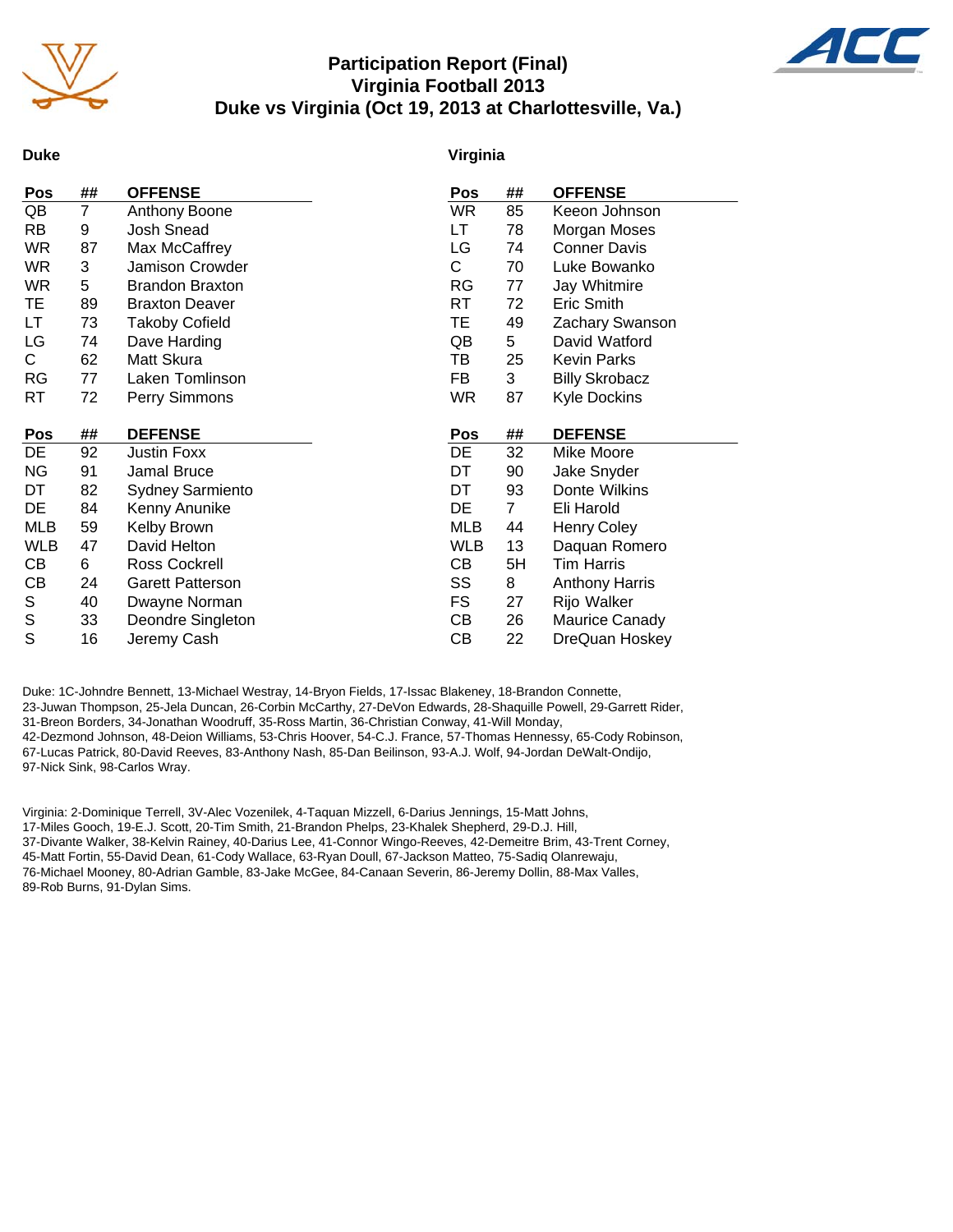

# **Drive Chart (By Team) (Final) Virginia Football 2013 Duke vs Virginia (Oct 19, 2013 at Charlottesville, Va.)**



|           |                 |                 |       | <b>Drive Started</b> |                 |       | <b>Drive Ended</b>        | <b>Consumed</b>                      |            |
|-----------|-----------------|-----------------|-------|----------------------|-----------------|-------|---------------------------|--------------------------------------|------------|
| Team      | Qtr             | Spot            | Time  | <b>Obtained</b>      | Spot            | Time  | <b>How lost</b>           | - Yds<br>ΡI                          | <b>TOP</b> |
| <b>DU</b> | 1st             | D42             | 11:31 | Kickoff              | D48             | 09:48 | Punt                      | 5<br>6<br>$\blacksquare$             | 1:43       |
| <b>DU</b> |                 | D34             | 08:03 | Punt                 | ID41            | 07:28 | Punt                      | 3<br>$-7$                            | 0:35       |
| DU        |                 | D <sub>20</sub> | 02:47 | Punt                 | D19             | 01:50 | Punt                      | (1)<br>3<br>$\blacksquare$           | 0:57       |
| <b>DU</b> |                 | D <sub>25</sub> | 00:32 | Kickoff              | D46             | 13:40 | Punt                      | $5 - 21$                             | 1:52       |
| DU        | 2 <sub>nd</sub> | D07             | 10:07 | Punt                 | ID42            | 09:05 | Punt                      | -35<br>5<br>$\sim$                   | 1:02       |
| <b>DU</b> |                 | D <sub>25</sub> | 05:49 | Kickoff              | D46             | 03:27 | Punt                      | $5 - 21$                             | 2:22       |
| DU        |                 | D38             | 02:32 | Punt                 | V00             | 00:46 | *TOUCHDOWN                | 62<br>8<br>$\blacksquare$            | $1:46$ .   |
| <b>DU</b> |                 | D37             | 00:25 | Punt                 | ID46            | 00:00 | End of half               | - 9<br>4                             | 0:25       |
| DU        | 3rd             | D <sub>25</sub> | 15:00 | Kickoff              | ID41            | 11:19 | Interception              | 8<br>16<br>$\blacksquare$            | 3:41       |
| <b>DU</b> |                 | D <sub>30</sub> | 09:22 | Punt                 | V <sub>08</sub> | 04:43 | *FIELD GOAL               | 13<br>$-62$                          | 4:39.      |
| DU        |                 | D47             | 03:17 | Punt                 | V00             | 02:29 | *TOUCHDOWN                | 3<br>- 53                            | 0:48.      |
| <b>DU</b> |                 | D <sub>18</sub> | 00:24 | Punt                 | V00             | 11:44 | *TOUCHDOWN                | 9<br>82<br>$\sim$                    | 3:40       |
| DU        | 4th             | D <sub>27</sub> | 07:37 | Missed FG            | V <sub>00</sub> | 04:17 | *TOUCHDOWN                | 9<br>73<br>$\blacksquare$            | 3:20       |
| <b>DU</b> |                 | V19             | 03:02 | Downs                | V <sub>14</sub> | 02:42 | <i><b>*FIELD GOAL</b></i> | - 5<br>4                             | $0:20$ .   |
| <b>DU</b> |                 | D38             | 01:17 | Interception         | D34             | 00:00 | End of half               | (4)<br>2<br>$\overline{\phantom{a}}$ | 1:17       |

|                        | 1st     | 2nd   | 3rd     | 4th     | 1st             | 2nd   |                 |
|------------------------|---------|-------|---------|---------|-----------------|-------|-----------------|
| <b>Duke</b>            | Qtr     | Qtr   | Qtr     | Qtr     | Half            | Half  | Total           |
| Time of possession     | 03:47   | 06:55 | 09:32   | 08:13   | 10:42           | 17:45 | 28:27           |
| 3rd down conversions   | $0 - 3$ | 1-4   | 0-4     | $3 - 5$ | 1-7             | $3-9$ | $4 - 16$        |
| Average field position | D30     | D26   | D30     | D48     | D <sub>28</sub> | D38   | D <sub>32</sub> |
| 4th down conversions   | $0 - 0$ | 0-0   | $3 - 3$ | 1-1     | $0 - 0$         | 4-4   | $4 - 4$         |

|             |                 |                 |       | <b>Drive Started</b> |                 |       | <b>Drive Ended</b> | <b>Consumed</b>                      |            |
|-------------|-----------------|-----------------|-------|----------------------|-----------------|-------|--------------------|--------------------------------------|------------|
| <b>Team</b> | Qtr             | Spot            | Time  | <b>Obtained</b>      | Spot            | Time  | <b>How lost</b>    | - Yds<br>ΡI                          | <b>TOP</b> |
| VA          | 1st             | V22             | 15:00 | Kickoff              | D00             | 11:31 | *TOUCHDOWN         | $-78$<br>11                          | 3:29       |
| <b>VA</b>   |                 | V20             | 09:48 | Punt                 | V28             | 08:03 | Punt               | 3<br>- 8                             | 1:45       |
| VA          |                 | V03             | 07:28 | Punt                 | V46             | 02:47 | Punt               | 9<br>43<br>$\blacksquare$            | 4:41       |
| <b>VA</b>   |                 | V44             | 01:50 | Punt                 | D <sub>00</sub> | 00:32 | *TOUCHDOWN         | 56<br>4 -                            | 1:18       |
| VA          | 2 <sub>nd</sub> | V23             | 13:40 | Punt                 | D43             | 10:07 | Punt               | 8<br>- 34                            | 3:33       |
| VA          |                 | V <sub>23</sub> | 09:05 | Punt                 | D <sub>00</sub> | 05:49 | *TOUCHDOWN         | 7 - 77                               | 3:16       |
| VA          |                 | V20             | 03:27 | Punt                 | V21             | 02:32 | Punt               | 3<br>- 1                             | 0:55       |
| <b>VA</b>   |                 | V35             | 00:46 | Kickoff              | V28             | 00:25 | Punt               | (7)<br>3<br>$\sim$                   | 0:21       |
| VA          | 3rd             | V28             | 11:19 | Interception         | lV37            | 09:22 | Punt               | 3<br>9<br>$\sim$                     | 1:57       |
| <b>VA</b>   |                 | V30             | 04:43 | Kickoff              | V <sub>20</sub> | 03:17 | Punt               | 3<br>(10)<br>$\sim$                  | 1:26       |
| VA          |                 | V40             | 02:29 | Kickoff              | V33             | 00:24 | Punt               | (7)<br>3                             | 2:05       |
| VA          | 4th             | V21             | 11:44 | Kickoff              | ID27            | 07:37 | <b>Missed FG</b>   | 11<br>52<br>$\sim$                   | 4:07       |
| VA          |                 | V26             | 04:17 | Kickoff              | V19             | 03:02 | Downs              | (7)<br>4<br>$\overline{\phantom{a}}$ | 1:15       |
| <b>VA</b>   |                 | V <sub>25</sub> | 02:42 | Kickoff              | <b>D44</b>      | 01:17 | Interception       | - 31<br>6                            | 1:25       |

|                        | 1st     | 2nd     | 3rd     | 4th             | 1st      | 2nd     |              |
|------------------------|---------|---------|---------|-----------------|----------|---------|--------------|
| Virginia               | Qtr     | Qtr     | Qtr     | Qtr             | Half     | Half    | <b>Total</b> |
| Time of possession     | 11:13   | 08:05   | 05:28   | 06:47           | 19:18    | 12:15   | 31:33        |
| 3rd down conversions   | $2 - 5$ | $2 - 5$ | $0 - 3$ | $2 - 4$         | $4 - 10$ | $2 - 7$ | $6 - 17$     |
| Average field position | V22     | V25     | V32     | V <sub>24</sub> | V23      | V28     | V25          |
| 4th down conversions   | 1-1     | 0-0     | 0-0     | 0-1             | $1 - 1$  | 0-1     | $1 - 2$      |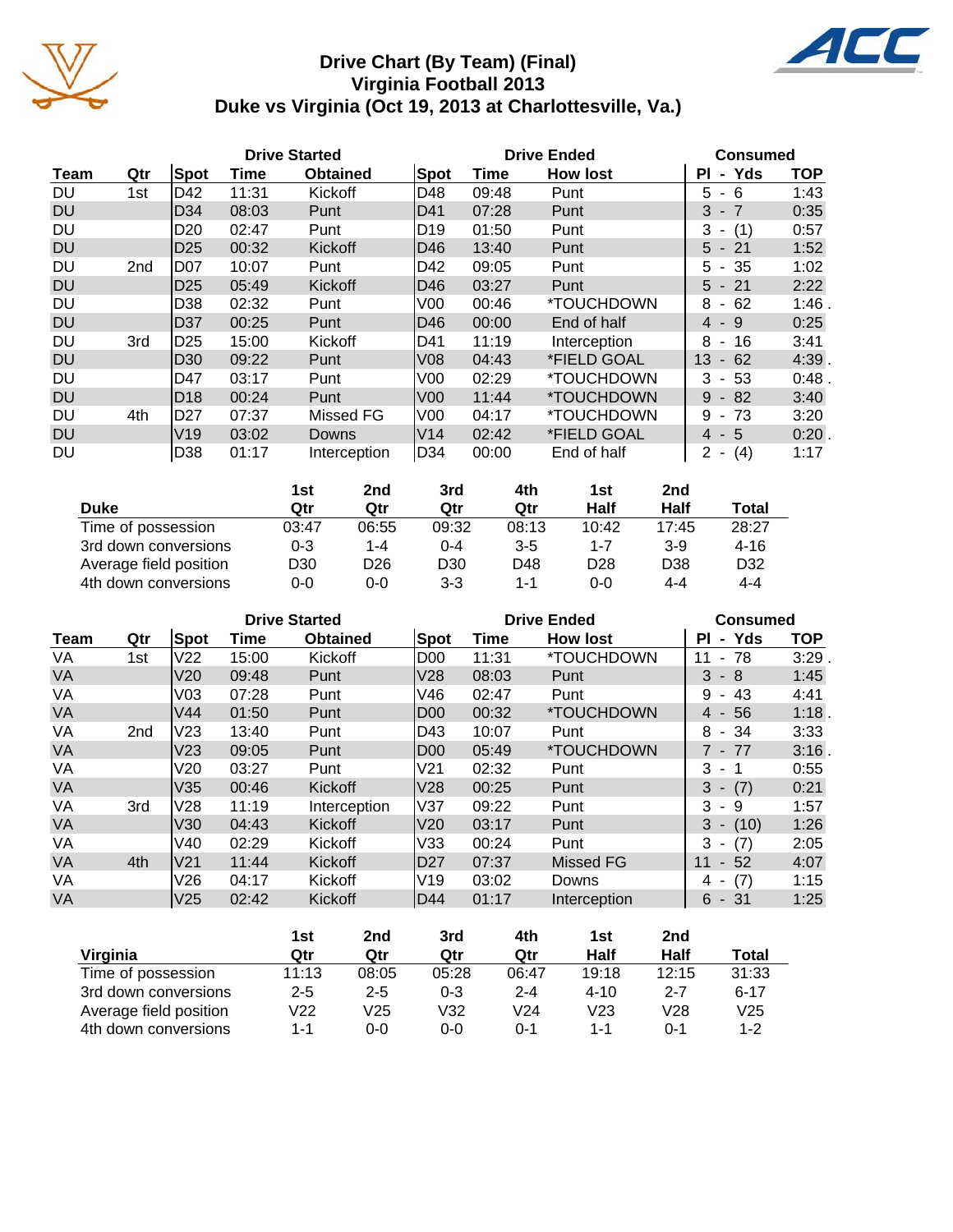

# **Drive Chart (By Quarter) (Final) Virginia Football 2013 Duke vs Virginia (Oct 19, 2013 at Charlottesville, Va.)**



|             |     |                 |             | <b>Drive Started</b> |                 |       | <b>Drive Ended</b> | <b>Consumed</b>                                   |            |
|-------------|-----|-----------------|-------------|----------------------|-----------------|-------|--------------------|---------------------------------------------------|------------|
| <b>Team</b> | Qtr | Spot            | <b>Time</b> | <b>Obtained</b>      | Spot            | Time  | <b>How lost</b>    | PI - Yds                                          | <b>TOP</b> |
| VA          | 1st | V <sub>22</sub> | 15:00       | Kickoff              | D <sub>00</sub> | 11:31 | *TOUCHDOWN         | 78<br>11<br>$\blacksquare$                        | 3:29.      |
| <b>DU</b>   |     | D42             | 11:31       | Kickoff              | D48             | 09:48 | Punt               | 5<br>$-6$                                         | 1:43       |
| VA          |     | V20             | 09:48       | Punt                 | V28             | 08:03 | Punt               | 3<br>8<br>$\blacksquare$                          | 1:45       |
| <b>DU</b>   |     | D34             | 08:03       | Punt                 | D41             | 07:28 | Punt               | 3<br>$-7$                                         | 0:35       |
| VA          |     | V <sub>03</sub> | 07:28       | Punt                 | V46             | 02:47 | Punt               | 43<br>9<br>-                                      | 4:41       |
| <b>DU</b>   |     | D <sub>20</sub> | 02:47       | Punt                 | D <sub>19</sub> | 01:50 | Punt               | 3<br>(1)<br>$\overline{\phantom{a}}$              | 0:57       |
| VA          |     | V44             | 01:50       | Punt                 | D <sub>00</sub> | 00:32 | *TOUCHDOWN         | 56<br>4<br>$\overline{\phantom{a}}$               | 1:18.      |
| <b>DU</b>   |     | D <sub>25</sub> | 00:32       | Kickoff              | D46             | 13:40 | Punt               | 5<br>21<br>$\overline{\phantom{a}}$               | 1:52       |
| VA          | 2nd | V23             | 13:40       | Punt                 | D43             | 10:07 | Punt               | 8<br>34<br>$\overline{\phantom{a}}$               | 3:33       |
| <b>DU</b>   |     | <b>D07</b>      | 10:07       | Punt                 | D42             | 09:05 | Punt               | 5<br>35<br>$\overline{\phantom{a}}$               | 1:02       |
| VA          |     | V23             | 09:05       | Punt                 | D <sub>00</sub> | 05:49 | *TOUCHDOWN         | $\overline{7}$<br>77<br>$\blacksquare$            | $3:16$ .   |
| <b>DU</b>   |     | D <sub>25</sub> | 05:49       | Kickoff              | D46             | 03:27 | Punt               | 5<br>$-21$                                        | 2:22       |
| VA          |     | V20             | 03:27       | Punt                 | V21             | 02:32 | Punt               | 3<br>$\overline{1}$<br>$\overline{\phantom{a}}$   | 0:55       |
| <b>DU</b>   |     | D38             | 02:32       | Punt                 | V <sub>00</sub> | 00:46 | *TOUCHDOWN         | 8<br>62<br>$\blacksquare$                         | $1:46$ .   |
| VA          |     | V35             | 00:46       | Kickoff              | V28             | 00:25 | Punt               | 3<br>(7)<br>$\overline{\phantom{a}}$              | 0:21       |
| <b>DU</b>   |     | D37             | 00:25       | Punt                 | D46             | 00:00 | End of half        | $\overline{4}$<br>9<br>$\blacksquare$             | 0:25       |
| DU          | 3rd | D <sub>25</sub> | 15:00       | Kickoff              | D41             | 11:19 | Interception       | 8<br>16<br>$\blacksquare$                         | 3:41       |
| VA          |     | V28             | 11:19       | Interception         | V37             | 09:22 | Punt               | 3<br>$-9$                                         | 1:57       |
| DU          |     | D30             | 09:22       | Punt                 | V08             | 04:43 | *FIELD GOAL        | 13<br>62<br>$\qquad \qquad \blacksquare$          | 4:39.      |
| <b>VA</b>   |     | V30             | 04:43       | Kickoff              | V20             | 03:17 | Punt               | 3<br>(10)<br>$\blacksquare$                       | 1:26       |
| DU          |     | D47             | 03:17       | Punt                 | V <sub>00</sub> | 02:29 | *TOUCHDOWN         | 3<br>53<br>$\overline{\phantom{a}}$               | 0:48       |
| VA          |     | V40             | 02:29       | Kickoff              | V33             | 00:24 | Punt               | 3<br>(7)                                          | 2:05       |
| DU          |     | D <sub>18</sub> | 00:24       | Punt                 | V <sub>00</sub> | 11:44 | *TOUCHDOWN         | 9<br>82                                           | 3:40       |
| VA          | 4th | V <sub>21</sub> | 11:44       | Kickoff              | D <sub>27</sub> | 07:37 | <b>Missed FG</b>   | 11<br>52                                          | 4:07       |
| DU          |     | D <sub>27</sub> | 07:37       | Missed FG            | V <sub>00</sub> | 04:17 | *TOUCHDOWN         | 9<br>73<br>$\blacksquare$                         | 3:20       |
| VA          |     | V26             | 04:17       | Kickoff              | V19             | 03:02 | Downs              | $\overline{4}$<br>(7)<br>$\overline{\phantom{a}}$ | 1:15       |
| DU          |     | V19             | 03:02       | Downs                | V14             | 02:42 | *FIELD GOAL        | 5<br>4<br>$\blacksquare$                          | 0:20.      |
| VA          |     | V25             | 02:42       | Kickoff              | D44             | 01:17 | Interception       | 6<br>$-31$                                        | 1:25       |
| DU          |     | D38             | 01:17       | Interception         | D34             | 00:00 | End of half        | $2 -$<br>(4)                                      | 1:17       |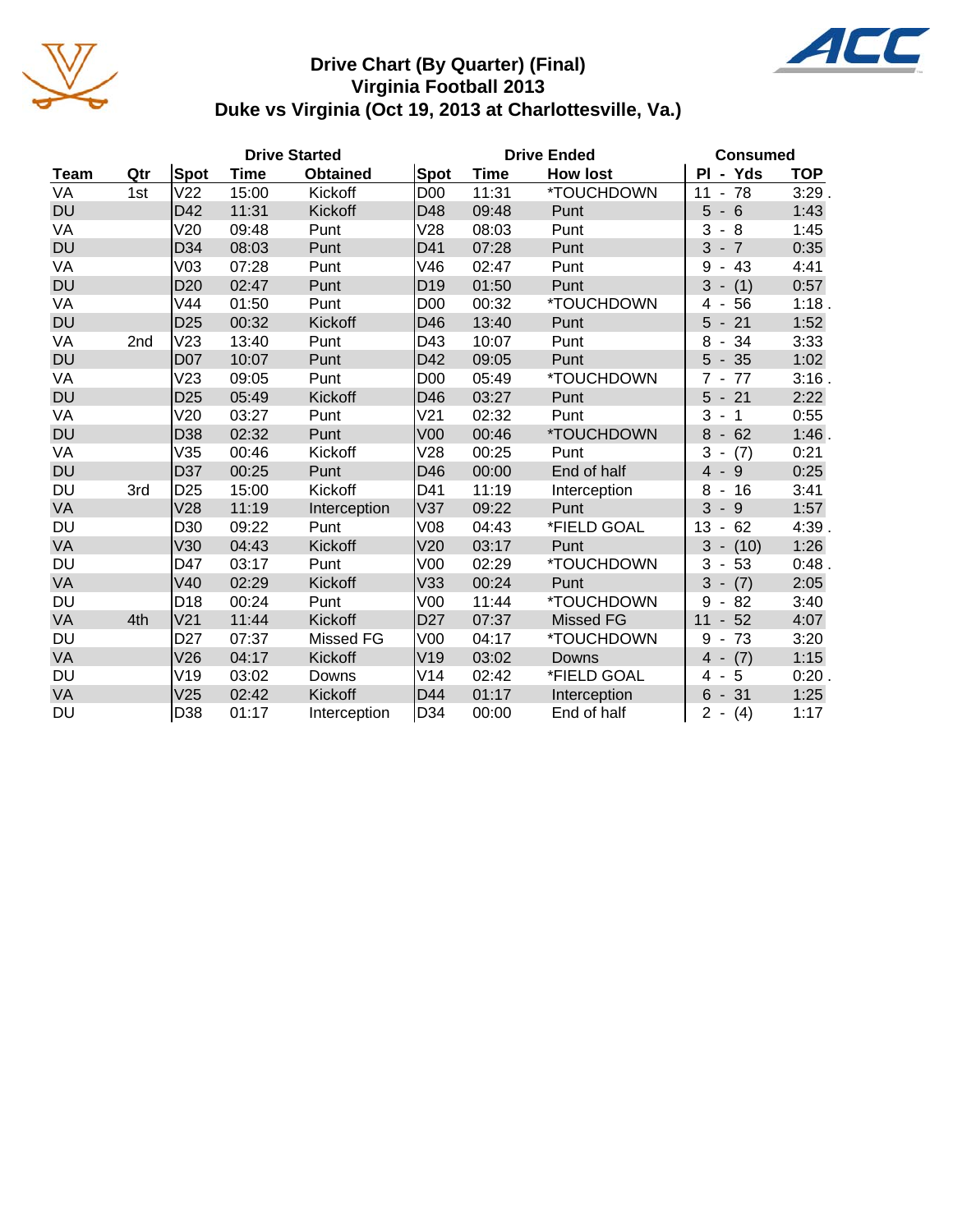

### **Play-by-Play Summary (1st quarter) Duke vs Virginia (Oct 19, 2013 at Charlottesville, Va.)**



|                                                              | Duke wins toss, defers. UVa to receive and defend north end zone.                                                                                            |                      |
|--------------------------------------------------------------|--------------------------------------------------------------------------------------------------------------------------------------------------------------|----------------------|
| 1-10 DU 35                                                   | Clock 15:00.                                                                                                                                                 |                      |
|                                                              | Martin, R kickoff 65 yards to the VA0, Jennings, D return 22 yards to the VA22 (Powell,<br>S;Borders, B).                                                    |                      |
| 1-10 VA 22                                                   | Watford, D pass complete to Johnson, K for 25 yards to the VA47, 1ST DOWN VA (Cockrell,                                                                      | P1                   |
|                                                              | R).                                                                                                                                                          |                      |
| 1-10 VA 47                                                   | Parks, K rush for 4 yards to the DU49 (Helton, D; Anunike, K).                                                                                               |                      |
| 2-6<br>DU 49<br>3-6<br><b>DU 49</b>                          | Watford, D pass incomplete to Skrobacz, B.<br>Watford, D pass incomplete to Jennings, D.                                                                     |                      |
| $4-6$<br><b>DU 49</b>                                        | Vozenilek, A rush for 10 yards to the DU39, 1ST DOWN VA (Blakeney, I;Sink, N).                                                                               | R2                   |
| Fake punt, punter rushed                                     |                                                                                                                                                              |                      |
| 1-10 DU 39                                                   | Parks, K rush for 2 yards to the DU37 (Foxx, J;Bruce, J).                                                                                                    |                      |
| $2 - 8$<br>DU 37                                             | Watford, D pass complete to Parks, K for 13 yards to the DU24, 1ST DOWN VA (Singleton, D).                                                                   | P3                   |
| 1-10 DU 24                                                   | Watford, D pass incomplete to Swanson, Z.                                                                                                                    |                      |
| 2-10 DU 24<br>1-10 DU 12                                     | Parks, K rush for 12 yards to the DU12, 1ST DOWN VA (McCarthy, C).<br>Watford, D pass complete to Swanson, Z for 11 yards to the DU1, 1ST DOWN VA (McCarthy, | R4<br>P <sub>5</sub> |
|                                                              | C;Helton, D).                                                                                                                                                |                      |
| $1-G$<br><b>DU 01</b>                                        | Parks, K rush for 1 yard to the DU0, TOUCHDOWN, clock 11:31.                                                                                                 |                      |
|                                                              | Play originally ruled down short of end zone, reviewed and overturned                                                                                        |                      |
| 1-G<br>DU 03                                                 | Vozenilek, A kick attempt good.                                                                                                                              |                      |
|                                                              | Virginia 7, Duke 0<br>11 plays, 78 yards, 3:29                                                                                                               |                      |
|                                                              | Sims, D kickoff 63 yards to the DU2, Edwards, D return 40 yards to the DU42 (Walker,                                                                         |                      |
|                                                              | R;Corney, T).                                                                                                                                                |                      |
| DUKE drive start at 11:31.                                   |                                                                                                                                                              |                      |
| 1-10 DU 42                                                   | Snead, J rush for 4 yards to the DU46 (Walker, R).                                                                                                           |                      |
| <b>DU 46</b><br>2-6                                          | Boone, A pass complete to Braxton, B for 6 yards to the VA48, 1ST DOWN DU (Hoskey, D).                                                                       | P1                   |
| 1-10 VA 48<br>1-25 DU 37                                     | PENALTY DU illegal block (Snead, J) 15 yards to the DU37.<br>Boone, A pass complete to Braxton, B for 11 yards to the DU48.                                  |                      |
| 2-14 DU 48                                                   | Boone, A pass incomplete to Deaver, B.                                                                                                                       |                      |
| 3-14 DU 48                                                   | Boone, A pass incomplete to Blakeney, I.                                                                                                                     |                      |
| 4-14 DU 48                                                   | Monday, W punt 52 yards to the VA0, touchback.                                                                                                               |                      |
|                                                              | 5 plays, 6 yards, 1:43                                                                                                                                       |                      |
| VIRGINIA drive start at 09:48.                               |                                                                                                                                                              |                      |
| 1-10 VA 20                                                   | TEAM rush for loss of 5 yards to the VA15, fumble by TEAM recovered by VA Watford, D at<br>VA15.                                                             |                      |
| 2-15 VA 15                                                   | Watford, D pass complete to Dockins, K for 10 yards to the VA25, out-of-bounds.                                                                              |                      |
| 3-5<br>VA 25                                                 | Watford, D rush for 3 yards to the VA28 (Helton, D).                                                                                                         |                      |
| 4-2<br>VA 28                                                 | Vozenilek, A punt 38 yards to the DU34, out-of-bounds.                                                                                                       |                      |
|                                                              | 3 plays, 8 yards, 1:45                                                                                                                                       |                      |
| DUKE drive start at 08:03.<br>1-10 DU 34                     | Boone, A pass complete to Crowder, J for 7 yards to the DU41 (Harris, T).                                                                                    |                      |
| $2 - 3$<br>DU 41                                             | Boone, A pass incomplete to Braxton, B.                                                                                                                      |                      |
| $3 - 3$<br>DU 41                                             | Boone, A pass incomplete to Crowder, J.                                                                                                                      |                      |
| $4 - 3$<br><b>DU 41</b>                                      | Monday, W punt 45 yards to the VA14, Smith, T return -11 yards to the VA3 (Edwards, D).                                                                      |                      |
|                                                              | 3 plays, 7 yards, 0:35                                                                                                                                       |                      |
| VIRGINIA drive start at 07:28.<br>1-10 VA 03                 | Mizzell, T rush for 10 yards to the VA13, fumble forced by Cash, J, fumble by Mizzell, T                                                                     | R6                   |
|                                                              | recovered by VA Mizzell, T at VA13, 1ST DOWN VA.                                                                                                             |                      |
| 1-10 VA 13                                                   | Mizzell, T rush for 3 yards to the VA16 (Anunike, K).                                                                                                        |                      |
| <b>VA 16</b><br>$2 - 7$                                      | PENALTY DU holding (Patterson, G) 10 yards to the VA26, 1ST DOWN VA.                                                                                         | X7                   |
| 1-10 VA 26                                                   | Watford, D pass complete to McGee, J for 10 yards to the VA36, 1ST DOWN VA (Singleton, D).                                                                   | P <sub>8</sub>       |
| 1-10 VA 36<br>1-15 VA 31                                     | PENALTY VA false start (Swanson, Z) 5 yards to the VA31.<br>Mizzell, T rush for 6 yards to the VA37 (Helton, D; Johnson, D).                                 |                      |
| VA 37<br>$2-9$                                               | Shepherd, K rush for 1 yard to the VA38 (Foxx, J;Johnson, D).                                                                                                |                      |
| $3-8$<br><b>VA 38</b>                                        | Watford, D pass complete to Swanson, Z for 10 yards to the VA48, 1ST DOWN VA (Cockrell,                                                                      | P <sub>9</sub>       |
|                                                              | R).                                                                                                                                                          |                      |
| 1-10 VA 48                                                   | Parks, K rush for 5 yards to the DU47 (Fields, B; Anunike, K).                                                                                               |                      |
| $2 - 5$<br><b>DU 47</b>                                      | Watford, D sacked for loss of 16 yards to the VA37 (DeWalt-Ondijo).                                                                                          |                      |
| sack came on intentional grounding call<br>$3 - 21$<br>VA 37 | Watford, D pass complete to Parks, K for 9 yards to the VA46 (Wray, C).                                                                                      |                      |
| 4-12 VA 46                                                   | Vozenilek, A punt 54 yards to the DU0, touchback.                                                                                                            |                      |
|                                                              | 9 plays, 43 yards, 4:41                                                                                                                                      |                      |
| DUKE drive start at 02:47.                                   |                                                                                                                                                              |                      |
| 1-10 DU 20                                                   | Boone, A pass incomplete to Crowder, J (Romero, D).                                                                                                          |                      |
| $2 - 10$<br><b>DU 20</b>                                     | Boone, A rush for 4 yards to the DU24 (Coley, H).                                                                                                            |                      |
| <b>DU 24</b><br>3-6                                          | Boone, A pass incomplete to Powell, S (Phelps, B).                                                                                                           |                      |

4-6 DU 24 PENALTY DU false start (Borders, B) 5 yards to the DU19.<br>4-11 DU 19 Monday, W punt 37 yards to the VA44, out-of-bounds. Monday, W punt 37 yards to the VA44, out-of-bounds.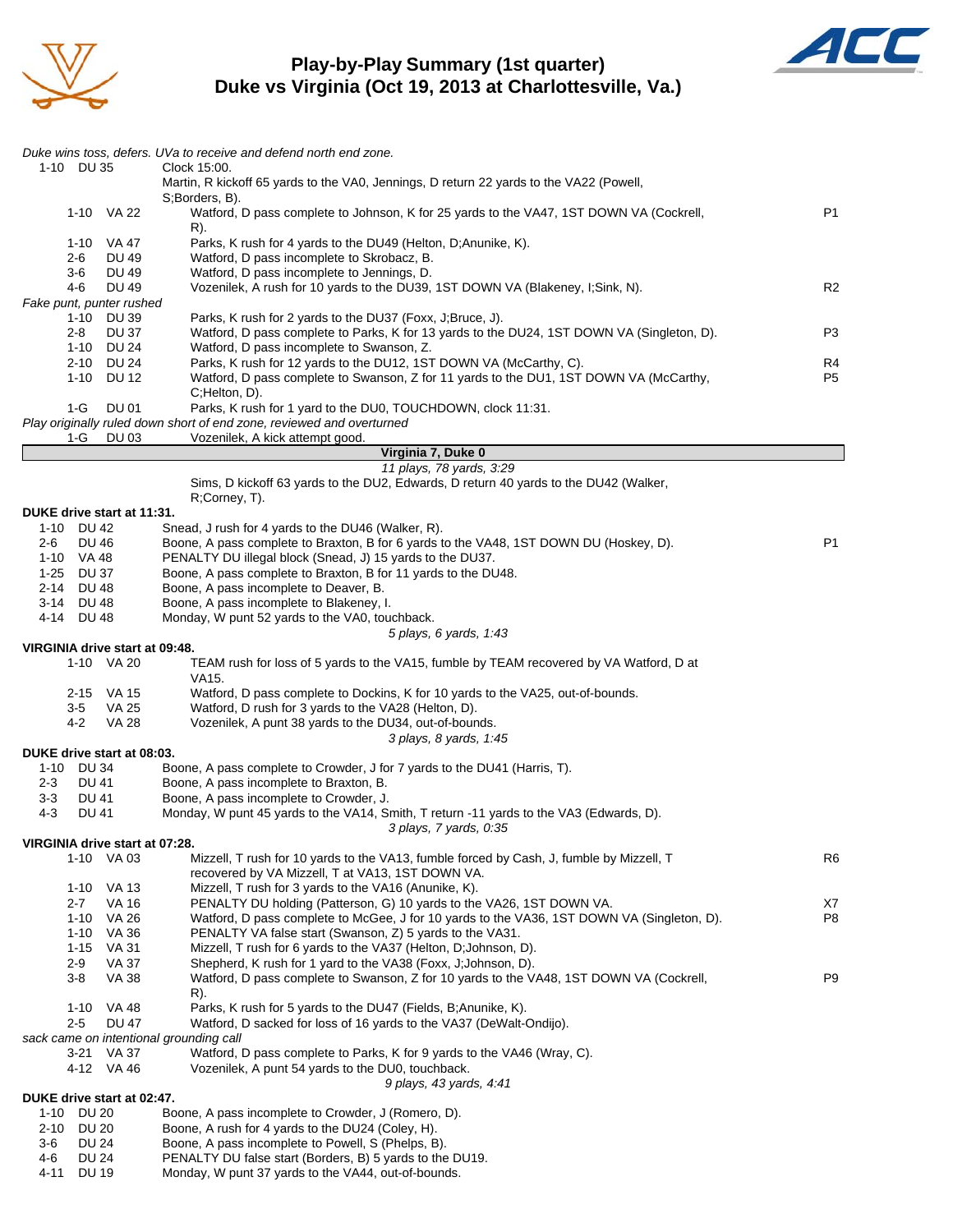

# **Play-by-Play Summary (1st quarter) Duke vs Virginia (Oct 19, 2013 at Charlottesville, Va.)**



|                            |                                | 3 plays, minus 1 yard, 0:57                                                              |                 |
|----------------------------|--------------------------------|------------------------------------------------------------------------------------------|-----------------|
|                            | VIRGINIA drive start at 01:50. |                                                                                          |                 |
| 1-10                       | VA 44                          | Watford, D pass complete to Smith, T for 51 yards to the DU5, 1ST DOWN VA (Cockrell, R). | P <sub>10</sub> |
| 1-G                        | DU 05                          | Parks, K rush for loss of 1 yard to the DU6 (Brown, Ke.).                                |                 |
| 2-G                        | DU 06                          | Watford, D pass incomplete to McGee, J.                                                  |                 |
| $3-G$                      | <b>DU 06</b>                   | PENALTY DU holding 5 yards to the DU1.                                                   |                 |
| 3-G                        | DU 01                          | Parks, K rush for 1 yard to the DU0, TOUCHDOWN, clock 00:32.                             |                 |
| 1-G                        | DU 03                          | Vozenilek, A kick attempt good.                                                          |                 |
|                            |                                | Virginia 14, Duke 0                                                                      |                 |
|                            |                                | 4 plays, 56 yards, 1:18                                                                  |                 |
|                            |                                | Sims, D kickoff 65 yards to the DU0, touchback.                                          |                 |
| DUKE drive start at 00:32. |                                |                                                                                          |                 |

| P 9 I \E  5 I I I V 9 U .SI L  5 U V V I V E I |                                                    |  |
|------------------------------------------------|----------------------------------------------------|--|
| 1-10 DU 25                                     | Boone, A rush for 6 yards to the DU31 (Harris, A). |  |

2-4 DU 31 Thompson, J rush for 7 yards to the DU38, 1ST DOWN DU (Coley, H;Romero, D). R2<br>1-10 DU 38 Clock 00:00.

#### $1-10$  DU 38

#### **END OF 1st QUARTER: Virginia 14, Duke 0**

|                        |              | Time  |  | 1st Downs |    |         | <b>Conversions</b> |                |                  |                  |
|------------------------|--------------|-------|--|-----------|----|---------|--------------------|----------------|------------------|------------------|
| <b>Quarter Summary</b> | <b>Score</b> | Poss  |  |           |    | 3rd     | 4th                | <b>Rushing</b> | Passing          | <b>Penalties</b> |
| Duke                   |              | 03:47 |  |           |    | $0 - 3$ | 0-0                | 4-21           | $3 - 9 - 0 - 24$ | $4 - 35$         |
| Virginia               | 14           | 1:13  |  |           | 10 | $2 - 5$ | $1 - 1$            | 15-36          | 8-12-0-139       | $1-5$            |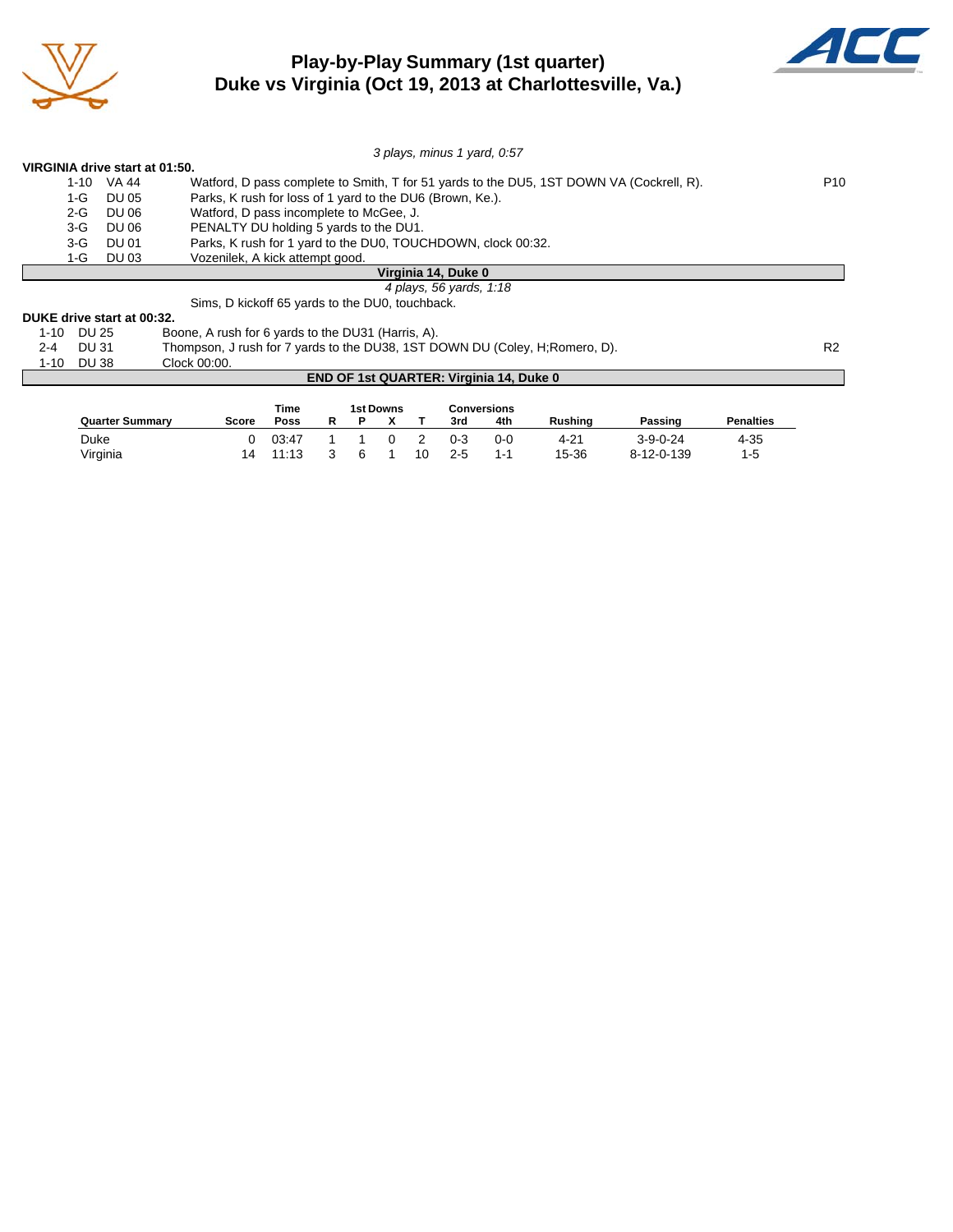

#### **Quickie Statistics (1st quarter only) Duke vs Virginia (Oct 19, 2013 at Charlottesville, Va.)**



| DU          | VA           |
|-------------|--------------|
| 0           | 14           |
| 2           | 10           |
| $4 - 21$    | 15-36        |
| 24          | 139          |
| $9 - 3 - 0$ | $12 - 8 - 0$ |
| $13 - 45$   | 27-175       |
| $0-0$       | $0-0$        |
| $0 - 0$     | $1 - 11$     |
| $1 - 40$    | $1 - 22$     |
| $0 - 0$     | $0 - 0$      |
| $3 - 44.7$  | $2 - 46.0$   |
| $0 - 0$     | $2 - 0$      |
| $4 - 35$    | $1 - 5$      |
| 03:47       | 11:13        |
| $0$ of $3$  | 2 of 5       |
| $0$ of $0$  | 1 of 1       |
|             |              |

| <b>Duke</b>            |                     |                |              |          |                |             | Virginia                                                    |                  |               |              |              |               |          |                |
|------------------------|---------------------|----------------|--------------|----------|----------------|-------------|-------------------------------------------------------------|------------------|---------------|--------------|--------------|---------------|----------|----------------|
| <b>Rushing</b>         |                     | No. Gain Loss  | Net          | TD       | Lg             | Avg         | <b>Rushing</b>                                              |                  | No. Gain Loss |              | Net          | TD            | Lg       | Avg            |
| Anthony Boone          | $\overline{2}$      | 10<br>$\Omega$ | 10           | $\Omega$ | 6              | 5.0         | <b>Kevin Parks</b>                                          | $\overline{7}$   | 25            | 1            | 24           | 2             | 12       | 3.4            |
| Juwan Thompson         | 1                   | 7<br>0         | 7            | 0        | $\overline{7}$ | 7.0         | <b>Taguan Mizzell</b>                                       | 3                | 19            | 0            | 19           | 0             | 10       | 6.3            |
| Josh Snead             | 1                   | 0<br>4         | 4            | $\Omega$ | 4              | 4.0         | Alec Vozenilek                                              | 1                | 10            | 0            | 10           | 0             | 10       | 10.0           |
|                        |                     |                |              |          |                |             | Khalek Shepherd                                             | 1                | 1             | $\Omega$     |              | 1<br>$\Omega$ | 1        | 1.0            |
| Passing                | $C-A-I$             |                | TD<br>Yds    | Long     |                | <b>Sack</b> | Passing                                                     |                  | $C-A-I$       |              | Yds          | TD<br>Long    |          | <b>Sack</b>    |
| Anthony Boone          | $3 - 9 - 0$         |                | 24<br>0      | 11       |                | 0           | David Watford                                               |                  | $8 - 12 - 0$  |              | 139          | $\Omega$      | 51       |                |
| Receiving              | No.                 | Yards          | TD           | Long     |                |             | Receiving                                                   | No.              | Yards         |              | TD           | Long          |          |                |
| <b>Brandon Braxton</b> | $\overline{c}$      | 17             | 0            | 11       |                |             | <b>Kevin Parks</b>                                          | $\boldsymbol{2}$ |               | 22           | 0            | 13            |          |                |
| Jamison Crowder        | 1                   | $\overline{7}$ | 0            | 7        |                |             | Zachary Swanson                                             | 2                |               | 21           | 0            | 11            |          |                |
|                        |                     |                |              |          |                |             | <b>Tim Smith</b>                                            | 1                |               | 51           | 0            | 51            |          |                |
|                        |                     |                |              |          |                |             | Keeon Johnson                                               |                  |               | 25           | 0            | 25            |          |                |
| <b>Punting</b>         | No.                 | Yds            | Long<br>Avg  |          | In20           | ΤВ          | <b>Punting</b>                                              | No.              | Yds           |              | Avg          | Long          | In20     | $\frac{TB}{1}$ |
| Will Monday            | 3                   | 134            | 44.7         | 52       |                | 1           | Alec Vozenilek                                              | $\mathfrak{p}$   | 92            |              | 46.0         | 54            | $\Omega$ |                |
| <b>Punt Returns</b>    | No.                 | Yards          | TD           | Long     |                |             | <b>Punt Returns</b>                                         | No.              | Yards         |              | TD           | Long          |          |                |
|                        |                     |                |              |          |                |             | <b>Tim Smith</b>                                            | 1                |               | $-11$        | $\Omega$     | 0             |          |                |
| <b>Kick Returns</b>    | No.                 | Yards          | TD           | Long     |                |             | <b>Kick Returns</b>                                         | No.              | Yards         |              | TD           | Long          |          |                |
| DeVon Edwards          |                     | 40             | $\Omega$     | 40       |                |             | Darius Jennings                                             | 1                |               | 22           | $\mathbf 0$  | 22            |          |                |
| <b>Tackles</b>         | UA-A                | <b>Total</b>   | <b>Sacks</b> |          | <b>TFL</b>     |             | <b>Tackles</b>                                              | UA-A             |               | <b>Total</b> | <b>Sacks</b> |               | TFL      |                |
| David Helton           | $1 - 3$             | 4              | 0.0          |          | 0.0            |             | Rijo Walker                                                 | $1 - 1$          |               | 2            |              | 0.0           | 0.0      |                |
| <b>Ross Cockrell</b>   | $3 - 0$             | 3              | 0.0          |          | 0.0            |             | <b>Henry Coley</b>                                          | $1 - 1$          |               | 2            |              | 0.0           | 0.0      |                |
| Kenny Anunike          | $1 - 2$             | 3              | 0.0          |          | 0.0            |             | <b>Tim Harris</b>                                           | 1-0              |               | 1            |              | 0.0           | 0.0      |                |
| Deondre Singleton      | $2 - 0$             | $\overline{2}$ | 0.0          |          | 0.0            |             | <b>Anthony Harris</b>                                       | $1 - 0$          |               | 1            |              | 0.0           | 0.0      |                |
| <b>Time</b><br>Qtr     | <b>Scoring Play</b> |                |              |          |                |             |                                                             |                  |               |              |              |               | V-H      |                |
| 11:31<br>1st           |                     |                |              |          |                |             | VA - Kevin Parks 1 yd run (Alec Vozenilek kick), 11-78 3:29 |                  |               |              |              |               | $0 - 7$  |                |
| 00:32                  |                     |                |              |          |                |             | VA - Kevin Parks 1 yd run (Alec Vozenilek kick), 4-56 1:18  |                  |               |              |              |               | $0 - 14$ |                |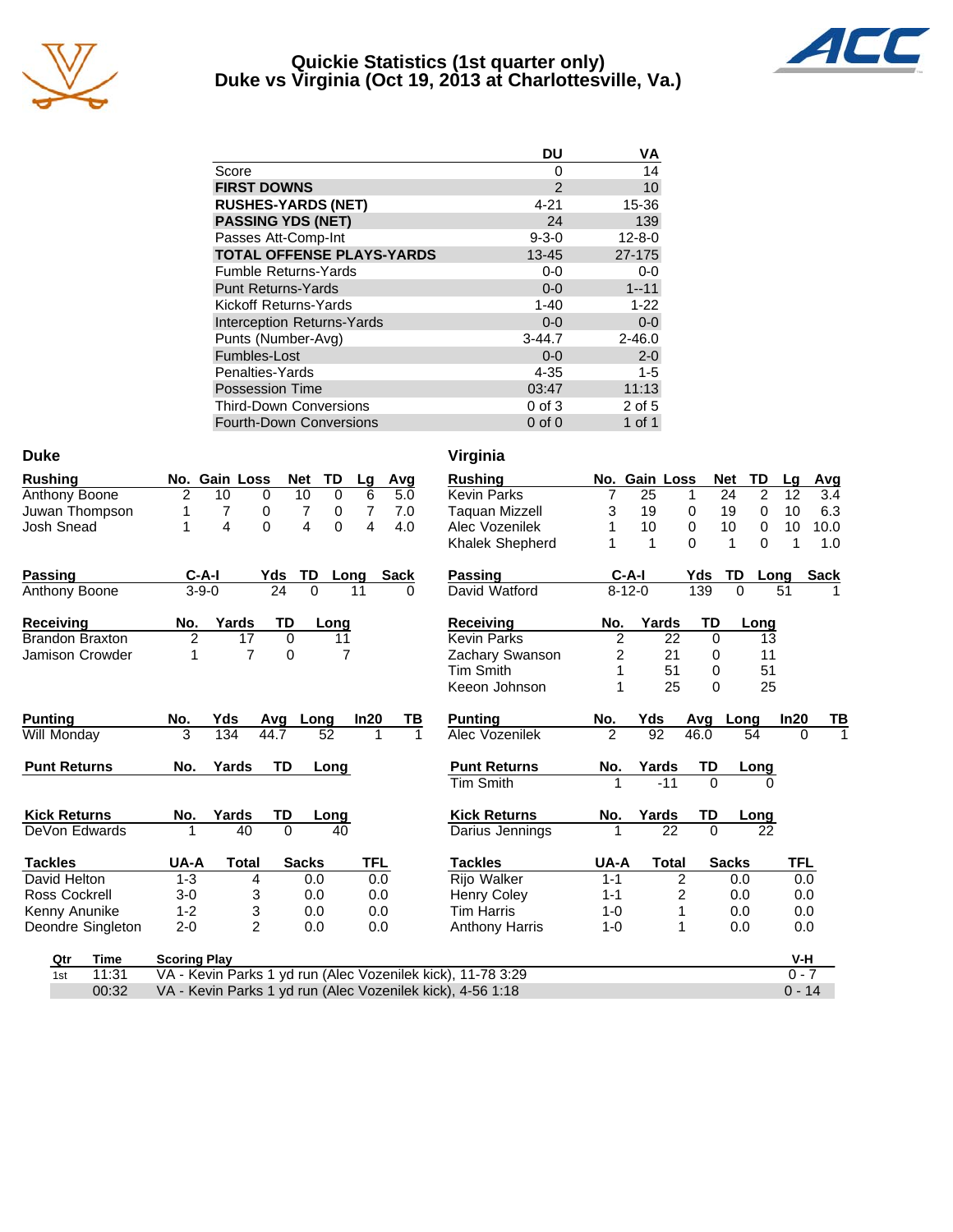

## **Play-by-Play Summary (2nd quarter) Duke vs Virginia (Oct 19, 2013 at Charlottesville, Va.)**



| 1-10 DU 38                                       |                                                                                                                                                                 |                 |
|--------------------------------------------------|-----------------------------------------------------------------------------------------------------------------------------------------------------------------|-----------------|
|                                                  | Start of 2nd quarter, clock 15:00.                                                                                                                              |                 |
| $1 - 10$<br><b>DU 38</b>                         | Thompson, J rush for 6 yards to the DU44 (Phelps, B;Coley, H).                                                                                                  |                 |
| $2 - 4$<br><b>DU 44</b>                          | Boone, A pass incomplete to Crowder, J.                                                                                                                         |                 |
| $3-4$<br>DU 44                                   | Timeout Duke, clock 14:25.                                                                                                                                      |                 |
| $3-4$<br><b>DU 44</b>                            | Boone, A rush for 2 yards to the DU46 (Canady, M;Hoskey, D).                                                                                                    |                 |
| 4-2<br><b>DU 46</b>                              | Monday, W punt 37 yards to the VA17, Smith, T return 6 yards to the VA23 (Edwards, D).                                                                          |                 |
|                                                  | 5 plays, 21 yards, 1:52                                                                                                                                         |                 |
| VIRGINIA drive start at 13:40.                   |                                                                                                                                                                 |                 |
| 1-10 VA 23                                       | Shepherd, K rush for 6 yards to the VA29 (Anunike, K).                                                                                                          |                 |
| $2 - 4$<br><b>VA 29</b>                          | Watford, D pass complete to Shepherd, K for 15 yards to the VA44, 1ST DOWN VA (France, C).                                                                      | P11             |
| 1-10 VA 44                                       | Shepherd, K rush for 3 yards to the VA47 (France, C).                                                                                                           |                 |
| <b>VA 47</b><br>$2 - 7$<br>$3-3$<br><b>DU 49</b> | Jennings, D rush for 4 yards to the DU49 (Cockrell, R; Anunike, K).<br>Watford, D pass complete to McGee, J for 6 yards to the DU43, 1ST DOWN VA (Cockrell, R). | P <sub>12</sub> |
| 1-10 DU 43                                       | Watford, D rush for no gain to the DU43, out-of-bounds (France, C).                                                                                             |                 |
| 2-10 DU 43                                       | Watford, D pass incomplete to Swanson, Z.                                                                                                                       |                 |
| 3-10 DU 43                                       | Watford, D pass incomplete to Jennings, D.                                                                                                                      |                 |
| 4-10<br>DU 43                                    | Vozenilek, A punt 36 yards to the DU7, downed.                                                                                                                  |                 |
|                                                  | 8 plays, 34 yards, 3:33                                                                                                                                         |                 |
| DUKE drive start at 10:07.                       |                                                                                                                                                                 |                 |
| 1-10 DU 07                                       | Boone, A pass incomplete to McCaffrey, M.                                                                                                                       |                 |
| 2-10 DU 07                                       | Snead, J rush for 30 yards to the DU37, 1ST DOWN DU (Hoskey, D).                                                                                                | R <sub>3</sub>  |
| 1-10 DU 37                                       | Boone, A pass incomplete to McCaffrey, M (Romero, D).                                                                                                           |                 |
| 2-10 DU 37                                       | Boone, A pass complete to McCaffrey, M for 5 yards to the DU42 (Harris, T;Brim, D).                                                                             |                 |
| $3-5$<br><b>DU 42</b>                            | Boone, A pass incomplete to Crowder, J (Harris, A).                                                                                                             |                 |
| $4 - 5$<br><b>DU 42</b>                          | Monday, W punt 35 yards to the VA23, out-of-bounds.                                                                                                             |                 |
|                                                  | 5 plays, 35 yards, 1:02                                                                                                                                         |                 |
| VIRGINIA drive start at 09:05.                   |                                                                                                                                                                 |                 |
| 1-10 VA 23                                       | Mizzell, T rush for 36 yards to the DU41, 1ST DOWN VA, out-of-bounds (Cash, J).                                                                                 | R <sub>13</sub> |
| 1-10 DU 41                                       | Watford, D pass complete to McGee, J for 10 yards to the DU31, 1ST DOWN VA (Fields,                                                                             | P14             |
| DU 31<br>$1 - 10$                                | B; Williams, D).<br>Watford, D rush for 7 yards to the DU24 (Singleton, D).                                                                                     |                 |
| $2 - 3$<br>DU 24                                 | Timeout Virginia, clock 07:35.                                                                                                                                  |                 |
| $2 - 3$<br><b>DU 24</b>                          | Watford, D rush for 8 yards to the DU16, 1ST DOWN VA (Cockrell, R).                                                                                             | R <sub>15</sub> |
| $1 - 10$<br><b>DU 16</b>                         | Mizzell, T rush for loss of 1 yard to the DU17 (Cash, J).                                                                                                       |                 |
| $2 - 11$<br><b>DU 17</b>                         | Watford, D pass complete to Mizzell, T for 4 yards to the DU13 (Cash, J).                                                                                       |                 |
| $3 - 7$<br><b>DU 13</b>                          | Watford, D pass complete to Parks, K for 13 yards to the DU0, 1ST DOWN VA, TOUCHDOWN,                                                                           | P <sub>16</sub> |
|                                                  | clock 05:49.                                                                                                                                                    |                 |
| $1-G$<br><b>DU 03</b>                            | Gooch, M rush attempt good.                                                                                                                                     |                 |
|                                                  | Virginia 22, Duke 0                                                                                                                                             |                 |
|                                                  |                                                                                                                                                                 |                 |
|                                                  | 7 plays, 77 yards, 3:16                                                                                                                                         |                 |
|                                                  | Sims, D kickoff 65 yards to the DU0, touchback.                                                                                                                 |                 |
| DUKE drive start at 05:49.                       |                                                                                                                                                                 |                 |
| 1-10 DU 25                                       | Boone, A rush for 5 yards to the DU30 (Phelps, B).                                                                                                              |                 |
| $2 - 5$<br><b>DU 30</b>                          | PENALTY DU false start (Skura, M) 5 yards to the DU25.                                                                                                          |                 |
| 2-10 DU 25                                       | Boone, A pass complete to Crowder, J for 13 yards to the DU38, 1ST DOWN DU (Dean,                                                                               | P4              |
|                                                  | D;Harris, A).                                                                                                                                                   |                 |
| <b>DU 38</b><br>$1 - 10$                         | Duncan, J rush for 7 yards to the DU45 (Coley, H).                                                                                                              |                 |
| <b>DU 45</b><br>$2 - 3$                          | Duncan, J rush for loss of 1 yard to the DU44 (Romero, D; Harold, E).                                                                                           |                 |
| <b>DU 44</b><br>3-4                              | Connette, B rush for 2 yards to the DU46 (Snyder, J;Romero, D).                                                                                                 |                 |
| $4 - 2$<br><b>DU 46</b>                          | Monday, W punt 34 yards to the VA20, fair catch by Smith, T.                                                                                                    |                 |
| VIRGINIA drive start at 03:27.                   | 5 plays, 21 yards, 2:22                                                                                                                                         |                 |
| 1-10<br>VA 20                                    | Parks, K rush for 1 yard to the VA21 (Cash, J;Brown, Ke.).                                                                                                      |                 |
| $2 - 9$<br><b>VA 21</b>                          | Watford, D pass incomplete to Dockins, K.                                                                                                                       |                 |
| $3-9$<br>VA 21                                   | Watford, D pass incomplete to Scott, E.                                                                                                                         |                 |
| <b>VA 21</b><br>4-9                              | Vozenilek, A punt 41 yards to the DU38, downed.                                                                                                                 |                 |
|                                                  | 3 plays, 1 yard, 0:55                                                                                                                                           |                 |
| DUKE drive start at 02:32.                       |                                                                                                                                                                 |                 |
| <b>DU 38</b><br>1-10                             | Boone, A pass incomplete to Crowder, J (Harris, T).                                                                                                             |                 |
| 2-10<br>DU 38                                    | Boone, A pass complete to Braxton, B for 14 yards to the VA48, 1ST DOWN DU (Phelps, B).                                                                         | P5              |
| 1-10 VA 48                                       | Boone, A pass complete to McCaffrey, M for 4 yards to the VA44 (Hoskey, D).                                                                                     |                 |
| 2-6<br>VA 44                                     | Boone, A pass complete to Deaver, B for 25 yards to the VA19, 1ST DOWN DU (Canady, M).                                                                          | P6              |
| $1 - 10$<br>VA 19                                | Boone, A rush for 9 yards to the VA10 (Canady, M).                                                                                                              |                 |
| 2-1<br>VA 10<br>2-1<br>VA 10                     | Timeout Virginia, clock 01:20.                                                                                                                                  |                 |
| $3 - 1$<br><b>VA 10</b>                          | Boone, A pass incomplete to Powell, S.<br>Powell, S rush for 4 yards to the VA6, 1ST DOWN DU (Moore, M;Coley, H).                                               | R7              |
| <b>VA 06</b><br>1-G<br><b>VA 03</b>              | Boone, A pass complete to Crowder, J for 6 yards to the VA0, TOUCHDOWN, clock 00:46.                                                                            |                 |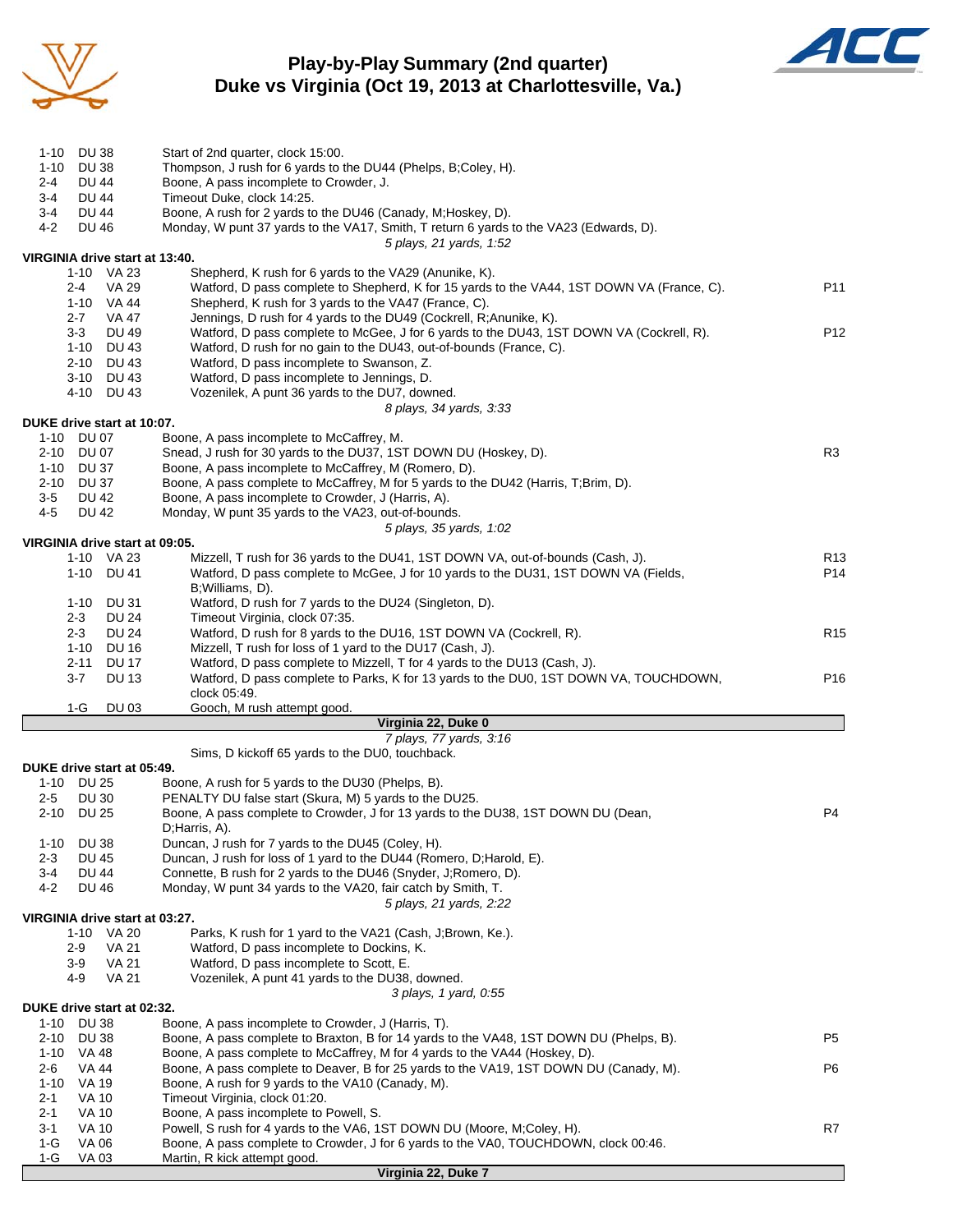

# **Play-by-Play Summary (2nd quarter) Duke vs Virginia (Oct 19, 2013 at Charlottesville, Va.)**



|                                | 8 plays, 62 yards, 1:46                                                 |
|--------------------------------|-------------------------------------------------------------------------|
|                                | Martin, R kickoff 55 yards to the VA10, out-of-bounds, VA ball on VA35. |
| VIRGINIA drive start at 00:46. |                                                                         |
| 1-10 VA 35                     | Watford, D pass incomplete to Swanson, Z.                               |
| 2-10 VA 35                     | Watford, D pass incomplete to Terrell, D, dropped pass.                 |
| $3 - 10$<br>VA 35              | Watford, D sacked for loss of 7 yards to the VA28 (DeWalt-Ondijo).      |
| 4-17 VA 28                     | Timeout Duke. clock 00:30.                                              |
| 4-17 VA 28                     | Vozenilek, A punt 35 yards to the DU37, fair catch by Crowder, J.       |
|                                | 3 plays, minus 7 yards, 0:21                                            |
| DUKE drive start at 00:25.     |                                                                         |
| 1-10 DU 37                     | Duncan, J rush for 9 yards to the DU46 (Romero, D; Phelps, B).          |
| $2 - 1$<br>DU 46               | Timeout Duke, clock 00:14.                                              |
| $2 - 1$<br>DU 46               | Snead, J rush for 6 yards to the VA48, 1ST DOWN DU (Romero, D).<br>R8   |
| 1-10 VA 48                     | Boone, A pass incomplete to Crowder, J.                                 |
| VA 48<br>$2 - 10$              | Boone, A sacked for loss of 6 yards to the DU46 (Coley, H).             |
|                                | End of half, clock 00:00.                                               |
|                                | 4 plays, 9 yards, 0:25                                                  |
|                                | <b>END OF 2nd QUARTER: Virginia 22, Duke 7</b>                          |
|                                |                                                                         |

|                        |       | Time  |   | <b>1st Downs</b> |   |         | Conversions |                |                   |                  |
|------------------------|-------|-------|---|------------------|---|---------|-------------|----------------|-------------------|------------------|
| <b>Quarter Summary</b> | Score | Poss  | P |                  |   | 3rd     | 4th         | <b>Rushing</b> | Passing           | <b>Penalties</b> |
| Duke                   |       | 06:55 |   |                  | 6 | 1-4     | ი-ი         | 12-73          | 6-13-0-67         |                  |
| Virginia               |       | 08:05 |   |                  | 6 | $2 - 5$ | $0 - C$     | 10-57          | $5 - 11 - 0 - 48$ | 0-0              |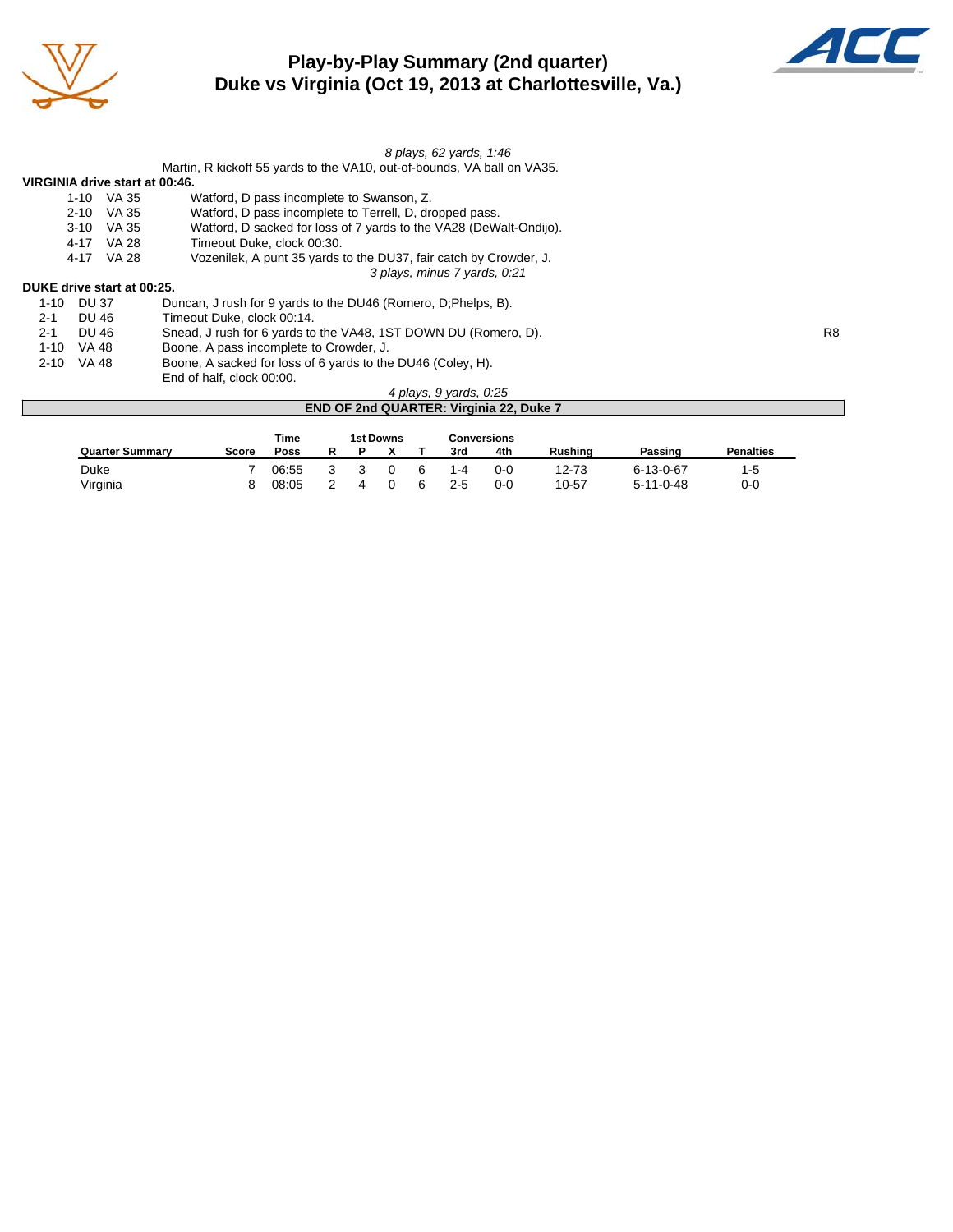

#### **Quickie Statistics (2nd quarter only) Duke vs Virginia (Oct 19, 2013 at Charlottesville, Va.)**



|                                   | DU           | ٧A           |
|-----------------------------------|--------------|--------------|
| Score                             |              | 8            |
| <b>FIRST DOWNS</b>                | 6            | 6            |
| <b>RUSHES-YARDS (NET)</b>         | 12-73        | 10-57        |
| <b>PASSING YDS (NET)</b>          | 67           | 48           |
| Passes Att-Comp-Int               | $13 - 6 - 0$ | $11 - 5 - 0$ |
| <b>TOTAL OFFENSE PLAYS-YARDS</b>  | 25-140       | $21 - 105$   |
| <b>Fumble Returns-Yards</b>       | $0-0$        | $0-0$        |
| <b>Punt Returns-Yards</b>         | $0 - 0$      | $1-6$        |
| Kickoff Returns-Yards             | $0-0$        | $0-0$        |
| <b>Interception Returns-Yards</b> | $0 - 0$      | $0-0$        |
| Punts (Number-Avg)                | $3 - 35.3$   | $3 - 37.3$   |
| Fumbles-Lost                      | $0 - 0$      | $0-0$        |
| Penalties-Yards                   | $1 - 5$      | $0-0$        |
| <b>Possession Time</b>            | 06:55        | 08:05        |
| <b>Third-Down Conversions</b>     | 1 of $4$     | 2 of 5       |
| <b>Fourth-Down Conversions</b>    | $0$ of $0$   | $0$ of $0$   |

| <b>Duke</b>            |                     |                |                |          |            |             | Virginia                                                    |                |                |              |          |                             |                 |             |
|------------------------|---------------------|----------------|----------------|----------|------------|-------------|-------------------------------------------------------------|----------------|----------------|--------------|----------|-----------------------------|-----------------|-------------|
| <b>Rushing</b>         |                     | No. Gain Loss  | <b>Net</b>     | TD       | Lg         | Avg         | <b>Rushing</b>                                              |                | No. Gain Loss  |              |          | <b>Net</b><br>TD            | Lg              | Avg         |
| Josh Snead             | 2                   | 36             | 36<br>$\Omega$ | $\Omega$ | 30         | 18.0        | <b>Taquan Mizzell</b>                                       | $\overline{2}$ | 36             | 1            |          | $\overline{35}$<br>$\Omega$ | $\overline{36}$ | 17.5        |
| Jela Duncan            | 3                   | 16             | 1<br>15        | 0        | 9          | 5.0         | Khalek Shepherd                                             | $\overline{c}$ | 9              | 0            |          | 9<br>0                      | 6               | 4.5         |
| Anthony Boone          | 4                   | 16             | 6<br>10        | 0        | 9          | 2.5         | David Watford                                               | 4              | 15             | 7            |          | 8<br>0                      | 8               | 2.0         |
| Juwan Thompson         | 1                   | 6              | $\Omega$<br>6  | $\Omega$ | 6          | 6.0         | Darius Jennings                                             | 1              | $\overline{4}$ | $\Omega$     |          | $\overline{4}$<br>$\Omega$  | 4               | 4.0         |
| <b>Passing</b>         | $C-A-I$             |                | Yds            | TD       | Long       | <b>Sack</b> | <b>Passing</b>                                              |                | $C-A-I$        |              | Yds      | TD                          | Long            | <b>Sack</b> |
| Anthony Boone          | $6 - 13 - 0$        |                | 67             |          | 25         |             | David Watford                                               |                | $5 - 11 - 0$   |              | 48       |                             | 15              |             |
| <b>Receiving</b>       | No.                 | Yards          | TD             | Long     |            |             | <b>Receiving</b>                                            | No.            | Yards          |              | TD       | Long                        |                 |             |
| Jamison Crowder        | $\overline{2}$      | 19             | 1              | 13       |            |             | Jake McGee                                                  | 2              |                | 16           | $\Omega$ |                             | 10              |             |
| Max McCaffrey          | $\overline{2}$      | 9              | 0              | 5        |            |             | Khalek Shepherd                                             | 1              |                | 15           | 0        |                             | 15              |             |
| <b>Braxton Deaver</b>  | 1                   | 25             | 0              | 25       |            |             | <b>Kevin Parks</b>                                          |                |                | 13           | 1        |                             | 13              |             |
| <b>Brandon Braxton</b> | 1                   | 14             | $\Omega$       | 14       |            |             | <b>Taquan Mizzell</b>                                       |                |                | 4            | $\Omega$ |                             | 4               |             |
| <b>Punting</b>         | No.                 | Yds            | Avg Long       |          | In20       | TВ          | <b>Punting</b>                                              | No.            | Yds            |              | Avg      | Long                        | In20            | ТВ          |
| Will Monday            | 3                   | 106            | 35.3           | 37       | $\Omega$   | $\Omega$    | Alec Vozenilek                                              | 3              | 112            |              | 37.3     | 41                          |                 | $\Omega$    |
| <b>Punt Returns</b>    | No.                 | Yards          | <b>TD</b>      | Long     |            |             | <b>Punt Returns</b>                                         | No.            | Yards          |              | TD       | Long                        |                 |             |
|                        |                     |                |                |          |            |             | <b>Tim Smith</b>                                            | 1              |                | 6            | $\Omega$ |                             | 6               |             |
| <b>Kick Returns</b>    | No.                 | Yards          | <b>TD</b>      | Long     |            |             | <b>Kick Returns</b>                                         | No.            | Yards          |              | TD       | Long                        |                 |             |
| <b>Tackles</b>         | UA-A                | <b>Total</b>   | <b>Sacks</b>   |          | <b>TFL</b> |             | <b>Tackles</b>                                              | UA-A           |                | <b>Total</b> |          | <b>Sacks</b>                | TFL             |             |
| Jeremy Cash            | $3 - 1$             | 4              |                | 0.0      | 1.0        |             | <b>Brandon Phelps</b>                                       | $2 - 2$        |                | 4            |          | 0.0                         |                 | 0.0         |
| C.J. France            | $3-0$               | 3              |                | 0.0      | 0.0        |             | <b>Henry Coley</b>                                          | $2 - 2$        |                | 4            |          | 1.0                         |                 | 1.0         |
| Ross Cockrell          | $2 - 1$             | 3              |                | 0.0      | 0.0        |             | Daquan Romero                                               | $1 - 3$        |                | 4            |          | 0.0                         | 0.5             |             |
| Kenny Anunike          | $1 - 1$             | $\overline{2}$ |                | 0.0      | 0.0        |             | Maurice Canady                                              | $2 - 1$        |                | 3            |          | 0.0                         |                 | 0.0         |
| Qtr<br>Time            | <b>Scoring Play</b> |                |                |          |            |             |                                                             |                |                |              |          |                             | $V-H$           |             |
| 11:31<br>1st           |                     |                |                |          |            |             | VA - Kevin Parks 1 yd run (Alec Vozenilek kick), 11-78 3:29 |                |                |              |          |                             | $0 - 7$         |             |
| 00:32                  |                     |                |                |          |            |             | VA - Kevin Parks 1 yd run (Alec Vozenilek kick), 4-56 1:18  |                |                |              |          |                             | $0 - 14$        |             |
|                        |                     |                |                |          |            |             |                                                             |                |                |              |          |                             |                 |             |

|     | ו שנו ויטו | WA ROWLED GING I YOU RELEASED MODERN NON, IT TO 0.20                            | $\mathbf{v}$ |
|-----|------------|---------------------------------------------------------------------------------|--------------|
|     | 00:32      | VA - Kevin Parks 1 yd run (Alec Vozenilek kick), 4-56 1:18                      | $0 - 14$     |
| 2nd | 05:49      | VA - Kevin Parks 13 yd pass from David Watford (Miles Gooch rush), 7-77 3:16    | $0 - 8$      |
|     | 00:46      | DU - Jamison Crowder 6 yd pass from Anthony Boone (Ross Martin kick), 8-62 1:46 | $7 - 8$      |
|     |            |                                                                                 |              |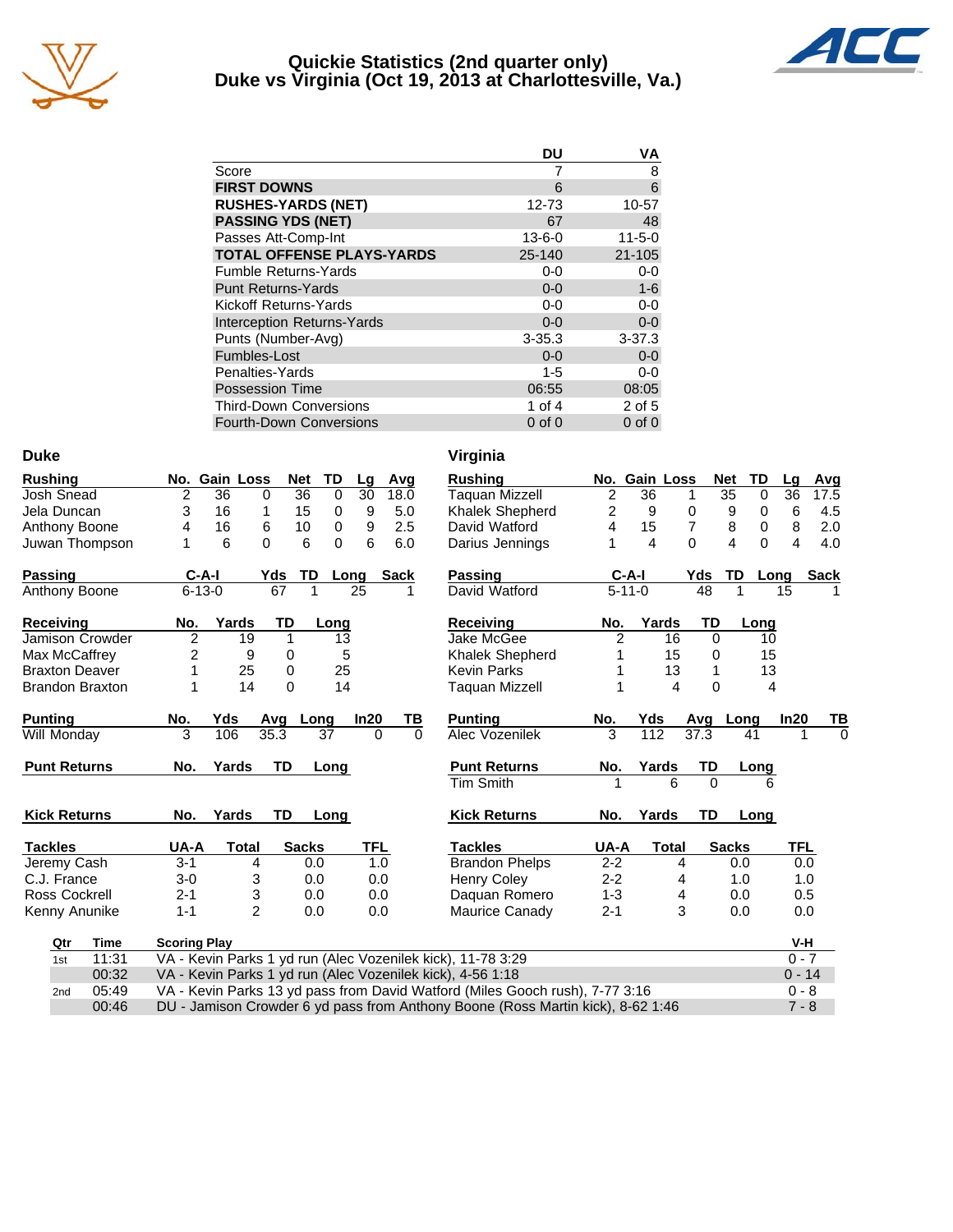

**Play-by-Play Summary (3rd quarter) Duke vs Virginia (Oct 19, 2013 at Charlottesville, Va.)**



|                                          | Start of 3rd quarter, clock 15:00, VA ball on VA35.<br>Sims, D kickoff 65 yards to the DU0, touchback.                                                                             |                 |
|------------------------------------------|------------------------------------------------------------------------------------------------------------------------------------------------------------------------------------|-----------------|
| DUKE drive start at 15:00.               |                                                                                                                                                                                    |                 |
| 1-10 DU 25                               | Duncan, J rush for 3 yards to the DU28 (Moore, M; Harold, E).                                                                                                                      |                 |
| $2 - 7$<br><b>DU 28</b>                  | Duncan, J rush for 6 yards to the DU34 (Romero, D).                                                                                                                                |                 |
| <b>DU 34</b><br>$3 - 1$                  | Connette, B rush for no gain to the DU34 (Coley, H;Snyder, J).                                                                                                                     |                 |
| <b>DU 34</b><br>4-1                      | Connette, B rush for 4 yards to the DU38, 1ST DOWN DU (Canady, M;Romero, D).                                                                                                       | R9              |
| 1-10<br>DU 38<br>2-6<br>DU 42            | Duncan, J rush for 4 yards to the DU42 (Coley, H; Walker, R).<br>Boone, A rush for 7 yards to the DU49, 1ST DOWN DU (Harold, E).                                                   | R <sub>10</sub> |
| 1-10 DU 49                               | PENALTY DU false start (Tomlinson, L) 5 yards to the DU44.                                                                                                                         |                 |
| $1 - 15$<br><b>DU 44</b>                 | Boone, A rush for loss of 3 yards to the DU41, fumble by Boone, A recovered by DU Boone,                                                                                           |                 |
|                                          | A at DU41.                                                                                                                                                                         |                 |
| 2-18 DU 41                               | Boone, A pass intercepted by Harris, A at the VA28, Harris, A return 0 yards to the VA28.                                                                                          |                 |
|                                          | 8 plays, 16 yards, 3:41                                                                                                                                                            |                 |
| VIRGINIA drive start at 11:19.           |                                                                                                                                                                                    |                 |
| 1-10 VA 28                               | Parks, K rush for 4 yards to the VA32 (Cash, J).                                                                                                                                   |                 |
| 2-6<br>VA 32<br><b>VA 30</b><br>3-8      | Mizzell, T rush for loss of 2 yards to the VA30 (Brown, Ke.).<br>Watford, D pass complete to Swanson, Z for 7 yards to the VA37 (Brown, Ke.).                                      |                 |
| VA 37<br>4-1                             | Vozenilek, A punt 33 yards to the DU30, fair catch by Crowder, J.                                                                                                                  |                 |
|                                          | 3 plays, 9 yards, 1:57                                                                                                                                                             |                 |
| DUKE drive start at 09:22.               |                                                                                                                                                                                    |                 |
| 1-10 DU 30                               | Powell, S rush for 4 yards to the DU34 (Harold, E).                                                                                                                                |                 |
| 2-6<br><b>DU 34</b>                      | Boone, A rush for 1 yard to the DU35 (Snyder, J).                                                                                                                                  |                 |
| <b>DU 35</b><br>$3-5$                    | Boone, A pass complete to Braxton, B for 4 yards to the DU39 (Canady, M).                                                                                                          |                 |
|                                          | Play originally ruled a 1st down, reviewed and overturned                                                                                                                          |                 |
| 4-1<br><b>DU 39</b>                      | Connette, B rush for 1 yard to the DU40, 1ST DOWN DU (Snyder, J; Harris, A).                                                                                                       | R11             |
| $1 - 10$<br>DU 40                        | Boone, A pass complete to Crowder, J for 24 yards to the VA36, 1ST DOWN DU, out-of-bounds                                                                                          | P12             |
| 1-10 VA 36                               | (Harris, A).<br>Boone, A pass incomplete to Crowder, J.                                                                                                                            |                 |
| 2-10 VA 36                               | Thompson, J rush for 2 yards to the VA34 (Harold, E).                                                                                                                              |                 |
| $3-8$<br>VA 34                           | Boone, A pass incomplete to McCaffrey, M.                                                                                                                                          |                 |
| <b>VA 34</b><br>4-8                      | Boone, A pass complete to McCaffrey, M for 18 yards to the VA16, 1ST DOWN DU (Hoskey, D).                                                                                          | P <sub>13</sub> |
| 1-10 VA 16                               | Thompson, J rush for 2 yards to the VA14 (Harold, E).                                                                                                                              |                 |
| <b>VA 14</b><br>2-8                      | Boone, A pass incomplete to Crowder, J (Hoskey, D).                                                                                                                                |                 |
| 3-8<br>VA 14                             | PENALTY VA offside (Harold, E) 5 yards to the VA9.                                                                                                                                 |                 |
| 3-3<br>VA 09                             | Snead, J rush for 1 yard to the VA8 (Coley, H).                                                                                                                                    |                 |
| $4 - 2$<br><b>VA 08</b>                  | Martin, R field goal attempt from 25 GOOD, clock 04:43.                                                                                                                            |                 |
|                                          | Virginia 22, Duke 10<br>13 plays, 62 yards, 4:39                                                                                                                                   |                 |
|                                          | Martin, R kickoff 61 yards to the VA4, Jennings, D return 26 yards to the VA30 (Edwards,                                                                                           |                 |
|                                          | D;Bennett, J).                                                                                                                                                                     |                 |
| VIRGINIA drive start at 04:43.           |                                                                                                                                                                                    |                 |
| 1-10 VA 30                               | Parks, K rush for 1 yard to the VA31 (Woodruff, J; Helton, D).                                                                                                                     |                 |
| 2-9<br>VA 31                             | Watford, D pass incomplete to Scott, E (Cash, J).                                                                                                                                  |                 |
| 3-9<br>VA 31                             | Watford, D sacked for loss of 11 yards to the VA20 (McCarthy, C).                                                                                                                  |                 |
| 4-20 VA 20                               | Vozenilek, A punt 33 yards to the DU47, fair catch by Crowder, J.                                                                                                                  |                 |
|                                          | 3 plays, minus 10 yards, 1:26                                                                                                                                                      |                 |
| DUKE drive start at 03:17.<br>1-10 DU 47 | Boone, A pass complete to Crowder, J for 42 yards to the VA11, 1ST DOWN DU, out-of-bounds                                                                                          | P14             |
|                                          | (Harris, T).                                                                                                                                                                       |                 |
| 1-10 VA 11                               | Duncan, J rush for 5 yards to the VA6 (Coley, H;Phelps, B).                                                                                                                        |                 |
| <b>VA 06</b><br>$2 - 5$                  | Connette, B rush for 6 yards to the VA0, 1ST DOWN DU, TOUCHDOWN, clock 02:29.                                                                                                      | R <sub>15</sub> |
| <b>VA03</b><br>1-G                       | Martin, R kick attempt good.                                                                                                                                                       |                 |
|                                          | Virginia 22, Duke 17                                                                                                                                                               |                 |
|                                          | 3 plays, 53 yards, 0:48                                                                                                                                                            |                 |
|                                          | Martin, R kickoff 65 yards to the VA0, Jennings, D return 25 yards to the VA25 (Borders,<br>B), PENALTY DU personal foul (Borders, B) 15 yards to the VA40, 1st and 10, VA ball on |                 |
|                                          | VA40.                                                                                                                                                                              |                 |
| VIRGINIA drive start at 02:29.           |                                                                                                                                                                                    |                 |
| 1-10 VA 40                               | Watford, D pass incomplete to Swanson, Z.                                                                                                                                          |                 |
| 2-10 VA 40                               | TEAM rush for loss of 15 yards to the VA25, fumble by TEAM recovered by VA Watford, D at                                                                                           |                 |
|                                          | VA25.                                                                                                                                                                              |                 |
| 3-25 VA 25                               | PENALTY VA holding (Whitmire, J) 10 yards to the VA15.                                                                                                                             |                 |
| 3-35 VA 15                               |                                                                                                                                                                                    |                 |
|                                          | Watford, D pass complete to Parks, K for 23 yards to the VA38, out-of-bounds.                                                                                                      |                 |
| 4-12 VA 38                               | PENALTY VA delay of game 5 yards to the VA33.                                                                                                                                      |                 |
| 4-17 VA 33                               | Vozenilek, A punt 49 yards to the DU18, fair catch by Crowder, J.<br>3 plays, minus 7 yards, 2:05                                                                                  |                 |

#### **DUKE drive start at 00:24.**

1-10 DU 18 Snead, J rush for 2 yards to the DU20 (Harold, E).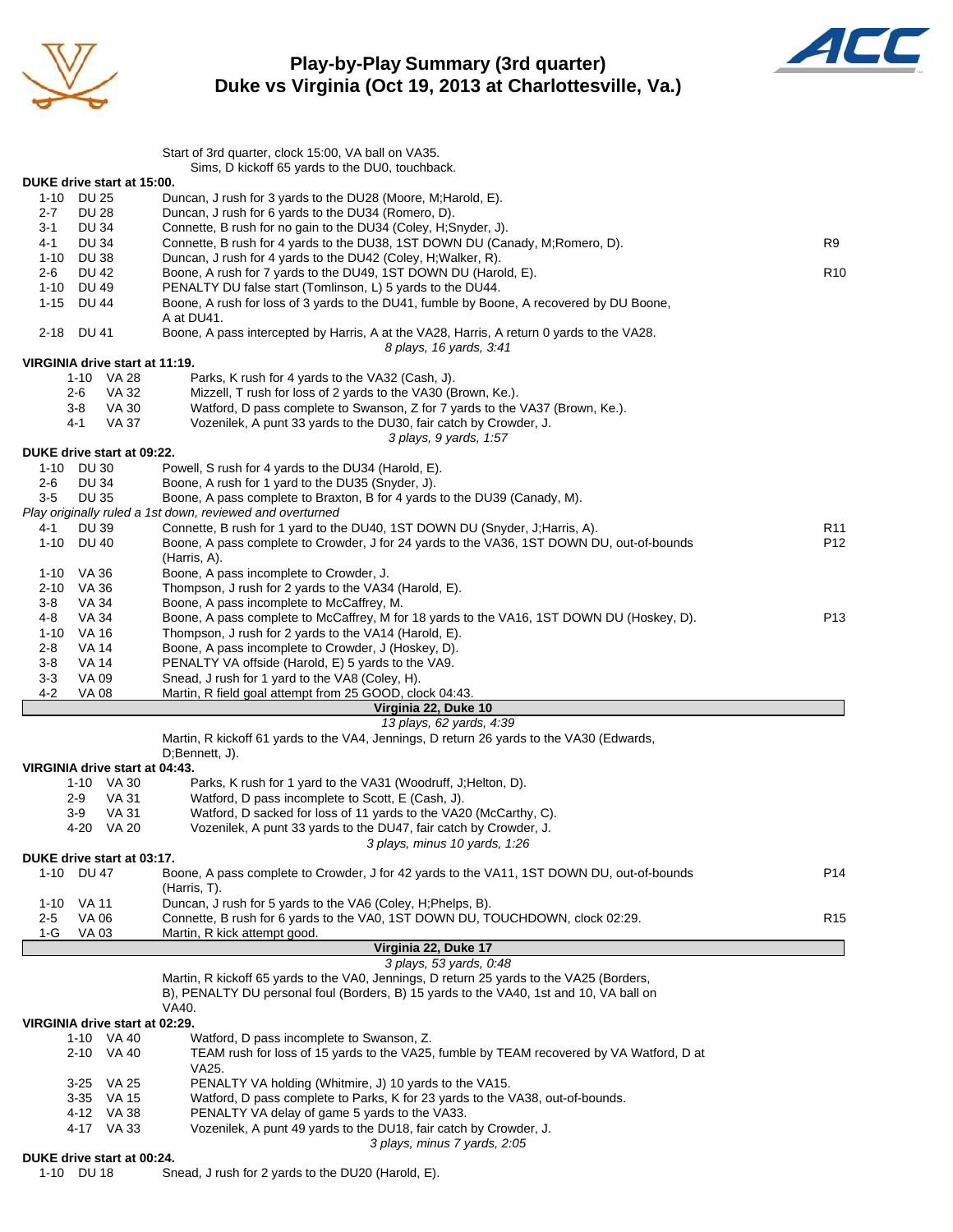

# **Play-by-Play Summary (3rd quarter) Duke vs Virginia (Oct 19, 2013 at Charlottesville, Va.)**



2-8 DU 20 Clock 00:00. **END OF 3rd QUARTER: Virginia 22, Duke 17 Time 1st Downs Conversions Quarter Summary Score Poss R P X T 3rd 4th Rushing Passing Penalties** Duke 10 09:32 4 3 0 7 0-4 3-3 16-45 4-8-1-88 2-20 Virginia 0 05:28 0 0 0 0 0-3 0-0 5-(-23) 2-4-0-30 3-20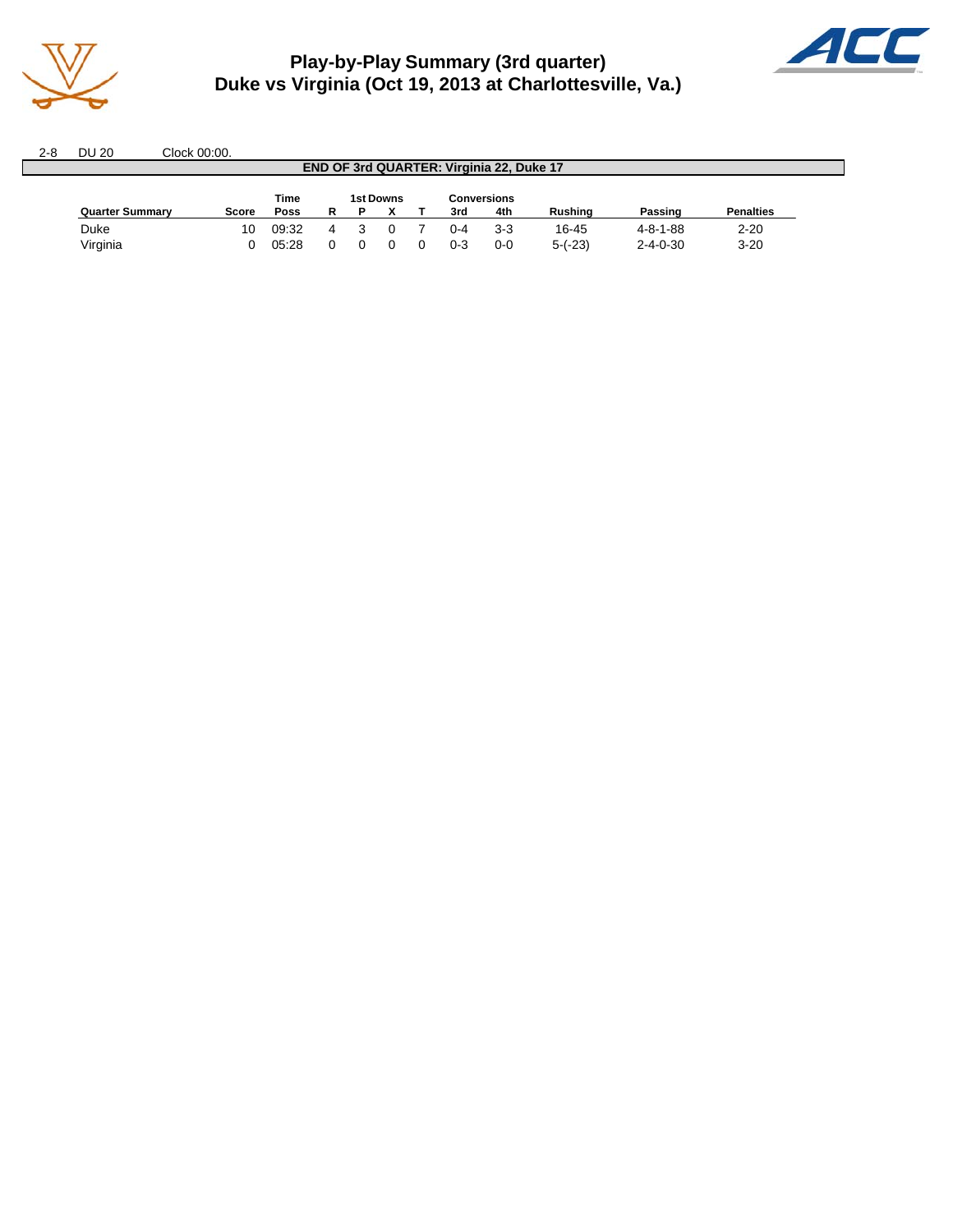

#### **Quickie Statistics (3rd quarter only) Duke vs Virginia (Oct 19, 2013 at Charlottesville, Va.)**



|                                   | DU          | VA          |
|-----------------------------------|-------------|-------------|
| Score                             | 10          | O           |
| <b>FIRST DOWNS</b>                | 7           | $\mathbf 0$ |
| <b>RUSHES-YARDS (NET)</b>         | 16-45       | $5 - 23$    |
| <b>PASSING YDS (NET)</b>          | 88          | 30          |
| Passes Att-Comp-Int               | $8 - 4 - 1$ | $4 - 2 - 0$ |
| <b>TOTAL OFFENSE PLAYS-YARDS</b>  | 24-133      | $9 - 7$     |
| <b>Fumble Returns-Yards</b>       | $0-0$       | $0 - 0$     |
| <b>Punt Returns-Yards</b>         | $0 - 0$     | $0-0$       |
| Kickoff Returns-Yards             | $0-0$       | $2 - 51$    |
| <b>Interception Returns-Yards</b> | $0 - 0$     | $1 - 0$     |
| Punts (Number-Avg)                | $0 - 0.0$   | $3 - 38.3$  |
| Fumbles-Lost                      | $1 - 0$     | $1 - 0$     |
| Penalties-Yards                   | $2 - 20$    | $3 - 20$    |
| <b>Possession Time</b>            | 09:32       | 05:28       |
| <b>Third-Down Conversions</b>     | $0$ of 4    | $0$ of $3$  |
| <b>Fourth-Down Conversions</b>    | 3 of 3      | $0$ of $0$  |

| <b>Duke</b>              |                                               |                |                         |                            |      | Virginia                                                                        |                |               |                |                   |          |             |
|--------------------------|-----------------------------------------------|----------------|-------------------------|----------------------------|------|---------------------------------------------------------------------------------|----------------|---------------|----------------|-------------------|----------|-------------|
| <b>Rushing</b>           | No. Gain Loss                                 |                | <b>Net</b>              | TD<br>Lg                   | Avg  | <b>Rushing</b>                                                                  |                | No. Gain Loss |                | <b>Net</b><br>TD  | Lg       | Avg         |
| Jela Duncan              | 18<br>4                                       | 0              | 18                      | 6<br>$\mathbf 0$           | 4.5  | <b>Kevin Parks</b>                                                              | 2              | 5             | 0              | 5<br>0            | 4        | 2.5         |
| <b>Brandon Connette</b>  | 4<br>11                                       | 0              | 11                      | 6<br>1                     | 2.8  | <b>Taguan Mizzell</b>                                                           | 1              | 0             | $\overline{2}$ | $-2$<br>0         | 0        | $-2.0$      |
| Anthony Boone            | 3<br>8                                        | 3              | 5                       | $\overline{7}$<br>0        | 1.7  | David Watford                                                                   |                | $\Omega$      | 11             | $-11$<br>$\Omega$ |          | $0 - 11.0$  |
| Juwan Thompson           | $\overline{2}$<br>4                           | $\Omega$       | $\overline{\mathbf{4}}$ | $\Omega$<br>$\overline{2}$ | 2.0  | <b>TEAM</b>                                                                     |                | $\Omega$      | 15             | $-15$<br>$\Omega$ |          | $0 - 15.0$  |
| <b>Passing</b>           | $C-A-I$                                       | Yds            | TD                      | Long                       | Sack | <b>Passing</b>                                                                  | $C-A-I$        |               | Yds            | TD.               | Long     | <b>Sack</b> |
| Anthony Boone            | $4 - 8 - 1$                                   |                | 88<br>$\Omega$          | 42                         | 0    | David Watford                                                                   | $2 - 4 - 0$    |               | 30             | $\Omega$          | 23       |             |
| <b>Receiving</b>         | No.                                           | Yards          | TD                      | Long                       |      | <b>Receiving</b>                                                                | No.            | Yards         | <b>TD</b>      | Long              |          |             |
| Jamison Crowder          | $\overline{2}$                                | 66             | 0                       | 42                         |      | <b>Kevin Parks</b>                                                              | 1              | 23            | 0              |                   | 23       |             |
| Max McCaffrey            | 1                                             | 18             | 0                       | 18                         |      | Zachary Swanson                                                                 | 1              | 7             | $\Omega$       |                   | 7        |             |
| <b>Brandon Braxton</b>   | 1                                             | 4              | $\Omega$                | 4                          |      |                                                                                 |                |               |                |                   |          |             |
| <b>Punting</b>           | No.<br>Yds                                    | Avg            | Long                    | In20                       | TB   | <b>Punting</b>                                                                  | No.            | Yds           |                | Avg Long          | In20     | TВ          |
|                          |                                               |                |                         |                            |      | Alec Vozenilek                                                                  | 3              | 115           | 38.3           | 49                |          | $\Omega$    |
| <b>Punt Returns</b>      | No.                                           | Yards          | TD                      | Long                       |      | <b>Punt Returns</b>                                                             | No.            | Yards         | TD             | Long              |          |             |
| <b>Kick Returns</b>      | No.                                           | Yards          | TD                      | Long                       |      | <b>Kick Returns</b>                                                             | No.            | Yards         | TD             | Long              |          |             |
|                          |                                               |                |                         |                            |      | Darius Jennings                                                                 | $\mathfrak{p}$ | 51            | $\Omega$       |                   | 26       |             |
| <b>Tackles</b>           | UA-A                                          | <b>Total</b>   | <b>Sacks</b>            |                            | TFL  | <b>Tackles</b>                                                                  | UA-A           | <b>Total</b>  |                | <b>Sacks</b>      | TFL      |             |
| Kelby Brown              | $2 - 0$                                       | $\overline{2}$ | 0.0                     |                            | 1.0  | Eli Harold                                                                      | $5 - 1$        | 6             |                | 0.0               | 0.0      |             |
| Corbin McCarthy          | $1 - 0$                                       | 1              | 1.0                     |                            | 1.0  | <b>Henry Coley</b>                                                              | $1 - 3$        | 4             |                | 0.0               | 0.0      |             |
| Jeremy Cash              | $1 - 0$                                       | 1              | 0.0                     |                            | 0.0  | Jake Snyder                                                                     | $1 - 2$        | 3             |                | 0.0               | 0.0      |             |
| <b>Breon Borders</b>     | $1 - 0$                                       | 1              | 0.0                     |                            | 0.0  | Maurice Canady                                                                  | $1 - 1$        |               | $\overline{c}$ | 0.0               | 0.0      |             |
| Qtr<br>Time              | <b>Scoring Play</b>                           |                |                         |                            |      |                                                                                 |                |               |                |                   | V-H      |             |
| 11:31<br>1st             |                                               |                |                         |                            |      | VA - Kevin Parks 1 yd run (Alec Vozenilek kick), 11-78 3:29                     |                |               |                |                   | $0 - 7$  |             |
| 00:32                    |                                               |                |                         |                            |      | VA - Kevin Parks 1 yd run (Alec Vozenilek kick), 4-56 1:18                      |                |               |                |                   | $0 - 14$ |             |
| 05:49<br>2 <sub>nd</sub> |                                               |                |                         |                            |      | VA - Kevin Parks 13 yd pass from David Watford (Miles Gooch rush), 7-77 3:16    |                |               |                |                   | $0 - 22$ |             |
| 00:46                    |                                               |                |                         |                            |      | DU - Jamison Crowder 6 yd pass from Anthony Boone (Ross Martin kick), 8-62 1:46 |                |               |                |                   | $7 - 22$ |             |
| 04:43<br>3rd             | DU - Ross Martin 25 yd field goal, 13-62 4:39 |                |                         |                            |      |                                                                                 |                |               |                |                   | $3 - 0$  |             |
| 02:29                    |                                               |                |                         |                            |      | DU - Brandon Connette 6 yd run (Ross Martin kick), 3-53 0:48                    |                |               |                |                   | $10 - 0$ |             |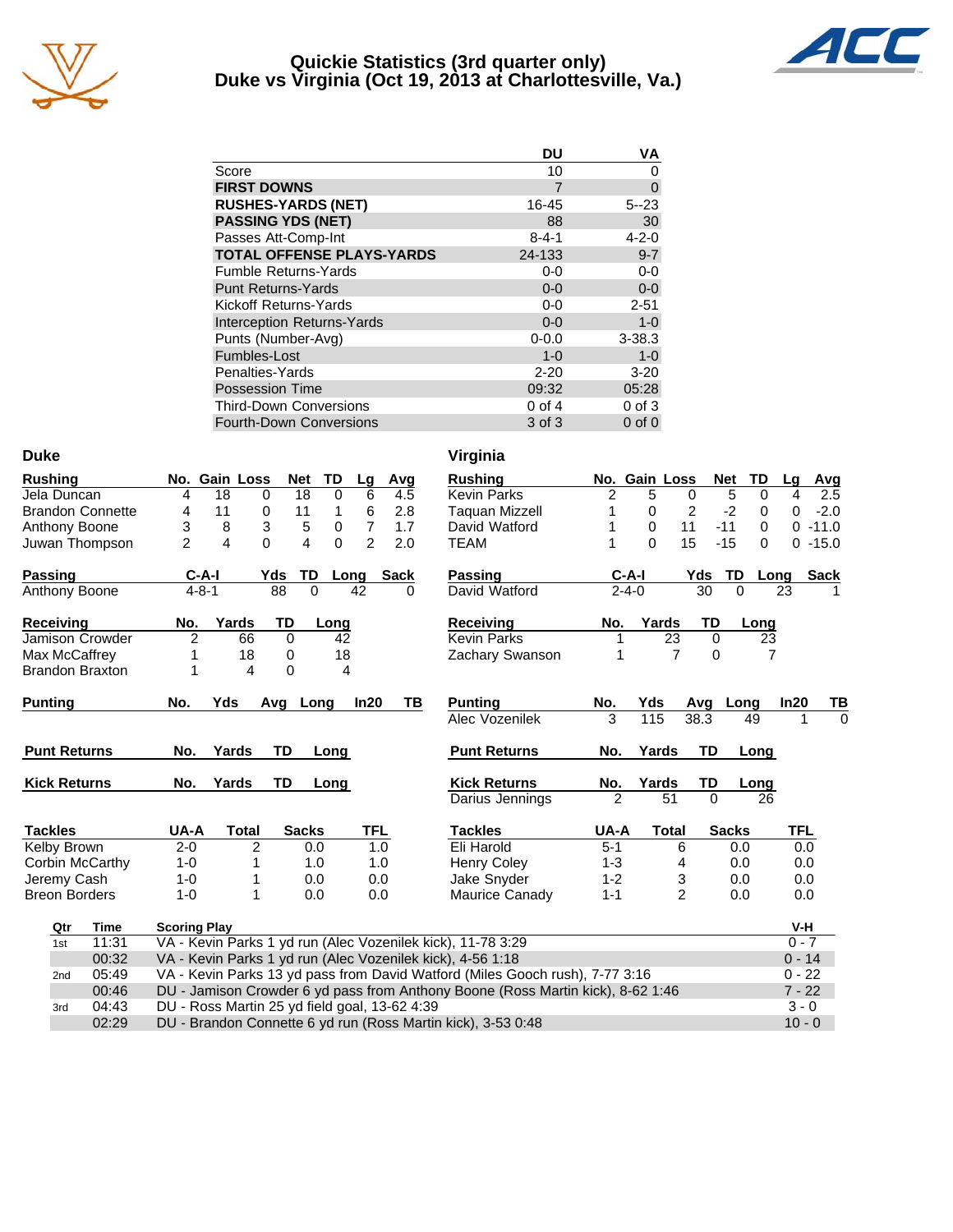

## **Play-by-Play Summary (4th quarter) Duke vs Virginia (Oct 19, 2013 at Charlottesville, Va.)**



| 2-8                | <b>DU 20</b>                                 | Start of 4th quarter, clock 15:00.                                                                                                                                  |                 |
|--------------------|----------------------------------------------|---------------------------------------------------------------------------------------------------------------------------------------------------------------------|-----------------|
| $2 - 8$<br>$3-4$   | <b>DU 20</b><br><b>DU 24</b>                 | Boone, A pass complete to Crowder, J for 4 yards to the DU24 (Snyder, J).<br>Boone, A pass complete to Duncan, J for 10 yards to the DU34, 1ST DOWN DU (Harris, T). | P <sub>16</sub> |
|                    | 1-10 DU 34                                   | Snead, J rush for 5 yards to the DU39 (Coley, H; Harris, A).                                                                                                        |                 |
| $2 - 5$            | <b>DU 39</b>                                 | Snead, J rush for 5 yards to the DU44, 1ST DOWN DU (Romero, D).                                                                                                     | R <sub>17</sub> |
| $1 - 10$           | DU 44                                        | Boone, A pass incomplete to Crowder, J (Harris, A).                                                                                                                 |                 |
| $2 - 10$           | <b>DU 44</b>                                 | Boone, A pass complete to Crowder, J for 9 yards to the VA47 (Hoskey, D).                                                                                           |                 |
| $3 - 1$            | VA 47                                        | Connette, B rush for no gain to the VA47 (Dean, D;Snyder, J).                                                                                                       |                 |
| 4-1                | <b>VA 47</b>                                 | Connette, B pass complete to Deaver, B for 47 yards to the VA0, 1ST DOWN DU, TOUCHDOWN,                                                                             | P <sub>18</sub> |
|                    |                                              | clock 11:44.                                                                                                                                                        |                 |
| 1-G                | <b>VA03</b>                                  | Boone, A pass attempt to Reeves, D good.<br>Duke 25, Virginia 22                                                                                                    |                 |
|                    |                                              | 9 plays, 82 yards, 3:40                                                                                                                                             |                 |
|                    |                                              | Martin, R kickoff 64 yards to the VA1, Jennings, D return 20 yards to the VA21 (Rider, G).                                                                          |                 |
|                    | VIRGINIA drive start at 11:44.               |                                                                                                                                                                     |                 |
|                    | 1-10 VA 21                                   | Parks, K rush for loss of 2 yards to the VA19 (Cash, J;Brown, Ke.).                                                                                                 |                 |
|                    | 2-12 VA 19                                   | Watford, D pass complete to McGee, J for 6 yards to the VA25 (Patterson, G; Helton, D).                                                                             |                 |
|                    | $3-6$<br>VA 25<br>1-10 VA 35                 | PENALTY DU holding (Helton, D) 10 yards to the VA35, 1ST DOWN VA.<br>Watford, D pass incomplete to Smith, T.                                                        | X17             |
|                    | 2-10 VA 35                                   | Parks, K rush for loss of 3 yards to the VA32 (Foxx, J;Anunike, K).                                                                                                 |                 |
|                    | 3-13 VA 32                                   | PENALTY VA ineligible downfield on pass 5 yards to the VA27.                                                                                                        |                 |
|                    | 3-18 VA 27                                   | Watford, D pass complete to Parks, K for 21 yards to the VA48, 1ST DOWN VA (Helton, D).                                                                             | P <sub>18</sub> |
|                    | Play reviewed and stands                     |                                                                                                                                                                     |                 |
|                    | 1-10 VA 48                                   | Parks, K rush for 11 yards to the DU41, 1ST DOWN VA (Foxx, J).                                                                                                      | R <sub>19</sub> |
|                    | 1-10 DU 41                                   | Parks, K rush for 14 yards to the DU27, 1ST DOWN VA (Singleton, D).                                                                                                 | R20             |
|                    | 1-10 DU 27                                   | Parks, K rush for no gain to the DU27 (Wolf, A).                                                                                                                    |                 |
|                    | 2-10 DU 27                                   | Watford, D pass complete to Shepherd, K for 5 yards to the DU22 (Williams, D).                                                                                      |                 |
|                    | $3-5$<br><b>DU 22</b><br>4-5<br><b>DU 22</b> | Watford, D pass incomplete to Jennings, D (Cockrell, R).<br>PENALTY VA false start (Whitmire, J) 5 yards to the DU27.                                               |                 |
|                    | 4-10 DU 27                                   | Vozenilek, A field goal attempt from 44 MISSED - wide left, spot at DU27, clock 07:37.                                                                              |                 |
|                    |                                              | 11 plays, 52 yards, 4:07                                                                                                                                            |                 |
|                    | DUKE drive start at 07:37.                   |                                                                                                                                                                     |                 |
|                    | 1-10 DU 27                                   | Powell, S rush for 24 yards to the VA49, 1ST DOWN DU (Harris, A).                                                                                                   | R <sub>19</sub> |
|                    | 1-10 VA 49                                   | Boone, A pass complete to Crowder, J for 4 yards to the VA45.                                                                                                       |                 |
| 2-6                | VA 45                                        | Boone, A pass complete to Crowder, J for 4 yards to the VA41, out-of-bounds (Canady, M).                                                                            |                 |
| $3-2$              | <b>VA 41</b>                                 | Boone, A pass complete to Powell, S for 4 yards to the VA37, 1ST DOWN DU.                                                                                           | P <sub>20</sub> |
|                    | 1-10 VA 37                                   | Boone, A pass complete to McCaffrey, M for 7 yards to the VA30 (Harris, T;Phelps, B).                                                                               |                 |
| $2 - 3$<br>$3 - 1$ | VA 30<br><b>VA 28</b>                        | Powell, S rush for 2 yards to the VA28 (Coley, H).<br>Powell, S rush for 2 yards to the VA26, 1ST DOWN DU (Coley, H; Harris, A).                                    | R <sub>21</sub> |
|                    | 1-10 VA 26                                   | Powell, S rush for 2 yards to the VA24 (Moore, M;Snyder, J).                                                                                                        |                 |
| $2 - 8$            | <b>VA 24</b>                                 | Boone, A pass complete to Deaver, B for 24 yards to the VA0, 1ST DOWN DU, TOUCHDOWN,                                                                                | P22             |
|                    |                                              | clock 04:17.                                                                                                                                                        |                 |
| 1-G                | <b>VA03</b>                                  | Martin, R kick attempt good.                                                                                                                                        |                 |
|                    |                                              | Duke 32, Virginia 22                                                                                                                                                |                 |
|                    |                                              | 9 plays, 73 yards, 3:20                                                                                                                                             |                 |
|                    | VIRGINIA drive start at 04:17.               | Martin, R kickoff 63 yards to the VA2, Jennings, D return 24 yards to the VA26 (Rider, G).                                                                          |                 |
|                    | VA 26<br>1-10                                | Watford, D rush for loss of 2 yards to the VA24 (Anunike, K).                                                                                                       |                 |
|                    | 2-12 VA 24                                   | Watford, D pass incomplete to Johnson, K.                                                                                                                           |                 |
|                    | 3-12 VA 24                                   | Watford, D sacked for loss of 5 yards to the VA19 (Anunike, K).                                                                                                     |                 |
|                    | 4-17 VA 19                                   | Watford, D pass incomplete to Johnson, K (Borders, B).                                                                                                              |                 |
|                    |                                              | 4 plays, minus 7 yards, 1:15                                                                                                                                        |                 |
|                    | DUKE drive start at 03:02.                   |                                                                                                                                                                     |                 |
|                    | 1-10 VA 19                                   | Connette, B rush for loss of 2 yards to the VA21 (Coley, H).                                                                                                        |                 |
|                    | 2-12 VA 21<br>2-12 VA 21                     | Timeout Virginia, clock 02:58.<br>Connette, B rush for loss of 2 yards to the VA23 (Snyder, J;Brim, D).                                                             |                 |
|                    | 3-14 VA 23                                   | Timeout Virginia, clock 02:53.                                                                                                                                      |                 |
|                    | 3-14 VA 23                                   | Duncan, J rush for 9 yards to the VA14, fumble forced by Canady, M, fumble by Duncan, J                                                                             |                 |
|                    |                                              | recovered by DU TEAM at VA14, out-of-bounds.                                                                                                                        |                 |
| 4-5                | VA 14                                        | Timeout Virginia, clock 02:45.                                                                                                                                      |                 |
| 4-5                | VA 14                                        | Martin, R field goal attempt from 32 GOOD, clock 02:42.                                                                                                             |                 |
|                    |                                              | Duke 35, Virginia 22                                                                                                                                                |                 |
|                    |                                              | 4 plays, 5 yards, 0:20                                                                                                                                              |                 |
|                    |                                              | Martin, R kickoff 65 yards to the VA0, touchback.                                                                                                                   |                 |
|                    | VIRGINIA drive start at 02:42.               |                                                                                                                                                                     |                 |

|     | 1-10 VA 25 | Watford, D pass complete to Parks, K for 9 yards to the VA34 (Brown, Ke.;Cash, J). |                 |
|-----|------------|------------------------------------------------------------------------------------|-----------------|
| 2-1 | VA 34      | Watford, D pass incomplete to McGee, J.                                            |                 |
| 3-1 | VA 34      | Watford, D rush for 11 yards to the VA45, 1ST DOWN VA.                             | R <sub>21</sub> |
|     | 1-10 VA 45 | Watford, D rush for 6 yards to the DU49 (Patterson, G).                            |                 |
|     |            |                                                                                    |                 |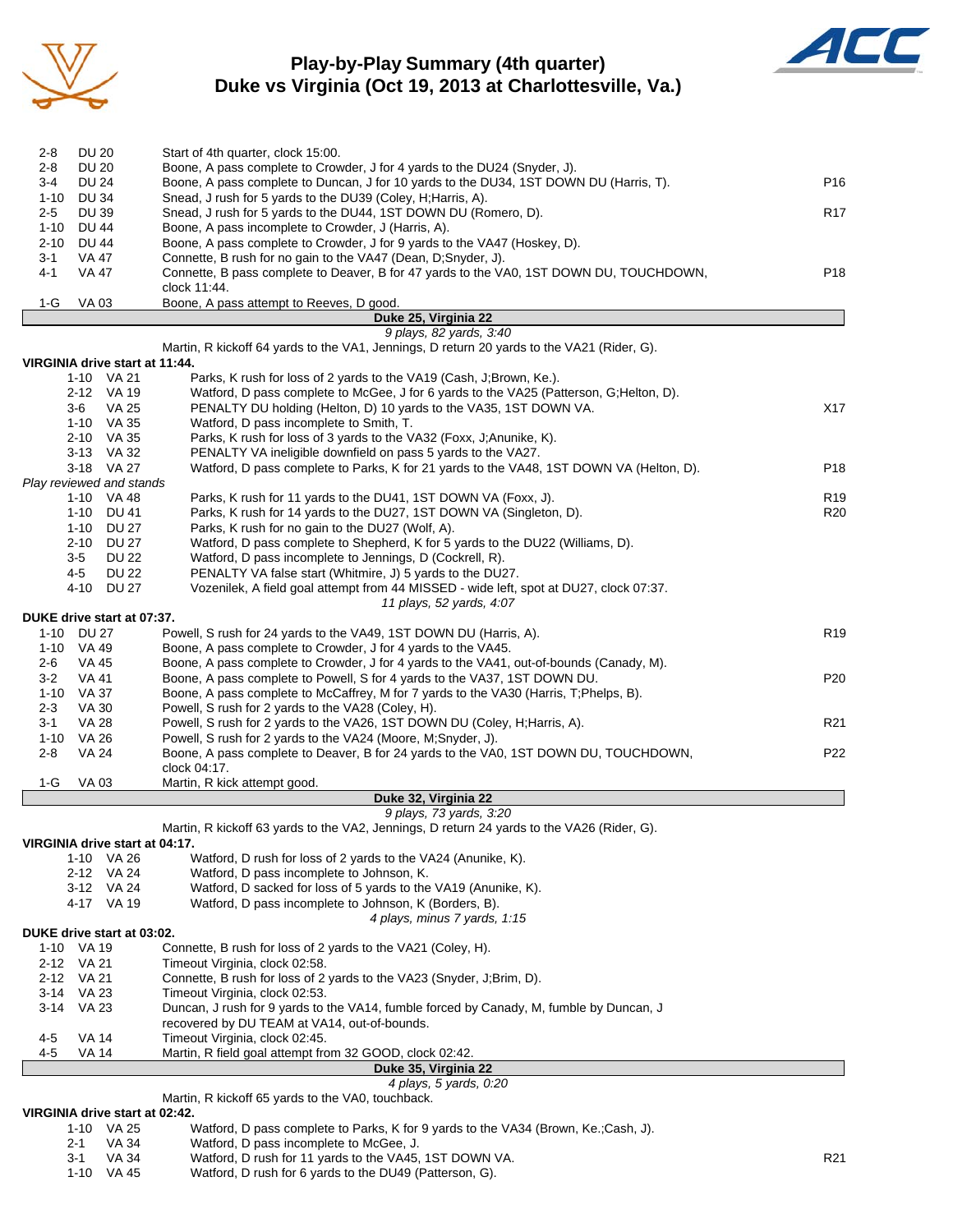

# **Play-by-Play Summary (4th quarter) Duke vs Virginia (Oct 19, 2013 at Charlottesville, Va.)**



2-4 DU 49 Watford, D pass complete to Shepherd, K for 5 yards to the DU44, 1ST DOWN VA (Helton, D). P22 1-10 DU 44 Watford, D pass intercepted by Borders, B at the DU22, Borders, B return 16 yards to the DU38 (Terrell, D).

*6 plays, 31 yards, 1:25*

#### **DUKE drive start at 01:17.**

| 1-10 DU 38 | TEAM rush for loss of 2 yards to the DU36. |
|------------|--------------------------------------------|
| 2-12 DU 36 | TEAM rush for loss of 2 yards to the DU34. |

End of game, clock 00:00.

| 2 plays, minus 4 yards, 1:17                   |       |       |  |  |  |  |     |     |                |                    |                  |  |
|------------------------------------------------|-------|-------|--|--|--|--|-----|-----|----------------|--------------------|------------------|--|
| FINAL SCORE: Duke 35, Virginia 22              |       |       |  |  |  |  |     |     |                |                    |                  |  |
| Time<br><b>1st Downs</b><br><b>Conversions</b> |       |       |  |  |  |  |     |     |                |                    |                  |  |
| <b>Quarter Summary</b>                         | Score | Poss  |  |  |  |  | 3rd | 4th | <b>Rushing</b> | Passing            | <b>Penalties</b> |  |
| Duke                                           | 18    | 08:13 |  |  |  |  | 3-5 | 1-1 | 12-41          | $9 - 10 - 0 - 113$ | $1 - 10$         |  |

Virginia 0 06:47 3 2 1 6 2-4 0-1 9-30 5-11-1-46 2-10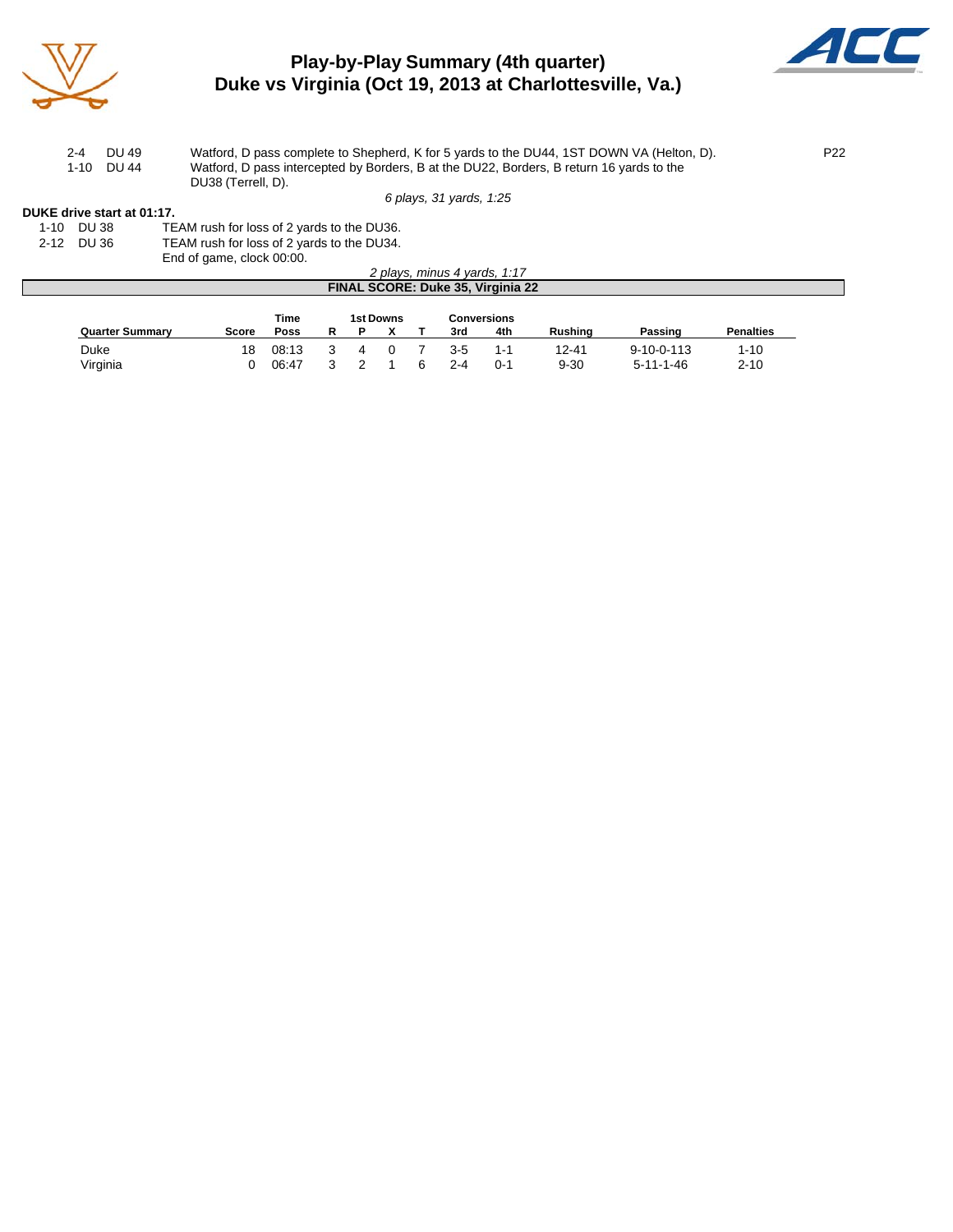

#### **Quickie Statistics (4th quarter only) Duke vs Virginia (Oct 19, 2013 at Charlottesville, Va.)**



|                                   | DU           | ٧Α           |
|-----------------------------------|--------------|--------------|
| Score                             | 18           | 0            |
| <b>FIRST DOWNS</b>                | 7            | 6            |
| <b>RUSHES-YARDS (NET)</b>         | 12-41        | $9 - 30$     |
| <b>PASSING YDS (NET)</b>          | 113          | 46           |
| Passes Att-Comp-Int               | $10 - 9 - 0$ | $11 - 5 - 1$ |
| <b>TOTAL OFFENSE PLAYS-YARDS</b>  | 22-154       | 20-76        |
| <b>Fumble Returns-Yards</b>       | $0-0$        | $0-0$        |
| <b>Punt Returns-Yards</b>         | $0 - 0$      | $0-0$        |
| Kickoff Returns-Yards             | $0 - 0$      | $2 - 44$     |
| <b>Interception Returns-Yards</b> | $1 - 16$     | $0-0$        |
| Punts (Number-Avg)                | $0 - 0.0$    | $0 - 0.0$    |
| Fumbles-Lost                      | $1 - 0$      | $0-0$        |
| Penalties-Yards                   | $1 - 10$     | $2 - 10$     |
| <b>Possession Time</b>            | 08:13        | 06:47        |
| <b>Third-Down Conversions</b>     | 3 of 5       | 2 of 4       |
| <b>Fourth-Down Conversions</b>    | 1 of 1       | $0$ of 1     |

| <b>Duke</b>             |                                                                                                   | Virginia                             |                      |                               |
|-------------------------|---------------------------------------------------------------------------------------------------|--------------------------------------|----------------------|-------------------------------|
| <b>Rushing</b>          | No. Gain Loss<br><b>Net</b><br>TD<br>Lg<br>Avg                                                    | <b>Rushing</b>                       | No. Gain Loss        | <b>Net</b><br>TD<br>Avg<br>Lq |
| Shaquille Powell        | 30<br>$\Omega$<br>24<br>4<br>30<br>0<br>7.5                                                       | <b>Kevin Parks</b><br>5              | 25<br>5              | 20<br>$\Omega$<br>14<br>4.0   |
| Josh Snead              | 10<br>10<br>5<br>2<br>0<br>5.0<br>0                                                               | 4<br>David Watford                   | 17<br>$\overline{7}$ | 11<br>10<br>$\Omega$<br>2.5   |
| Jela Duncan             | 9<br>1<br>9<br>9<br>9.0<br>0<br>0                                                                 |                                      |                      |                               |
| <b>TEAM</b>             | $\overline{2}$<br>$\Omega$<br>0<br>$-2.0$<br>4<br>$-4$<br>$\Omega$                                |                                      |                      |                               |
| <b>Passing</b>          | $C-A-I$<br>TD<br><b>Sack</b><br>Yds<br>Long                                                       | $C-A-I$<br><b>Passing</b>            | Yds                  | TD<br><b>Sack</b><br>Long     |
| Anthony Boone           | $8 - 9 - 0$<br>66<br>1<br>24                                                                      | David Watford<br>$5 - 11 - 1$<br>0   | 46                   | $\Omega$<br>21                |
| <b>Brandon Connette</b> | 47<br>47<br>$1 - 1 - 0$<br>1                                                                      | 0                                    |                      |                               |
| <b>Receiving</b>        | TD<br>No.<br>Yards<br>Long                                                                        | <b>Receiving</b><br>No.              | Yards<br>TD          | Long                          |
| <b>Jamison Crowder</b>  | 21<br>$\mathbf 0$<br>4<br>9                                                                       | <b>Kevin Parks</b><br>$\overline{2}$ | 30<br>0              | 21                            |
| <b>Braxton Deaver</b>   | 2<br>71<br>2<br>47                                                                                | 2<br>Khalek Shepherd                 | 10<br>$\mathbf 0$    | 5                             |
| Jela Duncan             | 1<br>0<br>10<br>10                                                                                | Jake McGee<br>1                      | 6<br>0               | 6                             |
| Max McCaffrey           | 1<br>$\overline{7}$<br>$\Omega$<br>$\overline{7}$                                                 |                                      |                      |                               |
| <b>Punting</b>          | Yds<br>In20<br>No.<br>Avg Long                                                                    | TВ<br>No.<br><b>Punting</b>          | Yds                  | In20<br>TВ<br>Avg Long        |
| <b>Punt Returns</b>     | <b>TD</b><br>No.<br>Yards<br>Long                                                                 | <b>Punt Returns</b><br>No.           | Yards<br>TD          | Long                          |
| <b>Kick Returns</b>     | <b>TD</b><br>Yards<br>No.<br>Long                                                                 | <b>Kick Returns</b><br>No.           | Yards<br>TD          | Long                          |
|                         |                                                                                                   | Darius Jennings<br>$\mathfrak{p}$    | 44<br>$\Omega$       | 24                            |
| <b>Tackles</b>          | <b>TFL</b><br>UA-A<br><b>Sacks</b><br>Total                                                       | <b>Tackles</b><br>UA-A               | <b>Total</b>         | <b>TFL</b><br><b>Sacks</b>    |
| David Helton            | $2 - 1$<br>3<br>0.0<br>0.0                                                                        | <b>Henry Coley</b><br>$2 - 2$        | 4                    | 0.0<br>1.0                    |
| Kenny Anunike           | $2 - 1$<br>3<br>2.5<br>1.0                                                                        | $1 - 3$<br>Jake Snyder               | 4                    | 0.5<br>0.0                    |
| <b>Garrett Rider</b>    | 2<br>$2 - 0$<br>0.0<br>0.0                                                                        | <b>Anthony Harris</b><br>$1 - 2$     | 3                    | 0.0<br>0.0                    |
| <b>Garett Patterson</b> | $\overline{2}$<br>$1 - 1$<br>0.0<br>0.0                                                           | Maurice Canady<br>$2 - 0$            | 2                    | 0.0<br>0.0                    |
| Qtr<br>Time             | <b>Scoring Play</b>                                                                               |                                      |                      | V-H                           |
| 11:31<br>1st            | VA - Kevin Parks 1 yd run (Alec Vozenilek kick), 11-78 3:29                                       |                                      |                      | $0 - 7$                       |
| 00:32                   | VA - Kevin Parks 1 yd run (Alec Vozenilek kick), 4-56 1:18                                        |                                      |                      | $0 - 14$                      |
| 05:49<br>2nd            | VA - Kevin Parks 13 yd pass from David Watford (Miles Gooch rush), 7-77 3:16                      |                                      |                      | $0 - 22$                      |
| 00:46                   | DU - Jamison Crowder 6 yd pass from Anthony Boone (Ross Martin kick), 8-62 1:46                   |                                      |                      | $7 - 22$                      |
| 04:43<br>3rd            | DU - Ross Martin 25 yd field goal, 13-62 4:39                                                     |                                      |                      | $10 - 22$                     |
| 02:29                   | DU - Brandon Connette 6 yd run (Ross Martin kick), 3-53 0:48                                      |                                      |                      | $17 - 22$                     |
| 11:44<br>4th            | DU - Braxton Deaver 47 yd pass from Brandon Connette (David Reeves pass from Boone, A), 9-82 3:40 |                                      |                      | $8 - 0$                       |
| 04:17                   | DU - Braxton Deaver 24 yd pass from Anthony Boone (Ross Martin kick), 9-73 3:20                   |                                      |                      | $15 - 0$                      |
| 02:42                   | DU - Ross Martin 32 yd field goal, 4-5 0:20                                                       |                                      |                      | $18 - 0$                      |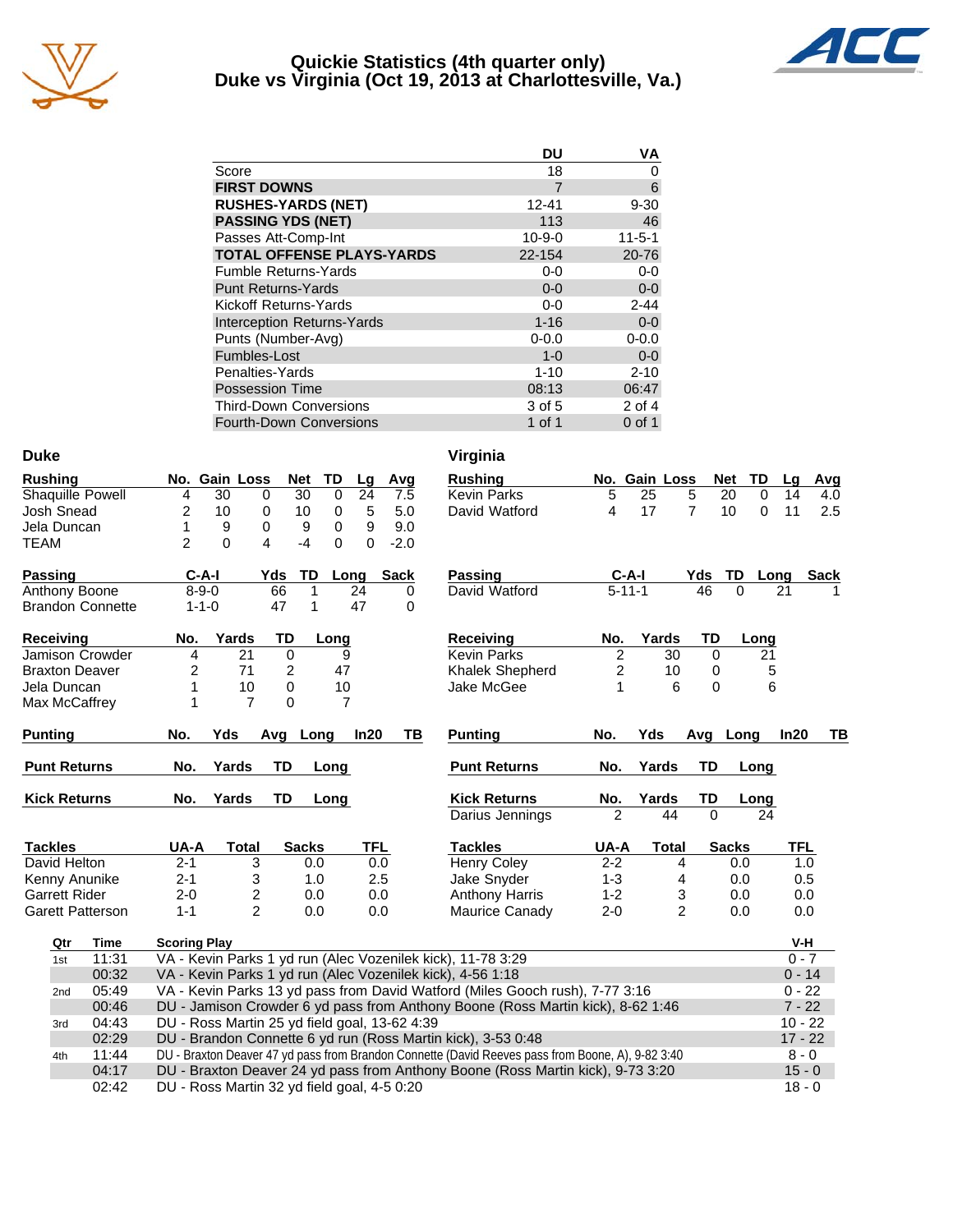

#### **Scoring Summary (Final) Virginia Football 2013 Georgia Tech vs Virginia (Oct 26, 2013 at Charlottesville, Va.)**



Georgia Tech (5-3,4-2) vs. Virginia (2-6,0-4) Date: Oct 26, 2013 • Site: Charlottesville, Va. • Stadium: Smith/Harrison/Scott Attendance: 41930

| <b>Score by Quarters</b> |  |    | Total    |
|--------------------------|--|----|----------|
| Georgia Tech             |  |    | 35       |
| 'Virginia                |  | ィド | った<br>ΔJ |

| Qtr Time | <b>Scoring Play</b>                                                                                   | V-H       |
|----------|-------------------------------------------------------------------------------------------------------|-----------|
|          | 1st 13:55 GT - David Sims 36 yd run (Harrison Butker kick), 3-73 1:05                                 | $7 - 0$   |
|          | 2nd 10:56 VA - Alec Vozenilek 28 yd field goal, 13-87 6:19                                            | $7 - 3$   |
| 07:41    | GT - Zach Laskey 7 yd run (Harrison Butker kick), 7-41 3:15                                           | $14 - 3$  |
|          | 04:24 VA - Kevin Parks 6 yd run (Alec Vozenilek kick), 10-73 3:17                                     | $14 - 10$ |
|          | 3rd 04:54 GT - Zach Laskey 4 yd run (Harrison Butker kick), 5-62 1:59                                 | $21 - 10$ |
|          | 4th 14:45 VA - Darius Jennings 5 yd pass from David Watford (Alec Vozenilek kick), 12-88 5:09         | $21 - 17$ |
| 12:46    | GT - Robert Godhigh 65 yd run (Harrison Butker kick), 4-79 1:59                                       | $28 - 17$ |
| 03:23    | VA - Darius Jennings 12 yd pass from David Watford (Khalek Shepherd pass from Watford, D), 12-69 3:11 | $28 - 25$ |
|          | 01:55 GT - David Sims 29 yd run (Harrison Butker kick), 5-75 1:28                                     | $35 - 25$ |

Kickoff time: 12:31 PM • End of Game: 3:57 PM • Total elapsed time: 3:26

Officials: Referee: Tom McCreesh; Umpire: Donald Yates; Linesman: John Hoffmann;

Line judge: Colin Formulak; Back judge: Doug Smith; Field judge: Milton Britton;

Side judge: Glenn Street; Center judge: William Dixon;

Temperature: 52 • Wind: SSW 12 • Weather: Sunny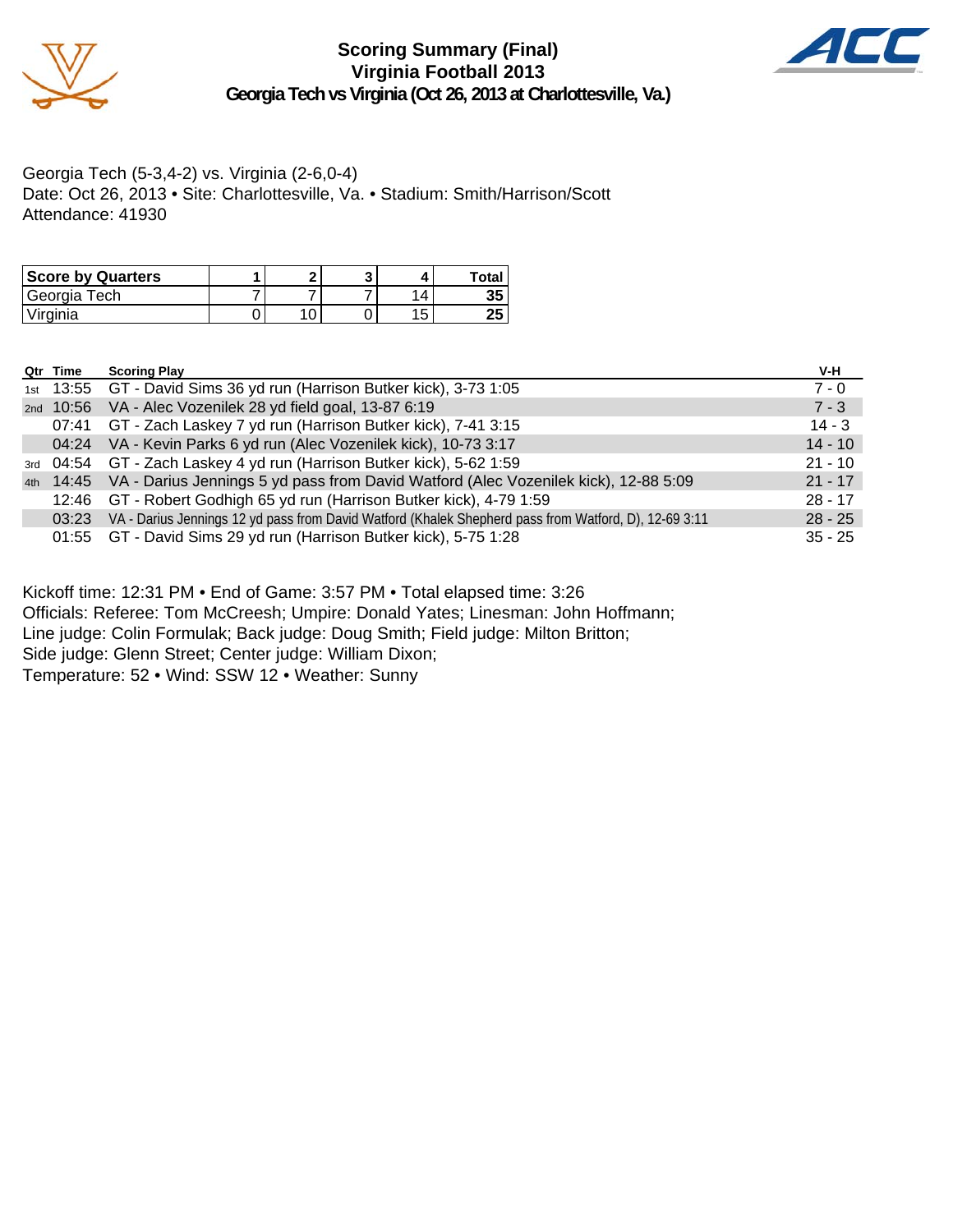

# **Team Statistics (Final) Virginia Football 2013**



**Georgia Tech vs Virginia (Oct 26, 2013 at Charlottesville, Va.)**

|                                | GT             | VA             |
|--------------------------------|----------------|----------------|
| <b>FIRST DOWNS</b>             | 18             | 32             |
| Rushing                        | 14             | 5              |
| Passing                        | 4              | 22             |
| Penalty                        | $\overline{0}$ | 5              |
| <b>NET YARDS RUSHING</b>       | 394            | 68             |
| <b>Rushing Attempts</b>        | 52             | 31             |
| Average Per Rush               | 7.6            | 2.2            |
| <b>Rushing Touchdowns</b>      | 5              | $\mathbf{1}$   |
| <b>Yards Gained Rushing</b>    | 407            | 101            |
| <b>Yards Lost Rushing</b>      | 13             | 33             |
| <b>NET YARDS PASSING</b>       | 113            | 376            |
| Completions-Attempts-Int       | $5 - 9 - 2$    | 43-62-1        |
| Average Per Attempt            | 12.6           | 6.1            |
| <b>Average Per Completion</b>  | 22.6           | 8.7            |
| Passing Touchdowns             | 0              | 2              |
| <b>TOTAL OFFENSE YARDS</b>     | 507            | 444            |
| Total offense plays            | 61             | 93             |
| Average Gain Per Play          | 8.3            | 4.8            |
| Fumbles: Number-Lost           | $3 - 3$        | 4-0            |
| Penalties: Number-Yards        | $9 - 97$       | $5 - 45$       |
| <b>PUNTS-YARDS</b>             | $2 - 90$       | 5-177          |
| Average Yards Per Punt         | 45.0           | 35.4           |
| Net Yards Per Punt             | 45.0           | 35.4           |
| Inside 20                      | 1              | $\overline{c}$ |
| 50+ Yards                      | 1              | 0              |
| <b>Touchbacks</b>              | 0              | 0              |
| Fair catch                     | 1              | $\overline{2}$ |
| <b>KICKOFFS-YARDS</b>          | 6-358          | 5-316          |
| Average Yards Per Kickoff      | 59.7           | 63.2           |
| Net Yards Per Kickoff          | 46.7           | 31.6           |
| <b>Touchbacks</b>              | 1              | $\overline{2}$ |
| Punt returns: Number-Yards-TD  | $0 - 0 - 0$    | $0 - 0 - 0$    |
| Average Per Return             | 0.0            | 0.0            |
| Kickoff returns: Number-Yds-TD | $3 - 108 - 0$  | $4 - 53 - 0$   |
| Average Per Return             | 36.0           | 13.2           |
| Interceptions: Number-Yds-TD   | $1 - 12 - 0$   | $2 - 0 - 0$    |
| Fumble Returns: Number-Yds-TD  | $0 - 0 - 0$    | $0 - 0 - 0$    |
| <b>Miscellaneous Yards</b>     | 0              | 0              |
| <b>Possession Time</b>         | 25:16          | 34:44          |
| 1st Quarter                    | 6:28           | 8:32           |
| 2nd Quarter                    | 6:01           | 8:59           |
| 3rd Quarter                    | 3:58           | 11:02          |
| 4th Quarter                    | 8:49           | 6:11           |
| <b>Third-Down Conversions</b>  | 7 of 12        | 9 of 20        |
| <b>Fourth-Down Conversions</b> | 0 of 1         | 2 of 3         |
| Red-Zone Scores-Chances        | $2 - 2$        | $4 - 6$        |
| Touchdowns                     | $2 - 2$        | 3-6            |
| Field goals                    | $0 - 2$        | $1 - 6$        |
| Sacks By: Number-Yards         | $3 - 30$       | $0-0$          |
| <b>PAT Kicks</b>               | $5 - 5$        | $2 - 2$        |
| <b>Field Goals</b>             | $0-0$          | $1 - 2$        |
| Points off turnovers           | 0              | $\overline{0}$ |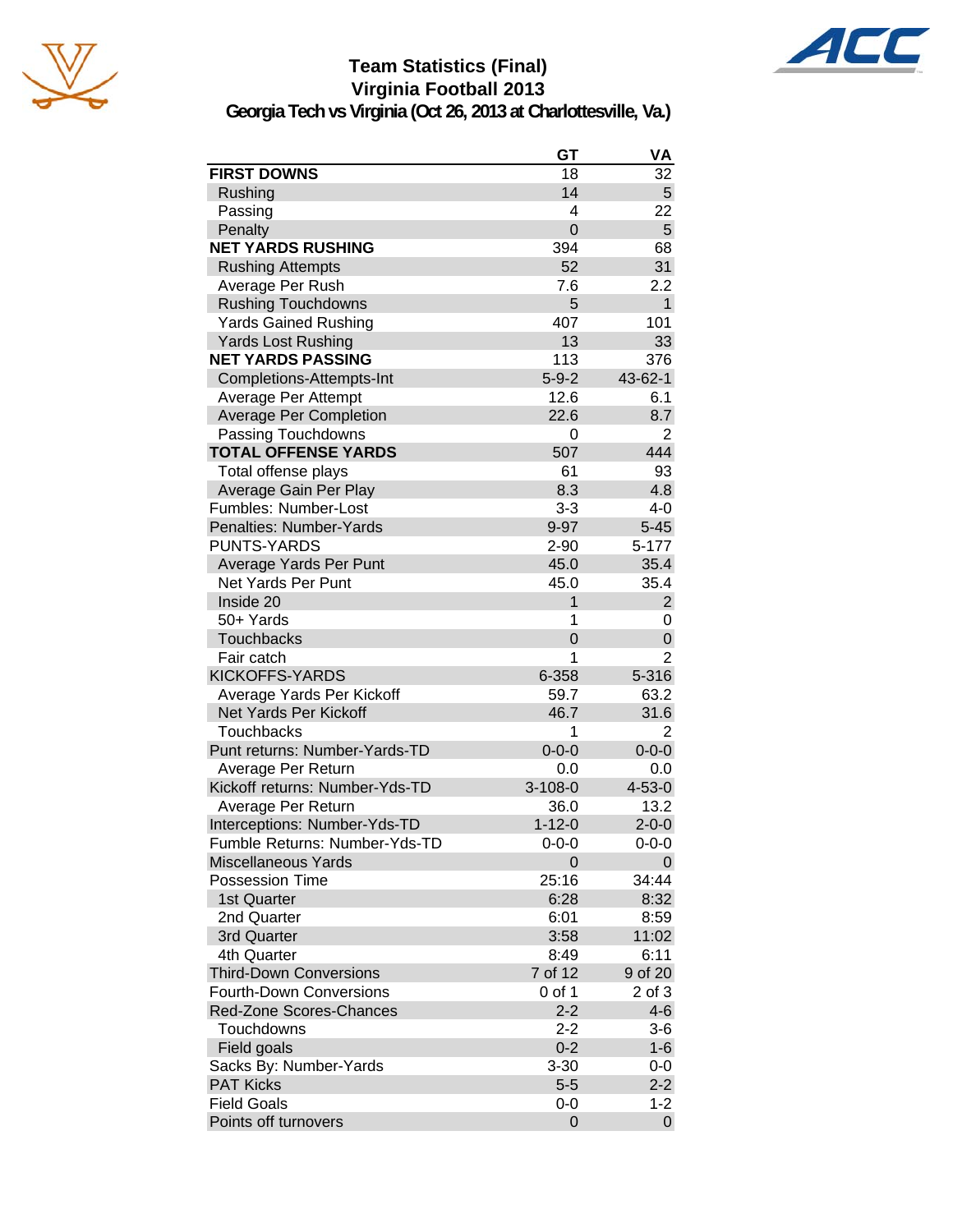

# **Individual Statistics (Final) Virginia Football 2013**



**Georgia Tech vs Virginia (Oct 26, 2013 at Charlottesville, Va.)**

#### **Georgia Tech Virginia**

| <b>Rushing</b>         | No. |             | <b>Gain Loss</b> | <b>Net</b> | TD | Lg   | Avg         |
|------------------------|-----|-------------|------------------|------------|----|------|-------------|
| Zach Laskey            | 16  | 133         | 0                | 133        | 2  | 32   | 8.3         |
| Robert Godhigh         | 5   | 112         | 1                | 111        | 1  | 65   | 22.2        |
| David Sims             | 12  | 107         | 0                | 107        | 2  | 36   | 8.9         |
| Synjyn Days            | 2   | 16          | 0                | 16         | 0  | 8    | 8.0         |
| <b>Justin Thomas</b>   | 4   | 11          | 0                | 11         | 0  | 6    | 2.8         |
| <b>Charles Perkins</b> | 2   | 10          | 0                | 10         | 0  | 6    | 5.0         |
| Deon Hill              | 2   | 10          | 0                | 10         | 0  | 9    | 5.0         |
| <b>B.J. Bostic</b>     | 1   | 6           | 0                | 6          | 0  | 6    | 6.0         |
| Tony Zenon             | 1   | 0           | 2                | $-2$       | 0  | 0    | $-2.0$      |
| TEAM                   | 3   | 0           | 4                | $-4$       | 0  | 0    | $-1.3$      |
| Vad Lee                | 4   | 2           | 6                | -4         | 0  | 1    | $-1.0$      |
| Totals                 | 52  | 407         | 13               | 394        | 5  | 65   | 7.6         |
| <b>Passing</b>         |     | C-A-I       | Yds              | TD         |    | Long | <b>Sack</b> |
| Vad Lee                |     | $3 - 5 - 1$ |                  | 75<br>0    |    | 38   | 0           |
| Justin Thomas          |     | $2 - 4 - 1$ |                  | 38<br>O    |    | 24   | O           |

| <b>Rushing</b>         |    |     | No. Gain Loss |     | Net TD | <b>Lg</b> | Avg    |
|------------------------|----|-----|---------------|-----|--------|-----------|--------|
| <b>Kevin Parks</b>     | 13 | 57  |               | 54  |        | 15        | 4.2    |
| <b>Taguan Mizzell</b>  | 3  | 16  |               | 16  |        | 12        | 5.3    |
| <b>Khalek Shepherd</b> | 6  | 15  | $\mathbf{0}$  | 15  |        |           | 2.5    |
| David Watford          | я  | 13  | 30            | -17 | 0      |           | $-1.9$ |
| Totals                 | 31 | 101 | 33            | 68  |        | 15        | 22     |

| Passing          | C-A-I       |             | Yds                      | TD | Long | <b>Sack</b> |
|------------------|-------------|-------------|--------------------------|----|------|-------------|
| Vad Lee          | $3 - 5 - 1$ |             | 75                       |    | 38   | 0           |
| Justin Thomas    |             | $2 - 4 - 1$ |                          |    | 24   | 0           |
| Totals           |             | $5-9-2$     |                          |    | 38   | 0           |
| <b>Receiving</b> | No.         | Yards       | <b>TD</b>                |    | Long |             |
| DeAndre Smelter  |             | 37          |                          |    | 24   |             |
| _ _ _ _ _ _      |             |             | $\overline{\phantom{a}}$ |    | $ -$ |             |

| <u>DEVIIMIC OIIIPIICI</u> |   | ີ   | -  |
|---------------------------|---|-----|----|
| Robert Godhigh            |   | 38  | 38 |
| Zach Laskey               |   | 24  | 24 |
| Darren Waller             |   | 14  | 14 |
| Totals                    | 5 | 113 | 38 |
|                           |   |     |    |

| <b>Punting</b> | No. |     |      | Yds Avg Long In20 |  |
|----------------|-----|-----|------|-------------------|--|
| Sean Poole     |     | 90. | 45.0 | -53               |  |
| Totals         |     | 90. | 45.0 | -53               |  |

| Totals               |   |             | УU | 40.U |                | აა |             | υ  | Totais |
|----------------------|---|-------------|----|------|----------------|----|-------------|----|--------|
|                      |   | <b>Punt</b> |    |      | <b>Kickoff</b> |    | Intercept   |    |        |
| <b>Returns</b>       |   | No Yds      |    |      | $Lq$ No Yds    |    | $Lg$ No Yds | Lg | Return |
| Jemea Thomas         | 0 |             |    |      | 28             | 28 |             |    | Taqua  |
| Lynn Griffin         | 0 |             |    |      | 80             | 59 |             |    | Anthor |
| <b>Brandon Watts</b> | 0 |             |    |      |                |    |             | 12 | Darius |
| Totals               | 0 |             |    |      | 108            | 59 |             | 12 | Totals |

| <b>Kickoffs</b>        | No. | Yards |      | Avq | ΤВ       | ОВ    |
|------------------------|-----|-------|------|-----|----------|-------|
| <b>Harrison Butker</b> | 6   | 358   | 59.7 |     |          |       |
| All-purpose            | Run | Rcv   | ΚR   | PR  | IR       | Total |
| Zach Laskey            | 133 | 24    | 0    | 0   | 0        | 157   |
| Robert Godhigh         | 111 | 38    | 0    | 0   | 0        | 149   |
| David Sims             | 107 | Ω     | 0    | O   | $\Omega$ | 107   |

Lynn Griffin 0 0 80 0 0 80

| <b>Passing</b>         | $C-A-I$                 |                               | Yds                 | TD             | Long          | <b>Sack</b>     |           | <b>Passing</b>        |                | $C-A-I$        |                | Yds                  | TD             | Long                 |                         | <b>Sack</b>    |
|------------------------|-------------------------|-------------------------------|---------------------|----------------|---------------|-----------------|-----------|-----------------------|----------------|----------------|----------------|----------------------|----------------|----------------------|-------------------------|----------------|
| Vad Lee                | $3 - 5 - 1$             |                               | 75                  | 0              | 38            |                 | 0         | David Watford         |                | $43 - 61 - 1$  |                | 376                  | $\overline{2}$ | 31                   |                         | 3              |
| Justin Thomas          | $2 - 4 - 1$             |                               | 38                  | 0              | 24            |                 | 0         | <b>TEAM</b>           |                | $0 - 1 - 0$    |                | 0                    | 0              | 0                    |                         | $\frac{0}{3}$  |
| <b>Totals</b>          | $5 - 9 - 2$             |                               | 113                 | $\overline{0}$ | 38            |                 | $\Omega$  | <b>Totals</b>         |                | 43-62-1        |                | 376                  | $\overline{2}$ | $\overline{31}$      |                         |                |
| Receiving              | No.                     | Yards                         | TD                  | Long           |               |                 |           | <b>Receiving</b>      | No.            |                | Yards          | TD                   |                | Long                 |                         |                |
| <b>DeAndre Smelter</b> | $\overline{2}$          | 37                            | $\Omega$            |                | 24            |                 |           | Darius Jennings       | 13             |                | 119            | $\overline{2}$       |                | 21                   |                         |                |
| Robert Godhigh         |                         | 38                            | 0                   |                | 38            |                 |           | <b>Tim Smith</b>      | 10             |                | 151            | $\Omega$             |                | 31                   |                         |                |
| Zach Laskey            |                         | 24                            | 0                   |                | 24            |                 |           | Khalek Shepherd       |                | 7              | 40             | 0                    |                | 12                   |                         |                |
| Darren Waller          |                         | 14                            | 0                   |                | 14            |                 |           | <b>Kevin Parks</b>    |                | 4              | 15             | $\Omega$             |                | 13                   |                         |                |
| <b>Totals</b>          | 5                       | 113                           | $\mathbf 0$         |                | 38            |                 |           | <b>Taquan Mizzell</b> |                | 3              | 13             | 0                    |                | $\overline{7}$       |                         |                |
|                        |                         |                               |                     |                |               |                 |           | Zachary Swanson       |                | 3              | 11             | 0                    |                | 5                    |                         |                |
|                        |                         |                               |                     |                |               |                 |           | Canaan Severin        |                | $\overline{c}$ | 20             | 0                    |                | 16                   |                         |                |
|                        |                         |                               |                     |                |               |                 |           | Keeon Johnson         |                | 1              | 7              | 0                    |                | $\overline{7}$       |                         |                |
|                        |                         |                               |                     |                |               |                 |           | <b>Totals</b>         | 43             |                | 376            | $\overline{2}$       |                | 31                   |                         |                |
| <b>Punting</b>         | No.                     | Yds                           | Avq                 | Long           | In20          |                 | ΤВ        | <b>Punting</b>        | No.            |                | Yds            | Avg                  | Long           |                      | In20                    | ΤВ             |
| Sean Poole             | $\overline{\mathbf{c}}$ | 90                            | 45.0                | 53             |               | 1               | $\pmb{0}$ | Alec Vozenilek        | 5              |                | 177            | 35.4                 |                | 49                   | $\overline{\mathbf{c}}$ | $\mathbf 0$    |
| <b>Totals</b>          | $\overline{2}$          | 90                            | 45.0                | 53             |               | $\mathbf{1}$    | $\Omega$  | <b>Totals</b>         | $\overline{5}$ |                | 177            | 35.4                 |                | 49                   | $\overline{2}$          | $\overline{0}$ |
|                        | Punt                    |                               | <b>Kickoff</b>      |                |               | Intercept       |           |                       |                | Punt           |                | <b>Kickoff</b>       |                |                      | Intercept               |                |
| <b>Returns</b>         | No Yds                  |                               | Lg No Yds           |                | Lg No Yds     |                 | Lg        | <b>Returns</b>        | No Yds         |                |                | Lg No Yds            | Lg             |                      | No Yds                  | Lg             |
| Jemea Thomas           | 0                       | 0<br> 0                       | 28<br>1             | 28             | $\Omega$      | 0               | 0         | <b>Taquan Mizzell</b> | 0              | $\Omega$       | $\Omega$       | 1                    | 9              | 9<br>$\Omega$        | $\Omega$                | $\mathbf 0$    |
| Lynn Griffin           | 0                       | 0<br>$\Omega$                 | 80<br>2             | 59             | $\Omega$      | 0               | 0         | <b>Anthony Harris</b> | 0              | 0              | $\overline{0}$ | 0                    | 0              | 0<br>2               | 0                       | 0              |
| <b>Brandon Watts</b>   | 0                       | 0<br>01                       | 0<br>0              | 0              |               | 12              | 12        | Darius Jennings       | 0              | 0              | $\overline{0}$ | 3<br>44              |                | 18<br>0              | 0                       | $\overline{0}$ |
| Totals                 | $\mathbf 0$             | $\mathsf 0$<br>$\overline{0}$ | $\mathbf{3}$<br>108 | 59             | $\mathbf{1}$  | $\overline{12}$ | 12        | <b>Totals</b>         | $\overline{0}$ | $\mathbf 0$    | $\overline{0}$ | $\overline{4}$<br>53 |                | $\overline{2}$<br>18 | $\mathbf{0}$            | $\overline{0}$ |
| <b>Field goals</b>     | Qtr                     | <b>Time</b>                   | <b>Dist</b>         |                | <b>Result</b> |                 |           | <b>Field goals</b>    | Qtr            | Time           |                | <b>Dist</b>          |                | <b>Result</b>        |                         |                |
|                        |                         |                               |                     |                |               |                 |           | Alec Vozenilek        | 1st            | 12:03          |                | 47 yards             |                | Missed               |                         |                |
|                        |                         |                               |                     |                |               |                 |           | Alec Vozenilek        | 2nd            | 10:56          |                | 28 yards             |                | Good                 |                         |                |
| <b>Kickoffs</b>        | No.                     | Yards                         | Avg                 |                | ΤВ<br>OВ      |                 |           | <b>Kickoffs</b>       | No.            |                | Yards          | Avg                  |                | ΤВ                   | $\overline{OB}$         |                |
| Harrison Butker        | 6                       | 358                           | 59.7                |                | $\mathbf{1}$  | $\mathbf{1}$    |           | Dylan Sims            | 5              |                | 316            | 63.2                 |                | $\overline{2}$       | $\overline{0}$          |                |
| All-purpose            | Run                     | <b>Rcv</b>                    | KR                  | <b>PR</b>      | IR            | <b>Total</b>    |           | All-purpose           | Run            |                | <b>Rcv</b>     | KR                   | <b>PR</b>      | IR                   |                         | Total          |
| Zach Laskey            | 133                     | 24                            | $\Omega$            | $\Omega$       | $\Omega$      |                 | 157       | Darius Jennings       |                | $\Omega$       | 119            | 44                   | $\Omega$       | $\Omega$             |                         | 163            |
| Robert Godhigh         | 111                     | 38                            | 0                   | 0              | 0             |                 | 149       | <b>Tim Smith</b>      |                | 0              | 151            | 0                    | 0              | 0                    |                         | 151            |

Kevin Parks 54 15 0 0 0 69 Khalek Shepherd 15 40 0 0 0 55

FUMBLES: Georgia Tech-Vad Lee 1-1; Justin Thomas 1-1; David Sims 1-1. Virginia-Kevin Parks 2-0; David Watford 2-0.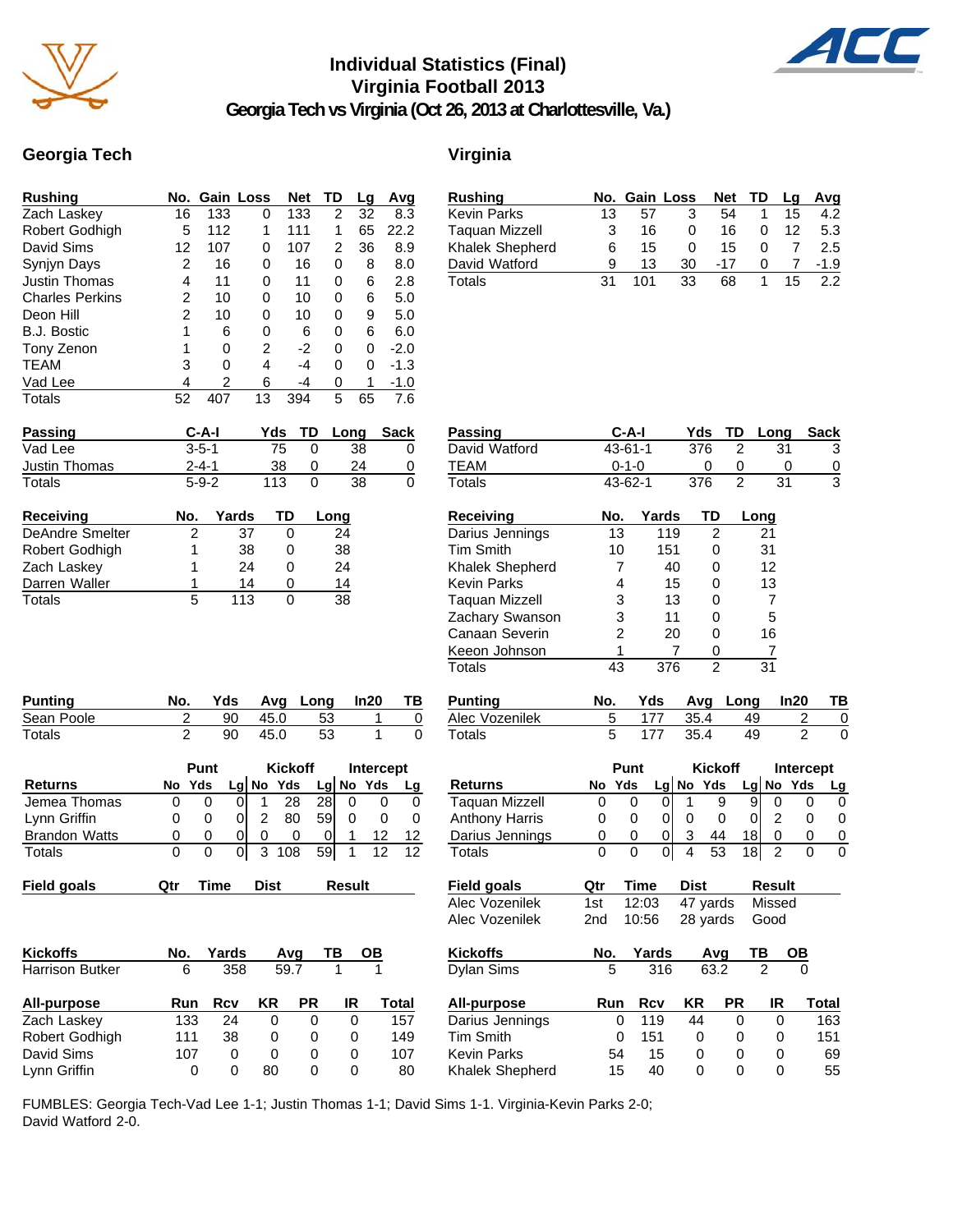

#### **Defensive Statistics (Final) Virginia Football 2013 Georgia Tech vs Virginia (Oct 26, 2013 at Charlottesville, Va.)**



| ## Georgia Tech      | Solo          | Ast           | Total | Sacks-Yds              | <b>TFL-Yds</b> | FF             | <b>FR-Yds</b> | <b>Int-Yds</b> | <b>BrUp</b> | <b>Blks</b> | QBH      |
|----------------------|---------------|---------------|-------|------------------------|----------------|----------------|---------------|----------------|-------------|-------------|----------|
| 14 Jemea Thomas      | 12            | 3             | 15    |                        |                |                |               |                |             |             |          |
| 99 Euclid Cummings   | 6             | 2             | 8     | -                      | $1.0 - 4$      |                |               |                |             |             |          |
| 12 Demond Smith      |               |               |       |                        |                |                |               |                |             |             |          |
| 8 Louis Young        |               | 3             |       |                        | $1.0 - 1$      |                |               |                |             |             |          |
| 93 Emmanuel Dieke    |               | 5             |       | $1.0 - 9$              | $1.0 - 9$      |                |               |                |             |             |          |
| 54 Quayshawn Nealy   | 3             | 3             | 6     |                        |                |                |               |                |             |             |          |
| 11 Brandon Watts     |               | 4             | 6     |                        |                |                |               | $1 - 12$       |             |             |          |
| 23 Domonique Noble   |               |               | 5     |                        |                |                |               |                | 2           |             |          |
| 28 D.J. White        |               | 2             | 5     |                        |                |                |               |                |             |             |          |
| 45 Jeremiah Attaochu | 4             | $\Omega$      | 4     | $2.0 - 21$             | $2.0 - 21$     |                |               |                |             |             |          |
| 40 Paul Davis        |               |               | 4     |                        |                |                |               |                |             |             |          |
| 32 Jabari Hunt-Days  | $\mathcal{P}$ | $\mathcal{P}$ | 4     | -                      |                |                |               |                |             |             |          |
| 35 Tyler Marcordes   |               | 2             | 2     |                        |                |                |               |                |             |             |          |
| 25 Robert Godhigh    |               | 0             |       |                        |                |                |               |                |             |             |          |
| 27 Lynn Griffin      |               | O             |       |                        |                |                |               |                |             |             |          |
| 21 Charles Perkins   | 0             |               |       |                        |                |                |               |                |             |             |          |
| 96 Adam Gotsis       |               |               |       |                        |                |                |               |                |             |             |          |
| Totals               | 52            | 32            | 84    | $3.0 - 30$             | $5.0 - 35$     | $\overline{2}$ | $0-0$         | $1 - 12$       | 6           | $\Omega$    | $\Omega$ |
|                      |               |               |       |                        |                |                |               |                |             |             |          |
| ## Virginia          | Solo          | Ast           |       | <b>Total Sacks-Yds</b> | <b>TFL-Yds</b> | FF             | <b>FR-Yds</b> | Int-Yds        | <b>BrUp</b> | <b>Blks</b> | QBH      |
| 13 Daquan Romero     | 5             | 5             | 10    |                        | $0.5 - 1$      |                |               |                |             |             |          |

|                | 13 Daquan Romero      | 5              | 5              | 10            |           | $0.5 - 1$ |                          |                          |         |                          |   |   |
|----------------|-----------------------|----------------|----------------|---------------|-----------|-----------|--------------------------|--------------------------|---------|--------------------------|---|---|
| 8              | <b>Anthony Harris</b> | $\overline{4}$ | 6              | 10            | ٠         |           |                          | $\overline{\phantom{a}}$ | $2 - 0$ | $\overline{\phantom{0}}$ |   |   |
| 90             | Jake Snyder           | 3              | 5              | 8             |           | $1.5 - 6$ |                          | $\overline{\phantom{0}}$ |         |                          |   |   |
| $\overline{7}$ | Eli Harold            | 4              | 3              |               | -         | -         | $\overline{\phantom{0}}$ | $1 - 0$                  | -       | $\overline{\phantom{0}}$ |   |   |
|                | 93 Donte Wilkins      |                | 6              |               |           |           |                          | $\overline{a}$           |         |                          |   |   |
|                | 27 Rijo Walker        | $\mathcal{P}$  | 4              | 6             | -         | -         |                          |                          |         |                          |   |   |
|                | 88 Max Valles         |                | 5              | 5             |           | $1.0 - 2$ |                          | $1 - 0$                  |         |                          |   |   |
|                | 55 David Dean         | 0              | 5              | 5             |           |           |                          |                          |         |                          |   |   |
|                | 44 Henry Coley        |                | 4              | 4             |           |           |                          |                          |         |                          |   |   |
|                | 21 Brandon Phelps     |                | $\mathbf{0}$   | 3             |           |           |                          | $1 - 0$                  |         |                          |   |   |
|                | 22 DreQuan Hoskey     |                | $\overline{2}$ | 3             |           |           |                          |                          |         |                          |   |   |
|                | 51 Zach Bradshaw      | 0              | $\overline{2}$ | $\mathcal{P}$ |           |           |                          | $\overline{\phantom{0}}$ |         |                          |   |   |
|                | 37 Divante Walker     |                | 0              |               |           |           |                          |                          |         |                          |   |   |
|                | 49 Zachary Swanson    |                | $\Omega$       |               |           |           |                          |                          |         |                          |   |   |
| 17             | Miles Gooch           |                | 0              |               |           |           |                          |                          |         |                          |   |   |
|                | 5H Tim Harris         |                |                |               |           |           |                          |                          |         |                          |   |   |
|                | 40 Darius Lee         |                |                |               |           |           |                          |                          |         |                          |   |   |
|                | 42 Demeitre Brim      |                |                |               |           |           |                          |                          |         |                          |   |   |
|                | <b>Totals</b>         | 26             | 50             | 76            | $0.0 - 0$ | $3.0 - 9$ | $\overline{2}$           | $3-0$                    | $2 - 0$ |                          | 0 | 0 |
|                |                       |                |                |               |           |           |                          |                          |         |                          |   |   |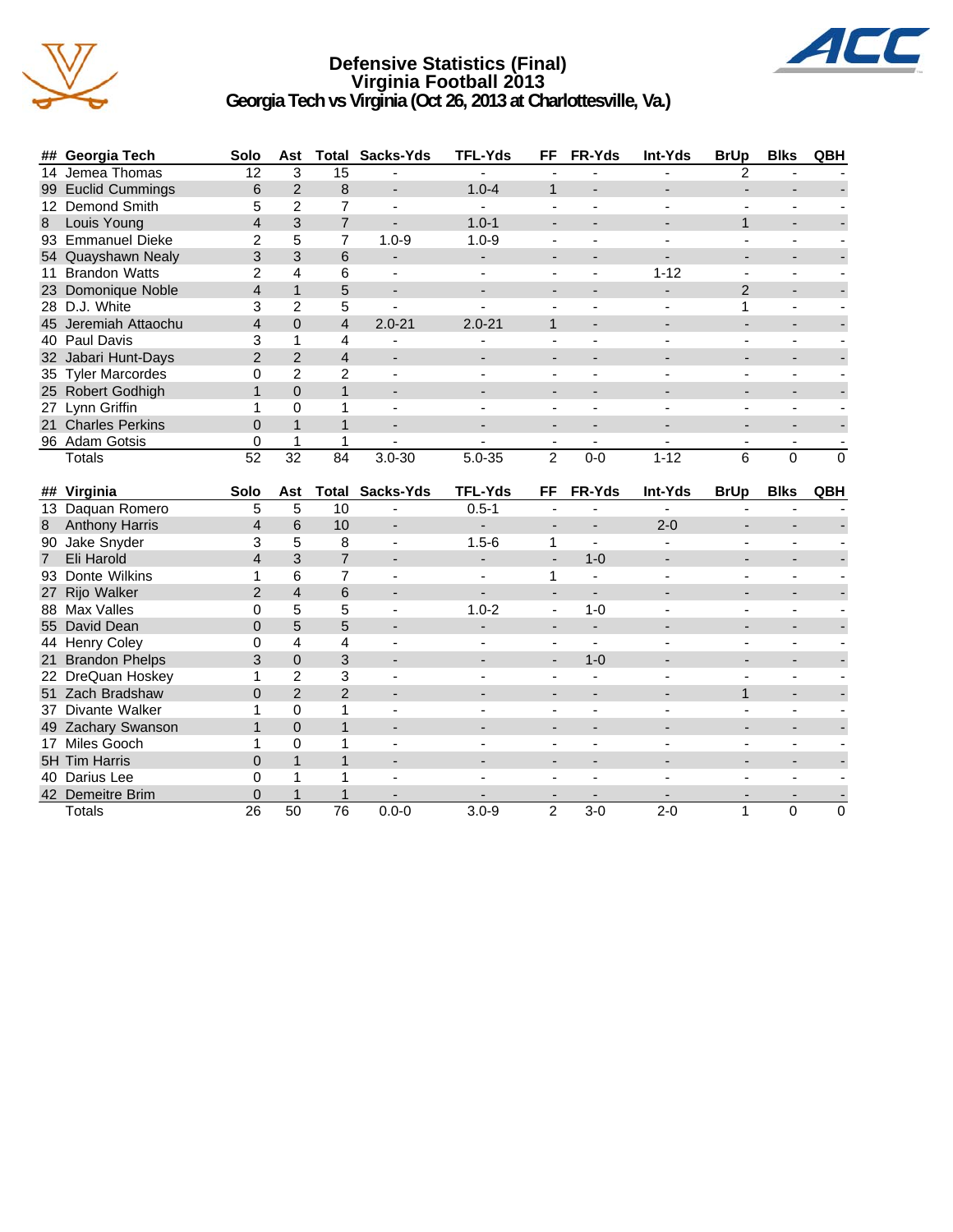

# **Participation Report (Final) Virginia Football 2013**



**Georgia Tech vs Virginia (Oct 26, 2013 at Charlottesville, Va.)**

#### **Georgia Tech**

#### **Virginia**

| <b>Pos</b>  | ##             | <b>OFFENSE</b>         | Pos        | ##             | <b>OFFENSE</b>        |
|-------------|----------------|------------------------|------------|----------------|-----------------------|
| QB          | $\overline{2}$ | Vad Lee                | <b>WR</b>  | 85             | Keeon Johnson         |
| BB          | 20             | David Sims             | <b>WR</b>  | 6              | Darius Jennings       |
| AΒ          | 25             | Robert Godhigh         | LT         | 78             | Morgan Moses          |
| AB          | 10             | Synjyn Days            | LG         | 74             | <b>Conner Davis</b>   |
| <b>WR</b>   | 88             | Darren Waller          | С          | 70             | Luke Bowanko          |
| <b>WR</b>   | 84             | <b>Micheal Summers</b> | RG         | 77             | Jay Whitmire          |
| LT          | 52             | Will Jackson           | RT         | 72             | Eric Smith            |
| LG          | 78             | <b>Trey Braun</b>      | QB         | 5              | David Watford         |
| С           | 50             | Jay Finch              | TВ         | 25             | <b>Kevin Parks</b>    |
| RG          | 70             | Shaquille Mason        | <b>WR</b>  | 20             | <b>Tim Smith</b>      |
| RT          | 79             | <b>Chase Roberts</b>   | ТE         | 49             | Zachary Swanson       |
|             |                |                        |            |                |                       |
| <b>Pos</b>  | ##             | <b>DEFENSE</b>         | Pos        | ##             | <b>DEFENSE</b>        |
| DE          | 45             | Jeremiah Attaochu      | DE         | 90             | Jake Snyder           |
| DT          | 99             | <b>Euclid Cummings</b> | DT         | 93             | Donte Wilkins         |
| ΝT          | 96             | <b>Adam Gotsis</b>     | DT         | 55             | David Dean            |
| DE          | 93             | <b>Emmanuel Dieke</b>  | DE         | $\overline{7}$ | Eli Harold            |
| SAM         | 11             | <b>Brandon Watts</b>   | <b>SLB</b> | 88             | Max Valles            |
| <b>WILL</b> | 54             | Quayshawn Nealy        | <b>MLB</b> | 44             | <b>Henry Coley</b>    |
| CВ          | 8              | Louis Young            | WLB        | 51             | Zach Bradshaw         |
| S           | 23             | Domonique Noble        | CВ         | 5H             | <b>Tim Harris</b>     |
| S           | 12             | Demond Smith           | SS         | 8              | <b>Anthony Harris</b> |
| СB          | 28             | D.J. White             | FS         | 27             | Rijo Walker           |
| CВ          | 14             | Jemea Thomas           | CВ         | 22             | DreQuan Hoskey        |

Georgia Tech: 3-Dennis Andrews, 5-Justin Thomas, 6-Chris Milton, 7-B.J. Bostic, 9-Tony Zenon, 15-DeAndre Smelter, 16-Corey Dennis, 21-Charles Perkins, 22-Broderick Snoddy, 27-Lynn Griffin, 30-Daniel Drummond, 31-Deon Hill, 32-Jabari Hunt-Days, 33-Beau Hankins, 34-Matt Connors, 35-Tyler Marcordes, 37-Zach Laskey, 40-Paul Davis, 43-Kyle Travis, 53-Bryan Chamberlain, 55-Sean Tobin, 56-Anthony Williams, 65-Corey Alford, 77-Thomas O'Reilly, 82-Sean Poole, 87-Harrison Butker, 91-Patrick Gamble, 92-Francis Kallon, 98-Jimmie Kitchen.

Virginia: 2-Dominique Terrell, 3-Billy Skrobacz, 3V-Alec Vozenilek, 4-Taquan Mizzell, 13-Daquan Romero, 15-Matt Johns, 17-Miles Gooch, 21-Brandon Phelps, 23-Khalek Shepherd, 29-D.J. Hill, 37-Divante Walker, 38-Kelvin Rainey, 40-Darius Lee, 41-Connor Wingo-Reeves, 42-Demeitre Brim, 43-Trent Corney, 45-Matt Fortin, 59-Mark Hall, 61-Cody Wallace, 63-Ryan Doull, 65-Ross Burbank, 67-Jackson Matteo, 76-Michael Mooney, 84-Canaan Severin, 86-Jeremy Dollin, 89-Rob Burns, 91-Dylan Sims.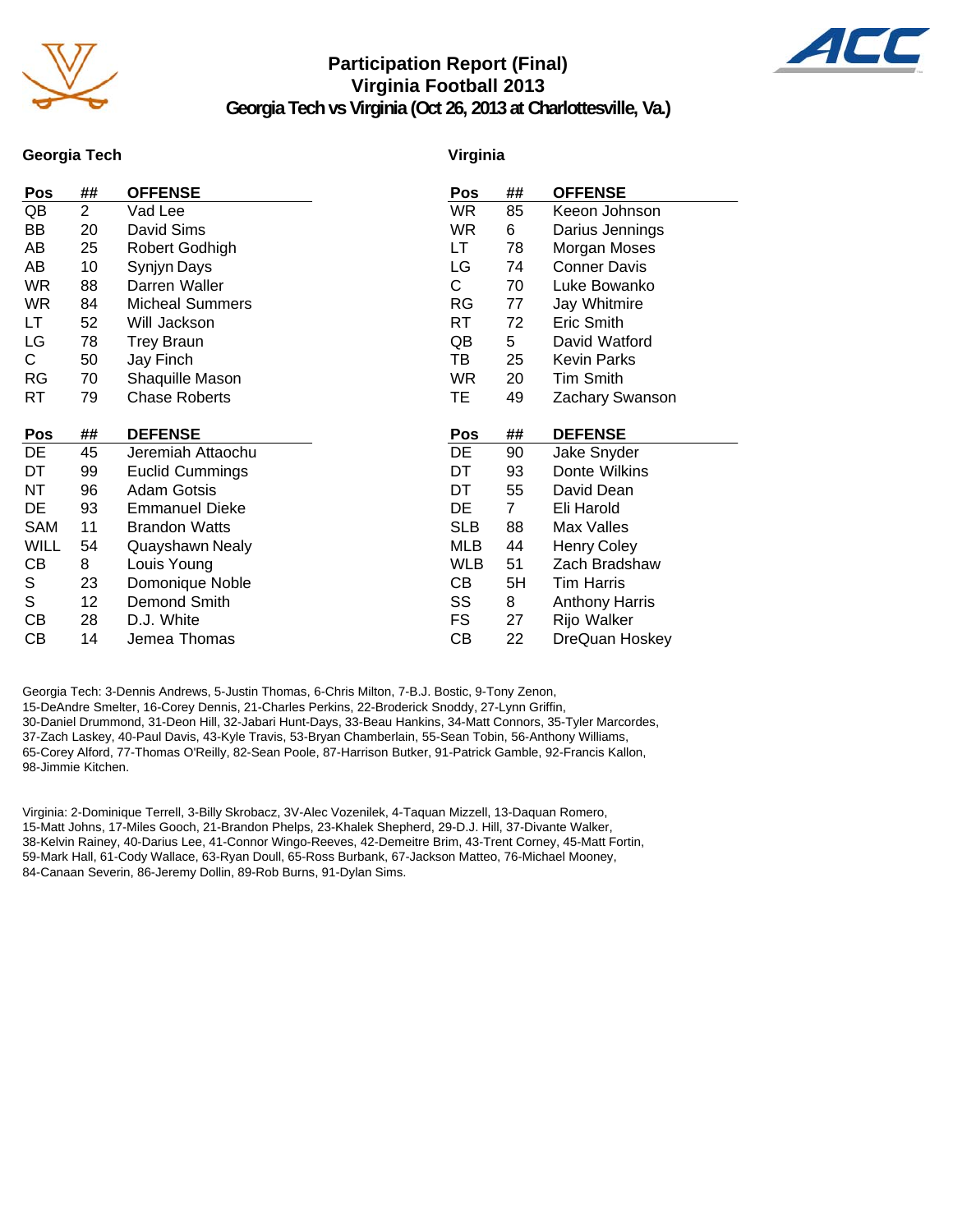

# **Drive Chart (By Team) (Final) Virginia Football 2013**



**Georgia Tech vs Virginia (Oct 26, 2013 at Charlottesville, Va.)**

|           |                 |      | <b>Drive Started</b> |                 |                 | <b>Drive Ended</b> | <b>Consumed</b>          |                    |            |  |
|-----------|-----------------|------|----------------------|-----------------|-----------------|--------------------|--------------------------|--------------------|------------|--|
| Team      | Qtr             | Spot | Time                 | <b>Obtained</b> | Spot            | Time               | <b>How lost</b>          | <b>PI</b><br>- Yds | <b>TOP</b> |  |
| GT        | 1st             | G27  | 15:00                | Kickoff         | V <sub>00</sub> | 13:55              | <i><b>*TOUCHDOWN</b></i> | $3 - 73$           | 1:05       |  |
| GT        |                 | G29  | 12:03                | Missed FG       | G37             | 10:47              | Fumble                   | $3 - 8$            | 1:16       |  |
| GT        |                 | G10  | 08:24                | Downs           | IG45            | 06:04              | Fumble                   | $5 - 35$           | 2:20       |  |
| GT        |                 | G06  | 04:02                | Punt            | G45             | 02:15              | Punt                     | $4 - 39$           | 1:47       |  |
| GT        | 2 <sub>nd</sub> | lV41 | 10:56                | Kickoff         | V <sub>0</sub>  | 07:41              | *TOUCHDOWN               | 7 - 41             | $3:15$ .   |  |
| GT        |                 | G25  | 04:24                | Kickoff         | V39             | 02:25              | Fumble                   | $5 - 36$           | 1:59       |  |
| GT        |                 | G21  | 01:30                | Punt            | V46             | 00:43              | Interception             | 7 - 33             | 0:47       |  |
| GT        | 3rd             | V36  | 12:07                | Punt            | lV31            | 10:08              | Interception             | $4 - 5$            | 1:59       |  |
| GT        |                 | G38  | 06:53                | Punt            | V <sub>0</sub>  | 04:54              | <i>*</i> TOUCHDOWN       | $5 - 62$           | 1:59       |  |
| <b>GT</b> | 4th             | G21  | 14:45                | Kickoff         | V <sub>00</sub> | 12:46              | *TOUCHDOWN               | $4 - 79$           | 1:59       |  |
| GT        |                 | G17  | 10:13                | Punt            | G32             | 06:34              | Punt                     | 6<br>- 15          | 3:39       |  |
| GT        |                 | G25  | 03:23                | Kickoff         | V <sub>00</sub> | 01:55              | <i><b>*TOUCHDOWN</b></i> | $5 - 75$           | 1:28       |  |
| GT        |                 | V30  | 01:43                | Interception    | V34             | 00:00              | End of half              | 3<br>(4)<br>٠.     | 1:43       |  |

|                        | 1st     | 2nd     | 3rd     | 4th     | 1st     | 2nd   |       |
|------------------------|---------|---------|---------|---------|---------|-------|-------|
| Georgia Tech           | Qtr     | Qtr     | Qtr     | Qtr     | Half    | Half  | Total |
| Time of possession     | 06:28   | 06:01   | 03:58   | 08:49   | 12:29   | 12:47 | 25:16 |
| 3rd down conversions   | 1-3     | $2 - 2$ | $1 - 2$ | $3 - 5$ | $3 - 5$ | 4-7   | 7-12  |
| Average field position | G18     | G35     | V49     | G33     | G25     | G39   | G31   |
| 4th down conversions   | $0 - 0$ | 0-0     | ი-1     | $0 - 0$ | $0 - 0$ | 0-1   | 0-1   |

|           |                 |                 |       | <b>Drive Started</b> |                 | <b>Drive Ended</b> | <b>Consumed</b>          |                           |            |
|-----------|-----------------|-----------------|-------|----------------------|-----------------|--------------------|--------------------------|---------------------------|------------|
| Team      | Qtr             | Spot            | Time  | <b>Obtained</b>      | Spot            | Time               | <b>How lost</b>          | - Yds<br>ΡI               | <b>TOP</b> |
| VA        | 1st             | V35             | 13:55 | Kickoff              | G29             | 12:03              | Missed FG                | 36<br>9<br>$\blacksquare$ | 1:52       |
| <b>VA</b> |                 | G37             | 10:47 | Fumble               | IG10            | 08:24              | Downs                    | 7 - 27                    | 2:23       |
| VA        |                 | G45             | 06:04 | Fumble               | G39             | 04:02              | Punt                     | 3<br>- 6                  | 2:02       |
| <b>VA</b> |                 | V <sub>02</sub> | 02:15 | Punt                 | IG11            | 10:56              | *FIELD GOAL              | 13<br>87<br>$\sim$        | 6:19.      |
| VA        | 2 <sub>nd</sub> | V27             | 07:41 | Kickoff              | G00             | 04:24              | *TOUCHDOWN               | 10 <sup>°</sup><br>$-73$  | $3:17$ .   |
| <b>VA</b> |                 | V39             | 02:25 | Fumble               | V43             | 01:30              | Punt                     | $3 - 4$                   | 0:55       |
| VA        |                 | V41             | 00:43 | Interception         | G <sub>01</sub> | 00:00              | End of half              | 7 - 58                    | 0:43       |
| <b>VA</b> | 3rd             | V12             | 15:00 | Kickoff              | V <sub>15</sub> | 12:07              | Punt                     | $5 - 3$                   | 2:53       |
| VA        |                 | V <sub>04</sub> | 10:08 | Interception         | V24             | 06:53              | Punt                     | $-20$<br>6                | 3:15       |
| <b>VA</b> |                 | V <sub>12</sub> | 04:54 | Kickoff              | G00             | 14:45              | <i><b>*TOUCHDOWN</b></i> | 12 <sup>°</sup><br>- 88   | 5:09       |
| VA        | 4th             | IV19            | 12:46 | Kickoff              | V34             | 10:13              | Punt                     | 6<br>- 15                 | 2:33       |
| <b>VA</b> |                 | V31             | 06:34 | Punt                 | G00             | 03:23              | *TOUCHDOWN               | 12 <sup>°</sup><br>- 69   | 3:11.      |
| VA        |                 | V25             | 01:55 | Kickoff              | V <sub>25</sub> | 01:43              | Interception             | $2 - 0$                   | 0:12       |

|                        | 1st     | 2nd     | 3rd     | 4th     | 1st    | 2nd      |          |
|------------------------|---------|---------|---------|---------|--------|----------|----------|
| Virginia               | Qtr     | Qtr     | Qtr     | Qtr     | Half   | Half     | Total    |
| Time of possession     | 08:32   | 08:59   | 11:02   | 06:11   | 17:31  | 17:13    | 34:44    |
| 3rd down conversions   | $2 - 5$ | $3 - 5$ | $1 - 4$ | $3-6$   | $5-10$ | $4 - 10$ | $9 - 20$ |
| Average field position | V38     | V35     | V09     | V25     | V37    | V17      | V28      |
| 4th down conversions   | 0-1     | 0-0     | 0-0     | $2 - 2$ | ი-1    | $2 - 2$  | $2 - 3$  |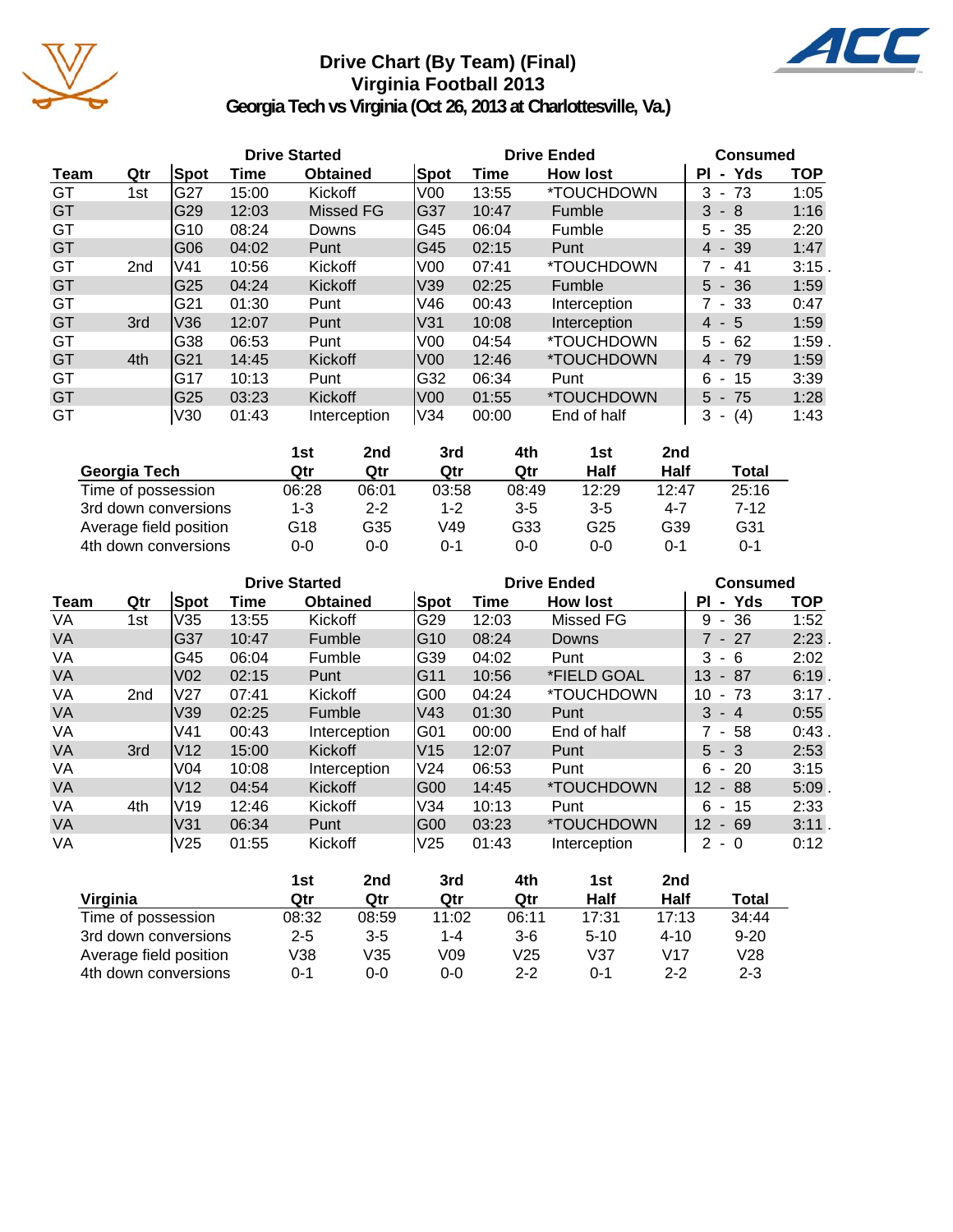

# **Drive Chart (By Quarter) (Final) Virginia Football 2013**



**Georgia Tech vs Virginia (Oct 26, 2013 at Charlottesville, Va.)**

|           |                 |                 |       | <b>Drive Started</b> |                 | <b>Drive Ended</b> | <b>Consumed</b> |                                              |            |
|-----------|-----------------|-----------------|-------|----------------------|-----------------|--------------------|-----------------|----------------------------------------------|------------|
| Team      | Qtr             | <b>Spot</b>     | Time  | <b>Obtained</b>      | Spot            | Time               | <b>How lost</b> | PI - Yds                                     | <b>TOP</b> |
| GT        | 1st             | G27             | 15:00 | Kickoff              | V <sub>00</sub> | 13:55              | *TOUCHDOWN      | $3 - 73$                                     | 1:05       |
| <b>VA</b> |                 | V35             | 13:55 | Kickoff              | G29             | 12:03              | Missed FG       | 9<br>$-36$                                   | 1:52       |
| GT        |                 | G29             | 12:03 | Missed FG            | G37             | 10:47              | Fumble          | 3<br>8<br>$\blacksquare$                     | 1:16       |
| <b>VA</b> |                 | G37             | 10:47 | Fumble               | G10             | 08:24              | Downs           | $7 - 27$                                     | 2:23       |
| GT        |                 | G10             | 08:24 | Downs                | G45             | 06:04              | Fumble          | $-35$<br>5                                   | 2:20       |
| VA        |                 | G45             | 06:04 | Fumble               | G39             | 04:02              | Punt            | 3<br>$-6$                                    | 2:02       |
| GT        |                 | G06             | 04:02 | Punt                 | G45             | 02:15              | Punt            | 39<br>4<br>$\blacksquare$                    | 1:47       |
| VA        |                 | V <sub>02</sub> | 02:15 | Punt                 | G11             | 10:56              | *FIELD GOAL     | 13<br>$-87$                                  | 6:19.      |
| GT        | 2 <sub>nd</sub> | V <sub>41</sub> | 10:56 | Kickoff              | V <sub>00</sub> | 07:41              | *TOUCHDOWN      | $-41$<br>$\overline{7}$                      | 3:15.      |
| VA        |                 | V27             | 07:41 | Kickoff              | G <sub>00</sub> | 04:24              | *TOUCHDOWN      | 10<br>73<br>$\overline{\phantom{a}}$         | 3:17.      |
| GT        |                 | G25             | 04:24 | Kickoff              | V39             | 02:25              | Fumble          | 5<br>36<br>$\blacksquare$                    | 1:59       |
| VA        |                 | V39             | 02:25 | Fumble               | V43             | 01:30              | Punt            | 3<br>$-4$                                    | 0:55       |
| GТ        |                 | G21             | 01:30 | Punt                 | V46             | 00:43              | Interception    | $7 -$<br>33                                  | 0:47       |
| VA        |                 | V <sub>41</sub> | 00:43 | Interception         | G <sub>01</sub> | 00:00              | End of half     | $7 - 58$                                     | $0:43$ .   |
| VA        | 3rd             | V12             | 15:00 | Kickoff              | V15             | 12:07              | Punt            | 5<br>$-3$                                    | 2:53       |
| GT        |                 | V36             | 12:07 | Punt                 | V31             | 10:08              | Interception    | $-5$<br>4                                    | 1:59       |
| VA        |                 | V04             | 10:08 | Interception         | V24             | 06:53              | Punt            | 6<br>20                                      | 3:15       |
| GT        |                 | G38             | 06:53 | Punt                 | V <sub>00</sub> | 04:54              | *TOUCHDOWN      | 5<br>62<br>$\blacksquare$                    | 1:59.      |
| VA        |                 | V12             | 04:54 | Kickoff              | G <sub>00</sub> | 14:45              | *TOUCHDOWN      | 12<br>88<br>$\blacksquare$                   | 5:09.      |
| <b>GT</b> | 4th             | G21             | 14:45 | Kickoff              | V <sub>00</sub> | 12:46              | *TOUCHDOWN      | $4 - 79$                                     | 1:59       |
| VA        |                 | V19             | 12:46 | Kickoff              | V34             | 10:13              | Punt            | 6<br>15<br>$\sim$                            | 2:33       |
| GT        |                 | G17             | 10:13 | Punt                 | G32             | 06:34              | Punt            | 6<br>$-15$                                   | 3:39       |
| VA        |                 | V31             | 06:34 | Punt                 | G00             | 03:23              | *TOUCHDOWN      | 69<br>12                                     | 3:11.      |
| GT        |                 | G25             | 03:23 | Kickoff              | V <sub>00</sub> | 01:55              | *TOUCHDOWN      | $5 - 75$                                     | 1:28       |
| VA        |                 | V25             | 01:55 | Kickoff              | V25             | 01:43              | Interception    | $\overline{2}$<br>$\Omega$<br>$\blacksquare$ | 0:12       |
| <b>GT</b> |                 | V30             | 01:43 | Interception         | V34             | 00:00              | End of half     | $3 - (4)$                                    | 1:43       |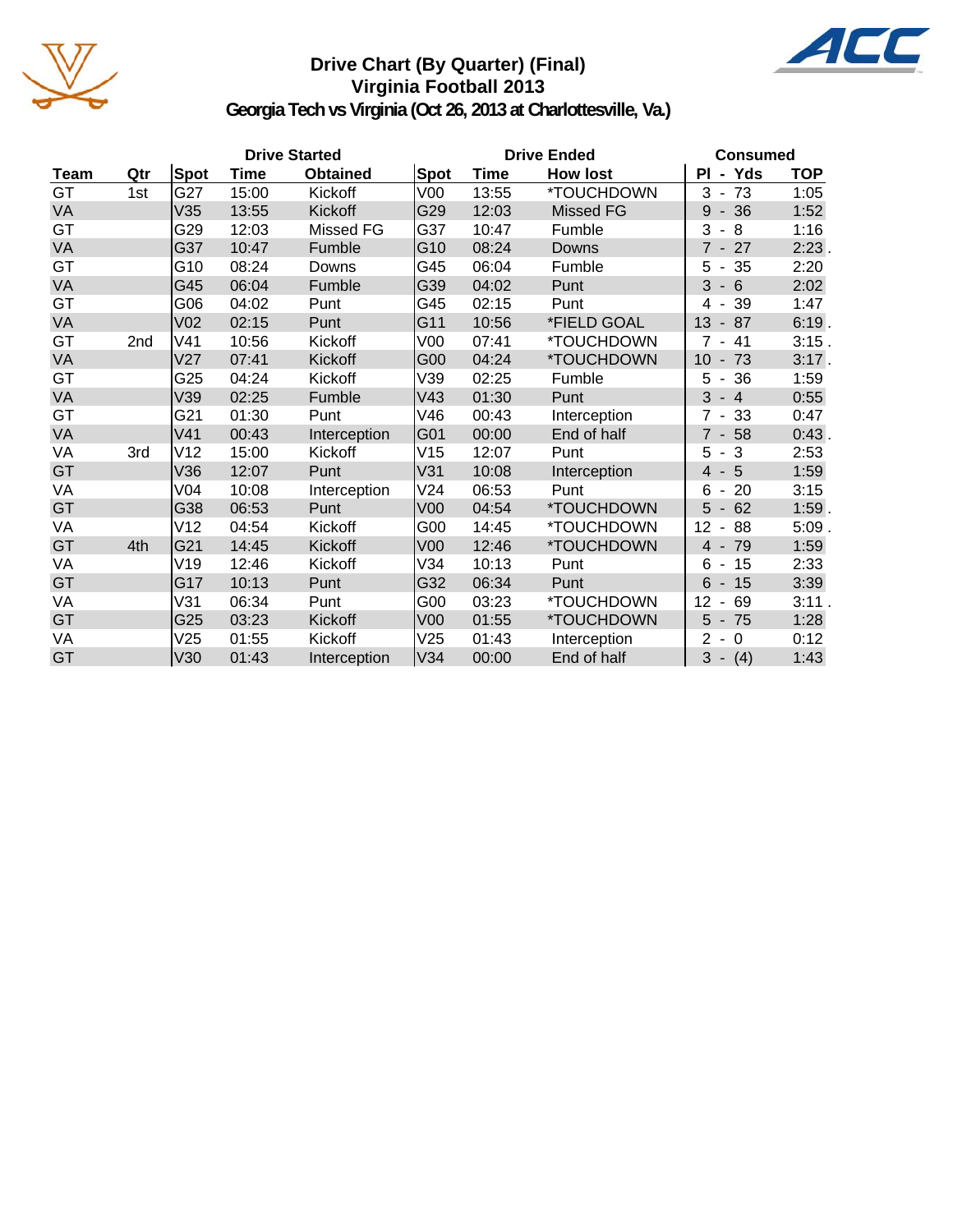

**Play-by-Play Summary (1st quarter) Georgia Tech vs Virginia (Oct 26, 2013 at Charlottesville, Va.)**



|                  |                          |                                | UVa wins toss, defers. GT to receive and defend south end zone                                                                                                              |                |
|------------------|--------------------------|--------------------------------|-----------------------------------------------------------------------------------------------------------------------------------------------------------------------------|----------------|
|                  | 1-10 GT 35<br>1-10 GT 35 |                                | Clock 15:00.<br>VA ball on VA35.                                                                                                                                            |                |
|                  |                          |                                | Sims, D kickoff 56 yards to the GT9, Thomas, Je. return 28 yards to the GT37 (Walker, D),<br>PENALTY GT illegal block 10 yards to the GT27, 1st and 10, GT ball on GT27.    |                |
|                  | 1-10 GT 27               |                                | Sims, D. rush for 2 yards to the GT29 (Coley, H; Wilkins, D).                                                                                                               |                |
| 2-8              | GT 29                    |                                | Godhigh, R. rush for 35 yards to the VA36, 1ST DOWN GT, out-of-bounds (Walker, R).                                                                                          | R1             |
| 1-G              | 1-10 VA 36<br>VA 03      |                                | Sims, D. rush for 36 yards to the VA0, 1ST DOWN GT, TOUCHDOWN, clock 13:55.<br>Butker, H. kick attempt good.                                                                | R <sub>2</sub> |
|                  |                          |                                | Georgia Tech 7, Virginia 0                                                                                                                                                  |                |
|                  |                          |                                | 3 plays, 73 yards, 1:05                                                                                                                                                     |                |
|                  |                          | VIRGINIA drive start at 13:55. | Butker, H. kickoff 60 yards to the VA5, out-of-bounds, VA ball on VA35.                                                                                                     |                |
|                  |                          | 1-10 VA 35                     | Watford, D pass complete to Johnson, K for 7 yards to the VA42 (White, D.).                                                                                                 |                |
|                  | $2 - 3$                  | VA 42                          | Parks, K rush for 3 yards to the VA45, 1ST DOWN VA (Watts, B.; Young, L.).                                                                                                  | R <sub>1</sub> |
|                  |                          | 1-10 VA 45                     | Watford, D pass incomplete to Smith, T, dropped pass.                                                                                                                       |                |
|                  |                          | 2-10 VA 45                     | Watford, D pass complete to Jennings, D for 10 yards to the GT45, 1ST DOWN VA (Thomas,<br>Je.).                                                                             | P <sub>2</sub> |
|                  |                          | 1-10 GT 45<br>1-10 GT 32       | Parks, K rush for 13 yards to the GT32, 1ST DOWN VA (Thomas, Je.).<br>Watford, D rush for 3 yards to the GT29, fumble by Watford, D recovered by VA Watford, D              | R3             |
|                  | $2 - 7$                  | GT 29                          | at GT29.<br>Watford, D pass incomplete to Burns, R.                                                                                                                         |                |
|                  | $3 - 7$                  | GT 29                          | Watford, D pass incomplete to Jennings, D.                                                                                                                                  |                |
|                  | 4-7                      | GT 29                          | Vozenilek, A field goal attempt from 47 MISSED - wide right, spot at GT29, clock 12:03.                                                                                     |                |
|                  |                          |                                | 9 plays, 36 yards, 1:52<br><b>GEORGIA TECH drive start at 12:03.</b>                                                                                                        |                |
|                  | 1-10 GT 29               |                                | Sims, D. rush for 3 yards to the GT32 (Harold, E).                                                                                                                          |                |
| $2 - 7$          | GT 32                    |                                | Hill, D. rush for 1 yard to the GT33 (Dean, D; Harold, E).                                                                                                                  |                |
| $3-6$            | GT 33                    |                                | Sims, D. rush for 4 yards to the GT37, fumble forced by Wilkins, D, fumble by Sims, D.<br>recovered by VA Harold, E at GT37.                                                |                |
|                  |                          |                                | 3 plays, 8 yards, 1:16                                                                                                                                                      |                |
|                  |                          | VIRGINIA drive start at 10:47. |                                                                                                                                                                             |                |
|                  |                          | 1-10 GT 37                     | PENALTY VA false start (Swanson, Z) 5 yards to the GT42.                                                                                                                    |                |
|                  | 2-8                      | 1-15 GT 42<br>GT 35            | Watford, D pass complete to Mizzell, T for 7 yards to the GT35 (Nealy, Q.;Dieke, E.).<br>Parks, K rush for no gain to the GT35 (Cummings, E.; Watts, B.).                   |                |
|                  | $3-8$                    | GT 35                          | Watford, D pass complete to Severin, C for 16 yards to the GT19, 1ST DOWN VA,                                                                                               | P4             |
|                  |                          |                                | out-of-bounds.                                                                                                                                                              |                |
|                  | $2 - 3$                  | 1-10 GT 19<br>GT 12            | Watford, D rush for 7 yards to the GT12 (Noble, D.; Smith, D.).<br>Parks, K rush for loss of 3 yards to the GT15, fumble by Parks, K recovered by VA Parks,                 |                |
|                  |                          |                                | K at GT15.                                                                                                                                                                  |                |
|                  | 3-6                      | GT 15                          | Watford, D pass incomplete to Johnson, K.                                                                                                                                   |                |
|                  | 4-6                      | GT 15                          | PENALTY GT offside 5 yards to the GT10.                                                                                                                                     |                |
|                  | 4-1                      | GT 10                          | Watford, D pass incomplete to Skrobacz, B.<br>7 plays, 27 yards, 2:23                                                                                                       |                |
|                  |                          |                                | <b>GEORGIA TECH drive start at 08:24.</b>                                                                                                                                   |                |
|                  | 1-10 GT 10               |                                | PENALTY GT false start (Days, S.) 5 yards to the GT5.                                                                                                                       |                |
| $1 - 15$<br>2-11 | GT 05<br>GT 09           |                                | Laskey, Z. rush for 4 yards to the GT9 (Harold, E).<br>Laskey, Z. rush for 6 yards to the GT15 (Valles, M; Walker, R).                                                      |                |
| 3-5              | GT 15                    |                                | Lee, V. pass complete to Smelter, D. for 24 yards to the GT39, 1ST DOWN GT (Harris, A).                                                                                     | P3             |
| $1 - 10$         | GT 39                    |                                | Laskey, Z. rush for 5 yards to the GT44 (Snyder, J; Valles, M).                                                                                                             |                |
| $2 - 5$          | GT 44                    |                                | Lee, V. rush for 1 yard to the GT45, fumble forced by Snyder, J, fumble by Lee, V.                                                                                          |                |
|                  |                          |                                | recovered by VA Valles, M at GT45.<br>5 plays, 35 yards, 2:20                                                                                                               |                |
|                  |                          | VIRGINIA drive start at 06:04. |                                                                                                                                                                             |                |
|                  |                          | 1-10 GT 45                     | Shepherd, K rush for no gain to the GT45 (Thomas, Je.).                                                                                                                     |                |
|                  | $2 - 10$<br>3-6          | GT 45<br>GT 41                 | Watford, D pass complete to Mizzell, T for 4 yards to the GT41 (Thomas, Je.).<br>Watford, D pass complete to Mizzell, T for 2 yards to the GT39, out-of-bounds (White, D.). |                |
|                  | 44                       | GT 39                          | Vozenilek, A punt 33 yards to the GT6, downed.                                                                                                                              |                |
|                  |                          |                                | 3 plays, 6 yards, 2:02                                                                                                                                                      |                |
|                  |                          |                                | GEORGIA TECH drive start at 04:02.                                                                                                                                          |                |
| 1-10<br>$1 - 10$ | GT 06<br>GT 38           |                                | Laskey, Z. rush for 32 yards to the GT38, 1ST DOWN GT (Hoskey, D; Harris, T).<br>Laskey, Z. rush for 1 yard to the GT39 (Wilkins, D;Bradshaw, Z).                           | R4             |
| $2-9$            | GT 39                    |                                | Lee, V. pass incomplete to Waller, D. (Bradshaw, Z).                                                                                                                        |                |
| $3-9$            | GT 39                    |                                | Laskey, Z. rush for 6 yards to the GT45 (Romero, D).                                                                                                                        |                |
| $4 - 3$          | GT 45                    |                                | Poole, S. punt 53 yards to the VA2, downed.<br>4 plays, 39 yards, 1:47                                                                                                      |                |
|                  |                          | VIRGINIA drive start at 02:15. |                                                                                                                                                                             |                |

| 1-10 VA 02 | Shepherd, K rush for no gain to the VA2 (Dieke, E.; Hunt-Days, J.). |
|------------|---------------------------------------------------------------------|
| 2-10 VA 02 | Shepherd, K rush for 7 yards to the VA9 (Dieke, E.).                |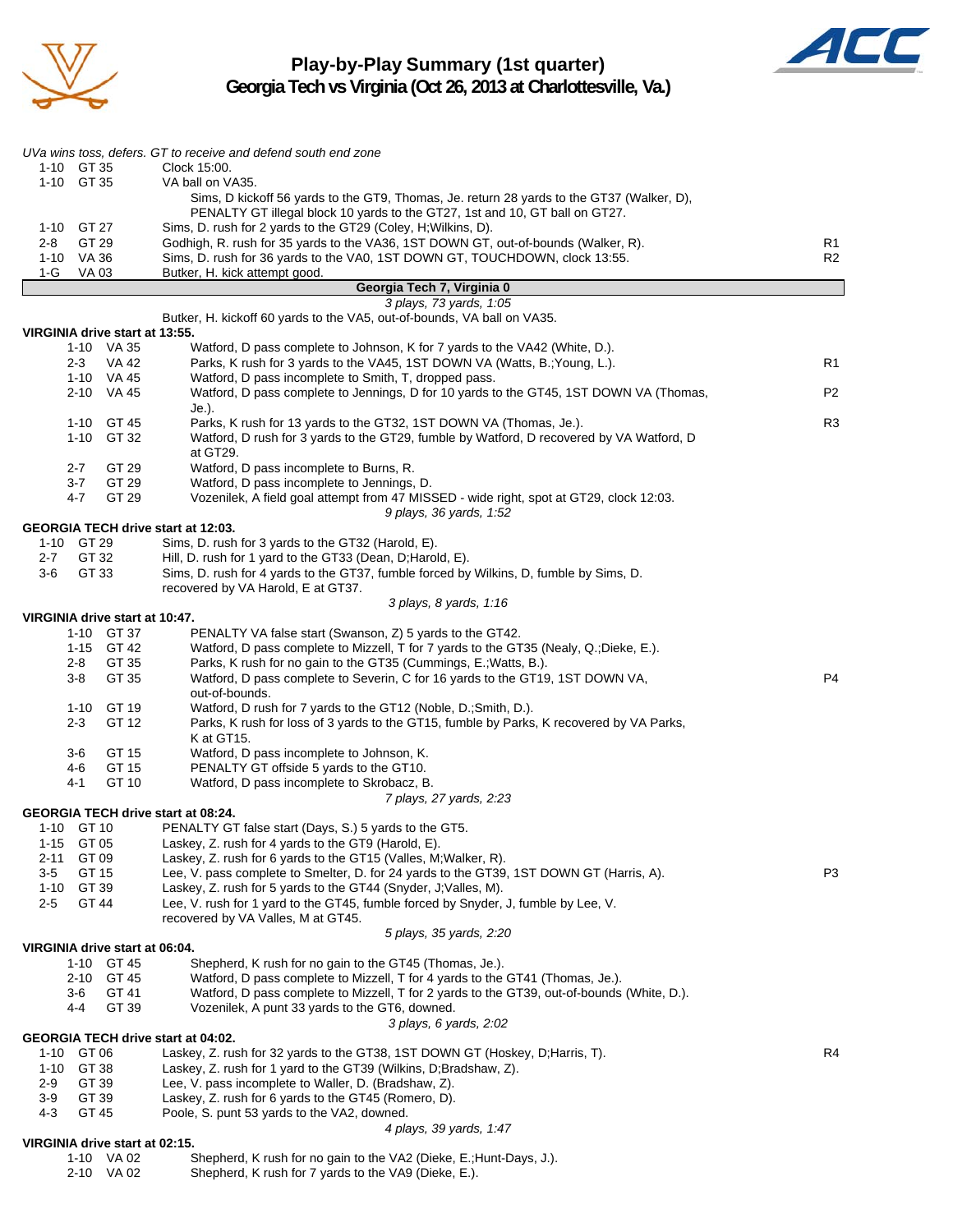

# **Play-by-Play Summary (1st quarter) Georgia Tech vs Virginia (Oct 26, 2013 at Charlottesville, Va.)**



| 1-10<br><b>END OF 1st QUARTER: Georgia Tech 7, Virginia 0</b> |              |                                                                                                 |                |  |  |  |  |
|---------------------------------------------------------------|--------------|-------------------------------------------------------------------------------------------------|----------------|--|--|--|--|
|                                                               | <b>VA 27</b> | Je.).<br>Clock 00:00.                                                                           |                |  |  |  |  |
| 1-10                                                          | VA 16        | Je.).<br>Watford, D pass complete to Shepherd, K for 11 yards to the VA27, 1ST DOWN VA (Thomas, | P <sub>6</sub> |  |  |  |  |
| 3-3                                                           | VA 09        | Watford, D pass complete to Jennings, D for 7 yards to the VA16, 1ST DOWN VA (Thomas,           | P5             |  |  |  |  |

|                        |       | Time  |   | 1st Downs |         | <b>Conversions</b> |                |                   |                  |
|------------------------|-------|-------|---|-----------|---------|--------------------|----------------|-------------------|------------------|
| <b>Quarter Summary</b> | Score | Poss  |   |           | 3rd     | 4th                | <b>Rushing</b> | Passing           | <b>Penalties</b> |
| Georgia Tech           |       | 06:28 | 3 |           | $1 - 3$ | $0 - 0$            | 13-136         | $1 - 2 - 0 - 24$  | $3 - 20$         |
| Virginia               |       | 08:32 |   |           | $1 - 4$ | $0 - 1$            | $9 - 30$       | $8 - 13 - 0 - 64$ | $1-5$            |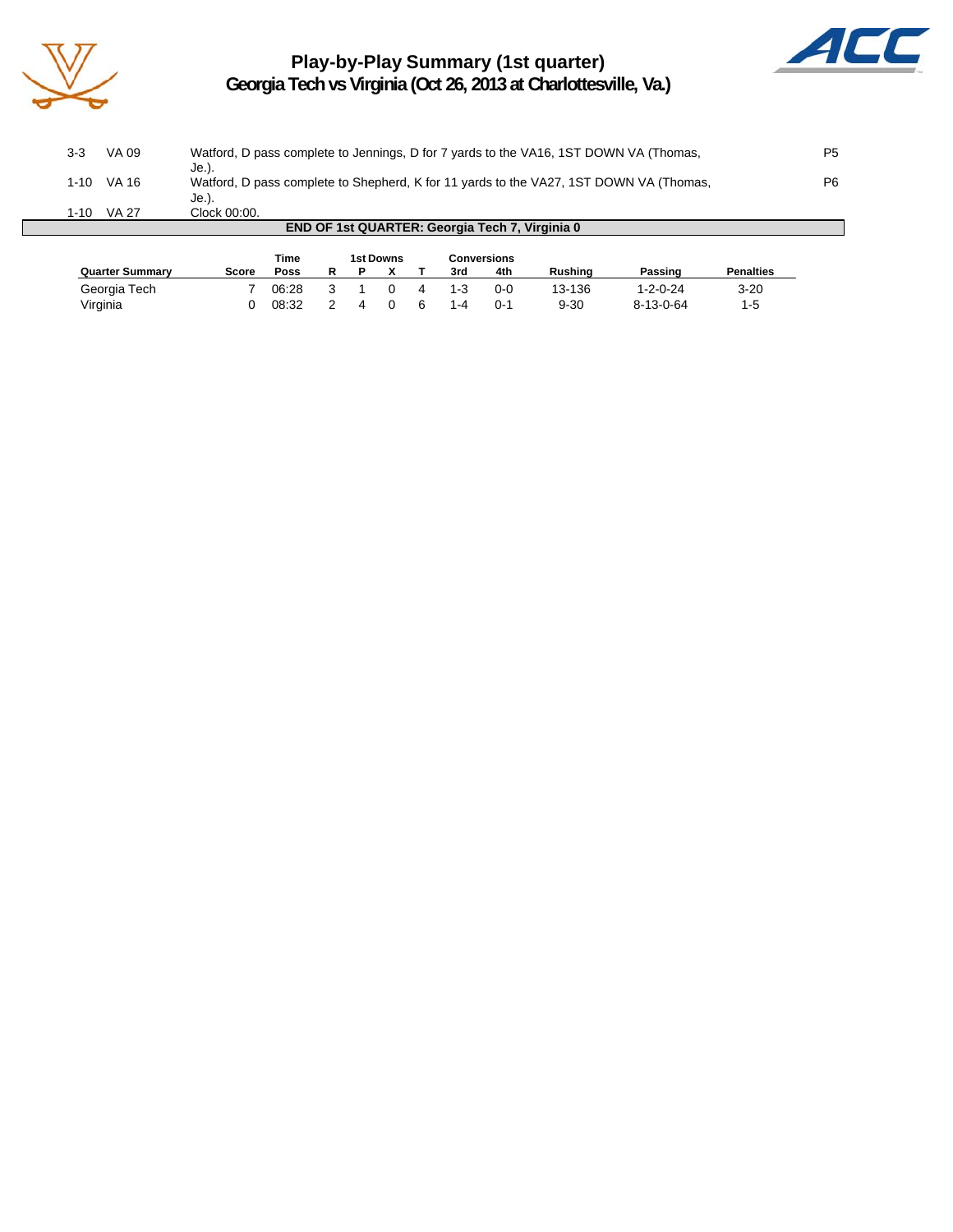

## **Quickie Statistics (1st quarter only) Georgia Tech vs Virginia (Oct 26, 2013 at Charlottesville, Va.)**



| GT          | ٧A           |
|-------------|--------------|
|             | O            |
| 4           | 6            |
| 13-136      | $9 - 30$     |
| 24          | 64           |
| $2 - 1 - 0$ | $13 - 8 - 0$ |
| 15-160      | 22-94        |
| $0 - 0$     | $0-0$        |
| $0 - 0$     | $0-0$        |
| $1 - 28$    | $0-0$        |
| $0 - 0$     | $0-0$        |
| 1-53.0      | $1 - 33.0$   |
| $2 - 2$     | $2 - 0$      |
| $3 - 20$    | $1 - 5$      |
| 06:28       | 08:32        |
| $1$ of $3$  | 2 of 5       |
| $0$ of $0$  | $0$ of 1     |
|             |              |

#### **Georgia Tech Virginia**

| <b>Rushing</b>         | No. Gain Loss<br><b>TD</b><br><b>Net</b><br>Avg<br>Lg       | <b>Rushing</b>                           | No. Gain Loss        | <b>Net</b><br>TD                       | Avg<br>Lg             |
|------------------------|-------------------------------------------------------------|------------------------------------------|----------------------|----------------------------------------|-----------------------|
| Zach Laskey            | 54<br>54<br>32<br>6<br>$\Omega$<br>9.0<br>$\Omega$          | <b>Kevin Parks</b><br>4                  | 16                   | 3<br>13<br>$\Omega$                    | 13<br>3.2             |
| David Sims             | 45<br>0<br>45<br>36<br>11.2<br>4<br>1                       | $\overline{\mathbf{c}}$<br>David Watford | 10                   | 10<br>$\mathbf 0$<br>0                 | $\overline{7}$<br>5.0 |
| <b>Robert Godhigh</b>  | 35<br>$\Omega$<br>35<br>$\Omega$<br>35<br>35.0<br>1         | 3<br><b>Khalek Shepherd</b>              | $\overline{7}$       | $\overline{7}$<br>$\Omega$<br>$\Omega$ | $\overline{7}$<br>2.3 |
| Deon Hill              | $\Omega$<br>1<br>1<br>$\Omega$<br>1<br>1<br>1.0             |                                          |                      |                                        |                       |
| <b>Passing</b>         | $C-A-I$<br>TD.<br>Yds<br><b>Sack</b><br>Long                | <b>Passing</b>                           | $C-A-I$              | <b>TD</b><br>Yds                       | <b>Sack</b><br>Long   |
| Vad Lee                | 24<br>$1 - 2 - 0$<br>$\Omega$<br>24<br>$\Omega$             | David Watford                            | $8 - 13 - 0$         | $\Omega$<br>64                         | 16<br>$\Omega$        |
| <b>Receiving</b>       | TD<br>Yards<br>No.<br>Long                                  | <b>Receiving</b><br>No.                  | Yards                | <b>TD</b><br>Long                      |                       |
| <b>DeAndre Smelter</b> | $\overline{24}$<br>$\Omega$<br>24                           | <b>Taquan Mizzell</b>                    | $\overline{3}$<br>13 | $\Omega$<br>7                          |                       |
|                        |                                                             | Darius Jennings                          | 2<br>17              | 10<br>0                                |                       |
|                        |                                                             | Canaan Severin                           | 16                   | 16<br>0                                |                       |
|                        |                                                             | <b>Khalek Shepherd</b>                   | 11                   | $\Omega$<br>11                         |                       |
| <b>Punting</b>         | Yds<br><u>ТВ</u><br>No.<br>In20<br>Long<br>Avq              | <b>Punting</b><br>No.                    | Yds                  | Avg<br>Long                            | ln20<br>ТВ            |
| Sean Poole             | 53<br>53.0<br>53<br>$\Omega$                                | Alec Vozenilek                           | $\overline{33}$      | 33.0<br>$\overline{33}$                | $\Omega$              |
| <b>Punt Returns</b>    | <b>TD</b><br>Yards<br>No.<br>Long                           | <b>Punt Returns</b><br>No.               | Yards                | <b>TD</b><br>Long                      |                       |
| <b>Kick Returns</b>    | Yards<br>No.<br>TD<br>Long                                  | <b>Kick Returns</b><br>No.               | Yards                | <b>TD</b><br>Long                      |                       |
| Jemea Thomas           | $\overline{28}$<br>$\Omega$<br>28                           |                                          |                      |                                        |                       |
| <b>Tackles</b>         | <b>Sacks</b><br><b>TFL</b><br>UA-A<br>Total                 | UA-A<br><b>Tackles</b>                   | <b>Total</b>         | <b>Sacks</b>                           | TFL                   |
| Jemea Thomas           | 0.0<br>$6-0$<br>6<br>0.0                                    | Eli Harold<br>$2 - 1$                    | 3                    | 0.0                                    | 0.0                   |
| <b>Emmanuel Dieke</b>  | 3<br>$1 - 2$<br>0.0<br>0.0                                  | $1 - 2$<br>Donte Wilkins                 | 3                    | 0.0                                    | 0.0                   |
| D.J. White             | $\overline{\mathbf{c}}$<br>$2 - 0$<br>0.0<br>0.0            | Jake Snyder<br>$1 - 1$                   | 2                    | 0.0                                    | 0.0                   |
| <b>Brandon Watts</b>   | $\overline{2}$<br>$0 - 2$<br>0.0<br>0.0                     | Rijo Walker<br>$1 - 1$                   | $\overline{2}$       | 0.0                                    | 0.0                   |
| Qtr<br>Time            | <b>Scoring Play</b>                                         |                                          |                      |                                        | V-H                   |
| 13:55<br>1st           | GT - David Sims 36 yd run (Harrison Butker kick), 3-73 1:05 |                                          |                      |                                        | $7 - 0$               |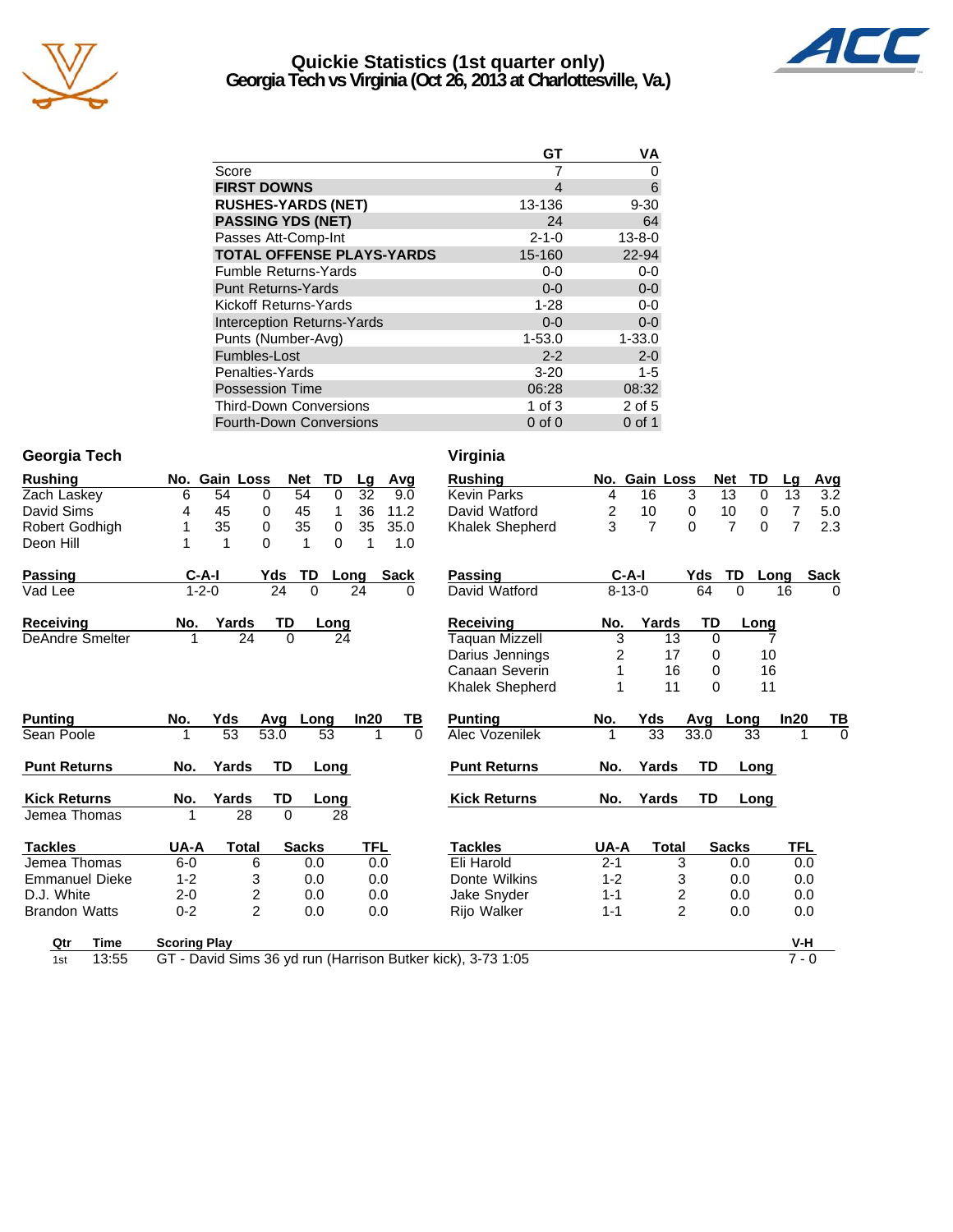

Г

#### **Play-by-Play Summary (2nd quarter) Georgia Tech vs Virginia (Oct 26, 2013 at Charlottesville, Va.)**



|         | 1-10 VA 27   | Start of 2nd quarter, clock 15:00.                                                        |                 |
|---------|--------------|-------------------------------------------------------------------------------------------|-----------------|
|         | $1-10$ VA 27 | Mizzell, T rush for 12 yards to the VA39, 1ST DOWN VA, out-of-bounds (Thomas, Je.).       | R7              |
|         | $1-10$ VA 39 | Watford, D pass complete to Smith, T for 19 yards to the GT42, 1ST DOWN VA, out-of-bounds | X9              |
|         |              | (Smith, D.), PENALTY GT personal foul (Smith, D.) 15 yards to the GT27, 1ST DOWN VA.      |                 |
|         | 1-10 GT 27   | 1st and $10$ .                                                                            |                 |
|         | 1-10 GT 27   | Watford, D pass complete to Smith, T for 8 yards to the GT19 (Young, L.; Hunt-Days, J.).  |                 |
| $2 - 2$ | GT 19        | Watford, D rush for 1 yard to the GT18.                                                   |                 |
| $3 - 1$ | GT 18        | Watford, D rush for 1 yard to the GT17, 1ST DOWN VA (Cummings, E.).                       | R <sub>10</sub> |
|         | 1-10 GT 17   | Mizzell, T rush for 4 yards to the GT13 (Nealy, Q.; Dieke, E.).                           |                 |
| $2 - 6$ | GT 13        | Watford, D pass complete to Jennings, D for 2 yards to the GT11, out-of-bounds.           |                 |
| 3-4     | GT 11        | Mizzell, T rush for no gain to the GT11 (Noble, D.).                                      |                 |
| 4-4     | GT 11        | Vozenilek, A field goal attempt from 28 GOOD, clock 10:56.                                |                 |
|         |              | Georgia Tech 7, Virginia 3                                                                |                 |
|         |              |                                                                                           |                 |

|      |       | 13 plays, 87 yards, 6:19                                                                 |                |
|------|-------|------------------------------------------------------------------------------------------|----------------|
|      |       | Sims, D kickoff 65 vards to the GT0, Griffin, L. return 59 yards to the VA41 (Gooch, M). |                |
|      |       | GEORGIA TECH drive start at 10:56.                                                       |                |
| 1-10 | VA 41 | Godhigh, R. rush for 4 yards to the VA37 (Walker, R; Harris, A).                         |                |
| 2-6  | VA 37 | Days, S. rush for 8 yards to the VA29, 1ST DOWN GT (Harris, A).                          | R <sub>5</sub> |
| 1-10 | VA 29 | Laskey, Z. rush for 2 yards to the VA27 (Harold, E;Dean, D).                             |                |
| 2-8  | VA 27 | Hill, D. rush for 9 yards to the VA18, 1ST DOWN GT, out-of-bounds (Romero, D).           | R <sub>6</sub> |

|         | - - - - - - - - - - - |                                                                             |    |  |  |  |  |  |
|---------|-----------------------|-----------------------------------------------------------------------------|----|--|--|--|--|--|
| 1-G     | VA 03                 | Butker, H. kick attempt good.                                               |    |  |  |  |  |  |
|         | 1-G VA 07             | Laskey, Z. rush for 7 yards to the VA0, TOUCHDOWN, clock 07:41.             |    |  |  |  |  |  |
| $2 - 5$ | VA 13                 | Bostic, B. rush for 6 yards to the VA7, 1ST DOWN GT (Romero, D; Harris, A). | R7 |  |  |  |  |  |
| 1-10    | VA 18                 | Laskey, Z. rush for 5 yards to the VA13 (Coley, H; Romero, D).              |    |  |  |  |  |  |

#### **Georgia Tech 14, Virginia 3** *7 plays, 41 yards, 3:15*

Butker, H. kickoff 52 yards to the VA13, Jennings, D return 14 yards to the VA27 (Davis,

P.). **VIRGINIA drive start at 07:41.** 1-10 VA 27 Watford, D pass complete to Smith, T for 17 yards to the VA44, 1ST DOWN VA (Davis, P.). P11 1-10 VA 44 Watford, D pass complete to Jennings, D for 6 yards to the 50 yardline (Young, L.). 2-4 VA 50 Watford, D pass complete to Parks, K for 5 yards to the GT45, 1ST DOWN VA (Thomas, P12 Je.;Gotsis, A.). 1-10 GT 45 PENALTY VA personal foul (Bowanko, L) 15 yards to the VA40. 1-25 VA 40 1st and 10. 1-10 VA 40 Watford, D pass incomplete to Mizzell, T (Noble, D.). 2-10 VA 40 Watford, D pass incomplete to Shepherd, K (Thomas, Je.). 3-10 VA 40 Watford, D pass complete to Smith, T for 10 yards to the 50 yardline, 1ST DOWN VA (Young, P13 L.;Nealy, Q.). 1-10 VA 50 Timeout Virginia, clock 05:19.<br>1-10 VA 50 Watford. D pass incomplete to 1-10 VA 50 Watford, D pass incomplete to Gooch, M (Young, L.).<br>2-10 VA 50 Watford, D pass complete to Parks, K for 13 yards to Watford, D pass complete to Parks, K for 13 yards to the GT37, 1ST DOWN VA (White, D.). P14 1-10 GT 37 Watford, D pass complete to Smith, T for 31 yards to the GT6, 1ST DOWN VA (Smith, D.). P15 *Play reviewed and confirmed* 1-G GT 06 Parks, K rush for 6 yards to the GT0, TOUCHDOWN, clock 04:24. 1-G GT 03 Vozenilek, A kick attempt good. **Georgia Tech 14, Virginia 10**

*10 plays, 73 yards, 3:17* Sims, D kickoff 65 yards to the GT0, touchback. **GEORGIA TECH drive start at 04:24.** 1-10 GT 25 Thomas, Ju. rush for 1 yard to the GT26 (Harold, E). 2-9 GT 26 Days, S. rush for 8 yards to the GT34, out-of-bounds (Phelps, B). 3-1 GT 34 Sims, D. rush for 2 yards to the GT36, 1ST DOWN GT (Harris, A;Romero, D). R8 1-10 GT 36 Thomas, Ju. pass complete to Laskey, Z. for 24 yards to the VA40, 1ST DOWN GT (Romero, D). P9 1-10 VA 40 Thomas, Ju. rush for 1 yard to the VA39, fumble by Thomas, Ju. recovered by VA Phelps, B at VA39. *5 plays, 36 yards, 1:59* **VIRGINIA drive start at 02:25.** 1-10 VA 39 Watford, D sacked for loss of 12 yards to the VA27 (Attaochu, J.), fumble by Watford, D

recovered by VA Smith, E at VA27. 2-22 VA 27 Watford, D rush for 1 yard to the VA28 (Attaochu, J.). 3-21 VA 28 Timeout Georgia Tech, clock 01:46. 3-21 VA 28 Parks, K rush for 15 yards to the VA43 (Thomas, Je.). 4-6 VA 43 Timeout Georgia Tech, clock 01:38. 4-6 VA 43 Vozenilek, A punt 36 yards to the GT21, downed. *3 plays, 4 yards, 0:55*

#### **GEORGIA TECH drive start at 01:30.**

|  | 1-10 GT 21 | Thomas, Ju. rush for 6 yards to the GT27, out-of-bounds. |  |  |  |  |  |
|--|------------|----------------------------------------------------------|--|--|--|--|--|
|  |            |                                                          |  |  |  |  |  |

2-4 GT 27 Thomas, Ju. rush for 3 yards to the GT30 (Walker, R).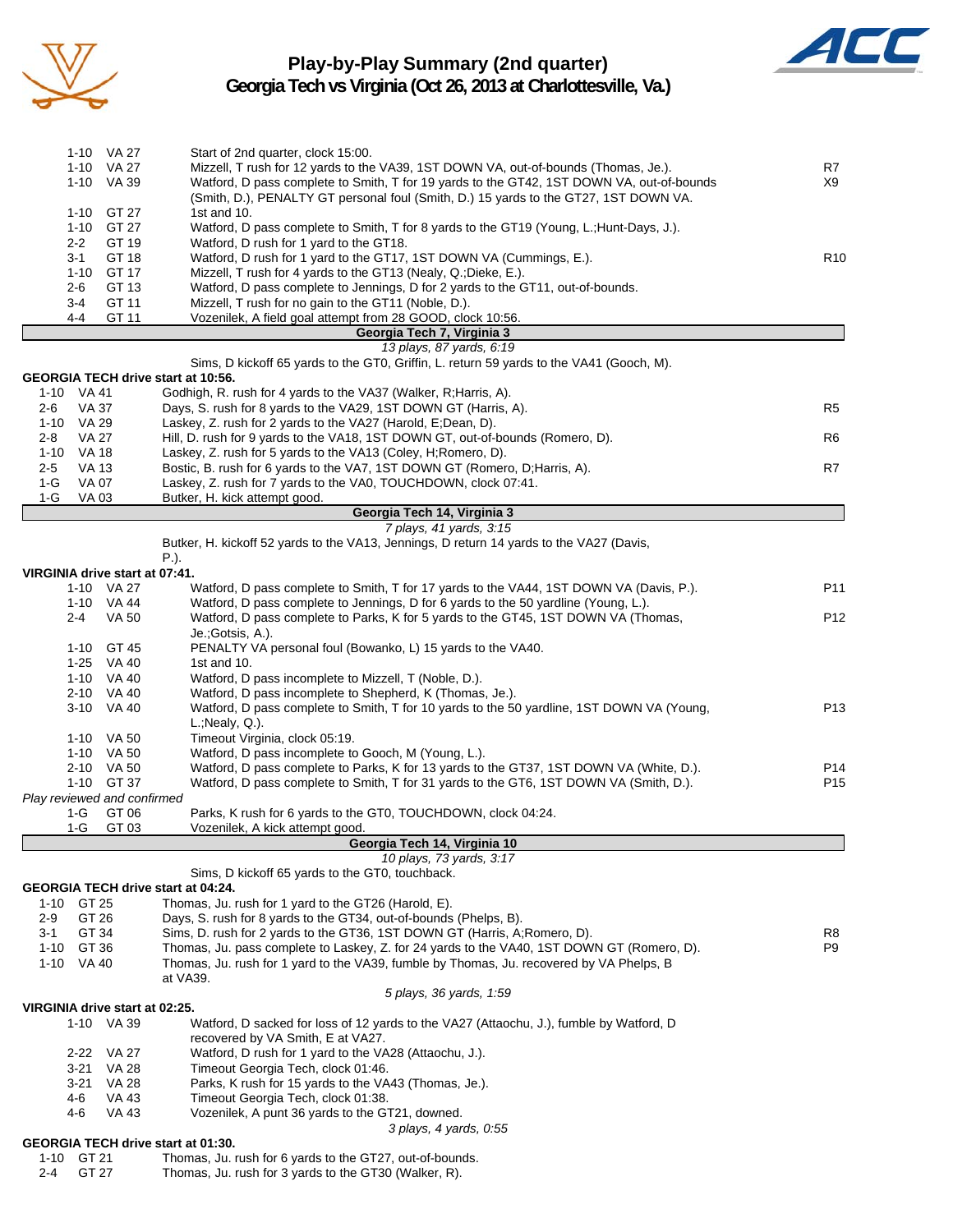

# **Play-by-Play Summary (2nd quarter)**



**Georgia Tech vs Virginia (Oct 26, 2013 at Charlottesville, Va.)**

| $3 - 1$                        | GT 30                                                                                                | Sims, D. rush for 11 yards to the GT41, 1ST DOWN GT (Harris, A).                                 | R <sub>10</sub> |  |  |  |  |  |  |  |
|--------------------------------|------------------------------------------------------------------------------------------------------|--------------------------------------------------------------------------------------------------|-----------------|--|--|--|--|--|--|--|
| $1 - 10$                       | GT 41                                                                                                | PENALTY GT false start (Chamberlain, B.) 5 yards to the GT36.                                    |                 |  |  |  |  |  |  |  |
| $1 - 15$                       | GT 36                                                                                                | Thomas, Ju. pass complete to Waller, D. for 14 yards to the 50 yardline (Harris, A).             |                 |  |  |  |  |  |  |  |
| $2 - 1$                        | GT 50<br>Sims, D. rush for 4 yards to the VA46, 1ST DOWN GT (Coley, H;Snyder, J).<br>R <sub>11</sub> |                                                                                                  |                 |  |  |  |  |  |  |  |
| $1 - 10$                       | VA 46                                                                                                | Thomas, Ju. pass incomplete to Summers, M                                                        |                 |  |  |  |  |  |  |  |
| $2 - 10$                       | VA 46<br>Thomas, Ju. pass intercepted by Harris, A at the VA41, Harris, A return 0 yards to the      |                                                                                                  |                 |  |  |  |  |  |  |  |
|                                |                                                                                                      | VA41.                                                                                            |                 |  |  |  |  |  |  |  |
|                                |                                                                                                      | 7 plays, 33 yards, 0:47                                                                          |                 |  |  |  |  |  |  |  |
| VIRGINIA drive start at 00:43. |                                                                                                      |                                                                                                  |                 |  |  |  |  |  |  |  |
|                                | 1-10 VA 41                                                                                           | Watford, D pass complete to Jennings, D for 5 yards to the VA46, out-of-bounds (Nealy,           |                 |  |  |  |  |  |  |  |
|                                |                                                                                                      | $Q.$ ).                                                                                          |                 |  |  |  |  |  |  |  |
| $2 - 5$                        | VA 46                                                                                                | Watford, D pass incomplete to Swanson, Z (Thomas, Je.).                                          |                 |  |  |  |  |  |  |  |
| $3-5$                          | VA 46                                                                                                | Watford, D pass complete to Jennings, D for 21 yards to the GT33, 1ST DOWN VA (Attaochu,<br>J.). | P <sub>16</sub> |  |  |  |  |  |  |  |
| $1 - 10$                       | GT 33                                                                                                | Timeout Virginia, clock 00:26.                                                                   |                 |  |  |  |  |  |  |  |
| $1 - 10$                       | GT 33                                                                                                | Watford, D pass complete to Jennings, D for 19 yards to the GT14, 1ST DOWN VA (Smith, D.).       | P <sub>17</sub> |  |  |  |  |  |  |  |
| $1 - 10$                       | GT 14                                                                                                | TEAM pass incomplete.                                                                            |                 |  |  |  |  |  |  |  |
| $2 - 10$                       | GT 14                                                                                                | PENALTY GT pass interference (Young, L.) 12 yards to the GT2, 1ST DOWN VA.                       | X18             |  |  |  |  |  |  |  |
| 1-G                            | GT 02                                                                                                | Parks, K rush for 1 yard to the GT1 (Smith, D.; Dieke, E.).                                      |                 |  |  |  |  |  |  |  |
| $2-G$                          | GT 01                                                                                                | Timeout Virginia, clock 00:06.                                                                   |                 |  |  |  |  |  |  |  |
| $2-G$                          | GT 01                                                                                                | Parks, K rush for no gain to the GT1 (Cummings, E.).                                             |                 |  |  |  |  |  |  |  |
|                                |                                                                                                      | End of half, clock 00:00.                                                                        |                 |  |  |  |  |  |  |  |
|                                |                                                                                                      | 7 plays, 58 yards, 0:43                                                                          |                 |  |  |  |  |  |  |  |
|                                |                                                                                                      | <b>END OF 2nd QUARTER: Georgia Tech 14, Virginia 10</b>                                          |                 |  |  |  |  |  |  |  |

|                        | Time  |       | 1st Downs |  | <b>Conversions</b> |         |                |                  |                  |
|------------------------|-------|-------|-----------|--|--------------------|---------|----------------|------------------|------------------|
| <b>Quarter Summary</b> | Score | Poss  |           |  | 3rd                | 4th     | <b>Rushing</b> | Passing          | <b>Penalties</b> |
| Georgia Tech           |       | 06:01 |           |  | 2-2                | 0-0     | 15-77          | $2 - 4 - 1 - 38$ | $3 - 32$         |
| Virginia               | 10    | 08:59 |           |  | 3-5                | $0 - 0$ | 11-29          | 12-17-0-156      | $1 - 15$         |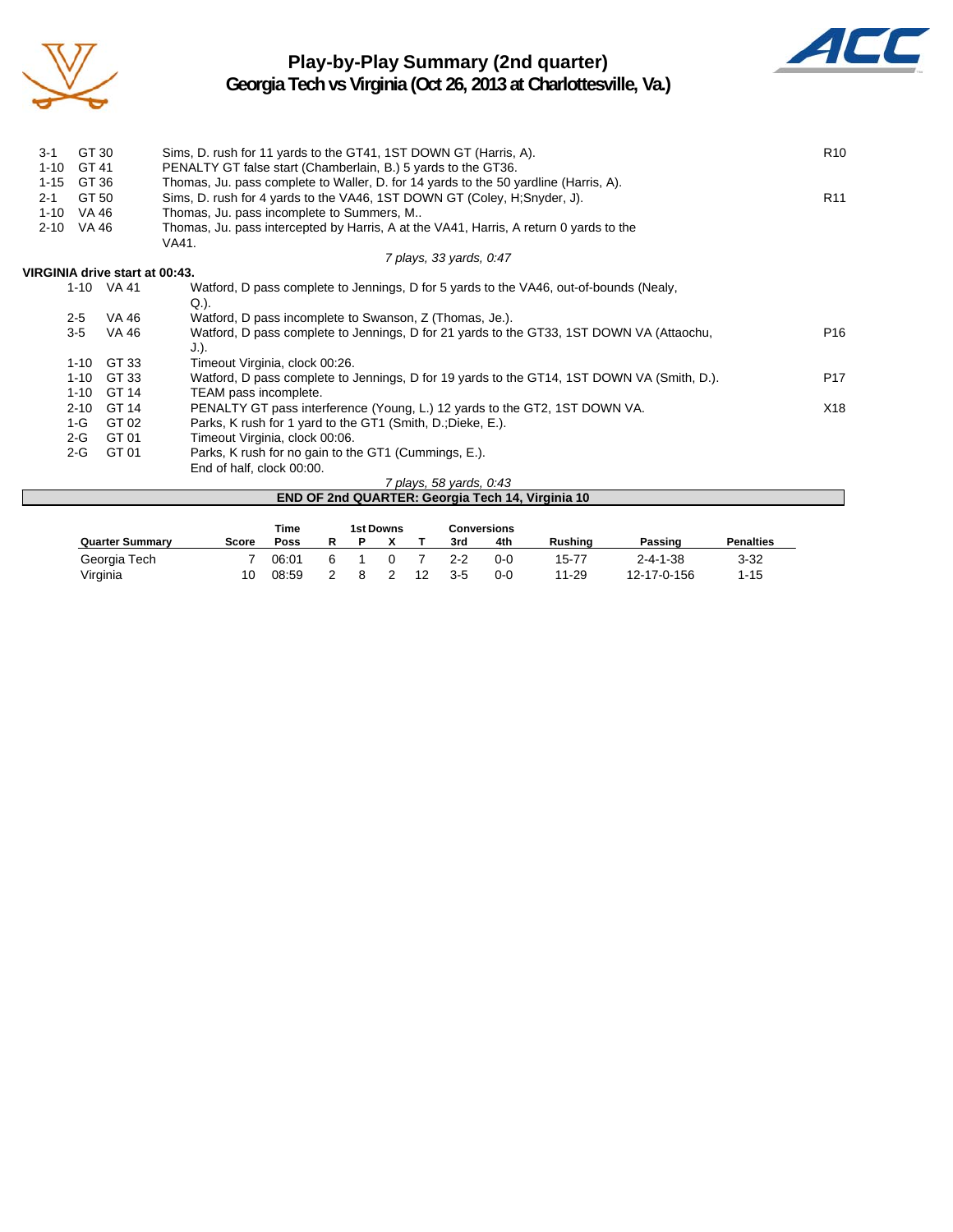

#### **Quickie Statistics (2nd quarter only) Georgia Tech vs Virginia (Oct 26, 2013 at Charlottesville, Va.)**



|                                   | GT          | ٧Α            |
|-----------------------------------|-------------|---------------|
| Score                             |             | 10            |
| <b>FIRST DOWNS</b>                | 7           | 12            |
| <b>RUSHES-YARDS (NET)</b>         | 15-77       | $11 - 29$     |
| <b>PASSING YDS (NET)</b>          | 38          | 156           |
| Passes Att-Comp-Int               | $4 - 2 - 1$ | $17 - 12 - 0$ |
| <b>TOTAL OFFENSE PLAYS-YARDS</b>  | 19-115      | 28-185        |
| <b>Fumble Returns-Yards</b>       | $0 - 0$     | $0-0$         |
| <b>Punt Returns-Yards</b>         | $0 - 0$     | $0-0$         |
| Kickoff Returns-Yards             | $1 - 59$    | $1 - 14$      |
| <b>Interception Returns-Yards</b> | $0 - 0$     | $1-0$         |
| Punts (Number-Avg)                | $0 - 0.0$   | $1 - 36.0$    |
| Fumbles-Lost                      | $1 - 1$     | $1-0$         |
| Penalties-Yards                   | $3 - 32$    | $1 - 15$      |
| <b>Possession Time</b>            | 06:01       | 08:59         |
| <b>Third-Down Conversions</b>     | $2$ of $2$  | 3 of 5        |
| <b>Fourth-Down Conversions</b>    | $0$ of $0$  | $0$ of $0$    |

#### **Georgia Tech Virginia**

| <b>Rushing</b>                                                       |                   |                                                  | No. Gain Loss |                                                             | <b>Net</b>     | <b>TD</b> | Lg   | Avg  | <b>Rushing</b>                                              |                | No. Gain Loss   |                | <b>Net</b> | TD                | Lg           | Avg         |
|----------------------------------------------------------------------|-------------------|--------------------------------------------------|---------------|-------------------------------------------------------------|----------------|-----------|------|------|-------------------------------------------------------------|----------------|-----------------|----------------|------------|-------------------|--------------|-------------|
| David Sims                                                           |                   | 3                                                | 17            | 0                                                           | 17             | $\Omega$  | 11   | 5.7  | <b>Kevin Parks</b>                                          | 4              | 22              | 0              |            | 22<br>1           | 15           | 5.5         |
| Synjyn Days                                                          |                   | 2                                                | 16            | 0                                                           | 16             | 0         | 8    | 8.0  | <b>Taquan Mizzell</b>                                       | 3              | 16              | $\mathbf 0$    |            | 16<br>$\mathbf 0$ | 12           | 5.3         |
| Zach Laskey                                                          |                   | 3                                                | 14            | 0                                                           | 14             | 1         | 7    | 4.7  | David Watford                                               | 4              | 3               | 12             |            | -9<br>$\Omega$    | $\mathbf{1}$ | $-2.2$      |
| Justin Thomas                                                        |                   | 4                                                | 11            | $\Omega$                                                    | 11             | 0         | 6    | 2.8  |                                                             |                |                 |                |            |                   |              |             |
| Passing                                                              |                   |                                                  | $C-A-I$       | Yds                                                         | TD             |           | Long | Sack | <b>Passing</b>                                              |                | $C-A-I$         |                | Yds        | TD                | Long         | <b>Sack</b> |
| Justin Thomas                                                        |                   |                                                  | $2 - 4 - 1$   |                                                             | 38<br>$\Omega$ |           | 24   | 0    | David Watford                                               |                | $12 - 16 - 0$   |                | 156        | $\Omega$          | 31           |             |
|                                                                      |                   |                                                  |               |                                                             |                |           |      |      | <b>TEAM</b>                                                 |                | $0 - 1 - 0$     |                | 0          | 0                 | $\Omega$     | $\mathbf 0$ |
| Receiving                                                            |                   | No.                                              | Yards         |                                                             | TD             | Long      |      |      | <b>Receiving</b>                                            | No.            |                 | Yards          | TD         | Long              |              |             |
| Zach Laskey                                                          |                   |                                                  |               | 24                                                          | 0              | 24        |      |      | Tim Smith                                                   | 5              |                 | 85             | $\Omega$   | 31                |              |             |
| Darren Waller                                                        |                   |                                                  |               | 14                                                          | 0              | 14        |      |      | Darius Jennings                                             | 5              |                 | 53             | 0          | 21                |              |             |
|                                                                      |                   |                                                  |               |                                                             |                |           |      |      | <b>Kevin Parks</b>                                          | $\mathfrak{p}$ |                 | 18             | 0          | 13                |              |             |
| Puntina                                                              |                   | No.                                              | Yds           |                                                             | Avg Long       |           | In20 | TВ   | <b>Punting</b>                                              | No.            | Yds             |                | Avg        | Long              | In20         | TB          |
|                                                                      |                   |                                                  |               |                                                             |                |           |      |      | Alec Vozenilek                                              |                | $\overline{36}$ |                | 36.0       | 36                | $\Omega$     | $\Omega$    |
| <b>Punt Returns</b>                                                  |                   | No.                                              | Yards         |                                                             | <b>TD</b>      | Long      |      |      | <b>Punt Returns</b>                                         | No.            | Yards           |                | TD         | Long              |              |             |
| <b>Kick Returns</b>                                                  |                   | No.                                              | Yards         |                                                             | TD             | Long      |      |      | <b>Kick Returns</b>                                         | No.            |                 | Yards          | TD         | Long              |              |             |
| Lynn Griffin                                                         |                   | 1                                                |               | 59                                                          | $\mathbf{0}$   | 59        |      |      | Darius Jennings                                             |                |                 | 14             | $\Omega$   | 14                |              |             |
| <b>Tackles</b>                                                       |                   | UA-A                                             |               | <b>Total</b>                                                | <b>Sacks</b>   |           | TFL  |      | <b>Tackles</b>                                              | UA-A           |                 | <b>Total</b>   |            | <b>Sacks</b>      | <b>TFL</b>   |             |
| Demond Smith                                                         |                   | $3 - 1$                                          |               | 4                                                           |                | 0.0       |      | 0.0  | <b>Anthony Harris</b>                                       | $3 - 3$        |                 | 6              |            | 0.0               | 0.0          |             |
|                                                                      | Jeremiah Attaochu | $3-0$                                            |               | 3                                                           |                | 1.0       |      | 1.0  | Daguan Romero                                               | $2 - 3$        |                 | 5              |            | 0.0               | 0.0          |             |
| Jemea Thomas                                                         |                   | $2 - 1$                                          |               | 3                                                           | 0.0            |           |      | 0.0  | Rijo Walker                                                 | $1 - 1$        |                 | 2              |            | 0.0               | 0.0          |             |
| Louis Young                                                          |                   | $1 - 2$                                          |               | 3                                                           | 0.0            |           |      | 0.0  | Eli Harold                                                  | $1 - 1$        |                 | $\overline{2}$ |            | 0.0               | 0.0          |             |
| Qtr                                                                  | <b>Time</b>       | <b>Scoring Play</b>                              |               |                                                             |                |           |      |      |                                                             |                |                 |                |            |                   | V-H          |             |
| 1st                                                                  | 13:55             |                                                  |               |                                                             |                |           |      |      | GT - David Sims 36 yd run (Harrison Butker kick), 3-73 1:05 |                |                 |                |            |                   | $7 - 0$      |             |
| 2nd                                                                  | 10:56             | VA - Alec Vozenilek 28 yd field goal, 13-87 6:19 |               |                                                             |                |           |      |      |                                                             |                |                 |                |            |                   | $0 - 3$      |             |
| 07:41<br>GT - Zach Laskey 7 yd run (Harrison Butker kick), 7-41 3:15 |                   |                                                  |               |                                                             |                |           |      |      |                                                             |                |                 |                | $7 - 3$    |                   |              |             |
|                                                                      | 04:24             |                                                  |               | VA - Kevin Parks 6 yd run (Alec Vozenilek kick), 10-73 3:17 |                |           |      |      |                                                             | $7 - 10$       |                 |                |            |                   |              |             |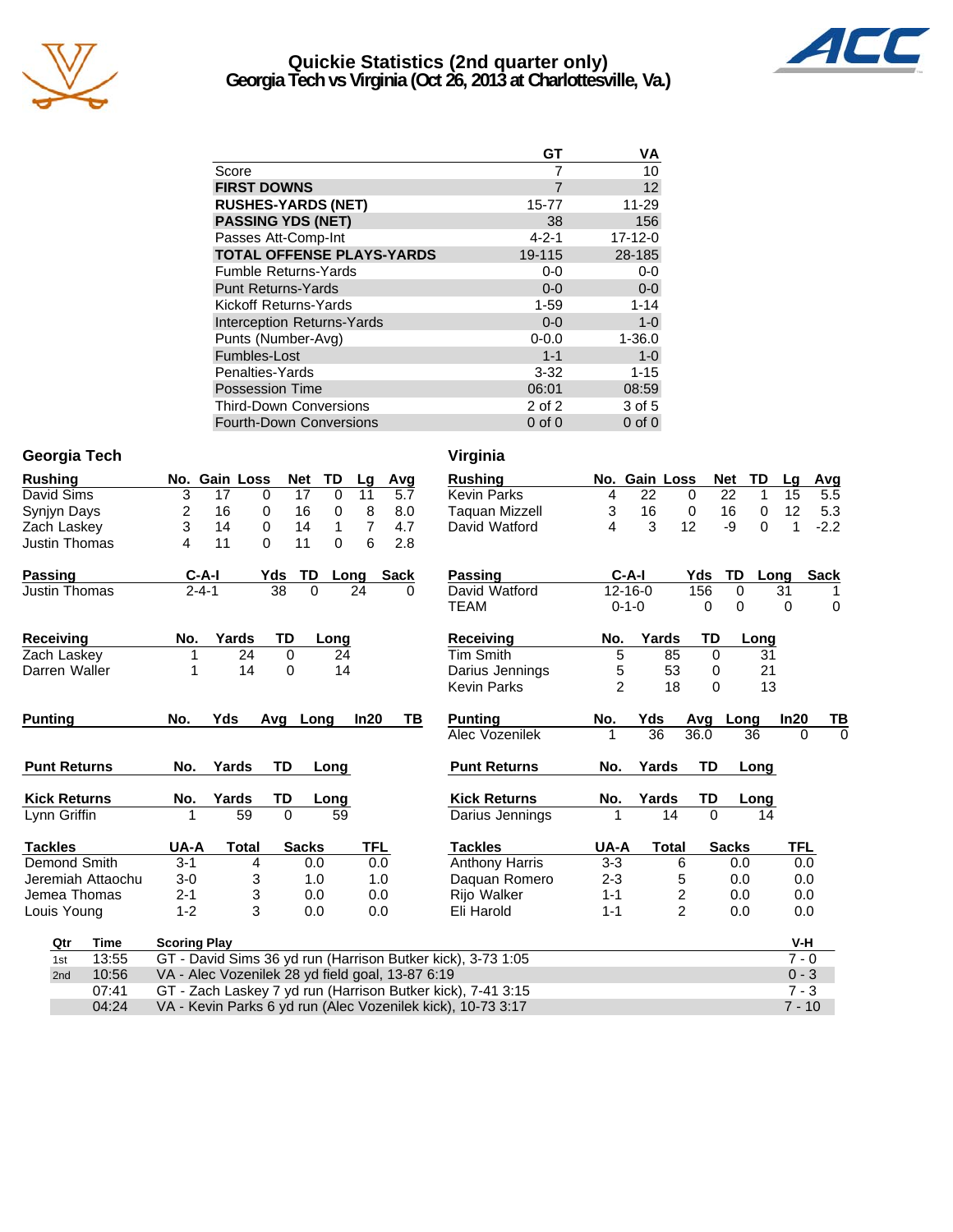

#### **Play-by-Play Summary (3rd quarter) Georgia Tech vs Virginia (Oct 26, 2013 at Charlottesville, Va.)**



|                                                  | Start of 3rd quarter, clock 15:00, GT ball on GT35.                                                                                                       |                  |
|--------------------------------------------------|-----------------------------------------------------------------------------------------------------------------------------------------------------------|------------------|
|                                                  | Butker, H. kickoff 61 yards to the VA4, Jennings, D return 18 yards to the VA22                                                                           |                  |
|                                                  | (Marcordes, T.;Davis, P.), PENALTY VA holding (Johnson, K) 10 yards to the VA12, 1st and                                                                  |                  |
| VIRGINIA drive start at 15:00.                   | 10, VA ball on VA12.                                                                                                                                      |                  |
| 1-10 VA 12                                       | Watford, D rush for no gain to the VA12 (Dieke, E.; Watts, B.).                                                                                           |                  |
| 2-10 VA 12                                       | Watford, D pass incomplete to Terrell, D (White, D.).                                                                                                     |                  |
| 3-10 VA 12                                       | Timeout Virginia, clock 14:25.                                                                                                                            |                  |
| 3-10 VA 12                                       | PENALTY GT pass interference (Young, L.) 15 yards to the VA27, 1ST DOWN VA.                                                                               | X19              |
| 1-10 VA 27                                       | Watford, D pass complete to Parks, K for loss of 4 yards to the VA23 (Cummings, E.).                                                                      |                  |
| 2-14 VA 23<br>3-23 VA 14                         | Watford, D sacked for loss of 9 yards to the VA14 (Dieke, E.).<br>Watford, D pass complete to Parks, K for 1 yard to the VA15, fumble forced by Cummings, |                  |
|                                                  | E., fumble by Parks, K recovered by VA Johnson, K at VA15.                                                                                                |                  |
| 4-22 VA 15                                       | Vozenilek, A punt 21 yards to the VA36, downed.                                                                                                           |                  |
|                                                  | 5 plays, 3 yards, 2:53                                                                                                                                    |                  |
| GEORGIA TECH drive start at 12:07.               |                                                                                                                                                           |                  |
| 1-10 VA 36                                       | Godhigh, R. rush for loss of 1 yard to the VA37 (Valles, M;Snyder, J).                                                                                    |                  |
| 2-11 VA 37<br>$3-5$<br>VA 31                     | Perkins, C. rush for 6 yards to the VA31 (Wilkins, D;Bradshaw, Z).<br>Lee, V. rush for no gain to the VA31 (Romero, D;Snyder, J).                         |                  |
| 4-5<br><b>VA 31</b>                              | Lee, V. pass intercepted by Harris, A at the VA4, Harris, A return 0 yards to the VA4                                                                     |                  |
|                                                  | (Godhigh, R.).                                                                                                                                            |                  |
|                                                  | 4 plays, 5 yards, 1:59                                                                                                                                    |                  |
| VIRGINIA drive start at 10:08.                   |                                                                                                                                                           |                  |
| 1-10 VA 04                                       | Parks, K rush for 7 yards to the VA11 (Thomas, Je.).                                                                                                      |                  |
| <b>VA 11</b><br>2-3<br>$3 - 1$<br><b>VA 13</b>   | Parks, K rush for 2 yards to the VA13 (Hunt-Days, J.).<br>Watford, D pass complete to Jennings, D for 2 yards to the VA15, 1ST DOWN VA (Watts, B.).       | P <sub>20</sub>  |
| 1-10 VA 15                                       | Watford, D pass incomplete to Jennings, D.                                                                                                                |                  |
| 2-10 VA 15                                       | Shepherd, K rush for 4 yards to the VA19 (White, D.; Watts, B.).                                                                                          |                  |
| <b>VA 19</b><br>3-6                              | Watford, D pass complete to Swanson, Z for 5 yards to the VA24 (Thomas, Je.).                                                                             |                  |
| <b>VA 24</b><br>4-1                              | Vozenilek, A punt 38 yards to the GT38, fair catch by Smelter, D                                                                                          |                  |
|                                                  | 6 plays, 20 yards, 3:15                                                                                                                                   |                  |
| GEORGIA TECH drive start at 06:53.<br>1-10 GT 38 | Laskey, Z. rush for 2 yards to the GT40 (Dean, D; Wilkins, D).                                                                                            |                  |
| $2 - 8$<br>GT 40                                 | Laskey, Z. rush for 5 yards to the GT45 (Romero, D).                                                                                                      |                  |
| GT 45<br>3-3                                     | Laskey, Z. rush for 32 yards to the VA23, 1ST DOWN GT (Romero, D).                                                                                        | R <sub>12</sub>  |
| 1-10 VA 23                                       | Laskey, Z. rush for 19 yards to the VA4, 1ST DOWN GT (Phelps, B).                                                                                         | R <sub>13</sub>  |
| $1-G$<br>VA 04                                   | Laskey, Z. rush for 4 yards to the VA0, TOUCHDOWN, clock 04:54.                                                                                           |                  |
| $1-G$<br>VA 03                                   | Butker, H. kick attempt good.                                                                                                                             |                  |
|                                                  | Georgia Tech 21, Virginia 10<br>5 plays, 62 yards, 1:59                                                                                                   |                  |
|                                                  | Butker, H. kickoff 65 yards to the VA0, Jennings, D return 12 yards to the VA12 (Perkins,                                                                 |                  |
|                                                  | C.; Marcordes, T.).                                                                                                                                       |                  |
| VIRGINIA drive start at 04:54.                   |                                                                                                                                                           |                  |
| 1-10 VA 12                                       | Watford, D pass complete to Shepherd, K for 12 yards to the VA24, 1ST DOWN VA (Thomas,                                                                    | P21              |
|                                                  | Je.).<br>Parks, K rush for 1 yard to the VA25 (Davis, P.).                                                                                                |                  |
| $1 - 10$<br>VA 24<br><b>VA 25</b><br>2-9         | Watford, D pass complete to Shepherd, K for loss of 1 yard to the VA24 (Young, L.).                                                                       |                  |
| 3-10<br>VA 24                                    | Watford, D pass complete to Shepherd, K for 2 yards to the VA26 (Thomas, Je.).                                                                            |                  |
| <b>VA 26</b><br>4-8                              | PENALTY GT roughing the kicker (Griffin, L.) 15 yards to the VA41, 1ST DOWN VA.                                                                           | X22              |
| $1 - 10$<br>VA 41                                | Watford, D pass complete to Jennings, D for 15 yards to the GT44, 1ST DOWN VA,                                                                            | P23              |
|                                                  | out-of-bounds (White, D.; Thomas, Je.).                                                                                                                   |                  |
| 1-10<br>GT 44                                    | Watford, D pass complete to Smith, T for 14 yards to the GT30, 1ST DOWN VA (Smith, D.).                                                                   | P <sub>24</sub>  |
| $1 - 10$<br>GT 30<br>$1 - 15$                    | PENALTY VA 12 men on the field 5 yards to the GT35.                                                                                                       |                  |
| GT 35<br>GT 29<br>2-9                            | Parks, K rush for 6 yards to the GT29 (Smith, D.).<br>Watford, D pass complete to Smith, T for 10 yards to the GT19, 1ST DOWN VA, out-of-bounds.          | P <sub>25</sub>  |
| GT 19<br>$1 - 10$                                | Parks, K rush for 3 yards to the GT16 (Thomas, Je.; Cummings, E.).                                                                                        |                  |
| 2-7<br>GT 16                                     | Watford, D pass incomplete to Jennings, D.                                                                                                                |                  |
| 3-7<br>GT 16                                     | Clock 00:00.                                                                                                                                              |                  |
|                                                  | END OF 3rd QUARTER: Georgia Tech 21, Virginia 10                                                                                                          |                  |
|                                                  | Time<br>1st Downs<br><b>Conversions</b>                                                                                                                   |                  |
| <b>Quarter Summary</b>                           | Score<br>Poss<br>R<br>3rd<br>Rushing<br>Passing<br>P<br>X T<br>4th                                                                                        | <b>Penalties</b> |

Georgia Tech 7 03:58 2 0 0 2 1-2 0-1 8-67 0-1-1-0 2-30 Virginia 0 11:02 0 5 2 7 1-3 0-0 8-14 10-13-0-56 2-15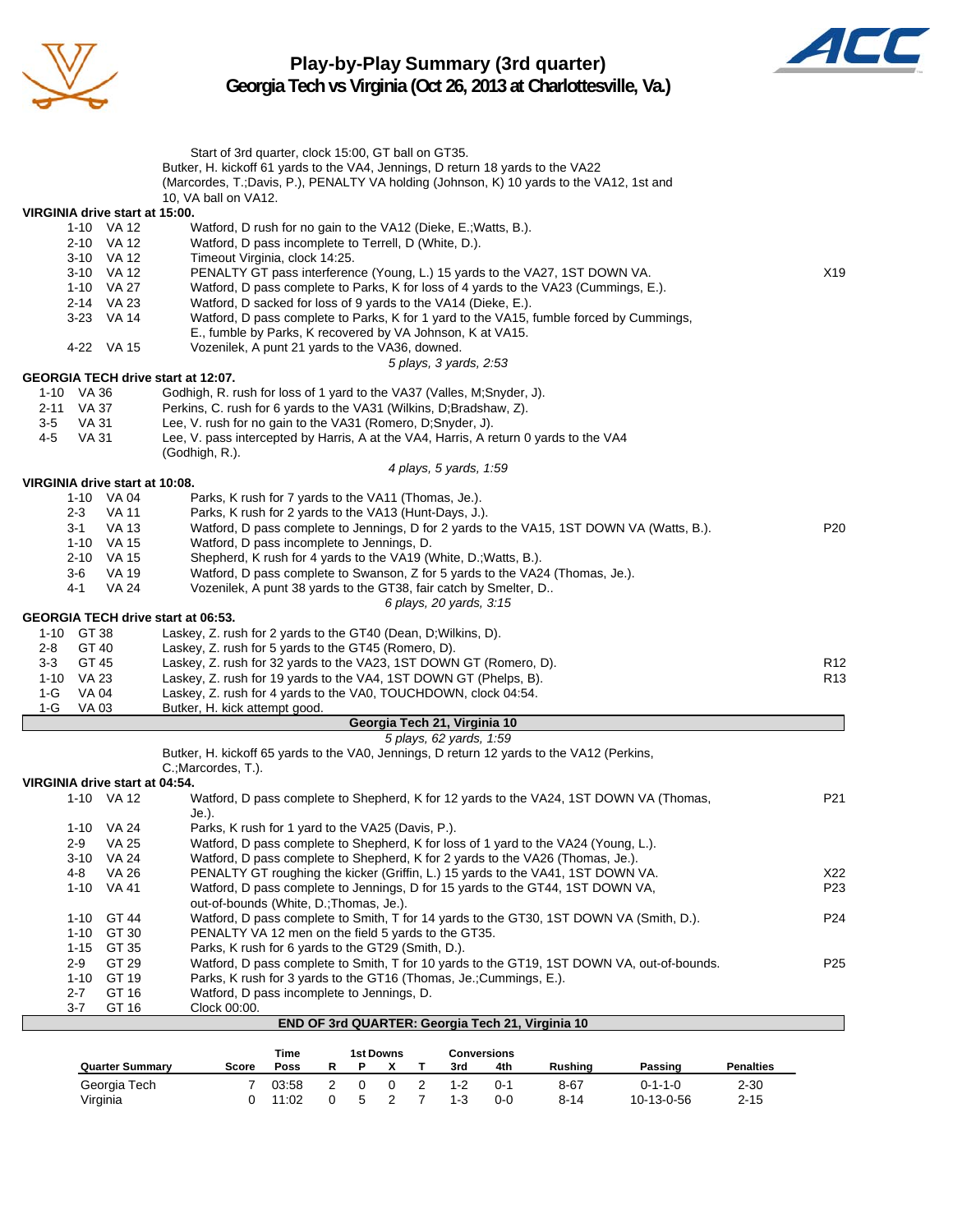

#### **Quickie Statistics (3rd quarter only) Georgia Tech vs Virginia (Oct 26, 2013 at Charlottesville, Va.)**



| GТ          | ٧A             |
|-------------|----------------|
|             | 0              |
| 2           | $\overline{7}$ |
| 8-67        | $8 - 14$       |
| 0           | 56             |
| $1 - 0 - 1$ | $13 - 10 - 0$  |
| $9 - 67$    | $21 - 70$      |
| $0-0$       | $0-0$          |
| $0 - 0$     | $0-0$          |
| $0-0$       | $2 - 30$       |
| $0 - 0$     | $1 - 0$        |
| $0 - 0.0$   | $2 - 29.5$     |
| $0 - 0$     | $1 - 0$        |
| $2 - 30$    | $2 - 15$       |
| 03:58       | 11:02          |
| 1 of $2$    | 1 of $4$       |
| $0$ of 1    | $0$ of $0$     |
|             |                |

#### **Georgia Tech Virginia**

| <b>Rushing</b>         |                     | No. Gain Loss                                               | <b>Net</b>           | <b>TD</b> | Lg         | Avg         | <b>Rushing</b>                                                                                                                                                                                                                                                                                                                                                                        |                |           | No. Gain Loss  | <b>Net</b> | TD                  | Lg             | Avg         |
|------------------------|---------------------|-------------------------------------------------------------|----------------------|-----------|------------|-------------|---------------------------------------------------------------------------------------------------------------------------------------------------------------------------------------------------------------------------------------------------------------------------------------------------------------------------------------------------------------------------------------|----------------|-----------|----------------|------------|---------------------|----------------|-------------|
| Zach Laskey            | 5                   | 62<br>0                                                     | 62                   | 1         | 32         | 12.4        | <b>Kevin Parks</b>                                                                                                                                                                                                                                                                                                                                                                    | 5              | 19        | $\mathbf 0$    |            | 19<br>0             | 7              | 3.8         |
| <b>Charles Perkins</b> |                     | 6<br>0                                                      | 6                    | 0         | 6          | 6.0         | Khalek Shepherd                                                                                                                                                                                                                                                                                                                                                                       | 1              | 4         | 0              |            | $\overline{4}$<br>0 | $\overline{4}$ | 4.0         |
| Vad Lee                |                     | 0<br>0                                                      | 0                    | 0         | $\Omega$   | 0.0         | David Watford                                                                                                                                                                                                                                                                                                                                                                         | $\overline{2}$ | $\Omega$  | 9              |            | -9<br>$\Omega$      | $\Omega$       | $-4.5$      |
| Robert Godhigh         | 1                   | 0<br>1                                                      | $-1$                 | $\Omega$  | $\Omega$   | $-1.0$      |                                                                                                                                                                                                                                                                                                                                                                                       |                |           |                |            |                     |                |             |
| Passing                | $C-A-I$             |                                                             | Yds<br>TD            | Long      |            | <b>Sack</b> | <b>Passing</b>                                                                                                                                                                                                                                                                                                                                                                        |                | $C-A-I$   |                | Yds        | TD<br>Long          |                | <b>Sack</b> |
| Vad Lee                | $0 - 1 - 1$         |                                                             | $\Omega$<br>$\Omega$ |           | 0          | 0           | David Watford                                                                                                                                                                                                                                                                                                                                                                         |                | $10-13-0$ |                | 56         | $\Omega$            | 15             |             |
| Receiving              | No.                 | Yards                                                       | <b>TD</b>            | Long      |            |             | Receiving                                                                                                                                                                                                                                                                                                                                                                             | No.            |           | Yards          | TD         | Long                |                |             |
|                        |                     |                                                             |                      |           |            |             | Khalek Shepherd                                                                                                                                                                                                                                                                                                                                                                       | $\overline{3}$ |           | 13             | $\Omega$   | 12                  |                |             |
|                        |                     |                                                             |                      |           |            |             | Tim Smith                                                                                                                                                                                                                                                                                                                                                                             | 2              |           | 24             | 0          | 14                  |                |             |
|                        |                     |                                                             |                      |           |            |             | Darius Jennings                                                                                                                                                                                                                                                                                                                                                                       | $\overline{c}$ |           | 17             | 0          | 15                  |                |             |
|                        |                     |                                                             |                      |           |            |             | <b>Kevin Parks</b>                                                                                                                                                                                                                                                                                                                                                                    | $\mathcal{P}$  |           | $-3$           | $\Omega$   | 1                   |                |             |
| <b>Punting</b>         | No.                 | Yds                                                         | Avg Long             |           | In20       | TВ          | <b>Punting</b>                                                                                                                                                                                                                                                                                                                                                                        | No.            | Yds       |                | Avg        | Long                | In20           | TВ          |
|                        |                     |                                                             |                      |           |            |             | Alec Vozenilek                                                                                                                                                                                                                                                                                                                                                                        | 2              | 59        |                | 29.5       | 38                  | $\Omega$       | $\Omega$    |
| <b>Punt Returns</b>    | No.                 | Yards                                                       | TD                   | Long      |            |             | <b>Punt Returns</b>                                                                                                                                                                                                                                                                                                                                                                   | No.            | Yards     |                | TD         | Long                |                |             |
| <b>Kick Returns</b>    | No.                 | Yards                                                       | TD                   | Long      |            |             | <b>Kick Returns</b>                                                                                                                                                                                                                                                                                                                                                                   | No.            | Yards     |                | TD         | Long                |                |             |
|                        |                     |                                                             |                      |           |            |             | Darius Jennings                                                                                                                                                                                                                                                                                                                                                                       | $\mathcal{P}$  |           | 30             | $\Omega$   | 18                  |                |             |
| <b>Tackles</b>         | UA-A                | <b>Total</b>                                                | <b>Sacks</b>         |           | <b>TFL</b> |             | <b>Tackles</b>                                                                                                                                                                                                                                                                                                                                                                        | UA-A           |           | <b>Total</b>   |            | <b>Sacks</b>        | <b>TFL</b>     |             |
| Jemea Thomas           | $4 - 2$             | 6                                                           | 0.0                  |           | 0.0        |             | Daquan Romero                                                                                                                                                                                                                                                                                                                                                                         | $2 - 1$        |           | 3              |            | 0.0                 | 0.0            |             |
| Euclid Cummings        | $2 - 1$             | 3                                                           | 0.0                  |           | 1.0        |             | Jake Snyder                                                                                                                                                                                                                                                                                                                                                                           | $0 - 2$        |           | $\overline{2}$ |            | 0.0                 | 0.5            |             |
| <b>Brandon Watts</b>   | $1 - 2$             | 3                                                           | 0.0                  |           | 0.0        |             | Donte Wilkins                                                                                                                                                                                                                                                                                                                                                                         | $0 - 2$        |           | 2              |            | 0.0                 | 0.0            |             |
| Demond Smith           | $2 - 0$             | $\overline{2}$                                              | 0.0                  |           | 0.0        |             | <b>Brandon Phelps</b>                                                                                                                                                                                                                                                                                                                                                                 | $1 - 0$        |           | $\mathbf{1}$   |            | 0.0                 | 0.0            |             |
| <b>Time</b><br>Qtr     | <b>Scoring Play</b> |                                                             |                      |           |            |             |                                                                                                                                                                                                                                                                                                                                                                                       |                |           |                |            |                     | V-H            |             |
| 13:55<br>1st           |                     |                                                             |                      |           |            |             | GT - David Sims 36 yd run (Harrison Butker kick), 3-73 1:05                                                                                                                                                                                                                                                                                                                           |                |           |                |            |                     | $7 - 0$        |             |
| 10:56<br>2nd           |                     | VA - Alec Vozenilek 28 yd field goal, 13-87 6:19<br>$7 - 3$ |                      |           |            |             |                                                                                                                                                                                                                                                                                                                                                                                       |                |           |                |            |                     |                |             |
| 07:41                  |                     | GT - Zach Laskey 7 yd run (Harrison Butker kick), 7-41 3:15 |                      |           |            |             |                                                                                                                                                                                                                                                                                                                                                                                       | $14 - 3$       |           |                |            |                     |                |             |
| 04:24                  |                     |                                                             |                      |           |            |             | VA - Kevin Parks 6 yd run (Alec Vozenilek kick), 10-73 3:17                                                                                                                                                                                                                                                                                                                           |                |           |                |            |                     | $14 - 10$      |             |
| 0.4.54                 |                     |                                                             |                      |           |            |             | $\overline{OT}$ $\overline{7}$ $\overline{7}$ $\overline{7}$ $\overline{7}$ $\overline{1}$ $\overline{1}$ $\overline{1}$ $\overline{1}$ $\overline{1}$ $\overline{1}$ $\overline{1}$ $\overline{1}$ $\overline{1}$ $\overline{1}$ $\overline{1}$ $\overline{1}$ $\overline{1}$ $\overline{1}$ $\overline{1}$ $\overline{1}$ $\overline{1}$ $\overline{1}$ $\overline{1}$ $\overline{$ |                |           |                |            |                     | $\sim$ $\sim$  |             |

3rd 04:54 GT - Zach Laskey 4 yd run (Harrison Butker kick), 5-62 1:59 7 - 0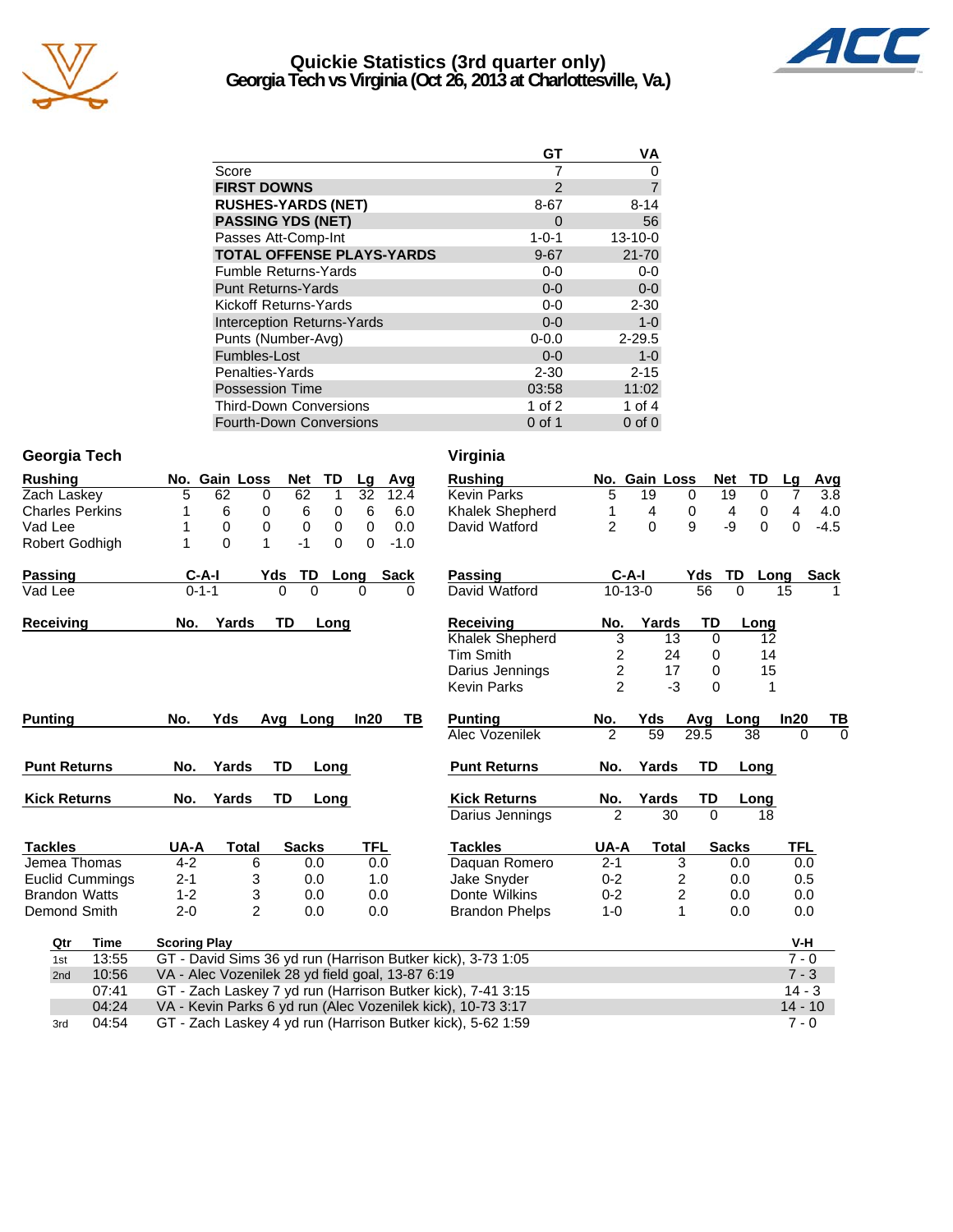

# **Play-by-Play Summary (4th quarter)**



**Georgia Tech vs Virginia (Oct 26, 2013 at Charlottesville, Va.)**

| GT 16<br>$3 - 7$                          | Start of 4th quarter, clock 15:00.                                                       |                 |
|-------------------------------------------|------------------------------------------------------------------------------------------|-----------------|
| $3 - 7$<br>GT 16                          | Watford, D pass complete to Jennings, D for 11 yards to the GT5, 1ST DOWN VA,            | P26             |
|                                           | out-of-bounds.                                                                           |                 |
| $1-G$<br>GT 05                            | Watford, D pass complete to Jennings, D for 5 yards to the GT0, TOUCHDOWN, clock 14:45.  |                 |
| 1-G<br>GT 03                              | Vozenilek, A kick attempt good.                                                          |                 |
|                                           | Georgia Tech 21, Virginia 17                                                             |                 |
|                                           | 12 plays, 88 yards, 5:09                                                                 |                 |
|                                           | Sims, D kickoff 65 yards to the GT0, Griffin, L. return 21 yards to the GT21 (Walker,    |                 |
|                                           | $R$ ; Lee, D).                                                                           |                 |
| <b>GEORGIA TECH drive start at 14:45.</b> |                                                                                          |                 |
| 1-10 GT 21                                | Laskey, Z. rush for 3 yards to the GT24 (Wilkins, D; Harold, E).                         |                 |
| GT 24<br>$2 - 7$                          | Zenon, T. rush for loss of 2 yards to the GT22 (Romero, D; Valles, M).                   |                 |
| 3-9<br>GT 22                              | Lee, V. pass complete to Smelter, D. for 13 yards to the GT35, 1ST DOWN GT (Hoskey, D).  | P14             |
| 1-10 GT 35                                | Godhigh, R. rush for 65 yards to the VA0, 1ST DOWN GT, TOUCHDOWN, clock 12:46.           | R15             |
| 1-G<br>VA 03                              | Butker, H. kick attempt good.                                                            |                 |
|                                           | Georgia Tech 28, Virginia 17                                                             |                 |
|                                           | 4 plays, 79 yards, 1:59                                                                  |                 |
|                                           | Butker, H. kickoff 55 yards to the VA10, Mizzell, T return 9 yards to the VA19 (Griffin, |                 |
|                                           | $L.$ ).                                                                                  |                 |
| VIRGINIA drive start at 12:46.            |                                                                                          |                 |
| 1-10 VA 19                                | Watford, D pass complete to Shepherd, K for 7 yards to the VA26 (Nealy, Q.).             |                 |
|                                           | Shepherd, K rush for 2 yards to the VA28 (Cummings, E.).                                 |                 |
| 2-3<br>VA 26                              |                                                                                          |                 |
| $3 - 1$<br><b>VA 28</b>                   | Shepherd, K rush for 2 yards to the VA30, 1ST DOWN VA (Hunt-Days, J.).                   | R27             |
| 1-10 VA 30                                | Watford, D pass incomplete to Severin, C.                                                |                 |
| 2-10 VA 30                                | Watford, D pass complete to Severin, C for 4 yards to the VA34.                          |                 |
| $3-6$<br>VA 34                            | Watford, D pass incomplete to Johnson, K, dropped pass.                                  |                 |
| <b>VA 34</b><br>4-6                       | Vozenilek, A punt 49 yards to the GT17, fair catch by Smelter, D                         |                 |
|                                           | 6 plays, 15 yards, 2:33                                                                  |                 |
| GEORGIA TECH drive start at 10:13.        |                                                                                          |                 |
| 1-10 GT 17                                | Sims, D. rush for 3 yards to the GT20 (Dean, D;Coley, H).                                |                 |
| GT 20<br>$2 - 7$                          | Sims, D. rush for 2 yards to the GT22 (Snyder, J).                                       |                 |
| GT 22<br>3-5                              | Godhigh, R. rush for 8 yards to the GT30, 1ST DOWN GT (Phelps, B).                       | R <sub>16</sub> |
| 1-10 GT 30                                | Perkins, C. rush for 4 yards to the GT34 (Walker, R; Harris, A).                         |                 |
| GT 34<br>2-6                              | Sims, D. rush for 4 yards to the GT38 (Wilkins, D;Brim, D).                              |                 |
| $3-2$<br>GT 38                            | Lee, V. rush for loss of 6 yards to the GT32 (Snyder, J).                                |                 |
| 4-8<br>GT 32                              | Poole, S. punt 37 yards to the VA31, fair catch by Smith, T.                             |                 |
|                                           | 6 plays, 15 yards, 3:39                                                                  |                 |
| VIRGINIA drive start at 06:34.            |                                                                                          |                 |
| 1-10 VA 31                                | Watford, D pass complete to Shepherd, K for 3 yards to the VA34 (Nealy, Q.).             |                 |
| $2 - 7$<br>VA 34                          | Watford, D pass complete to Jennings, D for 4 yards to the VA38 (Noble, D.).             |                 |
| $3 - 3$<br><b>VA 38</b>                   | Watford, D pass incomplete to Jennings, D (Noble, D.).                                   |                 |
| $4 - 3$<br><b>VA 38</b>                   | Watford, D pass complete to Shepherd, K for 6 yards to the VA44, 1ST DOWN VA (Cummings,  | P28             |
|                                           | E.).                                                                                     |                 |
| 1-10 VA 44                                | PENALTY GT personal foul 15 yards to the GT41, 1ST DOWN VA.                              | X29             |
| 1-10 GT 41                                | Watford, D pass incomplete to Jennings, D.                                               |                 |
| 2-10 GT 41                                | Watford, D pass complete to Smith, T for 6 yards to the GT35 (Young, L.).                |                 |
| GT 35<br>3-4                              | Watford, D pass complete to Swanson, Z for 5 yards to the GT30, 1ST DOWN VA (Noble, D.). | P30             |
| $1 - 10$<br>GT 30                         | Watford, D sacked for loss of 9 yards to the GT39 (Attaochu, J.).                        |                 |
| $2 - 19$<br>GT 39                         | Watford, D pass complete to Swanson, Z for 1 yard to the GT38 (Watts, B.).               |                 |
| 3-18 GT 38                                | PENALTY VA holding (Smith, E) 10 yards to the GT48.                                      |                 |
| $3 - 28$<br>GT 48                         | Watford, D pass complete to Smith, T for 19 yards to the GT29 (Noble, D.).               |                 |
| 4-9<br>GT 29                              | Watford, D pass complete to Smith, T for 17 yards to the GT12, 1ST DOWN VA (Young, L.).  | P31             |
| 1-10 GT 12                                | Watford, D pass complete to Jennings, D for 12 yards to the GT0, 1ST DOWN VA, TOUCHDOWN, | P32             |
|                                           | clock 03:23.                                                                             |                 |
|                                           | Play reviewed and stands as called on the field                                          |                 |
| GT 03<br>1-G                              | Watford, D pass attempt to Shepherd, K good.                                             |                 |
|                                           | Georgia Tech 28, Virginia 25                                                             |                 |
|                                           | 12 plays, 69 yards, 3:11                                                                 |                 |
|                                           | Sims, D kickoff 65 yards to the GT0, touchback.                                          |                 |
| GEORGIA TECH drive start at 03:23.        |                                                                                          |                 |
| 1-10 GT 25                                | Laskey, Z. rush for no gain to the GT25 (Dean, D;Snyder, J).                             |                 |
| 2-10 GT 25                                | Timeout Virginia, clock 03:19.                                                           |                 |
| 2-10 GT 25                                | Lee, V. pass complete to Godhigh, R. for 38 yards to the VA37, 1ST DOWN GT (Hoskey,      | P17             |
|                                           | D;Harris, A).                                                                            |                 |
|                                           |                                                                                          |                 |
| VA 37<br>$1 - 10$                         | Sims, D. rush for 7 yards to the VA30 (Valles, M; Harris, A).                            |                 |
| $2 - 3$<br>VA 30                          | Timeout Virginia, clock 02:46.                                                           |                 |
| <b>VA 30</b><br>$2 - 3$                   | Lee, V. rush for 1 yard to the VA29 (Harold, E).                                         |                 |
| $3 - 2$<br>VA 29                          | Timeout Georgia Tech, clock 02:01.                                                       |                 |
| $3 - 2$<br><b>VA 29</b>                   | Sims, D. rush for 29 yards to the VA0, 1ST DOWN GT, TOUCHDOWN, clock 01:55.              | R <sub>18</sub> |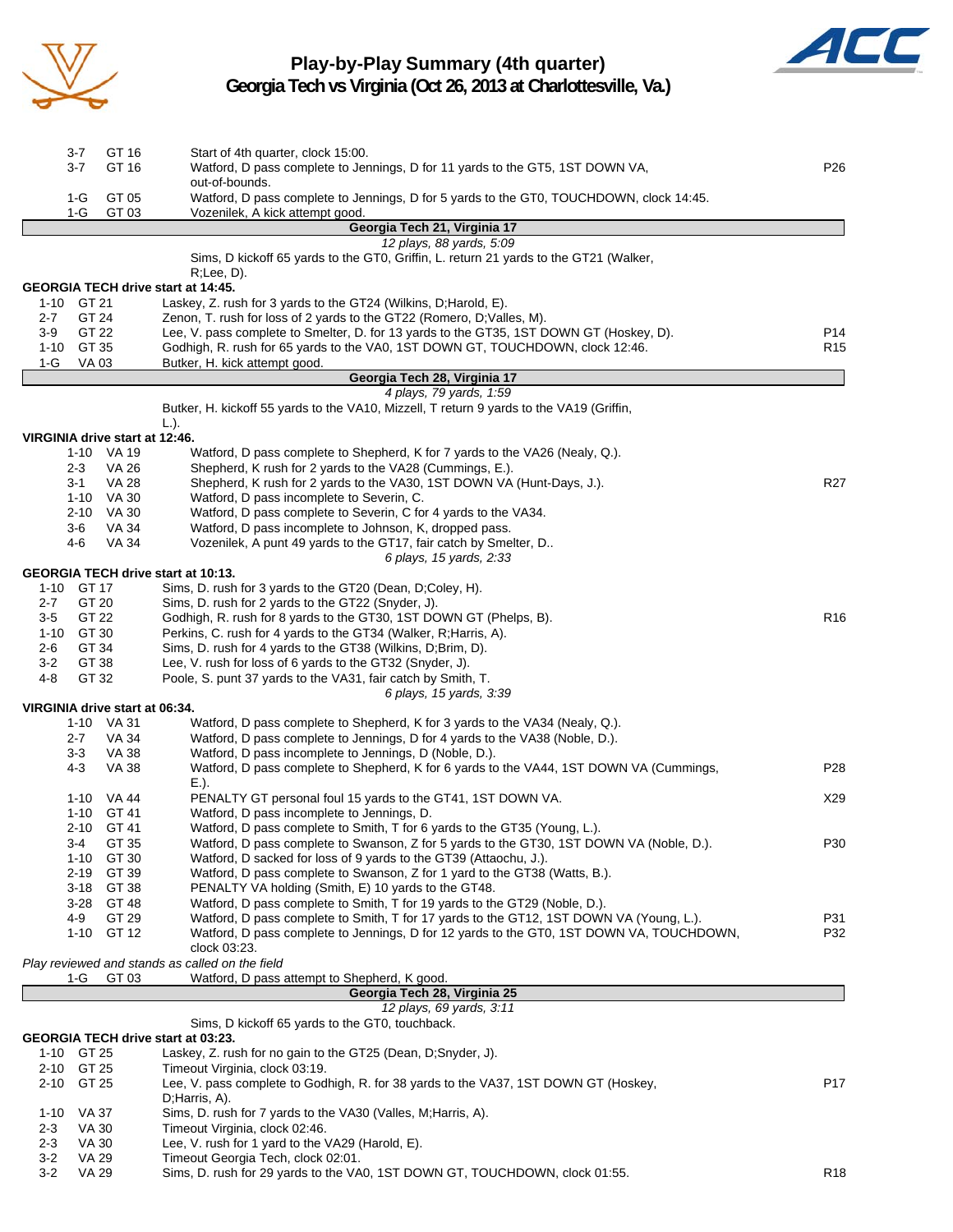

**Play-by-Play Summary (4th quarter) Georgia Tech vs Virginia (Oct 26, 2013 at Charlottesville, Va.)**



| 1-G                            | VA 03                        |              | Butker, H. kick attempt good.                                                          |  |  |  |  |  |  |  |  |  |  |  |
|--------------------------------|------------------------------|--------------|----------------------------------------------------------------------------------------|--|--|--|--|--|--|--|--|--|--|--|
|                                | Georgia Tech 35, Virginia 25 |              |                                                                                        |  |  |  |  |  |  |  |  |  |  |  |
|                                |                              |              | 5 plays, 75 yards, 1:28                                                                |  |  |  |  |  |  |  |  |  |  |  |
|                                |                              |              | Butker, H. kickoff 65 yards to the VA0, touchback.                                     |  |  |  |  |  |  |  |  |  |  |  |
| VIRGINIA drive start at 01:55. |                              |              |                                                                                        |  |  |  |  |  |  |  |  |  |  |  |
|                                |                              | 1-10 VA 25   | Watford, D pass incomplete to Gooch, M.                                                |  |  |  |  |  |  |  |  |  |  |  |
|                                |                              | $2-10$ VA 25 | Watford, D pass intercepted by Watts, B. at the VA42, Watts, B. return 12 yards to the |  |  |  |  |  |  |  |  |  |  |  |
|                                |                              |              | VA30 (Swanson, Z).                                                                     |  |  |  |  |  |  |  |  |  |  |  |
|                                |                              |              | 2 plays, 0 yards, 0:12                                                                 |  |  |  |  |  |  |  |  |  |  |  |
|                                |                              |              | <b>GEORGIA TECH drive start at 01:43.</b>                                              |  |  |  |  |  |  |  |  |  |  |  |
| 1-10 VA 30                     |                              |              | TEAM rush for loss of 2 yards to the VA32.                                             |  |  |  |  |  |  |  |  |  |  |  |
| 2-12 VA 32                     |                              |              | TEAM rush for loss of 1 yard to the VA33.                                              |  |  |  |  |  |  |  |  |  |  |  |

3-13 VA 33 TEAM rush for loss of 1 yard to the VA34.

End of game, clock 00:00.

#### *3 plays, minus 4 yards, 1:43* **FINAL SCORE: Georgia Tech 35, Virginia 25**

|                        |       | Time  |  | 1st Downs |   |     | Conversions |                |                  |                  |
|------------------------|-------|-------|--|-----------|---|-----|-------------|----------------|------------------|------------------|
| <b>Quarter Summary</b> | Score | Poss  |  |           |   | 3rd | 4th         | <b>Rushing</b> | Passing          | <b>Penalties</b> |
| Georgia Tech           | 14    | 08:49 |  |           | 5 | 3-5 | $0 - 0$     | 16-114         | $2 - 2 - 0 - 51$ | '-15             |
| Virginia               | 15    | 06:11 |  |           |   | 3-6 | $2 - 2$     | $3-(-5)$       | 13-19-1-100      | $1 - 10$         |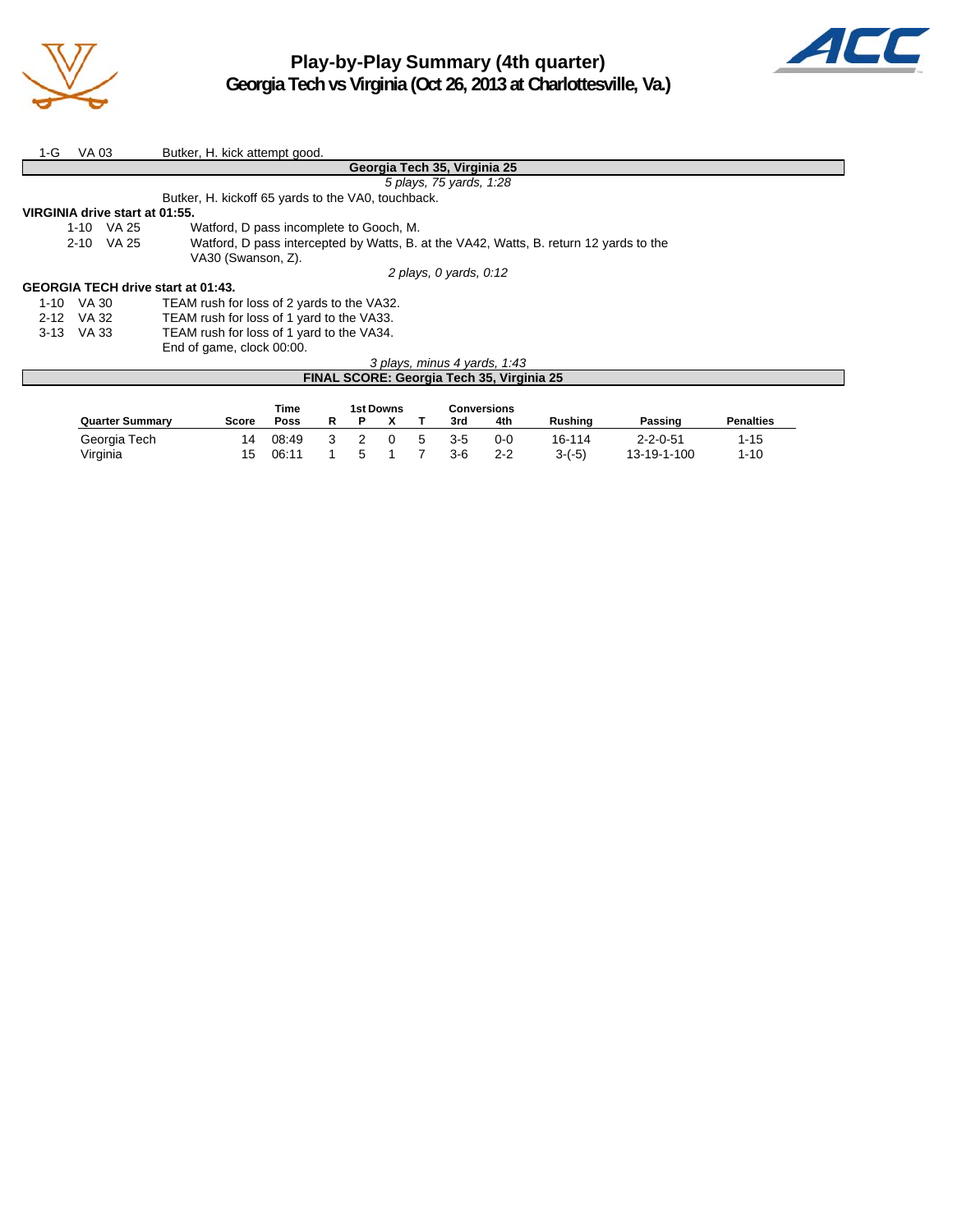

#### **Quickie Statistics (4th quarter only) Georgia Tech vs Virginia (Oct 26, 2013 at Charlottesville, Va.)**



|                                   | GТ          | ٧A            |
|-----------------------------------|-------------|---------------|
| Score                             | 14          | 15            |
| <b>FIRST DOWNS</b>                | 5           |               |
| <b>RUSHES-YARDS (NET)</b>         | 16-114      | $3 - 5$       |
| <b>PASSING YDS (NET)</b>          | 51          | 100           |
| Passes Att-Comp-Int               | $2 - 2 - 0$ | $19 - 13 - 1$ |
| <b>TOTAL OFFENSE PLAYS-YARDS</b>  | 18-165      | 22-95         |
| <b>Fumble Returns-Yards</b>       | $0-0$       | $0-0$         |
| <b>Punt Returns-Yards</b>         | $0 - 0$     | $0-0$         |
| Kickoff Returns-Yards             | $1 - 21$    | $1 - 9$       |
| <b>Interception Returns-Yards</b> | $1 - 12$    | $0-0$         |
| Punts (Number-Avg)                | $1 - 37.0$  | $1 - 49.0$    |
| Fumbles-Lost                      | $0 - 0$     | $0-0$         |
| Penalties-Yards                   | $1 - 15$    | $1 - 10$      |
| <b>Possession Time</b>            | 08:49       | 06:11         |
| <b>Third-Down Conversions</b>     | 3 of 5      | 3 of 6        |

Fourth-Down Conversions 0 of 0 2 of 2

#### **Georgia Tech Virginia**

| <b>Rushing</b>         |                 |                                                  | No. Gain Loss   |                         | <b>Net</b>     | TD       | Lg         | Avg         |          | <b>Rushing</b>                                                                                        |                | No. Gain Loss |                         | <b>Net</b><br>TD | Lg             | Avg         |  |
|------------------------|-----------------|--------------------------------------------------|-----------------|-------------------------|----------------|----------|------------|-------------|----------|-------------------------------------------------------------------------------------------------------|----------------|---------------|-------------------------|------------------|----------------|-------------|--|
| Robert Godhigh         |                 | 2                                                | 73              | 0                       | 73             | 1        | 65         | 36.5        |          | Khalek Shepherd                                                                                       | 2              | 4             | 0                       | 0<br>4           | $\overline{2}$ | 2.0         |  |
| David Sims             |                 | 5                                                | 45              | 0                       | 45             | 1        | 29         | 9.0         |          | David Watford                                                                                         | 1              | 0             | 9                       | -9<br>0          | $\Omega$       | $-9.0$      |  |
| <b>Charles Perkins</b> |                 | 1                                                | 4               | 0                       | 4              | 0        | 4          | 4.0         |          |                                                                                                       |                |               |                         |                  |                |             |  |
| Zach Laskey            |                 | $\overline{2}$                                   | 3               | $\Omega$                | 3              | $\Omega$ | 3          | 1.5         |          |                                                                                                       |                |               |                         |                  |                |             |  |
| <b>Passing</b>         |                 |                                                  | $C-A-I$         | Yds                     | TD             |          | Long       | <b>Sack</b> |          | <b>Passing</b>                                                                                        |                | $C-A-I$       | Yds                     | TD               | Long           | <b>Sack</b> |  |
| Vad Lee                |                 |                                                  | $2 - 2 - 0$     |                         | 51<br>$\Omega$ |          | 38         | 0           |          | David Watford                                                                                         | $13 - 19 - 1$  |               | 100                     | $\overline{2}$   | 19             |             |  |
| Receiving              |                 | No.                                              | Yards           |                         | TD             | Long     |            |             |          | Receiving                                                                                             | No.            | Yards         | TD                      | Long             |                |             |  |
| Robert Godhigh         |                 |                                                  |                 | 38                      | 0              | 38       |            |             |          | Darius Jennings                                                                                       | 4              | 32            | $\overline{2}$          |                  | 12             |             |  |
| <b>DeAndre Smelter</b> |                 | 1                                                |                 | 13                      | 0              | 13       |            |             |          | <b>Tim Smith</b>                                                                                      | 3              | 42            | $\mathbf 0$             |                  | 19             |             |  |
|                        |                 |                                                  |                 |                         |                |          |            |             |          | Khalek Shepherd                                                                                       | 3              | 16            | 0                       |                  | $\overline{7}$ |             |  |
|                        |                 |                                                  |                 |                         |                |          |            |             |          | Zachary Swanson                                                                                       | $\overline{2}$ |               | 6<br>0                  |                  | 5              |             |  |
| <b>Punting</b>         |                 | No.                                              | Yds             | Avq                     |                | Long     | In20       |             | ΤВ       | <b>Punting</b>                                                                                        | No.            | Yds           | Avq                     | Long             | In20           | ΤВ          |  |
| Sean Poole             |                 |                                                  | $\overline{37}$ | 37.0                    |                | 37       |            | $\Omega$    | $\Omega$ | <b>Alec Vozenilek</b>                                                                                 |                | 49            | 49.0                    | 49               |                | 0           |  |
| <b>Punt Returns</b>    |                 | No.                                              | Yards           |                         | TD             | Long     |            |             |          | <b>Punt Returns</b>                                                                                   | No.            | Yards         | TD                      | Long             |                |             |  |
| <b>Kick Returns</b>    |                 | No.                                              | Yards           |                         | TD             | Long     |            |             |          | <b>Kick Returns</b>                                                                                   | No.            | Yards         | TD                      | Long             |                |             |  |
| Lynn Griffin           |                 | 1                                                |                 | 21                      | $\Omega$       | 21       |            |             |          | <b>Taquan Mizzell</b>                                                                                 | 1              |               | 9<br>$\Omega$           |                  | я              |             |  |
| <b>Tackles</b>         |                 | UA-A                                             |                 | <b>Total</b>            | <b>Sacks</b>   |          | <b>TFL</b> |             |          | <b>Tackles</b>                                                                                        | UA-A           | <b>Total</b>  |                         | <b>Sacks</b>     | <b>TFL</b>     |             |  |
|                        | Domonique Noble | $3-0$                                            |                 | 3                       | 0.0            |          |            | 0.0         |          | Jake Snyder                                                                                           | $2 - 1$        |               | 3                       | 0.0              | 1.0            |             |  |
|                        | Euclid Cummings | $2 - 0$                                          |                 | $\overline{\mathbf{c}}$ | 0.0            |          |            | 0.0         |          | <b>Anthony Harris</b>                                                                                 | $0 - 3$        |               | 3                       | 0.0              | 0.0            |             |  |
|                        | Quayshawn Nealy | $2 - 0$                                          |                 | $\overline{\mathbf{c}}$ | 0.0            |          |            | 0.0         |          | DreQuan Hoskey                                                                                        | $1 - 1$        |               | $\overline{\mathbf{c}}$ | 0.0              | 0.0            |             |  |
| Louis Young            |                 | $2 - 0$                                          |                 | $\overline{2}$          | 0.0            |          |            | 0.0         |          | Eli Harold                                                                                            | $1 - 1$        |               | $\overline{2}$          | 0.0              | 0.0            |             |  |
| Qtr                    | Time            | <b>Scoring Play</b>                              |                 |                         |                |          |            |             |          |                                                                                                       |                |               |                         |                  | V-H            |             |  |
| 1st                    | 13:55           |                                                  |                 |                         |                |          |            |             |          | GT - David Sims 36 yd run (Harrison Butker kick), 3-73 1:05                                           |                |               |                         |                  | $7 - 0$        |             |  |
| 2nd                    | 10:56           | VA - Alec Vozenilek 28 yd field goal, 13-87 6:19 |                 |                         |                |          |            |             |          |                                                                                                       |                |               |                         |                  | $7 - 3$        |             |  |
|                        | 07:41           |                                                  |                 |                         |                |          |            |             |          | GT - Zach Laskey 7 yd run (Harrison Butker kick), 7-41 3:15                                           |                |               |                         |                  | $14 - 3$       |             |  |
|                        | 04:24           |                                                  |                 |                         |                |          |            |             |          | VA - Kevin Parks 6 yd run (Alec Vozenilek kick), 10-73 3:17                                           |                |               |                         |                  | $14 - 10$      |             |  |
| 3rd                    | 04:54           |                                                  |                 |                         |                |          |            |             |          | GT - Zach Laskey 4 yd run (Harrison Butker kick), 5-62 1:59                                           |                |               |                         |                  | $21 - 10$      |             |  |
| 4th                    | 14:45           |                                                  |                 |                         |                |          |            |             |          | VA - Darius Jennings 5 yd pass from David Watford (Alec Vozenilek kick), 12-88 5:09                   |                |               |                         |                  | $0 - 7$        |             |  |
|                        | 12:46           |                                                  |                 |                         |                |          |            |             |          | GT - Robert Godhigh 65 yd run (Harrison Butker kick), 4-79 1:59                                       |                |               |                         |                  | $7 - 7$        |             |  |
|                        | 03:23           |                                                  |                 |                         |                |          |            |             |          | VA - Darius Jennings 12 yd pass from David Watford (Khalek Shepherd pass from Watford, D), 12-69 3:11 |                |               |                         |                  | $7 - 15$       |             |  |
|                        | 01:55           |                                                  |                 |                         |                |          |            |             |          | GT - David Sims 29 yd run (Harrison Butker kick), 5-75 1:28                                           |                |               |                         | $14 - 15$        |                |             |  |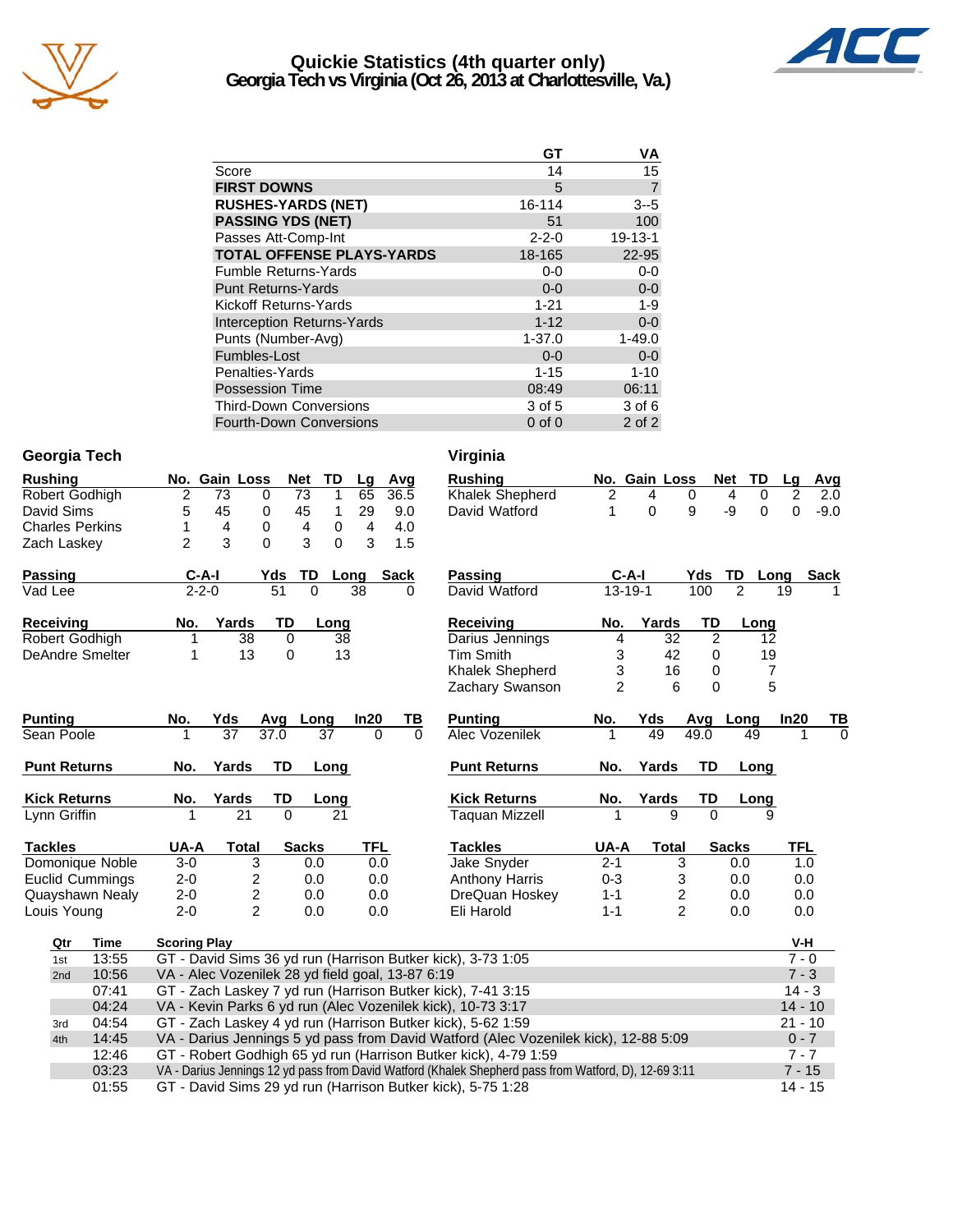

**Scoring Summary (Final) Virginia Football 2013 #8 Clemson vs Virginia (Nov 02, 2013 at Charlottesville, Va.)**



#### Clemson (8-1,6-1) vs. Virginia (2-7,0-5) Date: Nov 02, 2013 • Site: Charlottesville, Va. • Stadium: Smith/Harrison/Scott Attendance: 46959

| <b>Score by Quarters</b> |   |      |   | л | <b>Total</b> |
|--------------------------|---|------|---|---|--------------|
| Clemson                  | 4 | ົາ 1 |   |   | 59           |
| Virginia                 |   |      | ັ |   |              |

| Qtr Time             | <b>Scoring Play</b>                                                                             | V-H       |
|----------------------|-------------------------------------------------------------------------------------------------|-----------|
|                      | 1st 13:33 CU - Sammy Watkins 33 yd pass from Tajh Boyd (Chandler Catanzaro kick), 5-75 1:27     | $7 - 0$   |
| 05:00                | VA - David Watford 6 yd run (Alec Vozenilek kick), 10-54 4:04                                   | $7 - 7$   |
| 02:59                | CU - C.J. Davidson 2 yd run (Chandler Catanzaro kick), 6-75 2:01                                | $14 - 7$  |
|                      | 2nd 04:18 CU - Roderick McDowell 10 yd pass from Tajh Boyd (Chandler Catanzaro kick), 7-33 2:12 | $21 - 7$  |
| 01:29                | CU - Roderick McDowell 25 yd run (Chandler Catanzaro kick), 5-50 1:14                           | $28 - 7$  |
|                      | 00:13 CU - Tajh Boyd 1 yd run (Chandler Catanzaro kick), 8-86 0:42                              | $35 - 7$  |
|                      | 3rd 10:58 CU - Sammy Watkins 96 yd pass from Tajh Boyd (Chandler Catanzaro kick), 3-91 1:23     | $42 - 7$  |
|                      | 08:55 VA - Alec Vozenilek 40 yd field goal, 8-52 2:03                                           | $42 - 10$ |
| <sub>4th</sub> 12:37 | CU - Chad Kelly 38 yd run (Ammon Lakip kick), 6-72 1:38                                         | $49 - 10$ |
|                      | 08:24 CU - Ammon Lakip 41 yd field goal, 9-36 2:44                                              | $52 - 10$ |
| 03:05                | CU - D.J. Howard 10 yd run (Ammon Lakip kick), 1-10 0:07                                        | $59 - 10$ |

Kickoff time: 3:36 PM • End of Game: 7:02 PM • Total elapsed time: 3:26 Officials: Referee: Ron Cherry; Umpire: Tom Laverty; Linesman: Troy Gray; Line judge: Colin Formulak; Back judge: Brian McGready; Field judge: Mark Furtado; Side judge: Richard Wilborn; Center judge: William Dixon; Temperature: 65 • Wind: W 12 • Weather: Partly cloudy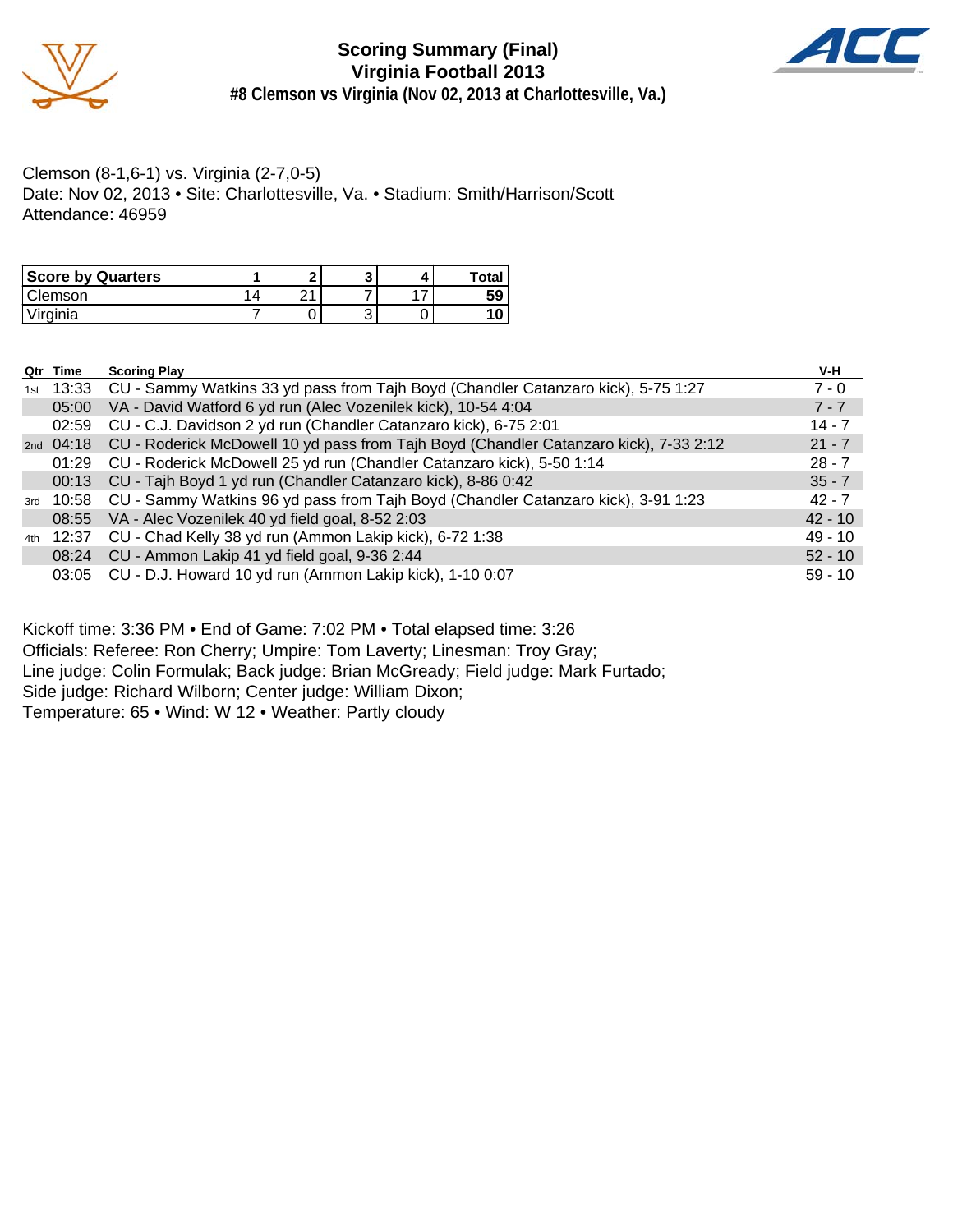

# **Team Statistics (Final) Virginia Football 2013**



**#8 Clemson vs Virginia (Nov 02, 2013 at Charlottesville, Va.)**

|                                | CU             | VA                      |
|--------------------------------|----------------|-------------------------|
| <b>FIRST DOWNS</b>             | 26             | 13                      |
| Rushing                        | 8              | $\overline{\mathbf{4}}$ |
| Passing                        | 16             | 8                       |
| Penalty                        | $\overline{2}$ | $\mathbf{1}$            |
| <b>NET YARDS RUSHING</b>       | 175            | 114                     |
| <b>Rushing Attempts</b>        | 43             | 39                      |
| Average Per Rush               | 4.1            | 2.9                     |
| <b>Rushing Touchdowns</b>      | 5              | $\mathbf{1}$            |
| <b>Yards Gained Rushing</b>    | 222            | 128                     |
| <b>Yards Lost Rushing</b>      | 47             | 14                      |
| <b>NET YARDS PASSING</b>       | 435            | 163                     |
| Completions-Attempts-Int       | $34 - 45 - 1$  | 19-46-2                 |
| Average Per Attempt            | 9.7            | 3.5                     |
| <b>Average Per Completion</b>  | 12.8           | 8.6                     |
| Passing Touchdowns             | 3              | 0                       |
| <b>TOTAL OFFENSE YARDS</b>     | 610            | 277                     |
| Total offense plays            | 88             | 85                      |
| Average Gain Per Play          | 6.9            | 3.3                     |
| Fumbles: Number-Lost           | $1 - 0$        | $2 - 1$                 |
| Penalties: Number-Yards        | $3 - 25$       | $6 - 74$                |
| <b>PUNTS-YARDS</b>             | $6 - 222$      | 12-522                  |
| Average Yards Per Punt         | 37.0           | 43.5                    |
| Net Yards Per Punt             | 36.7           | 40.1                    |
| Inside 20                      | 3              | 3                       |
| 50+ Yards                      | 0              | 3                       |
| <b>Touchbacks</b>              | 0              | $\overline{0}$          |
| Fair catch                     | 4              | 5                       |
| <b>KICKOFFS-YARDS</b>          | 10-561         | 3-183                   |
| Average Yards Per Kickoff      | 56.1           | 61.0                    |
| Net Yards Per Kickoff          | 40.2           | 40.0                    |
| <b>Touchbacks</b>              | 4              | $\overline{2}$          |
| Punt returns: Number-Yards-TD  | $4 - 41 - 0$   | $2 - 2 - 0$             |
| Average Per Return             | 10.2           | 1.0                     |
| Kickoff returns: Number-Yds-TD | $1 - 13 - 0$   | $3 - 59 - 0$            |
| Average Per Return             | 13.0           | 19.7                    |
| Interceptions: Number-Yds-TD   | $2 - 52 - 0$   | $1 - 0 - 0$             |
| Fumble Returns: Number-Yds-TD  | 0-0-0          | 0-0-0                   |
| <b>Miscellaneous Yards</b>     | 0              | 0                       |
| <b>Possession Time</b>         | 28:30          | 31:30                   |
| 1st Quarter                    | 5:40           | 9:20                    |
| 2nd Quarter                    | 8:04           | 6:56                    |
| 3rd Quarter                    | 6:00           | 9:00                    |
| 4th Quarter                    | 8:46           | 6:14                    |
| <b>Third-Down Conversions</b>  | 6 of 17        | 6 of 22                 |
| <b>Fourth-Down Conversions</b> | 1 of 2         | 0 of 1                  |
| <b>Red-Zone Scores-Chances</b> | $5-6$          | $1 - 1$                 |
| Touchdowns                     | 4-6            | $1 - 1$                 |
| Field goals                    | $1 - 6$        | $0 - 1$                 |
| Sacks By: Number-Yards         | $1 - 3$        | 2-24                    |
| <b>PAT Kicks</b>               | $8 - 8$        | $1 - 1$                 |
| <b>Field Goals</b>             | $1 - 2$        | $1 - 1$                 |
| Points off turnovers           | 21             | $\overline{0}$          |
|                                |                |                         |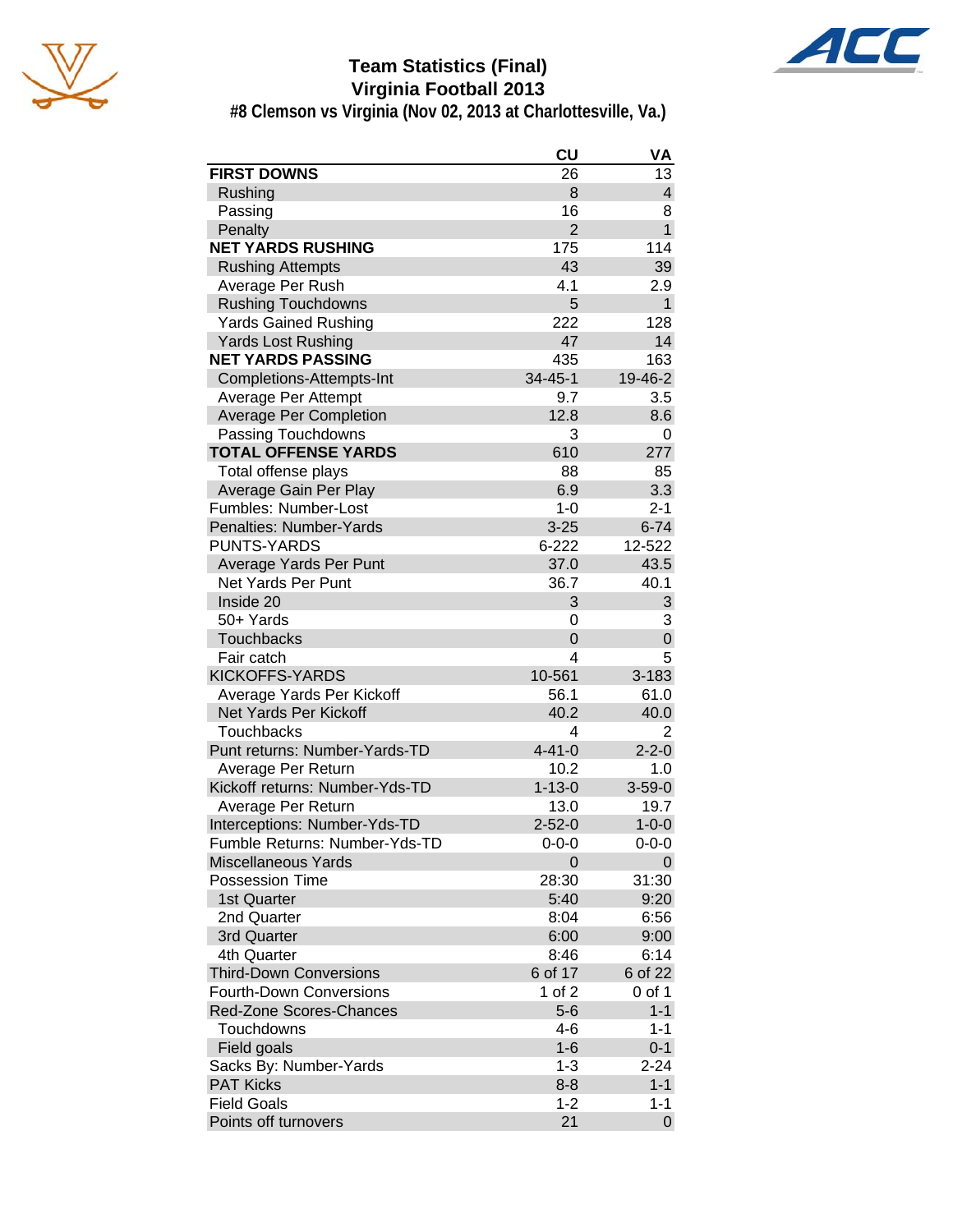

# **Individual Statistics (Final) Virginia Football 2013**



# **#8 Clemson vs Virginia (Nov 02, 2013 at Charlottesville, Va.)**

#### **Clemson Virginia**

| <b>Rushing</b>    |    | No. Gain Loss |    | <b>Net</b> | TD | Lq | Avg    |
|-------------------|----|---------------|----|------------|----|----|--------|
| Roderick McDowell | 12 | 76            | 6  | 70         |    | 25 | 5.8    |
| Chad Kelly        |    | 62            | 6  | 56         | 1  | 38 | 8.0    |
| D.J. Howard       | 9  | 34            | 2  | 32         | 1  | 10 | 3.6    |
| C.J. Davidson     | 3  | 24            | 1  | 23         |    | 22 | 7.7    |
| Cole Stoudt       | 3  | 23            | 0  | 23         | 0  | 13 | 7.7    |
| TEAM              | 2  | 0             | 4  | -4         | 0  | 0  | $-2.0$ |
| Tajh Boyd         |    | 3             | 28 | $-25$      | 1  | 1  | $-3.6$ |
| <b>Totals</b>     | 43 | 222           | 47 | 175        | 5  | 38 | 4.1    |

| <b>Passing</b> | C-A-I         | Yds | TD | Long | <b>Sack</b> |
|----------------|---------------|-----|----|------|-------------|
| Tajh Boyd      | $24 - 29 - 1$ | 377 |    | 96   |             |
| Cole Stoudt    | $5 - 9 - 0$   | 31  |    | 14   | 0           |
| Chad Kelly     | $5 - 7 - 0$   | 27  |    |      | 0           |
| Totals         | $34 - 45 - 1$ | 435 |    | 96   | 2           |

| Receiving                | No. | Yards | TD | Long |
|--------------------------|-----|-------|----|------|
| Sammy Watkins            | 8   | 169   | 2  | 96   |
| Martavis Bryant          | 5   | 72    | ი  | 37   |
| Jordan Leggett           | 4   | 30    | O  | 14   |
| Mike Williams            | 3   | 39    | ი  | 19   |
| Roderick McDowell        | 3   | 37    | 1  | 27   |
| D.J. Howard              | 3   | 18    | n  | 21   |
| Germone Hopper           | 3   | 9     | O  | 8    |
| <b>Adam Humphries</b>    |     | 25    | O  | 25   |
| Wes Forbush              |     | 17    | n  | 17   |
| <b>Stanton Seckinger</b> |     | 12    | ∩  | 12   |
| Daniel Rodriguez         |     | 5     | O  | 5    |
| Jay Jay McCullough       |     | 2     | O  | 2    |
| Totals                   | 34  | 435   | 3  | 96   |

| <b>Punting</b>        |            | Yds Avg Long In20 TB |     |
|-----------------------|------------|----------------------|-----|
| <b>Bradley Pinion</b> | 6 222 37.0 | 45                   | - 0 |
| Totals                | 222 37.0   | -45                  | -0  |

|                       |    | <b>Punt</b>       |    | <b>Kickoff</b> |          |                 | Intercept |     |              |  |
|-----------------------|----|-------------------|----|----------------|----------|-----------------|-----------|-----|--------------|--|
| <b>Returns</b>        | No | Yds               |    | $Lq$ No        | Yds      |                 | Lg No     | Yds | Lq           |  |
| Daniel Rodriguez      |    | 10                |    |                |          |                 | O         |     |              |  |
| <b>Adam Humphries</b> |    | 31                | 26 |                |          |                 | O         |     | $\mathbf{0}$ |  |
| Germone Hopper        |    | $\mathbf{\Omega}$ |    |                | 13       | 13 <sub>1</sub> | ი         |     | O            |  |
| Korrin Wiggins        |    | $\Omega$          |    | O              |          |                 |           | 15  | 15           |  |
| Jayron Kearse         |    | 0                 | O  | O              | $\Omega$ |                 | 1         | 37  | 37           |  |
| Totals                |    |                   | 26 |                | 13       | 13              | 2         |     | 37           |  |

| <b>Field goals</b>    | Qtr | Time     | <b>Dist</b> |          | <b>Result</b> |        |
|-----------------------|-----|----------|-------------|----------|---------------|--------|
| Ammon Lakip           | 3rd | 01:43    |             | 31 yards |               | Missed |
| Ammon Lakip           | 4th | 08:24    | 41 yards    |          | Good          |        |
| <b>Kickoffs</b>       | No. | Yards    |             | Avq      | ΤВ            | OВ     |
| Ammon Lakip           | 3   | 168      |             | 56.0     | 0             | 1      |
| <b>Bradley Pinion</b> | 7   | 393      |             | 56.1     | 4             | 1      |
| All-purpose           | Run | Rcv      | KR          | РR       | IR            | Total  |
| Sammy Watkins         |     | 169<br>0 | 0           | 0        | 0             | 169    |
| Roderick McDowell     | 70  | 37       | 0           | 0        | 0             | 107    |
| Martavis Bryant       |     | 72<br>0  | 0           | 0        | 0             | 72     |
| Chad Kelly            | 56  | 0        | 0           | 0        | O             | 56     |

| <b>Rushing</b>        | No.            |                | Gain Loss      | <b>Net</b> |          | TD   | Lg             | <u>Avg</u>  |
|-----------------------|----------------|----------------|----------------|------------|----------|------|----------------|-------------|
| <b>Kevin Parks</b>    | 16             | 84             | 2              |            | 82       | 0    | 27             | 5.1         |
| <b>Taquan Mizzell</b> | 8              | 19             | 2              |            | 17       | 0    | 7              | 2.1         |
| David Watford         | 7              | 15             | 7              |            | 8        | 1    | 9              | 1.1         |
| Khalek Shepherd       | 5              | 8              | 0              |            | 8        | 0    | 3              | 1.6         |
| Greyson Lambert       | $\overline{c}$ | $\overline{2}$ | $\overline{c}$ |            | 0        | 0    | $\overline{2}$ | 0.0         |
| Darius Jennings       | 1              | 0              | 1              |            | $-1$     | 0    | 0              | -1.0        |
| <b>Totals</b>         | 39             | 128            | 14             | 114        |          | 1    | 27             | 2.9         |
|                       |                |                |                |            |          |      |                |             |
| Passing               |                | C-A-I          |                | Yds        | TD       | Long |                | <b>Sack</b> |
| David Watford         |                | 16-35-1        |                | 130<br>0   |          | 27   |                | 1           |
| Greyson Lambert       |                | $3 - 11 - 1$   |                | 33         | 0        |      | 21             | 0           |
| Totals                |                | 19-46-2        |                | 163        | $\Omega$ |      | 27             | 1           |
|                       |                |                |                |            |          |      |                |             |
| Receiving             | No.            |                | Yards          | TD         |          | Long |                |             |
| Keeon Johnson         |                | 5              | 77             | 0          |          | 21   |                |             |
| <b>Taquan Mizzell</b> |                | 4              | 24             | 0          |          | 27   |                |             |
| <b>Kevin Parks</b>    |                | 3              | 20             | 0          |          | 9    |                |             |
| Darius Jennings       |                | 3              | 13             | 0          |          | 9    |                |             |
| Canaan Severin        |                | 2              | 17             | 0          |          | 10   |                |             |
| Jake McGee            |                | 2              | 12             | 0          |          | 7    |                |             |
| Totals                | 19             |                | 163            | 0          |          | 27   |                |             |

| <b>Punting</b> | No.    | Yds  |                | Ava Lona | In20        | ΤВ |
|----------------|--------|------|----------------|----------|-------------|----|
| Alec Vozenilek | 12     | 522  | 43.5           | 54       |             |    |
| Totals         | 12     | 522  | 43.5           | 54       |             | 0  |
|                |        | Punt | <b>Kickoff</b> |          | Intercept   |    |
| <b>Returns</b> | No Yds |      | Lg No Yds      |          | $Lg$ No Yds |    |

| <b>Returns</b>        | No Yds |   |   | Lg No Yds |    | Lg $No$ Yds | La |
|-----------------------|--------|---|---|-----------|----|-------------|----|
| <b>Tim Smith</b>      |        | հ |   |           |    |             |    |
| <b>Taguan Mizzell</b> |        |   | 3 | 59        | 31 |             |    |
| <b>Anthony Harris</b> |        |   |   |           |    |             |    |
| Totals                |        | 6 | ຈ | 59        | 31 |             |    |

| <b>Field goals</b> | Qtr | Time       | Dist     |      | <b>Result</b> |       |  |  |
|--------------------|-----|------------|----------|------|---------------|-------|--|--|
| Alec Vozenilek     | 3rd | 08:55      | 40 yards |      | Good          |       |  |  |
| <b>Kickoffs</b>    | No. | Yards      |          | Avq  | ΤВ            | OВ    |  |  |
| <b>Dylan Sims</b>  | 3   | 183        |          | 61.0 | 2             | 0     |  |  |
| All-purpose        | Run | <b>Rcv</b> | ΚR       | PR   | IR            | Total |  |  |
| <b>Kevin Parks</b> | 82  | 20         | 0        | 0    | 0             | 102   |  |  |
| Taquan Mizzell     | 17  | 24         | 59       | 0    | 0             | 100   |  |  |
| Keeon Johnson      |     | 77<br>0    | 0        | 0    | 0             | 77    |  |  |
| Canaan Severin     |     | 17<br>0    | 0        | 0    | 0             | 17    |  |  |

FUMBLES: Clemson-Martavis Bryant 1-0. Virginia-Tim Smith 1-0; Khalek Shepherd 1-1.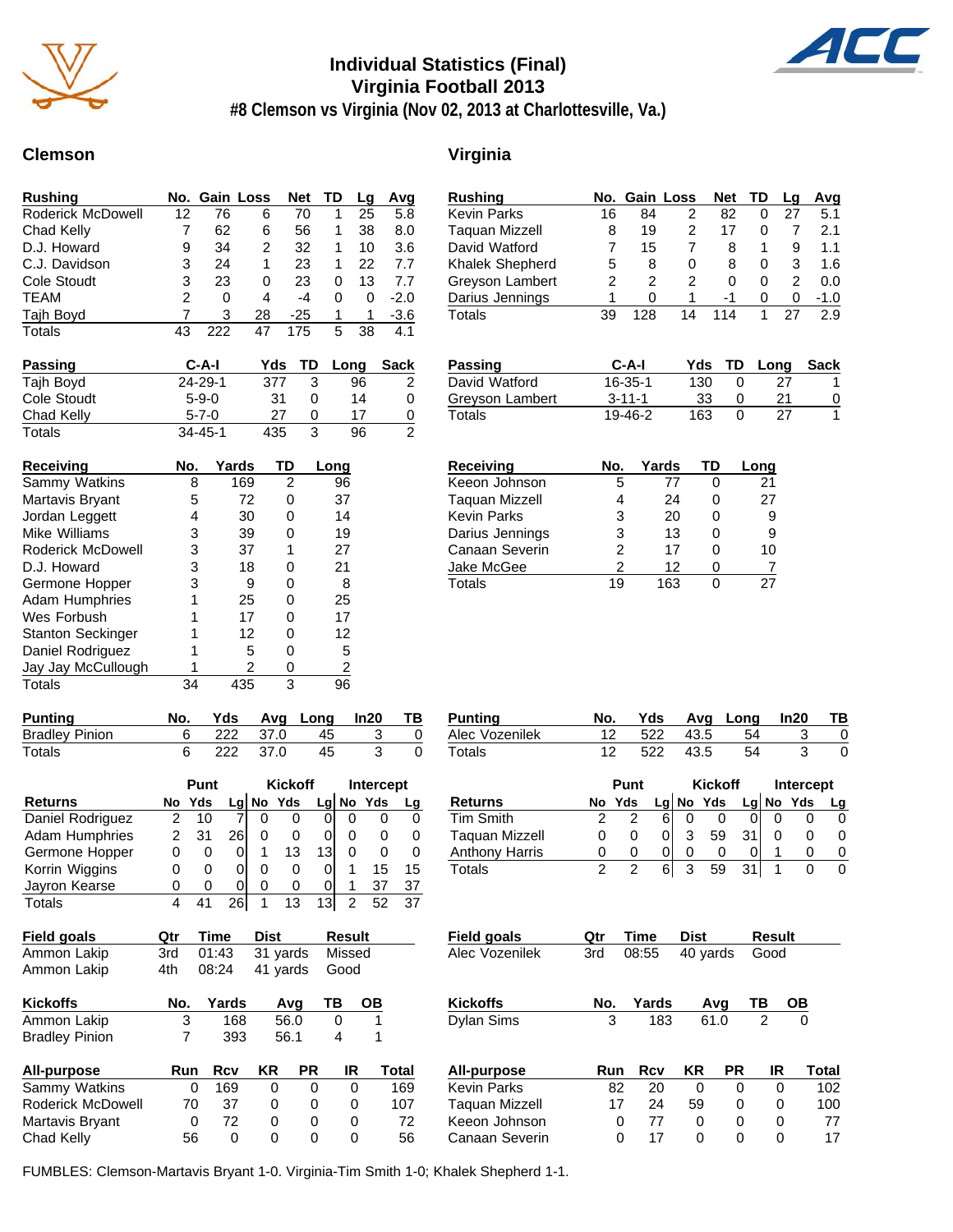

#### **Defensive Statistics (Final) Virginia Football 2013 #8 Clemson vs Virginia (Nov 02, 2013 at Charlottesville, Va.)**



|                | ## Clemson              | Solo            | Ast              |                 | <b>Total Sacks-Yds</b>   | <b>TFL-Yds</b>                 | FF                       | FR-Yds                   | <b>Int-Yds</b>               | <b>BrUp</b>              | <b>Blks</b>                  | QBH                      |
|----------------|-------------------------|-----------------|------------------|-----------------|--------------------------|--------------------------------|--------------------------|--------------------------|------------------------------|--------------------------|------------------------------|--------------------------|
| 17             | <b>Bashaud Breeland</b> | $\overline{5}$  | 5                | 10              |                          |                                | $\blacksquare$           |                          |                              | 2                        |                              |                          |
| 42             | Stephone Anthony        | 3               | $\overline{4}$   | $\overline{7}$  |                          | $0.5 - 0$                      | $\overline{\phantom{a}}$ |                          |                              | $\overline{a}$           |                              |                          |
|                | 27 Robert Smith         | 3               | $\overline{2}$   | 5               | $\blacksquare$           | $1.0 - 1$                      | $\blacksquare$           | $\blacksquare$           | $\overline{\phantom{a}}$     | $\blacksquare$           | ÷,                           |                          |
|                | 33 Spencer Shuey        | $\overline{2}$  | 3                | 5               |                          | $0.5 - 1$                      | $\overline{\phantom{a}}$ |                          |                              |                          | $\overline{\phantom{a}}$     |                          |
|                | 12 Korrin Wiggins       | 3               | 1                | 4               |                          |                                | $\blacksquare$           |                          | $1 - 15$                     | $\overline{a}$           |                              |                          |
| 8              | Darius Robinson         | 3               | $\mathbf{1}$     | 4               |                          | $1.0 - 1$                      | $\overline{\phantom{a}}$ |                          |                              |                          | ÷,                           |                          |
|                | 48 D.J. Reader          | $\overline{2}$  | 1                | 3               | $1.0 - 3$                | $2.0 - 4$                      | $\overline{\phantom{a}}$ |                          |                              | $\blacksquare$           | $\overline{\phantom{m}}$     |                          |
| 11             | <b>Travis Blanks</b>    | $\mathbf{1}$    | $\overline{2}$   | 3               |                          | $\blacksquare$                 | $\overline{\phantom{a}}$ | $\blacksquare$           |                              | $\overline{a}$           | $\overline{a}$               |                          |
| 99             | <b>DeShawn Williams</b> | 1               | $\overline{c}$   | 3               |                          | $0.5 - 1$                      | $\blacksquare$           | $1 - 0$                  |                              | $\overline{\phantom{a}}$ | $\qquad \qquad \blacksquare$ |                          |
|                | 91 Josh Watson          | $\mathbf{1}$    | $\overline{2}$   | 3               |                          | ÷.                             | $\overline{\phantom{a}}$ | $\overline{\phantom{a}}$ |                              |                          | $\overline{\phantom{a}}$     |                          |
|                | 1B Ben Boulware         | 1               | $\overline{c}$   | 3               | $\overline{\phantom{a}}$ | $0.5 - 1$                      | $\blacksquare$           | $\blacksquare$           |                              | $\blacksquare$           | $\overline{\phantom{m}}$     |                          |
| 90             | Shaq Lawson             | $\mathbf{1}$    | $\overline{2}$   | 3               |                          | $1.5 - 4$                      | $\overline{\phantom{a}}$ |                          |                              | $\mathbf{1}$             | $\overline{\phantom{a}}$     |                          |
| 2T             | Cordrea Tankersley      | 1               | $\overline{c}$   | 3               | $\overline{\phantom{a}}$ | $0.5 - 0$                      | $\blacksquare$           | $\blacksquare$           | $\overline{\phantom{a}}$     | $\blacksquare$           | ä,                           |                          |
|                | 50 Grady Jarrett        | $\overline{0}$  | 3                | 3               |                          | $0.5 - 1$                      | $\overline{\phantom{a}}$ |                          |                              |                          | ٠                            |                          |
| 7              | <b>Tony Steward</b>     | 2               | 0                | 2               |                          | $1.0 - 1$                      | $\blacksquare$           |                          |                              | $\blacksquare$           |                              |                          |
|                | 14 Martin Jenkins       | $\overline{2}$  | $\overline{0}$   | $\overline{c}$  |                          |                                | $\overline{\phantom{a}}$ |                          |                              | $\mathbf{1}$             | ÷,                           |                          |
| 9              | <b>Tavaris Barnes</b>   | 1               | 1                | $\overline{c}$  | $\blacksquare$           | $1.0 - 7$                      | $\blacksquare$           |                          |                              | $\blacksquare$           | ä,                           |                          |
|                | 34 Quandon Christian    | $\mathbf{1}$    | $\mathbf{1}$     | $\overline{2}$  |                          | $1.0 - 1$                      | $\blacksquare$           |                          |                              | $\overline{a}$           | ÷,                           |                          |
|                | 93 Corey Crawford       | 1               | 1                | $\overline{c}$  |                          | $0.5 - 0$                      | $\overline{\phantom{a}}$ |                          |                              | $\overline{\phantom{a}}$ | $\qquad \qquad \blacksquare$ |                          |
|                | 53 Martin Aiken         | $\overline{0}$  | $\overline{2}$   | $\overline{2}$  |                          |                                | $\overline{\phantom{a}}$ |                          |                              |                          | $\overline{a}$               |                          |
| 30             | <b>Taylor Watson</b>    | 1               | 0                | 1               | $\overline{\phantom{a}}$ | ۰.<br>$\overline{\phantom{m}}$ | $\blacksquare$           | $\blacksquare$           |                              | $\blacksquare$           | $\overline{\phantom{m}}$     |                          |
|                |                         | $\mathbf{1}$    | $\overline{0}$   | $\mathbf{1}$    |                          |                                | $\mathbf{1}$             |                          | $1 - 37$                     | $\overline{a}$           |                              |                          |
|                | 20 Jayron Kearse        |                 |                  |                 |                          |                                |                          |                          |                              |                          | $\overline{\phantom{0}}$     |                          |
|                | 55 Roderick Byers       | 1               | $\mathbf 0$      | 1               | $\blacksquare$           | $\blacksquare$                 | $\blacksquare$           | $\blacksquare$           | $\blacksquare$               | $\blacksquare$           | ä,                           |                          |
|                | 44 B.J. Goodson         | $\mathbf{1}$    | $\Omega$         | $\mathbf{1}$    |                          |                                | $\overline{\phantom{a}}$ |                          |                              |                          | ٠                            |                          |
| 3              | Vic Beasley             | 0               | 1                | 1               |                          |                                | $\overline{\phantom{a}}$ | $\sim$                   |                              |                          | $\overline{\phantom{m}}$     |                          |
|                | <b>Totals</b>           | $\overline{38}$ | $\overline{38}$  | $\overline{76}$ | $1.0 - 3$                | $12.0 - 23$                    | 1                        | $1 - 0$                  | $2 - 52$                     | 4                        | 0                            | $\mathbf 0$              |
|                |                         |                 |                  |                 |                          |                                |                          |                          |                              |                          |                              |                          |
|                |                         |                 |                  |                 |                          |                                |                          |                          |                              |                          |                              |                          |
|                | ## Virginia             | Solo            | Ast              |                 | <b>Total Sacks-Yds</b>   | <b>TFL-Yds</b>                 | FF                       | FR-Yds                   | Int-Yds                      | <b>BrUp</b>              | <b>Blks</b>                  | QBH                      |
|                | 44 Henry Coley          | 5               | 6                | 11              |                          | $1.0 - 4$                      |                          |                          |                              |                          |                              |                          |
| 13             | Daquan Romero           | 3               | 5                | 8               | $0.5 - 8$                | $0.5 - 8$                      | $\overline{\phantom{a}}$ |                          |                              |                          | $\overline{a}$               |                          |
|                | 5H Tim Harris           | 6               | 1                | 7               |                          | $\blacksquare$                 | $\blacksquare$           | $\blacksquare$           | $\overline{\phantom{0}}$     | 1                        | ä,                           |                          |
| 8              | <b>Anthony Harris</b>   | 5               | $\overline{2}$   | $\overline{7}$  | $\blacksquare$           | $\blacksquare$                 | $\overline{\phantom{a}}$ |                          | $1 - 0$                      | $\mathbf{1}$             | -                            |                          |
| 27             | Rijo Walker             | 3               | 4                | 7               | $\overline{a}$           | $\blacksquare$                 | $\blacksquare$           | $\blacksquare$           | ٠                            | $\blacksquare$           | ÷,                           |                          |
|                | 55 David Dean           | $\overline{2}$  | 5                | $\overline{7}$  | $1.0 - 12$               | $2.0 - 15$                     | $\overline{\phantom{a}}$ |                          |                              | $\overline{\phantom{a}}$ | ٠                            |                          |
|                | 22 DreQuan Hoskey       | 5               | 1                | 6               |                          | $1.0 - 3$                      | $\blacksquare$           |                          |                              | $\overline{a}$           |                              |                          |
|                | 38 Kelvin Rainey        | 4               | $\overline{2}$   | 6               | $\overline{\phantom{a}}$ | $1.0 - 1$                      | $\overline{\phantom{a}}$ |                          |                              | $\mathbf{1}$             | ÷,                           |                          |
| 21             | <b>Brandon Phelps</b>   | $\overline{2}$  | 2                | 4               | $\blacksquare$           | $\overline{\phantom{a}}$       | $\blacksquare$           | ä,                       |                              | $\blacksquare$           | ä,                           |                          |
|                | 90 Jake Snyder          | $\overline{0}$  | $\overline{4}$   | $\overline{4}$  | $\overline{\phantom{a}}$ |                                | $\overline{a}$           |                          |                              |                          | $\overline{a}$               |                          |
| $\overline{7}$ | Eli Harold              | 3               | 0                | 3               |                          | $2.0 - 9$                      |                          |                          |                              |                          | ٠                            |                          |
|                | 42 Demeitre Brim        | $\mathbf{1}$    | $\overline{2}$   | 3               |                          |                                | $\overline{a}$           |                          |                              |                          | $\overline{a}$               |                          |
|                | 93 Donte Wilkins        | 1               | $\overline{2}$   | 3               | $0.5 - 4$                | $1.5 - 6$                      |                          | $\overline{a}$           |                              |                          | -                            |                          |
|                | 29 D.J. Hill            | $\mathbf{1}$    | $\sqrt{2}$       | 3               |                          | $0.5 - 2$                      | $\overline{\phantom{a}}$ |                          |                              |                          | $\qquad \qquad \blacksquare$ |                          |
|                | 88 Max Valles           | 1               | $\boldsymbol{2}$ | $\mathbf{3}$    | $\blacksquare$           | $\sim$                         | $\overline{\phantom{a}}$ | $\blacksquare$           | ۰.                           | $\blacksquare$           | $\overline{\phantom{a}}$     |                          |
|                | 51 Zach Bradshaw        | $\mathbf 0$     | $\mathbf{3}$     | 3               | $\overline{\phantom{a}}$ | $1.0 - 3$                      | $\overline{\phantom{a}}$ | $\overline{\phantom{a}}$ |                              | $\overline{\phantom{a}}$ | $\overline{\phantom{a}}$     |                          |
|                | 43 Trent Corney         | 0               | $\boldsymbol{2}$ | $\overline{c}$  | $\blacksquare$           | ÷,                             | $\blacksquare$           |                          |                              | ÷,                       | ä,                           |                          |
|                | 17 Miles Gooch          | $\mathbf{1}$    | $\pmb{0}$        | $\mathbf{1}$    | $\overline{\phantom{a}}$ | $\blacksquare$                 | $\overline{\phantom{a}}$ |                          | $\overline{\phantom{a}}$     | $\overline{a}$           | $\overline{\phantom{m}}$     |                          |
| 6              | Darius Jennings         | 1               | $\mathbf 0$      | 1               | $\blacksquare$           | $\blacksquare$                 | $\overline{\phantom{a}}$ | $\blacksquare$           | $\overline{\phantom{a}}$     | $\blacksquare$           | $\blacksquare$               |                          |
|                | 20 Tim Smith            | $\mathbf{1}$    | $\pmb{0}$        | $\mathbf{1}$    | $\overline{\phantom{a}}$ | $\blacksquare$                 | $\overline{\phantom{a}}$ | $\overline{\phantom{a}}$ | $\overline{\phantom{a}}$     | $\overline{a}$           | $\overline{\phantom{a}}$     |                          |
|                | 59 Mark Hall            | 1               | $\pmb{0}$        | 1               | $\blacksquare$           | $\overline{\phantom{a}}$       | $\overline{\phantom{a}}$ | $\overline{\phantom{a}}$ | $\qquad \qquad \blacksquare$ | $\overline{\phantom{a}}$ | $\qquad \qquad \blacksquare$ |                          |
|                | 92 Greg Gallop          | 0               | $\mathbf{1}$     | $\mathbf{1}$    | $\overline{\phantom{a}}$ | $\mathcal{L}^{\pm}$            | $\overline{\phantom{a}}$ |                          | $\overline{\phantom{a}}$     | $\overline{\phantom{a}}$ | $\overline{\phantom{a}}$     |                          |
|                | 32 Mike Moore           | 0               | 1                | 1               | $\overline{\phantom{a}}$ | $0.5 - 1$                      | $\overline{\phantom{a}}$ | $\blacksquare$           | $\overline{\phantom{a}}$     | $\blacksquare$           | $\overline{\phantom{a}}$     | $\overline{\phantom{a}}$ |
|                | 67 Jackson Matteo       | 0<br>46         | $\mathbf{1}$     | $\mathbf{1}$    | -                        |                                | ٠                        | $\overline{\phantom{a}}$ | $1 - 0$                      | ٠<br>$\overline{3}$      | $\qquad \qquad \blacksquare$ | $\overline{0}$           |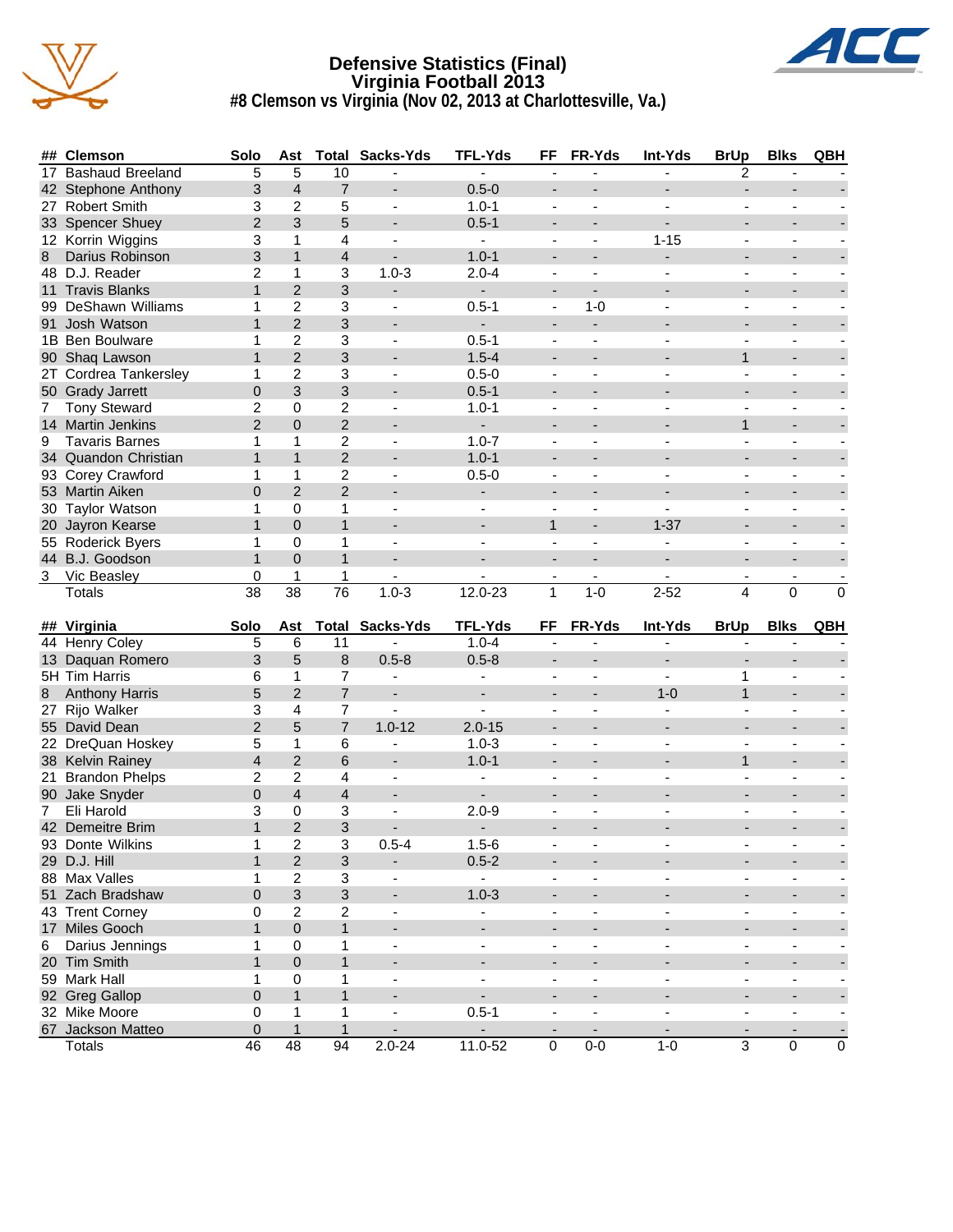

#### **Participation Report (Final) Virginia Football 2013 #8 Clemson vs Virginia (Nov 02, 2013 at Charlottesville, Va.)**



**Clemson**

#### **Virginia**

| Keeon Johnson<br>Morgan Moses<br><b>Conner Davis</b><br>Luke Bowanko<br>Jay Whitmire<br>Eric Smith<br>Zachary Swanson<br>David Watford<br>Kevin Parks<br><b>Billy Skrobacz</b><br><b>Tim Smith</b> |
|----------------------------------------------------------------------------------------------------------------------------------------------------------------------------------------------------|
|                                                                                                                                                                                                    |
|                                                                                                                                                                                                    |
|                                                                                                                                                                                                    |
|                                                                                                                                                                                                    |
|                                                                                                                                                                                                    |
|                                                                                                                                                                                                    |
|                                                                                                                                                                                                    |
|                                                                                                                                                                                                    |
|                                                                                                                                                                                                    |
|                                                                                                                                                                                                    |
|                                                                                                                                                                                                    |
|                                                                                                                                                                                                    |
| <b>DEFENSE</b>                                                                                                                                                                                     |
| Jake Snyder                                                                                                                                                                                        |
| Donte Wilkins                                                                                                                                                                                      |
| David Dean                                                                                                                                                                                         |
|                                                                                                                                                                                                    |
| Eli Harold                                                                                                                                                                                         |
| <b>Henry Coley</b>                                                                                                                                                                                 |
| Daquan Romero                                                                                                                                                                                      |
| <b>Tim Harris</b>                                                                                                                                                                                  |
| <b>Anthony Harris</b>                                                                                                                                                                              |
| Rijo Walker                                                                                                                                                                                        |
| <b>Brandon Phelps</b>                                                                                                                                                                              |
|                                                                                                                                                                                                    |

Clemson: 1J-Jadar Johnson, 1M-Donny McElveen, 1B-Ben Boulware, 1K-Chad Kelly, 2T-Cordrea Tankersley, 3S-Nick Schuessler, 3J-Corbin Jenkins, 3L-Ammon Lakip, 4C-Chad Richardson, 5-Germone Hopper, 5F-Phillip Fajgenbaum, 7W-Mike Williams, 7-Tony Steward, 9-Tavaris Barnes, 12-Korrin Wiggins, 14-Martin Jenkins, 15-Ronald Geohaghan, 16-Jordan Leggett, 18-Cole Stoudt, 20-Jayron Kearse, 22-D.J. Howard, 30-Taylor Watson, 32-C.J. Davidson, 36-Jerrodd Williams, 38-C.J. Jones, 39-Chandler Catanzaro, 40-Darrell Smith, 41-T.J. Burrell, 44-B.J. Goodson, 53-Martin Aiken, 55-Roderick Byers, 57-Jay Guillermo, 67-Kalon Davis, 73-Joe Gore, 75-Michael Sobeski, 76-Shaq Anthony, 77-Reid Webster, 78-Eric Mac Lain, 79-Isaiah Battle, 82-T.J. Green, 83-Daniel Rodriguez, 84-Wes Forbush, 86-Sam Cooper, 87-Matt Porter, 89-Jay Jay McCullough, 90-Shaq Lawson, 91-Josh Watson, 92-Bradley Pinion, 99-DeShawn Williams.

Virginia: 2-Dominique Terrell, 3V-Alec Vozenilek, 4-Taquan Mizzell, 6-Darius Jennings, 11-Greyson Lambert, 15-Matt Johns, 17-Miles Gooch, 23-Khalek Shepherd, 29-D.J. Hill, 32-Mike Moore, 37-Divante Walker, 38-Kelvin Rainey, 40-Darius Lee, 41-Connor Wingo-Reeves, 42-Demeitre Brim, 43-Trent Corney, 45-Matt Fortin, 46-Mason Thomas, 47-Vincent Croce, 51-Zach Bradshaw, 57-Stephen Lawe, 59-Mark Hall, 63-Ryan Doull, 65-Ross Burbank, 67-Jackson Matteo, 68-Eric Tetlow, 75-Sadiq Olanrewaju, 76-Michael Mooney, 83-Jake McGee, 84-Canaan Severin, 86-Jeremy Dollin, 87-Kyle Dockins, 88-Max Valles, 89-Rob Burns, 91-Dylan Sims, 92-Greg Gallop, 96-Cameron Fitch.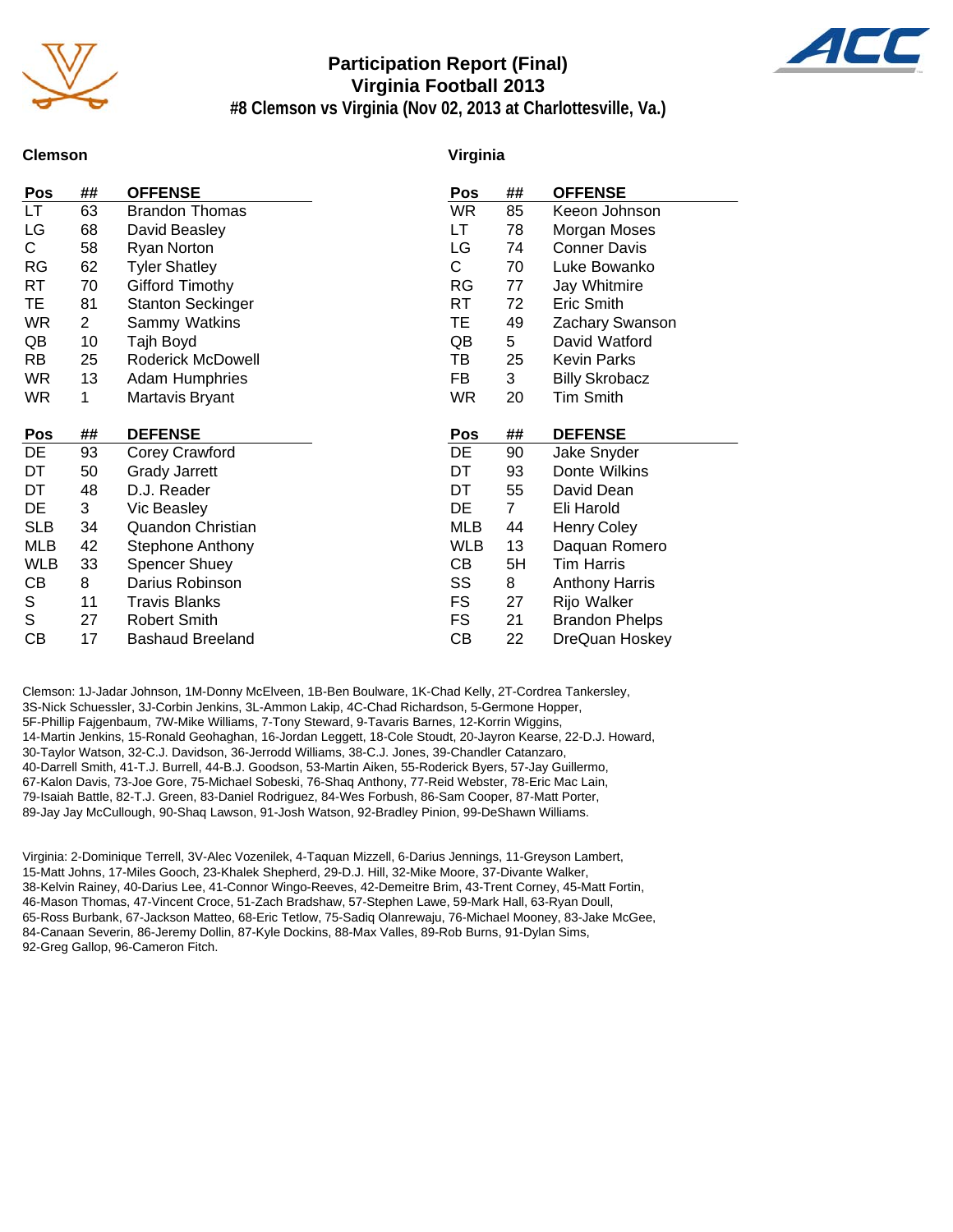

# **Drive Chart (By Team) (Final) Virginia Football 2013**



**#8 Clemson vs Virginia (Nov 02, 2013 at Charlottesville, Va.)**

|             |     |                 |       | <b>Drive Started</b> |                 | <b>Drive Ended</b> | <b>Consumed</b>  |                    |          |
|-------------|-----|-----------------|-------|----------------------|-----------------|--------------------|------------------|--------------------|----------|
| <b>Team</b> | Qtr | Spot            | Time  | <b>Obtained</b>      | Spot            | Time               | <b>How lost</b>  | ΡI<br>- Yds        | TOP      |
| CU          | 1st | C <sub>25</sub> | 15:00 | Kickoff              | V00             | 13:33              | *TOUCHDOWN       | $5 - 75$           | 1:27     |
| CU          |     | C <sub>11</sub> | 10:31 | Punt                 | C <sub>14</sub> | 09:04              | Punt             | $3 - 3$            | 1:27     |
| CU          |     | C <sub>25</sub> | 05:00 | Kickoff              | V00             | 02:59              | *TOUCHDOWN       | $6 - 75$           | $2:01$ . |
| CU          |     | V45             | 01:06 | Punt                 | V43             | 00:21              | Interception     | $3 - 2$            | 0:45     |
| CU          | 2nd | C37             | 14:09 | Punt                 | C40             | 12:59              | Punt             | $-3$<br>3          | 1:10     |
| CU          |     | V49             | 11:31 | Punt                 | V43             | 10:38              | Punt             | $3 - 6$            | 0:53     |
| CU          |     | C46             | 09:53 | Punt                 | V47             | 08:00              | Downs            | $4 - 7$            | 1:53     |
| CU          |     | V33             | 06:30 | Interception         | V <sub>00</sub> | 04:18              | *TOUCHDOWN       | $7 - 33$           | 2:12.    |
| CU          |     | C50             | 02:43 | Fumble               | V00             | 01:29              | *TOUCHDOWN       | 5<br>-50<br>$\sim$ | 1:14     |
| CU          |     | C <sub>14</sub> | 00:55 | Punt                 | V <sub>00</sub> | 00:13              | *TOUCHDOWN       | $8 - 86$           | 0:42.    |
| CU          | 3rd | CO9             | 12:21 | Punt                 | V <sub>00</sub> | 10:58              | *TOUCHDOWN       | $3 - 91$           | 1:23     |
| CU          |     | C <sub>25</sub> | 08:55 | Kickoff              | C31             | 07:57              | Punt             | $3 - 6$            | 0:58     |
| CU          |     | C <sub>22</sub> | 06:02 | Punt                 | C48             | 04:34              | Punt             | 26<br>4 -          | 1:28     |
| <b>CU</b>   |     | C39             | 03:54 | Punt                 | V <sub>14</sub> | 01:43              | <b>Missed FG</b> | $-47$<br>9         | 2:11.    |
| CU          | 4th | C <sub>28</sub> | 14:15 | Punt                 | V00             | 12:37              | *TOUCHDOWN       | $6 - 72$           | 1:38     |
| CU          |     | C40             | 11:08 | Punt                 | V24             | 08:24              | *FIELD GOAL      | $9 - 36$           | 2:44.    |
| CU          |     | C27             | 07:31 | Punt                 | C43             | 04:22              | Punt             | $6 - 16$           | 3:09     |
| <b>CU</b>   |     | V10             | 03:12 | Interception         | V <sub>00</sub> | 03:05              | *TOUCHDOWN       | $1 - 10$           | $0:07$ . |
| CU          |     | C30             | 01:08 | Downs                | C <sub>26</sub> | 00:00              | End of half      | $2 - (4)$          | 1:08     |

|                        | 1st     | 2nd     | 3rd     | 4th   | 1st   | 2nd     |          |
|------------------------|---------|---------|---------|-------|-------|---------|----------|
| <b>Clemson</b>         | Qtr     | Qtr     | Qtr     | Qtr   | Half  | Half    | Total    |
| Time of possession     | 05:40   | 08:04   | 06:00   | 08:46 | 13:44 | 14:46   | 28:30    |
| 3rd down conversions   | $2 - 4$ | $2 - 5$ | $1 - 4$ | 1-4   | 4-9   | $2 - 8$ | $6 - 17$ |
| Average field position | C29     | C44     | C23     | C43   | C38   | C34     | C36      |
| 4th down conversions   | 0-0     | ი-1     | 0-0     | 1-1   | ი-1   | $1 - 1$ | $1 - 2$  |

|           |     |                 |       | <b>Drive Started</b> |                 | <b>Drive Ended</b> | <b>Consumed</b> |                                      |            |
|-----------|-----|-----------------|-------|----------------------|-----------------|--------------------|-----------------|--------------------------------------|------------|
| Team      | Qtr | Spot            | Time  | <b>Obtained</b>      | Spot            | Time               | <b>How lost</b> | - Yds<br><b>PI</b>                   | <b>TOP</b> |
| VA        | 1st | V30             | 13:33 | Kickoff              | V49             | 10:31              | Punt            | 19<br>6<br>$\sim$                    | 3:02       |
| VA        |     | V46             | 09:04 | Punt                 | C <sub>00</sub> | 05:00              | *TOUCHDOWN      | 54<br>10<br>$\blacksquare$           | 4:04       |
| VA        |     | V11             | 02:59 | Kickoff              | V20             | 01:06              | Punt            | 3<br>- 9                             | 1:53       |
| VA        |     | V <sub>07</sub> | 00:21 | Interception         | V25             | 14:09              | Punt            | $5 - 18$                             | 1:12       |
| VA        | 2nd | V11             | 12:59 | Punt                 | V09             | 11:31              | Punt            | (2)<br>3<br>$\sim$                   | 1:28       |
| <b>VA</b> |     | V14             | 10:38 | Punt                 | V16             | 09:53              | Punt            | 3<br>$-2$                            | 0:45       |
| VA        |     | V47             | 08:00 | Downs                | V46             | 06:30              | Interception    | 3<br>(1)<br>$\overline{\phantom{a}}$ | 1:30       |
| VA        |     | V25             | 04:18 | Kickoff              | V50             | 02:43              | Fumble          | $5 - 25$                             | 1:35       |
| VA        |     | V35             | 01:29 | Kickoff              | V40             | 00:55              | Punt            | 3<br>- 5                             | 0:34       |
| VA        |     | V27             | 00:13 | Kickoff              | V44             | 00:00              | End of half     | $2 - 17$                             | 0:13       |
| VA        | 3rd | V30             | 15:00 | Kickoff              | V47             | 12:21              | Punt            | 17<br>5<br>$\sim$                    | 2:39       |
| VA        |     | V25             | 10:58 | Kickoff              | C <sub>23</sub> | 08:55              | *FIELD GOAL     | $-52$<br>8                           | 2:03       |
| VA        |     | V37             | 07:57 | Punt                 | V37             | 06:02              | Punt            | 3<br>$-0$                            | 1:55       |
| <b>VA</b> |     | V <sub>21</sub> | 04:34 | Punt                 | V14             | 03:54              | Punt            | $3 - (7)$                            | 0:40       |
| VA        |     | V20             | 01:43 | Missed FG            | V33             | 14:15              | Punt            | $-13$<br>6                           | 2:28       |
| VA        | 4th | V <sub>22</sub> | 12:37 | Kickoff              | V28             | 11:08              | Punt            | 3<br>$-6$                            | 1:29       |
| VA        |     | V35             | 08:24 | <b>Kickoff</b>       | V37             | 07:31              | Punt            | $-2$<br>3                            | 0:53       |
| VA        |     | V18             | 04:22 | Punt                 | V18             | 03:12              | Interception    | 3<br>$-0$                            | 1:10       |
| VA        |     | V36             | 03:05 | Kickoff              | C <sub>30</sub> | 01:08              | Downs           | $-34$<br>9                           | 1:57       |

|                        | 1st     | 2nd         | 3rd   | 4th     | 1st             | 2nd      |          |
|------------------------|---------|-------------|-------|---------|-----------------|----------|----------|
| Virginia               | Qtr     | Qtr         | Qtr   | Qtr     | Half            | Half     | Total    |
| Time of possession     | 09:20   | 06:56       | 09:00 | 06:14   | 16:16           | 15:14    | 31:30    |
| 3rd down conversions   | $3 - 5$ | 1-6         | 1-5   | $1 - 6$ | 4-11            | $2 - 11$ | $6 - 22$ |
| Average field position | V23     | $\sqrt{26}$ | V26   | V27     | V <sub>25</sub> | V27      | V26      |
| 4th down conversions   | 0-0     | 0-0         | 0-0   | $0 - 1$ | $0 - 0$         | $0 - 1$  | 0-1      |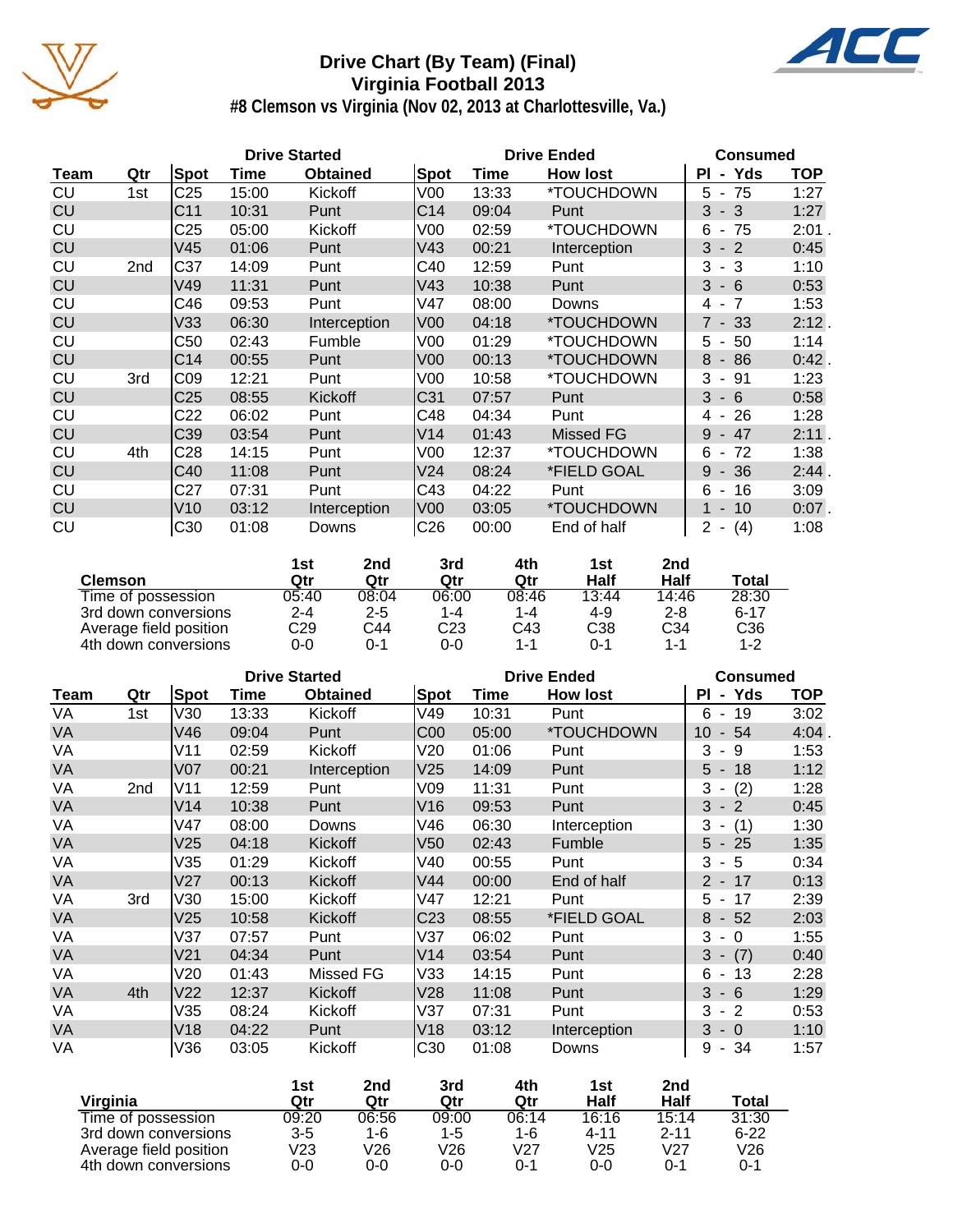

# **Drive Chart (By Quarter) (Final) Virginia Football 2013**



**#8 Clemson vs Virginia (Nov 02, 2013 at Charlottesville, Va.)**

| <b>Drive Started</b><br><b>Drive Ended</b> |                 |                 |             |                 |                 | <b>Consumed</b> |                 |                                     |            |
|--------------------------------------------|-----------------|-----------------|-------------|-----------------|-----------------|-----------------|-----------------|-------------------------------------|------------|
| <b>Team</b>                                | Qtr             | <b>Spot</b>     | <b>Time</b> | <b>Obtained</b> | <b>Spot</b>     | <b>Time</b>     | <b>How lost</b> | PI - Yds                            | <b>TOP</b> |
| CU                                         | 1st             | C <sub>25</sub> | 15:00       | Kickoff         | V <sub>00</sub> | 13:33           | *TOUCHDOWN      | 5<br>75<br>$\overline{a}$           | 1:27       |
| VA                                         |                 | V30             | 13:33       | Kickoff         | V49             | 10:31           | Punt            | 6<br>$-19$                          | 3:02       |
| <b>CU</b>                                  |                 | C <sub>11</sub> | 10:31       | Punt            | C <sub>14</sub> | 09:04           | Punt            | 3<br>3<br>$\blacksquare$            | 1:27       |
| VA                                         |                 | V46             | 09:04       | Punt            | C <sub>00</sub> | 05:00           | *TOUCHDOWN      | $10 - 54$                           | 4:04.      |
| CU                                         |                 | C <sub>25</sub> | 05:00       | Kickoff         | V <sub>00</sub> | 02:59           | *TOUCHDOWN      | $-75$<br>6                          | 2:01.      |
| VA                                         |                 | V <sub>11</sub> | 02:59       | Kickoff         | V20             | 01:06           | Punt            | 3<br>$-9$                           | 1:53       |
| CU                                         |                 | V45             | 01:06       | Punt            | V43             | 00:21           | Interception    | $-2$<br>3                           | 0:45       |
| VA                                         |                 | V <sub>07</sub> | 00:21       | Interception    | V <sub>25</sub> | 14:09           | Punt            | $5 - 18$                            | 1:12       |
| CU                                         | 2 <sub>nd</sub> | C37             | 14:09       | Punt            | C40             | 12:59           | Punt            | 3<br>$-3$                           | 1:10       |
| VA                                         |                 | V <sub>11</sub> | 12:59       | Punt            | V09             | 11:31           | Punt            | (2)<br>3<br>$\blacksquare$          | 1:28       |
| CU                                         |                 | V49             | 11:31       | Punt            | V43             | 10:38           | Punt            | 3<br>- 6                            | 0:53       |
| VA                                         |                 | V14             | 10:38       | Punt            | V16             | 09:53           | Punt            | $3 - 2$                             | 0:45       |
| CU                                         |                 | C46             | 09:53       | Punt            | V47             | 08:00           | Downs           | $4 - 7$                             | 1:53       |
| VA                                         |                 | V47             | 08:00       | Downs           | V46             | 06:30           | Interception    | $- (1)$<br>3                        | 1:30       |
| <b>CU</b>                                  |                 | V33             | 06:30       | Interception    | V <sub>00</sub> | 04:18           | *TOUCHDOWN      | 33<br>7<br>$\blacksquare$           | 2:12.      |
| <b>VA</b>                                  |                 | V25             | 04:18       | Kickoff         | V <sub>50</sub> | 02:43           | Fumble          | $5 -$<br>25                         | 1:35       |
| CU                                         |                 | C50             | 02:43       | Fumble          | V <sub>00</sub> | 01:29           | *TOUCHDOWN      | 5<br>50<br>$\overline{\phantom{a}}$ | 1:14       |
| VA                                         |                 | V35             | 01:29       | Kickoff         | V40             | 00:55           | Punt            | 3<br>5<br>$\blacksquare$            | 0:34       |
| CU                                         |                 | C <sub>14</sub> | 00:55       | Punt            | V <sub>00</sub> | 00:13           | *TOUCHDOWN      | 86<br>8<br>$\blacksquare$           | $0:42$ .   |
| VA                                         |                 | V27             | 00:13       | Kickoff         | V44             | 00:00           | End of half     | $2 - 17$                            | 0:13       |
| VA                                         | 3rd             | V30             | 15:00       | Kickoff         | V47             | 12:21           | Punt            | $5 - 17$                            | 2:39       |
| <b>CU</b>                                  |                 | C <sub>09</sub> | 12:21       | Punt            | V <sub>00</sub> | 10:58           | *TOUCHDOWN      | $3 - 91$                            | 1:23       |
| VA                                         |                 | V25             | 10:58       | Kickoff         | C <sub>23</sub> | 08:55           | *FIELD GOAL     | $-52$<br>8                          | 2:03       |
| <b>CU</b>                                  |                 | C <sub>25</sub> | 08:55       | Kickoff         | C31             | 07:57           | Punt            | $3 - 6$                             | 0:58       |
| VA                                         |                 | V37             | 07:57       | Punt            | V37             | 06:02           | Punt            | 3<br>$-0$                           | 1:55       |
| CU                                         |                 | C <sub>22</sub> | 06:02       | Punt            | C48             | 04:34           | Punt            | $4 - 26$                            | 1:28       |
| VA                                         |                 | V <sub>21</sub> | 04:34       | Punt            | V14             | 03:54           | Punt            | 3<br>(7)                            | 0:40       |
| CU                                         |                 | C39             | 03:54       | Punt            | V14             | 01:43           | Missed FG       | $9 - 47$                            | 2:11.      |
| VA                                         |                 | V20             | 01:43       | Missed FG       | V33             | 14:15           | Punt            | $6 - 13$                            | 2:28       |
| CU                                         | 4th             | C <sub>28</sub> | 14:15       | Punt            | <b>V00</b>      | 12:37           | *TOUCHDOWN      | $-72$<br>6                          | 1:38       |
| VA                                         |                 | V <sub>22</sub> | 12:37       | Kickoff         | V28             | 11:08           | Punt            | $-6$<br>3                           | 1:29       |
| <b>CU</b>                                  |                 | C40             | 11:08       | Punt            | V <sub>24</sub> | 08:24           | *FIELD GOAL     | $9 - 36$                            | 2:44.      |
| VA                                         |                 | V35             | 08:24       | Kickoff         | V37             | 07:31           | Punt            | $-2$<br>3                           | 0:53       |
| <b>CU</b>                                  |                 | C <sub>27</sub> | 07:31       | Punt            | C43             | 04:22           | Punt            | $6\phantom{1}$<br>$-16$             | 3:09       |
| VA                                         |                 | V18             | 04:22       | Punt            | V18             | 03:12           | Interception    | 3<br>$\mathbf 0$<br>$\blacksquare$  | 1:10       |
| CU                                         |                 | V10             | 03:12       | Interception    | <b>V00</b>      | 03:05           | *TOUCHDOWN      | $\overline{1}$<br>$-10$             | $0:07$ .   |
| VA                                         |                 | V36             | 03:05       | Kickoff         | C30             | 01:08           | Downs           | 34<br>9<br>$\blacksquare$           | 1:57       |
| <b>CU</b>                                  |                 | C <sub>30</sub> | 01:08       | <b>Downs</b>    | C <sub>26</sub> | 00:00           | End of half     | $2 - (4)$                           | 1:08       |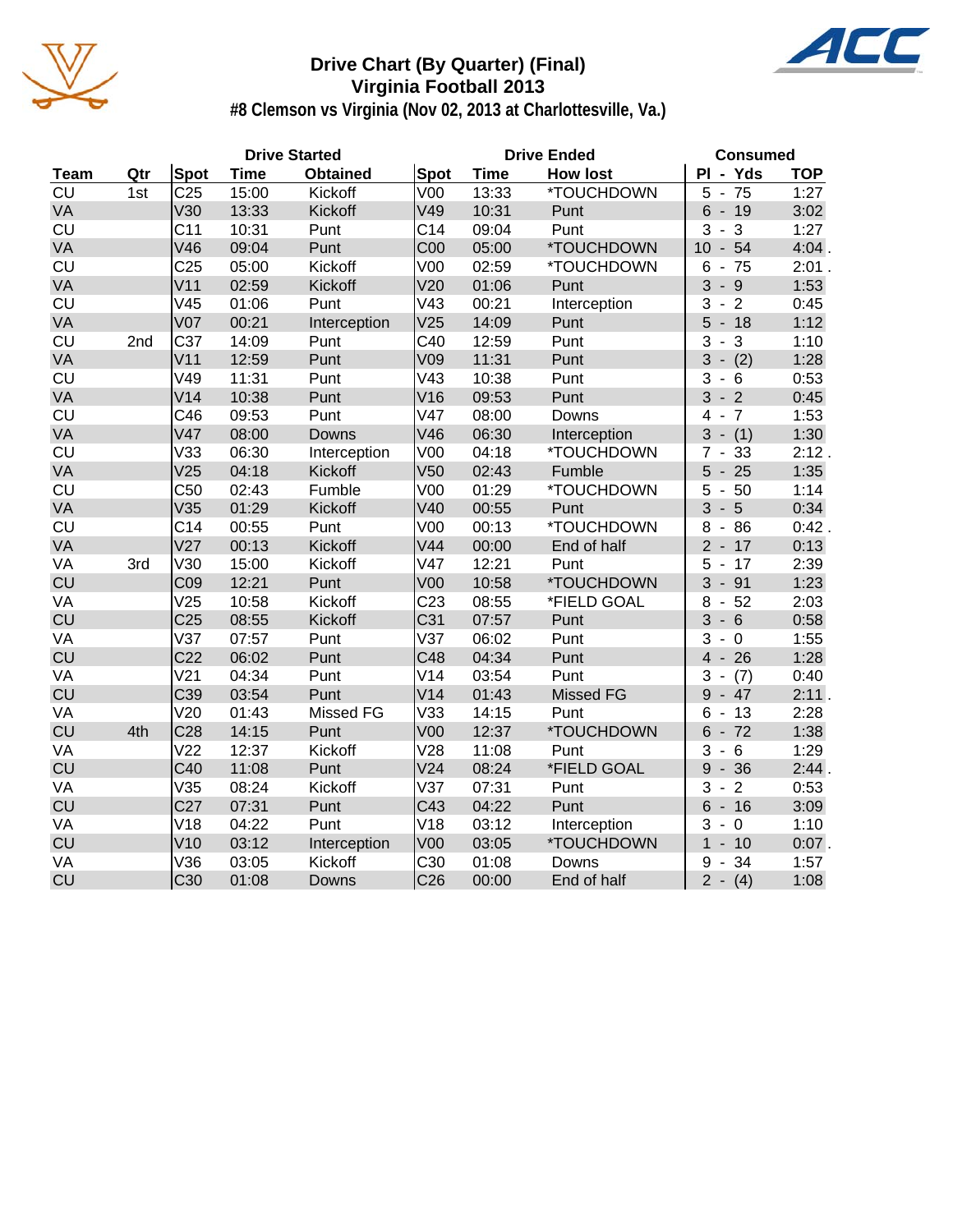

**Play-by-Play Summary (1st quarter) #8 Clemson vs Virginia (Nov 02, 2013 at Charlottesville, Va.)**



| UVa wins toss, defers. CU to receive and defend the South end zone.<br>Sims, D kickoff 65 yards to the CU0, touchback.<br>BOYD pass complete to S. WATKINS for 7 yards to the CU32 (Harris, T), PENALTY VA face<br>mask (Harris, T) 15 yards to the CU47, 1ST DOWN CU.<br>McDOWELL rush for loss of 3 yards to the CU44 (Dean, D).<br>BOYD pass complete to S. WATKINS for 6 yards to the 50 yardline (Coley, H).<br>BOYD pass complete to BRYANT for 17 yards to the VA33, 1ST DOWN CU (Hoskey, D).<br>BOYD pass complete to S. WATKINS for 33 yards to the VA0, 1ST DOWN CU, TOUCHDOWN, clock<br>CATANZARO kick attempt good.<br>Clemson 7, Virginia 0<br>5 plays, 75 yards, 1:27<br>PINION kickoff 65 yards to the VA0, touchback, PENALTY CU offside 5 yards to the VA30,<br>1st and 10, VA ball on VA30.<br>Parks, K rush for 5 yards to the VA35 (R. SMITH).<br>Watford, D pass incomplete to Swanson, Z.<br>Watford, D pass complete to McGee, J for 5 yards to the VA40, 1ST DOWN VA (SHUEY).<br>Mizzell, T rush for loss of 1 yard to the VA39 (JARRETT; ST. ANTHONY).<br>Watford, D rush for loss of 1 yard to the VA38 (SHUEY; CRAWFORD).<br>Watford, D pass complete to Johnson, K for 11 yards to the VA49 (BREELAND).<br>Vozenilek, A punt 40 yards to the CU11, fair catch by HUMPHRIES.<br>6 plays, 19 yards, 3:02<br>McDOWELL rush for 5 yards to the CU16 (Dean, D; Romero, D).<br>BOYD pass complete to BRYANT for 2 yards to the CU18, fumble by BRYANT recovered by CU<br>BRYANT at CU18 (Harris, T).<br>BOYD rush for loss of 4 yards to the CU14 (Coley, H).<br>PINION punt 40 yards to the VA46, fair catch by Smith, T. | X1<br>P <sub>2</sub><br>P <sub>3</sub><br>P <sub>1</sub>                                                                                                                                                                                                                                                                                                                                                                                                                                                                                                                                                                                                                                                                                                                                                                                                                                                                                                                                                                                                                                                                                                                                                                                                                                                                                                                                                                                                                                                                                                                                                                                                                                                                                   |
|--------------------------------------------------------------------------------------------------------------------------------------------------------------------------------------------------------------------------------------------------------------------------------------------------------------------------------------------------------------------------------------------------------------------------------------------------------------------------------------------------------------------------------------------------------------------------------------------------------------------------------------------------------------------------------------------------------------------------------------------------------------------------------------------------------------------------------------------------------------------------------------------------------------------------------------------------------------------------------------------------------------------------------------------------------------------------------------------------------------------------------------------------------------------------------------------------------------------------------------------------------------------------------------------------------------------------------------------------------------------------------------------------------------------------------------------------------------------------------------------------------------------------------------------------------------------------------------------------------------------------------------------------|--------------------------------------------------------------------------------------------------------------------------------------------------------------------------------------------------------------------------------------------------------------------------------------------------------------------------------------------------------------------------------------------------------------------------------------------------------------------------------------------------------------------------------------------------------------------------------------------------------------------------------------------------------------------------------------------------------------------------------------------------------------------------------------------------------------------------------------------------------------------------------------------------------------------------------------------------------------------------------------------------------------------------------------------------------------------------------------------------------------------------------------------------------------------------------------------------------------------------------------------------------------------------------------------------------------------------------------------------------------------------------------------------------------------------------------------------------------------------------------------------------------------------------------------------------------------------------------------------------------------------------------------------------------------------------------------------------------------------------------------|
|                                                                                                                                                                                                                                                                                                                                                                                                                                                                                                                                                                                                                                                                                                                                                                                                                                                                                                                                                                                                                                                                                                                                                                                                                                                                                                                                                                                                                                                                                                                                                                                                                                                  |                                                                                                                                                                                                                                                                                                                                                                                                                                                                                                                                                                                                                                                                                                                                                                                                                                                                                                                                                                                                                                                                                                                                                                                                                                                                                                                                                                                                                                                                                                                                                                                                                                                                                                                                            |
|                                                                                                                                                                                                                                                                                                                                                                                                                                                                                                                                                                                                                                                                                                                                                                                                                                                                                                                                                                                                                                                                                                                                                                                                                                                                                                                                                                                                                                                                                                                                                                                                                                                  |                                                                                                                                                                                                                                                                                                                                                                                                                                                                                                                                                                                                                                                                                                                                                                                                                                                                                                                                                                                                                                                                                                                                                                                                                                                                                                                                                                                                                                                                                                                                                                                                                                                                                                                                            |
|                                                                                                                                                                                                                                                                                                                                                                                                                                                                                                                                                                                                                                                                                                                                                                                                                                                                                                                                                                                                                                                                                                                                                                                                                                                                                                                                                                                                                                                                                                                                                                                                                                                  |                                                                                                                                                                                                                                                                                                                                                                                                                                                                                                                                                                                                                                                                                                                                                                                                                                                                                                                                                                                                                                                                                                                                                                                                                                                                                                                                                                                                                                                                                                                                                                                                                                                                                                                                            |
|                                                                                                                                                                                                                                                                                                                                                                                                                                                                                                                                                                                                                                                                                                                                                                                                                                                                                                                                                                                                                                                                                                                                                                                                                                                                                                                                                                                                                                                                                                                                                                                                                                                  |                                                                                                                                                                                                                                                                                                                                                                                                                                                                                                                                                                                                                                                                                                                                                                                                                                                                                                                                                                                                                                                                                                                                                                                                                                                                                                                                                                                                                                                                                                                                                                                                                                                                                                                                            |
|                                                                                                                                                                                                                                                                                                                                                                                                                                                                                                                                                                                                                                                                                                                                                                                                                                                                                                                                                                                                                                                                                                                                                                                                                                                                                                                                                                                                                                                                                                                                                                                                                                                  |                                                                                                                                                                                                                                                                                                                                                                                                                                                                                                                                                                                                                                                                                                                                                                                                                                                                                                                                                                                                                                                                                                                                                                                                                                                                                                                                                                                                                                                                                                                                                                                                                                                                                                                                            |
|                                                                                                                                                                                                                                                                                                                                                                                                                                                                                                                                                                                                                                                                                                                                                                                                                                                                                                                                                                                                                                                                                                                                                                                                                                                                                                                                                                                                                                                                                                                                                                                                                                                  |                                                                                                                                                                                                                                                                                                                                                                                                                                                                                                                                                                                                                                                                                                                                                                                                                                                                                                                                                                                                                                                                                                                                                                                                                                                                                                                                                                                                                                                                                                                                                                                                                                                                                                                                            |
|                                                                                                                                                                                                                                                                                                                                                                                                                                                                                                                                                                                                                                                                                                                                                                                                                                                                                                                                                                                                                                                                                                                                                                                                                                                                                                                                                                                                                                                                                                                                                                                                                                                  |                                                                                                                                                                                                                                                                                                                                                                                                                                                                                                                                                                                                                                                                                                                                                                                                                                                                                                                                                                                                                                                                                                                                                                                                                                                                                                                                                                                                                                                                                                                                                                                                                                                                                                                                            |
|                                                                                                                                                                                                                                                                                                                                                                                                                                                                                                                                                                                                                                                                                                                                                                                                                                                                                                                                                                                                                                                                                                                                                                                                                                                                                                                                                                                                                                                                                                                                                                                                                                                  |                                                                                                                                                                                                                                                                                                                                                                                                                                                                                                                                                                                                                                                                                                                                                                                                                                                                                                                                                                                                                                                                                                                                                                                                                                                                                                                                                                                                                                                                                                                                                                                                                                                                                                                                            |
|                                                                                                                                                                                                                                                                                                                                                                                                                                                                                                                                                                                                                                                                                                                                                                                                                                                                                                                                                                                                                                                                                                                                                                                                                                                                                                                                                                                                                                                                                                                                                                                                                                                  |                                                                                                                                                                                                                                                                                                                                                                                                                                                                                                                                                                                                                                                                                                                                                                                                                                                                                                                                                                                                                                                                                                                                                                                                                                                                                                                                                                                                                                                                                                                                                                                                                                                                                                                                            |
|                                                                                                                                                                                                                                                                                                                                                                                                                                                                                                                                                                                                                                                                                                                                                                                                                                                                                                                                                                                                                                                                                                                                                                                                                                                                                                                                                                                                                                                                                                                                                                                                                                                  |                                                                                                                                                                                                                                                                                                                                                                                                                                                                                                                                                                                                                                                                                                                                                                                                                                                                                                                                                                                                                                                                                                                                                                                                                                                                                                                                                                                                                                                                                                                                                                                                                                                                                                                                            |
|                                                                                                                                                                                                                                                                                                                                                                                                                                                                                                                                                                                                                                                                                                                                                                                                                                                                                                                                                                                                                                                                                                                                                                                                                                                                                                                                                                                                                                                                                                                                                                                                                                                  |                                                                                                                                                                                                                                                                                                                                                                                                                                                                                                                                                                                                                                                                                                                                                                                                                                                                                                                                                                                                                                                                                                                                                                                                                                                                                                                                                                                                                                                                                                                                                                                                                                                                                                                                            |
|                                                                                                                                                                                                                                                                                                                                                                                                                                                                                                                                                                                                                                                                                                                                                                                                                                                                                                                                                                                                                                                                                                                                                                                                                                                                                                                                                                                                                                                                                                                                                                                                                                                  |                                                                                                                                                                                                                                                                                                                                                                                                                                                                                                                                                                                                                                                                                                                                                                                                                                                                                                                                                                                                                                                                                                                                                                                                                                                                                                                                                                                                                                                                                                                                                                                                                                                                                                                                            |
|                                                                                                                                                                                                                                                                                                                                                                                                                                                                                                                                                                                                                                                                                                                                                                                                                                                                                                                                                                                                                                                                                                                                                                                                                                                                                                                                                                                                                                                                                                                                                                                                                                                  |                                                                                                                                                                                                                                                                                                                                                                                                                                                                                                                                                                                                                                                                                                                                                                                                                                                                                                                                                                                                                                                                                                                                                                                                                                                                                                                                                                                                                                                                                                                                                                                                                                                                                                                                            |
|                                                                                                                                                                                                                                                                                                                                                                                                                                                                                                                                                                                                                                                                                                                                                                                                                                                                                                                                                                                                                                                                                                                                                                                                                                                                                                                                                                                                                                                                                                                                                                                                                                                  |                                                                                                                                                                                                                                                                                                                                                                                                                                                                                                                                                                                                                                                                                                                                                                                                                                                                                                                                                                                                                                                                                                                                                                                                                                                                                                                                                                                                                                                                                                                                                                                                                                                                                                                                            |
|                                                                                                                                                                                                                                                                                                                                                                                                                                                                                                                                                                                                                                                                                                                                                                                                                                                                                                                                                                                                                                                                                                                                                                                                                                                                                                                                                                                                                                                                                                                                                                                                                                                  |                                                                                                                                                                                                                                                                                                                                                                                                                                                                                                                                                                                                                                                                                                                                                                                                                                                                                                                                                                                                                                                                                                                                                                                                                                                                                                                                                                                                                                                                                                                                                                                                                                                                                                                                            |
|                                                                                                                                                                                                                                                                                                                                                                                                                                                                                                                                                                                                                                                                                                                                                                                                                                                                                                                                                                                                                                                                                                                                                                                                                                                                                                                                                                                                                                                                                                                                                                                                                                                  |                                                                                                                                                                                                                                                                                                                                                                                                                                                                                                                                                                                                                                                                                                                                                                                                                                                                                                                                                                                                                                                                                                                                                                                                                                                                                                                                                                                                                                                                                                                                                                                                                                                                                                                                            |
|                                                                                                                                                                                                                                                                                                                                                                                                                                                                                                                                                                                                                                                                                                                                                                                                                                                                                                                                                                                                                                                                                                                                                                                                                                                                                                                                                                                                                                                                                                                                                                                                                                                  |                                                                                                                                                                                                                                                                                                                                                                                                                                                                                                                                                                                                                                                                                                                                                                                                                                                                                                                                                                                                                                                                                                                                                                                                                                                                                                                                                                                                                                                                                                                                                                                                                                                                                                                                            |
|                                                                                                                                                                                                                                                                                                                                                                                                                                                                                                                                                                                                                                                                                                                                                                                                                                                                                                                                                                                                                                                                                                                                                                                                                                                                                                                                                                                                                                                                                                                                                                                                                                                  |                                                                                                                                                                                                                                                                                                                                                                                                                                                                                                                                                                                                                                                                                                                                                                                                                                                                                                                                                                                                                                                                                                                                                                                                                                                                                                                                                                                                                                                                                                                                                                                                                                                                                                                                            |
|                                                                                                                                                                                                                                                                                                                                                                                                                                                                                                                                                                                                                                                                                                                                                                                                                                                                                                                                                                                                                                                                                                                                                                                                                                                                                                                                                                                                                                                                                                                                                                                                                                                  |                                                                                                                                                                                                                                                                                                                                                                                                                                                                                                                                                                                                                                                                                                                                                                                                                                                                                                                                                                                                                                                                                                                                                                                                                                                                                                                                                                                                                                                                                                                                                                                                                                                                                                                                            |
|                                                                                                                                                                                                                                                                                                                                                                                                                                                                                                                                                                                                                                                                                                                                                                                                                                                                                                                                                                                                                                                                                                                                                                                                                                                                                                                                                                                                                                                                                                                                                                                                                                                  |                                                                                                                                                                                                                                                                                                                                                                                                                                                                                                                                                                                                                                                                                                                                                                                                                                                                                                                                                                                                                                                                                                                                                                                                                                                                                                                                                                                                                                                                                                                                                                                                                                                                                                                                            |
|                                                                                                                                                                                                                                                                                                                                                                                                                                                                                                                                                                                                                                                                                                                                                                                                                                                                                                                                                                                                                                                                                                                                                                                                                                                                                                                                                                                                                                                                                                                                                                                                                                                  |                                                                                                                                                                                                                                                                                                                                                                                                                                                                                                                                                                                                                                                                                                                                                                                                                                                                                                                                                                                                                                                                                                                                                                                                                                                                                                                                                                                                                                                                                                                                                                                                                                                                                                                                            |
|                                                                                                                                                                                                                                                                                                                                                                                                                                                                                                                                                                                                                                                                                                                                                                                                                                                                                                                                                                                                                                                                                                                                                                                                                                                                                                                                                                                                                                                                                                                                                                                                                                                  |                                                                                                                                                                                                                                                                                                                                                                                                                                                                                                                                                                                                                                                                                                                                                                                                                                                                                                                                                                                                                                                                                                                                                                                                                                                                                                                                                                                                                                                                                                                                                                                                                                                                                                                                            |
|                                                                                                                                                                                                                                                                                                                                                                                                                                                                                                                                                                                                                                                                                                                                                                                                                                                                                                                                                                                                                                                                                                                                                                                                                                                                                                                                                                                                                                                                                                                                                                                                                                                  |                                                                                                                                                                                                                                                                                                                                                                                                                                                                                                                                                                                                                                                                                                                                                                                                                                                                                                                                                                                                                                                                                                                                                                                                                                                                                                                                                                                                                                                                                                                                                                                                                                                                                                                                            |
|                                                                                                                                                                                                                                                                                                                                                                                                                                                                                                                                                                                                                                                                                                                                                                                                                                                                                                                                                                                                                                                                                                                                                                                                                                                                                                                                                                                                                                                                                                                                                                                                                                                  |                                                                                                                                                                                                                                                                                                                                                                                                                                                                                                                                                                                                                                                                                                                                                                                                                                                                                                                                                                                                                                                                                                                                                                                                                                                                                                                                                                                                                                                                                                                                                                                                                                                                                                                                            |
|                                                                                                                                                                                                                                                                                                                                                                                                                                                                                                                                                                                                                                                                                                                                                                                                                                                                                                                                                                                                                                                                                                                                                                                                                                                                                                                                                                                                                                                                                                                                                                                                                                                  |                                                                                                                                                                                                                                                                                                                                                                                                                                                                                                                                                                                                                                                                                                                                                                                                                                                                                                                                                                                                                                                                                                                                                                                                                                                                                                                                                                                                                                                                                                                                                                                                                                                                                                                                            |
|                                                                                                                                                                                                                                                                                                                                                                                                                                                                                                                                                                                                                                                                                                                                                                                                                                                                                                                                                                                                                                                                                                                                                                                                                                                                                                                                                                                                                                                                                                                                                                                                                                                  |                                                                                                                                                                                                                                                                                                                                                                                                                                                                                                                                                                                                                                                                                                                                                                                                                                                                                                                                                                                                                                                                                                                                                                                                                                                                                                                                                                                                                                                                                                                                                                                                                                                                                                                                            |
|                                                                                                                                                                                                                                                                                                                                                                                                                                                                                                                                                                                                                                                                                                                                                                                                                                                                                                                                                                                                                                                                                                                                                                                                                                                                                                                                                                                                                                                                                                                                                                                                                                                  |                                                                                                                                                                                                                                                                                                                                                                                                                                                                                                                                                                                                                                                                                                                                                                                                                                                                                                                                                                                                                                                                                                                                                                                                                                                                                                                                                                                                                                                                                                                                                                                                                                                                                                                                            |
|                                                                                                                                                                                                                                                                                                                                                                                                                                                                                                                                                                                                                                                                                                                                                                                                                                                                                                                                                                                                                                                                                                                                                                                                                                                                                                                                                                                                                                                                                                                                                                                                                                                  |                                                                                                                                                                                                                                                                                                                                                                                                                                                                                                                                                                                                                                                                                                                                                                                                                                                                                                                                                                                                                                                                                                                                                                                                                                                                                                                                                                                                                                                                                                                                                                                                                                                                                                                                            |
| 3 plays, 3 yards, 1:27                                                                                                                                                                                                                                                                                                                                                                                                                                                                                                                                                                                                                                                                                                                                                                                                                                                                                                                                                                                                                                                                                                                                                                                                                                                                                                                                                                                                                                                                                                                                                                                                                           |                                                                                                                                                                                                                                                                                                                                                                                                                                                                                                                                                                                                                                                                                                                                                                                                                                                                                                                                                                                                                                                                                                                                                                                                                                                                                                                                                                                                                                                                                                                                                                                                                                                                                                                                            |
|                                                                                                                                                                                                                                                                                                                                                                                                                                                                                                                                                                                                                                                                                                                                                                                                                                                                                                                                                                                                                                                                                                                                                                                                                                                                                                                                                                                                                                                                                                                                                                                                                                                  |                                                                                                                                                                                                                                                                                                                                                                                                                                                                                                                                                                                                                                                                                                                                                                                                                                                                                                                                                                                                                                                                                                                                                                                                                                                                                                                                                                                                                                                                                                                                                                                                                                                                                                                                            |
|                                                                                                                                                                                                                                                                                                                                                                                                                                                                                                                                                                                                                                                                                                                                                                                                                                                                                                                                                                                                                                                                                                                                                                                                                                                                                                                                                                                                                                                                                                                                                                                                                                                  |                                                                                                                                                                                                                                                                                                                                                                                                                                                                                                                                                                                                                                                                                                                                                                                                                                                                                                                                                                                                                                                                                                                                                                                                                                                                                                                                                                                                                                                                                                                                                                                                                                                                                                                                            |
|                                                                                                                                                                                                                                                                                                                                                                                                                                                                                                                                                                                                                                                                                                                                                                                                                                                                                                                                                                                                                                                                                                                                                                                                                                                                                                                                                                                                                                                                                                                                                                                                                                                  |                                                                                                                                                                                                                                                                                                                                                                                                                                                                                                                                                                                                                                                                                                                                                                                                                                                                                                                                                                                                                                                                                                                                                                                                                                                                                                                                                                                                                                                                                                                                                                                                                                                                                                                                            |
|                                                                                                                                                                                                                                                                                                                                                                                                                                                                                                                                                                                                                                                                                                                                                                                                                                                                                                                                                                                                                                                                                                                                                                                                                                                                                                                                                                                                                                                                                                                                                                                                                                                  | P <sub>2</sub>                                                                                                                                                                                                                                                                                                                                                                                                                                                                                                                                                                                                                                                                                                                                                                                                                                                                                                                                                                                                                                                                                                                                                                                                                                                                                                                                                                                                                                                                                                                                                                                                                                                                                                                             |
|                                                                                                                                                                                                                                                                                                                                                                                                                                                                                                                                                                                                                                                                                                                                                                                                                                                                                                                                                                                                                                                                                                                                                                                                                                                                                                                                                                                                                                                                                                                                                                                                                                                  |                                                                                                                                                                                                                                                                                                                                                                                                                                                                                                                                                                                                                                                                                                                                                                                                                                                                                                                                                                                                                                                                                                                                                                                                                                                                                                                                                                                                                                                                                                                                                                                                                                                                                                                                            |
|                                                                                                                                                                                                                                                                                                                                                                                                                                                                                                                                                                                                                                                                                                                                                                                                                                                                                                                                                                                                                                                                                                                                                                                                                                                                                                                                                                                                                                                                                                                                                                                                                                                  |                                                                                                                                                                                                                                                                                                                                                                                                                                                                                                                                                                                                                                                                                                                                                                                                                                                                                                                                                                                                                                                                                                                                                                                                                                                                                                                                                                                                                                                                                                                                                                                                                                                                                                                                            |
|                                                                                                                                                                                                                                                                                                                                                                                                                                                                                                                                                                                                                                                                                                                                                                                                                                                                                                                                                                                                                                                                                                                                                                                                                                                                                                                                                                                                                                                                                                                                                                                                                                                  | P3                                                                                                                                                                                                                                                                                                                                                                                                                                                                                                                                                                                                                                                                                                                                                                                                                                                                                                                                                                                                                                                                                                                                                                                                                                                                                                                                                                                                                                                                                                                                                                                                                                                                                                                                         |
|                                                                                                                                                                                                                                                                                                                                                                                                                                                                                                                                                                                                                                                                                                                                                                                                                                                                                                                                                                                                                                                                                                                                                                                                                                                                                                                                                                                                                                                                                                                                                                                                                                                  |                                                                                                                                                                                                                                                                                                                                                                                                                                                                                                                                                                                                                                                                                                                                                                                                                                                                                                                                                                                                                                                                                                                                                                                                                                                                                                                                                                                                                                                                                                                                                                                                                                                                                                                                            |
|                                                                                                                                                                                                                                                                                                                                                                                                                                                                                                                                                                                                                                                                                                                                                                                                                                                                                                                                                                                                                                                                                                                                                                                                                                                                                                                                                                                                                                                                                                                                                                                                                                                  | R4                                                                                                                                                                                                                                                                                                                                                                                                                                                                                                                                                                                                                                                                                                                                                                                                                                                                                                                                                                                                                                                                                                                                                                                                                                                                                                                                                                                                                                                                                                                                                                                                                                                                                                                                         |
|                                                                                                                                                                                                                                                                                                                                                                                                                                                                                                                                                                                                                                                                                                                                                                                                                                                                                                                                                                                                                                                                                                                                                                                                                                                                                                                                                                                                                                                                                                                                                                                                                                                  |                                                                                                                                                                                                                                                                                                                                                                                                                                                                                                                                                                                                                                                                                                                                                                                                                                                                                                                                                                                                                                                                                                                                                                                                                                                                                                                                                                                                                                                                                                                                                                                                                                                                                                                                            |
|                                                                                                                                                                                                                                                                                                                                                                                                                                                                                                                                                                                                                                                                                                                                                                                                                                                                                                                                                                                                                                                                                                                                                                                                                                                                                                                                                                                                                                                                                                                                                                                                                                                  |                                                                                                                                                                                                                                                                                                                                                                                                                                                                                                                                                                                                                                                                                                                                                                                                                                                                                                                                                                                                                                                                                                                                                                                                                                                                                                                                                                                                                                                                                                                                                                                                                                                                                                                                            |
|                                                                                                                                                                                                                                                                                                                                                                                                                                                                                                                                                                                                                                                                                                                                                                                                                                                                                                                                                                                                                                                                                                                                                                                                                                                                                                                                                                                                                                                                                                                                                                                                                                                  |                                                                                                                                                                                                                                                                                                                                                                                                                                                                                                                                                                                                                                                                                                                                                                                                                                                                                                                                                                                                                                                                                                                                                                                                                                                                                                                                                                                                                                                                                                                                                                                                                                                                                                                                            |
| 10 plays, 54 yards, 4:04                                                                                                                                                                                                                                                                                                                                                                                                                                                                                                                                                                                                                                                                                                                                                                                                                                                                                                                                                                                                                                                                                                                                                                                                                                                                                                                                                                                                                                                                                                                                                                                                                         |                                                                                                                                                                                                                                                                                                                                                                                                                                                                                                                                                                                                                                                                                                                                                                                                                                                                                                                                                                                                                                                                                                                                                                                                                                                                                                                                                                                                                                                                                                                                                                                                                                                                                                                                            |
|                                                                                                                                                                                                                                                                                                                                                                                                                                                                                                                                                                                                                                                                                                                                                                                                                                                                                                                                                                                                                                                                                                                                                                                                                                                                                                                                                                                                                                                                                                                                                                                                                                                  |                                                                                                                                                                                                                                                                                                                                                                                                                                                                                                                                                                                                                                                                                                                                                                                                                                                                                                                                                                                                                                                                                                                                                                                                                                                                                                                                                                                                                                                                                                                                                                                                                                                                                                                                            |
|                                                                                                                                                                                                                                                                                                                                                                                                                                                                                                                                                                                                                                                                                                                                                                                                                                                                                                                                                                                                                                                                                                                                                                                                                                                                                                                                                                                                                                                                                                                                                                                                                                                  |                                                                                                                                                                                                                                                                                                                                                                                                                                                                                                                                                                                                                                                                                                                                                                                                                                                                                                                                                                                                                                                                                                                                                                                                                                                                                                                                                                                                                                                                                                                                                                                                                                                                                                                                            |
|                                                                                                                                                                                                                                                                                                                                                                                                                                                                                                                                                                                                                                                                                                                                                                                                                                                                                                                                                                                                                                                                                                                                                                                                                                                                                                                                                                                                                                                                                                                                                                                                                                                  |                                                                                                                                                                                                                                                                                                                                                                                                                                                                                                                                                                                                                                                                                                                                                                                                                                                                                                                                                                                                                                                                                                                                                                                                                                                                                                                                                                                                                                                                                                                                                                                                                                                                                                                                            |
|                                                                                                                                                                                                                                                                                                                                                                                                                                                                                                                                                                                                                                                                                                                                                                                                                                                                                                                                                                                                                                                                                                                                                                                                                                                                                                                                                                                                                                                                                                                                                                                                                                                  |                                                                                                                                                                                                                                                                                                                                                                                                                                                                                                                                                                                                                                                                                                                                                                                                                                                                                                                                                                                                                                                                                                                                                                                                                                                                                                                                                                                                                                                                                                                                                                                                                                                                                                                                            |
|                                                                                                                                                                                                                                                                                                                                                                                                                                                                                                                                                                                                                                                                                                                                                                                                                                                                                                                                                                                                                                                                                                                                                                                                                                                                                                                                                                                                                                                                                                                                                                                                                                                  | P4                                                                                                                                                                                                                                                                                                                                                                                                                                                                                                                                                                                                                                                                                                                                                                                                                                                                                                                                                                                                                                                                                                                                                                                                                                                                                                                                                                                                                                                                                                                                                                                                                                                                                                                                         |
|                                                                                                                                                                                                                                                                                                                                                                                                                                                                                                                                                                                                                                                                                                                                                                                                                                                                                                                                                                                                                                                                                                                                                                                                                                                                                                                                                                                                                                                                                                                                                                                                                                                  | P <sub>5</sub>                                                                                                                                                                                                                                                                                                                                                                                                                                                                                                                                                                                                                                                                                                                                                                                                                                                                                                                                                                                                                                                                                                                                                                                                                                                                                                                                                                                                                                                                                                                                                                                                                                                                                                                             |
|                                                                                                                                                                                                                                                                                                                                                                                                                                                                                                                                                                                                                                                                                                                                                                                                                                                                                                                                                                                                                                                                                                                                                                                                                                                                                                                                                                                                                                                                                                                                                                                                                                                  |                                                                                                                                                                                                                                                                                                                                                                                                                                                                                                                                                                                                                                                                                                                                                                                                                                                                                                                                                                                                                                                                                                                                                                                                                                                                                                                                                                                                                                                                                                                                                                                                                                                                                                                                            |
|                                                                                                                                                                                                                                                                                                                                                                                                                                                                                                                                                                                                                                                                                                                                                                                                                                                                                                                                                                                                                                                                                                                                                                                                                                                                                                                                                                                                                                                                                                                                                                                                                                                  |                                                                                                                                                                                                                                                                                                                                                                                                                                                                                                                                                                                                                                                                                                                                                                                                                                                                                                                                                                                                                                                                                                                                                                                                                                                                                                                                                                                                                                                                                                                                                                                                                                                                                                                                            |
|                                                                                                                                                                                                                                                                                                                                                                                                                                                                                                                                                                                                                                                                                                                                                                                                                                                                                                                                                                                                                                                                                                                                                                                                                                                                                                                                                                                                                                                                                                                                                                                                                                                  |                                                                                                                                                                                                                                                                                                                                                                                                                                                                                                                                                                                                                                                                                                                                                                                                                                                                                                                                                                                                                                                                                                                                                                                                                                                                                                                                                                                                                                                                                                                                                                                                                                                                                                                                            |
|                                                                                                                                                                                                                                                                                                                                                                                                                                                                                                                                                                                                                                                                                                                                                                                                                                                                                                                                                                                                                                                                                                                                                                                                                                                                                                                                                                                                                                                                                                                                                                                                                                                  |                                                                                                                                                                                                                                                                                                                                                                                                                                                                                                                                                                                                                                                                                                                                                                                                                                                                                                                                                                                                                                                                                                                                                                                                                                                                                                                                                                                                                                                                                                                                                                                                                                                                                                                                            |
|                                                                                                                                                                                                                                                                                                                                                                                                                                                                                                                                                                                                                                                                                                                                                                                                                                                                                                                                                                                                                                                                                                                                                                                                                                                                                                                                                                                                                                                                                                                                                                                                                                                  |                                                                                                                                                                                                                                                                                                                                                                                                                                                                                                                                                                                                                                                                                                                                                                                                                                                                                                                                                                                                                                                                                                                                                                                                                                                                                                                                                                                                                                                                                                                                                                                                                                                                                                                                            |
|                                                                                                                                                                                                                                                                                                                                                                                                                                                                                                                                                                                                                                                                                                                                                                                                                                                                                                                                                                                                                                                                                                                                                                                                                                                                                                                                                                                                                                                                                                                                                                                                                                                  |                                                                                                                                                                                                                                                                                                                                                                                                                                                                                                                                                                                                                                                                                                                                                                                                                                                                                                                                                                                                                                                                                                                                                                                                                                                                                                                                                                                                                                                                                                                                                                                                                                                                                                                                            |
|                                                                                                                                                                                                                                                                                                                                                                                                                                                                                                                                                                                                                                                                                                                                                                                                                                                                                                                                                                                                                                                                                                                                                                                                                                                                                                                                                                                                                                                                                                                                                                                                                                                  |                                                                                                                                                                                                                                                                                                                                                                                                                                                                                                                                                                                                                                                                                                                                                                                                                                                                                                                                                                                                                                                                                                                                                                                                                                                                                                                                                                                                                                                                                                                                                                                                                                                                                                                                            |
|                                                                                                                                                                                                                                                                                                                                                                                                                                                                                                                                                                                                                                                                                                                                                                                                                                                                                                                                                                                                                                                                                                                                                                                                                                                                                                                                                                                                                                                                                                                                                                                                                                                  |                                                                                                                                                                                                                                                                                                                                                                                                                                                                                                                                                                                                                                                                                                                                                                                                                                                                                                                                                                                                                                                                                                                                                                                                                                                                                                                                                                                                                                                                                                                                                                                                                                                                                                                                            |
|                                                                                                                                                                                                                                                                                                                                                                                                                                                                                                                                                                                                                                                                                                                                                                                                                                                                                                                                                                                                                                                                                                                                                                                                                                                                                                                                                                                                                                                                                                                                                                                                                                                  |                                                                                                                                                                                                                                                                                                                                                                                                                                                                                                                                                                                                                                                                                                                                                                                                                                                                                                                                                                                                                                                                                                                                                                                                                                                                                                                                                                                                                                                                                                                                                                                                                                                                                                                                            |
|                                                                                                                                                                                                                                                                                                                                                                                                                                                                                                                                                                                                                                                                                                                                                                                                                                                                                                                                                                                                                                                                                                                                                                                                                                                                                                                                                                                                                                                                                                                                                                                                                                                  |                                                                                                                                                                                                                                                                                                                                                                                                                                                                                                                                                                                                                                                                                                                                                                                                                                                                                                                                                                                                                                                                                                                                                                                                                                                                                                                                                                                                                                                                                                                                                                                                                                                                                                                                            |
|                                                                                                                                                                                                                                                                                                                                                                                                                                                                                                                                                                                                                                                                                                                                                                                                                                                                                                                                                                                                                                                                                                                                                                                                                                                                                                                                                                                                                                                                                                                                                                                                                                                  |                                                                                                                                                                                                                                                                                                                                                                                                                                                                                                                                                                                                                                                                                                                                                                                                                                                                                                                                                                                                                                                                                                                                                                                                                                                                                                                                                                                                                                                                                                                                                                                                                                                                                                                                            |
|                                                                                                                                                                                                                                                                                                                                                                                                                                                                                                                                                                                                                                                                                                                                                                                                                                                                                                                                                                                                                                                                                                                                                                                                                                                                                                                                                                                                                                                                                                                                                                                                                                                  |                                                                                                                                                                                                                                                                                                                                                                                                                                                                                                                                                                                                                                                                                                                                                                                                                                                                                                                                                                                                                                                                                                                                                                                                                                                                                                                                                                                                                                                                                                                                                                                                                                                                                                                                            |
| ROVD pace incomplete to RRVANT                                                                                                                                                                                                                                                                                                                                                                                                                                                                                                                                                                                                                                                                                                                                                                                                                                                                                                                                                                                                                                                                                                                                                                                                                                                                                                                                                                                                                                                                                                                                                                                                                   | Shepherd, K rush for 3 yards to the VA49 (ST. ANTHONY).<br>Parks, K rush for 2 yards to the CU49 (BLANKS; J. WATSON).<br>Watford, D pass complete to McGee, J for 7 yards to the CU42, 1ST DOWN VA (ROBINSON).<br>Watford, D pass incomplete to McGee, J.<br>Mizzell, T rush for no gain to the CU42 (V. BEASLEY; BREELAND).<br>Watford, D pass complete to Johnson, K for 18 yards to the CU24, 1ST DOWN VA (WIGGINS).<br>Watford, D rush for 9 yards to the CU15.<br>Parks, K rush for 6 yards to the CU9, 1ST DOWN VA (CHRISTIAN; R. SMITH).<br>Parks, K rush for 3 yards to the CU6 (SHUEY; BARNES).<br>Watford, D rush for 6 yards to the CU0, TOUCHDOWN, clock 05:00.<br>Vozenilek, A kick attempt good.<br>Virginia 7, Clemson 7<br>Sims, D kickoff 65 yards to the CU0, touchback.<br>BOYD pass complete to S. WATKINS for 6 yards to the CU31 (Harris, A;Hoskey, D).<br>BOYD pass complete to McDOWELL for no gain to the CU31 (Romero, D).<br>BOYD pass complete to McDOWELL for 27 yards to the VA42, 1ST DOWN CU (Walker, R).<br>BOYD pass complete to BRYANT for 37 yards to the VA5, 1ST DOWN CU (Harris, T).<br>HOWARD rush for 3 yards to the VA2 (Snyder, J:Dean, D).<br>DAVIDSON rush for 2 yards to the VA0, TOUCHDOWN, clock 02:59.<br>CATANZARO kick attempt good.<br>Clemson 14, Virginia 7<br>6 plays, 75 yards, 2:01<br>PINION kickoff 65 yards to the VA0, Mizzell, T return 11 yards to the VA11 (GOODSON).<br>Parks, K rush for 9 yards to the VA20 (R. SMITH).<br>Watford, D rush for no gain to the VA20 (ROBINSON; JARRETT).<br>Watford, D rush for no gain to the VA20 (READER;LAWSON).<br>Vozenilek, A punt 51 yards to the CU29, HUMPHRIES return 26 yards to the VA45 (Matteo,<br>3 plays, 9 yards, 1:53 |

1-10 VA 45 BOYD pass incomplete to BRYANT.<br>2-10 VA 45 McDOWELL rush for 2 yards to the V McDOWELL rush for 2 yards to the VA43 (Phelps, B;Romero, D).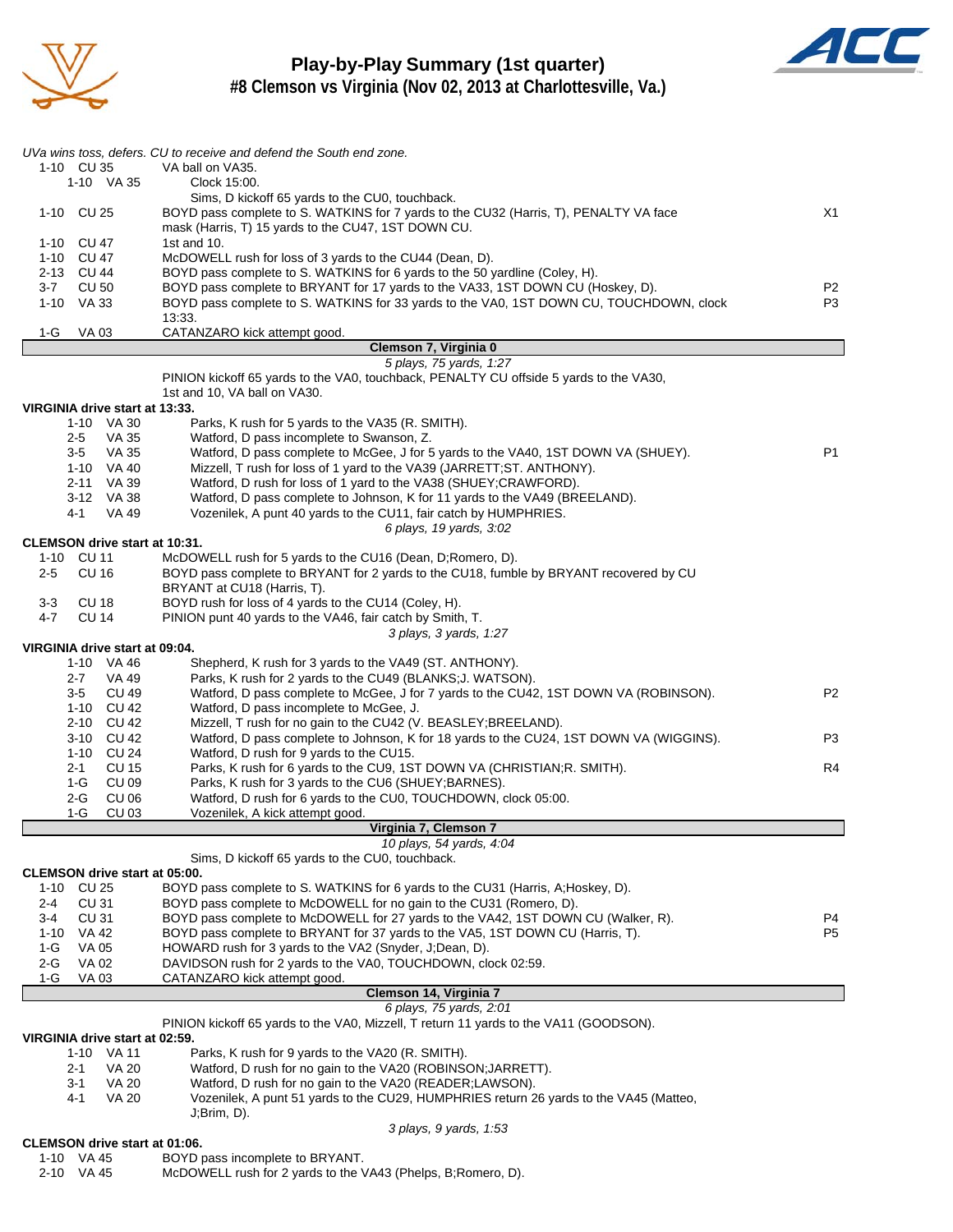

## **Play-by-Play Summary (1st quarter)**



**#8 Clemson vs Virginia (Nov 02, 2013 at Charlottesville, Va.)**

3-8 VA 43 BOYD pass intercepted by Harris, A at the VA7, Harris, A return 0 yards to the VA7. *3 plays, 2 yards, 0:45*

#### **VIRGINIA drive start at 00:21.**

|  | 1-10 VA 07 | Parks, K rush for 2 yards to the VA9 (BREELAND; BLANKS). |
|--|------------|----------------------------------------------------------|
|  | 2-8 VA 09  | Clock 00:00.                                             |

| VA 09<br>$2 - 8$                                  | Clock 00:00. |       |   |   |           |   |         |                    |         |                    |                  |  |
|---------------------------------------------------|--------------|-------|---|---|-----------|---|---------|--------------------|---------|--------------------|------------------|--|
| <b>END OF 1st QUARTER: Clemson 14, Virginia 7</b> |              |       |   |   |           |   |         |                    |         |                    |                  |  |
|                                                   |              | Time  |   |   | 1st Downs |   |         | <b>Conversions</b> |         |                    |                  |  |
| <b>Quarter Summary</b>                            | Score        | Poss  | R | Р |           |   | 3rd     | 4th                | Rushina | Passing            | <b>Penalties</b> |  |
| Clemson                                           | 14           | 05:40 |   | 4 |           | ∽ | $2 - 4$ | $0 - 0$            | $6 - 5$ | $9 - 11 - 1 - 135$ | $1 - 5$          |  |
| Virginia                                          |              | 09:20 |   |   |           |   | $3 - 5$ | $0 - 0$            | 14-43   | $4 - 6 - 0 - 41$   | $1 - 15$         |  |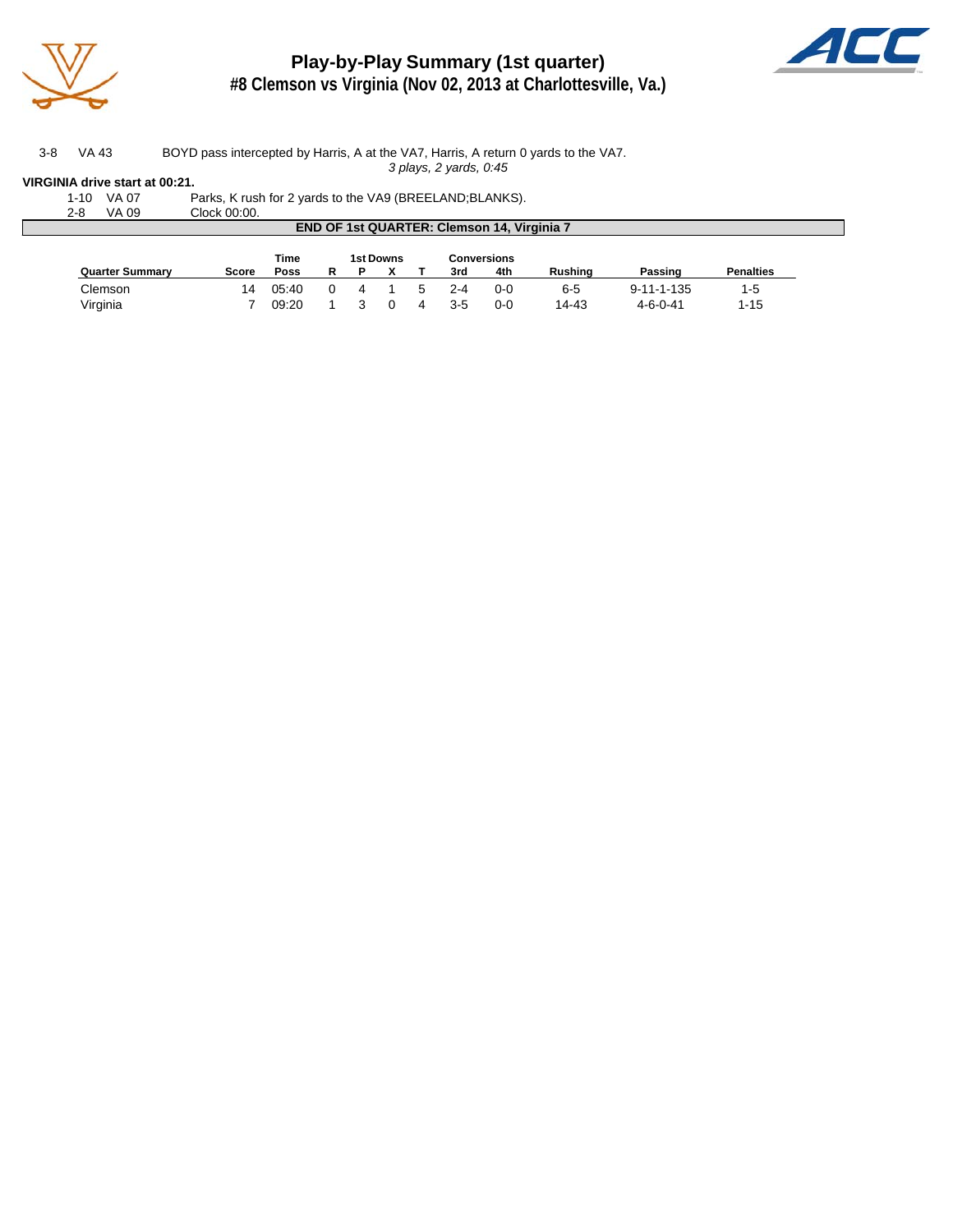

#### **Quickie Statistics (1st quarter only) #8 Clemson vs Virginia (Nov 02, 2013 at Charlottesville, Va.)**



|                                   | CU           | ٧A          |
|-----------------------------------|--------------|-------------|
| Score                             | 14           |             |
| <b>FIRST DOWNS</b>                | 5            | 4           |
| <b>RUSHES-YARDS (NET)</b>         | $6 - 5$      | 14-43       |
| <b>PASSING YDS (NET)</b>          | 135          | 41          |
| Passes Att-Comp-Int               | $11 - 9 - 1$ | $6 - 4 - 0$ |
| <b>TOTAL OFFENSE PLAYS-YARDS</b>  | 17-140       | 20-84       |
| <b>Fumble Returns-Yards</b>       | $0 - 0$      | $0-0$       |
| <b>Punt Returns-Yards</b>         | $1 - 26$     | $0-0$       |
| Kickoff Returns-Yards             | $0-0$        | $1 - 11$    |
| <b>Interception Returns-Yards</b> | $0 - 0$      | $1-0$       |
| Punts (Number-Avg)                | $1 - 40.0$   | $2 - 45.5$  |
| Fumbles-Lost                      | $1 - 0$      | $0-0$       |
| Penalties-Yards                   | 1-5          | $1 - 15$    |
| <b>Possession Time</b>            | 05:40        | 09:20       |
| <b>Third-Down Conversions</b>     | $2$ of 4     | 3 of 5      |
| <b>Fourth-Down Conversions</b>    | $0$ of $0$   | $0$ of $0$  |

#### **Clemson Virginia**

| <b>Rushing</b>          | No.                 | <b>Gain Loss</b> |           | <b>Net</b><br>TD    | Lg             | Avg         | <b>Rushing</b>                                                |
|-------------------------|---------------------|------------------|-----------|---------------------|----------------|-------------|---------------------------------------------------------------|
| Roderick McDowell       | 3                   | $\overline{7}$   | 3         | 4<br>0              | 5              | 1.3         | <b>Kevin Parks</b>                                            |
| D.J. Howard             | 1                   | 3                | 0         | 3<br>0              | 3              | 3.0         | David Watford                                                 |
| C.J. Davidson           | 1                   | $\overline{2}$   | 0         | $\overline{2}$<br>1 | $\overline{2}$ | 2.0         | Khalek Shepherd                                               |
| Tajh Boyd               | 1                   | $\Omega$         | 4         | $-4$<br>$\Omega$    | $\Omega$       | $-4.0$      | Taguan Mizzell                                                |
| Passing                 | C-A-I               |                  | Yds       | TD                  | Long           | <b>Sack</b> | Passing                                                       |
| Tajh Boyd               | $9 - 11 - 1$        |                  | 135       | 1                   | 37             | 0           | David Watford                                                 |
| <b>Receiving</b>        | No.                 | Yards            | <b>TD</b> | Long                |                |             | Receiving                                                     |
| Sammy Watkins           | 4                   | 52               | 1         | 33                  |                |             | Keeon Johnson                                                 |
| Martavis Bryant         | 3                   | 56               | 0         | 37                  |                |             | Jake McGee                                                    |
| Roderick McDowell       | $\overline{2}$      | 27               | $\Omega$  | 27                  |                |             |                                                               |
| <b>Punting</b>          | No.                 | Yds              | Avg       | Long                | ln20           | TВ          | <b>Punting</b>                                                |
| <b>Bradley Pinion</b>   | 1                   | 40               | 40.0      | 40                  | $\Omega$       | $\Omega$    | Alec Vozenilek                                                |
| <b>Punt Returns</b>     | No.                 | Yards            | TD        | Long                |                |             | <b>Punt Returns</b>                                           |
| Adam Humphries          | 1                   | 26               | $\Omega$  | 26                  |                |             |                                                               |
| <b>Kick Returns</b>     | No.                 | Yards            | <b>TD</b> | Long                |                |             | <b>Kick Returns</b>                                           |
|                         |                     |                  |           |                     |                |             | <b>Taquan Mizzell</b>                                         |
| <b>Tackles</b>          | UA-A                | <b>Total</b>     |           | <b>Sacks</b>        | <b>TFL</b>     |             | <b>Tackles</b>                                                |
| Robert Smith            | $2 - 1$             | 3                |           | 0.0                 | 0.0            |             | <b>Tim Harris</b>                                             |
| <b>Spencer Shuey</b>    | $1 - 2$             | 3                |           | 0.0                 | 0.5            |             | Daguan Romero                                                 |
| <b>Bashaud Breeland</b> | $1 - 2$             | 3                |           | 0.0                 | 0.0            |             | David Dean                                                    |
| Stephone Anthony        | $1 - 1$             | $\overline{2}$   |           | 0.0                 | 0.5            |             | Henry Coley                                                   |
| Qtr<br>Time             | <b>Scoring Play</b> |                  |           |                     |                |             |                                                               |
| 13:33<br>1st            |                     |                  |           |                     |                |             | CU - Sammy Watkins 33 yd pass from Taih Boyd (Chandler Catan; |

### **Rushing No. Gain Loss Net TD Lg Avg**<br>6 27 0 27 0 9 4.5 Kevin Parks 6 27 0 27 0 9 4.5 David Watford 5 15 1 14 1 9 2.8 Khalek Shepherd 1 3 0 3 0 3 3.0 2 0 1 -1 0 0 -0.5 **Passing C-A-I Yds TD Long Sack** David Watford 4-6-0 41 0 18 0 **Rec. Yards TD Long**<br>2 29 0 18 Keeon Johnson 2 29 0 18 Jake McGee 2 12 0 7 **No. Yds Avg Long In20 TB** 2 91 45.5 51 1 0 **No. Yards TD Long Kids TD Long**<br>1 11 0 11 Taquan Mizzell  $1$  11 0 11 **UA-A Total Sacks TFL**<br>3-0 3 0.0 0.0 Tim Harris 3-0 3 0.0 0.0 Daquan Romero 1-2 3 0.0 0.0 David Dean 1-2 3 0.0 1.0 Henry Coley 2-0 2 0.0 1.0

| Qtr | Гіmе  | <b>Scoring Play</b>                                                               | V-H      |
|-----|-------|-----------------------------------------------------------------------------------|----------|
| 1st | 13:33 | CU - Sammy Watkins 33 yd pass from Tajh Boyd (Chandler Catanzaro kick), 5-75 1:27 | $7 - 0$  |
|     | 05:00 | VA - David Watford 6 yd run (Alec Vozenilek kick), 10-54 4:04                     | 7 - 7    |
|     | 02:59 | CU - C.J. Davidson 2 yd run (Chandler Catanzaro kick), 6-75 2:01                  | $14 - 7$ |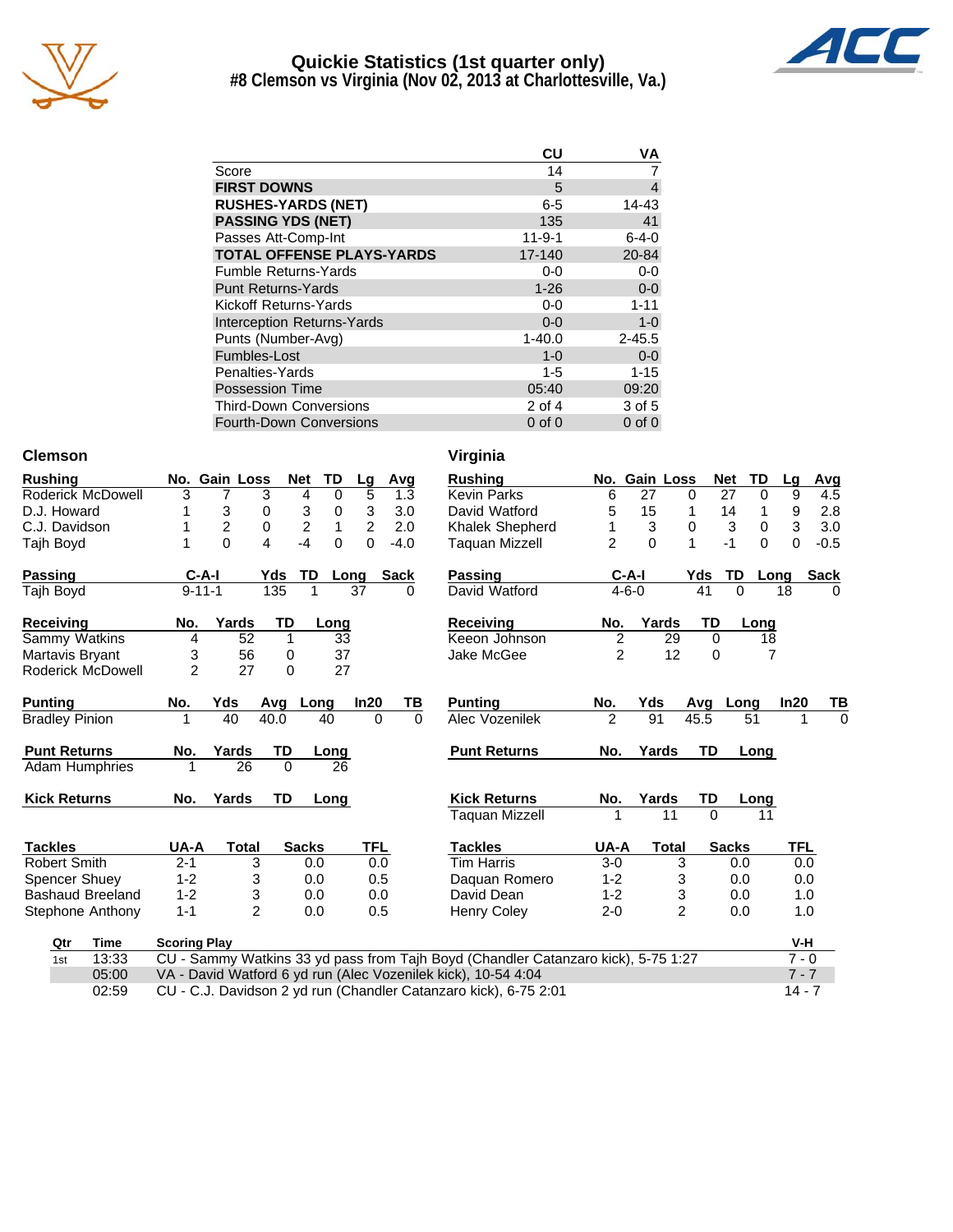

### **Play-by-Play Summary (2nd quarter) #8 Clemson vs Virginia (Nov 02, 2013 at Charlottesville, Va.)**



| 2-8<br>VA 09                                       | Start of 2nd quarter, clock 15:00.                                                                                                                    |    |
|----------------------------------------------------|-------------------------------------------------------------------------------------------------------------------------------------------------------|----|
| $2 - 8$<br>VA 09                                   | Watford, D pass incomplete to Jennings, D, dropped pass.                                                                                              |    |
| $3-8$<br>VA 09<br>1-10 VA 24                       | PENALTY CU personal foul (BLANKS) 15 yards to the VA24, 1ST DOWN VA.<br>Shepherd, K rush for 1 yard to the VA25 (J. WATSON; ST. ANTHONY).             | X5 |
| $2 - 9$<br>VA 25                                   | Watford, D pass incomplete to Johnson, K (BREELAND).                                                                                                  |    |
| 3-9<br>VA 25                                       | Watford, D pass incomplete to Jennings, D.                                                                                                            |    |
| 4-9<br><b>VA 25</b>                                | Vozenilek, A punt 38 yards to the CU37, downed.                                                                                                       |    |
| <b>CLEMSON drive start at 14:09.</b>               | 5 plays, 18 yards, 1:12                                                                                                                               |    |
| 1-10 CU 37                                         | McDOWELL rush for 2 yards to the CU39 (Coley, H).                                                                                                     |    |
| CU 39<br>2-8                                       | BOYD pass incomplete to S. WATKINS (Harris, T).                                                                                                       |    |
| $3-8$<br>CU 39                                     | BOYD rush for 1 yard to the CU40 (Coley, H).                                                                                                          |    |
| <b>CU 40</b><br>$4 - 7$                            | PINION punt 45 yards to the VA15, Smith, T return -4 yards to the VA11, fumble by Smith,<br>T recovered by VA Smith, T at VA11.                       |    |
|                                                    | 3 plays, 3 yards, 1:10                                                                                                                                |    |
| VIRGINIA drive start at 12:59.                     |                                                                                                                                                       |    |
| 1-10 VA 11                                         | Watford, D sacked for loss of 3 yards to the VA8 (READER).                                                                                            |    |
| 2-13 VA 08<br>3-12 VA 09                           | Parks, K rush for 1 yard to the VA9 (SHUEY).<br>Watford, D pass incomplete to Dockins, K.                                                             |    |
| 4-12 VA 09                                         | Vozenilek, A punt 40 yards to the VA49, fair catch by HUMPHRIES.                                                                                      |    |
|                                                    | 3 plays, minus 2 yards, 1:28                                                                                                                          |    |
| CLEMSON drive start at 11:31.<br>1-10 VA 49        | BOYD pass complete to BRYANT for 4 yards to the VA45 (Hoskey, D).                                                                                     |    |
| 2-6<br>VA 45                                       | McDOWELL rush for 2 yards to the VA43 (Coley, H;Snyder, J).                                                                                           |    |
| VA 43<br>3-4                                       | BOYD pass incomplete to HUMPHRIES.                                                                                                                    |    |
| $4 - 4$<br>VA 43                                   | PINION punt 29 yards to the VA14, fair catch by Smith, T.                                                                                             |    |
| VIRGINIA drive start at 10:38.                     | 3 plays, 6 yards, 0:53                                                                                                                                |    |
| 1-10 VA 14                                         | Shepherd, K rush for 2 yards to the VA16 (WIGGINS).                                                                                                   |    |
| <b>VA 16</b><br>2-8                                | Watford, D pass incomplete to Jennings, D (BREELAND).                                                                                                 |    |
| $3-8$<br><b>VA 16</b>                              | Watford, D pass incomplete to Severin, C.                                                                                                             |    |
| <b>VA 16</b><br>4-8                                | Vozenilek, A punt 43 yards to the CU41, HUMPHRIES return 5 yards to the CU46 (Hall, M).<br>3 plays, 2 yards, 0:45                                     |    |
| <b>CLEMSON drive start at 09:53.</b>               |                                                                                                                                                       |    |
| 1-10 CU 46                                         | HOWARD rush for 2 yards to the CU48 (Valles, M; Harris, A).                                                                                           |    |
| <b>CU 48</b><br>2-8                                | BOYD sacked for loss of 16 yards to the CU32 (Dean, D; Romero, D).                                                                                    |    |
| 3-24 CU 32<br>$4 - 3$<br>VA 47                     | BOYD pass complete to HOWARD for 21 yards to the VA47 (Harris, T; Walker, R).<br>BOYD pass complete to HOWARD for no gain to the VA47 (Coley, H).     |    |
|                                                    | 4 plays, 7 yards, 1:53                                                                                                                                |    |
| VIRGINIA drive start at 08:00.                     |                                                                                                                                                       |    |
| 1-10 VA 47                                         | Parks, K rush for no gain to the VA47 (JARRETT; BREELAND).                                                                                            |    |
| 2-10 VA 47<br>3-11 VA 46                           | Jennings, D rush for loss of 1 yard to the VA46 (CHRISTIAN).<br>Watford, D pass intercepted by KEARSE at the CU30, KEARSE return 37 yards to the VA33 |    |
|                                                    | (Smith, T).                                                                                                                                           |    |
|                                                    | 3 plays, minus 1 yard, 1:30                                                                                                                           |    |
| <b>CLEMSON drive start at 06:30.</b><br>1-10 VA 33 | McDOWELL rush for 3 yards to the VA30 (Coley, H; Valles, M).                                                                                          |    |
| <b>VA 30</b><br>$2 - 7$                            | BOYD pass complete to S. WATKINS for 8 yards to the VA22, 1ST DOWN CU (Harris, A).                                                                    | P6 |
| 1-10 VA 22                                         | McDOWELL rush for 7 yards to the VA15 (Snyder, J;Coley, H).                                                                                           |    |
| <b>VA 15</b><br>$2 - 3$                            | McDOWELL rush for loss of 3 yards to the VA18 (Harold, E).                                                                                            |    |
| $3-6$<br><b>VA 18</b>                              | BOYD pass complete to LEGGETT for 8 yards to the VA10, 1ST DOWN CU (Phelps, B).<br>BOYD rush for no gain to the VA10 (Romero, D;Coley, H).            | P7 |
| 1-G<br>VA 10<br>2-G<br><b>VA 10</b>                | BOYD pass complete to McDOWELL for 10 yards to the VA0, TOUCHDOWN, clock 04:18.                                                                       |    |
| Play reviewed and stands.                          |                                                                                                                                                       |    |
| VA 03<br>1-G                                       | CATANZARO kick attempt good.                                                                                                                          |    |
|                                                    | Clemson 21, Virginia 7<br>7 plays, 33 yards, 2:12                                                                                                     |    |
|                                                    | PINION kickoff 65 yards to the VA0, touchback.                                                                                                        |    |
| VIRGINIA drive start at 04:18.                     |                                                                                                                                                       |    |
| 1-10 VA 25<br><b>VA 29</b><br>2-6                  | Watford, D pass complete to Parks, K for 4 yards to the VA29 (ST. ANTHONY; BREELAND).<br>Shepherd, K rush for no gain to the VA29.                    |    |
| <b>VA 29</b><br>3-6                                | Watford, D pass complete to Johnson, K for 10 yards to the VA39, 1ST DOWN VA (BREELAND).                                                              | P6 |
| 1-10 VA 39                                         | Watford, D pass complete to Jennings, D for 9 yards to the VA48 (ST. ANTHONY).                                                                        |    |
| 2-1<br>VA 48                                       | Shepherd, K rush for 2 yards to the 50 yardline, fumble forced by KEARSE, fumble by                                                                   |    |
|                                                    | Shepherd, K recovered by CU D. WILLIAMS at 50 yardline.<br>5 plays, 25 yards, 1:35                                                                    |    |
| <b>CLEMSON drive start at 02:43.</b>               |                                                                                                                                                       |    |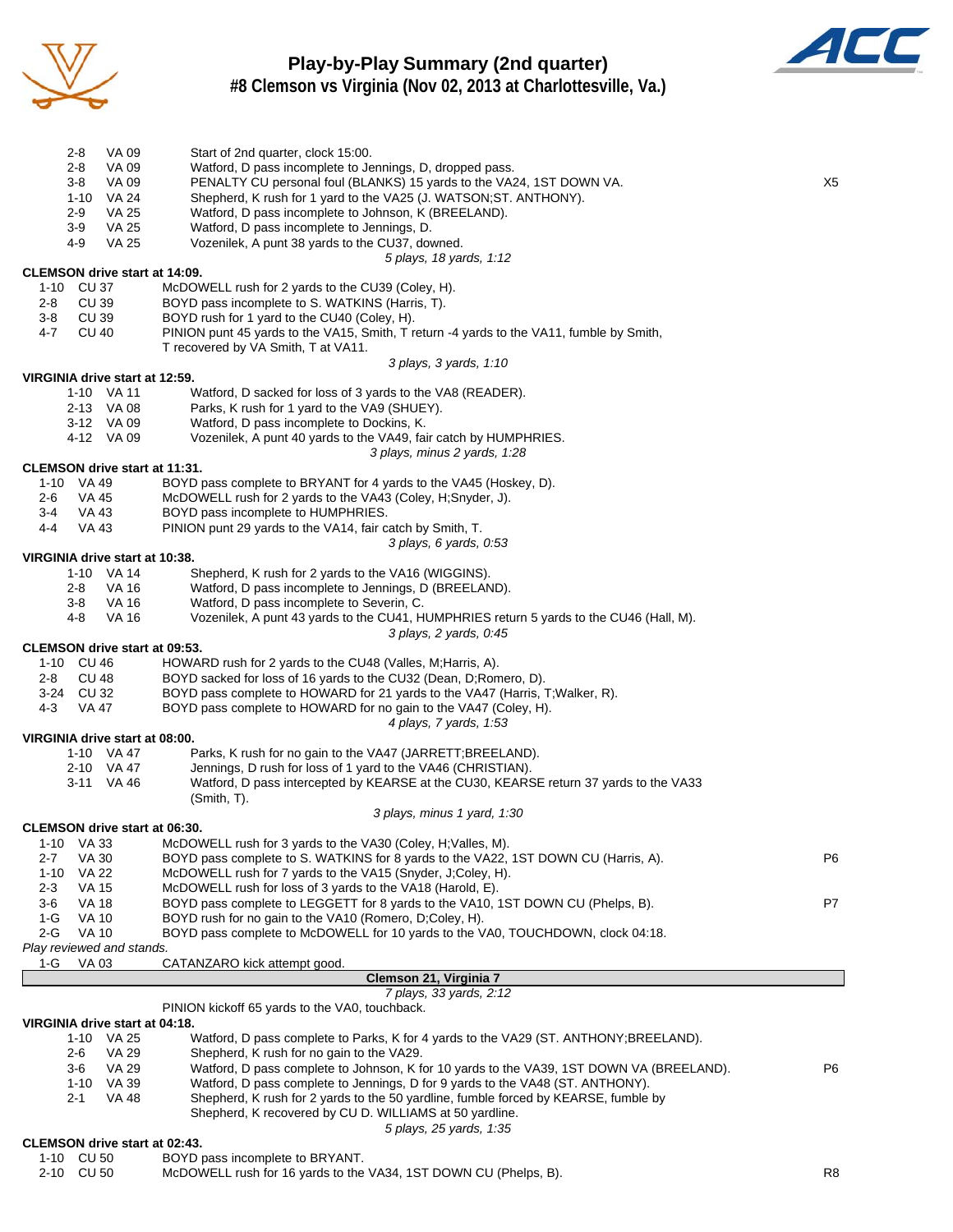

### **Play-by-Play Summary (2nd quarter) #8 Clemson vs Virginia (Nov 02, 2013 at Charlottesville, Va.)**



| $1 - 10$<br>VA 34<br><b>VA 26</b><br>$2 - 2$ | BOYD pass complete to HOPPER for 8 yards to the VA26 (Harris, T).<br>McDOWELL rush for 1 yard to the VA25 (Snyder, J;Dean, D). |                 |
|----------------------------------------------|--------------------------------------------------------------------------------------------------------------------------------|-----------------|
| $3 - 1$<br><b>VA 25</b>                      | McDOWELL rush for 25 yards to the VA0, 1ST DOWN CU, TOUCHDOWN, clock 01:29.                                                    | R9              |
| <b>VA 03</b><br>$1-G$                        | CATANZARO kick attempt good.                                                                                                   |                 |
|                                              | Clemson 28, Virginia 7                                                                                                         |                 |
|                                              | 5 plays, 50 yards, 1:14                                                                                                        |                 |
|                                              | PINION kickoff 30 yards to the VA35, out-of-bounds, VA ball on VA35.                                                           |                 |
| VIRGINIA drive start at 01:29.               |                                                                                                                                |                 |
| 1-10 VA 35                                   | Watford, D pass complete to Mizzell, T for 5 yards to the VA40 (WIGGINS; ST. ANTHONY).                                         |                 |
| $2 - 5$                                      | Watford, D pass incomplete to Johnson, K (M. JENKINS).<br>VA 40                                                                |                 |
| $3 - 5$                                      | Watford, D pass incomplete to Jennings, D.<br>VA 40                                                                            |                 |
| $4 - 5$                                      | Vozenilek, A punt 46 yards to the CU14, fair catch by HUMPHRIES.<br><b>VA 40</b>                                               |                 |
|                                              | 3 plays, 5 yards, 0:34                                                                                                         |                 |
| <b>CLEMSON drive start at 00:55.</b>         |                                                                                                                                |                 |
| 1-10 CU 14                                   | BOYD pass complete to M. WILLIAMS for 11 yards to the CU25, 1ST DOWN CU (Harris, T).                                           | P <sub>10</sub> |
| CU 25<br>$1 - 10$                            | BOYD pass complete to HOPPER for 7 yards to the CU32, out-of-bounds (Walker, R).                                               |                 |
| <b>CU32</b><br>$2 - 3$                       | BOYD pass complete to S. WATKINS for 10 yards to the CU42, 1ST DOWN CU, out-of-bounds.                                         | P <sub>11</sub> |
| <b>CU 42</b><br>$1 - 10$                     | BOYD rush for 1 yard to the CU43 (Dean, D).                                                                                    |                 |
| CU 43<br>$2-9$                               | Timeout Clemson, clock 00:32.                                                                                                  |                 |
| $2 - 9$<br><b>CU 43</b>                      | BOYD pass complete to M. WILLIAMS for 19 yards to the VA38, 1ST DOWN CU, out-of-bounds.                                        | P <sub>12</sub> |
| 1-10 VA 38                                   | BOYD pass complete to BRYANT for 12 yards to the VA26, 1ST DOWN CU, out-of-bounds<br>(Hoskey, D).                              | P <sub>13</sub> |
| $1 - 10$<br>VA 26                            | BOYD pass complete to HUMPHRIES for 25 yards to the VA1, 1ST DOWN CU (Romero, D. Phelps,                                       | P <sub>14</sub> |
|                                              | B).                                                                                                                            |                 |
| $1-G$<br><b>VA01</b>                         | Timeout Clemson, clock 00:17.                                                                                                  |                 |
| $1-G$<br><b>VA 01</b>                        | Timeout Virginia, clock 00:17.                                                                                                 |                 |
| $1-G$<br><b>VA 01</b>                        | BOYD rush for 1 yard to the VA0, TOUCHDOWN, clock 00:13.                                                                       |                 |
| $1-G$<br>VA 03                               | CATANZARO kick attempt good.                                                                                                   |                 |
|                                              | Clemson 35, Virginia 7                                                                                                         |                 |
|                                              | 8 plays, 86 yards, 0:42                                                                                                        |                 |
|                                              | PINION kickoff 38 yards to the VA27, fair catch by Burns, R.                                                                   |                 |
| VIRGINIA drive start at 00:13.               |                                                                                                                                |                 |
| 1 10 VA 27                                   | Dorke K ruph for 10 varde to the $1/127$ 1CT DOMMINA out of bounds $(M$ IENIKING)                                              | D7.             |

| 1-10 VA 27 | Parks, K rush for 10 yards to the VA37, 1ST DOWN VA, out-of-bounds (M. JENKINS). | R7 |
|------------|----------------------------------------------------------------------------------|----|
| 1-10 VA 37 | Parks, K rush for 7 yards to the VA44 (BLANKS).                                  |    |
|            | End of half, clock 00:00.                                                        |    |

| 2 plays, 17 yards, 0:13                           |  |
|---------------------------------------------------|--|
| <b>END OF 2nd QUARTER: Clemson 35, Virginia 7</b> |  |

|                        |       | Time<br><b>1st Downs</b> |  |  |  |   |         | <b>Conversions</b> |                |             |                  |
|------------------------|-------|--------------------------|--|--|--|---|---------|--------------------|----------------|-------------|------------------|
| <b>Quarter Summary</b> | Score | Poss                     |  |  |  |   | 3rd     | 4th                | <b>Rushing</b> | Passing     | <b>Penalties</b> |
| Clemson                | 21    | 08:04                    |  |  |  | 9 | $2 - 5$ | $0 - 1$            | 14-42          | 13-16-0-143 | 1-15             |
| Virginia               |       | 06:56                    |  |  |  |   | 1-6     | 0-0                | $10 - 19$      | 4-13-1-28   | 0-0              |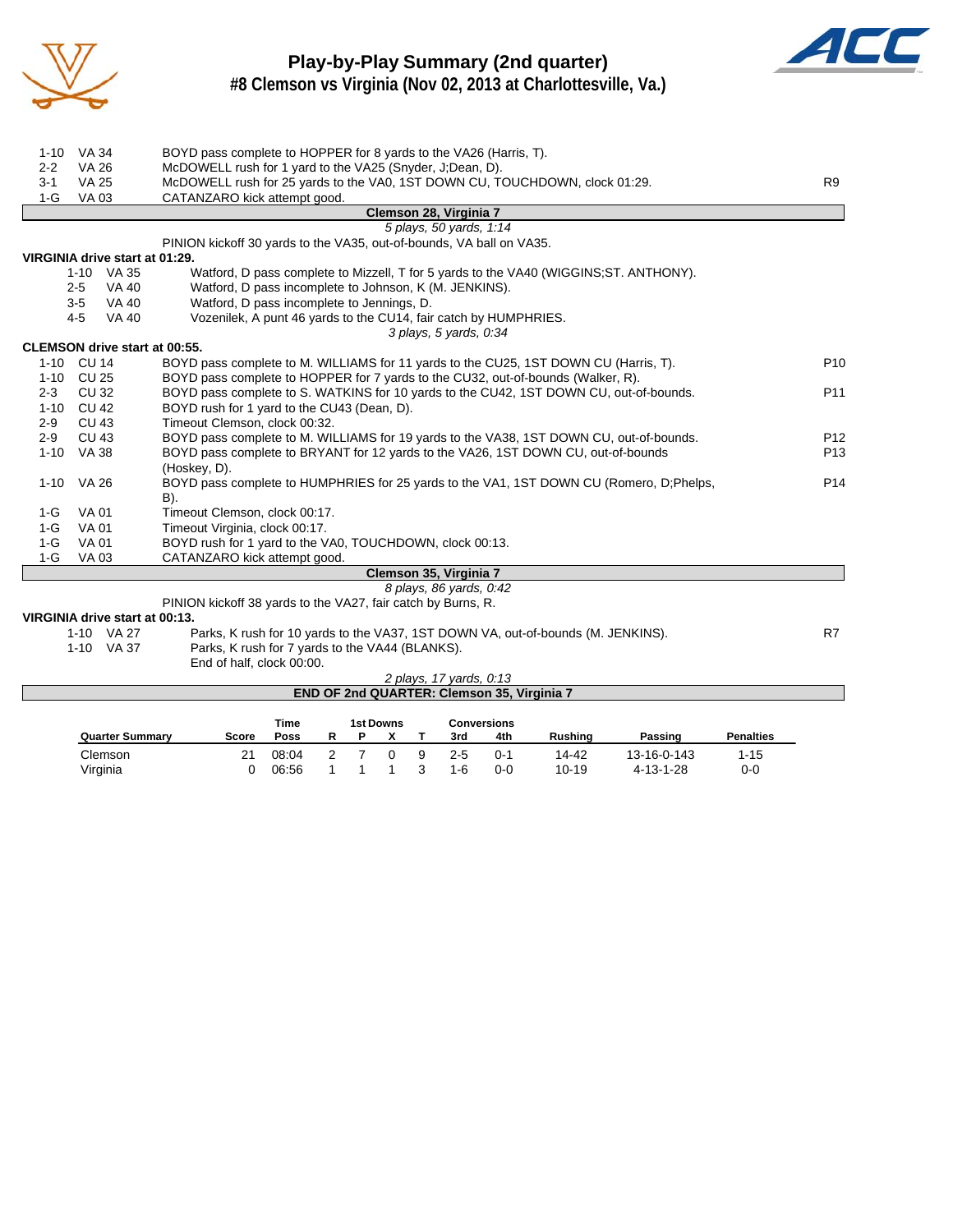

#### **Quickie Statistics (2nd quarter only) #8 Clemson vs Virginia (Nov 02, 2013 at Charlottesville, Va.)**



|                                   | CU            | VA           |
|-----------------------------------|---------------|--------------|
| Score                             | 21            | 0            |
| <b>FIRST DOWNS</b>                | 9             | 3            |
| <b>RUSHES-YARDS (NET)</b>         | 14-42         | 10-19        |
| <b>PASSING YDS (NET)</b>          | 143           | 28           |
| Passes Att-Comp-Int               | $16 - 13 - 0$ | $13 - 4 - 1$ |
| <b>TOTAL OFFENSE PLAYS-YARDS</b>  | 30-185        | 23-47        |
| <b>Fumble Returns-Yards</b>       | $0-0$         | $0-0$        |
| <b>Punt Returns-Yards</b>         | $1 - 5$       | $1 - -4$     |
| Kickoff Returns-Yards             | $0-0$         | $0 - 0$      |
| <b>Interception Returns-Yards</b> | $1 - 37$      | $0-0$        |
| Punts (Number-Avg)                | $2 - 37.0$    | $4 - 41.8$   |
| Fumbles-Lost                      | $0 - 0$       | $2 - 1$      |
| Penalties-Yards                   | $1 - 15$      | 0-0          |
| Possession Time                   | 08:04         | 06:56        |
| <b>Third-Down Conversions</b>     | 2 of 5        | 1 of 6       |

Fourth-Down Conversions 0 of 1 0 of 0

| <b>Clemson</b> | Virginia |
|----------------|----------|
|                |          |

| Rushing           |    |                | No. Gain Loss Net TD Lg Avg |                 |  |               |
|-------------------|----|----------------|-----------------------------|-----------------|--|---------------|
| Roderick McDowell | -8 | 56.            |                             | 3 53 1 25 6.6   |  |               |
| D.J. Howard       |    | $\overline{2}$ |                             | $0 \quad 2$     |  | $0 \t2 \t2.0$ |
| Taih Bovd         | 5. | $\mathbf{3}$   |                             | 16 -13 1 1 -2.6 |  |               |

| Passing                 | C-A-I          |       | Yds      | TD           | Lona | <b>Sack</b> | Passing               | $C-A-I$      |       | Yds      | TD<br>Lo     |
|-------------------------|----------------|-------|----------|--------------|------|-------------|-----------------------|--------------|-------|----------|--------------|
| Taih Boyd               | $13 - 16 - 0$  |       | 143      |              | 25   |             | David Watford         | $4 - 13 - 1$ |       | 28       | $\Omega$     |
| Receiving               | No.            | Yards | TD       |              | Long |             | Receivina             | No.          | Yards | TD       | Lonc         |
| Mike Williams           | 2              | 30    | $\Omega$ |              | 19   |             | Keeon Johnson         |              | 10    | 0        | 10           |
| D.J. Howard             | 2              | 21    | 0        |              | 21   |             | Darius Jennings       |              | 9     | 0        |              |
| Sammy Watkins           | 2              | 18    | $\Omega$ |              | 10   |             | Taguan Mizzell        |              | 5     | 0        |              |
| Martavis Bryant         | $\mathfrak{p}$ | 16    | $\Omega$ |              | 12   |             | <b>Kevin Parks</b>    |              | 4     | 0        |              |
| <b>Punting</b>          | No.            | Yds   | Avg      | Long         | In20 | TВ          | <b>Punting</b>        | No.          | Yds   | Avg      | Long         |
| <b>Bradley Pinion</b>   | 2              | 74    | 37.0     | 45           |      | 2<br>0      | Alec Vozenilek        | 4            | 167   | 41.8     | 46           |
| <b>Punt Returns</b>     | No.            | Yards | TD       | Long         |      |             | <b>Punt Returns</b>   | No.          | Yards | TD       | Long         |
| <b>Adam Humphries</b>   | 1              | 5     | $\Omega$ |              | 5    |             | <b>Tim Smith</b>      |              | -4    | $\Omega$ | 0            |
| <b>Kick Returns</b>     | No.            | Yards | TD       |              | Long |             | <b>Kick Returns</b>   | No.          | Yards | TD       | Long         |
| <b>Tackles</b>          | UA-A           | Total |          | <b>Sacks</b> |      | <b>TFL</b>  | Tackles               | UA-A         | Total |          | <b>Sacks</b> |
| Stephone Anthony        | $1 - 3$        |       | 4        | 0.0          |      | 0.0         | Henry Coley           | $3 - 4$      |       |          | 0.0          |
| <b>Bashaud Breeland</b> | $1 - 2$        |       | 3        | 0.0          |      | 0.0         | <b>Brandon Phelps</b> | $2 - 1$      |       | 3        | 0.0          |

Korrin Wiggins 1-1 2 0.0 0.0 Martin Jenkins 1-0 1 0.0 0.0

| virginia                                 |         |               |              |           |              |          |            |             |
|------------------------------------------|---------|---------------|--------------|-----------|--------------|----------|------------|-------------|
| <b>Rushing</b>                           |         | No. Gain Loss |              |           | <b>Net</b>   | TD       | Lg         | Avg         |
| <b>Kevin Parks</b>                       | 4       | 18            |              | 0         | 18           | 0        | 10         | 4.5         |
| Khalek Shepherd                          | 4       | 5             |              | 0         | 5            | 0        | 2          | 1.2         |
| Darius Jennings                          | 1       | 0             |              | 1         | -1           | 0        | 0          | $-1.0$      |
| David Watford                            | 1       | $\mathbf 0$   |              | 3         | -3           | $\Omega$ | 0          | $-3.0$      |
| <b>Passing</b>                           |         | $C-A-I$       |              | Yds       | TD           | Long     |            | <b>Sack</b> |
| David Watford                            |         | $4 - 13 - 1$  |              | 28        | 0            |          | 10         | 1           |
| Receiving                                | No.     |               | Yards        | TD        |              | Long     |            |             |
| Keeon Johnson                            | 1       |               | 10           | 0         |              | 10       |            |             |
| Darius Jennings                          | 1       |               | 9            | 0         |              | 9        |            |             |
| <b>Taquan Mizzell</b>                    | 1       |               | 5            | 0         |              | 5        |            |             |
| <b>Kevin Parks</b>                       | 1       |               | 4            | 0         |              | 4        |            |             |
| <b>Punting</b>                           | No.     | Yds           |              | Avg       | Long         |          | In20       | ТВ          |
| Alec Vozenilek                           | 4       | 167           |              | 41.8      |              | 46       | 1          | 0           |
| <b>Punt Returns</b>                      | No.     | Yards         |              | TD        |              | Long     |            |             |
| <b>Tim Smith</b>                         | 1       |               | $-4$         | 0         |              | 0        |            |             |
| <b>Kick Returns</b>                      | No.     | Yards         |              | <b>TD</b> |              | Long     |            |             |
| <b>Tackles</b>                           | UA-A    |               | <b>Total</b> |           | <b>Sacks</b> |          | <b>TFL</b> |             |
| <b>Henry Coley</b>                       | $3 - 4$ |               | 7            |           | 0.0          |          | 0.0        |             |
| <b>Brandon Phelps</b>                    | $2 - 1$ |               | 3            |           | 0.0          |          | 0.0        |             |
| <b>Tim Harris</b>                        | $2 - 1$ |               | 3            |           | 0.0          |          | 0.0        |             |
| David Dean                               | $1 - 2$ |               | 3            |           | 0.5          |          | 0.5        |             |
|                                          |         |               |              |           |              |          | V-H        |             |
| byd (Chandler Catanzaro kick), 5-75 1:27 |         |               |              |           |              |          | $7 - 0$    |             |

| Qtr | Time  | <b>Scoring Play</b>                                                                   | V-H      |
|-----|-------|---------------------------------------------------------------------------------------|----------|
| 1st | 13:33 | CU - Sammy Watkins 33 yd pass from Tajh Boyd (Chandler Catanzaro kick), 5-75 1:27     | $7 - 0$  |
|     | 05:00 | VA - David Watford 6 yd run (Alec Vozenilek kick), 10-54 4:04                         | $7 - 7$  |
|     | 02:59 | CU - C.J. Davidson 2 yd run (Chandler Catanzaro kick), 6-75 2:01                      | $14 - 7$ |
| 2nd | 04:18 | CU - Roderick McDowell 10 yd pass from Taih Boyd (Chandler Catanzaro kick), 7-33 2:12 | $7 - 0$  |
|     | 01:29 | CU - Roderick McDowell 25 yd run (Chandler Catanzaro kick), 5-50 1:14                 | $14 - 0$ |
|     | 00:13 | CU - Tajh Boyd 1 yd run (Chandler Catanzaro kick), 8-86 0:42                          | $21 - 0$ |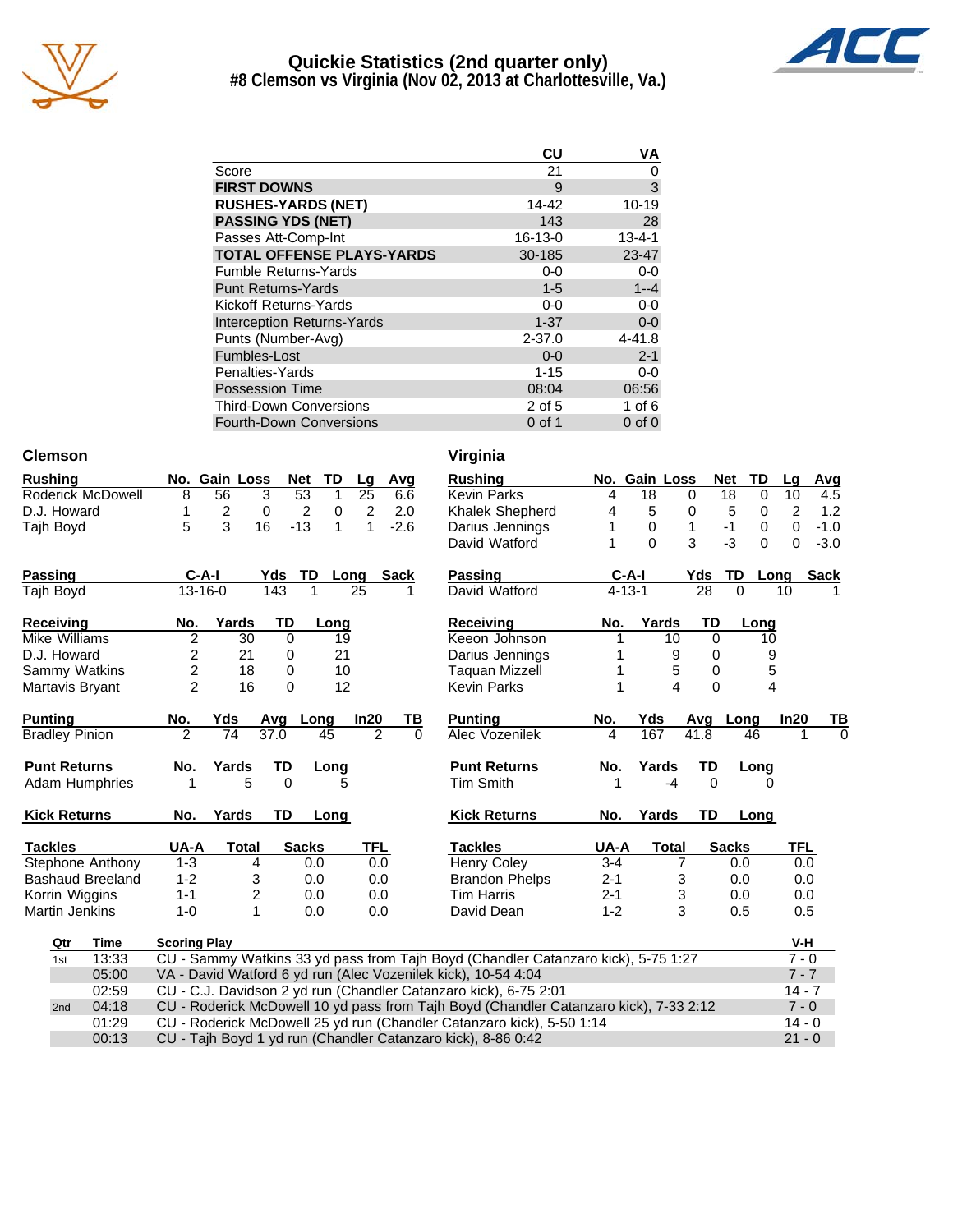

#### **Play-by-Play Summary (3rd quarter) #8 Clemson vs Virginia (Nov 02, 2013 at Charlottesville, Va.)**



|                                                    | Start of 3rd quarter, clock 15:00, CU ball on CU35.                                                                                                         |                 |
|----------------------------------------------------|-------------------------------------------------------------------------------------------------------------------------------------------------------------|-----------------|
|                                                    | PINION kickoff 65 yards to the VA0, touchback, PENALTY CU offside 5 yards to the VA30,                                                                      |                 |
|                                                    | 1st and 10, VA ball on VA30.                                                                                                                                |                 |
| VIRGINIA drive start at 15:00.                     |                                                                                                                                                             |                 |
| 1-10 VA 30<br>2-10 VA 30                           | Watford, D pass incomplete to Smith, T.<br>Watford, D pass complete to Johnson, K for 17 yards to the VA47, 1ST DOWN VA (BREELAND).                         | P <sub>8</sub>  |
| 1-10 VA 47                                         | PENALTY VA holding (Smith, T) 10 yards to the VA37.                                                                                                         |                 |
| 1-20 VA 37                                         | Parks, K rush for loss of 1 yard to the VA36 (READER).                                                                                                      |                 |
| 2-21 VA 36                                         | Watford, D pass complete to Parks, K for 9 yards to the VA45 (SHUEY; R. SMITH).                                                                             |                 |
| 3-12 VA 45                                         | PENALTY VA false start (Moses, M) 5 yards to the VA40.                                                                                                      |                 |
| 3-17 VA 40                                         | Watford, D pass complete to Parks, K for 7 yards to the VA47 (BREELAND).                                                                                    |                 |
| 4-10 VA 47                                         | Vozenilek, A punt 44 yards to the CU9, fair catch by RODRIGUEZ.                                                                                             |                 |
|                                                    | 5 plays, 17 yards, 2:39                                                                                                                                     |                 |
| <b>CLEMSON drive start at 12:21.</b>               |                                                                                                                                                             |                 |
| 1-10 CU 09                                         | BOYD pass complete to S. WATKINS for 3 yards to the CU12 (Harris, T).                                                                                       |                 |
| CU <sub>12</sub><br>2-7<br>3-15 CU 04              | BOYD sacked for loss of 8 yards to the CU4 (Wilkins, D;Dean, D).<br>BOYD pass complete to S. WATKINS for 96 yards to the VA0, 1ST DOWN CU, TOUCHDOWN, clock | P <sub>15</sub> |
|                                                    | 10:58.                                                                                                                                                      |                 |
| 1-G<br>VA 03                                       | CATANZARO kick attempt good.                                                                                                                                |                 |
|                                                    | Clemson 42, Virginia 7                                                                                                                                      |                 |
|                                                    | 3 plays, 91 yards, 1:23                                                                                                                                     |                 |
|                                                    | PINION kickoff 65 yards to the VA0, touchback.                                                                                                              |                 |
| VIRGINIA drive start at 10:58.                     |                                                                                                                                                             |                 |
| 1-10 VA 25                                         | Watford, D pass complete to Jennings, D for loss of 1 yard to the VA24 (R. SMITH).                                                                          |                 |
| 2-11 VA 24                                         | Watford, D pass complete to Mizzell, T for 27 yards to the CU49, 1ST DOWN VA (WIGGINS).                                                                     | P9              |
| 1-10 CU 49                                         | Watford, D pass complete to Mizzell, T for loss of 1 yard to the 50 yardline (ROBINSON).                                                                    |                 |
| 2-11 VA 50                                         | Parks, K rush for 27 yards to the CU23, 1ST DOWN VA (ST. ANTHONY).                                                                                          | R <sub>10</sub> |
| 1-10 CU 23<br>2-10 CU 23                           | Watford, D pass incomplete to Jennings, D.<br>Watford, D pass incomplete to McGee, J.                                                                       |                 |
| 3-10 CU 23                                         | Watford, D pass incomplete to Smith, T.                                                                                                                     |                 |
| 4-10 CU 23                                         | Vozenilek, A field goal attempt from 40 GOOD, clock 08:55.                                                                                                  |                 |
|                                                    | Clemson 42, Virginia 10                                                                                                                                     |                 |
|                                                    | 8 plays, 52 yards, 2:03                                                                                                                                     |                 |
|                                                    | Sims, D kickoff 53 yards to the CU12, HOPPER return 13 yards to the CU25 (Valles, M).                                                                       |                 |
| <b>CLEMSON drive start at 08:55.</b>               |                                                                                                                                                             |                 |
| 1-10 CU 25                                         | STOUDT pass complete to HOPPER for loss of 6 yards to the CU19 (Harold, E).                                                                                 |                 |
| 2-16 CU 19                                         | STOUDT pass complete to SECKINGER for 12 yards to the CU31 (Romero, D).                                                                                     |                 |
| CU 31<br>3-4                                       | STOUDT pass incomplete to HOPPER.                                                                                                                           |                 |
| <b>CU 31</b><br>4-4                                | PINION punt 38 yards to the VA31, Smith, T return 6 yards to the VA37<br>(BOULWARE;TANKERSLEY).                                                             |                 |
|                                                    | 3 plays, 6 yards, 0:58                                                                                                                                      |                 |
| VIRGINIA drive start at 07:57.                     |                                                                                                                                                             |                 |
| 1-10 VA 37                                         | Watford, D rush for loss of 3 yards to the VA34 (LAWSON).                                                                                                   |                 |
| 2-13 VA 34                                         | Watford, D pass complete to Severin, C for 10 yards to the VA44 (ROBINSON).                                                                                 |                 |
| 3-3<br>VA 44                                       | Watford, D pass complete to Mizzell, T for loss of 7 yards to the VA37 (BARNES).                                                                            |                 |
| 4-10 VA 37                                         | Vozenilek, A punt 41 yards to the CU22, downed.                                                                                                             |                 |
|                                                    | 3 plays, 0 yards, 1:55                                                                                                                                      |                 |
| <b>CLEMSON drive start at 06:02.</b>               |                                                                                                                                                             |                 |
| 1-10 CU 22                                         | DAVIDSON rush for 22 yards to the CU44, 1ST DOWN CU (Coley, H;Rainey, K).                                                                                   | R <sub>16</sub> |
| 1-10 CU 44                                         | DAVIDSON rush for loss of 1 yard to the CU43 (Rainey, K).                                                                                                   |                 |
| 2-11 CU 43                                         | STOUDT pass incomplete to M. WILLIAMS.                                                                                                                      |                 |
| 3-11 CU 43<br><b>CU 48</b><br>4-6                  | STOUDT rush for 5 yards to the CU48 (Rainey, K).<br>PINION punt 31 yards to the VA21, fair catch by Smith, T.                                               |                 |
|                                                    | 4 plays, 26 yards, 1:28                                                                                                                                     |                 |
| VIRGINIA drive start at 04:34.                     |                                                                                                                                                             |                 |
| 1-10 VA 21                                         | Mizzell, T rush for 7 yards to the VA28, out-of-bounds (CRAWFORD).                                                                                          |                 |
| VA 28<br>2-3                                       | PENALTY VA personal foul (Moses, M) 14 yards to the VA14.                                                                                                   |                 |
| 2-17 VA 14                                         | Watford, D pass incomplete to Johnson, K.                                                                                                                   |                 |
| Play reviewed and stands                           |                                                                                                                                                             |                 |
| 3-17 VA 14                                         | Watford, D pass incomplete to Smith, T.                                                                                                                     |                 |
| 4-17 VA 14                                         | Vozenilek, A punt 50 yards to the CU36, RODRIGUEZ return 3 yards to the CU39 (Walker,                                                                       |                 |
|                                                    | $R$ ;Brim, D).                                                                                                                                              |                 |
|                                                    | 3 plays, minus 7 yards, 0:40                                                                                                                                |                 |
| <b>CLEMSON drive start at 03:54.</b><br>1-10 CU 39 |                                                                                                                                                             |                 |
| <b>CU 41</b><br>2-8                                | STOUDT pass complete to LEGGETT for 2 yards to the CU41 (Walker, R).<br>STOUDT pass complete to M. WILLIAMS for 9 yards to the 50 yardline, 1ST DOWN CU,    | P <sub>17</sub> |
|                                                    | out-of-bounds.                                                                                                                                              |                 |
| 1-10 CU 50                                         | STOUDT rush for 13 yards to the VA37, 1ST DOWN CU (Harris, A).                                                                                              | R <sub>18</sub> |

1-10 VA 37 HOWARD rush for 4 yards to the VA33 (Coley, H;Walker, R).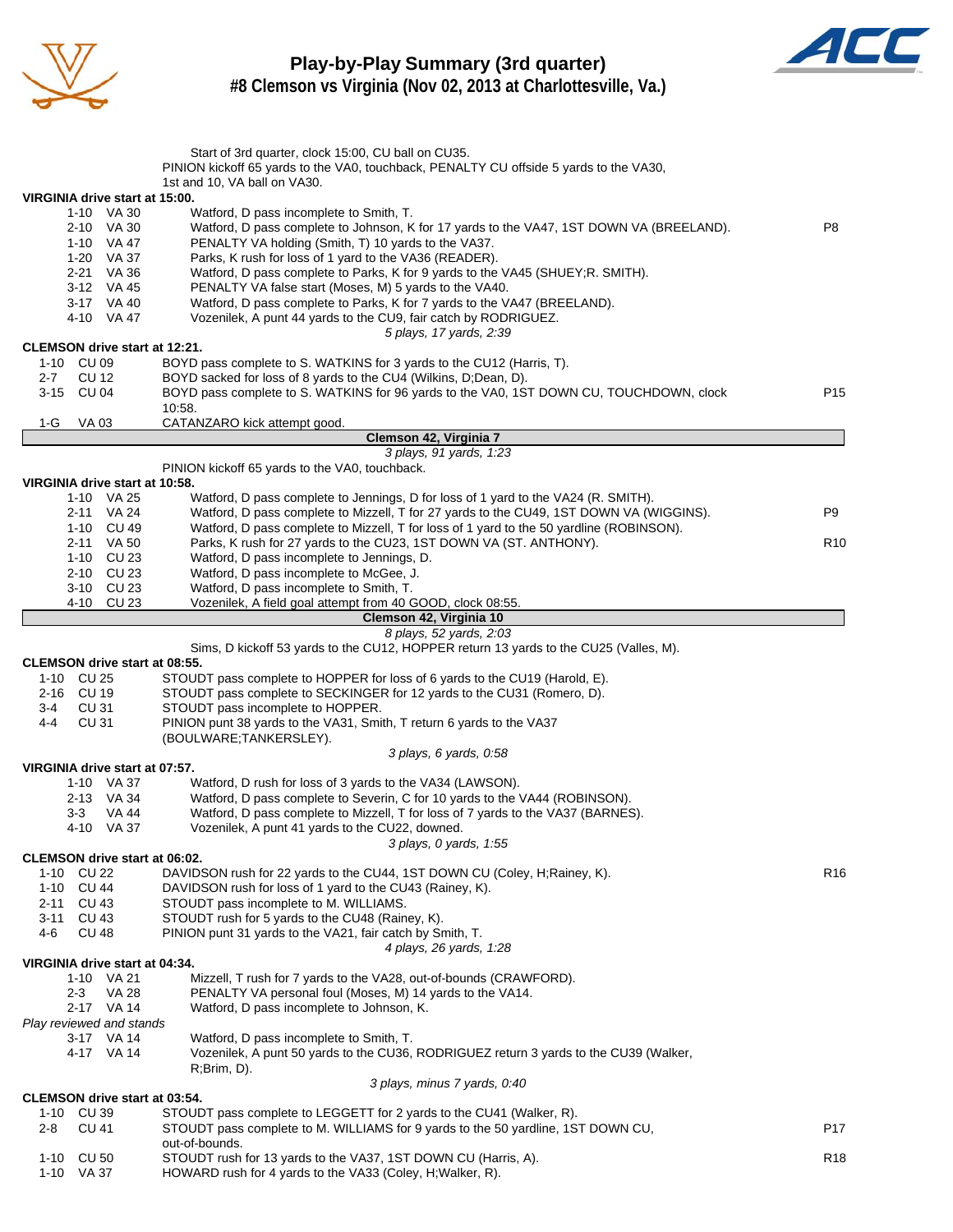

# **Play-by-Play Summary (3rd quarter)**



**#8 Clemson vs Virginia (Nov 02, 2013 at Charlottesville, Va.)**

| $2 - 6$  | VA 33        |                                | STOUDT pass complete to LEGGETT for 14 yards to the VA19, 1ST DOWN CU (Romero, D). | P <sub>19</sub> |
|----------|--------------|--------------------------------|------------------------------------------------------------------------------------|-----------------|
| $1 - 10$ | VA 19        |                                | STOUDT pass incomplete to LEGGETT (Rainey, K).                                     |                 |
| $2 - 10$ | <b>VA 19</b> |                                | STOUDT rush for 5 yards to the VA14 (Harold, E).                                   |                 |
| $3 - 5$  | VA 14        |                                | STOUDT pass incomplete to McCULLOUGH (Harris, A).                                  |                 |
| 4-5      | VA 14        |                                | LAKIP field goal attempt from 31 MISSED - wide right, spot at VA20, clock 01:43.   |                 |
|          |              |                                | 9 plays, 47 yards, 2:11                                                            |                 |
|          |              | VIRGINIA drive start at 01:43. |                                                                                    |                 |
|          | 1-10         | VA 20                          | Parks, K rush for 7 yards to the VA27 (BREELAND).                                  |                 |
|          | $2 - 3$      | VA 27                          | Mizzell, T rush for 1 yard to the VA28 (STEWARD).                                  |                 |
|          | $3-2$        | VA 28                          | Parks, K rush for 4 yards to the VA32, 1ST DOWN VA (BREELAND: AIKEN).              | R <sub>11</sub> |
|          | $1 - 10$     | VA 32                          | Watford, D pass incomplete to Terrell, D.                                          |                 |
|          |              | 2-10 VA 32                     | Clock 00:00.                                                                       |                 |

#### **END OF 3rd QUARTER: Clemson 42, Virginia 10**

|                        |              | Time  |  | 1st Downs |             |         | Conversions |         |                   |                  |
|------------------------|--------------|-------|--|-----------|-------------|---------|-------------|---------|-------------------|------------------|
| <b>Quarter Summary</b> | <b>Score</b> | Poss  |  |           |             | 3rd     | 4th         | Rushina | Passing           | <b>Penalties</b> |
| Clemson                |              | 06:00 |  |           | $\mathbf b$ | 1-4     | 0-0         | 7-40    | 7-11-0-130        | 1-5              |
| Virginia               |              | 09:00 |  |           |             | $0 - 4$ | 0-C         | 7-42    | $8 - 15 - 0 - 61$ | $3 - 29$         |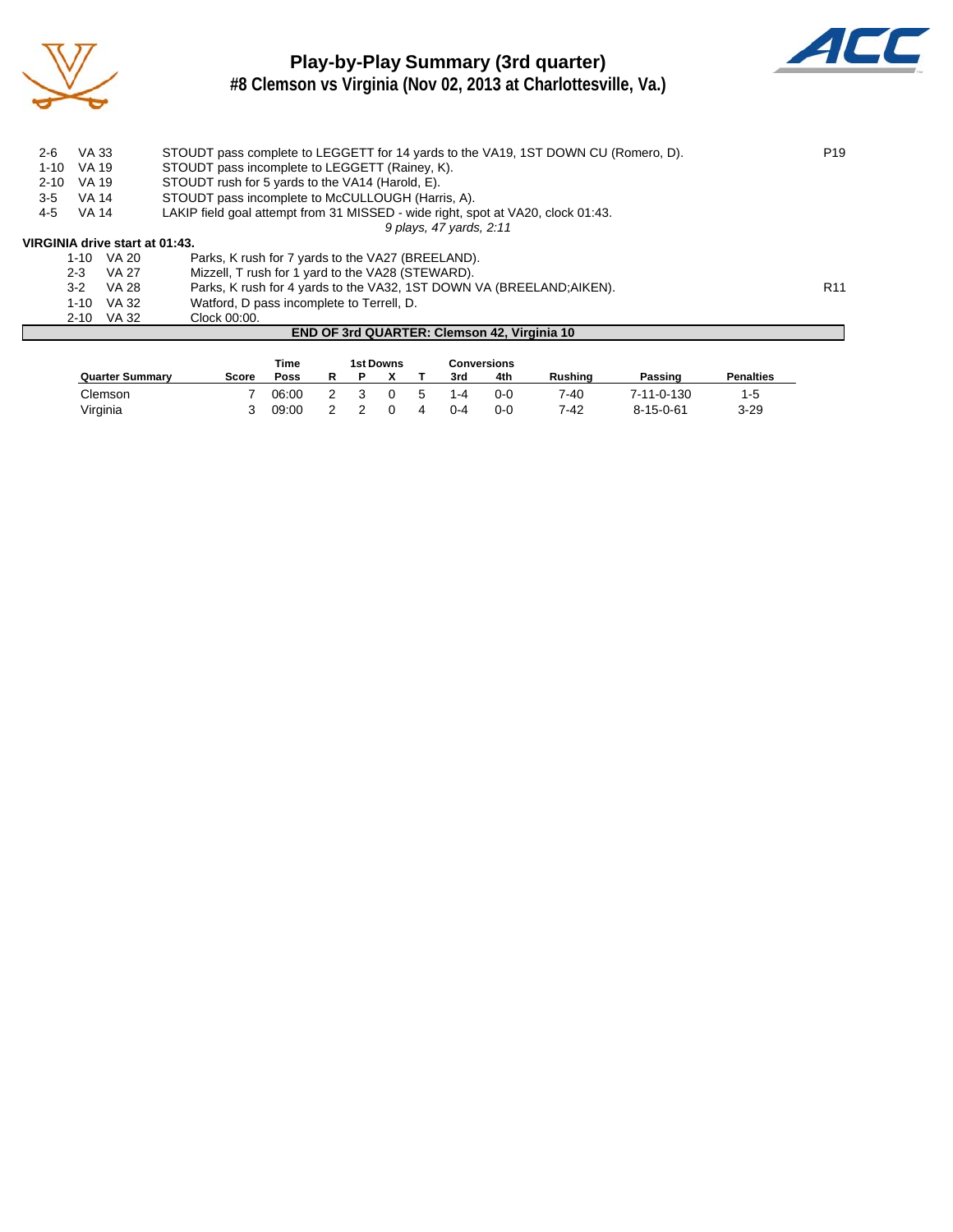

# **Quickie Statistics (3rd quarter only)**



**#8 Clemson vs Virginia (Nov 02, 2013 at Charlottesville, Va.)**

|                                   | CU           | VA             |
|-----------------------------------|--------------|----------------|
| Score                             |              | 3              |
| <b>FIRST DOWNS</b>                | 5            | $\overline{4}$ |
| <b>RUSHES-YARDS (NET)</b>         | $7 - 40$     | $7 - 42$       |
| <b>PASSING YDS (NET)</b>          | 130          | 61             |
| Passes Att-Comp-Int               | $11 - 7 - 0$ | $15 - 8 - 0$   |
| <b>TOTAL OFFENSE PLAYS-YARDS</b>  | 18-170       | 22-103         |
| <b>Fumble Returns-Yards</b>       | $0 - 0$      | $0-0$          |
| <b>Punt Returns-Yards</b>         | $1 - 3$      | $1 - 6$        |
| Kickoff Returns-Yards             | $1 - 13$     | $0-0$          |
| <b>Interception Returns-Yards</b> | $0 - 0$      | $0 - 0$        |
| Punts (Number-Avg)                | $2 - 34.5$   | $3 - 45.0$     |
| Fumbles-Lost                      | $0 - 0$      | $0 - 0$        |
| Penalties-Yards                   | $1 - 5$      | $3 - 29$       |
| <b>Possession Time</b>            | 06:00        | 09:00          |
| <b>Third-Down Conversions</b>     | 1 of $4$     | 1 of $5$       |
| Fourth-Down Conversions           | $0$ of $0$   | $0$ of $0$     |

#### **Clemson Virginia**

| <b>Rushing</b>        |                         |                     | No. Gain Loss                                   |             | <b>TD</b><br><b>Net</b> | Lg             |          | Avg         | <b>Rushing</b>                                                                        |                | No. Gain Loss    |                |          | <b>Net</b><br><b>TD</b>        | Lg         | Avg         |
|-----------------------|-------------------------|---------------------|-------------------------------------------------|-------------|-------------------------|----------------|----------|-------------|---------------------------------------------------------------------------------------|----------------|------------------|----------------|----------|--------------------------------|------------|-------------|
| Cole Stoudt           |                         | 3                   | 23                                              | $\mathbf 0$ | $\overline{23}$<br>0    | 13             |          | 7.7         | <b>Kevin Parks</b>                                                                    | 4              | 38               | 1              |          | $\overline{37}$<br>$\mathbf 0$ | 27         | 9.2         |
| C.J. Davidson         |                         | 2                   | 22                                              | 1           | 21<br>0                 | 22             |          | 10.5        | <b>Taquan Mizzell</b>                                                                 | $\overline{c}$ | 8                | 0              |          | 0<br>8                         | 7          | 4.0         |
| D.J. Howard           |                         | 1                   | 4                                               | 0           | 4<br>0                  | $\overline{4}$ |          | 4.0         | David Watford                                                                         | 1              | 0                | 3              |          | $-3$<br>$\Omega$               | 0          | $-3.0$      |
| Tajh Boyd             |                         | 1                   | $\Omega$                                        | 8           | -8<br>$\Omega$          | 0              |          | $-8.0$      |                                                                                       |                |                  |                |          |                                |            |             |
| <b>Passing</b>        |                         | $C-A-I$             |                                                 | Yds         | TD                      | Long           |          | <b>Sack</b> | Passing                                                                               |                | $C-A-I$          |                | Yds      | TD<br>Long                     |            | <b>Sack</b> |
| Cole Stoudt           |                         | $5 - 9 - 0$         |                                                 | 31          | 0                       | 14             |          | 0           | David Watford                                                                         |                | $8 - 15 - 0$     |                | 61       | $\Omega$                       | 27         |             |
| Tajh Boyd             |                         | $2 - 2 - 0$         |                                                 | 99          | 1                       | 96             |          | 1           |                                                                                       |                |                  |                |          |                                |            |             |
| <b>Receiving</b>      |                         | No.                 | Yards                                           | TD          | Long                    |                |          |             | Receiving                                                                             | No.            | Yards            |                | TD       | Long                           |            |             |
|                       | Sammy Watkins           | $\overline{2}$      | 99                                              | 1           |                         | 96             |          |             | <b>Taquan Mizzell</b>                                                                 | 3              |                  | 19             | $\Omega$ | 27                             |            |             |
| Jordan Leggett        |                         | $\overline{c}$      | 16                                              | 0           |                         | 14             |          |             | <b>Kevin Parks</b>                                                                    | $\overline{2}$ |                  | 16             | 0        | 9                              |            |             |
|                       | Stanton Seckinger       | 1                   | 12                                              | 0           |                         | 12             |          |             | Keeon Johnson                                                                         |                |                  | 17             | 0        | 17                             |            |             |
| Mike Williams         |                         | 1                   | 9                                               | $\Omega$    |                         | 9              |          |             | Canaan Severin                                                                        | 1              |                  | 10             | $\Omega$ | 10                             |            |             |
| <b>Punting</b>        |                         | No.                 | Yds                                             | Avg Long    |                         | In20           |          | <u>ТВ</u>   | <b>Punting</b>                                                                        | No.            | Yds              |                | Avg      | Long                           | In20       | ΤВ          |
| <b>Bradley Pinion</b> |                         | $\mathfrak{p}$      | 69                                              | 34.5        | 38                      |                | $\Omega$ | $\Omega$    | Alec Vozenilek                                                                        | 3              | $\overline{135}$ |                | 45.0     | 50                             |            | $\Omega$    |
| <b>Punt Returns</b>   |                         | No.                 | Yards                                           | <b>TD</b>   | Long                    |                |          |             | <b>Punt Returns</b>                                                                   | No.            | Yards            |                | TD       | Long                           |            |             |
|                       | Daniel Rodriguez        |                     | $\overline{3}$                                  | $\Omega$    |                         |                |          |             | <b>Tim Smith</b>                                                                      |                |                  | 6              | $\Omega$ |                                |            |             |
| <b>Kick Returns</b>   |                         | No.                 | Yards                                           | TD          | Long                    |                |          |             | <b>Kick Returns</b>                                                                   | No.            | Yards            |                | TD       | Long                           |            |             |
|                       | Germone Hopper          |                     | $\overline{13}$                                 | $\Omega$    | 13                      |                |          |             |                                                                                       |                |                  |                |          |                                |            |             |
| <b>Tackles</b>        |                         | UA-A                | <b>Total</b>                                    |             | <b>Sacks</b>            | <b>TFL</b>     |          |             | <b>Tackles</b>                                                                        | UA-A           |                  | <b>Total</b>   |          | <b>Sacks</b>                   | <b>TFL</b> |             |
|                       | <b>Bashaud Breeland</b> | $3 - 1$             | 4                                               |             | 0.0                     |                | 0.0      |             | Kelvin Rainey                                                                         | $2 - 1$        |                  | 3              |          | 0.0                            | 1.0        |             |
|                       | Darius Robinson         | $2 - 0$             | 2                                               |             | 0.0                     |                | 1.0      |             | Rijo Walker                                                                           | $1 - 2$        |                  | 3              |          | 0.0                            | 0.0        |             |
| <b>Robert Smith</b>   |                         | $1 - 1$             | 2                                               |             | 0.0                     |                | 1.0      |             | Daquan Romero                                                                         | $2 - 0$        |                  | 2              |          | 0.0                            | 0.0        |             |
|                       | Korrin Wiggins          | $1 - 0$             | 1                                               |             | 0.0                     |                | 0.0      |             | Eli Harold                                                                            | $2 - 0$        |                  | $\overline{2}$ |          | 0.0                            | 1.0        |             |
| Qtr                   | Time                    | <b>Scoring Play</b> |                                                 |             |                         |                |          |             |                                                                                       |                |                  |                |          |                                | V-H        |             |
| 1st                   | 13:33                   |                     |                                                 |             |                         |                |          |             | CU - Sammy Watkins 33 yd pass from Tajh Boyd (Chandler Catanzaro kick), 5-75 1:27     |                |                  |                |          |                                | $7 - 0$    |             |
|                       | 05:00                   |                     |                                                 |             |                         |                |          |             | VA - David Watford 6 yd run (Alec Vozenilek kick), 10-54 4:04                         |                |                  |                |          |                                | $7 - 7$    |             |
|                       | 02:59                   |                     |                                                 |             |                         |                |          |             | CU - C.J. Davidson 2 yd run (Chandler Catanzaro kick), 6-75 2:01                      |                |                  |                |          |                                | $14 - 7$   |             |
| 2nd                   | 04:18                   |                     |                                                 |             |                         |                |          |             | CU - Roderick McDowell 10 yd pass from Tajh Boyd (Chandler Catanzaro kick), 7-33 2:12 |                |                  |                |          |                                | $21 - 7$   |             |
|                       | 01:29                   |                     |                                                 |             |                         |                |          |             | CU - Roderick McDowell 25 yd run (Chandler Catanzaro kick), 5-50 1:14                 |                |                  |                |          |                                | $28 - 7$   |             |
|                       | 00:13                   |                     |                                                 |             |                         |                |          |             | CU - Tajh Boyd 1 yd run (Chandler Catanzaro kick), 8-86 0:42                          |                |                  |                |          |                                | $35 - 7$   |             |
| 3rd                   | 10:58                   |                     |                                                 |             |                         |                |          |             | CU - Sammy Watkins 96 yd pass from Tajh Boyd (Chandler Catanzaro kick), 3-91 1:23     |                |                  |                |          |                                | $7 - 0$    |             |
|                       | 08:55                   |                     | VA - Alec Vozenilek 40 yd field goal, 8-52 2:03 |             |                         |                |          |             |                                                                                       |                |                  |                |          |                                | $7 - 3$    |             |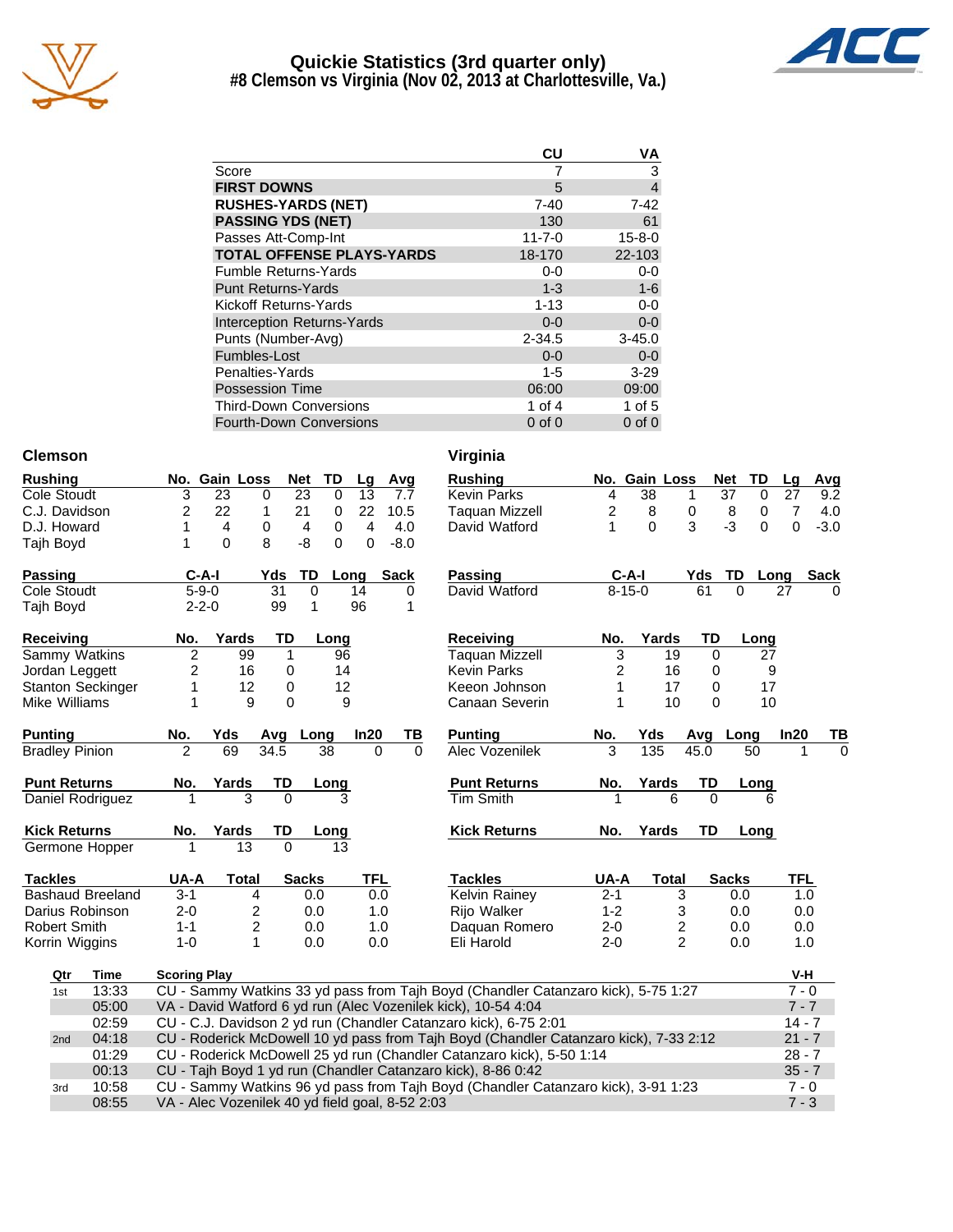

#### **Play-by-Play Summary (4th quarter) #8 Clemson vs Virginia (Nov 02, 2013 at Charlottesville, Va.)**



| VIRGINIA drive start at 03:05.<br>1-10 VA 36 | Mizzell, T rush for 3 yards to the VA39 (BOULWARE).                                                                                                                      |                 |
|----------------------------------------------|--------------------------------------------------------------------------------------------------------------------------------------------------------------------------|-----------------|
|                                              | 1 play, 10 yards, 0:07<br>LAKIP kickoff 60 yards to the VA5, Mizzell, T return 31 yards to the VA36 (T. WATSON).                                                         |                 |
|                                              | Clemson 59, Virginia 10                                                                                                                                                  |                 |
| VA 03<br>1-G                                 | LAKIP kick attempt good.                                                                                                                                                 |                 |
| <b>VA 10</b><br>1-G                          | HOWARD rush for 10 yards to the VA0, TOUCHDOWN, clock 03:05.                                                                                                             |                 |
| <b>CLEMSON drive start at 03:12.</b>         | 3 plays, 0 yards, 1:10                                                                                                                                                   |                 |
|                                              | (Jennings, D).                                                                                                                                                           |                 |
| 3-10 VA 18                                   | Lambert, G pass intercepted by WIGGINS at the VA25, WIGGINS return 15 yards to the VA10                                                                                  |                 |
| 1-10 VA 18<br><b>VA 20</b><br>2-8            | Mizzell, T rush for 2 yards to the VA20 (AIKEN; D. WILLIAMS).<br>Lambert, G rush for loss of 2 yards to the VA18 (D. WILLIAMS;LAWSON).                                   |                 |
| VIRGINIA drive start at 04:22.               |                                                                                                                                                                          |                 |
|                                              | 6 plays, 16 yards, 3:09                                                                                                                                                  |                 |
| 4-15 CU 43                                   | PINION punt 39 yards to the VA18, fair catch by Smith, T.                                                                                                                |                 |
| 3-12 CU 46                                   | KELLY pass complete to HOWARD for loss of 3 yards to the CU43 (Hoskey, D).                                                                                               |                 |
| 2-12 CU 46                                   | HOWARD rush for loss of 2 yards to the CU46 (Wilkins, D).<br>HOWARD rush for no gain to the CU46 (Wilkins, D;Corney, T).                                                 |                 |
| CU 31<br>3-6<br>1-10 CU 48                   | KELLY pass complete to FORBUSH for 17 yards to the CU48, 1ST DOWN CU (Hoskey, D).                                                                                        | P <sub>26</sub> |
| CU28<br>2-9                                  | KELLY rush for 3 yards to the CU31 (Rainey, K).                                                                                                                          |                 |
| 1-10 CU 27                                   | HOWARD rush for 1 yard to the CU28 (Hill, D;Corney, T).                                                                                                                  |                 |
| <b>CLEMSON drive start at 07:31.</b>         |                                                                                                                                                                          |                 |
|                                              | 3 plays, 2 yards, 0:53                                                                                                                                                   |                 |
| <b>VA 37</b><br>4-8                          | Vozenilek, A punt 36 yards to the CU27, downed.                                                                                                                          |                 |
| VA 37<br>2-8<br><b>VA 37</b><br>$3-8$        | Lambert, G pass incomplete to Swanson, Z.<br>Lambert, G pass incomplete to Severin, C (LAWSON).                                                                          |                 |
| 1-10 VA 35                                   | Lambert, G rush for 2 yards to the VA37 (J. WATSON).                                                                                                                     |                 |
| VIRGINIA drive start at 08:24.               |                                                                                                                                                                          |                 |
|                                              | LAKIP kickoff 48 yards to the VA17, out-of-bounds, VA ball on VA35.                                                                                                      |                 |
|                                              | 9 plays, 36 yards, 2:44                                                                                                                                                  |                 |
|                                              | Clemson 52, Virginia 10                                                                                                                                                  |                 |
| 4-16 VA 24                                   | LAKIP field goal attempt from 41 GOOD, clock 08:24.                                                                                                                      |                 |
| 3-12 VA 20                                   | KELLY rush for loss of 4 yards to the VA24 (Hill, D;Bradshaw, Z).                                                                                                        |                 |
| 1-10 VA 18<br>2-12 VA 20                     | KELLY rush for loss of 2 yards to the VA20 (Bradshaw, Z; Moore, M).<br>KELLY pass incomplete to HOPPER.                                                                  |                 |
| <b>VA 24</b><br>4-3                          | KELLY pass complete to LEGGETT for 6 yards to the VA18, 1ST DOWN CU.                                                                                                     | P <sub>25</sub> |
| VA 27<br>3-6                                 | KELLY rush for 3 yards to the VA24 (Gallop, G;Bradshaw, Z).                                                                                                              |                 |
| 2-6<br>VA 27                                 | KELLY pass incomplete to LEGGETT.                                                                                                                                        |                 |
| 1-10 VA 31                                   | KELLY rush for 4 yards to the VA27 (Hill, D).                                                                                                                            |                 |
| 1-10 VA 31                                   | 1st and 10.                                                                                                                                                              |                 |
|                                              | (Harris, A) 15 yards to the VA31, 1ST DOWN CU.                                                                                                                           |                 |
| 1-10 CU 40                                   | KELLY rush for 14 yards to the VA46, 1ST DOWN CU (Harris, A), PENALTY VA personal foul                                                                                   | X24             |
| CLEMSON drive start at 11:08.                |                                                                                                                                                                          |                 |
|                                              | 3 plays, 6 yards, 1:29                                                                                                                                                   |                 |
|                                              | PENALTY VA face mask (Gooch, M) 15 yards to the CU40, 1st and 10, CU ball on CU40.                                                                                       |                 |
| 3-11 VA 21<br><b>VA 28</b><br>4-4            | Lambert, G pass complete to Severin, C for 7 yards to the VA28 (M. JENKINS).<br>Vozenilek, A punt 54 yards to the CU18, RODRIGUEZ return 7 yards to the CU25 (Gooch, M), |                 |
| 2-11 VA 21                                   | Lambert, G pass incomplete to McGee, J, dropped pass.                                                                                                                    |                 |
| 1-10 VA 22                                   | Parks, K rush for loss of 1 yard to the VA21 (STEWARD).                                                                                                                  |                 |
| VIRGINIA drive start at 12:37.               |                                                                                                                                                                          |                 |
|                                              | LAKIP kickoff 60 yards to the VA5, Mizzell, T return 17 yards to the VA22 (TANKERSLEY).                                                                                  |                 |
|                                              | 6 plays, 72 yards, 1:38                                                                                                                                                  |                 |
|                                              | Clemson 49, Virginia 10                                                                                                                                                  |                 |
| 2-8<br>$1-G$<br><b>VA03</b>                  | KELLY rush for 38 yards to the VA0, 1ST DOWN CU, TOUCHDOWN, clock 12:37.<br>LAKIP kick attempt good.                                                                     | R <sub>22</sub> |
| 1-10 VA 40<br>VA 38                          | KELLY pass complete to McCULLOUGH for 2 yards to the VA38, out-of-bounds (Brim, D).                                                                                      |                 |
| <b>CU 47</b><br>2-5                          | McDOWELL rush for 13 yards to the VA40, 1ST DOWN CU (Harris, A).                                                                                                         | R <sub>21</sub> |
| 1-10 CU 42                                   | KELLY pass complete to RODRIGUEZ for 5 yards to the CU47 (Rainey, K).                                                                                                    |                 |
| CU33<br>2-5                                  | HOWARD rush for 9 yards to the CU42, 1ST DOWN CU (Harris, A).                                                                                                            | R <sub>20</sub> |
| 1-10 CU 28                                   | HOWARD rush for 5 yards to the CU33 (Rainey, K; Walker, R).                                                                                                              |                 |
| <b>CLEMSON drive start at 14:15.</b>         |                                                                                                                                                                          |                 |
| <b>VA 33</b><br>4-9                          | Vozenilek, A punt 39 yards to the CU28, fair catch by RODRIGUEZ.<br>6 plays, 13 yards, 2:28                                                                              |                 |
| VA 33<br>3-9                                 | Watford, D pass incomplete to Terrell, D.                                                                                                                                |                 |
| 2-10 VA 32                                   | Parks, K rush for 1 yard to the VA33 (D. WILLIAMS).                                                                                                                      |                 |
| 2-10 VA 32                                   | Start of 4th quarter, clock 15:00.                                                                                                                                       |                 |
|                                              |                                                                                                                                                                          |                 |

2-7 VA 39 Mizzell, T rush for loss of 1 yard to the VA38 (BOULWARE;TANKERSLEY).<br>3-8 VA 38 Lambert, G pass complete to Johnson, K for 21 yards to the CU41, 1ST DO 3-8 VA 38 Lambert, G pass complete to Johnson, K for 21 yards to the CU41, 1ST DOWN VA,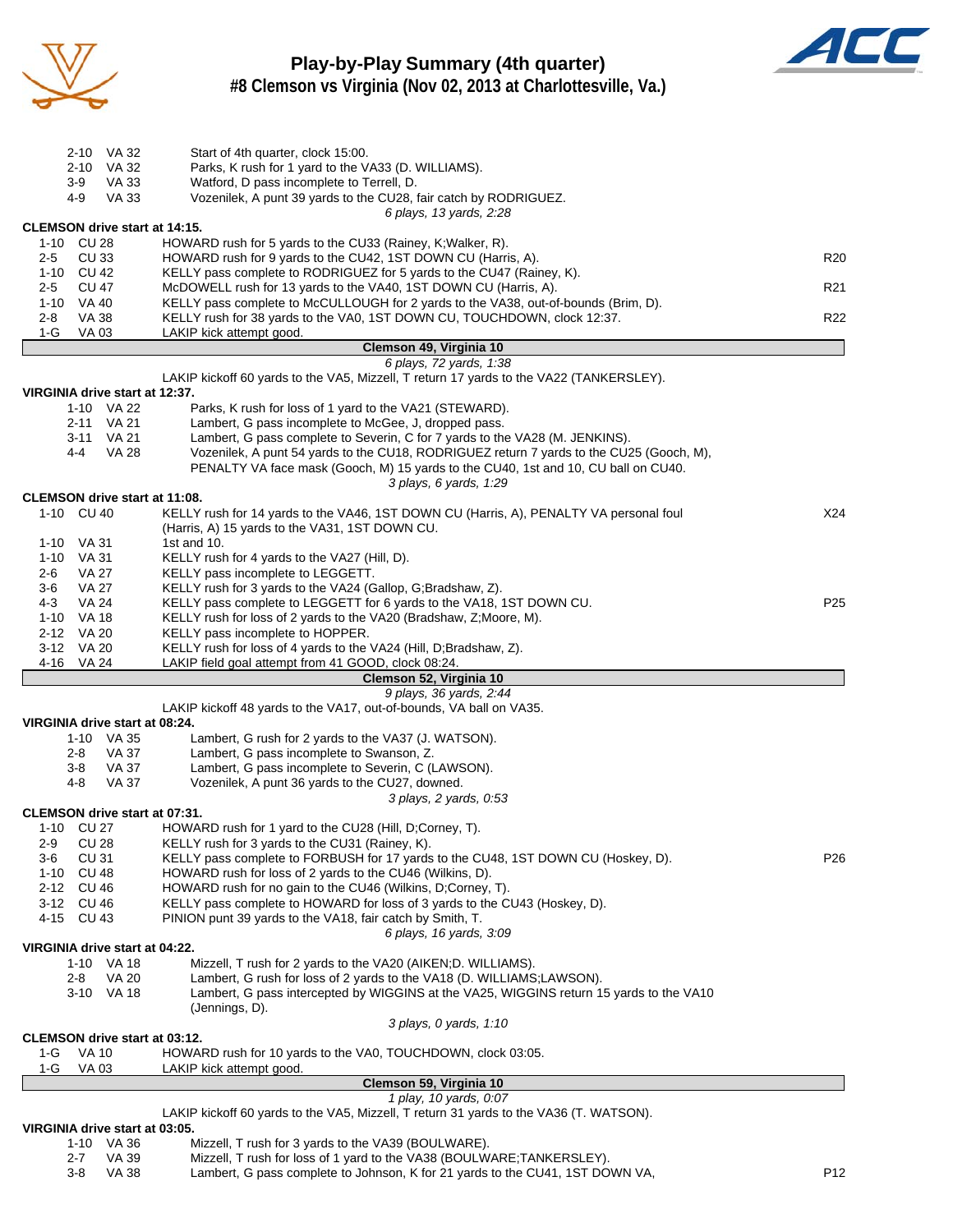

## **Play-by-Play Summary (4th quarter) #8 Clemson vs Virginia (Nov 02, 2013 at Charlottesville, Va.)**



out-of-bounds. 1-10 CU 41 Mizzell, T rush for 6 yards to the CU35 (BYERS).<br>2-4 CU 35 Lambert, G pass complete to Jennings, D for 5 ya Lambert, G pass complete to Jennings, D for 5 yards to the CU30, 1ST DOWN VA, out-of-bounds. 1-10 CU 30 Lambert, G pass incomplete to Mizzell, T.<br>2-10 CU 30 Lambert, G pass incomplete to Johnson, H 2-10 CU 30 Lambert, G pass incomplete to Johnson, K.<br>3-10 CU 30 Lambert, G pass incomplete to Severin, C. 3-10 CU 30 Lambert, G pass incomplete to Severin, C.<br>4-10 CU 30 Lambert, G pass incomplete to Johnson, K Lambert, G pass incomplete to Johnson, K. *9 plays, 34 yards, 1:57*

#### **CLEMSON drive start at 01:08.**

| 1-10 CU 30 | TEAM rush for loss of 2 yards to the CU28. |
|------------|--------------------------------------------|
| 2-12 CU 28 | TEAM rush for loss of 2 yards to the CU26. |

End of game, clock 00:00.

| 2 plays, minus 4 yards, 1:08         |       |             |   |  |  |  |     |         |                |                   |                  |  |  |
|--------------------------------------|-------|-------------|---|--|--|--|-----|---------|----------------|-------------------|------------------|--|--|
| FINAL SCORE: Clemson 59, Virginia 10 |       |             |   |  |  |  |     |         |                |                   |                  |  |  |
| Time<br>1st Downs<br>Conversions     |       |             |   |  |  |  |     |         |                |                   |                  |  |  |
| <b>Quarter Summary</b>               | Score | <b>Poss</b> |   |  |  |  | 3rd | 4th     | <b>Rushing</b> | Passing           | <b>Penalties</b> |  |  |
| Clemson                              |       | 08:46       | 4 |  |  |  | 1-4 | $1 - 1$ | 16-88          | $5 - 7 - 0 - 27$  | $0-0$            |  |  |
| Virginia                             |       | 06:14       |   |  |  |  | 1-6 | $0 - 1$ | $8 - 10$       | $3 - 12 - 1 - 33$ | $2 - 30$         |  |  |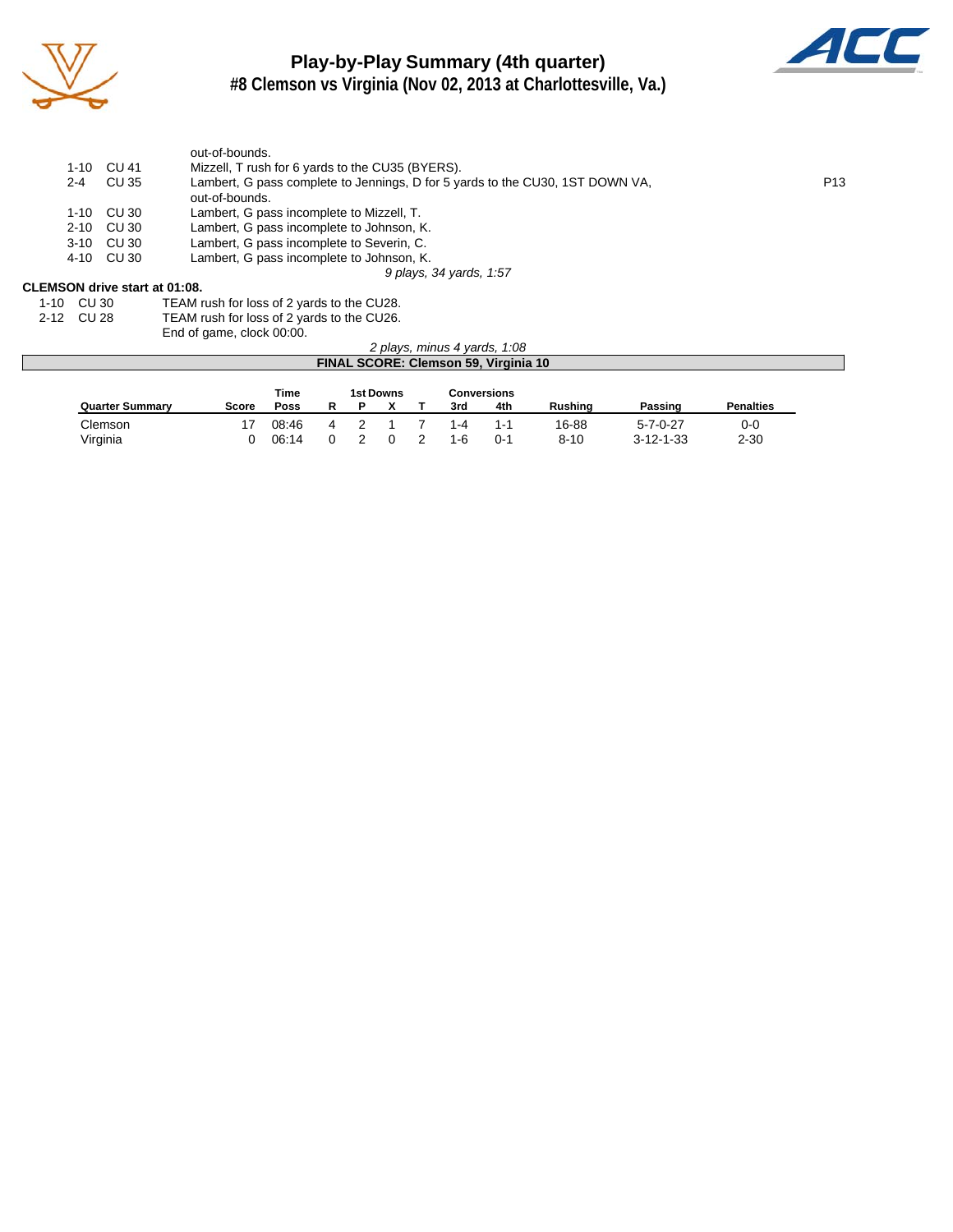

#### **Quickie Statistics (4th quarter only) #8 Clemson vs Virginia (Nov 02, 2013 at Charlottesville, Va.)**



|                                   | CU          | VA             |
|-----------------------------------|-------------|----------------|
| Score                             | 17          | 0              |
| <b>FIRST DOWNS</b>                | 7           | $\overline{2}$ |
| <b>RUSHES-YARDS (NET)</b>         | 16-88       | $8 - 10$       |
| <b>PASSING YDS (NET)</b>          | 27          | 33             |
| Passes Att-Comp-Int               | $7 - 5 - 0$ | $12 - 3 - 1$   |
| <b>TOTAL OFFENSE PLAYS-YARDS</b>  | 23-115      | $20 - 43$      |
| <b>Fumble Returns-Yards</b>       | 0-0         | $0-0$          |
| <b>Punt Returns-Yards</b>         | $1 - 7$     | $0-0$          |
| Kickoff Returns-Yards             | 0-0         | $2 - 48$       |
| <b>Interception Returns-Yards</b> | $1 - 15$    | $0-0$          |
| Punts (Number-Avg)                | $1 - 39.0$  | $3 - 43.0$     |
| Fumbles-Lost                      | $0 - 0$     | $0-0$          |
| Penalties-Yards                   | $0 - 0$     | $2 - 30$       |
| <b>Possession Time</b>            | 08:46       | 06:14          |
| <b>Third-Down Conversions</b>     | 1 of 4      | 1 of $6$       |
| Fourth-Down Conversions           | 1 of 1      | 0 of 1         |

| <b>Clemson</b>           |       |                     |                                                                                                                 |              |          |                |             | Virginia                                                                              |                |                |              |                      |                |                  |
|--------------------------|-------|---------------------|-----------------------------------------------------------------------------------------------------------------|--------------|----------|----------------|-------------|---------------------------------------------------------------------------------------|----------------|----------------|--------------|----------------------|----------------|------------------|
| <b>Rushing</b>           |       |                     | No. Gain Loss                                                                                                   | <b>Net</b>   | TD       | Lg             | Avg         | <b>Rushing</b>                                                                        |                | No. Gain Loss  |              | <b>Net</b><br>TD     | Lg             | Avg              |
| Chad Kelly               |       | 7                   | 62                                                                                                              | 6<br>56      | 1        | 38             | 8.0         | <b>Taquan Mizzell</b>                                                                 | 4              | 11             | 1            | 10<br>$\Omega$       | 6              | $\overline{2.5}$ |
| D.J. Howard              |       | 6                   | 25                                                                                                              | 2<br>23      | 1        | 10             | 3.8         | Greyson Lambert                                                                       | 2              | 2              | 2            | 0<br>$\pmb{0}$       | $\overline{c}$ | 0.0              |
| <b>Roderick McDowell</b> |       | 1                   | 13                                                                                                              | 0<br>13      | 0        | 13             | 13.0        | <b>Kevin Parks</b>                                                                    | $\overline{2}$ | 1              | $\mathbf{1}$ | $\Omega$<br>$\Omega$ | $\mathbf{1}$   | 0.0              |
| TEAM                     |       | 2                   | $\Omega$                                                                                                        | 4<br>$-4$    | $\Omega$ | $\Omega$       | $-2.0$      |                                                                                       |                |                |              |                      |                |                  |
|                          |       |                     |                                                                                                                 |              |          |                |             |                                                                                       |                |                |              |                      |                |                  |
| <b>Passing</b>           |       | $C-A-I$             |                                                                                                                 | Yds          | TD       | Long           | <b>Sack</b> | <b>Passing</b>                                                                        | $C-A-I$        |                | Yds          | TD                   | Long           | <b>Sack</b>      |
| Chad Kelly               |       | $5 - 7 - 0$         |                                                                                                                 | 27           | $\Omega$ | 17             |             | Greyson Lambert                                                                       | $3 - 11 - 1$   |                | 33           | 0                    | 21             | 0                |
|                          |       |                     |                                                                                                                 |              |          |                |             | David Watford                                                                         | $0 - 1 - 0$    |                | 0            | 0                    | 0              | $\mathbf 0$      |
| Receiving                |       | No.                 | Yards                                                                                                           | TD           | Long     |                |             | <b>Receiving</b>                                                                      | No.            | Yards          | TD           | Long                 |                |                  |
| Wes Forbush              |       | 1                   | 17                                                                                                              | 0            | 17       |                |             | Keeon Johnson                                                                         | 1              | 21             | $\Omega$     | 21                   |                |                  |
| Jordan Leggett           |       | 1                   | 6                                                                                                               | 0            | 6        |                |             | Canaan Severin                                                                        | 1              | $\overline{7}$ | 0            | 7                    |                |                  |
| Daniel Rodriguez         |       | 1                   | 5                                                                                                               | 0            |          | 5              |             | Darius Jennings                                                                       | 1              | 5              | $\Omega$     | 5                    |                |                  |
| Jay Jay McCullough       |       | 1                   | $\mathcal{P}$                                                                                                   | $\Omega$     |          | $\mathfrak{p}$ |             |                                                                                       |                |                |              |                      |                |                  |
|                          |       |                     |                                                                                                                 |              |          |                |             |                                                                                       |                |                |              |                      |                |                  |
| <b>Punting</b>           |       | No.                 | Yds                                                                                                             | Avg          | Long     | In20           | ΤВ          | <b>Punting</b>                                                                        | No.            | Yds            | Avg          | Long                 | In20           | ΤВ               |
| <b>Bradley Pinion</b>    |       | 1                   | 39                                                                                                              | 39.0         | 39       | 1              | $\Omega$    | <b>Alec Vozenilek</b>                                                                 | 3              | 129            | 43.0         | 54                   | $\Omega$       | $\Omega$         |
| <b>Punt Returns</b>      |       | No.                 | Yards                                                                                                           | TD           | Long     |                |             | <b>Punt Returns</b>                                                                   | No.            | Yards          | TD           | Long                 |                |                  |
| Daniel Rodriguez         |       |                     | 7                                                                                                               | $\Omega$     |          |                |             |                                                                                       |                |                |              |                      |                |                  |
|                          |       |                     |                                                                                                                 |              |          |                |             |                                                                                       |                |                |              |                      |                |                  |
| <b>Kick Returns</b>      |       | No.                 | Yards                                                                                                           | <b>TD</b>    | Long     |                |             | <b>Kick Returns</b>                                                                   | No.            | Yards          | TD           | Long                 |                |                  |
|                          |       |                     |                                                                                                                 |              |          |                |             | <b>Taquan Mizzell</b>                                                                 | $\overline{2}$ | 48             | $\Omega$     | 31                   |                |                  |
|                          |       |                     |                                                                                                                 |              |          |                |             |                                                                                       |                |                |              |                      |                |                  |
| <b>Tackles</b>           |       | UA-A                | <b>Total</b>                                                                                                    | <b>Sacks</b> |          | <b>TFL</b>     |             | <b>Tackles</b>                                                                        | UA-A           | <b>Total</b>   |              | <b>Sacks</b>         | TFL            |                  |
| DeShawn Williams         |       | $1 - 2$             | 3                                                                                                               |              | 0.0      | 0.5            |             | <b>Anthony Harris</b>                                                                 | $3-0$          | 3              |              | 0.0                  | 0.0            |                  |
| Cordrea Tankerslev       |       | $1 - 1$             | 2                                                                                                               |              | 0.0      | 0.5            |             | <b>Kelvin Rainey</b>                                                                  | $2 - 1$        |                | 3            | 0.0                  | 0.0            |                  |
| <b>Ben Boulware</b>      |       | $1 - 1$             | $\overline{c}$                                                                                                  |              | 0.0      | 0.5            |             | D.J. Hill                                                                             | $1 - 2$        |                | 3            | 0.0                  | 0.5            |                  |
| Qtr                      | Time  | <b>Scoring Play</b> |                                                                                                                 |              |          |                |             |                                                                                       |                |                |              |                      | V-H            |                  |
| 1st                      | 13:33 |                     |                                                                                                                 |              |          |                |             | CU - Sammy Watkins 33 yd pass from Tajh Boyd (Chandler Catanzaro kick), 5-75 1:27     |                |                |              |                      | $7 - 0$        |                  |
|                          | 05:00 |                     |                                                                                                                 |              |          |                |             | VA - David Watford 6 yd run (Alec Vozenilek kick), 10-54 4:04                         |                |                |              |                      | $7 - 7$        |                  |
|                          | 02:59 |                     |                                                                                                                 |              |          |                |             | CU - C.J. Davidson 2 yd run (Chandler Catanzaro kick), 6-75 2:01                      |                |                |              |                      | $14 - 7$       |                  |
| 2nd                      | 04:18 |                     |                                                                                                                 |              |          |                |             | CU - Roderick McDowell 10 yd pass from Tajh Boyd (Chandler Catanzaro kick), 7-33 2:12 |                |                |              |                      | $21 - 7$       |                  |
|                          | 01:29 |                     |                                                                                                                 |              |          |                |             | CU - Roderick McDowell 25 yd run (Chandler Catanzaro kick), 5-50 1:14                 |                |                |              |                      | $28 - 7$       |                  |
|                          | 00:13 |                     |                                                                                                                 |              |          |                |             | CU - Tajh Boyd 1 yd run (Chandler Catanzaro kick), 8-86 0:42                          |                |                |              |                      | $35 - 7$       |                  |
| 3rd                      | 10:58 |                     |                                                                                                                 |              |          |                |             | CU - Sammy Watkins 96 yd pass from Tajh Boyd (Chandler Catanzaro kick), 3-91 1:23     |                |                |              |                      | $42 - 7$       |                  |
|                          | 08:55 |                     | VA - Alec Vozenilek 40 yd field goal, 8-52 2:03                                                                 |              |          |                |             |                                                                                       |                |                |              |                      | $42 - 10$      |                  |
|                          |       |                     | $\frac{1}{2}$ $\frac{1}{2}$ $\frac{1}{2}$ $\frac{1}{2}$ $\frac{1}{2}$ $\frac{1}{2}$ $\frac{1}{2}$ $\frac{1}{2}$ |              |          |                |             | 0.7010                                                                                |                |                |              |                      |                |                  |

# 4th 12:37 CU - Chad Kelly 38 yd run (Ammon Lakip kick), 6-72 1:38 7 - 0

08:24 CU - Ammon Lakip 41 yd field goal, 9-36 2:44 10 - 0 03:05 CU - D.J. Howard 10 yd run (Ammon Lakip kick), 1-10 0:07 17 - 0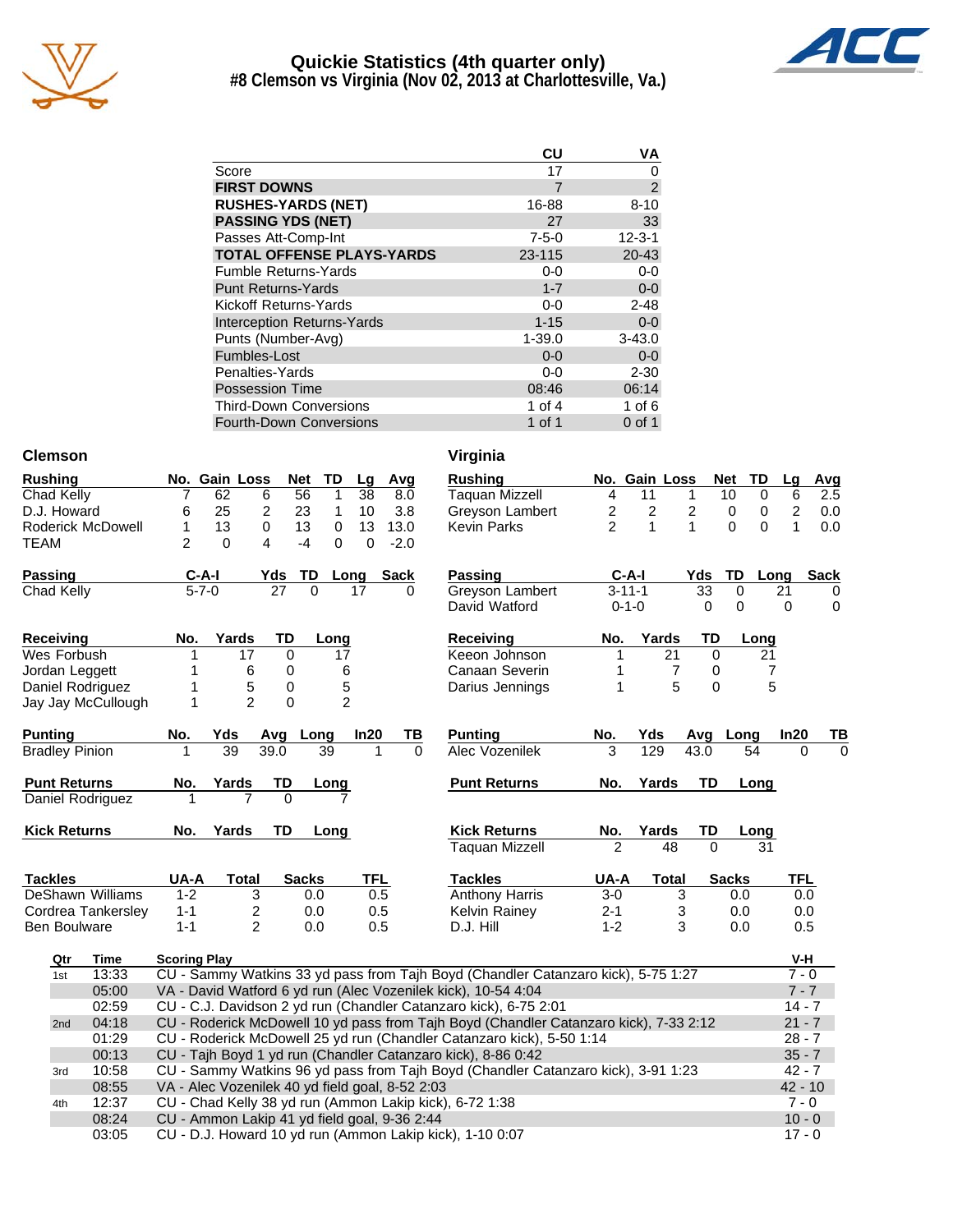

#### **Scoring Summary (Final) Virginia Football 2013 Virginia vs North Carolina (Nov 09, 2013 at Chapel Hill, N.C.)**



Virginia (2-8,0-6) vs. North Carolina (4-5,3-3) Date: Nov 09, 2013 • Site: Chapel Hill, N.C. • Stadium: Kenan Stadium Attendance: 50000

| <b>Score by Quarters</b> |  |          | Total |
|--------------------------|--|----------|-------|
| 'Virginia                |  |          |       |
| North Carolina           |  | $\Delta$ | 43    |

|     | Qtr Time | <b>Scoring Play</b>                                                                   | V-H       |
|-----|----------|---------------------------------------------------------------------------------------|-----------|
| 1st | 04:39    | NC - Quinshad Davis 8 yd pass from Marquise Williams (Thomas Moore kick), 12-86 3:54  | $0 - 7$   |
|     | 00:00    | NC - Marquise Williams 29 yd pass from Quinshad Davis (Thomas Moore kick), 10-76 2:59 | $0 - 14$  |
|     |          | 2nd 05:42 NC - Ryan Switzer 85 yd punt return (Thomas Moore kick)                     | $0 - 21$  |
| 3rd |          | 12:04 NC - Marquise Williams 3 yd run (Thomas Moore kick), 8-65 2:48                  | $0 - 28$  |
|     |          | 04:53 VA - Kevin Parks 8 yd run (Alec Vozenilek kick), 9-68 3:43                      | $7 - 28$  |
|     | 02:34    | NC - Dominique Green 62 yd interception return (Thomas Moore kick)                    | $7 - 35$  |
| 4th | 12:50    | NC - Khris Francis 15 yd pass from Marquise Williams (Thomas Moore kick), 4-22 0:59   | $7 - 42$  |
|     | 11:38    | VA - Keeon Johnson 23 yd pass from Greyson Lambert (Alec Vozenilek kick), 4-50 1:03   | $14 - 42$ |
|     | 10:11    | NC - Thomas Moore 24 yd field goal, 6-53 1:19                                         | $14 - 45$ |

Kickoff time: 12:31 PM • End of Game: 3:56 PM • Total elapsed time: 3:25

Officials: Referee: Riley Johnson; Umpire: Danny Worrell; Linesman: Kavin McGrath;

Line judge: Tim Graham; Back judge: Barry Hendon; Field judge: J. Visingardi;

Side judge: Mike Safrit;

Temperature: 57 Deg • Wind: SSW @ 5 • Weather: Sunny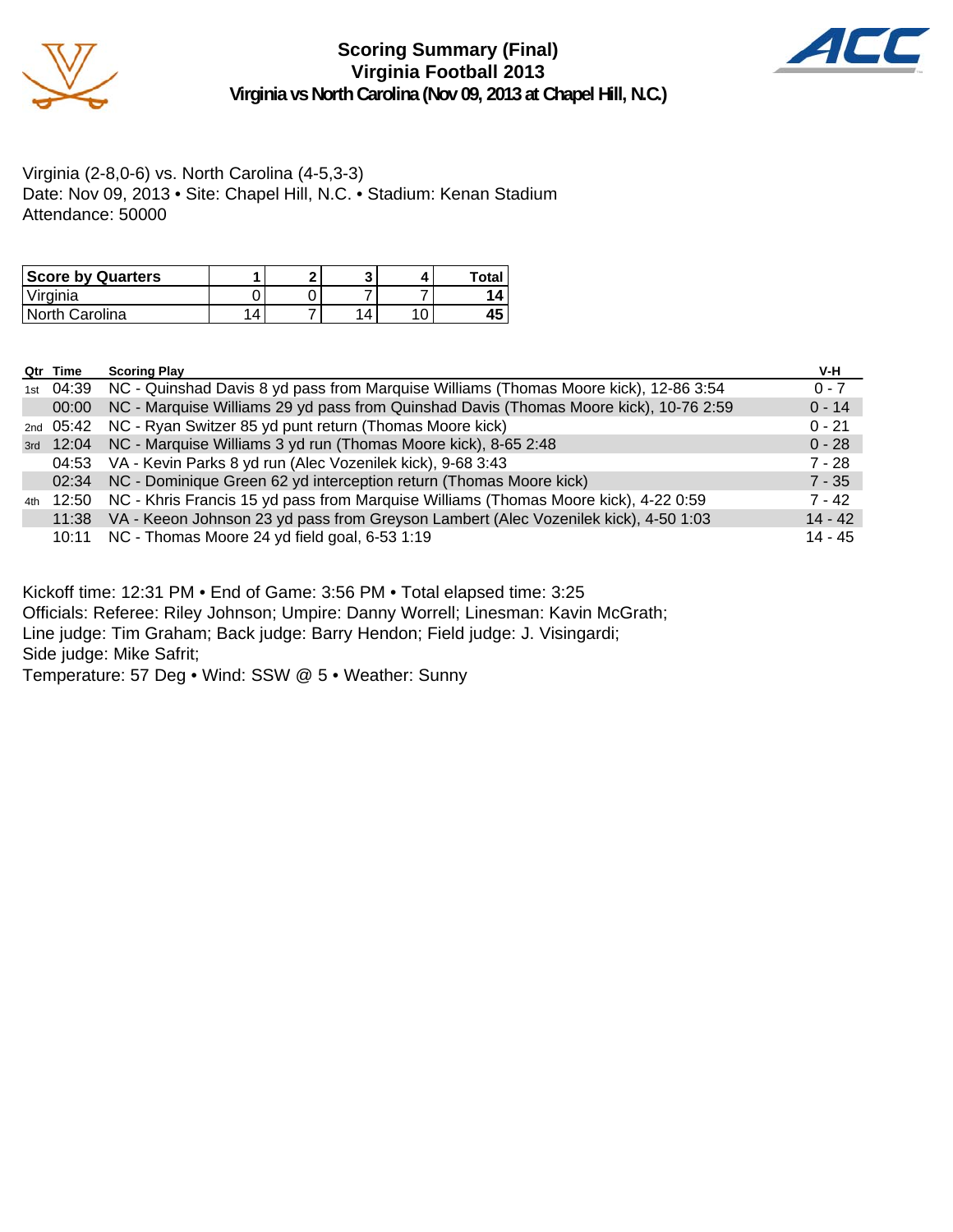

# **Team Statistics (Final) Virginia Football 2013**



**Virginia vs North Carolina (Nov 09, 2013 at Chapel Hill, N.C.)**

| <b>FIRST DOWNS</b><br>19<br>19<br>$\overline{7}$<br>Rushing<br>9<br>Passing<br>11<br>9<br>$\overline{1}$<br>$\mathbf{1}$<br>Penalty<br><b>NET YARDS RUSHING</b><br>112<br>201<br>40<br><b>Rushing Attempts</b><br>41<br>Average Per Rush<br>2.8<br>4.9<br>$\mathbf{1}$<br><b>Rushing Touchdowns</b><br>$\mathbf{1}$<br><b>Yards Gained Rushing</b><br>134<br>217<br><b>Yards Lost Rushing</b><br>22<br>16<br><b>NET YARDS PASSING</b><br>204<br>214<br>$22 - 43 - 2$<br>16-29-1<br>Completions-Attempts-Int<br>Average Per Attempt<br>4.7<br>7.4<br><b>Average Per Completion</b><br>9.3<br>13.4<br>1<br>Passing Touchdowns<br>3<br><b>TOTAL OFFENSE YARDS</b><br>316<br>415<br>Total offense plays<br>83<br>70<br>5.9<br>Average Gain Per Play<br>3.8<br>Fumbles: Number-Lost<br>$2 - 0$<br>$1 - 0$<br>13-102<br>Penalties: Number-Yards<br>$5 - 45$<br><b>PUNTS-YARDS</b><br>8-325<br>6-249<br>Average Yards Per Punt<br>40.6<br>41.5<br><b>Net Yards Per Punt</b><br>26.8<br>41.8<br>Inside 20<br>$\overline{2}$<br>$\overline{2}$<br>50+ Yards<br>1<br>0<br><b>Touchbacks</b><br>$\Omega$<br>0<br>Fair catch<br>3<br>4<br><b>KICKOFFS-YARDS</b><br>$3 - 172$<br>8-496<br>Average Yards Per Kickoff<br>57.3<br>62.0<br>Net Yards Per Kickoff<br>32.3<br>40.1<br><b>Touchbacks</b><br>2<br>0<br>Punt returns: Number-Yards-TD<br>$1 - 2 - 0$<br>$4 - 111 - 1$<br>Average Per Return<br>$-2.0$<br>27.8<br>Kickoff returns: Number-Yds-TD<br>$6 - 125 - 0$<br>$3 - 75 - 0$<br>Average Per Return<br>20.8<br>25.0<br>Interceptions: Number-Yds-TD<br>$1 - 21 - 0$<br>$2 - 60 - 1$<br>Fumble Returns: Number-Yds-TD<br>0-0-0<br>$0 - 0 - 0$<br><b>Miscellaneous Yards</b><br>0<br>0<br><b>Possession Time</b><br>33:32<br>26:28<br>6:53<br>1st Quarter<br>8:07<br>2nd Quarter<br>9:31<br>5:29<br>7:47<br>7:13<br>3rd Quarter<br>4th Quarter<br>8:07<br>6:53<br>8 of 20<br>7 of 15<br><b>Third-Down Conversions</b><br><b>Fourth-Down Conversions</b><br>$0$ of $3$<br>$0$ of $0$<br>Red-Zone Scores-Chances<br>$1 - 1$<br>$4 - 5$<br>Touchdowns<br>$1 - 1$<br>3-5<br>$1 - 5$<br>$0 - 1$<br>Field goals<br>$2 - 10$<br>Sacks By: Number-Yards<br>$3 - 19$<br><b>PAT Kicks</b><br>$2 - 2$<br>$6-6$<br><b>Field Goals</b><br>0-0<br>$1 - 2$<br>0 |                      | VA | <b>NC</b> |
|---------------------------------------------------------------------------------------------------------------------------------------------------------------------------------------------------------------------------------------------------------------------------------------------------------------------------------------------------------------------------------------------------------------------------------------------------------------------------------------------------------------------------------------------------------------------------------------------------------------------------------------------------------------------------------------------------------------------------------------------------------------------------------------------------------------------------------------------------------------------------------------------------------------------------------------------------------------------------------------------------------------------------------------------------------------------------------------------------------------------------------------------------------------------------------------------------------------------------------------------------------------------------------------------------------------------------------------------------------------------------------------------------------------------------------------------------------------------------------------------------------------------------------------------------------------------------------------------------------------------------------------------------------------------------------------------------------------------------------------------------------------------------------------------------------------------------------------------------------------------------------------------------------------------------------------------------------------------------------------------------------------------------------------------------------------------------------------------------------------------------------------------------------------------------------------------------------------------------------------------|----------------------|----|-----------|
|                                                                                                                                                                                                                                                                                                                                                                                                                                                                                                                                                                                                                                                                                                                                                                                                                                                                                                                                                                                                                                                                                                                                                                                                                                                                                                                                                                                                                                                                                                                                                                                                                                                                                                                                                                                                                                                                                                                                                                                                                                                                                                                                                                                                                                             |                      |    |           |
|                                                                                                                                                                                                                                                                                                                                                                                                                                                                                                                                                                                                                                                                                                                                                                                                                                                                                                                                                                                                                                                                                                                                                                                                                                                                                                                                                                                                                                                                                                                                                                                                                                                                                                                                                                                                                                                                                                                                                                                                                                                                                                                                                                                                                                             |                      |    |           |
|                                                                                                                                                                                                                                                                                                                                                                                                                                                                                                                                                                                                                                                                                                                                                                                                                                                                                                                                                                                                                                                                                                                                                                                                                                                                                                                                                                                                                                                                                                                                                                                                                                                                                                                                                                                                                                                                                                                                                                                                                                                                                                                                                                                                                                             |                      |    |           |
|                                                                                                                                                                                                                                                                                                                                                                                                                                                                                                                                                                                                                                                                                                                                                                                                                                                                                                                                                                                                                                                                                                                                                                                                                                                                                                                                                                                                                                                                                                                                                                                                                                                                                                                                                                                                                                                                                                                                                                                                                                                                                                                                                                                                                                             |                      |    |           |
|                                                                                                                                                                                                                                                                                                                                                                                                                                                                                                                                                                                                                                                                                                                                                                                                                                                                                                                                                                                                                                                                                                                                                                                                                                                                                                                                                                                                                                                                                                                                                                                                                                                                                                                                                                                                                                                                                                                                                                                                                                                                                                                                                                                                                                             |                      |    |           |
|                                                                                                                                                                                                                                                                                                                                                                                                                                                                                                                                                                                                                                                                                                                                                                                                                                                                                                                                                                                                                                                                                                                                                                                                                                                                                                                                                                                                                                                                                                                                                                                                                                                                                                                                                                                                                                                                                                                                                                                                                                                                                                                                                                                                                                             |                      |    |           |
|                                                                                                                                                                                                                                                                                                                                                                                                                                                                                                                                                                                                                                                                                                                                                                                                                                                                                                                                                                                                                                                                                                                                                                                                                                                                                                                                                                                                                                                                                                                                                                                                                                                                                                                                                                                                                                                                                                                                                                                                                                                                                                                                                                                                                                             |                      |    |           |
|                                                                                                                                                                                                                                                                                                                                                                                                                                                                                                                                                                                                                                                                                                                                                                                                                                                                                                                                                                                                                                                                                                                                                                                                                                                                                                                                                                                                                                                                                                                                                                                                                                                                                                                                                                                                                                                                                                                                                                                                                                                                                                                                                                                                                                             |                      |    |           |
|                                                                                                                                                                                                                                                                                                                                                                                                                                                                                                                                                                                                                                                                                                                                                                                                                                                                                                                                                                                                                                                                                                                                                                                                                                                                                                                                                                                                                                                                                                                                                                                                                                                                                                                                                                                                                                                                                                                                                                                                                                                                                                                                                                                                                                             |                      |    |           |
|                                                                                                                                                                                                                                                                                                                                                                                                                                                                                                                                                                                                                                                                                                                                                                                                                                                                                                                                                                                                                                                                                                                                                                                                                                                                                                                                                                                                                                                                                                                                                                                                                                                                                                                                                                                                                                                                                                                                                                                                                                                                                                                                                                                                                                             |                      |    |           |
|                                                                                                                                                                                                                                                                                                                                                                                                                                                                                                                                                                                                                                                                                                                                                                                                                                                                                                                                                                                                                                                                                                                                                                                                                                                                                                                                                                                                                                                                                                                                                                                                                                                                                                                                                                                                                                                                                                                                                                                                                                                                                                                                                                                                                                             |                      |    |           |
|                                                                                                                                                                                                                                                                                                                                                                                                                                                                                                                                                                                                                                                                                                                                                                                                                                                                                                                                                                                                                                                                                                                                                                                                                                                                                                                                                                                                                                                                                                                                                                                                                                                                                                                                                                                                                                                                                                                                                                                                                                                                                                                                                                                                                                             |                      |    |           |
|                                                                                                                                                                                                                                                                                                                                                                                                                                                                                                                                                                                                                                                                                                                                                                                                                                                                                                                                                                                                                                                                                                                                                                                                                                                                                                                                                                                                                                                                                                                                                                                                                                                                                                                                                                                                                                                                                                                                                                                                                                                                                                                                                                                                                                             |                      |    |           |
|                                                                                                                                                                                                                                                                                                                                                                                                                                                                                                                                                                                                                                                                                                                                                                                                                                                                                                                                                                                                                                                                                                                                                                                                                                                                                                                                                                                                                                                                                                                                                                                                                                                                                                                                                                                                                                                                                                                                                                                                                                                                                                                                                                                                                                             |                      |    |           |
|                                                                                                                                                                                                                                                                                                                                                                                                                                                                                                                                                                                                                                                                                                                                                                                                                                                                                                                                                                                                                                                                                                                                                                                                                                                                                                                                                                                                                                                                                                                                                                                                                                                                                                                                                                                                                                                                                                                                                                                                                                                                                                                                                                                                                                             |                      |    |           |
|                                                                                                                                                                                                                                                                                                                                                                                                                                                                                                                                                                                                                                                                                                                                                                                                                                                                                                                                                                                                                                                                                                                                                                                                                                                                                                                                                                                                                                                                                                                                                                                                                                                                                                                                                                                                                                                                                                                                                                                                                                                                                                                                                                                                                                             |                      |    |           |
|                                                                                                                                                                                                                                                                                                                                                                                                                                                                                                                                                                                                                                                                                                                                                                                                                                                                                                                                                                                                                                                                                                                                                                                                                                                                                                                                                                                                                                                                                                                                                                                                                                                                                                                                                                                                                                                                                                                                                                                                                                                                                                                                                                                                                                             |                      |    |           |
|                                                                                                                                                                                                                                                                                                                                                                                                                                                                                                                                                                                                                                                                                                                                                                                                                                                                                                                                                                                                                                                                                                                                                                                                                                                                                                                                                                                                                                                                                                                                                                                                                                                                                                                                                                                                                                                                                                                                                                                                                                                                                                                                                                                                                                             |                      |    |           |
|                                                                                                                                                                                                                                                                                                                                                                                                                                                                                                                                                                                                                                                                                                                                                                                                                                                                                                                                                                                                                                                                                                                                                                                                                                                                                                                                                                                                                                                                                                                                                                                                                                                                                                                                                                                                                                                                                                                                                                                                                                                                                                                                                                                                                                             |                      |    |           |
|                                                                                                                                                                                                                                                                                                                                                                                                                                                                                                                                                                                                                                                                                                                                                                                                                                                                                                                                                                                                                                                                                                                                                                                                                                                                                                                                                                                                                                                                                                                                                                                                                                                                                                                                                                                                                                                                                                                                                                                                                                                                                                                                                                                                                                             |                      |    |           |
|                                                                                                                                                                                                                                                                                                                                                                                                                                                                                                                                                                                                                                                                                                                                                                                                                                                                                                                                                                                                                                                                                                                                                                                                                                                                                                                                                                                                                                                                                                                                                                                                                                                                                                                                                                                                                                                                                                                                                                                                                                                                                                                                                                                                                                             |                      |    |           |
|                                                                                                                                                                                                                                                                                                                                                                                                                                                                                                                                                                                                                                                                                                                                                                                                                                                                                                                                                                                                                                                                                                                                                                                                                                                                                                                                                                                                                                                                                                                                                                                                                                                                                                                                                                                                                                                                                                                                                                                                                                                                                                                                                                                                                                             |                      |    |           |
|                                                                                                                                                                                                                                                                                                                                                                                                                                                                                                                                                                                                                                                                                                                                                                                                                                                                                                                                                                                                                                                                                                                                                                                                                                                                                                                                                                                                                                                                                                                                                                                                                                                                                                                                                                                                                                                                                                                                                                                                                                                                                                                                                                                                                                             |                      |    |           |
|                                                                                                                                                                                                                                                                                                                                                                                                                                                                                                                                                                                                                                                                                                                                                                                                                                                                                                                                                                                                                                                                                                                                                                                                                                                                                                                                                                                                                                                                                                                                                                                                                                                                                                                                                                                                                                                                                                                                                                                                                                                                                                                                                                                                                                             |                      |    |           |
|                                                                                                                                                                                                                                                                                                                                                                                                                                                                                                                                                                                                                                                                                                                                                                                                                                                                                                                                                                                                                                                                                                                                                                                                                                                                                                                                                                                                                                                                                                                                                                                                                                                                                                                                                                                                                                                                                                                                                                                                                                                                                                                                                                                                                                             |                      |    |           |
|                                                                                                                                                                                                                                                                                                                                                                                                                                                                                                                                                                                                                                                                                                                                                                                                                                                                                                                                                                                                                                                                                                                                                                                                                                                                                                                                                                                                                                                                                                                                                                                                                                                                                                                                                                                                                                                                                                                                                                                                                                                                                                                                                                                                                                             |                      |    |           |
|                                                                                                                                                                                                                                                                                                                                                                                                                                                                                                                                                                                                                                                                                                                                                                                                                                                                                                                                                                                                                                                                                                                                                                                                                                                                                                                                                                                                                                                                                                                                                                                                                                                                                                                                                                                                                                                                                                                                                                                                                                                                                                                                                                                                                                             |                      |    |           |
|                                                                                                                                                                                                                                                                                                                                                                                                                                                                                                                                                                                                                                                                                                                                                                                                                                                                                                                                                                                                                                                                                                                                                                                                                                                                                                                                                                                                                                                                                                                                                                                                                                                                                                                                                                                                                                                                                                                                                                                                                                                                                                                                                                                                                                             |                      |    |           |
|                                                                                                                                                                                                                                                                                                                                                                                                                                                                                                                                                                                                                                                                                                                                                                                                                                                                                                                                                                                                                                                                                                                                                                                                                                                                                                                                                                                                                                                                                                                                                                                                                                                                                                                                                                                                                                                                                                                                                                                                                                                                                                                                                                                                                                             |                      |    |           |
|                                                                                                                                                                                                                                                                                                                                                                                                                                                                                                                                                                                                                                                                                                                                                                                                                                                                                                                                                                                                                                                                                                                                                                                                                                                                                                                                                                                                                                                                                                                                                                                                                                                                                                                                                                                                                                                                                                                                                                                                                                                                                                                                                                                                                                             |                      |    |           |
|                                                                                                                                                                                                                                                                                                                                                                                                                                                                                                                                                                                                                                                                                                                                                                                                                                                                                                                                                                                                                                                                                                                                                                                                                                                                                                                                                                                                                                                                                                                                                                                                                                                                                                                                                                                                                                                                                                                                                                                                                                                                                                                                                                                                                                             |                      |    |           |
|                                                                                                                                                                                                                                                                                                                                                                                                                                                                                                                                                                                                                                                                                                                                                                                                                                                                                                                                                                                                                                                                                                                                                                                                                                                                                                                                                                                                                                                                                                                                                                                                                                                                                                                                                                                                                                                                                                                                                                                                                                                                                                                                                                                                                                             |                      |    |           |
|                                                                                                                                                                                                                                                                                                                                                                                                                                                                                                                                                                                                                                                                                                                                                                                                                                                                                                                                                                                                                                                                                                                                                                                                                                                                                                                                                                                                                                                                                                                                                                                                                                                                                                                                                                                                                                                                                                                                                                                                                                                                                                                                                                                                                                             |                      |    |           |
|                                                                                                                                                                                                                                                                                                                                                                                                                                                                                                                                                                                                                                                                                                                                                                                                                                                                                                                                                                                                                                                                                                                                                                                                                                                                                                                                                                                                                                                                                                                                                                                                                                                                                                                                                                                                                                                                                                                                                                                                                                                                                                                                                                                                                                             |                      |    |           |
|                                                                                                                                                                                                                                                                                                                                                                                                                                                                                                                                                                                                                                                                                                                                                                                                                                                                                                                                                                                                                                                                                                                                                                                                                                                                                                                                                                                                                                                                                                                                                                                                                                                                                                                                                                                                                                                                                                                                                                                                                                                                                                                                                                                                                                             |                      |    |           |
|                                                                                                                                                                                                                                                                                                                                                                                                                                                                                                                                                                                                                                                                                                                                                                                                                                                                                                                                                                                                                                                                                                                                                                                                                                                                                                                                                                                                                                                                                                                                                                                                                                                                                                                                                                                                                                                                                                                                                                                                                                                                                                                                                                                                                                             |                      |    |           |
|                                                                                                                                                                                                                                                                                                                                                                                                                                                                                                                                                                                                                                                                                                                                                                                                                                                                                                                                                                                                                                                                                                                                                                                                                                                                                                                                                                                                                                                                                                                                                                                                                                                                                                                                                                                                                                                                                                                                                                                                                                                                                                                                                                                                                                             |                      |    |           |
|                                                                                                                                                                                                                                                                                                                                                                                                                                                                                                                                                                                                                                                                                                                                                                                                                                                                                                                                                                                                                                                                                                                                                                                                                                                                                                                                                                                                                                                                                                                                                                                                                                                                                                                                                                                                                                                                                                                                                                                                                                                                                                                                                                                                                                             |                      |    |           |
|                                                                                                                                                                                                                                                                                                                                                                                                                                                                                                                                                                                                                                                                                                                                                                                                                                                                                                                                                                                                                                                                                                                                                                                                                                                                                                                                                                                                                                                                                                                                                                                                                                                                                                                                                                                                                                                                                                                                                                                                                                                                                                                                                                                                                                             |                      |    |           |
|                                                                                                                                                                                                                                                                                                                                                                                                                                                                                                                                                                                                                                                                                                                                                                                                                                                                                                                                                                                                                                                                                                                                                                                                                                                                                                                                                                                                                                                                                                                                                                                                                                                                                                                                                                                                                                                                                                                                                                                                                                                                                                                                                                                                                                             |                      |    |           |
|                                                                                                                                                                                                                                                                                                                                                                                                                                                                                                                                                                                                                                                                                                                                                                                                                                                                                                                                                                                                                                                                                                                                                                                                                                                                                                                                                                                                                                                                                                                                                                                                                                                                                                                                                                                                                                                                                                                                                                                                                                                                                                                                                                                                                                             |                      |    |           |
|                                                                                                                                                                                                                                                                                                                                                                                                                                                                                                                                                                                                                                                                                                                                                                                                                                                                                                                                                                                                                                                                                                                                                                                                                                                                                                                                                                                                                                                                                                                                                                                                                                                                                                                                                                                                                                                                                                                                                                                                                                                                                                                                                                                                                                             |                      |    |           |
|                                                                                                                                                                                                                                                                                                                                                                                                                                                                                                                                                                                                                                                                                                                                                                                                                                                                                                                                                                                                                                                                                                                                                                                                                                                                                                                                                                                                                                                                                                                                                                                                                                                                                                                                                                                                                                                                                                                                                                                                                                                                                                                                                                                                                                             |                      |    |           |
|                                                                                                                                                                                                                                                                                                                                                                                                                                                                                                                                                                                                                                                                                                                                                                                                                                                                                                                                                                                                                                                                                                                                                                                                                                                                                                                                                                                                                                                                                                                                                                                                                                                                                                                                                                                                                                                                                                                                                                                                                                                                                                                                                                                                                                             |                      |    |           |
|                                                                                                                                                                                                                                                                                                                                                                                                                                                                                                                                                                                                                                                                                                                                                                                                                                                                                                                                                                                                                                                                                                                                                                                                                                                                                                                                                                                                                                                                                                                                                                                                                                                                                                                                                                                                                                                                                                                                                                                                                                                                                                                                                                                                                                             |                      |    |           |
|                                                                                                                                                                                                                                                                                                                                                                                                                                                                                                                                                                                                                                                                                                                                                                                                                                                                                                                                                                                                                                                                                                                                                                                                                                                                                                                                                                                                                                                                                                                                                                                                                                                                                                                                                                                                                                                                                                                                                                                                                                                                                                                                                                                                                                             |                      |    |           |
|                                                                                                                                                                                                                                                                                                                                                                                                                                                                                                                                                                                                                                                                                                                                                                                                                                                                                                                                                                                                                                                                                                                                                                                                                                                                                                                                                                                                                                                                                                                                                                                                                                                                                                                                                                                                                                                                                                                                                                                                                                                                                                                                                                                                                                             |                      |    |           |
|                                                                                                                                                                                                                                                                                                                                                                                                                                                                                                                                                                                                                                                                                                                                                                                                                                                                                                                                                                                                                                                                                                                                                                                                                                                                                                                                                                                                                                                                                                                                                                                                                                                                                                                                                                                                                                                                                                                                                                                                                                                                                                                                                                                                                                             |                      |    |           |
|                                                                                                                                                                                                                                                                                                                                                                                                                                                                                                                                                                                                                                                                                                                                                                                                                                                                                                                                                                                                                                                                                                                                                                                                                                                                                                                                                                                                                                                                                                                                                                                                                                                                                                                                                                                                                                                                                                                                                                                                                                                                                                                                                                                                                                             |                      |    |           |
|                                                                                                                                                                                                                                                                                                                                                                                                                                                                                                                                                                                                                                                                                                                                                                                                                                                                                                                                                                                                                                                                                                                                                                                                                                                                                                                                                                                                                                                                                                                                                                                                                                                                                                                                                                                                                                                                                                                                                                                                                                                                                                                                                                                                                                             |                      |    |           |
|                                                                                                                                                                                                                                                                                                                                                                                                                                                                                                                                                                                                                                                                                                                                                                                                                                                                                                                                                                                                                                                                                                                                                                                                                                                                                                                                                                                                                                                                                                                                                                                                                                                                                                                                                                                                                                                                                                                                                                                                                                                                                                                                                                                                                                             |                      |    |           |
|                                                                                                                                                                                                                                                                                                                                                                                                                                                                                                                                                                                                                                                                                                                                                                                                                                                                                                                                                                                                                                                                                                                                                                                                                                                                                                                                                                                                                                                                                                                                                                                                                                                                                                                                                                                                                                                                                                                                                                                                                                                                                                                                                                                                                                             | Points off turnovers |    | 14        |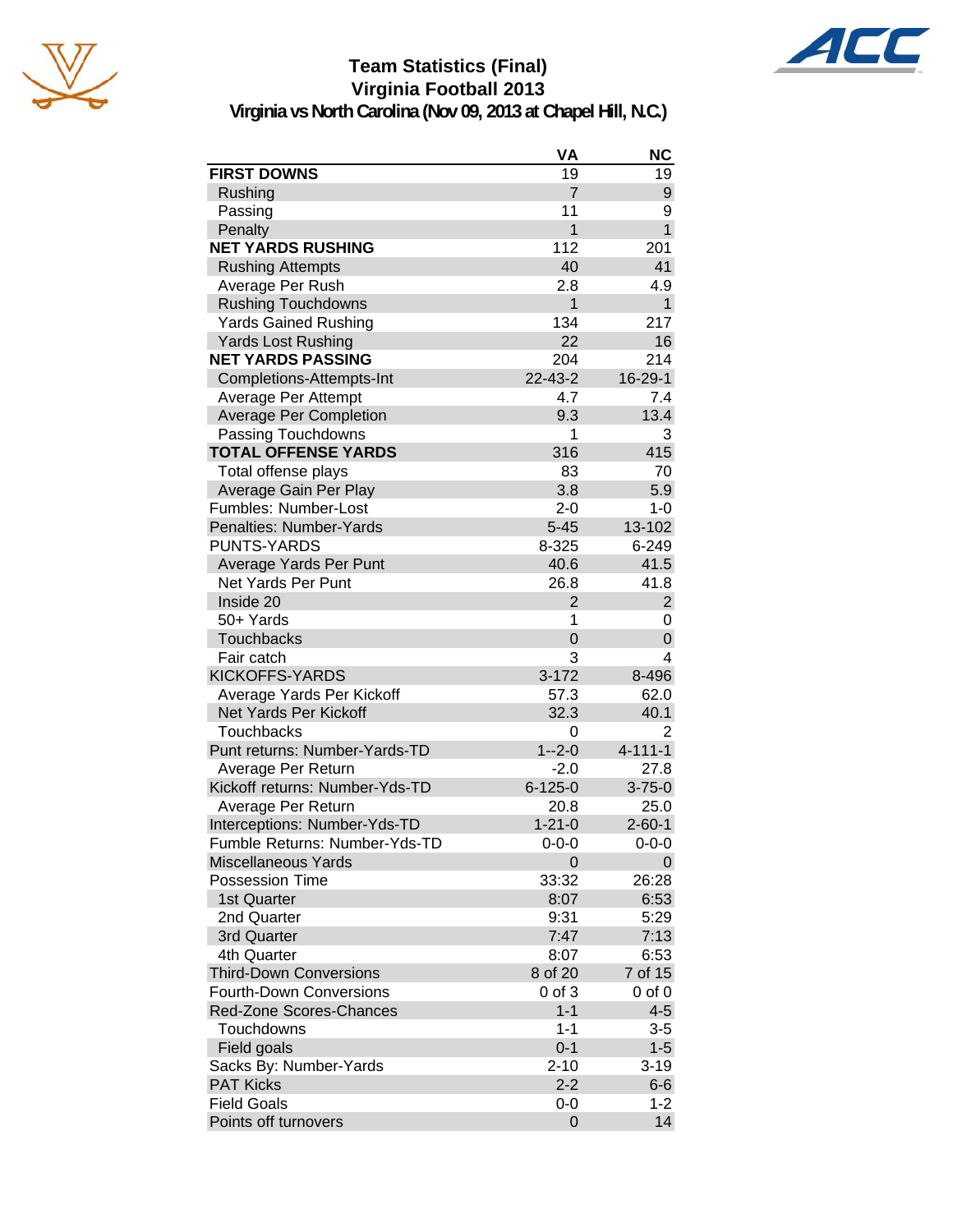

#### **Individual Statistics (Final) Virginia Football 2013 Virginia vs North Carolina (Nov 09, 2013 at Chapel Hill, N.C.)**



#### **Virginia North Carolina**

| <b>Rushing</b>        |    |     | No. Gain Loss | Net TD |   | La | Avg    |
|-----------------------|----|-----|---------------|--------|---|----|--------|
| <b>Kevin Parks</b>    | 24 | 100 | 0             | 100    |   | 16 | 4.2    |
| Khalek Shepherd       | 4  | 12  |               | 11     | O | 10 | 2.8    |
| <b>Taquan Mizzell</b> | 3  | 9   | 0             | 9      | 0 | 5  | 3.0    |
| Greyson Lambert       | 3  |     | 11            | -4     | 0 |    | $-1.3$ |
| David Watford         | 6  | 6   | 10            | -4     | 0 | 5  | $-0.7$ |
| Totals                | 40 | 134 | 22            | 112    |   | 16 | 2 R    |

| <b>Passing</b>             | C-A-I         |       | Yds | TD<br>Long |      | Sack |
|----------------------------|---------------|-------|-----|------------|------|------|
| David Watford              | 14-30-2       |       | 129 | 0          | 35   | 2    |
| Greyson Lambert            | $8 - 13 - 0$  |       | 75  | 1          | 23   | 1    |
| Totals                     | $22 - 43 - 2$ |       | 204 | 1          | 35   | 3    |
| Receiving                  | No.           | Yards | TD  |            | Long |      |
| Keeon Johnson              | 5             | 59    | 1   |            | 23   |      |
| <b>Taguan Mizzell</b>      | 4             | 25    | Ω   |            | 9    |      |
| Jake McGee                 | 3             | 28    | 0   |            | 11   |      |
| Darius Jennings            | 2             | 41    | 0   |            | 35   |      |
| Kevin Parks                | 2             | 0     | O   |            | 7    |      |
| Miles Gooch                |               | 17    | Ω   |            | 17   |      |
| <b>Tim Smith</b>           |               | 15    | 0   |            | 15   |      |
| <b>Khalek Shepherd</b>     |               | 10    | O   |            | 10   |      |
| Dominique Terrell          |               | 5     | Ω   |            | 5    |      |
| <b>Connor Wingo-Reeves</b> |               | 4     | O   |            | 4    |      |
| Rob Burns                  |               | Ω     | 0   |            | 0    |      |
| Totals                     | 22            | 204   | 1   |            | 35   |      |

| <b>Punting</b> |  |          | No. Yds Avg Long In20 TB |  |
|----------------|--|----------|--------------------------|--|
| Alec Vozenilek |  |          | 325 40.6 52              |  |
| Totals         |  | 325 40.6 | - 52                     |  |

|          | Punt         |    |   |     |                      | Intercept      |              |             |
|----------|--------------|----|---|-----|----------------------|----------------|--------------|-------------|
|          | Yds          |    |   |     |                      |                |              | La          |
|          | -2           |    |   |     |                      | 0              | O            | 0           |
| $\Omega$ | $\Omega$     |    | 5 | 108 | 48                   |                | $\mathbf{0}$ | 0           |
| O        | $\Omega$     |    |   |     |                      |                | $\Omega$     | 0           |
| O        | $\mathbf{0}$ |    |   |     |                      |                |              | 21          |
|          |              |    |   |     |                      | 1              | 21           | 21          |
|          |              | No |   |     | $Lg$ No Yds<br>6 125 | <b>Kickoff</b> | 48           | $Lg$ No Yds |

| <b>Field goals</b> | Qtr | Γime | Dist | Result | <b>Field goals</b> | Qtr  | Time  | <b>Dist</b>                                                                                             | Result     |
|--------------------|-----|------|------|--------|--------------------|------|-------|---------------------------------------------------------------------------------------------------------|------------|
|                    |     |      |      |        |                    | ∩⊶ ⊸ | 0.000 | $\mathbf{A}$ $\mathbf{A}$ $\mathbf{A}$ $\mathbf{A}$ $\mathbf{A}$ $\mathbf{A}$ $\mathbf{A}$ $\mathbf{A}$ | $A: - - -$ |

| <b>Kickoffs</b>       | No. | Yards |     | Avq  | ΤВ | OВ    |  |
|-----------------------|-----|-------|-----|------|----|-------|--|
| Dylan Sims            | 3   | 172   |     | 57.3 | O  |       |  |
| All-purpose           | Run | Rcv   | KR  | РR   | IR | Total |  |
| <b>Taguan Mizzell</b> | 9   | 25    | 108 | 0    | 0  | 142   |  |
| <b>Kevin Parks</b>    | 100 | 0     | 0   | 0    | 0  | 100   |  |
| Keeon Johnson         | 0   | 59    | Ω   | 0    | 0  | 59    |  |
| Darius Jennings       | O   | 41    | 17  | 0    | O  | 58    |  |

| <b>Rushing</b>         | No.            | <b>Gain Loss</b> |       |                  | <b>Net</b>     | TD               | Lg             | Avg           |
|------------------------|----------------|------------------|-------|------------------|----------------|------------------|----------------|---------------|
| <b>Romar Morris</b>    | 4              | 49               |       | 1                | 48             | 0                | 41             | 12.0          |
| Marquise Williams      | 16             | 60               |       | 14               | 46             | 1                | 15             | 2.9           |
| T.J. Logan             | 7              | 42               |       | 0                | 42             | 0                | 10             | 6.0           |
| <b>Khris Francis</b>   | 6              | 35               |       | 0                | 35             | 0                | 17             | 5.8           |
| A.J. Blue              | 3              | 26               |       | 0                | 26             | 0                | 13             | 8.7           |
| <b>Charles Brunson</b> | $\overline{c}$ | 4                |       | 0                | 4              | 0                | 3              | 2.0           |
| Kanler Coker           | $\overline{2}$ | 1                |       | 1                | $\mathbf 0$    | 0                | 1              | 0.0           |
| Damien Washington      | 1              | 0                |       | 0                | 0              | 0                | 0              | 0.0           |
| Totals                 | 41             | 217              |       | 16               | 201            | 1                | 41             | 4.9           |
| <b>Passing</b>         |                | $C-A-I$          |       | Yds              | <b>TD</b>      | Long             |                | <b>Sack</b>   |
| Marquise Williams      |                | 15-28-1          |       | 185              | 2              |                  | 30             | 2             |
| Quinshad Davis         |                | $1 - 1 - 0$      |       | 29               | 1              |                  | 29             | $\frac{0}{2}$ |
| <b>Totals</b>          |                | 16-29-1          |       | 214              | 3              |                  | 30             |               |
| <b>Receiving</b>       | No.            |                  | Yards | TD               |                | Long             |                |               |
| Quinshad Davis         |                | 5                | 65    |                  | 1              | 19               |                |               |
| <b>Bug Howard</b>      |                |                  | 33    |                  | 0              | 18               |                |               |
| Khris Francis          |                | 22221            | 22    |                  | 1              | 15               |                |               |
| Eric Ebron             |                |                  | 21    |                  | 0              | 15               |                |               |
| Sean Tapley            |                |                  | 18    |                  | 0              | 11               |                |               |
| T.J. Logan             |                |                  | 30    |                  | 0              | 30               |                |               |
| Marquise Williams      | 1              |                  | 29    |                  | 1              | 29               |                |               |
| T.J. Thorpe            | 1              |                  | $-4$  |                  | 0              | 0                |                |               |
| <b>Totals</b>          | 16             |                  | 214   |                  | 3              | 30               |                |               |
| <b>Punting</b>         | No.            | Yds              |       | Avg              |                | Long             | In20           | ΤВ            |
| Tommy Hibbard          | 4              | 166              |       | 41.5             |                | 47               | 1              | 0             |
| Joey Mangili           | $\overline{c}$ | 83               |       | 41.5             |                | 44               | 1              | 0             |
| Totals                 | 6              | 249              |       | 41.5             |                | 47               | $\overline{2}$ | $\Omega$      |
|                        |                | Punt             |       |                  | <b>Kickoff</b> |                  |                | Intercept     |
|                        |                | $37.1 -$         |       | المتعدد والمارين |                | المتعجب والمامين |                |               |

|                     | Punt |              |    |   | <b>KICKOTT</b> |    | intercept |           |    |
|---------------------|------|--------------|----|---|----------------|----|-----------|-----------|----|
| <b>Returns</b>      |      | No Yds       |    |   | $Lg$ No Yds    |    |           | Lg No Yds | Lq |
| <b>Ryan Switzer</b> |      | 111          | 85 |   |                |    |           |           | O  |
| T.J. Thorpe         |      |              |    |   | 75             | 36 |           |           |    |
| <b>Tre Boston</b>   |      |              |    |   |                |    |           |           | 0  |
| Dominique Green     | O    | $\mathbf{O}$ |    |   |                |    |           | 62        | 62 |
| Totals              |      |              | 85 | 3 | 75             | 36 | 2         |           | 62 |

| Field goals  | Qtr | Time | Dist                      | Result |
|--------------|-----|------|---------------------------|--------|
| Thomas Moore |     |      | 2nd 00:00 38 yards Missed |        |
| Thomas Moore | 4th |      | 10:11 24 yards Good       |        |

| No. | Yards |    |     | ΤВ                                                 | OВ    |
|-----|-------|----|-----|----------------------------------------------------|-------|
| 8   | 496   |    |     | 2                                                  |       |
| Run | Rcv   | KR |     | IR                                                 | Total |
| 0   | Ω     | 0  | 111 |                                                    | 111   |
| 46  | 29    | 0  |     | 0                                                  | 75    |
| 42  | 30    | 0  |     |                                                    | 72    |
| O   | -4    | 75 |     |                                                    | 71    |
|     |       |    |     | Avq<br>62.0<br><b>PR</b><br>$\mathbf{0}$<br>0<br>0 |       |

FUMBLES: Virginia-Taquan Mizzell 1-0; Greyson Lambert 1-0. North Carolina-Ryan Switzer 1-0.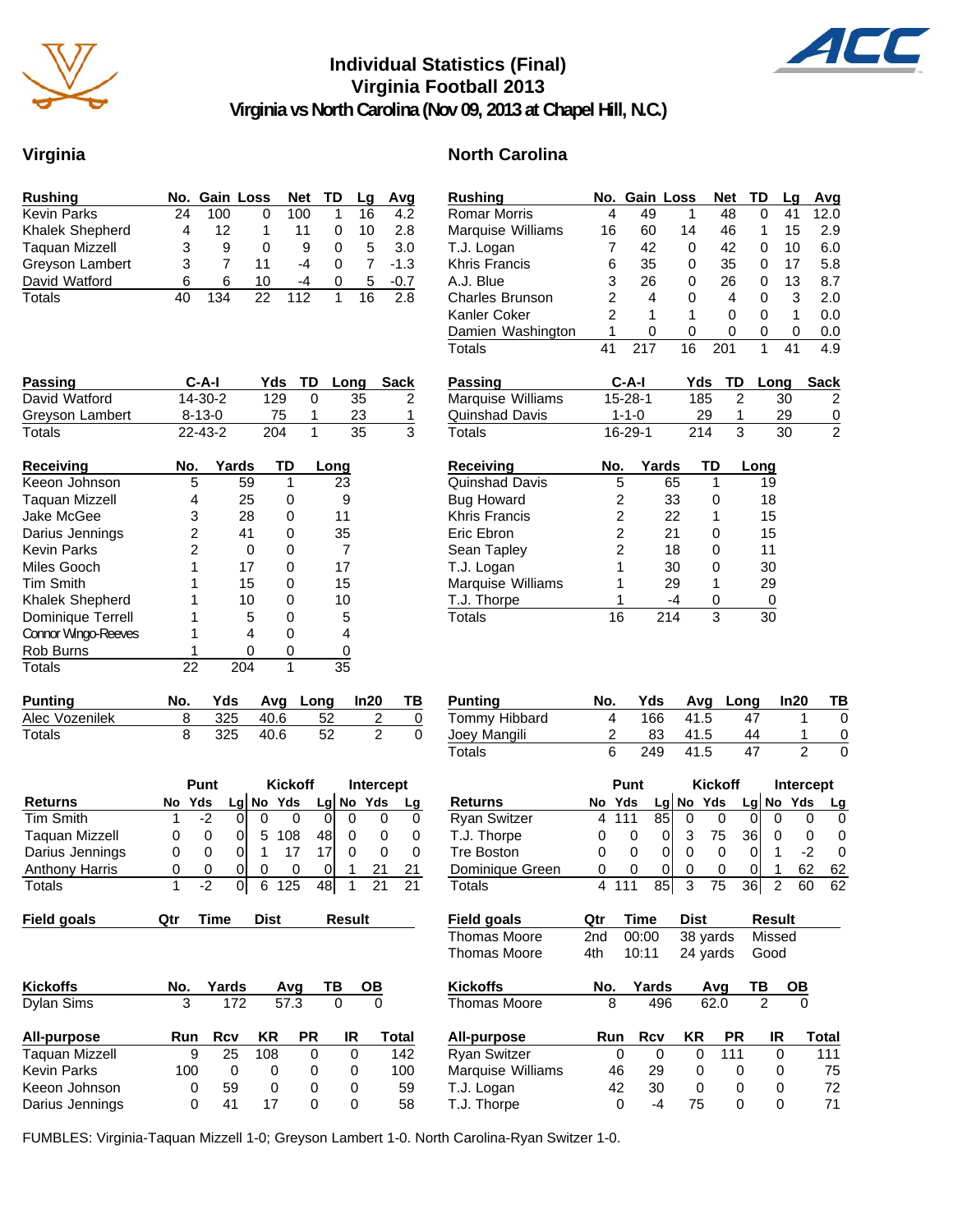

#### **Defensive Statistics (Final) Virginia Football 2013 Virginia vs North Carolina (Nov 09, 2013 at Chapel Hill, N.C.)**



|                | ## Virginia           | Solo             | Ast             |                         | <b>Total Sacks-Yds</b>   | <b>TFL-Yds</b>           | FF                       | FR-Yds                   | Int-Yds                  | <b>BrUp</b>              | <b>Blks</b>              | QBH            |
|----------------|-----------------------|------------------|-----------------|-------------------------|--------------------------|--------------------------|--------------------------|--------------------------|--------------------------|--------------------------|--------------------------|----------------|
| 21             | <b>Brandon Phelps</b> | 8                | 1               | 9                       |                          | $1.0 - 4$                | ä,                       |                          |                          | 1                        |                          |                |
|                | 90 Jake Snyder        | 5                | 3               | 8                       | $1.0 - 1$                | $2.0 - 2$                | $\overline{\phantom{a}}$ |                          |                          |                          |                          | $\overline{2}$ |
|                | 13 Daquan Romero      | 5                | $\overline{2}$  | $\overline{7}$          | $1.0 - 9$                | $1.0 - 9$                | $\blacksquare$           | ä,                       | $\blacksquare$           | Ξ.                       | $\blacksquare$           | 1              |
|                | 22 DreQuan Hoskey     | 5                | $\Omega$        | 5                       | $\blacksquare$           | $1.0 - 1$                | $\overline{\phantom{a}}$ | $\overline{a}$           | $\overline{\phantom{a}}$ | 3                        | $\overline{\phantom{a}}$ |                |
| 8              | <b>Anthony Harris</b> | 4                | 1               | 5                       | $\blacksquare$           | $\overline{\phantom{0}}$ |                          |                          | $1 - 21$                 | 1                        |                          |                |
|                | 44 Henry Coley        | 3                | $\overline{2}$  | 5                       | $\blacksquare$           | $\overline{\phantom{a}}$ |                          |                          | $\blacksquare$           |                          |                          |                |
| 7              | Eli Harold            | 3                | 1               | 4                       | $\overline{\phantom{a}}$ | $1.0 - 3$                | $\overline{\phantom{a}}$ | ä,                       |                          | 1                        | $\blacksquare$           | 1              |
|                | 32 Mike Moore         | $\mathbf{1}$     | 3               | $\overline{\mathbf{4}}$ |                          |                          |                          |                          |                          | ÷,                       |                          | $\mathbf{1}$   |
|                | 51 Zach Bradshaw      | $\overline{c}$   | 1               | 3                       | $\blacksquare$           | $1.0 - 1$                | $\overline{\phantom{a}}$ | ä,                       | $\blacksquare$           | Ξ.                       | $\blacksquare$           |                |
|                | 92 Greg Gallop        | $\overline{c}$   | $\mathbf{1}$    | 3                       |                          | $\overline{\phantom{0}}$ | $\blacksquare$           |                          |                          | $\overline{\phantom{0}}$ | $\overline{\phantom{a}}$ |                |
|                | 42 Demeitre Brim      | $\overline{2}$   | 0               | 2                       | $\overline{\phantom{a}}$ |                          | $\blacksquare$           | ÷,                       | $\overline{\phantom{a}}$ | ä,                       | $\blacksquare$           |                |
|                | 17 Miles Gooch        | $\overline{2}$   | $\overline{0}$  | $\overline{2}$          |                          |                          | $\overline{\phantom{a}}$ |                          |                          |                          |                          |                |
|                | 55 David Dean         | 0                | $\overline{2}$  | $\overline{c}$          | $\overline{\phantom{a}}$ |                          | $\overline{\phantom{a}}$ |                          |                          | ä,                       | $\blacksquare$           |                |
|                | 89 Rob Burns          | $\mathbf{1}$     | $\Omega$        | $\mathbf{1}$            | $\overline{\phantom{a}}$ | $\overline{\phantom{a}}$ | $\overline{\phantom{a}}$ |                          | $\overline{\phantom{a}}$ | ÷,                       | $\blacksquare$           |                |
|                | 57 Stephen Lawe       | 1                | 0               | 1                       |                          |                          |                          |                          |                          |                          |                          |                |
|                | 5H Tim Harris         | $\mathbf 0$      | $\mathbf{1}$    | $\mathbf{1}$            |                          |                          |                          |                          |                          |                          |                          |                |
|                | 49 Zachary Swanson    | 0                | 1               | 1                       |                          |                          | $\overline{\phantom{a}}$ |                          |                          | $\overline{\phantom{0}}$ |                          |                |
|                | Darius Jennings       | $\overline{0}$   | $\mathbf{1}$    | $\mathbf{1}$            |                          |                          |                          |                          |                          | ÷,                       |                          |                |
| 6              |                       |                  |                 |                         |                          |                          |                          |                          |                          |                          |                          |                |
|                | 88 Max Valles         | 0                | 0               | 0                       | $2.0 - 10$               |                          | $\blacksquare$           | $\blacksquare$           |                          | Ξ.                       | $\blacksquare$           | 1              |
|                | Totals                | 44               | 20              | 64                      |                          | $7.0 - 20$               | $\Omega$                 | $0-0$                    | $1 - 21$                 | 6                        | $\Omega$                 | 6              |
|                | ## North Carolina     | Solo             | Ast             | Total                   | Sacks-Yds                | <b>TFL-Yds</b>           | FF                       | FR-Yds                   | Int-Yds                  | <b>BrUp</b>              | <b>Blks</b>              | <b>QBH</b>     |
|                | 34 Jeff Schoettmer    | 5                | 3               | 8                       | $\blacksquare$           | $\blacksquare$           | $\overline{\phantom{a}}$ |                          | $\overline{\phantom{a}}$ | 1                        |                          | 1              |
| $\overline{4}$ | Jabari Price          | 3                | $\overline{4}$  | $\overline{7}$          | $\overline{\phantom{a}}$ | $1.0 - 7$                | $\overline{\phantom{a}}$ |                          | $\blacksquare$           | $\overline{2}$           | $\overline{\phantom{a}}$ |                |
| 8              | Norkeithus Otis       | 4                | $\mathbf 0$     | 4                       | $2.0 - 17$               | $3.0 - 18$               |                          |                          |                          |                          | $\blacksquare$           | 1              |
| $\overline{7}$ | <b>Tim Scott</b>      | $\overline{4}$   | $\overline{0}$  | 4                       | $\overline{\phantom{a}}$ | -                        | $\overline{\phantom{a}}$ |                          |                          |                          | $\overline{\phantom{a}}$ | $\overline{c}$ |
|                | 44 Junior Gnonkonde   | 3                | 1               | 4                       | $\overline{a}$           | $\overline{\phantom{a}}$ | 1                        | ÷                        |                          | 1                        | ÷,                       |                |
|                | 11 Malik Simmons      | $\overline{2}$   | $\overline{2}$  | $\overline{4}$          |                          |                          |                          |                          |                          |                          |                          |                |
|                | 10 Tre Boston         | 2                | $\overline{c}$  | 4                       | $\overline{\phantom{a}}$ | $\overline{\phantom{a}}$ | $\overline{\phantom{a}}$ | ä,                       | $1 - 2$                  | 1                        | $\blacksquare$           |                |
|                | 26 Dominique Green    | $\overline{c}$   | $\overline{2}$  | $\overline{4}$          | $\overline{\phantom{0}}$ |                          | $\blacksquare$           |                          | $1 - 62$                 | $\overline{\phantom{a}}$ | $\overline{\phantom{a}}$ |                |
|                | 96 Ethan Farmer       | 2                | $\overline{2}$  | 4                       | $\overline{\phantom{a}}$ | $\blacksquare$           | $\blacksquare$           | $\overline{a}$           | $\blacksquare$           | $\overline{\phantom{a}}$ | $\blacksquare$           | 1              |
| 9              | <b>Travis Hughes</b>  | 3                | $\overline{0}$  | 3                       |                          |                          | $\overline{\phantom{a}}$ |                          |                          | $\overline{\phantom{a}}$ |                          |                |
|                | 2A Desmond Lawrence   | 3                | 0               | 3                       | $\overline{\phantom{a}}$ |                          | $\blacksquare$           |                          |                          | ä,                       | $\blacksquare$           |                |
|                | 45 Mikey Bart         | 3                | $\overline{0}$  | 3                       | $\blacksquare$           | $\overline{\phantom{a}}$ | $\overline{\phantom{a}}$ | $\overline{\phantom{a}}$ | $\blacksquare$           | $\overline{\phantom{a}}$ | $\overline{\phantom{a}}$ |                |
|                | 37 T.J. Jiles         | $\overline{2}$   | 1               | 3                       |                          |                          |                          |                          |                          |                          |                          |                |
|                | 95 Kareem Martin      | $\mathbf{1}$     | $\overline{2}$  | 3                       |                          |                          |                          |                          |                          | $\overline{2}$           | $\overline{\phantom{a}}$ | $\overline{c}$ |
|                | 98 Justin Thomason    | 0                | 3               | 3                       | $\overline{a}$           |                          | $\overline{\phantom{a}}$ | ٠                        |                          | $\overline{\phantom{0}}$ | ÷,                       |                |
|                | 74 Devonte Brown      | $\mathbf{0}$     | 3               | 3                       |                          |                          |                          |                          |                          |                          |                          |                |
|                | 24 Terry Shankle      | 2                | 0               | $\overline{\mathbf{c}}$ | $\overline{\phantom{a}}$ |                          | $\overline{\phantom{a}}$ |                          |                          | $\overline{\phantom{a}}$ | $\blacksquare$           |                |
|                | 33 Nathan Staub       | $\mathbf{1}$     | $\mathbf{1}$    | $\overline{2}$          | $\blacksquare$           |                          |                          |                          |                          |                          | $\overline{\phantom{a}}$ |                |
|                | 20 Brandon Ellerbe    | 1                | 1               | $\overline{2}$          | $\overline{\phantom{a}}$ |                          |                          |                          |                          |                          |                          |                |
|                | 42 Shakeel Rashad     | 1                | $\mathbf{1}$    | $\overline{2}$          | $1.0 - 2$                | $1.0 - 2$                |                          |                          |                          |                          |                          |                |
|                | 78 Landon Turner      | 1                | 0               | 1                       | $\overline{\phantom{a}}$ |                          | $\overline{\phantom{a}}$ | ä,                       | $\blacksquare$           | -                        | $\blacksquare$           |                |
|                |                       | $\mathbf{1}$     |                 |                         |                          |                          |                          |                          |                          |                          |                          |                |
|                | 23 Darius Lipford     |                  | 0               | $\mathbf{1}$            |                          |                          | $\overline{\phantom{a}}$ | $\overline{\phantom{a}}$ |                          | $\overline{\phantom{a}}$ | $\overline{\phantom{a}}$ |                |
|                | 28 Brian Walker       | 1                | 0               | 1                       | $\blacksquare$           |                          |                          |                          |                          |                          | $\blacksquare$           |                |
|                | 25 Kameron Jackson    | $\mathbf{1}$     | 0               | $\mathbf{1}$            |                          |                          |                          |                          |                          |                          |                          |                |
|                | 35 Damien Washington  | 0                | 1               | 1                       | $\overline{\phantom{a}}$ | $\overline{\phantom{a}}$ | $\overline{\phantom{a}}$ | ÷                        | $\blacksquare$           | $\overline{\phantom{0}}$ | $\overline{\phantom{a}}$ |                |
|                | 47 Dan Mastromatteo   | $\pmb{0}$        | $\mathbf{1}$    | $\mathbf{1}$            |                          |                          |                          |                          |                          |                          |                          |                |
|                | 16 Alex Dixon         | 0                | 1               | 1                       | $\overline{\phantom{a}}$ | $\overline{\phantom{a}}$ | $\overline{\phantom{a}}$ | ÷                        | $\overline{\phantom{a}}$ | -                        | $\blacksquare$           |                |
|                | 80 Jack Tabb          | $\boldsymbol{0}$ | $\mathbf{1}$    | $\mathbf{1}$            |                          |                          |                          |                          |                          |                          |                          |                |
|                | Totals                | $\overline{48}$  | $\overline{32}$ | $\overline{80}$         | $3.0 - 19$               | $5.0 - 27$               | $\mathbf{1}$             | $0-0$                    | $2 - 60$                 | $\overline{7}$           | $\mathbf 0$              | $\overline{7}$ |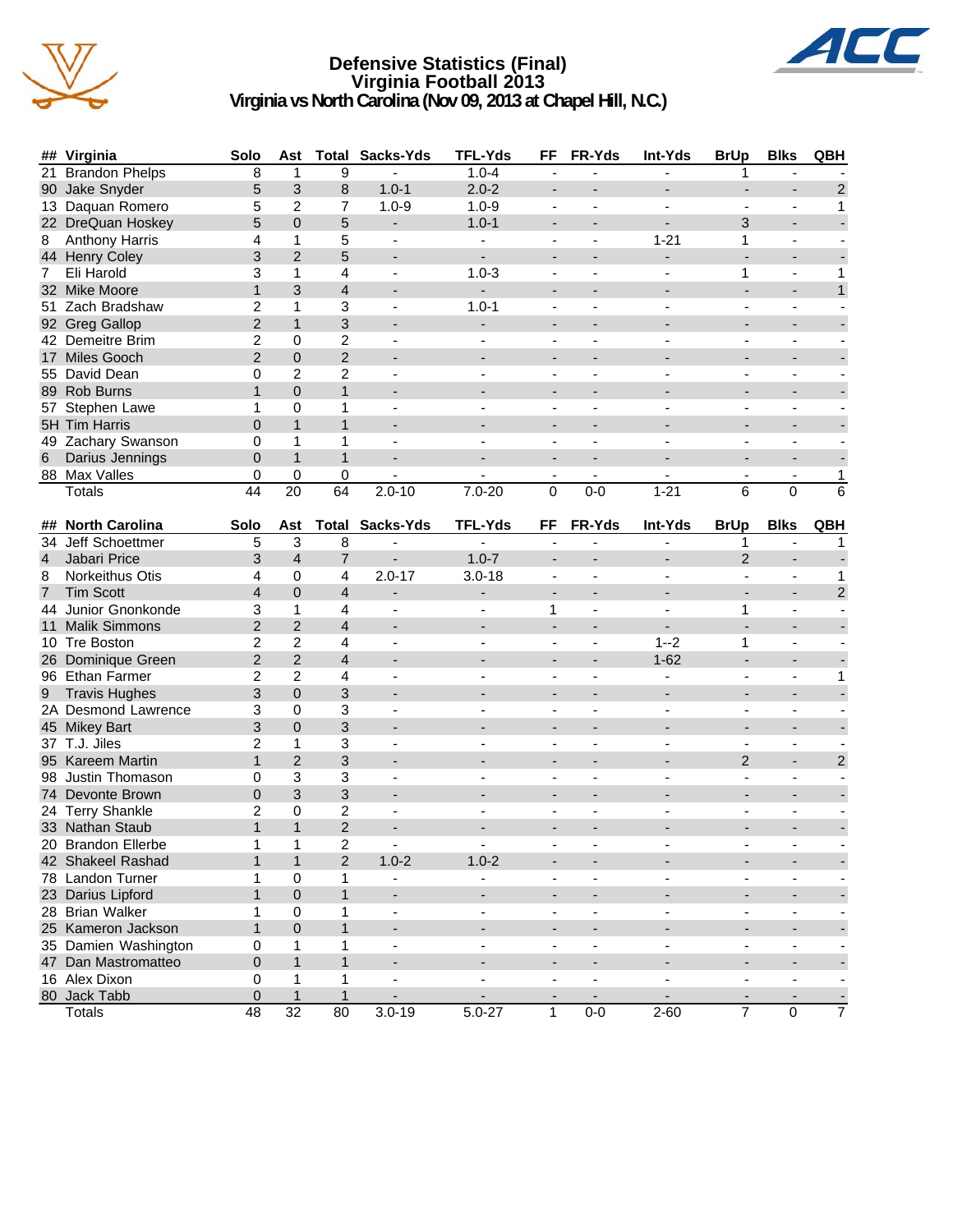

#### **Participation Report (Final) Virginia Football 2013 Virginia vs North Carolina (Nov 09, 2013 at Chapel Hill, N.C.)**



#### **Virginia**

#### **North Carolina**

| <b>Pos</b> | ## | <b>OFFENSE</b>        | Pos        | ## | <b>OFFENSE</b>       |
|------------|----|-----------------------|------------|----|----------------------|
| <b>WR</b>  | 85 | Keeon Johnson         | LT.        | 68 | James Hurst          |
| LT         | 78 | Morgan Moses          | LG         | 70 | Caleb Peterson       |
| LG         | 74 | <b>Conner Davis</b>   | C          | 60 | Russell Bodine       |
| С          | 70 | Luke Bowanko          | RG         | 78 | Landon Turner        |
| RG         | 77 | Jay Whitmire          | <b>RT</b>  | 71 | Jon Heck             |
| RT         | 72 | Eric Smith            | TE         | 85 | Eric Ebron           |
| TE         | 83 | Jake McGee            | TE         | 80 | Jack Tabb            |
| TE         | 49 | Zachary Swanson       | QB         | 12 | Marquise Williams    |
| QB         | 5  | David Watford         | TB         | 8D | T.J. Logan           |
| TB         | 25 | <b>Kevin Parks</b>    | <b>WR</b>  | 5  | T.J. Thorpe          |
| WR         | 20 | Tim Smith             | <b>WR</b>  | 14 | Quinshad Davis       |
|            |    |                       |            |    |                      |
|            |    |                       |            |    |                      |
| Pos        | ## | <b>DEFENSE</b>        | Pos        | ## | <b>DEFENSE</b>       |
| DE         | 90 | Jake Snyder           | DE         | 95 | Kareem Martin        |
| DT         | 93 | Donte Wilkins         | DT         | 96 | Ethan Farmer         |
| DT         | 55 | David Dean            | DT         | 93 | Tim Jackson          |
| DE         | 7  | Eli Harold            | B          | 45 | <b>Mikey Bart</b>    |
| <b>SLB</b> | 88 | Max Valles            | <b>WLB</b> | 9  | <b>Travis Hughes</b> |
| MLB        | 44 | <b>Henry Coley</b>    | MLB        | 34 | Jeff Schoettmer      |
| WLB        | 13 | Daquan Romero         | R          | 11 | <b>Malik Simmons</b> |
| СB         | 5H | <b>Tim Harris</b>     | CВ         | 4  | Jabari Price         |
| SS         | 8  | <b>Anthony Harris</b> | <b>FS</b>  | 10 | <b>Tre Boston</b>    |
| FS         | 21 | <b>Brandon Phelps</b> | SS         | 26 | Dominique Green      |
| CВ         | 22 | DreQuan Hoskey        | СB         | 7  | <b>Tim Scott</b>     |

Virginia: 2M-David Marrs, 2-Dominique Terrell, 3V-Alec Vozenilek, 3-Billy Skrobacz, 4-Taquan Mizzell, 6-Darius Jennings, 11-Greyson Lambert, 15-Matt Johns, 17-Miles Gooch, 19-E.J. Scott, 23-Khalek Shepherd, 27-Rijo Walker, 29-D.J. Hill, 32-Mike Moore, 37-Divante Walker, 40-Darius Lee, 41-Connor Wingo-Reeves, 42-Demeitre Brim, 43-Trent Corney, 45-Matt Fortin, 46-Mason Thomas, 47-Vincent Croce, 51-Zach Bradshaw, 57-Stephen Lawe, 59-Mark Hall, 65-Ross Burbank, 67-Jackson Matteo, 68-Eric Tetlow, 75-Sadiq Olanrewaju, 76-Michael Mooney, 86-Jeremy Dollin, 87-Kyle Dockins, 89-Rob Burns, 91-Dylan Sims, 92-Greg Gallop, 96-Cameron Fitch.

North Carolina: 1-Khris Francis, 1F-Kanler Coker, 2D-Joey Mangili, 2A-Desmond Lawrence, 3-Ryan Switzer, 3B-Connor Gonet, 4A-Charles Brunson, 6-Sean Tapley, 8C-Dalton Stogner, 8-Norkeithus Otis, 13-Mack Hollins, 15-A.J. Blue, 16-Alex Dixon, 17-Mark McNeill, 18-Thomas Moore, 20-Brandon Ellerbe, 21-Romar Morris, 23-Darius Lipford, 24-Terry Shankle, 25-Kameron Jackson, 27-Darien Rankin, 28-Brian Walker, 30-Tommy Hibbard, 33-Nathan Staub, 35-Damien Washington, 36-Ryan Mangum, 37-T.J. Jiles, 38-Josh Broach, 42-Shakeel Rashad, 44-Junior Gnonkonde, 47-Dan Mastromatteo, 49-Eric Albright, 51-Jarrod James, 54-Will Dancy, 56-Carson Wooten, 61-Conor Fry, 62-David Collins, 65-Lucas Crowley, 69-Nick Appel, 74-Devonte Brown, 77-John Ferranto, 81-Kendrick Singleton, 84-Bug Howard, 86-Nic Platt, 90-Jessie Rogers, 91-Allen Champagne, 97-Shawn Underwood, 98-Justin Thomason.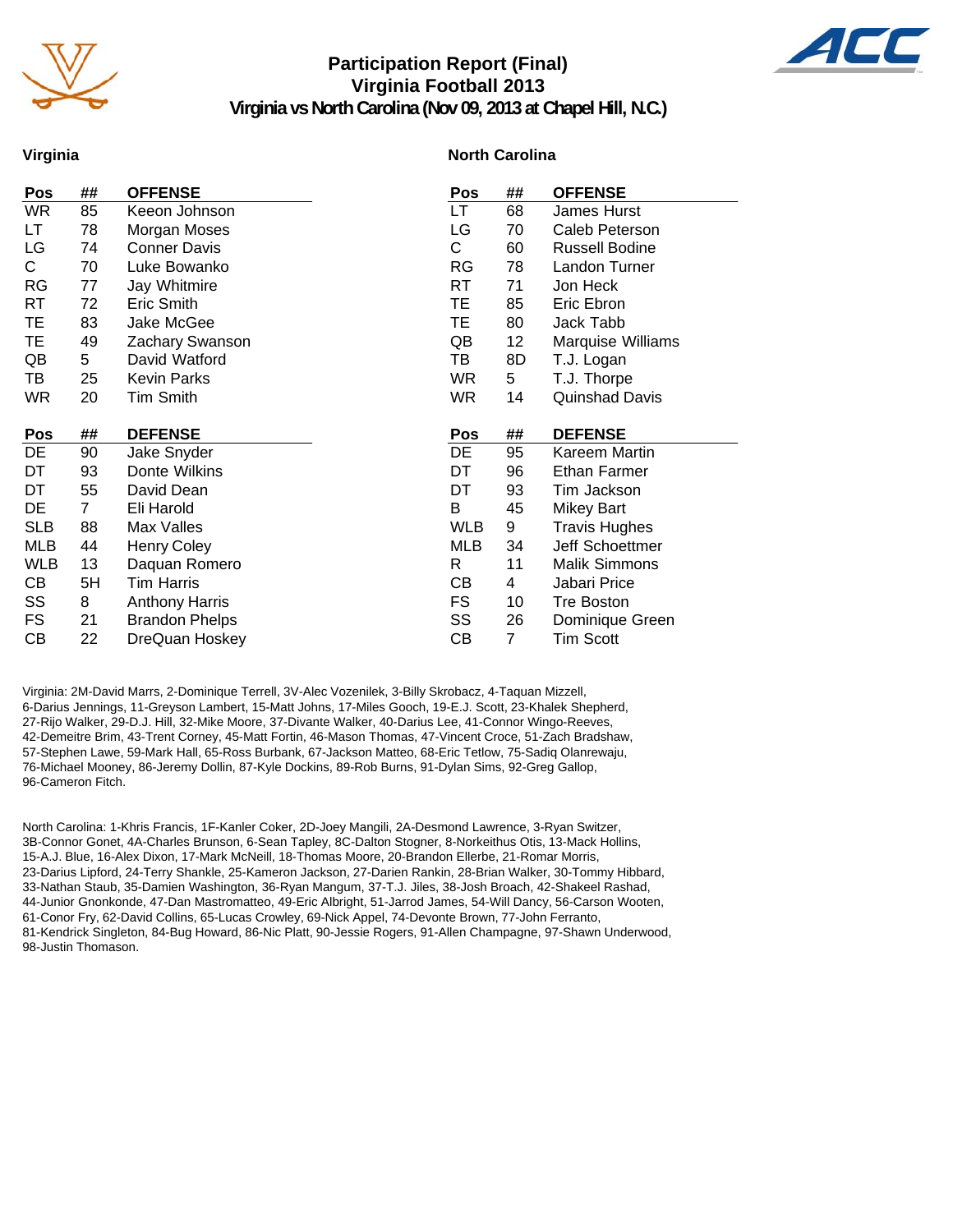

# **Drive Chart (By Team) (Final) Virginia Football 2013**



**Virginia vs North Carolina (Nov 09, 2013 at Chapel Hill, N.C.)**

|           |     |                 |       | <b>Drive Started</b> |                 | <b>Drive Ended</b> | <b>Consumed</b> |                                     |            |
|-----------|-----|-----------------|-------|----------------------|-----------------|--------------------|-----------------|-------------------------------------|------------|
| Team      | Qtr | <b>Spot</b>     | Time  | <b>Obtained</b>      | Spot            | Time               | <b>How lost</b> | - Yds<br><b>PI</b>                  | <b>TOP</b> |
| VA        | 1st | V15             | 15:00 | Kickoff              | N35             | 08:33              | Punt            | $-50$<br>11                         | 6:27       |
| <b>VA</b> |     | V <sub>15</sub> | 04:35 | Kickoff              | V <sub>24</sub> | 02:59              | Punt            | $3 - 9$                             | 1:36       |
| VA        | 2nd | V <sub>22</sub> | 14:56 | Kickoff              | V33             | 12:55              | Punt            | - 11<br>6                           | 2:01       |
| VA        |     | V <sub>23</sub> | 11:44 | Punt                 | V22             | 10:06              | Punt            | $3 - (1)$                           | 1:38       |
| VA        |     | V <sub>22</sub> | 08:48 | Punt                 | V36             | 05:42              | Punt            | 6<br>14<br>$\sim$                   | 3:06       |
| <b>VA</b> |     | V39             | 05:34 | <b>Kickoff</b>       | N30             | 03:00              | Downs           | $7 - 31$                            | 2:34       |
| VA        |     | V21             | 00:00 | Missed FG            | V21             | 00:00              | End of half     | $\Omega$<br>$-0$                    | 0:00       |
| <b>VA</b> | 3rd | V <sub>23</sub> | 11:58 | Kickoff              | V <sub>20</sub> | 10:33              | Punt            | $3 - (3)$                           | 1:25       |
| VA        |     | V32             | 08:36 | Punt                 | INOO            | 04:53              | *TOUCHDOWN      | 9<br>68<br>$\overline{\phantom{a}}$ | 3:43       |
| <b>VA</b> |     | N41             | 03:29 | Interception         | N40             | 02:34              | Interception    | $2 - 1$                             | 0:55       |
| VA        |     | V25             | 02:34 | Kickoff              | N42             | 00:56              | Downs           | $-33$<br>8                          | 1:38       |
| VA        | 4th | V20             | 14:44 | Punt                 | V24             | 13:49              | Interception    | 3<br>$-4$                           | 0:55       |
| VA        |     | V50             | 12:41 | Kickoff              | N00             | 11:38              | *TOUCHDOWN      | 50<br>4<br>$\blacksquare$           | 1:03       |
| <b>VA</b> |     | V25             | 10:11 | Kickoff              | lV23            | 09:20              | Punt            | $3 - (2)$                           | 0:51       |
| VA        |     | V19             | 07:10 | Punt                 | V44             | 03:10              | Punt            | 9<br>$-25$                          | 4:00       |
| <b>VA</b> |     | V <sub>23</sub> | 01:09 | Punt                 | V44             | 00:00              | Downs           | $6 - 21$                            | 1:09       |

|                        | 1st     | 2nd     | 3rd     | 4th     | 1st      | 2nd      |              |
|------------------------|---------|---------|---------|---------|----------|----------|--------------|
| Virginia               | Qtr     | Qtr     | Qtr     | Qtr     | Half     | Half     | <b>Total</b> |
| Time of possession     | 08:07   | 09:31   | 07:47   | 08:07   | 17:38    | 15:54    | 33:32        |
| 3rd down conversions   | $2 - 4$ | $2 - 6$ | $2 - 4$ | $2 - 6$ | $4 - 10$ | $4 - 10$ | $8 - 20$     |
| Average field position | V17     | V28     | V34     | V27     | V22      | V30      | V27          |
| 4th down conversions   | 0-0     | ი-1     | ი-1     | ი-1     | ი-1      | $0 - 2$  | $0 - 3$      |

|           |     |                 |       | <b>Drive Started</b> |                 |       | <b>Drive Ended</b> | <b>Consumed</b>                      |            |
|-----------|-----|-----------------|-------|----------------------|-----------------|-------|--------------------|--------------------------------------|------------|
| Team      | Qtr | Spot            | Time  | <b>Obtained</b>      | Spot            | Time  | <b>How lost</b>    | - Yds<br>ΡI                          | <b>TOP</b> |
| <b>NC</b> | 1st | N14             | 08:33 | Punt                 | V <sub>00</sub> | 04:39 | *TOUCHDOWN         | 12<br>86<br>$\blacksquare$           | 3:54       |
| <b>NC</b> |     | N <sub>24</sub> | 02:59 | Punt                 | V00             | 00:00 | *TOUCHDOWN         | 10<br>76<br>$\overline{\phantom{a}}$ | 2:59       |
| <b>NC</b> | 2nd | N27             | 12:55 | Punt                 | N31             | 11:44 | Punt               | 3<br>$\overline{\mathbf{4}}$         | 1:11       |
| <b>NC</b> |     | N37             | 10:06 | Punt                 | N33             | 08:48 | Punt               | 3<br>$- (4)$                         | 1:18       |
| <b>NC</b> |     | N <sub>15</sub> | 05:42 | Punt                 | N <sub>15</sub> | 05:42 | *TOUCHDOWN         | 0<br>$\Omega$                        | 0:00       |
| <b>NC</b> |     | N <sub>30</sub> | 03:00 | Downs                | V21             | 00:00 | <b>Missed FG</b>   | 7 - 49                               | 3:00       |
| <b>NC</b> | 3rd | N35             | 14:52 | Kickoff              | V <sub>0</sub>  | 12:04 | *TOUCHDOWN         | 65<br>8<br>$\sim$                    | 2:48       |
| <b>NC</b> |     | N49             | 10:33 | Punt                 | V47             | 08:36 | Punt               | 5<br>$-4$                            | 1:57       |
| <b>NC</b> |     | N <sub>23</sub> | 04:46 | Kickoff              | N39             | 03:29 | Interception       | 16<br>4<br>$\sim$                    | 1:17       |
| <b>NC</b> |     | V <sub>00</sub> | 02:34 | Interception         | V00             | 02:34 | *TOUCHDOWN         | $\Omega$<br>$-0$                     | 0:00       |
| <b>NC</b> |     | N42             | 00:56 | Downs                | N33             | 14:44 | Punt               | (9)<br>4 -                           | 1:12       |
| <b>NC</b> | 4th | V22             | 13:49 | Interception         | V00             | 12:50 | *TOUCHDOWN         | 4 - 22                               | 0:59       |
| <b>NC</b> |     | N40             | 11:30 | Kickoff              | V07             | 10:11 | *FIELD GOAL        | 53<br>6<br>$\overline{\phantom{a}}$  | 1:19       |
| <b>NC</b> |     | N45             | 09:20 | Punt                 | N42             | 07:10 | Punt               | $-(3)$<br>3                          | 2:10       |
| <b>NC</b> |     | N24             | 03:10 | Punt                 | N33             | 01:09 | Punt               | 3<br>-9<br>$\sim$                    | 2:01       |
| <b>NC</b> |     | V44             | 00:00 | Downs                | V44             | 00:00 | End of half        | 0<br>$-0$                            | 0:00       |

|                        | 1st             | 2nd     | 3rd     | 4th     | 1st             | 2 <sub>nd</sub> |                 |
|------------------------|-----------------|---------|---------|---------|-----------------|-----------------|-----------------|
| <b>North Carolina</b>  | Qtr             | Qtr     | Qtr     | Qtr     | Half            | Half            | Total           |
| Time of possession     | 06:53           | 05:29   | 07:13   | 06:53   | 12:22           | 14:06           | 26:28           |
| 3rd down conversions   | $5 - 5$         | $0 - 3$ | $1 - 2$ | $1 - 5$ | $5-8$           | $2 - 7$         | $7 - 15$        |
| Average field position | N <sub>19</sub> | N31     | N37     | N46     | N <sub>26</sub> | N42             | N <sub>36</sub> |
| 4th down conversions   | 0-0             | 0-0     | 0-0     | 0-0     | $0 - 0$         | $0 - 0$         | $0 - 0$         |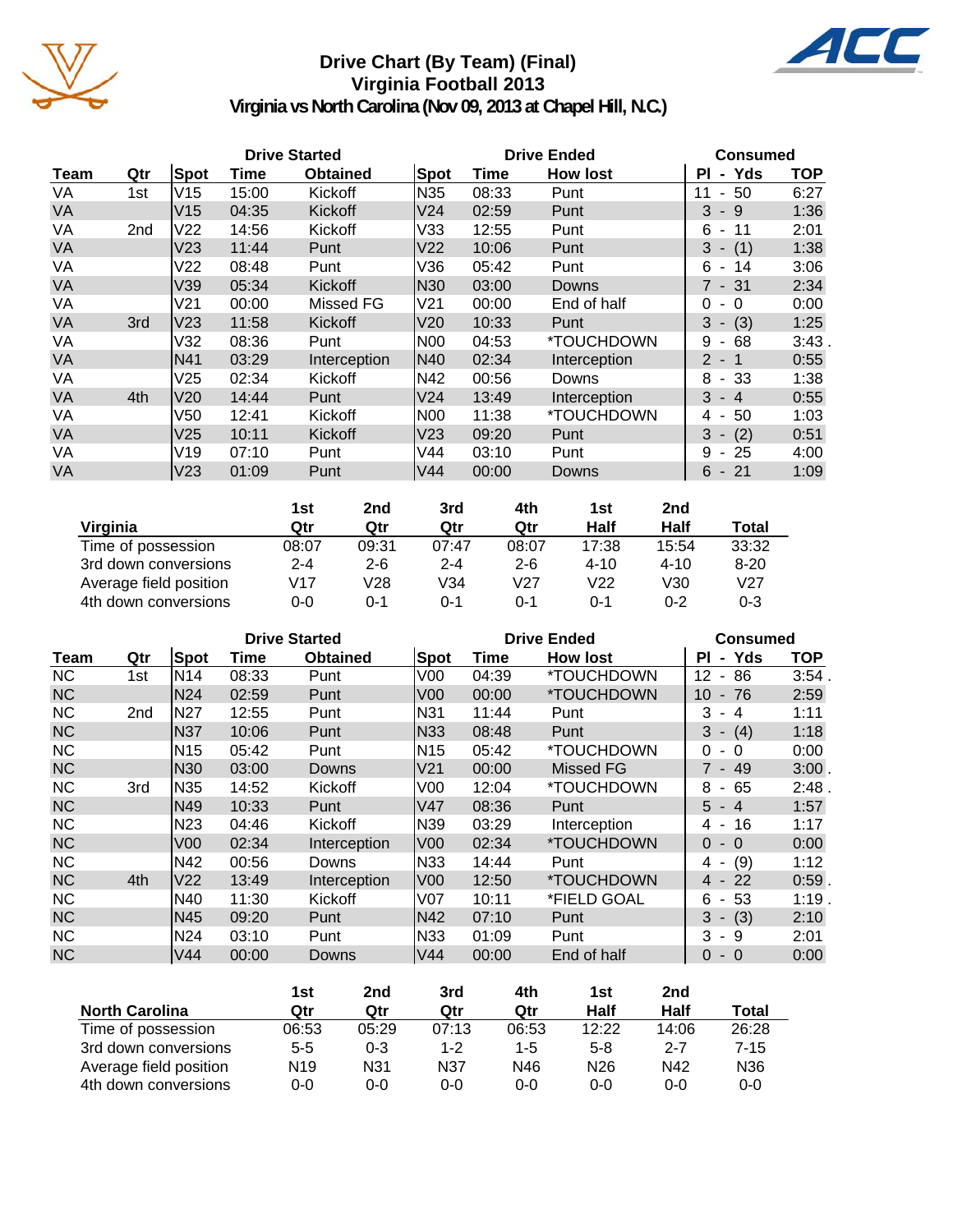

# **Drive Chart (By Quarter) (Final) Virginia Football 2013**



**Virginia vs North Carolina (Nov 09, 2013 at Chapel Hill, N.C.)**

|           |                 |                 |       | <b>Drive Started</b> |                 | <b>Drive Ended</b> | <b>Consumed</b>  |                                              |            |
|-----------|-----------------|-----------------|-------|----------------------|-----------------|--------------------|------------------|----------------------------------------------|------------|
| Team      | Qtr             | Spot            | Time  | <b>Obtained</b>      | Spot            | Time               | <b>How lost</b>  | PI - Yds                                     | <b>TOP</b> |
| VA        | 1st             | V15             | 15:00 | Kickoff              | N35             | 08:33              | Punt             | 50<br>11<br>$\frac{1}{2}$                    | 6:27       |
| <b>NC</b> |                 | N <sub>14</sub> | 08:33 | Punt                 | V <sub>00</sub> | 04:39              | *TOUCHDOWN       | 12<br>86<br>$\blacksquare$                   | 3:54.      |
| VA        |                 | V15             | 04:35 | Kickoff              | V24             | 02:59              | Punt             | 3<br>9<br>$\overline{\phantom{a}}$           | 1:36       |
| <b>NC</b> |                 | N24             | 02:59 | Punt                 | V <sub>00</sub> | 00:00              | *TOUCHDOWN       | $10 - 76$                                    | 2:59       |
| VA        | 2 <sub>nd</sub> | V <sub>22</sub> | 14:56 | Kickoff              | V33             | 12:55              | Punt             | 6<br>11<br>$\blacksquare$                    | 2:01       |
| <b>NC</b> |                 | <b>N27</b>      | 12:55 | Punt                 | N31             | 11:44              | Punt             | 3<br>$-4$                                    | 1:11       |
| VA        |                 | V23             | 11:44 | Punt                 | V <sub>22</sub> | 10:06              | Punt             | 3<br>(1)                                     | 1:38       |
| <b>NC</b> |                 | <b>N37</b>      | 10:06 | Punt                 | N33             | 08:48              | Punt             | 3<br>$-$ (4)                                 | 1:18       |
| VA        |                 | V <sub>22</sub> | 08:48 | Punt                 | V36             | 05:42              | Punt             | 6<br>14                                      | 3:06       |
| <b>NC</b> |                 | N <sub>15</sub> | 05:42 | Punt                 | N <sub>15</sub> | 05:42              | *TOUCHDOWN       | 0<br>$\overline{0}$                          | 0:00       |
| VA        |                 | V39             | 05:34 | Kickoff              | N30             | 03:00              | Downs            | 31<br>$\overline{7}$                         | 2:34       |
| <b>NC</b> |                 | N30             | 03:00 | Downs                | V <sub>21</sub> | 00:00              | <b>Missed FG</b> | $7 - 49$                                     | 3:00.      |
| VA        |                 | V <sub>21</sub> | 00:00 | Missed FG            | V <sub>21</sub> | 00:00              | End of half      | $\overline{0}$<br>$\Omega$<br>$\blacksquare$ | 0:00       |
| <b>NC</b> | 3rd             | <b>N35</b>      | 14:52 | Kickoff              | V <sub>00</sub> | 12:04              | *TOUCHDOWN       | 8<br>$-65$                                   | 2:48       |
| VA        |                 | V23             | 11:58 | Kickoff              | V20             | 10:33              | Punt             | 3<br>(3)<br>$\overline{\phantom{0}}$         | 1:25       |
| <b>NC</b> |                 | N49             | 10:33 | Punt                 | V47             | 08:36              | Punt             | 5<br>$-4$                                    | 1:57       |
| VA        |                 | V32             | 08:36 | Punt                 | N <sub>00</sub> | 04:53              | *TOUCHDOWN       | 9<br>68                                      | 3:43.      |
| <b>NC</b> |                 | <b>N23</b>      | 04:46 | Kickoff              | N39             | 03:29              | Interception     | $-16$<br>4                                   | 1:17       |
| VA        |                 | N41             | 03:29 | Interception         | N40             | 02:34              | Interception     | 2<br>$\overline{1}$                          | 0:55       |
| <b>NC</b> |                 | V <sub>00</sub> | 02:34 | Interception         | V <sub>00</sub> | 02:34              | *TOUCHDOWN       | $\Omega$<br>$-0$                             | 0:00       |
| VA        |                 | V25             | 02:34 | Kickoff              | N42             | 00:56              | Downs            | 8<br>33<br>$\overline{\phantom{a}}$          | 1:38       |
| <b>NC</b> |                 | N42             | 00:56 | Downs                | <b>N33</b>      | 14:44              | Punt             | $\overline{4}$<br>(9)                        | 1:12       |
| VA        | 4th             | V20             | 14:44 | Punt                 | V <sub>24</sub> | 13:49              | Interception     | 3<br>$-4$                                    | 0:55       |
| <b>NC</b> |                 | V <sub>22</sub> | 13:49 | Interception         | V <sub>00</sub> | 12:50              | *TOUCHDOWN       | 22<br>$4 -$                                  | $0:59$ .   |
| VA        |                 | V50             | 12:41 | Kickoff              | <b>N00</b>      | 11:38              | *TOUCHDOWN       | 50<br>4<br>$\blacksquare$                    | 1:03       |
| <b>NC</b> |                 | N40             | 11:30 | Kickoff              | V <sub>07</sub> | 10:11              | *FIELD GOAL      | 6<br>53<br>$\overline{\phantom{a}}$          | 1:19.      |
| VA        |                 | V25             | 10:11 | Kickoff              | V <sub>23</sub> | 09:20              | Punt             | 3<br>(2)<br>$\qquad \qquad \blacksquare$     | 0:51       |
| <b>NC</b> |                 | N45             | 09:20 | Punt                 | N42             | 07:10              | Punt             | 3<br>(3)<br>$\blacksquare$                   | 2:10       |
| VA        |                 | V19             | 07:10 | Punt                 | V44             | 03:10              | Punt             | 25<br>9<br>$\blacksquare$                    | 4:00       |
| <b>NC</b> |                 | <b>N24</b>      | 03:10 | Punt                 | N33             | 01:09              | Punt             | 3<br>- 9                                     | 2:01       |
| VA        |                 | V23             | 01:09 | Punt                 | V44             | 00:00              | Downs            | 6<br>$-21$                                   | 1:09       |
| <b>NC</b> |                 | V44             | 00:00 | <b>Downs</b>         | V44             | 00:00              | End of half      | $-0$<br>$\Omega$                             | 0:00       |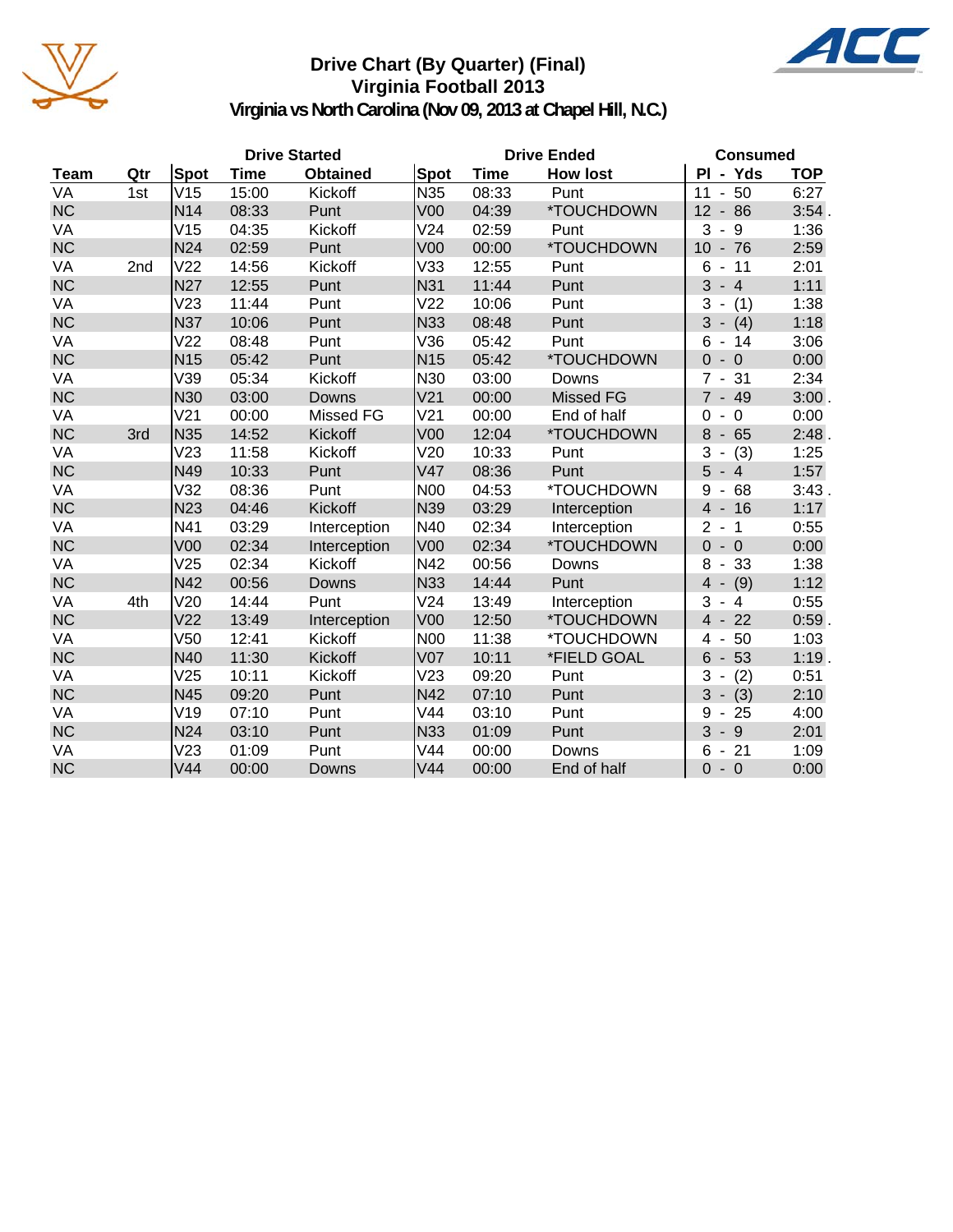

#### **Play-by-Play Summary (1st quarter) Virginia vs North Carolina (Nov 09, 2013 at Chapel Hill, N.C.)**



|         |                            |                                | North Carolina wins the toss; defers choice to Second Half.                                                                                                         |                |
|---------|----------------------------|--------------------------------|---------------------------------------------------------------------------------------------------------------------------------------------------------------------|----------------|
|         | 1-10 VA 35                 |                                | NC ball on NC35.                                                                                                                                                    |                |
|         |                            |                                | Moore, T kickoff 62 yards to the VA3, Mizzell, T return 12 yards to the VA15 (Ellerbe,                                                                              |                |
|         | 1-10 VA 15                 |                                | B;Green, D).<br>Parks, K rush up middle for 6 yards to the VA21 (Bart, M).                                                                                          |                |
| 2-4     | <b>VA 21</b>               |                                | Parks, K rush left for 16 yards to the VA37, 1ST DOWN VA (Boston, T;Simmons, M).                                                                                    | R <sub>1</sub> |
|         | 1-10 VA 37                 |                                | Watford, D pass complete to Jennings, D for 6 yards to the VA43 (Green, D).                                                                                         |                |
| $2 - 4$ | VA 43                      |                                | Watford, D rush left for no gain to the VA43 (Scott, T).                                                                                                            |                |
| 3-4     | VA 43                      |                                | Watford, D middle pass complete to Johnson, K for 8 yards to the NC49, 1ST DOWN VA                                                                                  | P <sub>2</sub> |
|         |                            |                                | (Schoettmer, J).                                                                                                                                                    |                |
| 1-10    | <b>NC 49</b>               |                                | Mizzell, T rush up middle for 5 yards to the NC44 (Thomason, J;Price, J).                                                                                           |                |
| $2 - 5$ | <b>NC 44</b>               |                                | Parks, K rush up middle for 4 yards to the NC40 (Simmons, M).                                                                                                       |                |
| 3-1     | <b>NC 40</b>               |                                | Parks, K rush up middle for 3 yards to the NC37, 1ST DOWN VA (Thomason, J;Simmons, M).                                                                              | R <sub>3</sub> |
| 1-10    | NC 37                      |                                | Watford, D rush left for no gain to the NC37 (Boston, T; Hughes, T), PENALTY VA illegal                                                                             |                |
|         |                            |                                | formation 5 yards to the NC42, NO PLAY.                                                                                                                             |                |
|         | 1-15 NC 42                 |                                | Parks, K rush left for 2 yards to the NC40 (Price, J;Farmer, E).                                                                                                    |                |
| 3-9     | 2-13 NC 40<br><b>NC 36</b> |                                | Watford, D screen pass complete to Mizzell, T for 4 yards to the NC36 (Scott, T).<br>Watford, D rush right for 1 yard to the NC35 (Lipford, D).                     |                |
| 4-8     | <b>NC 35</b>               |                                | Vozenilek, A punt 34 yards to the NC1, Switzer, R return 13 yards to the NC14 (Burns, R).                                                                           |                |
|         |                            |                                | Virginia had lined up in Field Goal formation.                                                                                                                      |                |
|         |                            |                                | 11 plays, 50 yards, 6:27                                                                                                                                            |                |
|         |                            |                                | <b>NORTH CAROLINA drive start at 08:33.</b>                                                                                                                         |                |
|         |                            | 1-10 NC 14                     | Williams, M rush up middle for 1 yard to the NC15 (Harold, E; Dean, D).                                                                                             |                |
|         | $2-9$                      | <b>NC 15</b>                   | Williams, M rush up middle for loss of 3 yards to the NC12 (Harold, E).                                                                                             |                |
|         |                            | 3-12 NC 12                     | Williams, M pass complete to Davis, Q for 14 yards to the NC26, 1ST DOWN NC.                                                                                        | P <sub>1</sub> |
|         |                            |                                | No tackle as Davis caught the ball while on the ground.                                                                                                             |                |
|         |                            | 1-10 NC 26                     | Williams, M sideline pass complete to Davis, Q for 9 yards to the NC35 (Hoskey, D).                                                                                 |                |
|         | 2-1                        | <b>NC 35</b>                   | Williams, M rush right for 13 yards to the NC48, 1ST DOWN NC, out-of-bounds.                                                                                        | R <sub>2</sub> |
|         |                            |                                | No tackle as Williams ran out on his own.                                                                                                                           |                |
|         |                            | 1-10 NC 48                     | Williams, M sideline pass complete to Tapley, S for 7 yards to the VA45.                                                                                            |                |
|         |                            |                                | No tackle as Tapley caught ball while falling down.                                                                                                                 |                |
|         | $2 - 3$<br>3-3             | VA 45<br><b>VA 45</b>          | Williams, M screen pass incomplete to Logan, T, QB hurry by Moore, M.<br>Blue, A rush right for 12 yards to the VA33, 1ST DOWN NC (Phelps, B;Snyder, J).            | R <sub>3</sub> |
|         |                            | 1-10 VA 33                     | Logan, T rush up middle for 7 yards to the VA26 (Romero, D).                                                                                                        |                |
|         | $2 - 3$                    | <b>VA 26</b>                   | Logan, T rush right for 5 yards to the VA21, 1ST DOWN NC, out-of-bounds (Romero, D).                                                                                | R4             |
|         | 1-10                       | VA 21                          | Blue, A rush right for 13 yards to the VA8, 1ST DOWN NC (Harris, A).                                                                                                | R <sub>5</sub> |
|         | 1-G                        | VA 08                          | Williams, M middle pass complete to Davis, Q for 8 yards to the VA0, TOUCHDOWN, clock                                                                               |                |
|         |                            |                                | 04:39.                                                                                                                                                              |                |
|         | 1-G                        | VA 03                          | Moore, T kick attempt good.                                                                                                                                         |                |
|         |                            |                                | North Carolina 7, Virginia 0                                                                                                                                        |                |
|         |                            |                                | 12 plays, 86 yards, 3:58                                                                                                                                            |                |
|         |                            |                                | Moore, T kickoff 65 yards to the VA0, Mizzell, T return 15 yards to the VA15 (Green, D).                                                                            |                |
|         | 1-10 VA 15                 | VIRGINIA drive start at 04:35. | Watford, D sideline pass complete to Johnson, K for 9 yards to the VA24 (Boston, T).                                                                                |                |
| 2-1     | VA 24                      |                                | Parks, K rush up middle for no gain to the VA24 (Schoettmer, J;Boston, T).                                                                                          |                |
| 3-1     | <b>VA 24</b>               |                                | Watford, D middle pass incomplete to Swanson, Z (Boston, T).                                                                                                        |                |
| 4-1     | <b>VA 24</b>               |                                | Vozenilek, A punt 52 yards to the NC24, Switzer, R return 0 yards to the NC24 (Brim, D).                                                                            |                |
|         |                            |                                | 3 plays, 9 yards, 1:36                                                                                                                                              |                |
|         |                            |                                | NORTH CAROLINA drive start at 02:59.                                                                                                                                |                |
|         |                            | 1-10 NC 24                     | Williams, M sideline pass incomplete to Davis, Q (Hoskey, D).                                                                                                       |                |
|         |                            | 2-10 NC 24                     | Blue, A rush up middle for 1 yard to the NC25 (Romero, D;Coley, H).                                                                                                 |                |
|         | 3-9                        | <b>NC 25</b>                   | Williams, M pass complete to Howard, B for 18 yards to the NC43, 1ST DOWN NC,                                                                                       | P6             |
|         |                            |                                | out-of-bounds (Harris, A).                                                                                                                                          |                |
|         |                            | 1-10 NC 43                     | PENALTY NC false start (Tapley, S) 5 yards to the NC38.                                                                                                             |                |
|         |                            | 1-15 NC 38                     | Williams, M pass incomplete (Harold, E), QB hurry by Harold, E.                                                                                                     |                |
|         |                            |                                | Harold was in the face of Williams and batted ball down.                                                                                                            |                |
|         |                            | 2-15 NC 38<br>3-13 NC 40       | Williams, M rush right for 2 yards to the NC40, out-of-bounds (Romero, D).<br>Williams, M sideline pass complete to Davis, Q for 19 yards to the VA41, 1ST DOWN NC. | P7             |
|         |                            |                                | out-of-bounds.                                                                                                                                                      |                |
|         |                            |                                | No tackle as Davis ran out on his own.                                                                                                                              |                |
|         |                            | 1-10 VA 41                     | Williams, M sideline pass incomplete to Davis, Q.                                                                                                                   |                |
|         |                            | 2-10 VA 41                     | Williams, M rush right for 1 yard to the VA40 (Coley, H).                                                                                                           |                |
|         | 3-9                        | VA 40                          | Williams, M pass complete to Tapley, S for 11 yards to the VA29, 1ST DOWN NC (Phelps, B).                                                                           | P8             |
|         |                            | 1-10 VA 29                     | Davis, Q pass complete to Williams, M for 29 yards to the VA0, 1ST DOWN NC, TOUCHDOWN,                                                                              | P9             |
|         |                            |                                | clock 00:00.                                                                                                                                                        |                |
|         | 1-G                        | VA 03                          | Moore, T kick attempt good.                                                                                                                                         |                |

**North Carolina 14, Virginia 0 END OF 1st QUARTER: North Carolina 14, Virginia 0**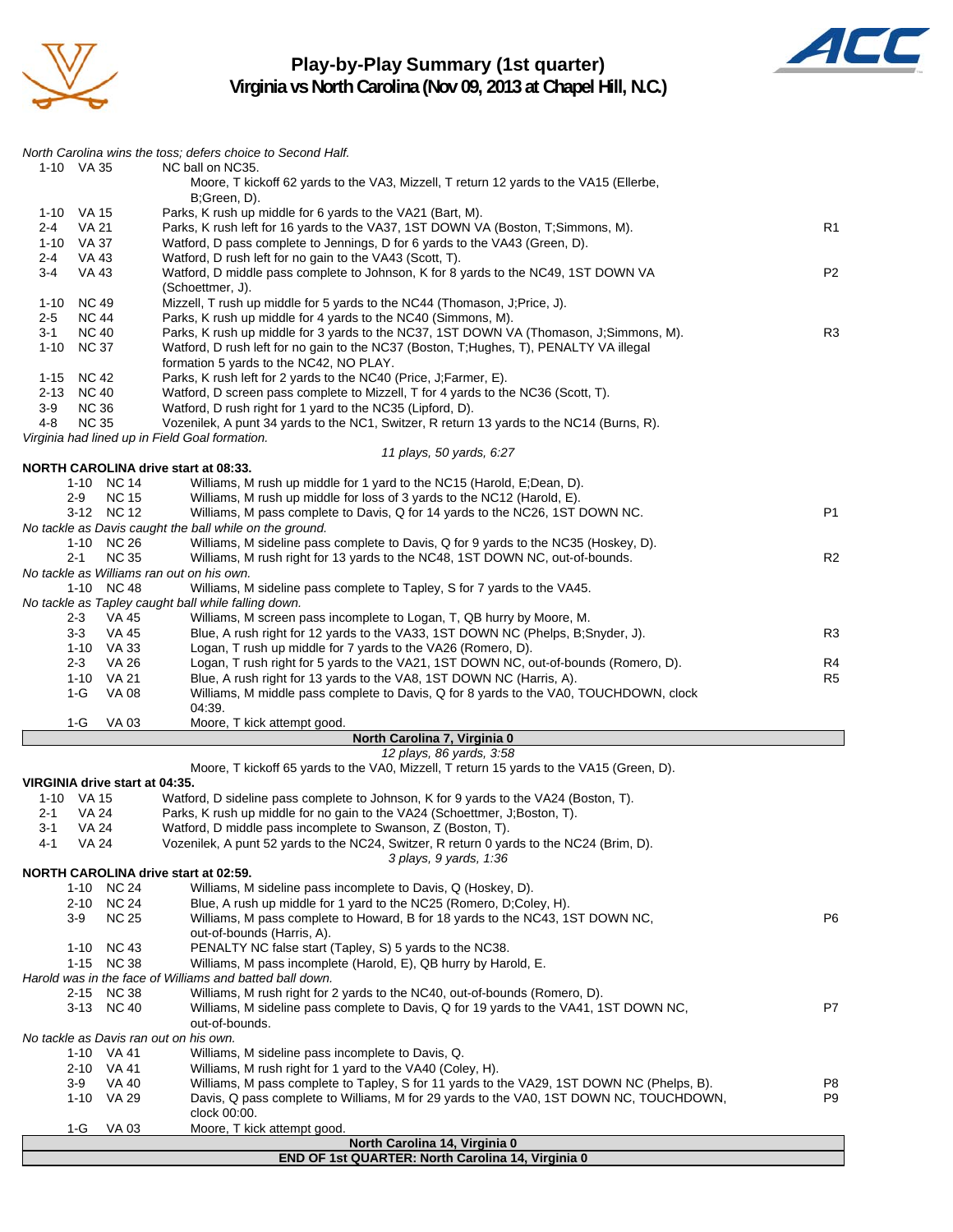

**Play-by-Play Summary (1st quarter) Virginia vs North Carolina (Nov 09, 2013 at Chapel Hill, N.C.)**



|                        | Time<br>1st Downs |       |  |   |              | Conversions |         |     |          |                  |                  |  |
|------------------------|-------------------|-------|--|---|--------------|-------------|---------|-----|----------|------------------|------------------|--|
| <b>Quarter Summary</b> | Score             | Poss  |  |   |              |             | 3rd     | 4th | Rushina  | Passing          | <b>Penalties</b> |  |
| Virginia               |                   | 08:03 |  |   | <sup>0</sup> |             | $2 - 4$ | 0-0 | $9 - 37$ | $4 - 5 - 0 - 27$ | $1-5$            |  |
| North Carolina         | 14                | 06:57 |  | ∽ |              | -9          | $2 - 2$ | 0-0 | 10-52    | 8-12-0-115       | $1 - 5$          |  |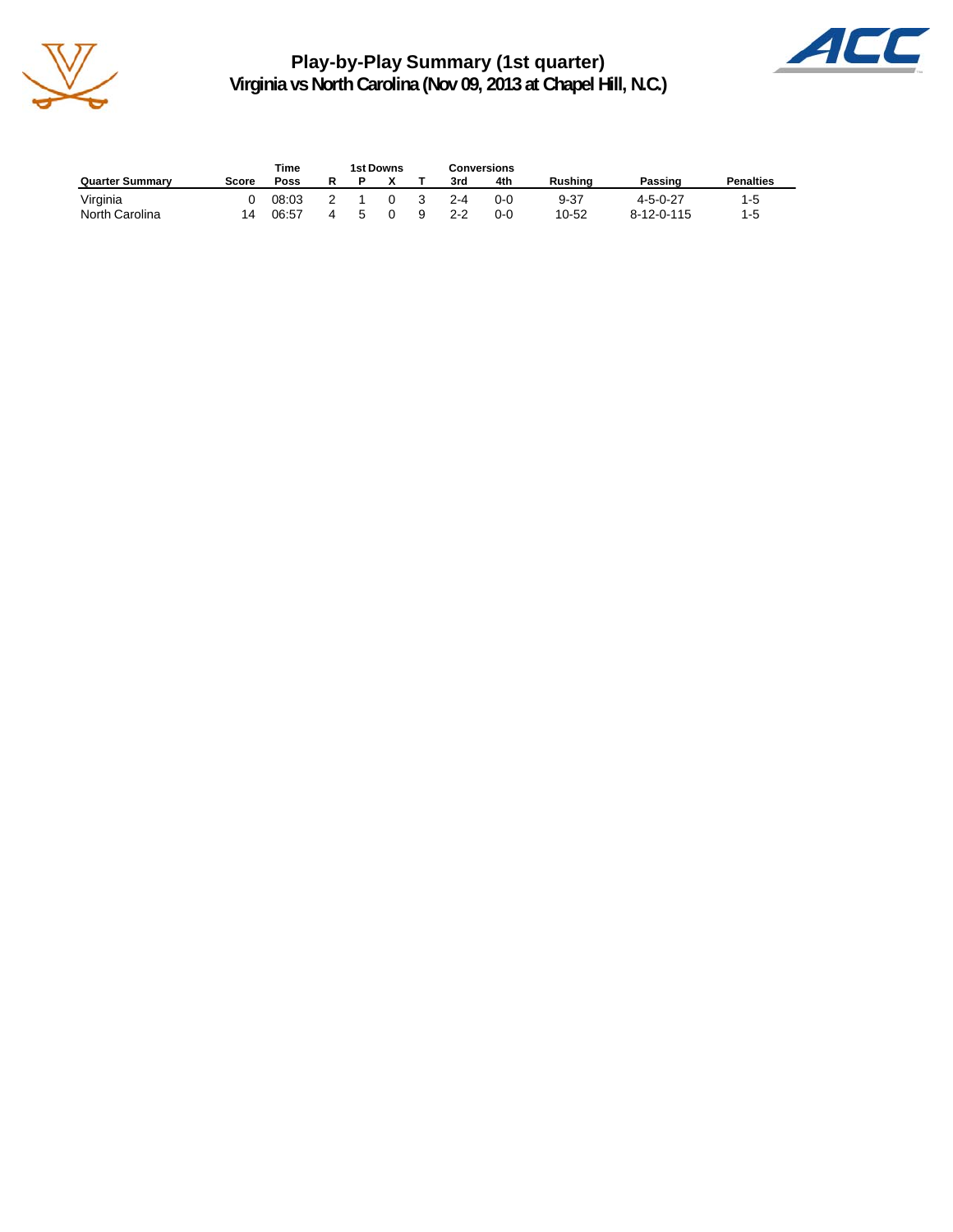

#### **Quickie Statistics (1st quarter only) Virginia vs North Carolina (Nov 09, 2013 at Chapel Hill, N.C.)**



|                                   | VА          | NC           |
|-----------------------------------|-------------|--------------|
| Score                             | 0           | 14           |
| <b>FIRST DOWNS</b>                | 3           | 9            |
| <b>RUSHES-YARDS (NET)</b>         | $9 - 37$    | 10-52        |
| <b>PASSING YDS (NET)</b>          | 27          | 115          |
| Passes Att-Comp-Int               | $5 - 4 - 0$ | $12 - 8 - 0$ |
| <b>TOTAL OFFENSE PLAYS-YARDS</b>  | 14-64       | 22-167       |
| <b>Fumble Returns-Yards</b>       | $0-0$       | $0 - 0$      |
| <b>Punt Returns-Yards</b>         | $0 - 0$     | $2 - 13$     |
| Kickoff Returns-Yards             | $2 - 27$    | $0-0$        |
| <b>Interception Returns-Yards</b> | $0 - 0$     | $0 - 0$      |
| Punts (Number-Avg)                | $2 - 43.0$  | $0 - 0.0$    |
| Fumbles-Lost                      | $0 - 0$     | $0 - 0$      |
| Penalties-Yards                   | $1 - 5$     | $1 - 5$      |
| <b>Possession Time</b>            | 08:03       | 06:57        |
| <b>Third-Down Conversions</b>     | 2 of 4      | 5 of 5       |
| <b>Fourth-Down Conversions</b>    | $0$ of $0$  | $0$ of $0$   |

| Virginia              |                     |                         |              |          |            |              | <b>North Carolina</b>                                                                 |                |               |                |              |          |             |
|-----------------------|---------------------|-------------------------|--------------|----------|------------|--------------|---------------------------------------------------------------------------------------|----------------|---------------|----------------|--------------|----------|-------------|
| Rushing               |                     | No. Gain Loss           | Net          | TD       | Lg         | Avg          | <b>Rushing</b>                                                                        |                | No. Gain Loss |                | <b>Net</b>   | TD<br>La | <b>Avg</b>  |
| <b>Kevin Parks</b>    | 6                   | 31<br>0                 | 31           | 0        | 16         | 5.2          | A.J. Blue                                                                             | 3              | 26            | 0              | 26           | 0<br>13  | 8.7         |
| <b>Taquan Mizzell</b> |                     | 5<br>0                  | 5            | 0        | 5          | 5.0          | Marquise Williams                                                                     | 5              | 17            | 3              | 14           | 13<br>0  | 2.8         |
| David Watford         | 2                   | 1<br>$\Omega$           | 1            | $\Omega$ | 1          | 0.5          | T.J. Logan                                                                            | $\mathfrak{p}$ | 12            | $\mathbf{0}$   | 12           | 7<br>0   | 6.0         |
| Passing               | $C-A-I$             |                         | Yds<br>TD    | Long     |            | <b>Sack</b>  | Passing                                                                               |                | $C-A-I$       | Yds            | TD           | Long     | <b>Sack</b> |
| David Watford         | $4 - 5 - 0$         |                         | 27           | $\Omega$ | 9          | <sup>0</sup> | Marquise Williams                                                                     |                | $7 - 11 - 0$  | 86             |              | 19       | 0           |
|                       |                     |                         |              |          |            |              | <b>Quinshad Davis</b>                                                                 |                | $1 - 1 - 0$   | 29             | 1            | 29       | $\mathbf 0$ |
| Receiving             | No.                 | Yards                   | TD           | Long     |            |              | Receiving                                                                             | No.            | Yards         | TD             |              | Long     |             |
| Keeon Johnson         | $\overline{c}$      | 17                      | 0            | 9        |            |              | <b>Quinshad Davis</b>                                                                 | 4              | 50            | 1              |              | 19       |             |
| Darius Jennings       |                     | 6                       | 0            | 6        |            |              | Sean Tapley                                                                           | 2              | 18            | 0              |              | 11       |             |
| <b>Taquan Mizzell</b> |                     | 4                       | 0            | 4        |            |              | Marquise Williams                                                                     | 1              | 29            | 1              |              | 29       |             |
|                       |                     |                         |              |          |            |              | <b>Bug Howard</b>                                                                     | 1              | 18            | $\Omega$       |              | 18       |             |
| <b>Punting</b>        | No.                 | Yds                     | Avg          | Long     | In20       | ΤВ           | <b>Punting</b>                                                                        | No.            | Yds           | Avg            | Long         | In20     | TB          |
| Alec Vozenilek        | $\mathfrak{p}$      | 86                      | 43.0         | 52       | 1          | $\Omega$     |                                                                                       |                |               |                |              |          |             |
| <b>Punt Returns</b>   | No.                 | Yards                   | TD           | Long     |            |              | <b>Punt Returns</b>                                                                   | No.            | Yards         | TD             |              | Long     |             |
|                       |                     |                         |              |          |            |              | <b>Ryan Switzer</b>                                                                   | 2              | 13            | 0              |              | 13       |             |
| <b>Kick Returns</b>   | No.                 | Yards                   | TD           | Long     |            |              | <b>Kick Returns</b>                                                                   | No.            | Yards         | <b>TD</b>      |              | Long     |             |
| <b>Taquan Mizzell</b> | $\overline{2}$      | 27                      | $\Omega$     | 15       |            |              |                                                                                       |                |               |                |              |          |             |
| <b>Tackles</b>        | UA-A                | <b>Total</b>            | <b>Sacks</b> |          | <b>TFL</b> |              | <b>Tackles</b>                                                                        | UA-A           | <b>Total</b>  |                | <b>Sacks</b> |          | <b>TFL</b>  |
| Daquan Romero         | $3 - 1$             | 4                       |              | 0.0      | 0.0        |              | Dominique Green                                                                       | $2 - 1$        |               | 3              | 0.0          |          | 0.0         |
| <b>Anthony Harris</b> | $2 - 0$             | 2                       |              | 0.0      | 0.0        |              | <b>Tre Boston</b>                                                                     | $1 - 2$        |               | 3              | 0.0          |          | 0.0         |
| <b>Brandon Phelps</b> | $1 - 1$             | $\overline{\mathbf{c}}$ |              | 0.0      | 0.0        |              | <b>Malik Simmons</b>                                                                  | $1 - 2$        |               | 3              | 0.0          |          | 0.0         |
| <b>Henry Coley</b>    | $1 - 1$             | $\mathfrak{p}$          |              | 0.0      | 0.0        |              | <b>Tim Scott</b>                                                                      | $2 - 0$        |               | $\overline{2}$ | 0.0          |          | 0.0         |
| <b>Time</b><br>Qtr    | <b>Scoring Play</b> |                         |              |          |            |              |                                                                                       |                |               |                |              |          | V-H         |
| 04:39<br>1st          |                     |                         |              |          |            |              | NC - Quinshad Davis 8 yd pass from Marquise Williams (Thomas Moore kick), 12-86 3:58  |                |               |                |              |          | $0 - 7$     |
| 00:00                 |                     |                         |              |          |            |              | NC - Marquise Williams 29 yd pass from Quinshad Davis (Thomas Moore kick), 10-76 2:59 |                |               |                |              |          | $0 - 14$    |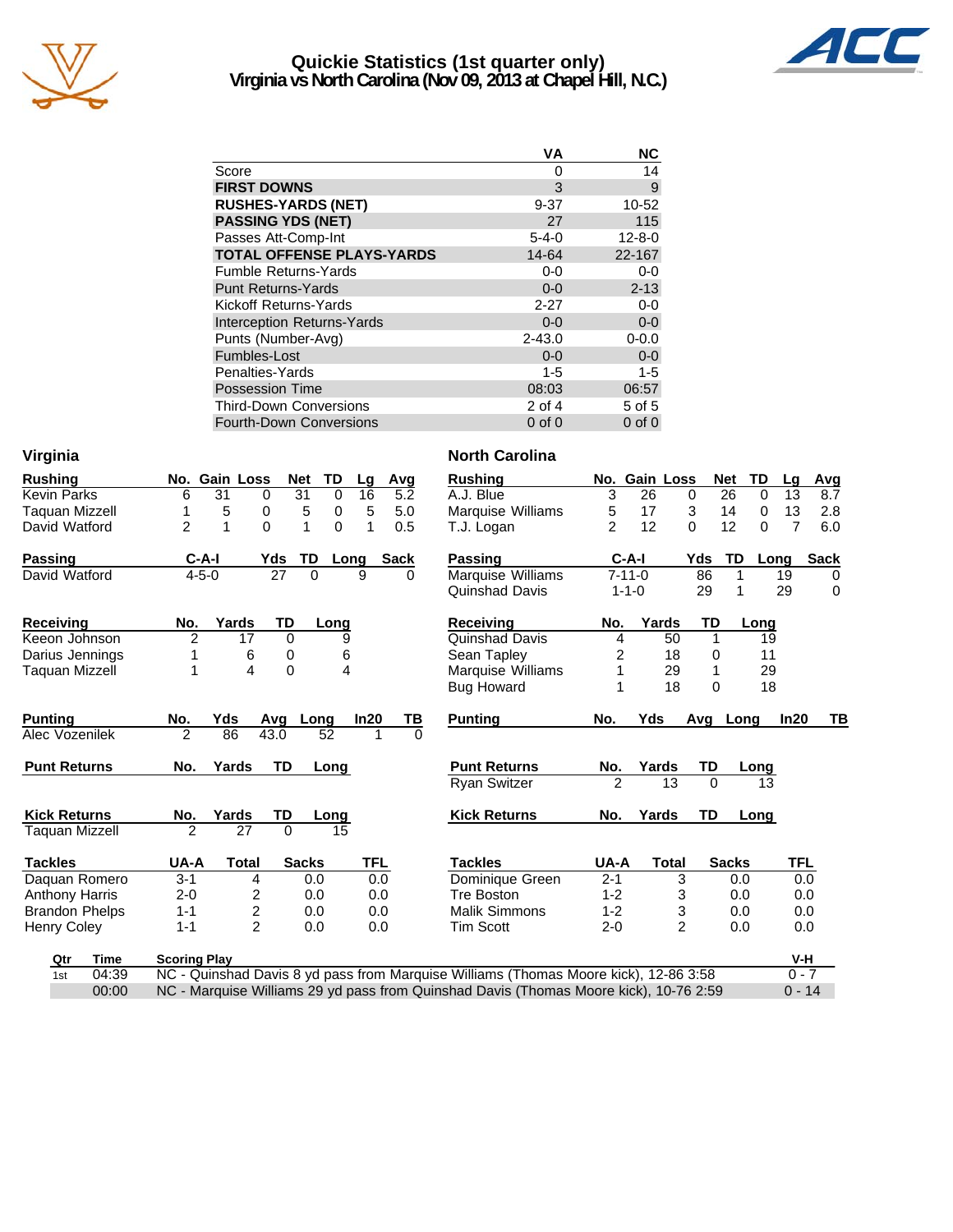

#### **Play-by-Play Summary (2nd quarter) Virginia vs North Carolina (Nov 09, 2013 at Chapel Hill, N.C.)**



1-G NC 35 Start of 2nd quarter, clock 15:00. *10 plays, 76 yards, 3:03* Moore, T kickoff 60 yards to the VA5, Jennings, D return 17 yards to the VA22 (Lawrence, D). **VIRGINIA drive start at 14:56.** 1-10 VA 22 Shepherd, K rush up middle for 2 yards to the VA24 (Schoettmer, J). 2-8 VA 24 Watford, D pass incomplete to McGee, J, QB hurry by Farmer, E. 3-8 VA 24 Watford, D sideline pass complete to Johnson, K for 10 yards to the VA34, 1ST DOWN VA P4 (Walker, B). 1-10 VA 34 Watford, D screen pass incomplete to Shepherd, K (Gnonkonde, J). 2-10 VA 34 Shepherd, K rush left for loss of 1 yard to the VA33 (Otis, N). 3-11 VA 33 Watford, D sideline pass incomplete, QB hurry by Scott, T. 4-11 VA 33 Vozenilek, A punt 41 yards to the NC26, fair catch by Switzer, R. *6 plays, 11 yards, 2:01* **NORTH CAROLINA drive start at 12:55.** 1-10 NC 26 NC ball on NC27. *Spot ball due to change of possession.* 1-10 NC 27 Francis, K rush up middle for 3 yards to the NC30 (Snyder, J). 2-7 NC 30 Williams, M middle pass incomplete to Ebron, E, PENALTY NC ineligible downfield on pass (Ebron, E) 5 yards to the NC25, NO PLAY. 2-12 NC 25 Williams, M slant pass complete to Ebron, E for 6 yards to the NC31 (Harold, E). 3-6 NC 31 Williams, M middle pass incomplete to Davis, Q (Phelps, B). 4-6 NC 31 Hibbard, T punt 46 yards to the VA23, fair catch by Smith, T. *3 plays, 4 yards, 1:11* **VIRGINIA drive start at 11:44.** 1-10 VA 23 Watford, D pass complete to McGee, J for 6 yards to the VA29 (Scott, T).<br>2-4 VA 29 Watford, D screen pass complete to Parks, K for loss of 7 vards to the VA VA 29 Watford, D screen pass complete to Parks, K for loss of 7 yards to the VA22 (Price, J). 3-11 VA 22 Timeout Virginia, clock 10:20. Watford, D deep pass incomplete to Jennings, D, QB hurry by Scott, T. 4-11 VA 22 Vozenilek, A punt 41 yards to the NC37, fair catch by Switzer, R. *3 plays, minus 1 yard, 1:38* **NORTH CAROLINA drive start at 10:06.** 1-10 NC 37 Williams, M rush up middle for no gain to the NC37 (Snyder, J;Dean, D). 2-10 NC 37 Williams, M sideline pass incomplete to Thorpe, T (Hoskey, D). 3-10 NC 37 Williams, M middle pass complete to Thorpe, T for loss of 4 yards to the NC33 (Phelps, B). 4-14 NC 33 Hibbard, T punt 43 yards to the VA24, Smith, T return -2 yards to the VA22 (Scott, T). *3 plays, minus 4 yards, 1:18* **VIRGINIA drive start at 08:48.** 1-10 VA 22 Watford, D sideline pass incomplete to Smith, T. 2-10 VA 22 Parks, K rush up middle for 2 yards to the VA24 (Hughes, T). 3-8 VA 24 Watford, D middle pass complete to McGee, J for 11 yards to the VA35, 1ST DOWN VA. P5 *No tackle as McGee caught ball with a knee on the ground. Play was reviewed and upheld as called.* 1-10 VA 35 Parks, K rush left for 5 yards to the VA40 (Martin, K;Schoettmer, J). 2-5 VA 40 Parks, K rush up middle for 1 yard to the VA41 (Schoettmer, J). 3-4 VA 41 Watford, D sideline pass complete to McGee, J for 5 yards to the VA46, out-of-bounds, PENALTY VA illegal formation 5 yards to the VA36, NO PLAY. 3-9 VA 36 Watford, D slant pass incomplete to Johnson, K. 4-9 VA 36 Vozenilek, A punt 49 yards to the NC15, Switzer, R return 0 yards to the NC15, fumble by Switzer, R recovered by NC Switzer, R at NC15, Switzer, R for 85 yards to the VA0, TOUCHDOWN, clock 05:42. *6 plays, 14 yards, 3:06* 1-G VA 03 Moore, T kick attempt good. **North Carolina 21, Virginia 0** 1-G NC 35 PENALTY NC sideline interference 15 yards to the NC20. *Penalty called on punt return. Assessed on kickoff.* Moore, T kickoff 52 yards to the VA28, Mizzell, T return 11 yards to the VA39 (Green, D;Tabb, J). **VIRGINIA drive start at 05:34.** 1-10 VA 39 Parks, K rush left for 10 yards to the VA49, 1ST DOWN VA (Hughes, T). R6 R6 1-10 VA 49 Parks, K rush left for 2 yards to the NC49 (Gnonkonde, J;Brown, D). 2-8 NC 49 Watford, D middle pass complete to McGee, J for 11 yards to the NC38, 1ST DOWN VA P7

- (Gnonkonde, J). 1-10 NC 38 Parks, K rush left for 4 yards to the NC34 (Farmer, E).
- 2-6 NC 34 Parks, K rush up middle for 4 yards to the NC30 (Farmer, E).
- 3-2 NC 30 Parks, K rush up middle for no gain to the NC30 (Martin, K;Price, J).
- 4-2 NC 30 Watford, D rush right for no gain to the NC30 (Schoettmer, J).
	- *7 plays, 31 yards, 2:34*

**NORTH CAROLINA drive start at 03:00.**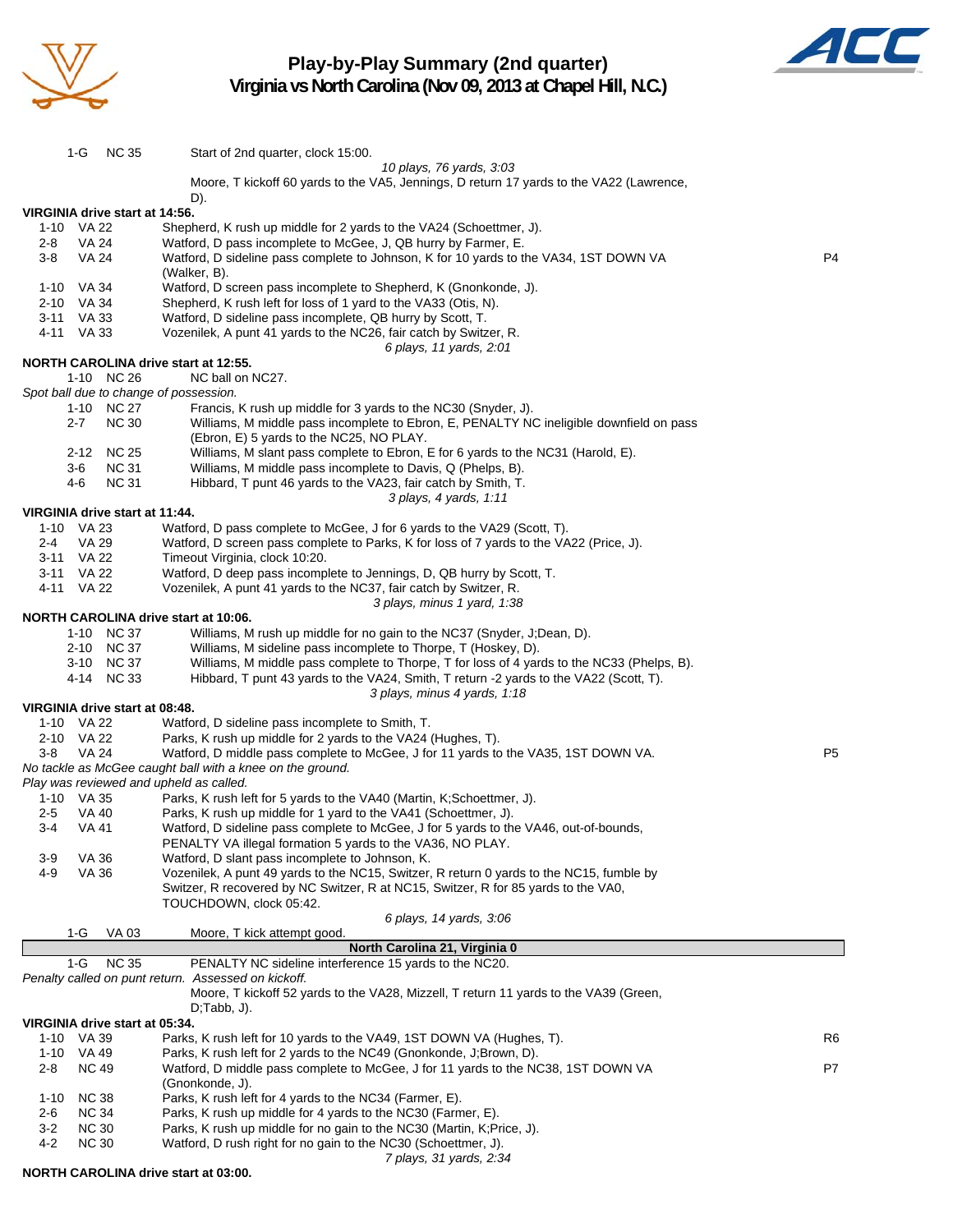

#### **Play-by-Play Summary (2nd quarter) Virginia vs North Carolina (Nov 09, 2013 at Chapel Hill, N.C.)**



| $1 - 10$ | <b>NC 30</b> | Williams, M rush left for loss of 1 yard to the NC29 (Hoskey, D).                       |                 |
|----------|--------------|-----------------------------------------------------------------------------------------|-----------------|
| $2 - 11$ | NC 29        | Williams, M sideline pass complete to Howard, B for 15 yards to the NC44, 1ST DOWN NC,  | P <sub>10</sub> |
|          |              | out-of-bounds (Hoskey, D).                                                              |                 |
| 1-10     | NC 44        | Williams, M deep pass incomplete to Thorpe, T (Hoskey, D), PENALTY VA pass interference | X11             |
|          |              | (Hoskey, D) 15 yards to the VA41, 1ST DOWN NC, NO PLAY.                                 |                 |
| 1-10     | VA 41        | Williams, M rush left for 15 yards to the VA26, 1ST DOWN NC, out-of-bounds (Phelps, B). | R <sub>12</sub> |
| $1 - 10$ | VA 26        | Morris, R rush right for 7 yards to the VA19 (Harris, A).                               |                 |
| $2 - 3$  | VA 19        | Williams, M sacked for loss of 1 yard to the VA20 (Snyder, J).                          |                 |
| $3-4$    | VA 20        | Morris, R rush left for loss of 1 yard to the VA21 (Snyder, J).                         |                 |
| 4-5      | <b>VA 21</b> | Timeout North Carolina, clock 00:02.                                                    |                 |
| 4-5      | VA 21        | Moore, T field goal attempt from 38 MISSED - wide right, spot at VA21, clock 00:00.     |                 |
|          |              | 7 plays, 49 yards, 3:00                                                                 |                 |

#### End of half, clock 00:00.

|                        |              | Time  |  | 1st Downs |     | Conversions |                |                   |                  |
|------------------------|--------------|-------|--|-----------|-----|-------------|----------------|-------------------|------------------|
| <b>Quarter Summary</b> | <b>Score</b> | Poss  |  |           | 3rd | 4th         | <b>Rushing</b> | Passing           | <b>Penalties</b> |
| Virginia               |              | 09:19 |  |           | 2-6 | 0-1         | 11-29          | $5 - 11 - 0 - 31$ | $2 - 20$         |
| North Carolina         |              | 02:33 |  |           | 0-3 | 0-0         | 7-22           | $3 - 5 - 0 - 17$  | $2 - 20$         |

**END OF 2nd QUARTER: North Carolina 21, Virginia 0**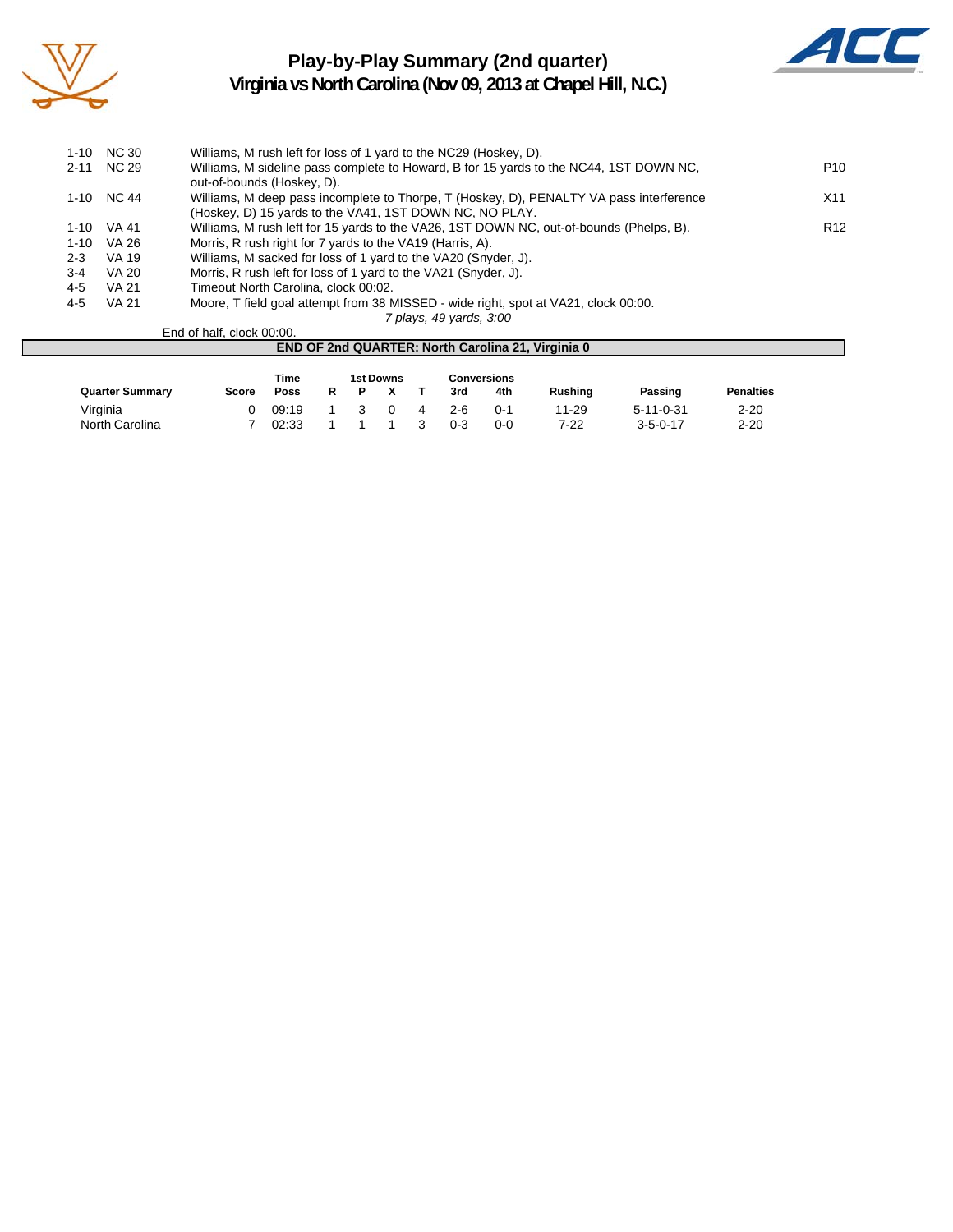

#### **Quickie Statistics (2nd quarter only) Virginia vs North Carolina (Nov 09, 2013 at Chapel Hill, N.C.)**



| <b>VA</b>    | <b>NC</b>   |
|--------------|-------------|
| 0            |             |
| 4            | 3           |
| 11-29        | $7 - 22$    |
| 31           | 17          |
| $11 - 5 - 0$ | $5 - 3 - 0$ |
| $22 - 60$    | 12-39       |
| $0 - 0$      | $0-0$       |
| $1 - 2$      | $1 - 85$    |
| $2 - 28$     | $0-0$       |
| $0 - 0$      | $0-0$       |
| $3 - 43.7$   | $2 - 44.5$  |
| $0 - 0$      | $1-0$       |
| $2 - 20$     | $2 - 20$    |
| 09:19        | 02:33       |
| $2$ of 6     | $0$ of $3$  |
| $0$ of 1     | $0$ of $0$  |
|              |             |

| Virginia              |                     |                         |                 |                                |                |                  | <b>North Carolina</b>                                                                 |                |               |                |                  |            |                  |
|-----------------------|---------------------|-------------------------|-----------------|--------------------------------|----------------|------------------|---------------------------------------------------------------------------------------|----------------|---------------|----------------|------------------|------------|------------------|
| <b>Rushing</b>        |                     | No. Gain Loss           |                 | <b>Net</b><br>TD               | Lg             | Avg              | <b>Rushing</b>                                                                        |                | No. Gain Loss |                | TD<br><b>Net</b> | Lg         | <b>Avg</b>       |
| <b>Kevin Parks</b>    | 8                   | $\overline{28}$         | 0               | $\overline{28}$<br>$\mathbf 0$ | 10             | $\overline{3.5}$ | Marquise Williams                                                                     | 4              | 15            | 2              | 13<br>$\Omega$   | 15         | $\overline{3.2}$ |
| Khalek Shepherd       | 2                   | $\overline{\mathbf{c}}$ | 1               | 1<br>0                         | $\overline{c}$ | 0.5              | <b>Romar Morris</b>                                                                   | 2              | 7             | 1              | 6<br>0           | 7          | 3.0              |
| David Watford         | 1                   | $\Omega$                | $\Omega$        | $\Omega$<br>0                  | $\Omega$       | 0.0              | <b>Khris Francis</b>                                                                  | 1              | 3             | $\Omega$       | 3<br>$\Omega$    | 3          | 3.0              |
| Passing               | $C-A-I$             |                         | Yds             | TD                             | Long           | Sack             | Passing                                                                               |                | $C-A-I$       | Yds            | TD               | Long       | <b>Sack</b>      |
| David Watford         | $5 - 11 - 0$        |                         | $\overline{31}$ | $\Omega$                       | 11             | <sup>0</sup>     | Marquise Williams                                                                     |                | $3 - 5 - 0$   | 17             | $\Omega$         | 15         |                  |
| <b>Receiving</b>      | No.                 | Yards                   | TD              | Long                           |                |                  | <b>Receiving</b>                                                                      | No.            | Yards         | TD             | Long             |            |                  |
| <b>Jake McGee</b>     | 3                   | 28                      | $\mathbf 0$     | 11                             |                |                  | <b>Bug Howard</b>                                                                     |                | 15            | $\Omega$       |                  | 15         |                  |
| Keeon Johnson         | 1                   | 10                      | 0               |                                | 10             |                  | Eric Ebron                                                                            |                |               | 6<br>0         |                  | 6          |                  |
| <b>Kevin Parks</b>    | 1                   | $-7$                    | 0               |                                | 0              |                  | T.J. Thorpe                                                                           | 1              | $-4$          | $\Omega$       |                  | 0          |                  |
| <b>Punting</b>        | No.                 | Yds                     | Avg             | Long                           | In20           | TВ               | <b>Punting</b>                                                                        | No.            | Yds           | Avg            | Long             | In20       | TB               |
| Alec Vozenilek        | 3                   | 131                     | 43.7            | 49                             | 1              | $\Omega$         | Tommy Hibbard                                                                         | $\overline{2}$ | 89            | 44.5           | 46               | $\Omega$   | $\Omega$         |
| <b>Punt Returns</b>   | No.                 | Yards                   | TD              | Long                           |                |                  | <b>Punt Returns</b>                                                                   | No.            | Yards         | TD             | Long             |            |                  |
| <b>Tim Smith</b>      |                     | $-2$                    | $\Omega$        |                                | $\Omega$       |                  | <b>Ryan Switzer</b>                                                                   | 1              | 85            | 1              | 85               |            |                  |
| <b>Kick Returns</b>   | No.                 | Yards                   | TD              | Long                           |                |                  | <b>Kick Returns</b>                                                                   | No.            | Yards         | TD             | Long             |            |                  |
| Darius Jennings       |                     | 17                      | $\Omega$        | 17                             |                |                  |                                                                                       |                |               |                |                  |            |                  |
| <b>Taguan Mizzell</b> |                     | 11                      | 0               | 11                             |                |                  |                                                                                       |                |               |                |                  |            |                  |
| <b>Tackles</b>        | UA-A                | <b>Total</b>            |                 | <b>Sacks</b>                   | <b>TFL</b>     |                  | <b>Tackles</b>                                                                        | UA-A           | <b>Total</b>  |                | <b>Sacks</b>     | <b>TFL</b> |                  |
| Jake Snyder           | $3 - 1$             | 4                       |                 | 1.0                            | 2.0            |                  | Jeff Schoettmer                                                                       | $3 - 1$        |               | 4              | 0.0              | 0.0        |                  |
| <b>Brandon Phelps</b> | $2 - 0$             | 2                       |                 | 0.0                            | 1.0            |                  | <b>Travis Hughes</b>                                                                  | $2 - 0$        |               | 2              | 0.0              | 0.0        |                  |
| DreQuan Hoskey        | $2 - 0$             | $\overline{\mathbf{c}}$ |                 | 0.0                            | 1.0            |                  | <b>Tim Scott</b>                                                                      | $2 - 0$        |               | 2              | 0.0              | 0.0        |                  |
| <b>Anthony Harris</b> | $1 - 0$             | $\mathbf{1}$            |                 | 0.0                            | 0.0            |                  | <b>Ethan Farmer</b>                                                                   | $2 - 0$        |               | $\overline{c}$ | 0.0              | 0.0        |                  |
| <b>Time</b><br>Qtr    | <b>Scoring Play</b> |                         |                 |                                |                |                  |                                                                                       |                |               |                |                  | V-H        |                  |
| 04:39<br>1st          |                     |                         |                 |                                |                |                  | NC - Quinshad Davis 8 yd pass from Marquise Williams (Thomas Moore kick), 12-86 3:58  |                |               |                |                  | $0 - 7$    |                  |
| 00:00                 |                     |                         |                 |                                |                |                  | NC - Marquise Williams 29 yd pass from Quinshad Davis (Thomas Moore kick), 10-76 3:03 |                |               |                |                  | $0 - 14$   |                  |
| 05:42<br>2nd          |                     |                         |                 |                                |                |                  | NC - Ryan Switzer 85 yd punt return (Thomas Moore kick)                               |                |               |                |                  | $0 - 7$    |                  |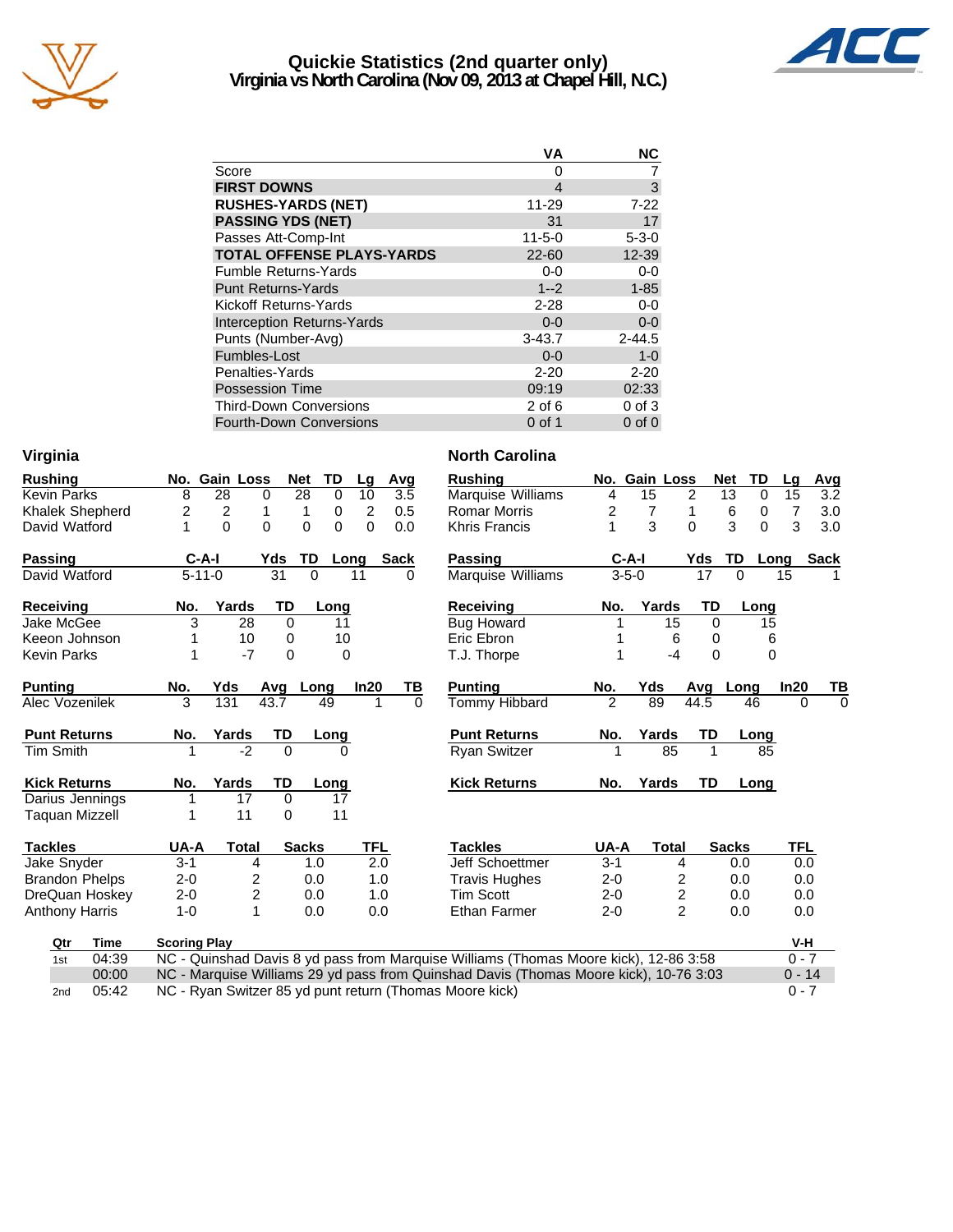

## **Play-by-Play Summary (3rd quarter)**



**Virginia vs North Carolina (Nov 09, 2013 at Chapel Hill, N.C.)**

|                                                    | Start of 3rd quarter, clock 15:00.                                                                                                                          |                 |
|----------------------------------------------------|-------------------------------------------------------------------------------------------------------------------------------------------------------------|-----------------|
| 1-10 VA 21                                         | VA ball on VA35.                                                                                                                                            |                 |
|                                                    | Sims, D kickoff 65 yards to the NC0, Thorpe, T return 35 yards to the NC35 (Gooch, M).                                                                      |                 |
| NORTH CAROLINA drive start at 14:52.<br>1-10 NC 35 | Williams, M middle pass complete to Logan, T for 30 yards to the VA35, 1ST DOWN NC,                                                                         | P <sub>13</sub> |
|                                                    | out-of-bounds (Phelps, B).                                                                                                                                  |                 |
| 1-10 VA 35                                         | Logan, T rush right for 1 yard to the VA34 (Harold, E).                                                                                                     |                 |
| VA 34<br>2-9                                       | Williams, M sideline pass complete to Davis, Q for 15 yards to the VA19, 1ST DOWN NC                                                                        | P14             |
|                                                    | (Hoskey, D).                                                                                                                                                |                 |
| 1-10 VA 19<br>1-15 VA 24                           | PENALTY NC false start (Heck, J) 5 yards to the VA24.<br>Williams, M rush quarterback draw for 5 yards to the VA19 (Snyder, J).                             |                 |
| 2-10 VA 19                                         | Williams, M sideline pass incomplete to Ebron, E (Harris, A).                                                                                               |                 |
| 3-10 VA 19                                         | Williams, M middle pass complete to Ebron, E for 15 yards to the VA4, 1ST DOWN NC                                                                           | P <sub>15</sub> |
|                                                    | (Phelps, B).                                                                                                                                                |                 |
| $1-G$<br>VA 04                                     | Morris, R rush for 1 yard to the VA3 (Moore, M).                                                                                                            |                 |
| $2-G$<br>VA 03                                     | Williams, M rush left for 3 yards to the VA0, TOUCHDOWN, clock 12:04.                                                                                       |                 |
| 1-G<br>VA 03                                       | Moore, T kick attempt good.<br>North Carolina 28, Virginia 0                                                                                                |                 |
|                                                    | 8 plays, 65 yards, 2:54                                                                                                                                     |                 |
|                                                    | Moore, T kickoff 64 yards to the VA1, Mizzell, T return 22 yards to the VA23 (Ellerbe, B).                                                                  |                 |
| VIRGINIA drive start at 11:58.                     |                                                                                                                                                             |                 |
| 1-10 VA 23                                         | Watford, D middle pass incomplete to Johnson, K.                                                                                                            |                 |
| 2-10 VA 23<br><b>VA 28</b><br>$3-5$                | Parks, K rush up middle for 5 yards to the VA28 (Otis, N).<br>Watford, D sacked for loss of 8 yards to the VA20 (Otis, N).                                  |                 |
| 4-13 VA 20                                         | Vozenilek, A punt 31 yards to the NC49, downed.                                                                                                             |                 |
|                                                    | 3 plays, minus 3 yards, 1:25                                                                                                                                |                 |
| <b>NORTH CAROLINA drive start at 10:33.</b>        |                                                                                                                                                             |                 |
| 1-10 NC 49                                         | Logan, T rush right for 6 yards to the VA45 (Gallop, G).                                                                                                    |                 |
| <b>VA 45</b><br>$2 - 4$<br>1-10 VA 39              | Logan, T rush up middle for 6 yards to the VA39, 1ST DOWN NC (Snyder, J;Gallop, G).<br>Williams, M deep pass incomplete to Ebron, E, QB hurry by Snyder, J. | R <sub>16</sub> |
| 2-10 VA 39                                         | Logan, T rush left for no gain to the VA39 (Valles, M), PENALTY NC illegal formation 5                                                                      |                 |
|                                                    | yards to the VA44, NO PLAY.                                                                                                                                 |                 |
| 2-15 VA 44                                         | Williams, M rush right for 7 yards to the VA37, out-of-bounds (Harris, A).                                                                                  |                 |
| VA 37<br>3-8                                       | Williams, M deep pass incomplete to Tapley, S, QB hurry by Valles, M.                                                                                       |                 |
| 4-8<br>VA 37                                       | Timeout North Carolina, clock 09:13.                                                                                                                        |                 |
| <b>VA 37</b><br>4-8                                | Williams, M pass complete to Tapley, S for 23 yards to the VA14 (Hoskey, D;Harris, A),<br>PENALTY NC holding (Peterson, C) 10 yards to the VA47, NO PLAY.   |                 |
| 4-18 VA 47                                         | Hibbard, T punt 30 yards to the VA17, downed, PENALTY NC illegal formation declined,                                                                        |                 |
|                                                    | PENALTY NC kick catching interference (Champagne, A) 15 yards to the VA32, 1st and 10, VA                                                                   |                 |
|                                                    | ball on VA32.                                                                                                                                               |                 |
|                                                    | 5 plays, 4 yards, 1:57                                                                                                                                      |                 |
| VIRGINIA drive start at 08:36.<br>1-10 VA 32       | Parks, K rush for no gain to the VA32 (Hughes, T).                                                                                                          |                 |
| 2-10 VA 32                                         | Watford, D pass incomplete to Johnson, K (Price, J).                                                                                                        |                 |
| 3-10 VA 32                                         | Watford, D deep pass complete to Jennings, D for 35 yards to the NC33, 1ST DOWN VA                                                                          | P <sub>8</sub>  |
|                                                    | (Price, J).                                                                                                                                                 |                 |
| <b>NC 33</b><br>$1 - 10$                           | Parks, K rush up middle for no gain to the NC33 (Martin, K).                                                                                                |                 |
| 2-10 NC 33<br>3-12 NC 35                           | Watford, D sacked for loss of 2 yards to the NC35 (Rashad, S).                                                                                              | P <sub>9</sub>  |
|                                                    | Watford, D sideline pass complete to Smith, T for 15 yards to the NC20, 1ST DOWN VA,<br>out-of-bounds.                                                      |                 |
| No tackle as Smith stepped out on his own.         |                                                                                                                                                             |                 |
| 1-10 NC 20                                         | Watford, D screen pass complete to Parks, K for 7 yards to the NC13 (Price, J).                                                                             |                 |
| <b>NC 13</b><br>$2 - 3$                            | PENALTY NC encroachment (Farmer, E) 5 yards to the NC8, 1ST DOWN VA.                                                                                        | X <sub>10</sub> |
| <b>NC 08</b><br>1-G                                | Parks, K rush up middle for no gain to the NC8 (Schoettmer, J).                                                                                             |                 |
| $2-G$<br><b>NC 08</b><br><b>NC 03</b>              | Parks, K rush left for 8 yards to the NC0, TOUCHDOWN, clock 04:53.                                                                                          |                 |
| 1-G                                                | Vozenilek, A kick attempt good.<br>North Carolina 28, Virginia 7                                                                                            |                 |
|                                                    | 9 plays, 68 yards, 3:50                                                                                                                                     |                 |
|                                                    | Sims, D kickoff 46 yards to the NC19, Thorpe, T return 4 yards to the NC23 (Brim, D).                                                                       |                 |
| NORTH CAROLINA drive start at 04:46.               |                                                                                                                                                             |                 |
| 1-10 NC 23                                         | Williams, M rush left for 5 yards to the NC28, out-of-bounds.                                                                                               |                 |
| <b>NC 28</b><br>2-5<br><b>NC 36</b><br>$1 - 10$    | Francis, K rush up middle for 8 yards to the NC36, 1ST DOWN NC (Romero, D;Harris, A).<br>Francis, K rush up middle for 3 yards to the NC39 (Coley, H).      | R <sub>17</sub> |
| <b>NC 39</b><br>2-7                                | Williams, M middle pass intercepted by Harris, A at the VA38, Harris, A return 21 yards                                                                     |                 |
|                                                    | to the NC41 (Turner, L), QB hurry by Romero, D.                                                                                                             |                 |
|                                                    | 4 plays, 16 yards, 1:17                                                                                                                                     |                 |
| VIRGINIA drive start at 03:29.                     |                                                                                                                                                             |                 |
| 1-10 NC 41                                         | Parks, K rush left for 1 yard to the NC40 (Schoettmer, J;Farmer, E).                                                                                        |                 |

2-9 NC 40 Watford, D middle pass intercepted by Green, D at the NC38, Green, D return 62 yards to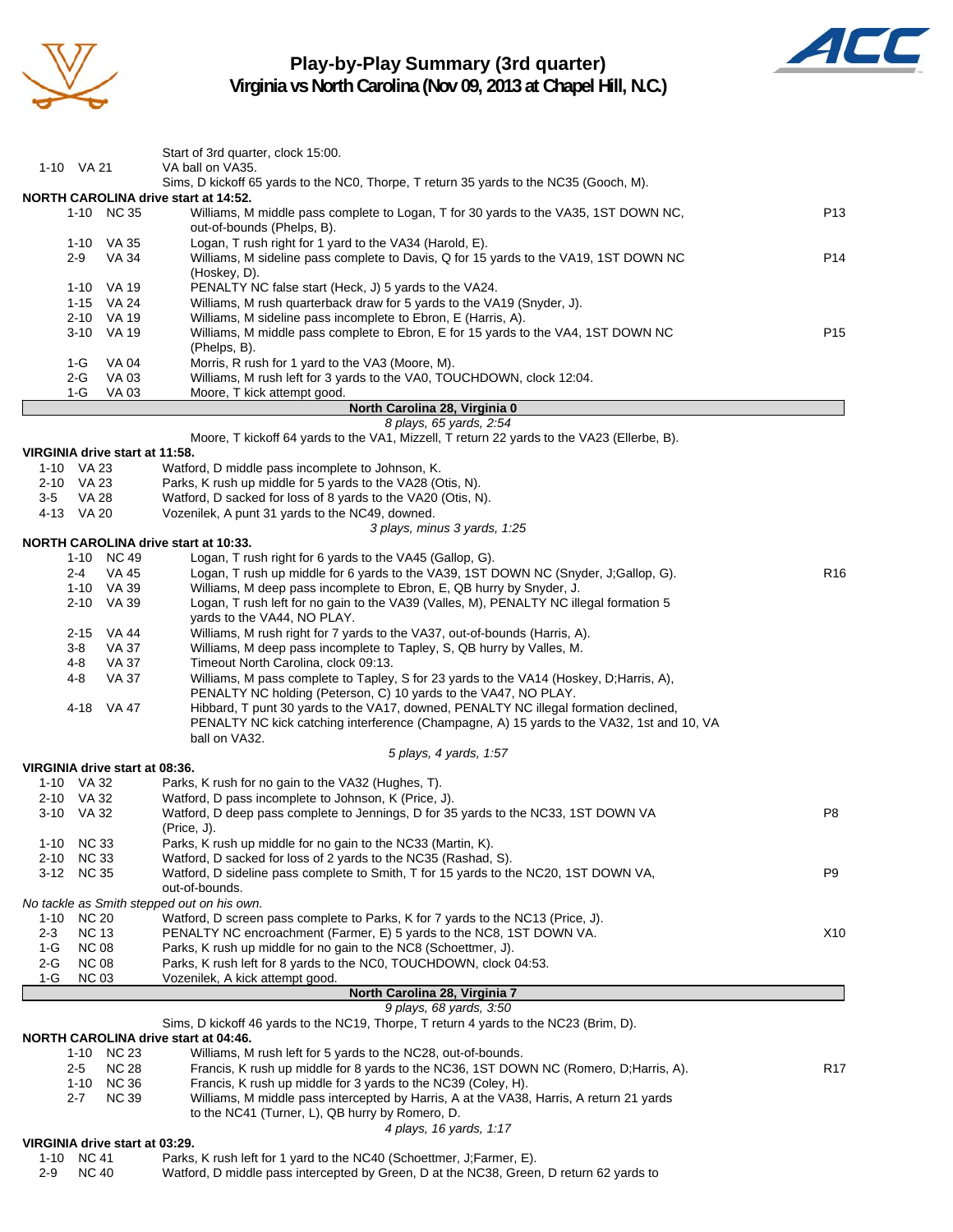

### **Play-by-Play Summary (3rd quarter) Virginia vs North Carolina (Nov 09, 2013 at Chapel Hill, N.C.)**



|          |              | the VA0, TOUCHDOWN, clock 02:34, QB hurry by Schoettmer, J.                               |                 |
|----------|--------------|-------------------------------------------------------------------------------------------|-----------------|
|          |              | 2 plays, 1 yard, 0:55                                                                     |                 |
|          | 1-G<br>VA 03 | Moore, T kick attempt good.                                                               |                 |
|          |              | North Carolina 35, Virginia 7                                                             |                 |
|          |              | Moore, T kickoff 65 yards to the VA0, touchback.                                          |                 |
|          |              | VIRGINIA drive start at 02:34.                                                            |                 |
|          | 1-10 VA 25   | Parks, K rush up middle for 8 yards to the VA33 (Gnonkonde, J).                           |                 |
| $2 - 2$  | VA 33        | Watford, D rush right for 5 yards to the VA38, 1ST DOWN VA.                               | R <sub>11</sub> |
|          |              | No tackle as Watford slid on his own.                                                     |                 |
|          | 1-10 VA 38   | Watford, D middle pass complete to Shepherd, K for 10 yards to the VA48, 1ST DOWN VA      | P <sub>12</sub> |
|          |              | (Bart, M).                                                                                |                 |
|          | 1-10 VA 48   | Shepherd, K rush up middle for 10 yards to the NC42, 1ST DOWN VA (Brown, D;Price, J).     | R <sub>13</sub> |
| $1 - 10$ | <b>NC 42</b> | Watford, D sideline pass incomplete to Terrell, D.                                        |                 |
|          | 2-10 NC 42   | Watford, D pass incomplete to Shepherd, K (Martin, K), QB hurry by Otis, N.               |                 |
|          | 3-10 NC 42   | Watford, D pass incomplete (Martin, K), QB hurry by Martin, K.                            |                 |
|          |              | Martin knocked Watford's arm during the throw.                                            |                 |
|          | 4-10 NC 42   | Watford, D sideline pass incomplete to Smith, T, QB hurry by Martin, K.                   |                 |
|          |              | 8 plays, 33 yards, 1:38                                                                   |                 |
|          |              | NORTH CAROLINA drive start at 00:56.                                                      |                 |
|          | 1-10 NC 42   | Williams, M pass complete to McNeill, M for 10 yards to the VA48, PENALTY NC holding      |                 |
|          |              | (Bodine, R) 10 yards to the NC32, NO PLAY.                                                |                 |
|          | 1-20 NC 32   | Logan, T rush right for 10 yards to the NC42 (Phelps, B), PENALTY NC holding (Tabb, J) 10 |                 |
|          |              | vards to the NC32.                                                                        |                 |
|          | 1-20 NC 32   | Williams, M rush right for 1 yard to the NC33 (Coley, H).                                 |                 |
|          |              | <b>END OF 3rd QUARTER: North Carolina 35, Virginia 7</b>                                  |                 |
|          |              |                                                                                           |                 |

|                        |       | Time        |  | 1st Downs |         | <b>Conversions</b> |         |                  |                  |
|------------------------|-------|-------------|--|-----------|---------|--------------------|---------|------------------|------------------|
| <b>Quarter Summary</b> | Score | <b>Poss</b> |  |           | 3rd     | 4th                | Rushina | Passing          | <b>Penalties</b> |
| Virginia               |       | 07:48       |  |           | $2 - 4$ | n-1                | 11-27   | 4-11-1-67        | 0-0              |
| North Carolina         | 14    | 07:04       |  |           | $1 - 2$ | 0-0                | 12-56   | $3 - 7 - 1 - 60$ | 7-60             |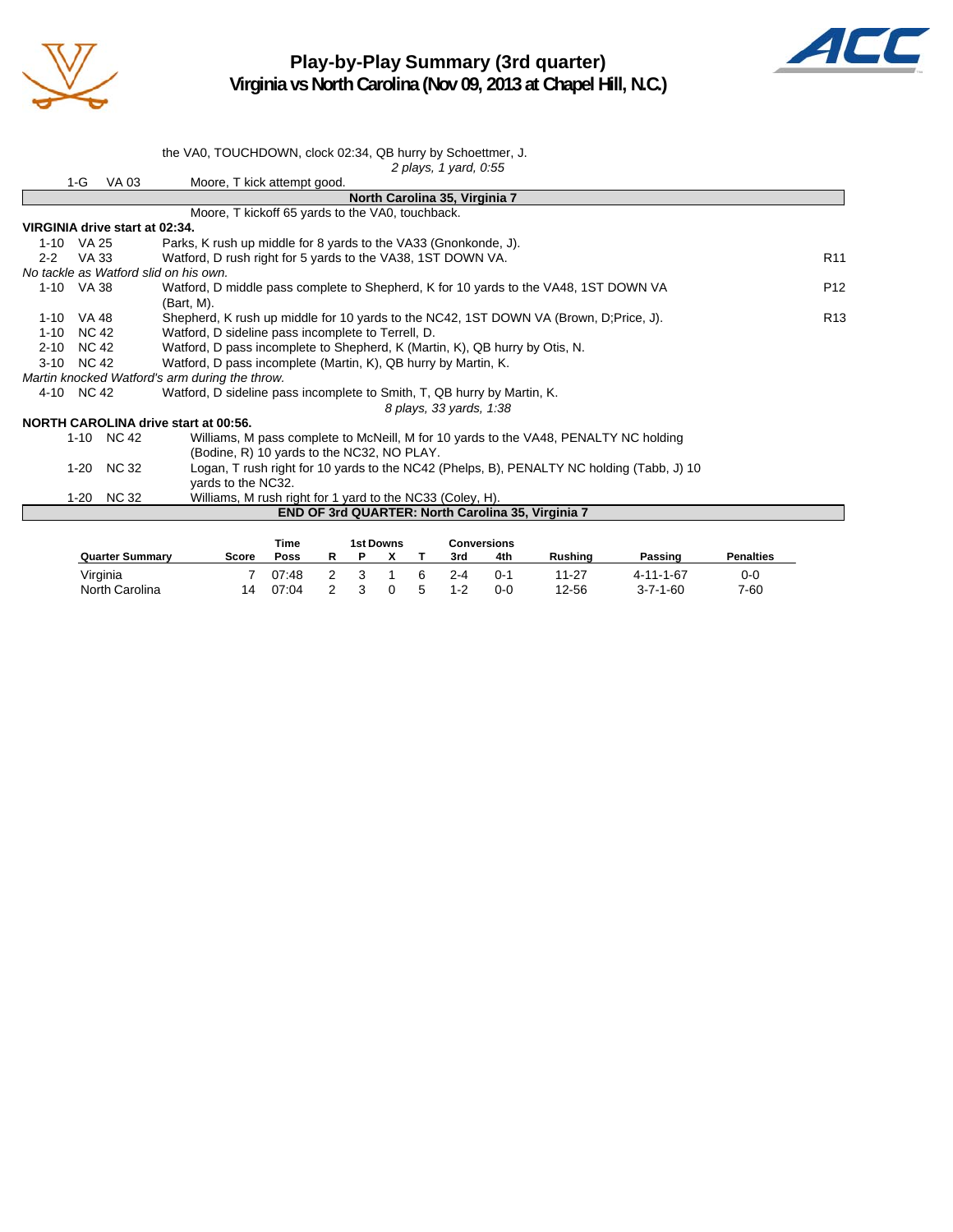

#### **Quickie Statistics (3rd quarter only) Virginia vs North Carolina (Nov 09, 2013 at Chapel Hill, N.C.)**



|                                   | VА           | <b>NC</b>   |
|-----------------------------------|--------------|-------------|
| Score                             |              | 14          |
| <b>FIRST DOWNS</b>                | 6            | 5           |
| <b>RUSHES-YARDS (NET)</b>         | $11 - 27$    | 12-56       |
| <b>PASSING YDS (NET)</b>          | 67           | 60          |
| Passes Att-Comp-Int               | $11 - 4 - 1$ | $7 - 3 - 1$ |
| <b>TOTAL OFFENSE PLAYS-YARDS</b>  | 22-94        | 19-116      |
| <b>Fumble Returns-Yards</b>       | $0-0$        | $0-0$       |
| <b>Punt Returns-Yards</b>         | $0 - 0$      | $0-0$       |
| Kickoff Returns-Yards             | $1 - 22$     | $2 - 39$    |
| <b>Interception Returns-Yards</b> | $1 - 21$     | $1 - 62$    |
| Punts (Number-Avg)                | $1 - 31.0$   | $1 - 30.0$  |
| Fumbles-Lost                      | $0 - 0$      | $0 - 0$     |
| Penalties-Yards                   | $0-0$        | $7 - 60$    |
| <b>Possession Time</b>            | 07:48        | 07:04       |
| <b>Third-Down Conversions</b>     | 2 of 4       | 1 of 2      |
| <b>Fourth-Down Conversions</b>    | 0 of 1       | $0$ of $0$  |

| Virginia              |                                                                                       | <b>North Carolina</b>  |                |                         |                         |             |                     |
|-----------------------|---------------------------------------------------------------------------------------|------------------------|----------------|-------------------------|-------------------------|-------------|---------------------|
| <b>Rushing</b>        | No. Gain Loss<br>TD<br><b>Net</b><br>Avg<br>Lg                                        | <b>Rushing</b>         |                | No. Gain Loss           | <b>Net</b>              | TD          | Lg<br>Avg           |
| <b>Kevin Parks</b>    | $\overline{22}$<br>8<br>22<br>$\mathbf{1}$<br>3.1<br>$\mathbf 0$<br>7                 | T.J. Logan             | 4              | $\overline{23}$         | $\overline{23}$<br>0    | 0           | 10<br>5.8           |
| Khalek Shepherd       | 10<br>10<br>10.0<br>1<br>0<br>0<br>10                                                 | Marquise Williams      | 5              | 21                      | 21<br>0                 | 1           | 7<br>4.2            |
| David Watford         | 3<br>$-5$<br>5<br>5<br>10<br>$-1.7$<br>$\Omega$                                       | Khris Francis          | $\overline{2}$ | 11                      | $\Omega$<br>11          | $\mathbf 0$ | 8<br>5.5            |
|                       |                                                                                       | <b>Romar Morris</b>    | 1              | $\mathbf{1}$            | $\Omega$<br>$\mathbf 1$ | $\Omega$    | $\mathbf{1}$<br>1.0 |
| <b>Passing</b>        | $C-A-I$<br>TD<br><b>Sack</b><br>Yds<br>Long                                           | <b>Passing</b>         | $C-A-I$        |                         | Yds<br>TD               | Long        | <b>Sack</b>         |
| David Watford         | 67<br>$4 - 11 - 1$<br>$\Omega$<br>35<br>2                                             | Marquise Williams      | $3 - 7 - 1$    |                         | 60                      | $\Omega$    | 30<br>$\Omega$      |
| <b>Receiving</b>      | TD<br>No.<br>Yards<br>Long                                                            | <b>Receiving</b>       | No.            | Yards                   | TD                      | Long        |                     |
| Darius Jennings       | 35<br>0<br>35<br>1                                                                    | T.J. Logan             | 1              | 30                      | $\mathbf 0$             | 30          |                     |
| <b>Tim Smith</b>      | 15<br>15<br>0                                                                         | Eric Ebron             |                | 15                      | $\mathbf 0$             | 15          |                     |
| Khalek Shepherd       | 10<br>10<br>0<br>1                                                                    | Quinshad Davis         | 1              | 15                      | $\Omega$                | 15          |                     |
| <b>Kevin Parks</b>    | $\overline{7}$<br>0<br>$\overline{7}$<br>1                                            |                        |                |                         |                         |             |                     |
| <b>Punting</b>        | In20<br>No.<br>Yds<br>Long<br>TВ<br>Avg                                               | <b>Punting</b>         | No.            | Yds                     | Avg                     | Long        | In20<br>ТВ          |
| Alec Vozenilek        | $\overline{31}$<br>31.0<br>31<br>$\Omega$<br>$\Omega$                                 | Tommy Hibbard          |                | $\overline{30}$         | 30.0                    | 30          | $\Omega$            |
| <b>Punt Returns</b>   | TD<br>No.<br>Yards<br>Long                                                            | <b>Punt Returns</b>    | No.            | Yards                   | TD                      | Long        |                     |
| <b>Kick Returns</b>   | No.<br>Yards<br>TD<br><u>Long</u>                                                     | <b>Kick Returns</b>    | No.            | <b>Yards</b>            | TD                      | Long        |                     |
| <b>Taquan Mizzell</b> | $\overline{22}$<br>$\overline{0}$<br>$\overline{22}$                                  | T.J. Thorpe            | $\overline{2}$ | 39                      | $\overline{0}$          | 35          |                     |
| <b>Tackles</b>        | UA-A<br><b>TFL</b><br><b>Total</b><br><b>Sacks</b>                                    | <b>Tackles</b>         | UA-A           | <b>Total</b>            | <b>Sacks</b>            |             | <b>TFL</b>          |
| <b>Brandon Phelps</b> | $3-0$<br>3<br>0.0<br>0.0                                                              | Jabari Price           | $2 - 1$        | 3                       |                         | 0.0         | 0.0                 |
| <b>Henry Coley</b>    | 2<br>$2 - 0$<br>0.0<br>0.0                                                            | <b>Norkeithus Otis</b> | $2 - 0$        | $\overline{c}$          |                         | 1.0         | 1.0                 |
| <b>Greg Gallop</b>    | $\overline{\mathbf{c}}$<br>$1 - 1$<br>0.0<br>0.0                                      | Jeff Schoettmer        | $1 - 1$        | $\overline{\mathbf{c}}$ |                         | 0.0         | 0.0                 |
| Jake Snyder           | $\overline{2}$<br>$1 - 1$<br>0.0<br>0.0                                               | <b>Brandon Ellerbe</b> | $1 - 0$        | $\mathbf{1}$            |                         | 0.0         | 0.0                 |
| Qtr<br>Time           | <b>Scoring Play</b>                                                                   |                        |                |                         |                         |             | V-H                 |
| 04:39<br>1st          | NC - Quinshad Davis 8 yd pass from Marquise Williams (Thomas Moore kick), 12-86 3:58  |                        |                |                         |                         |             | $0 - 7$             |
| 00:00                 | NC - Marquise Williams 29 yd pass from Quinshad Davis (Thomas Moore kick), 10-76 3:03 |                        |                |                         |                         |             | $0 - 14$            |
| 05:42<br>2nd          | NC - Ryan Switzer 85 yd punt return (Thomas Moore kick)                               |                        |                |                         |                         |             | $0 - 21$            |
| 12:04<br>3rd          | NC - Marquise Williams 3 yd run (Thomas Moore kick), 8-65 2:54                        |                        |                |                         |                         |             | $0 - 7$             |
| 04:53                 | VA - Kevin Parks 8 yd run (Alec Vozenilek kick), 9-68 3:50                            |                        |                |                         |                         |             | $7 - 7$             |
| 02:34                 | NC - Dominique Green 62 yd interception return (Thomas Moore kick)                    |                        |                |                         |                         |             | $7 - 14$            |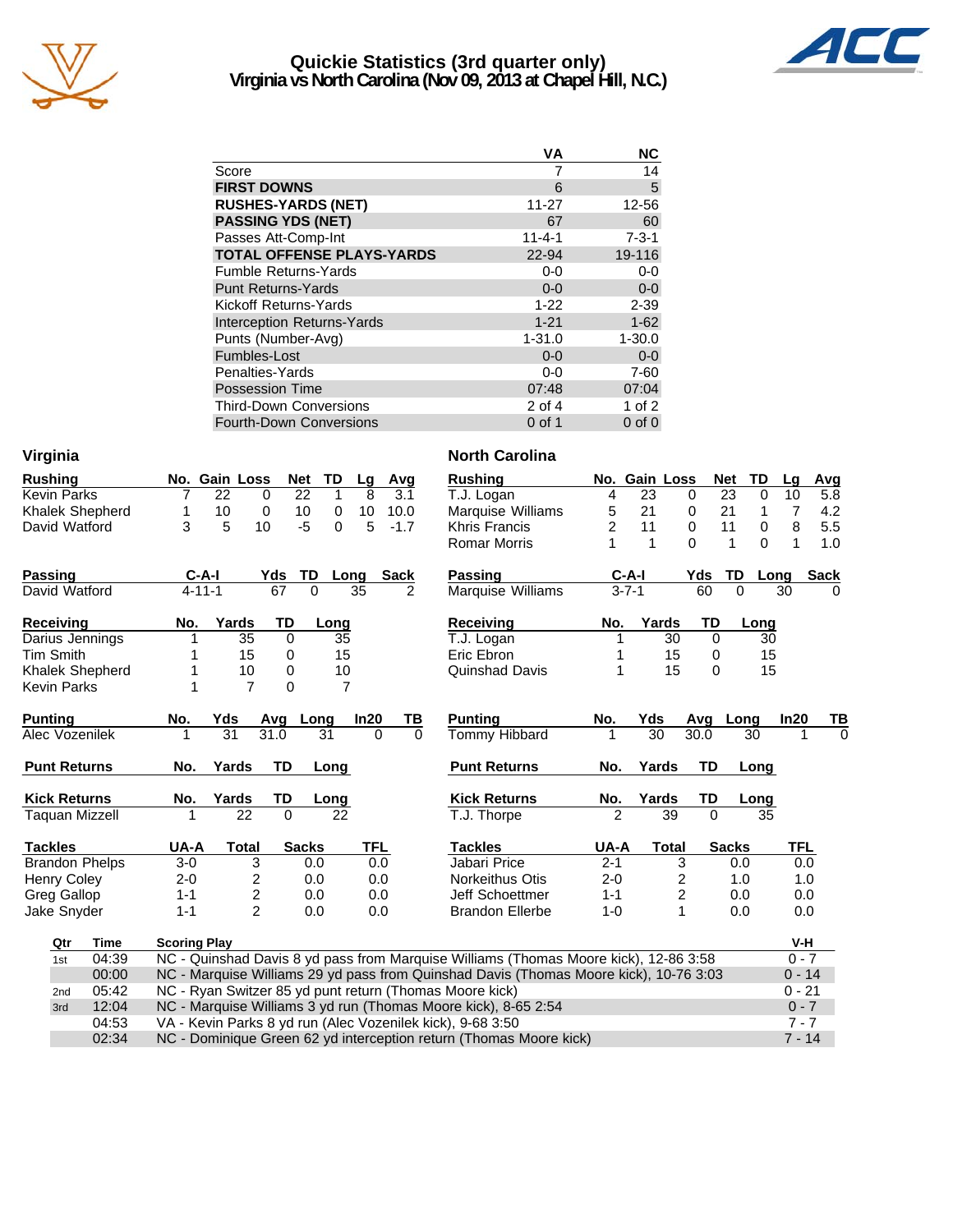

**Play-by-Play Summary (4th quarter)**



**Virginia vs North Carolina (Nov 09, 2013 at Chapel Hill, N.C.)**

| 2-19 NC 33<br>2-19 NC 33<br>3-19 NC 33      | Start of 4th quarter, clock 15:00.<br>Williams, M slant pass incomplete to Ebron, E, QB hurry by Snyder, J.<br>Williams, M deep pass incomplete to Platt, N.                        |                 |
|---------------------------------------------|-------------------------------------------------------------------------------------------------------------------------------------------------------------------------------------|-----------------|
| 4-19 NC 33                                  | Hibbard, T punt 47 yards to the VA20, fair catch by Smith, T.<br>4 plays, minus 9 yards, 1:12                                                                                       |                 |
| VIRGINIA drive start at 14:44.              |                                                                                                                                                                                     |                 |
| 1-10 VA 20<br>VA 24<br>2-6                  | Watford, D pass complete to Wingo-Reeves, C for 4 yards to the VA24 (Simmons, M).<br>Watford, D screen pass incomplete to Mizzell, T.                                               |                 |
| $3-6$<br><b>VA 24</b>                       | Watford, D sideline pass intercepted by Boston, T at the VA35, Boston, T return -2 yards<br>to the VA37, out-of-bounds (Jennings, D;Swanson, Z), PENALTY VA personal foul (Swanson, |                 |
|                                             | Z) 15 yards to the VA22, 1st and 10, NC ball on VA22.                                                                                                                               |                 |
| <b>NORTH CAROLINA drive start at 13:49.</b> | 3 plays, 4 yards, 0.55                                                                                                                                                              |                 |
| 1-10 VA 22                                  | Francis, K rush left for 17 yards to the VA5, 1ST DOWN NC (Phelps, B).                                                                                                              | R <sub>18</sub> |
| $1-G$<br>VA 05                              | Francis, K rush for no gain to the VA5 (Snyder, J).                                                                                                                                 |                 |
| 2-G<br>VA 05                                | Williams, M pass incomplete to Howard, B (Hoskey, D).                                                                                                                               |                 |
| $3-G$<br>VA 05                              | Williams, M middle pass incomplete to Francis, K, QB hurry by Harold, E, PENALTY NC                                                                                                 |                 |
|                                             | holding (Hurst, J) 10 yards to the VA15, NO PLAY.                                                                                                                                   |                 |
| $3-G$<br>VA 15                              | Williams, M screen pass complete to Francis, K for 15 yards to the VA0, TOUCHDOWN, clock                                                                                            |                 |
|                                             | 12:50.                                                                                                                                                                              |                 |
| 1-G<br>VA 03                                | Moore, T kick attempt good.<br>North Carolina 42, Virginia 7                                                                                                                        |                 |
|                                             | 4 plays, 22 yards, 1:08                                                                                                                                                             |                 |
|                                             | Moore, T kickoff 63 yards to the VA2, Mizzell, T return 48 yards to the 50 yardline,                                                                                                |                 |
|                                             | out-of-bounds (Jiles, T; Washington, D).                                                                                                                                            |                 |
| VIRGINIA drive start at 12:41.              |                                                                                                                                                                                     |                 |
| 1-10 VA 50                                  | Lambert, G at QB for Virginia.                                                                                                                                                      |                 |
| 1-10 VA 50                                  | Parks, K rush left for 15 yards to the NC35, 1ST DOWN VA, out-of-bounds (Jiles, T).                                                                                                 | R <sub>14</sub> |
| 1-10 NC 35                                  | Lambert, G sideline pass complete to Johnson, K for 9 yards to the NC26 (Bart, M).                                                                                                  |                 |
| <b>NC 26</b><br>2-1                         | Parks, K rush up middle for 3 yards to the NC23, 1ST DOWN VA (Brown, D;Thomason, J).                                                                                                | R <sub>15</sub> |
| 1-10 NC 23                                  | Lambert, G sideline pass complete to Johnson, K for 23 yards to the NC0, 1ST DOWN VA,                                                                                               | P <sub>16</sub> |
| <b>NC 03</b>                                | TOUCHDOWN, clock 11:38.<br>Vozenilek, A kick attempt good.                                                                                                                          |                 |
| 1-G                                         | North Carolina 42, Virginia 14                                                                                                                                                      |                 |
|                                             | 4 plays, 50 yards, 1:11                                                                                                                                                             |                 |
|                                             | Sims, D kickoff 61 yards to the NC4, Thorpe, T return 36 yards to the NC40 (Gooch, M).                                                                                              |                 |
| <b>NORTH CAROLINA drive start at 11:30.</b> |                                                                                                                                                                                     |                 |
| 1-10 NC 40                                  | Logan, T rush left for 7 yards to the NC47 (Coley, H; Moore, M).                                                                                                                    |                 |
| <b>NC 47</b><br>$2 - 3$                     | Morris, R rush left for 41 yards to the VA12, 1ST DOWN NC, out-of-bounds (Phelps, B).                                                                                               | R <sub>19</sub> |
| 1-10 VA 12                                  | Williams, M sacked for loss of 9 yards to the VA21 (Romero, D), PENALTY NC intentional                                                                                              |                 |
|                                             | grounding (Williams, M) 0 yards to the VA21.                                                                                                                                        |                 |
| 2-19 VA 21                                  | Williams, M pass complete to Francis, K for 7 yards to the VA14, out-of-bounds (Romero,                                                                                             |                 |
|                                             | D).                                                                                                                                                                                 |                 |
| 3-12 VA 14<br><b>VA 07</b>                  | Williams, M rush right for 7 yards to the VA7, out-of-bounds (Hoskey, D).                                                                                                           |                 |
| 4-5                                         | Moore, T field goal attempt from 24 GOOD, clock 10:11.<br>North Carolina 45, Virginia 14                                                                                            |                 |
|                                             | 6 plays, 53 yards, 1:19                                                                                                                                                             |                 |
|                                             | Moore, T kickoff 65 yards to the VA0, touchback.                                                                                                                                    |                 |
| VIRGINIA drive start at 10:11.              |                                                                                                                                                                                     |                 |
| 1-10 VA 25                                  | Lambert, G rush for loss of 2 yards to the VA23, fumble by Lambert, G recovered by VA                                                                                               |                 |
|                                             | Lambert, G at VA23.                                                                                                                                                                 |                 |
| Lambert never controlled the snap.          |                                                                                                                                                                                     |                 |
| 2-12 VA 23                                  | Lambert, G middle pass incomplete to McGee, J (Schoettmer, J).                                                                                                                      |                 |
| 3-12 VA 23                                  | Lambert, G sideline pass incomplete to Johnson, K (Price, J).                                                                                                                       |                 |
| 4-12 VA 23                                  | Vozenilek, A punt 45 yards to the NC32, Switzer, R return 13 yards to the NC45,                                                                                                     |                 |
|                                             | out-of-bounds.<br>3 plays, minus 2 yards, 0:51                                                                                                                                      |                 |
| <b>NORTH CAROLINA drive start at 09:20.</b> |                                                                                                                                                                                     |                 |
| 1-10 NC 45                                  | Coker, K at QB for North Carolina.                                                                                                                                                  |                 |
| 1-10 NC 45                                  | Francis, K rush up middle for 4 yards to the NC49 (Moore, M;Bradshaw, Z).                                                                                                           |                 |
| <b>NC 49</b><br>2-6                         | Coker, K rush right for 5 yards to the VA46 (Hoskey, D), PENALTY NC illegal formation 7                                                                                             |                 |
|                                             | yards to the NC42, NO PLAY.                                                                                                                                                         |                 |
|                                             | 7 yard penalty based on official's spot of the ball.                                                                                                                                |                 |
| 2-13 NC 42                                  | Coker, K rush for loss of 1 yard to the NC41 (Bradshaw, Z).                                                                                                                         |                 |
| 3-14 NC 41                                  | Coker, K rush left for 1 yard to the NC42 (Harris, T; Moore, M).                                                                                                                    |                 |
| 4-13 NC 42                                  | Mangili, J punt 39 yards to the VA19, fair catch by Smith, T.                                                                                                                       |                 |
| VIRGINIA drive start at 07:10.              | 3 plays, minus 3 yards, 2:10                                                                                                                                                        |                 |
| 1-10 VA 19                                  | Parks, K rush up middle for 1 yard to the VA20 (Rashad, S; Staub, N).                                                                                                               |                 |
|                                             |                                                                                                                                                                                     |                 |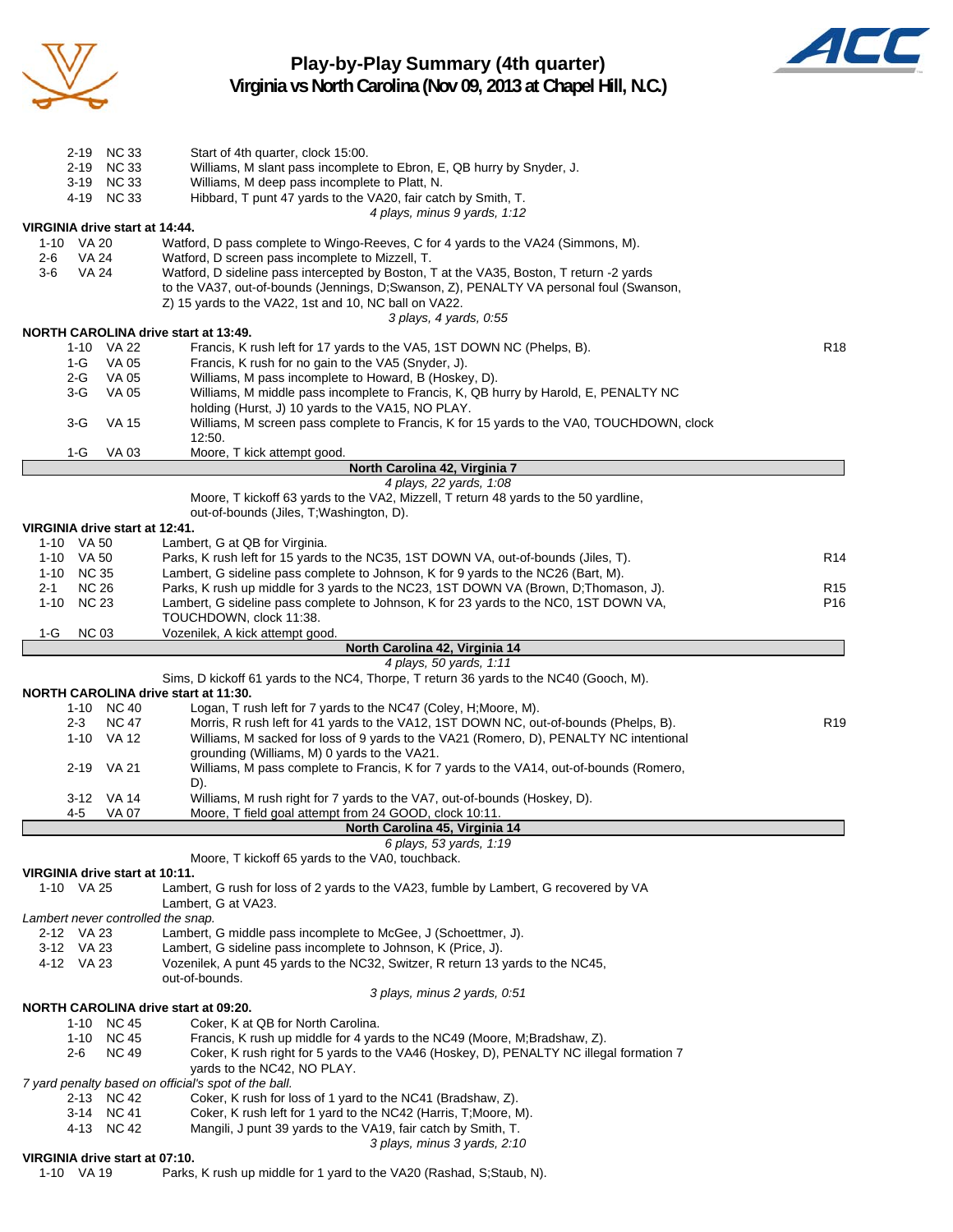

# **Play-by-Play Summary (4th quarter)**



**Virginia vs North Carolina (Nov 09, 2013 at Chapel Hill, N.C.)**

|          |              |                                | FINAL SCORE: North Carolina 45, Virginia 14                                                                                              |                 |
|----------|--------------|--------------------------------|------------------------------------------------------------------------------------------------------------------------------------------|-----------------|
|          |              |                                | End of game, clock 00:00.                                                                                                                |                 |
|          |              |                                | NORTH CAROLINA drive start at 00:00.                                                                                                     |                 |
|          |              |                                | 6 plays, 21 yards, 1:09                                                                                                                  |                 |
| $4 - 1$  | <b>VA 44</b> |                                | Lambert, G screen pass incomplete to Mizzell, T.                                                                                         |                 |
| $3 - 1$  | VA 44        |                                | Lambert, G sideline pass incomplete to Terrell, D.                                                                                       |                 |
| $2 - 1$  | <b>VA 44</b> |                                | Lambert, G middle pass complete to Burns, R for no gain to the VA44 (Lawrence, D).                                                       |                 |
| $2 - 1$  | VA 44        |                                | Timeout Virginia, clock 00:31.                                                                                                           |                 |
|          | 1-10 VA 35   |                                | Lambert, G middle pass complete to Mizzell, T for 9 yards to the VA44 (Staub, N).                                                        |                 |
|          |              |                                | (Shankle, T).                                                                                                                            |                 |
| $2 - 2$  | <b>VA 31</b> |                                | Lambert, G middle pass complete to Mizzell, T for 4 yards to the VA35, 1ST DOWN VA                                                       | P <sub>19</sub> |
|          | 1-10 VA 23   |                                | Lambert, G middle pass complete to Mizzell, T for 8 yards to the VA31 (Shankle, T).                                                      |                 |
|          |              | VIRGINIA drive start at 01:09. |                                                                                                                                          |                 |
|          |              |                                | 3 plays, 9 yards, 2:01                                                                                                                   |                 |
|          | $4 - 1$      | <b>NC 33</b>                   | Mangili, J punt 44 yards to the VA23, fair catch by Smith, T.                                                                            |                 |
|          | $3-2$        | <b>NC 32</b>                   | Brunson, C rush right for 1 yard to the NC33 (Bradshaw, Z).                                                                              |                 |
|          | $3 - 7$      | <b>NC 27</b>                   | PENALTY VA offside (Moore, M) 5 yards to the NC32.                                                                                       |                 |
|          | $2 - 7$      | <b>NC 27</b>                   | Washington, D rush left for no gain to the NC27 (Lawe, S).                                                                               |                 |
|          |              | 1-10 NC 24                     | Brunson, C rush for 3 yards to the NC27 (Gallop, G).                                                                                     |                 |
|          |              |                                | <b>NORTH CAROLINA drive start at 03:10.</b>                                                                                              |                 |
|          |              |                                | 9 plays, 25 yards, 4:00                                                                                                                  |                 |
|          | 4-19 VA 44   |                                | Vozenilek, A punt 32 yards to the NC24, fair catch by Switzer, R.                                                                        |                 |
| $3 - 10$ | <b>NC 47</b> |                                | Lambert, G sacked for loss of 9 yards to the VA44 (Otis, N).                                                                             |                 |
| $2 - 10$ | <b>NC 47</b> |                                | Lambert, G slant pass incomplete to Johnson, K.                                                                                          |                 |
| $1 - 10$ | <b>NC 47</b> |                                | Shepherd, K rush right for no gain to the NC47 (Jackson, K).                                                                             |                 |
| $3-2$    | <b>VA 48</b> |                                | Lambert, G pass complete to Terrell, D for 5 yards to the NC47, 1ST DOWN VA (Lawrence, D).                                               | P <sub>18</sub> |
| $2 - 9$  | <b>VA 41</b> |                                | Lambert, G rush up middle for 7 yards to the VA48 (Jiles, T).                                                                            |                 |
| $1 - 10$ | <b>VA 40</b> |                                | Mizzell, T rush up middle for 1 yard to the VA41 (Dixon, A; Mastromatteo, D).                                                            |                 |
| $3-6$    | <b>VA 23</b> |                                | Lambert, G pass complete to Gooch, M for 17 yards to the VA40, 1ST DOWN VA (Boston, T).                                                  | P <sub>17</sub> |
| $2 - 9$  |              |                                | Mizzell, T rush left for 3 yards to the VA23, fumble forced by Gnonkonde, J, fumble by<br>Mizzell, T recovered by VA Mizzell, T at VA23. |                 |
|          | <b>VA 20</b> |                                |                                                                                                                                          |                 |

|                        |              | Time  |  | 1st Downs |     | Conversions |          |                   |                  |
|------------------------|--------------|-------|--|-----------|-----|-------------|----------|-------------------|------------------|
| <b>Quarter Summary</b> | <b>Score</b> | Poss  |  |           | 3rd | 4th         | Rushing  | Passinɑ           | <b>Penalties</b> |
| Virginia               |              | 08:06 |  |           | 2-6 | O-1         | $9 - 19$ | $9 - 16 - 1 - 79$ | $2 - 20$         |
| North Carolina         | 10           | 06:54 |  |           | 1-5 | $0 - 0$     | 12-71    | $2 - 5 - 0 - 22$  | -3-17            |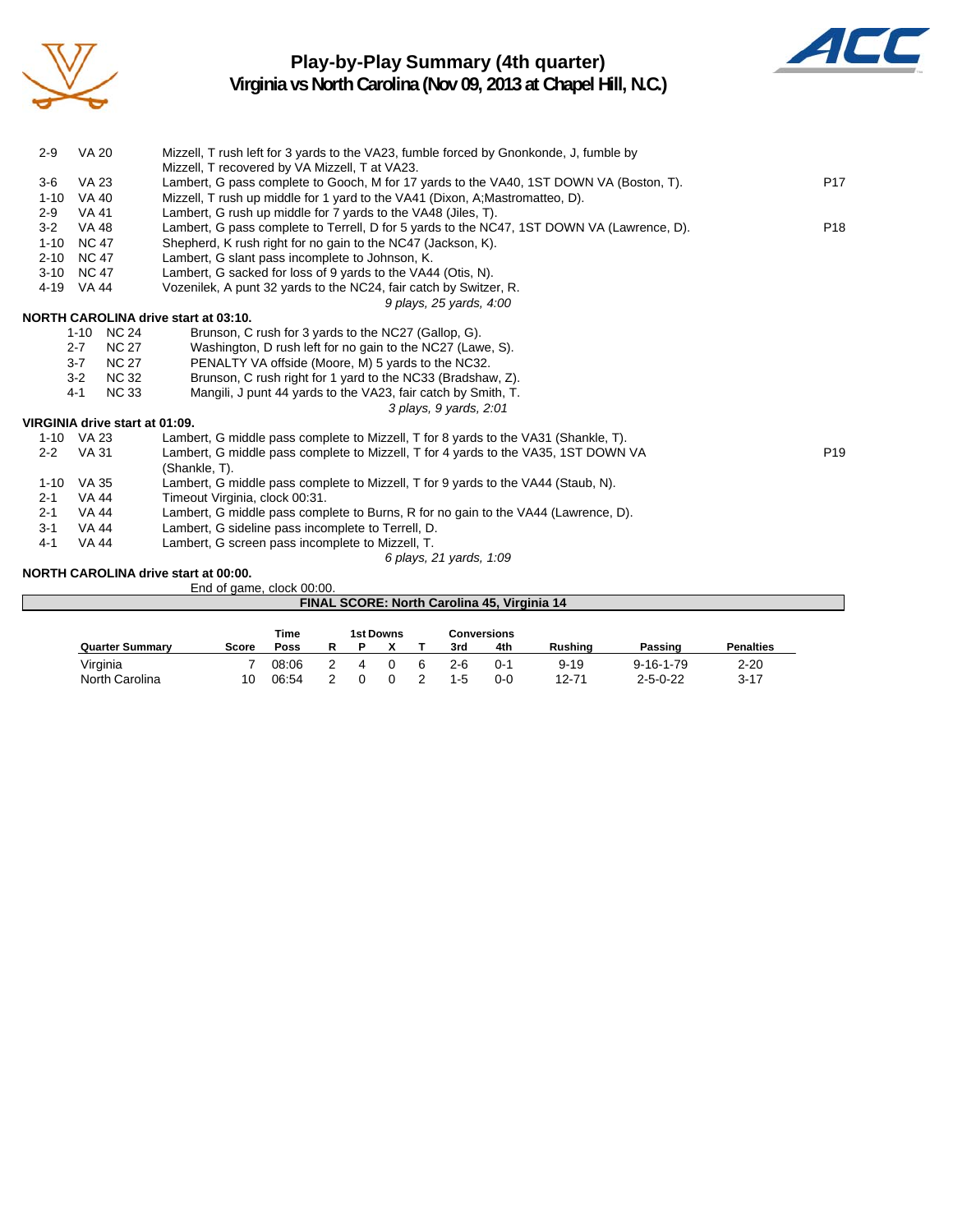

#### **Quickie Statistics (4th quarter only) Virginia vs North Carolina (Nov 09, 2013 at Chapel Hill, N.C.)**



| VА           | <b>NC</b>   |
|--------------|-------------|
|              | 10          |
| 6            | 2           |
| $9 - 19$     | $12 - 71$   |
| 79           | 22          |
| $16 - 9 - 1$ | $5 - 2 - 0$ |
| 25-98        | 17-93       |
| $0 - 0$      | $0 - 0$     |
| $0 - 0$      | $1 - 13$    |
| $1 - 48$     | $1 - 36$    |
| $0 - 0$      | $1 - 2$     |
| $2 - 38.5$   | $3 - 43.3$  |
| $2 - 0$      | $0-0$       |
| $2 - 20$     | $3 - 17$    |
| 08:06        | 06:54       |
| $2$ of 6     | 1 of 5      |
| $0$ of 1     | $0$ of $0$  |
|              |             |

| Virginia              |                     |                         |             |                            |            |             | <b>North Carolina</b>                                                                 |                |                |                  |                               |                |             |
|-----------------------|---------------------|-------------------------|-------------|----------------------------|------------|-------------|---------------------------------------------------------------------------------------|----------------|----------------|------------------|-------------------------------|----------------|-------------|
| <b>Rushing</b>        |                     | No. Gain Loss           |             | <b>Net</b><br>TD           | Lg         | Avg         | <b>Rushing</b>                                                                        |                | No. Gain Loss  |                  | <b>Net</b><br>TD              | Lg             | Avg         |
| <b>Kevin Parks</b>    | 3                   | 19<br>0                 |             | 0<br>19                    | 15         | 6.3         | <b>Romar Morris</b>                                                                   | 1              | 41             | 0                | 41<br>0                       | 41             | 41.0        |
| <b>Taquan Mizzell</b> | 2                   | 4<br>0                  |             | 4<br>0                     | 3          | 2.0         | <b>Khris Francis</b>                                                                  | 3              | 21             | 0                | 21<br>0                       | 17             | 7.0         |
| Khalek Shepherd       | 1                   | 0<br>0                  |             | $\mathbf 0$<br>$\mathbf 0$ | 0          | 0.0         | T.J. Logan                                                                            | 1              | $\overline{7}$ | 0                | $\overline{7}$<br>$\mathbf 0$ | $\overline{7}$ | 7.0         |
| Greyson Lambert       | 3                   | $\overline{7}$<br>11    |             | $-4$<br>$\Omega$           | 7          | $-1.3$      | <b>Charles Brunson</b>                                                                | $\overline{2}$ | 4              | 0                | 4<br>0                        | 3              | 2.0         |
| <b>Passing</b>        | $C-A-I$             |                         | Yds         | TD<br>Long                 |            | <b>Sack</b> | Passing                                                                               | $C-A-I$        |                | Yds              | TD                            | Long           | <b>Sack</b> |
| Greyson Lambert       | $8 - 13 - 0$        |                         | 75          | 1                          | 23         | 1           | <b>Marquise Williams</b>                                                              | $2 - 5 - 0$    |                | 22               | 1                             | 15             |             |
| David Watford         | $1 - 3 - 1$         |                         | 4           | 0                          | 4          | 0           |                                                                                       |                |                |                  |                               |                |             |
| <b>Receiving</b>      | No.                 | Yards                   | TD          | Long                       |            |             | <b>Receiving</b>                                                                      | No.            | Yards          | TD               | Long                          |                |             |
| <b>Taquan Mizzell</b> | 3                   | 21                      | 0           | 9                          |            |             | <b>Khris Francis</b>                                                                  |                | 22             |                  | 15                            |                |             |
| Keeon Johnson         | 2                   | 32                      | 1           | 23                         |            |             |                                                                                       |                |                |                  |                               |                |             |
| Miles Gooch           | 1                   | 17                      | 0           | 17                         |            |             |                                                                                       |                |                |                  |                               |                |             |
| Dominique Terrell     | 1                   | 5                       | $\mathbf 0$ | 5                          |            |             |                                                                                       |                |                |                  |                               |                |             |
| <b>Punting</b>        | No.                 | Yds                     | Avg         | Long                       | In20       | ΤВ          | <b>Punting</b>                                                                        | No.            | Yds            | Avg              | Long                          | In20           | TB          |
| Alec Vozenilek        | $\overline{2}$      | 77                      | 38.5        | 45                         | 0          | $\Omega$    | Joey Mangili                                                                          | 2              | 83             | 41.5             | 44                            | 1              | 0           |
|                       |                     |                         |             |                            |            |             | <b>Tommy Hibbard</b>                                                                  | 1              | 47             | 47.0             | 47                            | $\mathbf 0$    | 0           |
| <b>Punt Returns</b>   | No.                 | Yards                   | TD          | Long                       |            |             | <b>Punt Returns</b>                                                                   | No.            | Yards          | TD               | Long                          |                |             |
|                       |                     |                         |             |                            |            |             | <b>Ryan Switzer</b>                                                                   |                | 13             | $\Omega$         | 13                            |                |             |
| <b>Kick Returns</b>   | No.                 | Yards                   | TD          | Long                       |            |             | <b>Kick Returns</b>                                                                   | No.            | Yards          | TD               | Long                          |                |             |
| <b>Taquan Mizzell</b> |                     | 48                      | $\Omega$    | 48                         |            |             | T.J. Thorpe                                                                           |                | 36             | $\Omega$         | 36                            |                |             |
| <b>Tackles</b>        | UA-A                | <b>Total</b>            |             | <b>Sacks</b>               | <b>TFL</b> |             | <b>Tackles</b>                                                                        | UA-A           | <b>Total</b>   |                  | <b>Sacks</b>                  | <b>TFL</b>     |             |
| Zach Bradshaw         | $2 - 1$             | 3                       |             | 0.0                        | 1.0        |             | T.J. Jiles                                                                            | $2 - 1$        |                | 3                | 0.0                           | 0.0            |             |
| Mike Moore            | $0 - 3$             | 3                       |             | 0.0                        | 0.0        |             | <b>Terry Shankle</b>                                                                  | $2 - 0$        |                | 2                | 0.0                           | 0.0            |             |
| Daquan Romero         | $2 - 0$             | $\overline{\mathbf{c}}$ |             | 1.0                        | 1.0        |             | Desmond Lawrence                                                                      | $2 - 0$        |                | $\boldsymbol{2}$ | 0.0                           | 0.0            |             |
| <b>Brandon Phelps</b> | $2 - 0$             | $\overline{2}$          |             | 0.0                        | 0.0        |             | Nathan Staub                                                                          | $1 - 1$        |                | $\overline{2}$   | 0.0                           | 0.0            |             |
| Time<br>Qtr           | <b>Scoring Play</b> |                         |             |                            |            |             |                                                                                       |                |                |                  |                               | V-H            |             |
| 04:39<br>1st          |                     |                         |             |                            |            |             | NC - Quinshad Davis 8 yd pass from Marquise Williams (Thomas Moore kick), 12-86 3:58  |                |                |                  |                               | $0 - 7$        |             |
| 00:00                 |                     |                         |             |                            |            |             | NC - Marquise Williams 29 yd pass from Quinshad Davis (Thomas Moore kick), 10-76 3:03 |                |                |                  |                               | $0 - 14$       |             |
| 05:42<br>2nd          |                     |                         |             |                            |            |             | NC - Ryan Switzer 85 yd punt return (Thomas Moore kick)                               |                |                |                  |                               | $0 - 21$       |             |
| 12:04<br>3rd          |                     |                         |             |                            |            |             | NC - Marquise Williams 3 yd run (Thomas Moore kick), 8-65 2:54                        |                |                |                  |                               | $0 - 28$       |             |
| 04:53                 |                     |                         |             |                            |            |             | VA - Kevin Parks 8 yd run (Alec Vozenilek kick), 9-68 3:50                            |                |                |                  |                               | $7 - 28$       |             |
| 02:34                 |                     |                         |             |                            |            |             | NC - Dominique Green 62 yd interception return (Thomas Moore kick)                    |                |                |                  |                               | $7 - 35$       |             |
| 12:50<br>4th          |                     |                         |             |                            |            |             | NC - Khris Francis 15 yd pass from Marquise Williams (Thomas Moore kick), 4-22 1:08   |                |                |                  |                               | $0 - 7$        |             |

11:38 VA - Keeon Johnson 23 yd pass from Greyson Lambert (Alec Vozenilek kick), 4-50 1:11 7 - 7 10:11 NC - Thomas Moore 24 yd field goal, 6-53 1:19 7 - 10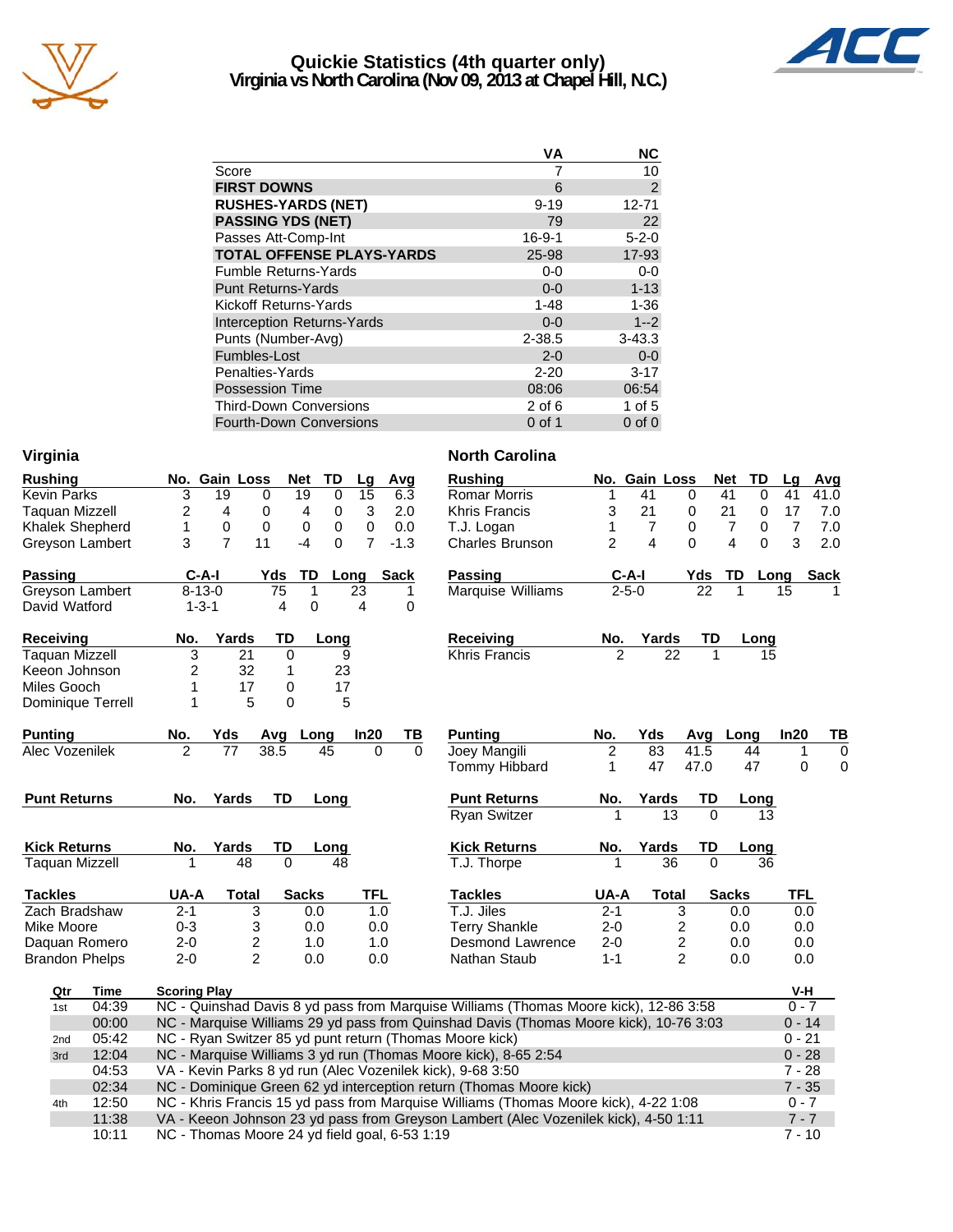

#### **Scoring Summary (Final) Virginia Football 2013 Virginia vs Miami (Nov 23, 2013 at Miami Gardens, Fla.)**



Virginia (2-9,0-7) vs. Miami (8-3,4-3) Date: Nov 23, 2013 • Site: Miami Gardens, Fla. • Stadium: Sun Life Stadium Attendance: 44732

| <b>Score by Quarters</b> |   | ∙ |   | <b>Total</b> |
|--------------------------|---|---|---|--------------|
| 'Virginia                |   | ັ | N | ንድ<br>ΖU     |
| Miami                    | 4 |   | Δ | 45           |

|     | Qtr Time  | <b>Scoring Play</b>                                                                | V-H       |
|-----|-----------|------------------------------------------------------------------------------------|-----------|
| 1st | 14:54     | UM - Tracy Howard 19 yd interception return (Matt Goudis kick)                     | $0 - 7$   |
|     | 06:05     | VA - Alec Vozenilek 33 yd field goal, 7-15 2:48                                    | $3 - 7$   |
|     | 05:25     | UM - Stacy Coley 62 yd pass from Stephen Morris (Matt Goudis kick), 4-75 0:40      | $3 - 14$  |
|     | 01:51     | VA - Kevin Parks 24 yd run (Alec Vozenilek kick), 8-75 3:34                        | $10 - 14$ |
|     |           | 2nd 08:46 VA - Alec Vozenilek 25 yd field goal, 11-74 4:31                         | $13 - 14$ |
|     | 00:17     | UM - D. Crawford 1 yd run (Matt Goudis kick), 3-3 0:49                             | $13 - 21$ |
|     | 3rd 11:12 | UM - Matt Goudis 33 yd field goal, 9-64 3:48                                       | $13 - 24$ |
|     | 00:25     | UM - Allen Hurns 26 yd pass from Stephen Morris (Matt Goudis kick), 4-59 2:27      | $13 - 31$ |
|     | 4th 12:51 | VA - Taquan Mizzell 10 yd pass from David Watford (Alec Vozenilek kick), 6-75 2:34 | $20 - 31$ |
|     | 07:21     | UM - D. Crawford 5 yd run (Matt Goudis kick), 2-16 0:40                            | $20 - 38$ |
|     | 05:10     | UM - David Gilbert 72 yd fumble recovery (Matt Goudis kick)                        | $20 - 45$ |
|     | 02:02     | VA - Taquan Mizzell 7 yd run (Alec Vozenilek kick blockd), 9-75 3:08               | $26 - 45$ |

Kickoff time: 12:01pm • End of Game: 3:36 pm • Total elapsed time: 3:35 Officials: Referee: Jeff Heaser; Umpire: Michael Wooten; Linesman: Joseph Griesser; Line judge: Richard Misner; Back judge: Paul Vargo; Field judge: Mike Cullin; Side judge: Michael Triana; Temperature: 77 deg. • Wind: E 14mph • Weather: Light Rain 79%rh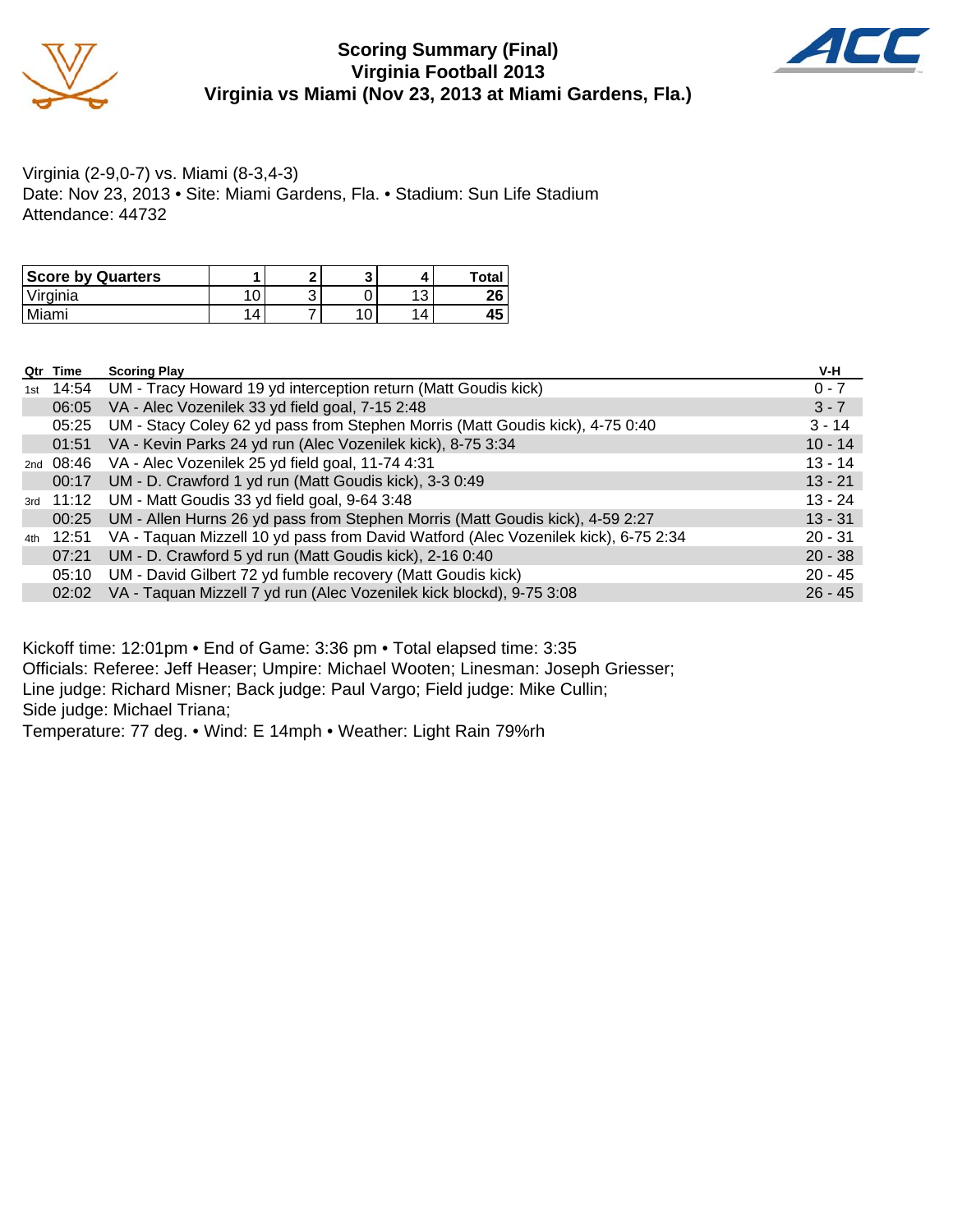

#### **Team Statistics (Final) Virginia Football 2013 Virginia vs Miami (Nov 23, 2013 at Miami Gardens, Fla.)**

|                                | VA             | UM             |
|--------------------------------|----------------|----------------|
| <b>FIRST DOWNS</b>             | 28             | 11             |
| Rushing                        | 10             | 5              |
| Passing                        | 15             | 5              |
| Penalty                        | 3              | $\mathbf{1}$   |
| <b>NET YARDS RUSHING</b>       | 243            | 90             |
| <b>Rushing Attempts</b>        | 46             | 25             |
| Average Per Rush               | 5.3            | 3.6            |
| <b>Rushing Touchdowns</b>      | $\overline{2}$ | $\overline{2}$ |
| <b>Yards Gained Rushing</b>    | 262            | 106            |
| <b>Yards Lost Rushing</b>      | 19             | 16             |
| <b>NET YARDS PASSING</b>       | 240            | 214            |
| Completions-Attempts-Int       | $23 - 45 - 3$  | $13 - 27 - 1$  |
| Average Per Attempt            | 5.3            | 7.9            |
| Average Per Completion         | 10.4           | 16.5           |
| Passing Touchdowns             | 1              | 2              |
| <b>TOTAL OFFENSE YARDS</b>     | 483            | 304            |
| Total offense plays            | 91             | 52             |
| Average Gain Per Play          | 5.3            | 5.8            |
| Fumbles: Number-Lost           | $1 - 1$        | $2 - 1$        |
| Penalties: Number-Yards        | $10 - 61$      | $7 - 70$       |
| <b>PUNTS-YARDS</b>             | $6 - 251$      | 7-344          |
| Average Yards Per Punt         | 41.8           | 49.1           |
| Net Yards Per Punt             | 35.2           | 43.6           |
| Inside 20                      | 0              | 5              |
| 50+ Yards                      | 0              | 3              |
| <b>Touchbacks</b>              | 2              | 0              |
| Fair catch                     | 1              | $\overline{2}$ |
| <b>KICKOFFS-YARDS</b>          | $5 - 311$      | $8 - 515$      |
| Average Yards Per Kickoff      | 62.2           | 64.4           |
| Net Yards Per Kickoff          | 40.2           | 40.5           |
| <b>Touchbacks</b>              | $\overline{2}$ | 6              |
| Punt returns: Number-Yards-TD  | $4 - 39 - 0$   | $0 - 0 - 0$    |
| Average Per Return             | 9.8            | 0.0            |
| Kickoff returns: Number-Yds-TD | $2 - 41 - 0$   | $3 - 60 - 0$   |
| Average Per Return             | 20.5           | 20.0           |
| Interceptions: Number-Yds-TD   | $1 - 11 - 0$   | $3 - 114 - 1$  |
| Fumble Returns: Number-Yds-TD  | 0-0-0          | 1-72-1         |
| Miscellaneous Yards            | 0              | 0              |
| <b>Possession Time</b>         | 37:49          | 22:11          |
| 1st Quarter                    | 10:44          | 4:16           |
| 2nd Quarter                    | 9:49           | 5:11           |
| 3rd Quarter                    | 5:10           | 9:50           |
| 4th Quarter                    | 12:06          | 2:54           |
| <b>Third-Down Conversions</b>  | 11 of 20       | 5 of 14        |
| <b>Fourth-Down Conversions</b> | $0$ of $0$     | $0$ of $0$     |
| Red-Zone Scores-Chances        | $4-6$          | $4 - 4$        |
| Touchdowns                     | $2 - 6$        | $3 - 4$        |
| Field goals                    | $2 - 6$        | $1 - 4$        |
| Sacks By: Number-Yards         | $1 - 5$        | $1 - 10$       |
| <b>PAT Kicks</b>               | $2 - 3$        | $6-6$          |
| <b>Field Goals</b>             | $2 - 2$        | $1 - 1$        |
| Points off turnovers           | 0              | 28             |
|                                |                |                |

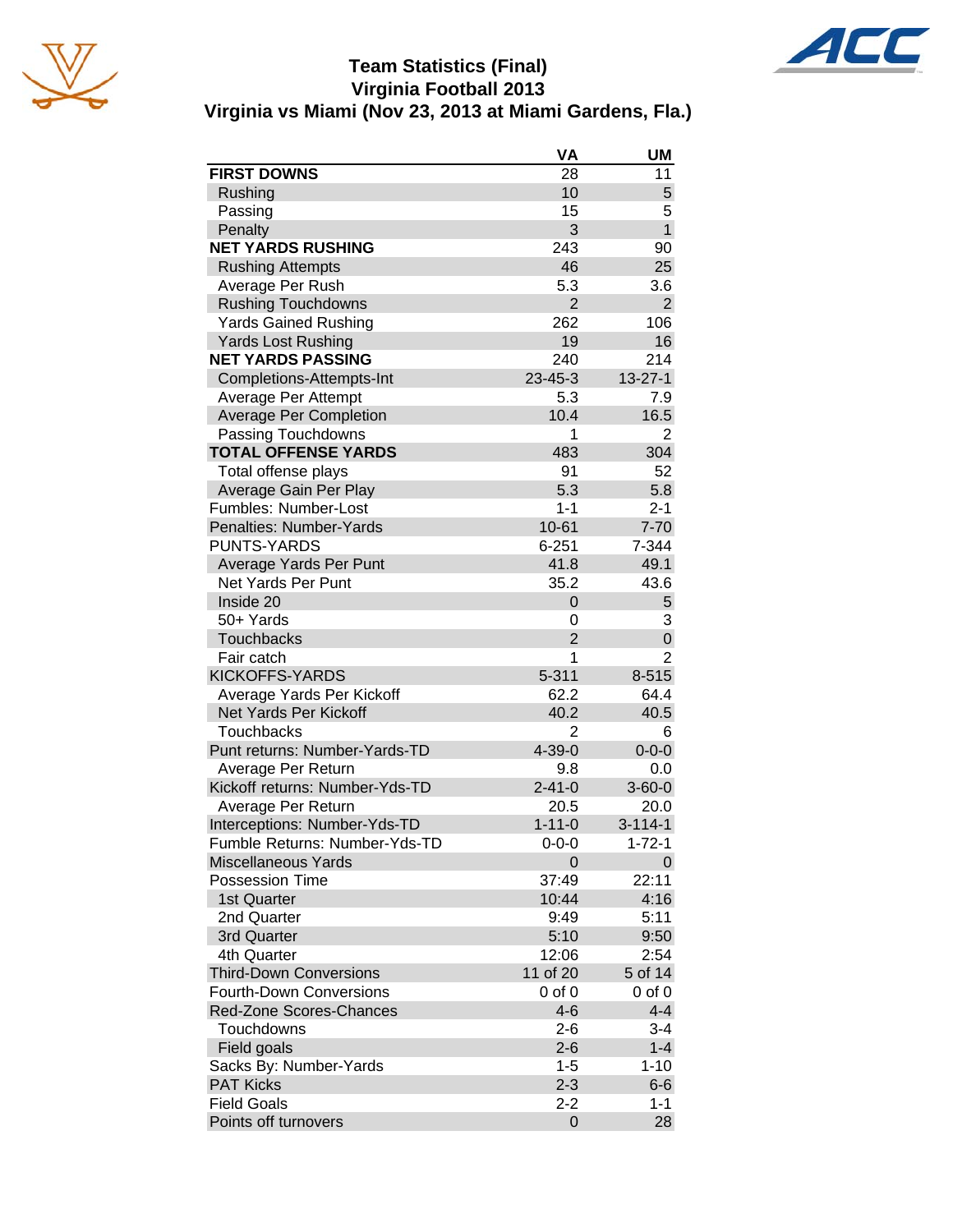

#### **Individual Statistics (Final) Virginia Football 2013 Virginia vs Miami (Nov 23, 2013 at Miami Gardens, Fla.)**

#### **Virginia** Miami

| <b>Rushing</b>         |    | No. Gain Loss |    | <b>Net</b> | TD | Lq | Avg     |
|------------------------|----|---------------|----|------------|----|----|---------|
| <b>Kevin Parks</b>     | 26 | 130           | 0  | 130        |    | 24 | 5.0     |
| David Watford          | 9  | 46            | 0  | 46         | 0  | 18 | 5.1     |
| <b>Khalek Shepherd</b> | 4  | 37            | 0  | 37         | 0  | 29 | 9.2     |
| <b>Taguan Mizzell</b>  | 4  | 33            | 0  | 33         | 1  | 13 | 8.2     |
| Darius Jennings        |    | 16            | 0  | 16         | 0  | 16 | 16.0    |
| <b>TEAM</b>            | 1  | 0             | 1  | -1         | 0  | 0  | $-1.0$  |
| Greyson Lambert        |    | ი             | 18 | -18        | 0  | 0  | $-18.0$ |
| <b>Totals</b>          | 46 | 262           | 19 | 243        | 2  | 29 | 5.3     |

| <b>Passing</b>  | C-A-I         | Yds | TD | Lona | Sack |
|-----------------|---------------|-----|----|------|------|
| David Watford   | $10 - 25 - 3$ | 106 |    | 35   |      |
| Greyson Lambert | $13 - 19 - 0$ | 134 |    | 18   | 1    |
| TEAM            | $0 - 1 - 0$   |     |    |      |      |
| Totals          | $23 - 45 - 3$ | 240 |    | 35   |      |

| Receiving             | No. | Yards | TD | Long |
|-----------------------|-----|-------|----|------|
| <b>Taquan Mizzell</b> | 6   | 45    | 1  | 12   |
| <b>Kyle Dockins</b>   | 4   | 48    | 0  | 18   |
| Jake McGee            | 3   | 25    | 0  | 17   |
| Darius Jennings       | 3   | 18    | 0  | 11   |
| Keeon Johnson         | 2   | 51    | 0  | 35   |
| <b>Tim Smith</b>      | 2   | 24    | 0  | 16   |
| Zachary Swanson       | 2   | 23    | 0  | 12   |
| <b>Kevin Parks</b>    |     | 6     | ი  | 6    |
| Totals                | 23  | 240   |    | 35   |

| <b>Punting</b> |     |        | Yds Avg Long In20 |  |
|----------------|-----|--------|-------------------|--|
| Alec Vozenilek | 251 | - 41.8 | 44                |  |
| Totals         | 251 | 41.8   |                   |  |

|                       |   | Punt         |    |   | <b>Kickoff</b> |     | Intercept    |    |
|-----------------------|---|--------------|----|---|----------------|-----|--------------|----|
| <b>Returns</b>        |   | No Yds       |    |   | $Lg$ No Yds    |     | Lg $N$ o Yds | La |
| <b>Tim Smith</b>      |   | 39           | 45 |   |                |     |              |    |
| Darius Jennings       | 0 | 0            |    | 2 |                | 261 |              |    |
| <b>Anthony Harris</b> | 0 | $\mathbf{0}$ | 0  | 0 |                |     |              |    |
| Totals                |   | 39           | 45 | っ |                | 261 |              |    |

| <b>Field goals</b> | Qtr | Time  | <b>Dist</b> |      | <b>Result</b> |              |
|--------------------|-----|-------|-------------|------|---------------|--------------|
| Alec Vozenilek     | 1st | 06:05 | 33 yards    |      | Good          |              |
| Alec Vozenilek     | 2nd | 08:46 | 25 yards    |      | Good          |              |
| <b>Kickoffs</b>    | No. | Yards |             | Avq  | ΤВ            | OВ           |
| <b>Dylan Sims</b>  | 5   | 311   |             | 62.2 | 2             | 0            |
| All-purpose        | Run | Rcv   | ΚR          | PR   | IR            | <b>Total</b> |
| <b>Kevin Parks</b> | 130 | 6     | 0           | 0    | 0             | 136          |
| Taquan Mizzell     | 33  | 45    | 0           | 0    | 0             | 78           |
| Darius Jennings    | 16  | 18    | 41          | 0    | 0             | 75           |
| <b>Tim Smith</b>   | 0   | 24    | 0           | 39   | 0             | 63           |

| E. Clements           | 4   | 20            | 0   | 20 | 0              | 11 | 5.0    |
|-----------------------|-----|---------------|-----|----|----------------|----|--------|
| <b>Gus Edwards</b>    | 3   | 16            | 0   | 16 | 0              | 11 | 5.3    |
| Stephen Morris        | 2   | 4             | 5   | -1 | 0              | 4  | $-0.5$ |
| Totals                | 25  | 106           | 16  | 90 | $\overline{2}$ | 16 | 3.6    |
|                       |     |               |     |    |                |    |        |
|                       |     |               |     |    |                |    |        |
|                       |     |               |     |    |                |    |        |
|                       |     |               |     |    |                |    |        |
|                       |     |               |     |    |                |    |        |
| <b>Passing</b>        |     | C-A-I         | Yds | TD | Long           |    | Sack   |
| <b>Stephen Morris</b> |     | 13-26-1       | 214 | 2  |                | 62 | 1      |
| <b>Ryan Williams</b>  |     | $0 - 1 - 0$   | 0   | 0  |                | 0  | 0      |
| Totals                |     | $13 - 27 - 1$ | 214 | 2  |                | 62 | 1      |
|                       |     |               |     |    |                |    |        |
|                       |     |               |     |    |                |    |        |
| <b>Receiving</b>      | No. | Yards         |     | TD | Long           |    |        |

**Rushing No. Gain Loss Net TD Lg Avg** D. Crawford 16 66 11 55 2 16 3.4

| Allen Hurns        | 6  | 126 |    |
|--------------------|----|-----|----|
| <b>Stacy Coley</b> | 5  | 81  | 62 |
| D. Crawford        |    |     | 4  |
| Totals             | 13 | 214 | 62 |

| Punting       | No. |      |      | Yds Avg Long In20 | TВ |
|---------------|-----|------|------|-------------------|----|
| Pat O'Donnell |     | -344 | 49.1 |                   |    |
| Totals        |     | 344  | 49.1 |                   |    |

|                     |     | Punt |            |      | Kickoff  | <b>Intercept</b> |        |        |       |
|---------------------|-----|------|------------|------|----------|------------------|--------|--------|-------|
| Returns             | No  | Yds  | Lgl        | No   | Yds      | Lgl              |        | No Yds | Lg    |
| <b>Stacy Coley</b>  | 0   | 0    | 0          | 2    | 50       | 33               | 0      | 0      | 0     |
| <b>Tracy Howard</b> | 0   | 0    | 0          | 0    | 0        | 0                | 1      | 19     | 19    |
| Jamal Carter        | 0   | 0    | 0          | 1    | 10       | 10               | 0      | 0      | 0     |
| Kacy Rodgers II     | 0   | 0    | 0          | 0    | 0        | 0                | 1      | 14     | 14    |
| Ladarius Gunter     | 0   | 0    | 0          | 0    | 0        | 0                | 1      | 81     | 81    |
| Totals              | 0   | 0    | 0          | 3    | 60       | 33               | 3      | 114    | 81    |
| Field goals         | Qtr |      | Time       | Dist |          |                  | Result |        |       |
| <b>Matt Goudis</b>  | 3rd |      | 11:12      |      | 33 yards |                  | Good   |        |       |
|                     |     |      |            |      |          |                  |        |        |       |
| <b>Kickoffs</b>     | No. |      | Yards      |      | Avq      | ΤВ               |        | ОВ     |       |
| Pat O'Donnell       |     | 8    | 515        |      | 64.4     |                  | 6      | 0      |       |
| All-purpose         |     | Run  | <b>Rcv</b> | ΚR   |          | PR               | IR     |        | Total |
| <b>Stacy Coley</b>  |     | 0    | 81         | 50   |          | 0                | 0      |        | 131   |
| Allen Hurns         |     | 0    | 126        |      | 0        | 0                | 0      |        | 126   |
| Ladarius Gunter     |     | 0    | 0          |      | 0        | 0                | 81     |        | 81    |
| D. Crawford         |     | 55   | 7          |      | 0        | 0                | 0      |        | 62    |

FUMBLES: Virginia-Greyson Lambert 1-1. Miami-Gus Edwards 1-0; D. Crawford 1-1.

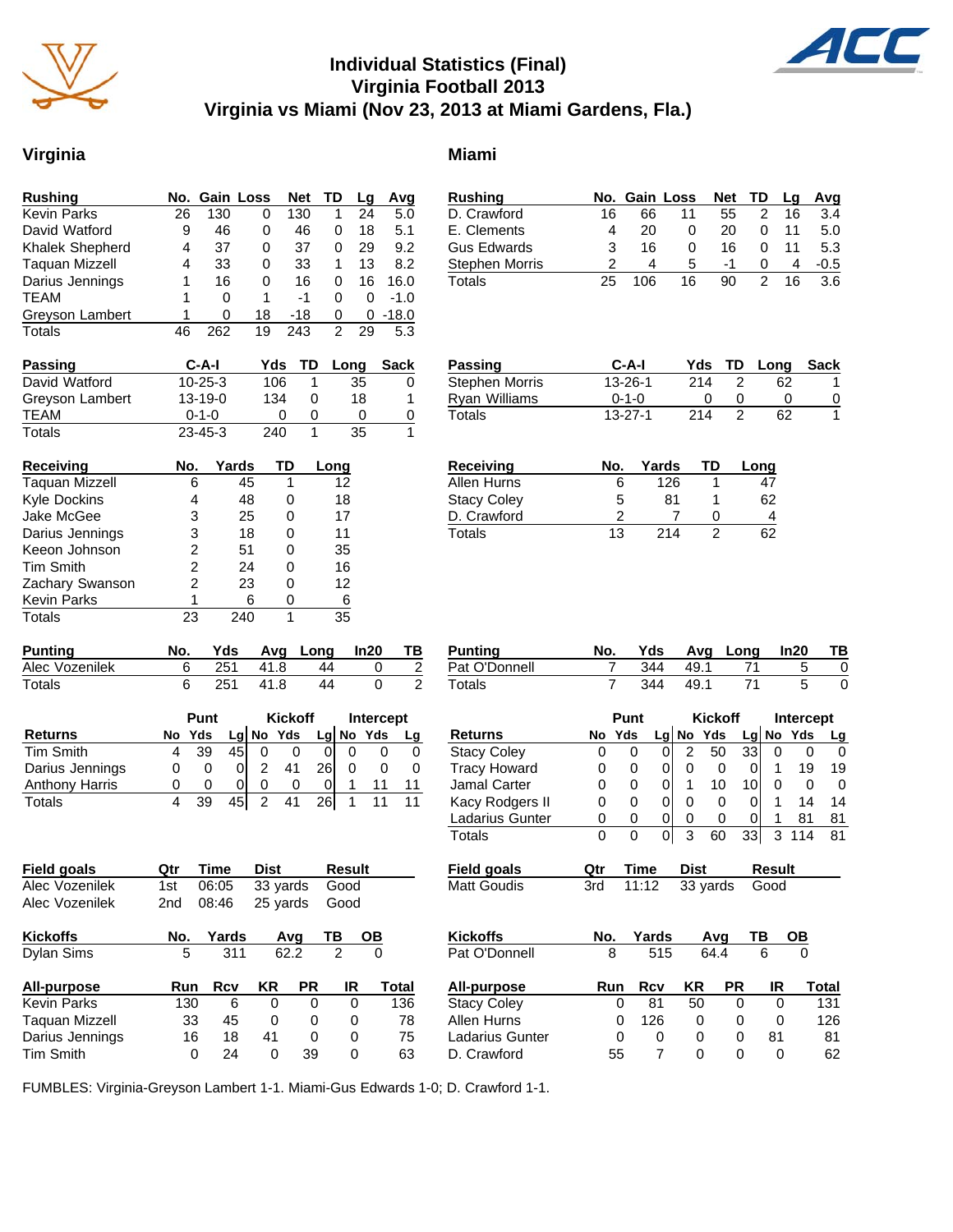





|                | ## Virginia           | Solo            | Ast            |                 | <b>Total Sacks-Yds</b>   | <b>TFL-Yds</b>           | FF                       | FR-Yds                   | Int-Yds                  | <b>BrUp</b>              | <b>Blks</b>              | QBH          |
|----------------|-----------------------|-----------------|----------------|-----------------|--------------------------|--------------------------|--------------------------|--------------------------|--------------------------|--------------------------|--------------------------|--------------|
|                | 22 DreQuan Hoskey     | 8               | $\mathbf{0}$   | 8               |                          |                          | $\overline{\phantom{a}}$ | ä,                       |                          |                          |                          |              |
|                | 44 Henry Coley        | 5               | $\overline{0}$ | 5               | ٠                        |                          | $\mathbf 1$              |                          |                          |                          |                          |              |
|                | 99 Brent Urban        | 3               | 0              | 3               | $\overline{\phantom{a}}$ | $2.0 - 10$               | $\sim$                   | ä,                       | $\overline{\phantom{a}}$ | 1                        | ä,                       |              |
|                | 13 Daquan Romero      | 1               | $\overline{2}$ | 3               |                          | ÷.                       |                          |                          |                          | ÷,                       |                          |              |
|                | 40 Darius Lee         | $\overline{c}$  | 0              | $\overline{c}$  | $\blacksquare$           | $\blacksquare$           | $\blacksquare$           | ä,                       | $\blacksquare$           | $\overline{\phantom{a}}$ | $\blacksquare$           |              |
|                | 32 Mike Moore         | $\overline{c}$  | $\overline{0}$ | $\overline{2}$  | $1.0 - 5$                | $1.0 - 5$                |                          |                          |                          |                          |                          |              |
|                | 27 Rijo Walker        | 2               | 0              | $\overline{c}$  | $\blacksquare$           | $\blacksquare$           | 1                        | $\overline{\phantom{a}}$ | $\blacksquare$           | $\overline{\phantom{a}}$ | $\blacksquare$           |              |
|                | 83 Jake McGee         | $\mathbf{1}$    | $\overline{0}$ | $\mathbf{1}$    | $\overline{\phantom{a}}$ |                          | $\overline{a}$           |                          |                          |                          |                          |              |
|                | 87 Kyle Dockins       | 1               | 0              | $\mathbf{1}$    | ÷.                       | ÷                        | ÷                        | $\overline{a}$           | ÷                        | $\overline{\phantom{a}}$ | $\overline{\phantom{a}}$ |              |
|                | 21 Brandon Phelps     | $\mathbf{1}$    | $\Omega$       | $\mathbf{1}$    |                          |                          |                          |                          |                          | $\mathbf{1}$             |                          |              |
|                | 37 Divante Walker     | 1               | 0              | 1               | ÷.                       |                          | L.                       |                          |                          | $\overline{a}$           | ä,                       |              |
|                | 92 Greg Gallop        | 1               | $\Omega$       | $\overline{1}$  |                          |                          |                          |                          |                          |                          |                          |              |
|                | 29 D.J. Hill          | 1               | 0              | 1               | $\overline{a}$           | ä,                       | $\overline{\phantom{a}}$ |                          |                          | ä,                       | ä,                       |              |
| 8              | <b>Anthony Harris</b> | $\mathbf{1}$    | $\Omega$       | $\mathbf{1}$    | $\overline{a}$           |                          |                          |                          | $1 - 11$                 | $\blacksquare$           | $\overline{a}$           |              |
|                | 26 Maurice Canady     | 1               | 0              | $\mathbf{1}$    | $\blacksquare$           |                          | $\blacksquare$           | $\overline{\phantom{a}}$ | $\overline{\phantom{a}}$ | $\blacksquare$           | ÷                        |              |
| $\overline{7}$ | Eli Harold            | $\mathbf{1}$    | $\Omega$       | $\mathbf{1}$    |                          | $1.0 - 1$                |                          |                          |                          |                          |                          |              |
|                | 55 David Dean         | $\Omega$        | $\mathbf{1}$   | $\mathbf{1}$    | $\blacksquare$           |                          | $\blacksquare$           | $\blacksquare$           |                          | $\blacksquare$           | $\blacksquare$           |              |
|                | 90 Jake Snyder        | $\pmb{0}$       | $\mathbf 1$    | $\overline{1}$  |                          |                          | $\blacksquare$           | $1 - 0$                  |                          | $\mathbf{1}$             | $\overline{a}$           |              |
|                | Totals                | 32              | 4              | $\overline{36}$ | $1.0 - 5$                | $4.0 - 16$               | $\overline{2}$           | $1 - 0$                  | $1 - 11$                 | 3                        | $\mathbf 0$              | $\mathbf 0$  |
|                |                       |                 |                |                 |                          |                          |                          |                          |                          |                          |                          |              |
|                | ## Miami              | Solo            | Ast            | Total           | Sacks-Yds                | TFL-Yds                  | FF                       | <b>FR-Yds</b>            | Int-Yds                  | <b>BrUp</b>              | <b>Blks</b>              | QBH          |
|                | 26 R. Jenkins         | 5               | $\overline{2}$ | 7               | ÷.                       | ÷.                       |                          |                          |                          | 1                        |                          |              |
|                | 52 D. Perryman        | $\overline{4}$  | 3              | $\overline{7}$  |                          |                          |                          |                          |                          |                          |                          |              |
|                | 31 T. Cornileus       | 4               | $\overline{2}$ | 6               | $\overline{a}$           |                          |                          |                          |                          | 1                        | ä,                       |              |
|                | 21 A. Crawford        | 5               | $\Omega$       | 5               |                          |                          |                          |                          |                          |                          | $\overline{a}$           | $\mathbf{1}$ |
|                | 34 T. Armbrister      | 3               | $\overline{c}$ | 5               | $\overline{\phantom{a}}$ | $\blacksquare$           | $\sim$                   | $\blacksquare$           |                          | $\blacksquare$           | $\blacksquare$           |              |
|                | 78 Justin Renfrow     | $\overline{2}$  | 3              | 5               |                          |                          |                          |                          |                          | $\overline{\phantom{a}}$ |                          |              |
|                | 37 Ladarius Gunter    | 3               | 1              | 4               | $\blacksquare$           | $\blacksquare$           | $\blacksquare$           | $\blacksquare$           | $1 - 81$                 | 1                        | ä,                       |              |
|                | 91 Olsen Pierre       | 3               | $\mathbf{1}$   | $\overline{4}$  |                          |                          |                          |                          |                          |                          | $\mathbf{1}$             |              |
|                | 96 Curtis Porter      | 3               | 1              | 4               | $\overline{a}$           | ÷                        | $\blacksquare$           | $\overline{a}$           | $\overline{a}$           | $\blacksquare$           | $\blacksquare$           |              |
|                | 59 Jimmy Gaines       | $\mathbf{1}$    | 3              | $\overline{4}$  |                          |                          |                          |                          |                          | $\mathbf{1}$             | $\overline{a}$           |              |
|                | 51 Shayon Green       | 3               | 0              | 3               | ÷,                       | L.                       | $\blacksquare$           | $\overline{a}$           | $\sim$                   | 1                        | ä,                       | $\mathbf{1}$ |
|                | 7A Tyriq McCord       | $\overline{2}$  | $\mathbf{1}$   | 3               | $1.0 - 10$               | $1.0 - 10$               | $\mathbf 1$              |                          |                          |                          | ÷,                       |              |
| 71             | A. Chickillo          | $\overline{2}$  | 1              | 3               | $\blacksquare$           |                          | $\blacksquare$           | ä,                       |                          | 1                        | ä,                       | $\sqrt{2}$   |
|                | 56 Raphael Kirby      | $\overline{c}$  | $\mathbf 0$    | $\overline{c}$  |                          |                          |                          |                          |                          |                          |                          |              |
|                | 30 AJ Highsmith       | $\overline{c}$  | 0              | $\overline{c}$  | $\blacksquare$           |                          | L.                       | L.                       | $\overline{a}$           | 1                        | ÷,                       |              |
|                | 22 Kacy Rodgers II    | $\mathbf{1}$    | $\mathbf{1}$   | $\overline{c}$  |                          |                          | $\blacksquare$           | L.                       | $1 - 14$                 | $\overline{a}$           | $\overline{a}$           |              |
|                | 11 David Gilbert      | 1               | $\mathbf{1}$   | $\overline{c}$  | $\overline{\phantom{a}}$ | $\blacksquare$           | $\blacksquare$           | $1 - 72$                 | $\overline{\phantom{a}}$ | $\blacksquare$           | ä,                       |              |
|                | 90 Ufomba Kamalu      | $\overline{0}$  | $\overline{2}$ | $\overline{2}$  |                          |                          |                          | $\frac{1}{2}$            |                          |                          |                          |              |
| 3              | <b>Tracy Howard</b>   | $\mathbf{1}$    | 0              | $\mathbf{1}$    | $\overline{\phantom{a}}$ | $\overline{\phantom{a}}$ | ÷,                       | $\overline{a}$           | $1 - 19$                 | $\overline{a}$           | $\blacksquare$           |              |
|                | 40 Keion Berry        | $\mathbf{1}$    | $\overline{0}$ | 1               |                          |                          |                          |                          |                          |                          |                          |              |
|                | 28 N. Fentress        | 1               | 0              | $\mathbf{1}$    | ÷.                       | $\overline{a}$           | $\overline{a}$           | $\overline{a}$           | ÷                        | $\overline{\phantom{a}}$ | $\overline{\phantom{a}}$ |              |
|                | 29 Corn Elder         | 1               | $\Omega$       | $\overline{1}$  | ÷                        |                          |                          |                          |                          | $\overline{\phantom{a}}$ | $\overline{a}$           |              |
| 9              | <b>Malcolm Lewis</b>  | 1               | 0              | 1               | $\sim$                   | $\overline{\phantom{a}}$ | $\overline{a}$           | ä,                       | $\overline{a}$           | $\blacksquare$           | ä,                       |              |
| $\overline{2}$ | Deon Bush             | $\mathbf{1}$    | $\Omega$       | $\mathbf{1}$    |                          |                          |                          |                          |                          | $\mathbf{1}$             |                          |              |
|                | 93 L. Robinson        | 1               | 0              | 1               |                          |                          |                          | ä,                       |                          |                          |                          |              |
|                | <b>Totals</b>         | $\overline{53}$ | 24             | $\overline{77}$ | $1.0 - 10$               | $1.0 - 10$               | $\mathbf{1}$             | $1 - 72$                 | $3 - 114$                | 8                        | 1                        | 4            |
|                |                       |                 |                |                 |                          |                          |                          |                          |                          |                          |                          |              |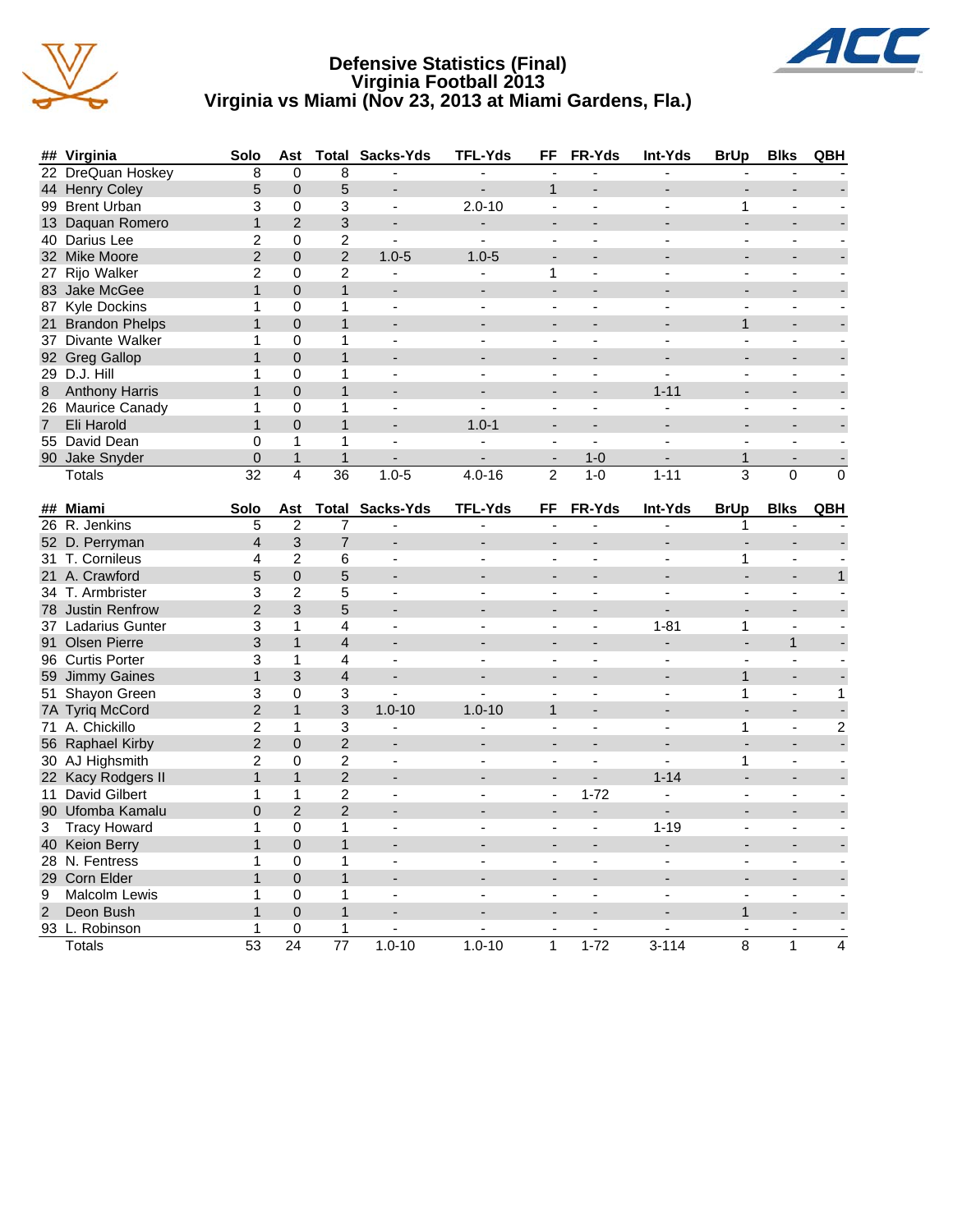

#### **Participation Report (Final) Virginia Football 2013 Virginia vs Miami (Nov 23, 2013 at Miami Gardens, Fla.)**



#### **Virginia**

#### **Miami**

| <b>Pos</b> | ##           | <b>OFFENSE</b>        | Pos         | ##             | <b>OFFENSE</b>        |
|------------|--------------|-----------------------|-------------|----------------|-----------------------|
| <b>WR</b>  | 17           | Miles Gooch           | WR          | $\mathbf{1}$   | Allen Hurns           |
| LT         | 78           | Morgan Moses          | LT          | 74             | <b>Ereck Flowers</b>  |
| LG         | 74           | <b>Conner Davis</b>   | LG          | 70             | Jon Feliciano         |
| C.         | 70           | Luke Bowanko          | С           | 62             | S. McDermott          |
| RG         | 77           | Jay Whitmire          | RG          | 65             | <b>Brandon Linder</b> |
| RT         | 72           | Eric Smith            | RT          | 77             | S. Henderson          |
| <b>WR</b>  | 23           | Khalek Shepherd       | TE          | 46             | Clive Walford         |
| QB         | 5            | David Watford         | QB          | 17             | <b>Stephen Morris</b> |
| TB         | 25           | <b>Kevin Parks</b>    | RB          | 25             | D. Crawford           |
| <b>WR</b>  | 87           | <b>Kyle Dockins</b>   | TE.         | 82             | A. Cleveland          |
| TE         | 49           | Zachary Swanson       | <b>SLOT</b> | 3              | <b>Tracy Howard</b>   |
|            |              |                       |             |                |                       |
|            |              |                       |             |                |                       |
| Pos        | ##           | <b>DEFENSE</b>        | Pos         | ##             | <b>DEFENSE</b>        |
| DE         | 90           | Jake Snyder           | DE          | 71             | A. Chickillo          |
| DT         | 99           | <b>Brent Urban</b>    | DT          | 96             | <b>Curtis Porter</b>  |
| DT         | 55           | David Dean            | DT          | 93             | L. Robinson           |
| DE         | $\mathbf{7}$ | Eli Harold            | DE          | 51             | Shayon Green          |
| <b>SLB</b> | 42           | Demeitre Brim         | <b>OLB</b>  | 34             | T. Armbrister         |
| MLB        | 44           | <b>Henry Coley</b>    | MLB         | 59             | Jimmy Gaines          |
| <b>WLB</b> | 13           | Daquan Romero         | OLB         | 52             | D. Perryman           |
| CВ         | 5H           | <b>Tim Harris</b>     | CВ          | 3              | <b>Tracy Howard</b>   |
| SS         | 8            | <b>Anthony Harris</b> | S           | $\overline{2}$ | Deon Bush             |
| FS         | 21           | <b>Brandon Phelps</b> | S           | 22             | Kacy Rodgers II       |
| CB         | 22           | DreQuan Hoskey        | CB          | 37             | Ladarius Gunter       |

Virginia: 2M-David Marrs, 2-Dominique Terrell, 3-Billy Skrobacz, 3V-Alec Vozenilek, 4-Taquan Mizzell, 6-Darius Jennings, 11-Greyson Lambert, 15-Matt Johns, 19-E.J. Scott, 20-Tim Smith, 26-Maurice Canady, 27-Rijo Walker, 29-D.J. Hill, 32-Mike Moore, 37-Divante Walker, 40-Darius Lee, 41-Connor Wingo-Reeves, 43-Trent Corney, 45-Matt Fortin, 46-Mason Thomas, 51-Zach Bradshaw, 59-Mark Hall, 61-Cody Wallace, 65-Ross Burbank, 67-Jackson Matteo, 68-Eric Tetlow, 75-Sadiq Olanrewaju, 76-Michael Mooney, 83-Jake McGee, 85-Keeon Johnson, 86-Jeremy Dollin, 88-Max Valles, 89-Rob Burns, 91-Dylan Sims, 92-Greg Gallop, 93-Donte Wilkins, 96-Cameron Fitch.

Miami: 1B-Ryan Williams, 3A-Stacy Coley, 5-Jermaine Grace, 6-Herb Waters, 6A-Jamal Carter, 7C-Akil Craig, 7-Gus Edwards, 7A-Tyriq McCord, 7D-Alex Gall, 8C-Zach Costa, 8B-Hugo Delapenha, 9-Malcolm Lewis, 11-David Gilbert, 15-D'Mauri Jones, 16-Pat O'Donnell, 18-Matt Goudis, 21-A. Crawford, 23-E. Clements, 26-R. Jenkins, 28-N. Fentress, 29-Corn Elder, 30-AJ Highsmith, 31-T. Cornileus, 33-Maurice Hagens, 35-Nate Dortch, 39-Ronald Regula, 40-Keion Berry, 44-Walter Tucker, 56-Raphael Kirby, 57-Sean McNally, 61-Paul Kelly, 63-Danny Isidora, 64-Hunter Wells, 72-Earl Moore, 73-Sean Harvey, 75-Jared Wheeler, 76-Taylor Gadbois, 78-Justin Renfrow, 79-Malcolm Bunche, 80-Rashawn Scott, 85-Beau Sandland, 87-Garrett Kidd, 90-Ufomba Kamalu, 91-Olsen Pierre, 98-A. Muhammad.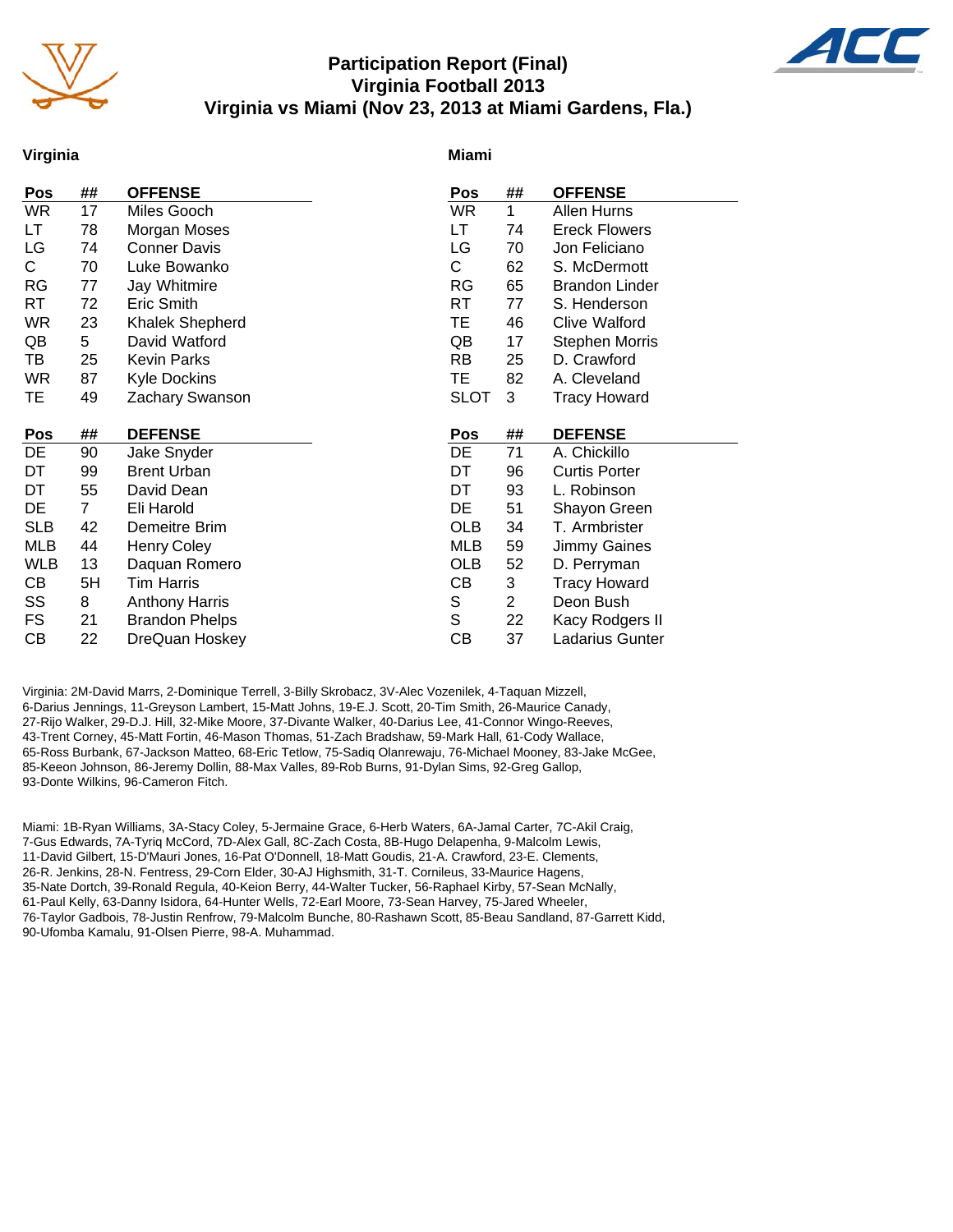

#### **Drive Chart (By Team) (Final) Virginia Football 2013 Virginia vs Miami (Nov 23, 2013 at Miami Gardens, Fla.)**

|           |     |                 |       | <b>Drive Started</b> |                 | <b>Drive Ended</b> | <b>Consumed</b> |                            |            |
|-----------|-----|-----------------|-------|----------------------|-----------------|--------------------|-----------------|----------------------------|------------|
| Team      | Qtr | Spot            | Time  | <b>Obtained</b>      | Spot            | Time               | <b>How lost</b> | PI<br>- Yds                | <b>TOP</b> |
| VA        | 1st | V <sub>25</sub> | 15:00 | Kickoff              | V25             | 14:54              | Interception    | $-0$                       | 0:06       |
| VA        |     | V <sub>25</sub> | 14:54 | Kickoff              | H44             | 10:38              | Punt            | $8 - 31$                   | 4:16       |
| VA        |     | H30             | 08:53 | Punt                 | H <sub>15</sub> | 06:05              | *FIELD GOAL     | 7 - 15                     | 2:48       |
| <b>VA</b> |     | V <sub>25</sub> | 05:25 | Kickoff              | <b>H00</b>      | 01:51              | *TOUCHDOWN      | $8 - 75$                   | 3:34       |
| VA        | 2nd | V18             | 13:17 | Punt                 | H08             | 08:46              | *FIELD GOAL     | 74<br>11<br>$\blacksquare$ | 4:31.      |
| VA        |     | V <sub>23</sub> | 07:21 | Punt                 | V <sub>27</sub> | 06:00              | Punt            | 3<br>$-4$                  | 1:21       |
| VA        |     | V43             | 04:46 | Interception         | H <sub>20</sub> | 01:06              | Interception    | -37<br>8<br>$\sim$         | 3:40       |
| VA        |     | V15             | 00:17 | Kickoff              | V14             | 00:00              | End of half     | $- (1)$                    | 0:17       |
| VA        | 3rd | V <sub>25</sub> | 11:12 | Kickoff              | V30             | 09:52              | Punt            | 3<br>- 5                   | 1:20       |
| VA        |     | V13             | 08:12 | Punt                 | V33             | 06:16              | Punt            | $5 - 20$                   | 1:56       |
| VA        |     | V16             | 04:21 | Punt                 | V16             | 02:52              | Punt            | 3<br>$-0$                  | 1:29       |
| <b>VA</b> |     | V25             | 00:25 | Kickoff              | H00             | 12:51              | *TOUCHDOWN      | $6 - 75$                   | 2:34       |
| VA        | 4th | H40             | 12:35 | Fumble               | H39             | 10:19              | Punt            | 3<br>-1<br>$\sim$          | 2:16       |
| VA        |     | V <sub>03</sub> | 08:51 | Punt                 | V07             | 08:01              | Interception    | $\overline{2}$<br>$-4$     | 0:50       |
| VA        |     | V31             | 07:21 | Kickoff              | H <sub>28</sub> | 05:10              | Fumble          | 8<br>41<br>$\blacksquare$  | 2:11.      |
| <b>VA</b> |     | V <sub>25</sub> | 05:10 | Kickoff              | H00             | 02:02              | *TOUCHDOWN      | 75<br>9<br>$\blacksquare$  | 3:08       |
| VA        |     | V12             | 01:32 | Punt                 | V43             | 00:00              | End of half     | 7 - 31                     | 1:32       |

|                        | 1st   | 2nd     | 3rd     | 4th     | 1st      | 2nd     |              |
|------------------------|-------|---------|---------|---------|----------|---------|--------------|
| Virginia               | Qtr   | Qtr     | Qtr     | Qtr     | Half     | Half    | <b>Total</b> |
| Time of possession     | 10:44 | 09:49   | 05:10   | 12:06   | 20:33    | 17:16   | 37:49        |
| 3rd down conversions   | 4-6   | $2 - 5$ | $0 - 3$ | $5-6$   | $6 - 11$ | $5-9$   | $11 - 20$    |
| Average field position | V36   | V24     | V19     | V26     | V30      | V23     | V26          |
| 4th down conversions   | 0-0   | 0-0     | $0 - 0$ | $0 - 0$ | $0-0$    | $0 - 0$ | $0 - 0$      |

|           |                 |                 |       | <b>Drive Started</b> |                 | <b>Drive Ended</b> | <b>Consumed</b> |                 |            |
|-----------|-----------------|-----------------|-------|----------------------|-----------------|--------------------|-----------------|-----------------|------------|
| Team      | Qtr             | <b>Spot</b>     | Time  | <b>Obtained</b>      | Spot            | Time               | <b>How lost</b> | PI - Yds        | <b>TOP</b> |
| UM        | 1st             | V <sub>0</sub>  | 14:54 | Interception         | V00             | 14:54              | *TOUCHDOWN      | $\Omega$<br>- 0 | 0:00       |
| <b>UM</b> |                 | H <sub>20</sub> | 10:38 | Punt                 | H <sub>22</sub> | 08:53              | Punt            | $3 - 2$         | 1:45       |
| UM        |                 | H <sub>25</sub> | 06:05 | Kickoff              | V <sub>0</sub>  | 05:25              | *TOUCHDOWN      | 75<br>4 -       | 0:40       |
| <b>UM</b> |                 | H <sub>11</sub> | 01:51 | Kickoff              | H <sub>35</sub> | 13:17              | Punt            | $6 - 24$        | 3:34       |
| UM        | 2 <sub>nd</sub> | H <sub>25</sub> | 08:46 | Kickoff              | H31             | 07:21              | Punt            | 3<br>- 6        | 1:25       |
| <b>UM</b> |                 | H <sub>35</sub> | 06:00 | Punt                 | H37             | 04:46              | Interception    | $3 - 2$         | 1:14       |
| UM        |                 | V <sub>03</sub> | 01:06 | Interception         | V <sub>0</sub>  | 00:17              | *TOUCHDOWN      | - 3<br>3        | 0:49.      |
| <b>UM</b> | 3rd             | H <sub>20</sub> | 15:00 | Kickoff              | V16             | 11:12              | *FIELD GOAL     | 9<br>- 64       | 3:48       |
| UM        |                 | H <sub>27</sub> | 09:52 | Punt                 | H <sub>30</sub> | 08:12              | Punt            | 3 - 3           | 1:40       |
| <b>UM</b> |                 | H <sub>23</sub> | 06:16 | Punt                 | H48             | 04:21              | Punt            | $6 - 25$        | 1:55       |
| UM        |                 | H41             | 02:52 | Punt                 | V <sub>0</sub>  | 00:25              | *TOUCHDOWN      | -59<br>4 -      | 2:27.      |
| <b>UM</b> | 4th             | H33             | 12:51 | Kickoff              | H40             | 12:35              | Fumble          | $1 - 7$         | 0:16       |
| UM        |                 | H <sub>20</sub> | 10:19 | Punt                 | H <sub>26</sub> | 08:51              | Punt            | 3<br>- 6        | 1:28       |
| <b>UM</b> |                 | V <sub>16</sub> | 08:01 | Interception         | V <sub>00</sub> | 07:21              | *TOUCHDOWN      | $2 - 16$        | 0:40       |
| UM        |                 | H <sub>28</sub> | 05:10 | Fumble               | H <sub>28</sub> | 05:10              | *TOUCHDOWN      | 0<br>- 0        | 0:00       |
| <b>UM</b> |                 | H41             | 02:02 | Kickoff              | H48             | 01:32              | Punt            | 3<br>$-7$       | 0:30       |

|                        | 1st     | 2 <sub>nd</sub> | 3rd             | 4th     | 1st             | 2nd             |                 |
|------------------------|---------|-----------------|-----------------|---------|-----------------|-----------------|-----------------|
| Miami                  | Qtr     | Qtr             | Qtr             | Qtr     | Half            | Half            | Total           |
| Time of possession     | 04:16   | 05:11           | 09:50           | 02:54   | 09:27           | 12:44           | 22:11           |
| 3rd down conversions   | $2 - 3$ | 1-4             | $2 - 5$         | $0 - 2$ | $3 - 7$         | 2-7             | $5 - 14$        |
| Average field position | H18     | ∨48             | H <sub>27</sub> | H44     | H <sub>35</sub> | H <sub>36</sub> | H <sub>35</sub> |
| 4th down conversions   | 0-0     | 0-0             | $0 - 0$         | $0 - 0$ | $0 - 0$         | $0 - 0$         | $0 - 0$         |

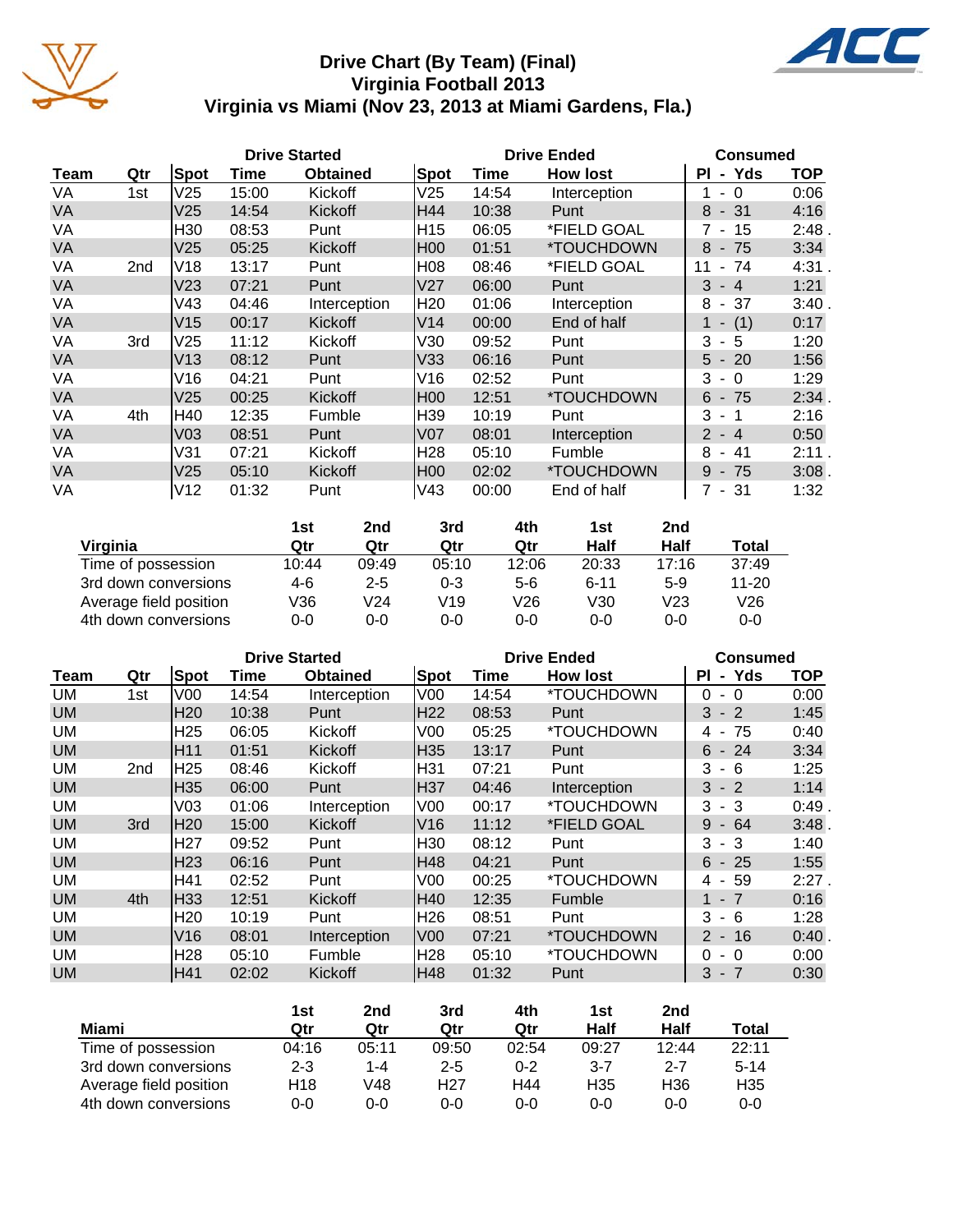

#### **Drive Chart (By Quarter) (Final) Virginia Football 2013 Virginia vs Miami (Nov 23, 2013 at Miami Gardens, Fla.)**

|             | <b>Drive Started</b> |                 |             |                 |                 | <b>Drive Ended</b> | <b>Consumed</b>          |                                              |            |
|-------------|----------------------|-----------------|-------------|-----------------|-----------------|--------------------|--------------------------|----------------------------------------------|------------|
| <b>Team</b> | Qtr                  | Spot            | <b>Time</b> | <b>Obtained</b> | Spot            | <b>Time</b>        | <b>How lost</b>          | PI - Yds                                     | <b>TOP</b> |
| VA          | 1st                  | V25             | 15:00       | Kickoff         | V25             | 14:54              | Interception             | $-0$<br>1                                    | 0:06       |
| <b>UM</b>   |                      | V <sub>00</sub> | 14:54       | Interception    | V <sub>00</sub> | 14:54              | <i><b>*TOUCHDOWN</b></i> | $\Omega$<br>$-0$                             | 0:00       |
| VA          |                      | V25             | 14:54       | Kickoff         | H44             | 10:38              | Punt                     | $-31$<br>8                                   | 4:16       |
| <b>UM</b>   |                      | H <sub>20</sub> | 10:38       | Punt            | H <sub>22</sub> | 08:53              | Punt                     | 3<br>$-2$                                    | 1:45       |
| VA          |                      | H30             | 08:53       | Punt            | H <sub>15</sub> | 06:05              | *FIELD GOAL              | $7 - 15$                                     | 2:48.      |
| <b>UM</b>   |                      | H <sub>25</sub> | 06:05       | Kickoff         | V <sub>00</sub> | 05:25              | *TOUCHDOWN               | $4 -$<br>75                                  | 0:40       |
| VA          |                      | V25             | 05:25       | Kickoff         | H <sub>00</sub> | 01:51              | *TOUCHDOWN               | 8<br>75<br>$\blacksquare$                    | 3:34       |
| <b>UM</b>   |                      | H11             | 01:51       | Kickoff         | H35             | 13:17              | Punt                     | 6<br>24<br>$\overline{\phantom{a}}$          | 3:34       |
| VA          | 2nd                  | V18             | 13:17       | Punt            | H08             | 08:46              | *FIELD GOAL              | $-74$<br>11                                  | 4:31.      |
| <b>UM</b>   |                      | H <sub>25</sub> | 08:46       | Kickoff         | H31             | 07:21              | Punt                     | 3<br>$-6$                                    | 1:25       |
| VA          |                      | V <sub>23</sub> | 07:21       | Punt            | V27             | 06:00              | Punt                     | 3<br>$-4$                                    | 1:21       |
| <b>UM</b>   |                      | H35             | 06:00       | Punt            | H37             | 04:46              | Interception             | $-2$<br>3                                    | 1:14       |
| VA          |                      | V43             | 04:46       | Interception    | H <sub>20</sub> | 01:06              | Interception             | $-37$<br>8                                   | 3:40.      |
| <b>UM</b>   |                      | V <sub>03</sub> | 01:06       | Interception    | V <sub>00</sub> | 00:17              | *TOUCHDOWN               | 3<br>$-3$                                    | 0:49.      |
| VA          |                      | V15             | 00:17       | Kickoff         | V14             | 00:00              | End of half              | (1)<br>1                                     | 0:17       |
| <b>UM</b>   | 3rd                  | H <sub>20</sub> | 15:00       | Kickoff         | V16             | 11:12              | *FIELD GOAL              | 9<br>$-64$                                   | 3:48.      |
| VA          |                      | V25             | 11:12       | Kickoff         | V30             | 09:52              | Punt                     | 3<br>5<br>$\overline{\phantom{a}}$           | 1:20       |
| <b>UM</b>   |                      | H <sub>27</sub> | 09:52       | Punt            | H30             | 08:12              | Punt                     | $-3$<br>3                                    | 1:40       |
| VA          |                      | V13             | 08:12       | Punt            | V33             | 06:16              | Punt                     | 5<br>$-20$                                   | 1:56       |
| <b>UM</b>   |                      | H <sub>23</sub> | 06:16       | Punt            | H48             | 04:21              | Punt                     | $6\phantom{1}$<br>$-25$                      | 1:55       |
| VA          |                      | V16             | 04:21       | Punt            | V16             | 02:52              | Punt                     | 3<br>$\mathbf 0$<br>$\overline{\phantom{a}}$ | 1:29       |
| <b>UM</b>   |                      | H41             | 02:52       | Punt            | V <sub>00</sub> | 00:25              | *TOUCHDOWN               | $\overline{4}$<br>59                         | $2:27$ .   |
| VA          |                      | V25             | 00:25       | Kickoff         | H <sub>00</sub> | 12:51              | *TOUCHDOWN               | $-75$<br>6                                   | 2:34.      |
| <b>UM</b>   | 4th                  | H <sub>33</sub> | 12:51       | Kickoff         | H40             | 12:35              | Fumble                   | $\mathbf{1}$<br>$-7$                         | 0:16       |
| VA          |                      | H40             | 12:35       | Fumble          | H39             | 10:19              | Punt                     | 3<br>$-1$                                    | 2:16       |
| <b>UM</b>   |                      | H <sub>20</sub> | 10:19       | Punt            | H <sub>26</sub> | 08:51              | Punt                     | 3<br>$-6$                                    | 1:28       |
| VA          |                      | V <sub>03</sub> | 08:51       | Punt            | V <sub>07</sub> | 08:01              | Interception             | $\overline{2}$<br>$-4$                       | 0:50       |
| <b>UM</b>   |                      | V16             | 08:01       | Interception    | V <sub>00</sub> | 07:21              | *TOUCHDOWN               | 2 <sup>1</sup><br>$-16$                      | 0:40.      |
| VA          |                      | V31             | 07:21       | Kickoff         | H <sub>28</sub> | 05:10              | Fumble                   | 8<br>41                                      | 2:11.      |
| <b>UM</b>   |                      | H <sub>28</sub> | 05:10       | Fumble          | H <sub>28</sub> | 05:10              | *TOUCHDOWN               | $\overline{0}$<br>$-0$                       | 0:00       |
| VA          |                      | V25             | 05:10       | Kickoff         | H <sub>00</sub> | 02:02              | *TOUCHDOWN               | 9<br>$-75$                                   | 3:08.      |
| <b>UM</b>   |                      | H41             | 02:02       | Kickoff         | H48             | 01:32              | Punt                     | $3 - 7$                                      | 0:30       |
| VA          |                      | V12             | 01:32       | Punt            | V43             | 00:00              | End of half              | $7 - 31$                                     | 1:32       |

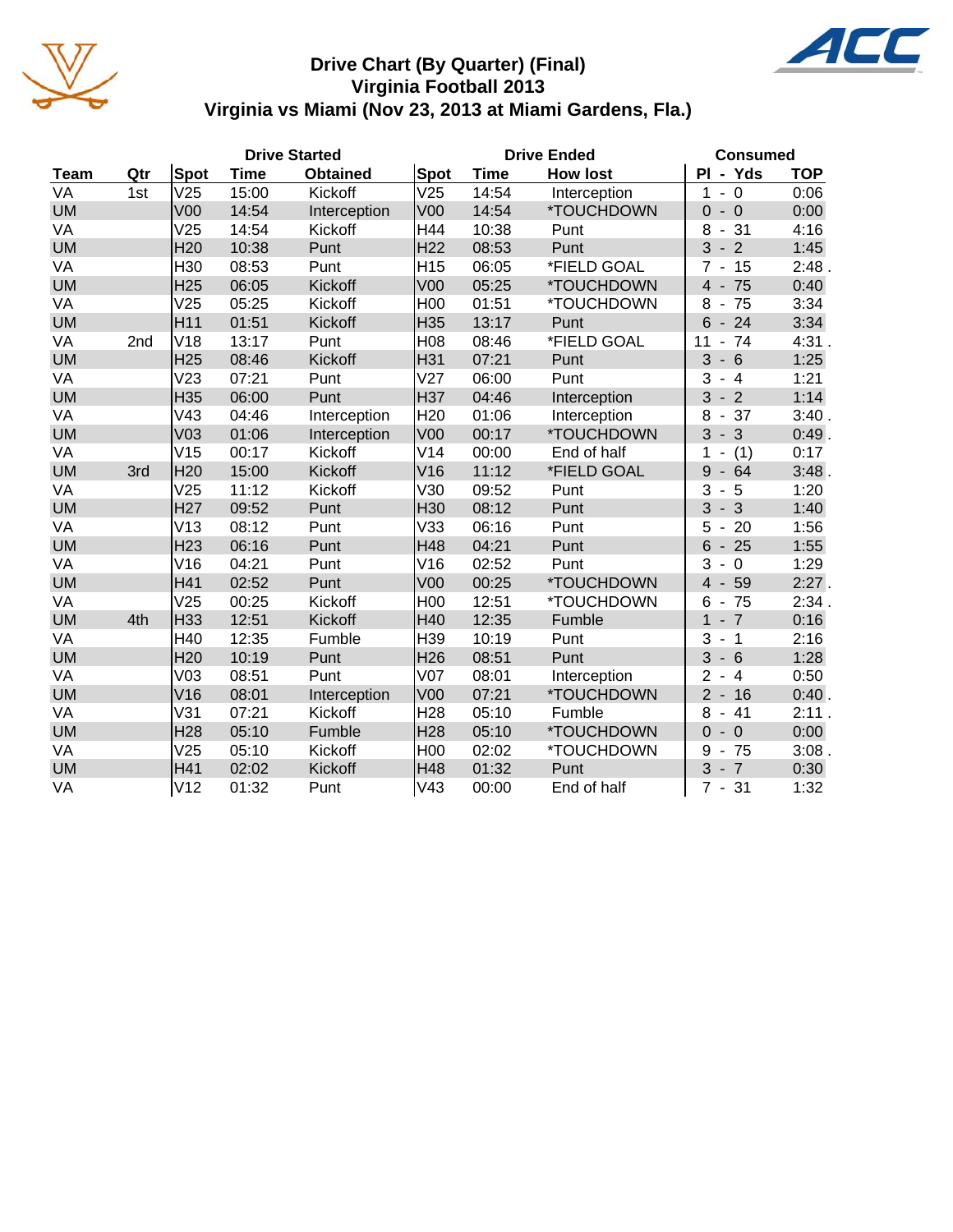

#### **Play-by-Play Summary (1st quarter) Virginia vs Miami (Nov 23, 2013 at Miami Gardens, Fla.)**



| UM Capt.: 17, 51                               |                                                                                                                                          |                |
|------------------------------------------------|------------------------------------------------------------------------------------------------------------------------------------------|----------------|
| UVa Capt.: 27, 70, 90                          |                                                                                                                                          |                |
|                                                | UM wins coin toss, defers. UVa will receive and defend East.                                                                             |                |
| 1-10 VA 35                                     | UM ball on UM35.                                                                                                                         |                |
|                                                | Pat O'Donnell kickoff 65 yards to the VA0, touchback.                                                                                    |                |
| 1-10 VA 25                                     | Watford, D pass intercepted by Tracy Howard at the VA19, Tracy Howard return 19 yards to                                                 |                |
|                                                | the VA0, TOUCHDOWN, clock 14:54.<br>1 play, 0 yards, 0:06                                                                                |                |
| 1-G<br>VA 03                                   | Matt Goudis kick attempt good.                                                                                                           |                |
|                                                | Miami 7, Virginia 0                                                                                                                      |                |
|                                                | Pat O'Donnell kickoff 65 yards to the VA0, touchback.                                                                                    |                |
| VIRGINIA drive start at 14:54.                 |                                                                                                                                          |                |
| 1-10 VA 25                                     | Parks, K rush for 4 yards to the VA29 (T. Armbrister).                                                                                   |                |
| VA 29<br>2-6<br>3-4<br>VA 31                   | Parks, K rush for 2 yards to the VA31 (Shayon Green).<br>Watford, D pass complete to Dockins, K for 9 yards to the VA40, 1ST DOWN VA (T. | P <sub>1</sub> |
|                                                | Cornileus).                                                                                                                              |                |
| 1-10 VA 40                                     | Watford, D rush for 5 yards to the VA45 (Ladarius Gunter).                                                                               |                |
| $2 - 5$<br>VA 45                               | Parks, K rush for 12 yards to the UM43, 1ST DOWN VA (Ladarius Gunter).                                                                   | R <sub>2</sub> |
| 1-10<br>UM 43                                  | PENALTY VA false start 5 yards to the UM48.                                                                                              |                |
| UM 48<br>1-15                                  | Parks, K rush for 4 yards to the UM44 (Curtis Porter).                                                                                   |                |
| 2-11<br>UM 44                                  | Watford, D pass incomplete to Jennings, D (Deon Bush).                                                                                   |                |
| 3-11<br>UM 44<br>$4 - 11$<br>UM 44             | Watford, D pass incomplete to Smith, T.<br>Vozenilek, A punt 44 yards to the UM0, touchback.                                             |                |
|                                                | 8 plays, 31 yards, 4:16                                                                                                                  |                |
| MIAMI drive start at 10:38.                    |                                                                                                                                          |                |
| 1-10 UM 20                                     | D. Crawford rush for 1 yard to the UM21 (Coley, H).                                                                                      |                |
| <b>UM 21</b><br>$2-9$                          | D. Crawford rush for 1 yard to the UM22 (Hoskey, D).                                                                                     |                |
| <b>UM 22</b><br>3-8                            | Stephen Morris pass incomplete to Stacy Coley (Phelps, B).                                                                               |                |
| <b>UM 22</b><br>4-8                            | Pat O'Donnell punt 53 yards to the VA25, Smith, T return 45 yards to the UM30 (AJ                                                        |                |
|                                                | Highsmith).<br>3 plays, 2 yards, 1:45                                                                                                    |                |
| VIRGINIA drive start at 08:53.                 |                                                                                                                                          |                |
| UM 30<br>1-10                                  | Watford, D pass complete to Jennings, D for 1 yard to the UM29 (A. Crawford).                                                            |                |
| 2-9<br><b>UM 29</b>                            | Parks, K rush for 8 yards to the UM21 (T. Armbrister; R. Jenkins).                                                                       |                |
| 3-1<br>UM 21                                   | Parks, K rush for 3 yards to the UM18, 1ST DOWN VA (Olsen Pierre).                                                                       | R3             |
| 1-10<br>UM 18                                  | Watford, D pass incomplete to Johnson, K.                                                                                                |                |
| 2-10<br>UM 18                                  | Watford, D rush for 3 yards to the UM15, out-of-bounds (T. Armbrister).                                                                  |                |
| $3 - 7$<br><b>UM 15</b><br>4-7<br><b>UM 15</b> | Watford, D pass incomplete to Mizzell, T, QB hurry by A. Crawford.<br>Vozenilek, A field goal attempt from 33 GOOD, clock 06:05.         |                |
|                                                | Miami 7, Virginia 3                                                                                                                      |                |
|                                                | 7 plays, 15 yards, 2:48                                                                                                                  |                |
|                                                | Sims, D kickoff 65 yards to the UM0, touchback.                                                                                          |                |
| MIAMI drive start at 06:05.                    |                                                                                                                                          |                |
| 1-10 UM 25                                     | Stephen Morris pass incomplete to Stacy Coley.                                                                                           |                |
| 2-10 UM 25                                     | Stephen Morris pass incomplete to Allen Hurns.                                                                                           | P <sub>1</sub> |
| 3-10 UM 25                                     | Stephen Morris pass complete to Allen Hurns for 13 yards to the UM38, 1ST DOWN UM<br>(Hoskey, D).                                        |                |
| 1-10<br>UM 38                                  | Stephen Morris pass complete to Stacy Coley for 62 yards to the VA0, 1ST DOWN UM,                                                        | P <sub>2</sub> |
|                                                | TOUCHDOWN, clock 05:25.                                                                                                                  |                |
| $1-G$<br>VA 03                                 | Matt Goudis kick attempt good.                                                                                                           |                |
|                                                | Miami 14, Virginia 3                                                                                                                     |                |
|                                                | 4 plays, 75 yards, 0:40                                                                                                                  |                |
| VIRGINIA drive start at 05:25.                 | Pat O'Donnell kickoff 65 yards to the VA0, touchback.                                                                                    |                |
| 1-10 VA 25                                     | Parks, K rush for loss of 1 yard to the VA24 (Tyriq McCord; Kacy Rodgers II), PENALTY VA                                                 |                |
|                                                | illegal formation 5 yards to the VA20, NO PLAY.                                                                                          |                |
| 1-15 VA 20                                     | Parks, K rush for 9 yards to the VA29 (Kacy Rodgers II; Tyriq McCord).                                                                   |                |
| <b>VA 29</b><br>2-6                            | Parks, K rush for 3 yards to the VA32 (Ufomba Kamalu; Justin Renfrow).                                                                   |                |
| $3 - 3$<br>VA 32                               | Watford, D pass complete to Parks, K for 6 yards to the VA38, 1ST DOWN VA, out-of-bounds                                                 | P4             |
|                                                | (Corn Elder).                                                                                                                            |                |
| VA 38<br>$1 - 10$                              | Watford, D pass complete to Johnson, K for 16 yards to the UM46, 1ST DOWN VA,<br>out-of-bounds.                                          | P <sub>5</sub> |
| UM 46<br>$1 - 10$                              | Watford, D rush for 18 yards to the UM28, 1ST DOWN VA.                                                                                   | R6             |
| $1 - 10$<br>UM 28                              | Parks, K rush for 4 yards to the UM24 (R. Jenkins).                                                                                      |                |
| 2-6<br>UM 24                                   | Watford, D pass incomplete to McGee, J.                                                                                                  |                |
| 3-6<br>UM 24                                   | Parks, K rush for 24 yards to the UM0, 1ST DOWN VA, TOUCHDOWN, clock 01:51.                                                              | R7             |
| 1-G<br>UM 03                                   | Vozenilek, A kick attempt good, PENALTY VA false start (Burbank, R) 5 yards to the UM8,                                                  |                |
|                                                | NO PLAY.                                                                                                                                 |                |
| $1-G$<br>UM 08                                 | Vozenilek, A kick attempt good.                                                                                                          |                |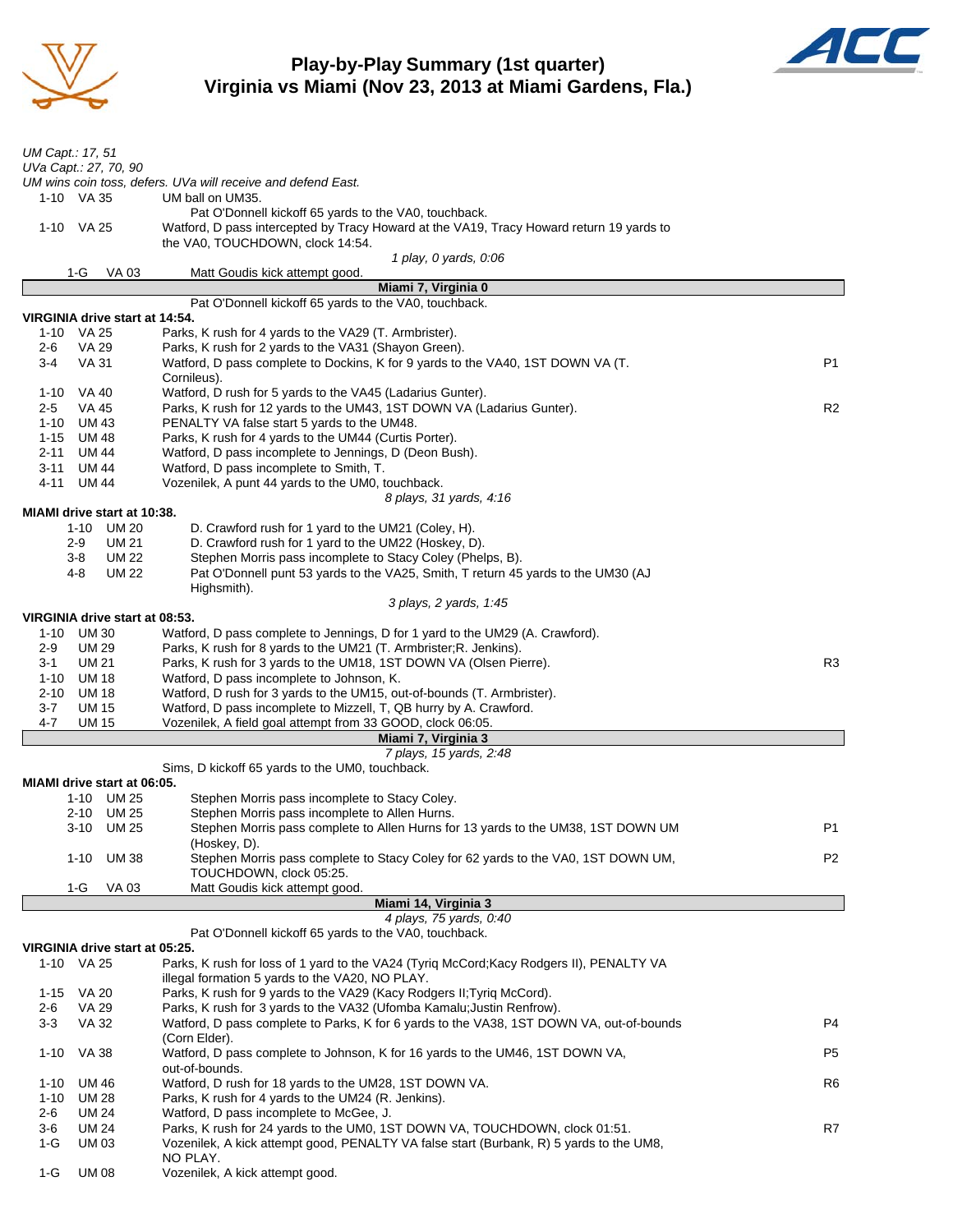



|                             |       | Miami 14, Virginia 10                                                                    |    |
|-----------------------------|-------|------------------------------------------------------------------------------------------|----|
|                             |       | 8 plays, 75 yards, 3:34                                                                  |    |
|                             |       | Sims, D kickoff 54 yards to the UM11, Jamal Carter return 10 yards to the UM21 (Lee, D). |    |
|                             |       | PENALTY UM holding (Ronald Regula) 10 yards to the UM11, 1st and 10, UM ball on UM11.    |    |
| MIAMI drive start at 01:51. |       |                                                                                          |    |
| $1 - 10$                    | UM 11 | Gus Edwards rush for 3 yards to the UM14 (Dean, D; Romero, D).                           |    |
| $2 - 7$                     | UM 14 | Stephen Morris pass complete to Stacy Coley for 5 yards to the UM19.                     |    |
| $3-2$                       | UM 19 | Gus Edwards rush for 11 yards to the UM30, 1ST DOWN UM, out-of-bounds (Hoskey, D).       | R3 |
|                             |       | <b>END OF 1st QUARTER: Miami 14, Virginia 10</b>                                         |    |
|                             |       |                                                                                          |    |

|                        |       | Time  |   | 1st Downs | Conversions |     |                |                  |                  |
|------------------------|-------|-------|---|-----------|-------------|-----|----------------|------------------|------------------|
| <b>Quarter Summary</b> | Score | Poss  |   |           | 3rd         | 4th | <b>Rushing</b> | Passing          | <b>Penalties</b> |
| Virginia               | 10    | 10:44 | 3 |           | 4-6         | 0-0 | 13-99          | 4-10-1-32        | $3 - 15$         |
| Miami                  | 14    | 04:16 |   |           | $1 - 2$     | 0-0 | 4-16           | $3 - 6 - 0 - 80$ | $1 - 10$         |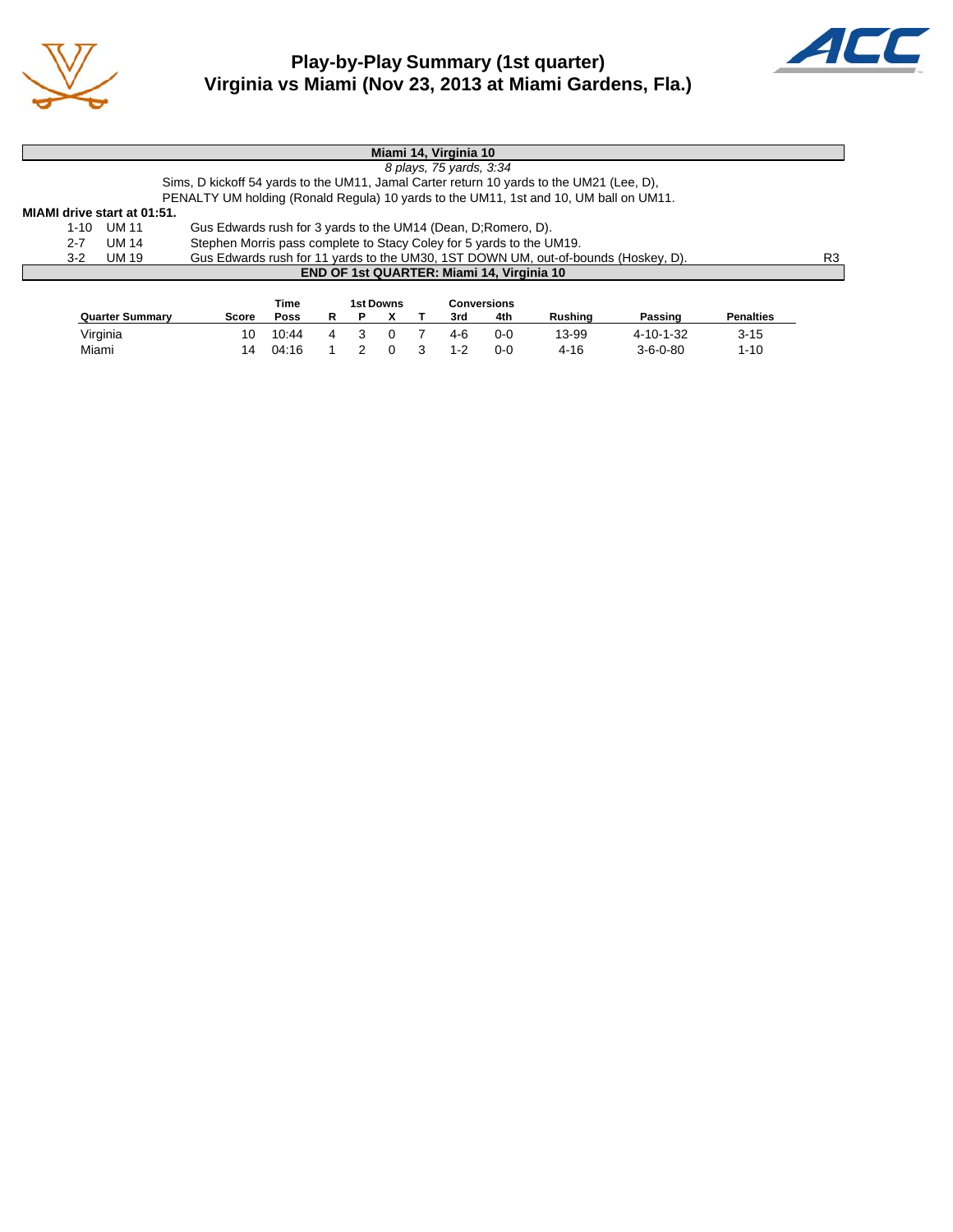

#### **Quickie Statistics (1st quarter only) Virginia vs Miami (Nov 23, 2013 at Miami Gardens, Fla.)**



|                                   | ٧A           | UM          |
|-----------------------------------|--------------|-------------|
| Score                             | 10           | 14          |
| <b>FIRST DOWNS</b>                | 7            | 3           |
| <b>RUSHES-YARDS (NET)</b>         | 13-99        | 4-16        |
| <b>PASSING YDS (NET)</b>          | 32           | 80          |
| Passes Att-Comp-Int               | $10 - 4 - 1$ | $6 - 3 - 0$ |
| <b>TOTAL OFFENSE PLAYS-YARDS</b>  | 23-131       | 10-96       |
| <b>Fumble Returns-Yards</b>       | $0 - 0$      | $0 - 0$     |
| <b>Punt Returns-Yards</b>         | $1 - 45$     | $0 - 0$     |
| Kickoff Returns-Yards             | $0-0$        | $1 - 10$    |
| <b>Interception Returns-Yards</b> | $0 - 0$      | $1 - 19$    |
| Punts (Number-Avg)                | $1 - 44.0$   | $1 - 53.0$  |
| Fumbles-Lost                      | $0 - 0$      | $0 - 0$     |
| Penalties-Yards                   | $3 - 15$     | $1 - 10$    |
| <b>Possession Time</b>            | 10:44        | 04:16       |
| <b>Third-Down Conversions</b>     | 4 of 6       | 2 of 3      |
| <b>Fourth-Down Conversions</b>    | $0$ of $0$   | $0$ of $0$  |

| Virginia            |                                                             |                          |               | <b>Miami</b>                                                                  |                |                         |           |                     |           |             |
|---------------------|-------------------------------------------------------------|--------------------------|---------------|-------------------------------------------------------------------------------|----------------|-------------------------|-----------|---------------------|-----------|-------------|
| <b>Rushing</b>      | No. Gain Loss                                               | <b>Net</b><br>TD         | Avg<br>Lg     | <b>Rushing</b>                                                                |                | No. Gain Loss           | Net       | TD                  | La        | Avg         |
| <b>Kevin Parks</b>  | 73<br>10                                                    | 73<br>0<br>$\mathbf 1$   | 24<br>7.3     | <b>Gus Edwards</b>                                                            | 2              | 14                      | 0         | 14<br>0             | 11        | 7.0         |
| David Watford       | 26<br>3                                                     | 0<br>26<br>$\mathbf 0$   | 18<br>8.7     | D. Crawford                                                                   | 2              | $\overline{2}$          | $\Omega$  | $\overline{c}$<br>0 |           | 1.0         |
| <b>Passing</b>      | $C-A-I$                                                     | <b>TD</b><br>Yds<br>Long | <b>Sack</b>   | <b>Passing</b>                                                                | $C-A-I$        |                         | Yds       | TD<br>Long          |           | <b>Sack</b> |
| David Watford       | $4 - 10 - 1$                                                | 32<br>$\Omega$           | 16<br>0       | <b>Stephen Morris</b>                                                         | $3 - 6 - 0$    |                         | 80        | 1                   | 62        | $\Omega$    |
| <b>Receiving</b>    | Yards<br>No.                                                | TD<br>Long               |               | <b>Receiving</b>                                                              | No.            | Yards                   | TD        | Long                |           |             |
| Keeon Johnson       | 16                                                          | 0<br>16                  |               | <b>Stacy Coley</b>                                                            | $\overline{c}$ | 67                      | 1         | 62                  |           |             |
| <b>Kyle Dockins</b> | 9                                                           | 0<br>9                   |               | Allen Hurns                                                                   | 1              | 13                      | $\Omega$  | 13                  |           |             |
| <b>Kevin Parks</b>  | 6                                                           | 6<br>0                   |               |                                                                               |                |                         |           |                     |           |             |
| Darius Jennings     | 1<br>1                                                      | 0                        |               |                                                                               |                |                         |           |                     |           |             |
| <b>Punting</b>      | No.<br>Yds                                                  | Avg<br>Long              | In20<br>TВ    | <b>Punting</b>                                                                | No.            | Yds                     | Avg       | Long                | In20      | TВ          |
| Alec Vozenilek      | 44                                                          | 44.0<br>44               | $\Omega$<br>1 | Pat O'Donnell                                                                 | 1              | $\overline{53}$         | 53.0      | 53                  | $\Omega$  | $\Omega$    |
| <b>Punt Returns</b> | Yards<br>No.                                                | TD<br>Long               |               | <b>Punt Returns</b>                                                           | No.            | Yards                   | <b>TD</b> | Long                |           |             |
| Tim Smith           | 45<br>1                                                     | $\Omega$<br>45           |               |                                                                               |                |                         |           |                     |           |             |
| <b>Kick Returns</b> | Yards<br>No.                                                | TD<br>Long               |               | <b>Kick Returns</b>                                                           | No.            | Yards                   | TD        | Long                |           |             |
|                     |                                                             |                          |               | Jamal Carter                                                                  |                | 10                      | $\Omega$  | 10                  |           |             |
| <b>Tackles</b>      | UA-A<br><b>Total</b>                                        | <b>Sacks</b>             | <b>TFL</b>    | <b>Tackles</b>                                                                | UA-A           | <b>Total</b>            |           | <b>Sacks</b>        | TFL       |             |
| DreQuan Hoskey      | 3<br>$3-0$                                                  | 0.0                      | 0.0           | T. Armbrister                                                                 | $2 - 1$        | 3                       |           | 0.0                 | 0.0       |             |
| Darius Lee          | $1 - 0$                                                     | 0.0                      | 0.0           | <b>Ladarius Gunter</b>                                                        | $2 - 0$        | $\overline{\mathbf{c}}$ |           | 0.0                 | 0.0       |             |
| <b>Henry Coley</b>  | $1 - 0$                                                     | 0.0                      | 0.0           | R. Jenkins                                                                    | $1 - 1$        | 2                       |           | 0.0                 | 0.0       |             |
| Daquan Romero       | $0 - 1$<br>1                                                | 0.0                      | 0.0           | A. Crawford                                                                   | $1 - 0$        | 1                       |           | 0.0                 | 0.0       |             |
| <b>Time</b><br>Qtr  | <b>Scoring Play</b>                                         |                          |               |                                                                               |                |                         |           |                     | V-H       |             |
| 14:54<br>1st        |                                                             |                          |               | UM - Tracy Howard 19 yd interception return (Matt Goudis kick)                |                |                         |           |                     | $0 - 7$   |             |
| 06:05               | VA - Alec Vozenilek 33 yd field goal, 7-15 2:48             |                          |               |                                                                               |                |                         |           |                     | $3 - 7$   |             |
| 05:25               |                                                             |                          |               | UM - Stacy Coley 62 yd pass from Stephen Morris (Matt Goudis kick), 4-75 0:40 |                |                         |           |                     | $3 - 14$  |             |
| 01:51               | VA - Kevin Parks 24 yd run (Alec Vozenilek kick), 8-75 3:34 |                          |               |                                                                               |                |                         |           |                     | $10 - 14$ |             |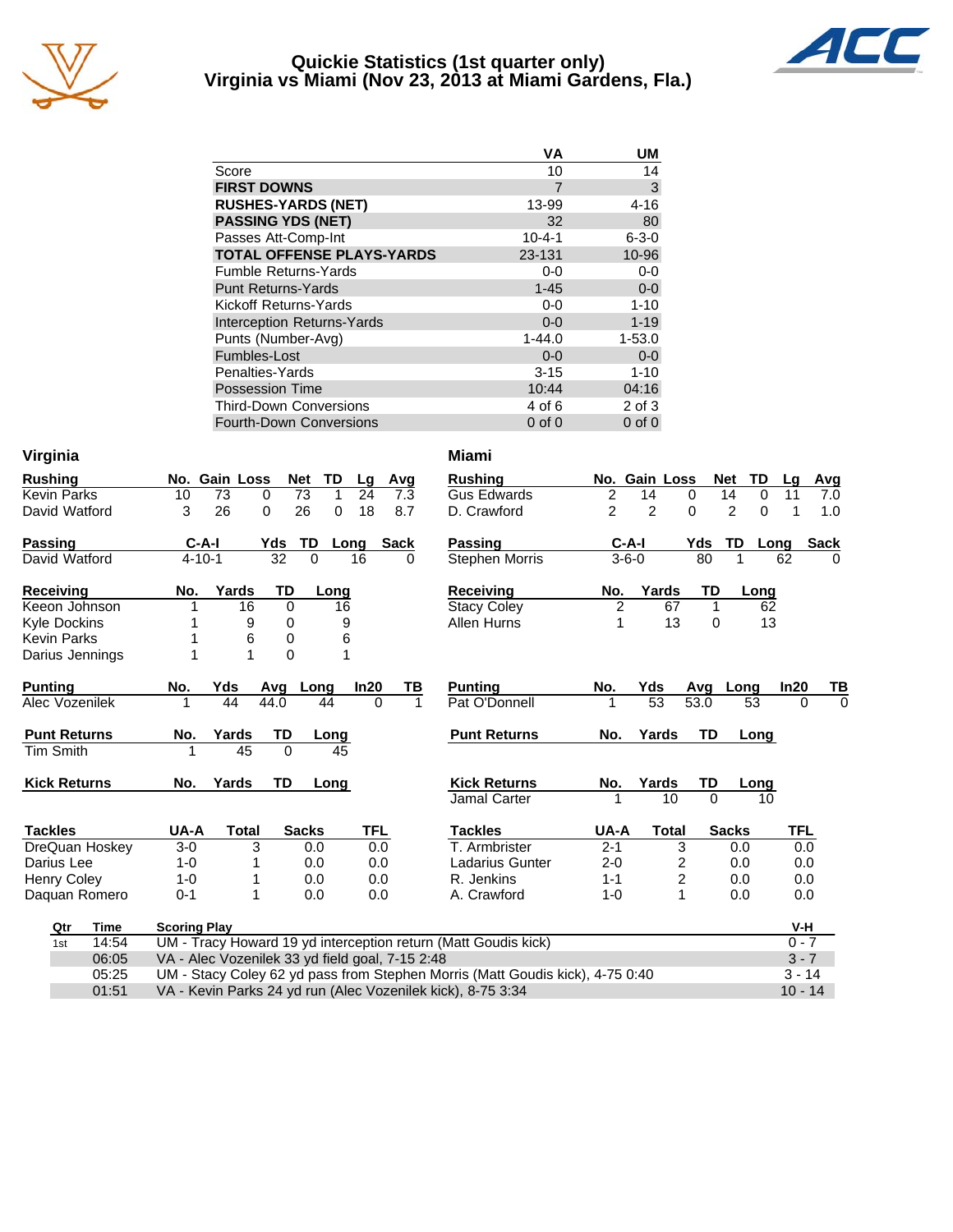

#### **Play-by-Play Summary (2nd quarter) Virginia vs Miami (Nov 23, 2013 at Miami Gardens, Fla.)**



|                | 1-10                         | UM 30                                | Start of 2nd quarter, clock 15:00.                                                                                                                         |                 |
|----------------|------------------------------|--------------------------------------|------------------------------------------------------------------------------------------------------------------------------------------------------------|-----------------|
|                | 1-10<br>2-8                  | <b>UM 30</b><br>UM 32                | D. Crawford rush for 2 yards to the UM32 (Canady, M).<br>Stephen Morris pass complete to D. Crawford for 3 yards to the UM35 (Hoskey, D).                  |                 |
|                | $3-5$                        | <b>UM35</b>                          | Stephen Morris pass incomplete to Allen Hurns, PENALTY UM illegal formation declined.                                                                      |                 |
|                | 4-5                          | UM 35                                | Pat O'Donnell punt 46 yards to the VA19, Smith, T return -1 yards to the VA18 (A.                                                                          |                 |
|                |                              |                                      | Crawford).<br>6 plays, 24 yards, 3:34                                                                                                                      |                 |
|                |                              | VIRGINIA drive start at 13:17.       |                                                                                                                                                            |                 |
|                | 1-10 VA 18                   |                                      | Parks, K rush for 5 yards to the VA23 (Justin Renfrow; Ufomba Kamalu).                                                                                     |                 |
| $2 - 5$        | VA 23                        |                                      | Parks, K rush for 4 yards to the VA27 (L. Robinson).                                                                                                       |                 |
| 3-1            | VA 27                        |                                      | Parks, K rush for 13 yards to the VA40, 1ST DOWN VA (T. Armbrister).                                                                                       | R8              |
| 1-10           | 1-10 VA 40<br>UM 31          |                                      | Shepherd, K rush for 29 yards to the UM31, 1ST DOWN VA, out-of-bounds (AJ Highsmith).<br>Watford, D rush for 8 yards to the UM23.                          | R9              |
| $2 - 2$        | UM 23                        |                                      | Shepherd, K rush for 3 yards to the UM20, 1ST DOWN VA (A. Chickillo).                                                                                      | R <sub>10</sub> |
| $1 - 10$       | UM 20                        |                                      | Shepherd, K rush for 1 yard to the UM19 (Curtis Porter), PENALTY UM personal foul (L.                                                                      | X11             |
|                |                              |                                      | Robinson) 10 yards to the UM9, 1ST DOWN VA.                                                                                                                |                 |
| 1-G            | <b>UM09</b>                  |                                      | 1st and 9.                                                                                                                                                 |                 |
| 1-G            | <b>UM09</b>                  |                                      | Parks, K rush for 1 yard to the UM8 (Olsen Pierre; Curtis Porter).                                                                                         |                 |
| $2-G$<br>$3-G$ | <b>UM 08</b><br><b>UM 08</b> |                                      | Parks, K rush for no gain to the UM8 (A. Chickillo; Jimmy Gaines).<br>Watford, D pass incomplete to Johnson, K, QB hurry by A. Chickillo.                  |                 |
| $4-G$          | <b>UM08</b>                  |                                      | Vozenilek, A field goal attempt from 25 GOOD, clock 08:46.                                                                                                 |                 |
|                |                              |                                      | Miami 14, Virginia 13                                                                                                                                      |                 |
|                |                              |                                      | 11 plays, 74 yards, 4:31                                                                                                                                   |                 |
|                |                              |                                      | Sims, D kickoff 65 yards to the UM0, touchback.                                                                                                            |                 |
|                |                              | MIAMI drive start at 08:46.          |                                                                                                                                                            |                 |
|                | 2-15                         | 1-10 UM 25<br>UM 20                  | D. Crawford rush for loss of 5 yards to the UM20 (Urban, B).<br>E. Clements rush for 11 yards to the UM31 (Romero, D).                                     |                 |
|                | 3-4                          | UM 31                                | Stephen Morris pass incomplete to Stacy Coley (Snyder, J).                                                                                                 |                 |
|                | 4-4                          | UM 31                                | Pat O'Donnell punt 46 yards to the VA23, fair catch by Smith, T.                                                                                           |                 |
|                |                              |                                      | 3 plays, 6 yards, 1:25                                                                                                                                     |                 |
|                |                              | VIRGINIA drive start at 07:21.       |                                                                                                                                                            |                 |
|                | 1-10 VA 23                   |                                      | Parks, K rush for 2 yards to the VA25 (T. Cornileus; David Gilbert).                                                                                       |                 |
| 2-8            | VA 25                        |                                      | Watford, D rush for 2 yards to the VA27 (David Gilbert).                                                                                                   |                 |
| 3-6            | VA 27                        |                                      | Watford, D pass incomplete to Mizzell, T (Ladarius Gunter).                                                                                                |                 |
| 4-6            | <b>VA 27</b>                 |                                      | Vozenilek, A punt 38 yards to the UM35, downed.                                                                                                            |                 |
|                |                              | MIAMI drive start at 06:00.          | 3 plays, 4 yards, 1:21                                                                                                                                     |                 |
|                |                              | 1-10 UM 35                           | Stephen Morris pass complete to Allen Hurns for 7 yards to the UM42 (Hoskey, D).                                                                           |                 |
|                | 2-3                          | UM 42                                | D. Crawford rush for loss of 5 yards to the UM37 (Urban, B).                                                                                               |                 |
|                | 3-8                          | UM 37                                | Stephen Morris pass intercepted by Harris, A at the VA32, Harris, A return 11 yards to                                                                     |                 |
|                |                              |                                      | the VA43 (Malcolm Lewis).                                                                                                                                  |                 |
|                |                              |                                      | 3 plays, 2 yards, 1:14                                                                                                                                     |                 |
|                |                              | VIRGINIA drive start at 04:46.       |                                                                                                                                                            |                 |
|                | 1-10 VA 43                   |                                      | Parks, K rush for 1 yard to the VA44 (D. Perryman).                                                                                                        |                 |
| $2-9$<br>$3-2$ | VA 44<br><b>UM 49</b>        |                                      | Parks, K rush for 7 yards to the UM49 (D. Perryman; T. Armbrister).<br>Watford, D rush for 3 yards to the UM46, 1ST DOWN VA, out-of-bounds (Shayon Green). | R <sub>12</sub> |
| $1 - 10$       | UM 46                        |                                      | Parks, K rush for 4 yards to the UM42 (Jimmy Gaines; D. Perryman).                                                                                         |                 |
| 2-6            | <b>UM42</b>                  |                                      | Jennings, D rush for 16 yards to the UM26, 1ST DOWN VA, out-of-bounds (A. Chickillo).                                                                      | R <sub>13</sub> |
| $1 - 10$       | <b>UM 26</b>                 |                                      | Shepherd, K rush for 4 yards to the UM22 (Curtis Porter).                                                                                                  |                 |
| $2 - 6$        | <b>UM 22</b>                 |                                      | Parks, K rush for 2 yards to the UM20 (Shayon Green).                                                                                                      |                 |
| $3-4$          | <b>UM 20</b>                 |                                      | Watford, D pass intercepted by Ladarius Gunter at the UM16, Ladarius Gunter return 81                                                                      |                 |
|                |                              |                                      | vards to the VA3 (McGee, J).                                                                                                                               |                 |
|                |                              |                                      | 8 plays, 37 yards, 3:40                                                                                                                                    |                 |
|                | $1-G$                        | MIAMI drive start at 01:06.<br>VA 03 | Stephen Morris pass incomplete to Beau Sandland.                                                                                                           |                 |
|                | 2-G                          | VA 03                                | Gus Edwards rush for 2 yards to the VA1, fumble forced by Coley, H, fumble by Gus Edwards                                                                  |                 |
|                |                              |                                      | recovered by UM Beau Sandland at VA1.                                                                                                                      |                 |
|                | 3-G                          | <b>VA01</b>                          | D. Crawford rush for 1 yard to the VA0, TOUCHDOWN, clock 00:17.                                                                                            |                 |
|                | 1-G                          | VA 03                                | Matt Goudis kick attempt good.                                                                                                                             |                 |
|                |                              |                                      | Miami 21, Virginia 13                                                                                                                                      |                 |
|                |                              |                                      | 3 plays, 3 yards, 0:49                                                                                                                                     |                 |
|                |                              |                                      | Pat O'Donnell kickoff 65 yards to the VA0, Jennings, D return 15 yards to the VA15 (N.<br>Fentress).                                                       |                 |
|                |                              | VIRGINIA drive start at 00:17.       |                                                                                                                                                            |                 |
|                | 1-10 VA 15                   |                                      | TEAM rush for loss of 1 yard to the VA14.                                                                                                                  |                 |
|                |                              |                                      | End of half, clock 00:00.                                                                                                                                  |                 |

*1 play, minus 1 yard, 0:17*

|  |  |  | END OF 2nd QUARTER: Miami 21, Virginia 13 |  |
|--|--|--|-------------------------------------------|--|
|  |  |  |                                           |  |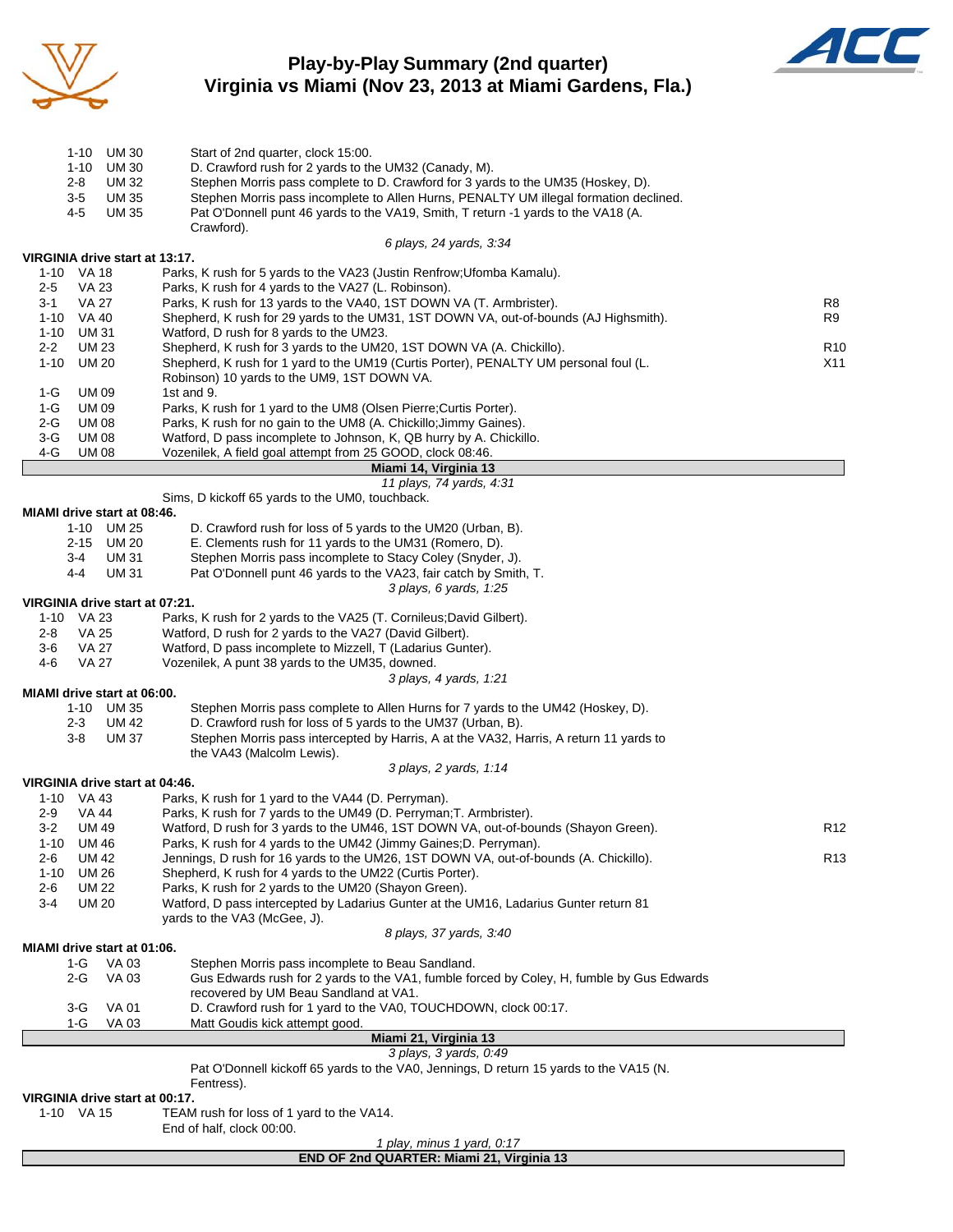

**Play-by-Play Summary (2nd quarter) Virginia vs Miami (Nov 23, 2013 at Miami Gardens, Fla.)**



|                        |       | Time  |   | 1st Downs |              |   | <b>Conversions</b> |         |                |                  |                  |
|------------------------|-------|-------|---|-----------|--------------|---|--------------------|---------|----------------|------------------|------------------|
| <b>Quarter Summary</b> | Score | Poss  | R |           |              |   | 3rd                | 4th     | <b>Rushing</b> | Passing          | <b>Penalties</b> |
| Virginia               | 3.    | 09:49 | 5 |           |              | 6 | $2 - 5$            | $0 - 0$ | 19-104         | $0 - 3 - 1 - 0$  | 0-0              |
| Miami                  |       | 05:11 |   |           | $\mathbf{U}$ |   | $1 - 4$            | $0 - 0$ | 6-6            | $2 - 6 - 1 - 10$ | $1 - 10$         |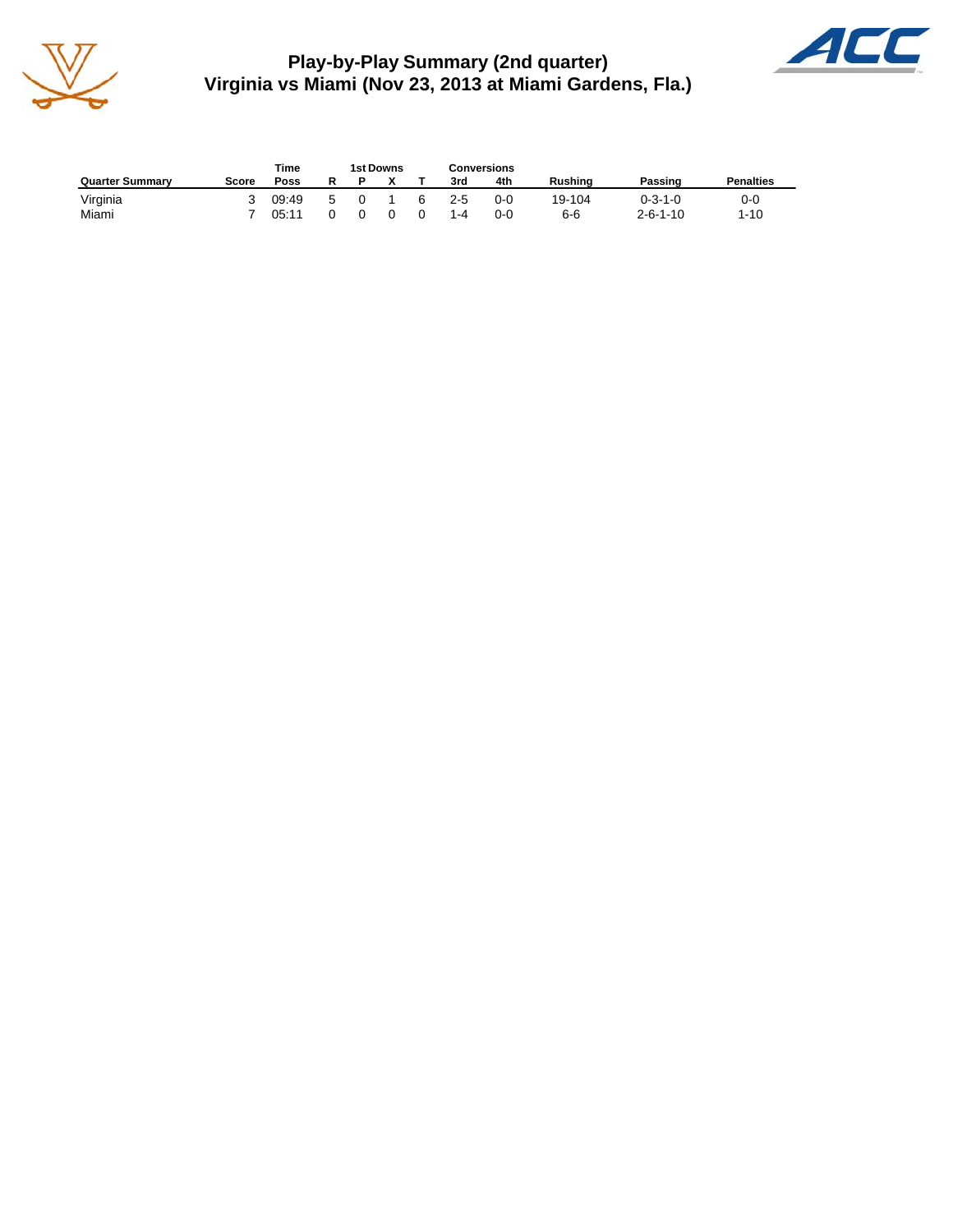

#### **Quickie Statistics (2nd quarter only) Virginia vs Miami (Nov 23, 2013 at Miami Gardens, Fla.)**



|                                   | <b>VA</b>   | <b>UM</b>   |
|-----------------------------------|-------------|-------------|
| Score                             | 3           |             |
| <b>FIRST DOWNS</b>                | 6           | 0           |
| <b>RUSHES-YARDS (NET)</b>         | 19-104      | 6-6         |
| <b>PASSING YDS (NET)</b>          | 0           | 10          |
| Passes Att-Comp-Int               | $3 - 0 - 1$ | $6 - 2 - 1$ |
| <b>TOTAL OFFENSE PLAYS-YARDS</b>  | 22-104      | $12 - 16$   |
| <b>Fumble Returns-Yards</b>       | $0-0$       | $0-0$       |
| <b>Punt Returns-Yards</b>         | $1 - 1$     | $0-0$       |
| Kickoff Returns-Yards             | $1 - 15$    | $0-0$       |
| <b>Interception Returns-Yards</b> | $1 - 11$    | $1 - 81$    |
| Punts (Number-Avg)                | $1 - 38.0$  | $2 - 46.0$  |
| Fumbles-Lost                      | $0 - 0$     | $1 - 0$     |
| Penalties-Yards                   | $0-0$       | $1 - 10$    |
| <b>Possession Time</b>            | 09:49       | 05:11       |
| <b>Third-Down Conversions</b>     | 2 of 5      | 1 of 4      |
| <b>Fourth-Down Conversions</b>    | $0$ of $0$  | $0$ of $0$  |

| Virginia            |                                                                               | <b>Miami</b>                                                          |                |
|---------------------|-------------------------------------------------------------------------------|-----------------------------------------------------------------------|----------------|
| <b>Rushing</b>      | TD<br>No. Gain Loss<br>Net<br>Avg<br>Lg                                       | <b>Rushing</b><br>No. Gain Loss<br>Net<br>TD<br>Lg                    | Avg            |
| <b>Kevin Parks</b>  | $\overline{39}$<br>13<br>10<br>39<br>0<br>$\Omega$<br>3.9                     | E. Clements<br>11<br>11<br>$\Omega$<br>11<br>0                        | 11.0           |
| Khalek Shepherd     | 37<br>37<br>9.2<br>0<br>29<br>4<br>0                                          | $\overline{2}$<br><b>Gus Edwards</b><br>2<br>2<br>0<br>0              | 2.0            |
| Darius Jennings     | 16<br>16<br>$\mathbf 0$<br>16<br>16.0<br>1<br>0                               | $-7$<br>3<br>$\overline{2}$<br>4<br>10<br>$\mathbf{1}$<br>D. Crawford | $-1.8$         |
| David Watford       | 3<br>13<br>$\Omega$<br>13<br>8<br>0<br>4.3                                    |                                                                       |                |
| <b>Passing</b>      | TD<br>$C-A-I$<br>Yds<br><b>Sack</b><br>Long                                   | <b>Passing</b><br>$C-A-I$<br>TD<br>Yds<br>Long<br><b>Sack</b>         |                |
| David Watford       | $0 - 3 - 1$<br>$\mathbf{0}$<br>$\Omega$<br>$\Omega$<br>$\Omega$               | $2 - 6 - 1$<br><b>Stephen Morris</b><br>10<br>$\Omega$                | <sup>0</sup>   |
| <b>Receiving</b>    | Yards<br><b>TD</b><br>No.<br>Long                                             | Receiving<br>Yards<br>TD<br>No.<br>Long                               |                |
|                     |                                                                               | Allen Hurns<br>1<br>7<br>$\Omega$<br>7                                |                |
|                     |                                                                               | 3<br>3<br>D. Crawford<br>1<br>$\Omega$                                |                |
| <b>Punting</b>      | In20<br>No.<br>Yds<br>ΤВ<br>Avq<br>Long                                       | <b>Punting</b><br>Yds<br>In20<br>No.<br>Long<br>Avq                   | TВ             |
| Alec Vozenilek      | $\overline{38}$<br>38.0<br>38<br>$\Omega$<br>$\Omega$                         | $\overline{2}$<br>$\overline{92}$<br>Pat O'Donnell<br>46.0<br>46<br>1 | $\overline{0}$ |
| <b>Punt Returns</b> | Yards<br>No.<br>TD<br>Long                                                    | <b>Punt Returns</b><br>Yards<br>TD<br>No.<br>Long                     |                |
| <b>Tim Smith</b>    | $-1$<br>0<br>1<br>0                                                           |                                                                       |                |
| <b>Kick Returns</b> | Yards<br>TD<br>No.<br>Long                                                    | <b>Kick Returns</b><br>Yards<br>TD<br>No.<br>Long                     |                |
| Darius Jennings     | 15<br>0<br>15<br>1                                                            |                                                                       |                |
| <b>Tackles</b>      | UA-A<br><b>TFL</b><br><b>Total</b><br><b>Sacks</b>                            | <b>Tackles</b><br>UA-A<br>TFL<br><b>Total</b><br><b>Sacks</b>         |                |
| DreQuan Hoskey      | $\overline{2}$<br>$2 - 0$<br>0.0<br>0.0                                       | A. Chickillo<br>$2 - 1$<br>3<br>0.0<br>0.0                            |                |
| <b>Brent Urban</b>  | $2 - 0$<br>2<br>0.0<br>2.0                                                    | $2 - 1$<br><b>Curtis Porter</b><br>3<br>0.0<br>0.0                    |                |
| Maurice Canady      | $1 - 0$<br>0.0<br>0.0<br>1                                                    | 3<br>D. Perryman<br>$1 - 2$<br>0.0<br>0.0                             |                |
| Daguan Romero       | $1 - 0$<br>1<br>0.0<br>0.0                                                    | $\overline{2}$<br>Shayon Green<br>$2 - 0$<br>0.0<br>0.0               |                |
| <b>Time</b><br>Qtr  | <b>Scoring Play</b>                                                           | V-H                                                                   |                |
| 14:54<br>1st        | UM - Tracy Howard 19 yd interception return (Matt Goudis kick)                | $0 - 7$                                                               |                |
| 06:05               | VA - Alec Vozenilek 33 yd field goal, 7-15 2:48                               | $3 - 7$                                                               |                |
| 05:25               | UM - Stacy Coley 62 yd pass from Stephen Morris (Matt Goudis kick), 4-75 0:40 | $3 - 14$                                                              |                |
| 01:51               | VA - Kevin Parks 24 yd run (Alec Vozenilek kick), 8-75 3:34                   | $10 - 14$                                                             |                |
| 08:46<br>2nd        | VA - Alec Vozenilek 25 yd field goal, 11-74 4:31                              | $3 - 0$                                                               |                |
| 00:17               | UM - D. Crawford 1 yd run (Matt Goudis kick), 3-3 0:49                        | $3 - 7$                                                               |                |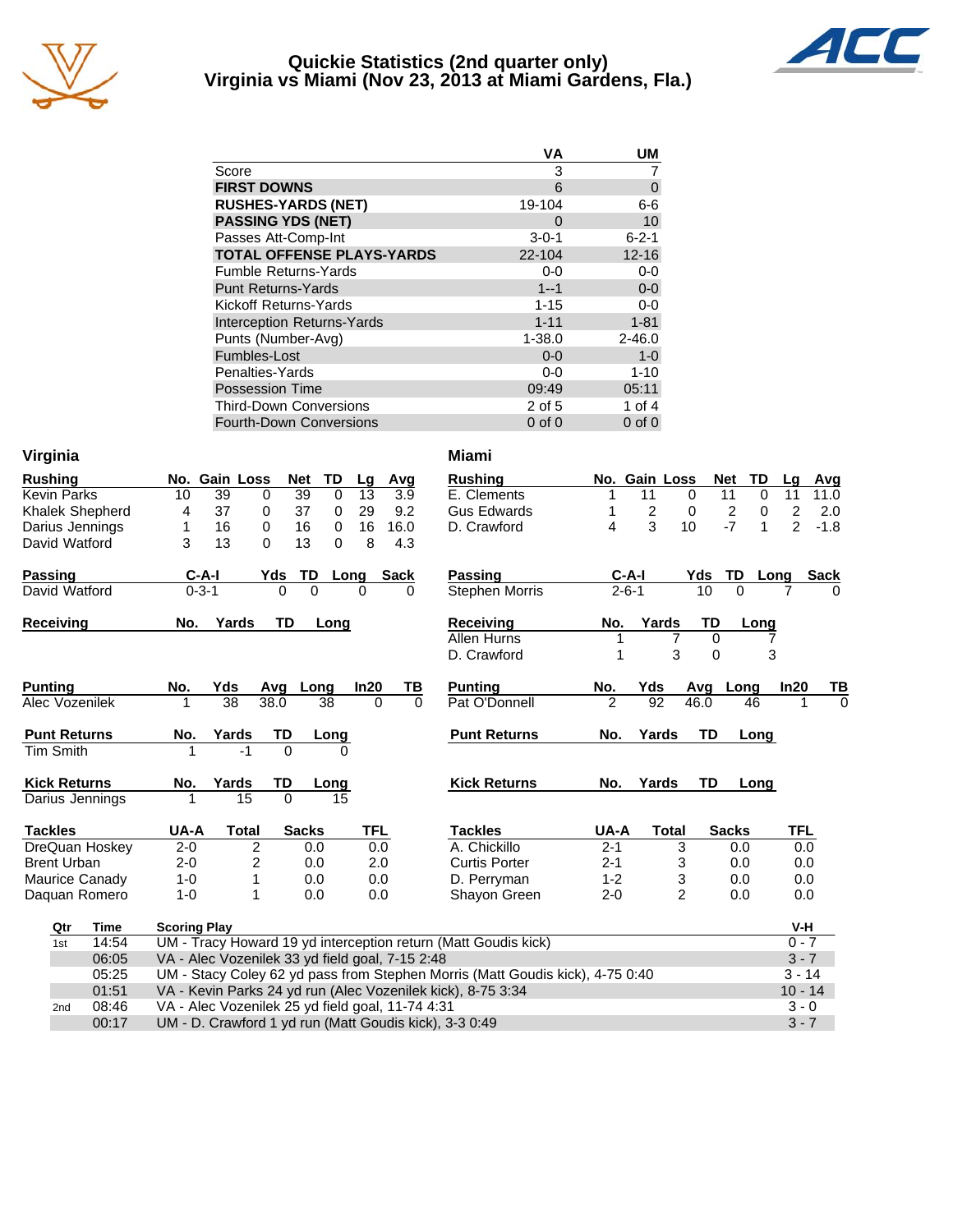

**Play-by-Play Summary (3rd quarter) Virginia vs Miami (Nov 23, 2013 at Miami Gardens, Fla.)**



|                                            | Start of 3rd quarter, clock 15:00, VA ball on VA35.                                                                                                                  |                 |
|--------------------------------------------|----------------------------------------------------------------------------------------------------------------------------------------------------------------------|-----------------|
|                                            | Sims, D kickoff 62 yards to the UM3, Stacy Coley return 17 yards to the UM20 (Lee, D).                                                                               |                 |
| MIAMI drive start at 15:00.<br>1-10 UM 20  | Stephen Morris pass complete to Allen Hurns for 9 yards to the UM29 (Hoskey, D).                                                                                     |                 |
| $2 - 1$<br>UM 29                           | D. Crawford rush for 11 yards to the UM40, 1ST DOWN UM (Harris, A).                                                                                                  | R4              |
| 1-10 UM 40                                 | D. Crawford rush for 3 yards to the UM43 (Coley, H).                                                                                                                 |                 |
| <b>UM 43</b><br>$2 - 7$                    | Stephen Morris pass complete to Allen Hurns for 24 yards to the VA33, 1ST DOWN UM.                                                                                   | P <sub>5</sub>  |
| 1-10 VA 33<br>1-10 VA 17                   | D. Crawford rush for 16 yards to the VA17, 1ST DOWN UM, out-of-bounds (Hoskey, D).<br>D. Crawford rush for loss of 1 yard to the VA18 (Harold, E).                   | R <sub>6</sub>  |
| VA 18<br>2-11                              | E. Clements rush for 2 yards to the VA16 (Coley, H).                                                                                                                 |                 |
| $3-9$<br><b>VA 16</b>                      | Stephen Morris pass incomplete to Allen Hurns.                                                                                                                       |                 |
| 4-9<br><b>VA 16</b>                        | Matt Goudis field goal attempt from 33 GOOD, clock 11:12.                                                                                                            |                 |
|                                            | Miami 24, Virginia 13<br>9 plays, 64 yards, 3:48                                                                                                                     |                 |
|                                            | Pat O'Donnell kickoff 65 yards to the VA0, touchback.                                                                                                                |                 |
| VIRGINIA drive start at 11:12.             |                                                                                                                                                                      |                 |
| 1-10 VA 25                                 | Parks, K rush for 3 yards to the VA28 (D. Perryman).                                                                                                                 |                 |
| <b>VA 28</b><br>2-7                        | Watford, D rush for 2 yards to the VA30, out-of-bounds.                                                                                                              |                 |
| $3-5$<br>VA 30<br>4-5<br>VA 30             | Watford, D pass incomplete to Jennings, D.<br>Vozenilek, A punt 43 yards to the UM27, out-of-bounds.                                                                 |                 |
|                                            | 3 plays, 5 yards, 1:20                                                                                                                                               |                 |
| <b>MIAMI</b> drive start at 09:52.         |                                                                                                                                                                      |                 |
| 1-10 UM 27                                 | D. Crawford rush for no gain to the UM27 (Romero, D;Snyder, J).                                                                                                      |                 |
| 2-10 UM 27                                 | Stephen Morris pass complete to Stacy Coley for 3 yards to the UM30 (Hoskey, D).                                                                                     |                 |
| 3-7<br>UM 30<br>4-7<br><b>UM30</b>         | Stephen Morris pass incomplete to Clive Walford.<br>Pat O'Donnell punt 52 yards to the VA18, Smith, T return -5 yards to the VA13 (Kacy                              |                 |
|                                            | Rodgers II).                                                                                                                                                         |                 |
|                                            | 3 plays, 3 yards, 1:40                                                                                                                                               |                 |
| VIRGINIA drive start at 08:12.             |                                                                                                                                                                      |                 |
| 1-10 VA 13<br><b>VA 15</b><br>2-8          | Parks, K rush for 2 yards to the VA15 (Jimmy Gaines).<br>Watford, D pass complete to Jennings, D for 11 yards to the VA26, 1ST DOWN VA (Deon Bush).                  | P <sub>14</sub> |
| 1-10 VA 26                                 | Watford, D rush for 3 yards to the VA29.                                                                                                                             |                 |
| 2-7<br>VA 29                               | Parks, K rush for 4 yards to the VA33 (Olsen Pierre).                                                                                                                |                 |
| $3-3$<br>VA 33                             | Watford, D pass incomplete to Johnson, K (Shayon Green).                                                                                                             |                 |
| VA 33<br>4-3                               | Vozenilek, A punt 44 yards to the UM23, out-of-bounds.                                                                                                               |                 |
| MIAMI drive start at 06:16.                | 5 plays, 20 yards, 1:56                                                                                                                                              |                 |
| 1-10 UM 23                                 | Stephen Morris pass complete to D. Crawford for 4 yards to the UM27.                                                                                                 |                 |
| <b>UM 27</b><br>2-6                        | D. Crawford rush for 2 yards to the UM29 (Coley, H).                                                                                                                 |                 |
| <b>UM 29</b><br>3-4                        | Stephen Morris rush for 4 yards to the UM33, 1ST DOWN UM, PENALTY VA personal foul                                                                                   | X8              |
|                                            | (Harris, A) 15 yards to the UM48, 1ST DOWN UM.<br>1st and 10.                                                                                                        |                 |
| 1-10 UM 48<br>UVA 8 A.Harris Disqualified  |                                                                                                                                                                      |                 |
| 1-10 UM 48                                 | Stephen Morris pass incomplete to Allen Hurns (Urban, B).                                                                                                            |                 |
| 2-10 UM 48                                 | Stephen Morris pass incomplete to Allen Hurns.                                                                                                                       |                 |
| 3-10 UM 48                                 | Stephen Morris pass incomplete to Allen Hurns.                                                                                                                       |                 |
| 4-10 UM 48                                 | Pat O'Donnell punt 36 yards to the VA16, Smith, T return 0 yards to the VA16 (D.                                                                                     |                 |
|                                            | Perryman).<br>6 plays, 25 yards, 1:55                                                                                                                                |                 |
| VIRGINIA drive start at 04:21.             |                                                                                                                                                                      |                 |
| 1-10 VA 16                                 | Parks, K rush for 1 yard to the VA17 (Tyrig McCord).                                                                                                                 |                 |
| <b>VA 17</b><br>2-9                        | Parks, K rush for 4 yards to the VA21 (D. Perryman; R. Jenkins).                                                                                                     |                 |
| <b>VA 21</b><br>3-5<br>4-5<br><b>VA 21</b> | Watford, D pass incomplete to McGee, J.<br>PENALTY VA false start (Scott, E) 5 yards to the VA16.                                                                    |                 |
| 4-10 VA 16                                 | Vozenilek, A punt 43 yards to the UM41, fair catch by Stacy Coley.                                                                                                   |                 |
|                                            | 3 plays, 0 yards, 1:29                                                                                                                                               |                 |
| MIAMI drive start at 02:52.                |                                                                                                                                                                      |                 |
| 1-10 UM 41                                 | Stephen Morris sacked for loss of 5 yards to the UM36 (Moore, M).                                                                                                    |                 |
| 2-15 UM 36<br>3-9<br>UM 42                 | Stephen Morris pass complete to Stacy Coley for 6 yards to the UM42 (Moore, M).<br>Stephen Morris pass complete to Allen Hurns for 47 yards to the VA11, 1ST DOWN UM | P <sub>9</sub>  |
|                                            | (Phelps, B).                                                                                                                                                         |                 |
| 1-10 VA 11                                 | D. Crawford rush for 1 yard to the VA10 (Romero, D), PENALTY UM holding (Brandon Linder)                                                                             |                 |
|                                            | 10 yards to the VA21, NO PLAY.                                                                                                                                       |                 |
| 1-20 VA 21                                 | PENALTY UM false start (Brandon Linder) 5 yards to the VA26.                                                                                                         |                 |
| 1-25 VA 26                                 | Stephen Morris pass complete to Allen Hurns for 26 yards to the VA0, 1ST DOWN UM,<br>TOUCHDOWN, clock 00:25.                                                         | P <sub>10</sub> |
| 1-G VA 03                                  | Matt Goudis kick attempt good.                                                                                                                                       |                 |

#### **Miami 31, Virginia 13**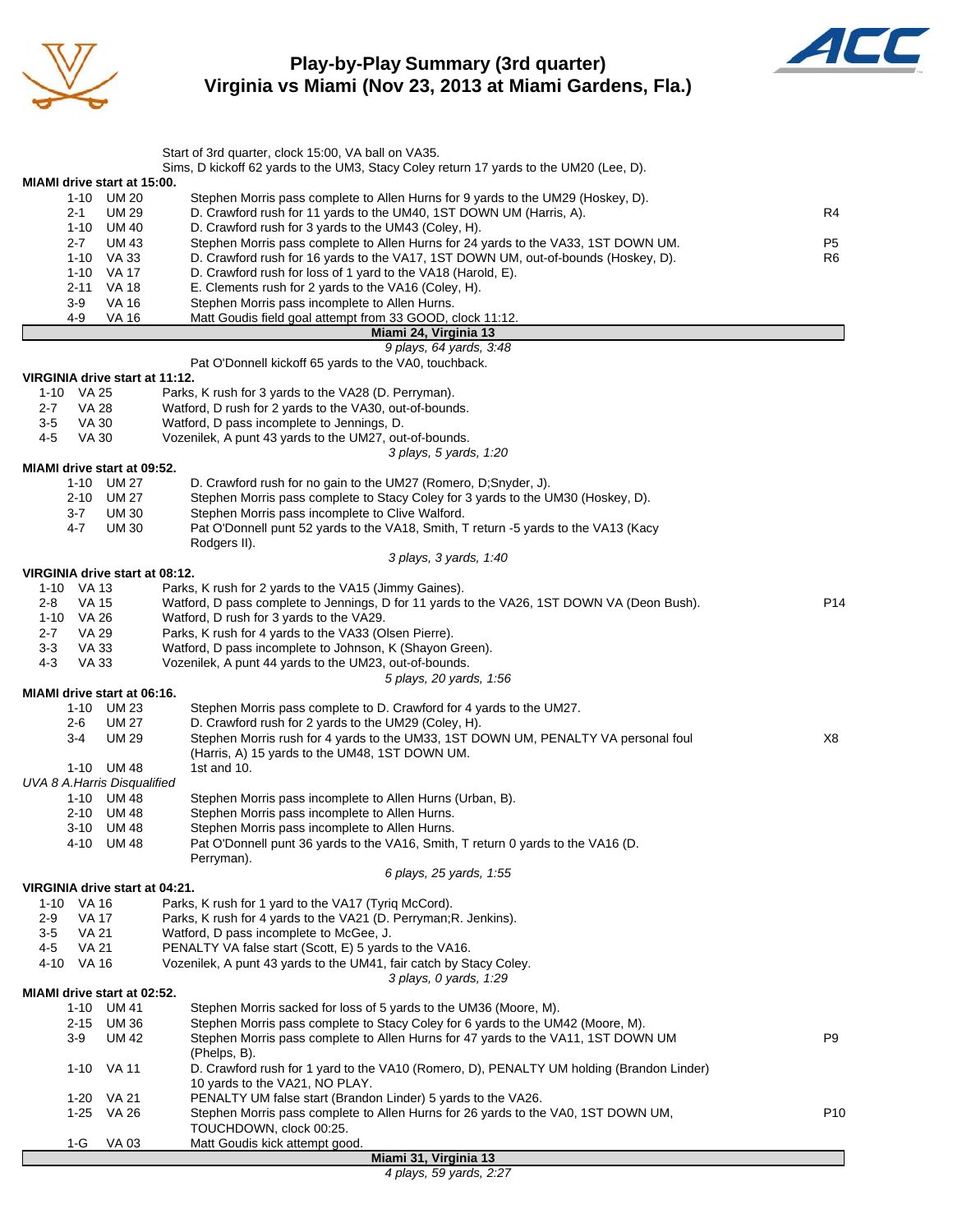

#### *Play-by-Play Summary (3rd quarter) Virginia vs Miami (Nov 23, 2013 at Miami Gardens, Fla.)*



Pat O'Donnell kickoff 65 yards to the VA0, touchback. **VIRGINIA drive start at 00:25.** Watford, D pass complete to Dockins, K for 12 yards to the VA37, 1ST DOWN VA (R. X16 Jenkins), PENALTY UM personal foul (R. Jenkins) 15 yards to the UM48, 1ST DOWN VA.<br>1st and 10. 1-10 UM 48<br>1-10 UM 48 1-10 UM 48 Watford, D pass incomplete to Swanson, Z. **END OF 3rd QUARTER: Miami 31, Virginia 13**

|                        |       | Time  | 1st Downs<br>Conversions |  |  |     |         |                |                  |                  |
|------------------------|-------|-------|--------------------------|--|--|-----|---------|----------------|------------------|------------------|
| <b>Quarter Summary</b> | Score | Poss  |                          |  |  | 3rd | 4th     | <b>Rushing</b> | Passing          | <b>Penalties</b> |
| Virginia               |       | 05:10 |                          |  |  | 0-3 | 0-0     | 7-19           | $2 - 6 - 0 - 23$ | $2 - 20$         |
| Miami                  | 10    | 09:50 |                          |  |  | 2-5 | $0 - 0$ | $9 - 32$       | 7-12-0-119       | $3 - 30$         |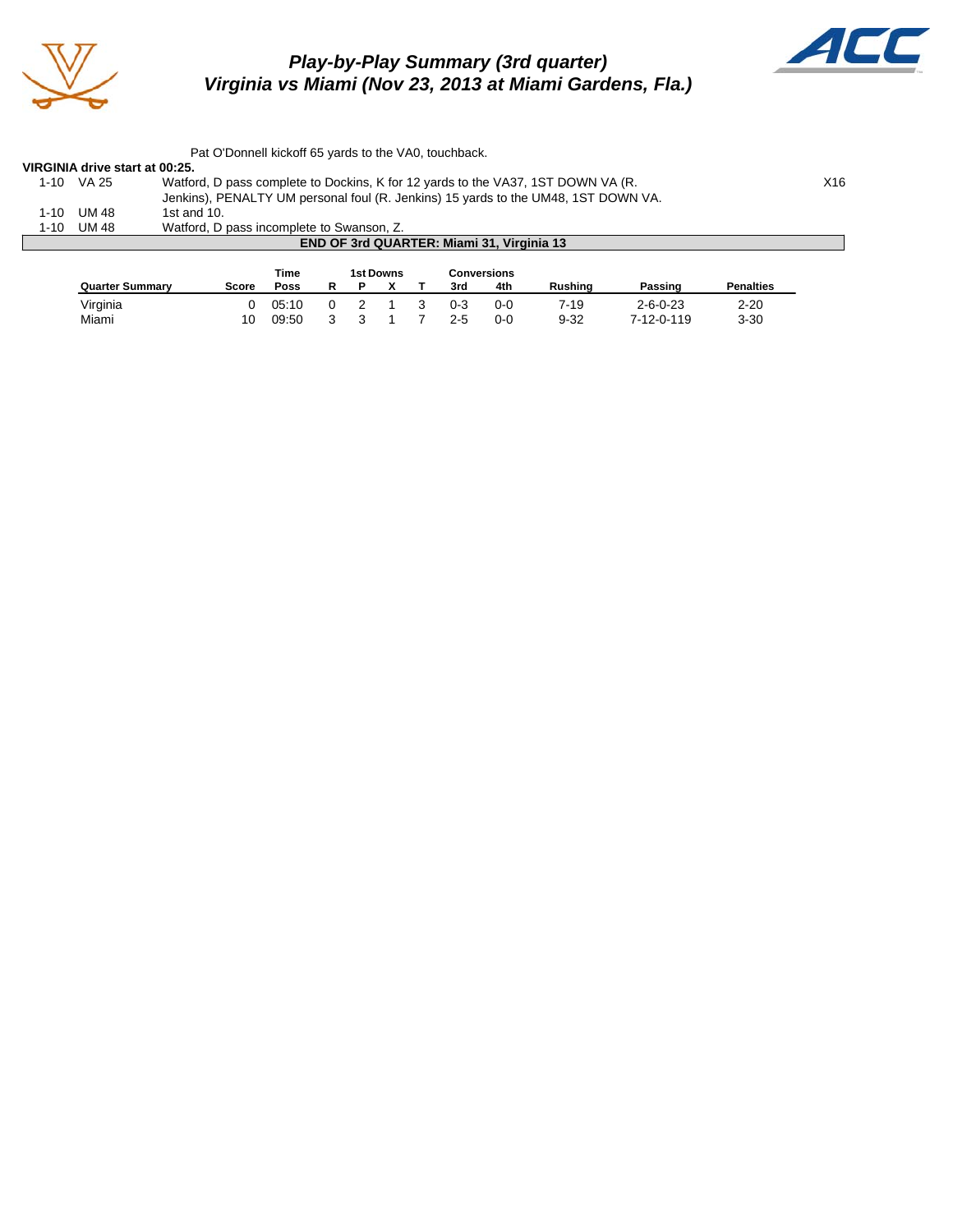

#### **Quickie Statistics (3rd quarter only) Virginia vs Miami (Nov 23, 2013 at Miami Gardens, Fla.)**



|                                   | ٧A          | UM             |
|-----------------------------------|-------------|----------------|
| Score                             | 0           | 10             |
| <b>FIRST DOWNS</b>                | 3           | $\overline{7}$ |
| <b>RUSHES-YARDS (NET)</b>         | $7 - 19$    | $9 - 32$       |
| <b>PASSING YDS (NET)</b>          | 23          | 119            |
| Passes Att-Comp-Int               | $6 - 2 - 0$ | $12 - 7 - 0$   |
| <b>TOTAL OFFENSE PLAYS-YARDS</b>  | $13 - 42$   | $21 - 151$     |
| <b>Fumble Returns-Yards</b>       | $0 - 0$     | $0-0$          |
| <b>Punt Returns-Yards</b>         | $2 - 5$     | $0-0$          |
| Kickoff Returns-Yards             | $0-0$       | $1 - 17$       |
| <b>Interception Returns-Yards</b> | $0 - 0$     | $0 - 0$        |
| Punts (Number-Avg)                | $3 - 43.3$  | $2 - 44.0$     |
| Fumbles-Lost                      | $0 - 0$     | $0 - 0$        |
| Penalties-Yards                   | $2 - 20$    | $3 - 30$       |
| <b>Possession Time</b>            | 05:10       | 09:50          |
| <b>Third-Down Conversions</b>     | $0$ of $3$  | 2 of 5         |
| <b>Fourth-Down Conversions</b>    | $0$ of $0$  | $0$ of $0$     |

| Virginia              |       |                                                                                           |                                                        |                             |          |            |             | Miami                                                                         |                |               |          |                      |                |             |
|-----------------------|-------|-------------------------------------------------------------------------------------------|--------------------------------------------------------|-----------------------------|----------|------------|-------------|-------------------------------------------------------------------------------|----------------|---------------|----------|----------------------|----------------|-------------|
| <b>Rushing</b>        |       |                                                                                           | No. Gain Loss                                          | <b>Net</b>                  | TD       | Lg         | Avg         | <b>Rushing</b>                                                                |                | No. Gain Loss |          | <b>Net</b><br>TD     | Lg             | Avg         |
| <b>Kevin Parks</b>    |       | 5                                                                                         | 14<br>0                                                | 14                          | 0        | 4          | 2.8         | D. Crawford                                                                   | 6              | 32            | 1        | $\overline{31}$<br>0 | 16             | 5.2         |
| David Watford         |       | $\overline{2}$                                                                            | 5<br>$\Omega$                                          | 5                           | $\Omega$ | 3          | 2.5         | E. Clements                                                                   | 1              | 2             | 0        | 2<br>0               | 2              | 2.0         |
|                       |       |                                                                                           |                                                        |                             |          |            |             | <b>Stephen Morris</b>                                                         | $\overline{2}$ | 4             | 5        | $-1$<br>$\Omega$     | 4              | $-0.5$      |
| <b>Passing</b>        |       | $C-A-I$                                                                                   |                                                        | TD.<br>Yds                  | Long     |            | <b>Sack</b> | Passing                                                                       | $C-A-I$        |               | Yds      | TD<br>Long           |                | <b>Sack</b> |
| David Watford         |       | $2 - 6 - 0$                                                                               |                                                        | $\overline{23}$<br>$\Omega$ |          | 12         | $\Omega$    | <b>Stephen Morris</b>                                                         | $7 - 12 - 0$   |               | 119      |                      | 47             |             |
| Receiving             |       | No.                                                                                       | Yards                                                  | TD                          | Long     |            |             | Receiving                                                                     | No.            | Yards         | TD       | Long                 |                |             |
| <b>Kyle Dockins</b>   |       |                                                                                           | 12                                                     | $\Omega$                    | 12       |            |             | Allen Hurns                                                                   | 4              | 106           | 1        | 47                   |                |             |
| Darius Jennings       |       |                                                                                           | 11                                                     | $\mathbf 0$                 | 11       |            |             | <b>Stacy Coley</b>                                                            | $\overline{c}$ | 9             | 0        | 6                    |                |             |
|                       |       |                                                                                           |                                                        |                             |          |            |             | D. Crawford                                                                   | 1              | 4             | 0        | 4                    |                |             |
| <b>Punting</b>        |       | No.                                                                                       | Yds                                                    | Long<br>Avg                 |          | In20       | ΤВ          | <b>Punting</b>                                                                | No.            | Yds           |          | Avg Long             | In20           | ΤВ          |
| Alec Vozenilek        |       | 3                                                                                         | 130                                                    | 43.3                        | 44       | $\Omega$   | $\Omega$    | Pat O'Donnell                                                                 | $\mathfrak{p}$ | 88            | 44.0     | 52                   | $\mathfrak{p}$ | $\Omega$    |
| <b>Punt Returns</b>   |       | No.                                                                                       | Yards                                                  | TD                          | Long     |            |             | <b>Punt Returns</b>                                                           | No.            | Yards         | TD       | Long                 |                |             |
| <b>Tim Smith</b>      |       | $\mathfrak{p}$                                                                            | $-5$                                                   | $\Omega$                    |          |            |             |                                                                               |                |               |          |                      |                |             |
| <b>Kick Returns</b>   |       | No.                                                                                       | Yards                                                  | TD                          | Long     |            |             | <b>Kick Returns</b>                                                           | No.            | Yards         | TD       | Long                 |                |             |
|                       |       |                                                                                           |                                                        |                             |          |            |             | <b>Stacy Coley</b>                                                            |                | 17            | $\Omega$ | 17                   |                |             |
| <b>Tackles</b>        |       | UA-A                                                                                      | <b>Total</b>                                           | <b>Sacks</b>                |          | <b>TFL</b> |             | <b>Tackles</b>                                                                | UA-A           | <b>Total</b>  |          | <b>Sacks</b>         | <b>TFL</b>     |             |
| DreQuan Hoskey        |       | $3-0$                                                                                     | 3                                                      | 0.0                         |          | 0.0        |             | D. Perryman                                                                   | $2 - 1$        | 3             |          | 0.0                  | 0.0            |             |
| <b>Henry Coley</b>    |       | $3-0$                                                                                     | 3                                                      | 0.0                         |          | 0.0        |             | R. Jenkins                                                                    | $1 - 1$        | 2             |          | 0.0                  | 0.0            |             |
| Mike Moore            |       | $2 - 0$                                                                                   | $\overline{c}$                                         | 1.0                         |          | 1.0        |             | <b>Tyrig McCord</b>                                                           | $1 - 0$        | 1             |          | 0.0                  | 0.0            |             |
| <b>Anthony Harris</b> |       | $1 - 0$                                                                                   | $\mathbf{1}$                                           | 0.0                         |          | 0.0        |             | Kacy Rodgers II                                                               | $1 - 0$        | 1             |          | 0.0                  | 0.0            |             |
| Qtr                   | Time  | <b>Scoring Play</b>                                                                       |                                                        |                             |          |            |             |                                                                               |                |               |          |                      | V-H            |             |
| 1st                   | 14:54 |                                                                                           |                                                        |                             |          |            |             | UM - Tracy Howard 19 yd interception return (Matt Goudis kick)                |                |               |          |                      | $0 - 7$        |             |
|                       | 06:05 |                                                                                           | VA - Alec Vozenilek 33 yd field goal, 7-15 2:48        |                             |          |            |             |                                                                               |                |               |          |                      | $3 - 7$        |             |
|                       | 05:25 |                                                                                           |                                                        |                             |          |            |             | UM - Stacy Coley 62 yd pass from Stephen Morris (Matt Goudis kick), 4-75 0:40 |                |               |          |                      | $3 - 14$       |             |
|                       | 01:51 |                                                                                           |                                                        |                             |          |            |             | VA - Kevin Parks 24 yd run (Alec Vozenilek kick), 8-75 3:34                   |                |               |          |                      | $10 - 14$      |             |
| 2nd                   | 08:46 |                                                                                           | VA - Alec Vozenilek 25 yd field goal, 11-74 4:31       |                             |          |            |             |                                                                               |                |               |          |                      | $13 - 14$      |             |
|                       | 00:17 |                                                                                           | UM - D. Crawford 1 yd run (Matt Goudis kick), 3-3 0:49 |                             |          |            |             |                                                                               |                |               |          |                      | $13 - 21$      |             |
| 3rd                   | 11:12 | UM - Matt Goudis 33 yd field goal, 9-64 3:48<br>$0 - 3$                                   |                                                        |                             |          |            |             |                                                                               |                |               |          |                      |                |             |
|                       | 00:25 | UM - Allen Hurns 26 yd pass from Stephen Morris (Matt Goudis kick), 4-59 2:27<br>$0 - 10$ |                                                        |                             |          |            |             |                                                                               |                |               |          |                      |                |             |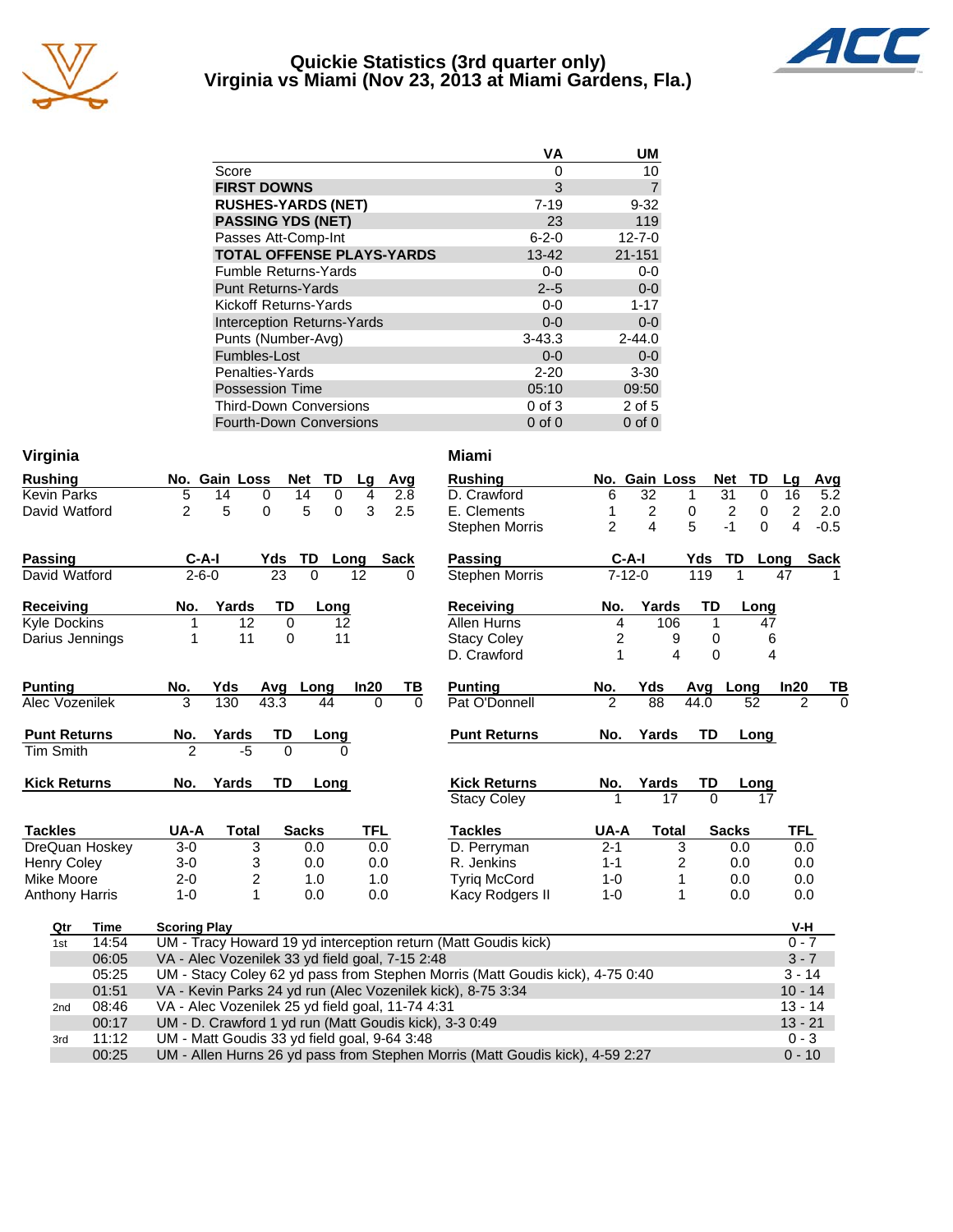

#### **Play-by-Play Summary (4th quarter) Virginia vs Miami (Nov 23, 2013 at Miami Gardens, Fla.)**



| 2-10            | <b>UM 48</b>                       | Start of 4th quarter, clock 15:00.                                                                                                           |                 |
|-----------------|------------------------------------|----------------------------------------------------------------------------------------------------------------------------------------------|-----------------|
| 2-10            | UM 48                              | Watford, D pass complete to Johnson, K for 35 yards to the UM13, 1ST DOWN VA (Ladarius                                                       | P17             |
|                 |                                    | Gunter).                                                                                                                                     |                 |
| $1 - 10$<br>2-8 | <b>UM13</b><br>UM 11               | Watford, D rush for 2 yards to the UM11 (Justin Renfrow).<br>Mizzell, T rush for 1 yard to the UM10 (Olsen Pierre).                          |                 |
| $3 - 7$         | <b>UM 10</b>                       | Watford, D pass complete to Mizzell, T for 10 yards to the UM0, 1ST DOWN VA, TOUCHDOWN,                                                      | P18             |
|                 |                                    | clock 12:51.                                                                                                                                 |                 |
| 1-G             | <b>UM03</b>                        | PENALTY VA IP (Fortin, M) 5 yards to the UM8.                                                                                                |                 |
| 1-G             | UM 08                              | Vozenilek, A kick attempt good.                                                                                                              |                 |
|                 |                                    | Miami 31, Virginia 20                                                                                                                        |                 |
|                 |                                    | 6 plays, 75 yards, 2:34                                                                                                                      |                 |
|                 | <b>MIAMI</b> drive start at 12:51. | Sims, D kickoff 65 yards to the UM0, Stacy Coley return 33 yards to the UM33 (Walker, D).                                                    |                 |
|                 | 1-10 UM 33                         | PENALTY UM false start (Jared Wheeler) 5 yards to the UM28.                                                                                  |                 |
|                 | 1-15 UM 28                         | D. Crawford rush for 7 yards to the UM35, fumble forced by Walker, R, fumble by D.                                                           |                 |
|                 |                                    | Crawford recovered by VA Snyder, J at UM40.                                                                                                  |                 |
|                 |                                    | 1 play, 7 yards, 0:16                                                                                                                        |                 |
|                 | VIRGINIA drive start at 12:35.     |                                                                                                                                              |                 |
| 1-10            | UM 40                              | Watford, D pass incomplete to Shepherd, K.<br>Watford, D pass complete to Jennings, D for 6 yards to the UM34, QB hurry by A. Chickillo.     |                 |
| 3-4             | 2-10 UM 40<br>UM 34                | PENALTY VA false start (Moses, M) 5 yards to the UM39.                                                                                       |                 |
| $3-9$           | UM 39                              | Watford, D pass complete to McGee, J for no gain to the UM39 (A. Crawford).                                                                  |                 |
| 4-9             | UM 39                              | Vozenilek, A punt 39 yards to the UM0, touchback.                                                                                            |                 |
|                 |                                    | 3 plays, 1 yard, 2:16                                                                                                                        |                 |
|                 | MIAMI drive start at 10:19.        |                                                                                                                                              |                 |
|                 | 1-10<br>UM 20                      | D. Crawford rush for 1 yard to the UM21 (Urban, B).                                                                                          |                 |
|                 | <b>UM 21</b><br>2-9                | Stephen Morris pass incomplete to Allen Hurns.                                                                                               |                 |
|                 | 3-9<br>UM 21                       | Stephen Morris pass complete to Stacy Coley for 5 yards to the UM26.                                                                         |                 |
|                 | UM 26<br>4-4                       | Pat O'Donnell punt 71 yards to the VA3, out-of-bounds.<br>3 plays, 6 yards, 1:28                                                             |                 |
|                 | VIRGINIA drive start at 08:51.     |                                                                                                                                              |                 |
|                 | 1-10 VA 03                         | Parks, K rush for 4 yards to the VA7 (Jimmy Gaines; Ladarius Gunter).                                                                        |                 |
| 2-6             | VA 07                              | Watford, D pass intercepted by Kacy Rodgers II at the VA30, Kacy Rodgers II return 14                                                        |                 |
|                 |                                    | yards to the VA16, out-of-bounds (Dockins, K).                                                                                               |                 |
|                 |                                    | 2 plays, 4 yards, 0:50                                                                                                                       |                 |
|                 | MIAMI drive start at 08:01.        |                                                                                                                                              |                 |
|                 | 1-10 VA 16<br>1-G<br>VA 05         | D. Crawford rush for 11 yards to the VA5, 1ST DOWN UM (Walker, R).<br>D. Crawford rush for 5 yards to the VA0, TOUCHDOWN, clock 07:21.       | R <sub>11</sub> |
|                 | $1-G$<br>VA 03                     | Matt Goudis kick attempt good.                                                                                                               |                 |
|                 |                                    | Miami 38, Virginia 20                                                                                                                        |                 |
|                 |                                    | 2 plays, 16 yards, 0:40                                                                                                                      |                 |
|                 |                                    | Pat O'Donnell kickoff 60 yards to the VA5, Jennings, D return 26 yards to the VA31 (Keion                                                    |                 |
|                 |                                    |                                                                                                                                              |                 |
|                 |                                    | Berry).                                                                                                                                      |                 |
|                 |                                    | VIRGINIA drive start at 07:21.                                                                                                               |                 |
|                 | 1-10 VA 31                         | Lambert, G at QB for Virginia.                                                                                                               |                 |
| 1-10            | VA 31                              | Lambert, G pass incomplete to Swanson, Z (Jimmy Gaines).                                                                                     |                 |
| 2-10            | VA 31                              | Lambert, G pass incomplete to Jennings, D, QB hurry by Shayon Green, PENALTY VA illegal<br>formation declined.                               |                 |
|                 | 3-10 VA 31                         | Lambert, G pass complete to Dockins, K for 18 yards to the VA49, 1ST DOWN VA.                                                                | P19             |
| $1 - 10$        | VA 49                              | Lambert, G pass complete to Swanson, Z for 11 yards to the UM40, 1ST DOWN VA (D.                                                             | P <sub>20</sub> |
|                 |                                    | Perryman).                                                                                                                                   |                 |
| $1 - 10$        | <b>UM 40</b>                       | Lambert, G pass complete to Mizzell, T for 10 yards to the UM30, 1ST DOWN VA (T.                                                             | P21             |
|                 |                                    | Cornileus).                                                                                                                                  |                 |
| 1-10            | <b>UM30</b>                        | Lambert, G pass complete to Smith, T for 8 yards to the UM22 (Tracy Howard).                                                                 |                 |
| 2-2             | UM 22                              | Lambert, G pass complete to Swanson, Z for 12 yards to the UM10, 1ST DOWN VA,                                                                | P <sub>22</sub> |
| 1-G             | <b>UM 10</b>                       | out-of-bounds (R. Jenkins).<br>Lambert, G sacked for loss of 10 yards to the UM20 (Tyrig McCord), fumble by Lambert, G                       |                 |
|                 |                                    | recovered by UM David Gilbert at UM28, David Gilbert for 72 yards to the VA0, TOUCHDOWN,                                                     |                 |
|                 |                                    | clock 05:10.                                                                                                                                 |                 |
|                 |                                    | 8 plays, 41 yards, 2:11                                                                                                                      |                 |
|                 | 1-G<br>VA 03                       | Matt Goudis kick attempt good.                                                                                                               |                 |
|                 |                                    | Miami 45, Virginia 20                                                                                                                        |                 |
|                 | VIRGINIA drive start at 05:10.     | Pat O'Donnell kickoff 65 yards to the VA0, touchback.                                                                                        |                 |
| 1-10            | VA 25                              | Lambert, G pass complete to McGee, J for 8 yards to the VA33 (A. Crawford).                                                                  |                 |
| $2 - 2$<br>2-7  | VA 33<br><b>VA 28</b>              | PENALTY VA false start (Olanrewaju, S) 5 yards to the VA28.<br>Lambert, G pass complete to Mizzell, T for 4 yards to the VA32 (A. Crawford). |                 |

3-3 VA 32 Lambert, G pass complete to Mizzell, T for 12 yards to the VA44, 1ST DOWN VA (Raphael P23

Kirby).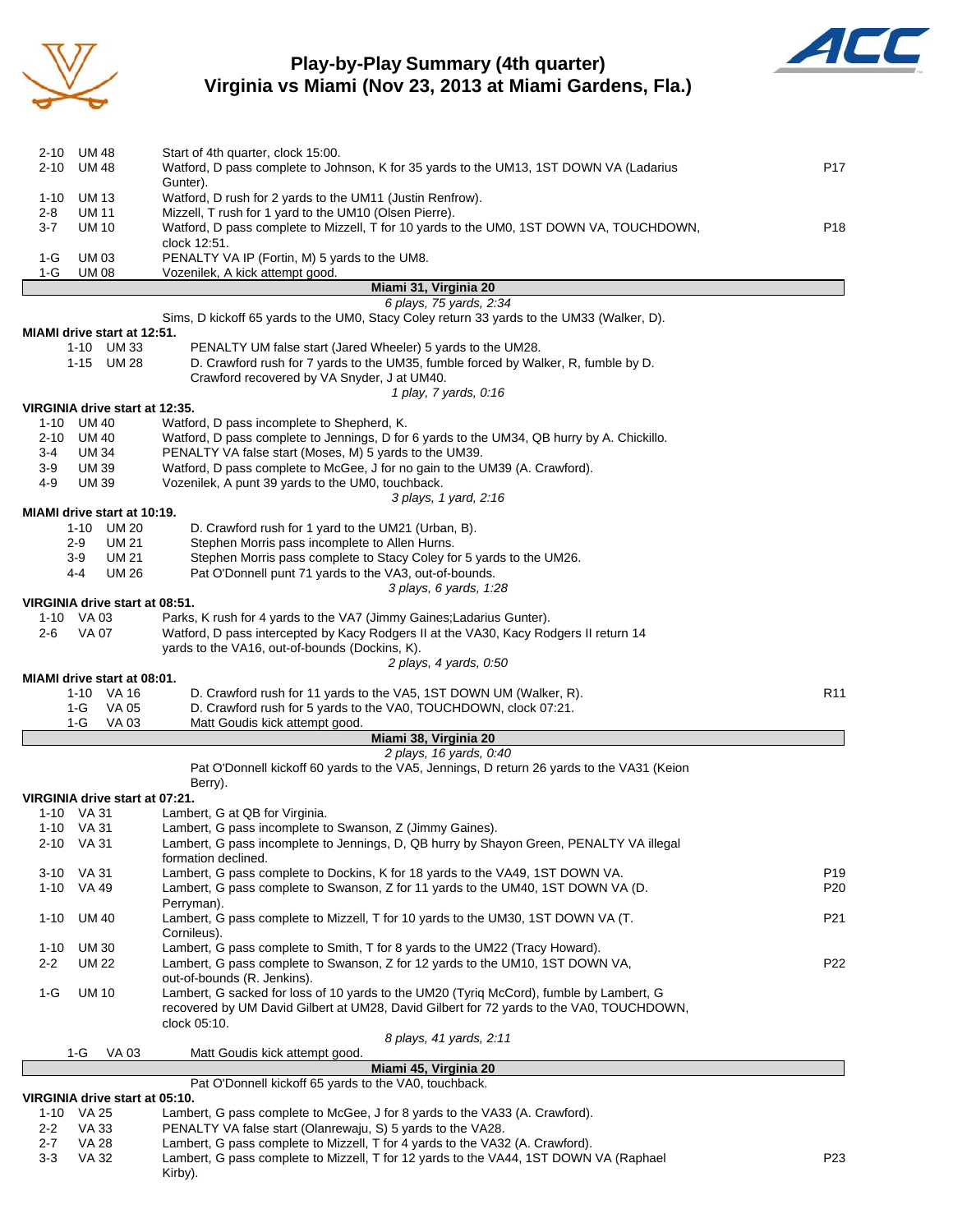

#### **Play-by-Play Summary (4th quarter) Virginia vs Miami (Nov 23, 2013 at Miami Gardens, Fla.)**



|              | 1-10 VA 44                     | Lambert, G pass complete to Mizzell, T for 7 yards to the UM49 (Justin Renfrow), PENALTY<br>UM roughing passer (David Gilbert) 15 yards to the UM34, 1ST DOWN VA. | X24             |
|--------------|--------------------------------|-------------------------------------------------------------------------------------------------------------------------------------------------------------------|-----------------|
| $1 - 10$     | <b>UM 34</b>                   | 1st and 10.                                                                                                                                                       |                 |
| $1 - 10$     | UM 34                          | Lambert, G pass complete to Smith, T for 16 yards to the UM18, 1ST DOWN VA (R. Jenkins).                                                                          | P <sub>25</sub> |
| $1 - 10$     | <b>UM 18</b>                   | Lambert, G pass incomplete to McGee, J (R. Jenkins).                                                                                                              |                 |
| $2 - 10$     | <b>UM 18</b>                   | Lambert, G pass complete to Mizzell, T for 2 yards to the UM16 (T. Cornileus).                                                                                    |                 |
| $3-8$        | <b>UM 16</b>                   | Lambert, G pass complete to Dockins, K for 9 yards to the UM7, 1ST DOWN VA (R. Jenkins).                                                                          | P <sub>26</sub> |
| $1-G$        | <b>UM 07</b>                   | Mizzell, T rush for 7 yards to the UM0, TOUCHDOWN, clock 02:02.                                                                                                   |                 |
| $1-G$        | <b>UM03</b>                    | Vozenilek, A kick attempt failed (blocked) (blocked by Olsen Pierre).                                                                                             |                 |
|              |                                | Miami 45, Virginia 26                                                                                                                                             |                 |
|              |                                | 9 plays, 75 yards, 3:08                                                                                                                                           |                 |
|              |                                | Sims, D kickoff 24 yards to the UM41, on-side kick, recovered by UM on UM41,                                                                                      |                 |
|              |                                | out-of-bounds.                                                                                                                                                    |                 |
|              | MIAMI drive start at 02:02.    |                                                                                                                                                                   |                 |
|              | $1 - 10$<br>UM 41              | Ryan Williams at QB for Miami.                                                                                                                                    |                 |
|              | $1 - 10$<br>UM 41              | E. Clements rush for 6 yards to the UM47 (Hill, D).                                                                                                               |                 |
|              | $2 - 4$<br><b>UM 47</b>        | Timeout Virginia, clock 01:54.                                                                                                                                    |                 |
|              | $2 - 4$<br><b>UM 47</b>        | E. Clements rush for 1 yard to the UM48 (Gallop, G).                                                                                                              |                 |
|              | $3 - 3$<br><b>UM 48</b>        | Timeout Virginia, clock 01:32.                                                                                                                                    |                 |
|              | $3-3$<br><b>UM 48</b>          | Ryan Williams pass incomplete to Rashawn Scott.                                                                                                                   |                 |
|              | $4 - 3$<br><b>UM 48</b>        | Pat O'Donnell punt 40 yards to the VA12, fair catch by Smith, T.                                                                                                  |                 |
|              |                                | 3 plays, 7 yards, 0:30                                                                                                                                            |                 |
|              | VIRGINIA drive start at 01:32. |                                                                                                                                                                   |                 |
|              | 1-10 VA 12                     | Lambert, G pass complete to Mizzell, T for 12 yards to the VA24 (A. Muhammad), PENALTY VA<br>holding (Burbank, R) 6 yards to the VA6, NO PLAY.                    |                 |
|              | 1-16 VA 06                     | Lambert, G pass incomplete to Johnson, K (T. Cornileus).                                                                                                          |                 |
|              | 2-16 VA 06                     | Lambert, G pass complete to McGee, J for 17 yards to the VA23, 1ST DOWN VA (Raphael                                                                               | P <sub>27</sub> |
|              |                                | Kirby).                                                                                                                                                           |                 |
|              | 1-10 VA 23                     | PENALTY VA false start (Mooney, M) 5 yards to the VA18.                                                                                                           |                 |
|              | 1-15 VA 18                     | Timeout Virginia, clock 00:49.                                                                                                                                    |                 |
|              |                                | UVa calls timeout to avoid 10 second runoff.                                                                                                                      |                 |
|              | 1-15 VA 18                     | Lambert, G pass incomplete to McGee, J (A. Chickillo).                                                                                                            |                 |
|              | 2-15 VA 18                     | Mizzell, T rush for 13 yards to the VA31 (T. Cornileus).                                                                                                          |                 |
| $3 - 2$      | VA 31                          | Mizzell, T rush for 12 yards to the VA43, 1ST DOWN VA (T. Cornileus; Justin Renfrow).                                                                             | <b>R28</b>      |
|              | 1-10 VA 43                     | TEAM pass incomplete.                                                                                                                                             |                 |
| Ball spiked. |                                |                                                                                                                                                                   |                 |
|              | 2-10 VA 43                     | Lambert, G pass incomplete to Gooch, M (AJ Highsmith).                                                                                                            |                 |
|              |                                | End of game, clock 00:00.                                                                                                                                         |                 |
|              |                                | $7$ plays 21 vards $1.22$                                                                                                                                         |                 |

| 7 plays, 31 yards, 1:32            |  |
|------------------------------------|--|
| FINAL SCORE: Miami 45, Virginia 26 |  |
|                                    |  |

|                        |                       | Time  | 1st Downs |  |  | Conversions |     |                |                 |                  |
|------------------------|-----------------------|-------|-----------|--|--|-------------|-----|----------------|-----------------|------------------|
| <b>Quarter Summary</b> | Score                 | Poss  |           |  |  | 3rd         | 4th | <b>Rushing</b> | Passing         | <b>Penalties</b> |
| Virginia               |                       | 12:06 | 10        |  |  | 5-6         | 0-0 | 7-21           | 17-26-1-185     | $5 - 26$         |
| Miami                  | $\boldsymbol{\Delta}$ | 02:54 |           |  |  | 0-2         | 0-0 | $6 - 36$       | $1 - 3 - 0 - 5$ | $2 - 20$         |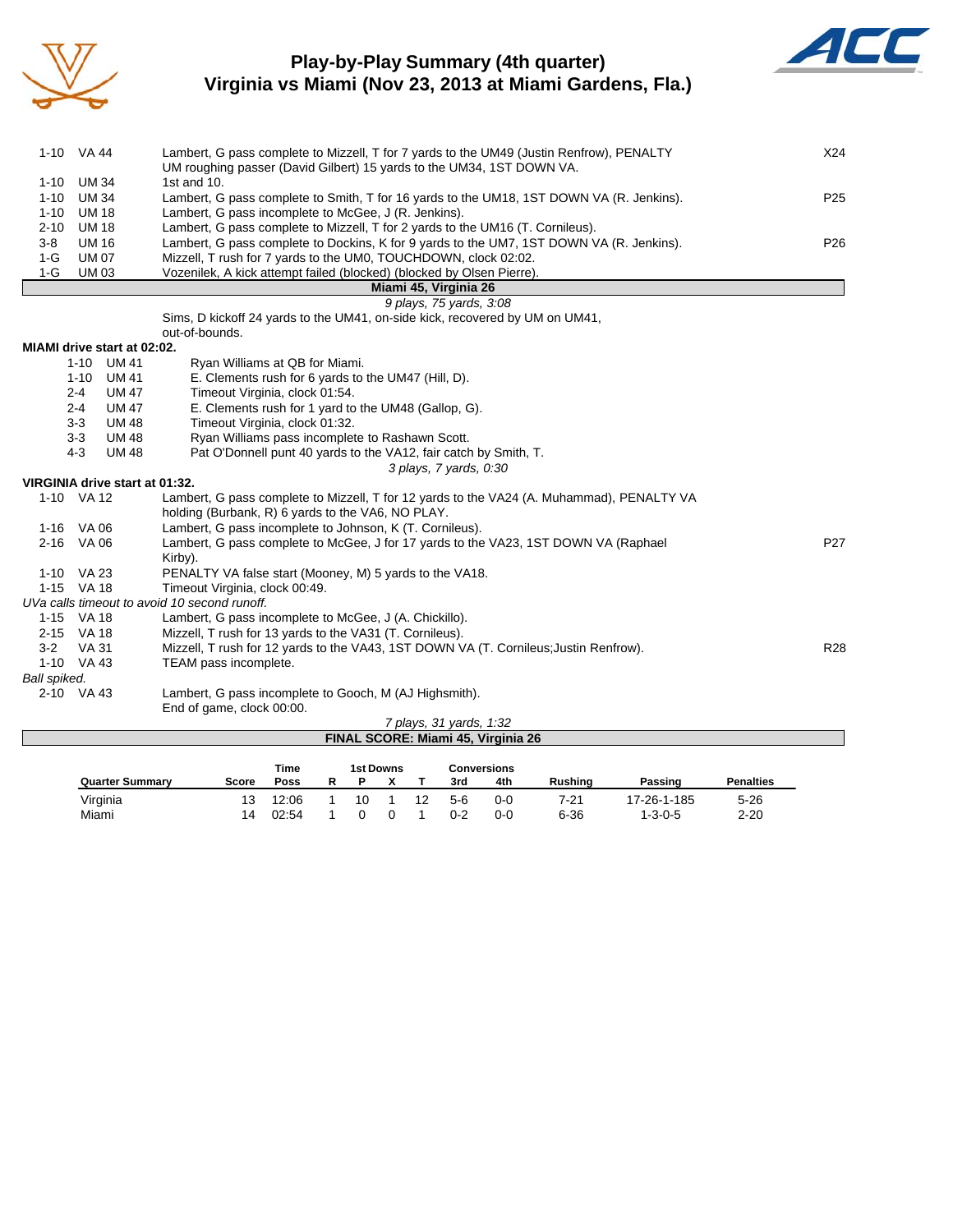

#### **Quickie Statistics (4th quarter only) Virginia vs Miami (Nov 23, 2013 at Miami Gardens, Fla.)**



|                                   | VA            | UM          |
|-----------------------------------|---------------|-------------|
| Score                             | 13            | 14          |
| <b>FIRST DOWNS</b>                | 12            | 1           |
| <b>RUSHES-YARDS (NET)</b>         | $7 - 21$      | $6 - 36$    |
| <b>PASSING YDS (NET)</b>          | 185           | 5           |
| Passes Att-Comp-Int               | $26 - 17 - 1$ | $3 - 1 - 0$ |
| <b>TOTAL OFFENSE PLAYS-YARDS</b>  | 33-206        | $9 - 41$    |
| <b>Fumble Returns-Yards</b>       | $0-0$         | $1 - 72$    |
| <b>Punt Returns-Yards</b>         | $0 - 0$       | $0 - 0$     |
| Kickoff Returns-Yards             | $1 - 26$      | $1 - 33$    |
| <b>Interception Returns-Yards</b> | $0 - 0$       | $1 - 14$    |
| Punts (Number-Avg)                | $1 - 39.0$    | $2 - 55.5$  |
| Fumbles-Lost                      | $1 - 1$       | $1 - 1$     |
| Penalties-Yards                   | $5 - 26$      | $2 - 20$    |
| <b>Possession Time</b>            | 12:06         | 02:54       |
| <b>Third-Down Conversions</b>     | 5 of 6        | $0$ of $2$  |
| <b>Fourth-Down Conversions</b>    | $0$ of $0$    | $0$ of $0$  |

| Virginia         |                                                                 |             |                                                  |                |                  |                                 |                 |             | <b>Miami</b>                                                                  |                |               |           |                  |            |             |
|------------------|-----------------------------------------------------------------|-------------|--------------------------------------------------|----------------|------------------|---------------------------------|-----------------|-------------|-------------------------------------------------------------------------------|----------------|---------------|-----------|------------------|------------|-------------|
| <b>Rushing</b>   |                                                                 |             |                                                  | No. Gain Loss  |                  | <b>Net</b><br>TD                | Lg              | Avg         | <b>Rushing</b>                                                                |                | No. Gain Loss |           | <b>Net</b><br>TD | La         | Avg         |
|                  | Taquan Mizzell                                                  |             | 4                                                | 33             | 0                | $\overline{33}$<br>$\mathbf{1}$ | $\overline{13}$ | 8.2         | D. Crawford                                                                   | 4              | 29            | 0         | 29<br>1          | 11         | 7.2         |
|                  | <b>Kevin Parks</b>                                              |             | 1                                                | 4              | 0                | $\overline{4}$<br>0             | 4               | 4.0         | E. Clements                                                                   | 2              | 7             | 0         | 7<br>0           | 6          | 3.5         |
|                  | David Watford                                                   |             | 1                                                | $\overline{c}$ | $\mathbf 0$      | 2<br>0                          | 2               | 2.0         |                                                                               |                |               |           |                  |            |             |
|                  | Greyson Lambert                                                 |             | 1                                                | $\Omega$       | 18               | $-18$<br>$\Omega$               |                 | $0 - 18.0$  |                                                                               |                |               |           |                  |            |             |
| <b>Passing</b>   |                                                                 |             | $C-A-I$                                          |                | Yds              | TD                              | Long            | <b>Sack</b> | Passing                                                                       | $C-A-I$        |               | Yds       | TD               | Long       | <b>Sack</b> |
|                  | Greyson Lambert                                                 |             | $13 - 19 - 0$                                    |                | $\overline{134}$ | $\overline{0}$                  | 18              | 1           | <b>Stephen Morris</b>                                                         | $1 - 2 - 0$    |               | 5         | 0                | 5          | $\mathbf 0$ |
|                  | David Watford                                                   |             | $4 - 6 - 1$                                      |                | 51               | 1                               | 35              | 0           | Ryan Williams                                                                 | $0 - 1 - 0$    |               | 0         | 0                | 0          | $\mathbf 0$ |
| <b>Receiving</b> |                                                                 |             | No.                                              | Yards          | TD               | Long                            |                 |             | <b>Receiving</b>                                                              | No.            | Yards         | TD        | Long             |            |             |
|                  | <b>Taquan Mizzell</b>                                           |             | 6                                                | 45             | 1                | 12                              |                 |             | <b>Stacy Coley</b>                                                            |                | 5             | $\Omega$  |                  | 5          |             |
|                  | Jake McGee                                                      |             | 3                                                | 25             | 0                | 17                              |                 |             |                                                                               |                |               |           |                  |            |             |
|                  | <b>Kyle Dockins</b>                                             |             | $\overline{\mathbf{c}}$                          | 27             | 0                | 18                              |                 |             |                                                                               |                |               |           |                  |            |             |
| <b>Tim Smith</b> |                                                                 |             | $\mathcal{P}$                                    | 24             | $\Omega$         | 16                              |                 |             |                                                                               |                |               |           |                  |            |             |
| <b>Punting</b>   |                                                                 |             | No.                                              | Yds            |                  | Avg Long                        | In20            | ΤВ          | <b>Punting</b>                                                                | No.            | Yds           | Avg       | Long             | In20       | ТВ          |
|                  | Alec Vozenilek                                                  |             | 1                                                | 39             | 39.0             | 39                              | 0               | 1           | Pat O'Donnell                                                                 | $\overline{2}$ | 111           | 55.5      | 71               |            | 2<br>0      |
|                  | <b>Punt Returns</b>                                             |             | No.                                              | Yards          | TD               | Long                            |                 |             | <b>Punt Returns</b>                                                           | No.            | Yards         | TD        | Long             |            |             |
|                  | <b>Kick Returns</b>                                             |             | No.                                              | Yards          | TD               | Long                            |                 |             | <b>Kick Returns</b>                                                           | No.            | Yards         | TD        | Long             |            |             |
|                  | Darius Jennings                                                 |             | 1                                                | 26             | $\Omega$         | 26                              |                 |             | <b>Stacy Coley</b>                                                            | 1              | 33            | $\Omega$  | 33               |            |             |
| <b>Tackles</b>   |                                                                 |             | UA-A                                             | <b>Total</b>   |                  | <b>Sacks</b>                    | <b>TFL</b>      |             | <b>Tackles</b>                                                                | UA-A           | <b>Total</b>  |           | <b>Sacks</b>     | <b>TFL</b> |             |
|                  | <b>Rijo Walker</b>                                              |             | $2 - 0$                                          |                | $\overline{2}$   | 0.0                             | 0.0             |             | T. Cornileus                                                                  | $3 - 1$        | 4             |           | 0.0              |            | 0.0         |
|                  | <b>Kyle Dockins</b>                                             |             | $1 - 0$                                          |                | 1                | 0.0                             | 0.0             |             | A. Crawford                                                                   | $3-0$          | 3             |           | 0.0              |            | 0.0         |
|                  | Qtr                                                             | <b>Time</b> | <b>Scoring Play</b>                              |                |                  |                                 |                 |             |                                                                               |                |               |           |                  | V-H        |             |
|                  | 1st                                                             | 14:54       |                                                  |                |                  |                                 |                 |             | UM - Tracy Howard 19 yd interception return (Matt Goudis kick)                |                |               |           |                  |            | $0 - 7$     |
|                  |                                                                 | 06:05       | VA - Alec Vozenilek 33 yd field goal, 7-15 2:48  |                |                  |                                 |                 |             |                                                                               |                |               |           |                  |            | $3 - 7$     |
|                  |                                                                 | 05:25       |                                                  |                |                  |                                 |                 |             | UM - Stacy Coley 62 yd pass from Stephen Morris (Matt Goudis kick), 4-75 0:40 |                |               |           |                  | $3 - 14$   |             |
|                  |                                                                 | 01:51       |                                                  |                |                  |                                 |                 |             | VA - Kevin Parks 24 yd run (Alec Vozenilek kick), 8-75 3:34                   |                |               |           |                  |            | $10 - 14$   |
|                  | 2 <sub>nd</sub>                                                 | 08:46       | VA - Alec Vozenilek 25 yd field goal, 11-74 4:31 |                |                  |                                 |                 |             |                                                                               |                |               |           |                  |            | $13 - 14$   |
|                  | 00:17<br>UM - D. Crawford 1 yd run (Matt Goudis kick), 3-3 0:49 |             |                                                  |                |                  |                                 |                 |             |                                                                               |                |               | $13 - 21$ |                  |            |             |
|                  | 3rd                                                             | 11:12       | UM - Matt Goudis 33 yd field goal, 9-64 3:48     |                |                  |                                 |                 |             |                                                                               |                |               |           |                  |            | $13 - 24$   |
|                  |                                                                 | 00:25       |                                                  |                |                  |                                 |                 |             | UM - Allen Hurns 26 yd pass from Stephen Morris (Matt Goudis kick), 4-59 2:27 |                |               |           |                  | $13 - 31$  |             |

4th 12:51 VA - Taquan Mizzell 10 yd pass from David Watford (Alec Vozenilek kick), 6-75 2:34 7 - 0 07:21 UM - D. Crawford 5 yd run (Matt Goudis kick), 2-16 0:40 7 - 7 - 7 - 7 - 7 - 7 - 7 - 7 - 7 - 7 05:10 UM - David Gilbert 72 yd fumble recovery (Matt Goudis kick) 7 - 14 02:02 VA - Taquan Mizzell 7 yd run (Alec Vozenilek kick blockd), 9-75 3:08 13 - 14 13 - 14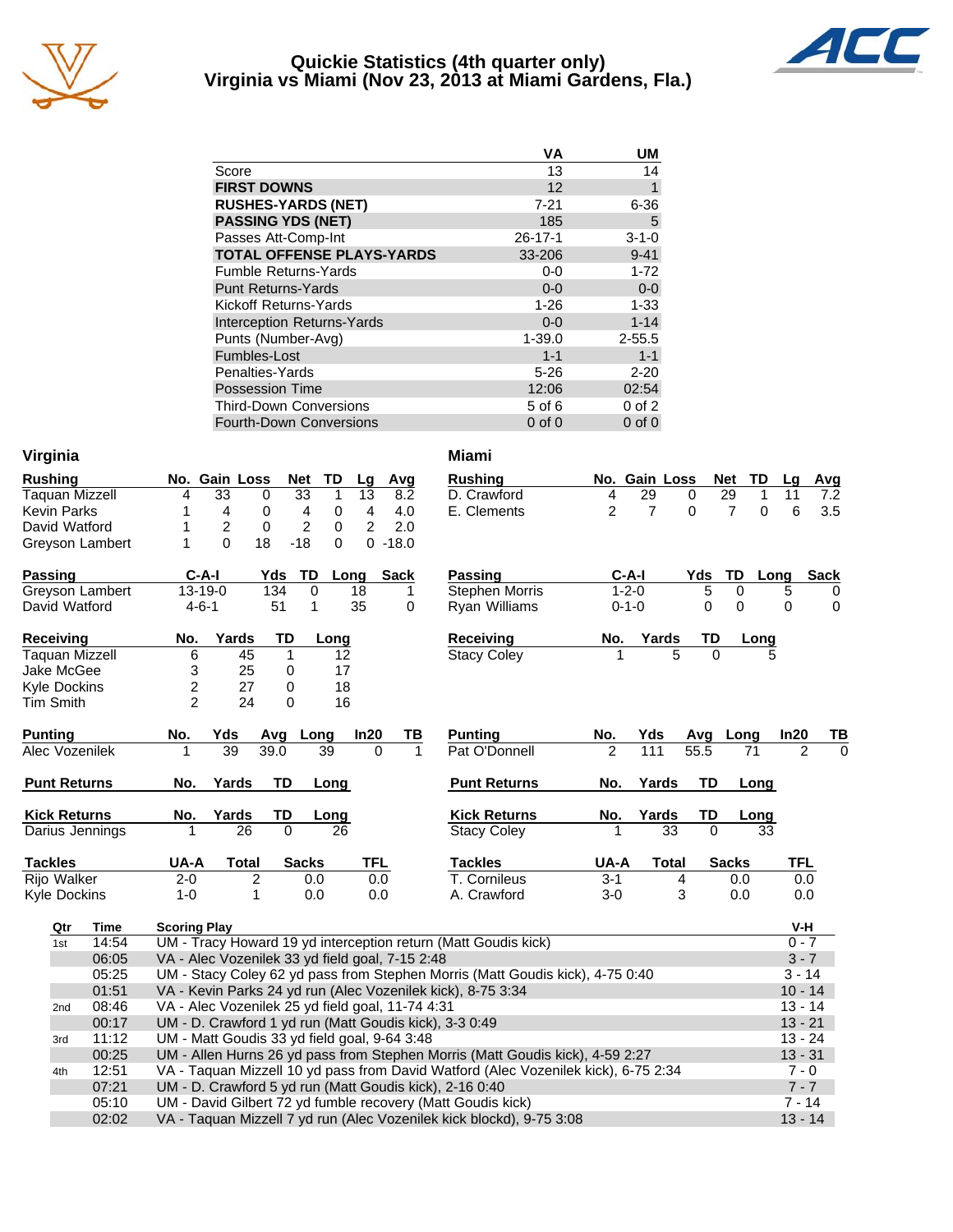



Virginia Tech (8-4,5-3) vs. Virginia (2-10,0-8) Date: Nov 30, 2013 • Site: Charlottesville, Va. • Stadium: Smith/Harrison/Scott Attendance: 52069

| <b>Score by Quarters</b> |   |   |  | Total |
|--------------------------|---|---|--|-------|
| Virginia Tech            |   |   |  |       |
| <i>v</i> irginia         | ັ | ື |  |       |

| Qtr Time | <b>Scoring Play</b>                                                                    | V-H      |
|----------|----------------------------------------------------------------------------------------|----------|
|          | 1st 09:45 VT - Eric Kristensen 22 yd field goal, 11-78 5:15                            | $3 - 0$  |
|          | 06:14 VA - Alec Vozenilek 36 yd field goal, 8-57 3:31                                  | $3 - 3$  |
|          | 02:59 VT - Eric Kristensen 30 yd field goal, 8-57 3:15                                 | $6 - 3$  |
|          | 2nd 12:05 VA - Alec Vozenilek 29 yd field goal, 13-69 5:54                             | $6 - 6$  |
|          | 02:32 VT - Eric Kristensen 38 yd field goal, 11-67 5:04                                | $9 - 6$  |
|          | 00:21 VT - Trey Edmunds 26 yd pass from Logan Thomas (Eric Kristensen kick), 7-65 0:43 | $16 - 6$ |

Kickoff time: 3:32 PM • End of Game: 6:56 PM • Total elapsed time: 3:24

Officials: Referee: Dennis Hennigan; Umpire: Donald Yates; Linesman: John Hoffmann;

Line judge: Allen Andrick; Back judge: Gary Dancewicz; Field judge: Billy Beckett;

Side judge: Eddie Bonet; Center judge: William Dixon;

Temperature: 39 • Wind: S 5 • Weather: Partly cloudy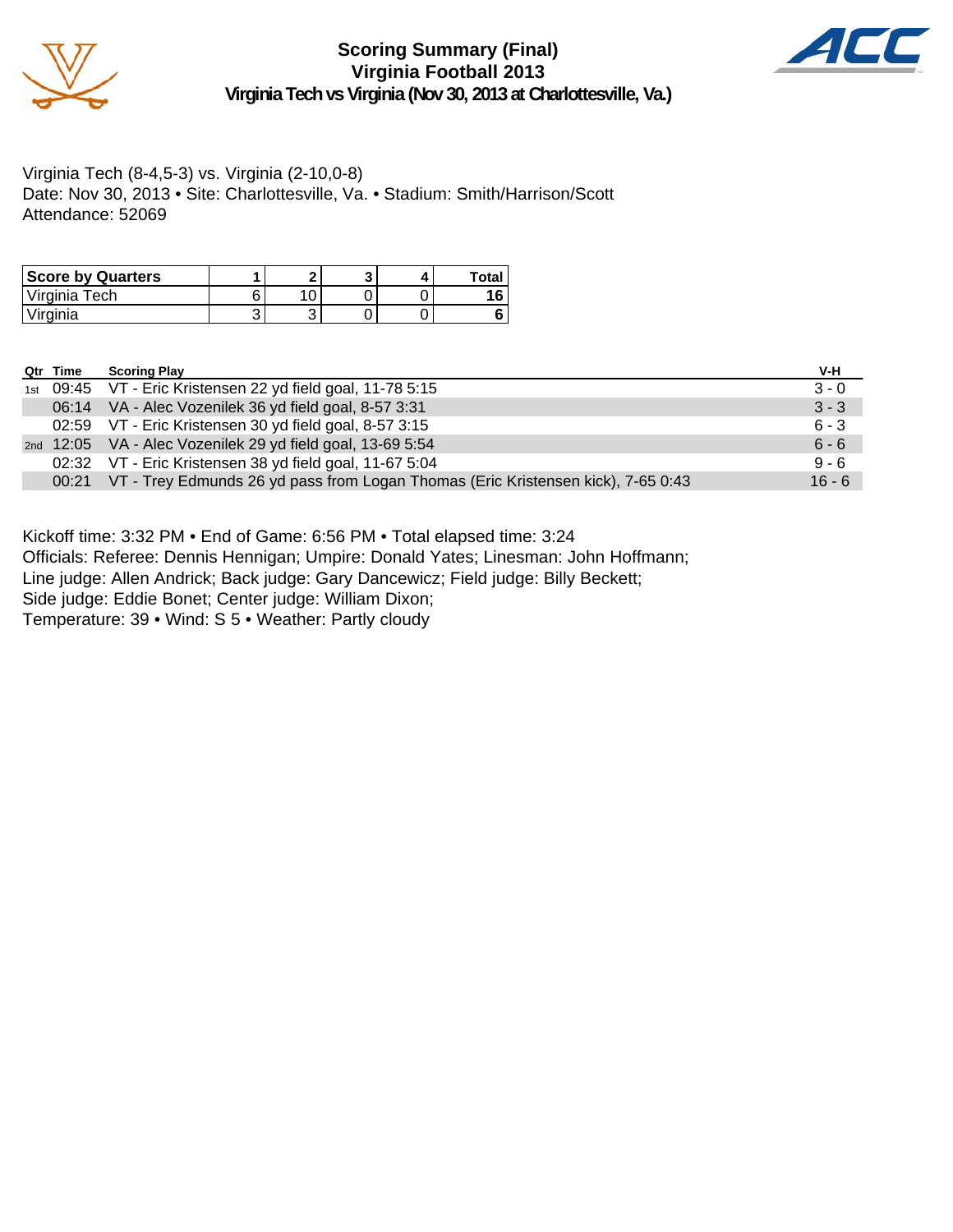

# **Team Statistics (Final) Virginia Football 2013**



|                                | VT             | VA             |
|--------------------------------|----------------|----------------|
| <b>FIRST DOWNS</b>             | 21             | 15             |
| Rushing                        | 8              | 6              |
| Passing                        | 10             | 9              |
| Penalty                        | 3              | 0              |
| <b>NET YARDS RUSHING</b>       | 126            | 109            |
| <b>Rushing Attempts</b>        | 42             | 27             |
| Average Per Rush               | 3.0            | 4.0            |
| <b>Rushing Touchdowns</b>      | 0              | 0              |
| <b>Yards Gained Rushing</b>    | 192            | 148            |
| <b>Yards Lost Rushing</b>      | 66             | 39             |
| <b>NET YARDS PASSING</b>       | 238            | 176            |
| Completions-Attempts-Int       | $14 - 30 - 1$  | $17 - 40 - 1$  |
| Average Per Attempt            | 7.9            | 4.4            |
| <b>Average Per Completion</b>  | 17.0           | 10.4           |
| Passing Touchdowns             | 1              | 0              |
| <b>TOTAL OFFENSE YARDS</b>     | 364            | 285            |
| Total offense plays            | 72             | 67             |
| Average Gain Per Play          | 5.1            | 4.3            |
| Fumbles: Number-Lost           | $1 - 1$        | 0-0            |
| Penalties: Number-Yards        | $7 - 54$       | $9 - 83$       |
| <b>PUNTS-YARDS</b>             | 5-220          | 6-229          |
| Average Yards Per Punt         | 44.0           | 38.2           |
| <b>Net Yards Per Punt</b>      | 37.4           | 36.7           |
| Inside 20                      | $\overline{2}$ | $\overline{2}$ |
| 50+ Yards                      | 0              | 0              |
| <b>Touchbacks</b>              | 1              | 0              |
| Fair catch                     | 0              | 1              |
| <b>KICKOFFS-YARDS</b>          | 4-201          | 3-192          |
| Average Yards Per Kickoff      | 50.2           | 64.0           |
| Net Yards Per Kickoff          | 36.8           | 42.0           |
| <b>Touchbacks</b>              | 0              | 0              |
| Punt returns: Number-Yards-TD  | $2 - 9 - 0$    | $4 - 13 - 0$   |
| Average Per Return             | 4.5            | 3.2            |
| Kickoff returns: Number-Yds-TD | $3 - 66 - 0$   | $4 - 54 - 0$   |
| Average Per Return             | 22.0           | 13.5           |
| Interceptions: Number-Yds-TD   | $1 - 0 - 0$    | $1 - 0 - 0$    |
| Fumble Returns: Number-Yds-TD  | 0-0-0          | $0 - 0 - 0$    |
| <b>Miscellaneous Yards</b>     | 0              | 0              |
| <b>Possession Time</b>         | 34:09          | 25:51          |
| 1st Quarter                    | 8:30           | 6:30           |
| 2nd Quarter                    | 8:20           | 6:40           |
| 3rd Quarter                    | 7:36           | 7:24           |
| 4th Quarter                    | 9:43           | 5:17           |
| <b>Third-Down Conversions</b>  | 4 of 14        | 5 of 16        |
| <b>Fourth-Down Conversions</b> | 0 of 1         | 0 of 2         |
| <b>Red-Zone Scores-Chances</b> | $2 - 2$        | $2 - 2$        |
| Touchdowns                     | $0 - 2$        | 0-2            |
| Field goals                    | $2 - 2$        | $2 - 2$        |
| Sacks By: Number-Yards         | $3 - 33$       | 5-49           |
| <b>PAT Kicks</b>               | $1 - 1$        | $0-0$          |
| <b>Field Goals</b>             | $3-3$          | $2 - 2$        |
| Points off turnovers           | 0              | $\mathbf 0$    |
|                                |                |                |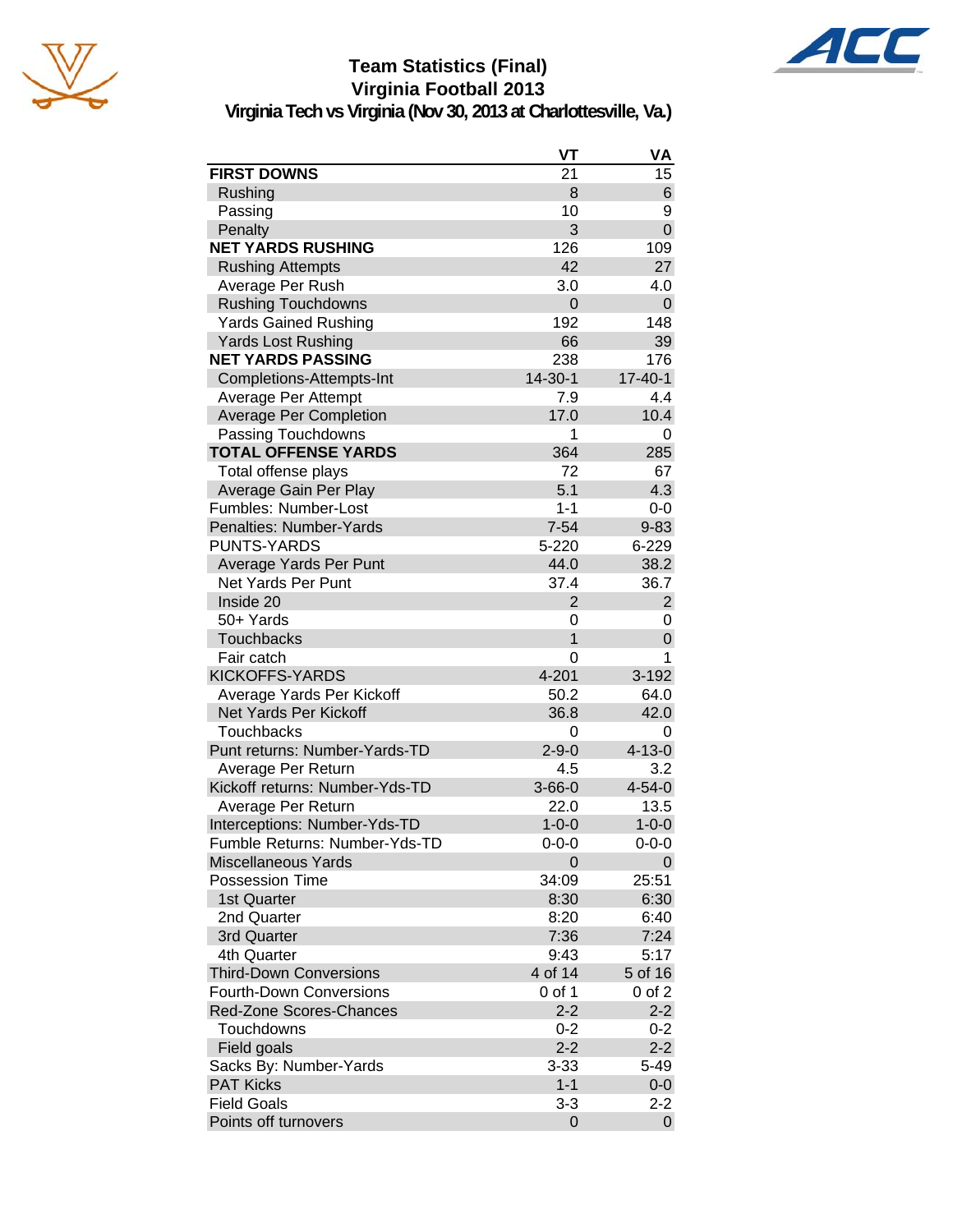

## **Individual Statistics (Final) Virginia Football 2013**



**Virginia Tech vs Virginia (Nov 30, 2013 at Charlottesville, Va.)**

#### **Virginia Tech Virginia**

| <b>Rushing</b>              | No.                     | Gain Loss     |       |           | <b>Net</b>     | TD   | Lg            |           | Avg            |
|-----------------------------|-------------------------|---------------|-------|-----------|----------------|------|---------------|-----------|----------------|
| <b>Trey Edmunds</b>         | 11                      | 98            |       | 5         | 93             | 0    |               | 30        | 8.5            |
| J.C. Coleman                | 14                      | 58            |       | 1         | 57             | 0    |               | 13        | 4.1            |
| Sam Rogers                  | 1                       | 3             |       | 0         | 3              | 0    |               | 3         | 3.0            |
| Team                        | 1                       | 0             |       | 1         | $-1$           |      | 0             | 0         | $-1.0$         |
| Logan Thomas                | 15                      | 33            |       | 59        | $-26$          |      | 0             | 17        | $-1.7$         |
| <b>Totals</b>               | 42                      | 192           |       | 66        | 126            | 0    |               | 30        | 3.0            |
| Passing                     |                         | $C-A-I$       |       | Yds       | TD             |      | Long          |           | Sack           |
| Logan Thomas                |                         | 13-29-1       |       | 229       | 1              |      | 48            |           | 5              |
| Sam Rogers                  |                         | $1 - 1 - 0$   |       | 9         | 0              |      | 9             |           | $\overline{0}$ |
| Totals                      |                         | $14 - 30 - 1$ |       | 238       | 1              |      | 48            |           | $\overline{5}$ |
|                             |                         |               |       |           |                |      |               |           |                |
| <b>Receiving</b>            | No.                     |               | Yards | TD        |                | Long |               |           |                |
| Demitri Knowles             | 4                       |               | 101   |           | 0              |      | 48            |           |                |
| Willie Byrn                 |                         | 3             | 37    |           | 0              |      | 17            |           |                |
| D.J. Coles                  | $\overline{\mathbf{c}}$ |               | 35    |           | 0              |      | 31            |           |                |
| <b>Trey Edmunds</b>         |                         | 1             | 26    |           | 1              |      | 26            |           |                |
| Joshua Stanford             |                         | 1             | 15    |           | 0              |      | 15            |           |                |
| Kalvin Cline                | 1                       |               | 12    |           | 0              |      | 12            |           |                |
| Logan Thomas                |                         | 1             | 9     |           | 0              |      | 9             |           |                |
| Chris Mangus                |                         | 1             | 3     |           | 0              |      | 3             |           |                |
| <b>Totals</b>               | 14                      |               | 238   |           | 1              |      | 48            |           |                |
|                             |                         |               |       |           |                |      |               |           |                |
|                             |                         |               |       |           |                |      |               |           |                |
|                             |                         |               |       |           |                |      |               |           |                |
| <b>Punting</b>              | No.                     | Yds           |       | Avg       |                | Long |               | ln20      | ТВ             |
| A.J. Hughes                 | 5                       | 220           |       | 44.0      |                | 48   |               | 2         | 1              |
| <b>Totals</b>               | 5                       | 220           |       | 44.0      |                | 48   |               | 2         | 1              |
|                             |                         | Punt          |       |           | <b>Kickoff</b> |      |               | Intercept |                |
| <b>Returns</b>              | No                      | Yds           |       | Lg No Yds |                |      | Lg No         | Yds       | <u>Lg</u>      |
| Willie Byrn                 | 2                       | 9             |       |           |                |      | 0             | 0         | 0              |
|                             |                         |               |       |           |                |      |               |           |                |
|                             |                         |               | 9     | 0         | 0              | 0    |               |           |                |
| Kendall Fuller              | 0                       | 0             | 0     | 0         | 0              | 0    | 1             | 0         | 0              |
| Sam Rogers                  | 0                       | 0             | 0     | 0         | 16             | 16   | 0             | 0         | 0              |
| Demitri Knowles             | 0                       | 0             | 0     | 3         | 50             | 21   | 0             | 0         | 0              |
| Totals                      | $\overline{2}$          | 9             | 9     | 3         | 66             | 21   | 1             | 0         | 0              |
|                             |                         |               |       |           |                |      |               |           |                |
|                             |                         |               |       |           |                |      |               |           |                |
| Field goals                 | <u>Qtr</u>              | <b>Time</b>   |       | Dist      |                |      | <b>Result</b> |           |                |
| Eric Kristensen             | 1st                     | 09:45         |       | 22 yards  |                |      | Good          |           |                |
| Eric Kristensen             | 1st                     | 02:59         |       | 30 yards  |                |      | Good          |           |                |
| Eric Kristensen             | 2nd                     | 02:32         |       | 38 yards  |                |      | Good          |           |                |
|                             |                         |               |       |           |                |      |               |           |                |
| <b>Kickoffs</b>             | No.                     | Yards         |       |           | Avg            | TB   |               | OВ        |                |
| Mitchell Ludwig             | 3                       |               | 142   |           | 47.3           |      | 0             | 0         |                |
| Michael Branthover          | 1                       |               | 59    |           | 59.0           | 0    |               | 0         |                |
|                             | Run                     |               |       |           |                |      | IR            |           |                |
| All-purpose                 |                         | Rcv           |       | KR        | PR             |      |               |           | <b>Total</b>   |
| Demitri Knowles             | 0                       | 101           |       | 50        | 0              |      | 0             |           | 151            |
| <b>Trey Edmunds</b>         | 93                      | 26            |       | 0         | 0              |      | 0             |           | 119            |
| J.C. Coleman<br>Willie Byrn | 57<br>0                 | 37            | 0     | 0<br>0    | 0<br>9         |      | 0<br>0        |           | 57<br>46       |

| <b>Rushing</b>        | No.        | Gain Loss      |       |                | <b>Net</b>     | TD   |                | Lg             | Avg                     |
|-----------------------|------------|----------------|-------|----------------|----------------|------|----------------|----------------|-------------------------|
| <b>Kevin Parks</b>    | 17         | 110            |       | 5              | 105            |      | 0              | 48             | 6.2                     |
| David Watford         | 7          | 38             |       | 1              | 37             |      | 0              | 24             | 5.3                     |
| Greyson Lambert       | 3          | 0              |       | 33             | $-33$          |      | 0              | 0              | $-11.0$                 |
| Totals                | 27         | 148            |       | 39             | 109            |      | 0              | 48             | 4.0                     |
|                       |            |                |       |                |                |      |                |                |                         |
| <b>Passing</b>        |            | C-A-I          |       | Yds            | TD             |      | Long           |                | <b>Sack</b>             |
| David Watford         |            | 13-23-0        |       | 122            |                | 0    | 38             |                | 0                       |
| Greyson Lambert       |            | $4 - 16 - 1$   |       | 54             |                | 0    |                | 16             | 3                       |
| <b>TEAM</b>           |            | $0 - 1 - 0$    |       | 0              |                | 0    |                | 0              | $\overline{0}$          |
| Totals                |            | $17 - 40 - 1$  |       | 176            |                | 0    | 38             |                | $\overline{\mathbf{3}}$ |
| <b>Receiving</b>      | No.        |                | Yards |                | TD             | Long |                |                |                         |
| Jake McGee            |            | 4              | 65    |                | 0              |      | 38             |                |                         |
| <b>Kevin Parks</b>    |            | 3              | 18    |                | 0              |      | 13             |                |                         |
| <b>Kyle Dockins</b>   |            | $\overline{c}$ | 32    |                | 0              |      | 16             |                |                         |
| Darius Jennings       |            | $\overline{c}$ | 21    |                | 0              |      | 11             |                |                         |
| Dominique Terrell     |            | 1              | 11    |                | 0              |      | 11             |                |                         |
| <b>Taquan Mizzell</b> |            | 1              | 9     |                | 0              |      | 9              |                |                         |
| <b>Billy Skrobacz</b> |            | 1              | 6     |                | 0              |      | 6              |                |                         |
| E.J. Scott            |            | 1              | 6     |                | 0              |      | 6              |                |                         |
| Keeon Johnson         |            | 1              | 5     |                | 0              |      | 5              |                |                         |
| Khalek Shepherd       |            | 1              | 3     |                | 0              |      | $\overline{3}$ |                |                         |
| <b>Totals</b>         | 17         |                | 176   |                | $\overline{0}$ |      | 38             |                |                         |
|                       |            |                |       |                |                |      |                |                |                         |
| <b>Punting</b>        | No.        | Yds            |       | Avg            |                | Long |                | ln20           | ТВ                      |
| Alec Vozenilek        | 6          | 229            |       | 38.2           |                | 46   |                | 2              | 0                       |
| <b>Totals</b>         | 6          | 229            |       | 38.2           |                | 46   |                | $\overline{2}$ | 0                       |
|                       |            | Punt           |       | <b>Kickoff</b> |                |      |                | Intercept      |                         |
| <b>Returns</b>        | No         | Yds            | Lg    | No             | Yds            |      |                | Lg No Yds      | <b>Lg</b>               |
| Dominique Terrell     | 3          | 3              | 6     | 0              | 0              | 0    | 0              | 0              | 0                       |
| <b>Tim Smith</b>      | 1          | 10             | 10    | 0              | 0              | 0    | 0              | 0              | 0                       |
| Darius Jennings       | 0          | 0              | 0     | 2              | 38             | 20   | 0              | 0              | 0                       |
| <b>Taquan Mizzell</b> | 0          | 0              | 0     | 1              | 16             | 16   | 0              | 0              | 0                       |
| DreQuan Hoskey        | 0          | 0              | 0     | 0              | 0              | 0    | 1              | 0              | 0                       |
| Canaan Severin        | 0          | 0              | 0     | 1              | 0              | 0    | 0              | 0              | 0                       |
| <b>Totals</b>         | 4          | 13             | 10    | 4              | 54             | 20   | 1              | 0              | 0                       |
| <b>Field goals</b>    | <u>Qtr</u> | <b>Time</b>    |       | Dist           |                |      | <b>Result</b>  |                |                         |
| Alec Vozenilek        | 1st        | 06:14          |       | 36 yards       |                |      | Good           |                |                         |
| Alec Vozenilek        | 2nd        | 12:05          |       | 29 yards       |                |      | Good           |                |                         |
|                       |            |                |       |                |                |      |                |                |                         |
| <b>Kickoffs</b>       | No.        | Yards          |       |                | Avg            | TВ   |                | OВ             |                         |
| Dylan Sims            | 3          |                | 192   |                | 64.0           |      | 0              | 0              |                         |
|                       |            |                |       |                |                |      |                |                |                         |
| All-purpose           | Run        | Rcv            |       | ΚR             | <b>PR</b>      |      | IR             |                | Total                   |
| <b>Kevin Parks</b>    | 105        | 18             |       | 0              |                | 0    | 0              |                | 123                     |
| Jake McGee            |            | 0<br>65        |       | 0              |                | 0    | 0              |                | 65                      |
| Darius Jennings       |            | 0<br>21        |       | 38             |                | 0    | 0              |                | 59                      |
| David Watford         | 37         |                | 0     | 0              |                | 0    | 0              |                | 37                      |

FUMBLES: Virginia Tech-Logan Thomas 1-1. Virginia-None.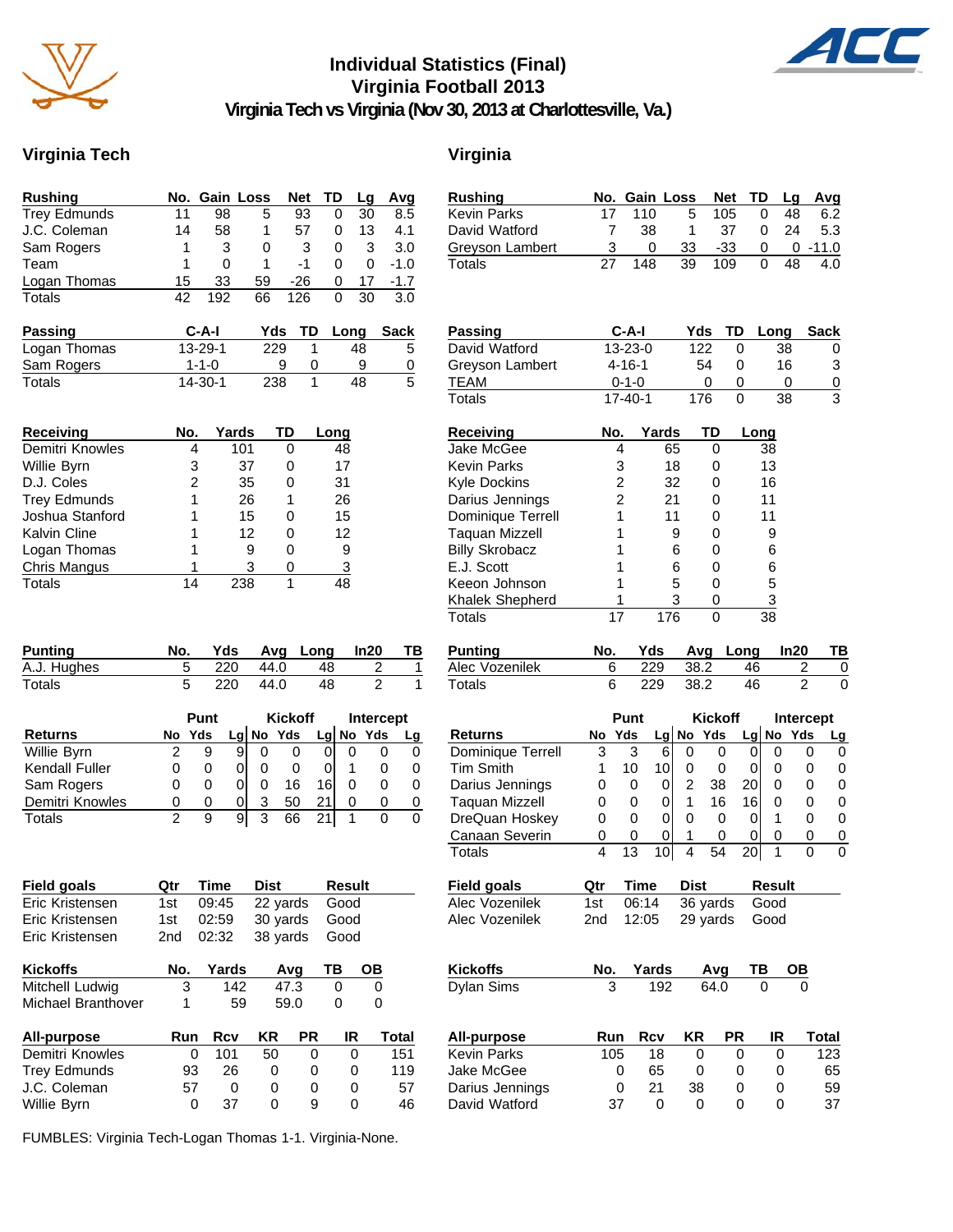

#### **Defensive Statistics (Final) Virginia Football 2013 Virginia Tech vs Virginia (Nov 30, 2013 at Charlottesville, Va.)**



|   | ## Virginia Tech      | Solo           | Ast            | Total          | Sacks-Yds                | TFL-Yds        | FF  | FR-Yds        | Int-Yds | <b>BrUp</b> | <b>Blks</b> | QBH      |
|---|-----------------------|----------------|----------------|----------------|--------------------------|----------------|-----|---------------|---------|-------------|-------------|----------|
|   | 24 Tariq Edwards      | 5              | 3              | 8              | $1.0 - 12$               | $1.5 - 12$     |     |               |         |             |             |          |
|   | 11 Kendall Fuller     | 3              | 5              | 8              | $0.5 - 3$                | $0.5 - 3$      |     |               | $1 - 0$ | 4           |             |          |
|   | 42 J.R. Collins       | 3              | 5              | 8              |                          | $1.5 - 2$      |     |               |         |             |             |          |
|   | 34 Kyshoen Jarrett    |                | $\Omega$       |                | $\overline{\phantom{a}}$ |                |     |               |         |             |             |          |
|   | 58 Jack Tyler         |                | 3              | 4              |                          | $1.5 - 3$      |     |               |         |             |             |          |
|   | 98 Derrick Hopkins    | $\Omega$       | 4              | 4              |                          | $0.5 - 2$      |     |               |         |             |             |          |
|   | 35 Dahman McKinnon    |                | 0              | 3              |                          |                |     |               |         |             |             |          |
|   | 32 Josh Trimble       | 2              |                | 3              | $1.0 - 15$               | $1.0 - 15$     |     |               |         |             |             |          |
|   | 99 James Gayle        | 2              |                | 3              | $0.5 - 3$                | $0.5 - 3$      |     |               |         |             |             |          |
|   | 31 Brandon Facyson    | $\overline{2}$ | 0              | $\overline{2}$ |                          |                |     |               |         |             |             |          |
| 8 | <b>Detrick Bonner</b> |                |                | $\overline{2}$ |                          | $0.5 - 1$      |     |               |         | 2           |             |          |
|   | 19 Chuck Clark        | O              | $\overline{2}$ | $\overline{2}$ |                          |                |     |               |         |             |             |          |
|   | 92 Luther Maddy       |                | 2              | $\overline{2}$ |                          | $0.5 - 0$      |     |               |         |             |             |          |
|   | 23 Der'Woun Greene    |                | 0              |                |                          |                |     |               |         |             |             |          |
|   | 20 Maurice Taylor     |                | 0              |                |                          |                |     |               |         |             |             |          |
|   | 90 Dadi Nicolas       |                | $\Omega$       |                |                          |                |     |               |         |             |             |          |
|   | 26 Desmond Frye       |                |                |                |                          |                |     |               |         |             |             |          |
|   | Totals                | 32             | 28             | 60             | $3.0 - 33$               | $8.0 - 41$     | 0   | $0-0$         | $1 - 0$ | 7           | $\Omega$    | $\Omega$ |
|   | ## Virginia           | Solo           | <b>Ast</b>     |                | <b>Total Sacks-Yds</b>   | <b>TFL-Yds</b> | FF. | <b>FR-Yds</b> | Int-Yds | <b>BrUp</b> | <b>Blks</b> | QBH      |
|   | 13 Daquan Romero      | 4              | 5              | 9              |                          | $1.0 - 1$      |     |               |         |             |             |          |

|              | 13 Daquan Romero      |                | 5              |                |                          | $1.0 - 1$  |   |                          |         |               |          |   |
|--------------|-----------------------|----------------|----------------|----------------|--------------------------|------------|---|--------------------------|---------|---------------|----------|---|
| $\mathbf{7}$ | Eli Harold            |                | $\Omega$       |                | $3.0 - 27$               | $3.0 - 27$ |   |                          |         |               |          |   |
|              | 55 David Dean         | 2              | 5              |                |                          | $0.5 - 1$  |   |                          |         |               |          |   |
|              | 99 Brent Urban        | $\overline{2}$ | 5              | 7              | $\overline{\phantom{0}}$ | $2.0 - 8$  | ٠ | $1 - 0$                  | -       |               |          |   |
|              | 21 Brandon Phelps     | 3              | 3              | 6              |                          |            |   |                          |         |               |          |   |
|              | 44 Henry Coley        | 3              | 3              | 6              |                          | $1.5 - 4$  |   | $\overline{\phantom{a}}$ |         |               |          |   |
|              | 88 Max Valles         | 2              | 4              | 6              | $1.5 - 17$               | $2.0 - 18$ |   | ۰                        |         |               |          |   |
|              | 26 Maurice Canady     | 3              | $\overline{2}$ | 5              |                          |            |   |                          |         | $\mathcal{P}$ |          |   |
| 8            | <b>Anthony Harris</b> | 2              | 3              | 5              |                          |            |   |                          |         |               |          |   |
|              | 5H Tim Harris         | $\mathcal{P}$  | 3              | 5              | -                        |            |   |                          |         |               |          |   |
|              | 90 Jake Snyder        | 0              | 4              | 4              | $0.5 - 5$                | $1.0 - 6$  |   |                          |         |               |          |   |
|              | 22 DreQuan Hoskey     | $\mathcal{P}$  | $\Omega$       | $\overline{2}$ |                          |            |   |                          | $1 - 0$ |               |          |   |
|              | 40 Darius Lee         |                |                |                |                          |            |   |                          |         |               |          |   |
|              | 51 Zach Bradshaw      | 0              | 2              | 2              |                          |            |   |                          |         |               |          |   |
|              | 32 Mike Moore         |                | 0              |                |                          |            |   |                          |         |               |          |   |
|              | 43 Trent Corney       | $\Omega$       |                |                |                          |            |   |                          |         |               |          |   |
| 45           | <b>Matt Fortin</b>    | 0              |                |                | $\overline{\phantom{0}}$ |            |   |                          |         |               |          |   |
|              | <b>Totals</b>         | 34             | 42             | 76             | $5.0 - 49$               | 11.0-65    |   | $1 - 0$                  | $1 - 0$ | 3             | $\Omega$ | 0 |
|              |                       |                |                |                |                          |            |   |                          |         |               |          |   |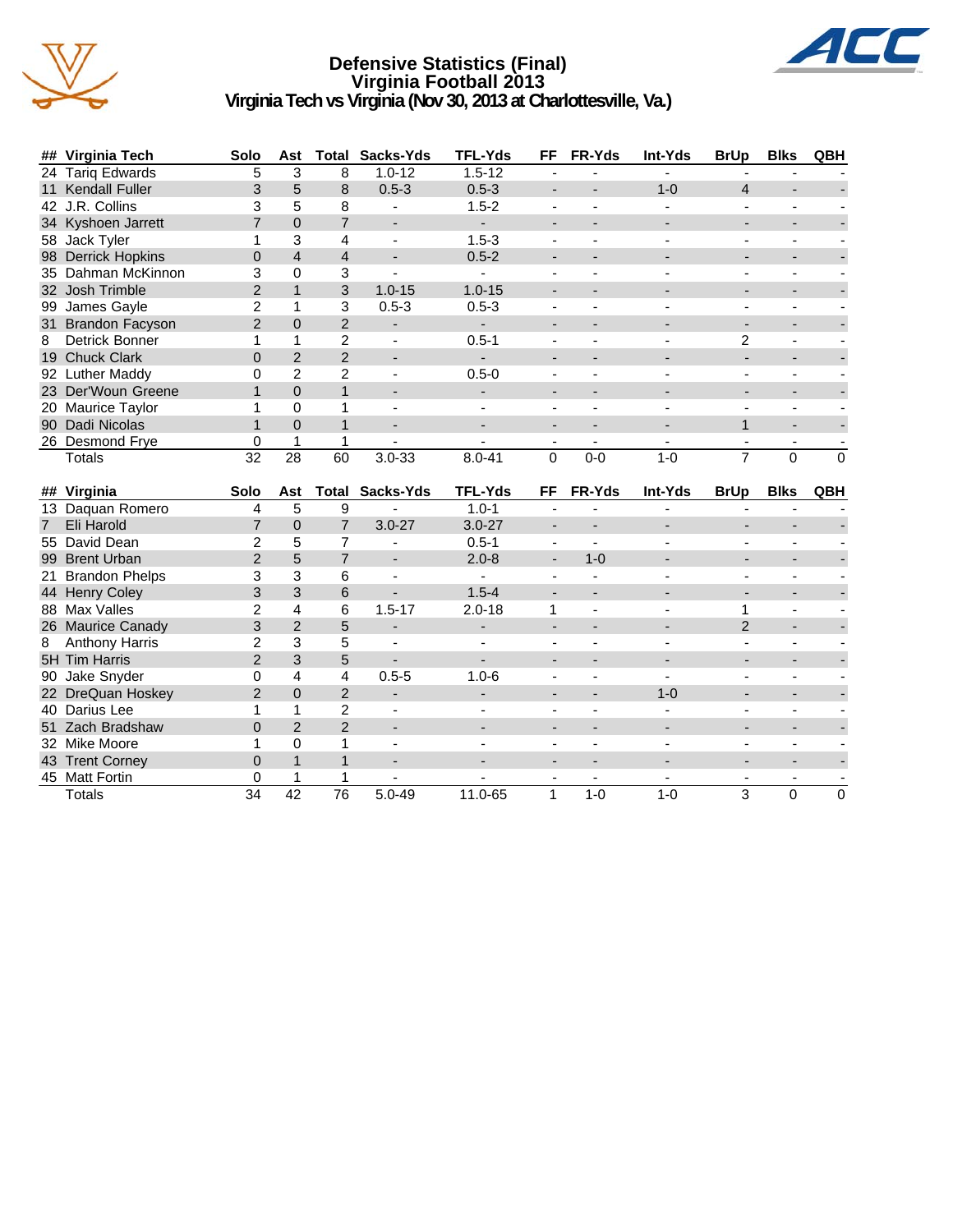

#### **Participation Report (Final) Virginia Football 2013 Virginia Tech vs Virginia (Nov 30, 2013 at Charlottesville, Va.)**



**Virginia Tech**

#### **Virginia**

| <b>Pos</b> | ## | <b>OFFENSE</b>         | Pos        | ##             | <b>OFFENSE</b>         |
|------------|----|------------------------|------------|----------------|------------------------|
| <b>SE</b>  | 5  | Joshua Stanford        | WR         | 85             | Keeon Johnson          |
| TE         | 93 | <b>Kalvin Cline</b>    | LT         | 78             | Morgan Moses           |
| ТE         | 33 | Darius Redman          | LG         | 74             | <b>Conner Davis</b>    |
| LТ         | 71 | Jonathan McLaughlin    | C          | 70             | Luke Bowanko           |
| LG         | 79 | <b>Caleb Farris</b>    | RG         | 77             | Jay Whitmire           |
| С          | 76 | David Wang             | RT         | 72             | Eric Smith             |
| RG         | 74 | <b>Andrew Miller</b>   | TE         | 49             | Zachary Swanson        |
| RT         | 63 | Laurence Gibson        | QB         | 5              | David Watford          |
| TВ         | 14 | <b>Trey Edmunds</b>    | TВ         | 25             | Kevin Parks            |
| QB         | 3  | Logan Thomas           | ТB         | 23             | <b>Khalek Shepherd</b> |
| FL.        | 80 | Demitri Knowles        | <b>WR</b>  | 1              | <b>Tim Smith</b>       |
|            |    |                        |            |                |                        |
| Pos        | ## | <b>DEFENSE</b>         | <b>Pos</b> | ##             | <b>DEFENSE</b>         |
| DE         | 99 | James Gayle            | DE         | 90             | Jake Snyder            |
| DT         | 98 | <b>Derrick Hopkins</b> | DT         | 99             | <b>Brent Urban</b>     |
| DT         | 92 | Luther Maddy           | DE         | 55             | David Dean             |
| DE         | 42 | J.R. Collins           | DE         | $\overline{7}$ | Eli Harold             |
| LB         | 58 | Jack Tyler             | <b>SLB</b> | 88             | Max Valles             |
| LB         | 24 | <b>Tariq Edwards</b>   | MLB        | 44             | <b>Henry Coley</b>     |
| <b>OLB</b> | 32 | Josh Trimble           | <b>WLB</b> | 13             | Daquan Romero          |
| <b>ROV</b> | 34 | Kyshoen Jarrett        | CВ         | 26             | <b>Maurice Canady</b>  |
| CВ         | 11 | <b>Kendall Fuller</b>  | CВ         | 5H             | <b>Tim Harris</b>      |
| FS         | 8  | Detrick Bonner         | FS         | 21             | <b>Brandon Phelps</b>  |
| СB         | 31 | <b>Brandon Facyson</b> | СB         | 22             | DreQuan Hoskey         |

Virginia Tech: 2-Donovan Riley, 4-J.C. Coleman, 4D-Ken Ekanem, 12-Trey Gresh, 18-D.J. Coles, 19-Chuck Clark, 20-Maurice Taylor, 22-Eric Kristensen, 23-Der'Woun Greene, 25-Jerome Wright, 26-Desmond Frye, 27-A.J. Hughes, 28-Chris Mangus, 30-Mitchell Ludwig, 35-Dahman McKinnon, 37-Fuller Hoepner, 38-Michael Branthover, 41-Derek DiNardo, 45-Sam Rogers, 47-Greg Gadell, 51-Jack Willenbrock, 55-Brent Benedict, 59-Eddie D'Antuono, 60-Woody Baron, 66-Tyrel Wilson, 69-Mark Shuman, 72-Augie Conte, 75-Alston Smith, 82-Willie Byrn, 83-Charley Meyer, 86-Zack McCray, 87-Dewayne Alford, 90-Dadi Nicolas, 95-Nigel Williams.

Virginia: 2-Dominique Terrell, 3V-Alec Vozenilek, 3-Billy Skrobacz, 4-Taquan Mizzell, 6-Darius Jennings, 8-Anthony Harris, 11-Greyson Lambert, 15-Matt Johns, 17-Miles Gooch, 19-E.J. Scott, 27-Rijo Walker, 29-D.J. Hill, 32-Mike Moore, 40-Darius Lee, 41-Connor Wingo-Reeves, 42-Demeitre Brim, 43-Trent Corney, 45-Matt Fortin, 46-Mason Thomas, 51-Zach Bradshaw, 59-Mark Hall, 65-Ross Burbank, 67-Jackson Matteo, 76-Michael Mooney, 83-Jake McGee, 84-Canaan Severin, 86-Jeremy Dollin, 87-Kyle Dockins, 89-Rob Burns, 91-Dylan Sims, 93-Donte Wilkins.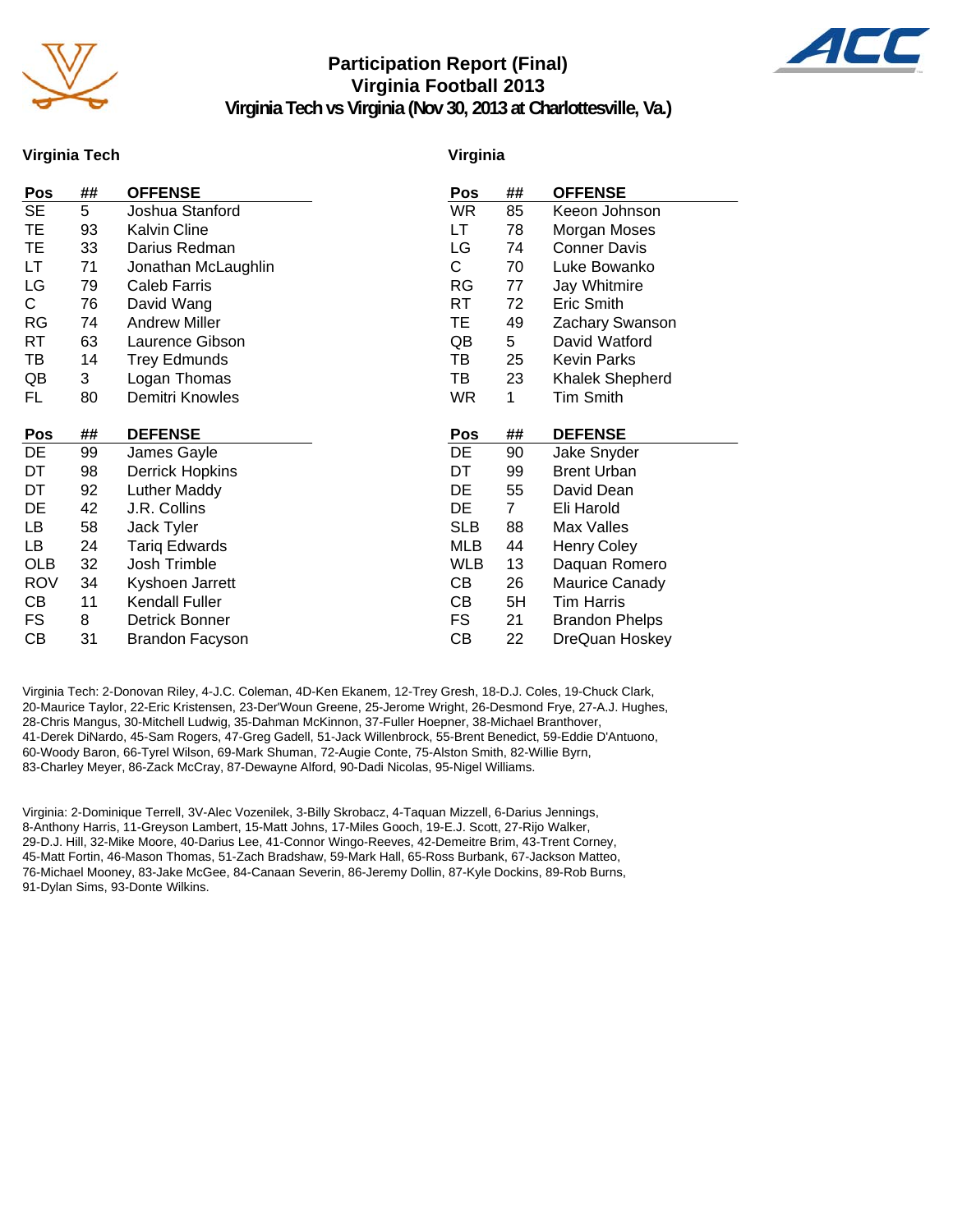

# **Drive Chart (By Team) (Final) Virginia Football 2013**



|      |                 |            |       | <b>Drive Started</b> |                 | <b>Drive Ended</b> |                 | <b>Consumed</b>             |          |  |
|------|-----------------|------------|-------|----------------------|-----------------|--------------------|-----------------|-----------------------------|----------|--|
| Team | Qtr             | Spot       | Time  | <b>Obtained</b>      | Spot            | Time               | <b>How lost</b> | - Yds<br>ΡI                 | TOP      |  |
| VT   | 1st             | T16        | 15:00 | Kickoff              | V06             | 09:45              | *FIELD GOAL     | $-78$<br>11                 | $5:15$ . |  |
| VT   |                 | T30        | 06:14 | <b>Kickoff</b>       | V13             | 02:59              | *FIELD GOAL     | - 57<br>8                   | 3:15.    |  |
| VT   | 2 <sub>nd</sub> | T23        | 12:05 | Kickoff              | T16             | 10:17              | Punt            | 3<br>(7)<br>$\blacksquare$  | 1:48     |  |
| VT   |                 | T12        | 07:36 | Punt                 | V <sub>21</sub> | 02:32              | *FIELD GOAL     | 11<br>67<br>$\blacksquare$  | 5:04     |  |
| VT   |                 | T46        | 02:32 | Kickoff              | T34             | 01:47              | Fumble          | (12)<br>2<br>$\blacksquare$ | 0:45     |  |
| VT   |                 | T35        | 01:04 | Downs                | V <sub>00</sub> | 00:21              | *TOUCHDOWN      | 7 - 65                      | 0:43     |  |
| VT   | 3rd             | T15        | 11:31 | Punt                 | V <sub>24</sub> | 08:02              | Interception    | - 61<br>8                   | 3:29     |  |
| VT   |                 | T21        | 04:35 | Punt                 | T36             | 00:29              | Punt            | $6 - 15$                    | 4:06     |  |
| VT   |                 | V38        | 00:01 | Punt                 | V47             | 13:24              | Punt            | (9)<br>4 -                  | 1:37     |  |
| VT   | 4th             | T35        | 11:25 | Punt                 | T50             | 08:17              | Punt            | $5 - 15$                    | 3:08     |  |
| VT   |                 | T42        | 07:16 | Interception         | T42             | 05:40              | Punt            | $3 - 0$                     | 1:36     |  |
| VT   |                 | <b>T37</b> | 04:09 | Punt                 | V47             | 01:32              | Downs           | $6 - 16$                    | 2:37     |  |
| VT   |                 | V48        | 00:46 | Downs                | V49             | 00:00              | End of half     | (1)<br>۰.                   | 0:46     |  |

|                        | 1st   | 2nd     | 3rd   | 4th     | 1st     | 2nd     |          |
|------------------------|-------|---------|-------|---------|---------|---------|----------|
| Virginia Tech          | Qtr   | Qtr     | Qtr   | Qtr     | Half    | Half    | Total    |
| Time of possession     | 08:30 | 08:20   | 07:36 | 09:43   | 16:50   | 17:19   | 34:09    |
| 3rd down conversions   | 1-3   | $2 - 4$ | 1-3   | $0 - 4$ | $3 - 7$ | $1 - 7$ | $4 - 14$ |
| Average field position | T23   | т29     | T32   | T41     | T27     | T37     | T32      |
| 4th down conversions   | 0-0   | 0-0     | 0-0   | 0-1     | 0-0     | 0-1     | 0-1      |

|           |                 |                 |       | <b>Drive Started</b> |                 | <b>Drive Ended</b> | <b>Consumed</b> |                                      |            |
|-----------|-----------------|-----------------|-------|----------------------|-----------------|--------------------|-----------------|--------------------------------------|------------|
| Team      | Qtr             | Spot            | Time  | <b>Obtained</b>      | <b>Spot</b>     | Time               | <b>How lost</b> | - Yds<br>ΡI                          | <b>TOP</b> |
| VA        | 1st             | V24             | 09:45 | Kickoff              | T <sub>19</sub> | 06:14              | *FIELD GOAL     | 57<br>8<br>$\sim$                    | 3:31       |
| <b>VA</b> |                 | V <sub>19</sub> | 02:59 | Kickoff              | T <sub>12</sub> | 12:05              | *FIELD GOAL     | 13<br>69<br>$\blacksquare$           | 5:54       |
| VA        | 2 <sub>nd</sub> | V36             | 10:17 | Punt                 | T33             | 07:36              | Punt            | - 31<br>6                            | 2:41       |
| <b>VA</b> |                 | T34             | 01:47 | Fumble               | T <sub>35</sub> | 01:04              | Downs           | (1)<br>4<br>$\overline{\phantom{a}}$ | 0:43       |
| VA        |                 | V47             | 00:21 | Kickoff              | T44             | 00:00              | End of half     | 3<br>-9                              | 0:21       |
| <b>VA</b> | 3rd             | V23             | 15:00 | Kickoff              | V39             | 11:31              | Punt            | $6 - 16$                             | 3:29       |
| VA        |                 | V09             | 08:02 | Interception         | lV41            | 04:35              | Punt            | 8<br>-32<br>$\sim$                   | 3:27       |
| VA        |                 | V <sub>12</sub> | 00:29 | Punt                 | <b>V07</b>      | 00:01              | Punt            | (5)<br>3<br>$\sim$                   | 0:28       |
| VA        | 4th             | V <sub>20</sub> | 13:24 | Punt                 | V <sub>27</sub> | 11:25              | Punt            | 3<br>$-7$                            | 1:59       |
| <b>VA</b> |                 | V <sub>07</sub> | 08:17 | Punt                 | T48             | 07:16              | Interception    | $2 - 45$                             | 1:01       |
| VA        |                 | V <sub>21</sub> | 05:40 | Punt                 | <b>V17</b>      | 04:09              | Punt            | (4)<br>6<br>$\blacksquare$           | 1:31       |
| <b>VA</b> |                 | lV47            | 01:32 | Downs                | lV48            | 00:46              | <b>Downs</b>    | 7 - 1                                | 0:46       |

|                        | 1st   | 2nd     | 3rd     | 4th     | 1st     | 2nd             |                 |
|------------------------|-------|---------|---------|---------|---------|-----------------|-----------------|
| Virginia               | Qtr   | Qtr     | Qtr     | Qtr     | Half    | Half            | Total           |
| Time of possession     | 06:30 | 06:40   | 07:24   | 05:17   | 13:10   | 12:41           | 25:51           |
| 3rd down conversions   | 1-2   | $1 - 5$ | $2 - 5$ | $1 - 4$ | $2 - 7$ | $3-9$           | $5 - 16$        |
| Average field position | V21   | V49     | V14     | V23     | V38     | V <sub>19</sub> | V <sub>27</sub> |
| 4th down conversions   | 0-0   | 0-1     | 0-0     | $0 - 1$ | 0-1     | 0-1             | 0-2             |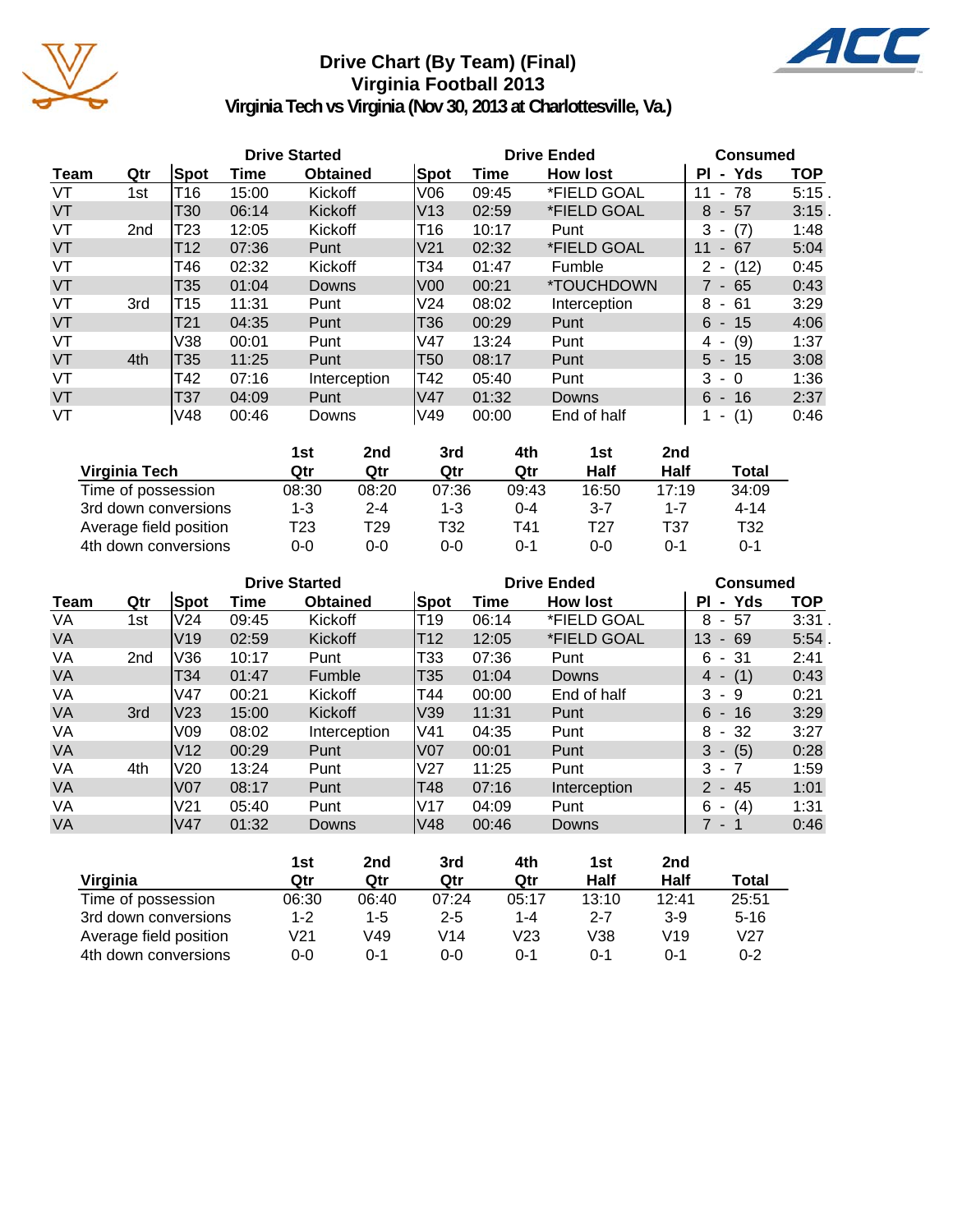

### **Drive Chart (By Quarter) (Final) Virginia Football 2013**



|           |     |                 |             | <b>Drive Started</b> |                 | <b>Drive Ended</b> | <b>Consumed</b> |                                       |            |
|-----------|-----|-----------------|-------------|----------------------|-----------------|--------------------|-----------------|---------------------------------------|------------|
| Team      | Qtr | Spot            | <b>Time</b> | <b>Obtained</b>      | <b>Spot</b>     | Time               | <b>How lost</b> | PI - Yds                              | <b>TOP</b> |
| VT        | 1st | T <sub>16</sub> | 15:00       | Kickoff              | V06             | 09:45              | *FIELD GOAL     | $-78$<br>11                           | 5:15.      |
| <b>VA</b> |     | V24             | 09:45       | Kickoff              | T <sub>19</sub> | 06:14              | *FIELD GOAL     | $-57$<br>8                            | 3:31.      |
| VT        |     | T30             | 06:14       | Kickoff              | V13             | 02:59              | *FIELD GOAL     | 8<br>57<br>$\overline{\phantom{a}}$   | 3:15.      |
| VA        |     | V19             | 02:59       | Kickoff              | T12             | 12:05              | *FIELD GOAL     | 13<br>69<br>$\overline{\phantom{a}}$  | 5:54.      |
| VT        | 2nd | T23             | 12:05       | Kickoff              | T16             | 10:17              | Punt            | 3<br>(7)<br>$\overline{\phantom{a}}$  | 1:48       |
| VA        |     | V36             | 10:17       | Punt                 | T33             | 07:36              | Punt            | 6<br>$-31$                            | 2:41       |
| VT        |     | T12             | 07:36       | Punt                 | V21             | 02:32              | *FIELD GOAL     | 67<br>11<br>$\overline{\phantom{a}}$  | 5:04       |
| VT        |     | T46             | 02:32       | Kickoff              | T34             | 01:47              | Fumble          | $2 - (12)$                            | 0:45       |
| VA        |     | T34             | 01:47       | Fumble               | T35             | 01:04              | Downs           | (1)<br>4 -                            | 0:43       |
| VT        |     | T35             | 01:04       | Downs                | V <sub>00</sub> | 00:21              | *TOUCHDOWN      | $7 - 65$                              | 0:43       |
| VA        |     | V47             | 00:21       | Kickoff              | T44             | 00:00              | End of half     | 3<br>9<br>$\blacksquare$              | 0:21       |
| <b>VA</b> | 3rd | V23             | 15:00       | Kickoff              | V39             | 11:31              | Punt            | $6 - 16$                              | 3:29       |
| VT        |     | T15             | 11:31       | Punt                 | V24             | 08:02              | Interception    | 8<br>$-61$                            | 3:29       |
| VA        |     | V09             | 08:02       | Interception         | V <sub>41</sub> | 04:35              | Punt            | 8<br>$-32$                            | 3:27       |
| VT        |     | T21             | 04:35       | Punt                 | T36             | 00:29              | Punt            | $6 - 15$                              | 4:06       |
| <b>VA</b> |     | V12             | 00:29       | Punt                 | <b>V07</b>      | 00:01              | Punt            | 3<br>(5)<br>$\overline{\phantom{a}}$  | 0:28       |
| VT        |     | V38             | 00:01       | Punt                 | V47             | 13:24              | Punt            | (9)<br>4<br>$\blacksquare$            | 1:37       |
| VA        | 4th | V20             | 13:24       | Punt                 | V27             | 11:25              | Punt            | $3 - 7$                               | 1:59       |
| VT        |     | T35             | 11:25       | Punt                 | T50             | 08:17              | Punt            | 5<br>$-15$                            | 3:08       |
| <b>VA</b> |     | V <sub>07</sub> | 08:17       | Punt                 | T48             | 07:16              | Interception    | $-45$<br>$\overline{2}$               | 1:01       |
| VT        |     | T42             | 07:16       | Interception         | T42             | 05:40              | Punt            | 3<br>$\overline{0}$<br>$\blacksquare$ | 1:36       |
| <b>VA</b> |     | V21             | 05:40       | Punt                 | V17             | 04:09              | Punt            | 6<br>$- (4)$                          | 1:31       |
| VT        |     | T37             | 04:09       | Punt                 | V47             | 01:32              | Downs           | 6<br>$-16$                            | 2:37       |
| <b>VA</b> |     | V47             | 01:32       | Downs                | V48             | 00:46              | Downs           | $7 - 1$                               | 0:46       |
| VT        |     | V48             | 00:46       | Downs                | V49             | 00:00              | End of half     | $1 - (1)$                             | 0:46       |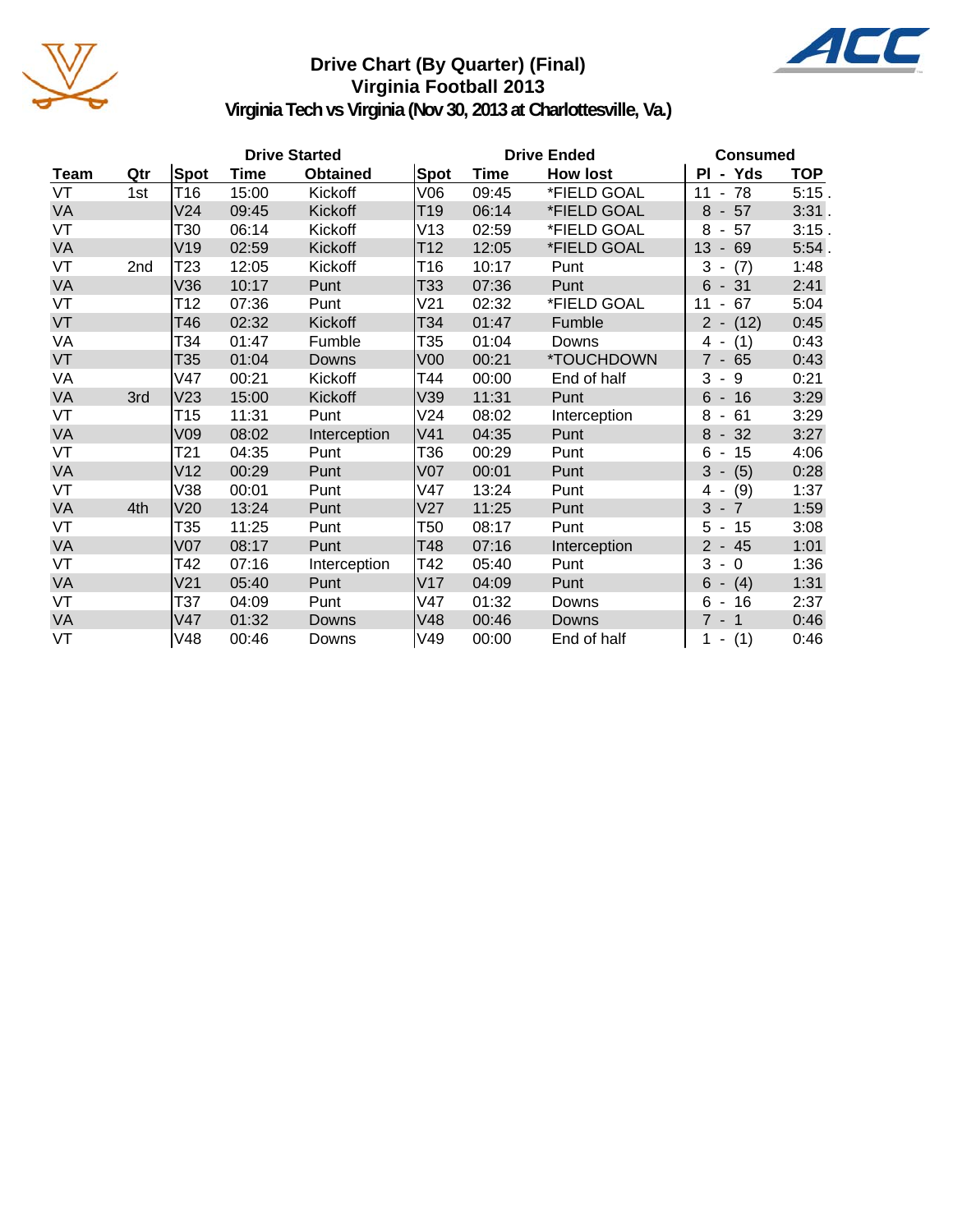

# **Play-by-Play Summary (1st quarter)**



|                                     | UVa wins toss, defers. VT will receive and defend north end zone.                                                         |                |  |  |  |  |  |  |  |  |
|-------------------------------------|---------------------------------------------------------------------------------------------------------------------------|----------------|--|--|--|--|--|--|--|--|
| 1-10 VT 35                          | VA ball on VA35.<br>Sims, D kickoff 65 yards to the VT0, Knowles, D return 16 yards to the VT16 (Lee,                     |                |  |  |  |  |  |  |  |  |
| 1-10 VT 16                          | D:Corney, T).<br>Thomas, L pass complete to Knowles, D for 29 yards to the VT45, 1ST DOWN VT (Phelps, B).                 | P <sub>1</sub> |  |  |  |  |  |  |  |  |
| 1-10 VT 45                          | PENALTY VT false start (Gibson, L) 5 yards to the VT40.                                                                   |                |  |  |  |  |  |  |  |  |
| 1-15 VT 40                          | Edmunds, T rush for 27 yards to the VA33, 1ST DOWN VT (Phelps, B).<br>R <sub>2</sub>                                      |                |  |  |  |  |  |  |  |  |
| 1-10 VA 33                          | Thomas, L pass complete to Byrn, W for 11 yards to the VA22, 1ST DOWN VT (Phelps, B).<br>P3                               |                |  |  |  |  |  |  |  |  |
| 1-10 VA 22                          | Rogers, S pass complete to Thomas, L for 9 yards to the VA13.                                                             |                |  |  |  |  |  |  |  |  |
| 2-1<br>VA 13                        | Edmunds, T rush for 10 yards to the VA3, 1ST DOWN VT (Harris, T;Phelps, B).<br>R4                                         |                |  |  |  |  |  |  |  |  |
| $1-G$<br>VA 03                      | Edmunds, T rush for loss of 4 yards to the VA7 (Coley, H).                                                                |                |  |  |  |  |  |  |  |  |
| 2-G<br>VA 07<br>VA 07<br>3-G        | Thomas, L pass incomplete to Rogers, S.<br>PENALTY VA pass interference (Phelps, B) 5 yards to the VA2, 1ST DOWN VT.      | X5             |  |  |  |  |  |  |  |  |
| VA 02<br>1-G                        | Edmunds, T rush for 1 yard to the VA1 (Bradshaw, Z;Romero, D).                                                            |                |  |  |  |  |  |  |  |  |
| 2-G<br>VA 01                        | Edmunds, T rush for loss of 1 yard to the VA2 (Urban, B; Romero, D).                                                      |                |  |  |  |  |  |  |  |  |
| <b>VA 02</b><br>3-G                 | Thomas, L sacked for loss of 4 yards to the VA6 (Harold, E).                                                              |                |  |  |  |  |  |  |  |  |
| 4-G<br>VA 06                        | Kristensen, E field goal attempt from 22 GOOD, clock 09:45.                                                               |                |  |  |  |  |  |  |  |  |
|                                     | Virginia Tech 3, Virginia 0                                                                                               |                |  |  |  |  |  |  |  |  |
|                                     | 11 plays, 78 yards, 5:15                                                                                                  |                |  |  |  |  |  |  |  |  |
|                                     | Branthover, M kickoff 59 yards to the VA6, Jennings, D return 18 yards to the VA24<br>(Clark, C;Frye, D).                 |                |  |  |  |  |  |  |  |  |
| VIRGINIA drive start at 09:45.      |                                                                                                                           |                |  |  |  |  |  |  |  |  |
| 1-10 VA 24                          | Parks, K rush for 1 yard to the VA25 (Fuller, Ke; Edwards, T).                                                            |                |  |  |  |  |  |  |  |  |
| 2-9<br>VA 25                        | Watford, D rush for 4 yards to the VA29 (Jarrett, K).                                                                     |                |  |  |  |  |  |  |  |  |
| <b>VA 29</b><br>3-5                 | Timeout Virginia, clock 08:33.                                                                                            |                |  |  |  |  |  |  |  |  |
| <b>VA 29</b><br>$3-5$               | Watford, D pass complete to McGee, J for 11 yards to the VA40, 1ST DOWN VA (Jarrett, K).                                  | P <sub>1</sub> |  |  |  |  |  |  |  |  |
| $1 - 10$<br>VA 40                   | Watford, D pass complete to McGee, J for 38 yards to the VT22, 1ST DOWN VA (Edwards, T).                                  | P <sub>2</sub> |  |  |  |  |  |  |  |  |
| VT 22<br>1-10                       | Parks, K rush for 2 yards to the VT20 (Collins, JR; Fuller, Ke).                                                          |                |  |  |  |  |  |  |  |  |
| VT 20<br>2-8<br>3-7<br><b>VT 19</b> | Watford, D rush for 1 yard to the VT19 (Collins, JR).<br>Watford, D pass incomplete to Gooch, M.                          |                |  |  |  |  |  |  |  |  |
| <b>VT 19</b><br>4-7                 | Vozenilek, A field goal attempt from 36 GOOD, clock 06:14.                                                                |                |  |  |  |  |  |  |  |  |
|                                     |                                                                                                                           |                |  |  |  |  |  |  |  |  |
|                                     |                                                                                                                           |                |  |  |  |  |  |  |  |  |
|                                     | Virginia 3, Virginia Tech 3<br>8 plays, 57 yards, 3:31                                                                    |                |  |  |  |  |  |  |  |  |
|                                     | Sims, D kickoff 64 yards to the VT1, Knowles, D return 13 yards to the VT14, Rogers, S                                    |                |  |  |  |  |  |  |  |  |
|                                     | for 16 yards to the VT30 (Lee, D).                                                                                        |                |  |  |  |  |  |  |  |  |
|                                     | VIRGINIA TECH drive start at 06:14, VT ball on VT30.                                                                      |                |  |  |  |  |  |  |  |  |
| 1-10 VT 30                          | Thomas, L rush for loss of 2 yards to the VT28 (Dean, D;Snyder, J).                                                       |                |  |  |  |  |  |  |  |  |
| 2-12 VT 28                          | Thomas, L pass incomplete to Coles, DJ (Canady, M).                                                                       |                |  |  |  |  |  |  |  |  |
| 3-12 VT 28<br>1-10 VA 24            | Thomas, L pass complete to Knowles, D for 48 yards to the VA24, 1ST DOWN VT (Hoskey, D).                                  | P <sub>6</sub> |  |  |  |  |  |  |  |  |
|                                     | Thomas, L pass complete to Mangus, C for 3 yards to the VA21, PENALTY VT holding<br>(McLaughlin, J) 10 yards to the VA31. |                |  |  |  |  |  |  |  |  |
| 1-17 VA 31                          | 1st and 17.                                                                                                               |                |  |  |  |  |  |  |  |  |
| 1-17 VA 31                          | PENALTY VA face mask (Urban, B) 15 yards to the VA16, 1ST DOWN VT.                                                        | X7             |  |  |  |  |  |  |  |  |
| 1-10 VA 16                          | Thomas, L rush for 3 yards to the VA13 (Valles, M).                                                                       |                |  |  |  |  |  |  |  |  |
| 2-7<br>VA 13                        | Thomas, L pass incomplete to Coles, DJ.                                                                                   |                |  |  |  |  |  |  |  |  |
| VA 13<br>3-7                        | Thomas, L pass incomplete to Coles, DJ.                                                                                   |                |  |  |  |  |  |  |  |  |
| <b>VA 13</b><br>4-7                 | Kristensen, E field goal attempt from 30 GOOD, clock 02:59.<br>Virginia Tech 6, Virginia 3                                |                |  |  |  |  |  |  |  |  |
|                                     | 8 plays, 57 yards, 3:15                                                                                                   |                |  |  |  |  |  |  |  |  |
|                                     | Ludwig, M kickoff 62 yards to the VA3, Mizzell, T return 16 yards to the VA19 (Taylor, M).                                |                |  |  |  |  |  |  |  |  |
| VIRGINIA drive start at 02:59.      |                                                                                                                           |                |  |  |  |  |  |  |  |  |
| 1-10 VA 19                          | Watford, D rush for 4 yards to the VA23 (Jarrett, K).                                                                     |                |  |  |  |  |  |  |  |  |
| 2-6<br>VA 23                        | Watford, D pass complete to Skrobacz, B for 6 yards to the VA29, 1ST DOWN VA (Maddy,                                      | P3             |  |  |  |  |  |  |  |  |
|                                     | L;Trimble, J).                                                                                                            |                |  |  |  |  |  |  |  |  |
| VA 29<br>1-10<br>VA 29<br>2-10      | Watford, D pass incomplete to Parks, K.<br>Watford, D rush for 24 yards to the VT47, 1ST DOWN VA (Tyler, J).              | R4             |  |  |  |  |  |  |  |  |
| 1-10<br>VT 47                       | Parks, K rush for 4 yards to the VT43 (Collins, JR; Hopkins, D).                                                          |                |  |  |  |  |  |  |  |  |
| 2-6<br>VT 43                        | Watford, D pass complete to Parks, K for 7 yards to the VT36, 1ST DOWN VA (Fuller, Ke).                                   | P <sub>5</sub> |  |  |  |  |  |  |  |  |
| VT 36<br>$1 - 10$                   | Parks, K rush for 4 yards to the VT32 (Nicolas, D).                                                                       |                |  |  |  |  |  |  |  |  |
| <b>VT 32</b><br>2-6                 | Clock 00:00.                                                                                                              |                |  |  |  |  |  |  |  |  |
|                                     | END OF 1st QUARTER: Virginia Tech 6, Virginia 3                                                                           |                |  |  |  |  |  |  |  |  |

| Time<br>1st Downs      |       |       | <b>Conversions</b> |  |         |         |                |                   |                  |
|------------------------|-------|-------|--------------------|--|---------|---------|----------------|-------------------|------------------|
| <b>Quarter Summary</b> | Score | Poss  |                    |  | 3rd     | 4th     | <b>Rushing</b> | Passing           | <b>Penalties</b> |
| Virginia Tech          |       | 08:30 |                    |  | $1-3$   | ი-ი     | $8 - 30$       | $5 - 9 - 0 - 100$ | $2 - 15$         |
| Virginia               |       | 06:30 |                    |  | $1 - 2$ | $0 - 0$ | $8 - 44$       | $4 - 6 - 0 - 62$  | $2 - 20$         |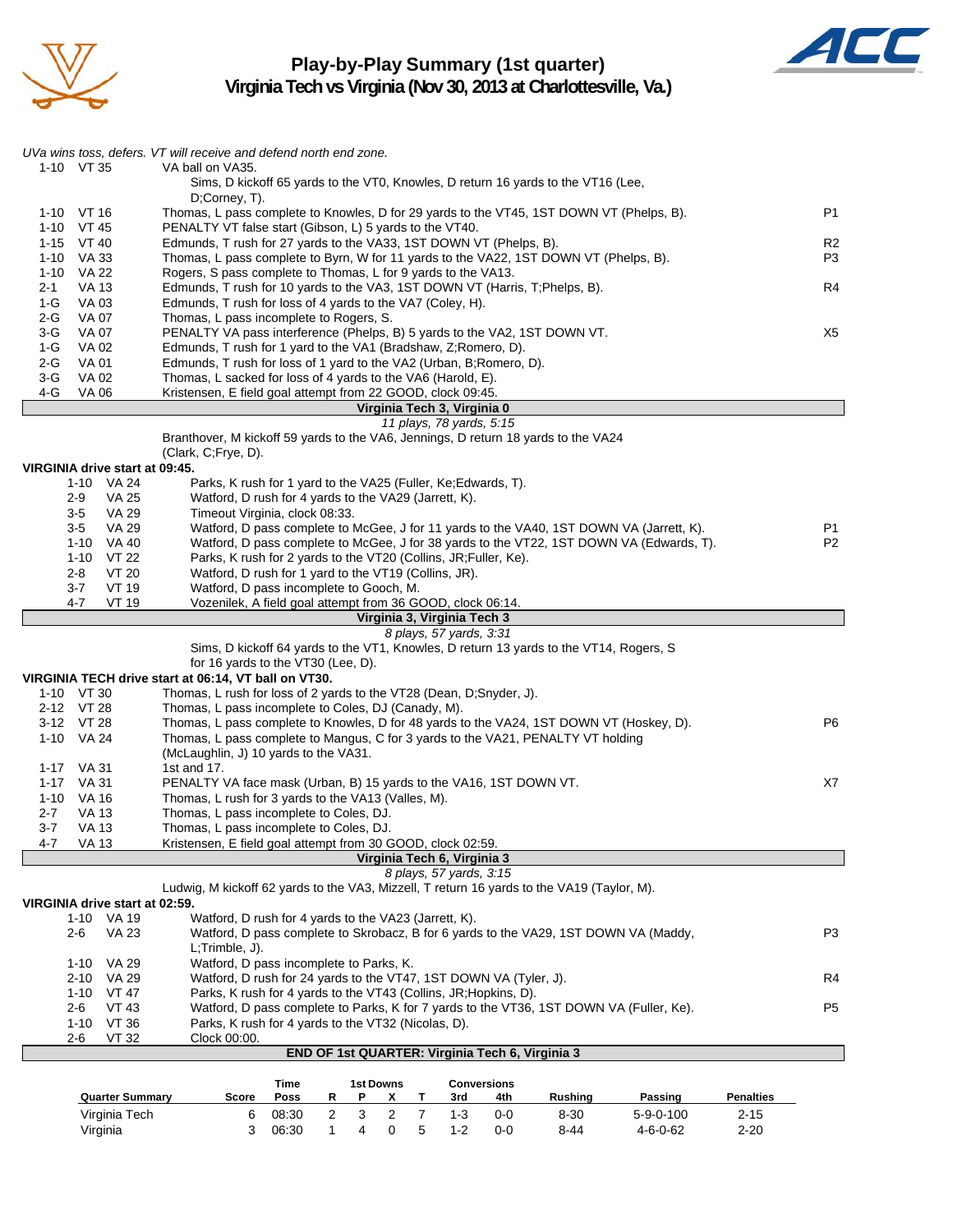

## **Quickie Statistics (1st quarter only) Virginia Tech vs Virginia (Nov 30, 2013 at Charlottesville, Va.)**



|                                   | VT          | ٧A          |
|-----------------------------------|-------------|-------------|
| Score                             | 6           | 3           |
| <b>FIRST DOWNS</b>                | 7           | 5           |
| <b>RUSHES-YARDS (NET)</b>         | $8 - 30$    | $8 - 44$    |
| <b>PASSING YDS (NET)</b>          | 100         | 62          |
| Passes Att-Comp-Int               | $9 - 5 - 0$ | $6 - 4 - 0$ |
| <b>TOTAL OFFENSE PLAYS-YARDS</b>  | 17-130      | 14-106      |
| <b>Fumble Returns-Yards</b>       | $0-0$       | $0-0$       |
| <b>Punt Returns-Yards</b>         | $0 - 0$     | $0-0$       |
| Kickoff Returns-Yards             | $2 - 45$    | $2 - 34$    |
| <b>Interception Returns-Yards</b> | $0 - 0$     | $0 - 0$     |
| Punts (Number-Avg)                | $0 - 0.0$   | $0 - 0.0$   |
| Fumbles-Lost                      | $0 - 0$     | $0-0$       |
| Penalties-Yards                   | $2 - 15$    | $2 - 20$    |
| <b>Possession Time</b>            | 08:30       | 06:30       |
| <b>Third-Down Conversions</b>     | 1 of $3$    | 1 of $2$    |
| <b>Fourth-Down Conversions</b>    | $0$ of $0$  | $0$ of $0$  |

#### **Virginia Tech Virginia**

| <b>Rushing</b>       | No. Gain Loss                                     |                | <b>TD</b><br><b>Net</b> | Avg<br>Lg           | <b>Rushing</b>        |                | No. Gain Loss  | <b>Net</b>     | <b>TD</b> | Lg         | Avg         |
|----------------------|---------------------------------------------------|----------------|-------------------------|---------------------|-----------------------|----------------|----------------|----------------|-----------|------------|-------------|
| <b>Trey Edmunds</b>  | 38<br>5                                           | 5              | 33<br>$\mathbf 0$       | 27<br>6.6           | David Watford         | 4              | 33             | 33<br>0        | 0         | 24         | 8.2         |
| Logan Thomas         | 3<br>3                                            | 6              | $-3$<br>$\Omega$        | 3<br>$-1.0$         | <b>Kevin Parks</b>    | 4              | 11             | 11<br>$\Omega$ | 0         | 4          | 2.8         |
| <b>Passing</b>       | $C-A-I$                                           | Yds            | TD                      | <b>Sack</b><br>Long | <b>Passing</b>        | $C-A-I$        |                | Yds<br>TD      | Long      |            | <b>Sack</b> |
| Logan Thomas         | $4 - 8 - 0$                                       | 91             | $\Omega$                | 48                  | David Watford         | $4 - 6 - 0$    |                | 62<br>$\Omega$ |           | 38         | $\Omega$    |
| Sam Rogers           | $1 - 1 - 0$                                       | 9              | $\Omega$                | 9<br>0              |                       |                |                |                |           |            |             |
| Receiving            | No.                                               | Yards          | TD<br>Long              |                     | <b>Receiving</b>      | No.            | Yards          | TD             | Long      |            |             |
| Demitri Knowles      | $\overline{2}$                                    | 77             | $\Omega$<br>48          |                     | Jake McGee            | $\overline{2}$ | 49             | $\Omega$       | 38        |            |             |
| Willie Byrn          |                                                   | 11             | 11<br>0                 |                     | <b>Kevin Parks</b>    |                | $\overline{7}$ | 0              | 7         |            |             |
| Logan Thomas         |                                                   | 9              | $\Omega$                | 9                   | <b>Billy Skrobacz</b> |                | 6              | $\Omega$       | 6         |            |             |
| Chris Mangus         | 1                                                 | 3              | $\Omega$                | 3                   |                       |                |                |                |           |            |             |
| <b>Punting</b>       | No.<br>Yds                                        | Avg            | Long                    | In20<br>TВ          | <b>Punting</b>        | No.            | Yds            | Avg            | Long      | In20       | TВ          |
| <b>Punt Returns</b>  | No.                                               | TD<br>Yards    | Long                    |                     | <b>Punt Returns</b>   | No.            | Yards          | TD             | Long      |            |             |
| <b>Kick Returns</b>  | No.                                               | TD<br>Yards    | Long                    |                     | <b>Kick Returns</b>   | No.            | Yards          | TD             | Long      |            |             |
| Demitri Knowles      | $\overline{2}$                                    | 29             | $\mathbf 0$<br>16       |                     | <b>Taquan Mizzell</b> | 1              | 16             | $\mathbf 0$    | 16        |            |             |
| Sam Rogers           | 0                                                 | 16             | 16<br>0                 |                     | Darius Jennings       | 1              | 18             | $\Omega$       | 18        |            |             |
| <b>Tackles</b>       | UA-A                                              | <b>Total</b>   | <b>Sacks</b>            | TFL                 | <b>Tackles</b>        | UA-A           | Total          | <b>Sacks</b>   |           | <b>TFL</b> |             |
| Kyshoen Jarrett      | $3-0$                                             | 3              | 0.0                     | 0.0                 | <b>Brandon Phelps</b> | $3 - 1$        | 4              | 0.0            |           | 0.0        |             |
| Kendall Fuller       | $1 - 2$                                           | 3              | 0.0                     | 0.0                 | Darius Lee            | $1 - 1$        | 2              | 0.0            |           | 0.0        |             |
| J.R. Collins         | $1 - 2$                                           | 3              | 0.0                     | 0.0                 | Daquan Romero         | $0 - 2$        | $\overline{c}$ | 0.0            |           | 0.5        |             |
| <b>Tariq Edwards</b> | $1 - 1$                                           | $\overline{2}$ | 0.0                     | 0.0                 | DreQuan Hoskey        | $1 - 0$        | 1              | 0.0            |           | 0.0        |             |
| Qtr<br>Time          | <b>Scoring Play</b>                               |                |                         |                     |                       |                |                |                |           | V-H        |             |
| 09:45<br>1st         | VT - Eric Kristensen 22 yd field goal, 11-78 5:15 |                |                         |                     |                       |                |                |                |           | $3 - 0$    |             |
| 06:14                | VA - Alec Vozenilek 36 yd field goal, 8-57 3:31   |                |                         |                     |                       |                |                |                |           | $3 - 3$    |             |
| 02:59                | VT - Eric Kristensen 30 yd field goal, 8-57 3:15  |                |                         |                     |                       |                |                |                |           | $6 - 3$    |             |

VT - Eric Kristensen 30 yd field goal, 8-57 3:15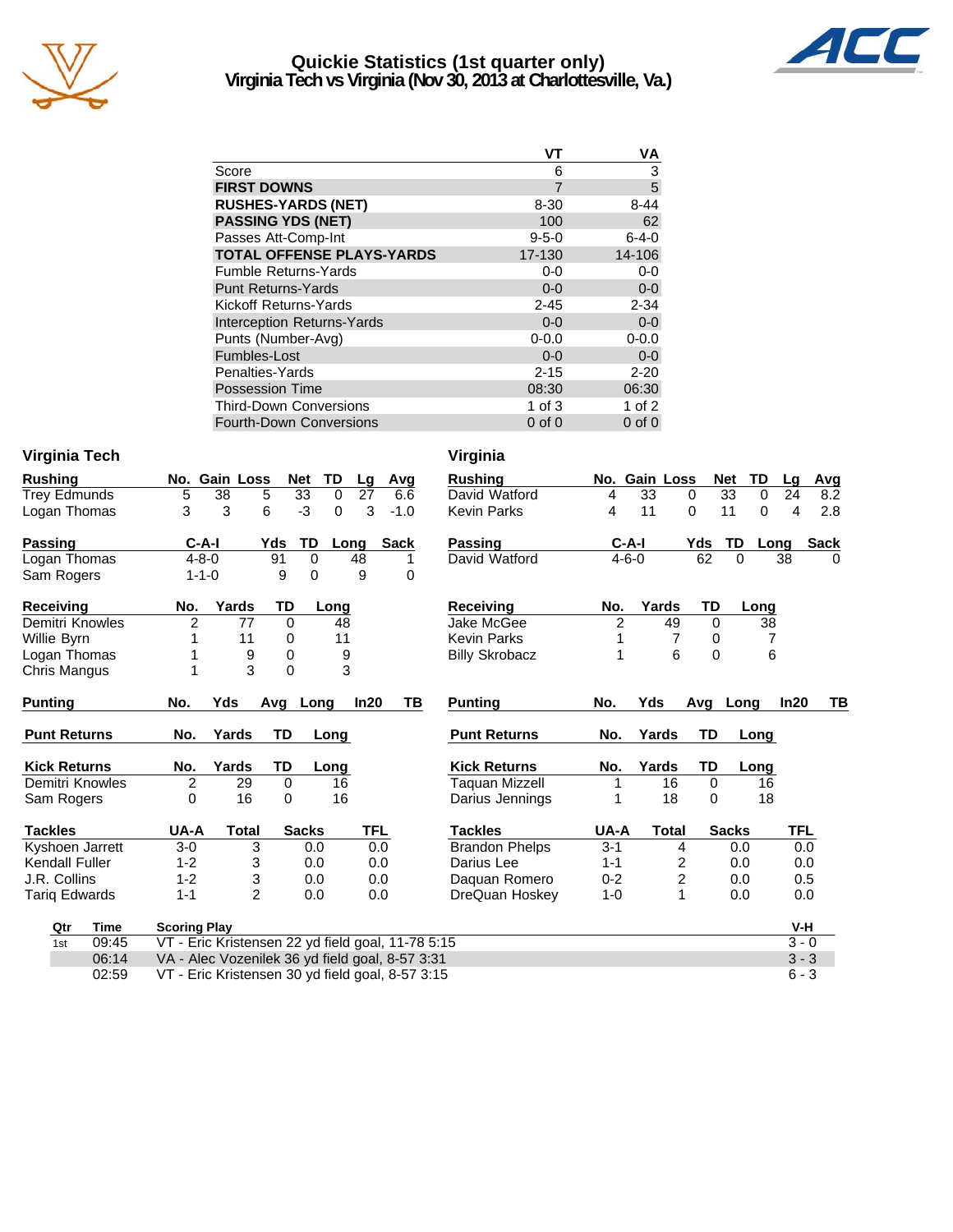

#### **Play-by-Play Summary (2nd quarter) Virginia Tech vs Virginia (Nov 30, 2013 at Charlottesville, Va.)**



2-6 VT 32 Start of 2nd quarter, clock 15:00. 2-6 VT 32 Watford, D rush for 1 yard to the VT31 (Jarrett, K). 3-5 VT 31 Watford, D pass complete to Jennings, D for 10 yards to the VT21, 1ST DOWN VA (Fuller, P6 Ke;Edwards, T). 1-10 VT 21 Watford, D rush for loss of 1 yard to the VT22 (Collins, JR). 2-11 VT 22 Watford, D pass complete to Mizzell, T for 9 yards to the VT13 (Collins, JR;Hopkins, D). 3-2 VT 13 Parks, K rush for 1 yard to the VT12 (Collins, JR). 4-1 VT 12 Timeout Virginia, clock 12:08. 4-1 VT 12 Vozenilek, A field goal attempt from 29 GOOD, clock 12:05. **Virginia 6, Virginia Tech 6** *13 plays, 69 yards, 5:54* Sims, D kickoff 63 yards to the VT2, Knowles, D return 21 yards to the VT23 (Hoskey, D). **VIRGINIA TECH drive start at 12:05.** 1-10 VT 23 Thomas, L pass incomplete to Stanford, J. 2-10 VT 23 Edmunds, T rush for 3 yards to the VT26 (Dean, D;Harris, T). 3-7 VT 26 Thomas, L sacked for loss of 10 yards to the VT16 (Valles, M;Snyder, J).<br>4-17 VT 16 Hughes, AJ punt 48 yards to the VA36, Smith, T return 10 yards to the V Hughes, AJ punt 48 yards to the VA36, Smith, T return 10 yards to the VA46, PENALTY VA illegal block (Lee, D) 10 yards to the VA36, 1st and 10, VA ball on VA36. *3 plays, minus 7 yards, 1:48* **VIRGINIA drive start at 10:17.**<br>1-10 VA 36 V Watford, D pass complete to Johnson, K for 5 yards to the VA41 (Fuller, Ke). 2-5 VA 41 Parks, K rush for 12 yards to the VT47, 1ST DOWN VA (Jarrett, K). R7 R7 1-10 VT 47 Parks, K rush for 11 yards to the VT36, 1ST DOWN VA (Jarrett, K). 1-10 VT 36 Parks, K rush for loss of 3 yards to the VT39 (Hopkins, D;Tyler, J). 2-13 VT 39 Watford, D pass complete to Scott, E for 6 yards to the VT33. 3-7 VT 33 Watford, D pass incomplete to Johnson, K. 4-7 VT 33 Timeout Virginia Tech, clock 07:46. 4-7 VT 33 Vozenilek, A punt 21 yards to the VT12, downed. *6 plays, 31 yards, 2:41* **VIRGINIA TECH drive start at 07:36.** 1-10 VT 12 Thomas, L rush for 3 yards to the VT15 (Romero, D). 2-7 VT 15 Thomas, L pass complete to Stanford, J for 15 yards to the VT30, 1ST DOWN VT (Harris, T). P8 1-10 VT 30 Thomas, L pass incomplete to Stanford, J. 2-10 VT 30 Thomas, L pass complete to Coles, DJ for 31 yards to the VA39, 1ST DOWN VT (Phelps, P9 B;Coley, H). 1-10 VA 39 PENALTY VT false start (Cline, K) 5 yards to the VA44. 1-15 VA 44 Thomas, L pass incomplete to Stanford, J. 2-15 VA 44 Coleman, JC rush for 3 yards to the VA41 (Harold, E). 3-12 VA 41 Thomas, L rush for 17 yards to the VA24, 1ST DOWN VT (Harold, E). R10 1-10 VA 24 Coleman, JC rush for no gain to the VA24 (Valles, M;Coley, H). 2-10 VA 24 Thomas, L pass incomplete to Knowles, D. 3-10 VA 24 Thomas, L rush for 3 yards to the VA21 (Dean, D). 4-7 VA 21 Kristensen, E field goal attempt from 38 GOOD, clock 02:32. **Virginia Tech 9, Virginia 6** *11 plays, 67 yards, 5:04* Branthover, M kickoff 11 yards to the VT46, on-side kick, recovered by VT on VT46. **VIRGINIA TECH drive start at 02:32.** *Play reviewed and confirmed* 1-10 VT 46 PENALTY VA pass interference (Hoskey, D) 15 yards to the VA39, 1ST DOWN VT. 1-10 VA 39 Thomas, L pass incomplete to Coles, DJ, dropped pass. 2-10 VA 39 PENALTY VT unsportsmanlike conduct (Coles, DJ) 15 yards to the VT46. 2-25 VT 46 Thomas, L sacked for loss of 12 yards to the VT34 (Valles, M), fumble by Thomas, L recovered by VA Urban, B at VT34. *2 plays, minus 12 yards, 0:45* **VIRGINIA drive start at 01:47.** 1-10 VT 34 Parks, K rush for loss of 1 yard to the VT35 (Tyler, J;Maddy, L). 2-11 VT 35 Watford, D pass incomplete to Jennings, D.<br>3-11 VT 35 Watford. D pass incomplete to McGee. J. Watford, D pass incomplete to McGee, J. 4-11 VT 35 Watford, D pass incomplete to Scott, E. *4 plays, minus 1 yard, 0:43* **VIRGINIA TECH drive start at 01:04.** 1-10 VT 35 Thomas, L pass complete to Knowles, D for 15 yards to the 50 yardline, 1ST DOWN VT. P12 1-10 VT 50 Thomas, L pass complete to Cline, K for 12 yards to the VA38, 1ST DOWN VT (Romero, D). P13 1-10 VA 38 Thomas, L pass incomplete to Knowles, D. 2-10 VA 38 PENALTY VT false start (Cline, K) 5 yards to the VA43. 2-15 VA 43 Thomas, L pass complete to Byrn, W for 17 yards to the VA26, 1ST DOWN VT. 1-10 VA 26 Thomas, L pass incomplete to Edmunds, T (Valles, M). 2-10 VA 26 Thomas, L pass incomplete to Knowles, D. 3-10 VA 26 Thomas, L pass complete to Edmunds, T for 26 yards to the VA0, 1ST DOWN VT, TOUCHDOWN, P15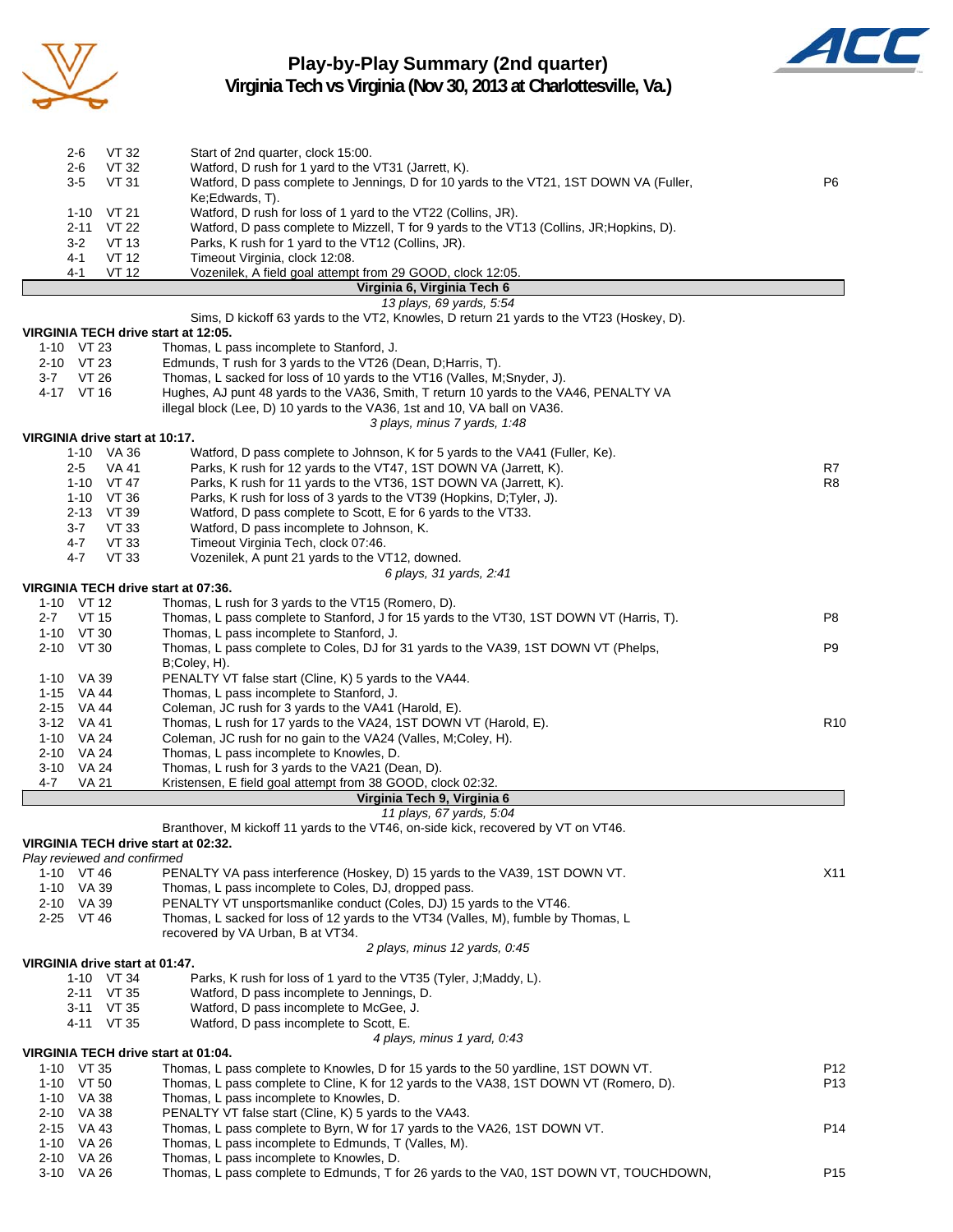

**Play-by-Play Summary (2nd quarter) Virginia Tech vs Virginia (Nov 30, 2013 at Charlottesville, Va.)**



|                                |                              |              | clock 00:21.                                                                   |  |  |  |  |  |  |  |  |
|--------------------------------|------------------------------|--------------|--------------------------------------------------------------------------------|--|--|--|--|--|--|--|--|
| 1-G                            | VA 03                        |              | Kristensen, E kick attempt good.                                               |  |  |  |  |  |  |  |  |
|                                | Virginia Tech 16, Virginia 6 |              |                                                                                |  |  |  |  |  |  |  |  |
|                                |                              |              | 7 plays, 65 yards, 0:43                                                        |  |  |  |  |  |  |  |  |
|                                |                              |              | Ludwig, M kickoff 18 yards to the VA47, Severin, C return 0 yards to the VA47. |  |  |  |  |  |  |  |  |
| VIRGINIA drive start at 00:21. |                              |              |                                                                                |  |  |  |  |  |  |  |  |
|                                | $1 - 10$                     | VA 47        | Watford, D pass complete to McGee, J for 9 yards to the VT44 (Edwards, T).     |  |  |  |  |  |  |  |  |
|                                | $2 - 1$                      | <b>VT 44</b> | TEAM pass incomplete.                                                          |  |  |  |  |  |  |  |  |
|                                | $3-1$                        | VT 44        | Watford, D pass incomplete to McGee, J (Fuller, Ke).                           |  |  |  |  |  |  |  |  |
|                                |                              |              | End of half, clock 00:00.                                                      |  |  |  |  |  |  |  |  |
|                                |                              |              | 3 plays, 9 yards, 0.21                                                         |  |  |  |  |  |  |  |  |
|                                |                              |              | END OF 2nd QUARTER: Virginia Tech 16, Virginia 6                               |  |  |  |  |  |  |  |  |
|                                |                              |              |                                                                                |  |  |  |  |  |  |  |  |

|                        |       | Time  | 1st Downs |  |   |         | Conversions |                |                    |                  |
|------------------------|-------|-------|-----------|--|---|---------|-------------|----------------|--------------------|------------------|
| <b>Quarter Summary</b> | Score | Poss  |           |  |   | 3rd     | 4th         | <b>Rushing</b> | Passinɑ            | <b>Penalties</b> |
| Virginia Tech          | 10    | 08:20 |           |  |   | $2 - 4$ | 0-0         | $8 - 7$        | $6 - 14 - 0 - 116$ | $3 - 25$         |
| Virginia               |       | 06:40 |           |  | 3 | $1-5$   | በ-1         | $7 - 20$       | $5 - 11 - 0 - 39$  | $2 - 25$         |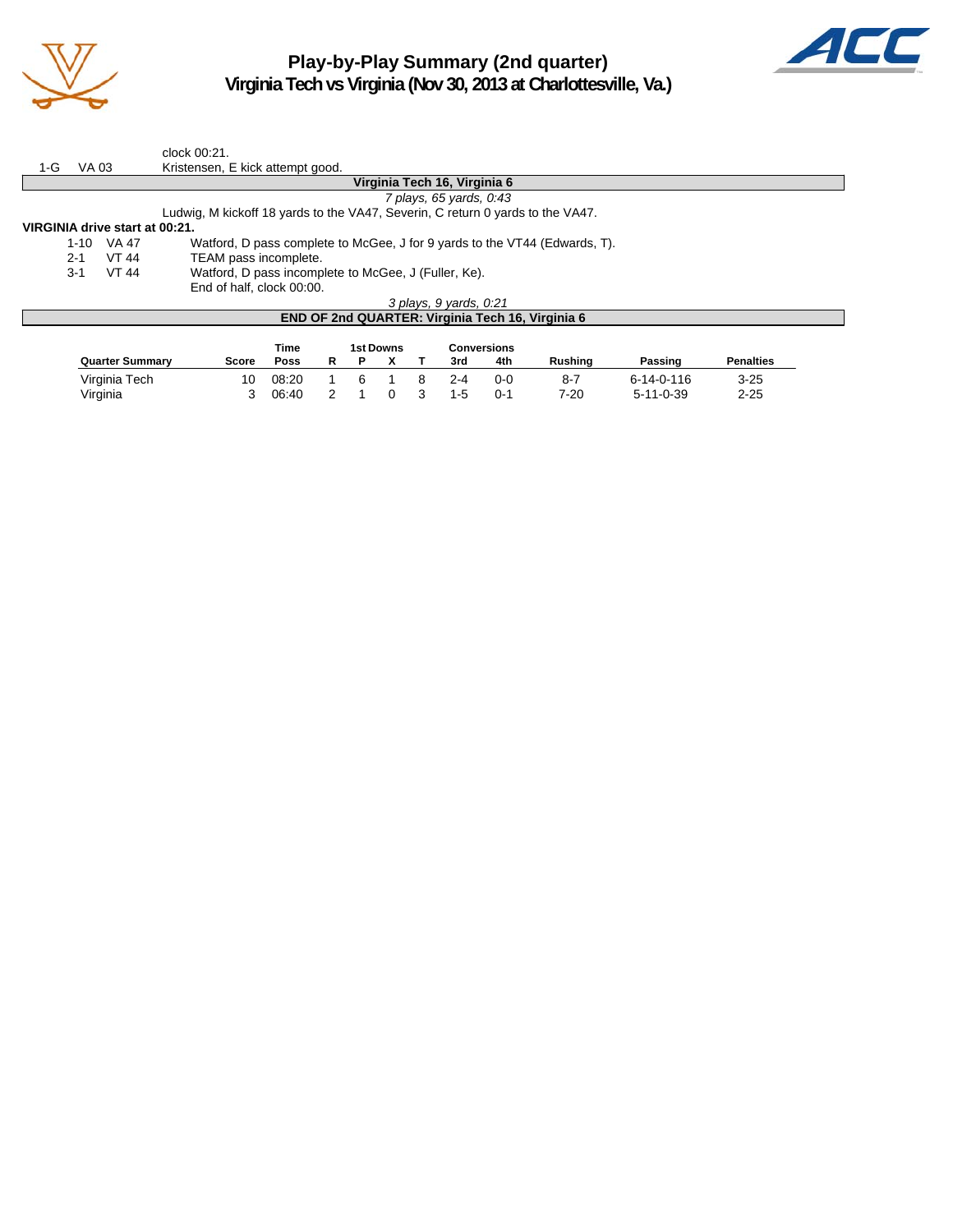

# **Quickie Statistics (2nd quarter only) Virginia Tech vs Virginia (Nov 30, 2013 at Charlottesville, Va.)**



|                                   | VT           | VA           |
|-----------------------------------|--------------|--------------|
| Score                             | 10           | 3            |
| <b>FIRST DOWNS</b>                | 8            | $\mathbf{3}$ |
| <b>RUSHES-YARDS (NET)</b>         | $8 - 7$      | $7 - 20$     |
| <b>PASSING YDS (NET)</b>          | 116          | 39           |
| Passes Att-Comp-Int               | $14 - 6 - 0$ | $11 - 5 - 0$ |
| <b>TOTAL OFFENSE PLAYS-YARDS</b>  | 22-123       | 18-59        |
| <b>Fumble Returns-Yards</b>       | $0-0$        | $0-0$        |
| <b>Punt Returns-Yards</b>         | $0 - 0$      | $1 - 10$     |
| <b>Kickoff Returns-Yards</b>      | $1 - 21$     | 1-0          |
| <b>Interception Returns-Yards</b> | $0 - 0$      | $0-0$        |
| Punts (Number-Avg)                | $1 - 48.0$   | $1 - 21.0$   |
| Fumbles-Lost                      | $1 - 1$      | $0-0$        |
| Penalties-Yards                   | $3 - 25$     | $2 - 25$     |
| <b>Possession Time</b>            | 08:20        | 06:40        |
| <b>Third-Down Conversions</b>     | 2 of 4       | $1$ of $5$   |
| <b>Fourth-Down Conversions</b>    | $0$ of $0$   | $0$ of 1     |

#### **Virginia Tech Virginia**

|   |    |                         |               |            | Lq     | Avq        |
|---|----|-------------------------|---------------|------------|--------|------------|
| 2 | 3  | 0                       | 3             | O          | 3      | 1.5        |
|   | 3  | 0                       | 3             | 0          | 3      | 3.0        |
| 5 | 23 | 22                      |               |            | 17     | 0.2        |
|   |    |                         | TD.           |            |        | Sack       |
|   |    |                         |               |            |        | 2          |
|   |    |                         |               |            |        |            |
|   |    | $C-A-I$<br>$6 - 14 - 0$ | No. Gain Loss | Yds<br>116 | Net TD | Lona<br>31 |

| <b>Receiving</b>    | No. | Yards | TD | Long |      |
|---------------------|-----|-------|----|------|------|
| D.J. Coles          |     | 31    |    | 31   |      |
| <b>Trey Edmunds</b> |     | 26    |    | 26   |      |
| Willie Byrn         |     | 17    |    | 17   |      |
| Demitri Knowles     |     | 15    |    | 15   |      |
| <b>Dunting</b>      | ᄓ   | Vde   |    | A    | lnan |

| <b>Punting</b>      | NO. | TUS   |      | AVY LONY INZV ID |  | Punting             | NO. | TUS   | Avu       | Long |
|---------------------|-----|-------|------|------------------|--|---------------------|-----|-------|-----------|------|
| A.J. Hughes         |     | 48    | 48.0 | 48               |  | Alec Vozenilek      |     |       | 21.0      |      |
| <b>Punt Returns</b> | No. | Yards | TD   | Lona             |  | <b>Punt Returns</b> | No. | Yards | <b>TD</b> | Long |

| <b>Kick Returns</b> | No. | Yards TD Long |  |  |
|---------------------|-----|---------------|--|--|
| Demitri Knowles     |     | 21            |  |  |
| ティーレー               | .   | . <b>.</b>    |  |  |

| <b>Tackles</b>       | UA-A    | Total | <b>Sacks</b> | TFL. |
|----------------------|---------|-------|--------------|------|
| Kyshoen Jarrett      | $3-0$   | 3     | 0.O          | 0.0  |
| J.R. Collins         | $2 - 1$ | 3     | 0.0          | 1.0  |
| Kendall Fuller       | $1 - 1$ | 2     | 0.0          | 0.0  |
| <b>Tarig Edwards</b> | $1 - 1$ | 2     | 0.0          | 0.0  |

| hing             |             |                     | No. Gain Loss                                                                                        | <b>Net</b>   | <b>TD</b><br>Lg  |             | Avg           | <b>Rushing</b>      |                | No. Gain Loss |                         | <b>Net</b><br>TD     | Lq      | <b>Avg</b>  |
|------------------|-------------|---------------------|------------------------------------------------------------------------------------------------------|--------------|------------------|-------------|---------------|---------------------|----------------|---------------|-------------------------|----------------------|---------|-------------|
| Coleman          |             | 2                   | 3<br>0                                                                                               | 3            | $\mathbf 0$<br>3 |             | 1.5           | <b>Kevin Parks</b>  | 5              | 24            | 4                       | 20<br>$\Omega$       | 12      | 4.0         |
| Edmunds          |             | 1                   | 3<br>0                                                                                               | 3            | 3<br>0           |             | 3.0           | David Watford       | $\overline{c}$ | 1             | 1                       | $\Omega$<br>$\Omega$ | 1       | 0.0         |
| an Thomas        |             | 5                   | 23<br>22                                                                                             | 1            | 17<br>0          |             | 0.2           |                     |                |               |                         |                      |         |             |
| sing             |             | $C-A-I$             |                                                                                                      | TD<br>Yds    | Long             | <b>Sack</b> |               | <b>Passing</b>      |                | $C-A-I$       | Yds                     | TD                   | Long    | <b>Sack</b> |
| an Thomas        |             | $6 - 14 - 0$        |                                                                                                      | 116<br>1     | 31               |             | $\mathcal{P}$ | David Watford       |                | $5 - 10 - 0$  | 39                      | $\mathbf 0$          | 10      | $\Omega$    |
|                  |             |                     |                                                                                                      |              |                  |             |               | <b>TEAM</b>         |                | $0 - 1 - 0$   | 0                       | $\Omega$             | 0       | $\mathbf 0$ |
| eiving           |             | No.                 | Yards                                                                                                | TD           | Long             |             |               | <b>Receiving</b>    | No.            | Yards         | TD                      | Long                 |         |             |
| Coles            |             |                     | 31                                                                                                   | $\mathbf 0$  | 31               |             |               | Darius Jennings     |                | 10            | 0                       | 10                   |         |             |
| Edmunds          |             |                     | 26                                                                                                   | 1            | 26               |             |               | Taquan Mizzell      |                | 9             | $\Omega$                | 9                    |         |             |
| e Bvrn           |             |                     | 17                                                                                                   | 0            | 17               |             |               | Jake McGee          |                | 9             | $\mathbf 0$             | 9                    |         |             |
| itri Knowles     |             |                     | 15                                                                                                   | $\Omega$     | 15               |             |               | E.J. Scott          |                | 6             | $\Omega$                | 6                    |         |             |
| ting             |             | No.                 | Yds                                                                                                  | Avg<br>Long  | In20             |             | TB            | <b>Punting</b>      | No.            | Yds           | Avg                     | Long                 | In20    | TВ          |
| Hughes           |             | 1                   | 48                                                                                                   | 48.0         | 48               | $\Omega$    | $\Omega$      | Alec Vozenilek      | 1              | 21            | 21.0                    | 21                   | 1       | $\Omega$    |
| t Returns        |             | No.                 | Yards                                                                                                | <b>TD</b>    | Long             |             |               | <b>Punt Returns</b> | No.            | Yards         | TD                      | Long                 |         |             |
|                  |             |                     |                                                                                                      |              |                  |             |               | <b>Tim Smith</b>    | 1              | 10            | $\Omega$                | 10                   |         |             |
| <b>‹ Returns</b> |             | No.                 | Yards                                                                                                | <b>TD</b>    | Long             |             |               | <b>Kick Returns</b> | No.            | Yards         | <b>TD</b>               | Long                 |         |             |
| itri Knowles     |             |                     | 21                                                                                                   | $\Omega$     | 21               |             |               | Canaan Severin      |                | $\Omega$      | $\Omega$                | $\Omega$             |         |             |
| kles             |             | UA-A                | <b>Total</b>                                                                                         | <b>Sacks</b> | <b>TFL</b>       |             |               | <b>Tackles</b>      | UA-A           | <b>Total</b>  |                         | <b>Sacks</b>         | TFL     |             |
| noen Jarrett     |             | $3-0$               | 3                                                                                                    | 0.0          |                  | 0.0         |               | <b>Max Valles</b>   | $1 - 2$        |               | 3                       | 1.5                  | 1.5     |             |
| Collins          |             | $2 - 1$             | 3                                                                                                    | 0.0          |                  | 1.0         |               | Daguan Romero       | $2 - 0$        |               | 2                       | 0.0                  | 0.0     |             |
| dall Fuller      |             | $1 - 1$             | $\overline{\mathbf{c}}$                                                                              | 0.0          |                  | 0.0         |               | Eli Harold          | $2 - 0$        |               | $\overline{\mathbf{c}}$ | 0.0                  | 0.0     |             |
| g Edwards        |             | $1 - 1$             | $\overline{2}$                                                                                       | 0.0          |                  | 0.0         |               | <b>Tim Harris</b>   | $1 - 1$        |               | $\mathfrak{p}$          | 0.0                  | 0.0     |             |
| Qtr              | <b>Time</b> | <b>Scoring Play</b> |                                                                                                      |              |                  |             |               |                     |                |               |                         |                      | V-H     |             |
| 1st              | 09:45       |                     |                                                                                                      |              |                  |             |               |                     |                |               |                         |                      | $3 - 0$ |             |
|                  | 06:14       |                     | VT - Eric Kristensen 22 yd field goal, 11-78 5:15<br>VA - Alec Vozenilek 36 yd field goal, 8-57 3:31 |              |                  |             |               |                     |                |               |                         |                      |         | $3 - 3$     |

| 2nd 12:05 | VA - Alec Vozenilek 29 yd field goal, 13-69 5:54                                 | $0 - 3$  |
|-----------|----------------------------------------------------------------------------------|----------|
|           | 02:32 VT - Eric Kristensen 38 yd field goal, 11-67 5:04                          | $3 - 3$  |
| 00:21     | VT - Trey Edmunds 26 yd pass from Logan Thomas (Eric Kristensen kick), 7-65 0:43 | $10 - 3$ |

02:59 VT - Eric Kristensen 30 yd field goal, 8-57 3:15 6 - 3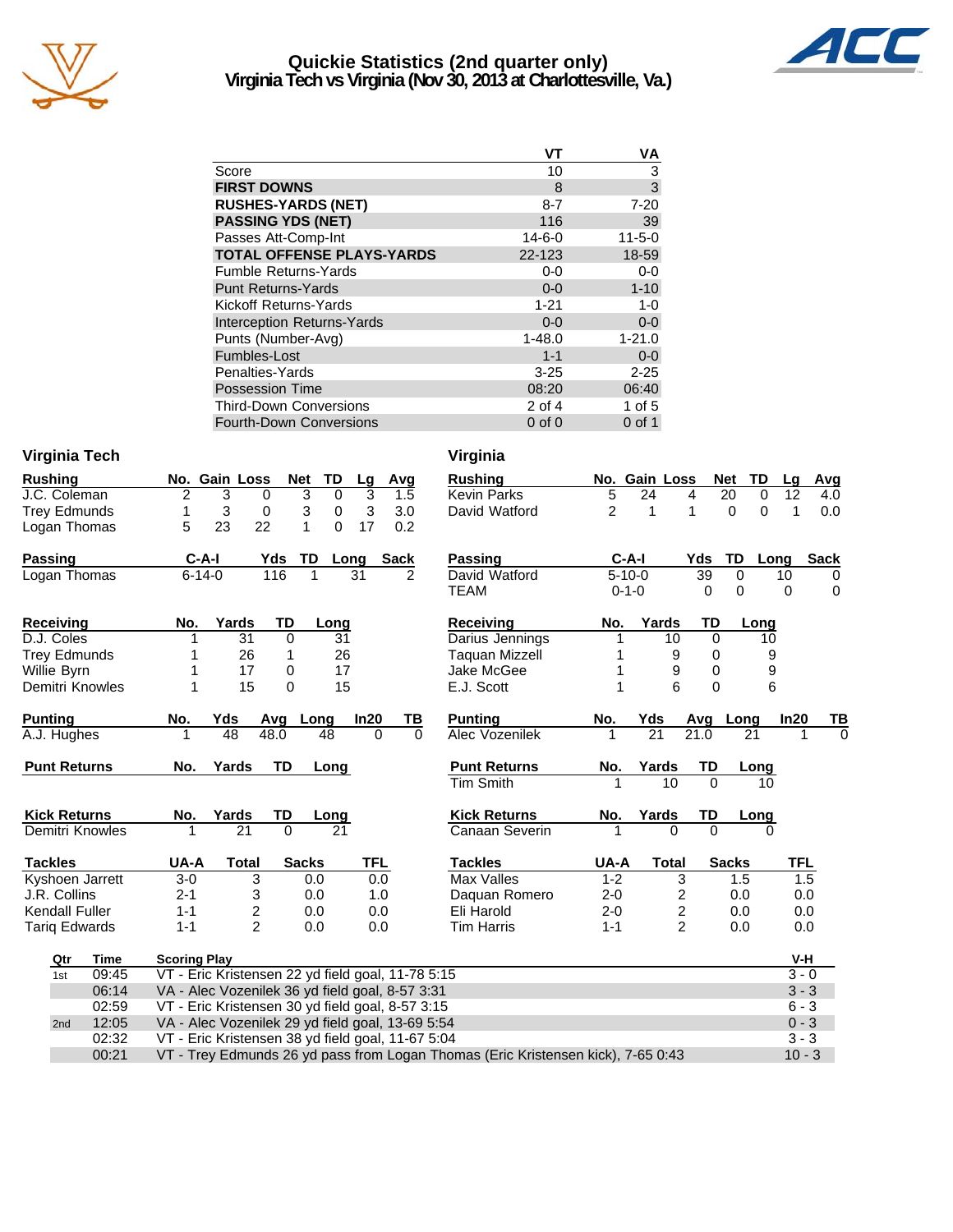

# **Play-by-Play Summary (3rd quarter) Virginia Tech vs Virginia (Nov 30, 2013 at Charlottesville, Va.)**



|                                       | Start of 3rd quarter, clock 15:00, VT ball on VT35.                                                                                                                     |                                    |
|---------------------------------------|-------------------------------------------------------------------------------------------------------------------------------------------------------------------------|------------------------------------|
|                                       | Ludwig, M kickoff 62 yards to the VA3, Jennings, D return 20 yards to the VA23 (McKinnon,<br>D).                                                                        |                                    |
| VIRGINIA drive start at 15:00.        |                                                                                                                                                                         |                                    |
| 1-10 VA 23                            | Parks, K rush for 4 yards to the VA27 (Gayle, J).                                                                                                                       |                                    |
| VA 27<br>2-6                          | Parks, K rush for 4 yards to the VA31 (Hopkins, D;Collins, JR).                                                                                                         |                                    |
| $3 - 2$<br>VA 31                      | Parks, K rush for 3 yards to the VA34, 1ST DOWN VA (Edwards, T).                                                                                                        | R9                                 |
| 1-10 VA 34                            | Parks, K rush for loss of 1 yard to the VA33 (Collins, JR; Edwards, T).                                                                                                 |                                    |
| 2-11 VA 33                            | Parks, K rush for 2 yards to the VA35 (Gayle, J).                                                                                                                       |                                    |
| $3-9$<br>VA 35                        | Watford, D rush for 4 yards to the VA39 (Edwards, T).                                                                                                                   |                                    |
| <b>VA 39</b><br>4-5                   | Vozenilek, A punt 46 yards to the VT15, Byrn, W return 0 yards to the VT15 (Bradshaw,                                                                                   |                                    |
|                                       | Z;Fortin, M).                                                                                                                                                           |                                    |
|                                       | 6 plays, 16 yards, 3:29                                                                                                                                                 |                                    |
| VIRGINIA TECH drive start at 11:31.   |                                                                                                                                                                         |                                    |
| 1-10 VT 15                            | Edmunds, T rush for 4 yards to the VT19 (Coley, H).                                                                                                                     |                                    |
| VT 19<br>$2 - 6$<br>1-10 VT 28        | Thomas, L pass complete to Knowles, D for 9 yards to the VT28, 1ST DOWN VT (Harris, T).<br>Edmunds, T rush for 30 yards to the VA42, 1ST DOWN VT (Romero, D;Phelps, B). | P <sub>16</sub><br>R <sub>17</sub> |
| 1-10 VA 42                            | Edmunds, T rush for 8 yards to the VA34 (Harris, A).                                                                                                                    |                                    |
| $2 - 2$<br>VA 34                      | Coleman, JC rush for 9 yards to the VA25, 1ST DOWN VT (Romero, D).                                                                                                      | R <sub>18</sub>                    |
| 1-10 VA 25                            | Coleman, JC rush for 1 yard to the VA24 (Dean, D).                                                                                                                      |                                    |
| $2 - 9$<br>VA 24                      | Thomas, L pass incomplete to Byrn, W.                                                                                                                                   |                                    |
| $3-9$<br><b>VA 24</b>                 | Thomas, L pass intercepted by Hoskey, D at the VA9, Hoskey, D return 0 yards to the VA9.                                                                                |                                    |
|                                       | 8 plays, 61 yards, 3:29                                                                                                                                                 |                                    |
| VIRGINIA drive start at 08:02.        |                                                                                                                                                                         |                                    |
| 1-10 VA 09                            | Watford, D pass incomplete to Jennings, D (Fuller, Ke).                                                                                                                 |                                    |
| 2-10 VA 09                            | Watford, D pass complete to Parks, K for loss of 2 yards to the VA7 (Tyler, J;Bonner, D).                                                                               |                                    |
| 3-12 VA 07                            | Watford, D pass complete to Parks, K for 13 yards to the VA20, 1ST DOWN VA (Jarrett, K).                                                                                | P <sub>10</sub>                    |
| 1-10 VA 20                            | Watford, D pass complete to Shepherd, K for 3 yards to the VA23 (Bonner, D).                                                                                            |                                    |
| <b>VA 23</b><br>$2 - 7$               | Parks, K rush for 11 yards to the VA34, 1ST DOWN VA (Fuller, Ke).                                                                                                       | R <sub>11</sub>                    |
| 1-10 VA 34                            | Timeout Virginia, clock 05:32.                                                                                                                                          |                                    |
| 1-10 VA 34<br><b>VA 41</b><br>$2 - 3$ | Watford, D pass complete to McGee, J for 7 yards to the VA41 (Facyson, B).<br>Watford, D pass incomplete to Gooch, M (Nicolas, D).                                      |                                    |
| $3 - 3$<br>VA 41                      | Watford, D pass incomplete to Scott, E.                                                                                                                                 |                                    |
| $4 - 3$<br>VA 41                      | Vozenilek, A punt 38 yards to the VT21, fair catch by Byrn, W.                                                                                                          |                                    |
|                                       | 8 plays, 32 yards, 3:27                                                                                                                                                 |                                    |
| VIRGINIA TECH drive start at 04:35.   |                                                                                                                                                                         |                                    |
| 1-10 VT 21                            | Coleman, JC rush for 4 yards to the VT25 (Harold, E).                                                                                                                   |                                    |
| VT 25<br>2-6                          | Coleman, JC rush for 4 yards to the VT29 (Urban, B).                                                                                                                    |                                    |
| VT 29<br>$3-2$                        | Coleman, JC rush for 13 yards to the VT42, 1ST DOWN VT (Canady, M).                                                                                                     | R <sub>19</sub>                    |
| 1-10 VT 42                            | Thomas, L rush for loss of 1 yard to the VT41 (Valles, M; Urban, B).                                                                                                    |                                    |
| 2-11 VT 41                            | Thomas, L sacked for loss of 11 yards to the VT30 (Harold, E).                                                                                                          |                                    |
| 3-22 VT 30                            | Edmunds, T rush for 6 yards to the VT36 (Canady, M;Harris, A).                                                                                                          |                                    |
| 4-16 VT 36                            | Hughes, AJ punt 48 yards to the VA16, Terrell, D return 6 yards to the VA22 (McKinnon,                                                                                  |                                    |
|                                       | D), PENALTY VA illegal block (Corney, T) 10 yards to the VA12, 1st and 10, VA ball on                                                                                   |                                    |
|                                       | VA12.                                                                                                                                                                   |                                    |
| VIRGINIA drive start at 00:29.        | 6 plays, 15 yards, 4.06                                                                                                                                                 |                                    |
| 1-10 VA 12                            | Lambert, G pass incomplete to Johnson, K.                                                                                                                               |                                    |
| 2-10 VA 12                            | PENALTY VA false start (Whitmire, J) 5 yards to the VA7.                                                                                                                |                                    |
| 2-15 VA 07                            | Lambert, G pass incomplete to McGee, J (Bonner, D).                                                                                                                     |                                    |
| 3-15 VA 07                            | Lambert, G pass incomplete to Johnson, K.                                                                                                                               |                                    |
| 4-15 VA 07                            | Vozenilek, A punt 40 yards to the VA47, Byrn, W return 9 yards to the VA38 (Moore, M).                                                                                  |                                    |
|                                       | 3 plays, minus 5 yards, 0:28                                                                                                                                            |                                    |
| VIRGINIA TECH drive start at 00:01.   |                                                                                                                                                                         |                                    |
| 1-10 VA 38                            | Thomas, L pass incomplete to Knowles, D, clock 00:00.                                                                                                                   |                                    |
|                                       | END OF 3rd QUARTER: Virginia Tech 16, Virginia 6                                                                                                                        |                                    |
|                                       |                                                                                                                                                                         |                                    |

|                        |       | Time  |  | 1st Downs |         | <b>Conversions</b> |         |           |                  |
|------------------------|-------|-------|--|-----------|---------|--------------------|---------|-----------|------------------|
| <b>Quarter Summary</b> | Score | Poss  |  |           | 3rd     | 4th                | Rushina | Passing   | <b>Penalties</b> |
| Virginia Tech          |       | 07:36 |  |           | $1 - 3$ | $0 - 0$            | 11-67   | 1-4-1-9   | 0-0              |
| Virginia               |       | 07:24 |  |           | 2-5     | $0 - 0$            | 7-27    | 4-10-0-21 | $2 - 15$         |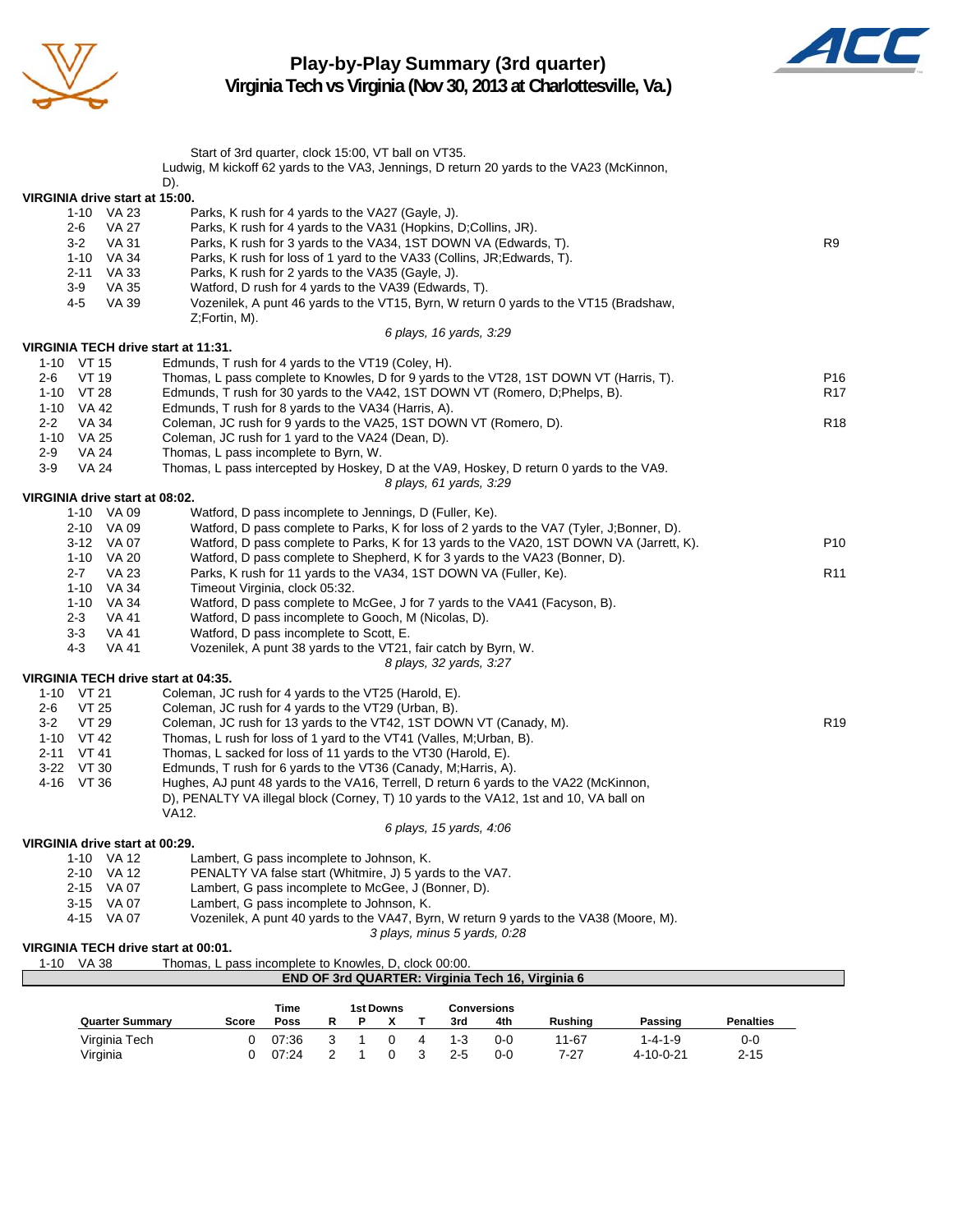

# **Quickie Statistics (3rd quarter only) Virginia Tech vs Virginia (Nov 30, 2013 at Charlottesville, Va.)**



|                                   | VT          | VA           |
|-----------------------------------|-------------|--------------|
| Score                             | O           | 0            |
| <b>FIRST DOWNS</b>                | 4           | 3            |
| <b>RUSHES-YARDS (NET)</b>         | 11-67       | $7 - 27$     |
| <b>PASSING YDS (NET)</b>          | 9           | 21           |
| Passes Att-Comp-Int               | $4 - 1 - 1$ | $10 - 4 - 0$ |
| <b>TOTAL OFFENSE PLAYS-YARDS</b>  | 15-76       | $17 - 48$    |
| <b>Fumble Returns-Yards</b>       | $0 - 0$     | $0-0$        |
| <b>Punt Returns-Yards</b>         | $2 - 9$     | $1-6$        |
| Kickoff Returns-Yards             | $0-0$       | $1 - 20$     |
| <b>Interception Returns-Yards</b> | $0 - 0$     | $1-0$        |
| Punts (Number-Avg)                | $1 - 48.0$  | $3 - 41.3$   |
| Fumbles-Lost                      | $0 - 0$     | $0-0$        |
| Penalties-Yards                   | $0-0$       | $2 - 15$     |
| <b>Possession Time</b>            | 07:36       | 07:24        |
| <b>Third-Down Conversions</b>     | 1 of $3$    | $2$ of $5$   |
| <b>Fourth-Down Conversions</b>    | $0$ of $0$  | $0$ of $0$   |

#### **Virginia Tech Virginia**

| <b>Rushing</b>       | No. Gain Loss                                     |                   | <b>Net</b><br><b>TD</b> | Lg         | Avg      | <b>Rushing</b>                                                                   |                | No. Gain Loss |                | <b>Net</b>   | TD            | Lq         | Avg         |
|----------------------|---------------------------------------------------|-------------------|-------------------------|------------|----------|----------------------------------------------------------------------------------|----------------|---------------|----------------|--------------|---------------|------------|-------------|
| <b>Trey Edmunds</b>  | 48<br>4                                           | 0                 | 48<br>0                 | 30         | 12.0     | <b>Kevin Parks</b>                                                               | 6              | 24            | 1              | 23           | 0             | 11         | 3.8         |
| J.C. Coleman         | 31<br>5                                           | 0                 | 31<br>0                 | 13         | 6.2      | David Watford                                                                    | 1              | 4             | $\mathbf 0$    |              | $\Omega$<br>4 | 4          | 4.0         |
| Logan Thomas         | $\overline{2}$<br>0                               | 12                | $-12$<br>0              | $\Omega$   | $-6.0$   |                                                                                  |                |               |                |              |               |            |             |
| Passing              | C-A-I                                             | Yds               | TD                      | Long       | Sack     | <b>Passing</b>                                                                   |                | $C-A-I$       |                | Yds          | TD<br>Long    |            | <b>Sack</b> |
| Logan Thomas         | $1 - 4 - 1$                                       | g                 | $\Omega$                | 9          |          | David Watford                                                                    |                | $4 - 7 - 0$   |                | 21           | $\Omega$      | 13         | 0           |
|                      |                                                   |                   |                         |            |          | Greyson Lambert                                                                  |                | $0 - 3 - 0$   |                | 0            | 0             | 0          | $\mathbf 0$ |
| Receiving            | No.                                               | Yards<br>TD       | Long                    |            |          | Receiving                                                                        | No.            | Yards         |                | TD           | Long          |            |             |
| Demitri Knowles      |                                                   | 9<br>$\Omega$     |                         | 9          |          | <b>Kevin Parks</b>                                                               | $\overline{2}$ |               | 11             | $\mathbf 0$  | 13            |            |             |
|                      |                                                   |                   |                         |            |          | Jake McGee                                                                       |                |               | 7              | 0            | 7             |            |             |
|                      |                                                   |                   |                         |            |          | Khalek Shepherd                                                                  | 1              |               | 3              | $\mathbf 0$  | 3             |            |             |
| <b>Punting</b>       | No.<br>Yds                                        | Avg               | Long                    | In20       | TВ       | <b>Punting</b>                                                                   | No.            | Yds           |                | Avg          | Long          | In20       | ΤВ          |
| A.J. Hughes          |                                                   | 48<br>48.0        | 48                      | 1          | $\Omega$ | Alec Vozenilek                                                                   | 3              | 124           |                | 41.3         | 46            |            | $\Omega$    |
| <b>Punt Returns</b>  | No.                                               | Yards<br>TD       | Long                    |            |          | <b>Punt Returns</b>                                                              | No.            | Yards         |                | TD           | Long          |            |             |
| Willie Byrn          | $\overline{2}$                                    | 9<br>$\mathbf{0}$ |                         | 9          |          | <b>Dominique Terrell</b>                                                         |                |               | 6              | $\Omega$     | 6             |            |             |
| <b>Kick Returns</b>  | No.                                               | Yards<br>TD       | Long                    |            |          | <b>Kick Returns</b>                                                              | No.            | Yards         |                | TD           | Long          |            |             |
|                      |                                                   |                   |                         |            |          | Darius Jennings                                                                  |                |               | 20             | $\Omega$     | 20            |            |             |
| <b>Tackles</b>       | UA-A                                              | <b>Total</b>      | <b>Sacks</b>            | <b>TFL</b> |          | <b>Tackles</b>                                                                   | UA-A           |               | <b>Total</b>   | <b>Sacks</b> |               | <b>TFL</b> |             |
| <b>Tariq Edwards</b> | $2 - 1$                                           | 3                 | 0.0                     | 0.5        |          | Eli Harold                                                                       | $2 - 0$        |               | 2              |              | 1.0           | 1.0        |             |
| Dahman McKinnon      | $2 - 0$                                           | 2                 | 0.0                     |            | 0.0      | <b>Brent Urban</b>                                                               | $1 - 1$        |               | 2              |              | 0.0           | 0.5        |             |
| James Gayle          | $2 - 0$                                           | $\overline{c}$    | 0.0                     |            | 0.0      | Maurice Canady                                                                   | $1 - 1$        |               | 2              |              | 0.0           | 0.0        |             |
| Detrick Bonner       | $1 - 1$                                           | $\overline{2}$    | 0.0                     | 0.5        |          | Daquan Romero                                                                    | $1 - 1$        |               | $\overline{2}$ |              | 0.0           | 0.0        |             |
| Time<br>Qtr          | <b>Scoring Play</b>                               |                   |                         |            |          |                                                                                  |                |               |                |              |               | V-H        |             |
| 09:45<br>1st         | VT - Eric Kristensen 22 yd field goal, 11-78 5:15 |                   |                         |            |          |                                                                                  |                |               |                |              |               | $3 - 0$    |             |
| 06:14                | VA - Alec Vozenilek 36 yd field goal, 8-57 3:31   |                   |                         |            |          |                                                                                  |                |               |                |              |               | $3 - 3$    |             |
| 02:59                | VT - Eric Kristensen 30 yd field goal, 8-57 3:15  |                   |                         |            |          |                                                                                  |                |               |                |              |               | $6 - 3$    |             |
| 12:05<br>2nd         | VA - Alec Vozenilek 29 yd field goal, 13-69 5:54  |                   |                         |            |          |                                                                                  |                |               |                |              |               | $6 - 6$    |             |
| 02:32                | VT - Eric Kristensen 38 yd field goal, 11-67 5:04 |                   |                         |            |          |                                                                                  |                |               |                |              |               | $9 - 6$    |             |
| 00:21                |                                                   |                   |                         |            |          | VT - Trey Edmunds 26 yd pass from Logan Thomas (Eric Kristensen kick), 7-65 0:43 |                |               |                |              |               | $16 - 6$   |             |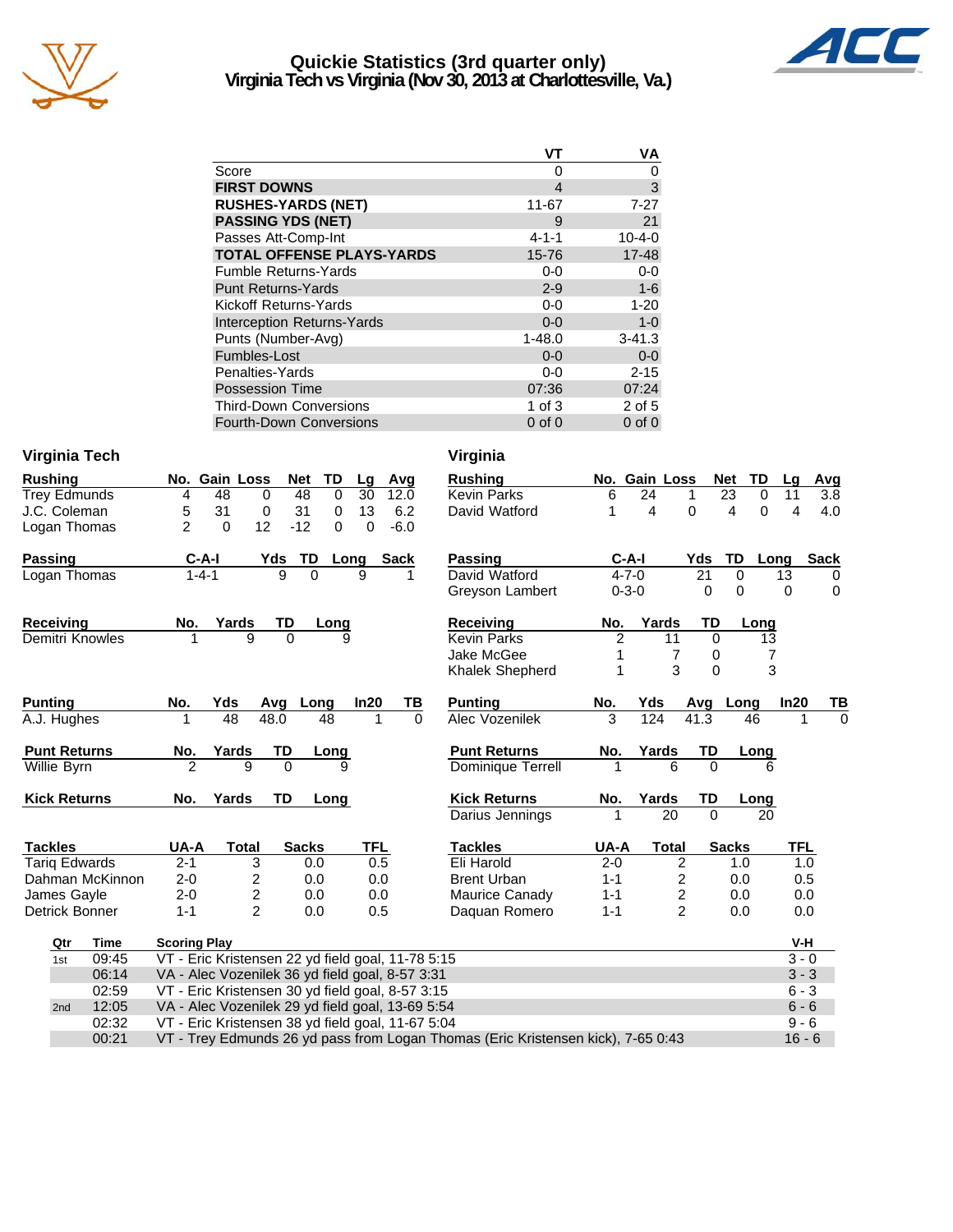

# **Play-by-Play Summary (4th quarter)**



**Virginia Tech vs Virginia (Nov 30, 2013 at Charlottesville, Va.)**

| 2-10 VA 38                                     | Start of 4th quarter, clock 15:00.                                                                                                    |                 |
|------------------------------------------------|---------------------------------------------------------------------------------------------------------------------------------------|-----------------|
| 2-10 VA 38                                     | Edmunds, T rush for 9 yards to the VA29 (Romero, D;Harris, A), PENALTY VT holding (Coles,                                             |                 |
|                                                | DJ) 10 yards to the VA39.                                                                                                             |                 |
| 2-11 VA 39                                     | 2nd and 11.                                                                                                                           |                 |
| 2-11 VA 39                                     | Thomas, L pass complete to Coles, DJ for 4 yards to the VA35 (Romero, D).                                                             |                 |
| 3-7<br>VA 35<br>4-19 VA 47                     | Thomas, L sacked for loss of 12 yards to the VA47 (Harold, E).<br>Hughes, AJ punt 47 yards to the VA0, touchback.                     |                 |
|                                                | 4 plays, minus 9 yards, 1:37                                                                                                          |                 |
| VIRGINIA drive start at 13:24.                 |                                                                                                                                       |                 |
| 1-10 VA 20                                     | Parks, K rush for 3 yards to the VA23 (Greene, D).                                                                                    |                 |
| $2 - 7$<br>VA 23                               | Lambert, G sacked for loss of 12 yards to the VA11 (Edwards, T).                                                                      |                 |
| 3-19 VA 11                                     | Lambert, G pass complete to Dockins, K for 16 yards to the VA27 (Facyson, B).                                                         |                 |
| 4-3<br>VA 27                                   | Vozenilek, A punt 38 yards to the VT35, downed.                                                                                       |                 |
|                                                | 3 plays, 7 yards, 1:59                                                                                                                |                 |
| VIRGINIA TECH drive start at 11:25.            |                                                                                                                                       |                 |
| 1-10 VT 35                                     | Thomas, L pass complete to Byrn, W for 9 yards to the VT44 (Harris, T; Valles, M).                                                    |                 |
| <b>VT 44</b><br>$2 - 1$<br>$1-10$ VT 45        | Thomas, L rush for 1 yard to the VT45, 1ST DOWN VT (Urban, B; Dean, D).<br>Thomas, L rush for 4 yards to the VT49 (Urban, B;Dean, D). | R <sub>20</sub> |
| 2-6<br>VT 49                                   | Coleman, JC rush for 4 yards to the VA47 (Harris, A;Snyder, J).                                                                       |                 |
| 3-2<br>VA 47                                   | Coleman, JC rush for 1 yard to the VA46 (Coley, H).                                                                                   |                 |
| 4-1<br>VA 46                                   | Timeout Virginia Tech, clock 08:26.                                                                                                   |                 |
| 4-1<br>VA 46                                   | PENALTY VT delay of game 4 yards to the 50 yardline.                                                                                  |                 |
| 4-5<br><b>VT 50</b>                            | Hughes, AJ punt 40 yards to the VA10, Terrell, D return -3 yards to the VA7 (McKinnon, D).                                            |                 |
|                                                | 5 plays, 15 yards, 3:08                                                                                                               |                 |
| VIRGINIA drive start at 08:17.                 |                                                                                                                                       |                 |
| 1-10 VA 07                                     | PENALTY VA holding (Moses, M) 3 yards to the VA4.                                                                                     |                 |
| 1-13 VA 04                                     | Parks, K rush for 48 yards to the VT48, 1ST DOWN VA (Fuller, Ke;Clark, C).                                                            | R <sub>12</sub> |
| 1-10 VT 48                                     | Lambert, G pass intercepted by Fuller, Ke at the VT42, Fuller, Ke return 0 yards to the                                               |                 |
|                                                | VT42.<br>2 plays, 45 yards, 1:01                                                                                                      |                 |
| VIRGINIA TECH drive start at 07:16.            |                                                                                                                                       |                 |
| 1-10 VT 42                                     | Coleman, JC rush for loss of 1 yard to the VT41 (Romero, D;Coley, H).                                                                 |                 |
| 2-11 VT 41                                     | Coleman, JC rush for 1 yard to the VT42 (Canady, M;Dean, D).                                                                          |                 |
| 3-10 VT 42                                     | Thomas, L pass incomplete to Byrn, W (Canady, M).                                                                                     |                 |
| 4-10 VT 42                                     | Hughes, AJ punt 37 yards to the VA21, Terrell, D return 0 yards to the VA21.                                                          |                 |
|                                                | 3 plays, 0 yards, 1:36                                                                                                                |                 |
| VIRGINIA drive start at 05:40.                 |                                                                                                                                       |                 |
| 1-10 VA 21<br>2-10 VA 21                       | Lambert, G pass incomplete to Jennings, D (Fuller, Ke).<br>Lambert, G pass incomplete to McGee, J.                                    |                 |
| 3-10 VA 21                                     | Lambert, G pass complete to Dockins, K for 16 yards to the VA37, 1ST DOWN VA.                                                         | P <sub>13</sub> |
| 1-10 VA 37                                     | PENALTY VA ineligible downfield on pass (McGee, J) 5 yards to the VA32.                                                               |                 |
| 1-15 VA 32                                     | Lambert, G pass incomplete to Dockins, K (Fuller, Ke).                                                                                |                 |
| 2-15 VA 32                                     | Lambert, G sacked for loss of 15 yards to the VA17 (Trimble, J).                                                                      |                 |
| 3-30 VA 17                                     | Lambert, G pass incomplete to Scott, E.                                                                                               |                 |
| 4-30 VA 17                                     | Vozenilek, A punt 46 yards to the VT37, downed.                                                                                       |                 |
|                                                | 6 plays, minus 4 yards, 1:31                                                                                                          |                 |
| VIRGINIA TECH drive start at 04:09.            |                                                                                                                                       |                 |
| 1-10 VT 37<br>2-1<br>VT 46                     | Coleman, JC rush for 9 yards to the VT46 (Harris, A).<br>Coleman, JC rush for 5 yards to the VA49, 1ST DOWN VT (Canady, M).           | R <sub>21</sub> |
| 1-10<br>VA 49                                  | Timeout Virginia, clock 03:11.                                                                                                        |                 |
| 1-10 VA 49                                     | Rogers, S rush for 3 yards to the VA46 (Harold, E).                                                                                   |                 |
| 2-7<br>VA 46                                   | Timeout Virginia, clock 03:06.                                                                                                        |                 |
| $2 - 7$<br><b>VA 46</b>                        | Coleman, JC rush for 4 yards to the VA42 (Canady, M).                                                                                 |                 |
| $3 - 3$<br>VA 42                               | Thomas, L rush for 2 yards to the VA40 (Snyder, J;Urban, B).                                                                          |                 |
| <b>VA 40</b><br>4-1                            | Timeout Virginia Tech, clock 01:38.                                                                                                   |                 |
| 4-1<br><b>VA 40</b>                            | Thomas, L rush for loss of 7 yards to the VA47 (Urban, B).                                                                            |                 |
|                                                | 6 plays, 16 yards, 2:37                                                                                                               |                 |
| VIRGINIA drive start at 01:32.<br>1-10 VA 47   | Lambert, G pass incomplete to Parks, K.                                                                                               |                 |
| 2-10 VA 47                                     | Lambert, G pass complete to Jennings, D for 11 yards to the VT42, 1ST DOWN VA.                                                        | P14             |
| 1-10 VT 42                                     | Lambert, G pass complete to Terrell, D for 11 yards to the VT31, 1ST DOWN VA (Trimble, J).                                            | P15             |
| 1-10 VT 31                                     | PENALTY VA pass interference (Dockins, K) 15 yards to the VT46.                                                                       |                 |
| 1-25 VT 46                                     | Lambert, G pass incomplete to McGee, J (Bonner, D).                                                                                   |                 |
| Play originally called a fumble and overturned |                                                                                                                                       |                 |
| 2-25 VT 46                                     | Lambert, G pass incomplete to Terrell, D.                                                                                             |                 |
| 3-25 VT 46<br>$1/T$ $4C$                       | Lambert, G pass incomplete to Terrell, D.                                                                                             |                 |

4-25 VT 46 Lambert, G sacked for loss of 6 yards to the VA48 (Gayle, J;Fuller, Ke). *7 plays, 1 yard, 0:46*

#### **VIRGINIA TECH drive start at 00:46.**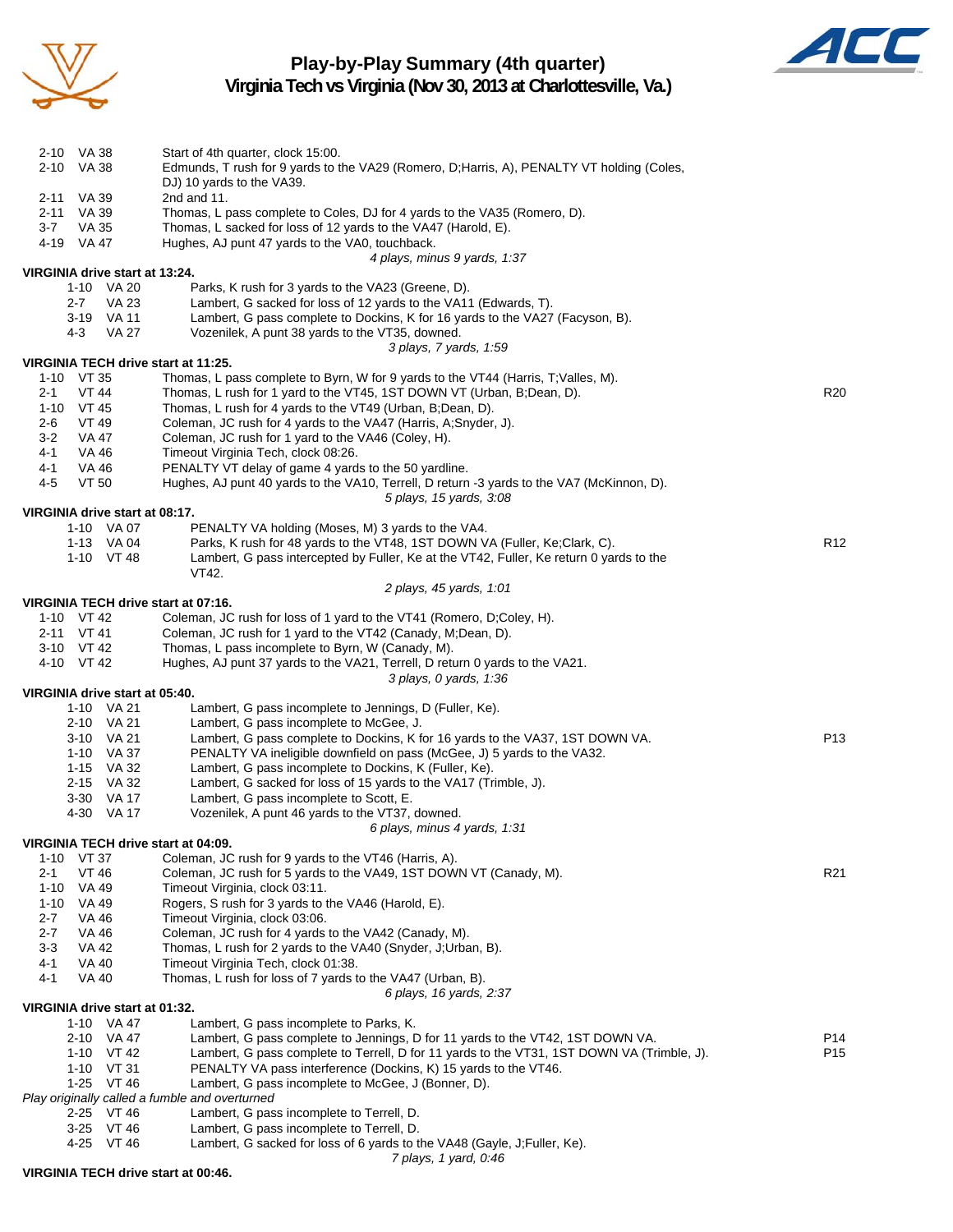

 $\Box$ 

**Play-by-Play Summary (4th quarter) Virginia Tech vs Virginia (Nov 30, 2013 at Charlottesville, Va.)**



1-10 VA 48 Team rush for loss of 1 yard to the VA49. End of game, clock 00:00.

|                                           |              |       |   |   |  |  | play, minus 1 vard, 0:46 |          |                |                  |                  |
|-------------------------------------------|--------------|-------|---|---|--|--|--------------------------|----------|----------------|------------------|------------------|
| FINAL SCORE: Virginia Tech 16, Virginia 6 |              |       |   |   |  |  |                          |          |                |                  |                  |
| Time<br>1st Downs<br>Conversions          |              |       |   |   |  |  |                          |          |                |                  |                  |
| <b>Quarter Summary</b>                    | <b>Score</b> | Poss  | R | Р |  |  | 3rd                      | 4th      | <b>Rushing</b> | Passing          | <b>Penalties</b> |
| Virginia Tech                             |              | 09:43 |   |   |  |  | $0 - 4$                  | $() - 1$ | $15-22$        | $2 - 3 - 0 - 13$ | $2 - 14$         |
| Virginia                                  |              | 05:17 |   |   |  |  | $1 - 4$                  | $() - 1$ | $5 - 18$       | 4-13-1-54        | $3 - 23$         |